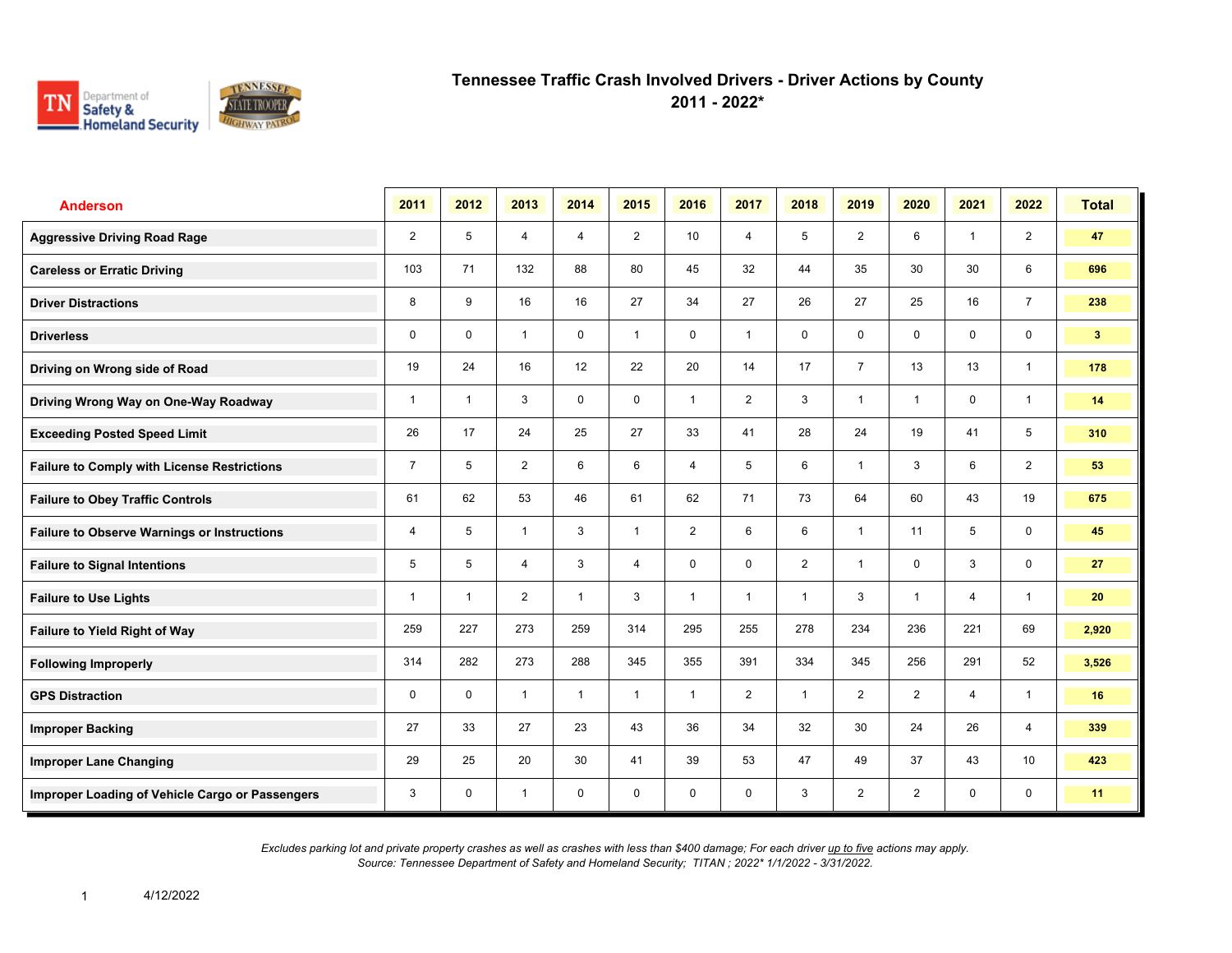

**2011 - 2022\***

|                                             | 2011        | 2012           | 2013           | 2014         | 2015         | 2016           | 2017           | 2018           | 2019           | 2020           | 2021        | 2022           | <b>Total</b>   |
|---------------------------------------------|-------------|----------------|----------------|--------------|--------------|----------------|----------------|----------------|----------------|----------------|-------------|----------------|----------------|
| <b>Improper Passing</b>                     | 15          | 16             | 12             | 13           | 9            | 12             | 8              | 14             | 16             | 12             | 12          | $\overline{4}$ | 143            |
| <b>Improper Turn</b>                        | 22          | 18             | 12             | 26           | 31           | 37             | 29             | 23             | 30             | 32             | 24          | $\overline{7}$ | 291            |
| <b>Improperly Towing or Pushing Vehicle</b> | $\mathbf 0$ | $\mathbf 0$    | $\mathbf{1}$   | $\mathbf 0$  | $\mathbf{1}$ | $\mathbf 0$    | 3              | $\mathbf{1}$   | 0              | 0              | 0           | 0              | 6              |
| <b>Inattentive</b>                          | 116         | 80             | 90             | 114          | 82           | 85             | 59             | 48             | 53             | 65             | 40          | 13             | 845            |
| Interfered with by Passenger                | 6           | $\overline{4}$ | $\overline{2}$ | 5            | 3            | $\overline{2}$ | 4              | $\overline{4}$ | $\overline{2}$ | $\overline{1}$ | 5           | $\mathbf 0$    | 38             |
| <b>No Contributing Actions</b>              | 1,523       | 1,571          | 1,522          | 1,362        | 1,609        | 1,658          | 1,654          | 1,702          | 1,619          | 1,375          | 1,707       | 381            | 17,683         |
| <b>Operating without Required Equipment</b> | 3           | $\overline{2}$ | $\mathbf 0$    | $\mathbf{1}$ | $\mathbf 0$  | 6              | 2              | 3              | $\mathbf{1}$   | $\mathbf{1}$   | $\mathbf 0$ | $\mathbf{1}$   | 20             |
| <b>Operator Inexperience</b>                | 57          | 53             | 37             | 45           | 44           | 42             | 49             | 28             | 31             | 34             | 32          | $\overline{7}$ | 459            |
| Other                                       | 180         | 150            | 121            | 119          | 126          | 145            | 114            | 95             | 96             | 87             | 61          | $\overline{4}$ | 1,298          |
| <b>Over Correcting</b>                      | 63          | 60             | 51             | 48           | 61           | 42             | 39             | 32             | 36             | 36             | 30          | 3              | 501            |
| Racing                                      | $\mathbf 0$ | $\mathbf 0$    | $\mathbf 0$    | $\mathbf{1}$ | $\mathbf 0$  | $\mathbf 0$    | $\mathbf{1}$   | $\mathbf 0$    | $\mathbf{1}$   | $\mathbf 0$    | $\mathbf 0$ | $\mathbf 0$    | 3 <sup>2</sup> |
| <b>Reckless or Negligent Driving</b>        | 45          | 33             | 16             | 21           | 34           | 38             | 27             | 35             | 32             | 24             | 41          | 10             | 356            |
| <b>Speed Too Fast for Conditions</b>        | 101         | 103            | 70             | 71           | 83           | 61             | 90             | 69             | 79             | 83             | 86          | 21             | 917            |
| <b>Speed Too Slow</b>                       | $\mathbf 0$ | $\mathbf 0$    | $\mathbf 0$    | $\mathbf{1}$ | 5            | $\mathbf{1}$   | $\mathbf{1}$   | 3              | $\overline{2}$ | $\mathbf 1$    | $\mathbf 0$ | 0              | 14             |
| <b>Swerved or Avoided</b>                   | 33          | 41             | 48             | 71           | 77           | 66             | 67             | 46             | 62             | 54             | 39          | 10             | 614            |
| <b>Texting/PDA/Blackberry Distraction</b>   | 0           | $\overline{2}$ | $\overline{4}$ | 6            | 5            | 3              | $\overline{7}$ | 5              | 3              | 9              | 5           | $\mathbf{1}$   | 50             |
| <b>Vision Obstructed</b>                    | 18          | 19             | 13             | 27           | 16           | 17             | 14             | 15             | 15             | 8              | 16          | 4              | 182            |
| <b>Unknown</b>                              | 407         | 457            | 390            | 396          | 459          | 544            | 482            | 466            | 506            | 490            | 558         | 112            | 5,267          |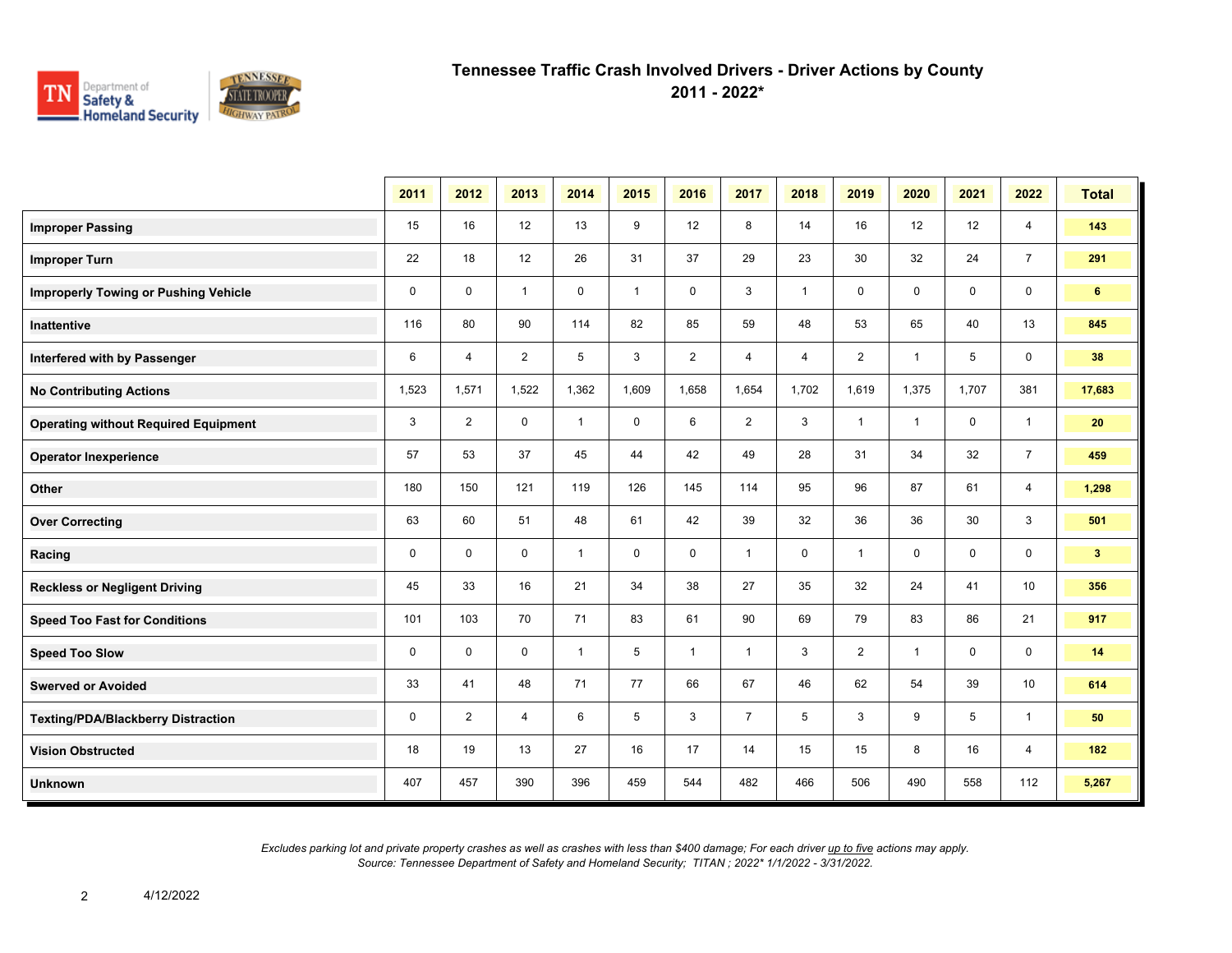

|                       | 2011  | 2012  | 2013  | 2014  | 2015  | 2016  | 2017  | 2018  | 2019  | 2020  | 2021  | 2022 | <b>Total</b> |
|-----------------------|-------|-------|-------|-------|-------|-------|-------|-------|-------|-------|-------|------|--------------|
| <b>Total Anderson</b> | 3,458 | 3.381 | 3.242 | 3.132 | 3.623 | 3,697 | 3.589 | 3,495 | 3.412 | 3,038 | 3.403 | 758  | 38,228       |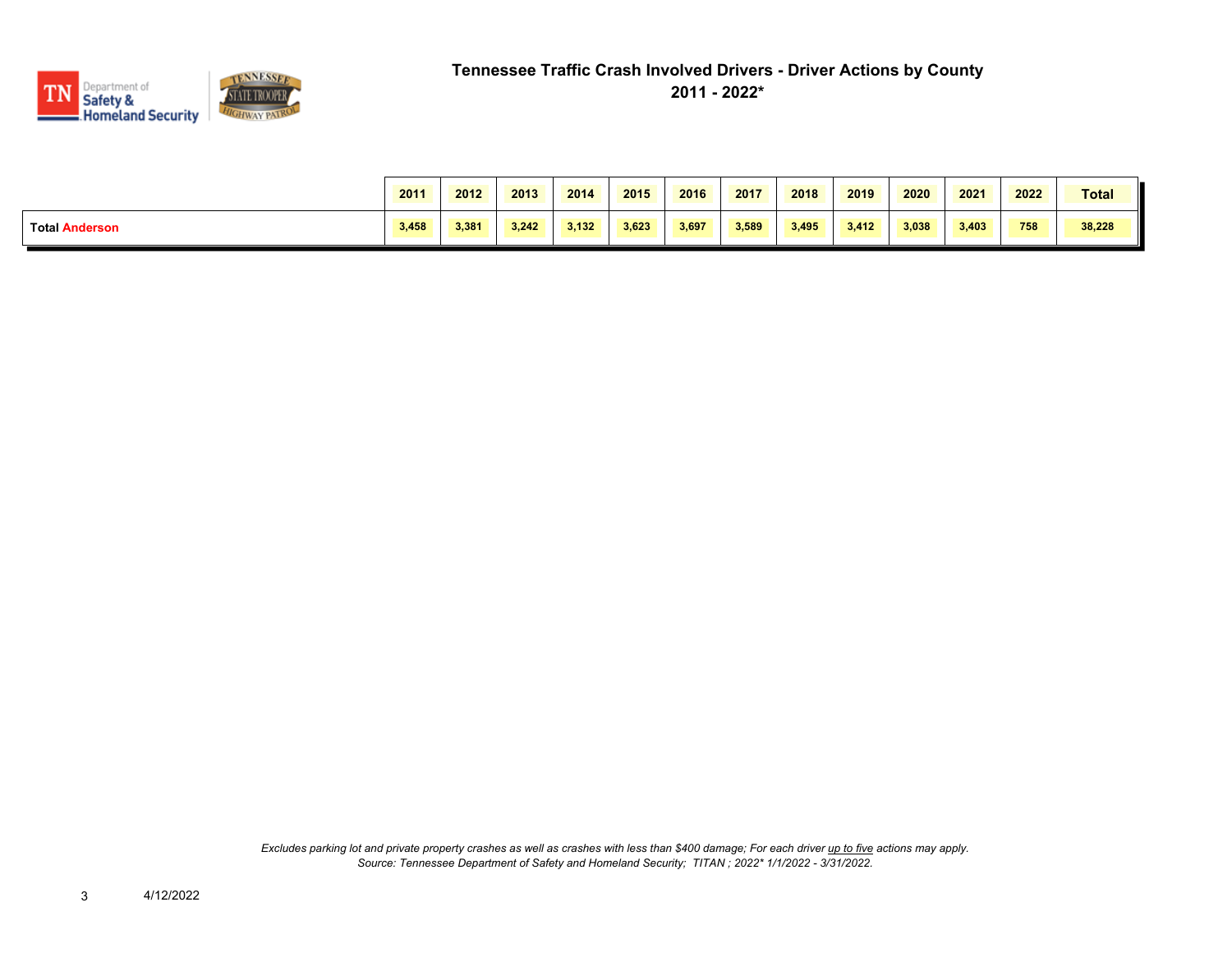

**2011 - 2022\***

| <b>Bedford</b>                                     | 2011           | 2012           | 2013           | 2014           | 2015            | 2016           | 2017           | 2018           | 2019           | 2020                    | 2021           | 2022           | <b>Total</b>   |
|----------------------------------------------------|----------------|----------------|----------------|----------------|-----------------|----------------|----------------|----------------|----------------|-------------------------|----------------|----------------|----------------|
| <b>Aggressive Driving Road Rage</b>                | $\mathbf{1}$   | 2              | $\overline{2}$ | $\overline{2}$ | 3               | 3              | $\mathbf 0$    | 6              | 3              | $\overline{4}$          | $\overline{4}$ | $\mathbf{1}$   | 31             |
| <b>Careless or Erratic Driving</b>                 | 14             | 25             | 16             | 22             | 22              | 25             | 78             | 42             | 54             | 35                      | 24             | $\overline{2}$ | 359            |
| <b>Driver Distractions</b>                         | $\overline{7}$ | 12             | 10             | 13             | 14              | 12             | 8              | 21             | 20             | 11                      | 18             | 3              | 149            |
| <b>Driverless</b>                                  | 0              | $\mathbf{0}$   | $\mathbf 0$    | $\mathbf 0$    | 0               | $\overline{1}$ | $\mathbf 0$    | $\mathbf{1}$   | 0              | $\mathbf 0$             | $\mathbf 0$    | $\mathbf 0$    | 2 <sup>1</sup> |
| Driving on Wrong side of Road                      | 9              | 18             | $\overline{7}$ | 13             | $\overline{7}$  | $\overline{7}$ | $\overline{4}$ | 6              | 6              | 10                      | 8              | 3              | 98             |
| Driving Wrong Way on One-Way Roadway               | 0              | $\mathbf 0$    | $\mathbf 0$    | $\mathbf 0$    | 0               | $\mathbf 0$    | 0              | $\mathbf 0$    | 0              | $\overline{\mathbf{1}}$ | $\overline{1}$ | $\mathbf 0$    | $\mathbf{2}$   |
| <b>Exceeding Posted Speed Limit</b>                | 13             | 14             | 17             | 8              | 10 <sup>1</sup> | 10             | 10             | 25             | 14             | 16                      | 20             | $\overline{1}$ | 158            |
| <b>Failure to Comply with License Restrictions</b> | 3              | $\overline{2}$ | $\mathbf 0$    | $\mathbf{1}$   | 5               | 3              | $\mathbf 0$    | $\mathbf{1}$   | $\mathbf{1}$   | 8                       | 9              | $\mathbf 0$    | 33             |
| <b>Failure to Obey Traffic Controls</b>            | 21             | 30             | 19             | 21             | 31              | 31             | 31             | 29             | 45             | 43                      | 44             | 12             | 357            |
| <b>Failure to Observe Warnings or Instructions</b> | 3              | $\overline{2}$ | $\overline{7}$ | 3              | 4               | $\overline{2}$ | $\overline{2}$ | $\mathbf 0$    | $\overline{2}$ | 3                       | 5              | $\overline{1}$ | 34             |
| <b>Failure to Signal Intentions</b>                | $\overline{2}$ | 5              | $\overline{1}$ | $\mathbf 0$    | $\mathbf{1}$    | $\overline{1}$ | $\mathbf 0$    | $\mathbf 0$    | $\overline{2}$ | $\overline{1}$          | $\mathbf 0$    | $\mathbf 0$    | 13             |
| <b>Failure to Use Lights</b>                       | 0              | 3              | $\mathbf 0$    | $\mathbf 0$    | 1               | $\mathbf 0$    | $\overline{1}$ | $\overline{2}$ | 0              | $\overline{1}$          | $\overline{1}$ | $\mathbf 0$    | 9              |
| <b>Failure to Yield Right of Way</b>               | 221            | 193            | 160            | 190            | 207             | 183            | 206            | 199            | 213            | 195                     | 245            | 63             | 2,275          |
| <b>Following Improperly</b>                        | 114            | 113            | 126            | 133            | 132             | 165            | 156            | 129            | 177            | 134                     | 152            | 23             | 1,554          |
| <b>GPS Distraction</b>                             | 3              | $\overline{2}$ | $\mathbf 0$    | $\mathbf{1}$   | $\mathbf{1}$    | $\overline{1}$ | $\mathbf{1}$   | 3              | 0              | $\overline{2}$          | $\mathbf 0$    | $\mathbf 0$    | 14             |
| <b>Improper Backing</b>                            | 24             | 25             | 14             | 22             | 22              | 21             | 23             | 30             | 34             | 20                      | 20             | 11             | 266            |
| <b>Improper Lane Changing</b>                      | 9              | $\overline{4}$ | 11             | 9              | 15              | 18             | 16             | 18             | 16             | 19                      | 23             | 6              | 164            |
| Improper Loading of Vehicle Cargo or Passengers    | 0              | $\mathbf 0$    | $\overline{1}$ | $\overline{1}$ | $\mathbf{1}$    | $\overline{2}$ | 3              | $\mathbf 0$    | $\mathbf{1}$   | $\mathbf 0$             | $\overline{1}$ | $\overline{2}$ | 12             |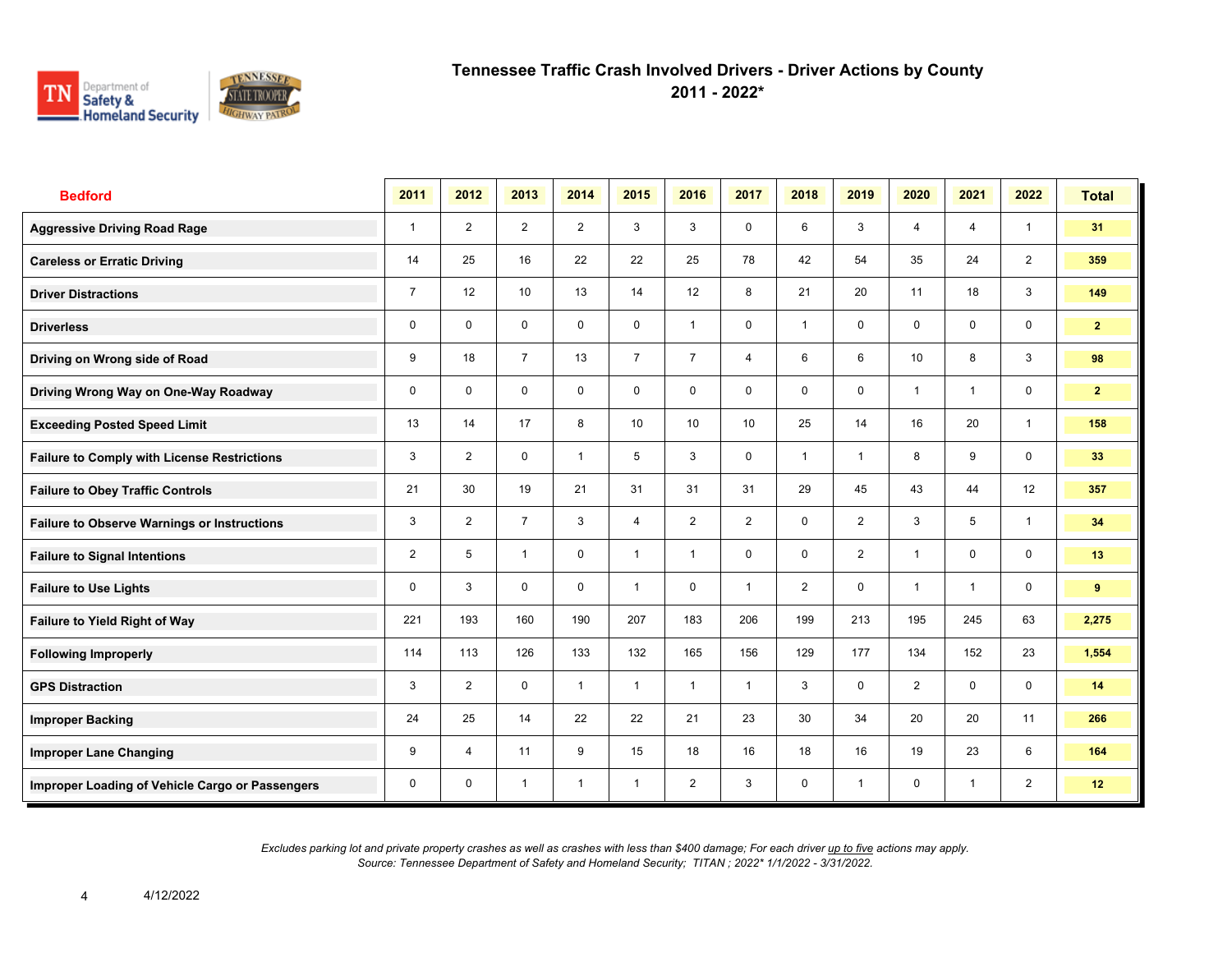

**2011 - 2022\***

|                                             | 2011           | 2012           | 2013           | 2014           | 2015           | 2016           | 2017         | 2018           | 2019           | 2020           | 2021           | 2022           | <b>Total</b>   |
|---------------------------------------------|----------------|----------------|----------------|----------------|----------------|----------------|--------------|----------------|----------------|----------------|----------------|----------------|----------------|
| <b>Improper Passing</b>                     | 15             | 9              | $\overline{7}$ | $\overline{7}$ | 13             | 13             | 8            | 11             | 15             | 16             | 21             | $\mathbf 0$    | 135            |
| <b>Improper Turn</b>                        | 18             | 13             | 11             | 15             | 15             | 21             | 23           | 22             | 28             | 24             | 27             | $\overline{7}$ | 224            |
| <b>Improperly Towing or Pushing Vehicle</b> | $\mathbf 0$    | $\overline{2}$ | $\mathbf 0$    | $\mathbf 0$    | $\mathbf{1}$   | $\mathbf{1}$   | $\mathbf{1}$ | 0              | $\mathbf{1}$   | 0              | $\mathbf 0$    | $\mathbf 0$    | 6              |
| Inattentive                                 | 34             | 46             | 62             | 25             | 32             | 20             | 25           | 34             | 32             | 18             | 37             | 3              | 368            |
| Interfered with by Passenger                | $\overline{2}$ | $\mathbf 0$    | $\mathbf{1}$   | 2              | $\overline{2}$ | $\overline{2}$ | $\mathbf{1}$ | $\mathbf{1}$   | $\overline{4}$ | $\overline{2}$ | $\mathbf{1}$   | $\mathbf 0$    | 18             |
| <b>No Contributing Actions</b>              | 705            | 672            | 677            | 703            | 751            | 825            | 822          | 809            | 814            | 722            | 825            | 172            | 8,497          |
| <b>Operating without Required Equipment</b> | 2              | 3              | $\mathbf{1}$   | $\mathbf{1}$   | $\overline{2}$ | 0              | $\mathbf{1}$ | $\mathbf 0$    | 5              | 3              | 2              | $\mathbf 0$    | 20             |
| <b>Operator Inexperience</b>                | 18             | 26             | 13             | 19             | 18             | 22             | 15           | 23             | 17             | 14             | 9              | $\overline{2}$ | 196            |
| Other                                       | 72             | 64             | 55             | 77             | 73             | 92             | 50           | 49             | 40             | 44             | 53             | 6              | 675            |
| <b>Over Correcting</b>                      | 23             | 15             | 18             | 38             | 31             | 25             | 14           | 17             | 14             | 15             | 18             | $\overline{4}$ | 232            |
| Racing                                      | $\mathbf 0$    | $\mathbf 0$    | $\mathbf 0$    | $\mathbf 0$    | $\mathbf 0$    | $\mathbf 0$    | $\mathbf 0$  | $\overline{2}$ | 0              | $\mathbf 0$    | $\mathbf 0$    | $\mathbf{1}$   | 3 <sup>2</sup> |
| <b>Reckless or Negligent Driving</b>        | 28             | 34             | 28             | 31             | 28             | 19             | 26           | 29             | 25             | 26             | 30             | 5              | 309            |
| <b>Speed Too Fast for Conditions</b>        | 28             | 35             | 37             | 33             | 34             | 59             | 74           | 74             | 59             | 60             | 73             | 12             | 578            |
| <b>Speed Too Slow</b>                       | $\mathbf 0$    | $\mathbf 0$    | $\mathbf 0$    | $\mathbf 0$    | $\mathbf 0$    | $\mathbf 0$    | $\mathbf 0$  | $\mathbf 0$    | $\mathbf{1}$   | $\mathbf 0$    | $\mathbf 0$    | $\mathbf 0$    | $\mathbf{1}$   |
| <b>Swerved or Avoided</b>                   | 32             | 20             | 28             | 31             | 35             | 46             | 31           | 40             | 37             | 44             | 34             | 5              | 383            |
| <b>Texting/PDA/Blackberry Distraction</b>   | $\mathbf{1}$   | $\overline{4}$ | $\overline{2}$ | $\overline{2}$ | $\overline{2}$ | 3              | $\mathbf{1}$ | 6              | $\mathbf{1}$   | 3              | $\overline{7}$ | 3              | 35             |
| <b>Vision Obstructed</b>                    | 9              | 13             | $\overline{7}$ | 8              | 15             | 14             | 10           | 9              | 10             | 11             | 8              | 3              | 117            |
| <b>Unknown</b>                              | 330            | 345            | 341            | 353            | 401            | 383            | 413          | 439            | 458            | 408            | 445            | 99             | 4,415          |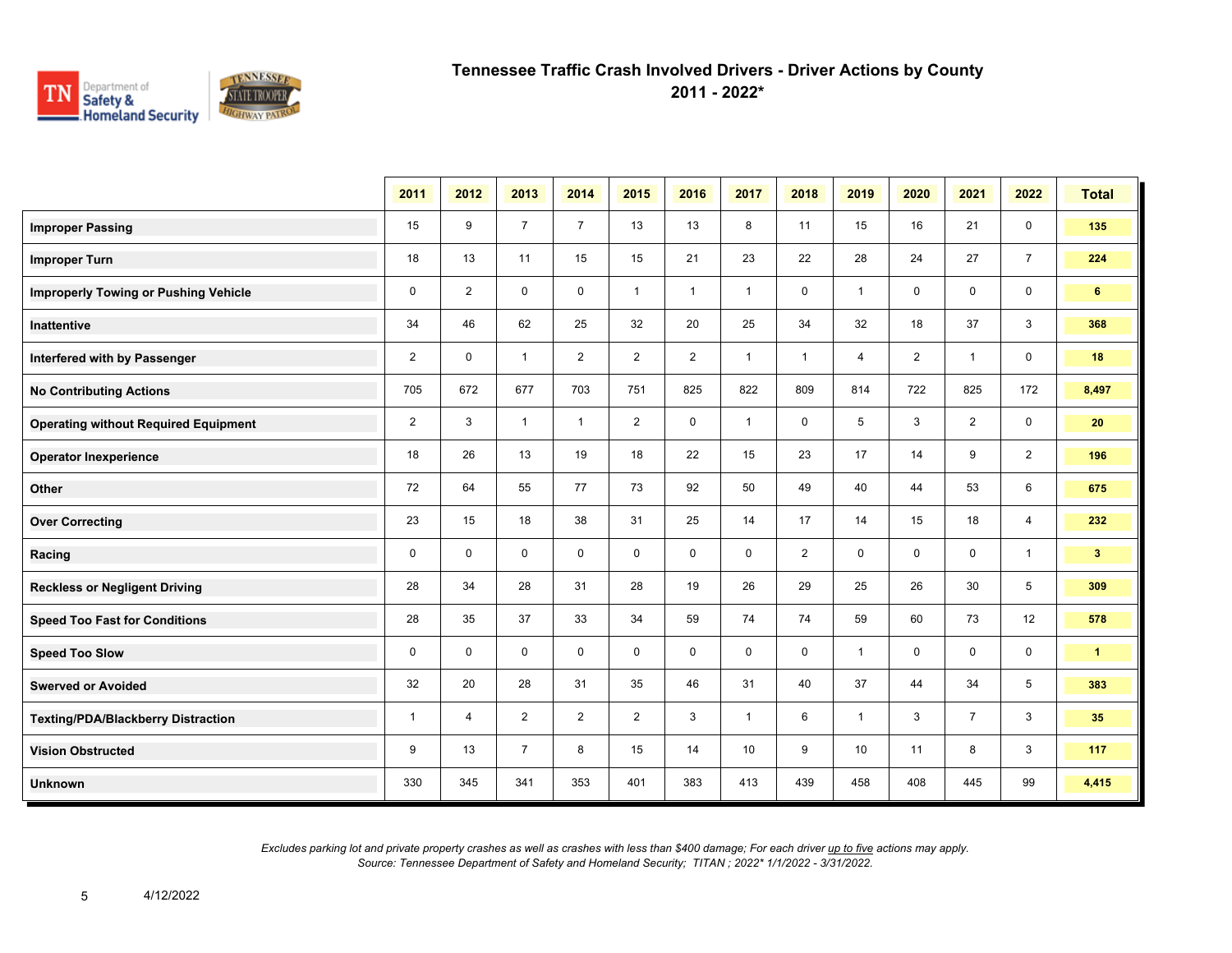

|                      | 2011  | 2012  | 2013  | 2014  | 2015  | 2016  | 2017  | 2018  | 2019  | 2020  | 2021  | 2022 | <b>Total</b> |
|----------------------|-------|-------|-------|-------|-------|-------|-------|-------|-------|-------|-------|------|--------------|
| <b>Total Bedford</b> | 1,761 | 1.751 | 1.679 | 1.784 | 1.929 | 2.030 | 2.054 | 2.077 | 2.149 | 1.913 | 2.165 | 450  | 21,742       |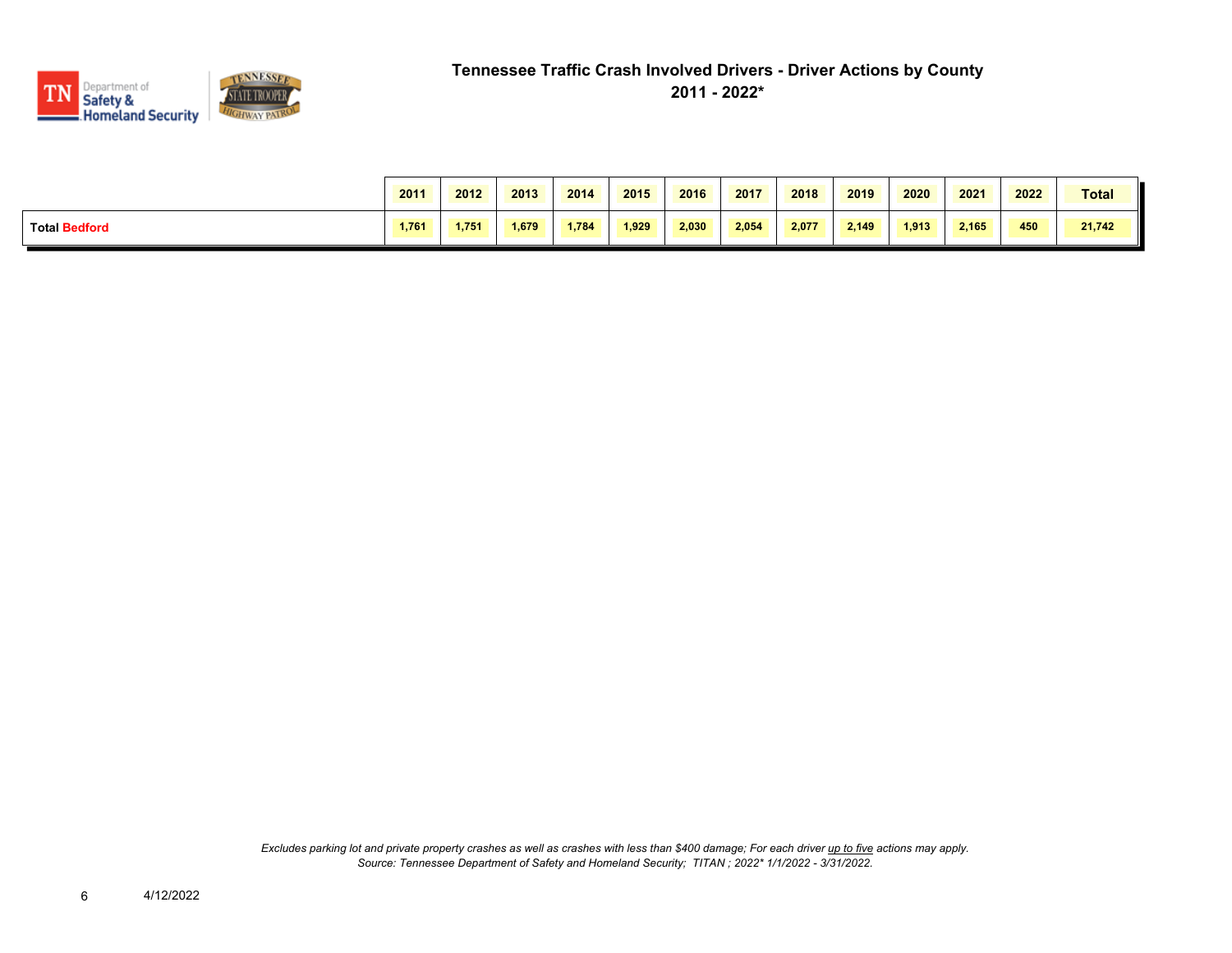

**2011 - 2022\***

| <b>Benton</b>                                      | 2011           | 2012           | 2013           | 2014           | 2015         | 2016           | 2017           | 2018           | 2019           | 2020           | 2021           | 2022                    | <b>Total</b>    |
|----------------------------------------------------|----------------|----------------|----------------|----------------|--------------|----------------|----------------|----------------|----------------|----------------|----------------|-------------------------|-----------------|
| <b>Aggressive Driving Road Rage</b>                | $\mathbf 0$    | $\mathbf 0$    | $\mathbf{1}$   | $\mathbf{1}$   | $\mathbf 0$  | $\mathbf 0$    | 3              | $\mathbf 0$    | $\mathbf{1}$   | $\overline{1}$ | $\mathbf{1}$   | $\mathbf 0$             | 8               |
| <b>Careless or Erratic Driving</b>                 | 11             | 11             | 12             | 9              | 22           | 17             | 10             | 13             | 8              | 6              | 10             | $\mathbf 0$             | 129             |
| <b>Driver Distractions</b>                         | 6              | $\overline{7}$ | 3              | $\mathbf 0$    | 4            | $\mathbf 0$    | $\mathbf{3}$   | $\mathbf{3}$   | $\overline{4}$ | 3              | 2              | $\mathbf 0$             | 35              |
| <b>Driverless</b>                                  | 0              | $\mathbf 0$    | $\mathbf 0$    | $\mathbf 0$    | $\mathbf 0$  | $\mathbf 0$    | $\mathbf 0$    | $\mathbf{1}$   | $\mathbf 0$    | $\mathbf 0$    | $\mathbf 0$    | $\mathbf 0$             | $\mathbf{1}$    |
| Driving on Wrong side of Road                      | $\overline{2}$ | 5              | 5              | $\mathbf{1}$   | 0            | 3              | $\mathbf{1}$   | $\overline{2}$ | 5              | $\mathbf 0$    | 4              | $\mathbf{1}$            | 29              |
| Driving Wrong Way on One-Way Roadway               | 0              | $\overline{1}$ | $\mathbf 0$    | $\mathbf 0$    | $\mathbf 0$  | $\mathbf 0$    | $\mathbf 0$    | $\mathbf 0$    | 0              | $\mathbf 0$    | $\mathbf 0$    | $\mathbf 0$             | $\mathbf{1}$    |
| <b>Exceeding Posted Speed Limit</b>                | 8              | 5              | $\overline{1}$ | $\mathbf{1}$   | $\mathbf{1}$ | $\overline{1}$ | $\overline{2}$ | 5              | 3              | 5              | 5              | $\mathbf{1}$            | 38              |
| <b>Failure to Comply with License Restrictions</b> | $\overline{2}$ | $\overline{1}$ | $\mathbf{1}$   | $\mathbf{1}$   | $\mathbf{1}$ | $\mathbf 0$    | $\mathbf 0$    | $\mathbf 0$    | 0              | $\mathbf 0$    | $\mathbf 0$    | $\mathbf 0$             | 6               |
| <b>Failure to Obey Traffic Controls</b>            | $\overline{2}$ | $\overline{4}$ | $\overline{4}$ | 8              | 6            | 3              | 8              | 12             | 9              | 3              | $\overline{7}$ | 2                       | 68              |
| <b>Failure to Observe Warnings or Instructions</b> | 0              | $\overline{1}$ | 6              | 3              | $\mathbf{1}$ | $\overline{1}$ | $\overline{2}$ | 5              | $\overline{2}$ | $\overline{4}$ | 2              | $\mathbf 0$             | 27              |
| <b>Failure to Signal Intentions</b>                | 0              | $\mathbf 0$    | $\mathbf 0$    | $\mathbf 0$    | $\mathbf{1}$ | 2              | $\mathbf{1}$   | $\mathbf{1}$   | $\mathbf 0$    | $\mathbf 0$    | $\mathbf 0$    | $\mathsf{O}\phantom{0}$ | $5\phantom{.0}$ |
| <b>Failure to Use Lights</b>                       | 0              | $\mathbf{0}$   | $\mathbf 0$    | $\mathbf 0$    | $\mathbf 0$  | $\mathbf 0$    | $\mathbf{1}$   | $\mathbf 0$    | $\mathbf 0$    | $\mathbf 0$    | $\mathbf 0$    | $\mathsf{O}\phantom{0}$ | $\mathbf{1}$    |
| <b>Failure to Yield Right of Way</b>               | 15             | 27             | 25             | 34             | 33           | 26             | 34             | 37             | 30             | 35             | 25             | $\overline{4}$          | 325             |
| <b>Following Improperly</b>                        | 30             | 19             | 27             | 32             | 34           | 32             | 36             | 33             | 32             | 39             | 26             | $\overline{4}$          | 344             |
| <b>GPS Distraction</b>                             | 0              | $\mathbf 0$    | $\mathbf{1}$   | $\mathbf 0$    | $\mathbf 0$  | $\mathbf 0$    | $\mathbf 0$    | $\mathbf 0$    | 0              | $\overline{1}$ | $\mathbf 0$    | $\mathbf 0$             | $\overline{2}$  |
| <b>Improper Backing</b>                            | 1              | $\overline{4}$ | 5              | $\overline{4}$ | 3            | 5              | 5              | 5              | $\overline{7}$ | 5              | 8              | $\mathbf{1}$            | 53              |
| <b>Improper Lane Changing</b>                      | 1              | 5              | 5              | 2              | 3            | $\overline{7}$ | $\overline{7}$ | $\overline{7}$ | $\overline{4}$ | 6              | 8              | $\mathbf{1}$            | 56              |
| Improper Loading of Vehicle Cargo or Passengers    | 0              | $\overline{2}$ | $\mathbf 0$    | $\mathbf{1}$   | $\mathbf 0$  | $\overline{1}$ | $\mathbf{1}$   | $\mathbf 0$    | 0              | $\mathbf 0$    | $\mathbf{1}$   | 0                       | 6               |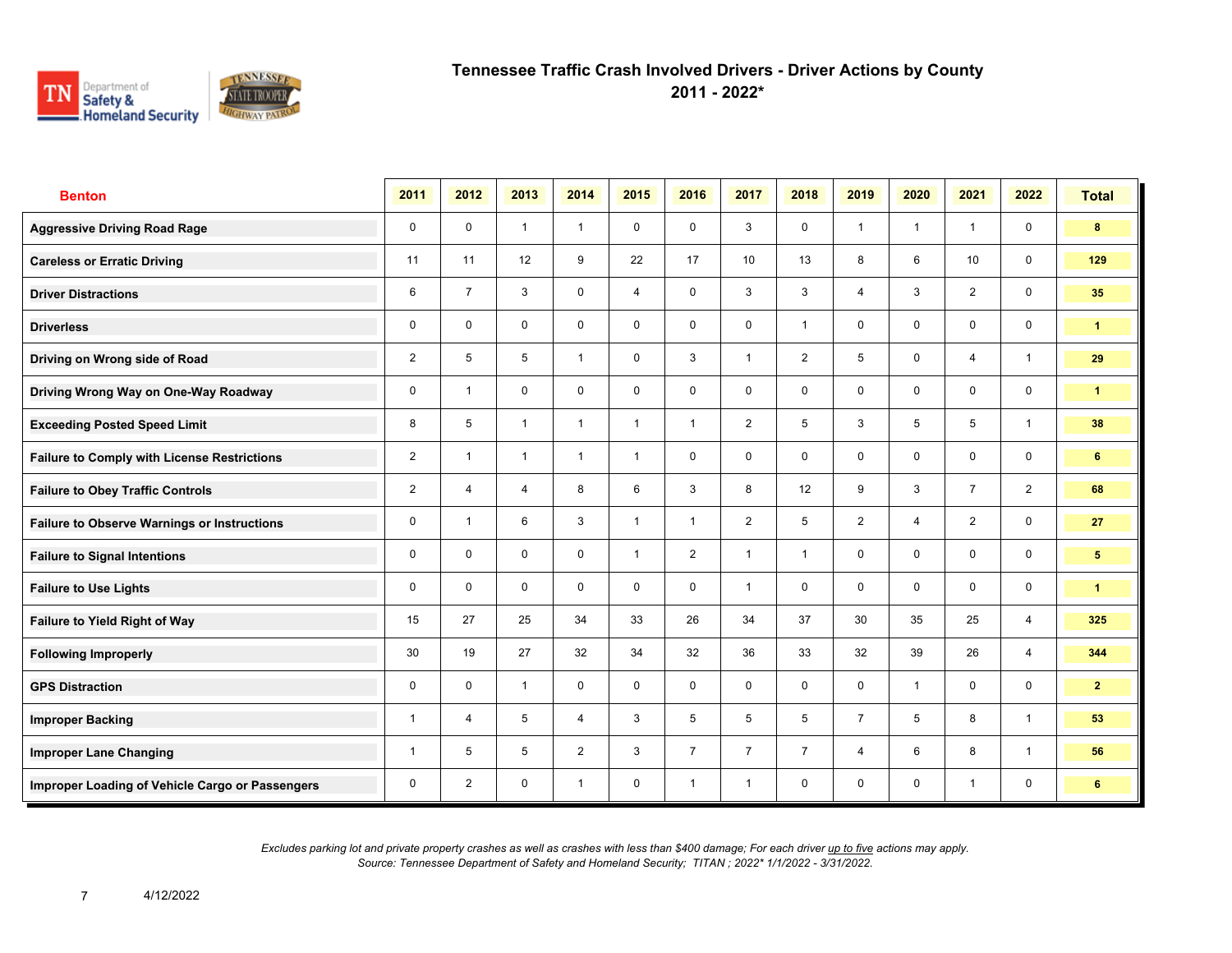

**2011 - 2022\***

|                                             | 2011           | 2012           | 2013           | 2014           | 2015           | 2016         | 2017           | 2018           | 2019           | 2020                    | 2021           | 2022           | <b>Total</b>   |
|---------------------------------------------|----------------|----------------|----------------|----------------|----------------|--------------|----------------|----------------|----------------|-------------------------|----------------|----------------|----------------|
| <b>Improper Passing</b>                     | $\pmb{0}$      | $\overline{4}$ | $\overline{2}$ | $\overline{2}$ | 6              | 4            | $\overline{2}$ | $\overline{2}$ | 3              | $\overline{2}$          | $\overline{1}$ | $\mathbf{1}$   | 29             |
| <b>Improper Turn</b>                        | $\overline{2}$ | 5              | 3              | $\overline{4}$ | 5              | 3            | 8              | 3              | 3              | 3                       | $\overline{2}$ | $\mathbf{1}$   | 42             |
| <b>Improperly Towing or Pushing Vehicle</b> | $\mathbf{1}$   | $\mathbf 0$    | $\mathbf 0$    | $\mathbf 0$    | 0              | 0            | $\mathbf{1}$   | 0              | $\mathbf{1}$   | $\overline{1}$          | $\overline{2}$ | $\mathbf 0$    | 6 <sup>1</sup> |
| Inattentive                                 | 11             | $\overline{4}$ | 11             | $\overline{7}$ | 9              | 12           | 14             | 19             | 16             | 21                      | 26             | $\overline{7}$ | 157            |
| Interfered with by Passenger                | $\overline{2}$ | $\mathbf{1}$   | $\mathbf 0$    | $\mathbf 0$    | $\mathbf 0$    | $\mathbf{1}$ | $\mathbf{1}$   | 0              | $\overline{2}$ | $\overline{1}$          | $\mathbf{1}$   | $\mathbf 0$    | 9              |
| <b>No Contributing Actions</b>              | 195            | 202            | 226            | 264            | 229            | 254          | 287            | 293            | 279            | 238                     | 274            | 61             | 2,802          |
| <b>Operating without Required Equipment</b> | $\mathbf{1}$   | $\mathbf{1}$   | $\mathbf 0$    | $\mathbf 0$    | 0              | $\mathbf 0$  | 0              | $\overline{2}$ | $\overline{2}$ | $\overline{\mathbf{1}}$ | 0              | $\mathbf 0$    | $\overline{7}$ |
| <b>Operator Inexperience</b>                | $\,6\,$        | 6              | $\mathbf{1}$   | $\mathbf{1}$   | 3              | $\mathbf 0$  | $\mathbf 0$    | 3              | $\overline{2}$ | 3                       | $\overline{1}$ | $\mathbf 0$    | 26             |
| Other                                       | 31             | 21             | 16             | 24             | 15             | 12           | 14             | 13             | 15             | 20                      | 26             | $\overline{7}$ | 214            |
| <b>Over Correcting</b>                      | 8              | 14             | 10             | $\overline{7}$ | 6              | 3            | $\overline{2}$ | 8              | $\overline{7}$ | 10                      | 13             | $\mathbf 0$    | 88             |
| <b>Reckless or Negligent Driving</b>        | 6              | 8              | $\overline{7}$ | $\mathbf{1}$   | 15             | 10           | $\overline{7}$ | 8              | 10             | 6                       | $\overline{7}$ | $\mathbf{1}$   | 86             |
| <b>Speed Too Fast for Conditions</b>        | 4              | 10             | $\overline{7}$ | $\overline{7}$ | 10             | 5            | $\overline{4}$ | 8              | 14             | 8                       | 14             | 3              | 94             |
| <b>Speed Too Slow</b>                       | 0              | $\overline{2}$ | $\mathbf{1}$   | $\mathbf 0$    | $\overline{2}$ | $\mathbf{1}$ | $\mathbf 0$    | $\mathbf{1}$   | 0              | 0                       | $\overline{1}$ | $\mathbf 0$    | 8              |
| <b>Swerved or Avoided</b>                   | 8              | 15             | 6              | $\overline{4}$ | 17             | 12           | 11             | 17             | 19             | 19                      | 21             | 5              | 154            |
| <b>Texting/PDA/Blackberry Distraction</b>   | $\pmb{0}$      | $\mathbf 0$    | $\mathbf{1}$   | $\mathbf 0$    | $\mathbf 0$    | $\mathbf 0$  | $\mathbf 0$    | $\mathbf{1}$   | 0              | $\mathbf 0$             | $\mathbf 0$    | $\mathbf 0$    | $\mathbf{2}$   |
| <b>Vision Obstructed</b>                    | $\overline{7}$ | -1             | 3              | $\mathbf{1}$   | 3              | $\mathbf{1}$ | $\mathbf{1}$   | $\overline{2}$ | 5              | 3                       | 1              | $\mathbf 0$    | 28             |
| <b>Unknown</b>                              | 110            | 112            | 112            | 127            | 137            | 153          | 135            | 145            | 135            | 123                     | 113            | 27             | 1,429          |
| <b>Total Benton</b>                         | 470            | 498            | 502            | 546            | 566            | 569          | 601            | 649            | 618            | 567                     | 602            | 127            | 6,315          |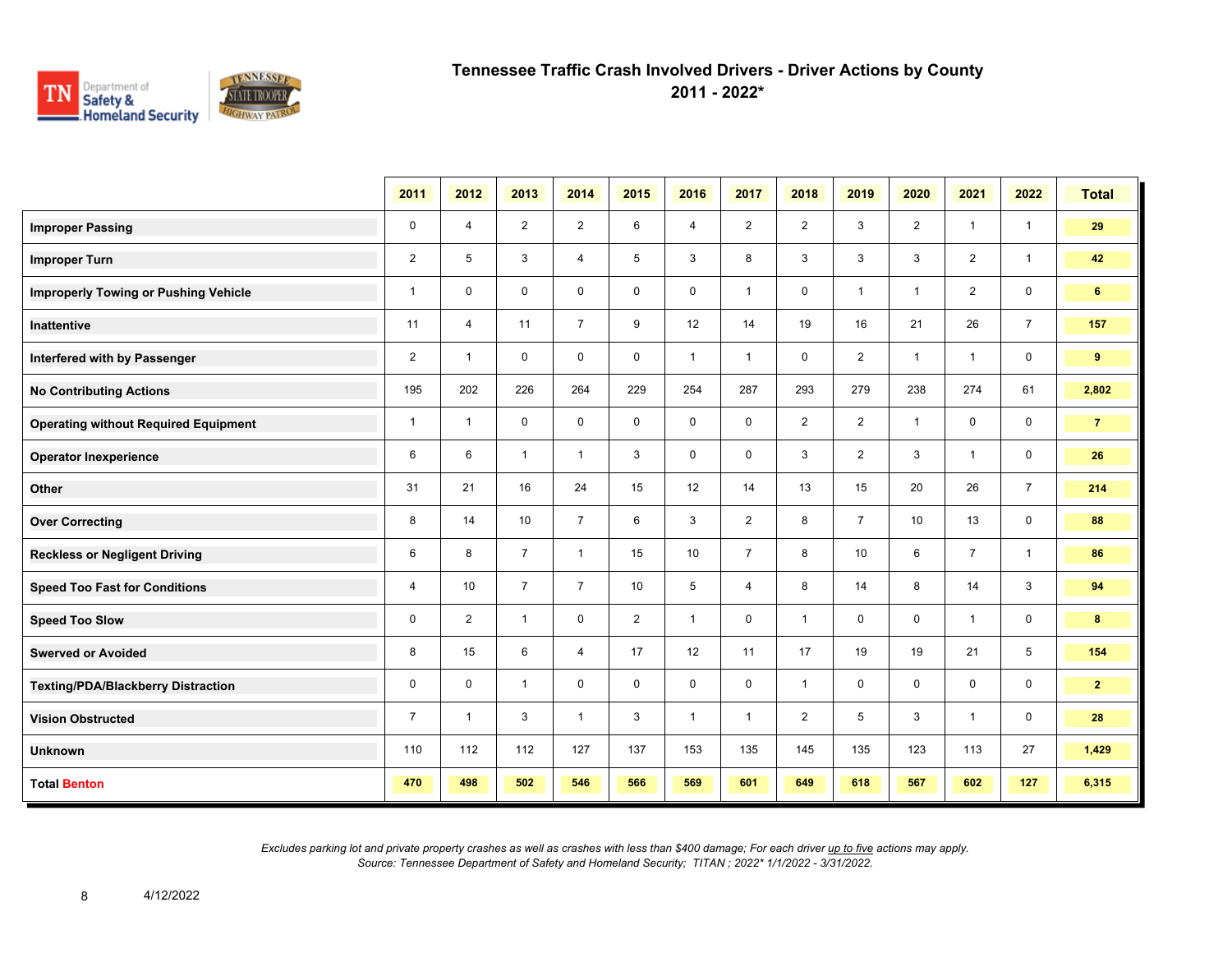

**2011 - 2022\***

| <b>Bledsoe</b>                                     | 2011           | 2012           | 2013           | 2014           | 2015           | 2016           | 2017           | 2018           | 2019            | 2020           | 2021         | 2022         | <b>Total</b>            |
|----------------------------------------------------|----------------|----------------|----------------|----------------|----------------|----------------|----------------|----------------|-----------------|----------------|--------------|--------------|-------------------------|
| <b>Aggressive Driving Road Rage</b>                | $\mathbf 0$    | $\mathbf 0$    | $\mathbf 0$    | $\mathbf 0$    | $\mathbf 0$    | $\mathbf{1}$   | $\mathbf 0$    | $\mathbf{1}$   | $\mathbf{1}$    | $\overline{1}$ | $\mathbf 0$  | $\mathbf 0$  | $\overline{\mathbf{4}}$ |
| <b>Careless or Erratic Driving</b>                 | 0              | $\overline{2}$ | $\mathbf{1}$   | 3              | $\overline{2}$ | $\overline{2}$ | $\overline{7}$ | 13             | 10 <sup>°</sup> | 13             | 6            | $\mathbf 0$  | 59                      |
| <b>Driver Distractions</b>                         | 1              | $\overline{1}$ | $\mathbf 0$    | $\mathbf{1}$   | $\mathbf{1}$   | $\mathbf 0$    | $\mathbf 0$    | $\mathbf{1}$   | 0               | $\overline{1}$ | $\mathbf{1}$ | $\mathbf 0$  | $\overline{7}$          |
| Driving on Wrong side of Road                      | 0              | 3              | $\overline{2}$ | $\mathbf{1}$   | $\mathbf 0$    | $\mathbf 0$    | $\overline{4}$ | $\mathbf{1}$   | $\overline{2}$  | $\overline{1}$ | $\mathbf 0$  | $\mathbf 0$  | 14                      |
| Driving Wrong Way on One-Way Roadway               | 0              | $\mathbf 0$    | $\mathbf 0$    | $\mathbf 0$    | $\mathbf 0$    | $\mathbf 0$    | $\mathbf{1}$   | $\mathbf 0$    | $\mathbf 0$     | $\mathbf 0$    | $\mathbf 0$  | $\mathbf 0$  | $\mathbf{1}$            |
| <b>Exceeding Posted Speed Limit</b>                | $\mathbf 0$    | $\overline{1}$ | $\mathbf{1}$   | $\mathbf{1}$   | $\mathbf 0$    | $\mathbf{1}$   | $\mathbf{1}$   | 5              | 5               | 2              | 3            | $\mathbf 0$  | 20                      |
| <b>Failure to Comply with License Restrictions</b> | $\mathbf 0$    | $\overline{1}$ | $\mathbf 0$    | $\mathbf 0$    | $\mathbf 0$    | $\mathbf 0$    | $\mathbf 0$    | $\mathbf 0$    | 0               | $\mathbf 0$    | $\mathbf 0$  | $\mathbf 0$  | 1                       |
| <b>Failure to Obey Traffic Controls</b>            | $\mathbf{1}$   | $\overline{1}$ | $\mathbf 0$    | $\mathbf 0$    | $\mathbf{1}$   | $\overline{1}$ | $\mathbf 0$    | $\mathbf{1}$   | 1               | $\overline{1}$ | 2            | $\mathbf 0$  | 9                       |
| <b>Failure to Observe Warnings or Instructions</b> | $\mathbf{1}$   | $\Omega$       | $\Omega$       | $\mathbf 0$    | $\mathbf 0$    | $\overline{1}$ | $\mathbf 0$    | $\mathbf 0$    | $\mathbf 0$     | $\mathbf 0$    | $\mathbf{1}$ | $\mathbf 0$  | 3 <sup>2</sup>          |
| <b>Failure to Signal Intentions</b>                | 0              | $\mathbf 0$    | $\mathbf 0$    | $\mathbf{1}$   | $\mathbf 0$    | $\mathbf 0$    | $\mathbf 0$    | $\mathbf 0$    | $\mathbf 0$     | $\overline{1}$ | $\mathbf{1}$ | $\mathbf 0$  | 3 <sup>2</sup>          |
| <b>Failure to Yield Right of Way</b>               | 11             | $\overline{7}$ | 16             | $\overline{7}$ | 8              | 15             | 13             | 8              | 5               | 5              | 9            | 2            | 106                     |
| <b>Following Improperly</b>                        | 5              | 3              | 2              | $\mathbf{1}$   | $\overline{4}$ | $\overline{2}$ | $\overline{4}$ | $\overline{2}$ | $\mathbf 0$     | $\mathbf 0$    | 6            | $\mathbf{1}$ | 30 <sub>o</sub>         |
| <b>Improper Backing</b>                            | 3              | 2              | $\mathbf 0$    | $\overline{1}$ | $\mathbf 0$    | $\mathbf{1}$   | $\mathbf 0$    | $\mathbf 0$    | $\mathbf 0$     | $\mathbf 0$    | $\mathbf 0$  | $\mathsf{O}$ | $\overline{7}$          |
| <b>Improper Lane Changing</b>                      | 1              | $\Omega$       | $\mathbf{1}$   | $\mathbf 0$    | $\mathbf 0$    | $\Omega$       | $\mathbf 0$    | $\mathbf 0$    | $\mathbf{1}$    | $\mathbf 0$    | $\mathbf 0$  | $\mathsf{O}$ | 3 <sup>2</sup>          |
| <b>Improper Passing</b>                            | $\overline{2}$ | $\overline{1}$ | $\mathbf 0$    | $\overline{2}$ | $\overline{2}$ | 5              | $\mathbf 0$    | $\mathbf{1}$   | $\mathbf{1}$    | 3              | 3            | $\mathbf 0$  | 20                      |
| <b>Improper Turn</b>                               | 0              | $\mathbf 0$    | $\mathbf 0$    | $\mathbf 0$    | $\mathbf{1}$   | $\mathbf 0$    | $\mathbf 0$    | $\overline{2}$ | $\mathbf{1}$    | $\overline{1}$ | $\mathbf 0$  | $\mathbf{1}$ | 6                       |
| Inattentive                                        | 0              | $\mathbf 0$    | $\mathbf 0$    | $\mathbf 0$    | $\mathbf{1}$   | 2              | $\mathbf{3}$   | $\mathbf 0$    | 8               | 6              | 2            | $\mathsf{O}$ | 22                      |
| Interfered with by Passenger                       | $\mathbf 0$    | $\mathbf 0$    | $\mathbf 0$    | $\mathbf 0$    | $\mathbf 0$    | $\mathbf 0$    | $\mathbf 0$    | $\mathbf{1}$   | 0               | $\mathbf 0$    | $\mathbf 0$  | $\mathbf 0$  | $\mathbf{1}$            |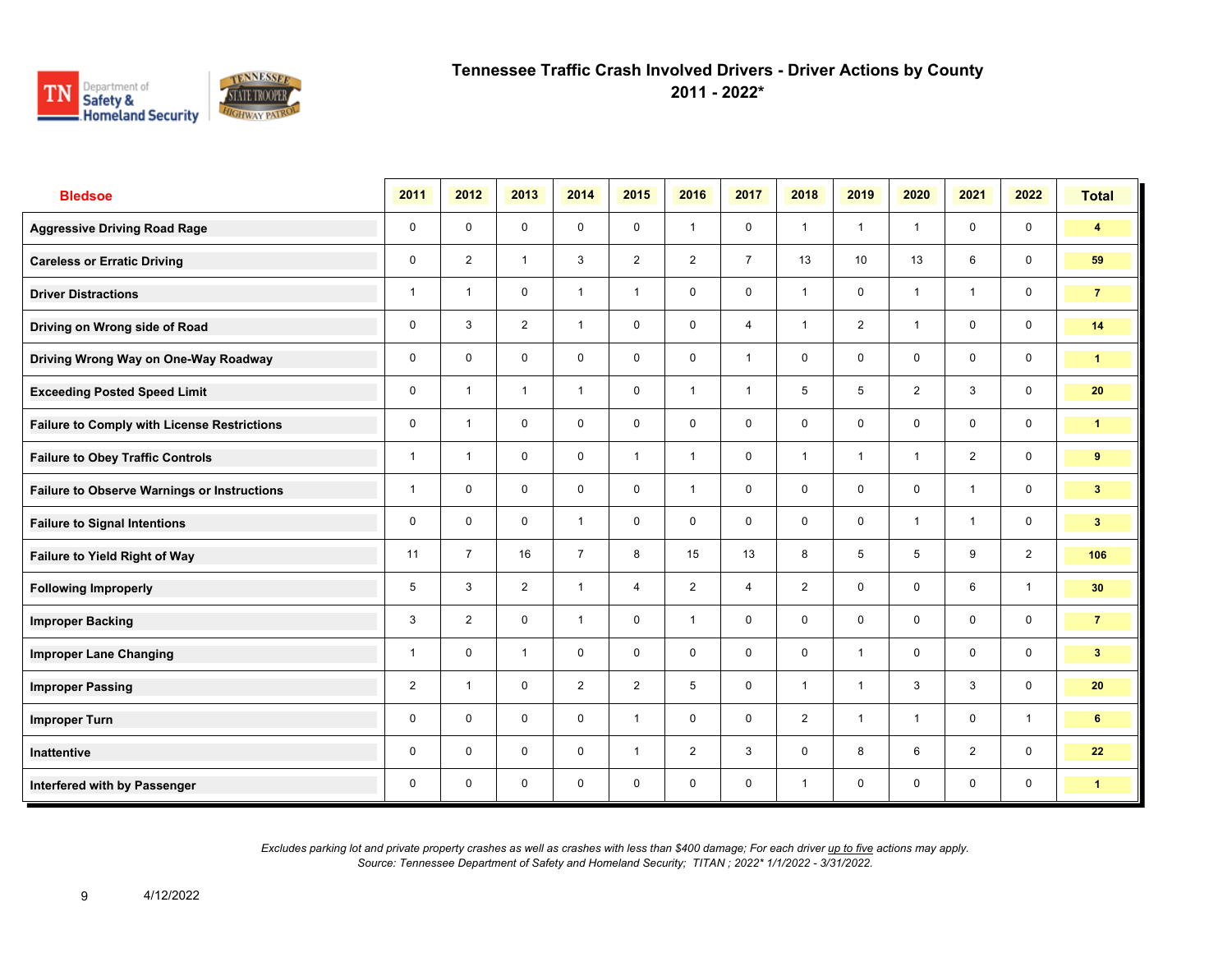

**2011 - 2022\***

|                                      | 2011           | 2012           | 2013           | 2014           | 2015        | 2016           | 2017           | 2018           | 2019 | 2020           | 2021           | 2022            | <b>Total</b>   |
|--------------------------------------|----------------|----------------|----------------|----------------|-------------|----------------|----------------|----------------|------|----------------|----------------|-----------------|----------------|
| <b>No Contributing Actions</b>       | 64             | 76             | 88             | 57             | 81          | 97             | 95             | 101            | 87   | 78             | 73             | 18              | 915            |
| <b>Operator Inexperience</b>         | 1              | $\overline{1}$ | 0              | 3              | 0           | $\mathbf 0$    | $\overline{ }$ | $\overline{ }$ | 0    | $\mathbf 0$    |                | $\mathbf 0$     | 8              |
| Other                                | $\overline{2}$ | 5              | 8              | $\overline{2}$ | 14          | $\overline{2}$ | 10             | 11             | 4    | 1              | $\overline{4}$ |                 | 64             |
| <b>Over Correcting</b>               | 4              | 4              | $\overline{2}$ | $\overline{1}$ | $\mathbf 0$ | 0              | $\overline{2}$ | $\overline{4}$ | 4    |                | 3              |                 | 26             |
| <b>Reckless or Negligent Driving</b> | 3              | 3              | $\overline{2}$ | 5              | 4           | 5              | 5              | $\overline{7}$ | 8    | $\overline{4}$ | 8              | $\mathbf 0$     | 54             |
| <b>Speed Too Fast for Conditions</b> | 1              | 9              | 5              | 5              | 9           | 8              | 3              | 6              | 3    | 9              | 11             | $\mathbf 0$     | 69             |
| <b>Speed Too Slow</b>                | 0              | $\mathbf 0$    | 0              | $\mathbf 0$    | 0           | 0              | $\mathbf 0$    | $\mathbf 0$    |      | $\mathbf 0$    | 0              | $\mathbf 0$     | $\mathbf{1}$   |
| <b>Swerved or Avoided</b>            | 13             | 5              | $\mathbf{1}$   | $\overline{4}$ | 3           | 5              | $\overline{4}$ | 9              | 5    | $\overline{7}$ | 3              | $\mathbf{1}$    | 60             |
| <b>Vision Obstructed</b>             | 1              | $\mathbf 0$    | $\mathbf 0$    | $\mathbf 0$    | $\mathbf 0$ | $\mathbf 0$    |                | $\mathbf 0$    | 0    | $\mathbf 0$    | $\mathbf 0$    | $\mathbf 0$     | 2 <sup>2</sup> |
| Unknown                              | 33             | 34             | 14             | 20             | 26          | 21             | 23             | 14             | 16   | 17             | 25             | 5               | 248            |
| <b>Total Bledsoe</b>                 | 147            | 159            | 143            | 115            | 157         | 169            | 177            | 189            | 163  | 152            | 162            | 30 <sub>o</sub> | 1,763          |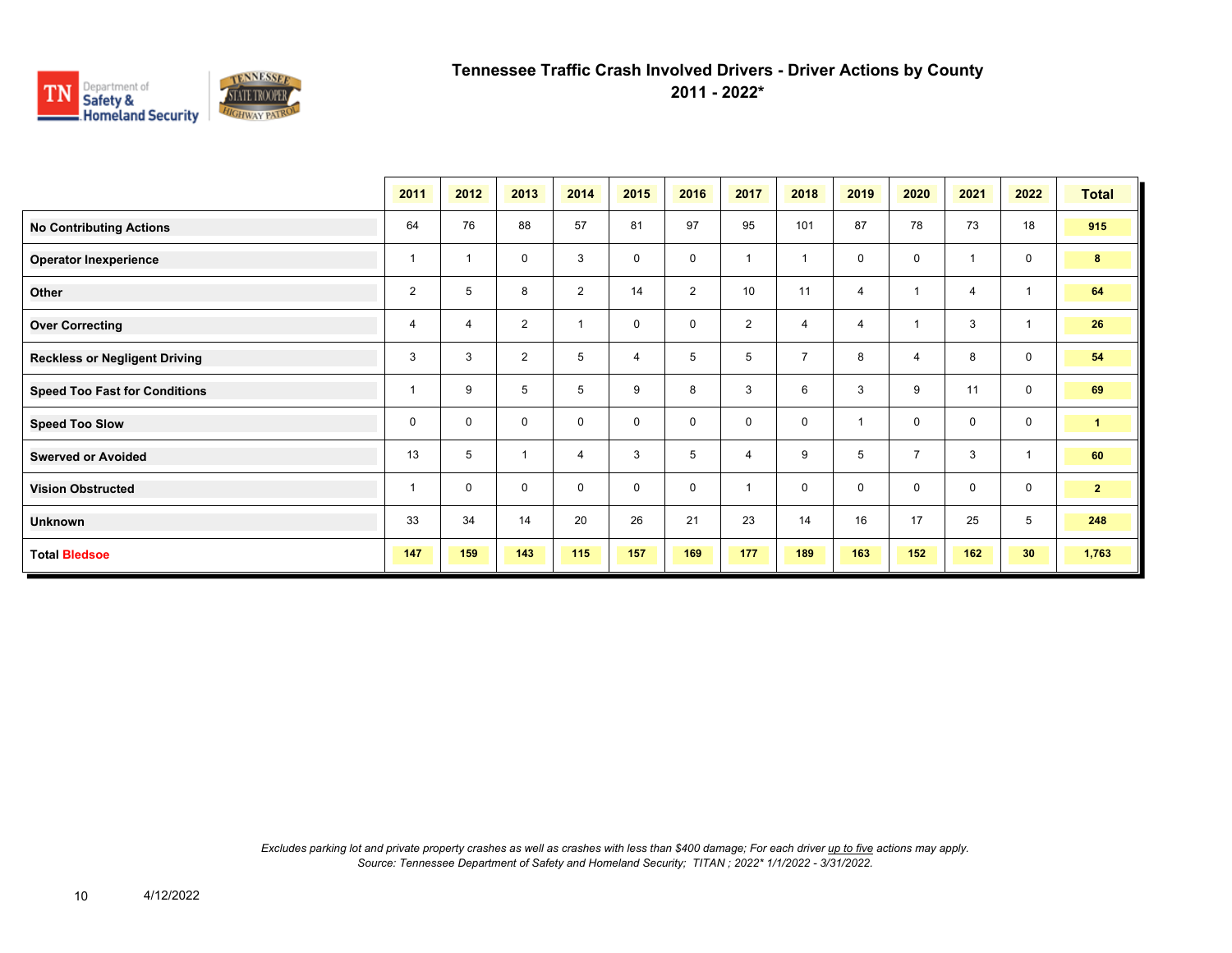

**2011 - 2022\***

| <b>Blount</b>                                      | 2011           | 2012           | 2013         | 2014           | 2015           | 2016           | 2017           | 2018           | 2019           | 2020           | 2021         | 2022            | <b>Total</b> |
|----------------------------------------------------|----------------|----------------|--------------|----------------|----------------|----------------|----------------|----------------|----------------|----------------|--------------|-----------------|--------------|
| <b>Aggressive Driving Road Rage</b>                | 6              | 3              | $\mathbf{1}$ | 6              | 3              | 5              | 3              | $\overline{4}$ | 5              | 2              | 6            | $\overline{2}$  | 46           |
| <b>Careless or Erratic Driving</b>                 | 62             | 112            | 193          | 137            | 66             | 56             | 43             | 76             | 103            | 95             | 97           | 18              | 1,058        |
| <b>Driver Distractions</b>                         | 27             | 66             | 78           | 31             | 12             | 33             | 29             | 32             | 32             | 33             | 31           | 11              | 415          |
| <b>Driverless</b>                                  | 0              | $\overline{1}$ | $\mathbf{1}$ | $\mathsf{O}$   | $\overline{2}$ | 3              | 4              | $\overline{2}$ | 0              | 0              | $\mathbf{1}$ | $\mathsf{O}$    | 14           |
| Driving on Wrong side of Road                      | 49             | 50             | 41           | 19             | 33             | 26             | 23             | 19             | 24             | 13             | 15           | 6               | 318          |
| Driving Wrong Way on One-Way Roadway               | $\overline{2}$ | 2              | 2            | $\mathbf 0$    | $\mathbf 0$    | $\overline{1}$ | $\overline{2}$ | 3              | 1              | $\mathbf 0$    | $\mathbf{1}$ | $\mathbf 0$     | 14           |
| <b>Exceeding Posted Speed Limit</b>                | 25             | 32             | 35           | 62             | 44             | 71             | 60             | 50             | 33             | 48             | 44           | 12              | 516          |
| <b>Failure to Comply with License Restrictions</b> | 9              | $\overline{7}$ | 6            | $\overline{7}$ | $\overline{2}$ | 5              | $\overline{4}$ | $\overline{2}$ | 5              | 3              | 4            | $\mathbf{1}$    | 55           |
| <b>Failure to Obey Traffic Controls</b>            | 126            | 92             | 92           | 108            | 110            | 85             | 119            | 129            | 129            | 108            | 118          | 21              | 1,237        |
| <b>Failure to Observe Warnings or Instructions</b> | 16             | 9              | $\mathbf 0$  | $\overline{7}$ | 4              | $\overline{1}$ | 4              | 9              | 5              | $\mathbf 0$    | 6            | $\mathbf 0$     | 61           |
| <b>Failure to Signal Intentions</b>                | $\overline{2}$ | $\overline{1}$ | 3            | $\mathbf{1}$   | $\Omega$       | 3              | 3              | $\overline{2}$ | 1              | 3              | 2            | $\overline{1}$  | 22           |
| <b>Failure to Use Lights</b>                       | 4              | $\overline{2}$ | 3            | 3              | 3              | $\overline{1}$ | $\mathbf 0$    | 3              | $\overline{4}$ | $\overline{1}$ | $\mathbf{1}$ | $\overline{1}$  | 26           |
| Failure to Yield Right of Way                      | 569            | 517            | 500          | 484            | 600            | 554            | 585            | 579            | 562            | 515            | 610          | 146             | 6,221        |
| <b>Following Improperly</b>                        | 761            | 794            | 701          | 748            | 868            | 880            | 839            | 908            | 860            | 650            | 756          | 152             | 8,917        |
| <b>GPS Distraction</b>                             | 1              | 2              | $\mathbf 0$  | 2              | 4              | $\overline{4}$ | 2              | 2              | $\mathbf{1}$   | 2              | 3            | $\mathbf 0$     | 23           |
| <b>Improper Backing</b>                            | 52             | 61             | 56           | 40             | 66             | 59             | 60             | 67             | 74             | 52             | 53           | 10 <sup>1</sup> | 650          |
| <b>Improper Lane Changing</b>                      | 68             | 72             | 48           | 49             | 64             | 74             | 96             | 94             | 66             | 75             | 114          | 19              | 839          |
| Improper Loading of Vehicle Cargo or Passengers    | $\overline{2}$ | $\mathbf 0$    | $\mathbf 0$  | $\mathbf 0$    | 3              | $\overline{1}$ | $\overline{4}$ | $\mathbf 0$    | $\overline{2}$ | $\overline{1}$ | 3            | $\mathbf 0$     | 16           |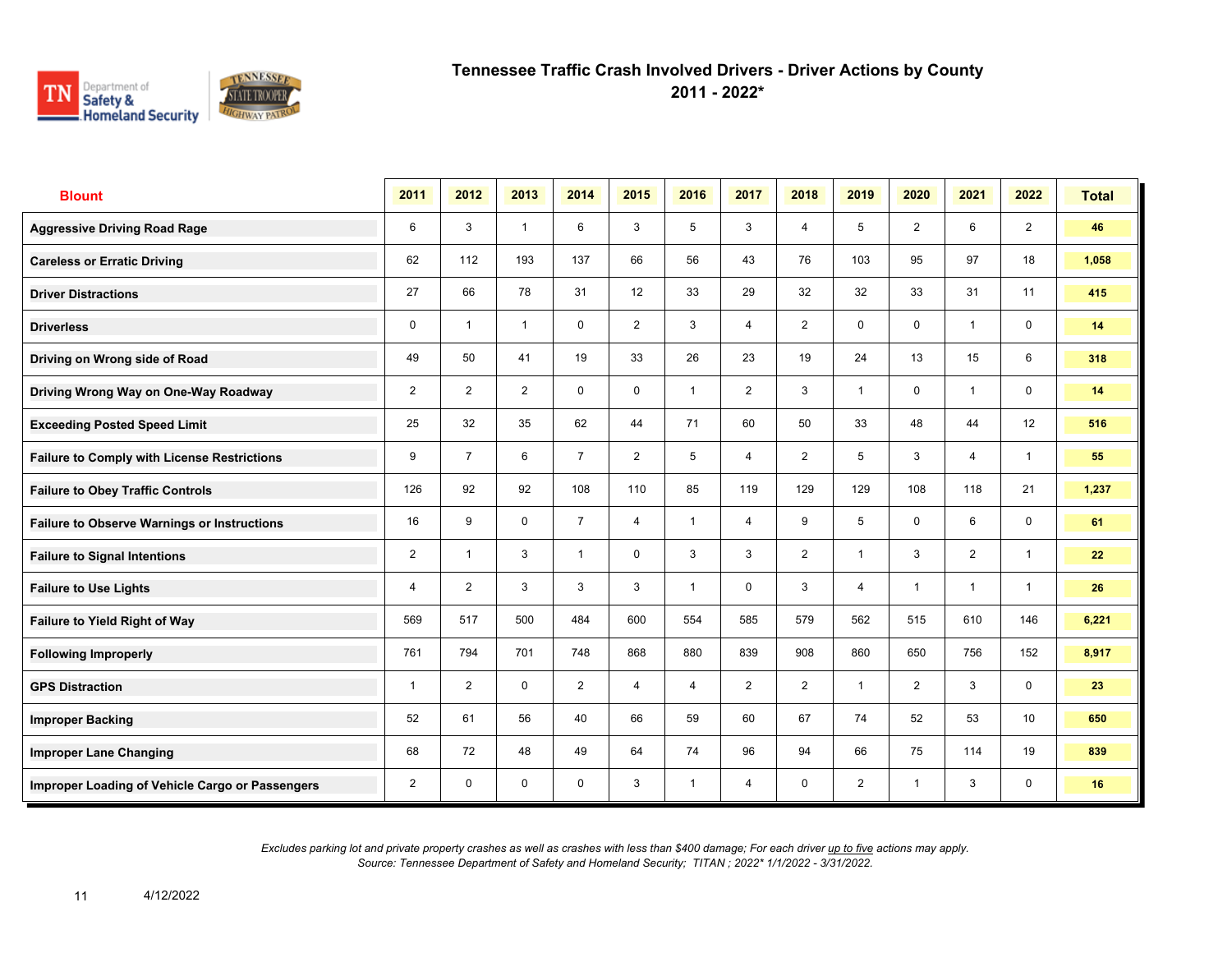

**2011 - 2022\***

|                                             | 2011         | 2012           | 2013         | 2014           | 2015           | 2016           | 2017         | 2018           | 2019           | 2020           | 2021           | 2022         | <b>Total</b>   |
|---------------------------------------------|--------------|----------------|--------------|----------------|----------------|----------------|--------------|----------------|----------------|----------------|----------------|--------------|----------------|
| <b>Improper Passing</b>                     | 21           | 28             | 17           | 21             | 21             | 21             | 20           | 24             | 30             | 17             | 24             | 9            | 253            |
| <b>Improper Turn</b>                        | 71           | 61             | 63           | 40             | 46             | 115            | 101          | 79             | 55             | 41             | 50             | 13           | 735            |
| <b>Improperly Towing or Pushing Vehicle</b> | 2            | $\mathbf 0$    | 0            | $\mathbf 0$    | $\mathbf 0$    | 0              | $\mathbf{1}$ | $\overline{2}$ | 0              | $\mathbf 0$    | $\mathbf 0$    | 0            | 5 <sup>5</sup> |
| Inattentive                                 | 185          | 123            | 139          | 161            | 185            | 212            | 154          | 150            | 136            | 85             | 92             | 19           | 1,641          |
| Interfered with by Passenger                | 8            | 16             | 4            | $\overline{7}$ | $\overline{2}$ | 3              | 4            | $\overline{4}$ | 3              | $\overline{2}$ | $\mathbf{1}$   | $\mathbf{1}$ | 55             |
| <b>No Contributing Actions</b>              | 2,548        | 2,351          | 2,235        | 2,307          | 2,611          | 2,746          | 2,591        | 2,717          | 2,526          | 2,148          | 2,506          | 534          | 27,820         |
| <b>Operating without Required Equipment</b> | $\mathbf{1}$ | $\mathbf 0$    | $\mathbf{1}$ | $\mathbf{1}$   | $\mathbf{1}$   | $\overline{2}$ | $\mathbf{1}$ | $\overline{2}$ | $\mathbf{1}$   | $\mathbf{1}$   | $\overline{2}$ | $\mathbf 0$  | 13             |
| <b>Operator Inexperience</b>                | 70           | 61             | 44           | 57             | 61             | 56             | 60           | 53             | 52             | 30             | 30             | 12           | 586            |
| Other                                       | 349          | 378            | 297          | 251            | 300            | 242            | 195          | 219            | 247            | 174            | 166            | 45           | 2,863          |
| <b>Over Correcting</b>                      | 60           | 68             | 81           | 65             | 68             | 52             | 62           | 62             | 69             | 65             | 54             | 17           | 723            |
| Racing                                      | $\mathbf 0$  | $\mathbf 0$    | $\mathbf 0$  | $\mathbf 0$    | $\overline{2}$ | $\mathbf 0$    | $\mathbf{1}$ | $\mathbf{1}$   | $\mathbf 0$    | $\mathbf 0$    | $\mathbf 0$    | $\mathbf 0$  | 4              |
| <b>Reckless or Negligent Driving</b>        | 58           | 51             | 32           | 42             | 39             | 41             | 50           | 53             | 53             | 54             | 66             | 24           | 563            |
| <b>Speed Too Fast for Conditions</b>        | 155          | 215            | 163          | 159            | 191            | 172            | 200          | 238            | 203            | 137            | 135            | 25           | 1,993          |
| <b>Speed Too Slow</b>                       | $\mathbf{1}$ | $\mathbf{1}$   | $\mathbf 0$  | $\mathbf{1}$   | $\mathbf{1}$   | $\mathbf{1}$   | $\mathbf{1}$ | $\mathbf{1}$   | $\mathbf{1}$   | $\mathbf 0$    | $\mathbf{1}$   | 0            | 9              |
| <b>Swerved or Avoided</b>                   | 58           | 70             | 80           | 74             | 73             | 111            | 81           | 73             | 78             | 64             | 99             | 26           | 887            |
| <b>Texting/PDA/Blackberry Distraction</b>   | 4            | $\overline{2}$ | 3            | 6              | 5              | 4              | 4            | 6              | $\overline{7}$ | $\overline{2}$ | 8              | $\mathbf{1}$ | 52             |
| <b>Vision Obstructed</b>                    | 21           | 14             | 21           | 13             | 13             | 11             | 10           | 11             | 12             | 14             | 10             | 3            | 153            |
| <b>Unknown</b>                              | 856          | 898            | 769          | 707            | 748            | 863            | 871          | 830            | 833            | 810            | 906            | 197          | 9,288          |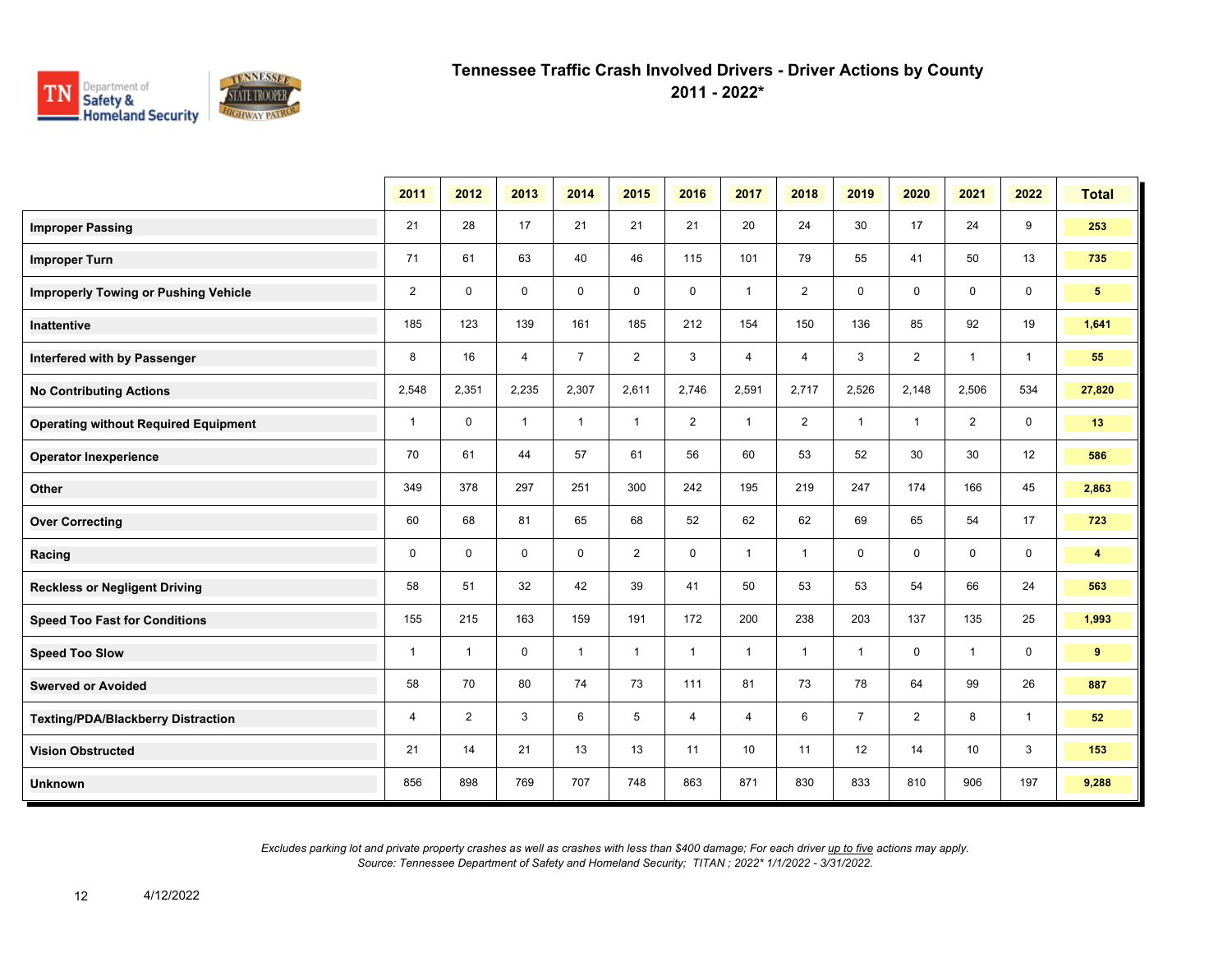

|                     | 2011  | 2012  | 2013  | 2014  | 2015  | 2016  | 2017  | 2018  | 2019  | 2020  | 2021  | 2022  | Total  |
|---------------------|-------|-------|-------|-------|-------|-------|-------|-------|-------|-------|-------|-------|--------|
| <b>Total Blount</b> | 6.249 | 6.160 | 5.709 | 5.616 | 6.251 | 6.514 | 6.287 | 6.506 | 6.213 | 5.245 | 6.015 | 1.326 | 68,091 |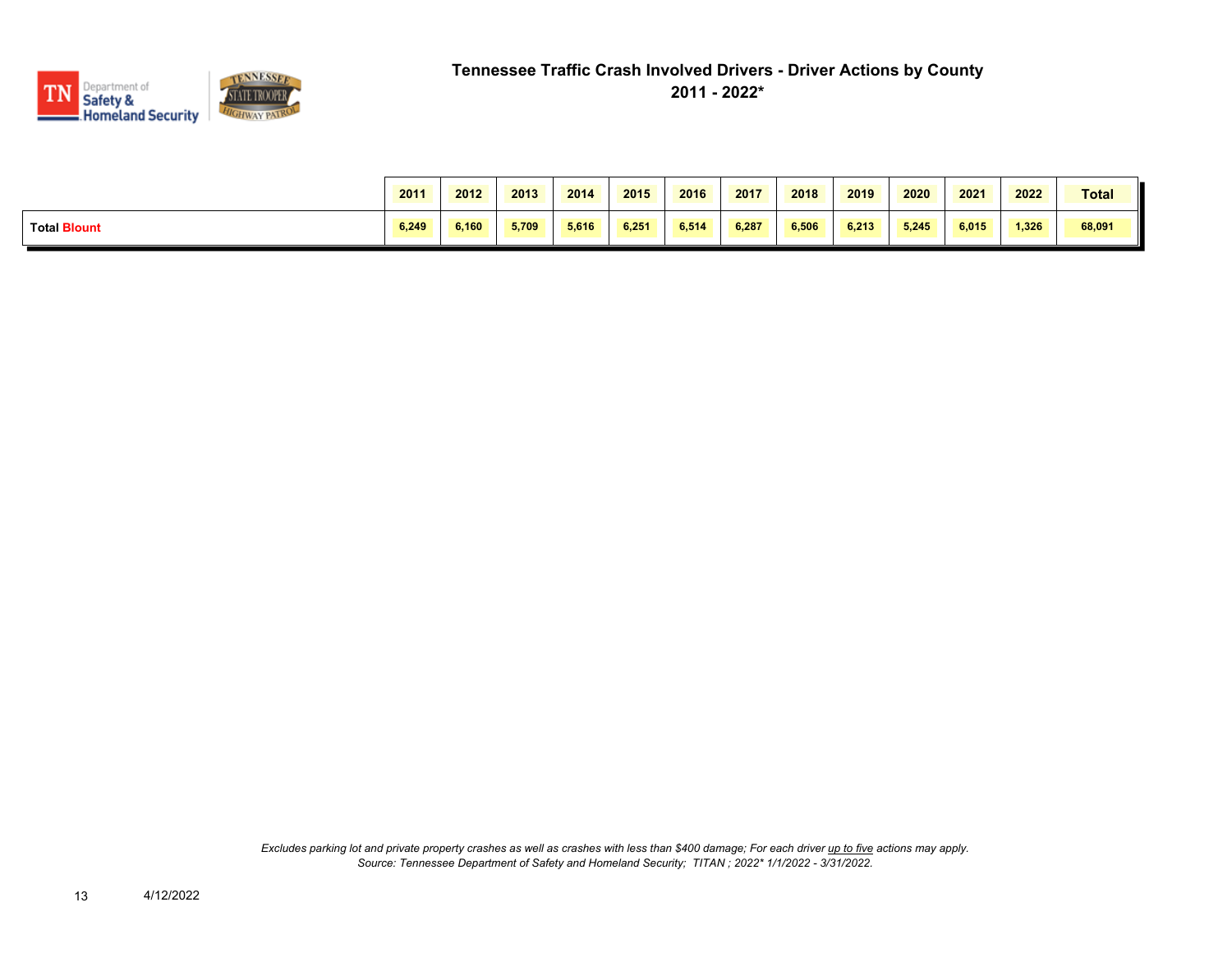

**2011 - 2022\***

| <b>Bradley</b>                                     | 2011           | 2012           | 2013           | 2014           | 2015           | 2016           | 2017           | 2018           | 2019            | 2020           | 2021         | 2022           | <b>Total</b>   |
|----------------------------------------------------|----------------|----------------|----------------|----------------|----------------|----------------|----------------|----------------|-----------------|----------------|--------------|----------------|----------------|
| <b>Aggressive Driving Road Rage</b>                | 6              | 3              | 8              | 3              | 5              | 11             | 11             | 16             | $\overline{7}$  | 16             | 10           | $\overline{4}$ | 100            |
| <b>Careless or Erratic Driving</b>                 | 39             | 48             | 82             | 52             | 56             | 52             | 60             | 75             | 82              | 84             | 70           | 10             | 710            |
| <b>Driver Distractions</b>                         | 9              | 15             | 17             | 13             | 22             | 29             | 11             | 14             | 20              | 8              | 6            | $\overline{2}$ | 166            |
| <b>Driverless</b>                                  | $\mathbf 0$    | $\mathbf 0$    | $\mathbf 0$    | $\mathbf 0$    | $\mathbf{1}$   | $\mathbf{1}$   | $\mathbf 0$    | $\mathbf{1}$   | $\mathbf 0$     | $\mathbf 0$    | $\mathbf 0$  | $\mathbf 0$    | 3 <sup>2</sup> |
| Driving on Wrong side of Road                      | 22             | 13             | 13             | 16             | 14             | 27             | 32             | 22             | 26              | 28             | 40           | 8              | 261            |
| Driving Wrong Way on One-Way Roadway               | 5              | 3              | 3              | 0              | $\mathbf{1}$   | $\mathbf 1$    | $\overline{2}$ | 5              | 6               | 3              | $\mathbf{1}$ | $\mathbf{1}$   | 31             |
| <b>Exceeding Posted Speed Limit</b>                | 24             | 28             | 15             | 29             | 26             | 20             | 17             | 26             | 37              | 51             | 33           | $\overline{4}$ | 310            |
| <b>Failure to Comply with License Restrictions</b> | 4              | 9              | 8              | 4              | 5              | 3              | 5              | 6              | $\mathbf{1}$    | $\overline{7}$ | 4            | $\mathbf 0$    | 56             |
| <b>Failure to Obey Traffic Controls</b>            | 92             | 128            | 103            | 85             | 85             | 99             | 96             | 112            | 132             | 113            | 110          | 30             | 1,185          |
| <b>Failure to Observe Warnings or Instructions</b> | $\overline{7}$ | 15             | $\mathbf{1}$   | 3              | 6              | 10             | 6              | 9              | 10 <sup>1</sup> | 12             | 10           | 3              | 92             |
| <b>Failure to Signal Intentions</b>                | $\overline{2}$ | $\overline{2}$ | $\overline{2}$ | $\overline{2}$ | $\mathbf{1}$   | $\mathbf{1}$   | $\overline{2}$ | 3              | 5               | $\mathbf 0$    | 3            | $\mathbf{1}$   | 24             |
| <b>Failure to Use Lights</b>                       | 1              | 4              | $\mathbf 0$    | $\overline{4}$ | $\overline{2}$ | 3              | $\mathbf{1}$   | $\overline{4}$ | 6               | 4              | $\mathbf{1}$ | $\mathbf{1}$   | 31             |
| Failure to Yield Right of Way                      | 447            | 474            | 447            | 465            | 511            | 498            | 550            | 517            | 551             | 456            | 536          | 102            | 5,554          |
| <b>Following Improperly</b>                        | 660            | 793            | 724            | 726            | 842            | 882            | 871            | 808            | 832             | 591            | 738          | 141            | 8,608          |
| <b>GPS Distraction</b>                             | 0              | 0              | $\mathbf{1}$   | 3              | $\mathbf 0$    | $\mathbf 0$    | $\mathbf{1}$   | 0              | $\mathbf{1}$    | $\mathbf 1$    | 3            | $\mathbf 0$    | 10             |
| <b>Improper Backing</b>                            | 46             | 51             | 63             | 86             | 81             | 91             | 80             | 71             | 69              | 59             | 71           | 11             | 779            |
| <b>Improper Lane Changing</b>                      | 58             | 51             | 50             | 55             | 80             | 99             | 106            | 103            | 107             | 96             | 107          | 25             | 937            |
| Improper Loading of Vehicle Cargo or Passengers    | $\mathbf{1}$   | $\mathbf{1}$   | $\overline{2}$ | 0              | 0              | $\overline{2}$ | 0              | $\mathbf{1}$   | $\overline{2}$  | $\overline{2}$ | $\mathbf{1}$ | 0              | 12             |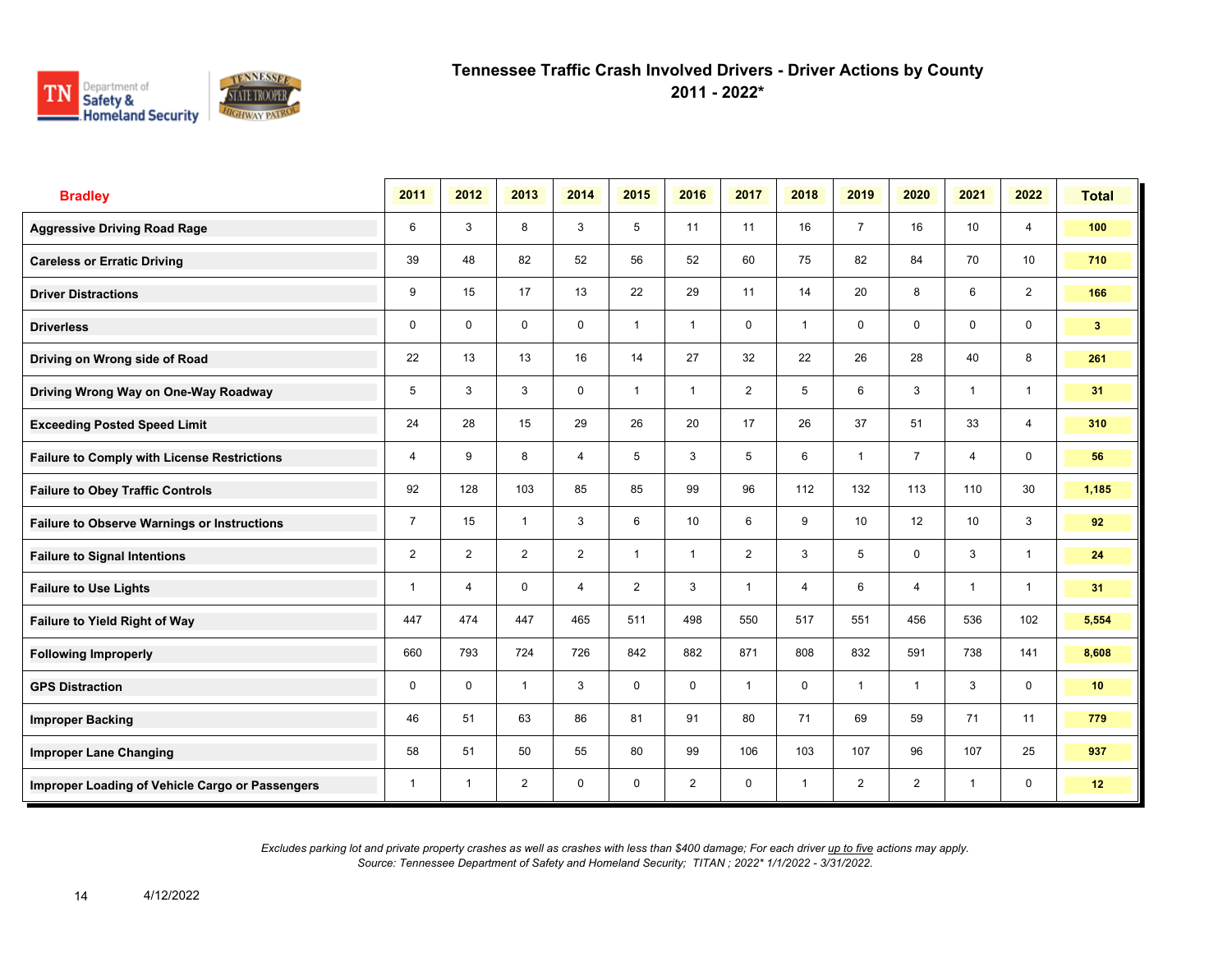

**2011 - 2022\***

|                                             | 2011           | 2012         | 2013           | 2014           | 2015           | 2016           | 2017         | 2018         | 2019         | 2020           | 2021         | 2022           | <b>Total</b>   |
|---------------------------------------------|----------------|--------------|----------------|----------------|----------------|----------------|--------------|--------------|--------------|----------------|--------------|----------------|----------------|
| <b>Improper Passing</b>                     | 24             | 30           | 28             | 22             | 19             | 36             | 22           | 35           | 33           | 25             | 38           | 8              | 320            |
| <b>Improper Turn</b>                        | 46             | 39           | 49             | 50             | 70             | 70             | 68           | 80           | 90           | 67             | 91           | 22             | 742            |
| <b>Improperly Towing or Pushing Vehicle</b> | $\mathbf{1}$   | $\mathbf 0$  | $\mathbf 0$    | $\mathbf{1}$   | $\mathbf{1}$   | $\overline{2}$ | $\mathbf{1}$ | $\mathbf{1}$ | $\mathbf 0$  | $\overline{2}$ | $\mathbf 0$  | $\overline{2}$ | 11             |
| <b>Inattentive</b>                          | 110            | 98           | 101            | 107            | 78             | 52             | 73           | 90           | 174          | 168            | 192          | 47             | 1,290          |
| Interfered with by Passenger                | 6              | $\mathbf{1}$ | $\overline{7}$ | $\overline{2}$ | $\overline{7}$ | 4              | 5            | $\mathbf{1}$ | $\mathbf{1}$ | $\mathbf{1}$   | $\mathbf{1}$ | $\mathbf 0$    | 36             |
| <b>No Contributing Actions</b>              | 2,591          | 2,445        | 2,287          | 2,432          | 2,830          | 2,485          | 2,472        | 2,444        | 2,430        | 2,191          | 2,488        | 491            | 27,586         |
| <b>Operating without Required Equipment</b> | $\mathbf{1}$   | $\mathbf 0$  | $\mathbf 0$    | $\mathbf{1}$   | $\mathbf 0$    | $\mathbf{1}$   | 6            | 5            | $\mathbf{1}$ | $\overline{2}$ | 3            | $\mathbf 0$    | 20             |
| <b>Operator Inexperience</b>                | 21             | 26           | 23             | 45             | 49             | 40             | 34           | 29           | 48           | 41             | 39           | 12             | 407            |
| Other                                       | 189            | 155          | 162            | 173            | 207            | 209            | 138          | 154          | 140          | 156            | 169          | 61             | 1,913          |
| <b>Over Correcting</b>                      | 52             | 50           | 58             | 54             | 57             | 56             | 78           | 57           | 48           | 48             | 52           | $\overline{7}$ | 617            |
| Racing                                      | 0              | $\mathbf 0$  | $\mathbf 0$    | $\mathbf{1}$   | $\mathbf{1}$   | $\mathbf 0$    | $\mathbf 0$  | $\mathbf{1}$ | $\mathbf{1}$ | $\mathbf 0$    | $\mathbf{1}$ | 0              | 5 <sup>5</sup> |
| <b>Reckless or Negligent Driving</b>        | 34             | 28           | 30             | 45             | 67             | 63             | 72           | 65           | 76           | 75             | 91           | 16             | 662            |
| <b>Speed Too Fast for Conditions</b>        | 71             | 104          | 107            | 78             | 100            | 91             | 115          | 81           | 79           | 103            | 94           | 16             | 1,039          |
| <b>Speed Too Slow</b>                       | $\overline{2}$ | 3            | 3              | $\overline{2}$ | 3              | 5              | 3            | $\mathbf{1}$ | $\mathbf{1}$ | 4              | 3            | 0              | 30             |
| <b>Swerved or Avoided</b>                   | 67             | 95           | 72             | 83             | 96             | 114            | 89           | 83           | 100          | 89             | 93           | 11             | 992            |
| <b>Texting/PDA/Blackberry Distraction</b>   | 6              | 4            | 3              | 6              | $\overline{7}$ | 10             | 3            | $\mathbf{1}$ | $\mathbf{1}$ | $\overline{7}$ | $\mathbf{1}$ | 0              | 49             |
| <b>Vision Obstructed</b>                    | 16             | 16           | 11             | 9              | 12             | 9              | 15           | 11           | 18           | 18             | 25           | $\overline{7}$ | 167            |
| <b>Unknown</b>                              | 628            | 807          | 833            | 780            | 905            | 900            | 774          | 825          | 739          | 808            | 904          | 172            | 9,075          |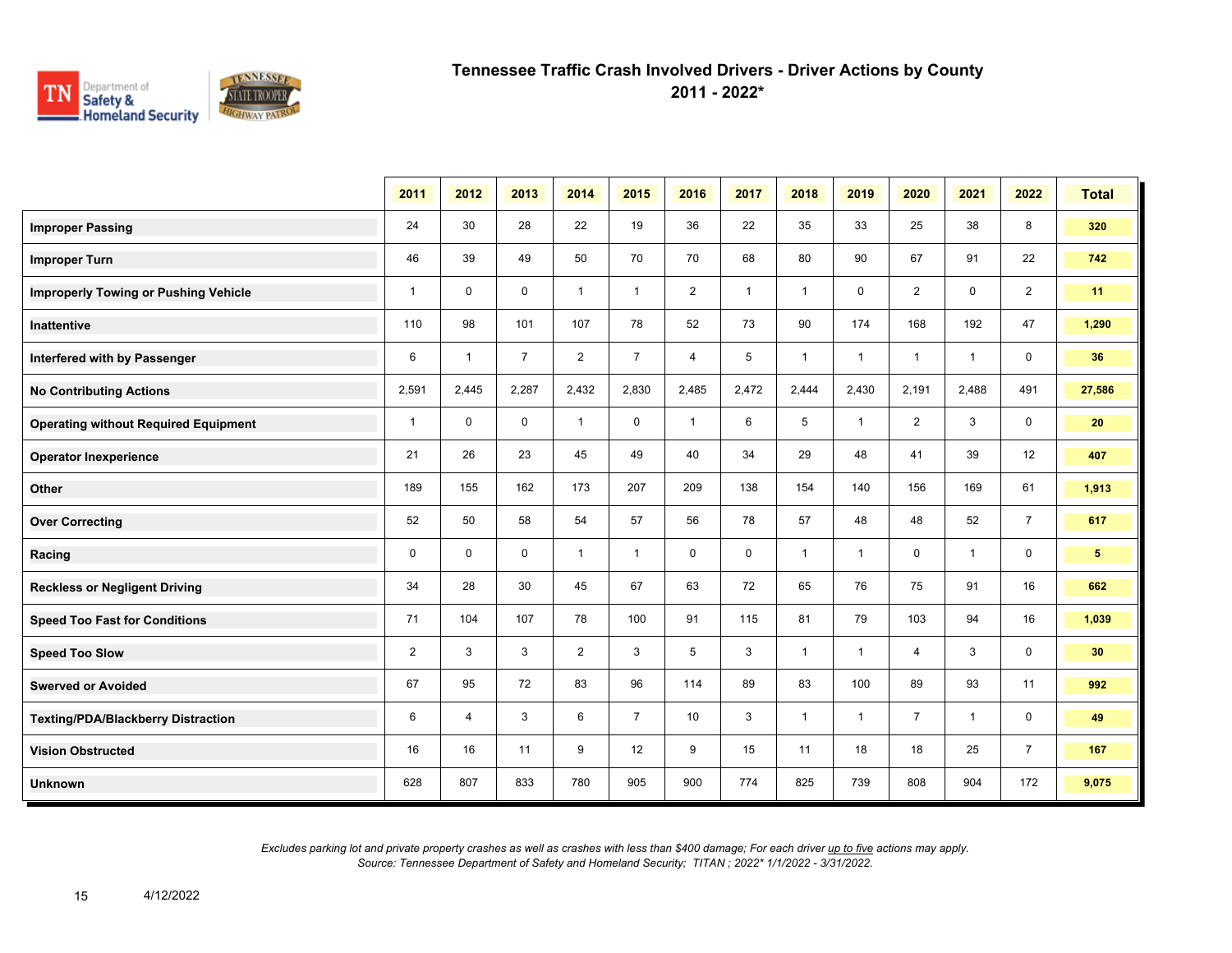

|                      | 2011  | 2012  | 2013  | 2014  | 2015  | 2016  | 2017  | 2018  | 2019  | 2020  | 2021  | 2022  | <b>Total</b> |
|----------------------|-------|-------|-------|-------|-------|-------|-------|-------|-------|-------|-------|-------|--------------|
| <b>Total Bradley</b> | 5.288 | 5,539 | 5.313 | 5.437 | 6.247 | 5.976 | 5.819 | 5.757 | 5.874 | 5.336 | 6.029 | 1.215 | 63,830       |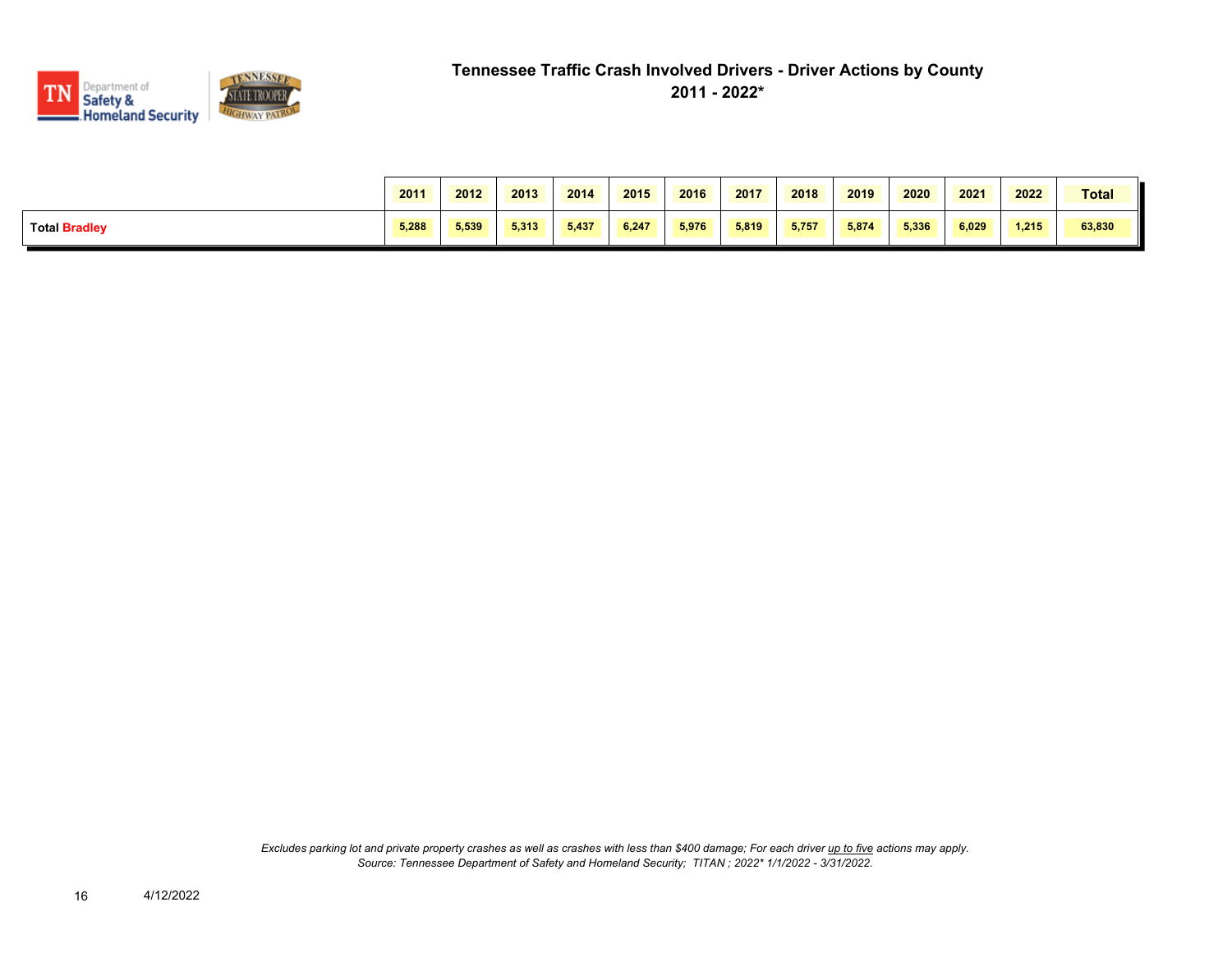

**2011 - 2022\***

| <b>Campbell</b>                                    | 2011           | 2012           | 2013           | 2014           | 2015           | 2016                    | 2017           | 2018           | 2019           | 2020           | 2021           | 2022           | <b>Total</b>   |
|----------------------------------------------------|----------------|----------------|----------------|----------------|----------------|-------------------------|----------------|----------------|----------------|----------------|----------------|----------------|----------------|
| <b>Aggressive Driving Road Rage</b>                | $\overline{2}$ | $\overline{2}$ | $\mathbf 0$    | $\mathbf{1}$   | $\mathbf{1}$   | 3                       | $\overline{2}$ | 3              | 3              | $\overline{4}$ | $\mathbf 0$    | $\mathbf{1}$   | 22             |
| <b>Careless or Erratic Driving</b>                 | 48             | 63             | 68             | 45             | 48             | 19                      | $\overline{7}$ | 17             | 12             | 11             | 19             | $\overline{2}$ | 359            |
| <b>Driver Distractions</b>                         | 9              | $\overline{7}$ | $\overline{7}$ | 11             | 10             | 14                      | 5              | 6              | $\overline{7}$ | 12             | 6              | $\mathbf{1}$   | 95             |
| <b>Driverless</b>                                  | 0              | $\mathbf 0$    | $\mathbf{1}$   | $\mathbf 0$    | 0              | $\mathbf 0$             | 0              | $\mathbf 0$    | 0              | $\mathbf 0$    | $\mathbf{1}$   | $\mathbf 0$    | $\mathbf{2}$   |
| Driving on Wrong side of Road                      | 26             | 20             | 16             | 17             | $\overline{7}$ | 6                       | 8              | 11             | 5              | 4              | 10             | $\mathbf 0$    | 130            |
| Driving Wrong Way on One-Way Roadway               | $\mathbf{1}$   | $\mathbf 0$    | $\mathbf 0$    | $\mathbf 0$    | $\mathbf 0$    | $\overline{1}$          | 1              | $\mathbf 0$    | $\mathbf 1$    | $\overline{1}$ | $\mathbf 0$    | $\mathbf 0$    | 5 <sup>5</sup> |
| <b>Exceeding Posted Speed Limit</b>                | 11             | 11             | $\overline{7}$ | 5              | 16             | 11                      | 18             | 12             | 8              | 10             | $\overline{7}$ | $\overline{2}$ | 118            |
| <b>Failure to Comply with License Restrictions</b> | 8              | 6              | $\overline{4}$ | 6              | $\overline{4}$ | $\overline{2}$          | $\mathbf{1}$   | $\overline{4}$ | $\overline{2}$ | 3              | $\overline{2}$ | $\overline{2}$ | 44             |
| <b>Failure to Obey Traffic Controls</b>            | 19             | 15             | 17             | 26             | 18             | 26                      | 14             | 23             | 22             | 13             | 24             | $\overline{2}$ | 219            |
| <b>Failure to Observe Warnings or Instructions</b> | $\overline{2}$ | $\overline{2}$ | 6              | $\mathbf{1}$   | $\overline{4}$ | 5                       | $\overline{1}$ | 3              | 1              | 3              | $\mathbf{1}$   | $\mathbf{1}$   | 30             |
| <b>Failure to Signal Intentions</b>                | 2              | $\overline{2}$ | 3              | $\overline{2}$ | $\mathbf 0$    | $\overline{\mathbf{1}}$ | $\overline{1}$ | $\mathbf 0$    | 0              | 0              | 0              | $\mathbf 0$    | 11             |
| <b>Failure to Use Lights</b>                       | $\mathbf 1$    | $\mathbf 0$    | $\mathbf 0$    | $\mathbf 0$    | $\mathbf{1}$   | 0                       | 0              | 3              | 0              | $\Omega$       | $\overline{2}$ | $\mathbf 0$    | $\overline{7}$ |
| <b>Failure to Yield Right of Way</b>               | 124            | 79             | 101            | 89             | 114            | 135                     | 132            | 104            | 124            | 109            | 106            | 22             | 1,239          |
| <b>Following Improperly</b>                        | 99             | 114            | 64             | 86             | 93             | 154                     | 156            | 124            | 127            | 130            | 150            | 22             | 1,319          |
| <b>GPS Distraction</b>                             | 0              | $\mathbf 0$    | $\mathbf 0$    | $\mathbf{1}$   | $\mathbf{1}$   | 3                       | $\overline{1}$ | $\mathbf 0$    | 0              | $\overline{1}$ | $\overline{1}$ | $\mathbf 0$    | 8              |
| <b>Improper Backing</b>                            | 17             | 19             | 14             | 12             | 17             | 13                      | 20             | 10             | 14             | 14             | 4              | $\overline{2}$ | 156            |
| <b>Improper Lane Changing</b>                      | 12             | 11             | 8              | 21             | 13             | 11                      | 19             | 24             | 29             | 28             | 28             | $\overline{7}$ | 211            |
| Improper Loading of Vehicle Cargo or Passengers    | $\mathbf 0$    | $\overline{2}$ | $\overline{1}$ | $\mathbf 0$    | $\mathbf 0$    | $\overline{1}$          | $\overline{2}$ | $\mathbf 0$    | 0              | $\mathbf 0$    | $\mathbf 0$    | $\mathbf 0$    | 6              |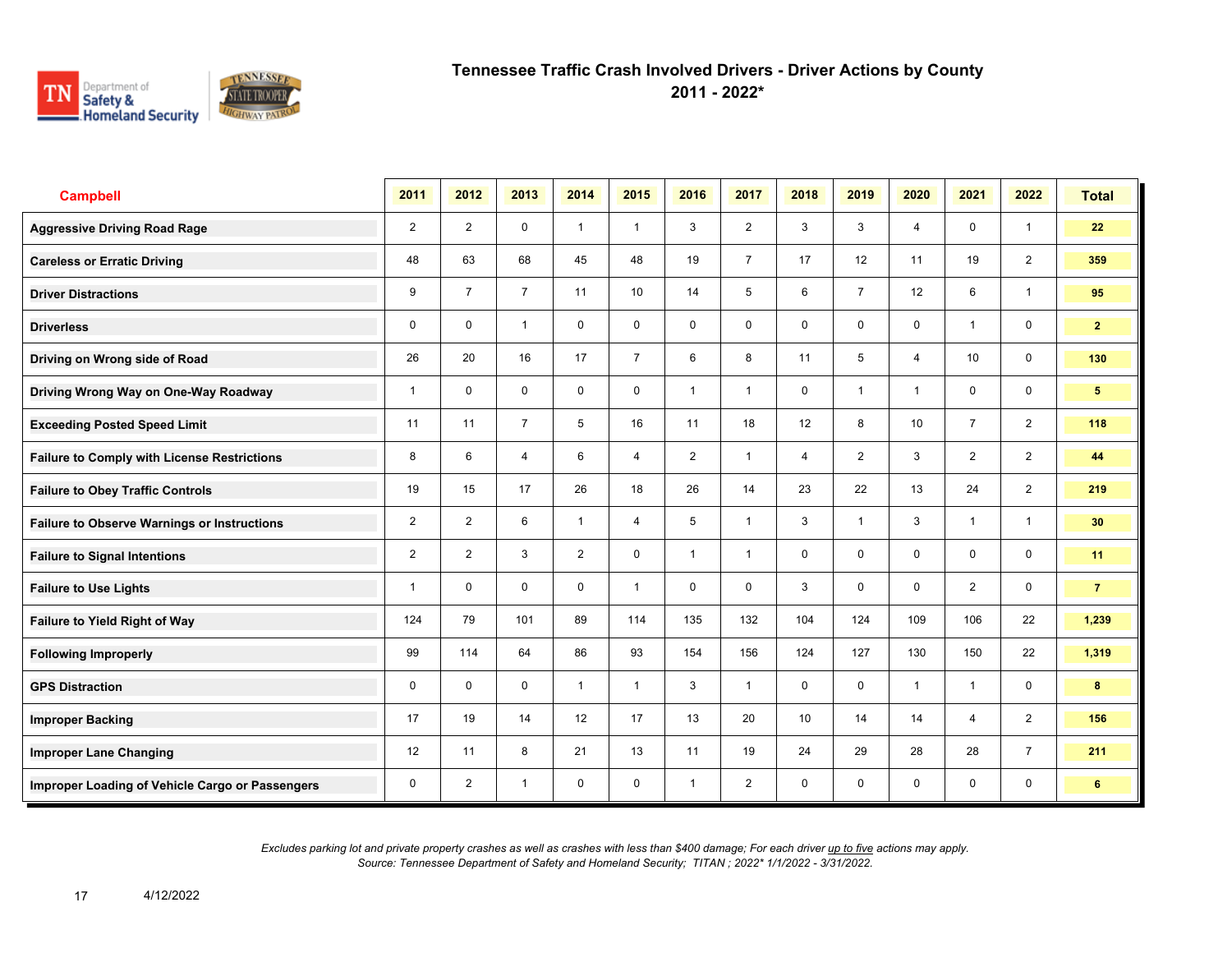

**2011 - 2022\***

|                                             | 2011           | 2012           | 2013           | 2014           | 2015           | 2016           | 2017           | 2018           | 2019           | 2020           | 2021           | 2022           | <b>Total</b>    |
|---------------------------------------------|----------------|----------------|----------------|----------------|----------------|----------------|----------------|----------------|----------------|----------------|----------------|----------------|-----------------|
| <b>Improper Passing</b>                     | $\overline{7}$ | 5              | $\overline{7}$ | 6              | $\overline{7}$ | 11             | $\overline{7}$ | 5              | 8              | 3              | $\overline{4}$ | 3              | 73              |
| <b>Improper Turn</b>                        | 12             | $\overline{4}$ | 6              | 6              | $\overline{7}$ | 8              | $\overline{7}$ | $\overline{7}$ | $\overline{7}$ | 6              | 8              | $\overline{1}$ | 79              |
| <b>Improperly Towing or Pushing Vehicle</b> | $\mathbf 0$    | $\mathbf 0$    | $\mathbf{1}$   | $\mathbf 0$    | $\mathbf 0$    | $\mathbf 0$    | $\mathbf 0$    | $\mathbf 0$    | $\mathbf 0$    | $\mathbf 0$    | 0              | $\mathbf 0$    | $\mathbf{1}$    |
| <b>Inattentive</b>                          | 26             | 34             | 35             | 30             | 24             | 20             | 23             | 25             | 28             | 35             | 24             | 5              | 309             |
| Interfered with by Passenger                | 4              | $\overline{4}$ | 3              | 3              | $\mathbf{1}$   | $\overline{2}$ | 5              | $\overline{4}$ | 0              | $\overline{2}$ | $\overline{2}$ | $\mathbf 0$    | 30 <sub>o</sub> |
| <b>No Contributing Actions</b>              | 879            | 906            | 768            | 910            | 1,015          | 1,072          | 1,131          | 907            | 917            | 856            | 958            | 199            | 10,518          |
| <b>Operating without Required Equipment</b> | $\mathbf 0$    | $\mathbf 0$    | 3              | $\overline{2}$ | $\mathbf 0$    | $\mathbf 0$    | 0              | $\mathbf{1}$   | 0              | $\mathbf{1}$   | $\mathbf{1}$   | $\mathbf 0$    | $\bf{8}$        |
| <b>Operator Inexperience</b>                | 17             | 14             | 20             | 9              | $\overline{7}$ | 11             | 5              | 11             | $\overline{7}$ | 12             | $\overline{4}$ | $\mathbf 0$    | 117             |
| Other                                       | 110            | 118            | 83             | 94             | 82             | 93             | 59             | 77             | 67             | 42             | 46             | 14             | 885             |
| <b>Over Correcting</b>                      | 25             | 25             | 19             | 28             | 40             | 17             | 16             | 26             | 13             | 11             | 18             | 5              | 243             |
| Racing                                      | $\mathbf 0$    | $\mathbf 0$    | $\mathbf 0$    | $\mathbf 0$    | $\mathbf{1}$   | $\mathbf 0$    | $\mathbf 0$    | $\mathbf 0$    | $\mathbf 0$    | $\mathbf 0$    | $\mathbf 0$    | $\mathbf 0$    | $\mathbf{1}$    |
| <b>Reckless or Negligent Driving</b>        | 25             | 31             | 27             | 21             | 22             | 17             | 24             | 22             | 19             | 16             | 21             | $\overline{4}$ | 249             |
| <b>Speed Too Fast for Conditions</b>        | 41             | 32             | 34             | 45             | 26             | 23             | 38             | 44             | 62             | 61             | 61             | 16             | 483             |
| <b>Speed Too Slow</b>                       | 0              | $\mathbf{1}$   | $\mathbf 0$    | $\mathbf 0$    | $\overline{2}$ | $\mathbf 0$    | $\mathbf 0$    | $\mathbf{1}$   | 0              | $\mathbf{1}$   | $\mathbf{1}$   | $\mathbf 0$    | $6\phantom{.}$  |
| <b>Swerved or Avoided</b>                   | 8              | 21             | 16             | 26             | 51             | 29             | 38             | 23             | 27             | 17             | 27             | 8              | 291             |
| <b>Texting/PDA/Blackberry Distraction</b>   | $\mathbf 0$    | $\mathbf{1}$   | $\mathbf 0$    | $\mathbf{1}$   | $\mathbf{1}$   | 3              | 0              | 3              | $\mathbf{1}$   | $\mathbf 0$    | $\overline{2}$ | 0              | 12              |
| <b>Vision Obstructed</b>                    | 8              | 8              | 5              | 3              | 5              | 3              | 4              | 4              | 6              | 3              | 5              | $\mathbf{1}$   | 55              |
| <b>Unknown</b>                              | 283            | 269            | 210            | 229            | 225            | 280            | 303            | 270            | 225            | 242            | 328            | 76             | 2,940           |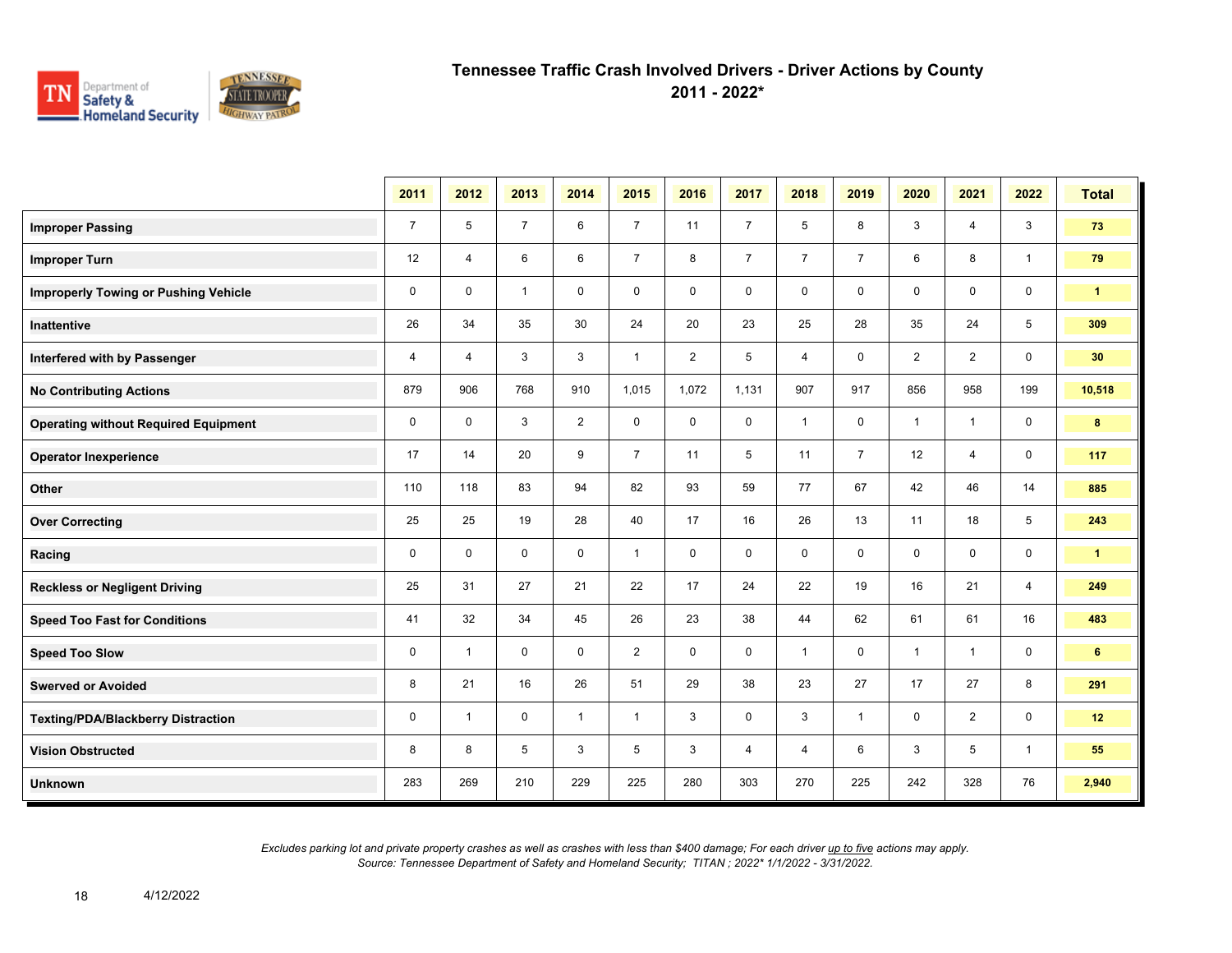

|                       | 2011  | 2012  | 2013  | 2014  | 2015  | 2016  | 2017  | 2018  | 2019  | 2020  | 2021  | 2022 | <b>Total</b> |
|-----------------------|-------|-------|-------|-------|-------|-------|-------|-------|-------|-------|-------|------|--------------|
| <b>Total Campbell</b> | 1,826 | 1,826 | 1,554 | 1,736 | 1.863 | 1,994 | 2,048 | 1,774 | 1.742 | 1,651 | 1,871 | 396  | 20,281       |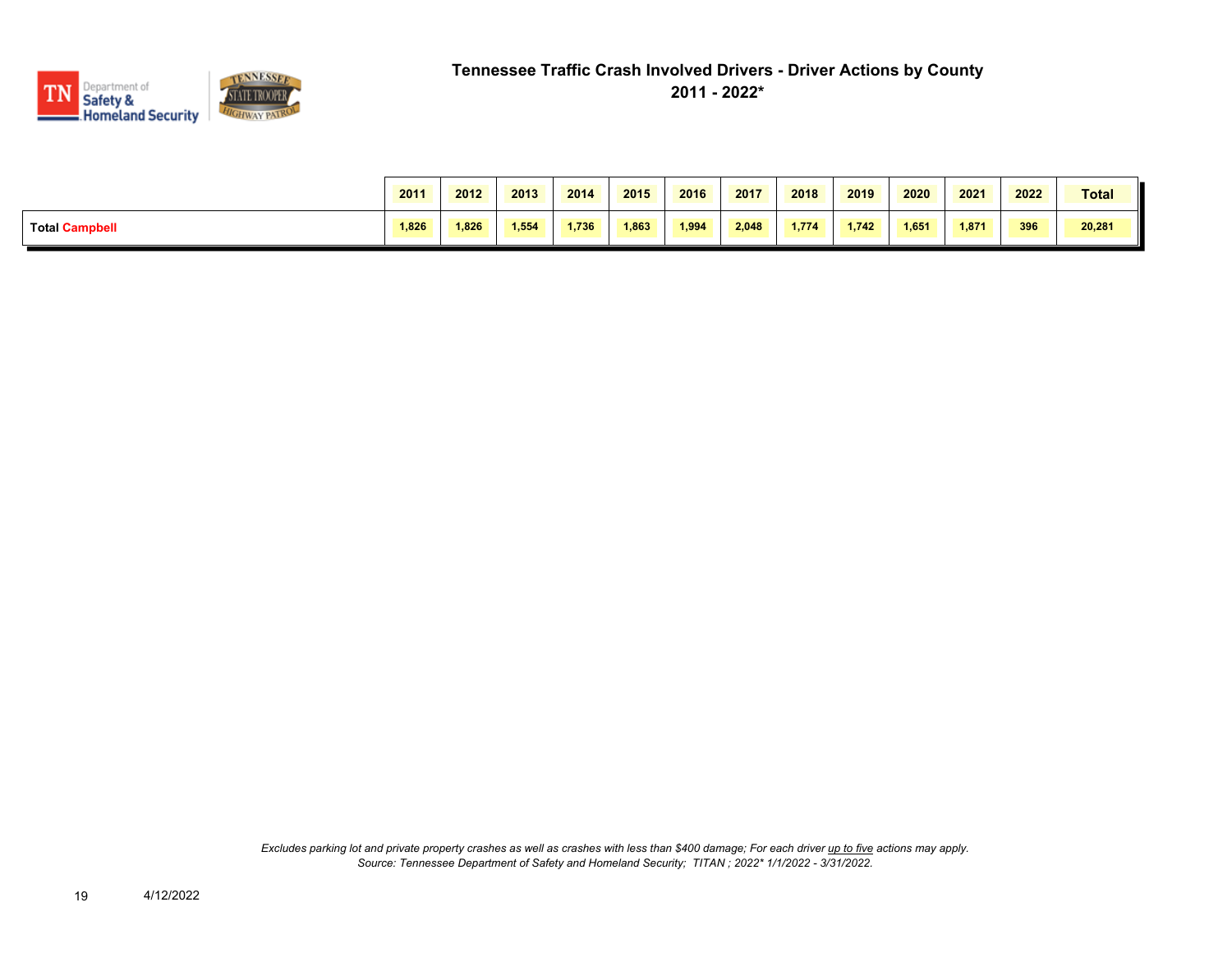

**2011 - 2022\***

| <b>Cannon</b>                                      | 2011 | 2012                    | 2013           | 2014           | 2015           | 2016           | 2017           | 2018           | 2019           | 2020           | 2021           | 2022           | <b>Total</b>            |
|----------------------------------------------------|------|-------------------------|----------------|----------------|----------------|----------------|----------------|----------------|----------------|----------------|----------------|----------------|-------------------------|
| <b>Aggressive Driving Road Rage</b>                | 0    | $\mathbf 0$             | $\mathbf 0$    | 2              | $\mathbf 0$    | $\overline{1}$ | $\mathbf 0$    | $\mathbf 0$    | $\mathbf 0$    | $\mathbf 0$    | $\mathbf 0$    | $\mathbf 0$    | 3 <sup>1</sup>          |
| <b>Careless or Erratic Driving</b>                 | 0    | 3                       | 8              | 8              | 5              | 2              | $\mathbf{3}$   | $\mathbf{1}$   | $\overline{2}$ | 5              | $\mathbf 0$    | $\mathbf{1}$   | 38                      |
| <b>Driver Distractions</b>                         | 3    | 8                       | 2              | $\overline{4}$ | 3              | $\overline{7}$ | $\overline{4}$ | $\mathbf 0$    | 5              | $\overline{2}$ | $\mathbf 0$    | $\mathbf{3}$   | 41                      |
| <b>Driverless</b>                                  | 0    | $\mathbf 0$             | $\overline{1}$ | $\mathbf 0$    | 0              | $\mathbf 0$    | $\mathbf 0$    | $\mathbf 0$    | $\mathbf 0$    | $\mathbf 0$    | $\mathbf 0$    | $\mathbf 0$    | $\mathbf{1}$            |
| Driving on Wrong side of Road                      | 4    | 3                       | $\overline{1}$ | $\overline{1}$ | $\mathbf{1}$   | 5              | 3              | $\overline{4}$ | 1              | $\overline{7}$ | $\mathbf 0$    | $\mathbf 0$    | 30                      |
| <b>Exceeding Posted Speed Limit</b>                | 0    | $\overline{\mathbf{1}}$ | $\mathbf{1}$   | $\overline{4}$ | 3              | 8              | $\overline{7}$ | 6              | $\overline{2}$ | 3              | $\mathbf{3}$   | $\mathbf{1}$   | 39                      |
| <b>Failure to Comply with License Restrictions</b> | 0    | $\overline{2}$          | $\mathbf 0$    | $\mathbf 0$    | $\mathbf{1}$   | $\mathbf{1}$   | 2              | $\mathbf 0$    | $\mathbf 0$    | $\mathbf 0$    | $\mathbf 0$    | $\mathbf 0$    | 6                       |
| <b>Failure to Obey Traffic Controls</b>            | 3    | 5                       | $\overline{4}$ | $\overline{4}$ | $\overline{4}$ | 3              | 3              | $\overline{4}$ | $\overline{2}$ | 5              | $\overline{2}$ | $\mathbf{1}$   | 40                      |
| <b>Failure to Observe Warnings or Instructions</b> | 0    | $\overline{2}$          | $\mathbf 0$    | $\mathbf{1}$   | $\mathbf{1}$   | $\mathbf 0$    | $\mathbf{1}$   | $\mathbf 0$    | $\mathbf{1}$   | $\mathbf 0$    | $\mathbf 0$    | $\mathbf 0$    | 6                       |
| <b>Failure to Signal Intentions</b>                | 0    | $\Omega$                | $\Omega$       | $\mathbf 0$    | $\mathbf{1}$   | $\mathbf 0$    | $\mathbf 0$    | $\mathbf 0$    | $\mathbf 0$    | $\mathbf 0$    | $\mathbf 0$    | $\mathbf 0$    | $\blacktriangleleft$    |
| <b>Failure to Use Lights</b>                       | 0    | $\mathbf 0$             | $\mathbf 0$    | $\mathbf 0$    | 0              | $\mathbf 0$    | $\mathbf 0$    | $\mathbf 0$    | $\overline{2}$ | $\mathbf 0$    | $\mathbf{1}$   | $\mathbf 0$    | 3 <sup>1</sup>          |
| <b>Failure to Yield Right of Way</b>               | 17   | 26                      | 18             | 16             | 24             | 11             | 15             | 18             | 21             | 11             | 20             | $\overline{7}$ | 204                     |
| <b>Following Improperly</b>                        | 4    | 4                       | $\overline{4}$ | 3              | $\overline{4}$ | $\overline{7}$ | 8              | 17             | 12             | 12             | 17             | $\overline{2}$ | 94                      |
| <b>GPS Distraction</b>                             | 0    | $\overline{1}$          | $\mathbf 0$    | $\mathbf{1}$   | $\mathbf 0$    | $\overline{2}$ | $\mathbf 0$    | $\mathbf 0$    | $\mathbf 0$    | $\mathbf 0$    | $\mathbf 0$    | $\mathbf 0$    | $\overline{\mathbf{4}}$ |
| <b>Improper Backing</b>                            | 1    | 3                       | $\overline{2}$ | 6              | $\overline{2}$ | 3              | $\overline{4}$ | 6              | $\mathbf{1}$   | $\overline{1}$ | $\overline{4}$ | $\mathbf{1}$   | 34                      |
| <b>Improper Lane Changing</b>                      | 0    | $\overline{1}$          | $\mathbf 0$    | $\mathbf 0$    | $\mathbf 0$    | $\mathbf 0$    | $\mathbf 0$    | $\mathbf{1}$   | $\mathbf 0$    | $\mathbf 0$    | $\overline{2}$ | $\mathbf 0$    | 4                       |
| <b>Improper Passing</b>                            | 0    | $\overline{7}$          | 5              | $\mathbf{1}$   | 5              | $\overline{1}$ | $\mathbf{1}$   | $\overline{2}$ | 5              | 2              | $\mathbf{1}$   | $\mathbf{1}$   | 31                      |
| <b>Improper Turn</b>                               | 0    | $\overline{1}$          | $\overline{1}$ | 3              | $\mathbf{1}$   | 3              | $\overline{2}$ | $\mathbf{1}$   | 5              | $\overline{2}$ | $\mathbf{1}$   | $\mathbf{1}$   | 21                      |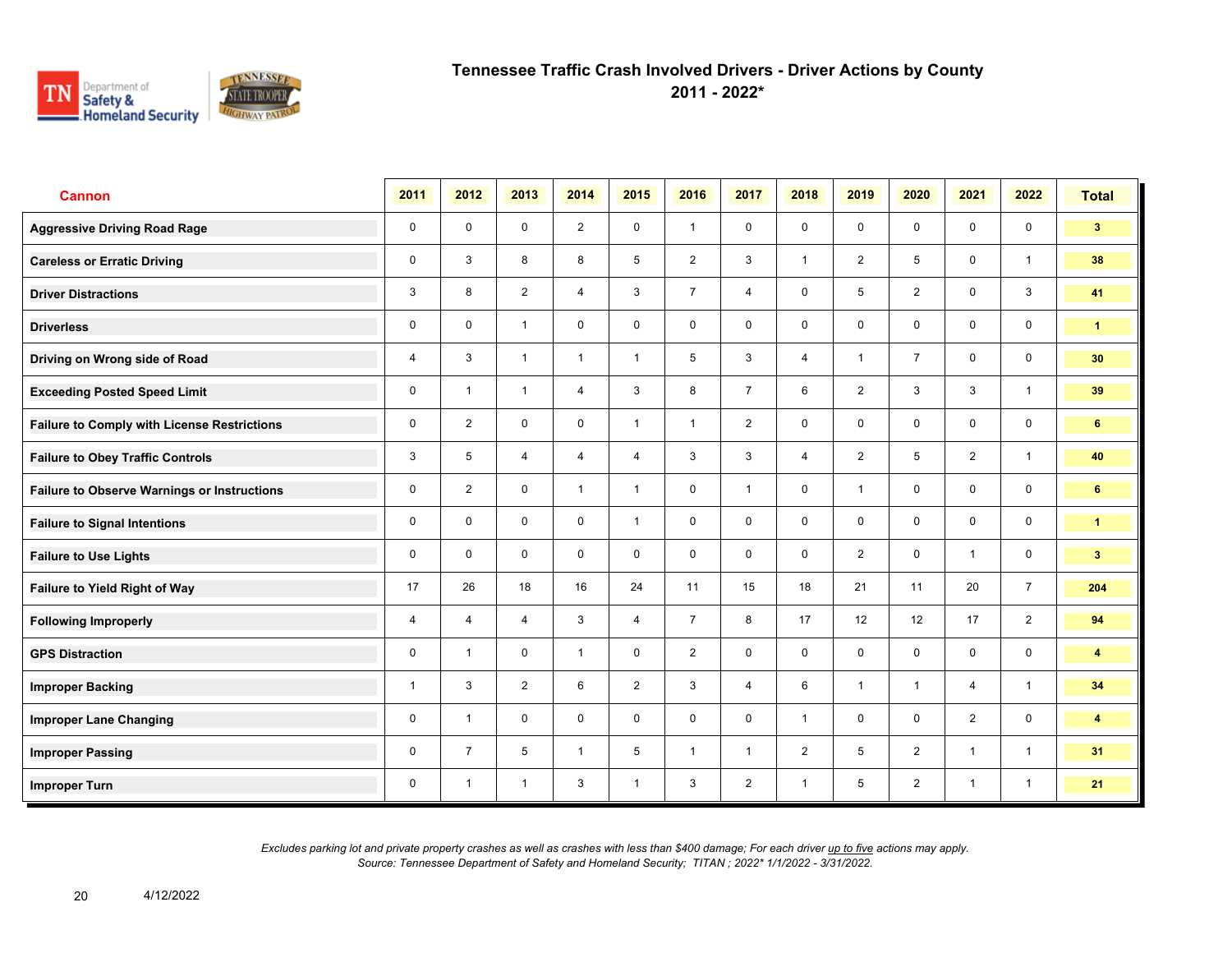

**2011 - 2022\***

|                                             | 2011           | 2012           | 2013           | 2014           | 2015           | 2016        | 2017           | 2018           | 2019           | 2020           | 2021           | 2022           | <b>Total</b>         |
|---------------------------------------------|----------------|----------------|----------------|----------------|----------------|-------------|----------------|----------------|----------------|----------------|----------------|----------------|----------------------|
| <b>Improperly Towing or Pushing Vehicle</b> | 0              | 0              | 0              | 0              | 0              | $\mathbf 0$ | $\mathbf 0$    | $\mathbf 0$    | 1              | $\mathbf 0$    | 0              | $\mathbf 0$    | $\blacktriangleleft$ |
| Inattentive                                 | 9              | $\overline{1}$ | 3              | 9              | $\overline{7}$ | 10          | 8              | $\overline{4}$ | 6              | $\mathbf 0$    | 6              | $\mathbf 0$    | 63                   |
| Interfered with by Passenger                | 0              | $\mathbf 0$    | 0              | $\mathbf 0$    | 0              | $\mathbf 0$ | $\overline{1}$ | $\mathbf 0$    | 1              | $\overline{1}$ | $\mathbf 0$    | $\mathbf{1}$   | $\overline{4}$       |
| <b>No Contributing Actions</b>              | 198            | 238            | 250            | 247            | 237            | 235         | 263            | 238            | 244            | 201            | 224            | 71             | 2,646                |
| <b>Operator Inexperience</b>                | $\overline{1}$ | 6              | 5              | 3              | $\overline{2}$ | 6           | $\overline{2}$ | $\overline{4}$ | $\overline{2}$ | $\mathbf 0$    | 3              | $\mathbf 0$    | 34                   |
| Other                                       | 13             | 2              | 6              | $\overline{7}$ | 14             | 17          | 14             | 8              | 8              | $\overline{7}$ | 8              | 4              | 108                  |
| <b>Over Correcting</b>                      | 9              | 8              | 11             | 17             | 21             | 16          | 18             | 12             | 5              | 5              | 6              | $\mathbf 0$    | 128                  |
| Racing                                      | 0              | 0              | 0              | 0              | 0              | $\mathbf 0$ | $\mathbf 0$    | $\mathbf 0$    | 0              | $\overline{1}$ | $\mathbf 0$    | $\mathbf 0$    | $\mathbf{1}$         |
| <b>Reckless or Negligent Driving</b>        | 3              | $\overline{1}$ | 3              | 8              | $\overline{2}$ | 5           | 5              | $\overline{4}$ | 3              | 5              | 3              | $\mathbf{1}$   | 43                   |
| <b>Speed Too Fast for Conditions</b>        | 9              | 13             | $\overline{2}$ | 10             | 15             | 19          | 16             | 10             | 8              | 3              | 10             | $\mathsf{O}$   | 115                  |
| <b>Swerved or Avoided</b>                   | $\overline{7}$ | 11             | $\overline{4}$ | 10             | 20             | 22          | 17             | 16             | 11             | 5              | $\overline{7}$ | $\overline{2}$ | 132                  |
| <b>Texting/PDA/Blackberry Distraction</b>   | 0              | $\mathbf 0$    | $\overline{1}$ | $\mathbf 0$    | 1              | $\mathbf 0$ | 5              | $\overline{1}$ | 0              | $\mathbf 0$    | $\mathbf 0$    | $\mathbf 0$    | 8                    |
| <b>Vision Obstructed</b>                    | $\overline{2}$ | 3              | 5              | 5              | $\overline{2}$ | 6           | 3              | $\overline{2}$ | 1              | $\mathbf{3}$   | $\mathbf{1}$   | 0              | 33                   |
| <b>Unknown</b>                              | 46             | 46             | 50             | 49             | 57             | 48          | 68             | 76             | 77             | 85             | 82             | 17             | 701                  |
| <b>Total Cannon</b>                         | 329            | 396            | 387            | 419            | 433            | 438         | 473            | 435            | 426            | 366            | 401            | 114            | 4,617                |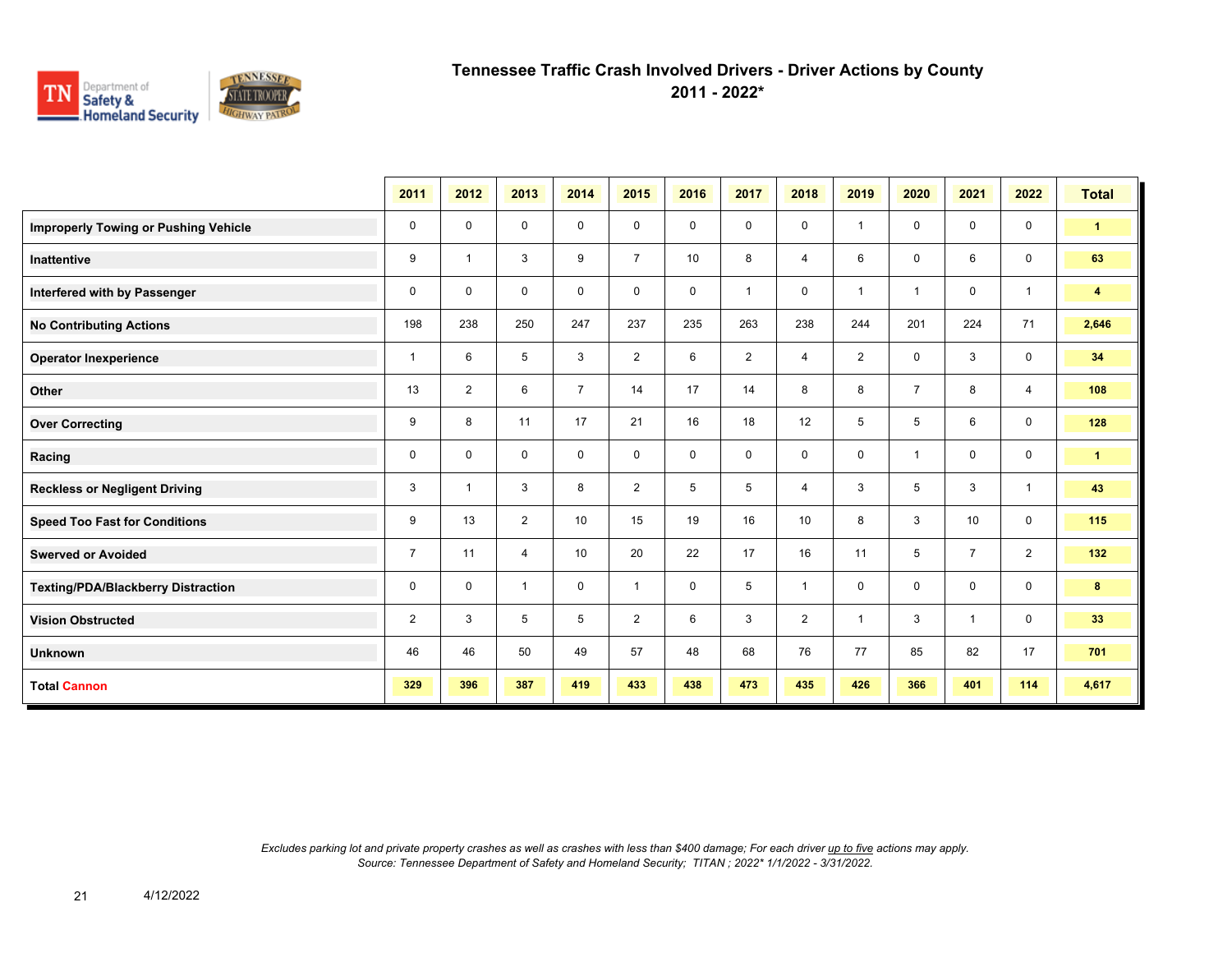

**2011 - 2022\***

| <b>Carroll</b>                                     | 2011           | 2012           | 2013           | 2014           | 2015           | 2016           | 2017         | 2018           | 2019           | 2020           | 2021           | 2022           | <b>Total</b>            |
|----------------------------------------------------|----------------|----------------|----------------|----------------|----------------|----------------|--------------|----------------|----------------|----------------|----------------|----------------|-------------------------|
| <b>Aggressive Driving Road Rage</b>                | $\mathbf 0$    | $\mathbf 0$    | $\mathbf 0$    | $\mathbf 0$    | $\mathbf 0$    | $\overline{1}$ | $\mathbf 0$  | 3              | $\mathbf{1}$   | $\overline{1}$ | $\mathbf 0$    | $\mathbf 0$    | 6                       |
| <b>Careless or Erratic Driving</b>                 | 10             | 10             | 10             | 15             | 18             | 12             | 10           | 5              | 6              | $\overline{7}$ | 8              | $\mathbf 0$    | 111                     |
| <b>Driver Distractions</b>                         | 3              | 5              | $\overline{7}$ | 6              | $\overline{7}$ | 6              | 5            | 9              | 3              | 8              | 6              | 2              | 67                      |
| Driving on Wrong side of Road                      | 3              | $\mathbf 0$    | $\overline{2}$ | $\overline{2}$ | 0              | 4              | 3            | 4              | $\mathbf{1}$   | $\overline{2}$ | 4              | $\mathsf{O}$   | 25                      |
| Driving Wrong Way on One-Way Roadway               | $\mathbf 0$    | $\mathbf 0$    | $\mathbf 0$    | $\mathbf 0$    | $\mathbf 0$    | $\mathbf 0$    | $\mathbf 0$  | $\mathbf 0$    | $\mathbf 0$    | $\overline{1}$ | $\mathbf{1}$   | $\mathbf 0$    | $\mathbf{2}$            |
| <b>Exceeding Posted Speed Limit</b>                | 3              | $\overline{1}$ | $\overline{4}$ | $\mathbf 0$    | $\overline{2}$ | 5              | 3            | $\overline{4}$ | $\overline{4}$ | $\overline{7}$ | 8              | 3              | 44                      |
| <b>Failure to Comply with License Restrictions</b> | $\mathbf{1}$   | $\mathbf 0$    | $\mathbf{1}$   | $\mathbf 0$    | $\mathbf 0$    | $\overline{1}$ | $\mathbf 0$  | $\mathbf{1}$   | $\mathbf 0$    | $\overline{1}$ | $\mathbf 0$    | $\mathbf 0$    | $5\phantom{.0}$         |
| <b>Failure to Obey Traffic Controls</b>            | 6              | 11             | 3              | 5              | 4              | 6              | 11           | 17             | $\overline{7}$ | 8              | 14             | $\mathbf 0$    | 92                      |
| <b>Failure to Observe Warnings or Instructions</b> | 1              | $\overline{1}$ | 2              | $\mathbf 0$    | $\mathbf{1}$   | $\overline{1}$ | $\mathbf{1}$ | $\mathbf 0$    | 1              | $\mathbf 0$    | $\mathbf{1}$   | $\mathbf{1}$   | 10 <sup>°</sup>         |
| <b>Failure to Signal Intentions</b>                | $\overline{2}$ | $\mathbf 0$    | $\mathbf{1}$   | $\mathbf 0$    | $\mathbf 0$    | $\overline{2}$ | $\mathbf 0$  | $\overline{2}$ | 0              | $\mathbf 0$    | $\overline{1}$ | $\mathbf 0$    | 8                       |
| <b>Failure to Use Lights</b>                       | 0              | $\mathbf{0}$   | $\Omega$       | $\mathbf 0$    | $\mathbf{1}$   | $\mathbf{0}$   | $\mathbf{1}$ | $\mathbf 0$    | $\mathbf 0$    | $\overline{1}$ | $\mathbf 0$    | $\overline{1}$ | $\overline{\mathbf{4}}$ |
| Failure to Yield Right of Way                      | 52             | 65             | 51             | 41             | 41             | 39             | 44           | 52             | 46             | 43             | 38             | $\overline{7}$ | 519                     |
| <b>Following Improperly</b>                        | 56             | 60             | 27             | 38             | 35             | 34             | 46           | 29             | 33             | 31             | 36             | 6              | 431                     |
| <b>GPS Distraction</b>                             | 1              | $\Omega$       | $\mathbf 0$    | $\mathbf 0$    | $\mathbf 0$    | $\mathbf 0$    | $\mathbf 0$  | $\overline{2}$ | $\mathbf{1}$   | $\overline{1}$ | $\mathbf{1}$   | $\mathbf 0$    | 6                       |
| <b>Improper Backing</b>                            | 12             | 10             | 13             | 18             | 11             | 14             | 17           | 12             | 9              | 10             | 6              | $\mathbf 0$    | 132                     |
| <b>Improper Lane Changing</b>                      | 3              | 3              | $\mathbf{1}$   | $\overline{2}$ | $\overline{2}$ | $\overline{2}$ | $\mathbf 0$  | $\mathbf{1}$   | $\mathbf{1}$   | 2              | 3              | $\mathbf 0$    | 20                      |
| Improper Loading of Vehicle Cargo or Passengers    | 1              | $\mathbf 0$    | $\mathbf 0$    | $\mathbf 0$    | $\mathbf 0$    | $\overline{1}$ | 2            | $\mathbf 0$    | $\mathbf{1}$   | $\mathbf 0$    | $\mathbf 0$    | $\mathbf 0$    | $5\phantom{.0}$         |
| <b>Improper Passing</b>                            | 6              | $\mathbf{1}$   | 3              | $\mathbf 0$    | 4              | $\overline{4}$ | 5            | 3              | 3              | 3              | 3              | $\mathbf{1}$   | 36                      |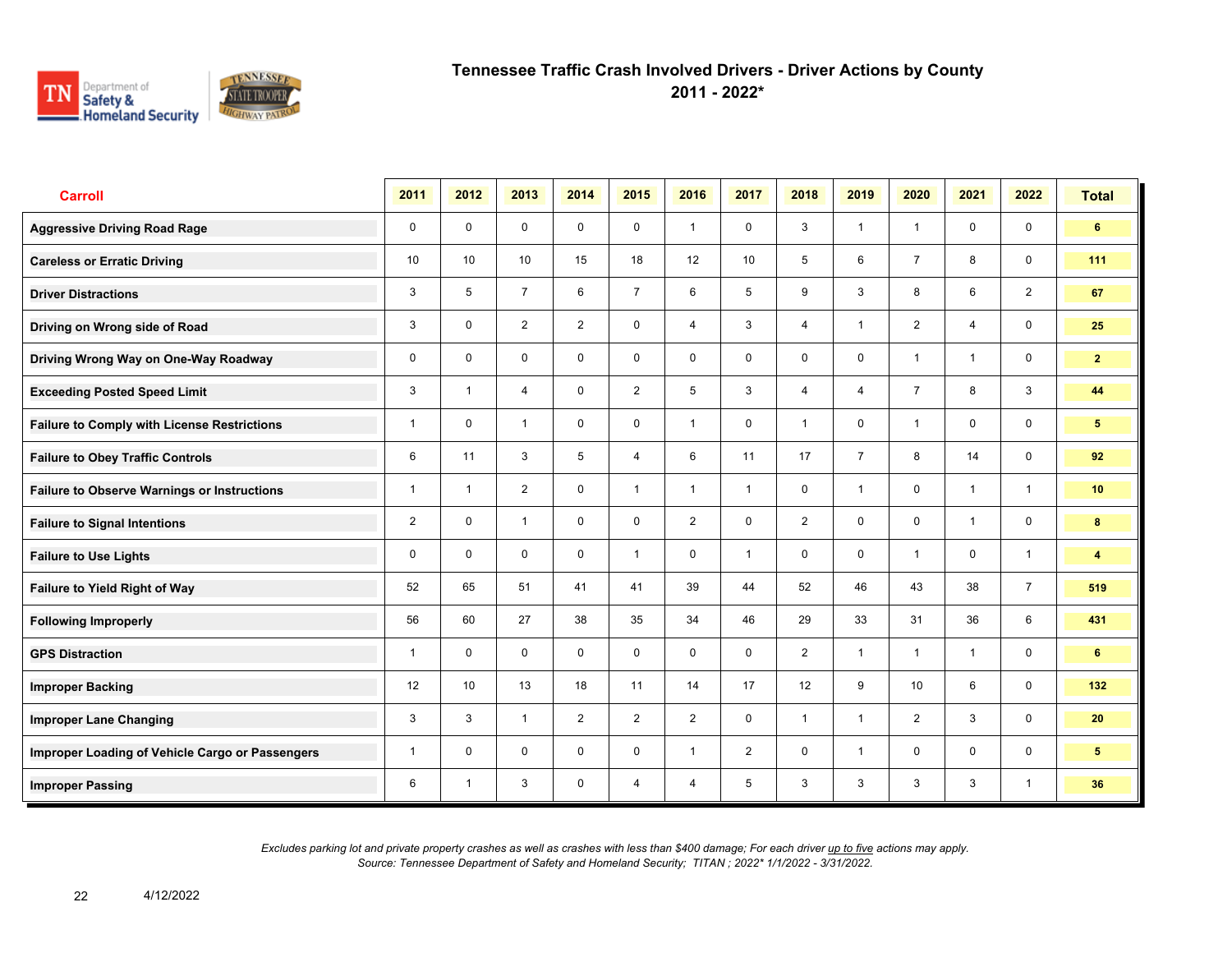

**2011 - 2022\***

|                                             | 2011           | 2012           | 2013           | 2014           | 2015           | 2016           | 2017           | 2018           | 2019         | 2020           | 2021           | 2022           | <b>Total</b>            |
|---------------------------------------------|----------------|----------------|----------------|----------------|----------------|----------------|----------------|----------------|--------------|----------------|----------------|----------------|-------------------------|
| <b>Improper Turn</b>                        | 3              | $\overline{2}$ | 6              | 8              | 5              | $\overline{7}$ | 5              | $\overline{7}$ | 10           | 3              | 3              | $\mathbf 0$    | 59                      |
| <b>Improperly Towing or Pushing Vehicle</b> | $\mathbf 0$    | $\mathbf{1}$   | $\mathbf 0$    | $\mathbf 0$    | $\mathbf{1}$   | $\mathbf 0$    | $\mathbf 0$    | $\overline{2}$ | $\mathbf 0$  | $\mathbf 0$    | $\overline{2}$ | $\mathbf 0$    | $6\phantom{.}$          |
| Inattentive                                 | 8              | 11             | 3              | 5              | 6              | 22             | 34             | 14             | 27           | 29             | 19             | $\overline{2}$ | 180                     |
| Interfered with by Passenger                | $\overline{2}$ | $\mathbf{1}$   | $\mathbf 0$    | $\mathbf 0$    | $\mathbf 0$    | $\mathbf{1}$   | $\mathbf{1}$   | 0              | 0            | $\overline{2}$ | 0              | $\mathbf 0$    | $\overline{7}$          |
| <b>No Contributing Actions</b>              | 343            | 292            | 271            | 263            | 247            | 330            | 410            | 312            | 299          | 311            | 285            | 65             | 3,428                   |
| <b>Operating without Required Equipment</b> | $\mathbf{1}$   | $\mathbf 0$    | $\mathbf 0$    | $\mathbf 0$    | 0              | $\mathbf 0$    | 0              | $\mathbf{1}$   | $\mathbf{1}$ | $\mathbf 0$    | 0              | $\mathbf 0$    | 3 <sup>2</sup>          |
| <b>Operator Inexperience</b>                | 8              | 8              | $\overline{2}$ | 3              | $\overline{2}$ | 8              | 3              | 3              | 3            | 4              | 6              | $\overline{2}$ | 52                      |
| Other                                       | 26             | 33             | 16             | 12             | 35             | 34             | 25             | 34             | 8            | 23             | 33             | 8              | 287                     |
| <b>Over Correcting</b>                      | 15             | 11             | 5              | 6              | 10             | $\overline{2}$ | 5              | $\overline{4}$ | 3            | 8              | $\overline{4}$ | $\mathbf 0$    | 73                      |
| <b>Reckless or Negligent Driving</b>        | 13             | 3              | 9              | $\overline{7}$ | 3              | 6              | 4              | 5              | 5            | 8              | 8              | 4              | 75                      |
| <b>Speed Too Fast for Conditions</b>        | 8              | 6              | $\overline{7}$ | 6              | 9              | 4              | 18             | 6              | 6            | 5              | 13             | $\overline{4}$ | 92                      |
| <b>Speed Too Slow</b>                       | $\mathbf 0$    | $\mathbf{1}$   | $\mathbf 0$    | $\mathbf 0$    | $\mathbf 0$    | $\mathbf{1}$   | $\mathbf{1}$   | $\mathbf{1}$   | 0            | $\mathbf 0$    | 0              | 0              | $\overline{\mathbf{4}}$ |
| <b>Swerved or Avoided</b>                   | $\overline{7}$ | 12             | 5              | 15             | 11             | 8              | 15             | 26             | 20           | 26             | 19             | 3              | 167                     |
| <b>Texting/PDA/Blackberry Distraction</b>   | $\mathbf{1}$   | $\mathbf 0$    | $\mathbf 0$    | $\mathbf 0$    | $\mathbf 0$    | $\mathbf 0$    | $\mathbf 0$    | 3              | $\mathbf{1}$ | $\mathbf 0$    | $\mathbf{1}$   | $\mathbf 0$    | 6                       |
| <b>Vision Obstructed</b>                    | 5              | 5              | 3              | 3              | $\mathbf{1}$   | $\overline{2}$ | $\overline{7}$ | $\overline{4}$ | $\mathbf{1}$ | $\mathbf 0$    | $\mathbf 0$    | $\mathbf 0$    | 31                      |
| <b>Unknown</b>                              | 173            | 157            | 164            | 131            | 191            | 177            | 136            | 131            | 137          | 141            | 149            | 28             | 1,715                   |
| <b>Total Carroll</b>                        | 773            | 710            | 616            | 586            | 647            | 734            | 812            | 697            | 638          | 686            | 672            | 137            | 7,708                   |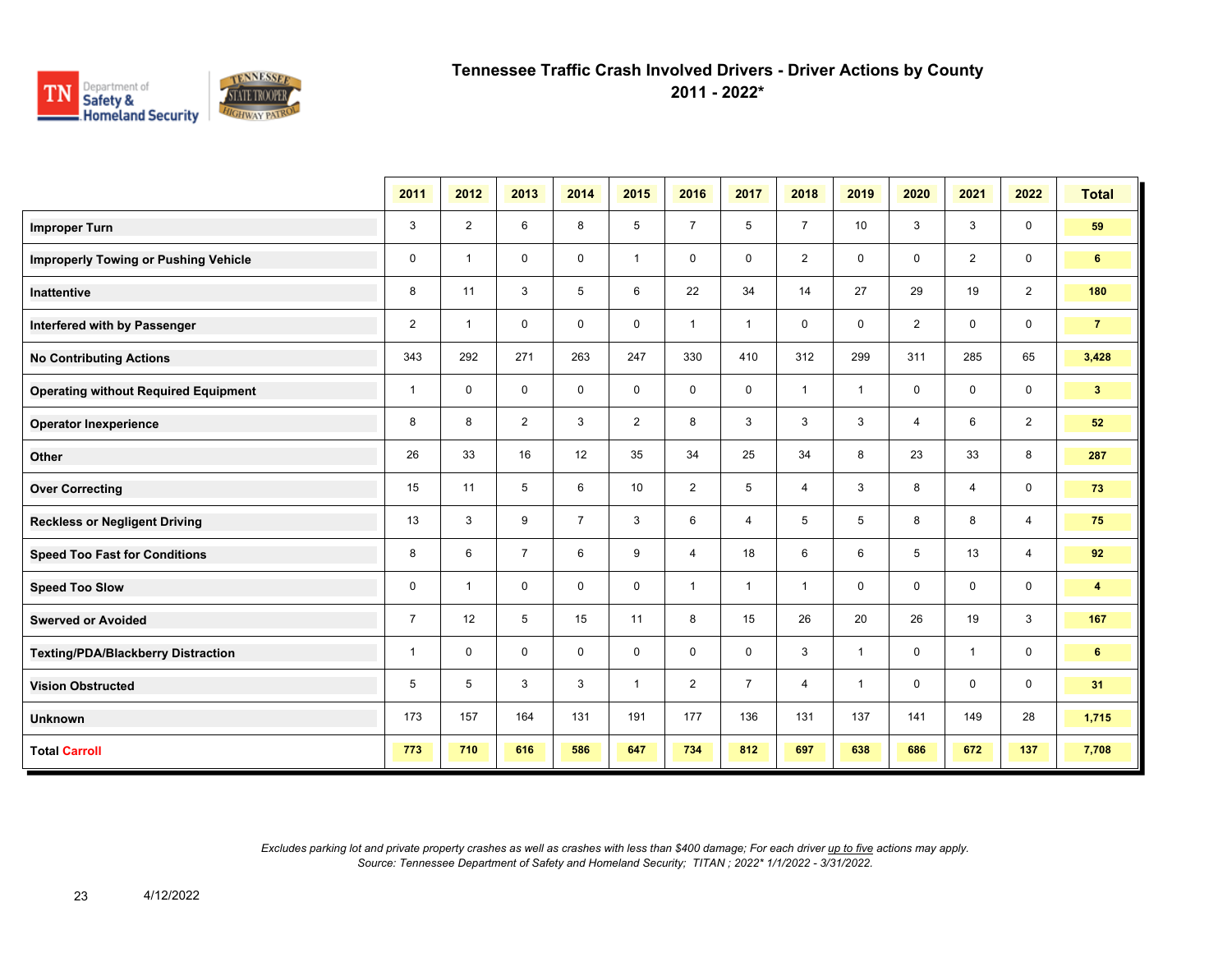

**2011 - 2022\***

| <b>Carter</b>                                      | 2011           | 2012           | 2013           | 2014         | 2015         | 2016           | 2017           | 2018           | 2019           | 2020           | 2021           | 2022           | <b>Total</b>            |
|----------------------------------------------------|----------------|----------------|----------------|--------------|--------------|----------------|----------------|----------------|----------------|----------------|----------------|----------------|-------------------------|
| <b>Aggressive Driving Road Rage</b>                | $\overline{2}$ | $\overline{2}$ | $\mathbf{1}$   | $\mathbf{1}$ | 6            | $\overline{1}$ | $\overline{2}$ | $\mathbf{1}$   | $\mathbf{1}$   | $\mathbf 0$    | $\mathbf{1}$   | $\overline{2}$ | 20                      |
| <b>Careless or Erratic Driving</b>                 | 44             | 60             | 85             | 35           | 41           | 22             | 12             | 24             | 17             | 26             | 12             | 8              | 386                     |
| <b>Driver Distractions</b>                         | 4              | $\overline{1}$ | 11             | 12           | 14           | 6              | 11             | 17             | $\overline{4}$ | 8              | 21             | $\overline{4}$ | 113                     |
| <b>Driverless</b>                                  | 0              | $\mathbf 0$    | $\mathsf{O}$   | $\mathbf 0$  | 0            | $\overline{1}$ | $\mathbf 0$    | $\mathbf 0$    | 0              | $\overline{2}$ | $\mathsf{O}$   | $\mathbf 0$    | 3 <sup>1</sup>          |
| Driving on Wrong side of Road                      | 32             | 45             | 16             | 11           | 12           | 5              | 8              | 12             | $\overline{7}$ | 10             | 11             | $\overline{4}$ | 173                     |
| Driving Wrong Way on One-Way Roadway               | 1              | $\overline{1}$ | $\mathbf{1}$   | $\mathbf 0$  | $\mathbf{1}$ | $\overline{1}$ | $\mathbf{1}$   | $\overline{4}$ | 1              | $\overline{1}$ | $\mathbf{1}$   | $\overline{2}$ | 15                      |
| <b>Exceeding Posted Speed Limit</b>                | $\overline{7}$ | 12             | $\overline{7}$ | 16           | 13           | 13             | 6              | 17             | 19             | 22             | 25             | $\overline{4}$ | 161                     |
| <b>Failure to Comply with License Restrictions</b> | 6              | $\overline{2}$ | $\overline{4}$ | $\mathbf{1}$ | $\mathbf{1}$ | $\overline{1}$ | $\mathbf{1}$   | $\overline{2}$ | 1              | $\overline{1}$ | 2              | $\mathbf{1}$   | 23                      |
| <b>Failure to Obey Traffic Controls</b>            | 22             | 21             | 14             | 16           | 20           | 11             | 18             | 19             | 27             | 24             | 42             | 5              | 239                     |
| <b>Failure to Observe Warnings or Instructions</b> | 6              | $\overline{2}$ | $\mathbf{1}$   | $\mathbf{1}$ | 0            | $\overline{1}$ | $\mathbf 0$    | $\mathbf{1}$   | 0              | $\overline{1}$ | $\overline{1}$ | $\mathbf{1}$   | 15                      |
| <b>Failure to Signal Intentions</b>                | $\overline{2}$ | $\overline{2}$ | $\mathbf{1}$   | $\mathbf 0$  | $\mathbf{1}$ | $\mathbf{0}$   | $\mathbf{1}$   | $\mathbf 0$    | $\overline{2}$ | $\mathbf{0}$   | $\mathbf 0$    | $\mathbf 0$    | 9                       |
| <b>Failure to Use Lights</b>                       | 1              | $\mathbf 0$    | $\mathbf{1}$   | $\mathbf 0$  | $\mathbf{1}$ | $\mathbf 0$    | $\mathbf{1}$   | $\mathbf{1}$   | 3              | $\overline{1}$ | $\mathbf{1}$   | $\mathbf{1}$   | 11                      |
| Failure to Yield Right of Way                      | 222            | 219            | 190            | 126          | 180          | 129            | 167            | 146            | 153            | 165            | 143            | 55             | 1,895                   |
| <b>Following Improperly</b>                        | 142            | 163            | 146            | 100          | 123          | 119            | 204            | 189            | 163            | 123            | 157            | 31             | 1,660                   |
| <b>GPS Distraction</b>                             | 0              | $\mathbf 0$    | $\mathbf 0$    | $\mathbf 0$  | $\mathbf{1}$ | $\mathbf 0$    | $\mathbf{1}$   | $\mathbf 0$    | $\mathbf 0$    | $\overline{1}$ | 2              | $\mathbf 0$    | 5 <sub>5</sub>          |
| <b>Improper Backing</b>                            | 28             | 40             | 32             | 30           | 29           | 24             | 27             | 21             | 16             | 11             | 16             | $\mathbf{3}$   | 277                     |
| <b>Improper Lane Changing</b>                      | 26             | 21             | 12             | 17           | 24           | 23             | 14             | 14             | 21             | 12             | 20             | 3              | 207                     |
| Improper Loading of Vehicle Cargo or Passengers    | 0              | $\overline{1}$ | $\mathbf 0$    | $\mathbf{1}$ | $\mathbf 0$  | $\mathbf 0$    | $\mathbf 0$    | $\mathbf 0$    | 0              | $\overline{1}$ | 0              | $\overline{1}$ | $\overline{\mathbf{4}}$ |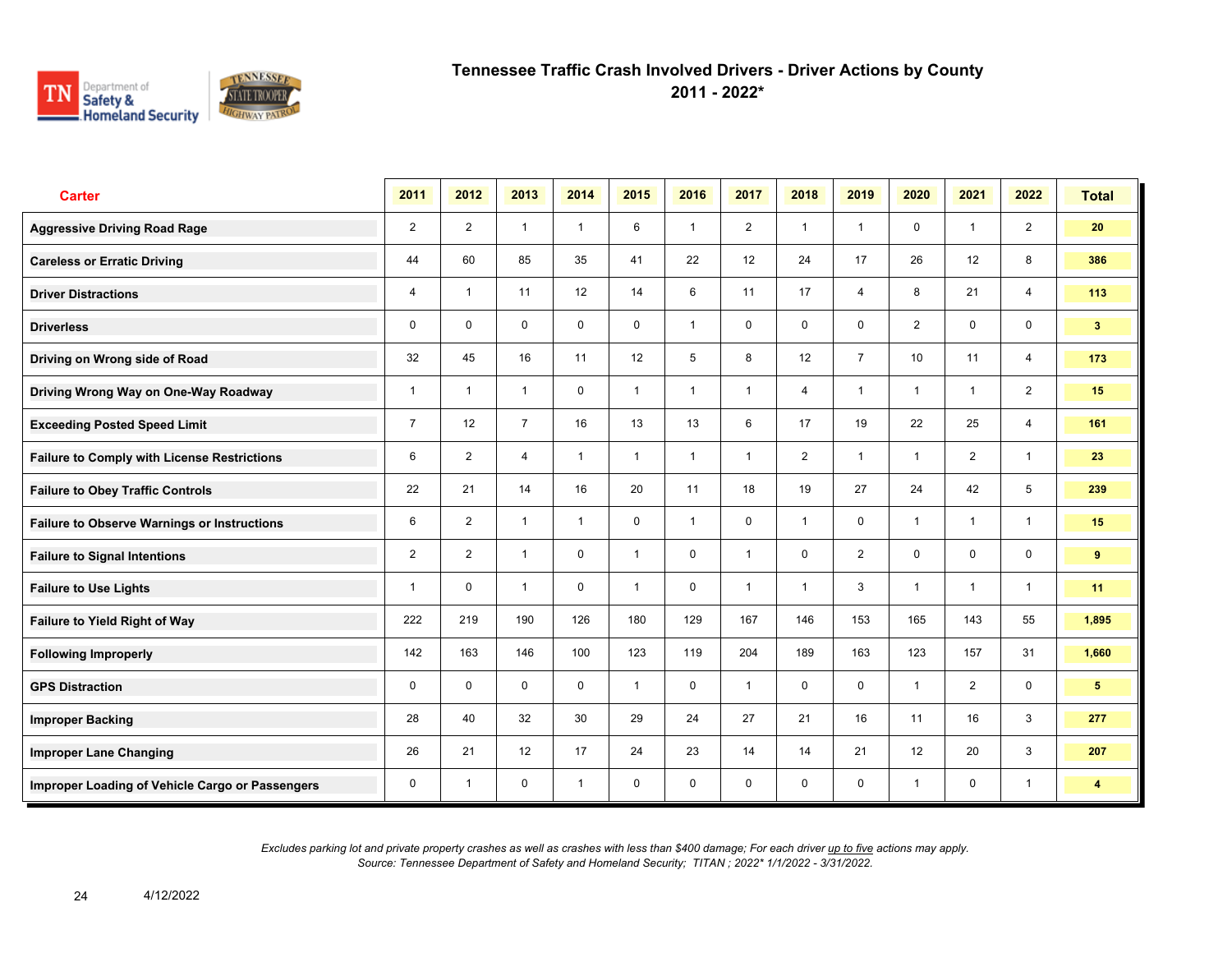

**2011 - 2022\***

|                                             | 2011           | 2012           | 2013         | 2014           | 2015         | 2016           | 2017           | 2018           | 2019         | 2020           | 2021           | 2022           | <b>Total</b>    |
|---------------------------------------------|----------------|----------------|--------------|----------------|--------------|----------------|----------------|----------------|--------------|----------------|----------------|----------------|-----------------|
| <b>Improper Passing</b>                     | $\overline{7}$ | 11             | 12           | 3              | 9            | 16             | $\overline{2}$ | 5              | 6            | 5              | 6              | 3              | 85              |
| <b>Improper Turn</b>                        | 21             | 24             | 15           | 15             | 17           | 6              | 15             | 9              | 18           | 16             | 22             | 3              | 181             |
| <b>Improperly Carrying Hazardous Cargo</b>  | $\mathbf 0$    | $\overline{1}$ | $\mathbf 0$  | $\mathbf 0$    | 0            | 0              | 0              | 0              | 0            | 0              | 0              | 0              | $\mathbf{1}$    |
| <b>Improperly Towing or Pushing Vehicle</b> | $\mathbf 0$    | $\mathbf{1}$   | $\mathbf 0$  | $\mathbf 0$    | $\mathbf{1}$ | 0              | 0              | $\mathbf 0$    | 0            | $\mathbf 0$    | $\mathbf{1}$   | $\mathbf 0$    | 3 <sup>2</sup>  |
| <b>Inattentive</b>                          | 70             | 61             | 38           | 20             | 21           | 32             | 21             | 21             | 12           | 18             | 12             | 5              | 331             |
| Interfered with by Passenger                | $\overline{4}$ | $\overline{2}$ | 5            | 4              | $\mathbf{1}$ | $\mathbf 0$    | 0              | $\overline{2}$ | $\mathbf{1}$ | $\mathbf 0$    | $\mathbf{1}$   | $\mathbf 0$    | 20              |
| <b>No Contributing Actions</b>              | 898            | 896            | 990          | 993            | 1,101        | 1,075          | 1,102          | 1,081          | 870          | 947            | 956            | 218            | 11,127          |
| <b>Operating without Required Equipment</b> | 0              | $\overline{2}$ | $\mathbf 0$  | $\mathbf 0$    | 0            | $\mathbf{1}$   | 0              | $\mathbf 0$    | 0            | 0              | $\overline{1}$ | $\overline{1}$ | $5\phantom{.0}$ |
| <b>Operator Inexperience</b>                | 26             | 32             | 21           | 18             | 10           | 5              | 10             | 11             | 5            | 10             | $\overline{7}$ | $\overline{4}$ | 159             |
| Other                                       | 101            | 75             | 78           | 74             | 80           | 86             | 75             | 69             | 96           | 76             | 85             | 24             | 919             |
| <b>Over Correcting</b>                      | 35             | 73             | 34           | 32             | 38           | 16             | 21             | 24             | 15           | 21             | 23             | 9              | 341             |
| Racing                                      | $\mathbf 0$    | $\mathbf 0$    | $\mathbf 0$  | $\mathbf 0$    | $\mathbf{1}$ | $\mathbf 0$    | $\mathbf 0$    | $\mathbf 0$    | $\mathbf 0$  | 0              | 0              | 0              | $\mathbf{1}$    |
| <b>Reckless or Negligent Driving</b>        | 112            | 103            | 66           | 107            | 101          | 60             | 20             | 26             | 28           | 24             | 27             | 8              | 682             |
| <b>Speed Too Fast for Conditions</b>        | 56             | 64             | 34           | 34             | 30           | 9              | 28             | 23             | 27           | 22             | 35             | $\overline{2}$ | 364             |
| <b>Speed Too Slow</b>                       | 0              | $\mathbf 0$    | $\mathbf 0$  | $\mathbf 0$    | $\mathbf 0$  | $\mathbf 0$    | 0              | $\mathbf{1}$   | $\mathbf{1}$ | $\mathbf 0$    | 0              | $\mathbf 0$    | $\mathbf{2}$    |
| <b>Swerved or Avoided</b>                   | 23             | 27             | 38           | 35             | 46           | 49             | 43             | 67             | 85           | 64             | 67             | 13             | 557             |
| <b>Texting/PDA/Blackberry Distraction</b>   | $\mathbf{1}$   | $\mathbf 0$    | $\mathbf{1}$ | $\mathbf 0$    | 0            | $\mathbf{1}$   | 4              | 4              | $\mathbf{1}$ | 0              | $\mathbf{1}$   | $\overline{2}$ | 15              |
| <b>Vision Obstructed</b>                    | 9              | 24             | 14           | $\overline{7}$ | 8            | $\overline{2}$ | $\overline{2}$ | 9              | 6            | $\overline{2}$ | 6              | 0              | 89              |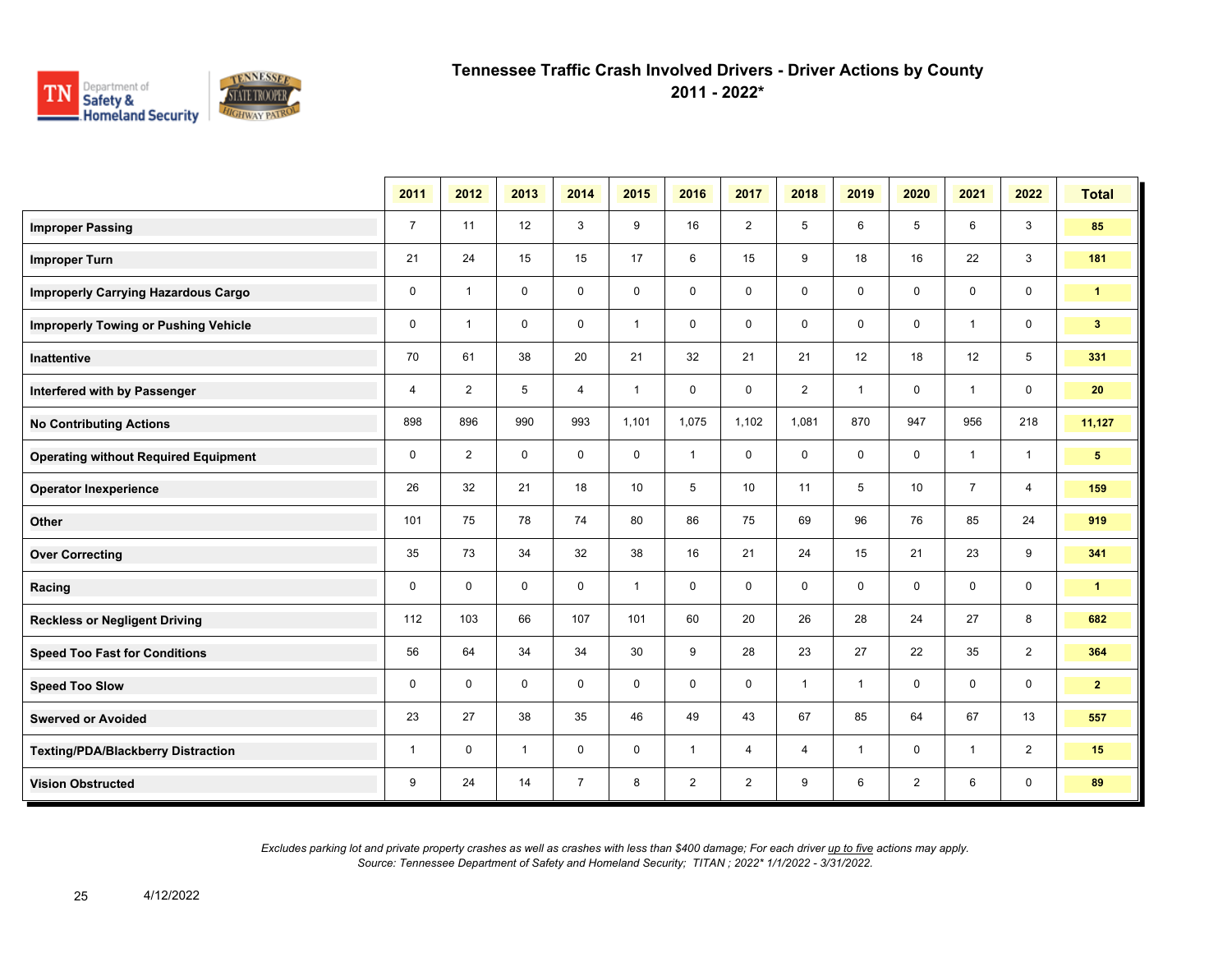

|                     | 2011  | 2012  | 2013  | 2014  | 2015  | 2016  | 2017  | 2018  | 2019  | 2020  | 2021  | 2022 | <b>Total</b> |
|---------------------|-------|-------|-------|-------|-------|-------|-------|-------|-------|-------|-------|------|--------------|
| <b>Unknown</b>      | 258   | 297   | 259   | 218   | 284   | 277   | 284   | 330   | 271   | 282   | 295   | 72   | 3,127        |
| <b>Total Carter</b> | 2,166 | 2.285 | 2.127 | 1.927 | 2.215 | 1.992 | 2,101 | 2,150 | 1,877 | 1,896 | 2,000 | 489  | 23,225       |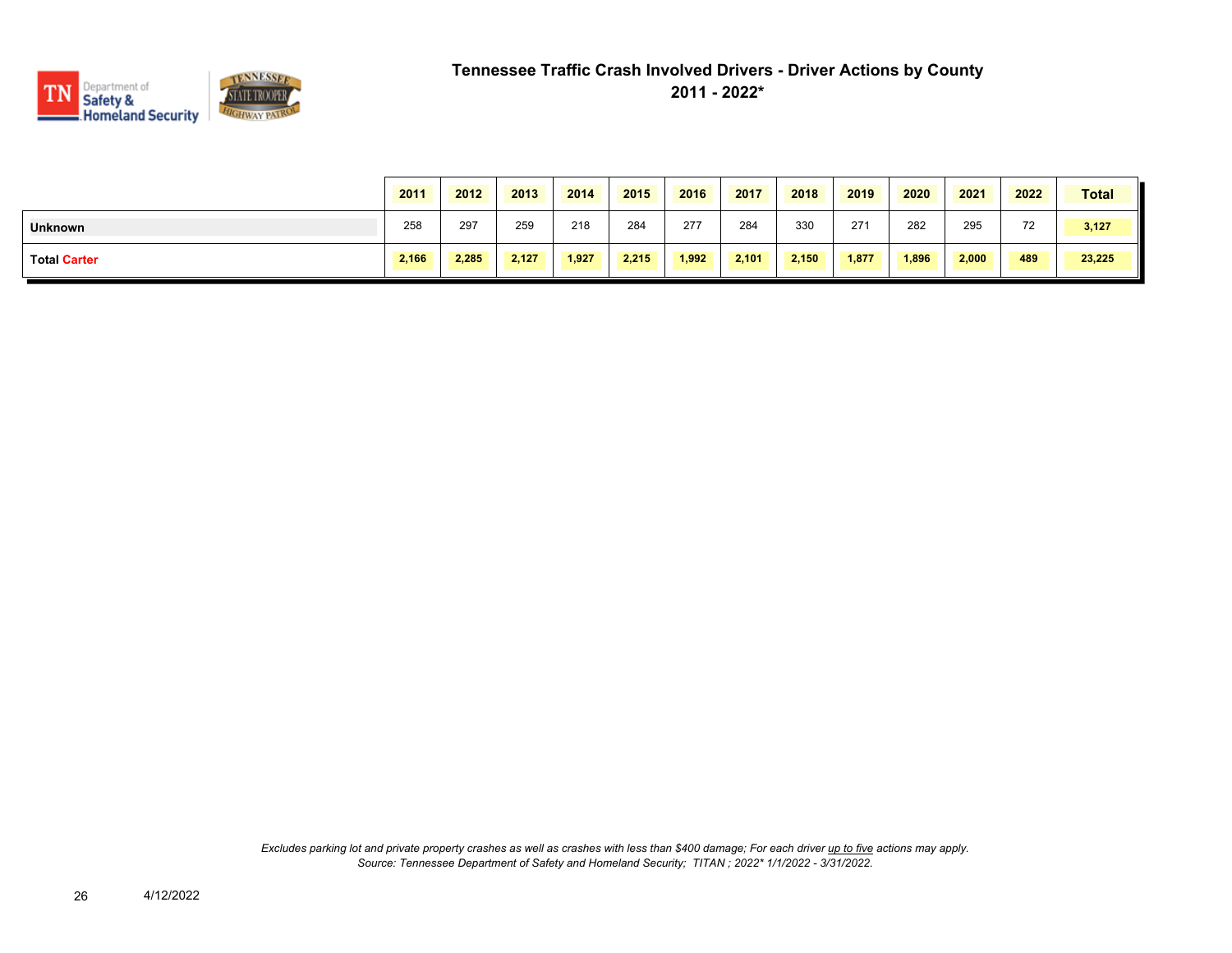

**2011 - 2022\***

| <b>Cheatham</b>                                    | 2011           | 2012           | 2013           | 2014           | 2015           | 2016                    | 2017           | 2018           | 2019            | 2020                    | 2021           | 2022           | <b>Total</b>   |
|----------------------------------------------------|----------------|----------------|----------------|----------------|----------------|-------------------------|----------------|----------------|-----------------|-------------------------|----------------|----------------|----------------|
| <b>Aggressive Driving Road Rage</b>                | $\overline{2}$ | $\mathbf 0$    | $\overline{2}$ | 5              | $\overline{2}$ | $\overline{1}$          | 3              | $\mathbf{1}$   | 3               | $\overline{2}$          | 5              | $\mathbf{1}$   | 27             |
| <b>Careless or Erratic Driving</b>                 | 19             | 56             | 83             | 60             | 28             | 34                      | 28             | 22             | 26              | 20                      | 19             | 10             | 405            |
| <b>Driver Distractions</b>                         | 4              | 14             | 5              | 11             | 5              | 13                      | 13             | 11             | 15              | 8                       | 9              | 0              | 108            |
| <b>Driverless</b>                                  | 0              | $\mathbf 0$    | $\mathbf 0$    | $\mathbf 0$    | 0              | $\mathbf 0$             | 0              | $\mathbf 0$    | 1               | $\mathbf 0$             | $\mathbf{1}$   | $\mathbf 0$    | $\mathbf{2}$   |
| Driving on Wrong side of Road                      | 9              | 6              | 13             | 6              | 5              | 11                      | $\overline{4}$ | 6              | 4               | 6                       | $\overline{2}$ | $\overline{1}$ | 73             |
| Driving Wrong Way on One-Way Roadway               | $\mathbf 0$    | $\mathbf 0$    | $\mathbf 0$    | $\mathbf{1}$   | $\mathbf 0$    | $\overline{2}$          | 0              | $\mathbf 0$    | 0               | $\mathbf 0$             | $\mathbf 0$    | $\mathbf 0$    | 3 <sup>2</sup> |
| <b>Exceeding Posted Speed Limit</b>                | 21             | 13             | 17             | 15             | 15             | 23                      | 21             | 18             | 13              | 13                      | 14             | 9              | 192            |
| <b>Failure to Comply with License Restrictions</b> | 0              | 5              | $\overline{2}$ | $\mathbf{1}$   | $\overline{2}$ | $\overline{2}$          | $\overline{1}$ | $\mathbf{1}$   | $\mathbf{1}$    | $\Omega$                | $\overline{2}$ | $\mathbf 0$    | 17             |
| <b>Failure to Obey Traffic Controls</b>            | $\overline{4}$ | 13             | $\overline{7}$ | 6              | $\overline{4}$ | 8                       | 6              | 11             | 10 <sup>1</sup> | 9                       | 14             | $\overline{4}$ | 96             |
| <b>Failure to Observe Warnings or Instructions</b> | $\overline{7}$ | $\overline{2}$ | $\mathbf 0$    | $\mathbf 0$    | $\overline{4}$ | $\overline{1}$          | 3              | 6              | 3               | 5                       | 3              | $\mathbf 0$    | 34             |
| <b>Failure to Signal Intentions</b>                | $\mathbf{1}$   | $\overline{2}$ | 0              | $\overline{1}$ | 0              | $\overline{\mathbf{1}}$ | 0              | $\overline{1}$ | $\mathbf{1}$    | $\overline{\mathbf{1}}$ | 0              | $\overline{1}$ | 9              |
| <b>Failure to Use Lights</b>                       | 0              | $\mathbf 0$    | $\mathbf 0$    | $\mathbf 0$    | $\mathbf 0$    | $\mathbf 0$             | 0              | $\overline{1}$ | 1               | $\mathbf 0$             | $\overline{1}$ | $\mathbf 0$    | 3 <sup>2</sup> |
| <b>Failure to Yield Right of Way</b>               | 62             | 57             | 61             | 43             | 50             | 53                      | 51             | 70             | 72              | 94                      | 97             | 15             | 725            |
| <b>Following Improperly</b>                        | 71             | 76             | 83             | 65             | 84             | 85                      | 71             | 110            | 118             | 66                      | 110            | 31             | 970            |
| <b>GPS Distraction</b>                             | 0              | $\mathbf 0$    | $\mathbf{1}$   | $\mathbf 0$    | 0              | $\overline{1}$          | $\mathbf 0$    | $\mathbf{1}$   | 0               | $\mathbf 0$             | $\mathbf 0$    | $\mathbf 0$    | 3 <sub>1</sub> |
| <b>Improper Backing</b>                            | 11             | 12             | 12             | 6              | $\overline{4}$ | 11                      | 5              | 12             | $\overline{7}$  | 9                       | $\overline{7}$ | $\overline{2}$ | 98             |
| <b>Improper Lane Changing</b>                      | 0              | 10             | 10             | $\overline{7}$ | $\overline{2}$ | 5                       | 8              | 11             | 16              | 5                       | 17             | 6              | 97             |
| Improper Loading of Vehicle Cargo or Passengers    | $\mathbf 0$    | $\overline{1}$ | $\mathbf 0$    | $\overline{2}$ | $\mathbf 0$    | $\overline{2}$          | $\mathbf 0$    | $\mathbf 0$    | $\overline{2}$  | $\mathbf 0$             | $\mathbf 0$    | $\mathbf 0$    | $\overline{7}$ |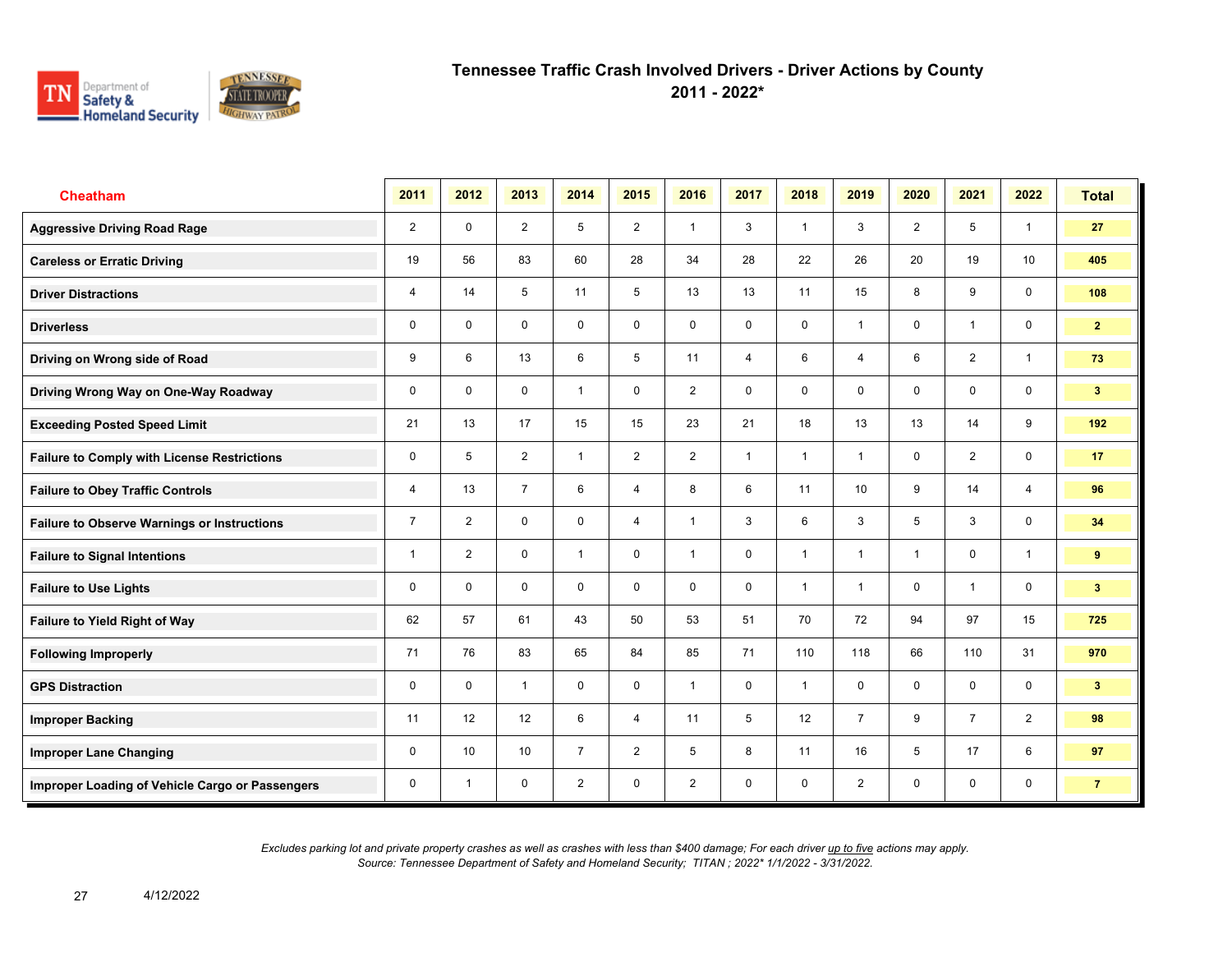

**2011 - 2022\***

|                                             | 2011           | 2012           | 2013           | 2014           | 2015           | 2016           | 2017           | 2018           | 2019           | 2020           | 2021           | 2022           | <b>Total</b>   |
|---------------------------------------------|----------------|----------------|----------------|----------------|----------------|----------------|----------------|----------------|----------------|----------------|----------------|----------------|----------------|
| <b>Improper Passing</b>                     | $\overline{7}$ | $\overline{4}$ | 8              | 5              | 4              | 4              | 6              | 10             | 14             | $\overline{7}$ | 11             | 5              | 85             |
| <b>Improper Turn</b>                        | 8              | 8              | 5              | $\overline{4}$ | 9              | 9              | $\overline{7}$ | 9              | 11             | $\overline{7}$ | $\overline{7}$ | $\overline{2}$ | 86             |
| <b>Improperly Towing or Pushing Vehicle</b> | $\mathbf 0$    | $\mathbf{0}$   | $\mathbf 0$    | $\mathbf 0$    | $\mathbf 0$    | $\mathbf{1}$   | $\mathbf 0$    | $\overline{c}$ | 0              | $\overline{1}$ | $\mathbf 0$    | $\mathbf 0$    | $\overline{4}$ |
| Inattentive                                 | 37             | 44             | 29             | 28             | 40             | 48             | 45             | 41             | 32             | 17             | 24             | 8              | 393            |
| Interfered with by Passenger                | $\mathbf{1}$   | 3              | 2              | 3              | $\mathbf{1}$   | $\overline{4}$ | $\mathbf{1}$   | $\mathbf{1}$   | $\mathbf{1}$   | $\overline{2}$ | $\mathbf 0$    | $\mathbf 0$    | 19             |
| <b>No Contributing Actions</b>              | 599            | 581            | 555            | 565            | 638            | 783            | 728            | 723            | 687            | 534            | 623            | 168            | 7,184          |
| <b>Operating without Required Equipment</b> | $\mathbf 0$    | $\mathbf 0$    | $\mathbf 0$    | 0              | $\mathbf{1}$   | 0              | $\mathbf{1}$   | $\mathbf 0$    | $\mathbf{1}$   | 0              | 0              | $\mathbf 0$    | 3 <sup>2</sup> |
| <b>Operator Inexperience</b>                | 28             | 31             | 30             | 16             | 25             | 32             | 15             | 14             | 13             | 17             | 22             | 6              | 249            |
| Other                                       | 54             | 57             | 43             | 46             | 63             | 47             | 75             | 50             | 56             | 51             | 57             | 17             | 616            |
| <b>Over Correcting</b>                      | 33             | 37             | 41             | 28             | 23             | 23             | 39             | 28             | 23             | 26             | 18             | 6              | 325            |
| Racing                                      | $\mathbf 0$    | $\mathbf 0$    | $\Omega$       | $\mathbf 0$    | $\mathbf 0$    | $\mathbf 0$    | $\mathbf{1}$   | 0              | 0              | $\mathbf 0$    | $\mathbf 0$    | $\mathbf 0$    | $\mathbf{1}$   |
| <b>Reckless or Negligent Driving</b>        | 19             | 11             | 10             | 21             | 12             | 20             | 9              | 13             | 20             | 18             | 12             | 9              | 174            |
| <b>Speed Too Fast for Conditions</b>        | 37             | 42             | 41             | 32             | 40             | 24             | 26             | 18             | 26             | 31             | 24             | 23             | 364            |
| <b>Speed Too Slow</b>                       | $\overline{2}$ | $\mathbf 0$    | $\mathbf 0$    | $\mathbf{1}$   | $\mathbf 0$    | $\mathbf 0$    | $\mathbf{1}$   | 0              | $\overline{2}$ | $\overline{1}$ | $\mathbf 0$    | $\mathbf 0$    | 7 <sup>7</sup> |
| <b>Swerved or Avoided</b>                   | 34             | 47             | 25             | 19             | 33             | 48             | 32             | 32             | 32             | 27             | 57             | 9              | 395            |
| <b>Texting/PDA/Blackberry Distraction</b>   | $\mathbf{1}$   | $\mathbf 0$    | $\mathbf 0$    | $\mathbf{1}$   | $\overline{2}$ | $\overline{2}$ | $\mathbf{1}$   | $\overline{2}$ | $\mathbf{1}$   | 5              | $\overline{2}$ | $\mathbf 0$    | 17             |
| <b>Vision Obstructed</b>                    | 8              | 8              | $\overline{7}$ | 6              | $\overline{2}$ | $\overline{7}$ | $\overline{4}$ | $\overline{7}$ | 3              | $\overline{2}$ | $\overline{7}$ | $\mathbf 0$    | 61             |
| <b>Unknown</b>                              | 275            | 298            | 266            | 308            | 284            | 261            | 295            | 254            | 270            | 329            | 316            | 82             | 3,238          |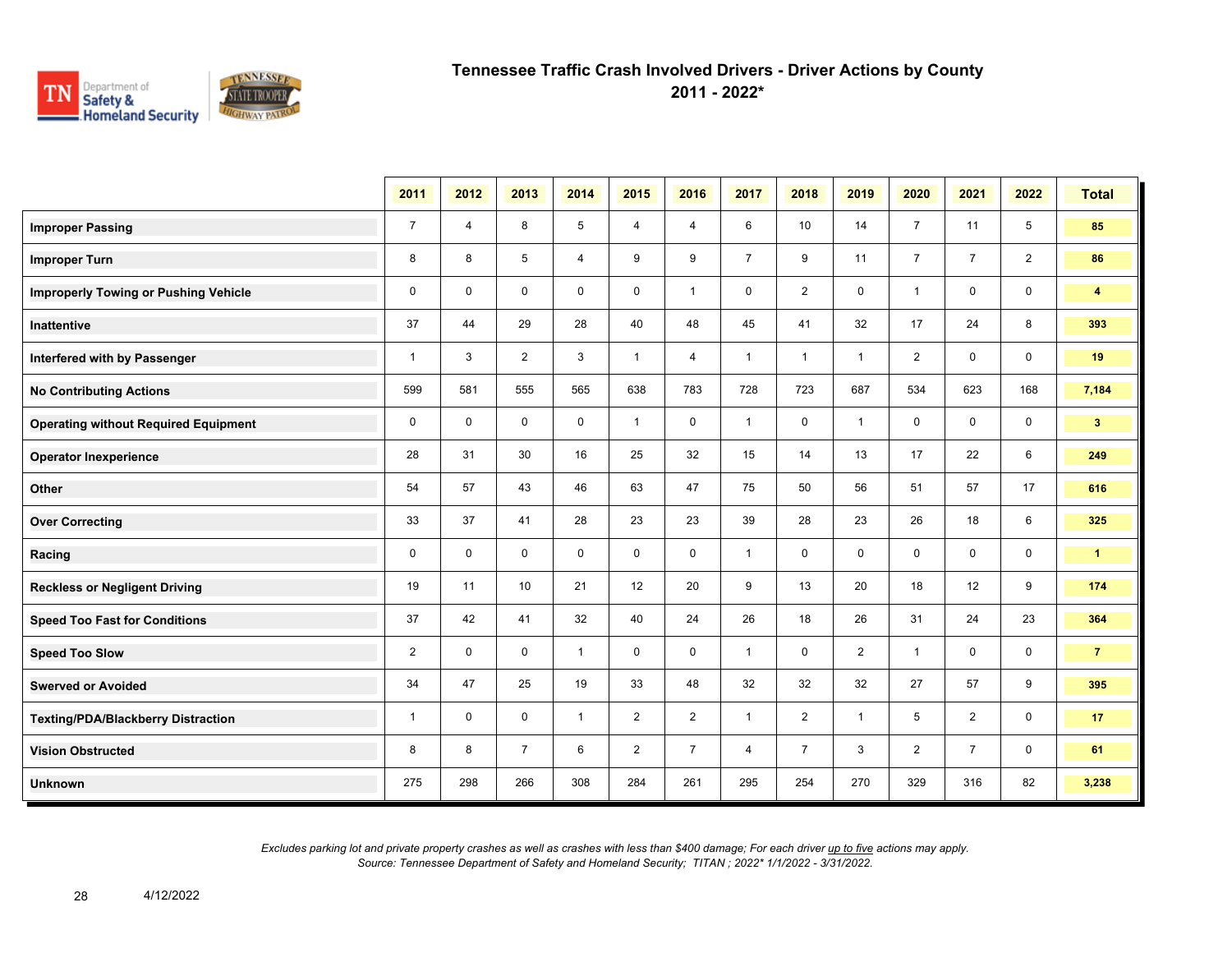

|                       | 2011  | 2012  | 2013  | 2014  | 2015  | 2016  | 2017  | 2018  | 2019  | 2020  | 2021  | 2022 | <b>Total</b> |
|-----------------------|-------|-------|-------|-------|-------|-------|-------|-------|-------|-------|-------|------|--------------|
| <b>Total Cheatham</b> | 1.354 | 1,438 | 1.358 | 1.312 | 1,382 | 1,566 | 1.500 | 1,486 | 1.485 | 1.313 | 1,481 | 415  | 16,090       |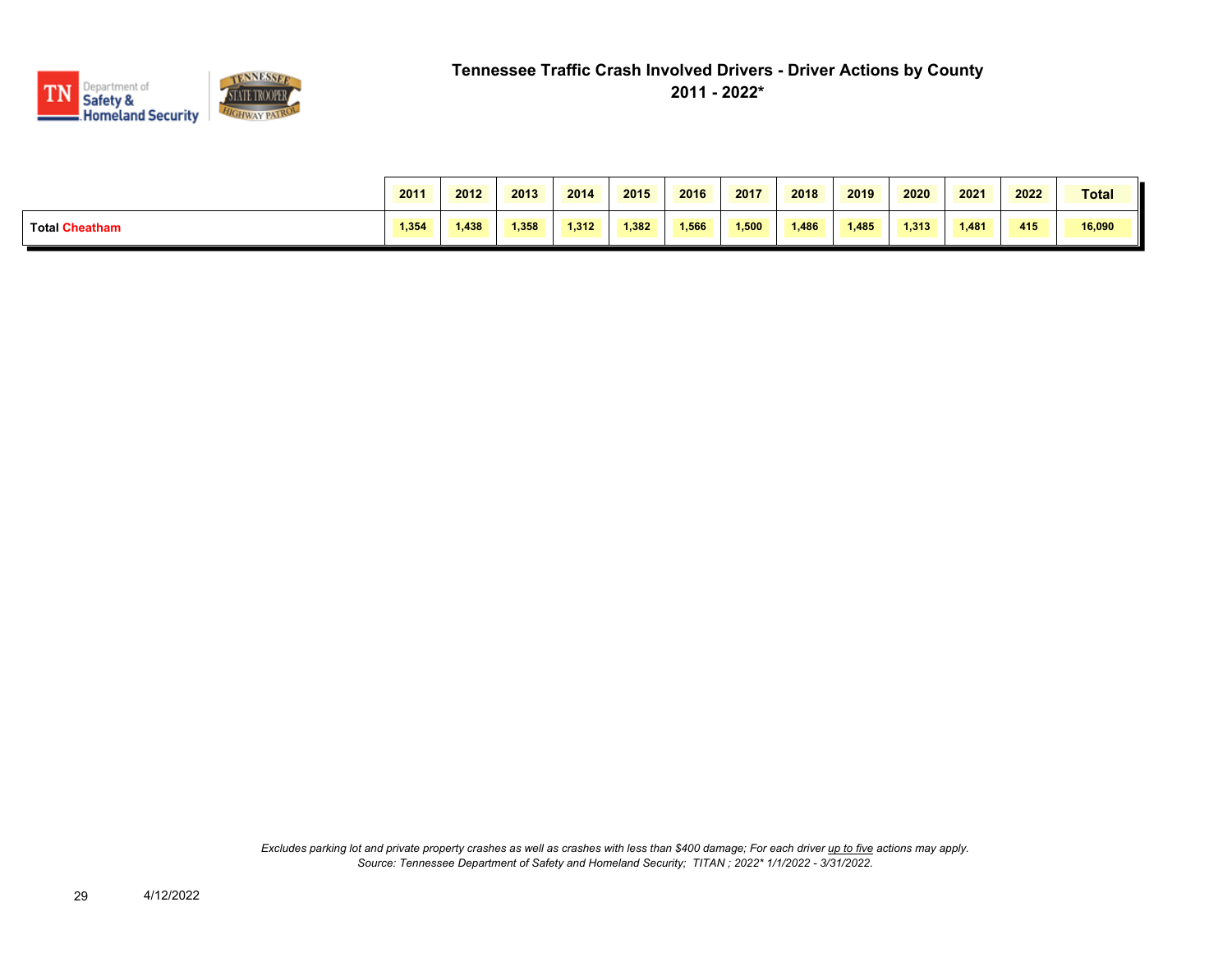

**2011 - 2022\***

| <b>Chester</b>                                     | 2011           | 2012           | 2013           | 2014           | 2015           | 2016           | 2017           | 2018           | 2019           | 2020           | 2021           | 2022            | <b>Total</b>            |
|----------------------------------------------------|----------------|----------------|----------------|----------------|----------------|----------------|----------------|----------------|----------------|----------------|----------------|-----------------|-------------------------|
| <b>Aggressive Driving Road Rage</b>                | 0              | $\mathbf 0$    | $\mathbf 0$    | $\mathbf 0$    | $\mathbf 0$    | $\mathbf 0$    | $\mathbf 0$    | $\mathbf{0}$   | $\mathbf 0$    | $\overline{1}$ | $\mathbf 0$    | $\mathbf{1}$    | $\overline{2}$          |
| <b>Careless or Erratic Driving</b>                 | 10             | $\overline{7}$ | 16             | 18             | 19             | 11             | 3              | $\overline{7}$ | 10             | 12             | 3              | $\mathbf 0$     | 116                     |
| <b>Driver Distractions</b>                         | 1              | $\overline{1}$ | $\mathbf{1}$   | $\mathbf 0$    | 4              | $\overline{1}$ | $\mathbf{1}$   | $\mathbf{1}$   | $\overline{2}$ | $\overline{2}$ | 3              | $\mathbf 0$     | 17                      |
| <b>Driverless</b>                                  | 0              | $\mathbf 0$    | 0              | 0              | 0              | $\mathbf 0$    | $\mathbf 0$    | $\mathsf{O}$   | 0              | $\overline{1}$ | $\mathsf{O}$   | $\mathbf 0$     | $\mathbf{1}$            |
| Driving on Wrong side of Road                      | 1              | 6              | 6              | $\overline{4}$ | $\overline{2}$ | 5              | 2              | $\mathbf 0$    | 3              | 6              | $\overline{2}$ | $\mathbf 0$     | 37                      |
| Driving Wrong Way on One-Way Roadway               | 1              | $\mathbf 0$    | $\mathbf 0$    | $\mathbf 0$    | 0              | $\Omega$       | $\mathbf 0$    | $\mathbf 0$    | $\mathbf 0$    | $\mathbf 0$    | $\mathbf 0$    | $\mathbf 0$     | $\mathbf{1}$            |
| <b>Exceeding Posted Speed Limit</b>                | $\overline{2}$ | $\overline{1}$ | $\overline{1}$ | $\mathbf{1}$   | $\mathbf{1}$   | $\mathbf 0$    | $\mathbf 0$    | $\mathbf{1}$   | $\mathbf{1}$   | $\mathbf 0$    | 3              | $\mathbf 0$     | 11                      |
| <b>Failure to Comply with License Restrictions</b> | 1              | $\Omega$       | $\overline{1}$ | $\mathbf 0$    | 0              | $\mathbf 0$    | $\mathbf 0$    | $\mathbf 0$    | $\Omega$       | $\overline{1}$ | $\mathbf 0$    | $\mathbf{1}$    | 4                       |
| <b>Failure to Obey Traffic Controls</b>            | 1              | 11             | $\overline{7}$ | $\overline{4}$ | 4              | 9              | $\overline{7}$ | $\overline{4}$ | 4              | 6              | 6              | $\mathbf 0$     | 63                      |
| <b>Failure to Observe Warnings or Instructions</b> | $\overline{1}$ | $\mathbf 0$    | $\mathbf 0$    | $\mathbf 0$    | $\mathbf{1}$   | 6              | 3              | 3              | 3              | $\overline{1}$ | $\overline{2}$ | $\mathbf{1}$    | 21                      |
| <b>Failure to Use Lights</b>                       | 0              | $\Omega$       | $\Omega$       | $\Omega$       | 0              | $\overline{1}$ | $\mathbf 0$    | $\mathbf 0$    | $\Omega$       | $\mathbf{0}$   | $\Omega$       | $\mathbf 0$     | $\mathbf{1}$            |
| Failure to Yield Right of Way                      | 56             | 50             | 47             | 50             | 63             | 52             | 64             | 60             | 58             | 52             | 63             | 10 <sup>°</sup> | 625                     |
| <b>Following Improperly</b>                        | 35             | 33             | 38             | 41             | 30             | 33             | 39             | 29             | 35             | 25             | 30             | 6               | 374                     |
| <b>GPS Distraction</b>                             | 0              | $\Omega$       | $\mathbf 0$    | $\mathbf{1}$   | $\mathbf 0$    | $\Omega$       | $\mathbf 0$    | $\mathbf 0$    | $\mathbf 0$    | $\overline{1}$ | $\mathbf{1}$   | $\mathbf 0$     | 3 <sup>2</sup>          |
| <b>Improper Backing</b>                            | 5              | 16             | 10             | $\overline{7}$ | $\overline{7}$ | 10             | $\overline{7}$ | $\overline{7}$ | 11             | 12             | 12             | $\mathbf 0$     | 104                     |
| <b>Improper Lane Changing</b>                      | 1              | $\mathbf 0$    | $\overline{4}$ | $\mathbf 0$    | $\overline{2}$ | 2              | 2              | $\mathbf{1}$   | 0              | $\overline{1}$ | $\overline{4}$ | $\mathbf 0$     | 17                      |
| Improper Loading of Vehicle Cargo or Passengers    | 0              | $\Omega$       | $\mathbf 0$    | $\mathbf 0$    | $\mathbf{1}$   | $\overline{1}$ | $\mathbf 0$    | $\overline{2}$ | $\mathbf 0$    | $\mathbf 0$    | $\mathbf 0$    | $\mathbf 0$     | $\overline{\mathbf{4}}$ |
| <b>Improper Passing</b>                            | 1              | 3              | 3              | $\overline{1}$ | $\overline{2}$ | $\overline{1}$ | 2              | $\mathbf{1}$   | $\overline{2}$ | $\overline{4}$ | $\overline{4}$ | $\mathbf 0$     | 24                      |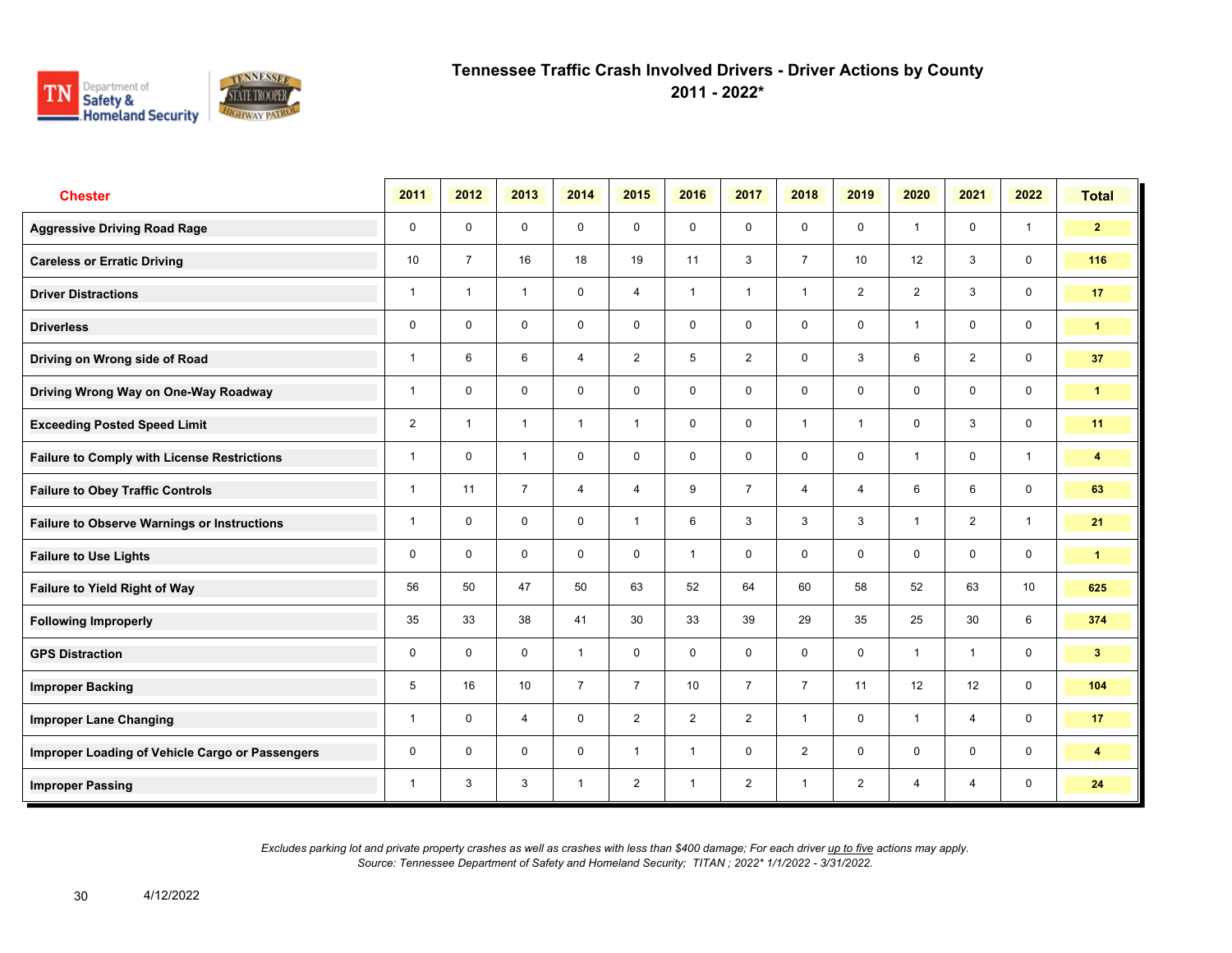

**2011 - 2022\***

|                                             | 2011           | 2012         | 2013         | 2014                    | 2015           | 2016        | 2017           | 2018           | 2019           | 2020           | 2021           | 2022           | <b>Total</b>   |
|---------------------------------------------|----------------|--------------|--------------|-------------------------|----------------|-------------|----------------|----------------|----------------|----------------|----------------|----------------|----------------|
| <b>Improper Turn</b>                        | $\mathbf 0$    | $\mathbf{1}$ | 3            | $\mathbf{1}$            | $\overline{2}$ | 3           | 6              | 5              | $\overline{2}$ | 3              | 3              | $\overline{2}$ | 31             |
| <b>Improperly Towing or Pushing Vehicle</b> | $\mathbf 0$    | $\mathbf 0$  | $\mathbf{1}$ | $\mathbf 0$             | $\mathbf{1}$   | $\mathbf 0$ | $\overline{2}$ | $\mathbf{1}$   | 0              | $\mathbf 0$    | $\mathbf{1}$   | $\mathbf 0$    | $6\phantom{.}$ |
| Inattentive                                 | 11             | 14           | 10           | 10                      | 21             | 17          | $\overline{7}$ | 12             | 13             | 9              | 11             | $\overline{4}$ | 139            |
| Interfered with by Passenger                | $\mathbf 0$    | $\mathbf{1}$ | $\mathbf 0$  | $\mathbf 0$             | $\overline{2}$ | $\mathbf 0$ | $\mathbf{1}$   | 0              | 0              | $\mathbf 0$    | $\mathbf{1}$   | $\mathbf 0$    | $5^{\circ}$    |
| <b>No Contributing Actions</b>              | 214            | 195          | 195          | 187                     | 211            | 205         | 214            | 184            | 211            | 213            | 212            | 44             | 2,285          |
| <b>Operating without Required Equipment</b> | $\mathbf 0$    | $\mathbf 0$  | 0            | $\mathbf 0$             | $\mathbf 0$    | $\mathbf 0$ | $\mathbf{1}$   | 0              | 0              | $\mathbf 0$    | $\mathbf 0$    | $\mathbf 0$    | $\mathbf{1}$   |
| <b>Operator Inexperience</b>                | 4              | 3            | $\mathbf{1}$ | $\mathbf{1}$            | $\mathbf{1}$   | 0           | $\overline{2}$ | $\mathbf{1}$   | $\overline{2}$ | $\overline{2}$ | $\overline{2}$ | 0              | 19             |
| Other                                       | 21             | 20           | 16           | 15                      | 19             | 15          | 15             | 12             | 11             | 12             | 22             | 5              | 183            |
| <b>Over Correcting</b>                      | 11             | 3            | 6            | $\overline{7}$          | 5              | 11          | $\overline{7}$ | 4              | 8              | 4              | 3              | $\mathbf 0$    | 69             |
| <b>Reckless or Negligent Driving</b>        | $\overline{2}$ | 5            | 6            | 6                       | $\overline{7}$ | 5           | $\overline{4}$ | $\overline{7}$ | $\overline{7}$ | $\overline{7}$ | $\overline{4}$ | $\overline{1}$ | 61             |
| <b>Speed Too Fast for Conditions</b>        | 12             | 23           | 16           | 23                      | 19             | 15          | 16             | 13             | 9              | 4              | 8              | $\overline{1}$ | 159            |
| <b>Speed Too Slow</b>                       | $\mathbf 0$    | $\mathbf 0$  | $\mathbf 0$  | $\mathsf{O}\phantom{0}$ | $\mathsf{O}$   | $\mathbf 0$ | $\mathbf 0$    | 0              | $\mathbf{1}$   | $\mathbf 0$    | 0              | $\mathbf 0$    | $\mathbf{1}$   |
| <b>Swerved or Avoided</b>                   | 9              | 5            | 3            | 5                       | $\overline{7}$ | 4           | 5              | $\overline{7}$ | 12             | 6              | 5              | $\mathbf 0$    | 68             |
| <b>Texting/PDA/Blackberry Distraction</b>   | $\mathbf{1}$   | $\mathbf 0$  | $\mathbf{1}$ | $\mathbf 0$             | $\mathbf 0$    | 3           | $\mathbf 0$    | 0              | $\mathbf 0$    | $\mathbf 0$    | $\mathbf 0$    | $\mathbf 0$    | $5^{\circ}$    |
| <b>Vision Obstructed</b>                    | $\overline{4}$ | $\mathbf 0$  | $\mathbf 0$  | $\mathbf{1}$            | 3              | $\mathbf 0$ | $\mathbf 0$    | $\overline{2}$ | $\overline{2}$ | $\mathbf 0$    | $\overline{1}$ | $\overline{1}$ | 14             |
| <b>Unknown</b>                              | 140            | 128          | 119          | 136                     | 126            | 118         | 154            | 138            | 134            | 121            | 137            | 44             | 1,495          |
| <b>Total Chester</b>                        | 545            | 526          | 511          | 519                     | 560            | 528         | 564            | 502            | 541            | 506            | 543            | 121            | 5,966          |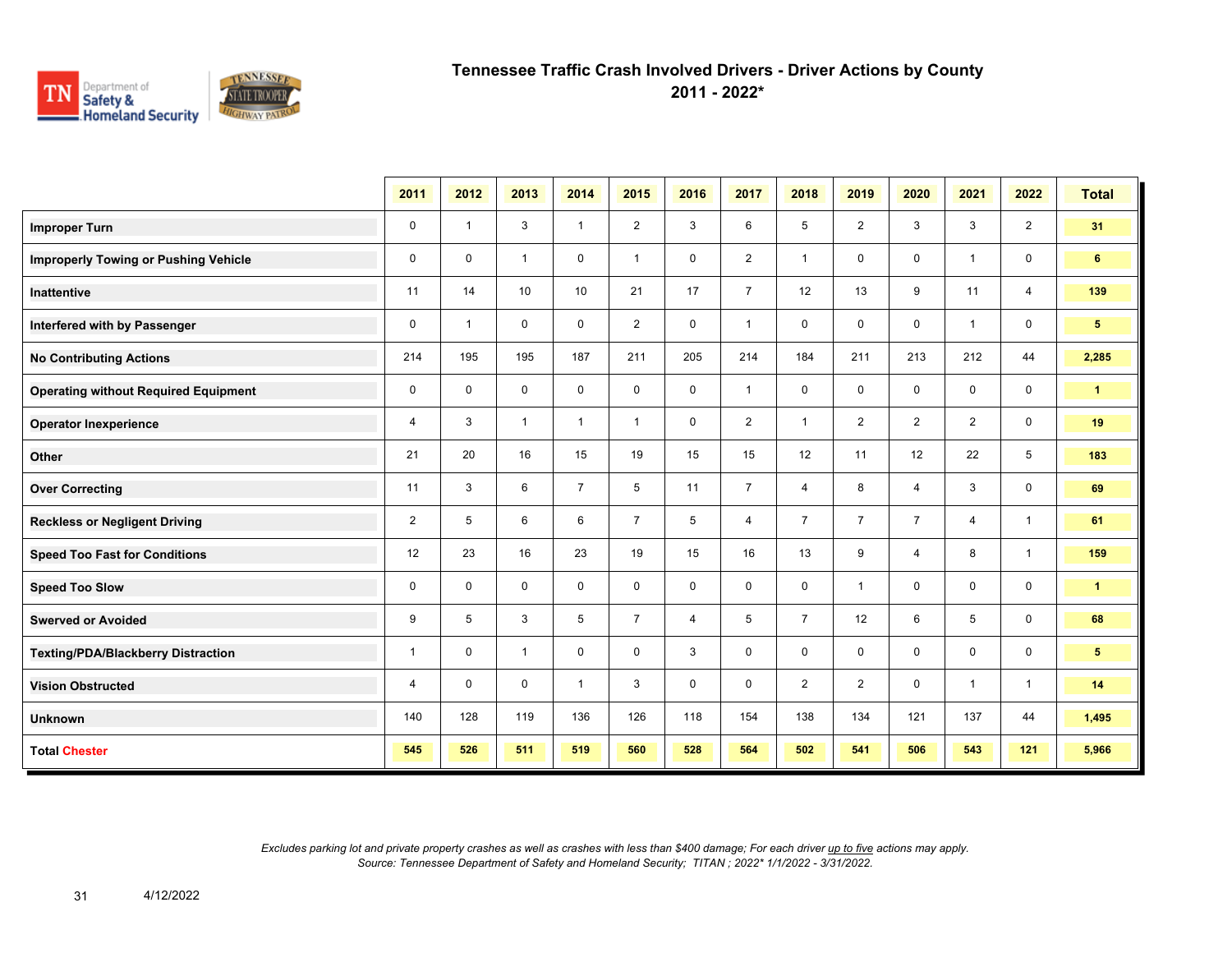

**2011 - 2022\***

| <b>Claiborne</b>                                   | 2011           | 2012           | 2013           | 2014           | 2015           | 2016            | 2017           | 2018         | 2019            | 2020            | 2021           | 2022           | <b>Total</b>            |
|----------------------------------------------------|----------------|----------------|----------------|----------------|----------------|-----------------|----------------|--------------|-----------------|-----------------|----------------|----------------|-------------------------|
| <b>Aggressive Driving Road Rage</b>                | $\mathbf{1}$   | $\mathbf{1}$   | $\mathbf 0$    | $\mathbf{1}$   | $\mathbf{1}$   | $\overline{4}$  | $\mathbf 0$    | $\mathbf{1}$ | $\mathbf{1}$    | $\mathbf 0$     | $\mathbf 0$    | $\mathbf 0$    | 10                      |
| <b>Careless or Erratic Driving</b>                 | 17             | 23             | 19             | 9              | 13             | 14              | 5              | 10           | 10              | 14              | 8              | $\mathbf{1}$   | 143                     |
| <b>Driver Distractions</b>                         | $\overline{2}$ | 3              | $\overline{2}$ | $\overline{2}$ | $\overline{2}$ | 3               | 4              | 3            | 5               | $\overline{7}$  | 5              | $\overline{2}$ | 40                      |
| <b>Driverless</b>                                  | 0              | $\overline{2}$ | $\mathbf 0$    | $\mathbf 0$    | $\mathbf 0$    | $\mathbf 0$     | 0              | 0            | 0               | $\mathbf{1}$    | 0              | 0              | 3 <sup>2</sup>          |
| Driving on Wrong side of Road                      | $\overline{7}$ | 13             | 19             | 11             | 13             | 12              | 12             | 5            | 5               | 6               | 8              | $\overline{4}$ | 115                     |
| Driving Wrong Way on One-Way Roadway               | $\mathbf 0$    | $\mathbf 0$    | $\mathbf 0$    | $\mathbf 0$    | $\mathbf 0$    | $\mathbf 0$     | $\overline{2}$ | $\mathbf{1}$ | $\mathbf 0$     | $\mathbf 0$     | $\mathbf{1}$   | 0              | $\overline{\mathbf{4}}$ |
| <b>Exceeding Posted Speed Limit</b>                | 6              | 10             | 5              | 6              | $\overline{7}$ | 16              | 5              | 6            | 10 <sup>°</sup> | 13              | 9              | $\mathbf{1}$   | 94                      |
| <b>Failure to Comply with License Restrictions</b> | 3              | $\overline{2}$ | $\overline{2}$ | $\mathbf{1}$   | $\mathbf{1}$   | $\mathbf{1}$    | $\mathbf 0$    | $\mathbf 0$  | $\mathbf 0$     | $\overline{1}$  | $\overline{2}$ | $\mathbf{1}$   | 14                      |
| <b>Failure to Obey Traffic Controls</b>            | 17             | 11             | 11             | 19             | 19             | 24              | 12             | 13           | 21              | 8               | 16             | $\overline{2}$ | 173                     |
| <b>Failure to Observe Warnings or Instructions</b> | $\mathbf{1}$   | $\mathbf 0$    | $\mathbf 0$    | $\mathbf 0$    | $\overline{2}$ | $\mathbf 0$     | $\overline{2}$ | $\mathbf 0$  | 5               | $\overline{4}$  | 5              | $\mathbf{1}$   | 20                      |
| <b>Failure to Signal Intentions</b>                | $\mathbf{1}$   | $\mathbf{1}$   | 0              | $\mathbf{1}$   | $\overline{2}$ | 0               | $\overline{2}$ | 0            | 0               | $\mathbf{1}$    | $\mathbf{1}$   | 0              | 9                       |
| <b>Failure to Use Lights</b>                       | $\mathbf{1}$   | $\mathbf 1$    | $\mathbf{1}$   | $\mathbf 0$    | $\mathbf 0$    | $\mathbf 0$     | $\mathbf 0$    | $\mathbf 0$  | 0               | $\mathbf 1$     | $\mathbf 0$    | 0              | $\overline{\mathbf{4}}$ |
| <b>Failure to Yield Right of Way</b>               | 98             | 91             | 71             | 108            | 80             | 92              | 91             | 107          | 80              | 75              | 86             | 22             | 1,001                   |
| <b>Following Improperly</b>                        | 91             | 78             | 79             | 64             | 75             | 104             | 67             | 85           | 81              | 91              | 71             | 20             | 906                     |
| <b>Improper Backing</b>                            | 6              | 11             | 8              | 8              | 6              | $\overline{7}$  | 5              | 6            | 6               | 10 <sup>1</sup> | 9              | $\overline{2}$ | 84                      |
| <b>Improper Lane Changing</b>                      | 3              | 4              | $\overline{4}$ | 8              | 6              | 10 <sup>1</sup> | 3              | 8            | 8               | 8               | 11             | $\overline{2}$ | 75                      |
| Improper Loading of Vehicle Cargo or Passengers    | $\mathbf 0$    | $\mathbf{1}$   | $\mathbf{1}$   | $\mathbf 0$    | $\mathbf 0$    | $\mathbf{1}$    | $\mathbf{1}$   | 0            | $\mathbf{1}$    | $\mathbf 0$     | $\mathbf{1}$   | 0              | 6                       |
| <b>Improper Passing</b>                            | 3              | 3              | 3              | $\mathbf{1}$   | 3              | 3               | 3              | $\mathbf 0$  | $\mathbf{1}$    | 4               | $\overline{4}$ | $\mathbf 0$    | 28                      |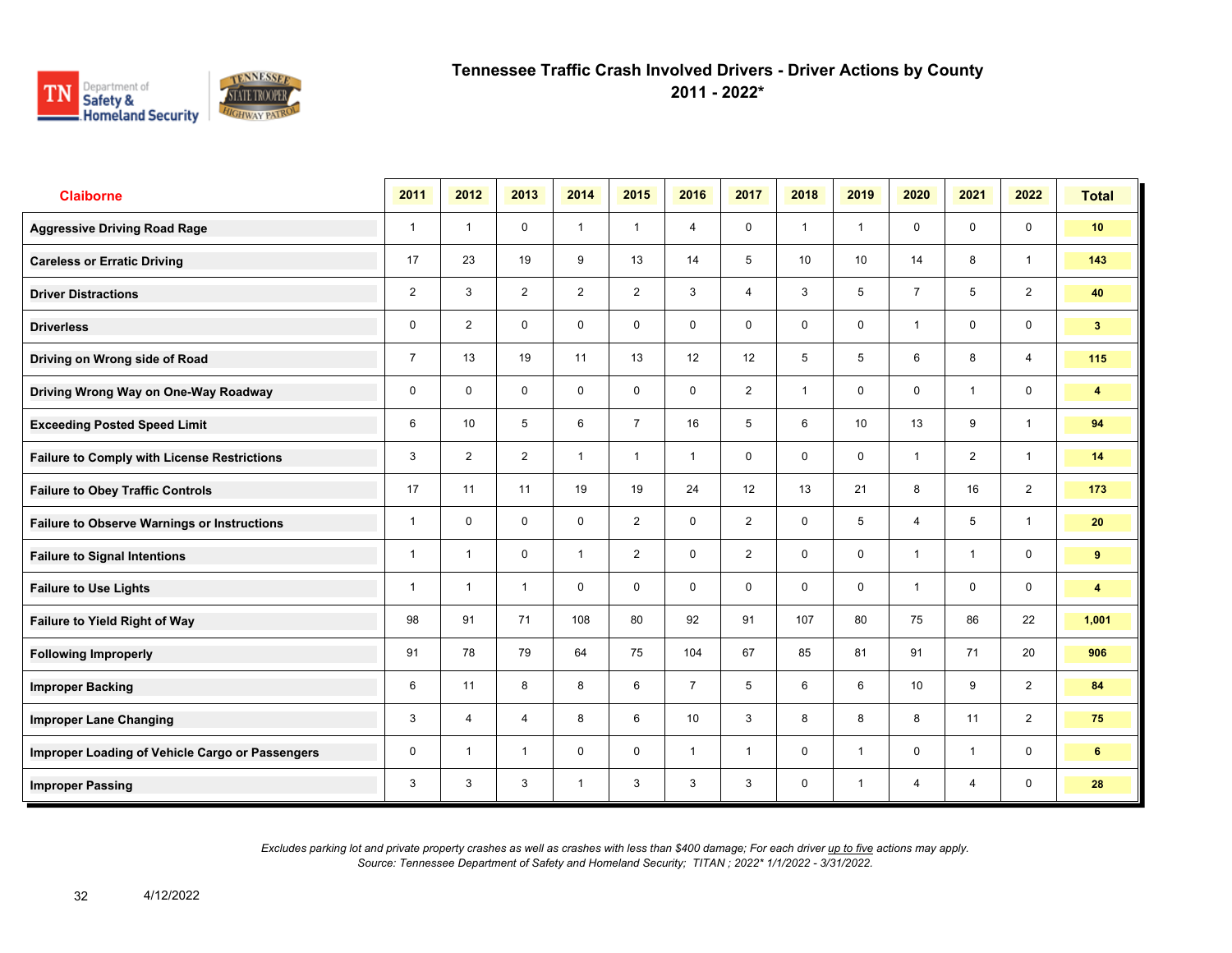

**2011 - 2022\***

|                                             | 2011           | 2012           | 2013           | 2014           | 2015         | 2016         | 2017           | 2018           | 2019           | 2020                    | 2021           | 2022           | <b>Total</b>   |
|---------------------------------------------|----------------|----------------|----------------|----------------|--------------|--------------|----------------|----------------|----------------|-------------------------|----------------|----------------|----------------|
| <b>Improper Turn</b>                        | 4              | 9              | 4              | $\mathbf 0$    | 5            | 11           | 8              | 10             | $\overline{7}$ | 5                       | 4              | $\mathbf 0$    | 67             |
| <b>Improperly Towing or Pushing Vehicle</b> | 0              | $\mathbf 0$    | $\mathbf 0$    | $\mathbf 0$    | 0            | 0            | $\mathbf{1}$   | $\mathbf 0$    | 0              | $\mathbf 0$             | $\mathbf 0$    | $\mathbf 0$    | $\mathbf{1}$   |
| <b>Inattentive</b>                          | $\mathbf{1}$   | 6              | 11             | 8              | 9            | 6            | $\overline{4}$ | 6              | 9              | $\overline{4}$          | 8              | $\overline{2}$ | 74             |
| Interfered with by Passenger                | $\mathbf{1}$   | $\overline{2}$ | $\mathbf 0$    | $\mathbf 0$    | 0            | $\mathbf 0$  | 0              | $\mathbf 0$    | 0              | $\overline{1}$          | $\mathbf 0$    | $\mathbf 0$    | 4              |
| <b>No Contributing Actions</b>              | 474            | 407            | 370            | 395            | 379          | 432          | 337            | 430            | 487            | 426                     | 402            | 91             | 4,630          |
| <b>Operating without Required Equipment</b> | $\overline{2}$ | $\mathbf 0$    | $\mathbf{1}$   | $\mathbf 0$    | 0            | $\mathbf 0$  | $\mathbf{1}$   | 0              | 0              | $\overline{\mathbf{1}}$ | $\overline{2}$ | $\mathbf 0$    | $\overline{7}$ |
| <b>Operator Inexperience</b>                | 5              | 5              | $\overline{7}$ | 0              | 4            | 5            | $\mathbf{1}$   | 4              | 10             | $\overline{2}$          | $\mathbf{1}$   | $\mathbf 0$    | 44             |
| Other                                       | 59             | 27             | 31             | 26             | 40           | 28           | 29             | 33             | 25             | 26                      | 35             | 10             | 369            |
| <b>Over Correcting</b>                      | 15             | 6              | 10             | 13             | 5            | 12           | 8              | $\overline{7}$ | 10             | 11                      | 10             | 2              | 109            |
| <b>Reckless or Negligent Driving</b>        | 12             | 13             | 13             | 12             | 14           | 17           | 13             | $\overline{7}$ | 6              | 17                      | 15             | 3              | 142            |
| <b>Speed Too Fast for Conditions</b>        | 16             | 15             | 23             | 12             | 13           | 11           | 22             | 15             | 25             | 16                      | 13             | $\mathbf 0$    | 181            |
| <b>Speed Too Slow</b>                       | $\mathbf 0$    | $\overline{1}$ | $\mathbf 0$    | $\mathbf 0$    | $\mathbf 0$  | $\mathbf{1}$ | $\mathbf 0$    | $\mathbf 0$    | $\mathbf 1$    | $\Omega$                | $\mathbf 0$    | $\mathbf 0$    | 3 <sup>2</sup> |
| <b>Swerved or Avoided</b>                   | 19             | 10             | 15             | 15             | 11           | 9            | 6              | 11             | 18             | 28                      | 13             | $\mathbf{3}$   | 158            |
| <b>Texting/PDA/Blackberry Distraction</b>   | 0              | $\mathbf{1}$   | $\mathbf{1}$   | $\mathbf 0$    | $\mathbf 0$  | $\mathbf 0$  | $\mathbf{1}$   | $\mathbf 0$    | 0              | $\overline{2}$          | $\overline{2}$ | $\mathbf 0$    | $\overline{7}$ |
| <b>Vision Obstructed</b>                    | 5              | 3              | 2              | $\overline{2}$ | $\mathbf{1}$ | 3            | $\mathbf{1}$   | 5              | 3              | 5                       | $\mathbf{1}$   | $\mathbf{1}$   | 32             |
| <b>Unknown</b>                              | 110            | 104            | 98             | 100            | 120          | 126          | 113            | 100            | 115            | 99                      | 114            | 18             | 1,217          |
| <b>Total Claiborne</b>                      | 980            | 864            | 811            | 822            | 831          | 952          | 759            | 873            | 950            | 887                     | 857            | 188            | 9,774          |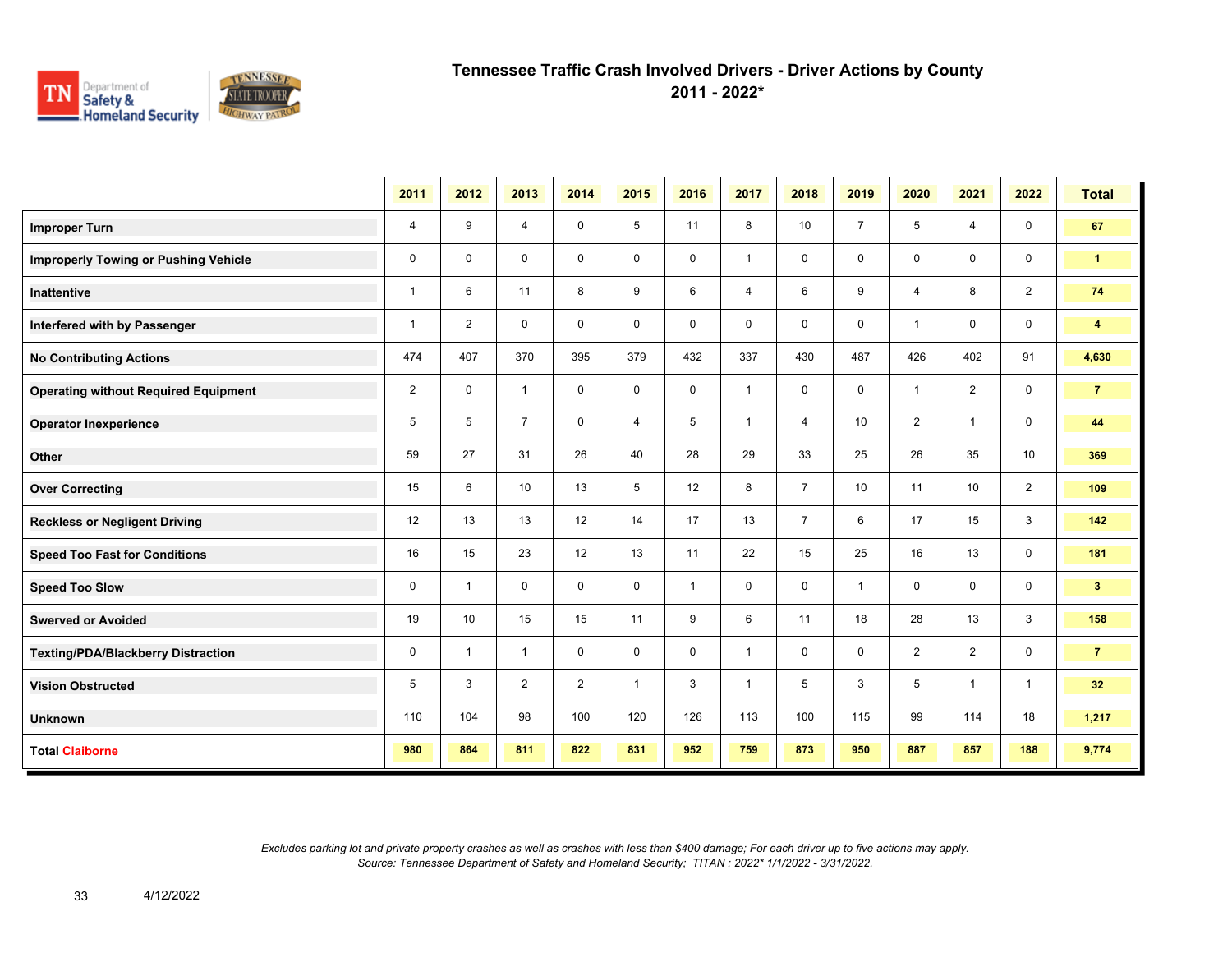

**2011 - 2022\***

| <b>Clay</b>                                        | 2011           | 2012           | 2013           | 2014           | 2015           | 2016           | 2017           | 2018           | 2019           | 2020           | 2021           | 2022                    | <b>Total</b>    |
|----------------------------------------------------|----------------|----------------|----------------|----------------|----------------|----------------|----------------|----------------|----------------|----------------|----------------|-------------------------|-----------------|
| <b>Aggressive Driving Road Rage</b>                | $\mathbf 0$    | $\mathbf 0$    | $\mathbf 0$    | $\mathbf 0$    | $\mathbf 0$    | $\mathbf{1}$   | $\mathbf{1}$   | $\mathbf 0$    | $\mathbf 0$    | $\mathbf 0$    | $\mathbf 0$    | $\mathbf 0$             | 2 <sub>2</sub>  |
| <b>Careless or Erratic Driving</b>                 | $\overline{2}$ | $\overline{4}$ | 3              | 5              | $\overline{7}$ | $\mathbf{1}$   | 8              | $\mathbf 0$    | 3              | 2              | 2              | $\mathbf 0$             | 37              |
| <b>Driver Distractions</b>                         | 1              | $\mathbf 0$    | $\mathbf 0$    | $\overline{2}$ | $\mathbf 0$    | $\mathbf 0$    | $\mathbf{1}$   | $\mathbf 0$    | $\mathbf{1}$   | $\overline{1}$ | $\mathbf 0$    | $\mathbf 0$             | 6               |
| Driving on Wrong side of Road                      | $\overline{7}$ | 5              | 6              | $\overline{4}$ | $\overline{2}$ | $\overline{4}$ | $\overline{4}$ | $\overline{4}$ | $\mathbf{1}$   | $\mathbf 0$    | $\mathbf{1}$   | $\mathbf 0$             | 38              |
| <b>Exceeding Posted Speed Limit</b>                | 0              | $\overline{1}$ | $\mathbf 0$    | $\mathbf 0$    | 3              | $\mathbf{1}$   | $\mathbf{1}$   | $\overline{2}$ | 4              | $\mathbf 0$    | $\mathbf 0$    | $\mathbf 0$             | 12              |
| <b>Failure to Comply with License Restrictions</b> | $\mathbf 0$    | $\mathbf 0$    | $\mathbf 0$    | $\overline{2}$ | $\mathbf 0$    | $\mathbf 0$    | $\mathbf 0$    | $\mathbf 0$    | $\mathbf 0$    | $\mathbf 0$    | $\mathbf 0$    | $\mathbf 0$             | $\overline{2}$  |
| <b>Failure to Obey Traffic Controls</b>            | 1              | $\overline{1}$ | $\overline{2}$ | $\mathbf 0$    | 3              | $\overline{2}$ | $\mathbf 0$    | $\overline{2}$ | 6              | $\mathbf{3}$   | $\overline{1}$ | $\mathbf 0$             | 21              |
| <b>Failure to Observe Warnings or Instructions</b> | $\mathbf 0$    | $\mathbf 0$    | $\mathbf 0$    | $\mathbf 0$    | $\mathbf{1}$   | $\mathbf 0$    | $\mathbf{1}$   | $\overline{2}$ | $\mathbf{1}$   | $\overline{1}$ | $\mathbf 0$    | $\mathbf 0$             | 6               |
| <b>Failure to Signal Intentions</b>                | 1              | 2              | $\Omega$       | $\mathbf 0$    | $\Omega$       | $\Omega$       | $\mathbf 0$    | $\mathbf 0$    | $\mathbf 0$    | $\Omega$       | $\mathbf 0$    | $\mathbf 0$             | 3 <sup>2</sup>  |
| Failure to Yield Right of Way                      | 11             | $\overline{7}$ | 6              | 9              | 9              | 3              | 9              | 9              | 12             | 8              | $\overline{4}$ | 6                       | 93              |
| <b>Following Improperly</b>                        | 4              | 5              | 12             | $\overline{4}$ | $\overline{2}$ | $\mathbf{3}$   | $\mathbf{1}$   | $\mathbf 0$    | 0              | $\overline{1}$ | $\overline{1}$ | $\mathbf 0$             | 33              |
| <b>GPS Distraction</b>                             | $\mathbf 0$    | $\Omega$       | $\mathbf{1}$   | $\mathbf 0$    | $\mathbf{1}$   | $\mathbf 0$    | $\mathbf 0$    | $\mathbf 0$    | $\mathbf 0$    | $\mathbf 0$    | $\mathbf 0$    | $\mathsf{O}\phantom{0}$ | 2 <sub>2</sub>  |
| <b>Improper Backing</b>                            | 1              | $\overline{4}$ | $\mathbf{1}$   | $\mathbf{1}$   | $\overline{2}$ | $\overline{1}$ | $\mathbf 0$    | $\mathbf 0$    | $\overline{2}$ | $\mathbf 0$    | $\mathbf{1}$   | $\mathbf 0$             | 13              |
| <b>Improper Lane Changing</b>                      | $\mathbf 0$    | $\Omega$       | $\mathbf{1}$   | $\mathbf 0$    | $\mathbf{1}$   | $\Omega$       | $\mathbf 0$    | $\mathbf 0$    | $\mathbf 0$    | $\Omega$       | $\mathbf 0$    | $\mathbf 0$             | $\overline{2}$  |
| Improper Loading of Vehicle Cargo or Passengers    | 0              | $\mathbf 0$    | $\mathbf 0$    | $\overline{2}$ | $\mathbf 0$    | $\mathbf 0$    | $\mathbf 0$    | $\mathbf 0$    | 0              | $\mathbf 0$    | $\mathbf{1}$   | $\mathbf 0$             | 3 <sub>1</sub>  |
| <b>Improper Passing</b>                            | 1              | $\mathbf 0$    | $\mathbf 0$    | $\mathbf 0$    | $\mathbf{1}$   | $\mathbf 0$    | $\mathbf{1}$   | $\mathbf 0$    | $\mathbf{1}$   | $\mathbf 0$    | $\mathbf 0$    | $\mathbf 0$             | 4               |
| <b>Improper Turn</b>                               | 1              | $\mathbf 0$    | $\mathbf{1}$   | $\mathbf 0$    | $\overline{2}$ | $\mathbf{1}$   | $\mathbf 0$    | $\mathbf 0$    | $\mathbf 0$    | $\overline{1}$ | $\mathbf 0$    | 2                       | 8               |
| Inattentive                                        | $\overline{2}$ | 2              | 5              | 2              | 4              | 2              | 5              | $\mathbf{3}$   | 0              | 3              | $\overline{4}$ | $\mathbf 0$             | 32 <sup>°</sup> |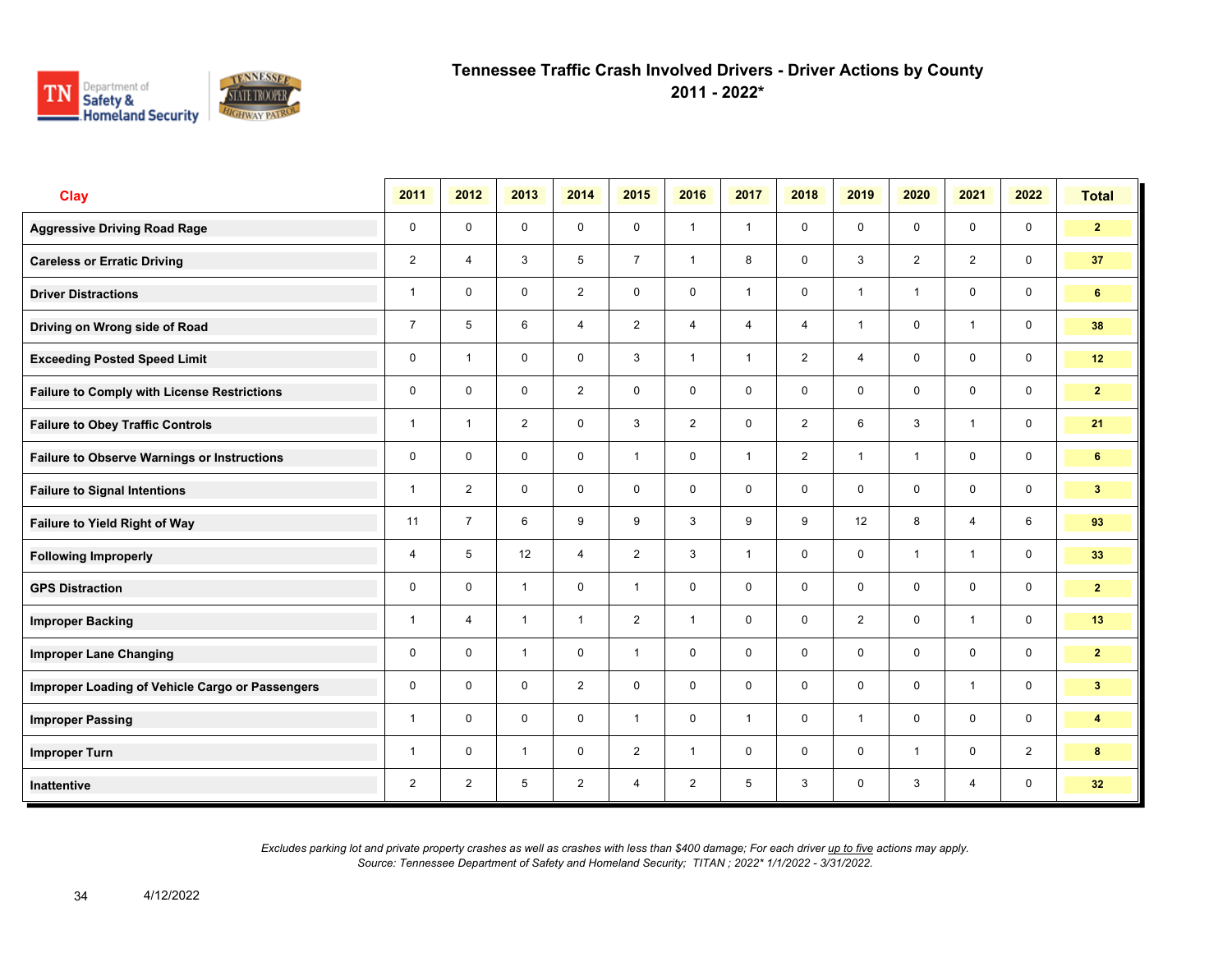

**2011 - 2022\***

|                                      | 2011           | 2012           | 2013           | 2014                    | 2015           | 2016           | 2017           | 2018           | 2019           | 2020           | 2021           | 2022                    | <b>Total</b>         |
|--------------------------------------|----------------|----------------|----------------|-------------------------|----------------|----------------|----------------|----------------|----------------|----------------|----------------|-------------------------|----------------------|
| Interfered with by Passenger         | 0              | 0              | 2              | 0                       | 0              | 0              | $\mathbf 0$    | $\mathbf 0$    | 0              | $\mathbf 0$    | 0              | 0                       | 2 <sub>1</sub>       |
| <b>No Contributing Actions</b>       | 58             | 82             | 87             | 92                      | 89             | 75             | 76             | 43             | 45             | 26             | 25             | 8                       | 706                  |
| <b>Operator Inexperience</b>         | -1             |                | $\mathbf 0$    | $\overline{\mathbf{1}}$ | $\overline{2}$ | $\overline{2}$ | 0              | $\mathbf 0$    | $\mathbf 0$    | -1             | 0              | $\overline{\mathbf{1}}$ | 9                    |
| Other                                | 8              | 5              | 6              | $\overline{7}$          | 12             | 15             | $\overline{4}$ | 1              | $\overline{7}$ | $\overline{2}$ | 0              | $\mathbf 0$             | 67                   |
| <b>Over Correcting</b>               | 3              | 3              | 2              | 5                       | $\mathbf{1}$   | $\overline{1}$ | $\overline{1}$ | 3              | 1              | 3              | $\overline{2}$ | $\mathbf 0$             | 25                   |
| <b>Reckless or Negligent Driving</b> | $\mathbf 0$    | $\overline{2}$ | 0              | $\overline{1}$          | 5              | 5              | 8              | 9              | $\overline{2}$ | $\overline{2}$ |                | $\mathbf 0$             | 35                   |
| <b>Speed Too Fast for Conditions</b> | $\overline{2}$ | 4              | $\overline{2}$ | 5                       | $\overline{7}$ | 4              | 3              | $\overline{2}$ | $\mathbf{1}$   | $\overline{7}$ | $\overline{7}$ | $\overline{4}$          | 48                   |
| <b>Speed Too Slow</b>                | $\mathbf 0$    | $\mathbf 0$    | $\mathbf 0$    | $\mathbf 0$             | $\mathbf 0$    | $\mathbf 0$    | 0              | $\mathbf 0$    | 0              | $\mathbf 0$    | $\overline{1}$ | $\mathbf 0$             | $\blacktriangleleft$ |
| <b>Swerved or Avoided</b>            | 6              | 3              | $\overline{1}$ | $\overline{7}$          | 4              | 3              | 5              | $\overline{7}$ | 3              | 5              | 3              | 2                       | 49                   |
| <b>Vision Obstructed</b>             |                | 3              | $\Omega$       | $\mathbf 0$             | 0              | $\mathbf 0$    | $\mathbf 0$    | $\overline{1}$ | $\Omega$       |                | 0              | $\mathbf 0$             | 6                    |
| <b>Unknown</b>                       | 46             | 44             | 36             | 23                      | 29             | 22             | 27             | 23             | 27             | 28             | 30             | $\overline{7}$          | 342                  |
| <b>Total Clay</b>                    | 157            | 178            | 174            | 172                     | 187            | 146            | 156            | 111            | 117            | 95             | 84             | 30 <sub>2</sub>         | 1,607                |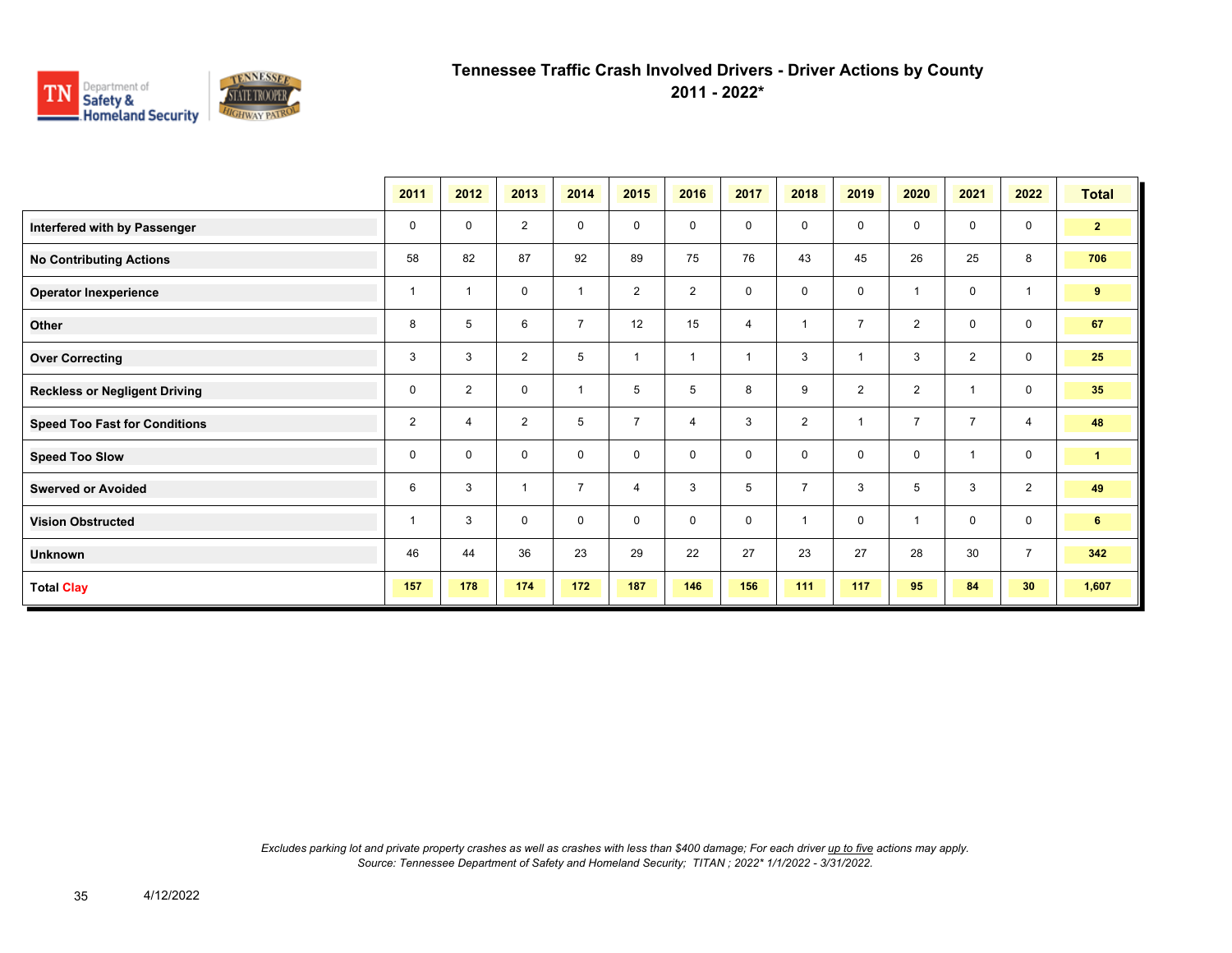

**2011 - 2022\***

| <b>Cocke</b>                                       | 2011           | 2012           | 2013           | 2014         | 2015           | 2016           | 2017           | 2018         | 2019           | 2020           | 2021           | 2022                    | <b>Total</b>    |
|----------------------------------------------------|----------------|----------------|----------------|--------------|----------------|----------------|----------------|--------------|----------------|----------------|----------------|-------------------------|-----------------|
| <b>Aggressive Driving Road Rage</b>                | $\mathbf{1}$   | $\overline{2}$ | $\mathbf 0$    | $\mathbf{1}$ | $\mathbf{1}$   | $\overline{1}$ | $\overline{4}$ | 5            | $\overline{2}$ | $\overline{1}$ | 3              | $\mathbf 0$             | 21              |
| <b>Careless or Erratic Driving</b>                 | 17             | 23             | 16             | 8            | 17             | 21             | 13             | 15           | 20             | 12             | 19             | 5                       | 186             |
| <b>Driver Distractions</b>                         | 3              | 5              | 9              | 13           | 12             | 18             | 14             | 8            | 11             | 11             | 6              | $\mathbf{1}$            | 111             |
| <b>Driverless</b>                                  | 0              | $\mathbf 0$    | $\mathbf 0$    | $\mathbf 0$  | $\mathbf{1}$   | $\overline{1}$ | $\mathbf 0$    | $\mathbf 0$  | $\overline{2}$ | $\mathbf 0$    | $\mathbf 0$    | $\mathbf 0$             | 4               |
| Driving on Wrong side of Road                      | 26             | 14             | 10             | 8            | $\overline{7}$ | 14             | 10             | 6            | 15             | 8              | 10             | 3                       | 131             |
| Driving Wrong Way on One-Way Roadway               | 1              | $\overline{1}$ | $\mathbf 0$    | $\mathbf 0$  | $\mathbf 0$    | $\mathbf{1}$   | $\mathbf{1}$   | $\mathbf 0$  | 1              | $\mathbf 0$    | $\mathbf{1}$   | $\mathbf{1}$            | $\overline{7}$  |
| <b>Exceeding Posted Speed Limit</b>                | 4              | 10             | 4              | 6            | 10             | 25             | 16             | 13           | 13             | 11             | 17             | $\mathbf{3}$            | 132             |
| <b>Failure to Comply with License Restrictions</b> | 4              | 3              | $\overline{2}$ | $\mathbf 0$  | 4              | 3              | $\overline{2}$ | $\mathbf 0$  | $\overline{2}$ | $\mathbf 0$    | $\overline{2}$ | $\mathbf 0$             | 22              |
| <b>Failure to Obey Traffic Controls</b>            | 20             | 21             | 11             | 18           | 17             | 25             | 13             | 21           | 15             | 21             | 21             | $\overline{4}$          | 207             |
| <b>Failure to Observe Warnings or Instructions</b> | 4              | $\mathbf 0$    | $\mathbf{1}$   | $\mathbf{1}$ | 3              | 6              | $\overline{4}$ | 8            | 12             | 10             | 17             | $\overline{4}$          | 70              |
| <b>Failure to Signal Intentions</b>                | 1              | $\mathbf 0$    | $\mathbf{1}$   | $\mathbf 0$  | $\overline{7}$ | 2              | $\mathbf{1}$   | $\mathbf 0$  | 0              | $\overline{1}$ | $\overline{1}$ | $\mathbf{1}$            | 15              |
| <b>Failure to Use Lights</b>                       | $\overline{2}$ | $\overline{2}$ | $\Omega$       | $\mathbf{1}$ | $\mathbf 0$    | $\mathbf{0}$   | $\mathbf{1}$   | $\mathbf{1}$ | $\mathbf 0$    | $\mathbf{0}$   | 2              | $\mathsf{O}\phantom{0}$ | 9               |
| <b>Failure to Yield Right of Way</b>               | 82             | 119            | 87             | 101          | 129            | 129            | 112            | 129          | 91             | 101            | 101            | 24                      | 1,205           |
| <b>Following Improperly</b>                        | 99             | 110            | 117            | 117          | 132            | 136            | 127            | 155          | 88             | 102            | 101            | 27                      | 1,311           |
| <b>GPS Distraction</b>                             | 0              | $\overline{1}$ | $\mathbf 0$    | $\mathbf 0$  | $\overline{2}$ | $\overline{1}$ | $\mathbf 0$    | $\mathbf 0$  | $\overline{2}$ | $\overline{1}$ | $\mathbf{1}$   | $\mathbf 0$             | 8               |
| <b>Improper Backing</b>                            | 11             | 11             | 8              | 13           | 16             | 14             | 15             | 12           | 15             | 11             | 6              | 2                       | 134             |
| <b>Improper Lane Changing</b>                      | 4              | 6              | $\overline{4}$ | 15           | 18             | 10             | 22             | 26           | 18             | 17             | 24             | 5                       | 169             |
| Improper Loading of Vehicle Cargo or Passengers    | 1              | $\mathbf 0$    | $\mathbf 0$    | $\mathbf 0$  | $\mathbf 0$    | $\mathbf 0$    | $\mathbf 0$    | $\mathbf{1}$ | $\overline{2}$ | $\overline{1}$ | $\mathbf 0$    | 0                       | $5\phantom{.0}$ |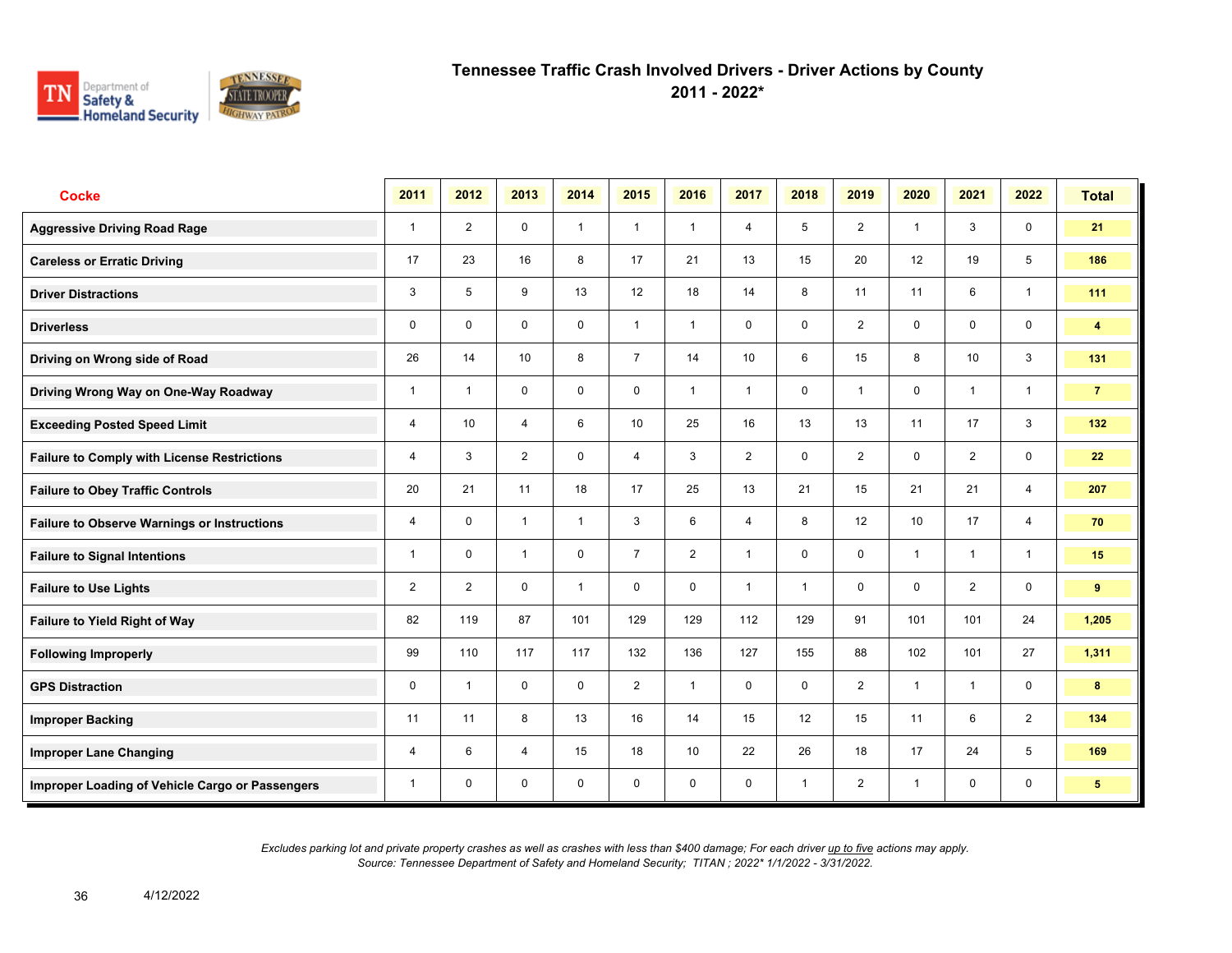

**2011 - 2022\***

|                                             | 2011           | 2012           | 2013           | 2014         | 2015         | 2016           | 2017           | 2018           | 2019           | 2020           | 2021         | 2022           | <b>Total</b>   |
|---------------------------------------------|----------------|----------------|----------------|--------------|--------------|----------------|----------------|----------------|----------------|----------------|--------------|----------------|----------------|
| <b>Improper Passing</b>                     | 8              | $\overline{4}$ | $\overline{2}$ | $\mathbf{1}$ | 9            | 12             | 4              | $\overline{7}$ | $\overline{2}$ | 6              | 6            | $\overline{2}$ | 63             |
| <b>Improper Turn</b>                        | 6              | 12             | 6              | 8            | 17           | 11             | 13             | 17             | 12             | 8              | 13           | 6              | 129            |
| <b>Improperly Towing or Pushing Vehicle</b> | $\mathbf 0$    | $\Omega$       | $\Omega$       | $\mathbf{1}$ | $\mathbf{1}$ | $\mathbf 0$    | 0              | $\mathbf{1}$   | $\mathbf{1}$   | $\mathbf{1}$   | $\mathbf 0$  | 0              | 5 <sup>1</sup> |
| <b>Inattentive</b>                          | 28             | 31             | 25             | 24           | 36           | 41             | 24             | 33             | 29             | 25             | 16           | 5              | 317            |
| Interfered with by Passenger                | $\overline{2}$ | 6              | $\mathbf 0$    | 5            | 3            | 3              | 3              | $\overline{2}$ | $\mathbf{1}$   | 0              | 3            | $\mathbf 0$    | 28             |
| <b>No Contributing Actions</b>              | 836            | 866            | 825            | 960          | 992          | 986            | 879            | 973            | 858            | 918            | 872          | 179            | 10,144         |
| <b>Operating without Required Equipment</b> | 0              | 0              | $\mathbf 0$    | $\mathbf 0$  | $\mathbf 0$  | $\mathbf 0$    | 3              | $\mathbf 0$    | $\mathbf 0$    | $\mathbf{1}$   | $\mathbf{1}$ | 0              | 5 <sub>5</sub> |
| <b>Operator Inexperience</b>                | 8              | 9              | $\overline{7}$ | 9            | 6            | 6              | 11             | 11             | 5              | $\overline{7}$ | 8            | $\mathbf{1}$   | 88             |
| Other                                       | 182            | 100            | 58             | 45           | 80           | 62             | 52             | 68             | 47             | 53             | 50           | 8              | 805            |
| <b>Over Correcting</b>                      | 21             | 31             | 22             | 20           | 21           | 29             | 29             | 21             | 12             | 17             | 11           | 4              | 238            |
| <b>Reckless or Negligent Driving</b>        | 22             | 14             | 9              | 9            | 22           | 30             | 29             | 19             | 25             | 19             | 27           | 6              | 231            |
| <b>Speed Too Fast for Conditions</b>        | 50             | 33             | 35             | 25           | 37           | 41             | 52             | 24             | 24             | 30             | 21           | $\overline{4}$ | 376            |
| <b>Speed Too Slow</b>                       | 0              | -1             | $\mathbf 0$    | $\mathbf 0$  | $\mathbf{1}$ | $\overline{2}$ | $\mathbf 0$    | $\mathbf 0$    | $\mathbf{1}$   | $\mathbf 0$    | 0            | 0              | 5 <sup>5</sup> |
| <b>Swerved or Avoided</b>                   | 14             | 42             | 29             | 24           | 20           | 53             | 58             | 64             | 53             | 42             | 40           | $\overline{4}$ | 443            |
| <b>Texting/PDA/Blackberry Distraction</b>   | 0              | $\overline{1}$ | $\mathbf{1}$   | 2            | 3            | $\mathbf 0$    | $\overline{2}$ | $\mathbf{1}$   | $\overline{2}$ | 3              | $\mathbf{1}$ | $\mathbf{1}$   | 17             |
| <b>Vision Obstructed</b>                    | 15             | 10             | 10             | 13           | 5            | 15             | 10             | 10             | 9              | 6              | 4            | 0              | 107            |
| <b>Unknown</b>                              | 277            | 251            | 215            | 209          | 249          | 316            | 290            | 256            | 240            | 246            | 240          | 69             | 2,858          |
| <b>Total Cocke</b>                          | 1,749          | 1,739          | 1,514          | 1,657        | 1,878        | 2,014          | 1,814          | 1,907          | 1,630          | 1,690          | 1,645        | 369            | 19,606         |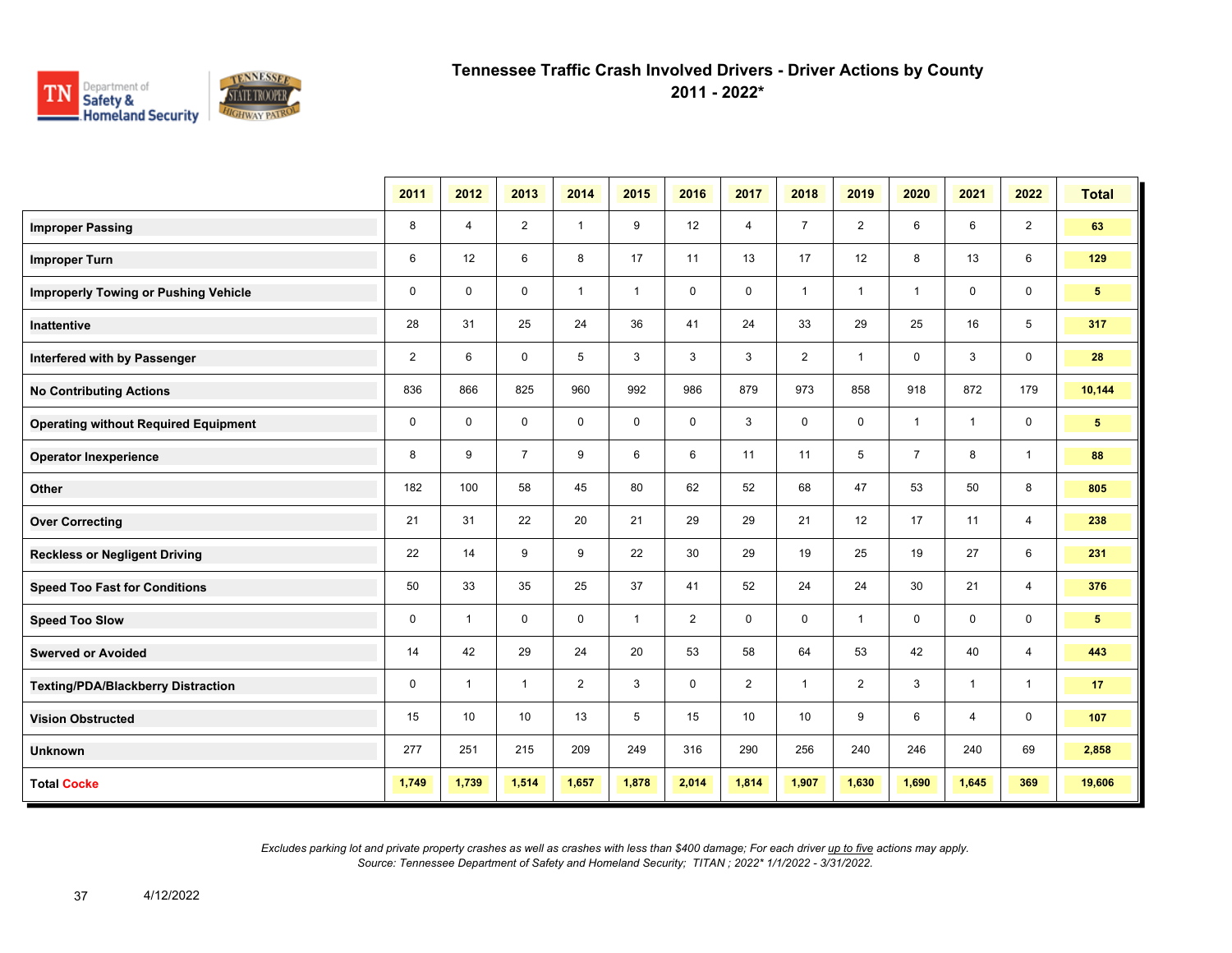

**2011 - 2022\***

| <b>Coffee</b>                                      | 2011        | 2012           | 2013           | 2014           | 2015           | 2016           | 2017           | 2018            | 2019            | 2020           | 2021         | 2022           | <b>Total</b>    |
|----------------------------------------------------|-------------|----------------|----------------|----------------|----------------|----------------|----------------|-----------------|-----------------|----------------|--------------|----------------|-----------------|
| <b>Aggressive Driving Road Rage</b>                | $\mathbf 0$ | $\overline{2}$ | $\mathbf 0$    | $\mathbf 0$    | $\overline{2}$ | $\overline{1}$ | $\mathbf{1}$   | $\overline{2}$  | 3               | 3              | 2            | $\mathbf{1}$   | 17              |
| <b>Careless or Erratic Driving</b>                 | 39          | 60             | 81             | 36             | 59             | 32             | 40             | 59              | 35              | 35             | 30           | $\overline{7}$ | 513             |
| <b>Driver Distractions</b>                         | 15          | 8              | 13             | 12             | 14             | 22             | 18             | 10 <sup>1</sup> | 15              | 20             | 15           | 6              | 168             |
| <b>Driverless</b>                                  | 0           | $\overline{1}$ | $\mathbf{1}$   | $\overline{2}$ | $\overline{2}$ | $\mathbf{1}$   | 3              | $\mathbf 0$     | 0               | 3              | $\mathsf{O}$ | $\mathbf 0$    | 13              |
| Driving on Wrong side of Road                      | 11          | 9              | $\overline{4}$ | $\overline{4}$ | 11             | 14             | 15             | 9               | 9               | 8              | 10           | $\mathbf{1}$   | 105             |
| Driving Wrong Way on One-Way Roadway               | 1           | $\Omega$       | $\mathbf{1}$   | $\mathbf{1}$   | $\overline{2}$ | 2              | $\mathbf{1}$   | 2               | 1               | $\overline{4}$ | $\mathbf{1}$ | $\overline{1}$ | 17              |
| <b>Exceeding Posted Speed Limit</b>                | 10          | $\overline{7}$ | 12             | 8              | 18             | 21             | 17             | 12              | 10 <sup>1</sup> | 17             | 16           | 5              | 153             |
| <b>Failure to Comply with License Restrictions</b> | 4           | 6              | 3              | $\overline{4}$ | $\mathbf{1}$   | $\overline{1}$ | $\mathbf{1}$   | $\overline{2}$  | 3               | 5              | 3            | $\mathbf 0$    | 33              |
| <b>Failure to Obey Traffic Controls</b>            | 16          | 36             | 34             | 35             | 39             | 35             | 36             | 30              | 37              | 30             | 32           | 9              | 369             |
| <b>Failure to Observe Warnings or Instructions</b> | 6           | 8              | 3              | 5              | 10             | 3              | $\overline{7}$ | 5               | 6               | $\mathbf 0$    | 3            | $\mathbf{1}$   | 57              |
| <b>Failure to Signal Intentions</b>                | 0           | $\mathbf{0}$   | $\mathbf{1}$   | $\Omega$       | 3              | 3              | $\mathbf 0$    | $\mathbf{1}$    | 1               | $\overline{1}$ | 2            | $\mathsf{O}$   | 12              |
| <b>Failure to Use Lights</b>                       | 3           | $\overline{1}$ | 3              | 2              | $\overline{2}$ | $\mathbf 0$    | $\mathbf 0$    | 2               | $\mathbf{1}$    | 2              | 2            | $\mathbf{1}$   | 19              |
| Failure to Yield Right of Way                      | 203         | 190            | 159            | 177            | 241            | 208            | 207            | 150             | 160             | 150            | 169          | 43             | 2,057           |
| <b>Following Improperly</b>                        | 105         | 122            | 75             | 115            | 120            | 116            | 113            | 88              | 109             | 57             | 97           | 23             | 1,140           |
| <b>GPS Distraction</b>                             | 0           | 2              | $\mathbf 0$    | 2              | $\mathbf 0$    | $\mathbf 0$    | $\mathbf 0$    | 2               | 2               | $\mathbf 0$    | 2            | $\mathbf{1}$   | 11              |
| <b>Improper Backing</b>                            | 21          | 23             | 13             | 15             | 22             | 25             | 19             | 18              | 15              | 29             | 16           | $\overline{4}$ | 220             |
| <b>Improper Lane Changing</b>                      | 14          | 11             | 10             | 13             | 16             | 24             | 22             | 20              | 22              | 18             | 23           | 6              | 199             |
| Improper Loading of Vehicle Cargo or Passengers    | 1           | $\mathbf 0$    | $\mathbf 0$    | $\mathbf{1}$   | $\mathbf{1}$   | $\mathbf 0$    | $\mathbf{1}$   | $\mathbf{1}$    | 0               | $\mathbf 0$    | 0            | 0              | $5\phantom{.0}$ |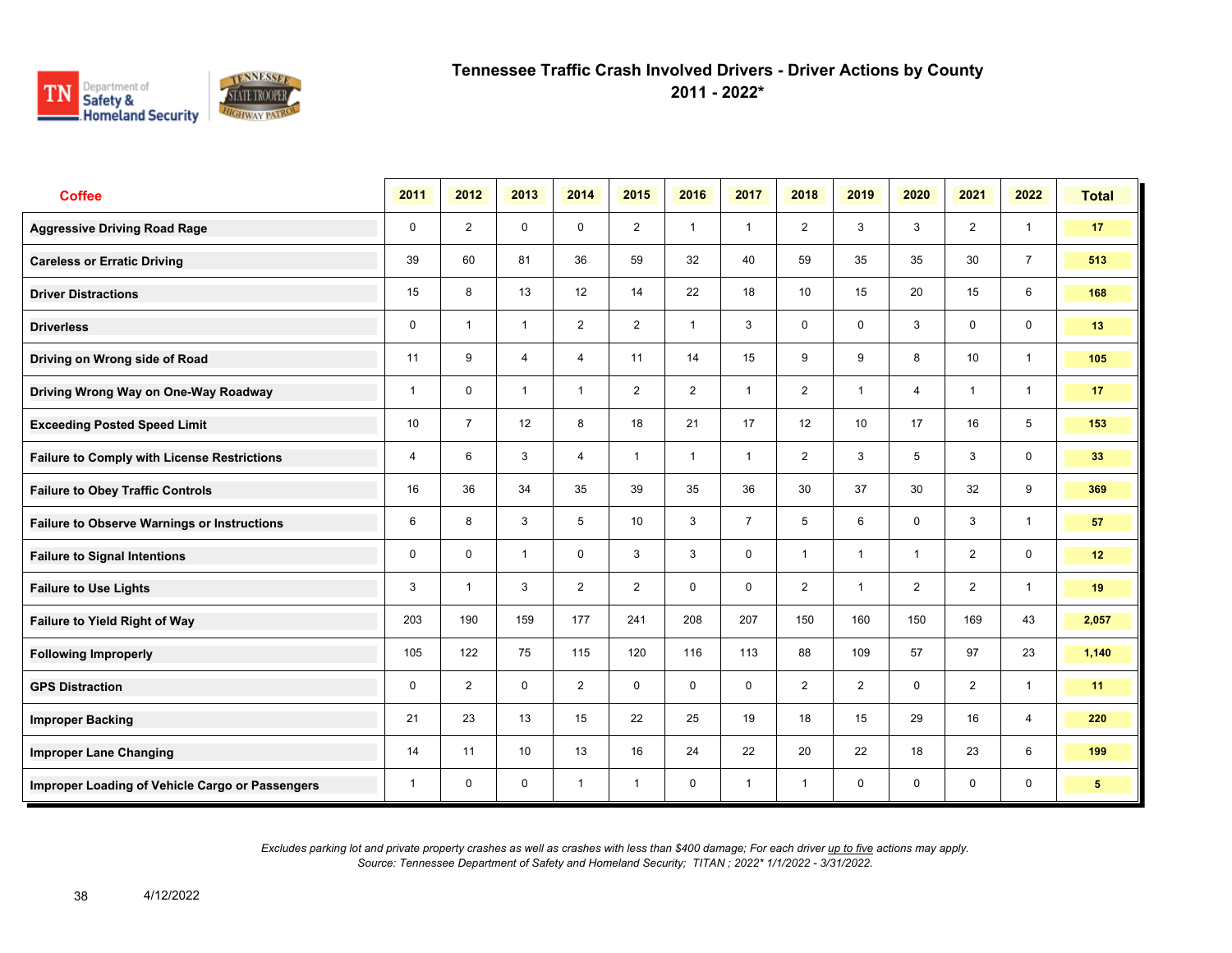

**2011 - 2022\***

|                                             | 2011           | 2012           | 2013           | 2014           | 2015           | 2016         | 2017           | 2018           | 2019            | 2020           | 2021           | 2022           | <b>Total</b>   |
|---------------------------------------------|----------------|----------------|----------------|----------------|----------------|--------------|----------------|----------------|-----------------|----------------|----------------|----------------|----------------|
| <b>Improper Passing</b>                     | 9              | $\overline{7}$ | 6              | 5              | $\overline{7}$ | 16           | 6              | $\overline{7}$ | 5               | 8              | 12             | $\overline{7}$ | 95             |
| <b>Improper Turn</b>                        | 9              | 13             | 12             | 15             | 18             | 21           | 22             | 10             | 19              | 24             | 24             | $\overline{4}$ | 191            |
| <b>Improperly Carrying Hazardous Cargo</b>  | $\mathbf{1}$   | $\Omega$       | $\mathbf 0$    | $\mathbf 0$    | $\mathbf{1}$   | $\mathbf 0$  | $\mathbf 0$    | 0              | $\mathbf{1}$    | 0              | $\mathbf 0$    | $\mathbf 0$    | 3 <sup>2</sup> |
| <b>Improperly Towing or Pushing Vehicle</b> | $\overline{1}$ | $\Omega$       | $\mathbf 0$    | $\mathbf 0$    | $\mathbf 0$    | $\mathbf 0$  | $\overline{2}$ | $\mathbf 0$    | $\mathbf 0$     | 0              | $\mathbf 0$    | $\mathbf 0$    | 3 <sup>2</sup> |
| Inattentive                                 | 45             | 36             | 47             | 54             | 53             | 56           | 38             | 52             | 52              | 41             | 69             | $\overline{7}$ | 550            |
| Interfered with by Passenger                | $\overline{4}$ | $\overline{2}$ | 6              | 2              | 3              | 5            | 3              | $\overline{4}$ | $\overline{2}$  | $\overline{1}$ | $\overline{2}$ | $\mathbf 0$    | 34             |
| <b>No Contributing Actions</b>              | 1,305          | 1,353          | 1,380          | 1,420          | 1,575          | 1,705        | 1,775          | 1,773          | 1,716           | 1,547          | 1,659          | 341            | 17,549         |
| <b>Operating without Required Equipment</b> | 0              | $\mathbf 0$    | $\overline{2}$ | $\mathbf{1}$   | $\overline{2}$ | $\mathbf 0$  | $\mathbf 0$    | 0              | $\mathbf{1}$    | -1             | 0              | $\mathbf{1}$   | 8              |
| <b>Operator Inexperience</b>                | 14             | 17             | 14             | 10             | 17             | 19           | 12             | 15             | 13              | 12             | 11             | 5              | 159            |
| Other                                       | 79             | 94             | 72             | 62             | 110            | 88           | 110            | 119            | 72              | 101            | 116            | 26             | 1,049          |
| <b>Over Correcting</b>                      | 27             | 32             | 37             | 25             | 34             | 48           | 42             | 20             | 34              | 27             | 29             | 10             | 365            |
| Racing                                      | $\mathbf{1}$   | $\mathbf{0}$   | $\Omega$       | $\mathbf 0$    | $\mathbf{1}$   | $\mathbf 0$  | $\mathbf 0$    | $\mathbf 0$    | $\mathbf 0$     | $\mathbf 0$    | $\mathbf 0$    | $\mathbf 0$    | $\mathbf{2}$   |
| <b>Reckless or Negligent Driving</b>        | 19             | 27             | 21             | 32             | 30             | 33           | 33             | 29             | 34              | 29             | 33             | 9              | 329            |
| <b>Speed Too Fast for Conditions</b>        | 29             | 33             | 29             | 33             | 45             | 31           | 35             | 34             | 51              | 40             | 55             | 13             | 428            |
| <b>Speed Too Slow</b>                       | 0              | $\mathbf 0$    | $\mathbf{1}$   | $\mathbf{1}$   | $\overline{2}$ | $\mathbf{1}$ | 0              | 0              | 0               | $\overline{1}$ | $\overline{2}$ | $\mathbf 0$    | 8              |
| <b>Swerved or Avoided</b>                   | 23             | 33             | 23             | 36             | 43             | 59           | 41             | 30             | 45              | 64             | 56             | 5              | 458            |
| <b>Texting/PDA/Blackberry Distraction</b>   | 2              | -1             | $\mathbf 0$    | $\overline{2}$ | 4              | 3            | 6              | 3              | 3               | 4              | 4              | $\overline{2}$ | 34             |
| <b>Vision Obstructed</b>                    | 14             | 14             | 8              | 9              | 15             | 10           | 10             | 9              | 10 <sup>°</sup> | 9              | 10             | $\overline{2}$ | 120            |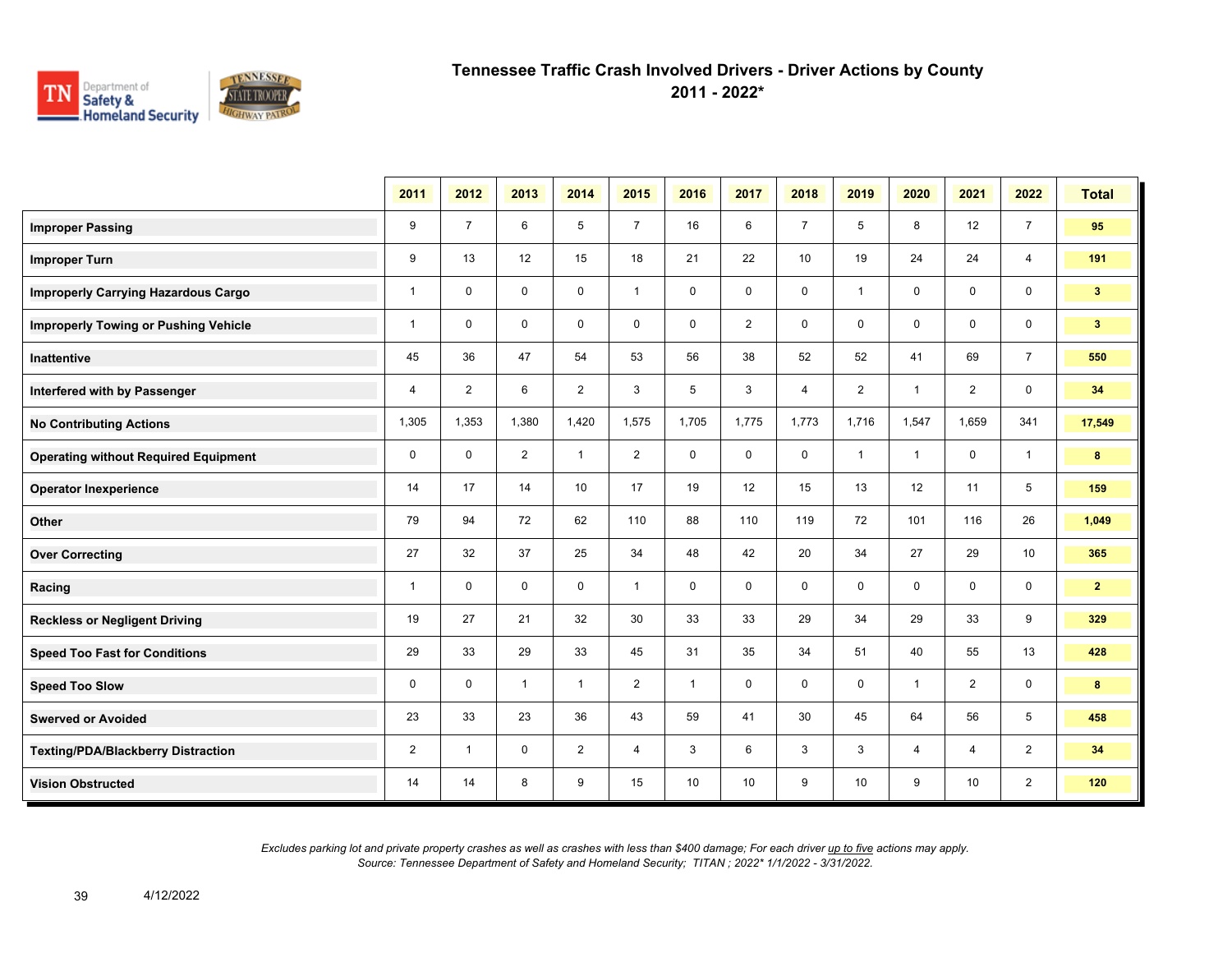

|                     | 2011  | 2012  | 2013  | 2014  | 2015  | 2016  | 2017  | 2018  | 2019  | 2020  | 2021  | 2022 | <b>Total</b> |
|---------------------|-------|-------|-------|-------|-------|-------|-------|-------|-------|-------|-------|------|--------------|
| <b>Unknown</b>      | 269   | 269   | 257   | 243   | 296   | 322   | 286   | 296   | 272   | 394   | 394   | 74   | 3,369        |
| <b>Total Coffee</b> | 2,300 | 2.417 | 2,328 | 2,382 | 2,819 | 2,925 | 2,922 | 2,814 | 2,759 | 2,685 | 2,899 | 612  | 29,862       |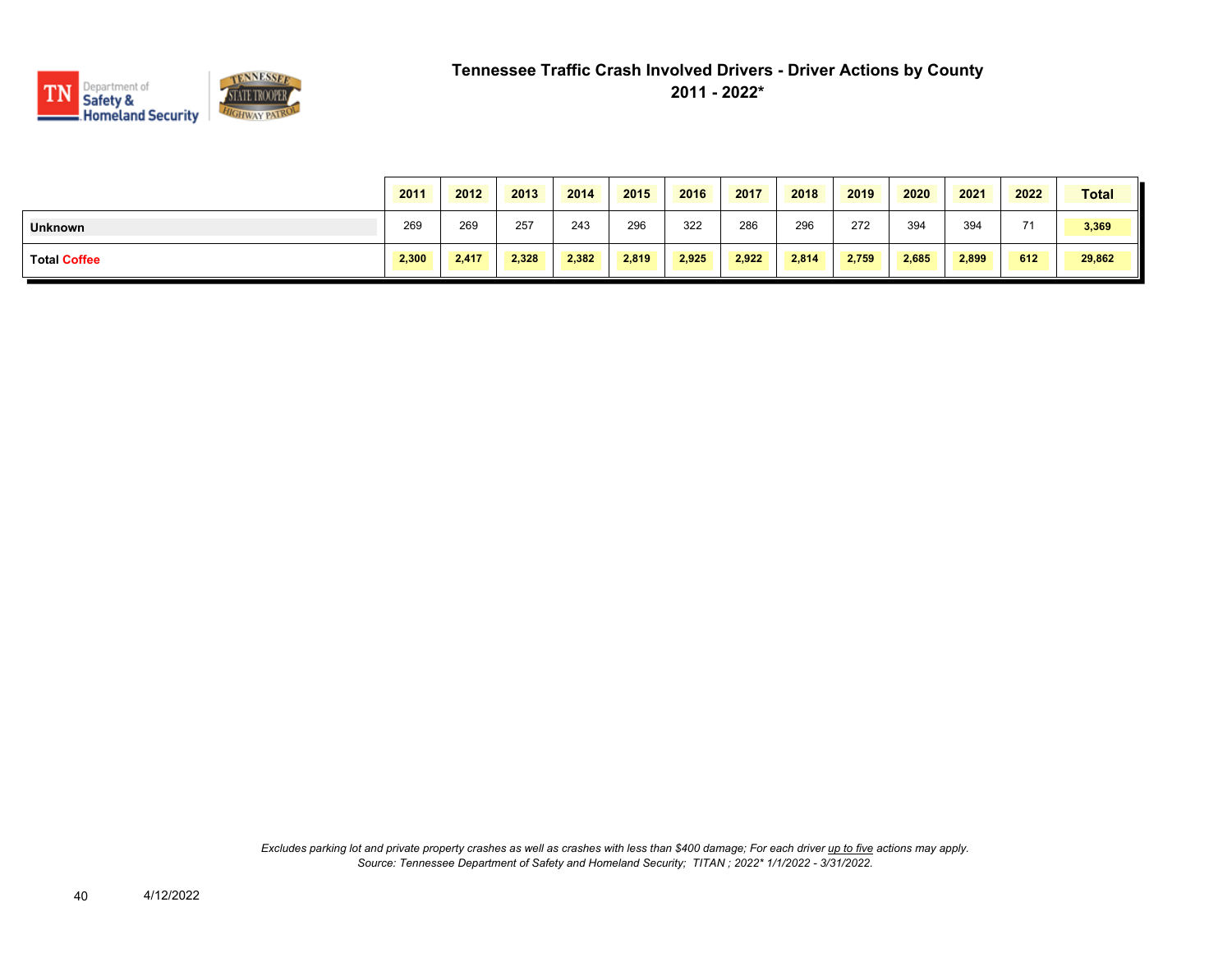

**2011 - 2022\***

| <b>Crockett</b>                                    | 2011           | 2012                    | 2013           | 2014           | 2015           | 2016           | 2017           | 2018           | 2019           | 2020           | 2021           | 2022         | <b>Total</b>    |
|----------------------------------------------------|----------------|-------------------------|----------------|----------------|----------------|----------------|----------------|----------------|----------------|----------------|----------------|--------------|-----------------|
| <b>Aggressive Driving Road Rage</b>                | 0              | $\mathbf 0$             | $\mathbf 0$    | $\mathbf 0$    | $\mathbf{1}$   | $\mathbf 0$    | $\mathbf{1}$   | $\mathbf{0}$   | $\mathbf{1}$   | $\mathbf 0$    | $\mathbf 0$    | $\mathbf 0$  | 3 <sup>1</sup>  |
| <b>Careless or Erratic Driving</b>                 | 0              | 17                      | 23             | 11             | 17             | 3              | $\overline{4}$ | 5              | $\mathbf{1}$   | $\overline{1}$ | $\overline{7}$ | $\mathbf 0$  | 89              |
| <b>Driver Distractions</b>                         | 4              | $\overline{4}$          | $\overline{1}$ | 3              | 3              | 8              | 3              | 3              | $\mathbf 0$    | $\mathbf 0$    | 2              | $\mathbf 0$  | 31              |
| <b>Driverless</b>                                  | 0              | $\mathbf 0$             | $\overline{1}$ | $\mathbf 0$    | 0              | $\mathbf 0$    | $\mathbf 0$    | $\mathbf 0$    | $\mathbf 0$    | $\mathbf 0$    | $\mathbf 0$    | $\mathbf 0$  | $\mathbf{1}$    |
| Driving on Wrong side of Road                      | 1              | $\mathbf 0$             | 3              | $\mathbf{1}$   | 4              | 2              | $\mathbf 0$    | $\overline{4}$ | 3              | $\overline{2}$ | $\overline{2}$ | $\mathbf{1}$ | 23              |
| Driving Wrong Way on One-Way Roadway               | 0              | $\mathbf 0$             | $\mathbf 0$    | $\mathbf 0$    | 0              | $\mathbf 0$    | $\mathbf 0$    | $\overline{2}$ | $\mathbf 0$    | $\mathbf 0$    | $\mathbf 0$    | $\mathbf 0$  | $\overline{2}$  |
| <b>Exceeding Posted Speed Limit</b>                | $\overline{2}$ | $\overline{2}$          | $\overline{2}$ | 3              | $\overline{2}$ | $\mathbf 0$    | $\mathbf 0$    | $\mathbf{1}$   | 4              | 3              | $\overline{2}$ | $\mathbf 0$  | 21              |
| <b>Failure to Comply with License Restrictions</b> | 0              | $\mathbf 0$             | 0              | $\overline{2}$ | $\mathbf{1}$   | $\mathbf{1}$   | $\mathbf 0$    | $\mathbf{1}$   | $\mathbf 0$    | $\mathbf 0$    | $\mathbf 0$    | $\mathbf 0$  | 5 <sub>5</sub>  |
| <b>Failure to Obey Traffic Controls</b>            | 3              | $\overline{4}$          | 6              | 9              | $\mathbf{1}$   | 10             | $\mathbf{1}$   | 3              | 5              | $\overline{4}$ | 5              | $\mathbf{1}$ | 52              |
| <b>Failure to Observe Warnings or Instructions</b> | 0              | $\Omega$                | $\Omega$       | $\overline{2}$ | $\mathbf{1}$   | $\overline{2}$ | 2              | $\mathbf 0$    | $\overline{2}$ | $\mathbf 0$    | $\mathbf 0$    | $\mathbf 0$  | 9               |
| <b>Failure to Signal Intentions</b>                | 1              | $\overline{\mathbf{1}}$ | $\mathbf 0$    | $\mathbf{1}$   | $\mathbf{1}$   | $\mathbf 0$    | $\mathbf 0$    | $\mathbf 0$    | $\mathbf{1}$   | $\mathbf 0$    | $\mathbf 0$    | $\mathbf 0$  | $5\phantom{.0}$ |
| <b>Failure to Yield Right of Way</b>               | 33             | 23                      | 27             | 31             | 38             | 38             | 18             | 35             | 37             | 40             | 41             | 8            | 369             |
| <b>Following Improperly</b>                        | 26             | 26                      | 21             | 25             | 26             | 20             | 10             | 34             | 18             | 15             | 20             | $\mathbf{1}$ | 242             |
| <b>GPS Distraction</b>                             | 0              | $\Omega$                | $\Omega$       | $\mathbf 0$    | $\mathbf 0$    | 2              | $\mathbf 0$    | $\mathbf 0$    | $\mathbf 0$    | $\mathbf 0$    | $\mathbf 0$    | $\mathbf 0$  | $\overline{2}$  |
| <b>Improper Backing</b>                            | 5              | 8                       | 3              | 6              | $\overline{2}$ | 8              | 2              | 6              | 3              | 8              | 5              | 2            | 58              |
| <b>Improper Lane Changing</b>                      | $\overline{2}$ | $\overline{1}$          | $\mathbf{1}$   | $\mathbf{1}$   | $\mathbf{1}$   | 2              | 2              | 3              | $\overline{2}$ | $\overline{4}$ | 2              | $\mathbf 0$  | 21              |
| Improper Loading of Vehicle Cargo or Passengers    | 1              | $\Omega$                | $\mathbf 0$    | $\mathbf{1}$   | $\overline{2}$ | $\mathbf 0$    | $\mathbf 0$    | $\mathbf 0$    | $\mathbf 0$    | $\overline{1}$ | $\mathbf{1}$   | $\mathbf 0$  | 6               |
| <b>Improper Passing</b>                            | 4              | 6                       | 3              | $\overline{4}$ | 6              | $\overline{2}$ | 8              | $\overline{4}$ | 1              | 5              | 4              | $\mathbf{1}$ | 48              |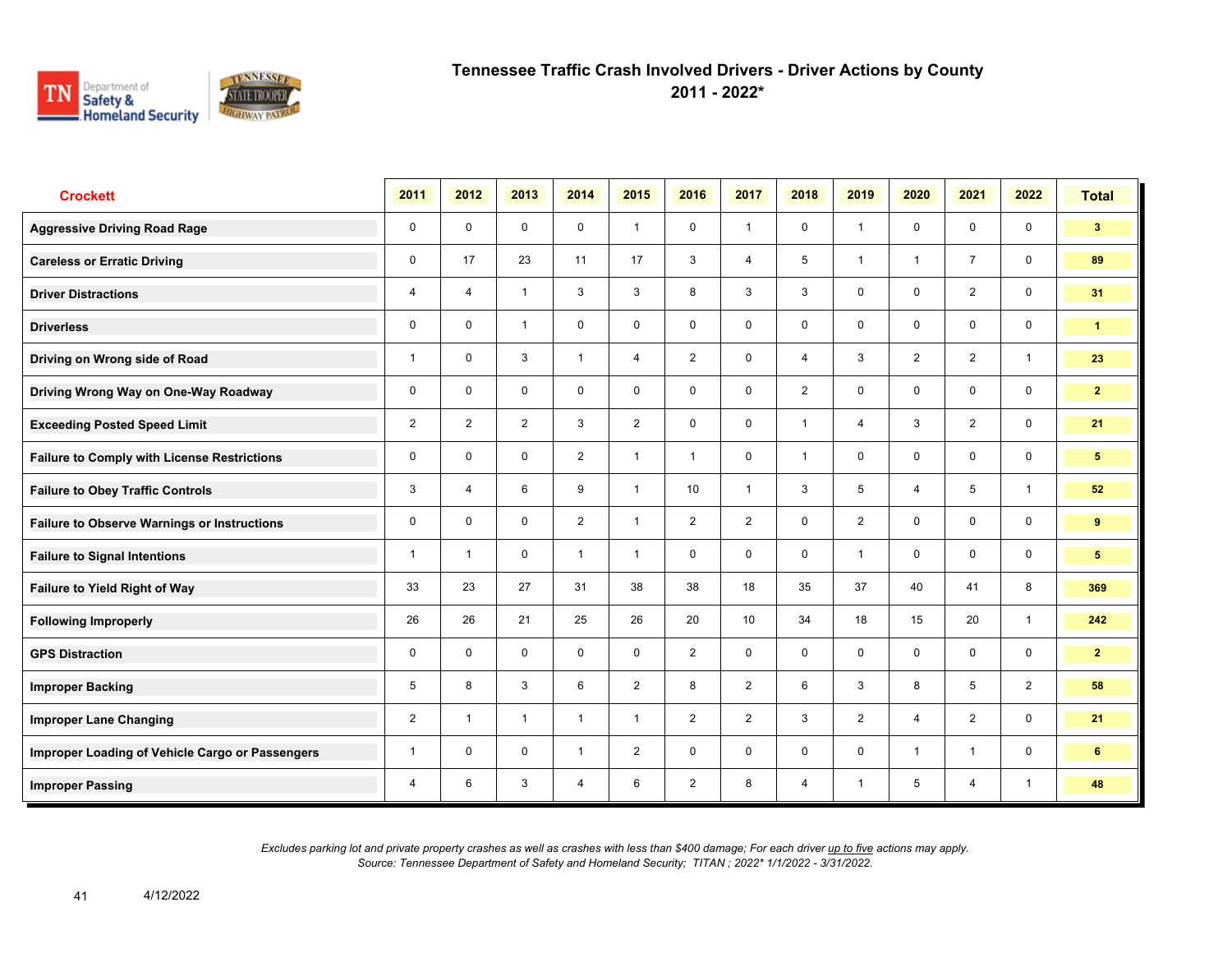

**2011 - 2022\***

|                                             | 2011           | 2012           | 2013           | 2014           | 2015 | 2016           | 2017           | 2018           | 2019           | 2020           | 2021           | 2022           | <b>Total</b>   |
|---------------------------------------------|----------------|----------------|----------------|----------------|------|----------------|----------------|----------------|----------------|----------------|----------------|----------------|----------------|
| <b>Improper Turn</b>                        | 3              | 3              | $\overline{1}$ | $\overline{2}$ | 1    | $\overline{4}$ | 5              | $\overline{1}$ | 3              | 5              | 3              | $\overline{2}$ | 33             |
| Inattentive                                 | $\overline{2}$ | 5              | 3              | 8              | 23   | 9              | 3              | 11             | 4              | 3              | $\overline{2}$ | $\mathbf{1}$   | 74             |
| Interfered with by Passenger                | 0              | 0              | 0              | $\mathbf 0$    | 0    | $\mathbf 0$    | $\mathbf 0$    | $\mathbf 0$    | 1              | $\overline{1}$ | $\mathbf 0$    | $\mathsf 0$    | 2 <sub>1</sub> |
| <b>No Contributing Actions</b>              | 144            | 117            | 152            | 173            | 162  | 188            | 137            | 161            | 122            | 134            | 160            | 27             | 1,677          |
| <b>Operating without Required Equipment</b> | $\mathbf{1}$   | 0              | 0              | $\overline{1}$ | 0    | -1             | $\overline{2}$ | $\mathbf 0$    | 0              | $\mathbf 0$    | $\mathbf 0$    | $\mathbf 0$    | 5 <sub>5</sub> |
| <b>Operator Inexperience</b>                | 4              | 6              | $\overline{2}$ | 3              | 5    | 8              | 3              | 3              | $\mathbf{1}$   | $\overline{2}$ | $\overline{4}$ | $\mathbf 0$    | 41             |
| Other                                       | 15             | 3              | 5              | 10             | 5    | 9              | 10             | 9              | 8              | $\overline{2}$ | $\overline{4}$ | $\mathbf{1}$   | 81             |
| <b>Over Correcting</b>                      | 8              | $\overline{7}$ | $\overline{7}$ | 8              | 15   | 24             | 8              | 13             | 9              | 9              | 6              | $\mathbf 0$    | 114            |
| <b>Reckless or Negligent Driving</b>        | $\overline{1}$ | 6              | $\overline{4}$ | $\overline{2}$ | 3    | $\overline{7}$ | 9              | 5              | 4              | 3              | 8              | $\mathbf{1}$   | 53             |
| <b>Speed Too Fast for Conditions</b>        | 9              | 9              | 11             | 6              | 15   | 8              | 8              | $\overline{7}$ | $\overline{7}$ | $\overline{7}$ | 2              | $\mathbf{1}$   | 90             |
| <b>Speed Too Slow</b>                       | $\mathbf{1}$   | $\mathbf 0$    | $\mathbf 0$    | $\mathbf 0$    | 0    | $\mathbf 0$    | $\mathbf 0$    | $\mathbf 0$    | $\mathbf 0$    | $\mathbf 0$    | $\mathbf 0$    | $\mathbf 0$    | $\mathbf{1}$   |
| <b>Swerved or Avoided</b>                   | 4              | 9              | $\overline{4}$ | $\overline{4}$ | 19   | 15             | 9              | 14             | 15             | 15             | 14             | 3              | 125            |
| <b>Texting/PDA/Blackberry Distraction</b>   | 0              | 0              | 3              | $\mathbf 0$    | 0    | $\overline{2}$ | $\mathbf 0$    | $\mathbf 0$    | $\overline{2}$ | $\mathbf 0$    | $\mathbf 0$    | $\mathbf 0$    | 7 <sup>7</sup> |
| <b>Vision Obstructed</b>                    | 3              | $\overline{2}$ | 0              | $\overline{1}$ | 1    | $\overline{2}$ | 3              | $\mathbf{1}$   | $\overline{2}$ | $\overline{1}$ | $\mathbf{1}$   | $\mathbf 0$    | 17             |
| <b>Unknown</b>                              | 77             | 59             | 73             | 62             | 56   | 59             | 55             | 79             | 88             | 77             | 80             | 18             | 783            |
| <b>Total Crockett</b>                       | 354            | 318            | 356            | 380            | 411  | 434            | 303            | 405            | 344            | 342            | 375            | 68             | 4,090          |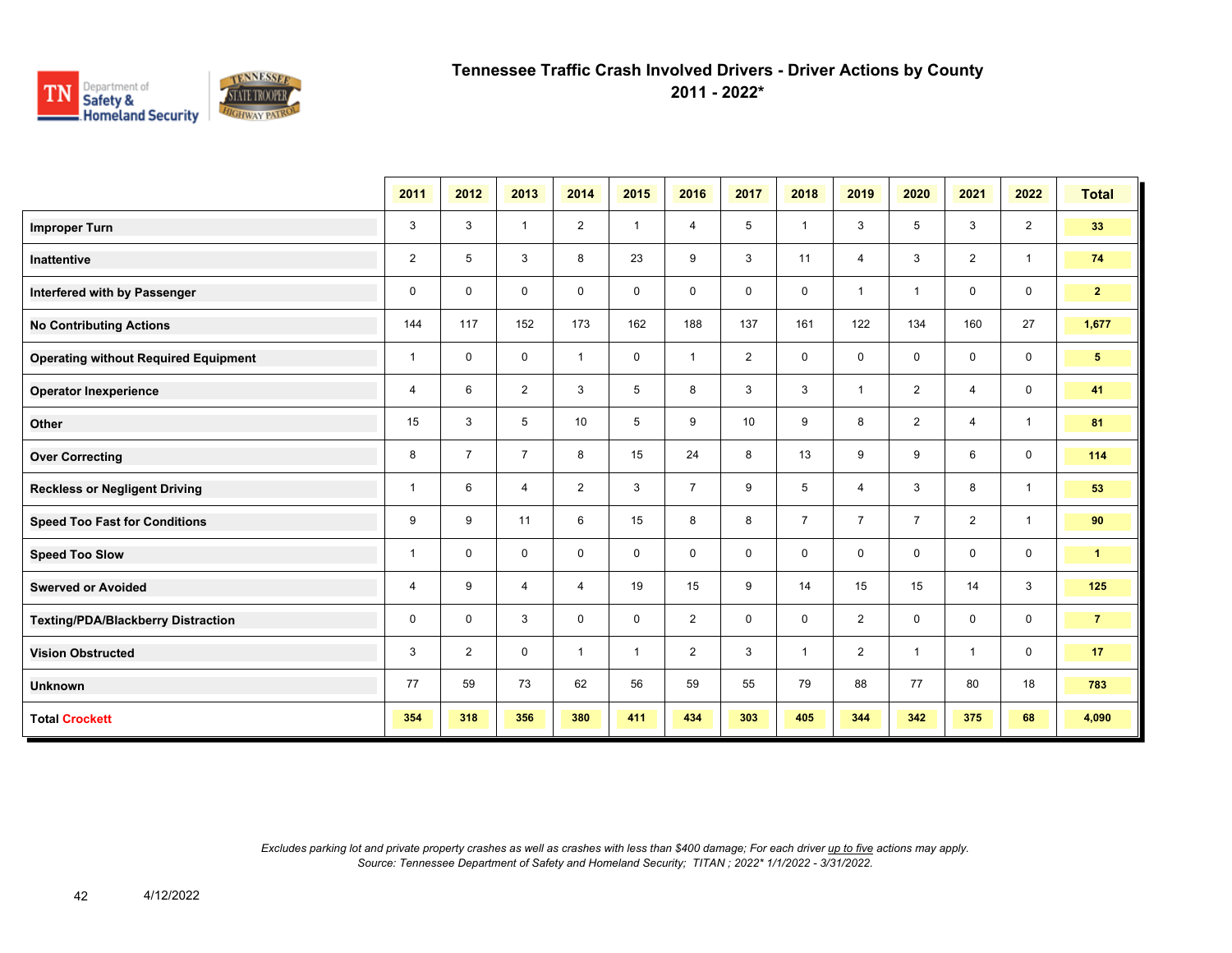

**2011 - 2022\***

| <b>Cumberland</b>                                  | 2011        | 2012           | 2013           | 2014           | 2015           | 2016           | 2017           | 2018           | 2019           | 2020           | 2021         | 2022           | <b>Total</b>    |
|----------------------------------------------------|-------------|----------------|----------------|----------------|----------------|----------------|----------------|----------------|----------------|----------------|--------------|----------------|-----------------|
| <b>Aggressive Driving Road Rage</b>                | $\mathbf 0$ | 3              | 2              | 2              | $\mathbf{1}$   | 2              | $\overline{4}$ | $\mathbf{1}$   | $\mathbf 0$    | 2              | 10           | 0              | 27              |
| <b>Careless or Erratic Driving</b>                 | 44          | 53             | 79             | 52             | 39             | 51             | 58             | 57             | 46             | 34             | 43           | 9              | 565             |
| <b>Driver Distractions</b>                         | 9           | 6              | 16             | 13             | 14             | 11             | 15             | 16             | 10             | 15             | 10           | $\overline{4}$ | 139             |
| <b>Driverless</b>                                  | 1           | $\mathbf 0$    | $\mathbf 0$    | $\mathbf{1}$   | $\mathbf 0$    | $\mathbf 0$    | $\mathbf 0$    | $\mathbf 0$    | 1              | $\mathbf 0$    | 2            | $\mathbf 0$    | $5\phantom{.0}$ |
| Driving on Wrong side of Road                      | 20          | 20             | 23             | $\overline{7}$ | $\overline{7}$ | 9              | 9              | 13             | 14             | 8              | 8            | 3              | 141             |
| Driving Wrong Way on One-Way Roadway               | 1           | $\mathbf 0$    | $\mathbf{1}$   | $\mathbf{1}$   | $\mathbf 0$    | $\mathbf 0$    | 3              | 3              | 1              | $\mathbf 0$    | $\mathbf 1$  | $\mathbf 0$    | 11              |
| <b>Exceeding Posted Speed Limit</b>                | 13          | 19             | 14             | 18             | 21             | 21             | 28             | 21             | 20             | 18             | 29           | $\mathbf 0$    | 222             |
| <b>Failure to Comply with License Restrictions</b> | 0           | 5              | $\overline{2}$ | $\mathbf 0$    | $\overline{2}$ | $\overline{2}$ | $\mathbf{1}$   | $\mathbf 0$    | $\mathbf 0$    | $\overline{1}$ | 2            | $\mathbf 0$    | 15              |
| <b>Failure to Obey Traffic Controls</b>            | 37          | 44             | 35             | 57             | 39             | 57             | 51             | 36             | 47             | 32             | 43           | 10             | 488             |
| <b>Failure to Observe Warnings or Instructions</b> | 4           | $\overline{4}$ | 4              | $\overline{4}$ | 3              | $\overline{1}$ | $\mathbf{1}$   | 12             | 12             | 15             | 12           | 3              | 75              |
| <b>Failure to Signal Intentions</b>                | 3           | $\overline{4}$ | $\mathbf 0$    | $\mathbf 0$    | 3              | $\mathbf 0$    | $\mathbf 0$    | $\overline{2}$ | 0              | $\overline{1}$ | $\mathbf{1}$ | $\mathbf 0$    | 14              |
| <b>Failure to Use Lights</b>                       | 0           | $\overline{1}$ | $\mathbf 0$    | $\mathbf 0$    | $\mathbf 0$    | $\overline{1}$ | 1              | $\overline{4}$ | $\overline{2}$ | $\overline{2}$ | $\mathbf 0$  | $\mathbf 0$    | 11              |
| <b>Failure to Yield Right of Way</b>               | 197         | 243            | 235            | 218            | 251            | 232            | 266            | 225            | 210            | 211            | 214          | 48             | 2,550           |
| <b>Following Improperly</b>                        | 214         | 195            | 182            | 157            | 157            | 176            | 152            | 162            | 150            | 132            | 158          | 14             | 1,849           |
| <b>GPS Distraction</b>                             | 0           | $\overline{1}$ | $\mathbf{1}$   | $\mathbf 0$    | $\mathbf 0$    | $\mathbf 0$    | $\mathbf{1}$   | $\mathbf{1}$   | $\mathbf{1}$   | $\overline{1}$ | $\mathbf{1}$ | $\mathbf{1}$   | 8               |
| <b>Improper Backing</b>                            | 22          | 14             | 22             | 29             | 26             | 24             | 20             | 21             | 12             | 16             | 11           | 6              | 223             |
| <b>Improper Lane Changing</b>                      | 19          | 12             | 16             | 28             | 23             | 12             | 18             | 23             | 26             | 22             | 27           | $\overline{2}$ | 228             |
| Improper Loading of Vehicle Cargo or Passengers    | 2           | 5              | $\mathbf 0$    | $\overline{2}$ | 0              | $\overline{1}$ | $\mathbf{1}$   | $\mathbf 0$    | 3              | 3              | $\mathbf{1}$ | $\mathbf 0$    | 18              |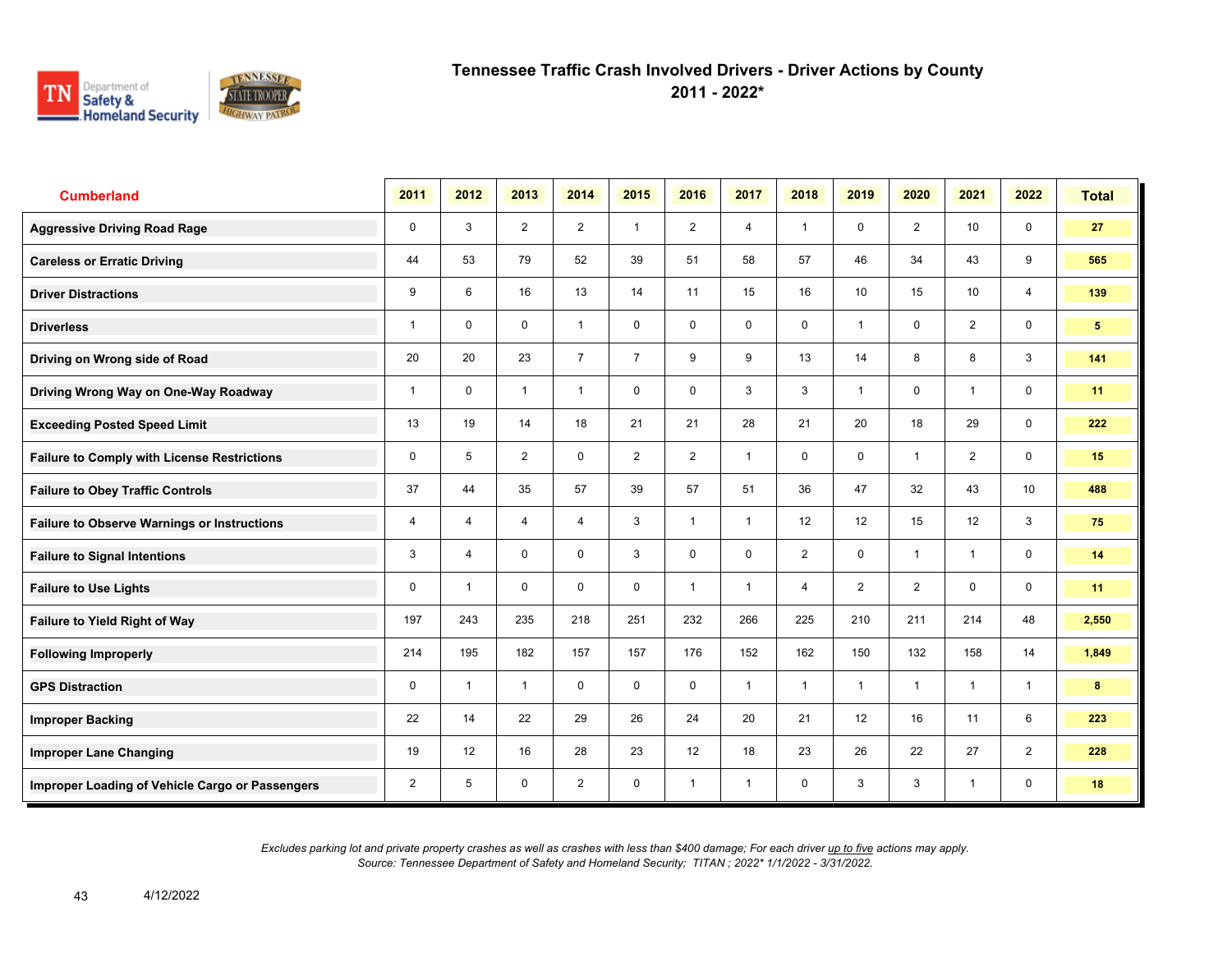

**2011 - 2022\***

|                                             | 2011           | 2012         | 2013           | 2014         | 2015           | 2016           | 2017           | 2018           | 2019           | 2020        | 2021           | 2022           | <b>Total</b>   |
|---------------------------------------------|----------------|--------------|----------------|--------------|----------------|----------------|----------------|----------------|----------------|-------------|----------------|----------------|----------------|
| <b>Improper Passing</b>                     | 14             | 17           | 10             | 17           | $\overline{7}$ | $\overline{7}$ | 10             | 12             | 20             | 12          | 10             | 5              | 141            |
| <b>Improper Turn</b>                        | 30             | 22           | 15             | 18           | 31             | 22             | 22             | 30             | 23             | 22          | 21             | 5              | 261            |
| <b>Improperly Carrying Hazardous Cargo</b>  | $\mathbf 0$    | $\mathbf{0}$ | $\mathbf 0$    | $\mathbf 0$  | 0              | $\mathbf 0$    | $\mathbf 0$    | $\mathbf{1}$   | $\mathbf{1}$   | $\mathbf 0$ | 0              | $\mathbf{1}$   | 3 <sup>2</sup> |
| <b>Improperly Towing or Pushing Vehicle</b> | $\mathbf{1}$   | $\mathbf{0}$ | $\mathbf{1}$   | $\mathbf 0$  | $\mathbf{1}$   | $\mathbf 0$    | $\mathbf 0$    | $\mathbf 0$    | $\mathbf{1}$   | $\mathbf 0$ | $\mathbf 0$    | $\mathbf{1}$   | 5 <sup>1</sup> |
| Inattentive                                 | 51             | 43           | 32             | 34           | 51             | 52             | 42             | 48             | 50             | 39          | 49             | $\overline{7}$ | 498            |
| Interfered with by Passenger                | 5              | 3            | 3              | $\mathbf{1}$ | 3              | 5              | $\overline{2}$ | $\mathbf 0$    | $\overline{2}$ | $\mathbf 0$ | $\overline{4}$ | $\mathbf 0$    | 28             |
| <b>No Contributing Actions</b>              | 1,041          | 1,032        | 953            | 921          | 1,045          | 1,073          | 1,021          | 1,039          | 1,009          | 898         | 960            | 193            | 11,185         |
| <b>Operating without Required Equipment</b> | $\mathbf{1}$   | $\mathbf 0$  | $\mathbf 0$    | $\mathbf 0$  | $\mathbf{1}$   | $\mathbf{1}$   | $\mathbf{1}$   | $\mathbf 0$    | 0              | $\mathbf 1$ | $\overline{2}$ | 0              | $\overline{7}$ |
| <b>Operator Inexperience</b>                | 24             | 37           | 24             | 21           | 20             | 22             | 24             | 27             | 29             | 22          | 23             | $\overline{4}$ | 277            |
| Other                                       | 84             | 90           | 84             | 105          | 115            | 134            | 94             | 106            | 84             | 68          | 72             | 27             | 1,063          |
| <b>Over Correcting</b>                      | 32             | 38           | 45             | 47           | 62             | 41             | 45             | 42             | 40             | 29          | 43             | 9              | 473            |
| Racing                                      | $\mathbf 0$    | $\mathbf{1}$ | $\Omega$       | $\mathbf 0$  | $\mathbf 0$    | $\mathbf 0$    | $\mathbf 0$    | $\mathbf 0$    | $\mathbf 0$    | $\mathbf 0$ | $\mathbf 0$    | $\mathbf 0$    | $\mathbf{1}$   |
| <b>Reckless or Negligent Driving</b>        | 37             | 36           | 31             | 46           | 32             | 35             | 46             | 44             | 42             | 43          | 49             | 5              | 446            |
| <b>Speed Too Fast for Conditions</b>        | 58             | 76           | 94             | 101          | 119            | 93             | 125            | 112            | 114            | 101         | 105            | 39             | 1,137          |
| <b>Speed Too Slow</b>                       | $\overline{2}$ | $\mathbf 0$  | $\mathbf 0$    | $\mathbf 0$  | $\mathbf 0$    | $\mathbf 0$    | 2              | $\mathbf{1}$   | 0              | $\mathbf 0$ | 0              | $\overline{1}$ | 6              |
| <b>Swerved or Avoided</b>                   | 56             | 53           | 72             | 83           | 75             | 46             | 68             | 75             | 85             | 50          | 60             | 18             | 741            |
| <b>Texting/PDA/Blackberry Distraction</b>   | $\overline{2}$ | $\mathbf 1$  | $\overline{2}$ | 8            | $\overline{2}$ | -1             | 5              | $\overline{7}$ | 3              | 3           | 4              | 0              | 38             |
| <b>Vision Obstructed</b>                    | $\overline{2}$ | 8            | 11             | 16           | 12             | 9              | 8              | 9              | $\overline{4}$ | 3           | 9              | 5              | 96             |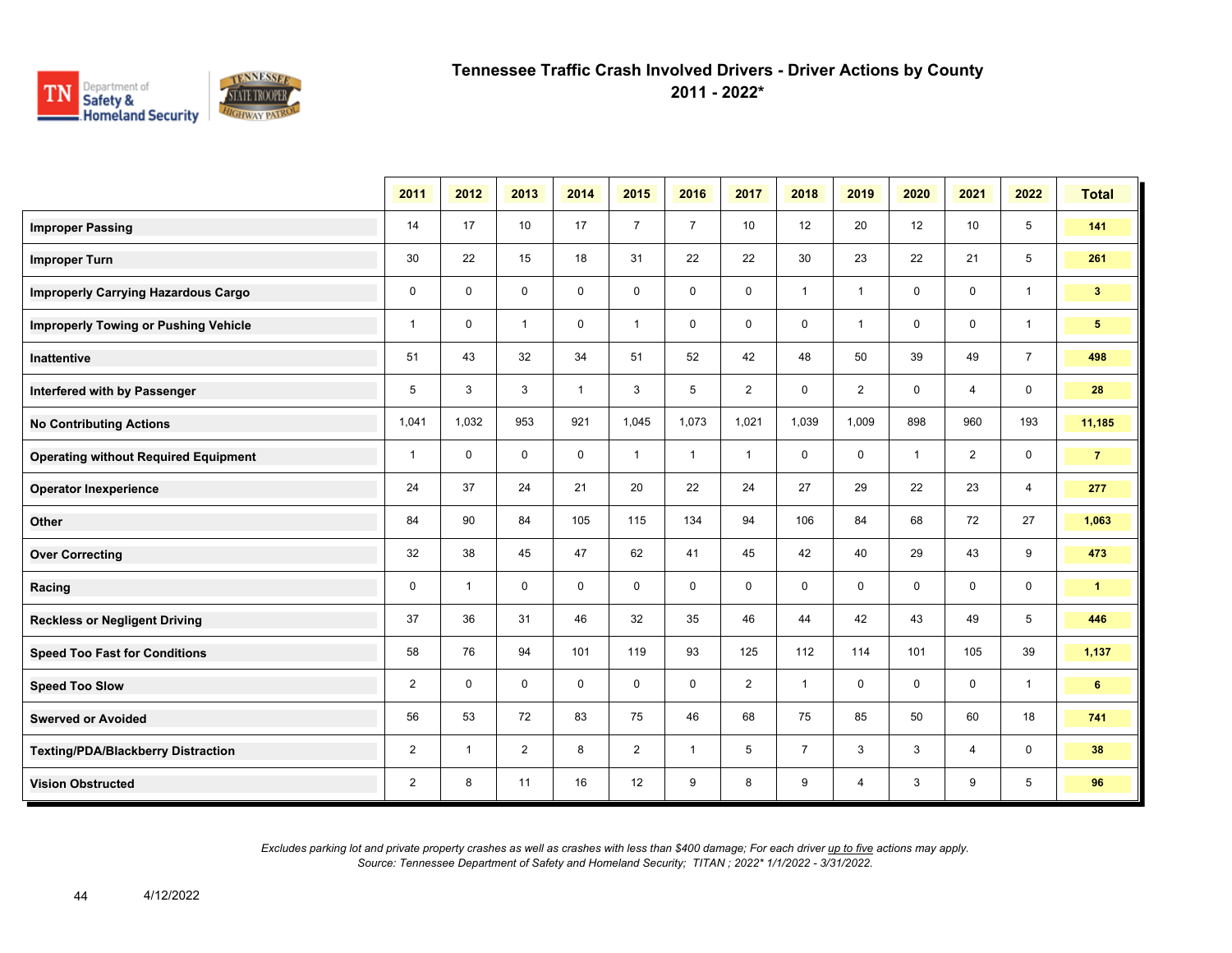

|                         | 2011  | 2012  | 2013  | 2014  | 2015  | 2016  | 2017  | 2018  | 2019  | 2020  | 2021  | 2022 | <b>Total</b> |
|-------------------------|-------|-------|-------|-------|-------|-------|-------|-------|-------|-------|-------|------|--------------|
| <b>Unknown</b>          | 515   | 444   | 431   | 448   | 409   | 417   | 432   | 433   | 378   | 377   | 379   | 92   | 4,755        |
| <b>Total Cumberland</b> | 2,541 | 2,530 | 2,440 | 2,455 | 2,571 | 2,558 | 2,576 | 2,583 | 2,440 | 2,181 | 2,363 | 512  | 27,750       |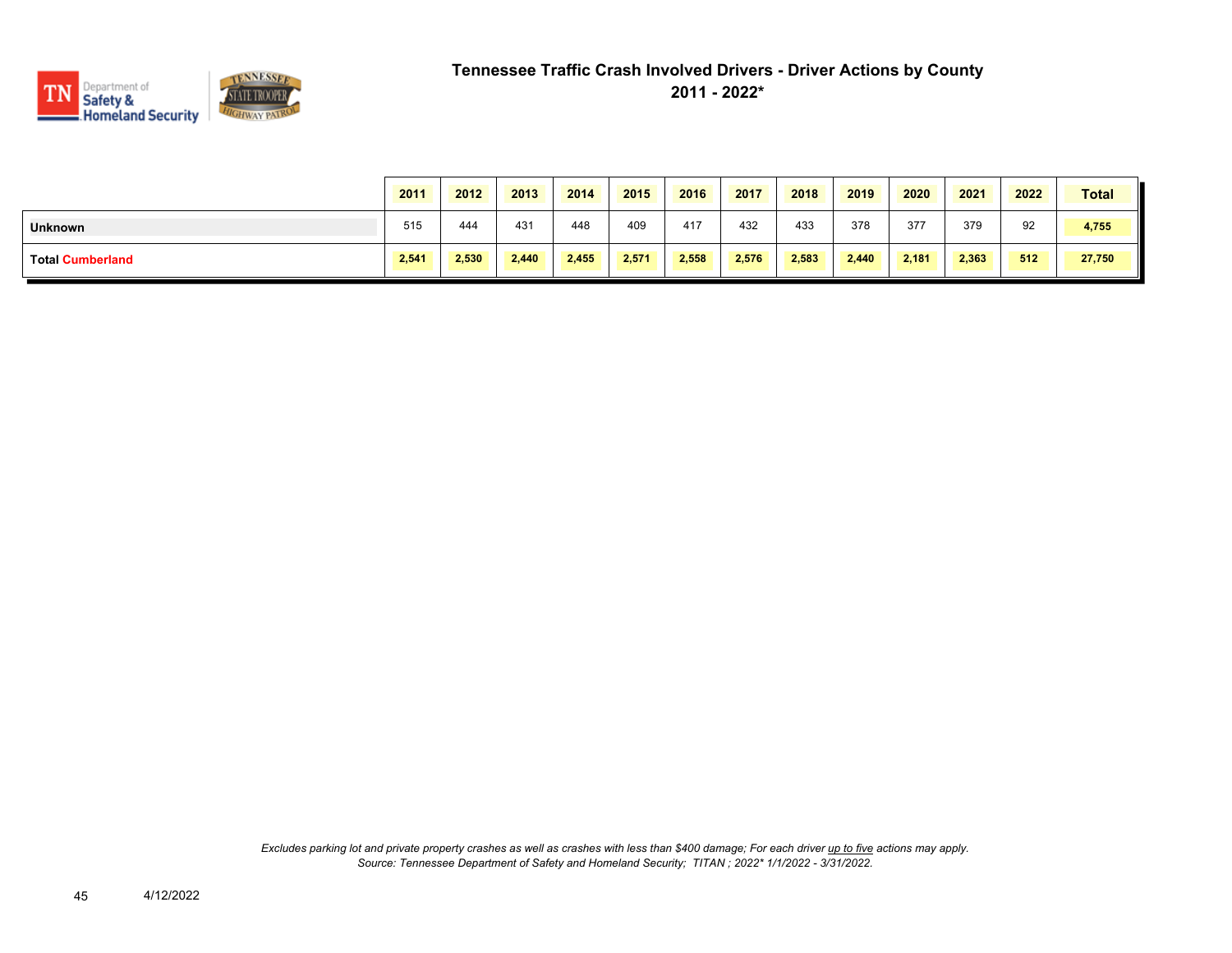

**2011 - 2022\***

| <b>Davidson</b>                                    | 2011  | 2012           | 2013           | 2014  | 2015  | 2016           | 2017  | 2018  | 2019  | 2020  | 2021  | 2022           | <b>Total</b> |
|----------------------------------------------------|-------|----------------|----------------|-------|-------|----------------|-------|-------|-------|-------|-------|----------------|--------------|
| <b>Aggressive Driving Road Rage</b>                | 0     | $\Omega$       | $\overline{2}$ | 13    | 33    | 30             | 39    | 31    | 40    | 27    | 37    | 9              | 261          |
| <b>Careless or Erratic Driving</b>                 | 1,419 | 1.279          | 1.288          | 999   | 835   | 649            | 646   | 517   | 405   | 421   | 444   | 93             | 8,995        |
| <b>Driver Distractions</b>                         | 4     | 21             | 27             | 101   | 280   | 349            | 371   | 402   | 440   | 315   | 318   | 45             | 2,673        |
| <b>Driverless</b>                                  | 0     | 0              | $\mathbf{1}$   | 3     | 5     | $\overline{7}$ | 3     | 6     | 6     | 6     | 3     | $\overline{2}$ | 42           |
| Driving on Wrong side of Road                      | 113   | 152            | 143            | 128   | 94    | 121            | 82    | 101   | 129   | 135   | 115   | 33             | 1,346        |
| Driving Wrong Way on One-Way Roadway               | 22    | 28             | 44             | 35    | 16    | 33             | 16    | 26    | 22    | 22    | 32    | 6              | 302          |
| <b>Exceeding Posted Speed Limit</b>                | 4     | 11             | 12             | 80    | 218   | 245            | 256   | 232   | 212   | 226   | 222   | 57             | 1,775        |
| <b>Failure to Comply with License Restrictions</b> | 56    | 84             | 78             | 65    | 47    | 48             | 49    | 54    | 48    | 30    | 41    | 13             | 613          |
| <b>Failure to Obey Traffic Controls</b>            | 926   | 976            | 1,087          | 1,036 | 1.021 | 968            | 949   | 989   | 1,083 | 873   | 944   | 220            | 11,072       |
| <b>Failure to Observe Warnings or Instructions</b> | 76    | 84             | 96             | 215   | 314   | 291            | 161   | 135   | 161   | 91    | 98    | 19             | 1,741        |
| <b>Failure to Signal Intentions</b>                | 60    | 50             | 64             | 70    | 38    | 27             | 25    | 37    | 24    | 23    | 24    | 6              | 448          |
| <b>Failure to Use Lights</b>                       | 14    | 17             | 18             | 30    | 22    | 18             | 18    | 18    | 16    | 20    | 23    | 9              | 223          |
| Failure to Yield Right of Way                      | 3,925 | 4,117          | 4,701          | 4,480 | 4,831 | 5,018          | 4,955 | 5,144 | 5,175 | 3,580 | 3,748 | 909            | 50,583       |
| <b>Following Improperly</b>                        | 5,329 | 6,056          | 6,282          | 6,974 | 8,041 | 9,166          | 9,426 | 9,049 | 9,266 | 5,086 | 5,131 | 1,191          | 80,997       |
| <b>GPS Distraction</b>                             | 1     | $\overline{1}$ | 3              | 22    | 66    | 60             | 58    | 74    | 103   | 43    | 58    | 4              | 493          |
| <b>Improper Backing</b>                            | 478   | 496            | 555            | 569   | 594   | 659            | 612   | 599   | 518   | 386   | 316   | 63             | 5,845        |
| <b>Improper Lane Changing</b>                      | 1,319 | 1,256          | 1.411          | 1,506 | 1,611 | 1,826          | 1,946 | 2,080 | 2,026 | 1,367 | 1,470 | 269            | 18,087       |
| Improper Loading of Vehicle Cargo or Passengers    | 42    | 39             | 43             | 40    | 39    | 57             | 60    | 38    | 48    | 41    | 30    | 6              | 483          |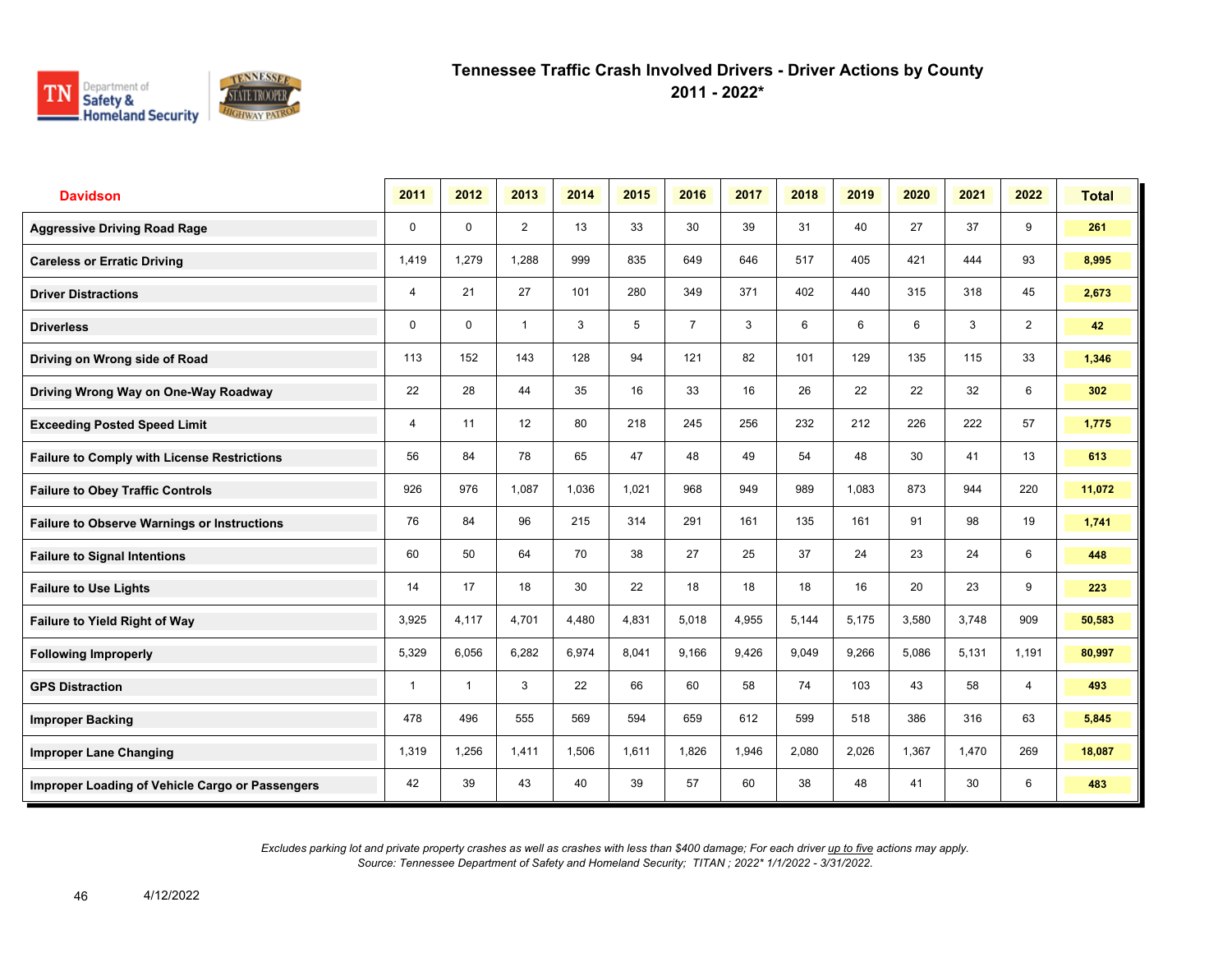

**2011 - 2022\***

|                                             | 2011         | 2012           | 2013           | 2014           | 2015   | 2016   | 2017           | 2018           | 2019         | 2020   | 2021   | 2022           | <b>Total</b> |
|---------------------------------------------|--------------|----------------|----------------|----------------|--------|--------|----------------|----------------|--------------|--------|--------|----------------|--------------|
| <b>Improper Passing</b>                     | 248          | 257            | 282            | 303            | 328    | 329    | 358            | 350            | 401          | 268    | 306    | 62             | 3,492        |
| <b>Improper Turn</b>                        | 815          | 844            | 984            | 1,023          | 1,112  | 1,015  | 1,119          | 1,057          | 1,079        | 818    | 793    | 207            | 10,866       |
| <b>Improperly Carrying Hazardous Cargo</b>  | 0            | $\mathbf 0$    | 2              | $\overline{2}$ | 2      | 5      | $\overline{4}$ | $\overline{2}$ | $\mathbf{1}$ | 4      | 0      | $\overline{2}$ | 24           |
| <b>Improperly Towing or Pushing Vehicle</b> | 5            | 6              | $\overline{7}$ | 12             | 11     | 12     | 9              | 8              | 4            | 10     | 10     | $\overline{1}$ | 95           |
| Inattentive                                 | 1,819        | 1,903          | 1,806          | 1,917          | 1,259  | 1,251  | 1,138          | 978            | 776          | 415    | 363    | 105            | 13,730       |
| Interfered with by Passenger                | 117          | 103            | 118            | 136            | 27     | 37     | 31             | 13             | 19           | 21     | 8      | 4              | 634          |
| <b>No Contributing Actions</b>              | 17,944       | 19,262         | 20,229         | 22,996         | 28,550 | 30,286 | 30,656         | 30,250         | 29,702       | 20,363 | 21,651 | 5,036          | 276,925      |
| <b>Operating without Required Equipment</b> | 24           | 20             | 15             | 19             | 35     | 35     | 36             | 34             | 22           | 20     | 20     | 8              | 288          |
| <b>Operator Inexperience</b>                | 288          | 227            | 270            | 250            | 282    | 243    | 205            | 176            | 194          | 123    | 144    | 41             | 2,443        |
| Other                                       | 3,871        | 3,592          | 3,793          | 2,895          | 1,883  | 1,952  | 2,002          | 1,800          | 1,913        | 1,257  | 1,325  | 336            | 26,619       |
| <b>Over Correcting</b>                      | 475          | 437            | 522            | 526            | 430    | 391    | 339            | 326            | 366          | 327    | 301    | 91             | 4,531        |
| Racing                                      | $\mathbf{1}$ | $\overline{2}$ | $\mathbf 0$    | $\overline{2}$ | 8      | 12     | 15             | 5              | 12           | 9      | 8      | $\overline{2}$ | 76           |
| <b>Reckless or Negligent Driving</b>        | 541          | 485            | 481            | 505            | 411    | 439    | 455            | 474            | 439          | 426    | 347    | 96             | 5,099        |
| <b>Speed Too Fast for Conditions</b>        | 1,396        | 1,184          | 1,396          | 1,158          | 1,241  | 1,100  | 1,232          | 1,196          | 983          | 1,003  | 983    | 331            | 13,203       |
| <b>Speed Too Slow</b>                       | 16           | 16             | $\overline{7}$ | 18             | 9      | 12     | 17             | $\overline{7}$ | 8            | 12     | 10     | 6              | 138          |
| <b>Swerved or Avoided</b>                   | 14           | 28             | 25             | 268            | 707    | 798    | 841            | 761            | 771          | 785    | 738    | 202            | 5,938        |
| <b>Texting/PDA/Blackberry Distraction</b>   | 0            | 3              | 4              | 17             | 81     | 53     | 67             | 58             | 73           | 54     | 57     | 5              | 472          |
| <b>Vision Obstructed</b>                    | 319          | 381            | 414            | 338            | 270    | 188    | 192            | 132            | 154          | 93     | 134    | 29             | 2,644        |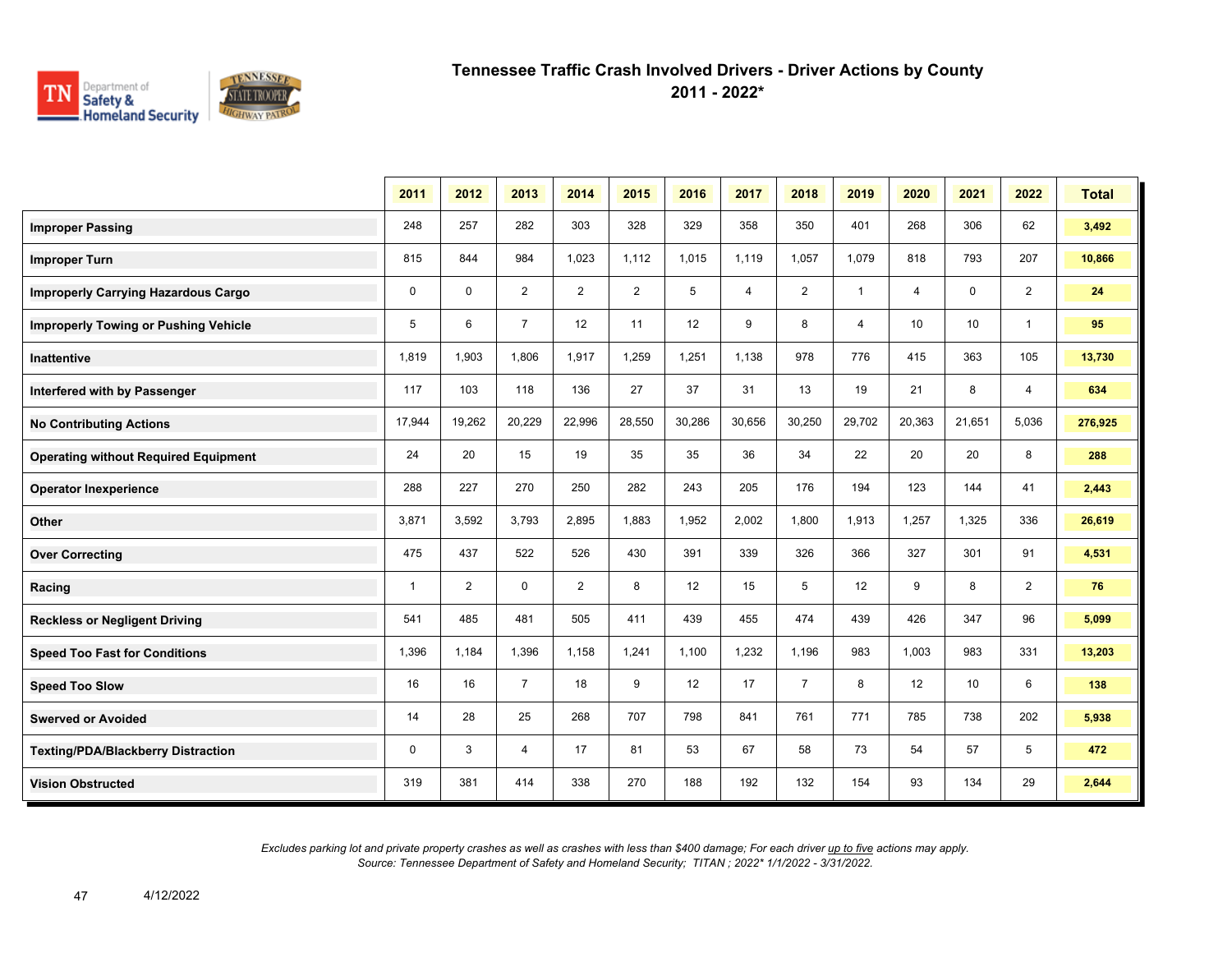

|                       | 2011   | 2012   | 2013   | 2014   | 2015   | 2016   | 2017   | 2018   | 2019   | 2020   | 2021   | 2022   | <b>Total</b> |
|-----------------------|--------|--------|--------|--------|--------|--------|--------|--------|--------|--------|--------|--------|--------------|
| <b>Unknown</b>        | 4,196  | 4,377  | 4,953  | 5,862  | 7,854  | 8,764  | 9,017  | 9,580  | 9,343  | 7,700  | 8,571  | .908   | 82,125       |
| <b>Total Davidson</b> | 45,877 | 47,794 | 51,163 | 54.613 | 62,605 | 66,494 | 67,405 | 66,739 | 65,982 | 46,400 | 48,823 | 11,426 | 635,321      |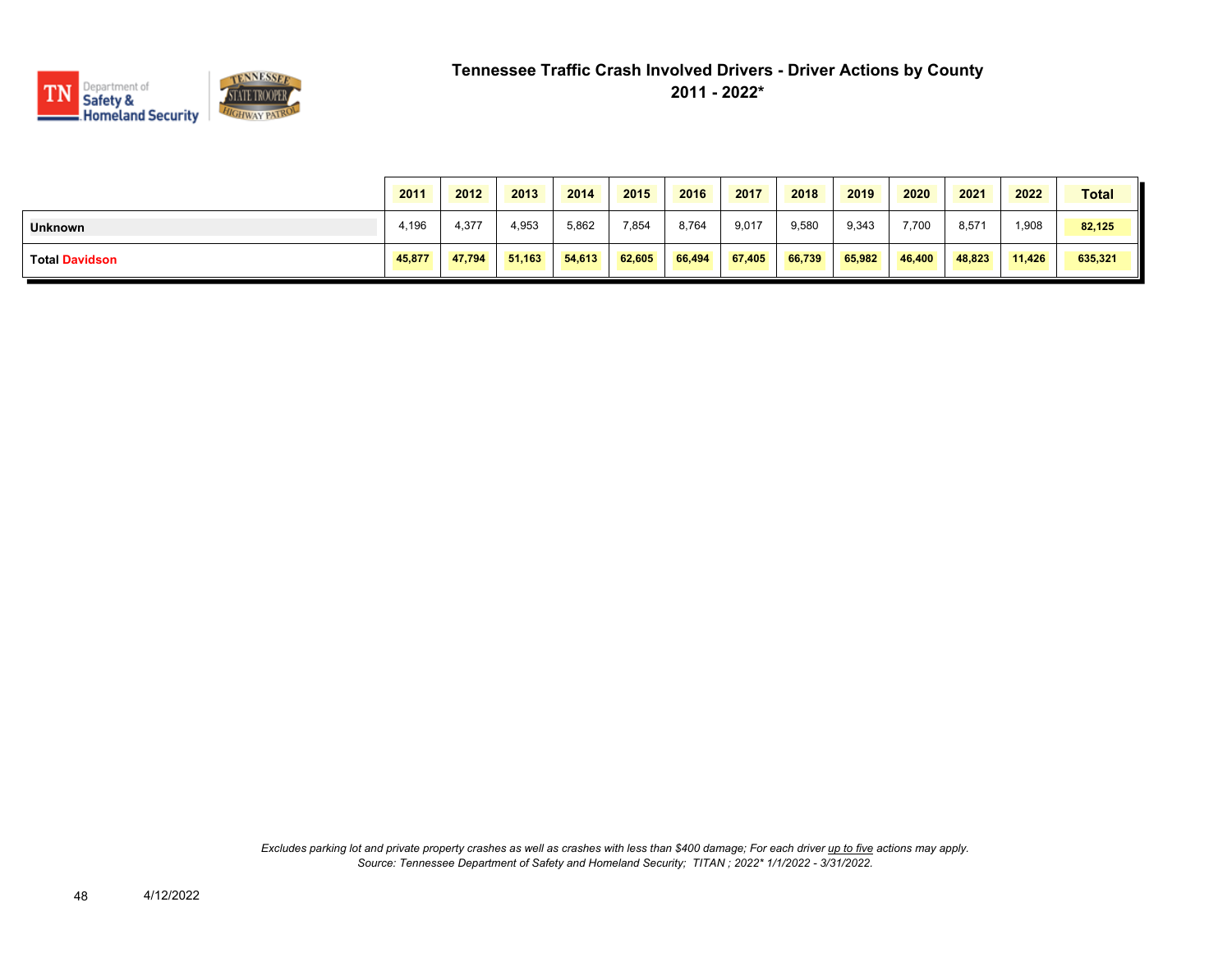

**2011 - 2022\***

| <b>Decatur</b>                                     | 2011           | 2012           | 2013           | 2014           | 2015           | 2016           | 2017           | 2018           | 2019           | 2020                    | 2021           | 2022           | <b>Total</b>   |
|----------------------------------------------------|----------------|----------------|----------------|----------------|----------------|----------------|----------------|----------------|----------------|-------------------------|----------------|----------------|----------------|
| <b>Aggressive Driving Road Rage</b>                | $\overline{2}$ | $\mathbf 0$    | $\mathbf 0$    | $\mathbf{1}$   | $\mathbf 0$    | $\overline{1}$ | $\mathbf 0$    | $\mathbf{1}$   | 0              | $\overline{1}$          | $\mathbf{1}$   | $\mathbf 0$    | $\overline{7}$ |
| <b>Careless or Erratic Driving</b>                 | $\overline{2}$ | 17             | 27             | 34             | 18             | 18             | 16             | 5              | 11             | 11                      | 16             | $\mathbf{1}$   | 176            |
| <b>Driver Distractions</b>                         | $\mathbf 0$    | $\overline{2}$ | $\mathbf 0$    | $\mathbf{1}$   | $\mathbf{1}$   | $\mathbf{1}$   | $\mathbf 0$    | 6              | 3              | $\mathbf 0$             | 3              | $\mathbf{1}$   | 18             |
| Driving on Wrong side of Road                      | 4              | 6              | 6              | 6              | $\overline{2}$ | 3              | 4              | $\mathbf{1}$   | 6              | 2                       | 4              | 0              | 44             |
| Driving Wrong Way on One-Way Roadway               | 0              | $\mathbf 0$    | $\mathbf{1}$   | $\mathbf 0$    | $\mathbf 0$    | $\mathbf 0$    | 0              | $\mathbf 0$    | 0              | $\mathbf 0$             | $\overline{1}$ | $\mathbf 0$    | $\mathbf{2}$   |
| <b>Exceeding Posted Speed Limit</b>                | $\overline{2}$ | 3              | $\overline{2}$ | $\mathbf{1}$   | $\overline{2}$ | $\overline{2}$ | 3              | 3              | $\overline{2}$ | 3                       | $\overline{4}$ | $\overline{1}$ | 28             |
| <b>Failure to Comply with License Restrictions</b> | $\overline{2}$ | 3              | 3              | $\mathbf 0$    | $\mathbf 0$    | $\mathbf 0$    | $\overline{1}$ | $\mathbf 0$    | 3              | $\overline{1}$          | $\mathbf 0$    | $\mathbf 0$    | 13             |
| <b>Failure to Obey Traffic Controls</b>            | $\mathbf{1}$   | 5              | $\mathbf 0$    | 6              | $\overline{2}$ | $\mathbf 0$    | $\overline{4}$ | 6              | $\overline{2}$ | 3                       | $\overline{2}$ | $\mathbf 0$    | 31             |
| <b>Failure to Observe Warnings or Instructions</b> | $\mathbf 0$    | $\Omega$       | $\mathbf 0$    | $\mathbf 0$    | $\mathbf{1}$   | $\overline{2}$ | $\overline{7}$ | $\mathbf 0$    | 0              | $\overline{\mathbf{1}}$ | 3              | $\overline{2}$ | 16             |
| <b>Failure to Signal Intentions</b>                | $\mathbf{1}$   | 0              | $\overline{1}$ | $\mathbf 0$    | $\mathbf{1}$   | 0              | $\mathbf 0$    | $\mathbf 0$    | 0              | $\mathbf 0$             | $\mathbf 0$    | $\mathbf 0$    | 3 <sup>2</sup> |
| <b>Failure to Use Lights</b>                       | 0              | $\Omega$       | $\Omega$       | $\Omega$       | $\mathbf 0$    | $\overline{1}$ | 0              | $\mathbf 0$    | $\overline{2}$ | $\Omega$                | $\Omega$       | $\mathbf 0$    | 3 <sup>1</sup> |
| Failure to Yield Right of Way                      | 24             | 30             | 29             | 25             | 18             | 25             | 24             | 23             | 27             | 20                      | 32             | 6              | 283            |
| <b>Following Improperly</b>                        | 19             | 25             | 16             | 18             | 13             | 22             | 15             | 21             | 21             | 13                      | 9              | $\overline{4}$ | 196            |
| <b>GPS Distraction</b>                             | 0              | $\mathbf 0$    | $\mathbf 0$    | $\mathbf 0$    | $\mathbf 0$    | $\mathbf 0$    | $\mathbf 0$    | $\mathbf 0$    | 0              | $\Omega$                | $\mathbf{1}$   | $\mathbf 0$    | $\mathbf{1}$   |
| <b>Improper Backing</b>                            | 5              | $\overline{7}$ | $\overline{7}$ | $\overline{2}$ | 5              | $\overline{4}$ | $\overline{2}$ | 6              | $\overline{2}$ | $\overline{4}$          | $\mathbf{1}$   | $\overline{2}$ | 47             |
| <b>Improper Lane Changing</b>                      | $\mathbf{1}$   | $\overline{2}$ | $\overline{2}$ | 3              | $\overline{2}$ | $\overline{1}$ | $\overline{4}$ | 3              | $\overline{2}$ | $\overline{2}$          | 6              | $\mathbf{1}$   | 29             |
| Improper Loading of Vehicle Cargo or Passengers    | 0              | $\mathbf 0$    | $\mathbf 0$    | $\mathbf 0$    | $\mathbf 0$    | $\mathbf 0$    | $\mathbf{1}$   | $\mathbf 0$    | $\overline{2}$ | 0                       | $\mathbf 0$    | $\mathbf 0$    | 3 <sup>1</sup> |
| <b>Improper Passing</b>                            | $\overline{2}$ | 6              | 3              | 3              | $\overline{4}$ | $\overline{1}$ | $\overline{2}$ | $\overline{1}$ | $\overline{2}$ | 2                       | 3              | $\mathbf 0$    | 29             |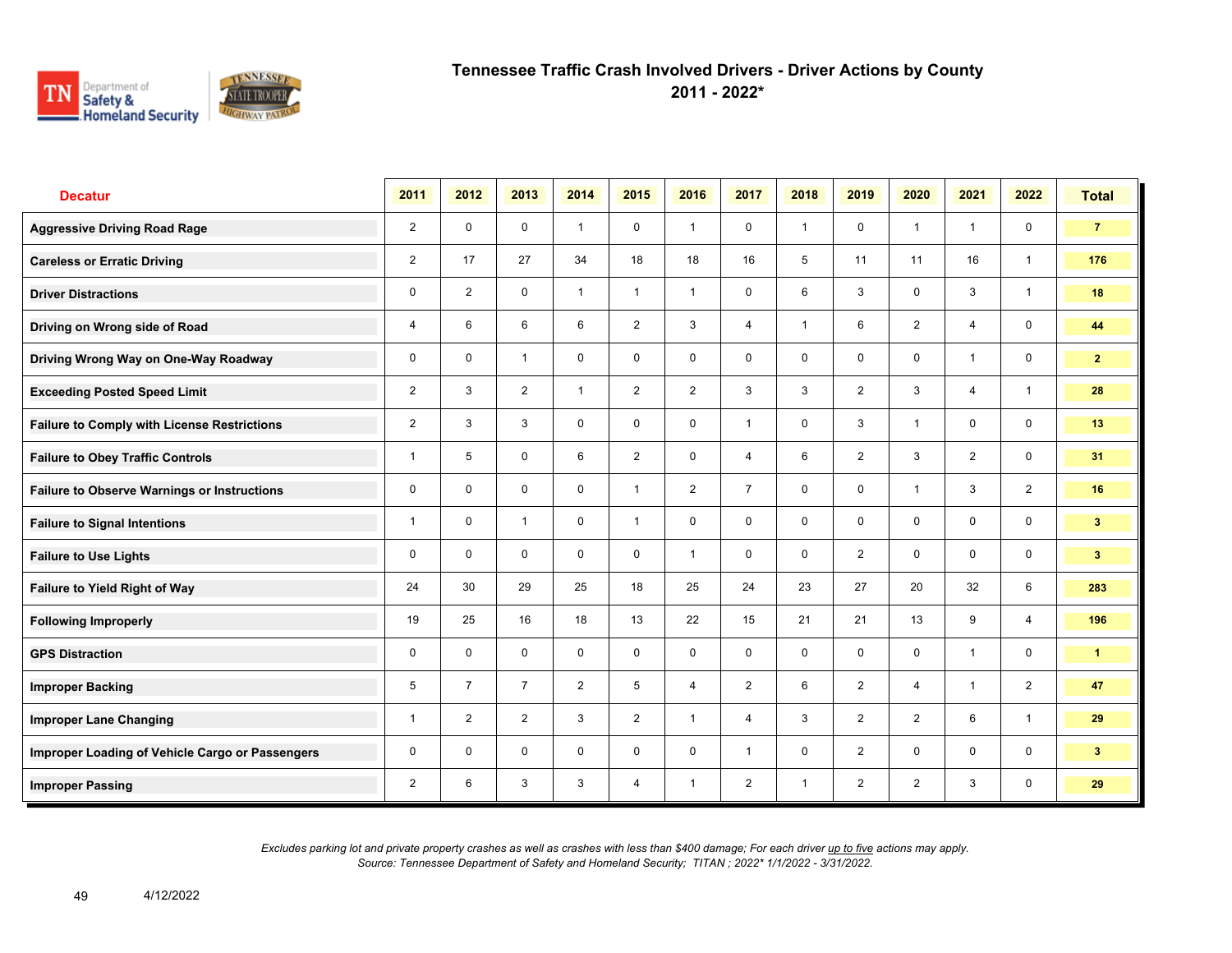

**2011 - 2022\***

|                                             | 2011           | 2012           | 2013           | 2014           | 2015           | 2016           | 2017           | 2018           | 2019           | 2020           | 2021           | 2022           | <b>Total</b>    |
|---------------------------------------------|----------------|----------------|----------------|----------------|----------------|----------------|----------------|----------------|----------------|----------------|----------------|----------------|-----------------|
| <b>Improper Turn</b>                        | 4              | 5              | 5              | $\overline{4}$ | $\mathbf{1}$   | $\mathbf{1}$   | $\overline{7}$ | 5              | 6              | 5              | 4              | $\mathbf 0$    | 47              |
| <b>Improperly Carrying Hazardous Cargo</b>  | 0              | $\mathbf 0$    | $\mathbf 0$    | $\mathbf 0$    | $\mathbf 0$    | $\mathbf{1}$   | $\mathbf 0$    | $\mathbf 0$    | 0              | $\mathbf 0$    | $\mathbf 0$    | $\mathbf 0$    | $\mathbf{1}$    |
| <b>Improperly Towing or Pushing Vehicle</b> | $\overline{2}$ | 0              | $\mathbf 0$    | 0              | $\mathbf 0$    | $\mathbf 0$    | 0              | $\mathbf 0$    | $\overline{2}$ | $\mathbf 0$    | 1              | $\mathbf 0$    | $5\phantom{.0}$ |
| Inattentive                                 | $\overline{2}$ | 4              | 4              | 3              | 6              | $\mathbf{1}$   | 5              | 5              | 8              | $\overline{4}$ | 10             | $\mathbf{1}$   | 53              |
| Interfered with by Passenger                | $\mathbf 0$    | $\mathbf 0$    | $\mathbf{1}$   | $\mathbf 0$    | $\mathbf 0$    | $\mathbf 0$    | $\mathbf 0$    | $\mathbf{1}$   | 0              | $\mathbf 0$    | $\mathbf{1}$   | $\mathbf 0$    | 3 <sup>2</sup>  |
| <b>No Contributing Actions</b>              | 151            | 184            | 131            | 130            | 136            | 162            | 183            | 197            | 155            | 131            | 164            | 35             | 1,759           |
| <b>Operating without Required Equipment</b> | 0              | $\mathbf 0$    | $\mathbf 0$    | $\mathbf 0$    | 0              | $\mathbf{1}$   | $\mathbf{1}$   | $\overline{1}$ | 0              | $\mathbf 0$    | $\mathbf 0$    | $\mathbf 0$    | 3 <sup>2</sup>  |
| <b>Operator Inexperience</b>                | $\overline{2}$ | 3              | $\mathbf{1}$   | 6              | $\overline{2}$ | $\mathbf{1}$   | 4              | 3              | 0              | $\overline{2}$ | $\overline{2}$ | $\mathbf 0$    | 26              |
| Other                                       | 18             | 11             | $\overline{4}$ | 9              | 8              | 8              | 6              | 11             | 9              | 5              | 10             | 5              | 104             |
| <b>Over Correcting</b>                      | 8              | 17             | 17             | $\overline{7}$ | $\overline{7}$ | 3              | 8              | $\overline{4}$ | 6              | $\overline{7}$ | 6              | $\overline{2}$ | 92              |
| <b>Reckless or Negligent Driving</b>        | 6              | 6              | 12             | 28             | 14             | 12             | 19             | 17             | 16             | 11             | 19             | $\mathbf 0$    | 160             |
| <b>Speed Too Fast for Conditions</b>        | $\overline{2}$ | $\overline{2}$ | $\mathbf{1}$   | 5              | 3              | $\overline{4}$ | 10             | 3              | 10             | $\overline{1}$ | 6              | $\mathbf{3}$   | 50              |
| <b>Speed Too Slow</b>                       | $\mathbf{1}$   | $\mathbf{1}$   | $\mathbf 0$    | $\mathbf 0$    | $\mathbf 0$    | $\mathbf 0$    | 0              | $\mathbf 0$    | 0              | $\mathbf 0$    | $\mathbf{1}$   | $\mathbf 0$    | 3 <sup>7</sup>  |
| <b>Swerved or Avoided</b>                   | 2              | 3              | 4              | $\overline{4}$ | $\overline{2}$ | 12             | $\overline{7}$ | 15             | 4              | 11             | 11             | 5              | 80              |
| <b>Texting/PDA/Blackberry Distraction</b>   | 0              | $\overline{1}$ | 3              | $\mathbf 0$    | $\mathbf{1}$   | $\mathbf 0$    | 0              | $\mathbf 0$    | 1              | $\mathbf 0$    | $\mathbf{1}$   | $\mathbf 0$    | $\overline{7}$  |
| <b>Vision Obstructed</b>                    | 0              | $\mathbf 0$    | $\mathbf 0$    | $\mathbf 0$    | $\overline{2}$ | $\mathbf 0$    | $\mathbf{1}$   | 0              | 0              | $\mathbf 0$    | $\mathbf 0$    | $\mathbf 0$    | 3 <sup>2</sup>  |
| <b>Unknown</b>                              | 94             | 105            | 99             | 110            | 86             | 100            | 84             | 82             | 76             | 69             | 103            | 28             | 1,036           |
| <b>Total Decatur</b>                        | 357            | 448            | 379            | 406            | 337            | 387            | 418            | 420            | 378            | 309            | 425            | 97             | 4,361           |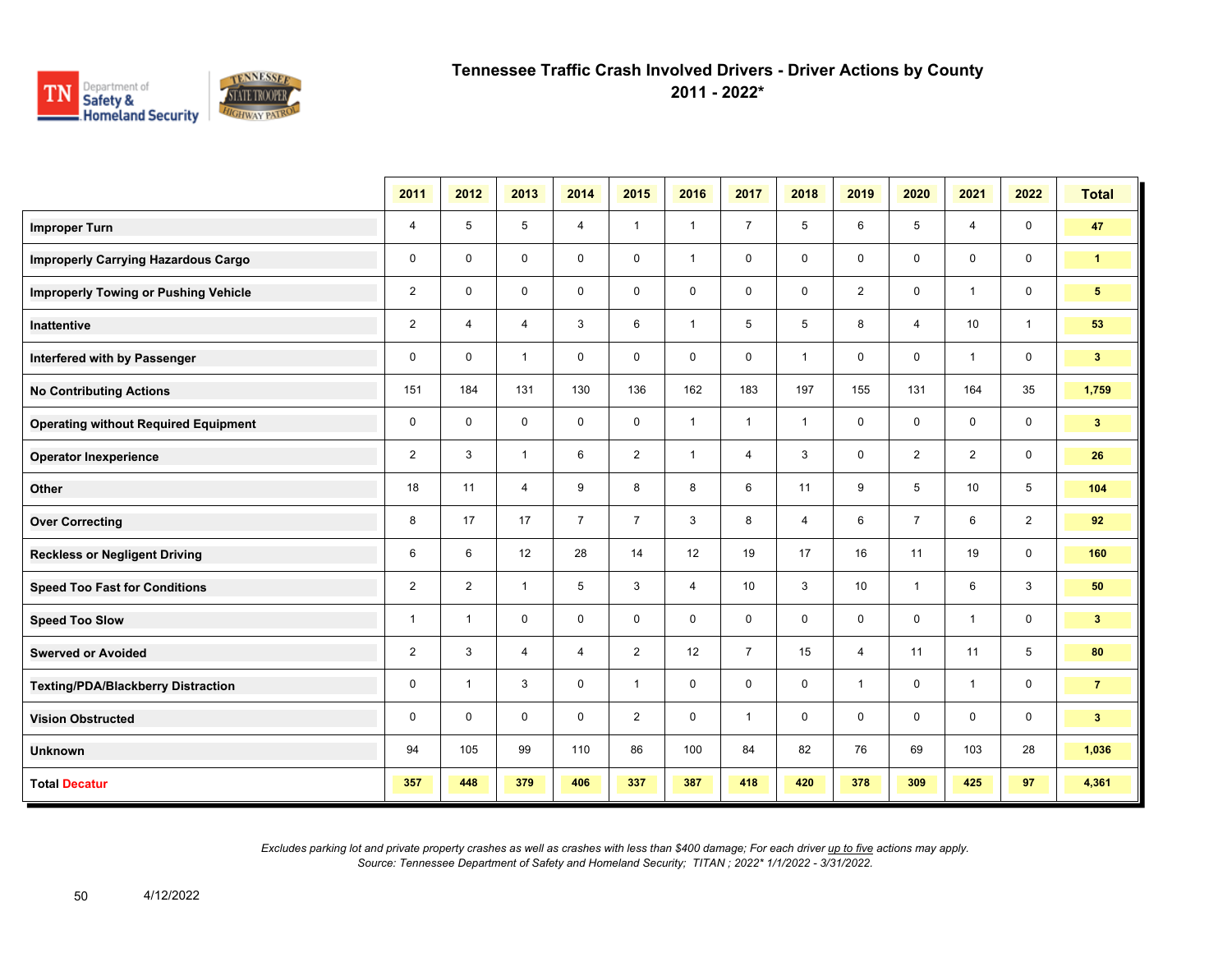

**2011 - 2022\***

| <b>DeKalb</b>                                      | 2011           | 2012           | 2013           | 2014           | 2015           | 2016           | 2017           | 2018           | 2019         | 2020                    | 2021           | 2022           | <b>Total</b>            |
|----------------------------------------------------|----------------|----------------|----------------|----------------|----------------|----------------|----------------|----------------|--------------|-------------------------|----------------|----------------|-------------------------|
| <b>Aggressive Driving Road Rage</b>                | 0              | $\overline{1}$ | $\mathbf 0$    | $\mathbf 0$    | 0              | $\overline{1}$ | $\mathbf 0$    | $\overline{2}$ | 0            | $\mathbf 0$             | $\mathbf 0$    | $\mathbf 0$    | $\blacktriangleleft$    |
| <b>Careless or Erratic Driving</b>                 | 13             | 13             | 8              | 8              | 21             | 11             | $\overline{4}$ | $\overline{2}$ | 5            | $\overline{\mathbf{1}}$ | $\overline{7}$ | $\mathbf{1}$   | 94                      |
| <b>Driver Distractions</b>                         | 0              | $\overline{1}$ | 5              | 3              | $\overline{4}$ | 6              | $\mathbf{1}$   | 5              | $\mathbf{1}$ | 6                       | 3              | $\overline{2}$ | 37                      |
| <b>Driverless</b>                                  | $\mathbf{1}$   | $\mathbf 0$    | $\mathbf 0$    | $\mathbf{1}$   | $\mathbf 0$    | $\overline{1}$ | $\mathbf{1}$   | $\overline{1}$ | 0            | $\mathbf 0$             | 0              | $\mathbf 0$    | 5 <sup>5</sup>          |
| Driving on Wrong side of Road                      | 8              | 4              | 3              | $\overline{4}$ | 3              | $\overline{4}$ | 3              | $\overline{2}$ | 1            | -1                      | $\overline{4}$ | $\overline{1}$ | 38                      |
| <b>Exceeding Posted Speed Limit</b>                | $\overline{2}$ | $\overline{1}$ | $\overline{2}$ | 3              | 12             | $\overline{4}$ | $\overline{2}$ | 3              | 3            | $\overline{2}$          | 3              | $\overline{1}$ | 38                      |
| <b>Failure to Comply with License Restrictions</b> | $\mathbf{1}$   | $\overline{1}$ | $\mathbf 0$    | $\mathbf{1}$   | $\mathbf 0$    | $\mathbf 0$    | 3              | $\overline{2}$ | 0            | $\overline{1}$          | $\mathbf 0$    | $\mathbf 0$    | 9                       |
| <b>Failure to Obey Traffic Controls</b>            | 8              | 4              | 5              | 10             | 8              | 3              | 5              | 6              | 6            | 4                       | 5              | $\mathbf 0$    | 64                      |
| <b>Failure to Observe Warnings or Instructions</b> | $\mathbf{1}$   | $\overline{1}$ | $\mathbf 0$    | $\mathbf 0$    | $\mathbf{1}$   | $\overline{2}$ | $\overline{1}$ | $\mathbf 0$    | 0            | $\mathbf 0$             | $\overline{1}$ | $\mathbf 0$    | $\overline{7}$          |
| <b>Failure to Signal Intentions</b>                | 0              | $\mathbf 0$    | $\mathbf 0$    | $\overline{2}$ | $\mathbf{1}$   | $\mathbf 0$    | $\mathbf 0$    | $\mathbf 0$    | $\mathbf{1}$ | $\Omega$                | $\mathbf 0$    | $\mathbf 0$    | $\overline{4}$          |
| <b>Failure to Use Lights</b>                       | 0              | $\overline{1}$ | $\mathbf 0$    | $\mathbf 0$    | 0              | $\overline{1}$ | 0              | $\mathbf 0$    | $\mathbf{1}$ | $\mathbf 0$             | 0              | $\mathbf 0$    | 3 <sup>1</sup>          |
| <b>Failure to Yield Right of Way</b>               | 48             | 31             | 36             | 40             | 40             | 18             | 37             | 19             | 17           | 23                      | 23             | 5              | 337                     |
| <b>Following Improperly</b>                        | 16             | 20             | 14             | 30             | 19             | 18             | 21             | 12             | 14           | 12                      | 8              | $\overline{4}$ | 188                     |
| <b>GPS Distraction</b>                             | $\mathbf 0$    | $\Omega$       | $\Omega$       | $\mathbf 0$    | $\mathbf 0$    | $\Omega$       | $\mathbf 0$    | $\mathbf 0$    | $\mathbf{1}$ | $\Omega$                | $\overline{1}$ | $\mathbf 0$    | 2 <sup>1</sup>          |
| <b>Improper Backing</b>                            | 8              | 4              | $\overline{4}$ | 3              | 6              | $\overline{2}$ | $\overline{2}$ | 3              | $\mathbf{1}$ | 3                       | $\overline{2}$ | $\mathbf{1}$   | 39                      |
| <b>Improper Lane Changing</b>                      | 5              | 4              | 5              | 3              | $\overline{4}$ | $\overline{1}$ | $\mathbf{1}$   | $\mathbf 0$    | 3            | $\overline{2}$          | $\mathbf 0$    | $\mathbf 0$    | 28                      |
| Improper Loading of Vehicle Cargo or Passengers    | 0              | $\overline{2}$ | $\mathbf 0$    | $\mathbf 0$    | $\mathbf 0$    | $\mathbf 0$    | $\mathbf{1}$   | $\mathbf 0$    | 0            | $\mathbf 0$             | $\mathbf 0$    | $\mathbf{1}$   | $\overline{\mathbf{4}}$ |
| <b>Improper Passing</b>                            | 9              | $\overline{2}$ | $\mathbf 0$    | 3              | 3              | $\overline{1}$ | 4              | $\overline{2}$ | 3            | $\overline{1}$          | 6              | $\overline{1}$ | 35                      |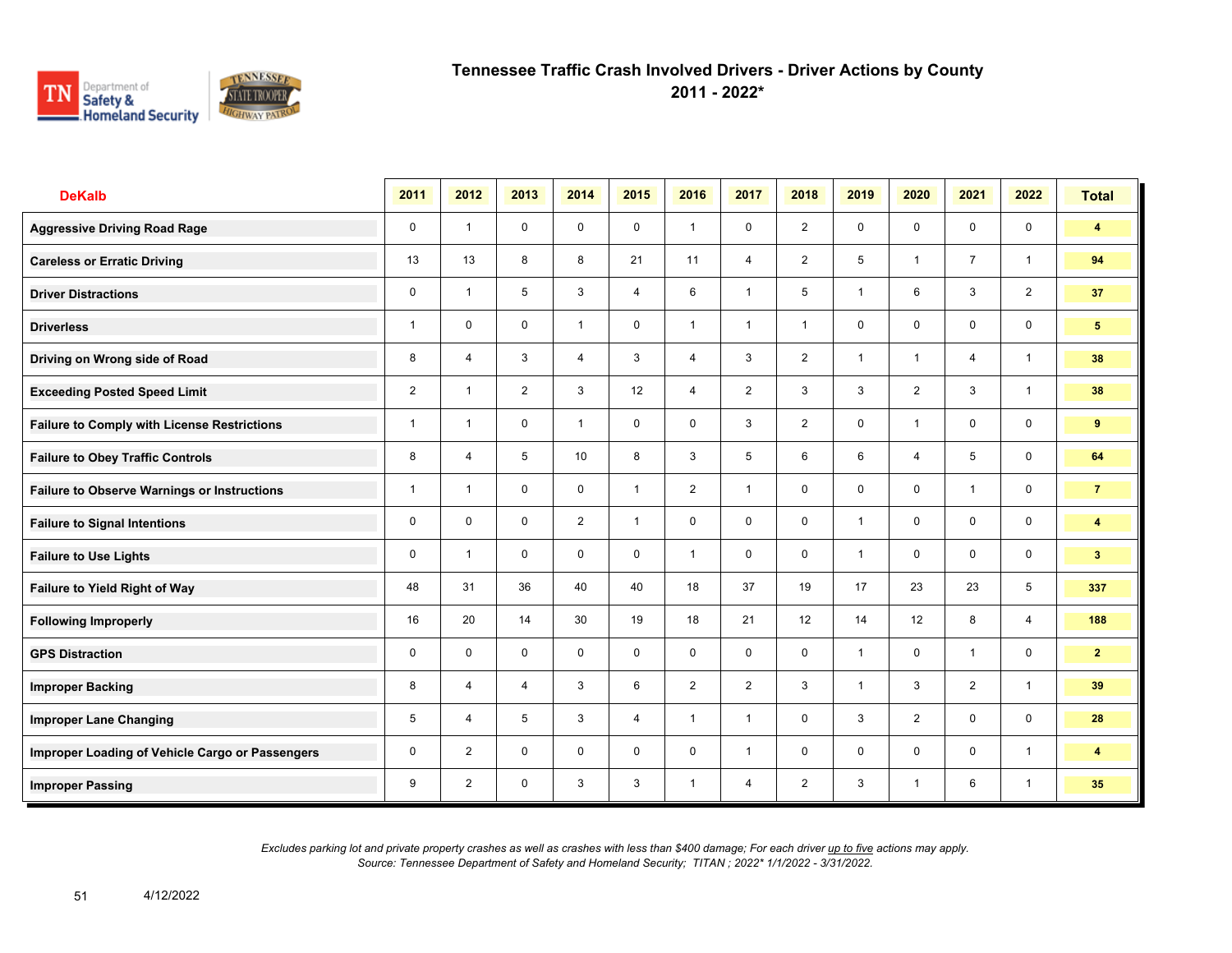

**2011 - 2022\***

|                                             | 2011           | 2012           | 2013           | 2014           | 2015           | 2016           | 2017           | 2018           | 2019           | 2020           | 2021           | 2022           | <b>Total</b>    |
|---------------------------------------------|----------------|----------------|----------------|----------------|----------------|----------------|----------------|----------------|----------------|----------------|----------------|----------------|-----------------|
| <b>Improper Turn</b>                        | 13             | 5              | 3              | 3              | 4              | 6              | 5              | $\overline{1}$ | 0              | $\mathbf 0$    | 4              | $\mathbf{1}$   | 45              |
| <b>Improperly Towing or Pushing Vehicle</b> | 0              | 0              | 0              | $\mathbf{1}$   | 0              | $\overline{1}$ | $\mathbf 0$    | $\mathbf 0$    | 0              | $\mathbf 0$    | $\overline{1}$ | $\mathbf 0$    | 3 <sup>2</sup>  |
| <b>Inattentive</b>                          | 12             | 9              | $\overline{7}$ | 6              | 13             | 6              | 3              | 4              | 4              | 6              | $\mathbf{1}$   | $\mathbf 0$    | 71              |
| Interfered with by Passenger                | $\overline{2}$ | $\mathbf{0}$   | $\mathbf{1}$   | $\mathbf{1}$   | $\mathbf{1}$   | $\overline{2}$ | $\overline{2}$ | $\mathbf 0$    | 0              | $\overline{1}$ | $\mathbf{1}$   | $\mathbf 0$    | 11              |
| <b>No Contributing Actions</b>              | 220            | 265            | 240            | 285            | 328            | 206            | 239            | 228            | 265            | 206            | 253            | 46             | 2,781           |
| <b>Operating without Required Equipment</b> | $\mathbf{1}$   | $\mathbf 0$    | $\mathbf 0$    | $\mathbf 0$    | $\mathbf{1}$   | $\mathbf 0$    | $\mathbf 0$    | $\mathbf 0$    | 1              | $\mathbf 0$    | $\mathbf 0$    | $\mathbf 0$    | $3\phantom{.0}$ |
| <b>Operator Inexperience</b>                | 14             | 8              | 6              | 4              | 4              | 8              | 4              | 5              | $\overline{2}$ | $\overline{4}$ | $\overline{4}$ | $\mathsf{O}$   | 63              |
| Other                                       | 44             | 22             | 19             | 17             | 13             | 12             | 16             | 6              | 8              | 11             | 9              | $\mathbf{3}$   | 180             |
| <b>Over Correcting</b>                      | 21             | 5              | 6              | 9              | 11             | 8              | 3              | 5              | $\overline{2}$ | $\overline{4}$ | 5              | $\mathbf 0$    | 79              |
| <b>Reckless or Negligent Driving</b>        | 8              | 6              | 6              | $\overline{4}$ | $\overline{7}$ | $\overline{2}$ | 5              | 12             | 8              | $\overline{7}$ | 5              | $\overline{2}$ | 72              |
| <b>Speed Too Fast for Conditions</b>        | 27             | 17             | 10             | $\overline{4}$ | 20             | 13             | $\overline{7}$ | 18             | $\overline{7}$ | 12             | 13             | 2              | 150             |
| <b>Swerved or Avoided</b>                   | $\overline{7}$ | 8              | 8              | 15             | 32             | 25             | 16             | 13             | $\overline{7}$ | 12             | 14             | 2              | 159             |
| <b>Texting/PDA/Blackberry Distraction</b>   | 0              | $\overline{2}$ | $\mathbf 0$    | $\mathbf 0$    | $\mathbf{1}$   | 0              | $\mathbf 0$    | 3              | 0              | 3              | $\mathbf{0}$   | $\mathbf 0$    | 9               |
| <b>Vision Obstructed</b>                    | $\mathbf{1}$   | $\overline{2}$ | $\overline{2}$ | 3              | 5              | 3              | 3              | 3              | 1              | $\mathbf 0$    | $\mathbf 0$    | $\mathbf 0$    | 23              |
| <b>Unknown</b>                              | 179            | 107            | 152            | 150            | 164            | 148            | 114            | 131            | 125            | 114            | 138            | 19             | 1,541           |
| <b>Total DeKalb</b>                         | 669            | 546            | 542            | 613            | 726            | 513            | 503            | 488            | 487            | 436            | 511            | 92             | 6,126           |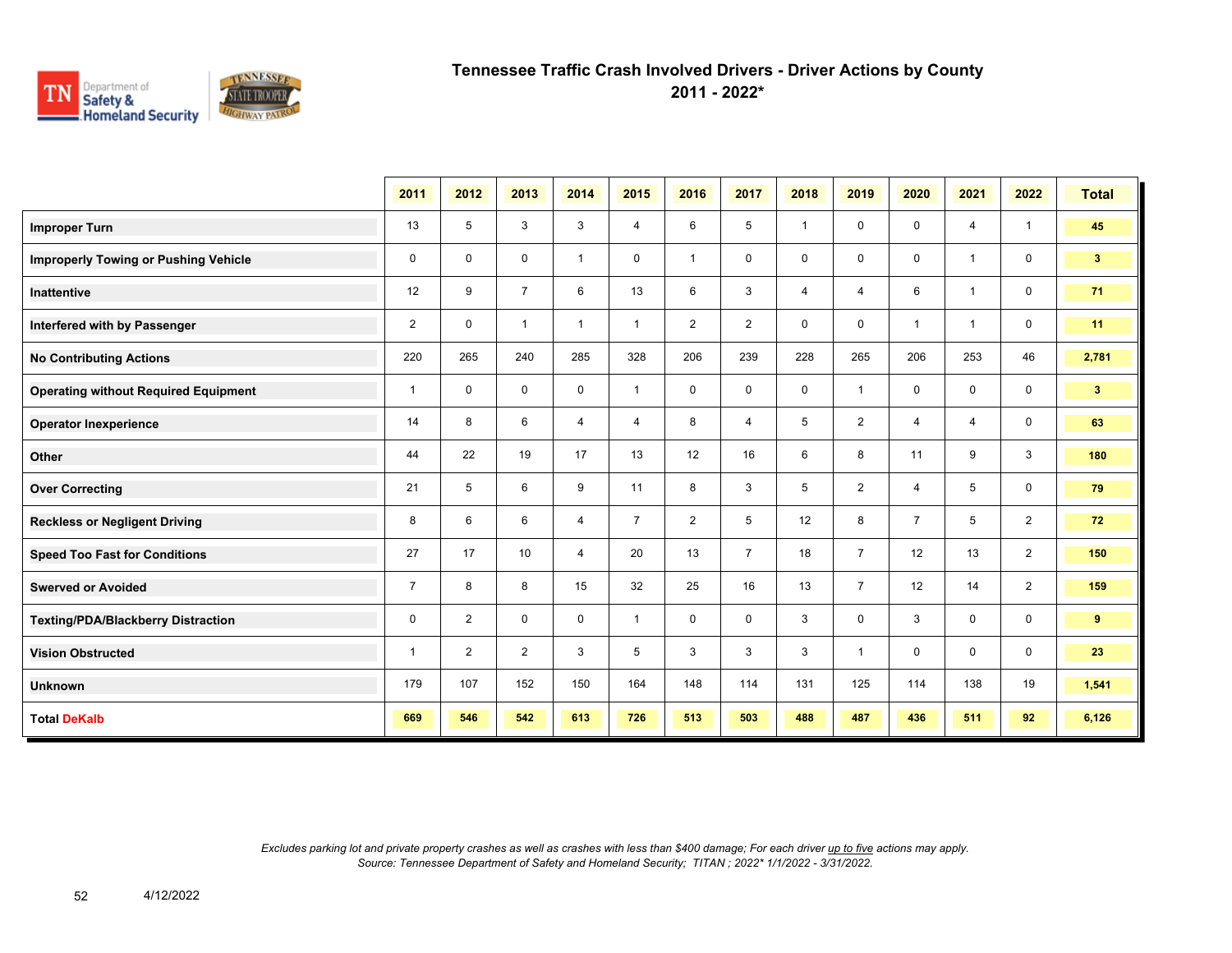

**2011 - 2022\***

| <b>Dickson</b>                                     | 2011           | 2012           | 2013           | 2014           | 2015           | 2016           | 2017        | 2018           | 2019           | 2020           | 2021           | 2022            | <b>Total</b>    |
|----------------------------------------------------|----------------|----------------|----------------|----------------|----------------|----------------|-------------|----------------|----------------|----------------|----------------|-----------------|-----------------|
| <b>Aggressive Driving Road Rage</b>                | $\mathbf 0$    | 3              | $\mathbf{1}$   | $\mathbf 0$    | 5              | $\mathbf 0$    | $\mathbf 0$ | 5              | $\mathbf{1}$   | 3              | $\overline{2}$ | $\mathbf 0$     | 20              |
| <b>Careless or Erratic Driving</b>                 | 38             | 90             | 136            | 103            | 96             | 73             | 83          | 42             | 37             | 42             | 36             | 12              | 788             |
| <b>Driver Distractions</b>                         | $\overline{7}$ | 13             | 23             | 28             | 18             | 23             | 20          | 14             | 16             | 22             | 17             | $\mathbf{1}$    | 202             |
| <b>Driverless</b>                                  | 0              | $\mathbf 0$    | $\mathsf{O}$   | $\mathsf{O}$   | 0              | $\mathsf{O}$   | $\mathbf 0$ | $\mathbf 0$    | $\mathbf{1}$   | 0              | 2              | $\mathbf 0$     | 3 <sup>1</sup>  |
| Driving on Wrong side of Road                      | 10             | 10             | 5              | 6              | 4              | 9              | 3           | 6              | 8              | 8              | 5              | $\mathbf 0$     | 74              |
| Driving Wrong Way on One-Way Roadway               | $\mathbf 0$    | $\Omega$       | $\mathbf{1}$   | $\mathbf 0$    | $\mathbf{1}$   | $\mathbf 0$    | 2           | $\mathbf 0$    | 0              | $\mathbf 0$    | $\mathbf{1}$   | $\mathbf 0$     | 5 <sup>5</sup>  |
| <b>Exceeding Posted Speed Limit</b>                | 13             | 10             | 10             | 12             | 20             | 14             | 16          | 8              | 11             | 16             | 21             | $\overline{2}$  | 153             |
| <b>Failure to Comply with License Restrictions</b> | $\overline{2}$ | 8              | $\overline{4}$ | 5              | 3              | $\overline{2}$ | 1           | $\mathbf 0$    | $\overline{2}$ | $\mathbf 0$    | 5              | $\mathbf 0$     | 32 <sub>2</sub> |
| <b>Failure to Obey Traffic Controls</b>            | 21             | 23             | 27             | 20             | 38             | 26             | 36          | 20             | 29             | 28             | 34             | 10 <sup>°</sup> | 312             |
| <b>Failure to Observe Warnings or Instructions</b> | 5              | 3              | $\overline{7}$ | 5              | 6              | $\overline{2}$ | 9           | 20             | 33             | 37             | 37             | 12              | 176             |
| <b>Failure to Signal Intentions</b>                | 1              | $\overline{1}$ | 3              | $\overline{2}$ | 3              | 2              | 2           | $\overline{2}$ | $\overline{2}$ | $\overline{1}$ | 3              | $\overline{1}$  | 23              |
| <b>Failure to Use Lights</b>                       | 0              | $\mathbf 0$    | $\mathbf{1}$   | 2              | $\mathbf{1}$   | $\mathbf 0$    | $\mathbf 0$ | $\mathbf{1}$   | $\overline{2}$ | $\overline{1}$ | $\mathbf{1}$   | $\overline{1}$  | 10 <sup>°</sup> |
| Failure to Yield Right of Way                      | 141            | 119            | 149            | 168            | 177            | 198            | 176         | 168            | 152            | 167            | 183            | 40              | 1,838           |
| <b>Following Improperly</b>                        | 110            | 93             | 111            | 111            | 137            | 157            | 148         | 177            | 120            | 136            | 198            | 43              | 1,541           |
| <b>GPS Distraction</b>                             | 0              | 2              | $\mathbf{1}$   | $\mathbf{1}$   | $\mathbf{1}$   | $\mathbf{1}$   | $\mathbf 0$ | $\mathbf 0$    | $\mathbf{1}$   | $\mathbf 0$    | $\mathbf{1}$   | $\mathbf 0$     | 8               |
| <b>Improper Backing</b>                            | 15             | 14             | 17             | 19             | 22             | 15             | 11          | 22             | 25             | 25             | 18             | $\overline{4}$  | 207             |
| <b>Improper Lane Changing</b>                      | 11             | 18             | 26             | 23             | 25             | 29             | 34          | 32             | 24             | 25             | 37             | $\overline{4}$  | 288             |
| Improper Loading of Vehicle Cargo or Passengers    | 1              | $\overline{1}$ | $\mathbf 0$    | $\mathbf 0$    | $\overline{2}$ | $\overline{1}$ | $\mathbf 0$ | 3              | $\mathbf{1}$   | 3              | 0              | $\mathbf 0$     | 12              |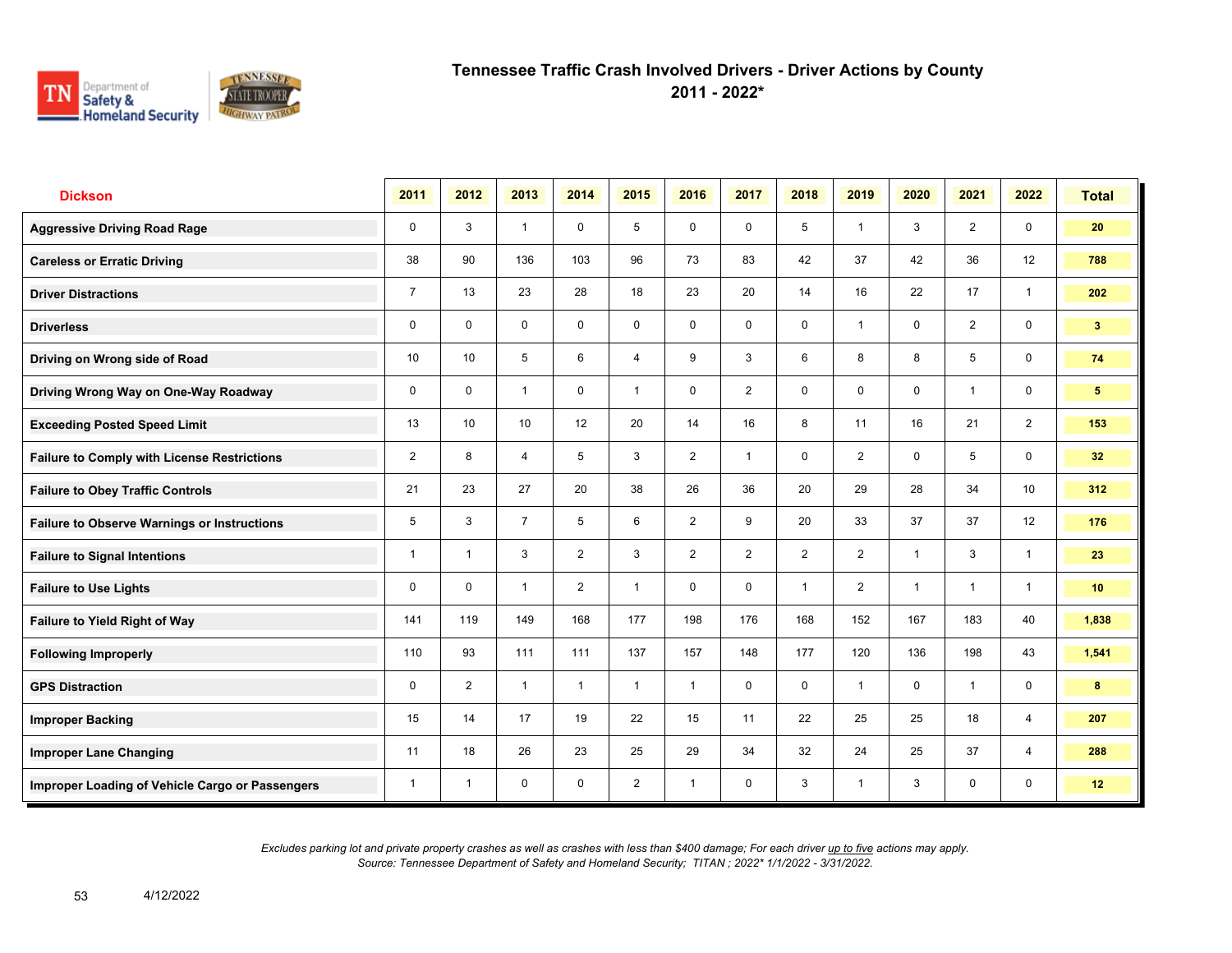

**2011 - 2022\***

|                                             | 2011           | 2012           | 2013           | 2014         | 2015         | 2016           | 2017        | 2018        | 2019           | 2020           | 2021           | 2022           | <b>Total</b>   |
|---------------------------------------------|----------------|----------------|----------------|--------------|--------------|----------------|-------------|-------------|----------------|----------------|----------------|----------------|----------------|
| <b>Improper Passing</b>                     | 14             | 6              | 5              | 8            | 16           | 15             | 17          | 8           | 13             | 9              | 16             | 6              | 133            |
| <b>Improper Turn</b>                        | $\overline{7}$ | $\overline{7}$ | 32             | 32           | 42           | 43             | 27          | 38          | 34             | 40             | 54             | 11             | 367            |
| <b>Improperly Towing or Pushing Vehicle</b> | $\mathbf 0$    | $\mathbf{0}$   | $\mathbf 0$    | $\mathbf 0$  | $\mathbf 0$  | $\mathbf 0$    | $\mathbf 0$ | $\mathbf 0$ | $\mathbf 0$    | $\mathbf{1}$   | $\mathbf 0$    | $\mathbf{1}$   | 2 <sup>7</sup> |
| <b>Inattentive</b>                          | 80             | 63             | 46             | 36           | 48           | 50             | 55          | 50          | 48             | 40             | 30             | 13             | 559            |
| Interfered with by Passenger                | $\overline{2}$ | $\overline{2}$ | $\overline{7}$ | 3            | $\mathbf{1}$ | 5              | 4           | 6           | 6              | 4              | $\overline{7}$ | $\mathbf 0$    | 47             |
| <b>No Contributing Actions</b>              | 1,160          | 1,073          | 991            | 1,022        | 1,304        | 1,365          | 1,434       | 1,247       | 1,250          | 998            | 1,167          | 270            | 13,281         |
| <b>Operating without Required Equipment</b> | $\mathbf{1}$   | $\mathbf 0$    | $\mathbf 0$    | $\mathbf 0$  | $\mathbf{1}$ | $\mathbf{1}$   | 0           | $\mathbf 0$ | $\mathbf{1}$   | $\mathbf 0$    | $\overline{2}$ | $\mathbf 0$    | 6              |
| <b>Operator Inexperience</b>                | 22             | 19             | 12             | 15           | 23           | 20             | 11          | 13          | 19             | 11             | 22             | $\overline{4}$ | 191            |
| Other                                       | 137            | 85             | 88             | 87           | 156          | 192            | 181         | 175         | 79             | 76             | 113            | 21             | 1,390          |
| <b>Over Correcting</b>                      | 22             | 31             | 25             | 23           | 25           | 28             | 16          | 15          | 16             | 17             | 12             | 3              | 233            |
| Racing                                      | 0              | $\mathbf 0$    | $\mathbf{1}$   | $\mathbf 0$  | 0            | $\mathbf 0$    | $\mathbf 0$ | $\mathbf 0$ | 0              | 0              | 0              | 0              | $\mathbf{1}$   |
| <b>Reckless or Negligent Driving</b>        | 19             | 6              | 8              | 14           | 21           | 29             | 13          | 28          | 17             | 21             | 19             | $\overline{2}$ | 197            |
| <b>Speed Too Fast for Conditions</b>        | 39             | 42             | 30             | 33           | 39           | 32             | 19          | 34          | 31             | 38             | 50             | 15             | 402            |
| <b>Speed Too Slow</b>                       | $\mathbf 0$    | $\mathbf 0$    | $\mathbf 0$    | $\mathbf{1}$ | 0            | $\overline{2}$ | 4           | $\mathbf 0$ | $\overline{2}$ | 3              | 0              | $\mathbf 0$    | 12             |
| <b>Swerved or Avoided</b>                   | 28             | 32             | 28             | 34           | 24           | 42             | 57          | 35          | 30             | 25             | 41             | $\overline{4}$ | 380            |
| <b>Texting/PDA/Blackberry Distraction</b>   | 3              | $\overline{2}$ | $\mathbf{1}$   | 3            | 0            | 5              | 3           | 3           | $\overline{2}$ | $\overline{2}$ | 6              | $\overline{1}$ | 31             |
| <b>Vision Obstructed</b>                    | 19             | 12             | 13             | 13           | 15           | 16             | 13          | 11          | 6              | 12             | 10             | 3              | 143            |
| <b>Unknown</b>                              | 290            | 371            | 364            | 335          | 438          | 441            | 482         | 446         | 455            | 461            | 490            | 114            | 4,687          |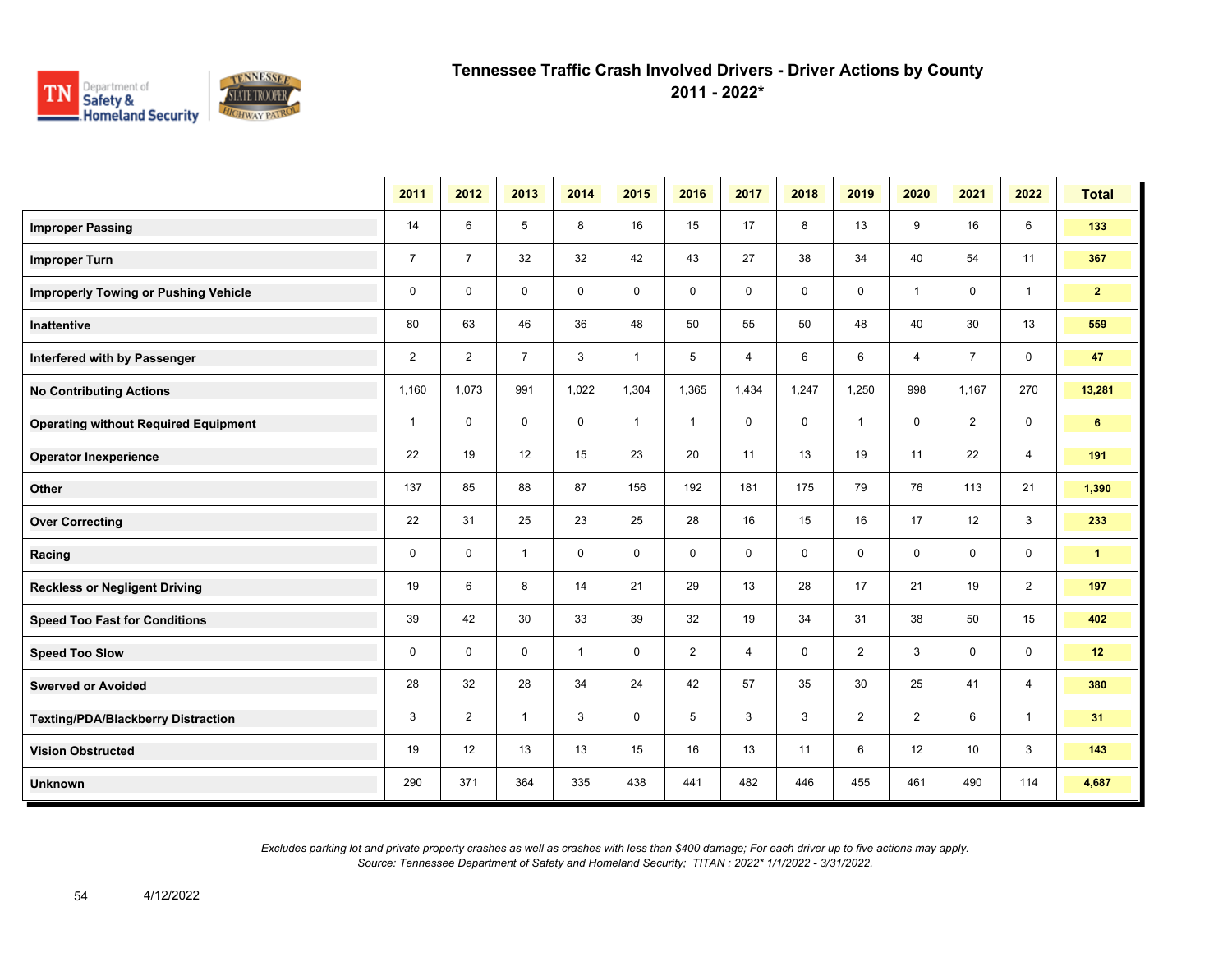

|                      | 2011  | 2012  | 2013  | 2014  | 2015  | 2016  | 2017  | 2018  | 2019  | 2020  | 2021  | 2022 | <b>Total</b> |
|----------------------|-------|-------|-------|-------|-------|-------|-------|-------|-------|-------|-------|------|--------------|
| <b>Total Dickson</b> | 2.218 | 2,159 | 2.173 | 2.164 | 2.712 | 2,838 | 2,877 | 2.629 | 2,474 | 2,272 | 2.640 | 598  | 27,754       |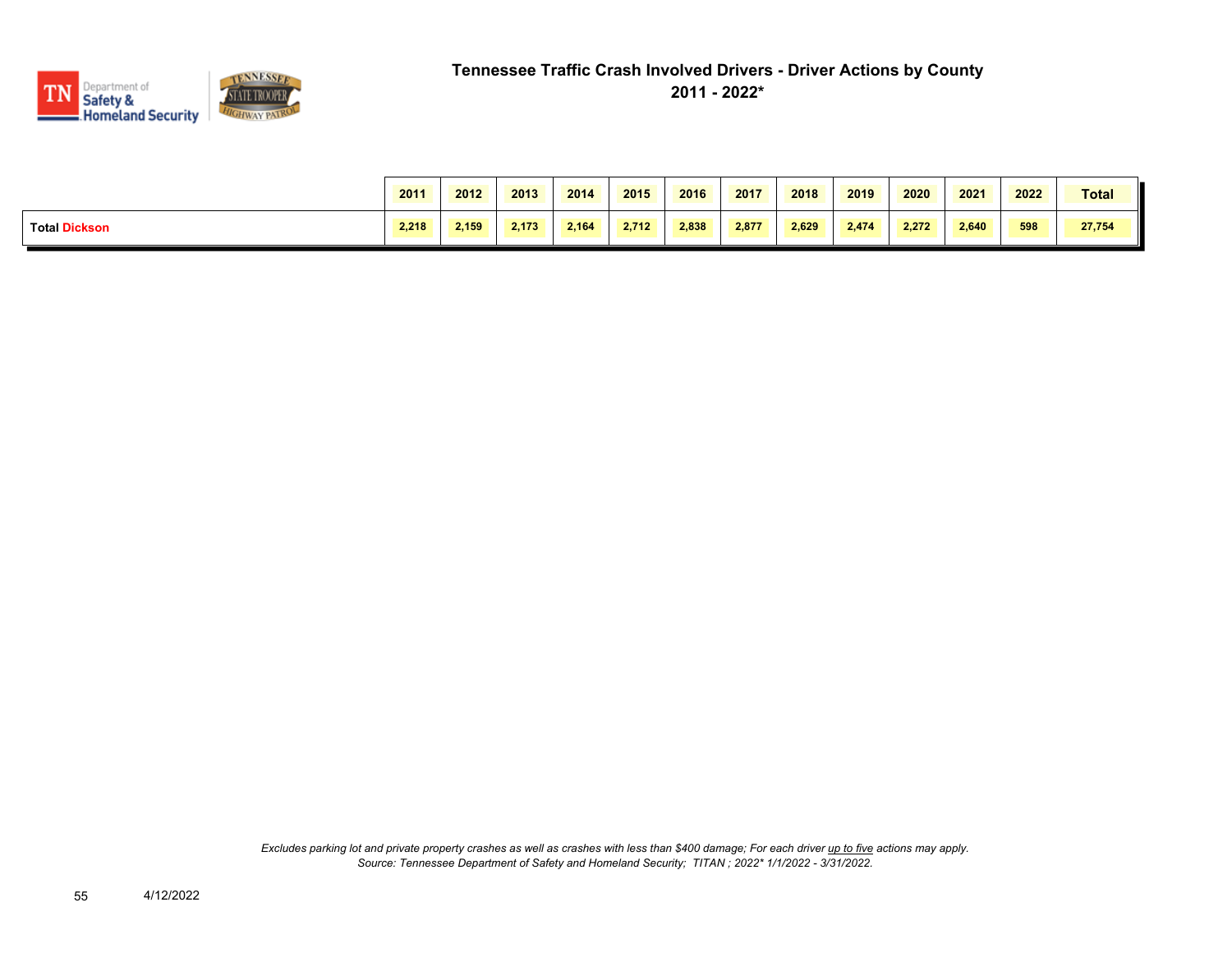

**2011 - 2022\***

| <b>Dyer</b>                                        | 2011           | 2012           | 2013           | 2014           | 2015           | 2016           | 2017           | 2018           | 2019            | 2020           | 2021           | 2022                    | <b>Total</b>   |
|----------------------------------------------------|----------------|----------------|----------------|----------------|----------------|----------------|----------------|----------------|-----------------|----------------|----------------|-------------------------|----------------|
| <b>Aggressive Driving Road Rage</b>                | $\mathbf{1}$   | $\mathbf 0$    | $\mathbf{1}$   | 3              | $\mathbf 0$    | $\mathbf 0$    | $\overline{2}$ | $\mathbf 0$    | $\overline{2}$  | $\overline{2}$ | $\overline{4}$ | $\mathbf 0$             | 15             |
| <b>Careless or Erratic Driving</b>                 | 27             | 26             | 44             | 17             | 18             | 14             | $\overline{7}$ | 13             | 9               | 13             | 8              | $\mathbf 0$             | 196            |
| <b>Driver Distractions</b>                         | 9              | 10             | 8              | 8              | 11             | $\overline{4}$ | 9              | 8              | 6               | 12             | 12             | 2                       | 99             |
| <b>Driverless</b>                                  | 0              | $\mathbf 0$    | $\mathbf{1}$   | $\mathbf{1}$   | 0              | 0              | $\mathbf 0$    | $\mathbf 0$    | 0               | 0              | $\mathsf{O}$   | $\mathbf 0$             | 2 <sup>1</sup> |
| Driving on Wrong side of Road                      | 5              | 3              | 8              | 5              | 6              | 6              | 3              | 9              | $\overline{2}$  | $\overline{1}$ | 4              | $\overline{1}$          | 53             |
| Driving Wrong Way on One-Way Roadway               | $\mathbf 0$    | $\overline{1}$ | $\mathbf{1}$   | $\mathbf 0$    | $\mathbf 0$    | $\mathbf 0$    | 1              | $\mathbf 0$    | $\mathbf 0$     | $\overline{1}$ | $\mathbf 0$    | $\mathbf 0$             | 4              |
| <b>Exceeding Posted Speed Limit</b>                | $\overline{7}$ | 3              | 8              | $\overline{7}$ | 5              | $\overline{1}$ | 6              | $\mathbf{1}$   | 8               | 2              | 10             | $\overline{2}$          | 60             |
| <b>Failure to Comply with License Restrictions</b> | $\overline{2}$ | 3              | $\overline{2}$ | 5              | 4              | $\mathbf{1}$   | $\mathbf 0$    | $\mathbf 0$    | $\mathbf 0$     | $\mathbf 0$    | $\overline{2}$ | $\mathbf 0$             | 19             |
| <b>Failure to Obey Traffic Controls</b>            | 21             | 18             | 14             | 22             | 16             | 17             | 15             | 26             | 22              | 16             | 29             | 6                       | 222            |
| <b>Failure to Observe Warnings or Instructions</b> | 4              | $\overline{2}$ | 3              | $\overline{4}$ | $\overline{2}$ | $\overline{1}$ | 3              | $\mathbf{1}$   | $\overline{2}$  | $\overline{4}$ | 8              | 5                       | 39             |
| <b>Failure to Signal Intentions</b>                | 3              | $\overline{2}$ | 6              | $\mathbf 0$    | $\mathbf{1}$   | $\mathbf{0}$   | $\mathbf{1}$   | $\overline{2}$ | $\mathbf{1}$    | $\mathbf{0}$   | $\overline{1}$ | $\mathsf{O}\phantom{0}$ | 17             |
| <b>Failure to Use Lights</b>                       | 0              | $\mathbf 0$    | $\overline{2}$ | $\mathbf{1}$   | $\mathbf{1}$   | $\mathbf 0$    | 3              | $\mathbf{1}$   | $\mathbf 0$     | $\overline{1}$ | 3              | $\mathbf{1}$            | 13             |
| Failure to Yield Right of Way                      | 144            | 124            | 126            | 123            | 123            | 94             | 79             | 90             | 73              | 98             | 95             | 29                      | 1,198          |
| <b>Following Improperly</b>                        | 125            | 102            | 98             | 122            | 101            | 113            | 106            | 74             | 63              | 55             | 77             | 21                      | 1,057          |
| <b>GPS Distraction</b>                             | 0              | $\mathbf 0$    | $\mathbf 0$    | $\mathbf{1}$   | $\mathbf 0$    | $\mathbf 0$    | $\mathbf 0$    | $\mathbf 0$    | $\mathbf 0$     | 2              | $\mathbf 0$    | $\mathbf 0$             | 3 <sup>2</sup> |
| <b>Improper Backing</b>                            | 35             | 35             | 27             | 30             | 24             | 26             | 16             | 17             | 15              | 9              | 21             | 5                       | 260            |
| <b>Improper Lane Changing</b>                      | 15             | 15             | $\overline{7}$ | 11             | 8              | 19             | 14             | 11             | 10 <sup>1</sup> | 6              | 17             | $\overline{2}$          | 135            |
| Improper Loading of Vehicle Cargo or Passengers    | 0              | $\overline{1}$ | $\mathbf{1}$   | $\overline{2}$ | $\mathbf 0$    | $\mathbf 0$    | $\overline{2}$ | 3              | $\mathbf{1}$    | $\overline{1}$ | $\overline{2}$ | $\mathbf 0$             | 13             |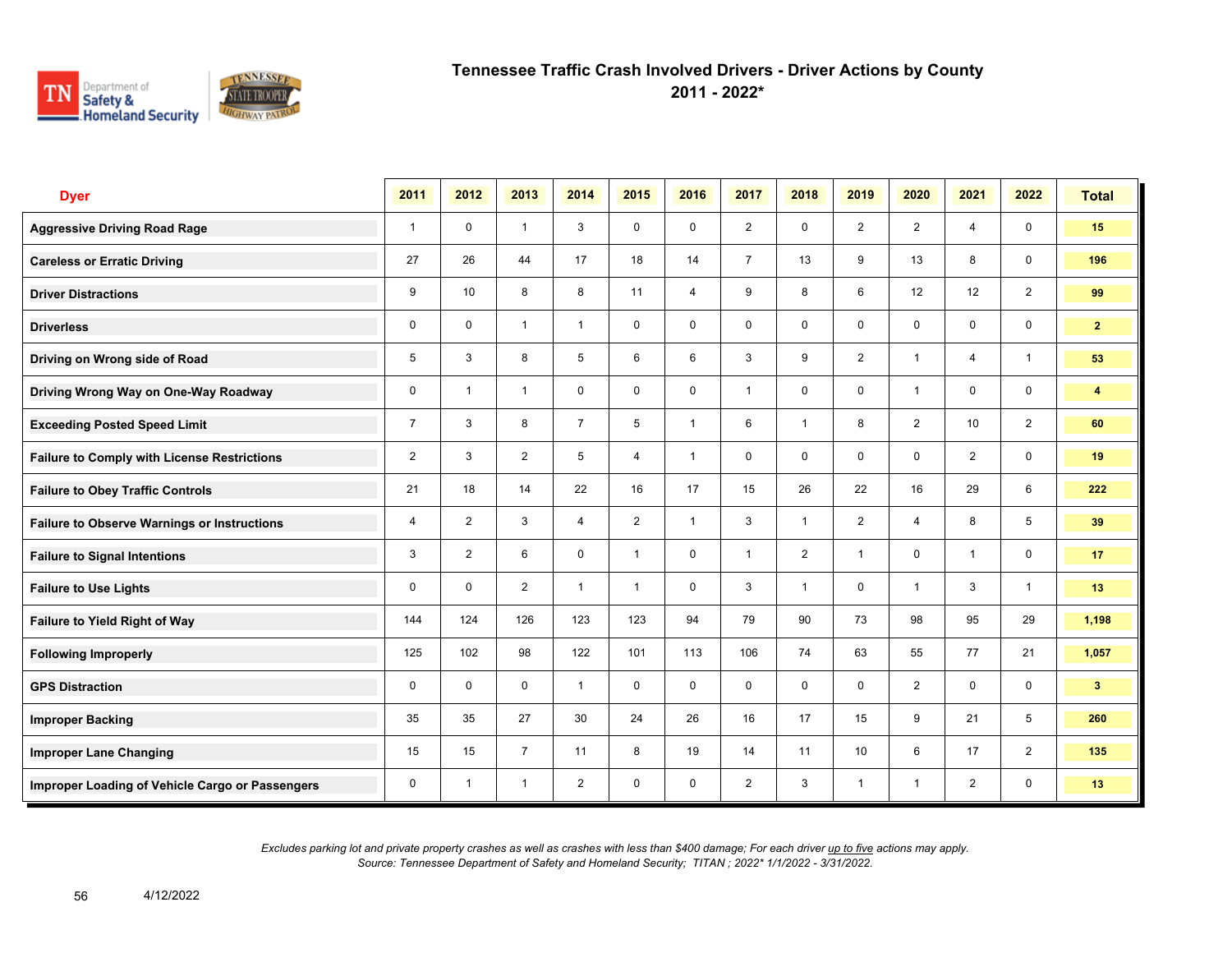

**2011 - 2022\***

|                                             | 2011           | 2012           | 2013           | 2014        | 2015           | 2016           | 2017           | 2018           | 2019           | 2020           | 2021         | 2022           | <b>Total</b>            |
|---------------------------------------------|----------------|----------------|----------------|-------------|----------------|----------------|----------------|----------------|----------------|----------------|--------------|----------------|-------------------------|
| <b>Improper Passing</b>                     | 9              | $\overline{7}$ | 5              | 8           | $\overline{7}$ | 13             | 13             | 6              | 9              | 10             | 14           | $\overline{2}$ | 103                     |
| <b>Improper Turn</b>                        | 9              | $\overline{7}$ | 10             | 11          | 21             | 19             | 14             | 14             | 8              | 13             | 23           | 9              | 158                     |
| <b>Improperly Carrying Hazardous Cargo</b>  | $\mathbf 0$    | $\mathbf{0}$   | $\mathbf 0$    | $\mathbf 0$ | 0              | $\mathbf 0$    | $\mathbf 0$    | $\mathbf 0$    | $\mathbf 0$    | $\mathbf{1}$   | 0            | $\mathbf 0$    | $\blacktriangleleft$    |
| <b>Improperly Towing or Pushing Vehicle</b> | $\overline{2}$ | $\mathbf{0}$   | $\mathbf 0$    | $\mathbf 0$ | $\mathbf 0$    | $\mathbf{1}$   | $\mathbf 0$    | $\mathbf 0$    | $\overline{2}$ | $\mathbf 0$    | $\mathbf{1}$ | $\mathbf{1}$   | $\overline{7}$          |
| Inattentive                                 | 38             | 15             | 32             | 38          | 33             | 30             | 22             | 23             | 17             | 21             | 23           | 5              | 297                     |
| Interfered with by Passenger                | 5              | 3              | $\overline{4}$ | $\mathbf 0$ | $\mathbf{1}$   | 3              | 3              | $\mathbf{1}$   | $\overline{4}$ | $\mathbf{1}$   | $\mathbf{1}$ | $\mathbf 0$    | 26                      |
| <b>No Contributing Actions</b>              | 657            | 619            | 614            | 699         | 691            | 708            | 746            | 746            | 680            | 526            | 558          | 164            | 7,408                   |
| <b>Operating without Required Equipment</b> | $\mathbf{1}$   | $\overline{2}$ | $\mathbf{1}$   | 3           | $\mathbf 0$    | 3              | $\mathbf{1}$   | $\mathbf 0$    | 0              | 3              | 0            | $\mathbf 0$    | 14                      |
| <b>Operator Inexperience</b>                | 13             | 13             | 12             | 13          | 8              | 10             | $\overline{7}$ | $\overline{2}$ | 5              | 18             | 14           | $\mathbf{1}$   | 116                     |
| Other                                       | 39             | 25             | 23             | 34          | 31             | 43             | 47             | 28             | 26             | 22             | 36           | 8              | 362                     |
| <b>Over Correcting</b>                      | 25             | 15             | 17             | 14          | 30             | 28             | 12             | 13             | 19             | 18             | 20           | 3              | 214                     |
| Racing                                      | $\mathbf 0$    | $\overline{4}$ | $\Omega$       | $\mathbf 0$ | $\mathbf 0$    | $\mathbf 0$    | $\mathbf 0$    | $\mathbf 0$    | $\mathbf 0$    | $\mathbf 0$    | $\mathbf 0$  | $\mathbf 0$    | $\overline{\mathbf{4}}$ |
| <b>Reckless or Negligent Driving</b>        | 12             | 12             | 16             | 12          | 25             | 16             | 13             | 9              | 19             | 17             | 19           | $\overline{2}$ | 172                     |
| <b>Speed Too Fast for Conditions</b>        | 26             | 20             | 28             | 30          | 36             | 14             | 23             | 18             | 10             | 8              | 16           | 11             | 240                     |
| <b>Speed Too Slow</b>                       | 0              | $\mathbf 0$    | $\mathbf 0$    | $\mathbf 0$ | $\mathbf{1}$   | $\overline{2}$ | $\mathbf{1}$   | 0              | 3              | $\mathbf{1}$   | 0            | $\mathbf 0$    | 8                       |
| <b>Swerved or Avoided</b>                   | 18             | 23             | 23             | 11          | 25             | 25             | 21             | 23             | 22             | 19             | 25           | 4              | 239                     |
| <b>Texting/PDA/Blackberry Distraction</b>   | 3              | $\mathbf 1$    | $\overline{4}$ | 3           | 4              | 3              | $\overline{2}$ | $\overline{2}$ | 0              | $\overline{2}$ | 4            | 0              | 28                      |
| <b>Vision Obstructed</b>                    | 11             | 9              | 6              | 8           | $\overline{2}$ | 4              | 4              | 5              | 5              | 4              | 3            | 3              | 64                      |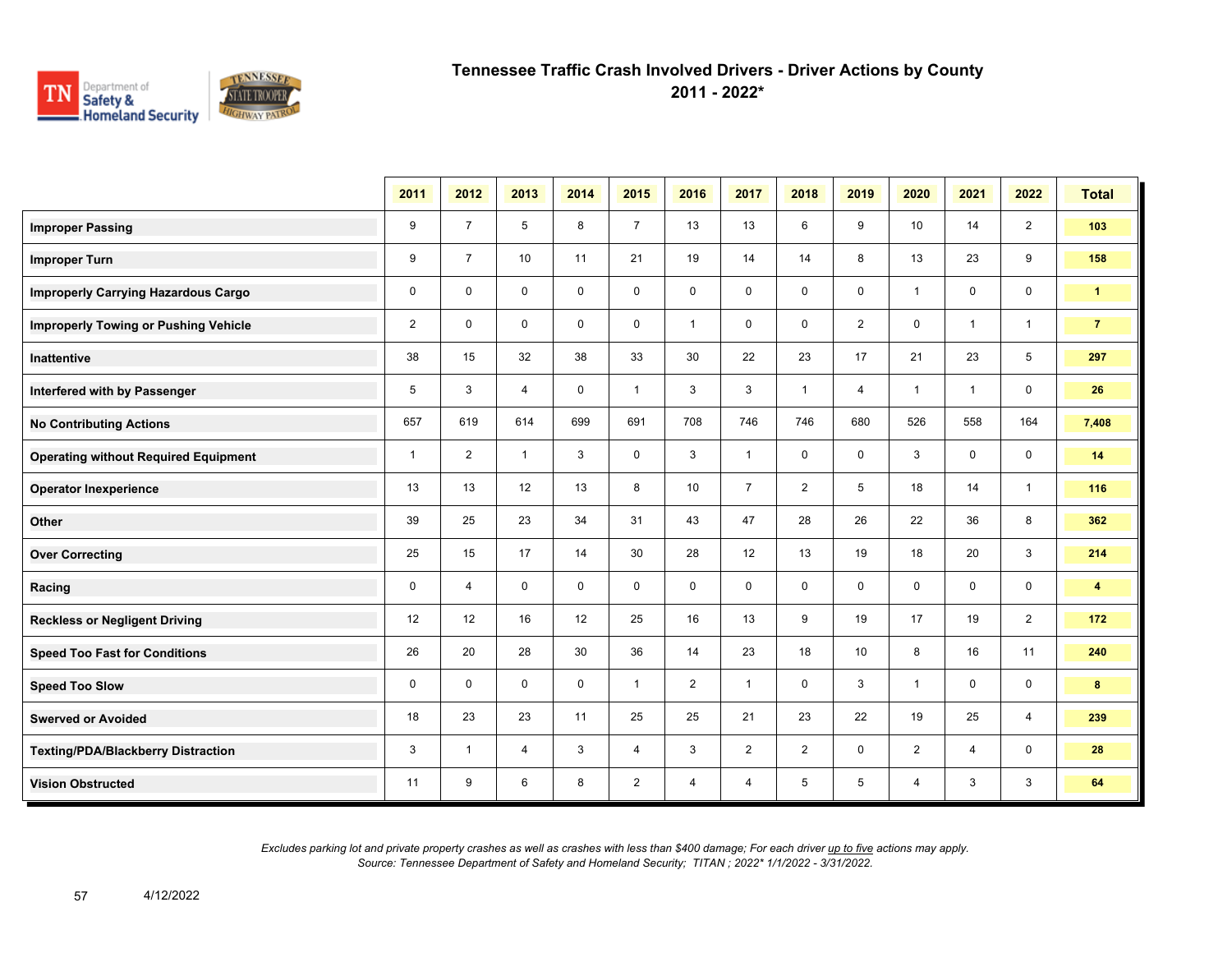

|                   | 2011  | 2012  | 2013  | 2014  | 2015  | 2016  | 2017  | 2018  | 2019  | 2020  | 2021  | 2022 | <b>Total</b> |
|-------------------|-------|-------|-------|-------|-------|-------|-------|-------|-------|-------|-------|------|--------------|
| <b>Unknown</b>    | 255   | 239   | 239   | 257   | 304   | 326   | 318   | 274   | 246   | 245   | 319   | 63   | 3,085        |
| <b>Total Dyer</b> | 1,521 | 1,359 | 1,391 | 1,503 | 1,539 | 1,544 | 1,514 | 1,420 | 1,289 | 1,152 | 1,369 | 350  | 15,951       |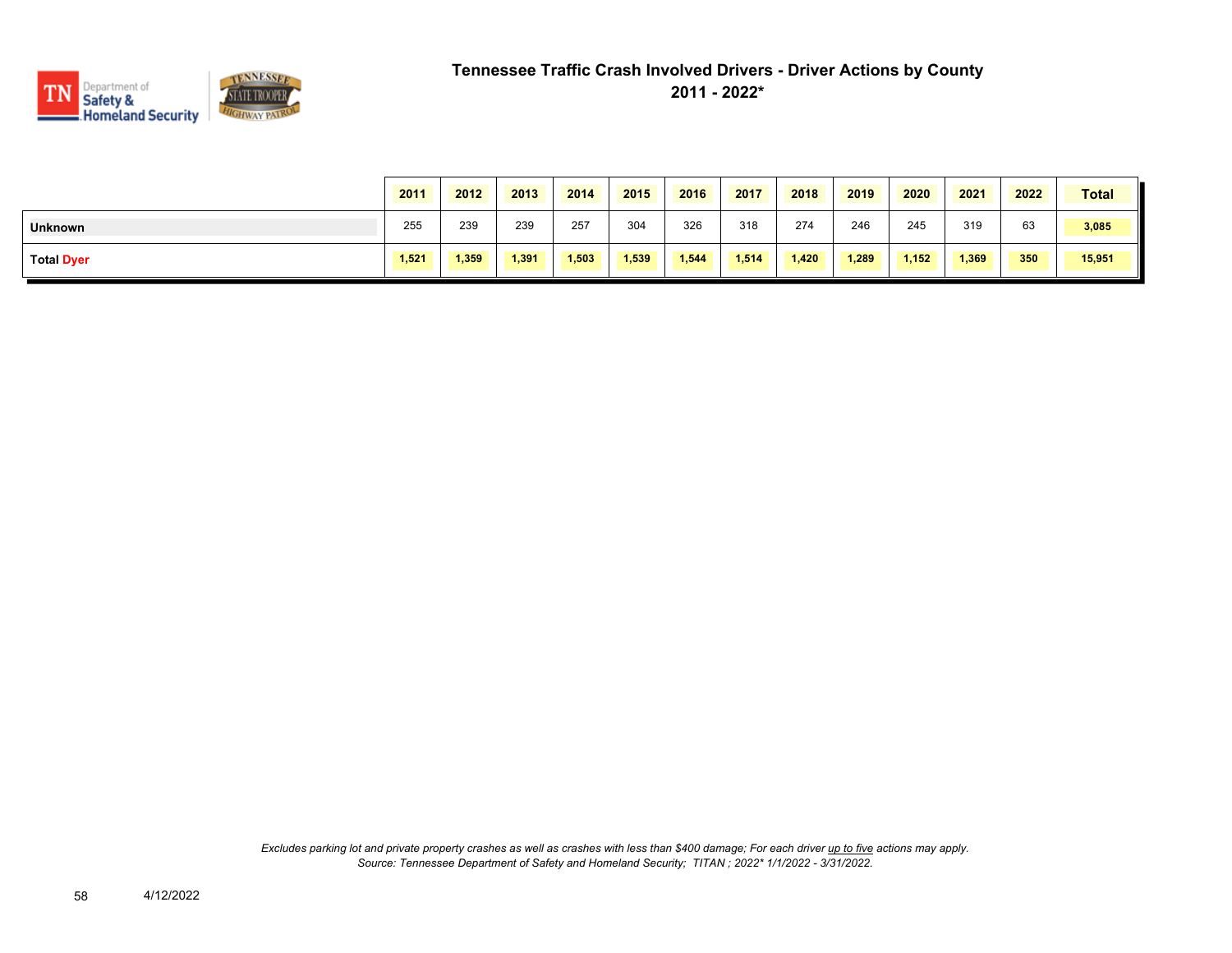

**2011 - 2022\***

| <b>Fayette</b>                                     | 2011           | 2012                    | 2013           | 2014           | 2015           | 2016           | 2017           | 2018           | 2019           | 2020           | 2021           | 2022           | <b>Total</b>   |
|----------------------------------------------------|----------------|-------------------------|----------------|----------------|----------------|----------------|----------------|----------------|----------------|----------------|----------------|----------------|----------------|
| <b>Aggressive Driving Road Rage</b>                | 0              | $\overline{1}$          | $\mathbf 0$    | $\mathbf 0$    | $\overline{2}$ | $\overline{2}$ | $\mathbf{1}$   | $\overline{2}$ | $\mathbf 0$    | $\overline{2}$ | $\mathbf{1}$   | $\mathbf{1}$   | 12             |
| <b>Careless or Erratic Driving</b>                 | 32             | 39                      | 59             | 21             | 29             | 15             | 19             | 14             | 17             | 23             | 17             | $\overline{2}$ | 287            |
| <b>Driver Distractions</b>                         | 4              | 6                       | 6              | 14             | 8              | 9              | 10             | 8              | 4              | 5              | 8              | 3              | 85             |
| <b>Driverless</b>                                  | 0              | $\mathbf 0$             | $\mathbf 0$    | $\mathbf 0$    | $\mathbf{1}$   | $\mathbf 0$    | 0              | $\mathbf{1}$   | $\mathbf 0$    | $\mathbf 0$    | $\mathbf 0$    | 0              | 2 <sup>7</sup> |
| Driving on Wrong side of Road                      | 8              | $\overline{7}$          | 10             | 10             | $\overline{7}$ | $\overline{7}$ | $\overline{4}$ | 8              | 5              | 13             | $\overline{7}$ | $\overline{4}$ | 90             |
| Driving Wrong Way on One-Way Roadway               | $\overline{2}$ | $\overline{1}$          | $\mathbf 0$    | $\mathbf 0$    | $\mathbf{1}$   | $\overline{2}$ | $\mathbf{1}$   | $\mathbf 0$    | $\mathbf{1}$   | $\mathbf 0$    | $\mathbf{1}$   | $\mathbf 0$    | 9              |
| <b>Exceeding Posted Speed Limit</b>                | 12             | 5                       | 11             | 3              | 14             | 10             | 6              | 6              | 6              | 13             | 12             | $\overline{2}$ | 100            |
| <b>Failure to Comply with License Restrictions</b> | $\overline{7}$ | $\overline{2}$          | $\overline{1}$ | $\mathbf{1}$   | $\overline{2}$ | 3              | 0              | $\mathbf{1}$   | $\overline{2}$ | 4              | $\overline{2}$ | 0              | 25             |
| <b>Failure to Obey Traffic Controls</b>            | 8              | 9                       | $\overline{4}$ | 8              | 6              | 6              | 5              | 5              | 11             | 10             | 13             | 5              | 90             |
| <b>Failure to Observe Warnings or Instructions</b> | $\overline{2}$ | 3                       | $\overline{1}$ | $\overline{2}$ | 3              | $\overline{2}$ | $\overline{1}$ | 6              | $\mathbf{1}$   | 8              | 12             | $\overline{2}$ | 43             |
| <b>Failure to Signal Intentions</b>                | $\overline{2}$ | $\overline{\mathbf{1}}$ | $\overline{1}$ | $\mathbf 0$    | 0              | $\overline{1}$ | 0              | 0              | 0              | $\overline{1}$ | $\mathbf{1}$   | $\mathbf{1}$   | 8              |
| <b>Failure to Use Lights</b>                       | 1              | $\Omega$                | $\mathbf 0$    | $\overline{1}$ | $\mathbf{1}$   | 0              | $\mathbf 0$    | 0              | $\mathbf{1}$   | $\overline{2}$ | $\mathbf{1}$   | 0              | $\overline{7}$ |
| Failure to Yield Right of Way                      | 48             | 36                      | 43             | 42             | 29             | 47             | 56             | 42             | 60             | 59             | 68             | 14             | 544            |
| <b>Following Improperly</b>                        | 49             | 49                      | 42             | 59             | 44             | 79             | 81             | 66             | 78             | 71             | 66             | 16             | 700            |
| <b>GPS Distraction</b>                             | 1              | 0                       | $\mathbf{1}$   | $\mathbf{1}$   | $\mathbf{1}$   | 0              | $\mathbf{1}$   | $\overline{2}$ | $\overline{2}$ | $\overline{1}$ | $\mathbf{1}$   | 0              | 11             |
| <b>Improper Backing</b>                            | 11             | 10                      | 9              | 8              | $\overline{7}$ | 4              | 13             | 12             | 17             | 10             | 16             | $\mathbf{1}$   | 118            |
| <b>Improper Lane Changing</b>                      | $\overline{7}$ | 4                       | 8              | 8              | 10             | 18             | 12             | 14             | 21             | 16             | 21             | $\mathbf{1}$   | 140            |
| Improper Loading of Vehicle Cargo or Passengers    | $\overline{1}$ | $\overline{1}$          | $\overline{4}$ | 3              | $\mathbf 0$    | $\overline{1}$ | $\mathbf{1}$   | $\overline{2}$ | $\mathbf{1}$   | $\overline{1}$ | $\mathbf{1}$   | $\mathbf 0$    | 16             |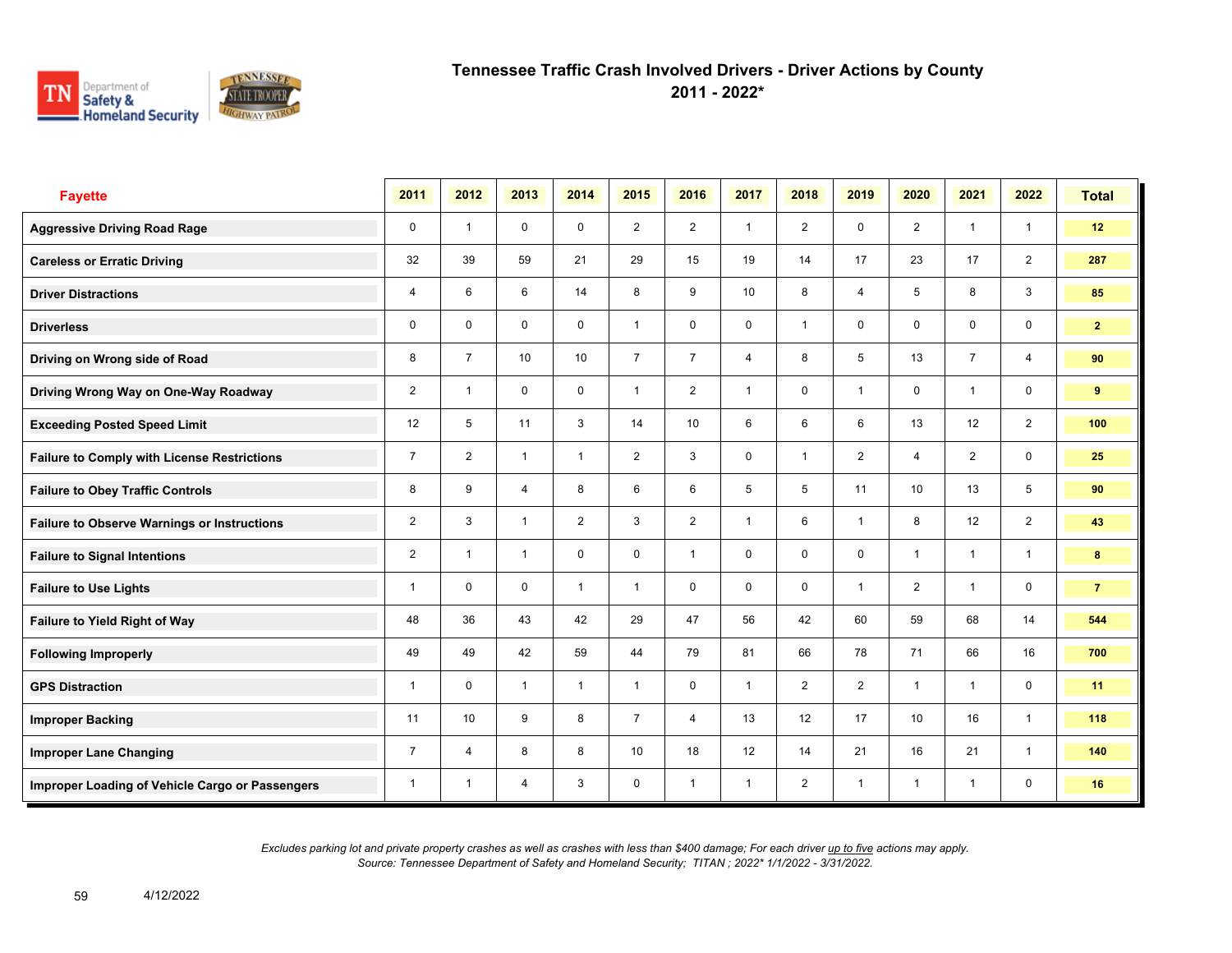

**2011 - 2022\***

|                                             | 2011         | 2012           | 2013           | 2014           | 2015         | 2016           | 2017           | 2018           | 2019           | 2020           | 2021           | 2022           | <b>Total</b>    |
|---------------------------------------------|--------------|----------------|----------------|----------------|--------------|----------------|----------------|----------------|----------------|----------------|----------------|----------------|-----------------|
| <b>Improper Passing</b>                     | 8            | $\overline{4}$ | 9              | $\overline{4}$ | 5            | 10             | 5              | 9              | $\overline{7}$ | 14             | 9              | $\overline{2}$ | 86              |
| <b>Improper Turn</b>                        | 9            | $\overline{4}$ | 6              | 8              | 5            | 8              | 10             | 6              | 23             | 20             | 12             | 5              | 116             |
| <b>Improperly Towing or Pushing Vehicle</b> | $\mathbf 0$  | $\Omega$       | $\mathbf 0$    | $\overline{1}$ | $\mathbf 0$  | $\mathbf{1}$   | $\mathbf 0$    | $\mathbf{1}$   | 3              | $\mathbf 0$    | $\mathbf{1}$   | 0              | $\overline{7}$  |
| <b>Inattentive</b>                          | 11           | 12             | 21             | 12             | 12           | 23             | 20             | 17             | 21             | 28             | 23             | $\overline{2}$ | 202             |
| Interfered with by Passenger                | $\mathbf 0$  | $\overline{1}$ | $\mathbf 0$    | $\mathbf 0$    | 4            | $\overline{2}$ | $\mathbf{1}$   | $\mathbf{1}$   | 0              | $\overline{2}$ | 2              | $\mathbf{1}$   | 14              |
| <b>No Contributing Actions</b>              | 413          | 436            | 432            | 442            | 455          | 512            | 503            | 511            | 471            | 478            | 563            | 94             | 5,310           |
| <b>Operating without Required Equipment</b> | $\mathbf 0$  | $\overline{1}$ | $\mathbf 0$    | $\mathbf 0$    | $\mathbf 0$  | $\mathbf 0$    | $\mathbf{1}$   | $\mathbf 0$    | 0              | $\mathbf{1}$   | $\mathbf{1}$   | $\mathbf{1}$   | $5\phantom{.0}$ |
| <b>Operator Inexperience</b>                | 9            | 9              | 16             | 5              | 13           | 14             | 9              | $\overline{7}$ | $\overline{2}$ | 11             | $\overline{7}$ | $\overline{2}$ | 104             |
| Other                                       | 21           | 23             | 19             | 27             | 28           | 33             | 42             | 35             | 44             | 35             | 33             | $\overline{2}$ | 342             |
| <b>Over Correcting</b>                      | 33           | 26             | 21             | 24             | 26           | 37             | 22             | 25             | 20             | 30             | 18             | 5              | 287             |
| <b>Reckless or Negligent Driving</b>        | 15           | 15             | 9              | 8              | 21           | 19             | 13             | 14             | 9              | 37             | 19             | 8              | 187             |
| <b>Speed Too Fast for Conditions</b>        | 14           | 10             | 14             | 16             | 17           | 10             | 19             | 13             | 19             | 41             | 19             | 10             | 202             |
| <b>Speed Too Slow</b>                       | $\mathbf{1}$ | $\mathbf 0$    | $\mathbf 0$    | $\mathbf{1}$   | $\mathbf{1}$ | $\mathbf 0$    | $\mathbf{1}$   | $\mathbf{1}$   | $\mathbf{1}$   | $\mathbf 0$    | $\overline{2}$ | 0              | 8               |
| <b>Swerved or Avoided</b>                   | 23           | 21             | 42             | 38             | 30           | 38             | 37             | 35             | 49             | 34             | 26             | 5              | 378             |
| <b>Texting/PDA/Blackberry Distraction</b>   | $\mathbf 0$  | $\mathbf{1}$   | 2              | $\mathbf{1}$   | $\mathbf 0$  | $\overline{2}$ | 3              | $\mathbf 0$    | 3              | $\mathbf{1}$   | $\mathbf{1}$   | $\mathbf 0$    | 14              |
| <b>Vision Obstructed</b>                    | $\mathbf{1}$ | $\mathbf{1}$   | $\overline{2}$ | 2              | 5            | $\mathbf{1}$   | $\overline{2}$ | $\overline{2}$ | $\overline{2}$ | 3              | 5              | 0              | 26              |
| <b>Unknown</b>                              | 176          | 151            | 159            | 139            | 165          | 181            | 155            | 155            | 147            | 207            | 218            | 48             | 1,901           |
| <b>Total Fayette</b>                        | 929          | 889            | 952            | 909            | 952          | 1,097          | 1,054          | 1,021          | 1,048          | 1,181          | 1,207          | 237            | 11,476          |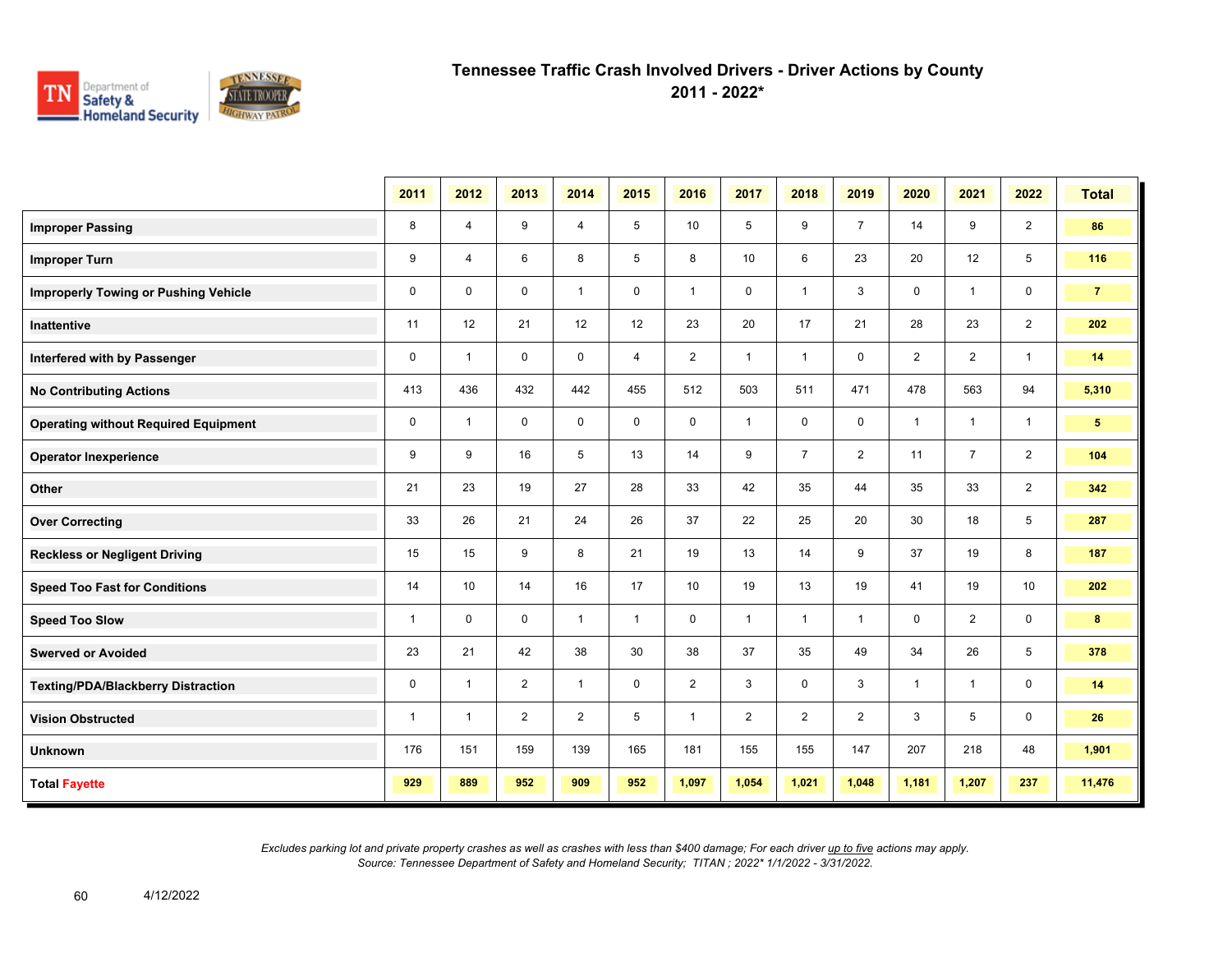

**2011 - 2022\***

| <b>Fentress</b>                                    | 2011           | 2012           | 2013           | 2014           | 2015           | 2016           | 2017           | 2018           | 2019           | 2020           | 2021           | 2022         | <b>Total</b>    |
|----------------------------------------------------|----------------|----------------|----------------|----------------|----------------|----------------|----------------|----------------|----------------|----------------|----------------|--------------|-----------------|
| <b>Aggressive Driving Road Rage</b>                | $\mathbf 0$    | $\mathbf 0$    | $\mathbf 0$    | $\mathbf{1}$   | $\mathbf 0$    | $\mathbf 0$    | $\mathbf{1}$   | $\mathbf 0$    | 0              | 3              | $\mathbf 0$    | 0            | 5 <sup>5</sup>  |
| <b>Careless or Erratic Driving</b>                 | 8              | 5              | 14             | 5              | $\overline{4}$ | 2              | $\mathbf{3}$   | 5              | 3              | 5              | $\overline{4}$ | $\mathbf 0$  | 58              |
| <b>Driver Distractions</b>                         | $\overline{2}$ | $\overline{1}$ | 2              | $\overline{4}$ | 5              | $\overline{2}$ | 6              | $\overline{2}$ | $\overline{2}$ | 2              | 5              | $\mathbf 0$  | 33              |
| Driving on Wrong side of Road                      | $\overline{7}$ | 3              | $\overline{2}$ | 2              | $\overline{2}$ | $\overline{1}$ | 2              | $\mathbf{1}$   | $\overline{2}$ | 3              | $\overline{2}$ | $\mathbf 0$  | 27              |
| Driving Wrong Way on One-Way Roadway               | $\mathbf 0$    | $\overline{1}$ | $\mathbf 0$    | $\mathbf 0$    | $\mathbf 0$    | $\overline{1}$ | $\mathbf 0$    | $\mathbf 0$    | 0              | $\mathbf 0$    | $\overline{1}$ | $\mathbf 0$  | 3 <sub>1</sub>  |
| <b>Exceeding Posted Speed Limit</b>                | 5              | $\mathbf 0$    | $\mathbf 0$    | $\overline{2}$ | 4              | 3              | 5              | $\overline{2}$ | 5              | $\mathbf 0$    | 2              | $\mathbf{1}$ | 29              |
| <b>Failure to Comply with License Restrictions</b> | 1              | $\mathbf 0$    | $\mathbf{1}$   | $\mathbf 0$    | $\overline{4}$ | $\overline{1}$ | 1              | $\mathbf 0$    | $\mathbf 0$    | $\overline{4}$ | $\mathbf 0$    | $\mathbf 0$  | 12              |
| <b>Failure to Obey Traffic Controls</b>            | $\overline{2}$ | 6              | 8              | 9              | 0              | 6              | 6              | $\overline{2}$ | 3              | $\overline{2}$ | 4              | $\mathbf 0$  | 48              |
| <b>Failure to Observe Warnings or Instructions</b> | 0              | $\overline{1}$ | $\mathbf 0$    | $\mathbf 0$    | $\mathbf 0$    | $\mathbf 0$    | $\mathbf{1}$   | $\mathbf 0$    | 0              | $\mathbf 0$    | $\mathbf{1}$   | $\mathbf 0$  | 3 <sup>2</sup>  |
| <b>Failure to Signal Intentions</b>                | $\mathbf 0$    | $\overline{1}$ | $\mathbf 0$    | $\mathbf 0$    | $\mathbf 0$    | $\mathbf 0$    | $\mathbf 0$    | $\mathbf 0$    | $\mathbf{1}$   | $\mathbf 0$    | $\overline{1}$ | $\mathbf 0$  | 3 <sup>2</sup>  |
| <b>Failure to Use Lights</b>                       | 1              | $\overline{2}$ | $\mathbf 0$    | $\mathbf 0$    | $\overline{2}$ | $\mathbf 0$    | $\mathbf 0$    | $\mathbf 0$    | 0              | $\mathbf 0$    | $\mathbf 0$    | $\mathbf 0$  | $5\phantom{.0}$ |
| <b>Failure to Yield Right of Way</b>               | 33             | 43             | 49             | 38             | 50             | 47             | 51             | 52             | 57             | 50             | 52             | 8            | 530             |
| <b>Following Improperly</b>                        | 9              | 11             | 15             | 12             | 13             | 14             | 13             | 6              | $\overline{7}$ | 12             | 12             | $\mathbf 0$  | 124             |
| <b>GPS Distraction</b>                             | $\mathbf 0$    | $\Omega$       | $\Omega$       | $\mathbf 0$    | $\mathbf 0$    | $\Omega$       | $\mathbf 0$    | $\mathbf 0$    | $\mathbf{1}$   | $\overline{1}$ | $\mathbf 0$    | $\mathbf 0$  | $\overline{2}$  |
| <b>Improper Backing</b>                            | $\overline{2}$ | 2              | $\mathbf 0$    | $\overline{2}$ | $\overline{4}$ | $\overline{1}$ | $\overline{4}$ | 5              | 3              | 3              | 2              | $\mathbf 0$  | 28              |
| <b>Improper Lane Changing</b>                      | 0              | $\mathbf 0$    | $\mathbf{1}$   | 2              | $\mathbf{1}$   | $\overline{1}$ | $\mathbf 0$    | $\mathbf{1}$   | 0              | $\overline{1}$ | $\mathbf{1}$   | $\mathbf 0$  | 8               |
| Improper Loading of Vehicle Cargo or Passengers    | 0              | $\mathbf 0$    | $\mathbf 0$    | $\mathbf 0$    | $\mathbf 0$    | $\mathbf 0$    | $\mathbf 0$    | $\mathbf 0$    | $\mathbf 0$    | $\overline{1}$ | $\overline{1}$ | $\mathbf 0$  | $\overline{2}$  |
| <b>Improper Passing</b>                            | 3              | 3              | 6              | $\overline{2}$ | 3              | 3              | $\overline{2}$ | 6              | 5              | 5              | $\overline{2}$ | $\mathbf 0$  | 40              |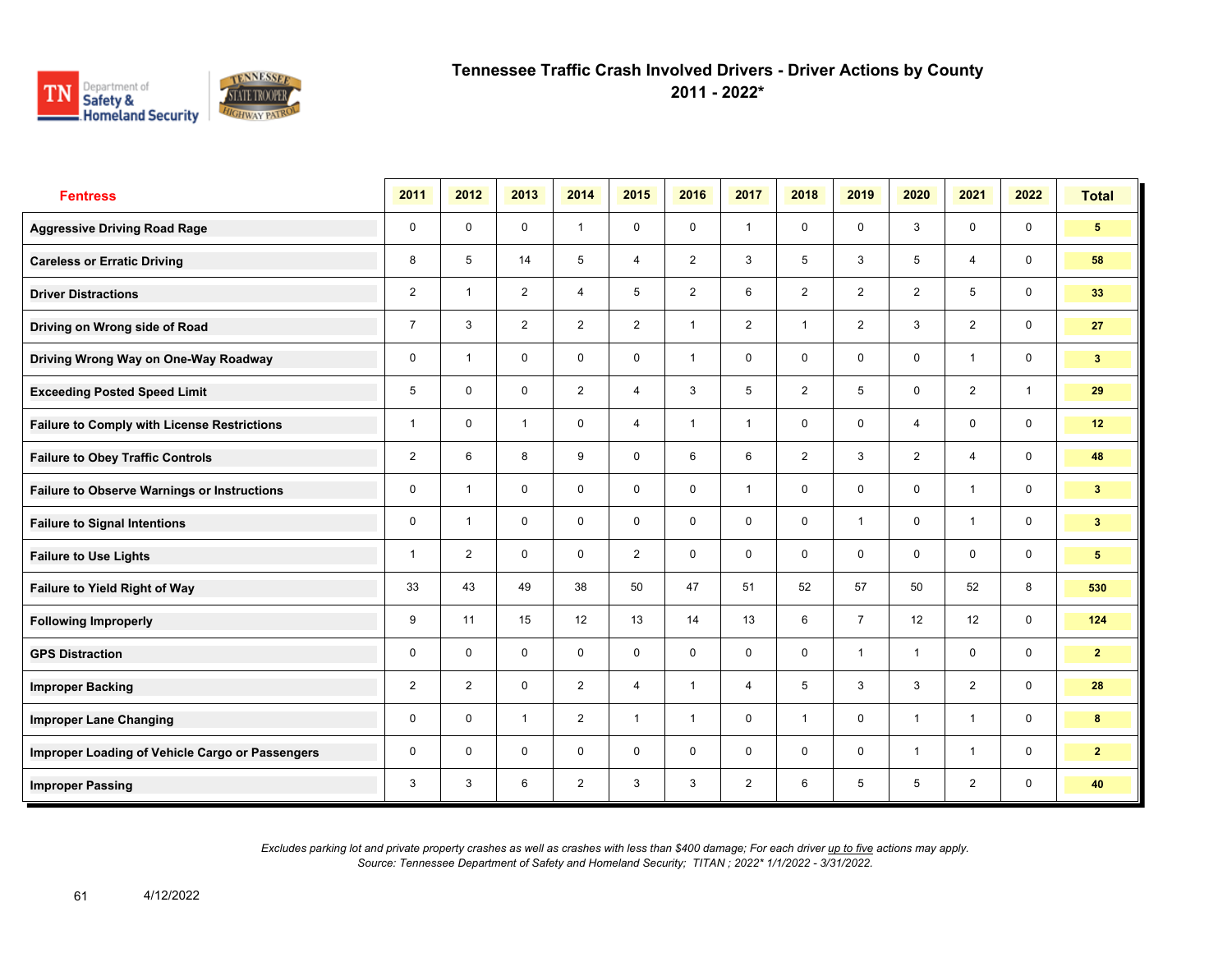

**2011 - 2022\***

|                                             | 2011           | 2012                    | 2013           | 2014           | 2015           | 2016                    | 2017           | 2018           | 2019           | 2020           | 2021           | 2022           | <b>Total</b>    |
|---------------------------------------------|----------------|-------------------------|----------------|----------------|----------------|-------------------------|----------------|----------------|----------------|----------------|----------------|----------------|-----------------|
| <b>Improper Turn</b>                        | $\mathbf{1}$   | $\mathbf{1}$            | $\mathbf{1}$   | $\mathbf{1}$   | $\mathbf{1}$   | $\overline{2}$          | 6              | $\overline{2}$ | 0              | $\overline{2}$ | $\overline{7}$ | $\mathbf 0$    | 24              |
| <b>Improperly Towing or Pushing Vehicle</b> | $\mathbf{1}$   | $\mathbf 0$             | 0              | 0              | 0              | 0                       | 0              | $\mathbf 0$    | 0              | $\mathbf 0$    | $\mathbf 0$    | $\mathbf 0$    | $\mathbf{1}$    |
| <b>Inattentive</b>                          | 5              | 11                      | 3              | 6              | 15             | 12                      | 21             | 9              | 13             | 13             | 16             | $\mathbf 0$    | 124             |
| Interfered with by Passenger                | 3              | $\overline{1}$          | $\mathbf 0$    | $\mathbf 0$    | $\overline{2}$ | $\overline{1}$          | $\mathbf 0$    | $\overline{1}$ | 0              | $\mathbf 0$    | $\mathbf{1}$   | $\mathbf 0$    | 9               |
| <b>No Contributing Actions</b>              | 144            | 180                     | 181            | 228            | 324            | 328                     | 318            | 249            | 246            | 228            | 257            | 46             | 2,729           |
| <b>Operating without Required Equipment</b> | 0              | $\mathbf 0$             | $\mathbf 0$    | $\mathbf 0$    | 0              | $\overline{\mathbf{1}}$ | $\mathbf 0$    | $\mathbf 0$    | 1              | $\mathbf 0$    | $\mathbf{1}$   | $\mathbf 0$    | $3\phantom{.0}$ |
| <b>Operator Inexperience</b>                | 4              | $\overline{\mathbf{1}}$ | 3              | 3              | $\overline{7}$ | 6                       | $\overline{2}$ | $\overline{2}$ | 4              | $\overline{1}$ | 3              | $\mathbf 0$    | 36              |
| Other                                       | 24             | 19                      | 9              | 19             | 13             | 19                      | 22             | 8              | 6              | 15             | 8              | 5              | 167             |
| <b>Over Correcting</b>                      | 14             | 10                      | 8              | 22             | 20             | 13                      | 15             | 11             | 12             | 10             | 8              | $\overline{1}$ | 144             |
| <b>Reckless or Negligent Driving</b>        | $\overline{4}$ | $\overline{1}$          | $\overline{2}$ | $\overline{4}$ | $\overline{4}$ | 5                       | 5              | $\overline{2}$ | $\overline{4}$ | 6              | 5              | $\mathbf{1}$   | 43              |
| <b>Speed Too Fast for Conditions</b>        | 13             | $\overline{4}$          | $\overline{7}$ | 11             | $\overline{2}$ | $\overline{2}$          | 3              | 6              | 18             | 12             | 6              | $\mathbf 0$    | 84              |
| <b>Swerved or Avoided</b>                   | 3              | 14                      | 30             | 19             | 15             | 16                      | 28             | 31             | 21             | 21             | 36             | 8              | 242             |
| <b>Texting/PDA/Blackberry Distraction</b>   | 0              | $\mathbf{1}$            | $\mathbf 0$    | $\mathbf 0$    | 0              | 0                       | 0              | $\mathbf 0$    | 0              | 2              | $\mathbf{0}$   | $\mathbf 0$    | 3 <sup>7</sup>  |
| <b>Vision Obstructed</b>                    | $\overline{7}$ | $\overline{2}$          | $\mathbf 0$    | 5              | 3              | 5                       | 0              | $\overline{1}$ | 3              | 6              | $\overline{2}$ | $\mathbf 0$    | 34              |
| <b>Unknown</b>                              | 78             | 120                     | 89             | 88             | 72             | 57                      | 86             | 79             | 93             | 109            | 116            | 16             | 1,003           |
| <b>Total Fentress</b>                       | 374            | 444                     | 431            | 485            | 570            | 549                     | 601            | 483            | 510            | 517            | 556            | 86             | 5,606           |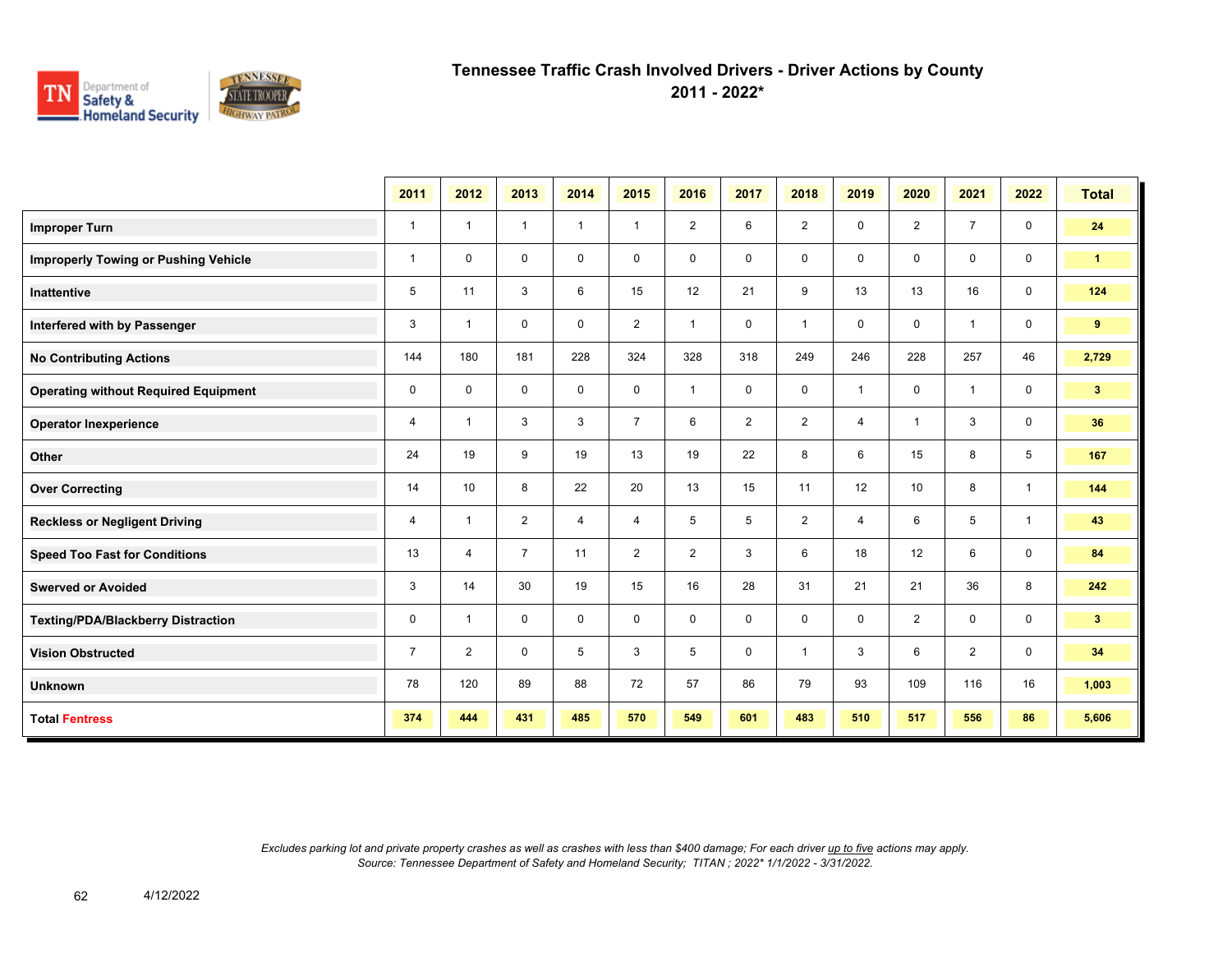

**2011 - 2022\***

| <b>Franklin</b>                                    | 2011           | 2012           | 2013           | 2014           | 2015         | 2016           | 2017           | 2018           | 2019           | 2020           | 2021           | 2022         | <b>Total</b>   |
|----------------------------------------------------|----------------|----------------|----------------|----------------|--------------|----------------|----------------|----------------|----------------|----------------|----------------|--------------|----------------|
| <b>Aggressive Driving Road Rage</b>                | $\mathbf{1}$   | $\mathbf 0$    | $\mathbf 0$    | $\mathbf{1}$   | $\mathbf 0$  | $\mathbf 0$    | $\mathbf{1}$   | $\overline{2}$ | 0              | $\overline{1}$ | $\mathbf 0$    | $\mathbf 0$  | 6              |
| <b>Careless or Erratic Driving</b>                 | 14             | 16             | 34             | 13             | 27           | 23             | 23             | 32             | 27             | 24             | 25             | 5            | 263            |
| <b>Driver Distractions</b>                         | 5              | 11             | $\overline{4}$ | 5              | 5            | $\overline{7}$ | 13             | 6              | 8              | 10             | $\overline{4}$ | $\mathbf{1}$ | 79             |
| <b>Driverless</b>                                  | 0              | $\mathbf 0$    | $\mathbf 0$    | $\mathbf 0$    | $\mathbf{1}$ | $\overline{1}$ | $\mathbf 0$    | $\mathbf{1}$   | 0              | $\mathbf 0$    | 0              | 0            | 3 <sup>2</sup> |
| Driving on Wrong side of Road                      | 4              | 8              | 9              | 5              | 12           | $\overline{7}$ | 5              | $\overline{2}$ | $\overline{4}$ | $\overline{4}$ | 6              | 3            | 69             |
| Driving Wrong Way on One-Way Roadway               | 0              | $\mathbf 0$    | $\mathbf 0$    | $\mathbf 0$    | $\mathbf{1}$ | $\mathbf 0$    | $\mathbf 0$    | $\mathbf 0$    | 0              | $\overline{1}$ | $\mathbf 0$    | $\mathbf 0$  | $\mathbf{2}$   |
| <b>Exceeding Posted Speed Limit</b>                | $\overline{7}$ | 12             | $\overline{7}$ | $\overline{7}$ | 15           | 10             | 9              | 11             | 12             | 12             | 10             | $\mathbf{1}$ | 113            |
| <b>Failure to Comply with License Restrictions</b> | 4              | 2              | $\mathbf{1}$   | $\overline{2}$ | 0            | $\mathbf 0$    | $\mathbf 0$    | $\mathbf 0$    | 0              | $\overline{1}$ | $\mathbf 0$    | $\mathbf 0$  | 10             |
| <b>Failure to Obey Traffic Controls</b>            | 17             | 19             | 18             | 14             | 22           | 24             | 25             | 24             | 22             | 13             | 19             | 3            | 220            |
| <b>Failure to Observe Warnings or Instructions</b> | $\overline{2}$ | 3              | 3              | $\Omega$       | $\mathbf{1}$ | $\overline{2}$ | $\overline{2}$ | $\overline{2}$ | $\mathbf{1}$   | $\mathbf{0}$   | $\overline{2}$ | $\mathbf 0$  | 18             |
| <b>Failure to Signal Intentions</b>                | 1              | $\overline{1}$ | $\overline{2}$ | $\mathbf 0$    | 1            | $\mathbf 0$    | $\overline{1}$ | $\mathbf 0$    | 1              | $\mathbf 0$    | $\overline{1}$ | $\mathbf 0$  | $\bf{8}$       |
| <b>Failure to Use Lights</b>                       | 1              | $\overline{1}$ | $\overline{1}$ | $\overline{1}$ | $\mathbf{1}$ | $\Omega$       | $\mathbf 0$    | $\mathbf 0$    | 0              | $\overline{2}$ | $\Omega$       | $\mathbf 0$  | $\overline{7}$ |
| Failure to Yield Right of Way                      | 127            | 105            | 99             | 103            | 104          | 121            | 111            | 72             | 78             | 60             | 92             | 16           | 1,088          |
| <b>Following Improperly</b>                        | 58             | 76             | 86             | 53             | 60           | 70             | 49             | 55             | 62             | 43             | 55             | 16           | 683            |
| <b>GPS Distraction</b>                             | 0              | $\Omega$       | $\overline{1}$ | $\mathbf 0$    | $\mathbf{1}$ | $\mathbf 0$    | $\mathbf{1}$   | $\mathbf{1}$   | 0              | $\overline{1}$ | $\mathbf 0$    | $\mathbf 0$  | 5 <sub>5</sub> |
| <b>Improper Backing</b>                            | 19             | 19             | 18             | 15             | 17           | 10             | 13             | 12             | $\overline{7}$ | 8              | 8              | $\mathbf{1}$ | 147            |
| <b>Improper Lane Changing</b>                      | $\overline{2}$ | 6              | 13             | 6              | 8            | 12             | 10             | 12             | 6              | 6              | $\overline{4}$ | $\mathbf 0$  | 85             |
| Improper Loading of Vehicle Cargo or Passengers    | 1              | $\overline{2}$ | 1              | $\overline{1}$ | 0            | $\overline{2}$ | $\mathbf{1}$   | $\mathbf 0$    | 1              | $\mathbf 0$    | 0              | 0            | 9              |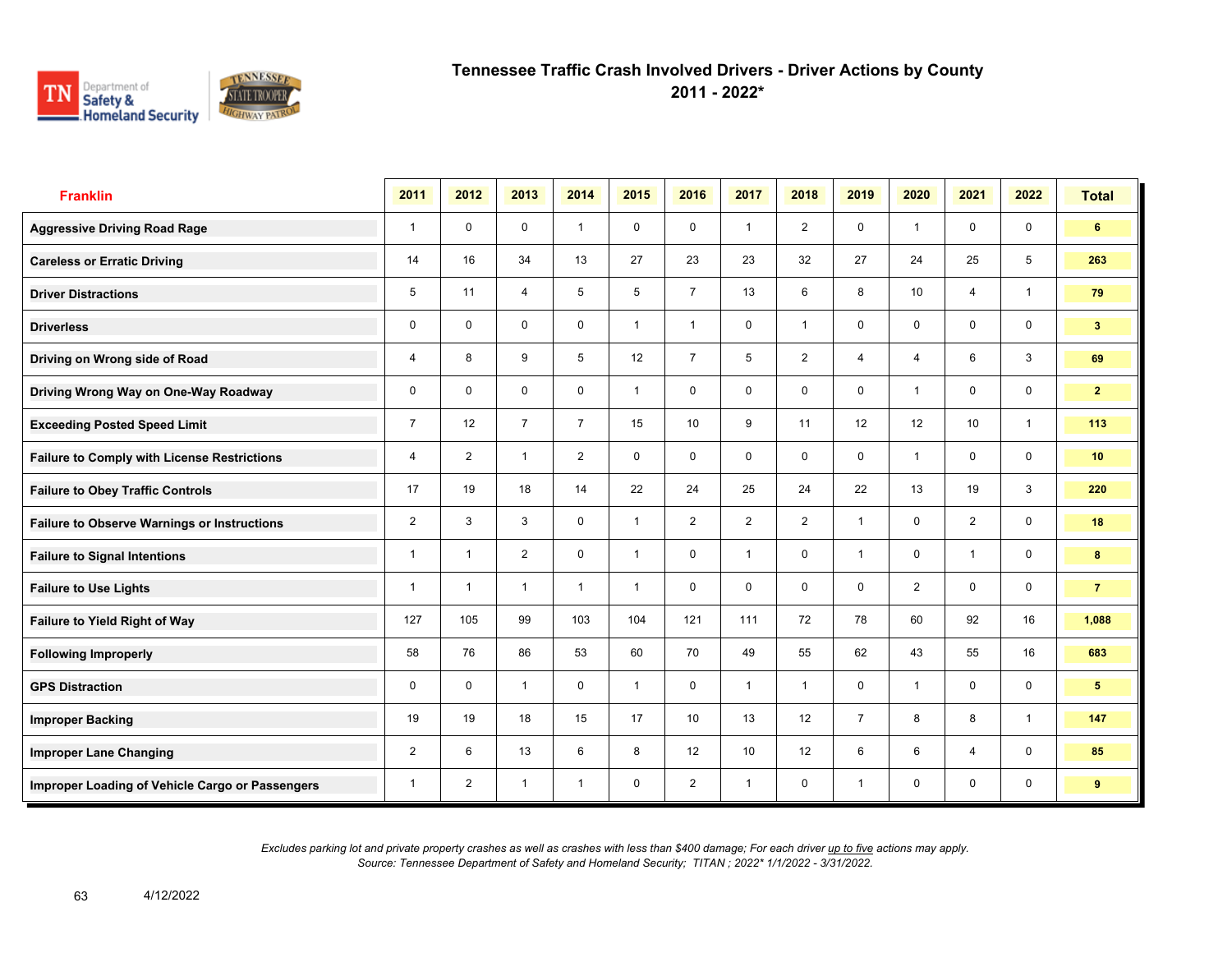

**2011 - 2022\***

|                                             | 2011           | 2012           | 2013           | 2014           | 2015         | 2016           | 2017           | 2018           | 2019         | 2020        | 2021           | 2022           | <b>Total</b> |
|---------------------------------------------|----------------|----------------|----------------|----------------|--------------|----------------|----------------|----------------|--------------|-------------|----------------|----------------|--------------|
| <b>Improper Passing</b>                     | 8              | -1             | $\overline{7}$ | $\overline{2}$ | 5            | 4              | $\mathbf{1}$   | 4              | 6            | 5           | 5              | $\mathbf 0$    | 48           |
| <b>Improper Turn</b>                        | 8              | 6              | 13             | 10             | 10           | 8              | 8              | 9              | 11           | 9           | 16             | $\mathbf 0$    | 108          |
| <b>Improperly Carrying Hazardous Cargo</b>  | $\mathbf 0$    | $\mathbf{0}$   | $\mathbf 0$    | $\overline{1}$ | $\mathbf 0$  | $\mathbf 0$    | $\mathbf 0$    | 0              | 0            | 0           | $\mathbf 0$    | $\mathbf 0$    | $\mathbf{1}$ |
| <b>Improperly Towing or Pushing Vehicle</b> | $\mathbf 0$    | $\overline{1}$ | $\mathbf 0$    | $\mathbf 0$    | $\mathbf 0$  | $\mathbf{1}$   | $\mathbf 0$    | 0              | $\mathbf 0$  | 0           | $\mathbf 0$    | $\mathbf 0$    | $\mathbf{2}$ |
| Inattentive                                 | 14             | 10             | 16             | 13             | 15           | 19             | 28             | 22             | 23           | 8           | 5              | $\overline{4}$ | 177          |
| Interfered with by Passenger                | 6              | $\mathbf{1}$   | 2              | $\overline{2}$ | $\mathbf 0$  | $\overline{2}$ | $\mathbf{1}$   | $\mathbf{1}$   | $\mathbf{1}$ | $\mathbf 0$ | $\mathbf{1}$   | $\mathbf 0$    | 17           |
| <b>No Contributing Actions</b>              | 678            | 623            | 689            | 698            | 888          | 850            | 899            | 716            | 567          | 482         | 578            | 128            | 7,796        |
| <b>Operating without Required Equipment</b> | 0              | $\overline{2}$ | $\mathbf 0$    | $\mathbf 0$    | $\mathbf 0$  | $\mathbf 0$    | $\mathbf 0$    | 0              | 0            | 0           | 0              | $\mathbf 0$    | $\mathbf{2}$ |
| <b>Operator Inexperience</b>                | $\overline{7}$ | $\overline{7}$ | 10             | 9              | 8            | 10             | 3              | $\overline{7}$ | 12           | 6           | 10             | $\mathbf 0$    | 89           |
| Other                                       | 43             | 33             | 37             | 19             | 23           | 26             | 27             | 14             | 23           | 17          | 22             | $\overline{7}$ | 291          |
| <b>Over Correcting</b>                      | 17             | 17             | 33             | 27             | 25           | 38             | 21             | 18             | 11           | 8           | $\overline{7}$ | $\overline{2}$ | 224          |
| <b>Reckless or Negligent Driving</b>        | 17             | 12             | 17             | 18             | 24           | 14             | 17             | 14             | 19           | 20          | 17             | 3              | 192          |
| <b>Speed Too Fast for Conditions</b>        | 22             | 13             | 28             | 21             | 17           | 26             | 14             | 9              | 13           | 15          | 14             | 3              | 195          |
| <b>Speed Too Slow</b>                       | $\mathbf{1}$   | $\mathbf 0$    | $\mathbf 0$    | $\mathbf 0$    | $\mathbf 0$  | $\mathbf 0$    | $\mathbf 0$    | 0              | 0            | $\mathbf 0$ | $\mathbf 0$    | $\mathbf 0$    | $\mathbf{1}$ |
| <b>Swerved or Avoided</b>                   | 23             | 19             | 26             | 11             | 30           | 24             | 23             | 18             | 16           | 10          | 13             | 4              | 217          |
| <b>Texting/PDA/Blackberry Distraction</b>   | $\overline{2}$ | $\mathbf 0$    | $\overline{2}$ | $\mathbf 0$    | $\mathbf{1}$ | 4              | 3              | $\mathbf{1}$   | $\mathbf{1}$ | 3           | $\mathbf{1}$   | $\mathbf 0$    | 18           |
| <b>Vision Obstructed</b>                    | $\overline{7}$ | 9              | 6              | $\overline{7}$ | 8            | 3              | $\overline{7}$ | 6              | 5            | 4           | 6              | $\mathbf{1}$   | 69           |
| <b>Unknown</b>                              | 150            | 129            | 153            | 145            | 155          | 179            | 182            | 134            | 108          | 133         | 156            | 45             | 1,669        |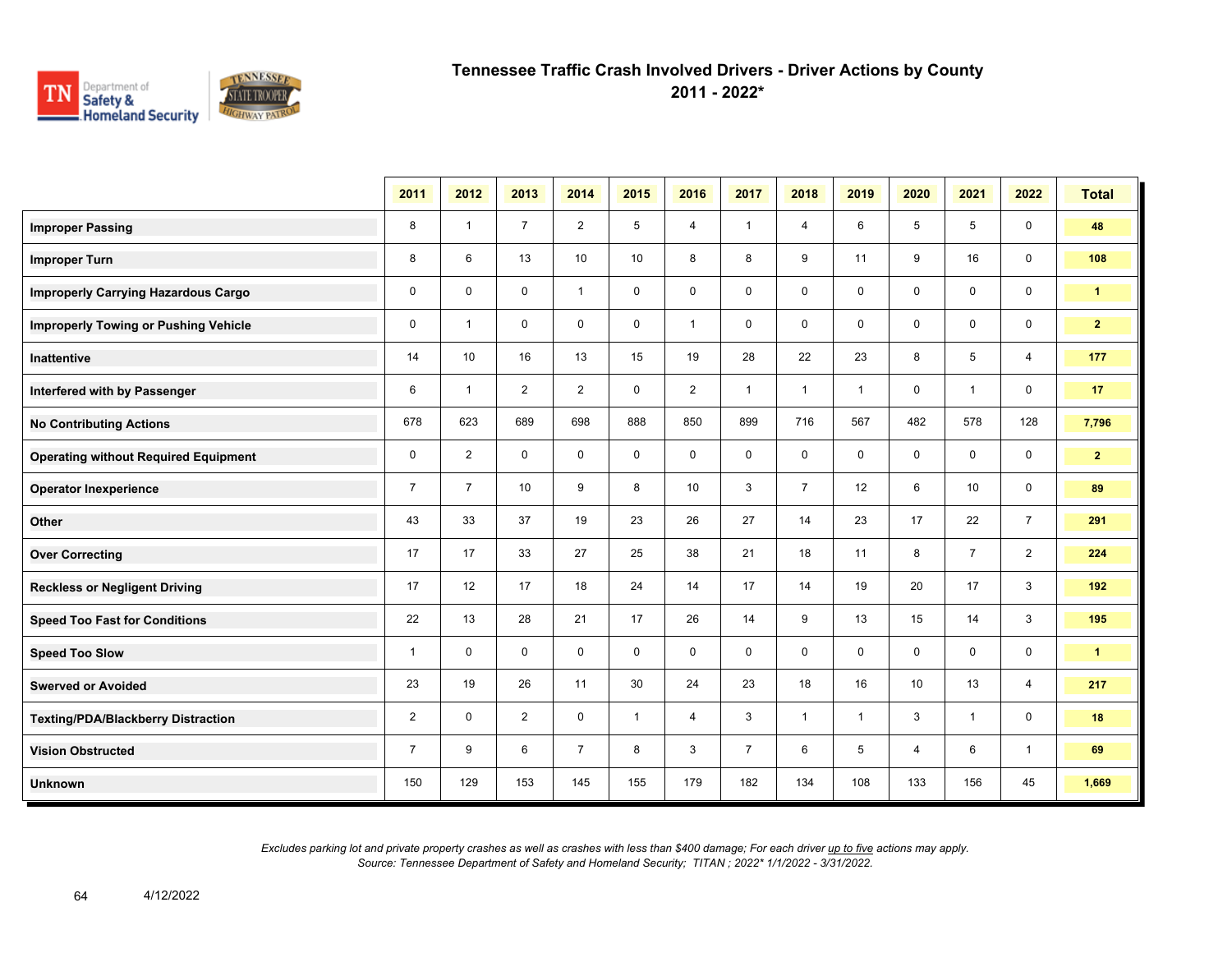

|                       | 2011  | 2012  | 2013  | 2014  | 2015  | 2016  | 2017  | 2018  | 2019  | 2020 | 2021  | 2022 | <b>Total</b> |
|-----------------------|-------|-------|-------|-------|-------|-------|-------|-------|-------|------|-------|------|--------------|
| <b>Total Franklin</b> | 1.266 | 1.164 | 1,336 | 1.209 | 1.485 | 1.497 | 1,498 | 1.205 | 1.045 | 906  | 1.077 | 243  | 13,931       |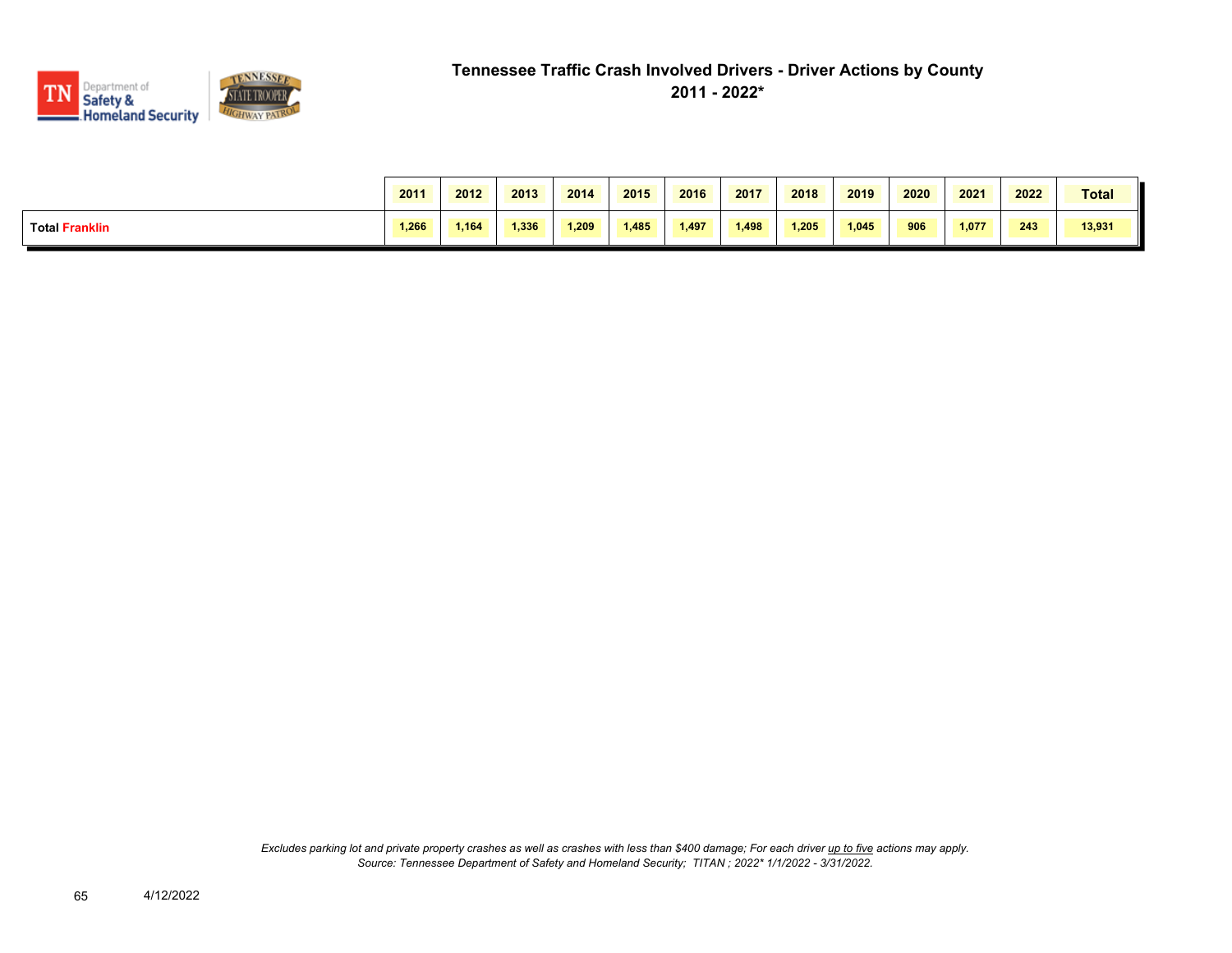

**2011 - 2022\***

| <b>Gibson</b>                                      | 2011           | 2012           | 2013           | 2014           | 2015           | 2016           | 2017           | 2018            | 2019            | 2020           | 2021           | 2022                    | <b>Total</b>            |
|----------------------------------------------------|----------------|----------------|----------------|----------------|----------------|----------------|----------------|-----------------|-----------------|----------------|----------------|-------------------------|-------------------------|
| <b>Aggressive Driving Road Rage</b>                | $\mathbf{1}$   | $\mathbf 0$    | $\mathbf{1}$   | $\mathbf{1}$   | $\mathbf 0$    | $\overline{2}$ | $\mathbf{1}$   | $\mathbf 0$     | $\mathbf{1}$    | $\overline{1}$ | $\mathbf 0$    | $\mathbf 0$             | 8                       |
| <b>Careless or Erratic Driving</b>                 | 17             | 38             | 27             | 17             | 31             | 16             | 17             | $\overline{4}$  | 8               | 14             | 9              | $\mathbf 0$             | 198                     |
| <b>Driver Distractions</b>                         | $\overline{7}$ | 11             | $\overline{7}$ | $\overline{7}$ | 5              | 12             | 14             | 10 <sup>1</sup> | 10 <sup>1</sup> | 8              | 13             | 5                       | 109                     |
| <b>Driverless</b>                                  | 0              | $\mathbf 0$    | $\mathbf 0$    | $\mathbf{1}$   | $\mathbf 0$    | $\mathbf 0$    | $\mathbf 0$    | $\mathbf 0$     | $\mathbf{1}$    | $\mathbf 0$    | $\mathbf 0$    | $\mathbf 0$             | 2 <sup>1</sup>          |
| Driving on Wrong side of Road                      | 12             | $\overline{4}$ | 3              | 13             | 3              | 6              | 8              | $\overline{2}$  | 12              | 5              | $\overline{2}$ | $\mathbf{1}$            | 71                      |
| Driving Wrong Way on One-Way Roadway               | 3              | 2              | $\mathbf 0$    | $\mathbf 0$    | $\mathbf{1}$   | $\mathbf 0$    | $\mathbf 0$    | $\mathbf 0$     | $\mathbf{1}$    | $\mathbf 0$    | $\mathbf{1}$   | $\mathbf 0$             | 8                       |
| <b>Exceeding Posted Speed Limit</b>                | $\overline{2}$ | 5              | 3              | 3              | 4              | 8              | 5              | $\overline{2}$  | 3               | 3              | 12             | $\mathbf 0$             | 50                      |
| <b>Failure to Comply with License Restrictions</b> | $\overline{1}$ | 2              | $\mathbf 0$    | 3              | $\mathbf 0$    | $\overline{1}$ | $\mathbf 0$    | $\mathbf{1}$    | $\mathbf 0$     | $\mathbf 0$    | 3              | $\mathbf 0$             | 11                      |
| <b>Failure to Obey Traffic Controls</b>            | 22             | 27             | 25             | 19             | 23             | 25             | 29             | 23              | 27              | 29             | 41             | 12                      | 302                     |
| <b>Failure to Observe Warnings or Instructions</b> | 4              | 2              | 2              | 2              | $\mathbf{1}$   | 2              | 2              | $\mathbf{1}$    | 1               | $\mathbf 0$    | $\mathbf 0$    | $\mathbf{3}$            | 20                      |
| <b>Failure to Signal Intentions</b>                | 1              | $\overline{2}$ | $\overline{4}$ | $\mathbf 0$    | 3              | $\overline{1}$ | $\mathbf 0$    | $\overline{2}$  | $\mathbf{1}$    | 3              | $\mathbf 0$    | $\mathsf{O}\phantom{0}$ | 17                      |
| <b>Failure to Use Lights</b>                       | 0              | $\overline{1}$ | $\mathbf 0$    | $\mathbf{1}$   | $\overline{2}$ | $\overline{1}$ | $\mathbf{1}$   | $\mathbf{1}$    | $\mathbf{1}$    | 2              | $\mathbf 0$    | $\mathbf 0$             | 10 <sub>1</sub>         |
| <b>Failure to Yield Right of Way</b>               | 110            | 105            | 78             | 81             | 88             | 103            | 111            | 80              | 111             | 87             | 113            | 21                      | 1,088                   |
| <b>Following Improperly</b>                        | 92             | 67             | 62             | 72             | 77             | 77             | 83             | 70              | 104             | 74             | 113            | 18                      | 909                     |
| <b>GPS Distraction</b>                             | $\mathbf{1}$   | $\mathbf 0$    | $\mathbf 0$    | $\mathbf 0$    | $\mathbf{1}$   | $\mathbf 0$    | $\mathbf{1}$   | $\mathbf 0$     | $\mathbf{1}$    | $\mathbf 0$    | $\mathbf 0$    | $\mathbf 0$             | $\overline{\mathbf{4}}$ |
| <b>Improper Backing</b>                            | 25             | 31             | 22             | 32             | 12             | 19             | 15             | 15              | 15              | 21             | 30             | $\overline{4}$          | 241                     |
| <b>Improper Lane Changing</b>                      | 5              | $\overline{7}$ | 6              | $\overline{4}$ | 5              | 12             | $\overline{7}$ | 9               | 12              | 13             | 12             | 3                       | 95                      |
| Improper Loading of Vehicle Cargo or Passengers    | 0              | $\overline{2}$ | $\mathbf 0$    | $\mathbf 0$    | $\mathbf{1}$   | $\mathbf 0$    | $\mathbf{1}$   | $\mathbf{1}$    | $\mathbf{1}$    | $\mathbf 0$    | $\mathbf{1}$   | 0                       | $\overline{7}$          |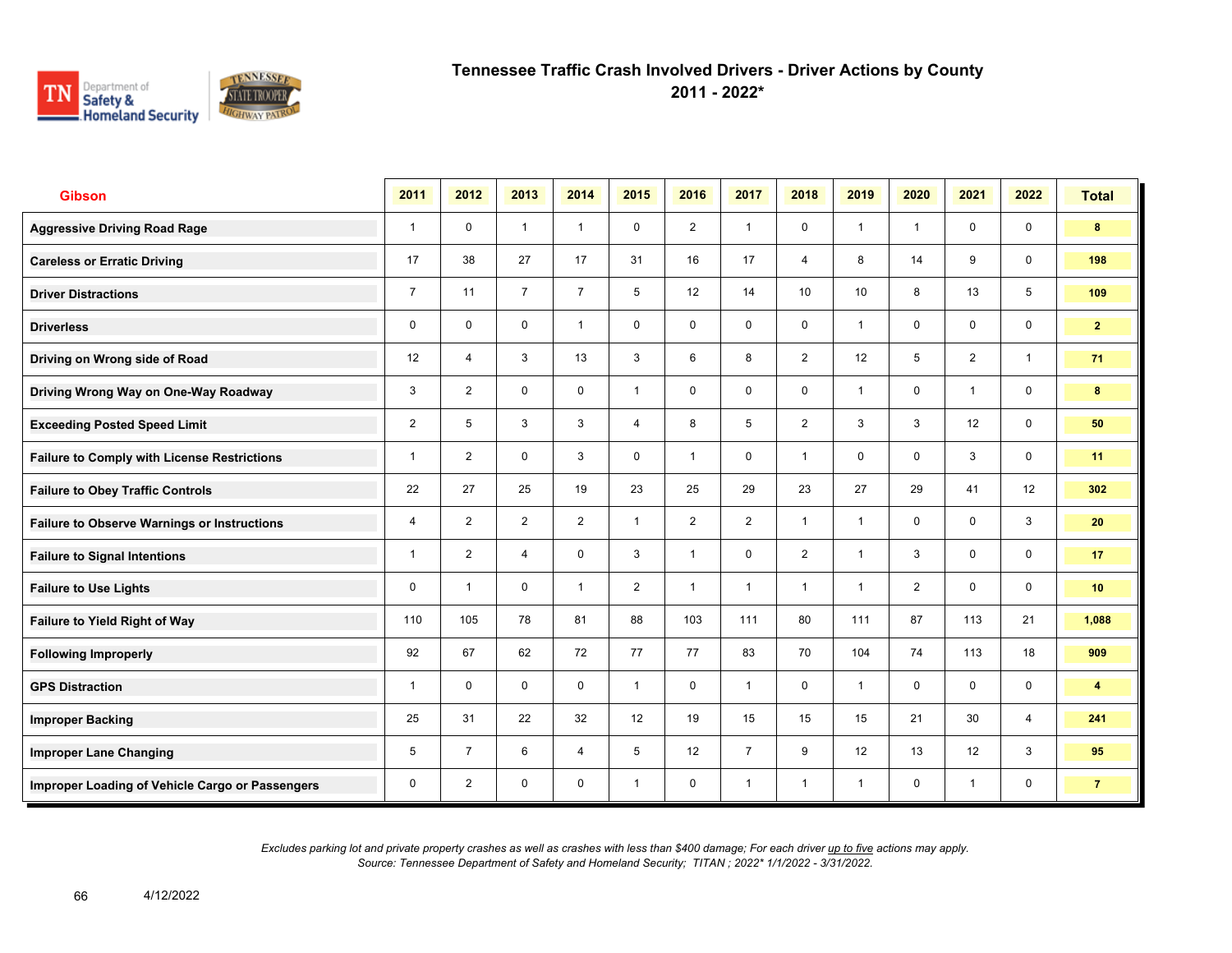

**2011 - 2022\***

|                                             | 2011           | 2012           | 2013           | 2014           | 2015           | 2016           | 2017           | 2018                | 2019           | 2020           | 2021           | 2022           | <b>Total</b>    |
|---------------------------------------------|----------------|----------------|----------------|----------------|----------------|----------------|----------------|---------------------|----------------|----------------|----------------|----------------|-----------------|
| <b>Improper Passing</b>                     | 10             | 16             | 9              | 6              | 14             | 13             | $\overline{7}$ | 9                   | 4              | $\overline{7}$ | 8              | 3              | 106             |
| <b>Improper Turn</b>                        | 13             | 9              | 12             | 10             | 15             | 20             | 17             | $\overline{7}$      | 8              | 5              | $\overline{7}$ | 3              | 126             |
| <b>Improperly Towing or Pushing Vehicle</b> | $\mathbf 0$    | $\mathbf 0$    | $\mathbf 0$    | $\mathbf 0$    | $\mathbf 0$    | $\mathbf 0$    | $\mathbf 0$    | $\mathbf 0$         | $\mathbf{1}$   | 0              | 4              | $\mathbf 0$    | 5 <sub>1</sub>  |
| Inattentive                                 | 33             | 32             | 23             | 42             | 22             | 22             | 36             | 18                  | 23             | 24             | 15             | 5              | 295             |
| Interfered with by Passenger                | $\overline{4}$ | 3              | 3              | $\mathbf 0$    | $\overline{4}$ | $\mathbf{1}$   | $\overline{4}$ | $\overline{4}$      | $\overline{2}$ | $\overline{2}$ | $\overline{4}$ | $\mathbf 0$    | 31              |
| <b>No Contributing Actions</b>              | 595            | 637            | 586            | 570            | 546            | 546            | 638            | 555                 | 536            | 472            | 623            | 148            | 6,452           |
| <b>Operating without Required Equipment</b> | 0              | $\overline{2}$ | $\overline{1}$ | 0              | 0              | $\overline{2}$ | 0              | $\mathbf 0$         | $\mathbf 0$    | 0              | 0              | 0              | 5 <sup>5</sup>  |
| <b>Operator Inexperience</b>                | 16             | 8              | 9              | $\overline{7}$ | 12             | $\overline{7}$ | $\overline{2}$ | $\sqrt{5}$          | $\overline{2}$ | 5              | 5              | $\overline{2}$ | 80              |
| Other                                       | 52             | 39             | 46             | 58             | 30             | 47             | 32             | 17                  | 38             | 28             | 23             | 5              | 415             |
| <b>Over Correcting</b>                      | 27             | 33             | 38             | 31             | 36             | 32             | 16             | $\overline{7}$      | 12             | 15             | 15             | 8              | 270             |
| Racing                                      | $\mathbf 0$    | $\mathbf 0$    | $\mathbf 0$    | $\mathbf{1}$   | $\mathbf 0$    | $\mathbf 0$    | $\mathbf{1}$   | $\mathbf 0$         | $\mathbf 0$    | $\mathbf 0$    | $\mathbf 0$    | $\mathbf 0$    | 2 <sub>2</sub>  |
| <b>Reckless or Negligent Driving</b>        | 18             | 8              | 12             | 19             | 11             | 14             | 10             | $\overline{4}$      | 12             | $\overline{7}$ | 12             | $\mathbf{1}$   | 128             |
| <b>Speed Too Fast for Conditions</b>        | 14             | 16             | 15             | 15             | 24             | 27             | 17             | 13                  | $\overline{2}$ | 5              | 17             | 5              | 170             |
| <b>Speed Too Slow</b>                       | 2              | $\mathbf{1}$   | $\mathbf 0$    | $\mathbf{1}$   | $\mathbf{1}$   | $\mathbf{0}$   | $\mathbf 0$    | $\mathbf{1}$        | $\mathbf{1}$   | $\overline{2}$ | $\mathbf 0$    | $\mathbf{1}$   | 10              |
| <b>Swerved or Avoided</b>                   | 19             | 19             | 24             | 17             | 18             | 17             | 18             | 18                  | 16             | 31             | 25             | 9              | 231             |
| <b>Texting/PDA/Blackberry Distraction</b>   | $\overline{2}$ | 0              | 2              | $\mathbf{1}$   | $\overline{2}$ | $\mathbf{1}$   | $\mathbf 0$    | $\mathsf{O}\xspace$ | $\overline{2}$ | 0              | 0              | 0              | 10 <sub>1</sub> |
| <b>Vision Obstructed</b>                    | 8              | $\overline{4}$ | 6              | $\overline{4}$ | 8              | 4              | 3              | 8                   | 3              | 5              | 5              | $\mathbf{1}$   | 59              |
| <b>Unknown</b>                              | 296            | 305            | 275            | 232            | 216            | 271            | 251            | 213                 | 248            | 264            | 288            | 74             | 2,933           |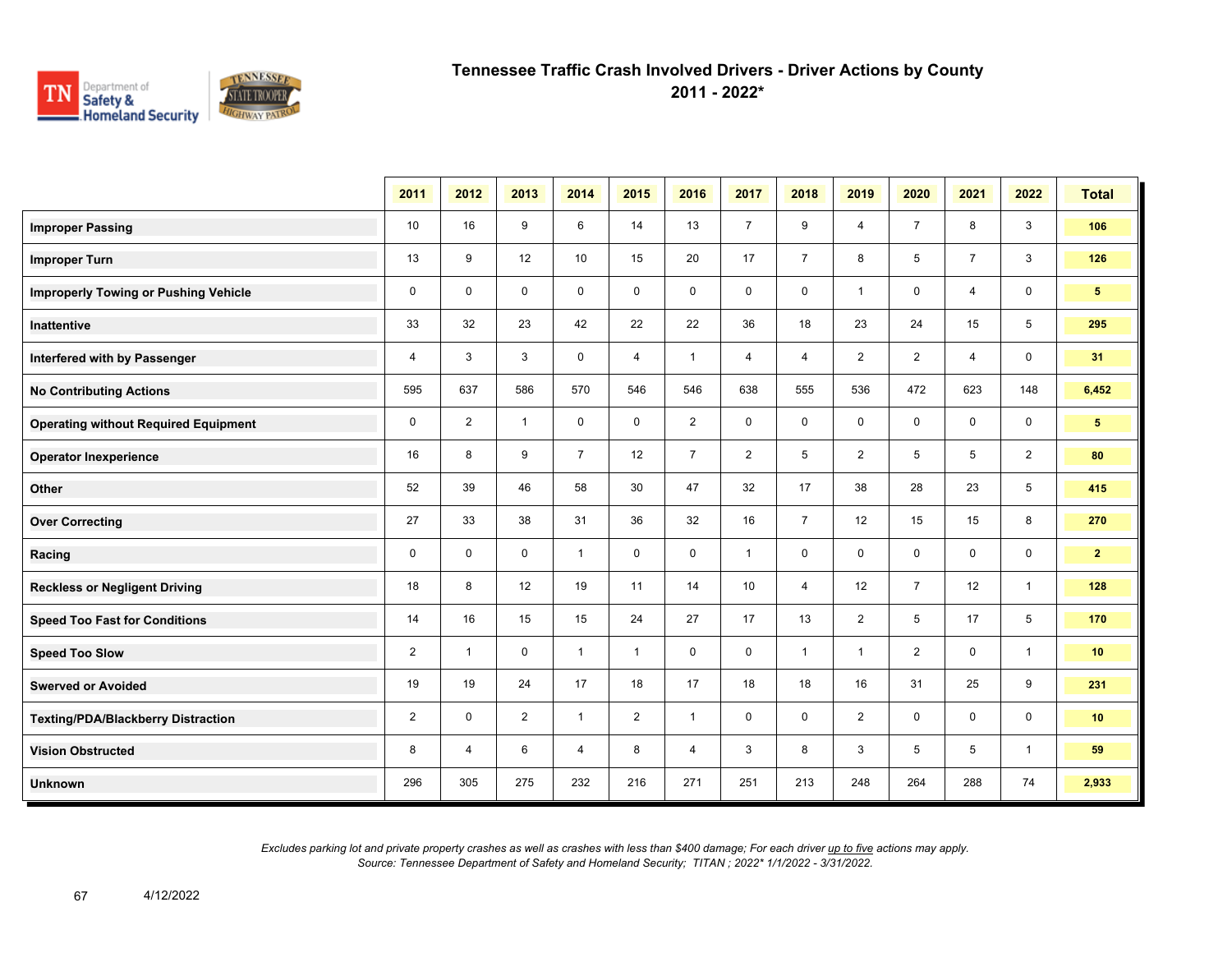

|                     | 2011  | 2012  | 2013  | 2014  | 2015  | 2016  | 2017  | 2018  | 2019  | 2020  | 2021  | 2022 | <b>Total</b> |
|---------------------|-------|-------|-------|-------|-------|-------|-------|-------|-------|-------|-------|------|--------------|
| <b>Total Gibson</b> | 1.412 | 1.438 | 1.301 | 1.270 | 1.216 | 1.309 | 1,347 | 1,100 | 1.220 | 1.132 | 1.401 | 332  | 14,478       |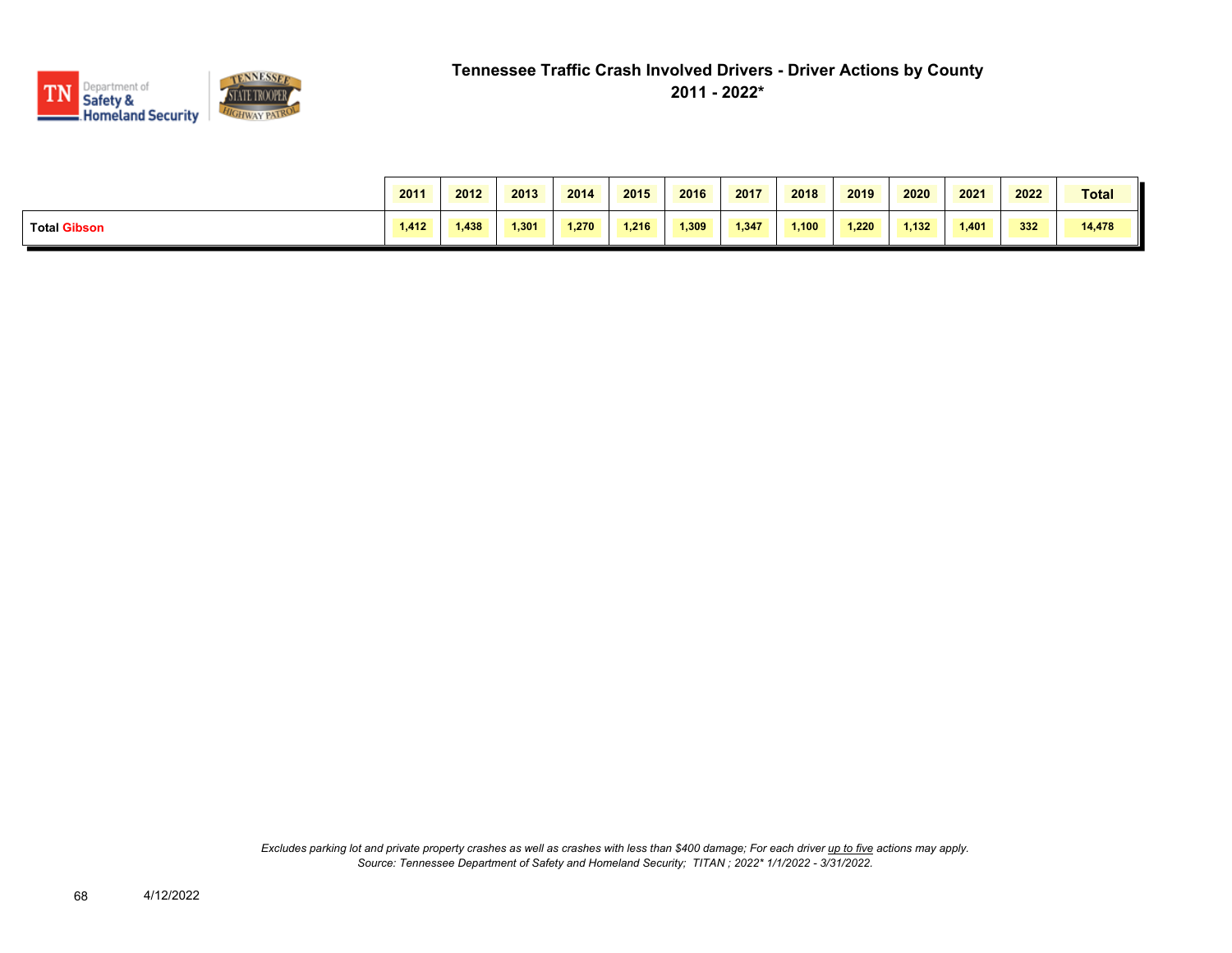

**2011 - 2022\***

| <b>Giles</b>                                       | 2011           | 2012           | 2013           | 2014           | 2015           | 2016           | 2017         | 2018           | 2019         | 2020           | 2021           | 2022                    | <b>Total</b>            |
|----------------------------------------------------|----------------|----------------|----------------|----------------|----------------|----------------|--------------|----------------|--------------|----------------|----------------|-------------------------|-------------------------|
| <b>Aggressive Driving Road Rage</b>                | $\mathbf{1}$   | $\mathbf 0$    | $\mathbf 0$    | $\mathbf 0$    | $\overline{2}$ | $\mathbf 0$    | $\mathbf 0$  | $\mathbf{1}$   | $\mathbf 0$  | $\mathbf 0$    | $\mathbf 0$    | $\mathbf 0$             | $\overline{4}$          |
| <b>Careless or Erratic Driving</b>                 | 15             | 47             | 82             | 62             | 85             | 97             | 85           | 115            | 102          | 67             | 72             | $\overline{7}$          | 836                     |
| <b>Driver Distractions</b>                         | 3              | 6              | 3              | $\overline{4}$ | 11             | 6              | 5            | $\mathbf{3}$   | 3            | 8              | 5              | 2                       | 59                      |
| Driving on Wrong side of Road                      | 13             | 12             | 10             | 9              | 9              | $\overline{2}$ | 4            | $\overline{7}$ | 4            | 6              | 5              | $\overline{2}$          | 83                      |
| Driving Wrong Way on One-Way Roadway               | 0              | $\mathbf 0$    | $\mathbf 0$    | $\mathbf{1}$   | $\mathbf 0$    | $\mathbf 0$    | 1            | $\mathbf 0$    | 0            | $\mathbf 0$    | $\mathbf 0$    | $\mathsf{O}\phantom{0}$ | $\mathbf{2}$            |
| <b>Exceeding Posted Speed Limit</b>                | 4              | 8              | $\overline{4}$ | $\overline{4}$ | 5              | 6              | 5            | 5              | 6            | $\overline{4}$ | 5              | $\mathbf 0$             | 56                      |
| <b>Failure to Comply with License Restrictions</b> | $\overline{2}$ | $\overline{2}$ | $\overline{4}$ | $\mathbf 0$    | $\mathbf 0$    | $\mathbf 0$    | $\mathbf{1}$ | $\mathbf{1}$   | 1            | $\overline{1}$ | $\overline{1}$ | $\mathbf{1}$            | 14                      |
| <b>Failure to Obey Traffic Controls</b>            | 12             | 16             | 18             | 12             | 14             | 16             | 17           | 15             | 18           | 22             | 14             | 2                       | 176                     |
| <b>Failure to Observe Warnings or Instructions</b> | 1              | 2              | 2              | $\mathbf 0$    | $\overline{2}$ | 5              | 8            | 5              | 1            | $\overline{4}$ | $\mathbf{1}$   | 2                       | 33                      |
| <b>Failure to Signal Intentions</b>                | 0              | $\overline{1}$ | $\mathbf{1}$   | $\mathbf{1}$   | $\mathbf 0$    | $\overline{1}$ | $\mathbf{1}$ | $\overline{2}$ | $\mathbf{1}$ | $\overline{1}$ | $\overline{1}$ | $\mathbf 0$             | 10 <sub>1</sub>         |
| <b>Failure to Use Lights</b>                       | 0              | $\Omega$       | $\Omega$       | $\mathbf{1}$   | $\mathbf{1}$   | 2              | $\mathbf 0$  | $\mathbf 0$    | $\mathbf 0$  | $\mathbf{0}$   | $\mathbf 0$    | $\mathsf{O}\phantom{0}$ | $\overline{\mathbf{4}}$ |
| Failure to Yield Right of Way                      | 67             | 71             | 71             | 74             | 77             | 129            | 75           | 90             | 115          | 72             | 101            | 27                      | 969                     |
| <b>Following Improperly</b>                        | 46             | 52             | 61             | 78             | 101            | 99             | 92           | 97             | 92           | 83             | 87             | 25                      | 913                     |
| <b>GPS Distraction</b>                             | 0              | $\Omega$       | $\mathbf{1}$   | $\mathbf 0$    | $\mathbf{1}$   | $\mathbf 0$    | $\mathbf 0$  | $\mathbf 0$    | $\mathbf 0$  | $\mathbf{0}$   | $\mathbf{1}$   | $\mathbf 0$             | 3 <sup>2</sup>          |
| <b>Improper Backing</b>                            | 33             | 24             | 21             | 29             | 34             | 43             | 41           | 42             | 50           | 28             | 20             | 8                       | 373                     |
| <b>Improper Lane Changing</b>                      | 5              | 2              | 5              | 6              | $\overline{7}$ | 6              | 9            | 8              | 17           | 8              | 13             | $\mathbf 0$             | 86                      |
| Improper Loading of Vehicle Cargo or Passengers    | $\overline{2}$ | $\mathbf 0$    | 3              | $\mathbf 0$    | $\overline{2}$ | $\overline{1}$ | 2            | $\mathbf{1}$   | $\mathbf{1}$ | $\mathbf 0$    | $\overline{2}$ | $\mathbf 0$             | 14                      |
| <b>Improper Passing</b>                            | 4              | 8              | 5              | 6              | $\overline{7}$ | 5              | 9            | 9              | 5            | 8              | 15             | $\mathbf 0$             | 81                      |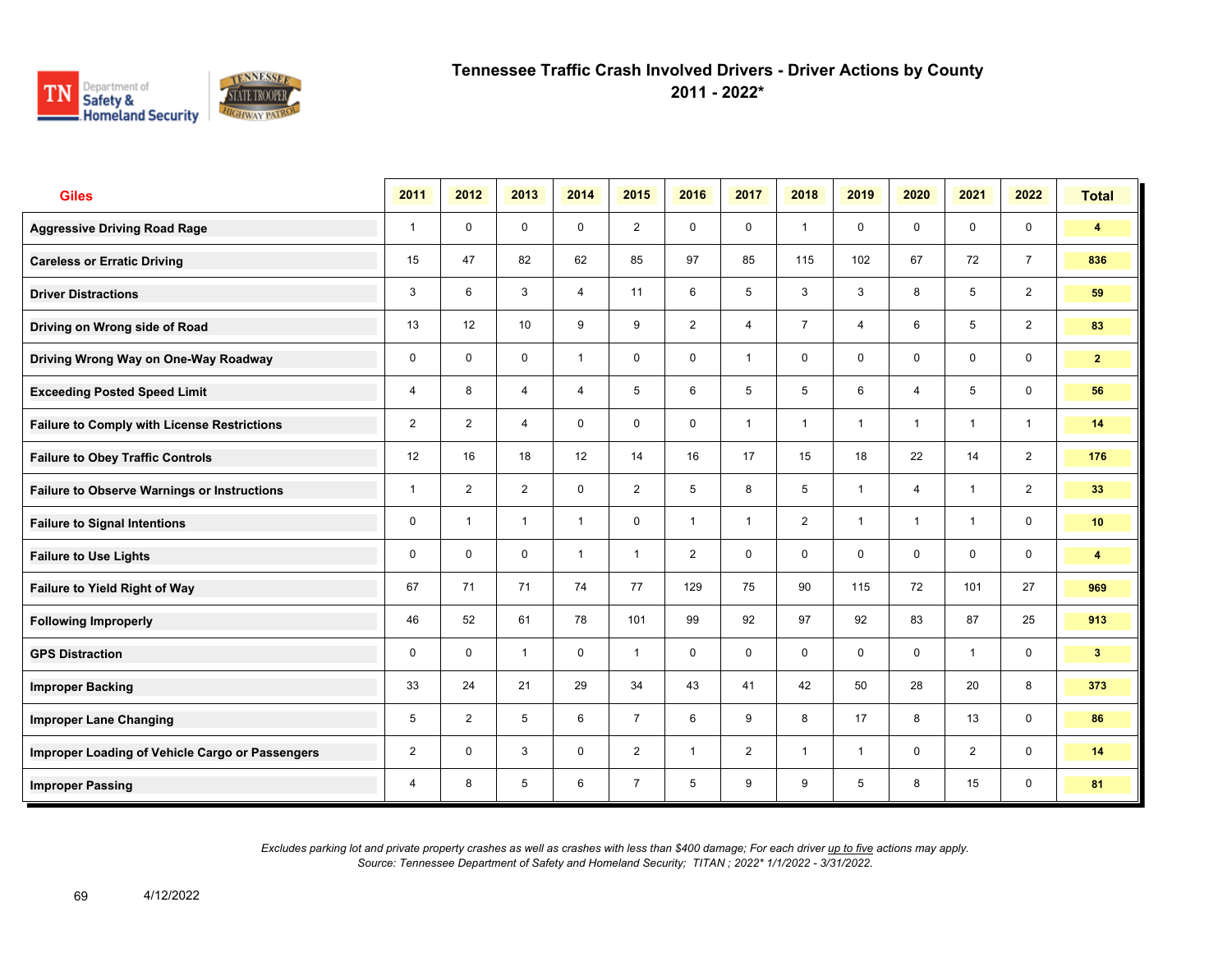

**2011 - 2022\***

|                                             | 2011           | 2012           | 2013           | 2014           | 2015           | 2016           | 2017         | 2018           | 2019           | 2020           | 2021           | 2022           | <b>Total</b>   |
|---------------------------------------------|----------------|----------------|----------------|----------------|----------------|----------------|--------------|----------------|----------------|----------------|----------------|----------------|----------------|
| <b>Improper Turn</b>                        | 8              | $\overline{7}$ | $\overline{7}$ | 10             | 15             | 22             | 14           | 15             | 13             | 11             | 25             | $\overline{7}$ | 154            |
| <b>Improperly Towing or Pushing Vehicle</b> | $\overline{2}$ | $\overline{1}$ | $\overline{2}$ | $\mathbf 0$    | $\mathbf 0$    | $\mathbf 0$    | $\mathbf 0$  | 0              | $\mathbf 0$    | $\mathbf{1}$   | $\mathbf{1}$   | $\mathbf 0$    | $\overline{7}$ |
| <b>Inattentive</b>                          | 18             | 35             | 18             | 20             | 27             | 19             | 25           | 11             | 16             | 14             | 15             | $\mathbf{1}$   | 219            |
| Interfered with by Passenger                | 0              | 3              | 4              | $\mathbf 0$    | 0              | $\mathbf{1}$   | $\mathbf{1}$ | $\overline{2}$ | 0              | $\mathbf 0$    | $\mathbf{1}$   | $\mathbf 0$    | 12             |
| <b>No Contributing Actions</b>              | 522            | 545            | 542            | 538            | 606            | 618            | 483          | 486            | 539            | 475            | 521            | 122            | 5,997          |
| <b>Operating without Required Equipment</b> | $\mathbf 0$    | $\mathbf{0}$   | $\mathbf 0$    | $\mathbf{1}$   | $\overline{2}$ | $\mathbf 0$    | $\mathbf 0$  | $\mathbf{1}$   | $\mathbf{1}$   | $\mathbf 0$    | $\mathbf 0$    | $\mathbf 0$    | 5 <sup>5</sup> |
| <b>Operator Inexperience</b>                | 18             | 22             | 18             | 11             | 14             | 3              | 9            | 13             | $\overline{4}$ | 6              | 3              | $\overline{2}$ | 123            |
| Other                                       | 44             | 27             | 25             | 32             | 55             | 49             | 45           | 47             | 65             | 50             | 48             | 25             | 512            |
| <b>Over Correcting</b>                      | 21             | 24             | 30             | 14             | 27             | 31             | 21           | 17             | $\overline{7}$ | 11             | 19             | $\mathbf{1}$   | 223            |
| Racing                                      | $\mathbf 0$    | $\mathbf 0$    | $\mathbf 0$    | $\mathbf 0$    | $\mathbf 0$    | $\mathbf 0$    | $\mathbf 0$  | $\mathbf 0$    | $\mathbf 0$    | $\mathbf 0$    | $\mathbf{1}$   | $\mathbf 0$    | $\mathbf{1}$   |
| <b>Reckless or Negligent Driving</b>        | $\overline{7}$ | 18             | 26             | 28             | 25             | 34             | 33           | 24             | 26             | 23             | 26             | $\overline{1}$ | 271            |
| <b>Speed Too Fast for Conditions</b>        | 48             | 39             | 46             | 42             | 66             | 31             | 36           | 42             | 34             | 23             | 25             | 11             | 443            |
| <b>Speed Too Slow</b>                       | 0              | 2              | $\mathbf 0$    | $\mathbf 0$    | $\mathbf{1}$   | 0              | 0            | 0              | 0              | 0              | 0              | 0              | 3 <sup>7</sup> |
| <b>Swerved or Avoided</b>                   | $\overline{7}$ | 9              | 14             | 18             | 16             | 12             | 17           | 12             | 12             | 20             | 21             | 6              | 164            |
| <b>Texting/PDA/Blackberry Distraction</b>   | 3              | $\mathbf{1}$   | $\overline{2}$ | 3              | $\overline{2}$ | $\mathbf{1}$   | $\mathbf 0$  | $\mathbf{1}$   | 3              | $\overline{2}$ | $\mathbf 0$    | $\mathbf 0$    | 18             |
| <b>Vision Obstructed</b>                    | 8              | $\overline{4}$ | 4              | $\overline{4}$ | 4              | $\overline{7}$ | 4            | 6              | 5              | $\overline{7}$ | $\overline{1}$ | 0              | 54             |
| <b>Unknown</b>                              | 286            | 342            | 312            | 305            | 349            | 356            | 358          | 336            | 346            | 338            | 329            | 72             | 3,729          |
| <b>Total Giles</b>                          | 1,200          | 1,330          | 1,341          | 1,313          | 1,567          | 1,602          | 1,401        | 1,414          | 1,487          | 1,293          | 1,379          | 324            | 15,651         |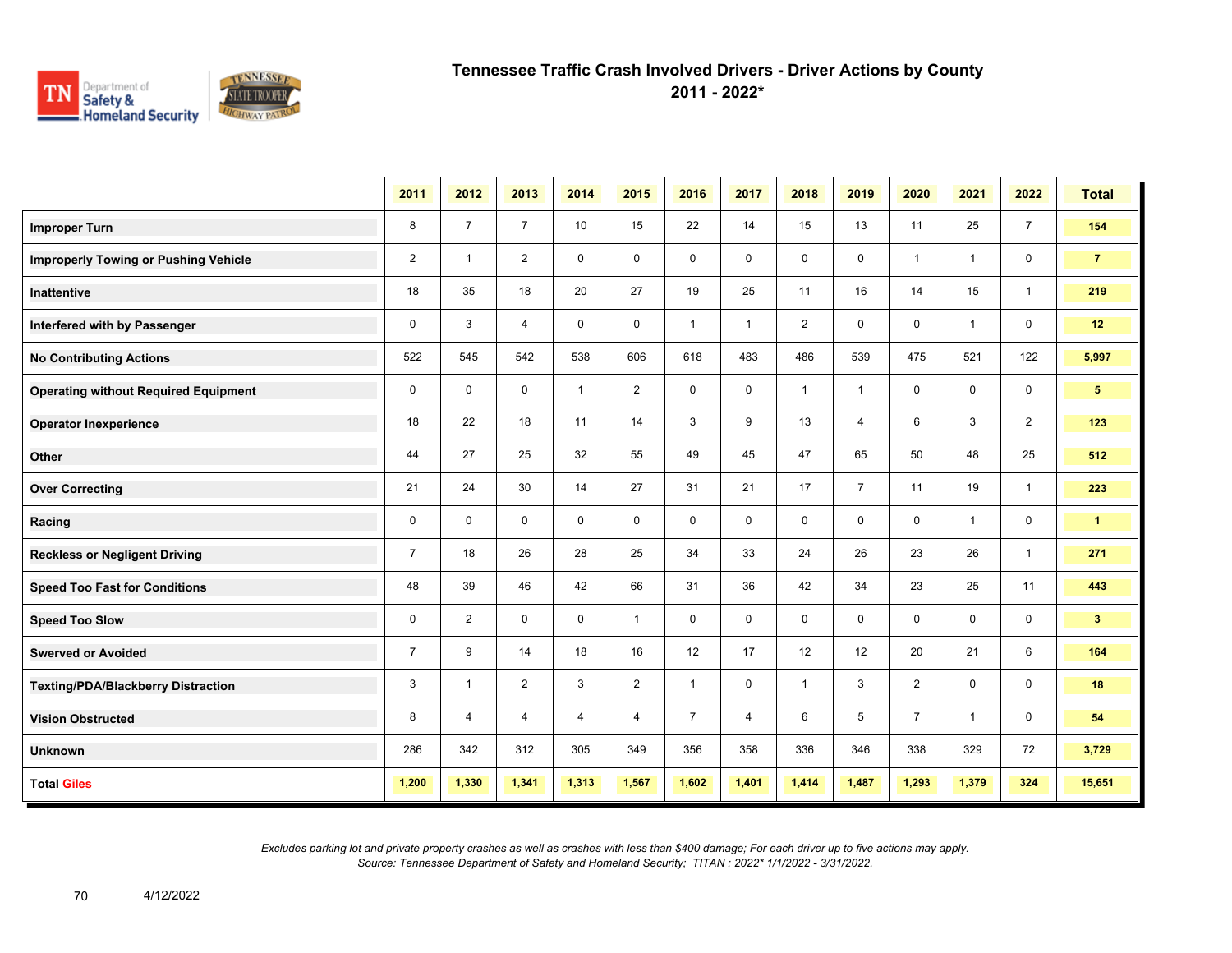

**2011 - 2022\***

| <b>Grainger</b>                                    | 2011           | 2012           | 2013           | 2014           | 2015           | 2016           | 2017            | 2018           | 2019           | 2020           | 2021           | 2022                    | <b>Total</b>         |
|----------------------------------------------------|----------------|----------------|----------------|----------------|----------------|----------------|-----------------|----------------|----------------|----------------|----------------|-------------------------|----------------------|
| <b>Aggressive Driving Road Rage</b>                | $\mathbf 0$    | $\mathbf 0$    | $\mathbf 0$    | $\mathbf 0$    | $\mathbf 0$    | $\overline{1}$ | $\mathbf 0$     | $\mathbf 0$    | $\mathbf{1}$   | 2              | $\mathbf 0$    | $\overline{2}$          | 6                    |
| <b>Careless or Erratic Driving</b>                 | 10             | 15             | 31             | 8              | 8              | 13             | 6               | $\overline{7}$ | 6              | $\overline{7}$ | 8              | 5                       | 124                  |
| <b>Driver Distractions</b>                         | 3              | 3              | $\overline{4}$ | $\overline{2}$ | $\overline{2}$ | $\overline{1}$ | $\mathbf 0$     | $\overline{2}$ | $\mathbf{1}$   | 2              | 3              | $\mathbf 0$             | 23                   |
| Driving on Wrong side of Road                      | 9              | 19             | 6              | 5              | $\overline{2}$ | 6              | 10 <sup>1</sup> | $\overline{2}$ | $\overline{7}$ | 12             | 13             | $\mathbf{1}$            | 92                   |
| Driving Wrong Way on One-Way Roadway               | $\mathbf 0$    | $\mathbf 0$    | $\mathbf 0$    | $\mathbf 0$    | $\mathbf 0$    | $\mathbf 0$    | $\mathbf 0$     | $\mathbf 0$    | $\mathbf 0$    | $\overline{2}$ | $\mathbf 0$    | $\mathsf{O}$            | $\mathbf{2}$         |
| <b>Exceeding Posted Speed Limit</b>                | $\overline{2}$ | 10             | 6              | $\mathbf{1}$   | 3              | 5              | $\overline{2}$  | 3              | 3              | 5              | $\mathbf 0$    | $\mathbf 0$             | 40                   |
| <b>Failure to Comply with License Restrictions</b> | $\overline{2}$ | $\overline{1}$ | $\mathbf 0$    | $\mathbf{1}$   | $\mathbf 0$    | $\overline{2}$ | $\mathbf 0$     | $\overline{2}$ | $\mathbf 0$    | $\mathbf 0$    | $\overline{2}$ | $\mathbf 0$             | 10 <sub>1</sub>      |
| <b>Failure to Obey Traffic Controls</b>            | 5              | $\overline{7}$ | $\overline{2}$ | $\overline{2}$ | $\overline{2}$ | $\overline{4}$ | $\mathbf{3}$    | $\mathbf{1}$   | $\overline{2}$ | 3              | $\mathbf{1}$   | $\mathbf{1}$            | 33                   |
| <b>Failure to Observe Warnings or Instructions</b> | 1              | $\Omega$       | $\mathbf{1}$   | $\mathbf 0$    | $\mathbf 0$    | $\Omega$       | $\mathbf 0$     | $\mathbf{1}$   | 1              | 3              | $\mathbf{1}$   | $\mathbf 0$             | 8                    |
| <b>Failure to Signal Intentions</b>                | $\overline{2}$ | $\mathbf 0$    | $\mathbf{1}$   | $\mathbf{1}$   | $\mathbf 0$    | $\mathbf 0$    | $\mathbf 0$     | $\mathbf 0$    | 0              | $\mathbf 0$    | $\mathbf 0$    | $\mathbf 0$             | 4                    |
| <b>Failure to Use Lights</b>                       | 0              | $\mathbf{0}$   | $\Omega$       | $\mathbf 0$    | $\mathbf 0$    | $\mathbf{1}$   | $\mathbf 0$     | $\mathbf 0$    | $\mathbf 0$    | $\mathbf{0}$   | $\mathbf 0$    | $\mathsf{O}\phantom{0}$ | $\mathbf{1}$         |
| Failure to Yield Right of Way                      | 36             | 32             | 41             | 34             | 33             | 60             | 43              | 54             | 23             | 44             | 46             | 10 <sup>°</sup>         | 456                  |
| <b>Following Improperly</b>                        | 29             | 27             | 17             | 32             | 22             | 26             | 33              | 33             | 33             | 23             | 23             | 6                       | 304                  |
| <b>GPS Distraction</b>                             | 0              | $\mathbf 0$    | $\mathbf{1}$   | $\mathbf 0$    | $\mathbf 0$    | $\mathbf 0$    | $\mathbf 0$     | $\mathbf 0$    | $\mathbf 0$    | $\mathbf 0$    | $\mathbf 0$    | $\mathbf 0$             | $\blacktriangleleft$ |
| <b>Improper Backing</b>                            | $\overline{2}$ | 5              | 2              | 6              | 4              | 3              | 6               | 2              | 2              | $\overline{1}$ | 2              | $\mathbf 0$             | 35                   |
| <b>Improper Lane Changing</b>                      | $\overline{2}$ | $\overline{1}$ | 3              | 3              | 4              | 5              | $\overline{2}$  | $\overline{4}$ | 4              | $\overline{4}$ | 6              | $\mathbf 0$             | 38                   |
| Improper Loading of Vehicle Cargo or Passengers    | $\mathbf 0$    | $\mathbf 0$    | $\mathbf 0$    | $\mathbf{1}$   | $\mathbf 0$    | $\mathbf 0$    | $\mathbf 0$     | $\mathbf 0$    | 0              | $\mathbf 0$    | $\overline{1}$ | $\mathbf{1}$            | 3 <sup>1</sup>       |
| <b>Improper Passing</b>                            | 4              | 6              | 3              | $\overline{4}$ | 3              | 3              | $\overline{4}$  | $\overline{2}$ | $\mathbf{1}$   | 3              | 6              | $\mathbf 0$             | 39                   |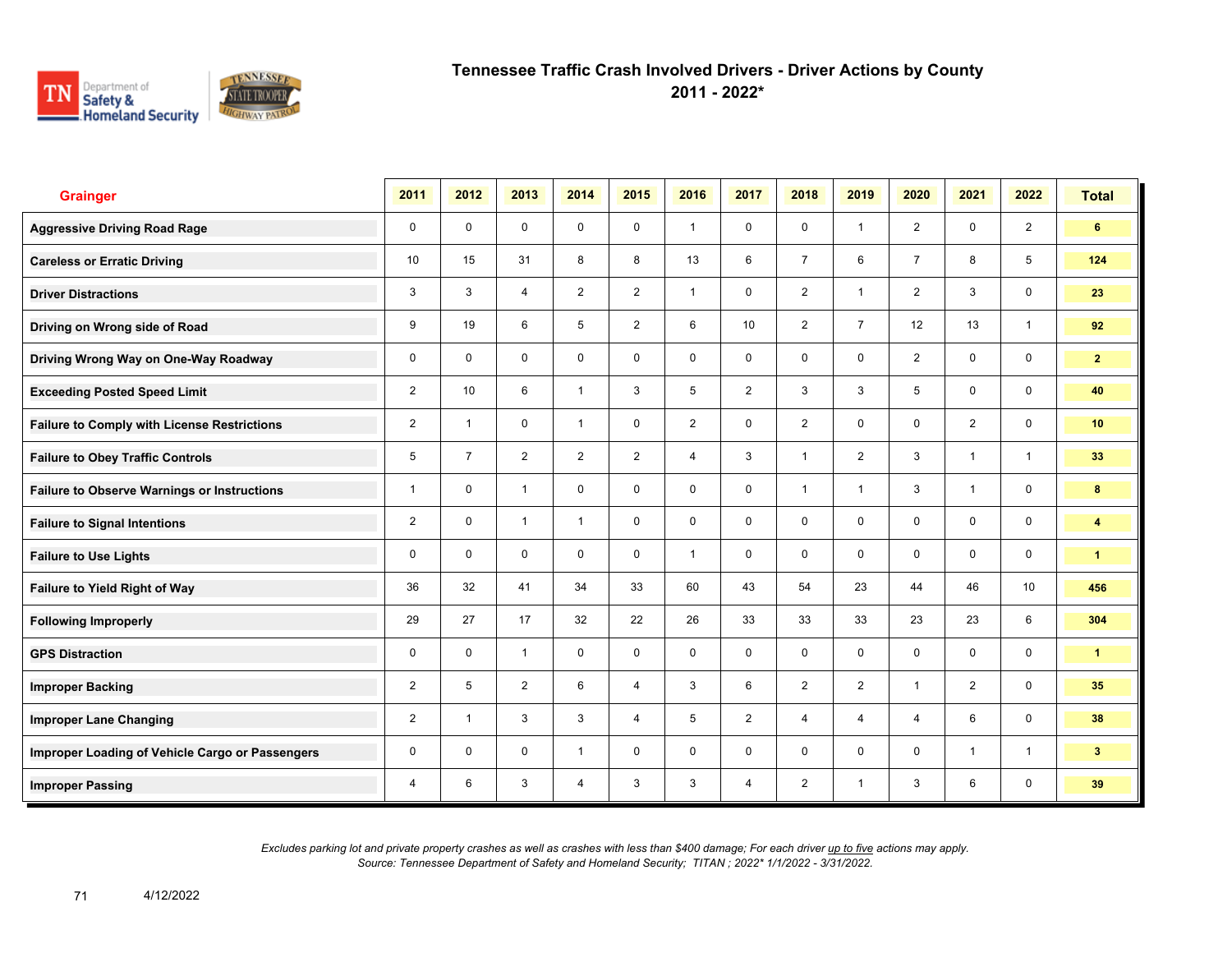

**2011 - 2022\***

|                                             | 2011           | 2012           | 2013           | 2014           | 2015           | 2016           | 2017           | 2018           | 2019 | 2020           | 2021           | 2022           | <b>Total</b>    |
|---------------------------------------------|----------------|----------------|----------------|----------------|----------------|----------------|----------------|----------------|------|----------------|----------------|----------------|-----------------|
| <b>Improper Turn</b>                        | $\overline{7}$ | 6              | 2              | $\overline{2}$ | $\overline{2}$ | $\overline{4}$ | 3              | $\overline{1}$ | 1    | $\mathbf 0$    | $\mathbf{1}$   | $\mathbf{1}$   | 30 <sub>o</sub> |
| <b>Improperly Towing or Pushing Vehicle</b> | 0              | $\mathbf 0$    | 0              | $\mathbf{1}$   | 0              | $\mathbf 0$    | 0              | 0              | 0    | $\mathbf 0$    | $\mathbf 0$    | $\mathbf 0$    | $\mathbf{1}$    |
| <b>Inattentive</b>                          | 11             | 13             | 5              | 4              | 11             | $\overline{2}$ | $\mathbf{1}$   | $\overline{2}$ | 6    | 3              | $\overline{2}$ | $\mathbf 0$    | 60              |
| Interfered with by Passenger                | $\overline{2}$ | $\overline{2}$ | $\mathbf 0$    | $\mathbf{1}$   | $\mathbf 0$    | $\mathbf 0$    | 0              | $\mathbf 0$    | 0    | $\mathbf 0$    | $\mathbf 0$    | $\mathbf 0$    | 5 <sup>5</sup>  |
| <b>No Contributing Actions</b>              | 204            | 217            | 203            | 197            | 188            | 206            | 185            | 192            | 145  | 191            | 197            | 34             | 2,159           |
| <b>Operator Inexperience</b>                | 13             | 6              | 10             | 12             | 10             | $\overline{4}$ | $\overline{7}$ | $\overline{2}$ | 3    | $\overline{4}$ | $\mathbf 0$    | $\mathbf 0$    | 71              |
| Other                                       | 39             | 36             | 8              | 13             | 33             | 22             | 14             | 22             | 28   | 24             | 31             | 8              | 278             |
| <b>Over Correcting</b>                      | 19             | 8              | 11             | 14             | 8              | 13             | 3              | 11             | 3    | 9              | 11             | $\overline{2}$ | 112             |
| <b>Reckless or Negligent Driving</b>        | 11             | 10             | 5              | 11             | 6              | 11             | 5              | 9              | 10   | 14             | 11             | $\overline{2}$ | 105             |
| <b>Speed Too Fast for Conditions</b>        | 12             | 27             | 12             | 17             | 12             | 17             | 16             | 17             | 21   | 14             | 19             | $\overline{2}$ | 186             |
| <b>Speed Too Slow</b>                       | $\mathbf{1}$   | $\mathbf 0$    | $\mathbf 0$    | $\mathbf{1}$   | $\mathbf 0$    | $\mathbf 0$    | 0              | $\mathbf 0$    | 0    | $\mathbf 0$    | $\mathbf 0$    | $\mathbf 0$    | $\mathbf{2}$    |
| <b>Swerved or Avoided</b>                   | 3              | 13             | $\overline{7}$ | 20             | 15             | 18             | $\overline{7}$ | $\overline{4}$ | 9    | 10             | $\overline{2}$ | $\overline{4}$ | 112             |
| <b>Texting/PDA/Blackberry Distraction</b>   | 0              | $\overline{1}$ | $\mathbf 0$    | $\mathbf 0$    | $\mathbf{1}$   | $\mathbf 0$    | $\mathbf{1}$   | $\mathbf 0$    | 0    | $\overline{4}$ | $\mathbf{1}$   | $\mathbf 0$    | 8               |
| <b>Vision Obstructed</b>                    | 9              | 6              | $\mathbf{1}$   | $\overline{4}$ | $\mathbf 0$    | $\mathbf 0$    | $\mathbf{1}$   | $\overline{2}$ | 0    | $\mathbf 0$    | 2              | $\mathbf 0$    | 25              |
| <b>Unknown</b>                              | 145            | 148            | 129            | 136            | 164            | 161            | 142            | 122            | 116  | 137            | 160            | 33             | 1,593           |
| <b>Total Grainger</b>                       | 583            | 619            | 511            | 533            | 533            | 588            | 494            | 497            | 426  | 521            | 549            | 112            | 5,966           |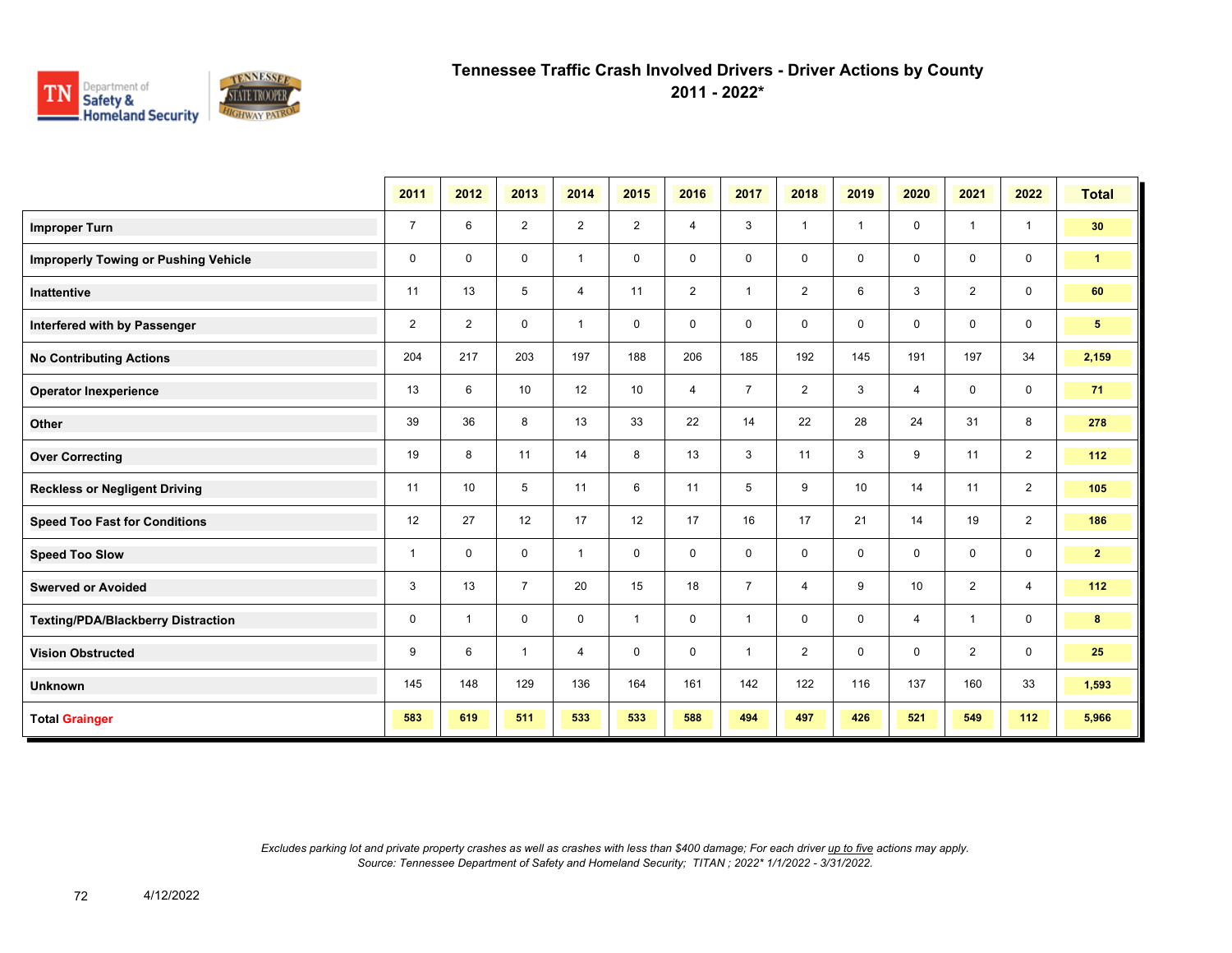

**2011 - 2022\***

| <b>Greene</b>                                      | 2011           | 2012           | 2013           | 2014           | 2015           | 2016           | 2017           | 2018           | 2019           | 2020                    | 2021           | 2022           | <b>Total</b> |
|----------------------------------------------------|----------------|----------------|----------------|----------------|----------------|----------------|----------------|----------------|----------------|-------------------------|----------------|----------------|--------------|
| <b>Aggressive Driving Road Rage</b>                | $\mathbf 0$    | $\overline{1}$ | $\mathbf{1}$   | 5              | 6              | $\overline{1}$ | $\overline{1}$ | 6              | $\overline{7}$ | 10                      | 8              | $\mathbf{1}$   | 47           |
| <b>Careless or Erratic Driving</b>                 | 39             | 60             | 88             | 62             | 81             | 62             | 52             | 68             | 120            | 114                     | 98             | 14             | 858          |
| <b>Driver Distractions</b>                         | 12             | 14             | 15             | 5              | 10             | 6              | $\overline{7}$ | $\overline{4}$ | 0              | $\overline{1}$          | 3              | $\mathbf 0$    | 77           |
| <b>Driverless</b>                                  | 0              | $\Omega$       | $\mathbf 0$    | $\mathbf 0$    | 0              | 0              | 0              | $\mathbf 0$    | 0              | $\overline{\mathbf{1}}$ | $\mathbf 0$    | $\mathbf 0$    | $\mathbf{1}$ |
| Driving on Wrong side of Road                      | 37             | 23             | 18             | 25             | 30             | 25             | 19             | 55             | 56             | 37                      | 42             | 5              | 372          |
| Driving Wrong Way on One-Way Roadway               | $\overline{2}$ | $\overline{1}$ | $\overline{2}$ | 0              | $\mathbf{1}$   | 3              | 1              | $\mathbf 0$    | 1              | $\mathbf 0$             | $\overline{2}$ | $\mathbf 0$    | 13           |
| <b>Exceeding Posted Speed Limit</b>                | 15             | 25             | 24             | 14             | 13             | 22             | 15             | 10             | 28             | 23                      | 18             | $\mathbf 0$    | 207          |
| <b>Failure to Comply with License Restrictions</b> | 5              | $\overline{7}$ | 3              | 5              | 3              | 3              | $\mathbf{1}$   | $\overline{c}$ | 4              | $\overline{2}$          | 0              | $\mathbf 0$    | 35           |
| <b>Failure to Obey Traffic Controls</b>            | 30             | 40             | 36             | 40             | 35             | 47             | 37             | 46             | 42             | 39                      | 32             | 8              | 432          |
| <b>Failure to Observe Warnings or Instructions</b> | 5              | 5              | 8              | 6              | $\mathbf{1}$   | 4              | 4              | $\mathbf{1}$   | 3              | 8                       | 0              | $\mathbf 0$    | 45           |
| <b>Failure to Signal Intentions</b>                | 0              | $\overline{2}$ | $\mathbf{1}$   | $\overline{1}$ | $\overline{2}$ | $\overline{2}$ | 0              | $\overline{2}$ | $\overline{2}$ | $\overline{\mathbf{1}}$ | $\overline{2}$ | $\overline{1}$ | 16           |
| <b>Failure to Use Lights</b>                       | $\mathbf{1}$   | $\overline{2}$ | $\mathbf 0$    | $\overline{1}$ | $\mathbf{1}$   | $\mathbf 0$    | 0              | $\overline{1}$ | $\overline{2}$ | 3                       | $\overline{1}$ | $\mathbf 0$    | 12           |
| Failure to Yield Right of Way                      | 236            | 268            | 237            | 223            | 217            | 257            | 223            | 262            | 240            | 202                     | 234            | 46             | 2,645        |
| <b>Following Improperly</b>                        | 293            | 317            | 315            | 291            | 346            | 338            | 290            | 261            | 268            | 233                     | 251            | 43             | 3,246        |
| <b>GPS Distraction</b>                             | 0              | $\mathbf 0$    | $\mathbf{1}$   | $\mathbf 0$    | $\mathbf 0$    | $\Omega$       | $\overline{2}$ | $\mathbf 0$    | 1              | $\Omega$                | $\mathbf 0$    | $\mathbf 0$    | 4            |
| <b>Improper Backing</b>                            | 38             | 48             | 30             | 38             | 35             | 35             | 19             | 34             | 30             | 21                      | 20             | 3              | 351          |
| <b>Improper Lane Changing</b>                      | 27             | 22             | 24             | 27             | 26             | 28             | 22             | 27             | 47             | 28                      | 34             | 9              | 321          |
| Improper Loading of Vehicle Cargo or Passengers    | $\overline{2}$ | $\overline{1}$ | $\mathbf{1}$   | $\mathbf{1}$   | $\mathbf{1}$   | $\overline{1}$ | $\overline{2}$ | $\mathbf 0$    | $\mathbf{1}$   | $\mathbf 0$             | 2              | $\mathbf 0$    | 12           |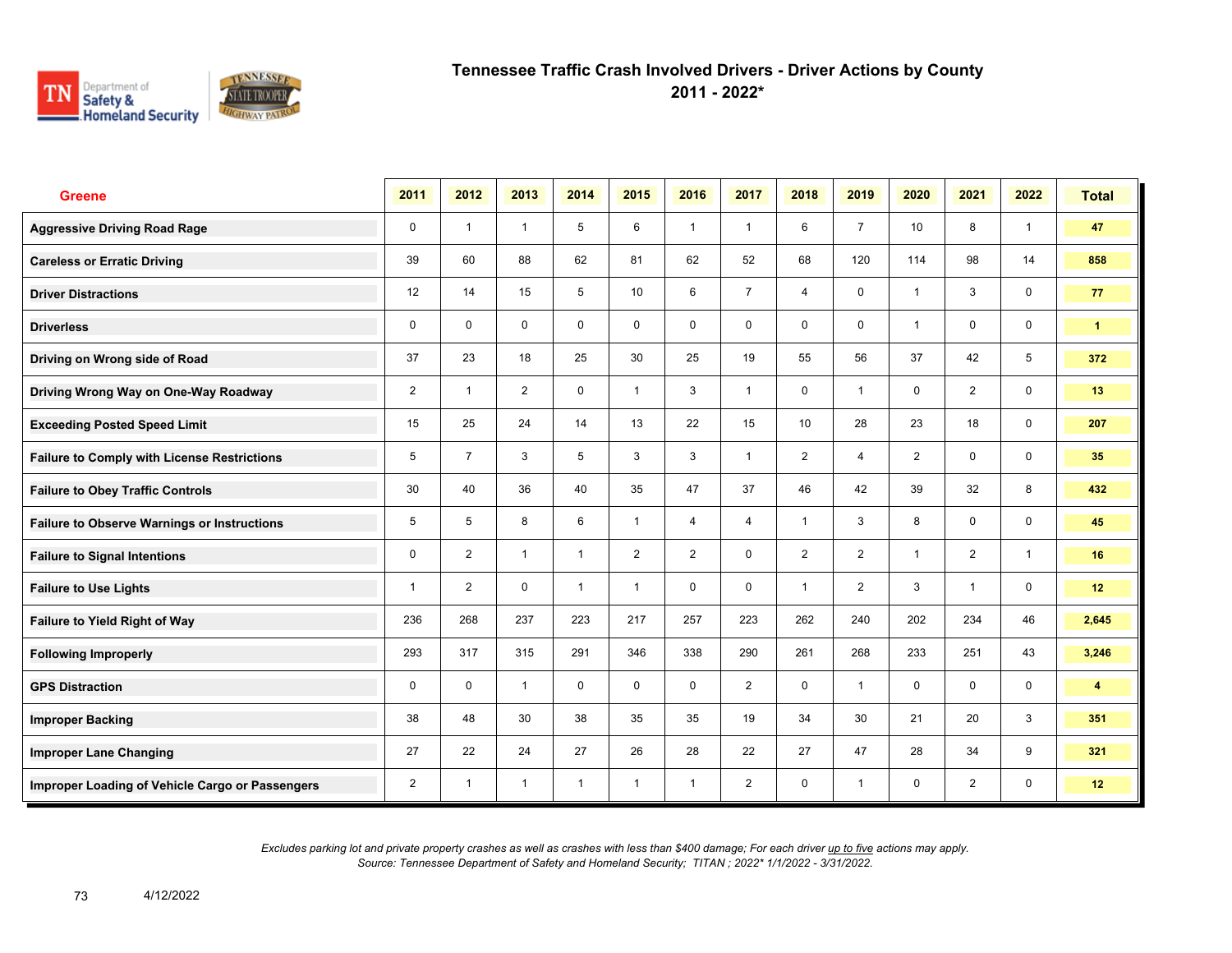

**2011 - 2022\***

|                                             | 2011         | 2012         | 2013           | 2014           | 2015         | 2016           | 2017           | 2018           | 2019           | 2020           | 2021           | 2022           | <b>Total</b>   |
|---------------------------------------------|--------------|--------------|----------------|----------------|--------------|----------------|----------------|----------------|----------------|----------------|----------------|----------------|----------------|
| <b>Improper Passing</b>                     | 19           | 13           | 13             | 17             | 15           | 11             | 17             | 18             | 21             | 20             | 18             | $\overline{2}$ | 184            |
| <b>Improper Turn</b>                        | 29           | 20           | 16             | 30             | 31           | 29             | 28             | 22             | 37             | 17             | 23             | 9              | 291            |
| <b>Improperly Carrying Hazardous Cargo</b>  | $\mathbf 0$  | $\mathbf 0$  | $\mathbf 0$    | $\mathbf 0$    | $\mathbf{1}$ | $\mathbf{1}$   | $\mathbf 0$    | 0              | $\mathbf 0$    | $\overline{1}$ | $\mathbf 0$    | $\mathbf 0$    | 3 <sup>2</sup> |
| <b>Improperly Towing or Pushing Vehicle</b> | $\mathbf{1}$ | $\mathbf 0$  | $\mathbf{1}$   | $\overline{2}$ | $\mathbf 0$  | $\mathbf{1}$   | $\mathbf{1}$   | 4              | 0              | $\overline{1}$ | $\overline{1}$ | $\mathbf{1}$   | 13             |
| <b>Inattentive</b>                          | 77           | 42           | 55             | 77             | 99           | 102            | 144            | 165            | 149            | 164            | 178            | 47             | 1,299          |
| Interfered with by Passenger                | $\mathbf{1}$ | 3            | $\overline{2}$ | $\overline{2}$ | $\mathbf{1}$ | $\mathbf 0$    | $\overline{4}$ | $\overline{2}$ | $\overline{2}$ | $\overline{2}$ | 3              | $\mathbf 0$    | 22             |
| <b>No Contributing Actions</b>              | 1,261        | 1,315        | 1,372          | 1,192          | 1,391        | 1,508          | 1,503          | 1,244          | 1,127          | 1,009          | 1,075          | 208            | 14,205         |
| <b>Operating without Required Equipment</b> | 0            | $\mathbf{1}$ | $\mathbf{1}$   | 0              | $\mathbf{1}$ | 0              | 3              | $\mathbf{1}$   | $\mathbf{1}$   | $\overline{1}$ | 3              | $\mathbf 0$    | 12             |
| <b>Operator Inexperience</b>                | 29           | 27           | 22             | 29             | 29           | 26             | 39             | 40             | 33             | 23             | 34             | 6              | 337            |
| Other                                       | 195          | 117          | 111            | 93             | 112          | 122            | 145            | 120            | 110            | 59             | 83             | 17             | 1,284          |
| <b>Over Correcting</b>                      | 54           | 55           | 61             | 42             | 60           | 36             | 40             | 68             | 69             | 63             | 60             | 11             | 619            |
| Racing                                      | 0            | $\mathbf 0$  | $\mathbf 0$    | 0              | 0            | $\mathbf 0$    | 0              | 0              | 0              | 0              | $\overline{1}$ | $\mathbf 0$    | $\mathbf{1}$   |
| <b>Reckless or Negligent Driving</b>        | 28           | 28           | 19             | 22             | 33           | 44             | 45             | 39             | 48             | 50             | 38             | $\overline{7}$ | 401            |
| <b>Speed Too Fast for Conditions</b>        | 72           | 65           | 62             | 54             | 83           | 62             | 56             | 69             | 98             | 76             | 77             | 11             | 785            |
| <b>Speed Too Slow</b>                       | $\mathbf{1}$ | $\mathbf{1}$ | $\mathbf 0$    | $\mathbf 0$    | $\mathbf 0$  | $\mathbf{1}$   | 0              | $\mathbf{1}$   | $\mathbf{1}$   | $\mathbf 0$    | $\overline{2}$ | $\mathbf 0$    | $\overline{7}$ |
| <b>Swerved or Avoided</b>                   | 63           | 76           | 70             | 64             | 83           | 50             | 65             | 106            | 111            | 84             | 103            | 19             | 894            |
| <b>Texting/PDA/Blackberry Distraction</b>   | 4            | 4            | 3              | $\mathbf{1}$   | $\mathbf{1}$ | $\overline{2}$ | $\overline{2}$ | $\mathbf{1}$   | 0              | 0              | $\mathbf 1$    | 0              | 19             |
| <b>Vision Obstructed</b>                    | 12           | 11           | 8              | 6              | 15           | 15             | 16             | 19             | 21             | 19             | 30             | 4              | 176            |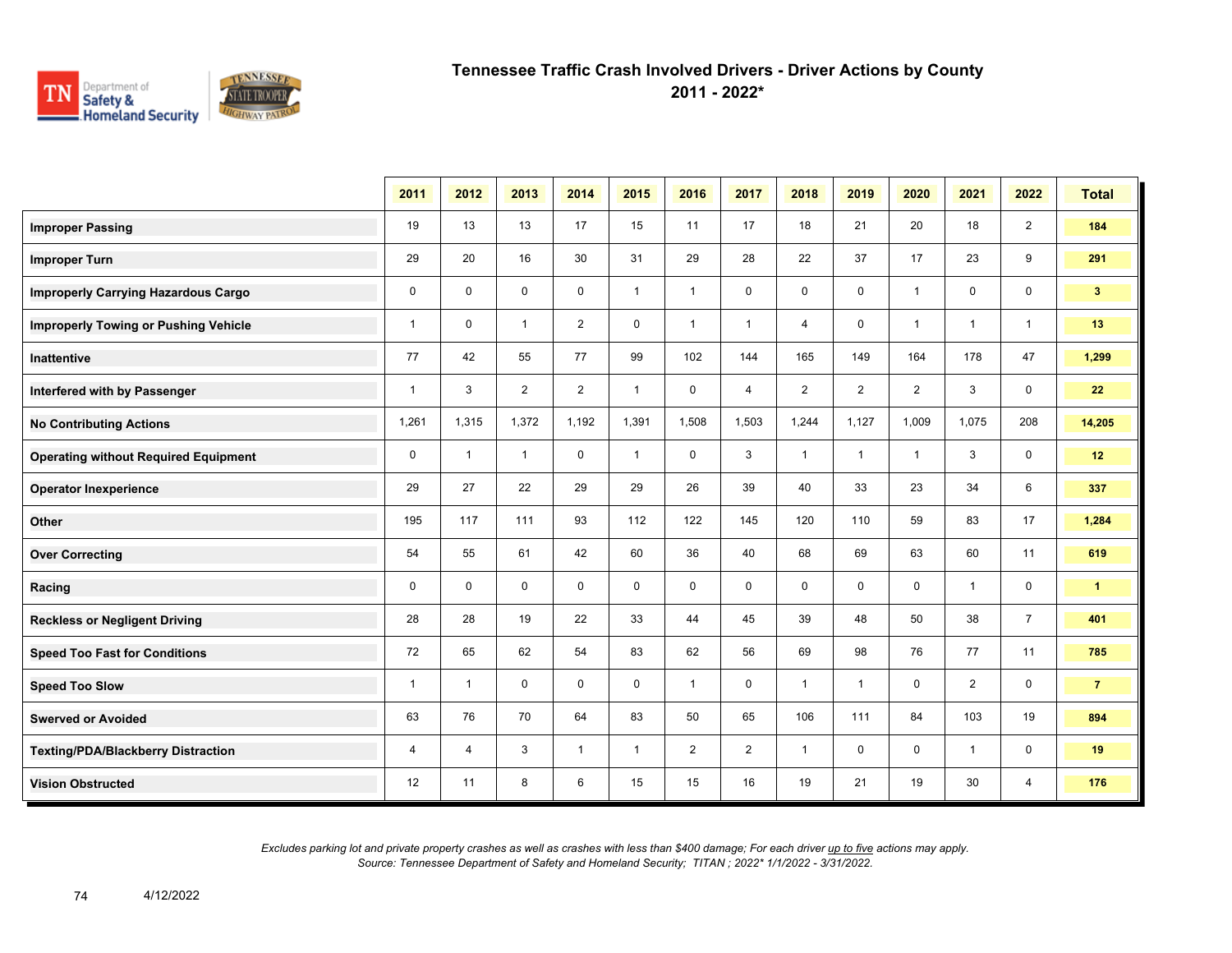

|                     | 2011  | 2012  | 2013  | 2014  | 2015  | 2016  | 2017  | 2018  | 2019  | 2020  | 2021  | 2022 | <b>Total</b> |
|---------------------|-------|-------|-------|-------|-------|-------|-------|-------|-------|-------|-------|------|--------------|
| <b>Unknown</b>      | 598   | 606   | 566   | 503   | 540   | 450   | 454   | 416   | 397   | 363   | 380   | 95   | 5,368        |
| <b>Total Greene</b> | 3,186 | 3.220 | 3.186 | 2,878 | 3,303 | 3,294 | 3,257 | 3,114 | 3,077 | 2.675 | 2,857 | 567  | 34,614       |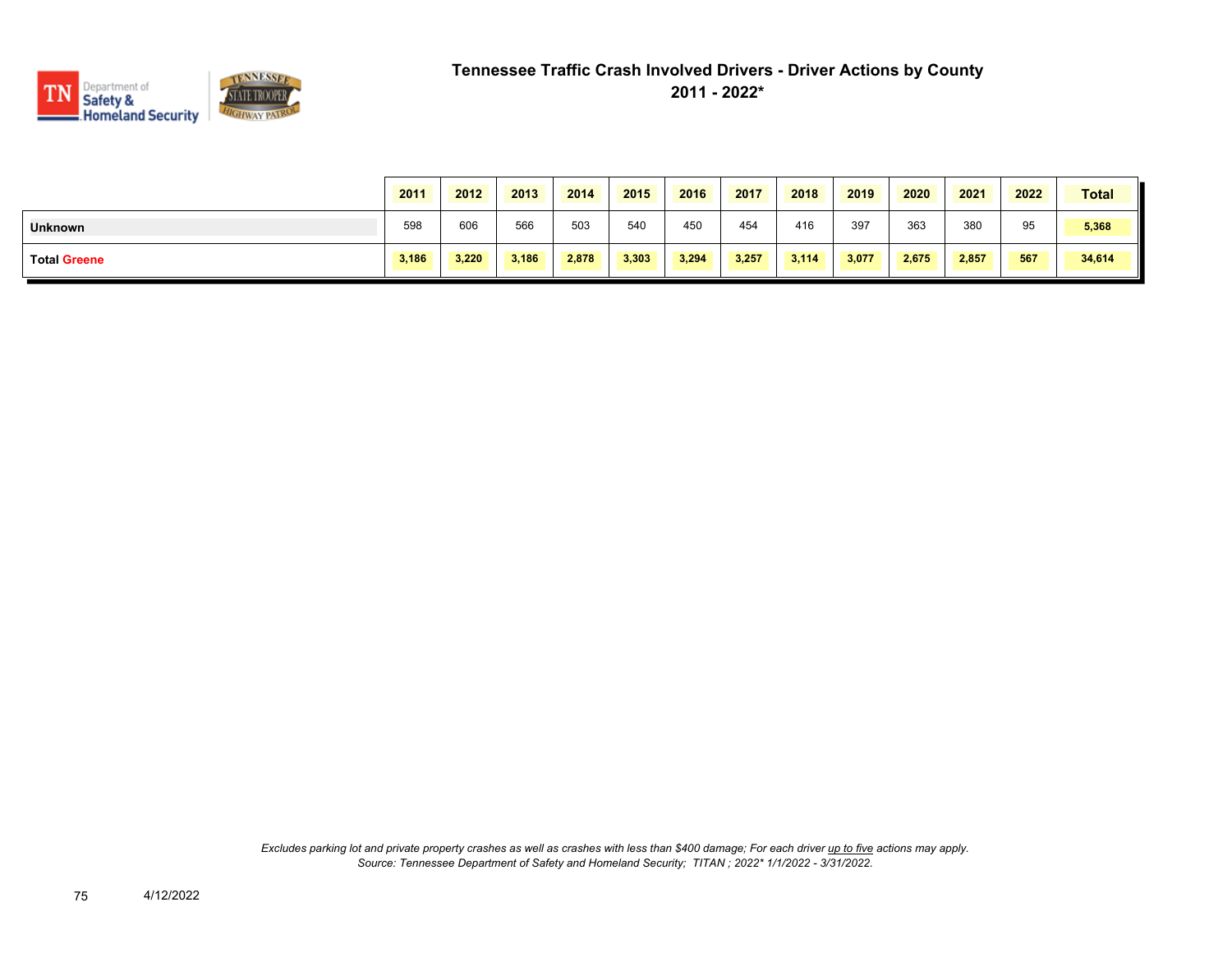

**2011 - 2022\***

| <b>Grundy</b>                                      | 2011           | 2012           | 2013           | 2014             | 2015           | 2016           | 2017         | 2018           | 2019           | 2020           | 2021           | 2022           | <b>Total</b>            |
|----------------------------------------------------|----------------|----------------|----------------|------------------|----------------|----------------|--------------|----------------|----------------|----------------|----------------|----------------|-------------------------|
| <b>Aggressive Driving Road Rage</b>                | 0              | $\overline{1}$ | $\mathbf{1}$   | $\mathbf 0$      | $\mathbf 0$    | $\mathbf 0$    | 2            | $\mathbf{1}$   | $\mathbf 0$    | $\mathbf 0$    | $\mathbf 0$    | $\mathbf 0$    | 5 <sup>5</sup>          |
| <b>Careless or Erratic Driving</b>                 | 6              | 11             | 8              | 5                | 6              | 5              | 5            | 5              | 8              | 5              | $\overline{7}$ | $\mathbf 0$    | 71                      |
| <b>Driver Distractions</b>                         | 1              | 5              | 2              | 3                | 3              | 2              | $\mathbf{1}$ | $\mathbf{1}$   | 3              | 2              | 3              | 2              | 28                      |
| Driving on Wrong side of Road                      | 5              | 6              | $\overline{7}$ | $\mathbf{1}$     | 3              | 3              | $\mathbf{1}$ | $\mathbf 0$    | $\overline{2}$ | 3              | $\overline{2}$ | 3              | 36                      |
| Driving Wrong Way on One-Way Roadway               | 1              | $\mathbf 0$    | $\mathbf 0$    | $\mathbf 0$      | 0              | $\overline{1}$ | $\mathbf{1}$ | $\mathbf 0$    | 1              | $\mathbf 0$    | $\mathbf 0$    | $\mathbf 0$    | $\overline{\mathbf{4}}$ |
| <b>Exceeding Posted Speed Limit</b>                | 4              | 4              | 5              | $\overline{7}$   | $\overline{7}$ | 10             | 8            | 9              | 5              | 6              | 8              | $\mathbf{1}$   | 74                      |
| <b>Failure to Comply with License Restrictions</b> | 1              | $\mathbf 0$    | $\mathbf 0$    | $\mathbf 0$      | 0              | $\mathbf 0$    | $\mathbf 0$  | $\mathsf{O}$   | $\mathbf 0$    | $\mathbf 0$    | $\mathbf 0$    | $\mathbf{1}$   | 2 <sup>1</sup>          |
| <b>Failure to Obey Traffic Controls</b>            | 0              | 3              | $\overline{1}$ | 5                | 5              | $\overline{2}$ | 4            | $\overline{2}$ | 3              | $\overline{2}$ | $\overline{2}$ | $\mathbf 0$    | 29                      |
| <b>Failure to Observe Warnings or Instructions</b> | 3              | $\overline{2}$ | $\Omega$       | $\mathbf{1}$     | 0              | $\Omega$       | $\mathbf 0$  | $\mathbf{1}$   | $\Omega$       | $\overline{1}$ | $\mathbf 0$    | $\mathbf 0$    | 8                       |
| <b>Failure to Signal Intentions</b>                | $\overline{2}$ | $\Omega$       | $\mathbf 0$    | $\mathbf{1}$     | 0              | $\mathbf 0$    | $\mathbf{1}$ | $\mathsf{O}$   | $\mathbf 0$    | $\mathbf 0$    | $\mathbf 0$    | $\mathbf 0$    | $\overline{\mathbf{4}}$ |
| <b>Failure to Use Lights</b>                       | 0              | $\Omega$       | $\overline{1}$ | $\Omega$         | $\Omega$       | $\mathbf{0}$   | $\mathbf{1}$ | $\mathbf 0$    | $\Omega$       | $\mathbf{0}$   | $\Omega$       | $\mathbf 0$    | $\overline{2}$          |
| <b>Failure to Yield Right of Way</b>               | 22             | 20             | 18             | 10 <sup>10</sup> | 16             | 21             | 21           | 19             | 14             | 9              | 21             | 3              | 194                     |
| <b>Following Improperly</b>                        | 21             | 6              | 19             | 10 <sup>10</sup> | 14             | 10             | 20           | 15             | 17             | 11             | 19             | $\overline{2}$ | 164                     |
| <b>GPS Distraction</b>                             | 0              | $\Omega$       | $\mathbf 0$    | $\mathbf 0$      | $\mathbf 0$    | $\Omega$       | $\mathbf{1}$ | $\mathbf 0$    | $\mathbf 0$    | $\Omega$       | $\mathbf{1}$   | $\mathbf 0$    | $\overline{2}$          |
| <b>Improper Backing</b>                            | 1              | 3              | 3              | 3                | 3              | 8              | 2            | $\mathbf{1}$   | $\overline{2}$ | 3              | 3              | $\mathbf 0$    | 32 <sub>2</sub>         |
| <b>Improper Lane Changing</b>                      | 0              | $\mathbf 0$    | $\overline{2}$ | $\mathbf{1}$     | 6              | 6              | 5            | $\overline{2}$ | $\overline{2}$ | $\overline{1}$ | 2              | $\mathbf{1}$   | 28                      |
| Improper Loading of Vehicle Cargo or Passengers    | 0              | $\Omega$       | $\mathbf 0$    | $\mathbf 0$      | 0              | $\overline{1}$ | 2            | $\mathbf 0$    | $\mathbf{1}$   | $\mathbf 0$    | $\mathbf 0$    | $\mathbf 0$    | $\overline{\mathbf{4}}$ |
| <b>Improper Passing</b>                            | $\overline{2}$ | 3              | $\overline{2}$ | $\overline{2}$   | $\mathbf{1}$   | 3              | $\mathbf{1}$ | $\mathbf 0$    | $\mathbf 0$    | $\overline{2}$ | $\mathbf{1}$   | $\mathbf{1}$   | 18                      |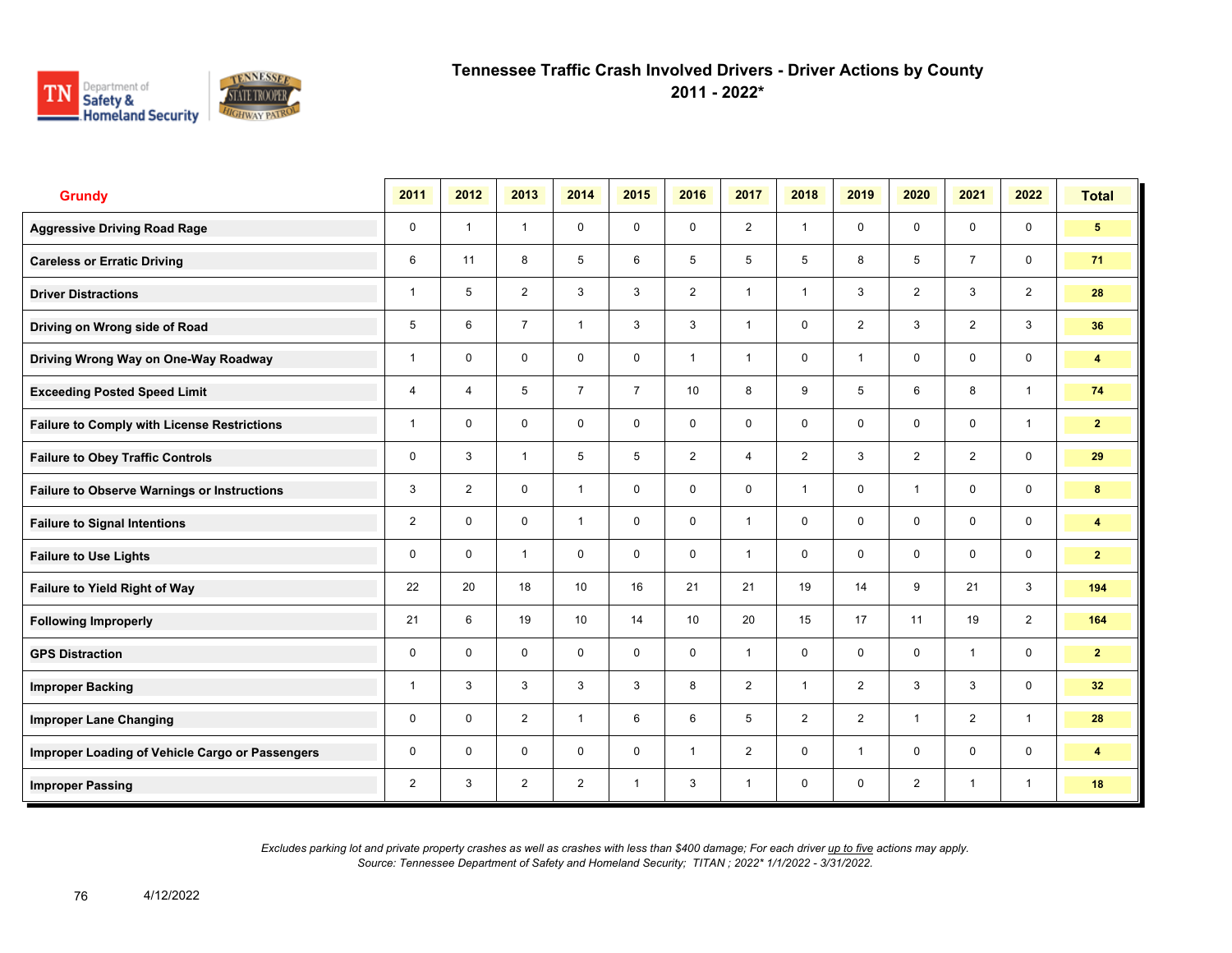

**2011 - 2022\***

|                                             | 2011           | 2012           | 2013           | 2014           | 2015           | 2016           | 2017           | 2018           | 2019           | 2020           | 2021           | 2022           | <b>Total</b>    |
|---------------------------------------------|----------------|----------------|----------------|----------------|----------------|----------------|----------------|----------------|----------------|----------------|----------------|----------------|-----------------|
| <b>Improper Turn</b>                        | $\mathbf{1}$   | $\overline{2}$ | 4              | 4              | 6              | 4              | 5              | 4              | 5              | 3              | $\mathbf{1}$   | $\mathbf 0$    | 39              |
| <b>Improperly Towing or Pushing Vehicle</b> | $\mathbf 0$    | $\mathbf 0$    | $\mathbf{1}$   | $\mathbf 0$    | $\mathbf 0$    | $\mathbf 0$    | $\mathbf 0$    | $\mathbf 0$    | 0              | $\mathbf 0$    | $\mathbf{1}$   | 0              | 2 <sub>2</sub>  |
| <b>Inattentive</b>                          | 10             | $\overline{7}$ | 13             | $\overline{7}$ | 13             | 6              | $\overline{4}$ | $\overline{4}$ | 5              | 3              | 5              | $\mathbf 0$    | 77              |
| Interfered with by Passenger                | $\mathbf 0$    | $\mathbf{1}$   | $\mathbf{1}$   | $\mathbf 0$    | $\mathbf 0$    | $\overline{2}$ | $\mathbf 0$    | 0              | $\mathbf 0$    | $\mathbf 0$    | $\mathbf{1}$   | $\mathbf 0$    | $5\phantom{.0}$ |
| <b>No Contributing Actions</b>              | 144            | 164            | 176            | 153            | 177            | 204            | 255            | 216            | 252            | 184            | 251            | 51             | 2,227           |
| <b>Operating without Required Equipment</b> | $\mathbf 0$    | $\mathbf 0$    | $\mathbf 0$    | $\mathbf 0$    | $\overline{2}$ | $\mathbf 0$    | 0              | $\mathbf{1}$   | 0              | $\mathbf 0$    | 0              | 0              | 3 <sub>1</sub>  |
| <b>Operator Inexperience</b>                | 9              | 5              | 3              | $\mathbf 0$    | 6              | 6              | $\mathbf{1}$   | 0              | 3              | 0              | $\overline{2}$ | 0              | 35              |
| Other                                       | 32             | 15             | 25             | 22             | 19             | 17             | 16             | 20             | 12             | 9              | 12             | $\overline{2}$ | 201             |
| <b>Over Correcting</b>                      | 25             | 25             | 17             | 12             | 16             | 12             | 10             | 6              | $\overline{7}$ | $\overline{7}$ | $\overline{4}$ | $\mathbf{1}$   | 142             |
| <b>Reckless or Negligent Driving</b>        | 6              | $\overline{7}$ | 10             | $\overline{4}$ | 9              | 8              | 8              | 6              | 6              | 8              | 5              | $\overline{2}$ | 79              |
| <b>Speed Too Fast for Conditions</b>        | 31             | 13             | 23             | 10             | 12             | 12             | 12             | 17             | 18             | 12             | 24             | 3              | 187             |
| <b>Speed Too Slow</b>                       | $\mathbf 0$    | $\mathbf{0}$   | $\mathbf 0$    | $\mathbf 0$    | $\mathbf 0$    | $\mathbf{1}$   | $\mathbf 0$    | $\mathbf 0$    | $\mathbf 0$    | $\mathbf 0$    | $\mathbf{1}$   | $\mathbf 0$    | $\mathbf{2}$    |
| <b>Swerved or Avoided</b>                   | $\overline{7}$ | 12             | 10             | 10             | 9              | 21             | 10             | $\overline{7}$ | 16             | 13             | 6              | $\mathbf{1}$   | 122             |
| <b>Texting/PDA/Blackberry Distraction</b>   | $\mathbf 0$    | $\mathbf{1}$   | $\mathbf 0$    | $\mathbf 0$    | $\mathbf 0$    | $\mathbf 0$    | $\mathsf 0$    | $\mathbf 0$    | $\mathbf 0$    | $\mathbf 0$    | $\mathbf{1}$   | $\mathbf 0$    | $\mathbf{2}$    |
| <b>Vision Obstructed</b>                    | $\overline{2}$ | $\mathbf{1}$   | $\overline{2}$ | $\mathbf 0$    | $\mathbf{1}$   | 4              | 2              | $\mathbf{1}$   | 8              | 4              | $\mathbf{1}$   | $\mathbf 0$    | 26              |
| <b>Unknown</b>                              | 91             | 83             | 99             | 104            | 109            | 92             | 95             | 64             | 77             | 64             | 100            | 12             | 990             |
| <b>Total Grundy</b>                         | 427            | 400            | 453            | 375            | 443            | 461            | 494            | 402            | 467            | 352            | 484            | 86             | 4,844           |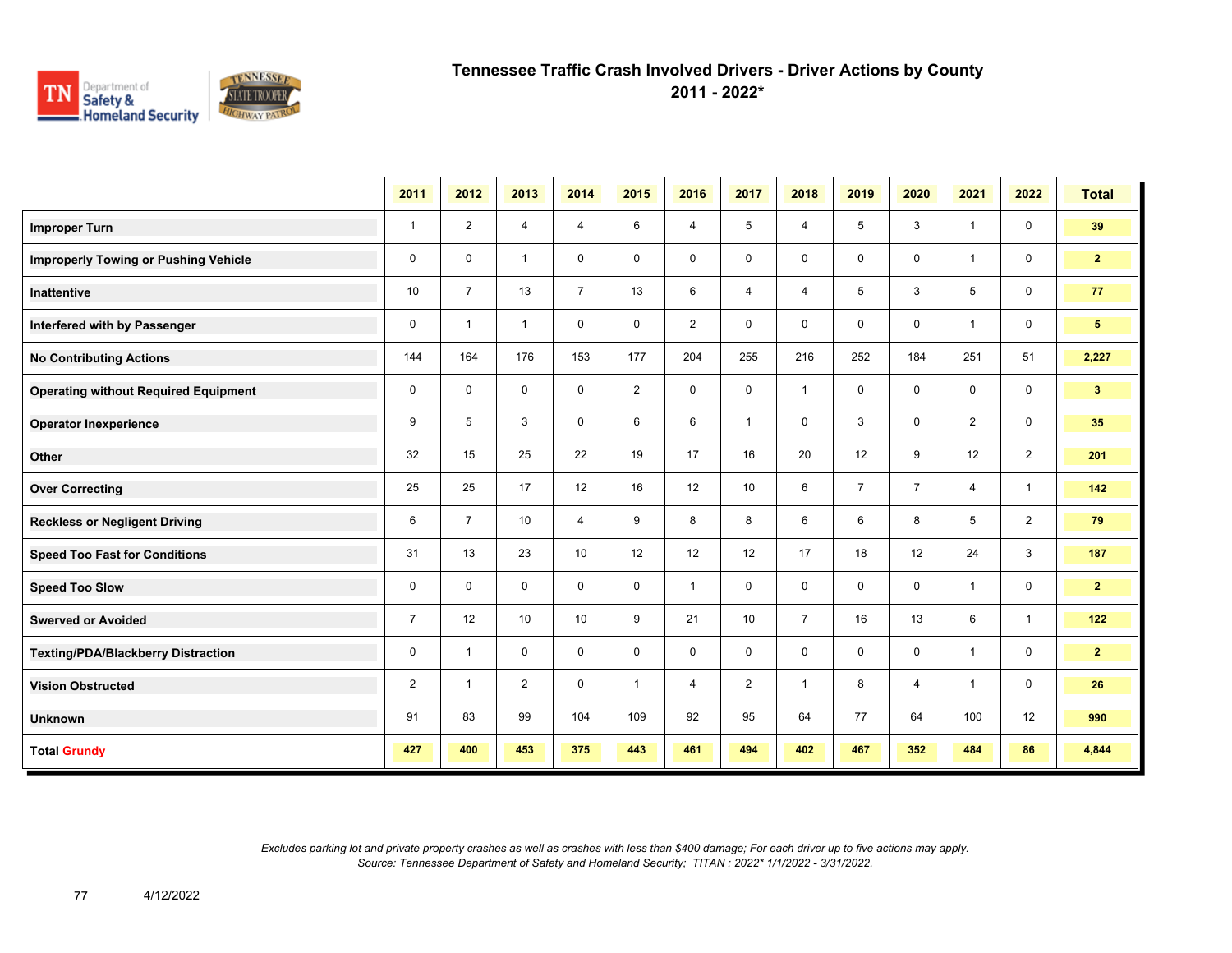

**2011 - 2022\***

| <b>Hamblen</b>                                     | 2011           | 2012           | 2013           | 2014           | 2015           | 2016                    | 2017           | 2018           | 2019 | 2020                    | 2021             | 2022           | <b>Total</b>    |
|----------------------------------------------------|----------------|----------------|----------------|----------------|----------------|-------------------------|----------------|----------------|------|-------------------------|------------------|----------------|-----------------|
| <b>Aggressive Driving Road Rage</b>                | $\mathbf 0$    | $\mathbf 0$    | $\mathbf{1}$   | $\mathbf 0$    | $\mathbf{1}$   | $\mathbf 0$             | $\mathbf 0$    | $\overline{2}$ | 3    | $\overline{2}$          | 3                | $\mathbf 0$    | 12              |
| <b>Careless or Erratic Driving</b>                 | 18             | 18             | 24             | 16             | 32             | 22                      | 16             | 12             | 17   | 23                      | 18               | 4              | 220             |
| <b>Driver Distractions</b>                         | 0              | 3              | $\overline{2}$ | $\overline{2}$ | $\overline{7}$ | 12                      | 9              | $\overline{7}$ | 11   | $\overline{7}$          | 15               | $\overline{2}$ | 77              |
| <b>Driverless</b>                                  | 0              | $\mathbf 0$    | $\mathbf 0$    | $\mathbf{1}$   | 0              | $\overline{1}$          | $\mathbf{1}$   | $\overline{1}$ | 0    | $\overline{\mathbf{1}}$ | $\mathbf 0$      | $\mathbf 0$    | 5 <sup>5</sup>  |
| Driving on Wrong side of Road                      | 18             | 22             | 21             | 13             | 11             | 13                      | 12             | 9              | 9    | 14                      | 10 <sup>10</sup> | 5              | 157             |
| Driving Wrong Way on One-Way Roadway               | 0              | 0              | $\overline{2}$ | 3              | $\overline{2}$ | 0                       | $\mathbf{1}$   | 3              | 1    | $\overline{2}$          | 3                | $\mathbf 0$    | 17              |
| <b>Exceeding Posted Speed Limit</b>                | 3              | 3              | 6              | $\overline{7}$ | 14             | 19                      | 12             | 21             | 11   | 11                      | 17               | 4              | 128             |
| <b>Failure to Comply with License Restrictions</b> | 6              | $\overline{7}$ | 5              | $\mathbf{1}$   | $\overline{2}$ | 4                       | $\mathbf{1}$   | $\mathbf{1}$   | 4    | $\Omega$                | 6                | $\mathbf{1}$   | 38              |
| <b>Failure to Obey Traffic Controls</b>            | 32             | 38             | 33             | 47             | 35             | 50                      | 52             | 51             | 52   | 44                      | 66               | 21             | 521             |
| <b>Failure to Observe Warnings or Instructions</b> | 4              | 5              | 3              | $\mathbf{1}$   | 3              | $\overline{\mathbf{1}}$ | $\overline{1}$ | 6              | 1    | $\overline{\mathbf{1}}$ | 4                | $\mathbf 0$    | 30 <sup>°</sup> |
| <b>Failure to Signal Intentions</b>                | 0              | 0              | $\mathbf 0$    | $\mathbf 0$    | 0              | $\overline{\mathbf{1}}$ | $\overline{2}$ | $\overline{1}$ | 0    | $\overline{\mathbf{1}}$ | 0                | $\overline{1}$ | 6               |
| <b>Failure to Use Lights</b>                       | $\overline{2}$ | $\overline{1}$ | $\mathbf 0$    | $\overline{1}$ | $\mathbf{1}$   | $\overline{2}$          | $\overline{2}$ | $\overline{1}$ | 1    | $\Omega$                | 5                | $\overline{1}$ | 17              |
| Failure to Yield Right of Way                      | 262            | 314            | 281            | 261            | 262            | 299                     | 267            | 292            | 319  | 264                     | 307              | 80             | 3,208           |
| <b>Following Improperly</b>                        | 404            | 392            | 316            | 354            | 323            | 305                     | 334            | 287            | 304  | 269                     | 317              | 49             | 3,654           |
| <b>GPS Distraction</b>                             | 0              | 0              | $\mathbf{1}$   | $\mathbf 0$    | $\mathbf 0$    | $\overline{1}$          | $\mathbf{1}$   | $\mathbf{1}$   | 0    | $\overline{\mathbf{1}}$ | $\overline{1}$   | $\mathbf 0$    | 6               |
| <b>Improper Backing</b>                            | 43             | 42             | 39             | 31             | 26             | 30                      | 37             | 35             | 27   | 29                      | 22               | 6              | 367             |
| <b>Improper Lane Changing</b>                      | 18             | 19             | 17             | 18             | 15             | 31                      | 31             | 46             | 29   | 30                      | 62               | 3              | 319             |
| Improper Loading of Vehicle Cargo or Passengers    | 0              | $\mathbf 0$    | 0              | 0              | $\mathbf{1}$   | $\overline{1}$          | $\mathbf 0$    | $\mathbf 0$    | 0    | 2                       | 0                | $\mathbf 0$    | 4               |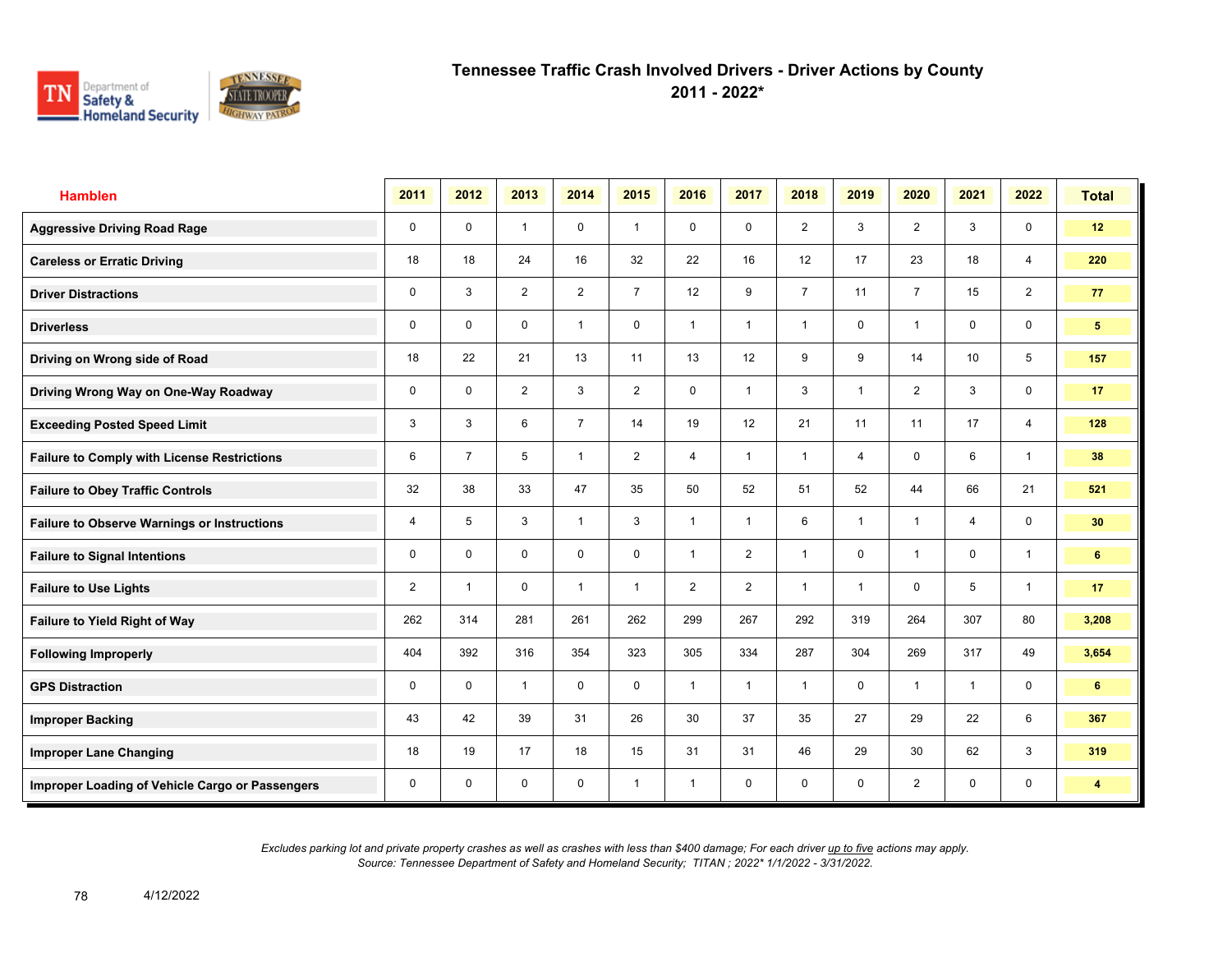

**2011 - 2022\***

|                                             | 2011         | 2012           | 2013           | 2014         | 2015           | 2016         | 2017         | 2018           | 2019           | 2020           | 2021           | 2022           | <b>Total</b>   |
|---------------------------------------------|--------------|----------------|----------------|--------------|----------------|--------------|--------------|----------------|----------------|----------------|----------------|----------------|----------------|
| <b>Improper Passing</b>                     | 17           | $\overline{7}$ | $\overline{7}$ | 9            | 11             | 11           | 8            | 11             | 1              | 17             | 14             | 0              | 113            |
| <b>Improper Turn</b>                        | 8            | 12             | 10             | 12           | 19             | 22           | 17           | 17             | 28             | 22             | 28             | 10             | 205            |
| <b>Improperly Towing or Pushing Vehicle</b> | $\mathbf 0$  | $\mathbf 0$    | $\mathbf 0$    | $\mathbf 0$  | $\mathbf 0$    | $\mathbf 0$  | $\mathbf{1}$ | $\overline{1}$ | $\mathbf{1}$   | $\overline{2}$ | $\mathbf{1}$   | $\mathbf{1}$   | $\overline{7}$ |
| Inattentive                                 | 27           | 24             | 33             | 15           | 47             | 41           | 23           | 26             | 27             | 21             | 12             | $\mathbf{1}$   | 297            |
| Interfered with by Passenger                | $\mathbf{1}$ | 3              | 3              | $\mathbf 0$  | $\overline{2}$ | $\mathbf 0$  | $\mathbf{1}$ | $\mathbf{1}$   | $\overline{4}$ | $\mathbf{1}$   | 2              | $\mathbf 0$    | 18             |
| <b>No Contributing Actions</b>              | 1,386        | 1,365          | 1,264          | 1,354        | 1,417          | 1,693        | 1,591        | 1,605          | 1,635          | 1,361          | 1,474          | 308            | 16,453         |
| <b>Operating without Required Equipment</b> | 0            | $\mathbf{1}$   | 0              | 0            | 0              | $\mathbf{1}$ | 0            | $\overline{2}$ | 3              | 3              | $\mathbf{1}$   | $\mathbf{1}$   | 12             |
| <b>Operator Inexperience</b>                | 20           | 14             | 13             | 9            | 12             | 11           | 9            | 20             | 17             | 18             | $\overline{7}$ | 6              | 156            |
| Other                                       | 119          | 118            | 84             | 94           | 73             | 106          | 115          | 108            | 126            | 112            | 129            | 26             | 1,210          |
| <b>Over Correcting</b>                      | 36           | 35             | 30             | 15           | 22             | 13           | 23           | 12             | 20             | 23             | 23             | 5              | 257            |
| <b>Reckless or Negligent Driving</b>        | 13           | 12             | 10             | 20           | 22             | 26           | 17           | 17             | 24             | 23             | 28             | 9              | 221            |
| <b>Speed Too Fast for Conditions</b>        | 35           | 20             | 31             | 29           | 27             | 28           | 21           | 28             | 18             | 25             | 16             | 3              | 281            |
| <b>Speed Too Slow</b>                       | $\mathbf{1}$ | $\mathbf{1}$   | $\overline{1}$ | $\mathbf{1}$ | $\mathbf 0$    | $\mathbf 0$  | $\mathbf 0$  | $\mathbf{1}$   | $\mathbf{1}$   | $\mathbf 0$    | $\mathbf 0$    | $\mathbf 0$    | $6^{\circ}$    |
| <b>Swerved or Avoided</b>                   | 17           | 12             | 13             | 22           | 19             | 34           | 19           | 22             | 39             | 36             | 41             | 9              | 283            |
| <b>Texting/PDA/Blackberry Distraction</b>   | $\mathbf 0$  | 3              | 2              | 2            | 3              | 3            | 3            | $\mathbf 0$    | $\overline{2}$ | $\mathbf 0$    | 3              | 0              | 21             |
| <b>Vision Obstructed</b>                    | 10           | 14             | 2              | 3            | 5              | 9            | 5            | 3              | 10             | 12             | 11             | $\overline{2}$ | 86             |
| <b>Unknown</b>                              | 331          | 381            | 355            | 272          | 289            | 404          | 316          | 352            | 322            | 326            | 408            | 102            | 3,858          |
| <b>Total Hamblen</b>                        | 2,831        | 2,886          | 2,609          | 2,613        | 2,703          | 3,194        | 2,948        | 3,002          | 3,067          | 2,703          | 3,054          | 660            | 32,270         |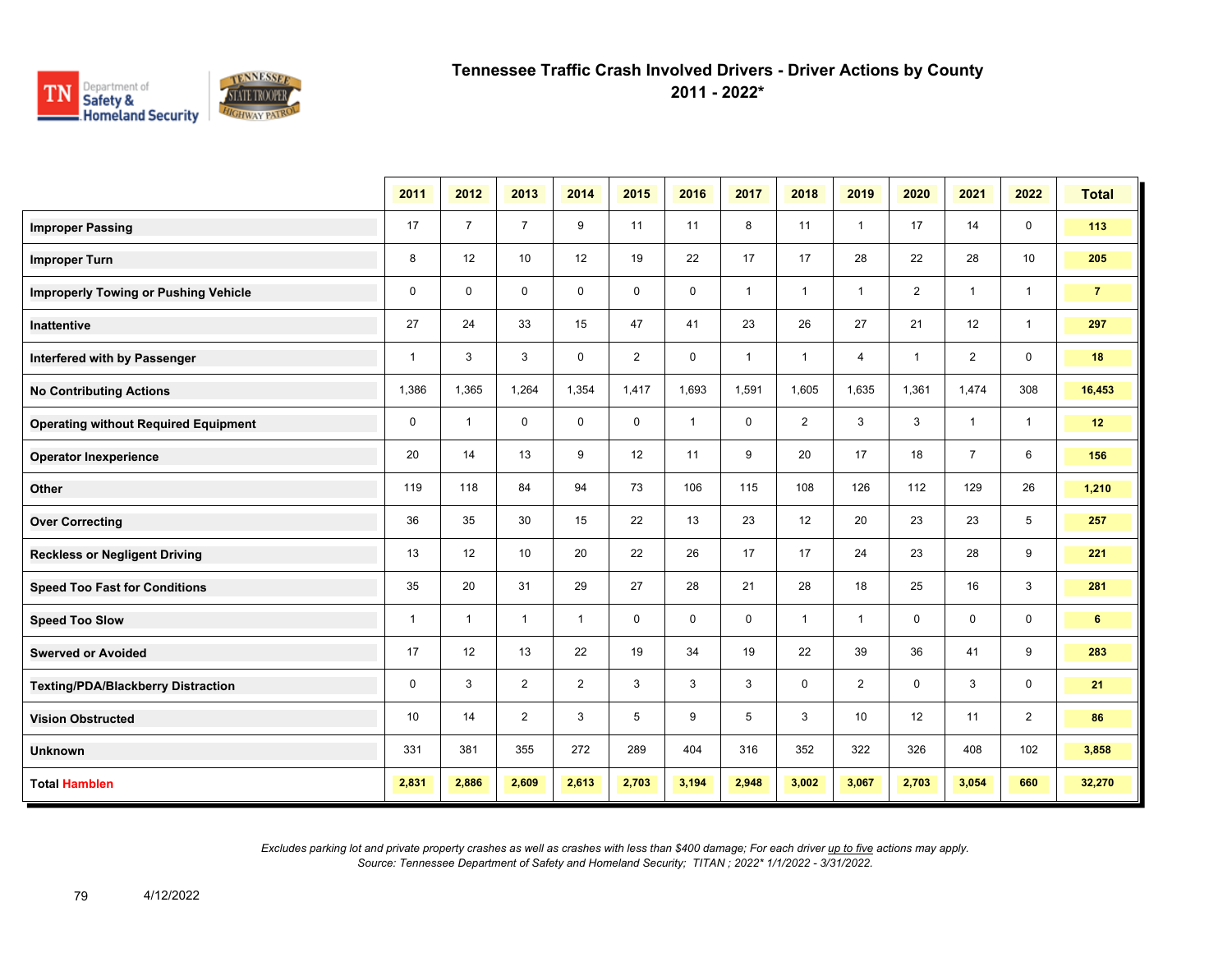

**2011 - 2022\***

| <b>Hamilton</b>                                    | 2011           | 2012           | 2013  | 2014           | 2015            | 2016           | 2017  | 2018         | 2019  | 2020                    | 2021           | 2022           | <b>Total</b> |
|----------------------------------------------------|----------------|----------------|-------|----------------|-----------------|----------------|-------|--------------|-------|-------------------------|----------------|----------------|--------------|
| <b>Aggressive Driving Road Rage</b>                | $\overline{7}$ | 17             | 11    | 6              | 6               | 14             | 59    | 84           | 80    | 72                      | 89             | 20             | 465          |
| <b>Careless or Erratic Driving</b>                 | 121            | 277            | 338   | 209            | 218             | 219            | 559   | 665          | 684   | 737                     | 710            | 198            | 4,935        |
| <b>Driver Distractions</b>                         | 77             | 97             | 89    | 78             | 101             | 133            | 67    | 58           | 48    | 45                      | 59             | 13             | 865          |
| <b>Driverless</b>                                  | 2              | $\overline{4}$ | 6     | 3              | 3               | $\overline{1}$ | 0     | $\mathbf{1}$ | 0     | $\overline{\mathbf{1}}$ | $\overline{2}$ | 0              | 23           |
| Driving on Wrong side of Road                      | 74             | 77             | 62    | 63             | 73              | 57             | 116   | 137          | 160   | 120                     | 134            | 29             | 1,102        |
| Driving Wrong Way on One-Way Roadway               | 16             | $\overline{4}$ | 9     | 9              | 10 <sup>1</sup> | 16             | 11    | 14           | 15    | 13                      | 15             | 6              | 138          |
| <b>Exceeding Posted Speed Limit</b>                | 65             | 77             | 46    | 60             | 98              | 97             | 85    | 69           | 95    | 92                      | 108            | 33             | 925          |
| <b>Failure to Comply with License Restrictions</b> | 37             | 58             | 40    | 24             | 45              | 33             | 40    | 62           | 46    | 52                      | 38             | 6              | 481          |
| <b>Failure to Obey Traffic Controls</b>            | 324            | 296            | 314   | 315            | 345             | 375            | 442   | 490          | 492   | 465                     | 564            | 124            | 4,546        |
| <b>Failure to Observe Warnings or Instructions</b> | 26             | 24             | 21    | 21             | 22              | 19             | 37    | 36           | 27    | 45                      | 41             | 8              | 327          |
| <b>Failure to Signal Intentions</b>                | 12             | 12             | 6     | 11             | $\overline{7}$  | 5              | 17    | 15           | 14    | 17                      | 13             | 5              | 134          |
| <b>Failure to Use Lights</b>                       | 8              | 14             | 3     | $\overline{7}$ | $\overline{7}$  | 9              | 8     | 19           | 17    | 14                      | 15             | $\mathbf{1}$   | 122          |
| <b>Failure to Yield Right of Way</b>               | 1,815          | 1,972          | 1,897 | 1,803          | 2,075           | 1,887          | 2,408 | 2,709        | 2,707 | 2,193                   | 2,542          | 540            | 24,548       |
| <b>Following Improperly</b>                        | 2,394          | 2,660          | 2,630 | 2,300          | 2,825           | 2,664          | 3,449 | 3,627        | 3,751 | 2,637                   | 3,227          | 635            | 32,799       |
| <b>GPS Distraction</b>                             | 2              | $\overline{7}$ | 6     | $\overline{7}$ | 14              | 17             | 5     | 5            | 3     | 3                       | $\overline{4}$ | 4              | 77           |
| <b>Improper Backing</b>                            | 195            | 286            | 264   | 234            | 255             | 235            | 328   | 361          | 351   | 303                     | 291            | 77             | 3,180        |
| <b>Improper Lane Changing</b>                      | 235            | 260            | 270   | 280            | 376             | 377            | 620   | 703          | 727   | 647                     | 705            | 158            | 5,358        |
| Improper Loading of Vehicle Cargo or Passengers    | $\overline{7}$ | 9              | 9     | 9              | $\overline{7}$  | 10             | 13    | 11           | 9     | 11                      | 13             | $\overline{2}$ | 110          |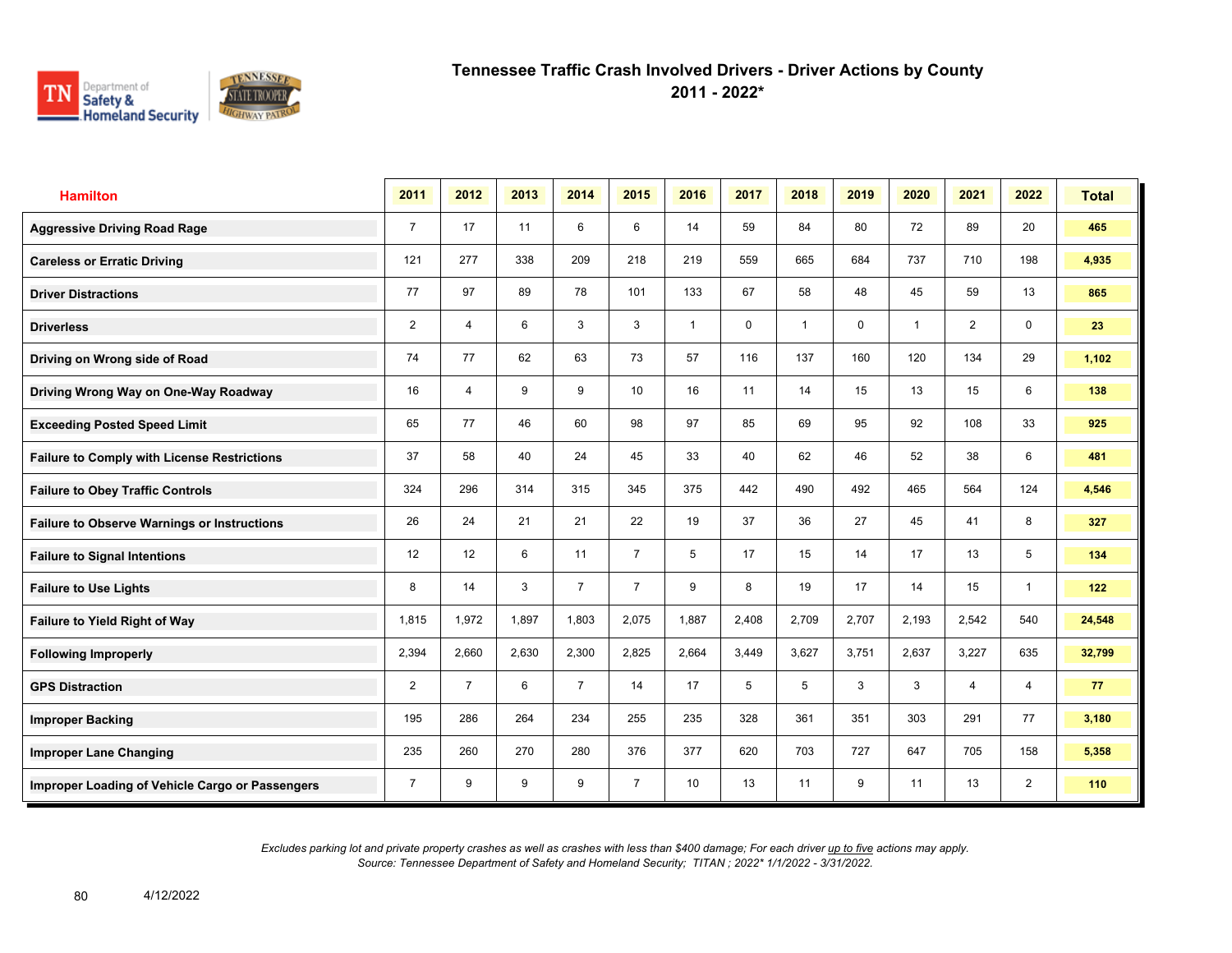

**2011 - 2022\***

|                                             | 2011           | 2012           | 2013        | 2014           | 2015           | 2016           | 2017           | 2018           | 2019           | 2020  | 2021           | 2022           | <b>Total</b> |
|---------------------------------------------|----------------|----------------|-------------|----------------|----------------|----------------|----------------|----------------|----------------|-------|----------------|----------------|--------------|
| <b>Improper Passing</b>                     | 76             | 83             | 73          | 85             | 84             | 80             | 133            | 140            | 169            | 139   | 142            | 33             | 1,237        |
| <b>Improper Turn</b>                        | 196            | 242            | 263         | 255            | 313            | 326            | 370            | 427            | 417            | 373   | 449            | 109            | 3,740        |
| <b>Improperly Carrying Hazardous Cargo</b>  | $\mathbf 0$    | $\mathbf 0$    | $\mathbf 0$ | $\mathbf 0$    | 2              | $\mathbf{1}$   | $\mathbf{1}$   | $\overline{7}$ | 5              | 6     | $\overline{7}$ | $\overline{1}$ | 30           |
| <b>Improperly Towing or Pushing Vehicle</b> | $\overline{4}$ | $\overline{1}$ | 8           | $\overline{2}$ | 3              | $\mathbf{1}$   | 5              | 4              | $\overline{2}$ | 4     | 5              | $\overline{1}$ | 40           |
| <b>Inattentive</b>                          | 299            | 238            | 185         | 204            | 293            | 251            | 588            | 824            | 838            | 866   | 957            | 208            | 5,751        |
| Interfered with by Passenger                | 23             | 14             | 9           | $\overline{4}$ | 12             | $\overline{7}$ | 11             | 8              | 12             | 10    | 5              | 3              | 118          |
| <b>No Contributing Actions</b>              | 10,423         | 12,357         | 12,420      | 10,506         | 11,744         | 11,745         | 12,099         | 11,959         | 11,738         | 9,602 | 11,162         | 2,392          | 128,147      |
| <b>Operating without Required Equipment</b> | 10             | 11             | 6           | 6              | $\overline{4}$ | 6              | 2              | 13             | 6              | 10    | 19             | 6              | 99           |
| <b>Operator Inexperience</b>                | 145            | 156            | 99          | 105            | 108            | 113            | 105            | 121            | 119            | 113   | 136            | 27             | 1,347        |
| Other                                       | 717            | 705            | 783         | 954            | 903            | 869            | 703            | 737            | 628            | 601   | 600            | 136            | 8,336        |
| <b>Over Correcting</b>                      | 177            | 213            | 169         | 167            | 245            | 207            | 195            | 251            | 196            | 211   | 220            | 51             | 2,302        |
| Racing                                      | $\mathbf 1$    | $\mathbf{1}$   | 3           | 3              | 3              | 4              | $\overline{4}$ | $\overline{2}$ | $\mathbf 0$    | 4     | 6              | 3              | 34           |
| <b>Reckless or Negligent Driving</b>        | 141            | 137            | 124         | 169            | 174            | 189            | 242            | 266            | 253            | 316   | 332            | 82             | 2,425        |
| <b>Speed Too Fast for Conditions</b>        | 463            | 663            | 615         | 455            | 709            | 485            | 670            | 659            | 576            | 514   | 543            | 125            | 6,477        |
| <b>Speed Too Slow</b>                       | 3              | 6              | 6           | 3              | 4              | $\mathbf{1}$   | 9              | 14             | 8              | 8     | 9              | $\overline{2}$ | 73           |
| <b>Swerved or Avoided</b>                   | 240            | 331            | 268         | 286            | 354            | 320            | 338            | 419            | 376            | 317   | 318            | 78             | 3,645        |
| <b>Texting/PDA/Blackberry Distraction</b>   | 12             | 20             | 20          | 16             | 19             | 26             | 17             | 13             | $\overline{7}$ | 11    | 18             | 4              | 183          |
| <b>Vision Obstructed</b>                    | 83             | 71             | 70          | 64             | 65             | 62             | 95             | 107            | 111            | 103   | 96             | 28             | 955          |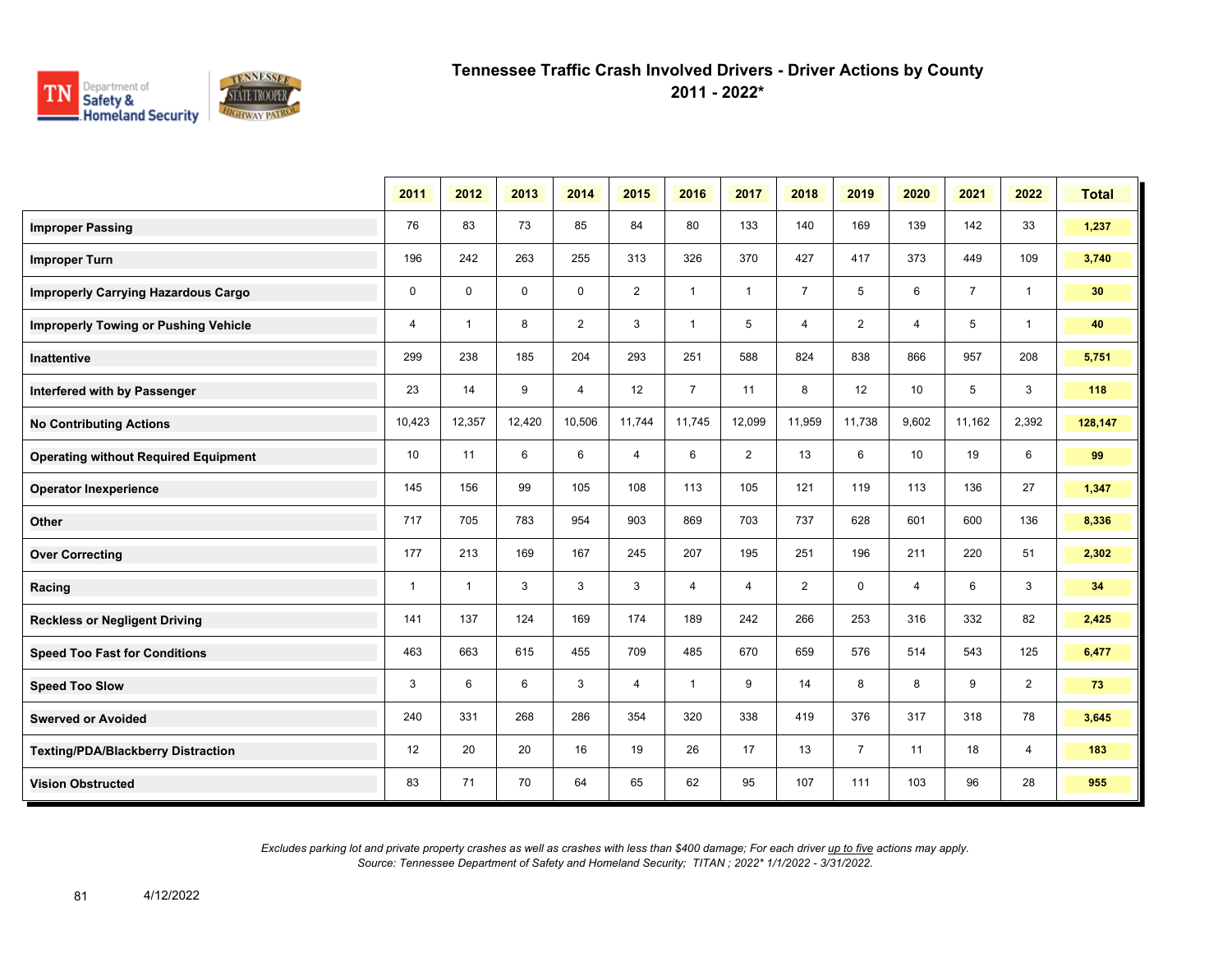

|                       | 2011   | 2012   | 2013   | 2014   | 2015   | 2016   | 2017   | 2018   | 2019   | 2020   | 2021   | 2022  | <b>Total</b> |
|-----------------------|--------|--------|--------|--------|--------|--------|--------|--------|--------|--------|--------|-------|--------------|
| <b>Unknown</b>        | 2,478  | 3,059  | 2,930  | 2,618  | 2,976  | 3,085  | 3,061  | 3,052  | 3,091  | 2,924  | 3,244  | 716   | 33,234       |
| <b>Total Hamilton</b> | 20,908 | 24.459 | 24.072 | 21.341 | 24,502 | 23.946 | 26,912 | 28,089 | 27,778 | 23.599 | 26.838 | 5,864 | 278,308      |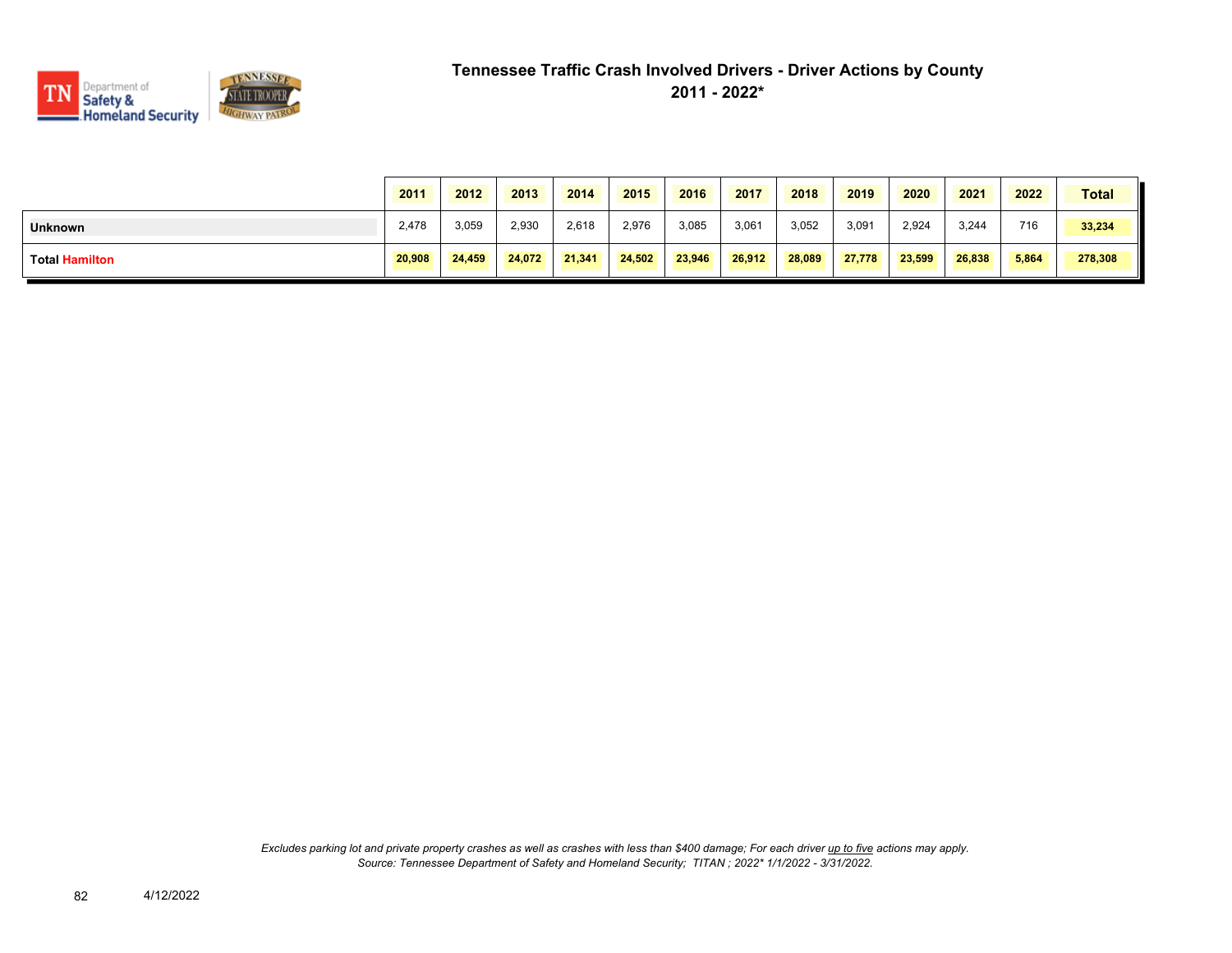

**2011 - 2022\***

| <b>Hancock</b>                                     | 2011         | 2012           | 2013           | 2014           | 2015           | 2016           | 2017           | 2018         | 2019           | 2020           | 2021           | 2022           | <b>Total</b>         |
|----------------------------------------------------|--------------|----------------|----------------|----------------|----------------|----------------|----------------|--------------|----------------|----------------|----------------|----------------|----------------------|
| <b>Aggressive Driving Road Rage</b>                | $\mathbf 0$  | $\mathbf 0$    | $\mathbf 0$    | $\mathbf 0$    | $\mathbf{1}$   | $\mathbf 0$    | $\mathbf 0$    | $\mathbf 0$  | $\mathbf 0$    | $\mathbf 0$    | $\mathbf 0$    | $\mathbf 0$    | $\blacktriangleleft$ |
| <b>Careless or Erratic Driving</b>                 | 6            | $\overline{2}$ | 6              | $\mathbf{1}$   | $\overline{4}$ | $\mathbf{1}$   | $\mathbf{1}$   | $\mathbf{1}$ | $\overline{2}$ | 5              | 2              | $\mathbf 0$    | 31                   |
| <b>Driver Distractions</b>                         | 0            | $\mathbf 0$    | $\mathbf 0$    | $\mathbf 0$    | $\mathbf 0$    | $\mathbf 0$    | $\mathbf{3}$   | $\mathbf{1}$ | 0              | $\mathbf 0$    | $\mathbf{1}$   | $\mathbf 0$    | 5 <sub>5</sub>       |
| Driving on Wrong side of Road                      | 5            | $\overline{1}$ | 6              | 3              | $\overline{2}$ | $\overline{4}$ | 3              | $\mathbf{1}$ | $\mathbf{1}$   | 3              | $\mathbf{1}$   | $\overline{1}$ | 31                   |
| <b>Exceeding Posted Speed Limit</b>                | 1            | $\overline{1}$ | $\mathbf{1}$   | $\mathbf 0$    | $\mathbf 0$    | $\overline{2}$ | $\overline{2}$ | $\mathbf{3}$ | $\overline{2}$ | $\overline{1}$ | $\overline{4}$ | $\mathbf 0$    | 17                   |
| <b>Failure to Comply with License Restrictions</b> | 1            | $\mathbf 0$    | $\mathbf 0$    | $\mathbf 0$    | $\mathbf 0$    | $\mathbf 0$    | $\mathbf{1}$   | $\mathbf 0$  | $\mathbf 0$    | $\mathbf 0$    | $\mathbf 0$    | $\mathbf 0$    | $\overline{2}$       |
| <b>Failure to Obey Traffic Controls</b>            | $\mathbf 0$  | $\overline{1}$ | $\mathbf 0$    | $\mathbf 0$    | $\mathbf{1}$   | $\overline{1}$ | 1              | $\mathbf 0$  | 1              | $\overline{1}$ | 2              | $\mathbf 0$    | 8                    |
| <b>Failure to Observe Warnings or Instructions</b> | $\mathbf 0$  | $\mathbf 0$    | $\mathbf 0$    | $\mathbf 0$    | $\mathbf 0$    | $\overline{1}$ | $\mathbf 0$    | $\mathbf{1}$ | 1              | $\overline{1}$ | $\mathbf 0$    | $\mathbf 0$    | 4                    |
| <b>Failure to Signal Intentions</b>                | $\Omega$     | $\Omega$       | $\Omega$       | $\mathbf 0$    | $\mathbf 0$    | $\Omega$       | $\mathbf 0$    | $\mathbf 0$  | $\Omega$       | $\overline{1}$ | $\mathbf 0$    | $\mathbf 0$    | $\mathbf{1}$         |
| <b>Failure to Use Lights</b>                       | 1            | $\overline{1}$ | $\mathbf 0$    | $\mathbf 0$    | $\mathbf 0$    | $\mathbf 0$    | $\mathbf 0$    | $\mathbf 0$  | $\mathbf 0$    | $\mathbf 0$    | $\mathbf 0$    | $\mathbf 0$    | $\mathbf{2}$         |
| <b>Failure to Yield Right of Way</b>               | 11           | 9              | $\overline{4}$ | 6              | 8              | 8              | 6              | 11           | 17             | 9              | 2              | $\mathbf{3}$   | 94                   |
| <b>Following Improperly</b>                        | 4            | 6              | 8              | $\overline{7}$ | $\overline{7}$ | $\overline{4}$ | 2              | 5            | 6              | 2              | $\overline{4}$ | $\mathsf{O}$   | 55                   |
| <b>Improper Backing</b>                            | 4            | $\overline{1}$ | 6              | $\overline{1}$ | $\mathbf{1}$   | 3              | $\mathbf{3}$   | 6            | 5              | $\overline{2}$ | $\mathbf{1}$   | $\mathsf{O}$   | 33                   |
| <b>Improper Lane Changing</b>                      | $\mathbf 0$  | $\overline{1}$ | $\mathbf 0$    | $\mathbf 0$    | $\mathbf 0$    | $\Omega$       | $\mathbf 0$    | $\mathbf 0$  | 8              | 5              | 5              | $\mathbf{1}$   | 20                   |
| Improper Loading of Vehicle Cargo or Passengers    | 0            | $\mathbf 0$    | $\mathbf{1}$   | $\mathbf 0$    | $\mathbf 0$    | $\mathbf 0$    | $\mathbf 0$    | $\mathbf 0$  | $\mathbf 0$    | $\mathbf 0$    | $\mathbf 0$    | $\mathbf 0$    | $\blacktriangleleft$ |
| <b>Improper Passing</b>                            | 0            | $\mathbf 0$    | $\overline{2}$ | $\overline{2}$ | $\mathbf{1}$   | $\mathbf 0$    | $\mathbf{1}$   | $\mathbf{1}$ | $\mathbf{1}$   | $\overline{1}$ | $\mathbf{1}$   | $\mathbf 0$    | 10 <sup>°</sup>      |
| <b>Improper Turn</b>                               | 0            | 2              | $\mathbf 0$    | $\mathbf 0$    | $\mathbf{1}$   | $\mathbf{1}$   | $\mathbf 0$    | $\mathbf{1}$ | $\overline{2}$ | $\mathbf 0$    | $\mathbf 0$    | $\mathbf{1}$   | 8                    |
| <b>Inattentive</b>                                 | $\mathbf{1}$ | 2              | 5              | $\overline{4}$ | 9              | $\mathbf 0$    | $\mathbf 0$    | $\mathbf{1}$ | $\mathbf 0$    | $\overline{1}$ | 3              | $\mathbf 0$    | 26                   |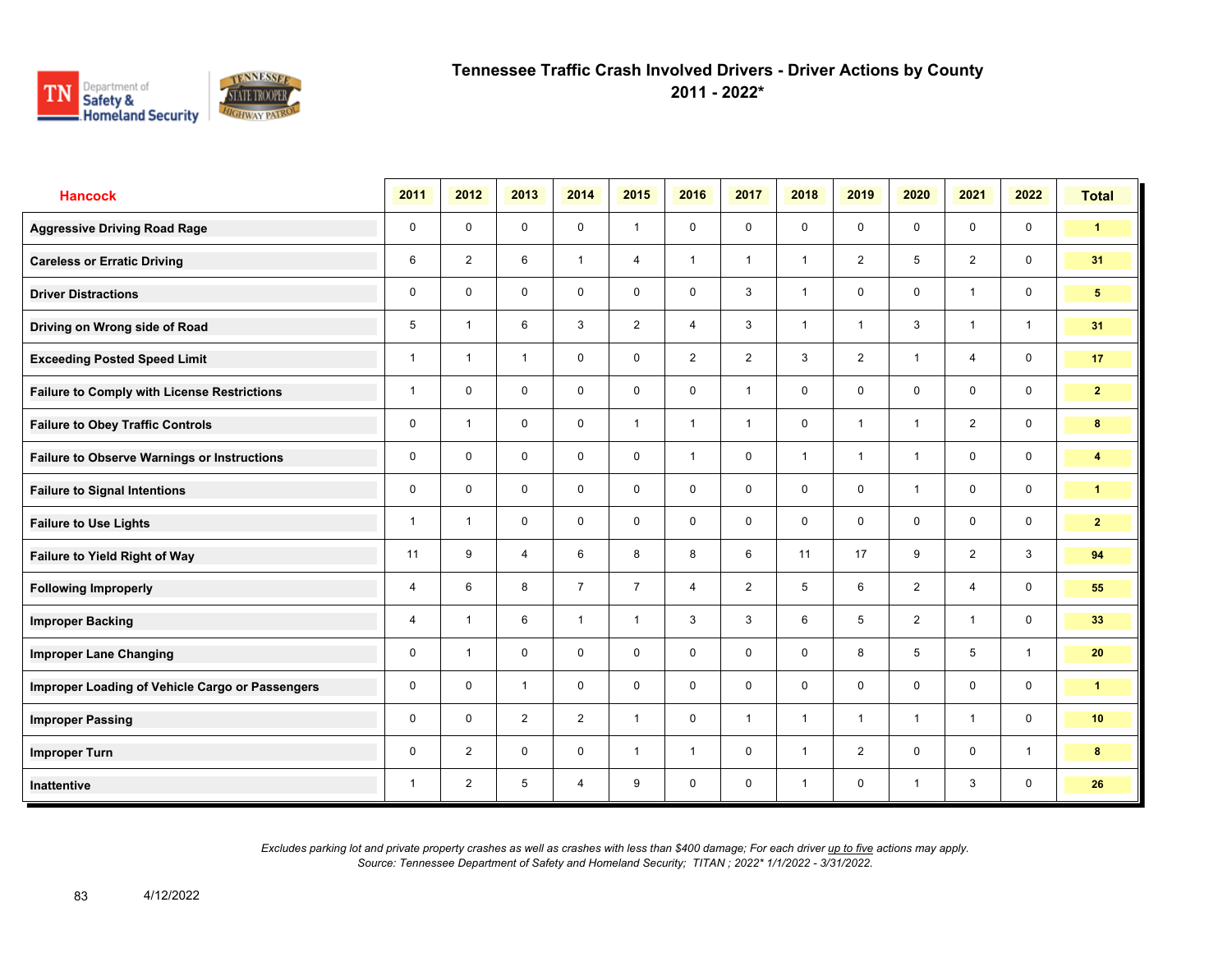

**2011 - 2022\***

|                                             | 2011 | 2012                    | 2013           | 2014           | 2015           | 2016                    | 2017           | 2018           | 2019           | 2020           | 2021           | 2022         | <b>Total</b>   |
|---------------------------------------------|------|-------------------------|----------------|----------------|----------------|-------------------------|----------------|----------------|----------------|----------------|----------------|--------------|----------------|
| Interfered with by Passenger                | 0    | 0                       | $\overline{1}$ | $\overline{1}$ | 0              | $\mathbf 0$             | $\mathbf 0$    | $\mathbf 0$    | 0              | $\mathbf 0$    | $\mathbf 0$    | $\mathbf 0$  | $\mathbf{2}$   |
| <b>No Contributing Actions</b>              | 59   | 63                      | 87             | 92             | 80             | 69                      | 57             | 57             | 61             | 43             | 35             | 16           | 719            |
| <b>Operating without Required Equipment</b> | 0    | 0                       | $\overline{1}$ | $\mathbf 0$    | 0              | $\overline{\mathbf{1}}$ | $\mathbf 0$    | $\mathbf 0$    | 0              | $\mathbf 0$    | $\mathbf 0$    | $\mathbf 0$  | 2 <sup>7</sup> |
| <b>Operator Inexperience</b>                | 5    | $\mathbf 0$             | $\overline{1}$ | 3              | $\overline{2}$ | $\mathbf 0$             | $\mathbf 0$    | $\overline{1}$ | 0              | $\overline{1}$ | $\mathbf 0$    | $\mathbf 0$  | 13             |
| Other                                       | 20   | 10                      | 11             | 11             | 6              | $\overline{4}$          | 5              | 10             | 10             | 6              | 11             | 3            | 107            |
| <b>Over Correcting</b>                      | 9    | 5                       | 14             | 3              | $\overline{2}$ | 5                       | $\overline{4}$ | $\overline{2}$ | $\overline{2}$ | 3              | 5              | $\mathbf 0$  | 54             |
| Racing                                      | 0    | 0                       | $\mathbf 0$    | $\mathbf 0$    | 0              | $\mathbf 0$             | $\mathbf 0$    | $\overline{1}$ | 0              | $\mathbf 0$    | $\mathbf 0$    | $\mathbf 0$  | $\mathbf{1}$   |
| <b>Reckless or Negligent Driving</b>        | 3    | 3                       | 5              | 0              | 3              | 2                       | $\overline{1}$ | 5              | 3              | 6              | 3              | $\mathbf{1}$ | 35             |
| <b>Speed Too Fast for Conditions</b>        | 16   | 5                       | 8              | $\overline{7}$ | 5              | 6                       | 3              | $\overline{1}$ | 3              | $\overline{2}$ | $\overline{2}$ | $\mathbf{1}$ | 59             |
| <b>Swerved or Avoided</b>                   | 3    | $\overline{\mathbf{1}}$ | $\overline{2}$ | $\overline{2}$ | 3              | $\overline{\mathbf{1}}$ | 5              | $\overline{4}$ | 3              | 3              | 3              | $\mathbf{1}$ | 31             |
| <b>Texting/PDA/Blackberry Distraction</b>   | 0    | 0                       | $\mathbf 0$    | $\mathbf 0$    | 0              | $\overline{\mathbf{1}}$ | $\mathbf 0$    | $\mathbf 0$    | 0              | $\mathbf 0$    | $\mathbf 0$    | $\mathbf{1}$ | 2 <sub>1</sub> |
| <b>Vision Obstructed</b>                    | 1    | 3                       | 3              | 3              | 0              | $\overline{2}$          | $\mathbf 0$    | $\mathbf 0$    | 0              | $\mathbf 0$    | $\mathbf 0$    | $\mathbf{1}$ | 13             |
| <b>Unknown</b>                              | 32   | 39                      | 40             | 22             | 34             | 19                      | 16             | 27             | 36             | 40             | 43             | 16           | 364            |
| <b>Total Hancock</b>                        | 182  | 156                     | 212            | 168            | 170            | 135                     | 114            | 140            | 164            | 136            | 128            | 46           | 1,751          |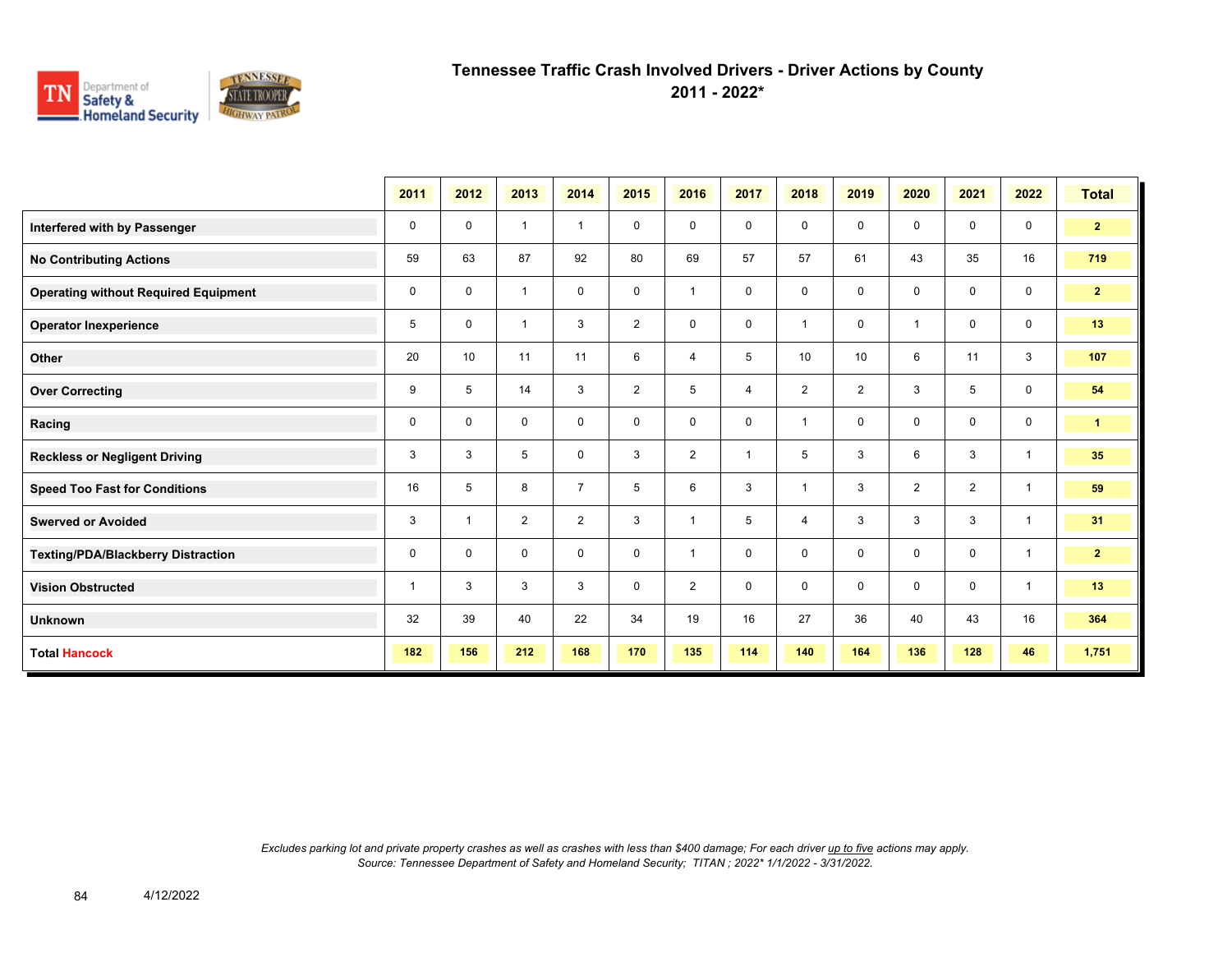

**2011 - 2022\***

| <b>Hardeman</b>                                    | 2011           | 2012                    | 2013           | 2014           | 2015           | 2016           | 2017           | 2018           | 2019           | 2020           | 2021           | 2022           | <b>Total</b>   |
|----------------------------------------------------|----------------|-------------------------|----------------|----------------|----------------|----------------|----------------|----------------|----------------|----------------|----------------|----------------|----------------|
| <b>Aggressive Driving Road Rage</b>                | 0              | $\mathbf 0$             | $\mathbf 0$    | $\mathbf{1}$   | $\mathbf{1}$   | 3              | 3              | $\mathbf{1}$   | $\mathbf{1}$   | $\overline{2}$ | $\mathbf 0$    | $\mathbf 0$    | 12             |
| <b>Careless or Erratic Driving</b>                 | 14             | 19                      | 26             | 13             | 10             | 6              | 8              | $\overline{7}$ | 8              | 11             | 5              | $\overline{2}$ | 129            |
| <b>Driver Distractions</b>                         | $\overline{2}$ | $\mathbf 0$             | $\overline{4}$ | $\overline{4}$ | $\overline{4}$ | 6              | 6              | 3              | $\overline{4}$ | 6              | 6              | $\overline{2}$ | 47             |
| <b>Driverless</b>                                  | 0              | $\overline{\mathbf{1}}$ | 2              | 0              | $\mathbf{1}$   | 0              | $\mathbf{1}$   | 0              | $\mathbf{1}$   | 3              | 0              | 0              | 9              |
| Driving on Wrong side of Road                      | $\overline{7}$ | 13                      | 11             | $\overline{2}$ | 9              | 12             | $\overline{7}$ | 5              | $\overline{4}$ | 3              | $\overline{2}$ | 3              | 78             |
| Driving Wrong Way on One-Way Roadway               | 0              | $\mathbf 0$             | $\mathbf 0$    | $\mathbf 0$    | $\mathbf{1}$   | $\mathbf 0$    | 0              | 0              | $\mathbf 0$    | $\mathbf 0$    | $\mathbf{1}$   | 0              | $\mathbf{2}$   |
| <b>Exceeding Posted Speed Limit</b>                | 1              | 3                       | 10             | 3              | $\overline{7}$ | 13             | 10             | 3              | 3              | 13             | 6              | $\mathbf{1}$   | 73             |
| <b>Failure to Comply with License Restrictions</b> | 3              | 3                       | $\overline{2}$ | $\mathbf{1}$   | $\mathbf{1}$   | $\overline{1}$ | $\mathbf{1}$   | 4              | $\mathbf 0$    | $\overline{1}$ | $\mathbf 0$    | 0              | 17             |
| <b>Failure to Obey Traffic Controls</b>            | 5              | 3                       | 6              | 6              | 10             | 3              | $\overline{4}$ | 11             | $\overline{7}$ | 5              | 10             | 3              | 73             |
| <b>Failure to Observe Warnings or Instructions</b> | $\overline{1}$ | $\overline{2}$          | 4              | $\mathbf{1}$   | $\mathbf{1}$   | $\overline{1}$ | $\mathbf{1}$   | 0              | $\overline{2}$ | 0              | 3              | 0              | 16             |
| <b>Failure to Signal Intentions</b>                | 1              | 3                       | $\mathbf 0$    | $\mathbf 0$    | 0              | $\overline{1}$ | $\mathbf{1}$   | 0              | 0              | $\mathbf 0$    | $\mathbf 0$    | 0              | 6              |
| <b>Failure to Use Lights</b>                       | 0              | $\mathbf 0$             | $\overline{1}$ | $\mathbf 0$    | $\mathbf{1}$   | $\overline{1}$ | $\mathbf{1}$   | $\mathbf 0$    | $\mathbf 0$    | $\mathbf 0$    | $\mathbf 0$    | $\mathbf{1}$   | 5              |
| Failure to Yield Right of Way                      | 47             | 39                      | 40             | 49             | 52             | 48             | 39             | 38             | 35             | 23             | 53             | 9              | 472            |
| <b>Following Improperly</b>                        | 31             | 23                      | 29             | 26             | 27             | 41             | 23             | 23             | 18             | 20             | 23             | $\overline{4}$ | 288            |
| <b>GPS Distraction</b>                             | 0              | $\mathbf 0$             | $\mathbf{1}$   | $\mathbf 0$    | $\mathbf 0$    | $\mathbf 0$    | $\mathbf{1}$   | $\mathbf 0$    | $\mathbf 0$    | $\mathbf 0$    | $\mathbf 0$    | $\mathbf 0$    | $\mathbf{2}$   |
| <b>Improper Backing</b>                            | 3              | 5                       | $\mathbf 0$    | 11             | 10             | 8              | $\overline{7}$ | 6              | $\overline{7}$ | 9              | 11             | $\mathbf{1}$   | 78             |
| <b>Improper Lane Changing</b>                      | 5              | 4                       | $\overline{4}$ | $\overline{2}$ | $\mathbf{1}$   | $\overline{4}$ | 3              | $\overline{2}$ | 3              | 5              | $\overline{4}$ | $\mathbf 0$    | 37             |
| Improper Loading of Vehicle Cargo or Passengers    | 0              | $\overline{1}$          | $\mathbf 0$    | $\mathbf 0$    | $\mathbf 0$    | $\mathbf 0$    | 0              | 0              | $\mathbf{1}$   | $\mathbf 0$    | $\mathbf 0$    | 0              | 2 <sup>7</sup> |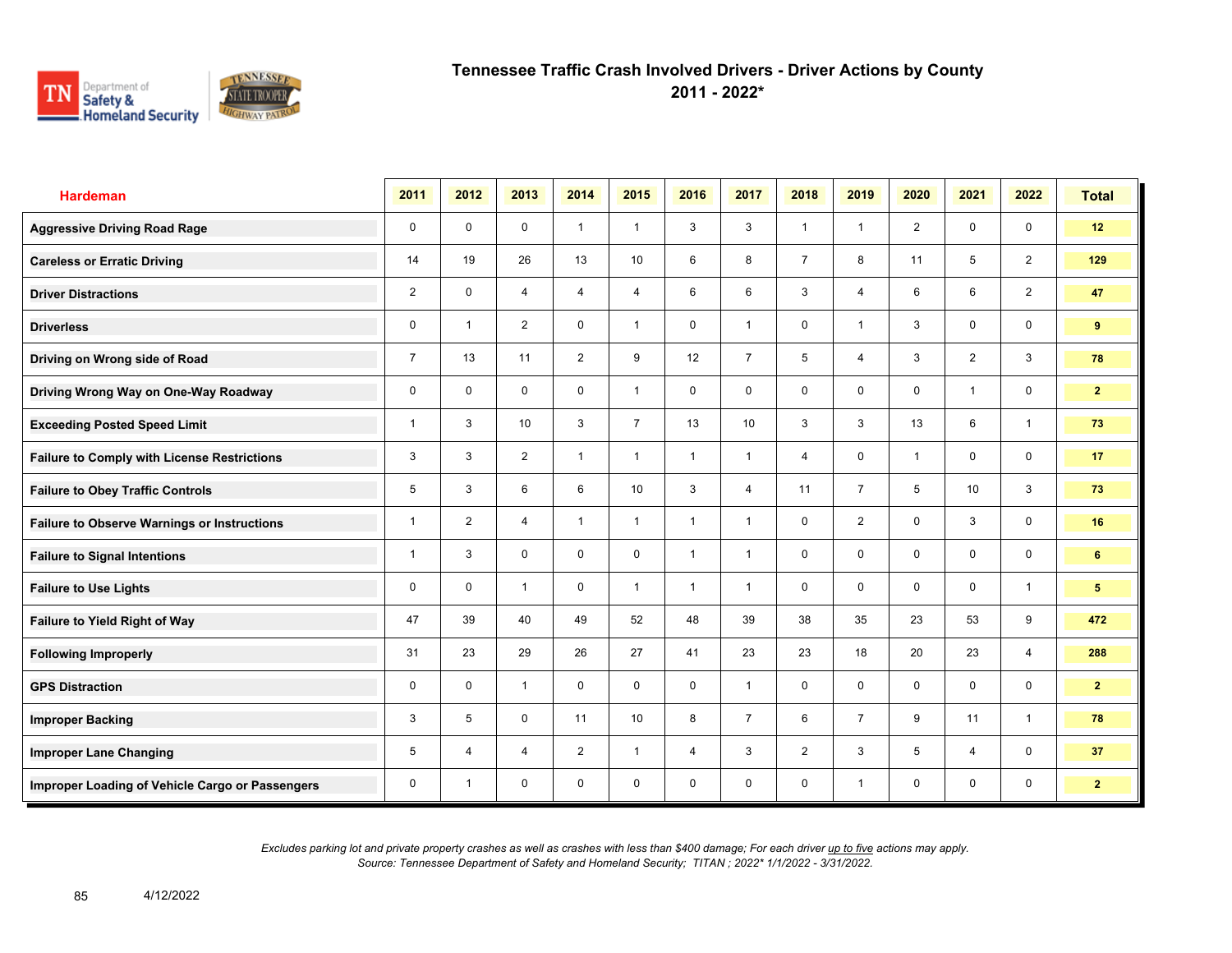

**2011 - 2022\***

|                                             | 2011           | 2012           | 2013           | 2014           | 2015           | 2016           | 2017           | 2018           | 2019           | 2020           | 2021           | 2022           | <b>Total</b>   |
|---------------------------------------------|----------------|----------------|----------------|----------------|----------------|----------------|----------------|----------------|----------------|----------------|----------------|----------------|----------------|
| <b>Improper Passing</b>                     | $\overline{4}$ | 8              | 9              | $\overline{7}$ | 8              | 9              | 4              | $\overline{7}$ | $\overline{4}$ | 5              | 11             | $\overline{2}$ | 78             |
| <b>Improper Turn</b>                        | 8              | 5              | 5              | $\overline{7}$ | 10             | 5              | 6              | $\overline{7}$ | $\mathbf{1}$   | 8              | 9              | $\mathbf{1}$   | 72             |
| <b>Improperly Towing or Pushing Vehicle</b> | $\mathbf 0$    | $\overline{1}$ | $\mathbf 0$    | $\mathbf 0$    | $\mathbf 0$    | $\overline{1}$ | $\overline{2}$ | $\overline{c}$ | $\mathbf 0$    | $\mathbf 0$    | 0              | $\mathbf 0$    | 6              |
| Inattentive                                 | 23             | 12             | $\overline{7}$ | $\overline{4}$ | 13             | $\overline{7}$ | 14             | $\overline{4}$ | $\overline{2}$ | 3              | 9              | $\mathbf{1}$   | 99             |
| Interfered with by Passenger                | $\overline{4}$ | $\overline{4}$ | $\mathbf{1}$   | $\mathbf{1}$   | $\mathbf 0$    | $\mathbf 0$    | $\mathbf{1}$   | $\mathsf 0$    | $\mathbf 0$    | $\mathbf 0$    | $\mathbf{1}$   | $\mathbf 0$    | 12             |
| <b>No Contributing Actions</b>              | 231            | 264            | 287            | 475            | 449            | 460            | 445            | 482            | 464            | 385            | 396            | 67             | 4,405          |
| <b>Operating without Required Equipment</b> | 0              | $\overline{1}$ | $\mathbf{1}$   | $\mathbf{1}$   | $\mathbf{1}$   | 0              | $\mathbf 0$    | $\mathbf 0$    | $\mathbf{1}$   | 0              | $\mathbf{1}$   | 0              | 6              |
| <b>Operator Inexperience</b>                | 6              | $\overline{7}$ | 5              | 3              | $\overline{2}$ | $\mathbf{1}$   | 4              | 6              | 3              | $\overline{2}$ | 6              | $\mathbf{1}$   | 46             |
| Other                                       | 22             | 15             | 9              | 18             | 15             | 13             | 9              | 13             | 9              | 11             | 10             | $\mathbf 0$    | 144            |
| <b>Over Correcting</b>                      | 30             | 36             | 25             | 18             | 16             | 22             | 10             | 6              | 10             | $\overline{7}$ | 12             | $\mathbf{1}$   | 193            |
| Racing                                      | 0              | $\mathbf 0$    | $\Omega$       | $\mathbf 0$    | $\overline{2}$ | $\mathbf{1}$   | $\mathbf 0$    | $\mathbf 0$    | $\mathbf 0$    | $\mathbf 0$    | $\mathbf 0$    | 0              | 3 <sup>1</sup> |
| <b>Reckless or Negligent Driving</b>        | 21             | 16             | 15             | 9              | 13             | 19             | 16             | 8              | 12             | 11             | 5              | $\mathbf{1}$   | 146            |
| <b>Speed Too Fast for Conditions</b>        | 25             | 31             | 12             | 5              | 16             | 8              | 6              | $\overline{7}$ | 9              | 9              | 6              | $\overline{2}$ | 136            |
| <b>Speed Too Slow</b>                       | $\mathbf{1}$   | $\mathbf 0$    | $\mathbf 0$    | $\mathbf 0$    | $\mathbf 0$    | $\mathbf 0$    | $\mathbf 0$    | $\mathbf{1}$   | $\mathbf 0$    | $\mathbf 0$    | $\mathbf 0$    | $\mathbf 0$    | 2 <sup>7</sup> |
| <b>Swerved or Avoided</b>                   | 11             | 9              | 23             | 18             | 22             | 19             | 16             | 21             | 28             | 20             | 9              | 3              | 199            |
| <b>Texting/PDA/Blackberry Distraction</b>   | 0              | $\overline{1}$ | $\mathbf 0$    | $\overline{2}$ | $\mathbf{1}$   | $\mathbf{1}$   | $\mathbf{1}$   | $\mathbf 0$    | $\mathbf{1}$   | $\mathbf{1}$   | 0              | 0              | $\bf{8}$       |
| <b>Vision Obstructed</b>                    | 4              | 4              | $\overline{4}$ | 3              | $\overline{2}$ | $\overline{2}$ | 4              | -1             | 5              | 3              | $\overline{2}$ | 0              | 34             |
| <b>Unknown</b>                              | 113            | 101            | 81             | 83             | 70             | 83             | 75             | 76             | 69             | 73             | 74             | 11             | 909            |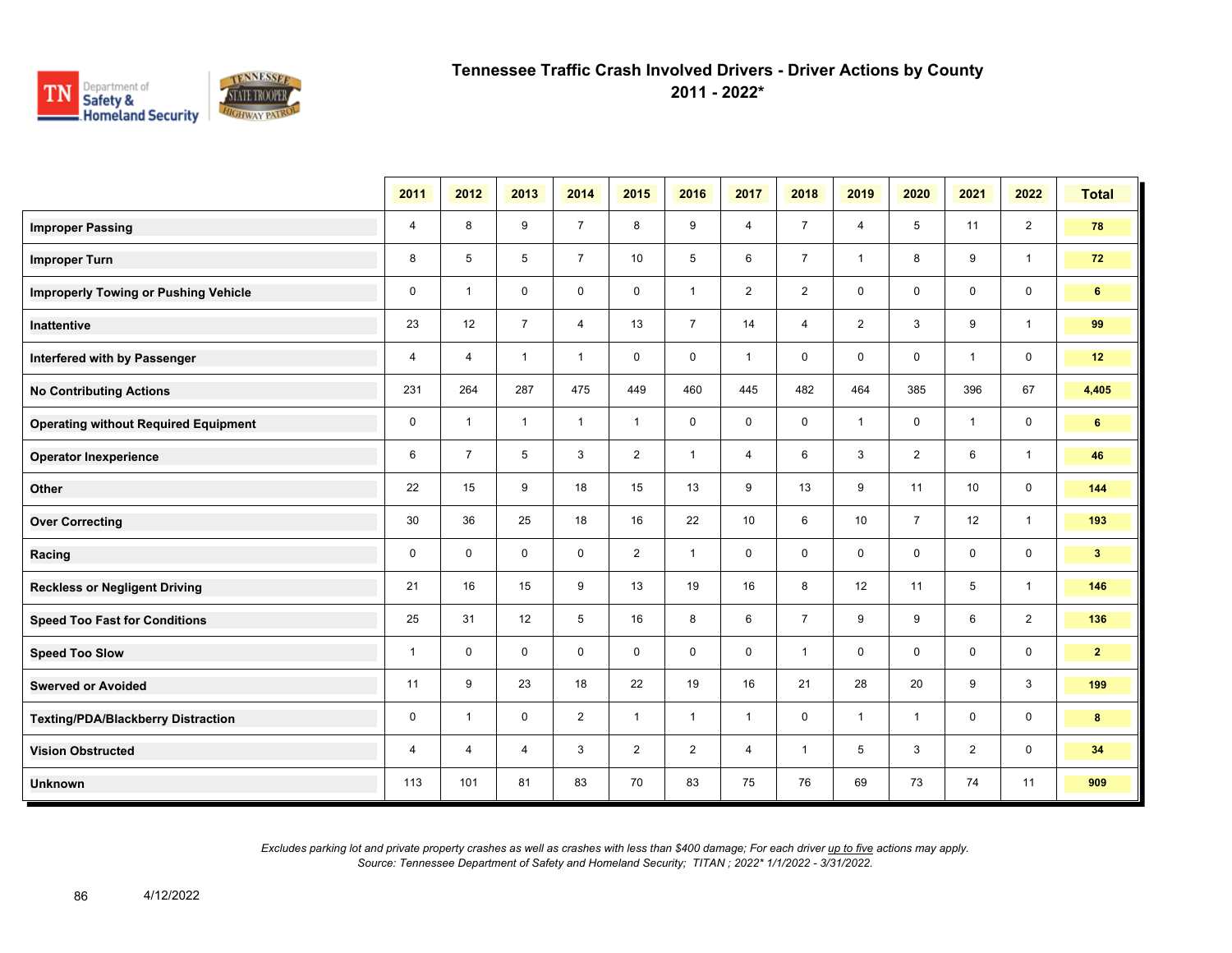

|                       | 2011 | 2012 | 2013 | 2014 | 2015 | 2016 | 2017 | 2018 | 2019 | 2020 | 2021 | 2022 | Total |
|-----------------------|------|------|------|------|------|------|------|------|------|------|------|------|-------|
| <b>Total Hardeman</b> | 623  | 634  | 624  | 773  | 776  | 799  | 729  | 744  | 712  | 639  | 675  | 116  | 7,844 |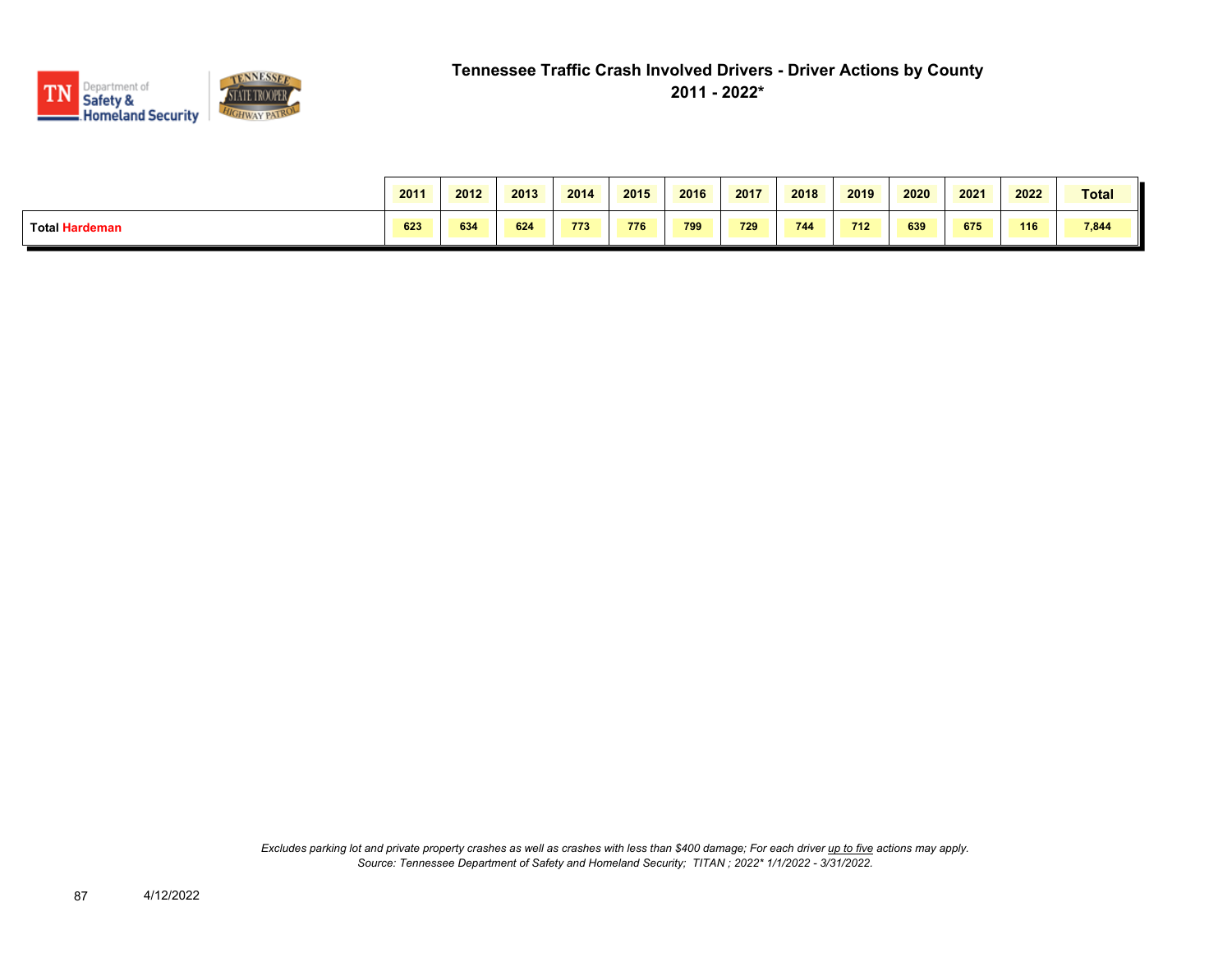

**2011 - 2022\***

| <b>Hardin</b>                                      | 2011           | 2012                    | 2013           | 2014           | 2015           | 2016           | 2017           | 2018           | 2019           | 2020           | 2021           | 2022           | <b>Total</b>            |
|----------------------------------------------------|----------------|-------------------------|----------------|----------------|----------------|----------------|----------------|----------------|----------------|----------------|----------------|----------------|-------------------------|
| <b>Aggressive Driving Road Rage</b>                | $\mathbf{1}$   | $\mathbf 0$             | $\mathbf 0$    | $\mathbf 0$    | $\overline{2}$ | $\mathbf 0$    | $\mathbf 0$    | $\mathbf{1}$   | $\mathbf 0$    | $\mathbf 0$    | $\mathbf 0$    | $\mathbf 0$    | $\overline{\mathbf{4}}$ |
| <b>Careless or Erratic Driving</b>                 | 17             | 38                      | 17             | 19             | 56             | 31             | 12             | 11             | 15             | 12             | 9              | $\overline{2}$ | 239                     |
| <b>Driver Distractions</b>                         | 4              | $\overline{\mathbf{1}}$ | 3              | 11             | $\mathbf{1}$   | $\mathbf 0$    | $\mathbf{1}$   | $\overline{4}$ | 5              | 5              | 5              | $\mathbf 0$    | 40                      |
| <b>Driverless</b>                                  | 0              | $\mathbf 0$             | $\mathbf 0$    | $\mathbf 0$    | $\mathbf{1}$   | $\mathbf 0$    | $\mathbf 0$    | $\mathbf 0$    | 0              | $\mathbf 0$    | $\mathbf 0$    | $\mathbf 0$    | $\mathbf{1}$            |
| Driving on Wrong side of Road                      | $\overline{7}$ | $\overline{7}$          | 9              | 9              | 6              | 3              | 8              | $\mathbf{1}$   | 10             | $\overline{2}$ | 5              | $\mathbf 0$    | 67                      |
| Driving Wrong Way on One-Way Roadway               | 0              | $\mathbf 0$             | $\mathbf 0$    | $\mathbf 0$    | 0              | $\mathbf 0$    | $\mathbf 0$    | $\mathbf{1}$   | $\mathbf 0$    | $\overline{1}$ | $\mathbf 0$    | $\mathbf 0$    | $\mathbf{2}$            |
| <b>Exceeding Posted Speed Limit</b>                | 0              | $\overline{7}$          | $\overline{2}$ | $\overline{4}$ | 4              | $\overline{1}$ | $\overline{4}$ | $\overline{2}$ | 4              | 5              | $\overline{7}$ | $\mathbf{1}$   | 41                      |
| <b>Failure to Comply with License Restrictions</b> | $\overline{2}$ | $\overline{\mathbf{1}}$ | $\mathbf{1}$   | $\mathbf 0$    | $\mathbf{1}$   | $\overline{2}$ | $\mathbf 0$    | $\mathbf{0}$   | $\mathbf 0$    | $\mathbf 0$    | $\mathbf 0$    | $\mathbf 0$    | $\overline{7}$          |
| <b>Failure to Obey Traffic Controls</b>            | 6              | $\overline{4}$          | 9              | 6              | 9              | 5              | $\overline{7}$ | 6              | 6              | 12             | 9              | $\overline{1}$ | 80                      |
| <b>Failure to Observe Warnings or Instructions</b> | $\overline{2}$ | $\Omega$                | $\mathbf 0$    | $\mathbf{1}$   | $\mathbf{1}$   | 3              | $\mathbf 0$    | $\mathbf 0$    | $\mathbf 0$    | $\overline{1}$ | $\mathbf{1}$   | $\mathbf 0$    | 9                       |
| <b>Failure to Signal Intentions</b>                | $\mathbf{1}$   | $\overline{\mathbf{1}}$ | $\mathbf 0$    | $\mathbf 0$    | 0              | $\mathbf 0$    | $\mathbf{1}$   | $\mathbf 0$    | $\mathbf 0$    | $\mathbf 0$    | $\mathbf 0$    | $\mathbf 0$    | 3 <sup>2</sup>          |
| <b>Failure to Use Lights</b>                       | 0              | $\Omega$                | $\mathbf 0$    | $\mathbf 0$    | 0              | $\mathbf 0$    | $\mathbf 0$    | $\overline{2}$ | $\mathbf{1}$   | $\mathbf 0$    | $\mathbf{1}$   | $\mathbf 0$    | $\overline{\mathbf{4}}$ |
| <b>Failure to Yield Right of Way</b>               | 94             | 66                      | 66             | 64             | 93             | 72             | 65             | 76             | 72             | 75             | 81             | 14             | 838                     |
| <b>Following Improperly</b>                        | 54             | 53                      | 69             | 59             | 48             | 81             | 69             | 66             | 50             | 53             | 64             | 15             | 681                     |
| <b>GPS Distraction</b>                             | $\mathbf{1}$   | $\mathbf 0$             | $\mathbf 0$    | $\mathbf 0$    | $\mathbf 0$    | $\overline{1}$ | $\mathbf 0$    | $\mathbf 0$    | $\mathbf{1}$   | $\mathbf 0$    | $\mathbf 0$    | $\mathbf 0$    | 3 <sup>1</sup>          |
| <b>Improper Backing</b>                            | 6              | 9                       | 5              | 10             | 14             | 9              | 12             | $\overline{7}$ | 6              | 5              | 11             | 2              | 96                      |
| <b>Improper Lane Changing</b>                      | $\overline{2}$ | $\overline{\mathbf{1}}$ | 2              | 5              | 8              | 6              | $\overline{4}$ | 12             | $\overline{7}$ | 8              | 10             | 2              | 67                      |
| Improper Loading of Vehicle Cargo or Passengers    | 0              | 2                       | 0              | $\mathbf 0$    | $\mathbf{1}$   | 3              | 3              | $\mathsf{O}$   | $\mathbf 0$    | $\mathbf 0$    | $\mathbf 0$    | $\mathbf 0$    | 9                       |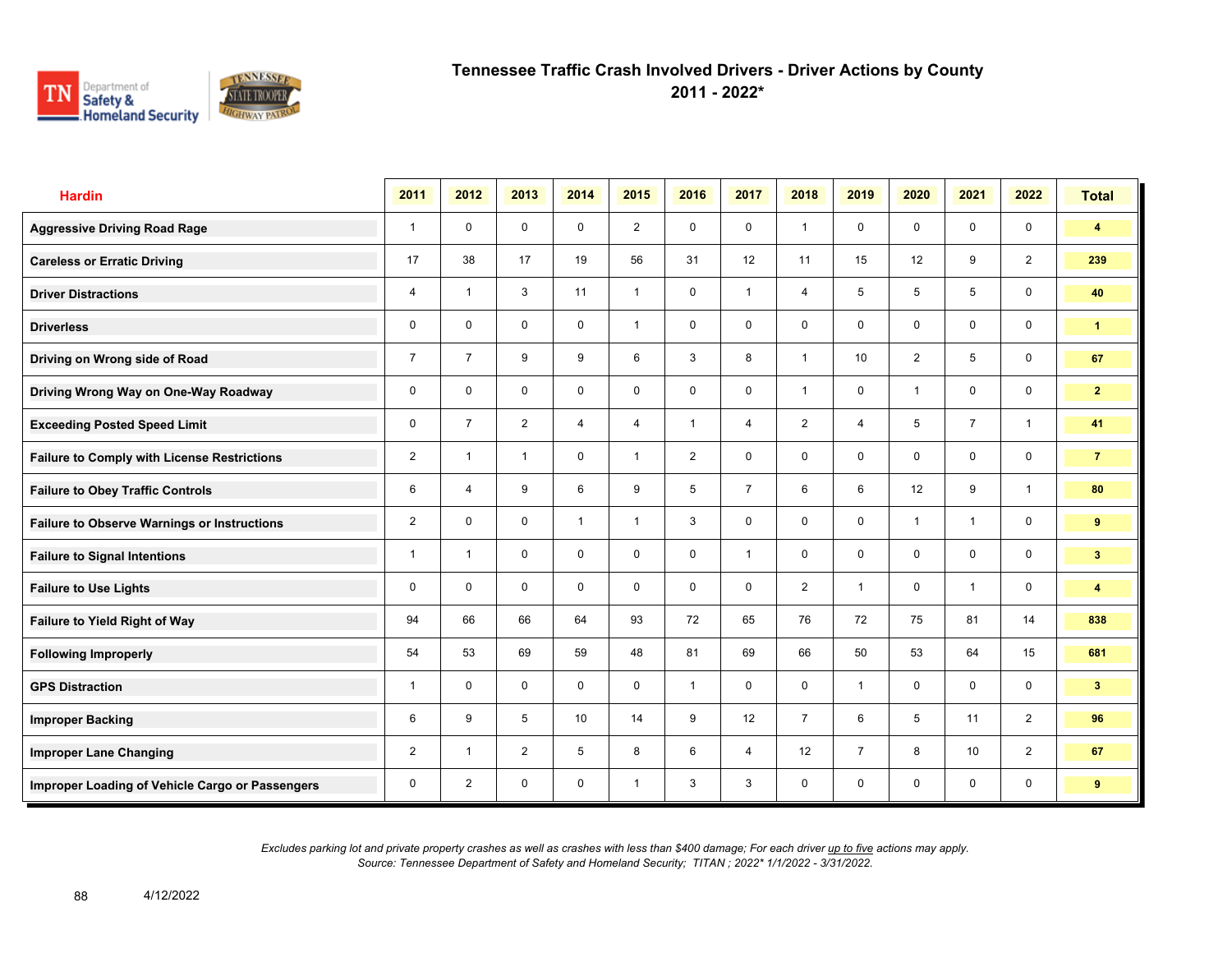

**2011 - 2022\***

|                                             | 2011           | 2012           | 2013           | 2014           | 2015           | 2016           | 2017           | 2018           | 2019           | 2020           | 2021           | 2022           | <b>Total</b>   |
|---------------------------------------------|----------------|----------------|----------------|----------------|----------------|----------------|----------------|----------------|----------------|----------------|----------------|----------------|----------------|
| <b>Improper Passing</b>                     | 6              | $\overline{4}$ | 6              | 5              | 3              | 4              | 11             | 4              | $\overline{7}$ | 4              | $\overline{7}$ | $\mathbf{1}$   | 62             |
| <b>Improper Turn</b>                        | 5              | 5              | $\overline{4}$ | 8              | 9              | 5              | $\overline{7}$ | 8              | 9              | 5              | 15             | 8              | 88             |
| <b>Improperly Towing or Pushing Vehicle</b> | $\mathbf{1}$   | $\overline{2}$ | $\mathbf{1}$   | $\mathbf 0$    | $\mathbf 0$    | $\mathbf 0$    | $\overline{2}$ | 0              | $\mathbf{1}$   | $\mathbf 0$    | $\mathbf{1}$   | $\mathbf 0$    | 8              |
| <b>Inattentive</b>                          | 18             | 15             | 14             | 18             | 18             | 20             | 23             | 18             | 25             | 15             | 13             | $\mathbf{1}$   | 198            |
| Interfered with by Passenger                | $\overline{2}$ | $\mathbf{1}$   | $\mathbf 0$    | $\overline{2}$ | $\mathbf 0$    | $\overline{2}$ | 0              | 0              | $\mathbf{1}$   | 0              | $\overline{1}$ | $\mathbf 0$    | 9              |
| <b>No Contributing Actions</b>              | 515            | 576            | 572            | 447            | 497            | 530            | 510            | 568            | 566            | 495            | 490            | 99             | 5,865          |
| <b>Operating without Required Equipment</b> | $\mathbf{1}$   | $\mathbf 0$    | $\mathbf 0$    | $\mathbf{1}$   | $\mathbf{1}$   | $\mathbf{1}$   | $\mathbf{1}$   | $\mathbf{1}$   | 0              | 0              | $\overline{1}$ | $\mathbf 0$    | $\overline{7}$ |
| <b>Operator Inexperience</b>                | $\overline{7}$ | 6              | 3              | 3              | $\overline{2}$ | 5              | $\mathbf 0$    | $\overline{7}$ | 6              | 3              | 3              | $\mathbf 0$    | 45             |
| Other                                       | 53             | 43             | 32             | 34             | 55             | 40             | 32             | 32             | 28             | 17             | 30             | $\overline{4}$ | 400            |
| <b>Over Correcting</b>                      | 8              | $\overline{7}$ | 3              | 23             | $\overline{7}$ | 8              | 6              | 10             | 9              | 6              | $\mathbf{1}$   | $\mathbf{1}$   | 89             |
| Racing                                      | 0              | $\overline{1}$ | $\mathbf 0$    | $\mathbf 0$    | $\mathbf 0$    | $\mathbf 0$    | $\mathbf 0$    | 0              | 0              | 0              | $\mathbf 0$    | $\mathbf 0$    | $\mathbf{1}$   |
| <b>Reckless or Negligent Driving</b>        | 22             | 37             | 17             | 24             | 26             | 20             | 13             | $\overline{7}$ | 8              | 14             | $\overline{7}$ | 2              | 197            |
| <b>Speed Too Fast for Conditions</b>        | 15             | 14             | 10             | 9              | 22             | 14             | 9              | 12             | 8              | 11             | 6              | 3              | 133            |
| <b>Swerved or Avoided</b>                   | 10             | 11             | 8              | 3              | $\overline{7}$ | 5              | 3              | 11             | $\overline{7}$ | $\overline{7}$ | 6              | $\mathbf 0$    | 78             |
| <b>Texting/PDA/Blackberry Distraction</b>   | $\pmb{0}$      | $\mathbf 0$    | $\overline{2}$ | $\overline{2}$ | $\mathbf{1}$   | $\mathbf 0$    | $\mathbf 0$    | $\mathbf{1}$   | $\mathbf 0$    | $\mathbf 0$    | $\mathbf 0$    | $\mathbf 0$    | 6              |
| <b>Vision Obstructed</b>                    | 4              | $\overline{7}$ | 4              | $\mathbf{1}$   | 5              | 3              | $\mathbf{1}$   | 6              | $\overline{2}$ | $\mathbf 1$    | $\mathbf 0$    | $\mathbf 0$    | 34             |
| <b>Unknown</b>                              | 206            | 192            | 220            | 201            | 234            | 286            | 248            | 234            | 235            | 256            | 241            | 64             | 2,617          |
| <b>Total Hardin</b>                         | 1,070          | 1,111          | 1,079          | 969            | 1,132          | 1,160          | 1,052          | 1,108          | 1,089          | 1,013          | 1,025          | 220            | 12,028         |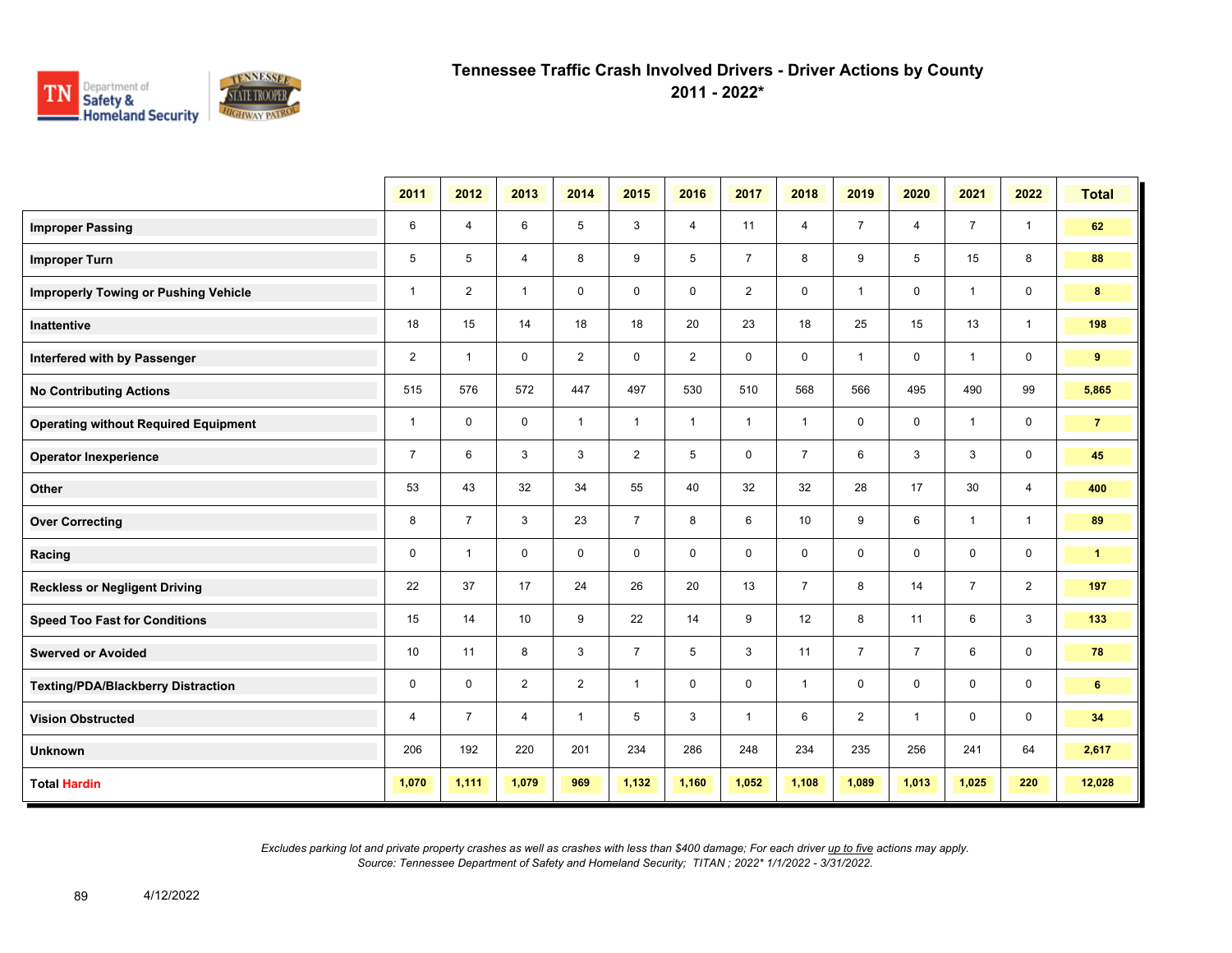

**2011 - 2022\***

| <b>Hawkins</b>                                     | 2011           | 2012           | 2013           | 2014           | 2015           | 2016           | 2017           | 2018           | 2019           | 2020           | 2021           | 2022                    | <b>Total</b>    |
|----------------------------------------------------|----------------|----------------|----------------|----------------|----------------|----------------|----------------|----------------|----------------|----------------|----------------|-------------------------|-----------------|
| <b>Aggressive Driving Road Rage</b>                | $\mathbf{1}$   | $\overline{1}$ | $\mathbf 0$    | 2              | 6              | 3              | $\mathbf 0$    | 2              | $\mathbf{1}$   | $\overline{1}$ | $\mathbf 0$    | $\mathbf 0$             | 17              |
| <b>Careless or Erratic Driving</b>                 | 60             | 71             | 74             | 41             | 26             | 30             | 23             | 26             | 22             | 17             | 22             | 5                       | 417             |
| <b>Driver Distractions</b>                         | $\overline{2}$ | $\overline{7}$ | 9              | 11             | 8              | 11             | $\overline{7}$ | 5              | 8              | $\overline{4}$ | 10             | 2                       | 84              |
| <b>Driverless</b>                                  | 0              | $\mathbf 0$    | $\overline{1}$ | $\mathbf 0$    | 0              | $\mathbf 0$    | $\mathbf 0$    | $\mathbf 0$    | 0              | $\mathbf 0$    | $\mathbf 0$    | $\mathbf 0$             | $\mathbf{1}$    |
| Driving on Wrong side of Road                      | 22             | 14             | 15             | 21             | 11             | 21             | 19             | 15             | 8              | 14             | 15             | 3                       | 178             |
| Driving Wrong Way on One-Way Roadway               | $\mathbf 0$    | $\mathbf 0$    | $\mathbf 0$    | $\mathbf 0$    | $\mathbf 0$    | $\mathbf 0$    | $\mathbf 0$    | $\mathbf 0$    | 0              | $\overline{1}$ | $\mathbf{1}$   | $\mathbf 0$             | $\overline{2}$  |
| <b>Exceeding Posted Speed Limit</b>                | 23             | 29             | 13             | 19             | 24             | 30             | 26             | 15             | 13             | 22             | 21             | 5                       | 240             |
| <b>Failure to Comply with License Restrictions</b> | $\Omega$       | $\overline{1}$ | $\Omega$       | $\mathbf 0$    | 3              | $\overline{1}$ | 3              | $\mathbf 0$    | $\mathbf{1}$   | $\overline{1}$ | $\mathbf 0$    | $\mathbf 0$             | 10 <sup>°</sup> |
| <b>Failure to Obey Traffic Controls</b>            | 28             | 14             | 16             | 9              | 22             | 25             | 23             | 13             | 19             | 14             | 22             | 5                       | 210             |
| <b>Failure to Observe Warnings or Instructions</b> | 3              | 2              | $\mathbf{1}$   | $\overline{2}$ | $\overline{2}$ | $\overline{4}$ | $\mathbf{1}$   | $\overline{2}$ | $\overline{4}$ | $\overline{4}$ | 2              | $\mathbf{1}$            | 28              |
| <b>Failure to Signal Intentions</b>                | 3              | $\overline{2}$ | $\mathbf 0$    | $\mathbf{1}$   | $\overline{2}$ | $\overline{1}$ | $\mathbf{1}$   | $\mathbf{1}$   | $\mathbf{1}$   | 0              | $\overline{1}$ | $\mathbf 0$             | 13              |
| <b>Failure to Use Lights</b>                       | 1              | $\mathbf{0}$   | $\Omega$       | $\mathbf{1}$   | $\mathbf{1}$   | $\overline{1}$ | $\overline{2}$ | $\mathbf{1}$   | $\mathbf{1}$   | $\mathbf 0$    | $\mathbf{1}$   | $\mathsf{O}\phantom{0}$ | 9               |
| Failure to Yield Right of Way                      | 136            | 124            | 136            | 116            | 107            | 121            | 113            | 107            | 93             | 81             | 96             | 34                      | 1,264           |
| <b>Following Improperly</b>                        | 125            | 126            | 150            | 104            | 103            | 93             | 103            | 93             | 93             | 89             | 121            | 17                      | 1,217           |
| <b>GPS Distraction</b>                             | 0              | $\Omega$       | $\Omega$       | $\mathbf{1}$   | $\mathbf 0$    | $\Omega$       | $\mathbf{1}$   | $\mathbf 0$    | $\mathbf 0$    | $\Omega$       | $\Omega$       | $\mathbf{1}$            | 3 <sup>2</sup>  |
| <b>Improper Backing</b>                            | 12             | 8              | 18             | 9              | 14             | 12             | 17             | 14             | 4              | $\overline{7}$ | 17             | 3                       | 135             |
| <b>Improper Lane Changing</b>                      | 4              | $\overline{4}$ | 5              | 5              | 6              | $\overline{7}$ | 5              | 9              | 4              | 6              | 6              | $\mathbf 0$             | 61              |
| Improper Loading of Vehicle Cargo or Passengers    | 0              | $\overline{1}$ | $\mathbf{1}$   | $\mathbf 0$    | $\mathbf{1}$   | $\overline{1}$ | $\mathbf 0$    | $\mathbf{1}$   | 0              | $\overline{1}$ | 0              | 0                       | 6               |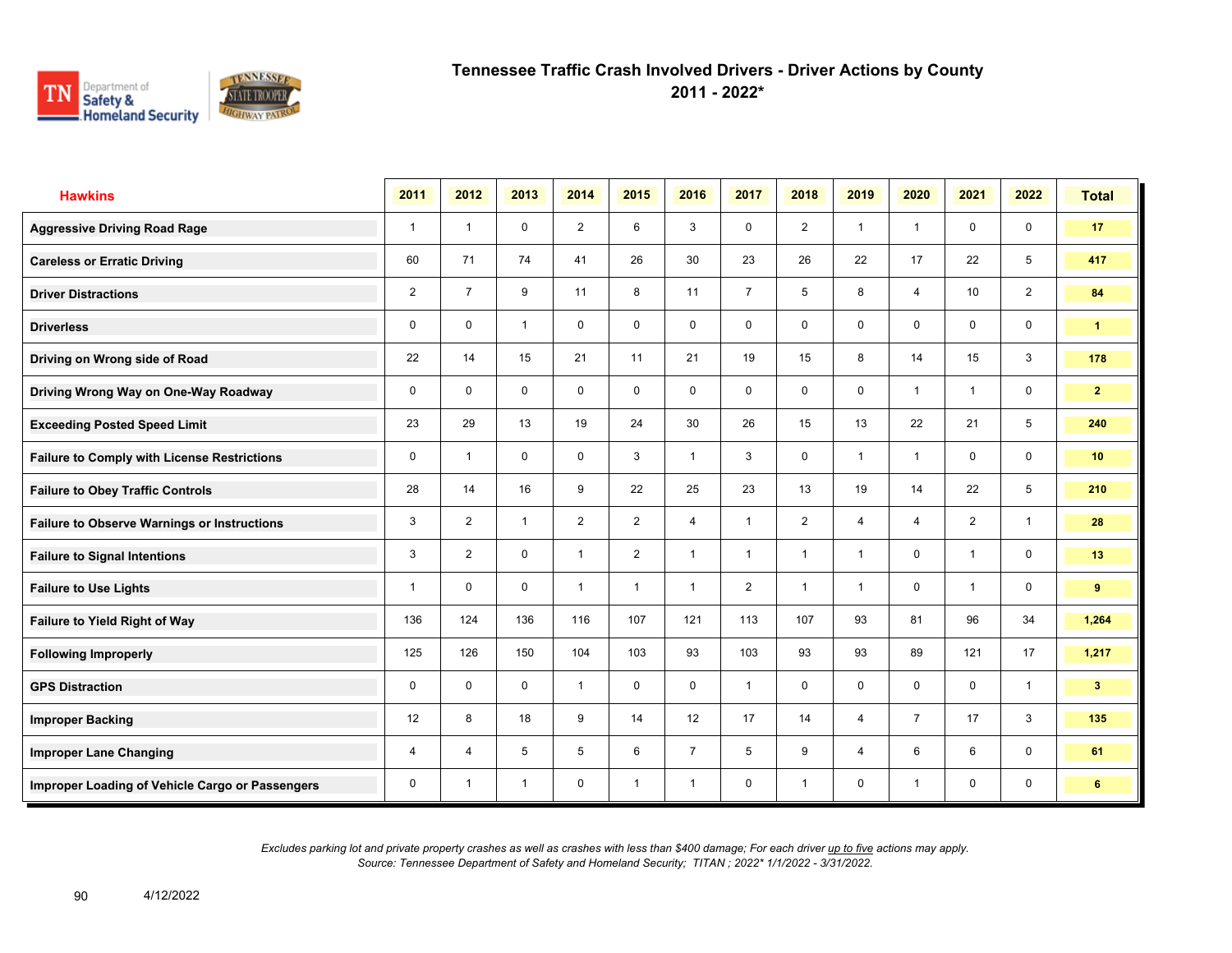

**2011 - 2022\***

|                                             | 2011         | 2012           | 2013           | 2014           | 2015           | 2016           | 2017         | 2018           | 2019         | 2020           | 2021           | 2022           | <b>Total</b>   |
|---------------------------------------------|--------------|----------------|----------------|----------------|----------------|----------------|--------------|----------------|--------------|----------------|----------------|----------------|----------------|
| <b>Improper Passing</b>                     | 8            | $\overline{7}$ | $\overline{7}$ | 4              | $\overline{7}$ | $\overline{7}$ | 8            | 9              | 3            | 6              | 6              | $\overline{2}$ | 74             |
| <b>Improper Turn</b>                        | 8            | 3              | 15             | 6              | 5              | 11             | 10           | 6              | 9            | 8              | 8              | 5              | 94             |
| <b>Improperly Towing or Pushing Vehicle</b> | $\mathbf 0$  | $\mathbf 0$    | $\mathbf{1}$   | $\mathbf{1}$   | $\mathbf{1}$   | $\mathbf{1}$   | 0            | $\overline{2}$ | 0            | $\mathbf 0$    | $\mathbf 0$    | $\mathsf{O}$   | 6              |
| <b>Inattentive</b>                          | 48           | 30             | 29             | 28             | 23             | 20             | 11           | $\overline{4}$ | 11           | 15             | 21             | 5              | 245            |
| Interfered with by Passenger                | 3            | 3              | $\overline{2}$ | $\mathbf 0$    | $\mathbf 0$    | $\mathbf{1}$   | 3            | $\mathbf 0$    | $\mathbf{1}$ | $\overline{2}$ | $\mathbf{1}$   | $\mathsf{O}$   | 16             |
| <b>No Contributing Actions</b>              | 676          | 678            | 715            | 506            | 530            | 564            | 627          | 490            | 488          | 551            | 575            | 132            | 6,532          |
| <b>Operating without Required Equipment</b> | $\mathbf{1}$ | $\mathbf 0$    | $\mathbf{1}$   | $\mathbf 0$    | $\mathbf 0$    | $\mathbf{1}$   | 0            | $\mathbf{1}$   | $\mathbf{1}$ | $\mathbf 0$    | $\mathbf 0$    | $\mathbf 0$    | 5 <sub>5</sub> |
| <b>Operator Inexperience</b>                | 36           | 24             | 10             | 23             | 12             | 14             | 22           | $\overline{4}$ | 15           | 19             | 16             | 5              | 200            |
| Other                                       | 85           | 70             | 55             | 47             | 35             | 44             | 27           | 23             | 34           | 40             | 45             | 10             | 515            |
| <b>Over Correcting</b>                      | 37           | 21             | 30             | 22             | 26             | 39             | 22           | 33             | 24           | 22             | 18             | 5              | 299            |
| Racing                                      | $\mathbf 0$  | $\mathbf 0$    | $\mathbf 0$    | $\mathbf 0$    | $\mathbf 0$    | $\mathbf{1}$   | $\mathbf 0$  | 0              | $\mathbf 0$  | $\mathbf 0$    | $\mathbf 0$    | $\mathbf{1}$   | $\mathbf{2}$   |
| <b>Reckless or Negligent Driving</b>        | 27           | 12             | 25             | 20             | 23             | 24             | 25           | 31             | 25           | 20             | 21             | $\overline{4}$ | 257            |
| <b>Speed Too Fast for Conditions</b>        | 46           | 34             | 25             | 23             | 33             | 19             | 34           | 42             | 20           | 24             | 38             | 6              | 344            |
| <b>Speed Too Slow</b>                       | 0            | $\mathbf 0$    | $\mathbf 0$    | $\overline{2}$ | $\mathbf 0$    | $\mathbf 0$    | 0            | 0              | 0            | $\mathbf 0$    | $\mathbf 0$    | $\mathsf{O}$   | $\overline{2}$ |
| <b>Swerved or Avoided</b>                   | 30           | 28             | 34             | 48             | 47             | 54             | 44           | 34             | 39           | 37             | 36             | 6              | 437            |
| <b>Texting/PDA/Blackberry Distraction</b>   | $\mathbf{1}$ | $\mathbf 1$    | $\mathbf{1}$   | $\mathbf{1}$   | 3              | 3              | $\mathbf{1}$ | $\overline{2}$ | 0            | $\overline{4}$ | $\mathbf 0$    | $\mathbf{1}$   | 18             |
| <b>Vision Obstructed</b>                    | 13           | 5              | 5              | 4              | $\mathbf{1}$   | 5              | 3            | 4              | 3            | $\overline{2}$ | $\overline{4}$ | $\mathbf{1}$   | 50             |
| <b>Unknown</b>                              | 381          | 368            | 401            | 300            | 343            | 354            | 359          | 316            | 289          | 324            | 333            | 89             | 3,857          |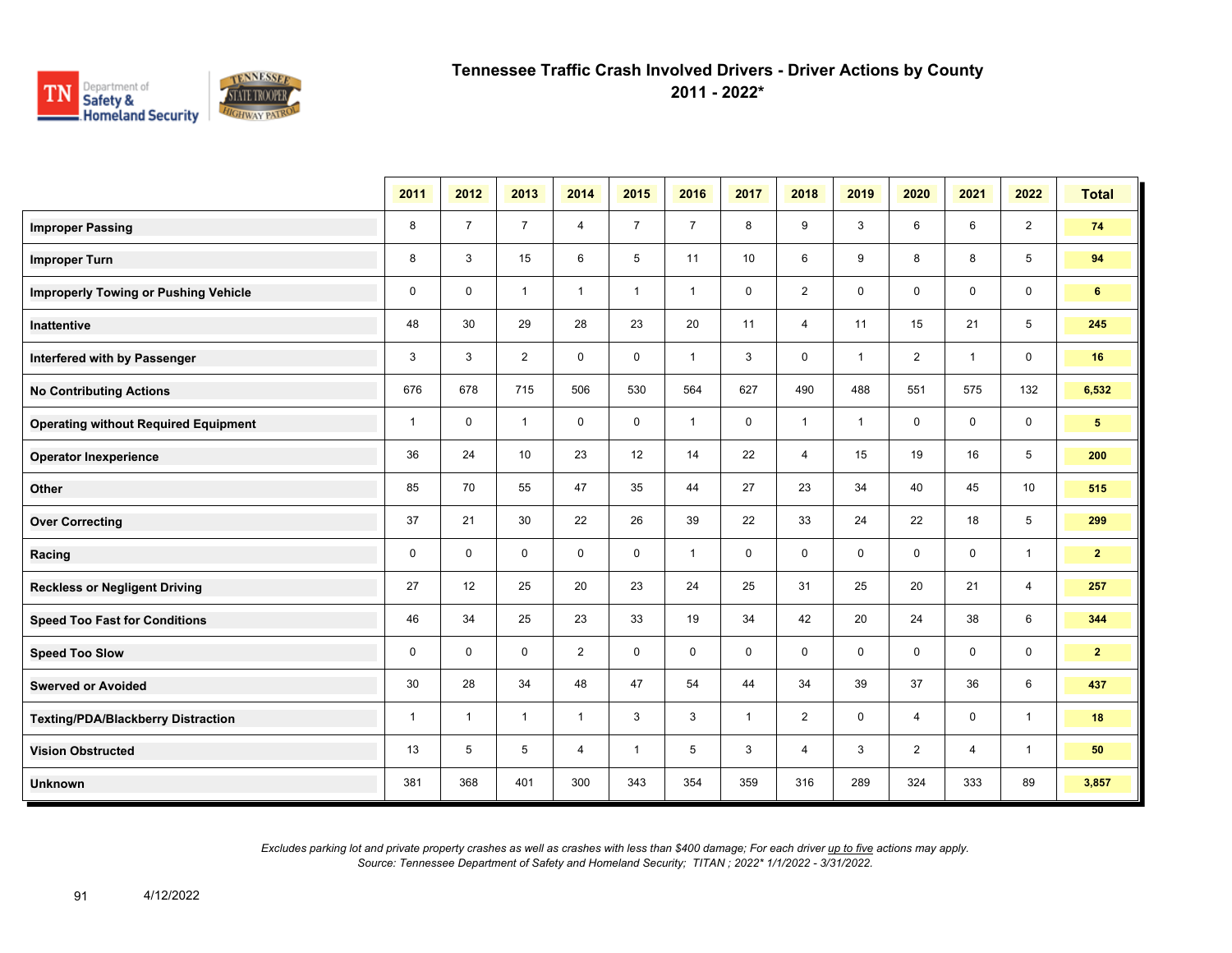

|                      | 2011  | 2012  | 2013  | 2014  | 2015  | 2016  | 2017  | 2018  | 2019  | 2020  | 2021  | 2022 | <b>Total</b> |
|----------------------|-------|-------|-------|-------|-------|-------|-------|-------|-------|-------|-------|------|--------------|
| <b>Total Hawkins</b> | 1,820 | 1.688 | 1.795 | 1.377 | 1.425 | 1.523 | 1,540 | 1,305 | 1.234 | 1,336 | 1,457 | 348  | 16,848       |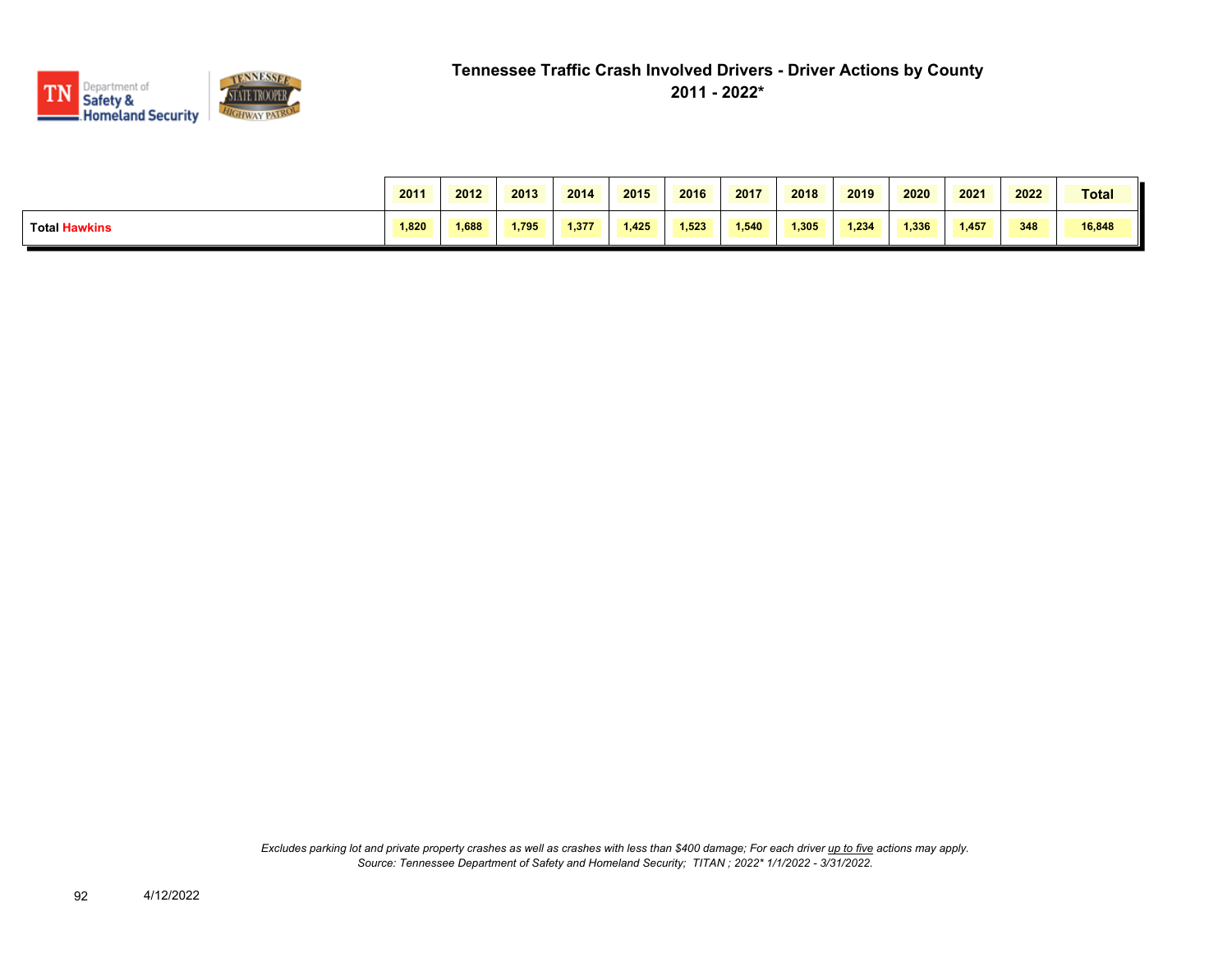

**2011 - 2022\***

| <b>Haywood</b>                                     | 2011           | 2012           | 2013           | 2014           | 2015           | 2016           | 2017           | 2018           | 2019           | 2020                    | 2021           | 2022           | <b>Total</b>   |
|----------------------------------------------------|----------------|----------------|----------------|----------------|----------------|----------------|----------------|----------------|----------------|-------------------------|----------------|----------------|----------------|
| <b>Aggressive Driving Road Rage</b>                | 0              | 0              | $\mathbf 0$    | $\mathbf 0$    | 0              | 0              | $\mathbf 0$    | $\overline{2}$ | 0              | $\overline{2}$          | $\overline{2}$ | $\mathbf 0$    | 6              |
| <b>Careless or Erratic Driving</b>                 | 23             | 33             | 35             | 19             | 9              | 8              | 8              | 3              | 5              | 46                      | 19             | $\overline{4}$ | 212            |
| <b>Driver Distractions</b>                         | 6              | 6              | 5              | 9              | $\overline{7}$ | 38             | 21             | 19             | 4              | $\overline{2}$          | 10             | 3              | 130            |
| Driving on Wrong side of Road                      | $\mathbf{1}$   | 5              | 11             | $\overline{2}$ | 3              | 10             | $\mathbf{1}$   | 3              | 4              | 5                       | $\overline{7}$ | 3              | 55             |
| Driving Wrong Way on One-Way Roadway               | $\mathbf 0$    | $\mathbf 0$    | $\overline{1}$ | $\mathbf 0$    | $\mathbf 0$    | $\mathbf 1$    | $\mathbf{1}$   | $\mathbf{1}$   | 0              | $\overline{1}$          | $\mathbf 0$    | $\mathbf 0$    | 5              |
| <b>Exceeding Posted Speed Limit</b>                | 4              | 6              | $\overline{2}$ | $\overline{2}$ | $\overline{4}$ | 4              | $\overline{7}$ | 6              | $\overline{2}$ | 9                       | 11             | 3              | 60             |
| <b>Failure to Comply with License Restrictions</b> | $\mathbf{1}$   | $\overline{1}$ | $\overline{2}$ | $\mathbf{1}$   | 0              | $\overline{1}$ | 0              | $\mathbf{1}$   | 0              | $\overline{2}$          | $\overline{1}$ | $\mathbf 0$    | 10             |
| <b>Failure to Obey Traffic Controls</b>            | 9              | $\overline{7}$ | $\overline{7}$ | 8              | 11             | 12             | $\overline{7}$ | 6              | 3              | 12                      | 11             | $\overline{2}$ | 95             |
| <b>Failure to Observe Warnings or Instructions</b> | $\overline{4}$ | 3              | $\overline{1}$ | $\overline{2}$ | $\mathbf{1}$   | $\overline{2}$ | $\overline{2}$ | $\mathbf 0$    | 1              | $\overline{2}$          | 6              | $\mathbf 0$    | 24             |
| <b>Failure to Signal Intentions</b>                | 4              | $\mathbf 0$    | $\overline{2}$ | $\overline{2}$ | $\mathbf 0$    | $\mathbf 0$    | 3              | $\overline{2}$ | 0              | $\Omega$                | 0              | $\mathbf 0$    | 13             |
| <b>Failure to Use Lights</b>                       | $\mathbf 0$    | $\overline{1}$ | $\overline{2}$ | $\mathbf 0$    | $\mathbf 0$    | $\overline{1}$ | 0              | $\mathbf 0$    | 0              | $\overline{\mathbf{1}}$ | $\overline{1}$ | $\mathbf 0$    | 6              |
| Failure to Yield Right of Way                      | 31             | 32             | 36             | 38             | 38             | 46             | 28             | 52             | 42             | 45                      | 45             | 5              | 438            |
| <b>Following Improperly</b>                        | 43             | 47             | 19             | 44             | 44             | 54             | 45             | 43             | 44             | 29                      | 49             | 6              | 467            |
| <b>GPS Distraction</b>                             | 0              | $\Omega$       | $\Omega$       | $\mathbf{1}$   | $\mathbf 0$    | $\Omega$       | $\mathbf 0$    | $\mathbf 0$    | 0              | $\overline{\mathbf{1}}$ | $\overline{1}$ | $\mathbf 0$    | 3 <sup>2</sup> |
| <b>Improper Backing</b>                            | 12             | 13             | 19             | $\overline{7}$ | 15             | 11             | 15             | 16             | 26             | 15                      | 13             | 3              | 165            |
| <b>Improper Lane Changing</b>                      | 4              | 3              | 5              | 6              | 8              | 12             | 15             | 9              | 22             | 15                      | 16             | 3              | 118            |
| Improper Loading of Vehicle Cargo or Passengers    | 0              | $\overline{1}$ | $\mathbf 0$    | $\overline{1}$ | $\mathbf 0$    | $\overline{1}$ | $\overline{2}$ | 3              | 0              | 2                       | $\overline{2}$ | $\mathbf 0$    | 12             |
| <b>Improper Passing</b>                            | 5              | 3              | 11             | 3              | 6              | 9              | 11             | 6              | 8              | 10                      | 14             | $\overline{2}$ | 88             |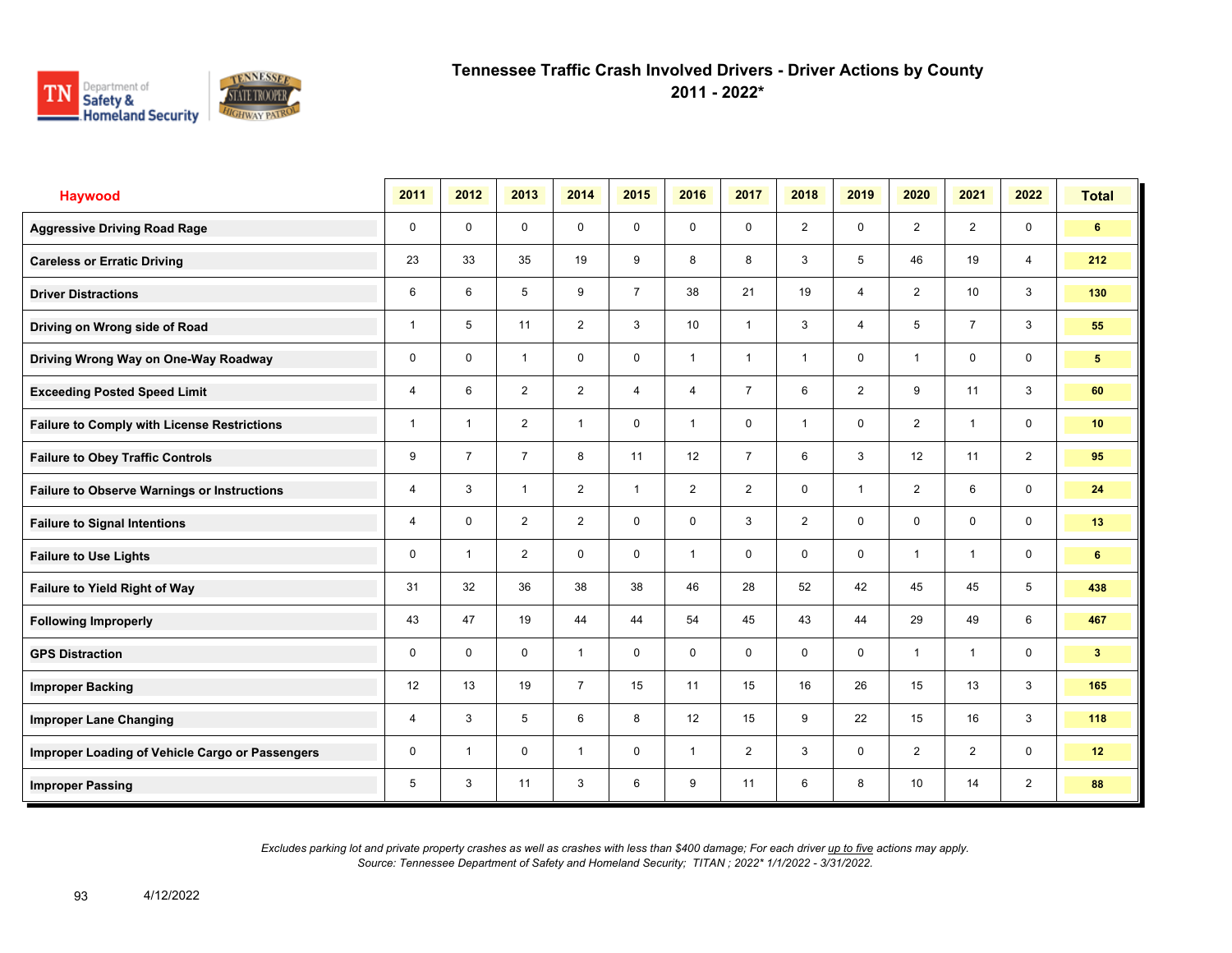

**2011 - 2022\***

|                                             | 2011           | 2012           | 2013           | 2014           | 2015           | 2016         | 2017         | 2018           | 2019         | 2020             | 2021         | 2022           | <b>Total</b>            |
|---------------------------------------------|----------------|----------------|----------------|----------------|----------------|--------------|--------------|----------------|--------------|------------------|--------------|----------------|-------------------------|
| <b>Improper Turn</b>                        | 6              | 6              | 6              | 6              | 10             | 9            | 21           | 8              | 13           | 14               | 11           | $\overline{4}$ | 114                     |
| <b>Improperly Carrying Hazardous Cargo</b>  | $\mathbf 0$    | $\Omega$       | $\mathbf 0$    | $\mathbf 0$    | $\mathbf 0$    | $\mathbf 0$  | $\mathbf 0$  | $\mathbf 0$    | $\mathbf{1}$ | $\mathbf 0$      | 0            | $\mathbf 0$    | $\blacktriangleleft$    |
| <b>Improperly Towing or Pushing Vehicle</b> | $\mathbf{1}$   | $\mathbf 0$    | $\mathbf{1}$   | $\mathbf 0$    | 0              | $\mathbf 0$  | 0            | $\overline{2}$ | 0            | 0                | $\mathbf{1}$ | 0              | 5 <sup>1</sup>          |
| <b>Inattentive</b>                          | 10             | 10             | 9              | 12             | 17             | 14           | 17           | 18             | 14           | 16               | 8            | $\overline{2}$ | 147                     |
| Interfered with by Passenger                | 4              | $\mathbf 0$    | $\mathbf{1}$   | $\overline{2}$ | $\mathbf 0$    | $\mathbf{1}$ | 0            | $\mathbf{1}$   | 4            | $\mathbf 0$      | $\mathbf{1}$ | $\mathbf 0$    | 14                      |
| <b>No Contributing Actions</b>              | 409            | 311            | 357            | 360            | 369            | 463          | 453          | 409            | 411          | 382              | 471          | 108            | 4,503                   |
| <b>Operating without Required Equipment</b> | $\mathbf 0$    | $\mathbf 0$    | $\mathbf 0$    | $\mathbf 0$    | $\mathbf 0$    | $\mathbf{1}$ | $\mathbf{1}$ | $\mathbf 0$    | $\mathbf 0$  | $\overline{2}$   | $\mathbf 0$  | 0              | $\overline{\mathbf{4}}$ |
| <b>Operator Inexperience</b>                | 11             | $\overline{7}$ | $\overline{7}$ | 3              | $\overline{7}$ | 10           | 17           | $\overline{7}$ | 5            | 11               | 19           | 5              | 109                     |
| Other                                       | 22             | 14             | 29             | 27             | 29             | 14           | 30           | 48             | 28           | 17               | 31           | $\overline{4}$ | 293                     |
| <b>Over Correcting</b>                      | 31             | 24             | 26             | 8              | 21             | 18           | 24           | 12             | 26           | 24               | 22           | $\overline{4}$ | 240                     |
| Racing                                      | $\mathbf 0$    | $\mathbf 0$    | $\mathbf 0$    | $\mathbf 0$    | $\mathbf 0$    | $\mathbf 0$  | $\mathbf 0$  | $\mathbf{1}$   | $\mathbf 0$  | $\mathbf 0$      | $\mathbf 0$  | $\mathbf 0$    | $\mathbf{1}$            |
| <b>Reckless or Negligent Driving</b>        | $\overline{7}$ | 8              | 9              | $\overline{7}$ | 16             | 20           | 13           | 22             | 13           | 14               | 27           | $\overline{2}$ | 158                     |
| <b>Speed Too Fast for Conditions</b>        | 29             | 12             | 15             | 15             | 12             | 14           | 14           | 20             | 23           | 23               | 16           | 4              | 197                     |
| <b>Speed Too Slow</b>                       | 0              | $\mathbf{1}$   | $\mathbf 0$    | 3              | $\overline{2}$ | $\mathbf 0$  | $\mathbf 0$  | $\overline{2}$ | $\mathbf 0$  | $\mathbf 0$      | $\mathbf 0$  | 0              | 8                       |
| <b>Swerved or Avoided</b>                   | 27             | 15             | 15             | 33             | 27             | 18           | 35           | 38             | 37           | 39               | 44           | 6              | 334                     |
| <b>Texting/PDA/Blackberry Distraction</b>   | $\mathbf 0$    | $\overline{1}$ | $\mathbf 0$    | $\overline{2}$ | 0              | 4            | 3            | 0              | $\mathbf{1}$ | 0                | 3            | 0              | 14                      |
| <b>Vision Obstructed</b>                    | 5              | 3              | 3              | 5              | 4              | 3            | 0            | $\mathbf{1}$   | 3            | $\boldsymbol{4}$ | 3            | 0              | 34                      |
| <b>Unknown</b>                              | 164            | 141            | 153            | 144            | 129            | 130          | 136          | 131            | 107          | 132              | 158          | 30             | 1,555                   |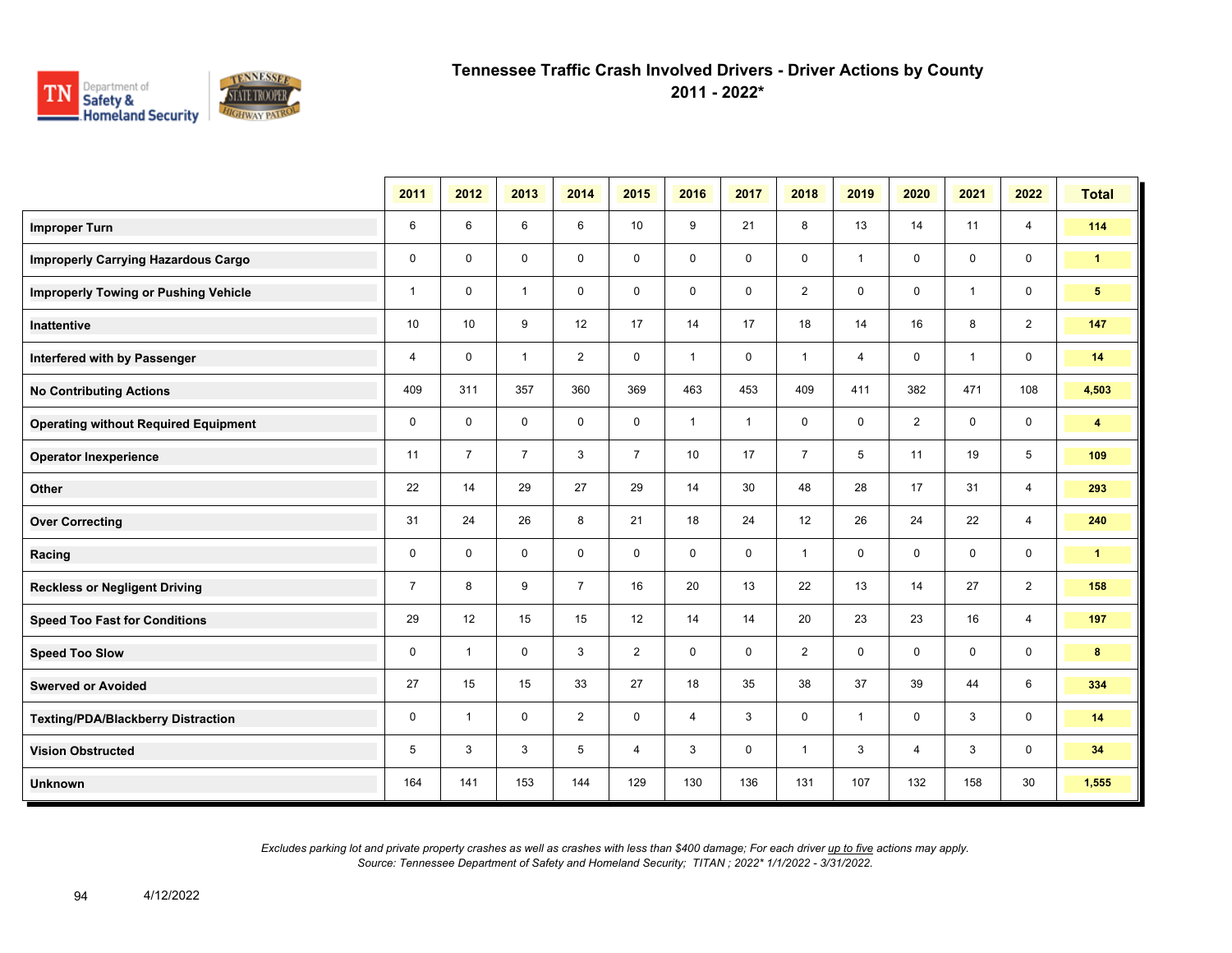

|               | 2011 | 2012 | 2013 | 2014 | 2015 | 2016 | 2017 | 2018 | 2019 | 2020 | 2021  | 2022 | Total |
|---------------|------|------|------|------|------|------|------|------|------|------|-------|------|-------|
| Total Haywood | 873  | 714  | 789  | 772  | 789  | 929  | 930  | 892  | 847  | 877  | 1,023 | 203  | 9,638 |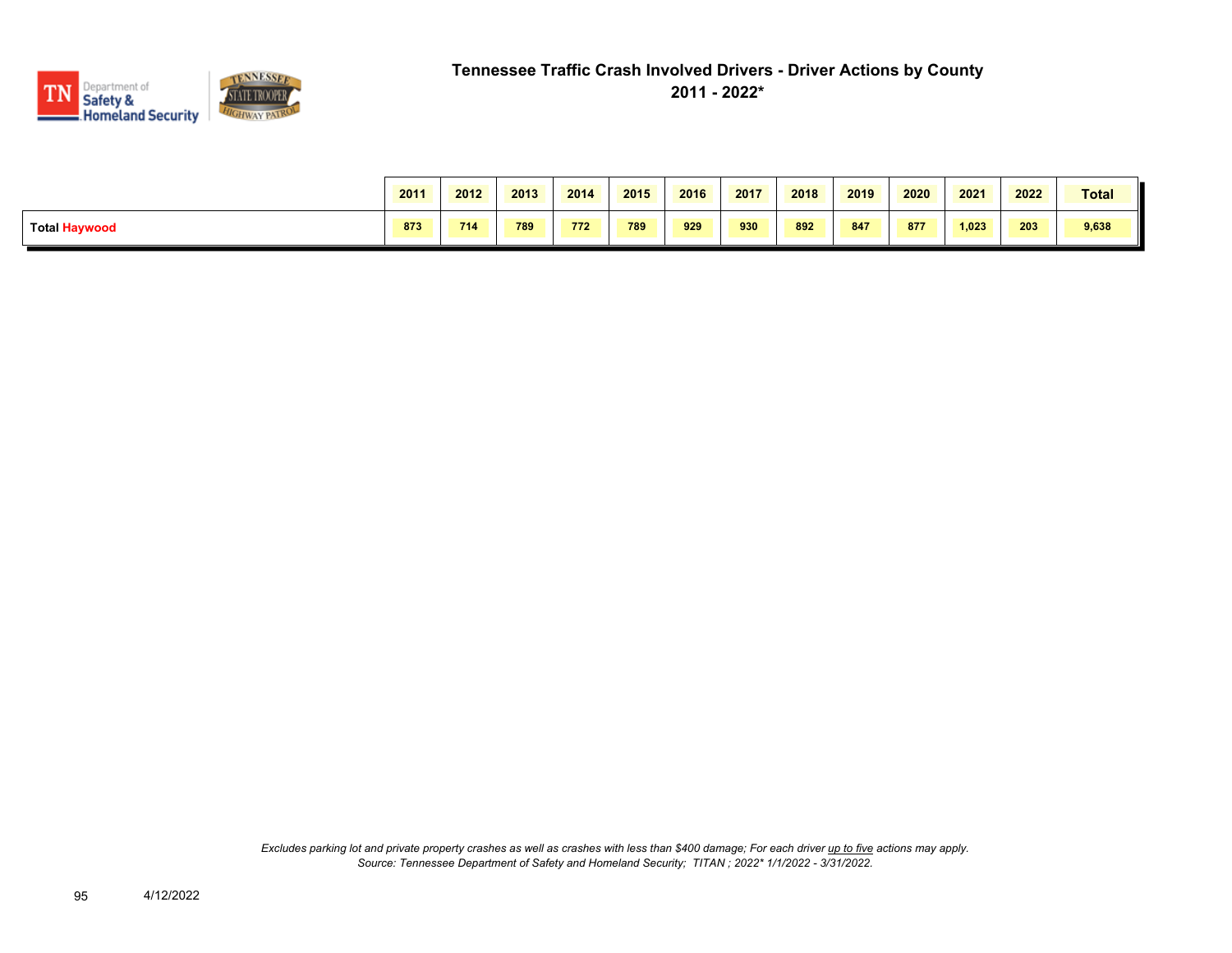

**2011 - 2022\***

| <b>Henderson</b>                                   | 2011           | 2012           | 2013           | 2014           | 2015            | 2016           | 2017           | 2018           | 2019           | 2020           | 2021           | 2022           | <b>Total</b>   |
|----------------------------------------------------|----------------|----------------|----------------|----------------|-----------------|----------------|----------------|----------------|----------------|----------------|----------------|----------------|----------------|
| <b>Aggressive Driving Road Rage</b>                | $\overline{2}$ | $\overline{1}$ | $\mathbf 0$    | $\mathbf{1}$   | $\overline{2}$  | $\overline{2}$ | $\mathbf 0$    | $\mathbf{1}$   | 5              | $\overline{2}$ | $\mathbf 0$    | 0              | 16             |
| <b>Careless or Erratic Driving</b>                 | 8              | 20             | 38             | 28             | 26              | 44             | 25             | 28             | 38             | 23             | 13             | 3              | 294            |
| <b>Driver Distractions</b>                         | 3              | 3              | $\overline{2}$ | 6              | 3               | 3              | 3              | 11             | $\overline{4}$ | $\overline{7}$ | 8              | $\overline{2}$ | 55             |
| <b>Driverless</b>                                  | 0              | $\overline{1}$ | 0              | 0              | 0               | $\overline{1}$ | 0              | 0              | 0              | 0              | 0              | 0              | 2 <sup>1</sup> |
| Driving on Wrong side of Road                      | $\overline{7}$ | $\overline{4}$ | 15             | 9              | 4               | 6              | 4              | 9              | 8              | $\overline{4}$ | $\overline{4}$ | 0              | 74             |
| Driving Wrong Way on One-Way Roadway               | $\mathbf 0$    | $\overline{1}$ | $\mathbf 0$    | $\mathbf 0$    | $\overline{2}$  | $\overline{1}$ | 0              | 0              | $\overline{2}$ | 1              | $\mathbf 0$    | 0              | $\overline{7}$ |
| <b>Exceeding Posted Speed Limit</b>                | 5              | 6              | 3              | $\overline{7}$ | $\overline{2}$  | 3              | 6              | 10             | 8              | 8              | $\overline{7}$ | $\overline{2}$ | 67             |
| <b>Failure to Comply with License Restrictions</b> | 4              | $\overline{1}$ | $\overline{1}$ | $\mathbf 0$    | $\overline{2}$  | $\overline{2}$ | 3              | $\overline{c}$ | 3              | $\overline{1}$ | $\mathbf{1}$   | $\mathbf{1}$   | 21             |
| <b>Failure to Obey Traffic Controls</b>            | 12             | 11             | 14             | 9              | 10 <sup>1</sup> | 24             | 15             | 17             | 13             | 13             | 17             | 5              | 160            |
| <b>Failure to Observe Warnings or Instructions</b> | $\overline{2}$ | $\overline{4}$ | $\overline{1}$ | $\overline{1}$ | $\overline{2}$  | 5              | 3              | 4              | 3              | $\overline{2}$ | 4              | $\overline{2}$ | 33             |
| <b>Failure to Signal Intentions</b>                | 1              | $\overline{1}$ | $\mathbf 0$    | $\overline{1}$ | 0               | $\Omega$       | 0              | 0              | $\mathbf{1}$   | 0              | 3              | 0              | $\overline{7}$ |
| <b>Failure to Use Lights</b>                       | 0              | $\overline{1}$ | $\mathbf 0$    | $\overline{1}$ | $\mathbf{1}$    | $\mathbf 0$    | $\overline{2}$ | $\overline{1}$ | $\mathbf 0$    | $\overline{1}$ | $\mathbf 0$    | $\mathbf 0$    | $\overline{7}$ |
| Failure to Yield Right of Way                      | 111            | 114            | 97             | 89             | 92              | 97             | 105            | 113            | 108            | 127            | 121            | 33             | 1,207          |
| <b>Following Improperly</b>                        | 113            | 103            | 91             | 103            | 107             | 108            | 107            | 123            | 126            | 98             | 105            | 19             | 1,203          |
| <b>GPS Distraction</b>                             | 0              | $\mathbf 0$    | $\mathbf 0$    | $\mathbf 0$    | 0               | $\mathbf 0$    | $\mathbf 0$    | $\mathbf{1}$   | $\overline{1}$ | $\overline{1}$ | $\mathbf 0$    | $\mathbf 0$    | 3 <sup>2</sup> |
| <b>Improper Backing</b>                            | 18             | 25             | 16             | 6              | 17              | 26             | 14             | 30             | 14             | 17             | 22             | 8              | 213            |
| <b>Improper Lane Changing</b>                      | 17             | 21             | 12             | 27             | 22              | 28             | 23             | 15             | 31             | 22             | 41             | 5              | 264            |
| Improper Loading of Vehicle Cargo or Passengers    | 0              | $\mathbf 0$    | $\overline{1}$ | $\overline{1}$ | 1               | $\mathbf 0$    | $\overline{1}$ | $\overline{1}$ | $\mathbf{1}$   | -1             | $\mathbf{1}$   | 0              | 8              |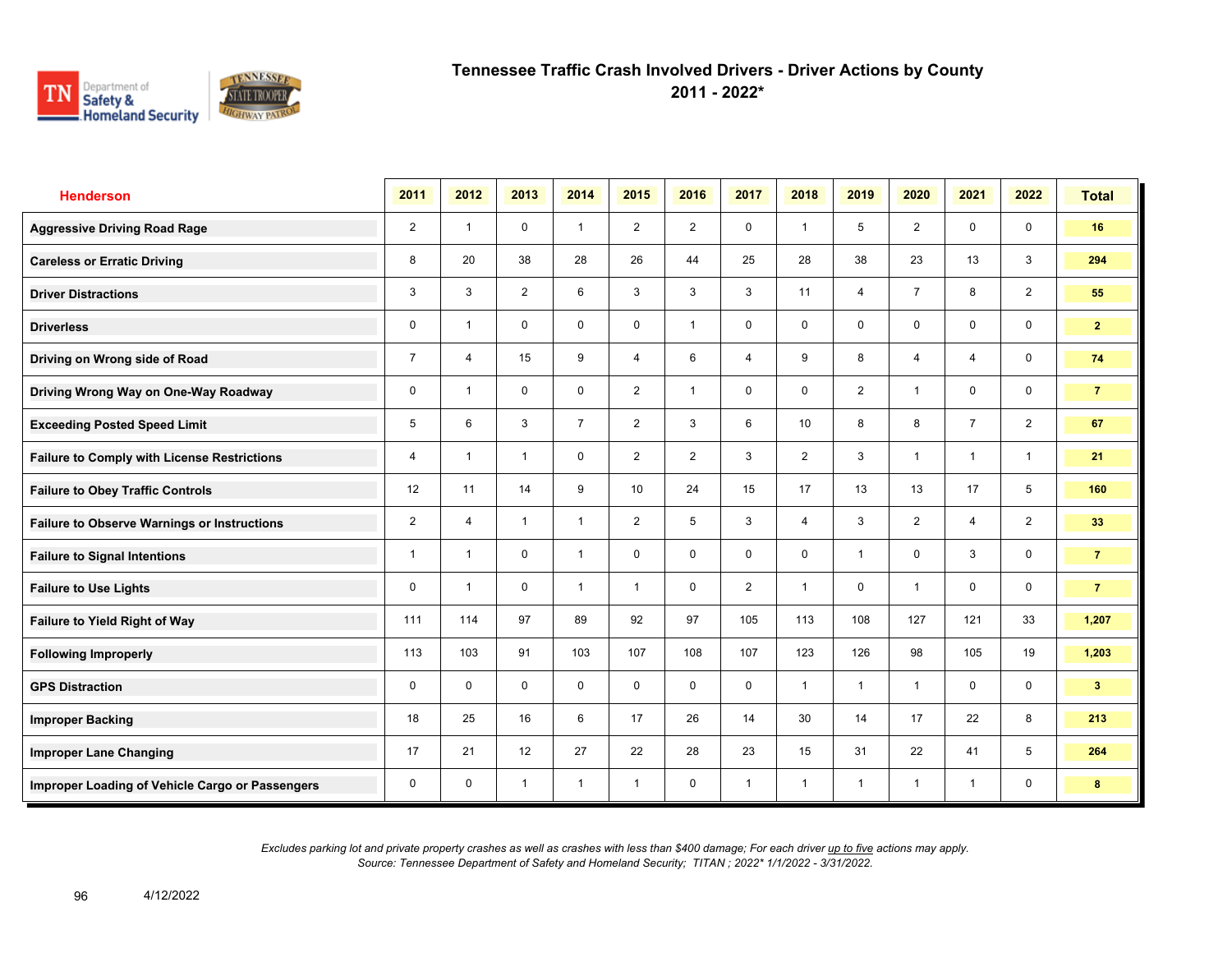

**2011 - 2022\***

|                                             | 2011         | 2012           | 2013         | 2014         | 2015           | 2016           | 2017         | 2018           | 2019           | 2020         | 2021         | 2022           | <b>Total</b>   |
|---------------------------------------------|--------------|----------------|--------------|--------------|----------------|----------------|--------------|----------------|----------------|--------------|--------------|----------------|----------------|
| <b>Improper Passing</b>                     | 8            | 8              | 6            | 5            | 5              | 4              | 5            | 8              | 9              | 6            | 5            | 3              | 72             |
| <b>Improper Turn</b>                        | 13           | 5              | 11           | 5            | 8              | 8              | 14           | 10             | 16             | 18           | 6            | 3              | 117            |
| <b>Improperly Towing or Pushing Vehicle</b> | $\mathbf 0$  | $\Omega$       | $\mathbf 0$  | $\mathbf 0$  | $\mathbf{1}$   | $\mathbf 0$    | 0            | $\mathbf{1}$   | $\overline{2}$ | $\mathbf{1}$ | $\mathbf 0$  | 0              | 5 <sup>1</sup> |
| <b>Inattentive</b>                          | 27           | 21             | 13           | 11           | 17             | 17             | 13           | 29             | 18             | 28           | 28           | 3              | 225            |
| Interfered with by Passenger                | $\mathbf{1}$ | 3              | $\mathbf 0$  | $\mathbf{1}$ | $\overline{2}$ | $\mathbf 0$    | 3            | $\mathbf{1}$   | $\mathbf{1}$   | 0            | 0            | $\overline{1}$ | 13             |
| <b>No Contributing Actions</b>              | 561          | 527            | 500          | 551          | 640            | 613            | 700          | 703            | 605            | 599          | 566          | 119            | 6,684          |
| <b>Operating without Required Equipment</b> | 0            | $\overline{2}$ | $\mathbf 0$  | $\mathbf{1}$ | $\mathbf 0$    | $\mathbf 0$    | $\mathbf{1}$ | $\mathsf 3$    | $\mathbf 0$    | $\mathbf 0$  | $\mathbf 0$  | 0              | $\overline{7}$ |
| <b>Operator Inexperience</b>                | 12           | $\overline{7}$ | 10           | 11           | 8              | $\overline{4}$ | 10           | 5              | $\overline{4}$ | 4            | 11           | $\mathbf{1}$   | 87             |
| Other                                       | 38           | 25             | 24           | 39           | 28             | 36             | 36           | 24             | 18             | 15           | 25           | 9              | 317            |
| <b>Over Correcting</b>                      | 39           | 25             | 27           | 22           | 31             | 32             | 24           | 27             | 23             | 20           | 16           | 5              | 291            |
| <b>Reckless or Negligent Driving</b>        | 17           | 20             | 24           | 38           | 34             | 33             | 27           | 33             | 32             | 17           | 17           | $\mathbf{1}$   | 293            |
| <b>Speed Too Fast for Conditions</b>        | 22           | 10             | 14           | 9            | 13             | $\overline{7}$ | 11           | 17             | 16             | 15           | 14           | $\overline{4}$ | 152            |
| <b>Speed Too Slow</b>                       | 0            | $\mathbf{1}$   | $\mathbf{1}$ | $\mathbf 0$  | $\mathbf 0$    | $\overline{2}$ | $\mathbf 0$  | 3              | 0              | $\mathbf 0$  | $\mathbf{1}$ | $\mathbf{1}$   | 9              |
| <b>Swerved or Avoided</b>                   | 11           | 24             | 26           | 21           | 26             | 19             | 20           | 40             | 15             | 35           | 26           | 8              | 271            |
| <b>Texting/PDA/Blackberry Distraction</b>   | 0            | $\overline{1}$ | 3            | $\mathbf{1}$ | $\mathbf{1}$   | 3              | 3            | $\overline{2}$ | $\overline{2}$ | $\mathbf{1}$ | 3            | $\mathbf{1}$   | 21             |
| <b>Vision Obstructed</b>                    | $\mathbf{1}$ | 4              | 3            | 3            | $\overline{2}$ | $\overline{2}$ | 4            | $\overline{2}$ | 4              | 0            | $\mathbf{1}$ | 3              | 29             |
| <b>Unknown</b>                              | 337          | 300            | 282          | 317          | 344            | 313            | 262          | 262            | 237            | 246          | 249          | 67             | 3,216          |
| <b>Total Henderson</b>                      | 1,390        | 1,300          | 1,235        | 1,324        | 1,453          | 1,443          | 1,444        | 1,536          | 1,368          | 1,333        | 1,315        | 309            | 15,450         |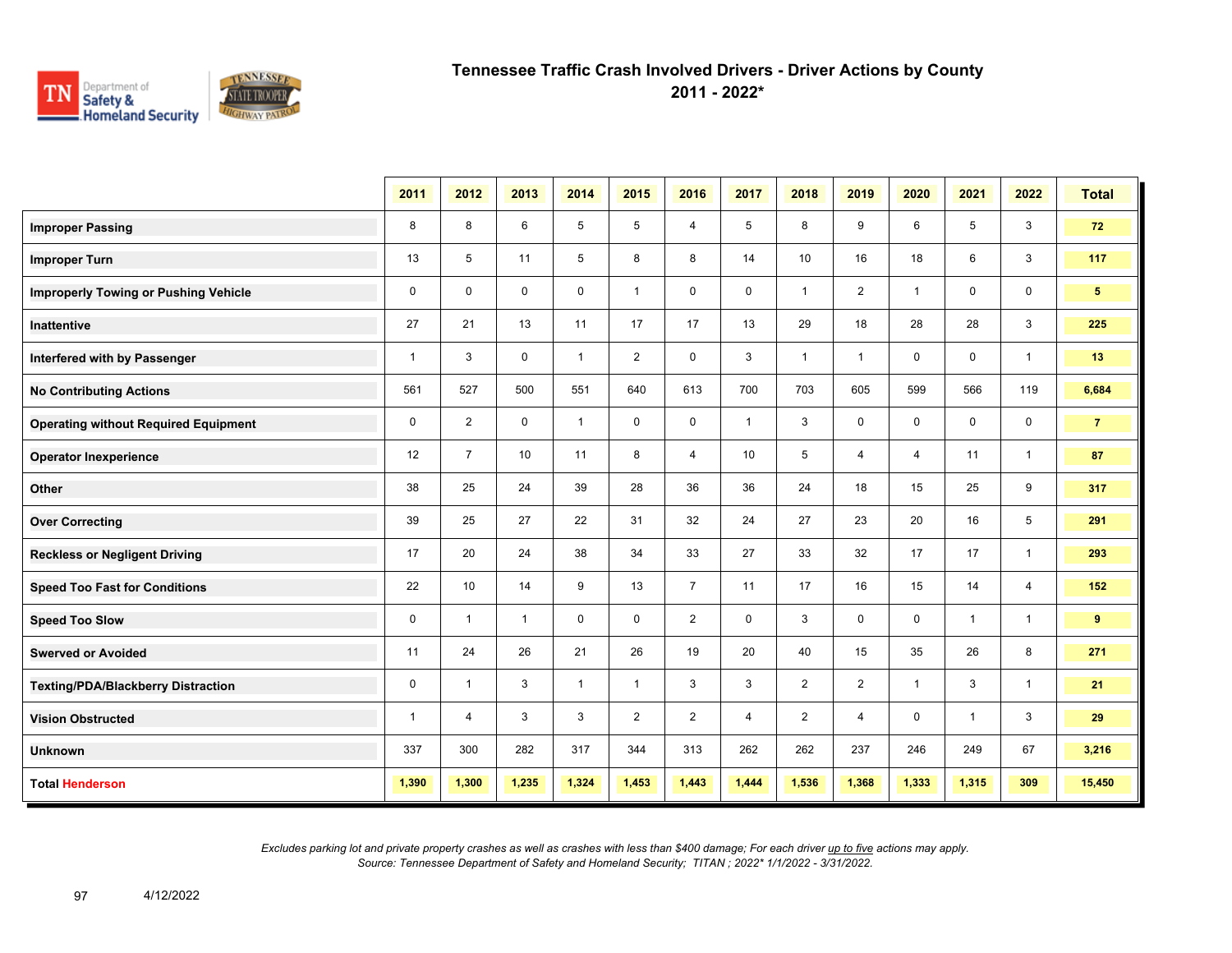

**2011 - 2022\***

| <b>Henry</b>                                       | 2011           | 2012           | 2013           | 2014           | 2015           | 2016           | 2017           | 2018           | 2019           | 2020           | 2021         | 2022                    | <b>Total</b>    |
|----------------------------------------------------|----------------|----------------|----------------|----------------|----------------|----------------|----------------|----------------|----------------|----------------|--------------|-------------------------|-----------------|
| <b>Aggressive Driving Road Rage</b>                | $\overline{2}$ | $\mathbf 0$    | $\mathbf 0$    | $\mathbf 0$    | $\mathbf 0$    | $\overline{1}$ | 2              | $\mathbf{1}$   | $\mathbf{1}$   | $\overline{1}$ | $\mathbf{1}$ | $\mathbf 0$             | 9               |
| <b>Careless or Erratic Driving</b>                 | 8              | 12             | 5              | 13             | 17             | 5              | 10             | $\overline{7}$ | 17             | 3              | 6            | 2                       | 105             |
| <b>Driver Distractions</b>                         | $\mathbf 0$    | $\overline{4}$ | 3              | $\overline{4}$ | 3              | $\overline{1}$ | 8              | $\overline{2}$ | $\overline{2}$ | 2              | $\mathbf 0$  | $\mathbf{1}$            | 30              |
| <b>Driverless</b>                                  | 0              | $\mathbf 0$    | $\mathsf{O}$   | $\mathbf 0$    | 0              | 0              | $\mathbf 0$    | $\mathbf 0$    | 0              | $\overline{1}$ | $\mathsf{O}$ | $\mathbf 0$             | $\mathbf{1}$    |
| Driving on Wrong side of Road                      | 5              | 3              | $\mathbf{1}$   | $\mathbf{1}$   | $\overline{4}$ | 3              | 5              | $\overline{4}$ | $\overline{2}$ | $\overline{2}$ | 3            | $\mathbf 0$             | 33              |
| Driving Wrong Way on One-Way Roadway               | $\mathbf 0$    | $\Omega$       | $\mathbf 0$    | $\mathbf 0$    | $\mathbf{1}$   | $\overline{1}$ | $\mathbf 0$    | $\mathbf{1}$   | 1              | $\mathbf 0$    | $\mathbf 0$  | $\mathbf 0$             | 4               |
| <b>Exceeding Posted Speed Limit</b>                | 3              | $\overline{1}$ | $\overline{4}$ | 3              | 3              | 2              | 6              | 6              | 3              | $\mathbf 0$    | 3            | $\mathbf{1}$            | 35              |
| <b>Failure to Comply with License Restrictions</b> | $\overline{2}$ | $\Omega$       | $\mathbf{1}$   | $\mathbf{1}$   | $\mathbf 0$    | $\mathbf 0$    | $\mathbf 0$    | $\mathbf 0$    | $\mathbf 0$    | $\mathbf 0$    | $\mathbf 0$  | $\mathsf 0$             | 4               |
| <b>Failure to Obey Traffic Controls</b>            | 12             | 19             | 16             | 12             | 6              | 16             | 12             | 22             | 20             | 12             | 13           | $\overline{4}$          | 164             |
| <b>Failure to Observe Warnings or Instructions</b> | 4              | $\mathbf 0$    | $\overline{2}$ | $\mathbf 0$    | $\mathbf{1}$   | $\overline{1}$ | 2              | $\mathbf{1}$   | 0              | $\mathbf 0$    | 2            | $\mathbf 0$             | 13              |
| <b>Failure to Signal Intentions</b>                | 4              | $\overline{1}$ | $\mathbf{0}$   | 2              | $\mathbf{1}$   | $\overline{1}$ | $\mathbf{1}$   | $\overline{2}$ | 1              | 3              | $\mathbf 0$  | $\mathsf{O}\phantom{0}$ | 16              |
| <b>Failure to Use Lights</b>                       | $\mathbf 0$    | $\mathbf 0$    | $\mathbf 0$    | $\mathbf 0$    | $\mathbf{1}$   | $\overline{1}$ | $\mathbf 0$    | $\mathbf 0$    | $\mathbf{1}$   | $\mathbf 0$    | $\mathbf 0$  | $\mathbf 0$             | 3 <sup>2</sup>  |
| Failure to Yield Right of Way                      | 99             | 79             | 80             | 108            | 109            | 92             | 105            | 88             | 88             | 75             | 96           | 18                      | 1,037           |
| <b>Following Improperly</b>                        | 83             | 77             | 41             | 63             | 77             | 53             | 58             | 61             | 70             | 57             | 58           | 11                      | 709             |
| <b>GPS Distraction</b>                             | 0              | $\mathbf 0$    | $\mathbf 0$    | $\mathbf 0$    | $\mathbf 0$    | $\mathbf 0$    | $\mathbf 0$    | $\mathbf 0$    | $\mathbf 0$    | $\mathbf 0$    | 2            | $\mathbf 0$             | $\overline{2}$  |
| <b>Improper Backing</b>                            | 5              | 9              | $\mathbf{3}$   | $\overline{4}$ | 8              | 9              | $\mathbf 0$    | 6              | 3              | 2              | 10           | 2                       | 61              |
| <b>Improper Lane Changing</b>                      | 3              | 2              | 3              | $\overline{4}$ | 3              | $\overline{7}$ | $\overline{7}$ | 5              | 3              | 3              | 5            | $\overline{2}$          | 47              |
| Improper Loading of Vehicle Cargo or Passengers    | 0              | $\mathbf 0$    | $\mathbf{1}$   | $\mathbf 0$    | $\mathbf 0$    | $\mathbf 0$    | $\mathbf 0$    | $\mathbf{1}$   | $\mathbf{1}$   | $\overline{1}$ | $\mathbf{1}$ | 0                       | $5\phantom{.0}$ |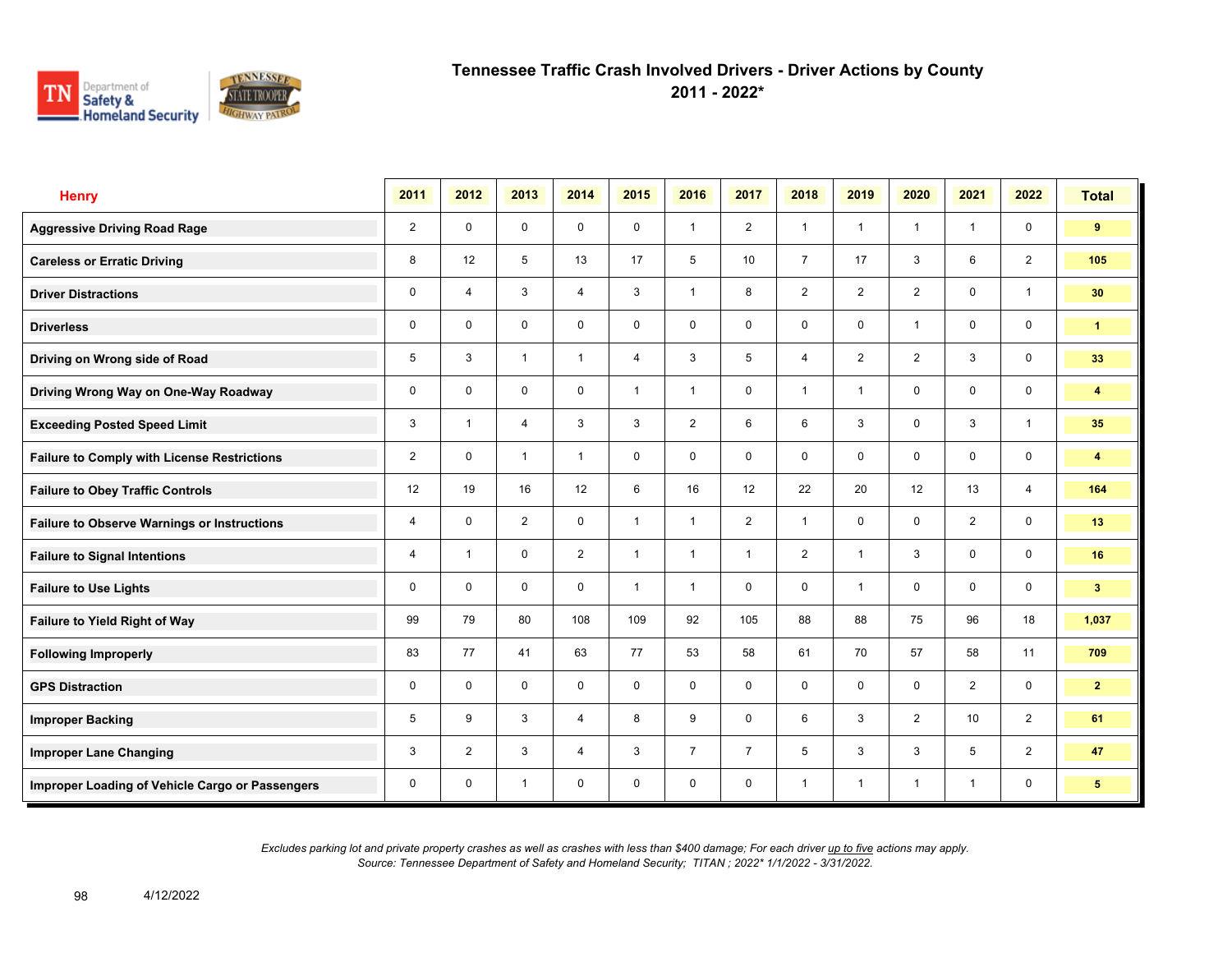

**2011 - 2022\***

|                                             | 2011           | 2012           | 2013           | 2014           | 2015                    | 2016           | 2017           | 2018           | 2019           | 2020           | 2021           | 2022           | <b>Total</b>            |
|---------------------------------------------|----------------|----------------|----------------|----------------|-------------------------|----------------|----------------|----------------|----------------|----------------|----------------|----------------|-------------------------|
| <b>Improper Passing</b>                     | 8              | $\overline{4}$ | 5              | 8              | 4                       | 4              | 6              | 6              | $\overline{4}$ | 4              | $\overline{4}$ | $\overline{2}$ | 59                      |
| <b>Improper Turn</b>                        | 5              | $\overline{1}$ | $\overline{4}$ | $\overline{2}$ | 5                       | 8              | 6              | 3              | $\overline{2}$ | $\overline{2}$ | 5              | $\mathbf 0$    | 43                      |
| <b>Improperly Towing or Pushing Vehicle</b> | $\mathbf 0$    | $\mathbf 0$    | $\mathbf 0$    | $\mathbf 0$    | 0                       | $\mathbf 0$    | $\mathbf{1}$   | 0              | 0              | 0              | 0              | 0              | $\blacktriangleleft$    |
| <b>Inattentive</b>                          | 5              | $\mathbf{1}$   | 3              | $\overline{1}$ | 5                       | 37             | 37             | 30             | 10             | 13             | 18             | 6              | 166                     |
| Interfered with by Passenger                | $\mathbf 0$    | $\mathbf 0$    | $\mathbf{1}$   | $\mathbf 0$    | $\mathbf 0$             | $\mathbf 0$    | $\mathbf{1}$   | $\overline{2}$ | $\mathbf{1}$   | $\mathbf 0$    | 0              | $\mathbf 0$    | 5 <sub>5</sub>          |
| <b>No Contributing Actions</b>              | 362            | 337            | 276            | 341            | 323                     | 384            | 370            | 346            | 319            | 288            | 355            | 87             | 3,788                   |
| <b>Operating without Required Equipment</b> | $\mathbf{1}$   | $\mathbf 0$    | $\mathbf 0$    | $\mathbf 0$    | $\mathsf{O}\phantom{0}$ | $\mathbf{1}$   | $\mathbf 0$    | $\mathbf{1}$   | $\mathbf{1}$   | $\mathbf 0$    | $\mathbf{1}$   | 0              | $5\phantom{.0}$         |
| <b>Operator Inexperience</b>                | 4              | 2              | 3              | $\mathbf{1}$   | $\overline{2}$          | $\overline{1}$ | $\mathbf{1}$   | $\overline{4}$ | $\overline{2}$ | 0              | $\mathbf{1}$   | 0              | 21                      |
| Other                                       | 42             | 36             | 28             | 23             | 23                      | 40             | 35             | 40             | 27             | 34             | 64             | 8              | 400                     |
| <b>Over Correcting</b>                      | 9              | 6              | $\overline{7}$ | 6              | 9                       | $\overline{7}$ | 5              | $\overline{4}$ | $\overline{7}$ | 5              | 6              | $\overline{4}$ | 75                      |
| Racing                                      | $\overline{2}$ | $\mathbf 0$    | $\mathbf 0$    | $\mathbf 0$    | $\mathbf 0$             | $\mathbf 0$    | $\mathbf 0$    | $\overline{2}$ | $\mathbf 0$    | $\mathbf 0$    | $\mathbf 0$    | $\mathbf 0$    | $\overline{\mathbf{4}}$ |
| <b>Reckless or Negligent Driving</b>        | 14             | $\overline{7}$ | 5              | 5              | 4                       | 6              | $\overline{7}$ | 8              | 8              | 3              | $\overline{7}$ | 3              | 77                      |
| <b>Speed Too Fast for Conditions</b>        | 8              | 6              | 5              | 6              | 12                      | 3              | $\mathbf{1}$   | 13             | 4              | 3              | 10             | 8              | 79                      |
| <b>Speed Too Slow</b>                       | $\mathbf{1}$   | $\mathbf 0$    | $\mathbf 0$    | $\mathbf 0$    | $\mathbf 0$             | $\mathbf 0$    | $\mathbf 0$    | $\mathbf 0$    | 0              | $\mathbf 0$    | 0              | 0              | $\mathbf{1}$            |
| <b>Swerved or Avoided</b>                   | 8              | $\overline{7}$ | $\overline{2}$ | 8              | 9                       | 14             | 10             | 8              | 11             | $\overline{7}$ | 10             | $\overline{2}$ | 96                      |
| <b>Texting/PDA/Blackberry Distraction</b>   | $\overline{2}$ | $\overline{2}$ | $\mathbf 0$    | $\mathbf 0$    | $\overline{2}$          | $\overline{2}$ | 0              | 0              | 0              | $\mathbf 0$    | $\overline{1}$ | 0              | 9                       |
| <b>Vision Obstructed</b>                    | $\overline{2}$ | -1             | $\mathbf 0$    | 3              | 0                       | 0              | $\overline{2}$ | 4              | 3              | $\mathbf 1$    | $\overline{1}$ | 0              | 17                      |
| <b>Unknown</b>                              | 141            | 172            | 173            | 140            | 166                     | 150            | 138            | 151            | 187            | 149            | 169            | 37             | 1,773                   |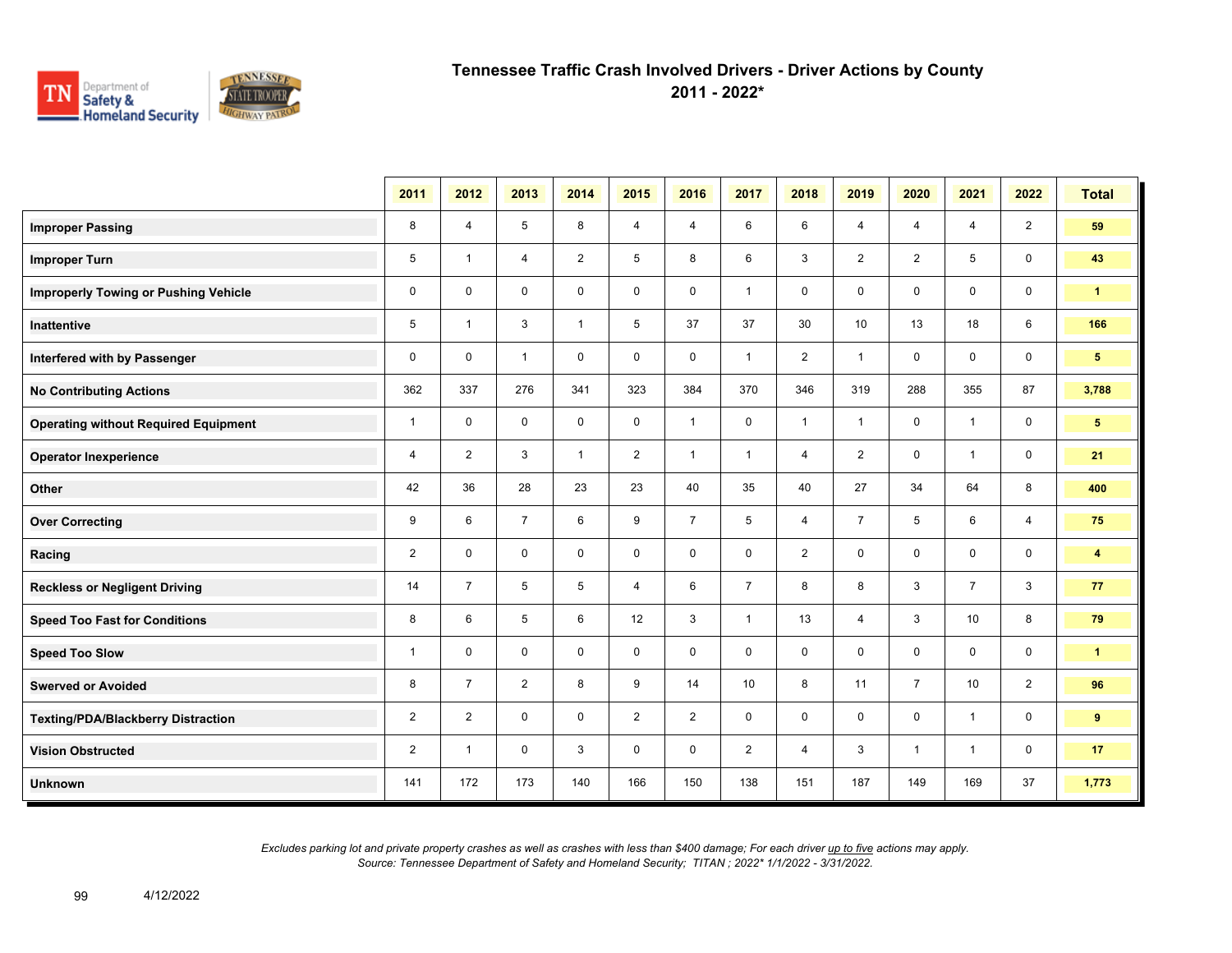

|                    | 2011 | 2012 | 2013 | 2014 | 2015 | 2016 | 2017 | 2018 | 2019 | 2020 | 2021 | 2022 | Total |
|--------------------|------|------|------|------|------|------|------|------|------|------|------|------|-------|
| <b>Total Henry</b> | 844  | 789  | 672  | 759  | 798  | 850  | 836  | 829  | 799  | 671  | 852  | 198  | 8,897 |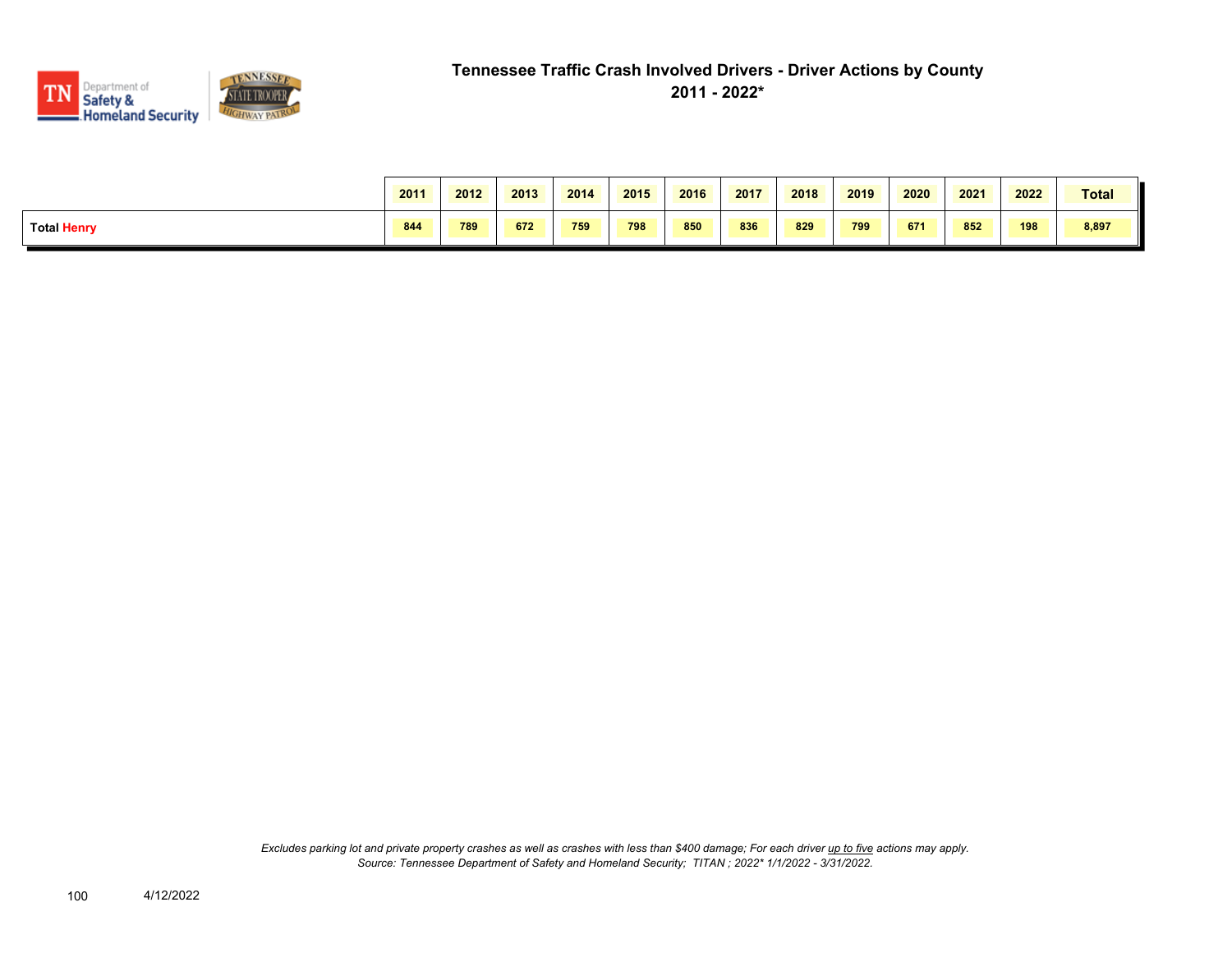

**2011 - 2022\***

| <b>Hickman</b>                                     | 2011           | 2012           | 2013           | 2014         | 2015           | 2016           | 2017           | 2018           | 2019           | 2020           | 2021           | 2022                    | <b>Total</b>            |
|----------------------------------------------------|----------------|----------------|----------------|--------------|----------------|----------------|----------------|----------------|----------------|----------------|----------------|-------------------------|-------------------------|
| <b>Aggressive Driving Road Rage</b>                | $\mathbf{1}$   | $\overline{1}$ | $\mathbf 0$    | $\mathbf 0$  | $\mathbf 0$    | $\mathbf 0$    | $\mathbf{1}$   | $\mathbf 0$    | $\mathbf 0$    | $\overline{1}$ | $\mathbf 0$    | 2                       | 6                       |
| <b>Careless or Erratic Driving</b>                 | 76             | 89             | 75             | 108          | 61             | 23             | 16             | 9              | 13             | 9              | 9              | $\overline{4}$          | 492                     |
| <b>Driver Distractions</b>                         | 4              | 2              | 2              | 2            | $\mathbf 0$    | $\mathbf 0$    | $\overline{7}$ | $\overline{2}$ | 2              | $\overline{4}$ | 2              | $\mathbf{1}$            | 28                      |
| <b>Driverless</b>                                  | 0              | $\mathbf 0$    | $\mathbf 0$    | $\mathbf 0$  | $\mathbf 0$    | $\overline{1}$ | $\mathbf 0$    | $\mathbf 0$    | 0              | $\mathbf 0$    | $\mathbf 0$    | $\mathbf 0$             | $\mathbf{1}$            |
| Driving on Wrong side of Road                      | 4              | $\overline{2}$ | 3              | 6            | 5              | 3              | $\mathbf{1}$   | $\overline{2}$ | 9              | $\overline{2}$ | 6              | $\mathbf{1}$            | 44                      |
| Driving Wrong Way on One-Way Roadway               | 1              | $\mathbf 0$    | $\mathbf 0$    | $\mathbf 0$  | $\mathbf 0$    | $\mathbf{1}$   | $\mathbf{1}$   | $\mathbf 0$    | $\mathbf{1}$   | $\mathbf 0$    | $\mathbf 0$    | $\mathbf 0$             | $\overline{\mathbf{4}}$ |
| <b>Exceeding Posted Speed Limit</b>                | 3              | 3              | $\overline{4}$ | $\mathbf{1}$ | 3              | $\overline{4}$ | $\mathbf{3}$   | $\overline{2}$ | $\overline{2}$ | $\overline{4}$ | 5              | $\mathbf 0$             | 34                      |
| <b>Failure to Comply with License Restrictions</b> | $\mathbf{1}$   | $\mathbf 0$    | $\mathbf{1}$   | $\mathbf 0$  | $\mathbf{1}$   | $\mathbf 0$    | $\mathbf 0$    | $\mathbf 0$    | $\overline{2}$ | $\mathbf 0$    | $\mathbf{1}$   | $\mathbf 0$             | 6                       |
| <b>Failure to Obey Traffic Controls</b>            | 3              | $\overline{2}$ | $\overline{4}$ | 5            | 3              | 3              | $\mathbf{3}$   | 11             | 3              | 5              | $\overline{2}$ | $\mathbf{1}$            | 45                      |
| <b>Failure to Observe Warnings or Instructions</b> | 1              | $\overline{1}$ | $\mathbf{1}$   | $\mathbf 0$  | $\mathbf 0$    | $\mathbf 0$    | 2              | $\overline{2}$ | $\mathbf 0$    | $\overline{1}$ | $\mathbf 0$    | $\mathbf 0$             | 8                       |
| <b>Failure to Signal Intentions</b>                | 0              | $\mathbf 0$    | $\mathbf 0$    | $\mathbf{1}$ | $\mathbf{1}$   | $\mathbf 0$    | $\mathbf 0$    | $\overline{2}$ | 0              | $\mathbf 0$    | $\mathbf 0$    | $\mathbf 0$             | $\overline{\mathbf{4}}$ |
| <b>Failure to Use Lights</b>                       | 0              | $\Omega$       | $\mathbf 0$    | $\mathbf{1}$ | $\mathbf 0$    | $\mathbf 0$    | $\mathbf 0$    | $\overline{2}$ | $\mathbf{1}$   | $\mathbf 0$    | $\mathbf 0$    | $\mathsf{O}\phantom{0}$ | 4                       |
| Failure to Yield Right of Way                      | 51             | 41             | 31             | 39           | 38             | 40             | 55             | 52             | 41             | 38             | 58             | $\overline{7}$          | 491                     |
| <b>Following Improperly</b>                        | 44             | 62             | 43             | 55           | 69             | 94             | 72             | 98             | 103            | 82             | 67             | 20                      | 809                     |
| <b>GPS Distraction</b>                             | 0              | $\Omega$       | $\Omega$       | $\mathbf 0$  | $\mathbf 0$    | $\Omega$       | $\mathbf 0$    | $\mathbf 0$    | $\mathbf 0$    | 2              | $\mathbf 0$    | $\mathbf 0$             | $\mathbf{2}$            |
| <b>Improper Backing</b>                            | 9              | $\overline{2}$ | 10             | 10           | $\overline{7}$ | 10             | 8              | 14             | 4              | 10             | 6              | $\mathbf{1}$            | 91                      |
| <b>Improper Lane Changing</b>                      | $\overline{7}$ | 6              | $\mathbf{1}$   | 3            | $\mathbf{1}$   | $\overline{1}$ | $\overline{4}$ | 9              | 3              | 6              | 8              | $\overline{1}$          | 50                      |
| Improper Loading of Vehicle Cargo or Passengers    | 0              | $\mathbf 0$    | $\mathbf 0$    | $\mathbf 0$  | $\mathbf{1}$   | $\mathbf 0$    | $\overline{2}$ | $\mathbf 0$    | 0              | $\mathbf 0$    | $\mathbf{1}$   | 0                       | $\overline{\mathbf{4}}$ |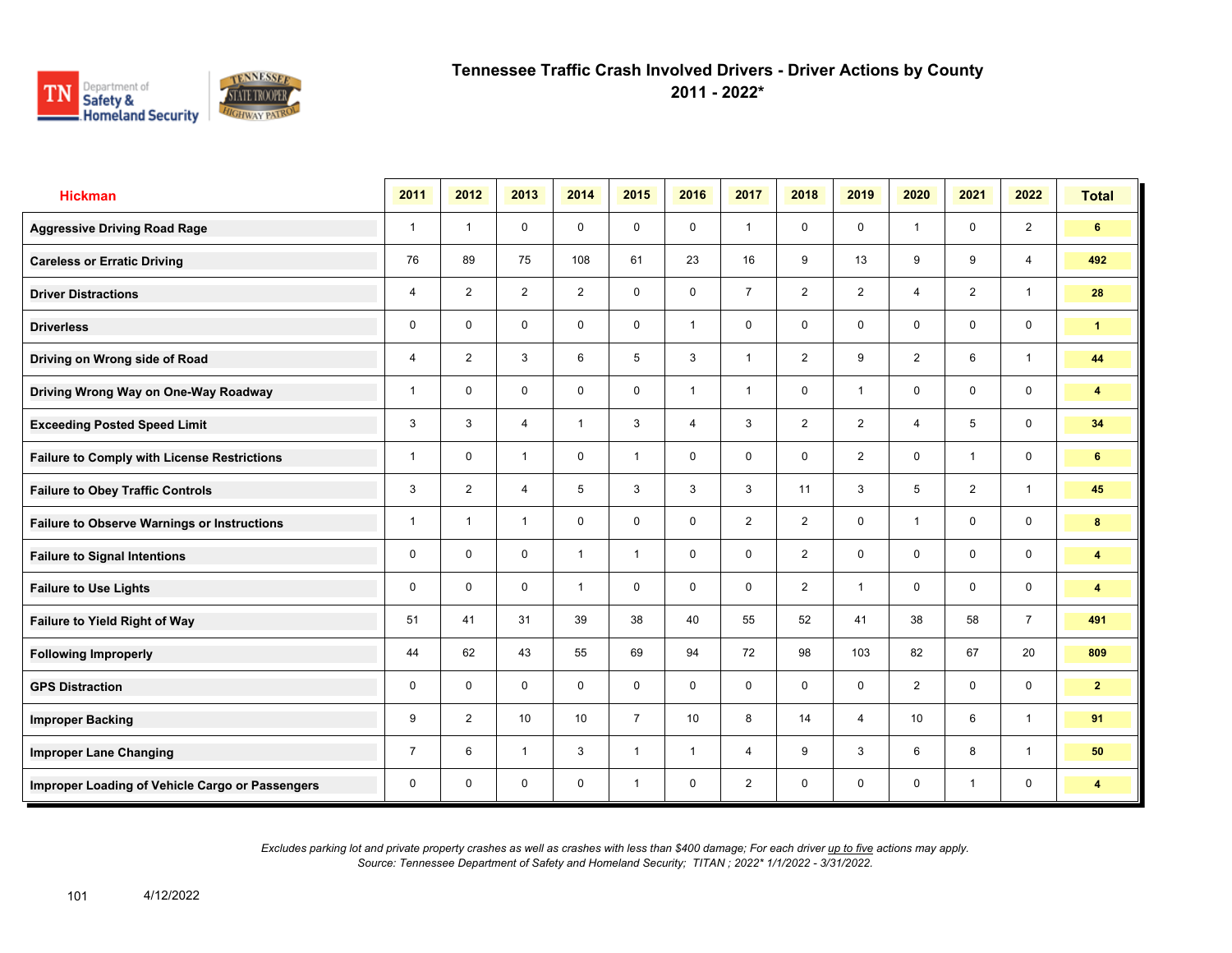

**2011 - 2022\***

|                                             | 2011           | 2012                     | 2013           | 2014           | 2015           | 2016         | 2017           | 2018            | 2019           | 2020           | 2021           | 2022            | <b>Total</b>            |
|---------------------------------------------|----------------|--------------------------|----------------|----------------|----------------|--------------|----------------|-----------------|----------------|----------------|----------------|-----------------|-------------------------|
| <b>Improper Passing</b>                     | 4              | $\overline{2}$           | 3              | $\overline{2}$ | 6              | 5            | $\mathbf{1}$   | $\overline{4}$  | $\overline{2}$ | $\overline{7}$ | 8              | $\overline{4}$  | 48                      |
| <b>Improper Turn</b>                        | 4              | 6                        | 4              | 5              | 11             | 4            | 5              | $5\overline{)}$ | 4              | 5              | 9              | 3               | 65                      |
| Inattentive                                 | 13             | 9                        | $\overline{7}$ | 13             | 6              | 12           | 9              | $\mathbf{1}$    | 3              | $\overline{7}$ | 9              | $\overline{2}$  | 91                      |
| Interfered with by Passenger                | $\overline{2}$ | $\mathbf 0$              | $\mathbf 0$    | $\mathbf 0$    | $\mathbf{1}$   | $\mathbf 0$  | $\mathbf{1}$   | $\mathbf 0$     | 0              | $\mathbf 0$    | $\mathbf 0$    | $\mathbf 0$     | $\overline{\mathbf{4}}$ |
| <b>No Contributing Actions</b>              | 270            | 281                      | 290            | 305            | 369            | 363          | 314            | 332             | 290            | 262            | 282            | 58              | 3,416                   |
| <b>Operating without Required Equipment</b> | $\mathbf{1}$   | $\overline{1}$           | 0              | 0              | 0              | $\mathbf 0$  | 0              | $\mathbf{1}$    | $\overline{1}$ | $\overline{1}$ | $\mathbf 0$    | $\mathbf 0$     | 5 <sup>5</sup>          |
| <b>Operator Inexperience</b>                | $\mathbf{1}$   | $\overline{\phantom{a}}$ | 3              | $\mathbf{1}$   | $\overline{7}$ | 13           | 4              | $\overline{2}$  | 6              | 8              | $\overline{2}$ | $\overline{2}$  | 50                      |
| Other                                       | 27             | 22                       | 32             | 14             | 29             | 34           | 20             | 28              | 27             | 31             | 22             | $5\phantom{.0}$ | 291                     |
| <b>Over Correcting</b>                      | 31             | 19                       | 12             | 17             | 10             | 8            | 20             | 14              | $\overline{7}$ | 10             | 11             | $\overline{2}$  | 161                     |
| <b>Reckless or Negligent Driving</b>        | $\overline{7}$ | 14                       | 12             | 26             | 13             | 11           | 15             | 21              | 15             | 18             | 17             | 5               | 174                     |
| <b>Speed Too Fast for Conditions</b>        | 16             | 8                        | 10             | 13             | 12             | 22           | 9              | 13              | 8              | 12             | 22             | 15              | 160                     |
| <b>Speed Too Slow</b>                       | 0              | $\mathbf 0$              | $\mathbf 0$    | $\overline{2}$ | $\mathbf{1}$   | $\mathbf 0$  | 0              | $\mathbf 0$     | 0              | $\mathbf 0$    | $\mathbf 0$    | $\mathbf 0$     | 3 <sup>2</sup>          |
| <b>Swerved or Avoided</b>                   | 14             | 16                       | 13             | 14             | 6              | 17           | 6              | 11              | 10             | 16             | 18             | 5               | 146                     |
| <b>Texting/PDA/Blackberry Distraction</b>   | 0              | $\mathbf 0$              | $\mathbf{1}$   | $\overline{2}$ | $\mathbf 0$    | $\mathbf{1}$ | $\mathbf{1}$   | $\mathbf{1}$    | $\overline{2}$ | $\mathbf 0$    | $\mathbf 0$    | $\mathbf 0$     | 8                       |
| <b>Vision Obstructed</b>                    | $\overline{2}$ | 3                        | $\mathbf{1}$   | 3              | $\mathbf 0$    | $\mathbf{1}$ | $\overline{2}$ | $\mathbf{1}$    | 1              | 2              | 3              | $\mathbf 0$     | 19                      |
| <b>Unknown</b>                              | 242            | 209                      | 204            | 241            | 247            | 236          | 279            | 283             | 249            | 290            | 241            | 56              | 2,777                   |
| <b>Total Hickman</b>                        | 839            | 802                      | 767            | 889            | 908            | 907          | 861            | 922             | 809            | 833            | 809            | 195             | 9,541                   |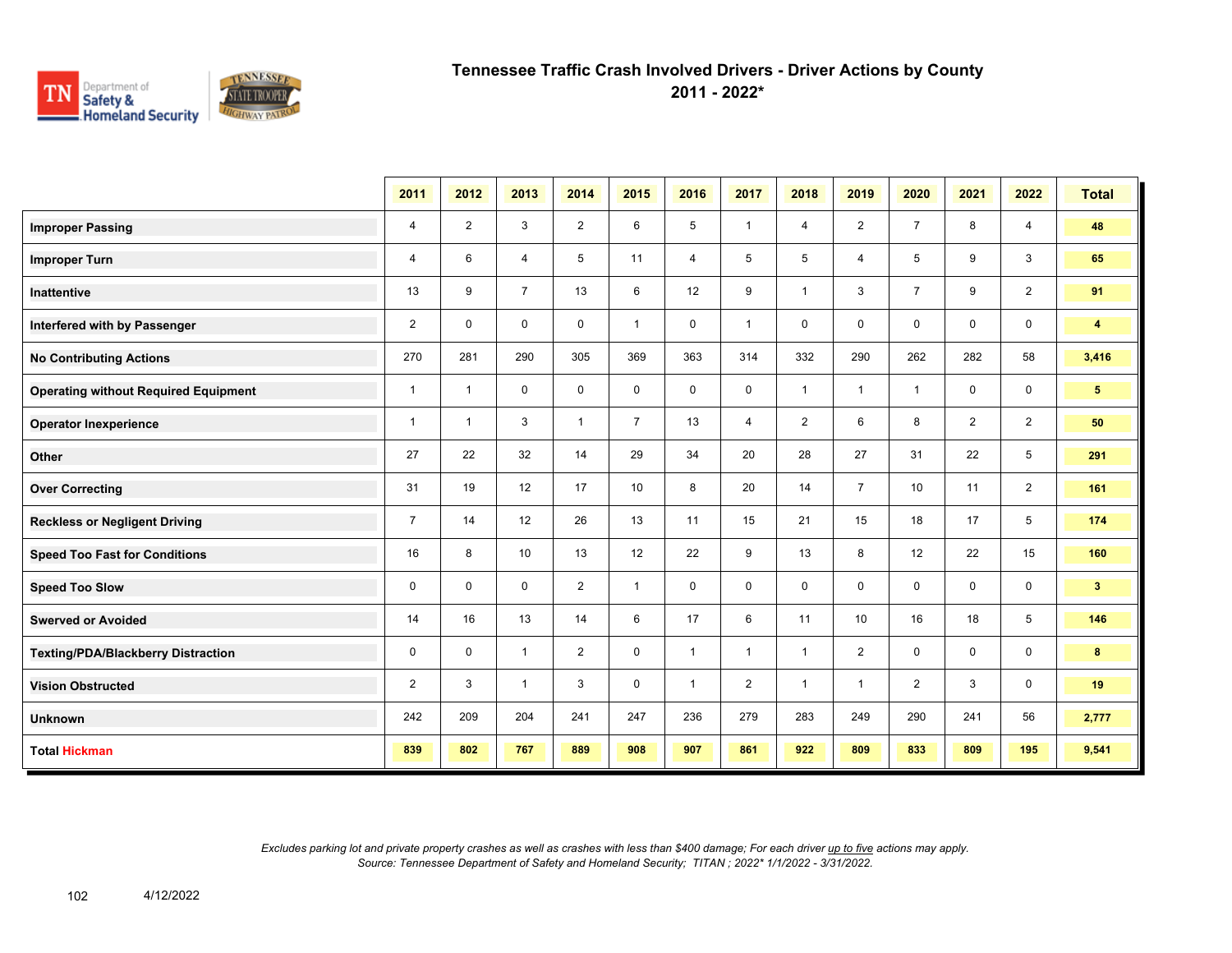

**2011 - 2022\***

| <b>Houston</b>                                     | 2011           | 2012           | 2013           | 2014           | 2015           | 2016           | 2017           | 2018           | 2019           | 2020           | 2021           | 2022         | <b>Total</b>   |
|----------------------------------------------------|----------------|----------------|----------------|----------------|----------------|----------------|----------------|----------------|----------------|----------------|----------------|--------------|----------------|
| <b>Aggressive Driving Road Rage</b>                | 0              | $\mathbf 0$    | $\mathbf 0$    | $\mathbf 0$    | 0              | $\mathbf 0$    | $\mathbf 0$    | $\mathbf 0$    | 0              | $\mathbf 0$    | 3              | $\mathbf 0$  | 3 <sup>1</sup> |
| <b>Careless or Erratic Driving</b>                 | $\mathbf{1}$   | 5              | $\overline{4}$ | $\overline{1}$ | 5              | 5              | 5              | $\overline{4}$ | $\overline{2}$ | $\overline{1}$ | 12             | $\mathbf{1}$ | 46             |
| <b>Driver Distractions</b>                         | $\overline{4}$ | $\overline{1}$ | $\overline{1}$ | $\mathbf{1}$   | $\mathbf 0$    | $\overline{1}$ | $\mathbf{1}$   | 6              | 0              | 3              | 5              | $\mathbf{1}$ | 24             |
| Driving on Wrong side of Road                      | $\overline{4}$ | $\overline{1}$ | $\mathbf{1}$   | $\overline{1}$ | $\mathbf{1}$   | $\overline{1}$ | 5              | $\overline{1}$ | $\overline{2}$ | $\overline{1}$ | $\mathbf 0$    | $\mathbf 0$  | 18             |
| <b>Exceeding Posted Speed Limit</b>                | 5              | 3              | $\mathbf 0$    | $\overline{4}$ | $\mathbf{1}$   | $\overline{1}$ | $\overline{1}$ | 3              | 1              | $\mathbf 0$    | $\mathbf{1}$   | $\mathbf 0$  | 20             |
| <b>Failure to Comply with License Restrictions</b> | 0              | $\overline{1}$ | $\mathbf 0$    | $\mathbf 0$    | 0              | $\mathbf 0$    | $\mathbf 0$    | $\mathbf 0$    | $\mathbf 1$    | $\mathbf 0$    | $\mathbf 0$    | $\mathbf 0$  | 2 <sup>1</sup> |
| <b>Failure to Obey Traffic Controls</b>            | $\mathbf{1}$   | $\mathbf 0$    | $\mathbf{1}$   | $\mathbf 0$    | 5              | $\overline{2}$ | $\overline{2}$ | $\mathbf 0$    | 3              | $\overline{2}$ | $\overline{2}$ | $\mathbf 0$  | 18             |
| <b>Failure to Observe Warnings or Instructions</b> | 0              | 0              | 0              | $\mathbf 0$    | $\mathbf{1}$   | 0              | $\mathbf{1}$   | $\mathbf 0$    | 0              | $\mathbf 0$    | 0              | $\mathbf 0$  | $\mathbf{2}$   |
| <b>Failure to Signal Intentions</b>                | 0              | $\mathbf 0$    | $\mathbf 0$    | $\overline{1}$ | $\mathbf{1}$   | $\mathbf 0$    | $\mathbf 0$    | $\mathbf 0$    | 0              | $\mathbf 0$    | $\mathbf 0$    | $\mathbf 0$  | $\mathbf{2}$   |
| <b>Failure to Use Lights</b>                       | $\mathbf{1}$   | $\mathbf 0$    | $\mathbf 0$    | $\mathbf{1}$   | 0              | $\mathbf 0$    | 0              | $\mathbf 0$    | 0              | $\mathbf 0$    | $\mathbf 0$    | $\mathbf 0$  | 2 <sup>1</sup> |
| Failure to Yield Right of Way                      | 4              | $\overline{4}$ | $\overline{4}$ | $\overline{2}$ | $\overline{4}$ | 5              | 11             | 9              | $\overline{7}$ | 5              | 11             | $\mathbf 0$  | 66             |
| <b>Following Improperly</b>                        | 3              | $\overline{1}$ | 3              | $\overline{2}$ | 0              | $\overline{2}$ | $\overline{4}$ | $\overline{7}$ | 9              | 5              | 10             | $\mathbf{1}$ | 47             |
| <b>GPS Distraction</b>                             | 0              | $\mathbf 0$    | $\mathbf 0$    | $\mathbf{1}$   | $\mathbf 0$    | $\mathbf 0$    | $\mathbf 0$    | $\mathbf 0$    | 0              | $\overline{2}$ | $\mathbf 0$    | $\mathbf 0$  | 3 <sup>1</sup> |
| <b>Improper Backing</b>                            | $\overline{2}$ | 3              | $\Omega$       | $\mathbf{1}$   | $\mathbf{1}$   | $\Omega$       | $\overline{4}$ | $\overline{4}$ | $\overline{4}$ | $\overline{1}$ | 3              | $\mathbf 0$  | 23             |
| <b>Improper Lane Changing</b>                      | 0              | $\mathbf 0$    | $\mathbf 0$    | $\mathbf 0$    | $\mathbf 0$    | $\mathbf 0$    | $\mathbf 0$    | $\mathbf 0$    | 0              | $\mathbf 0$    | $\overline{1}$ | $\mathbf 0$  | $\mathbf{1}$   |
| Improper Loading of Vehicle Cargo or Passengers    | 0              | $\mathbf 0$    | $\mathbf 0$    | $\mathbf 0$    | 0              | $\mathbf 0$    | $\mathbf 0$    | $\mathbf 0$    | 0              | $\mathbf 0$    | $\mathbf 0$    | $\mathbf{1}$ | $\mathbf{1}$   |
| <b>Improper Passing</b>                            | 0              | $\overline{1}$ | $\mathbf 0$    | $\overline{2}$ | $\overline{2}$ | $\mathbf 0$    | $\mathbf{1}$   | $\mathbf 0$    | $\overline{2}$ | $\overline{2}$ | $\overline{2}$ | $\mathbf 0$  | 12             |
| <b>Improper Turn</b>                               | $\mathbf{1}$   | $\overline{1}$ | $\overline{2}$ | $\mathbf 0$    | $\mathbf 0$    | 0              | 0              | $\overline{2}$ | $\overline{2}$ | $\mathbf 0$    | $\overline{2}$ | 0            | 10             |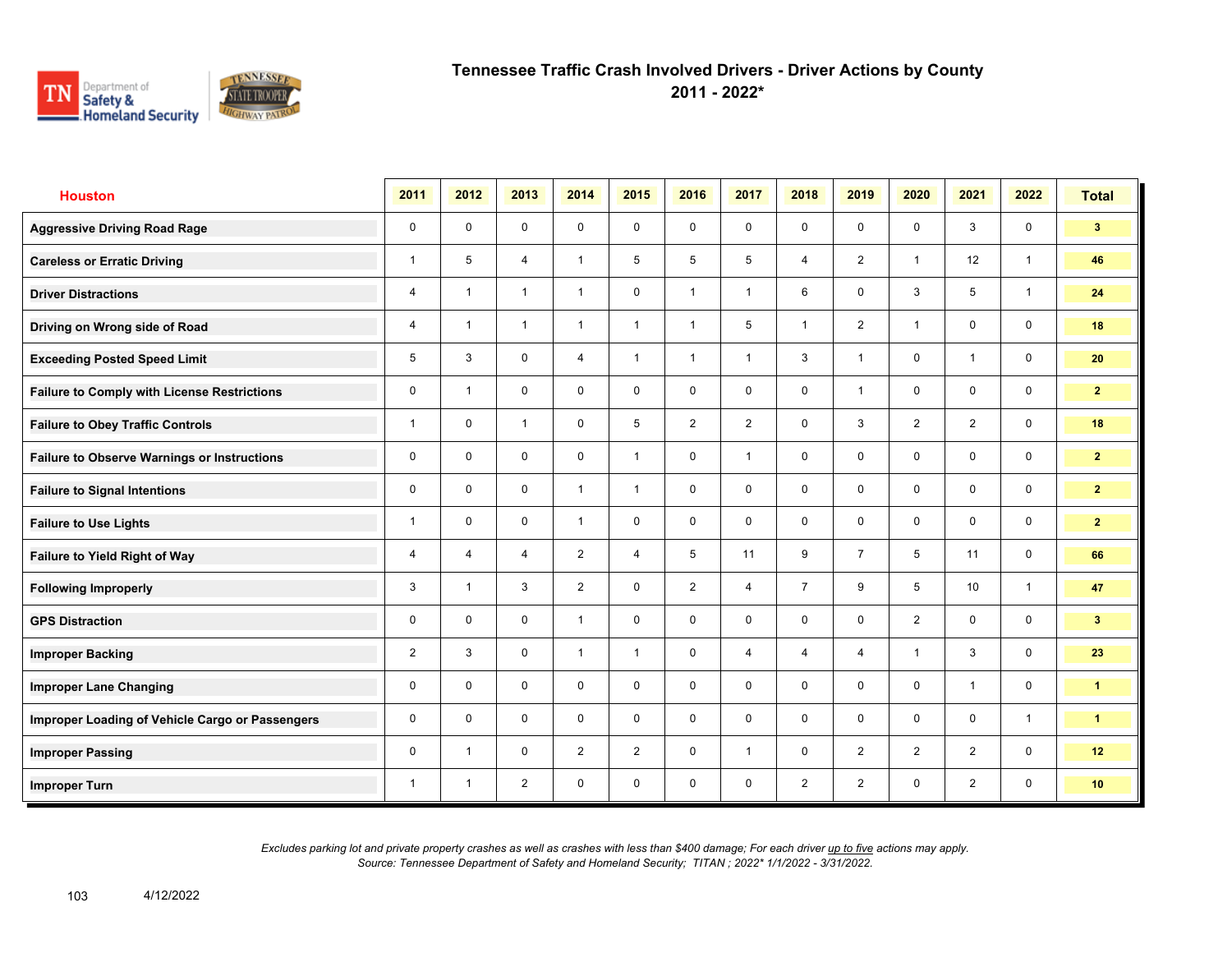

**2011 - 2022\***

|                                           | 2011 | 2012           | 2013           | 2014           | 2015           | 2016           | 2017           | 2018           | 2019 | 2020           | 2021           | 2022         | <b>Total</b>         |
|-------------------------------------------|------|----------------|----------------|----------------|----------------|----------------|----------------|----------------|------|----------------|----------------|--------------|----------------------|
| <b>Inattentive</b>                        | 13   | 13             | 3              | $\overline{7}$ | 5              | 3              | 8              | $\overline{7}$ | 8    | $\overline{2}$ | $\overline{4}$ | $\mathbf{1}$ | 74                   |
| Interfered with by Passenger              | 0    | $\overline{1}$ | 0              | 0              | 0              | $\mathbf 0$    | $\overline{1}$ | $\overline{1}$ | 0    | $\mathbf 0$    | $\mathbf 0$    | $\mathbf 0$  | 3 <sup>2</sup>       |
| <b>No Contributing Actions</b>            | 124  | 84             | 54             | 76             | 60             | 52             | 101            | 82             | 77   | 46             | 65             | 10           | 831                  |
| <b>Operator Inexperience</b>              | 3    | 3              | $\overline{2}$ | $\mathbf 0$    | 3              | $\overline{1}$ | 3              | $\overline{4}$ | 4    | 2              | 5              | $\mathbf 0$  | 30                   |
| Other                                     | 15   | 10             | $\overline{7}$ | 11             | 18             | 11             | 10             | 10             | 9    | 3              | 12             | $\mathbf 0$  | 116                  |
| <b>Over Correcting</b>                    | 8    | 8              | 6              | 3              | $\overline{7}$ | 10             | $\overline{4}$ | 5              | 3    | 3              | 3              | $\mathbf 0$  | 60                   |
| <b>Reckless or Negligent Driving</b>      | 1    | $\overline{1}$ | $\mathbf{1}$   | 2              | $\overline{1}$ | 4              | 3              | 3              | 3    | $\overline{1}$ | 9              | $\mathbf 0$  | 29                   |
| <b>Speed Too Fast for Conditions</b>      | 5    | 6              | $\mathbf{1}$   | $\mathbf 0$    | 5              | $\overline{1}$ | 6              | 11             | 13   | 14             | $\overline{7}$ | $\mathbf{1}$ | 70                   |
| <b>Speed Too Slow</b>                     | 0    | $\mathbf 0$    | 0              | $\mathbf 0$    | 0              | 0              | 0              | $\overline{1}$ | 0    | $\mathbf 0$    | $\mathbf 0$    | $\mathbf 0$  | $\mathbf{1}$         |
| <b>Swerved or Avoided</b>                 | 16   | 12             | 12             | $\overline{7}$ | 6              | $\overline{7}$ | 13             | 3              | 10   | $\overline{7}$ | 9              | 2            | 104                  |
| <b>Texting/PDA/Blackberry Distraction</b> | 0    | 0              | 0              | $\mathbf 0$    | 0              | 0              | 0              | 0              | 0    | $\mathbf 0$    | $\mathbf{0}$   | $\mathbf{1}$ | $\blacktriangleleft$ |
| <b>Vision Obstructed</b>                  | 3    | $\overline{1}$ | $\mathbf{1}$   | $\mathbf{1}$   | 0              | $\overline{1}$ | 3              | $\overline{2}$ | 1    | $\mathbf 0$    | $\mathbf{1}$   | $\mathbf 0$  | 14                   |
| <b>Unknown</b>                            | 33   | 31             | 26             | 17             | 28             | 44             | 78             | 57             | 63   | 69             | 60             | 5            | 511                  |
| <b>Total Houston</b>                      | 247  | 191            | 129            | 141            | 154            | 151            | 265            | 222            | 224  | 169            | 227            | 24           | 2,144                |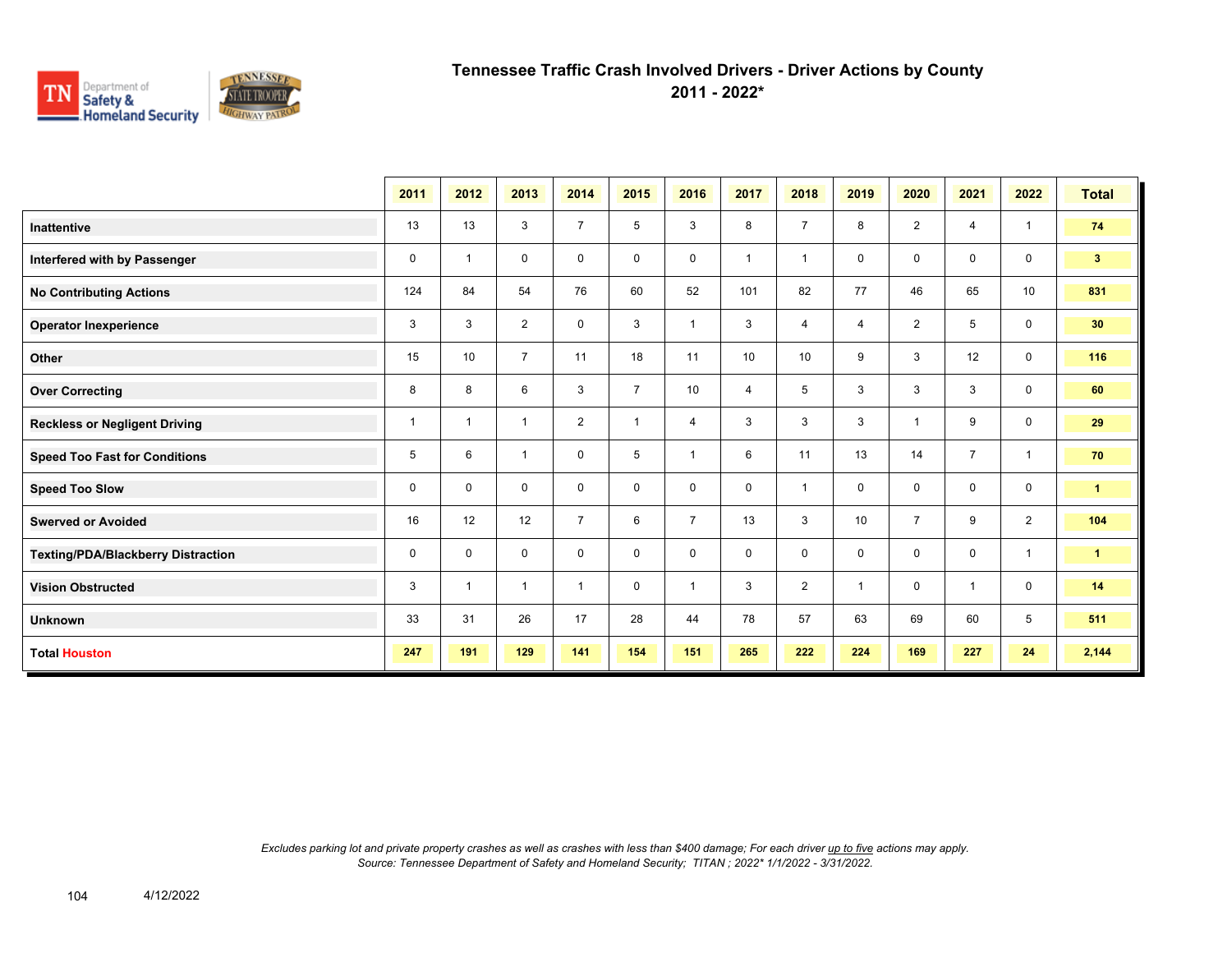

**2011 - 2022\***

| <b>Humphreys</b>                                   | 2011           | 2012           | 2013           | 2014           | 2015           | 2016           | 2017           | 2018           | 2019           | 2020           | 2021           | 2022                    | <b>Total</b>            |
|----------------------------------------------------|----------------|----------------|----------------|----------------|----------------|----------------|----------------|----------------|----------------|----------------|----------------|-------------------------|-------------------------|
| <b>Aggressive Driving Road Rage</b>                | 0              | $\mathbf 0$    | $\mathbf 0$    | $\mathbf 0$    | 0              | $\mathbf 0$    | $\mathbf 0$    | 2              | $\overline{2}$ | $\mathbf 0$    | $\mathbf 0$    | $\mathbf 0$             | 4                       |
| <b>Careless or Erratic Driving</b>                 | 19             | 32             | 44             | 22             | 19             | 9              | 12             | 6              | 4              | 6              | 8              | $\mathbf{1}$            | 182                     |
| <b>Driver Distractions</b>                         | 0              | $\overline{1}$ | $\overline{4}$ | 3              | 4              | 3              | 3              | 6              | 5              | 6              | $\overline{7}$ | $\overline{1}$          | 43                      |
| Driving on Wrong side of Road                      | 3              | 3              | $\overline{2}$ | $\overline{2}$ | $\overline{2}$ | $\overline{2}$ | 3              | $\overline{4}$ | $\overline{2}$ | 3              | 4              | $\overline{1}$          | 31                      |
| Driving Wrong Way on One-Way Roadway               | $\mathbf 0$    | $\mathbf 0$    | $\mathbf 0$    | $\mathbf 0$    | $\mathbf 0$    | $\overline{1}$ | $\mathbf 0$    | $\mathbf 0$    | $\mathbf 0$    | $\mathbf 0$    | $\mathbf 0$    | $\mathbf 0$             | $\mathbf{1}$            |
| <b>Exceeding Posted Speed Limit</b>                | 3              | $\overline{4}$ | 3              | 5              | 5              | $\overline{4}$ | $\overline{4}$ | $\mathbf{3}$   | $\mathbf 0$    | 5              | 11             | $\mathbf{3}$            | 50                      |
| <b>Failure to Comply with License Restrictions</b> | 0              | $\overline{1}$ | $\mathbf{1}$   | $\mathbf 0$    | $\mathbf 0$    | $\mathbf 0$    | $\mathbf{1}$   | $\mathbf{1}$   | 0              | $\mathbf 0$    | 0              | $\mathsf 0$             | $\overline{\mathbf{4}}$ |
| <b>Failure to Obey Traffic Controls</b>            | 5              | 3              | 6              | $\overline{2}$ | 3              | 3              | $\overline{4}$ | 5              | 5              | $\overline{7}$ | 11             | $\overline{1}$          | 55                      |
| <b>Failure to Observe Warnings or Instructions</b> | $\overline{2}$ | 2              | $\mathbf 0$    | 3              | $\mathbf{1}$   | 2              | $\overline{2}$ | 5              | $\mathbf{1}$   | $\overline{1}$ | 2              | $\mathbf{1}$            | 22                      |
| <b>Failure to Signal Intentions</b>                | $\overline{2}$ | $\overline{1}$ | $\mathbf 0$    | $\mathbf{1}$   | $\mathbf 0$    | $\overline{1}$ | $\mathbf{1}$   | $\mathbf{1}$   | $\mathbf{1}$   | $\overline{1}$ | $\overline{1}$ | $\mathbf 0$             | 10 <sub>1</sub>         |
| <b>Failure to Use Lights</b>                       | 0              | $\mathbf{0}$   | $\mathbf 0$    | $\mathbf 0$    | $\mathbf 0$    | $\overline{1}$ | $\mathbf{1}$   | $\mathbf 0$    | $\mathbf 0$    | $\overline{1}$ | $\mathbf 0$    | $\mathsf{O}\phantom{0}$ | 3 <sup>2</sup>          |
| Failure to Yield Right of Way                      | 51             | 24             | 27             | 18             | 36             | 23             | 22             | 40             | 45             | 37             | 37             | 5                       | 365                     |
| <b>Following Improperly</b>                        | 24             | 16             | 21             | 27             | 32             | 41             | 20             | 17             | 32             | 25             | 33             | 8                       | 296                     |
| <b>GPS Distraction</b>                             | 0              | $\overline{1}$ | $\mathbf 0$    | $\mathbf{1}$   | $\mathbf 0$    | $\mathbf 0$    | $\mathbf 0$    | $\mathbf 0$    | $\mathbf 0$    | $\mathbf 0$    | $\mathbf 0$    | $\mathsf 0$             | $\mathbf{2}$            |
| <b>Improper Backing</b>                            | 3              | 2              | $\overline{7}$ | 5              | 5              | 6              | 6              | 5              | 4              | 9              | $\overline{4}$ | $\mathbf 0$             | 56                      |
| <b>Improper Lane Changing</b>                      | 6              | $\overline{4}$ | $\overline{7}$ | 4              | 3              | $\overline{4}$ | $\mathbf{1}$   | 6              | 3              | $\overline{4}$ | 6              | $\mathbf{1}$            | 49                      |
| Improper Loading of Vehicle Cargo or Passengers    | 0              | $\overline{1}$ | $\mathbf 0$    | $\overline{2}$ | 3              | $\mathbf{1}$   | $\mathbf 0$    | $\mathbf 0$    | 1              | $\mathbf 0$    | $\mathbf 0$    | $\mathbf{1}$            | 9                       |
| <b>Improper Passing</b>                            | 1              | $\overline{4}$ | 1              | $\overline{4}$ | 4              | 0              | 1              | 3              | 4              | $\overline{2}$ | $\overline{2}$ | $\mathbf{1}$            | 27                      |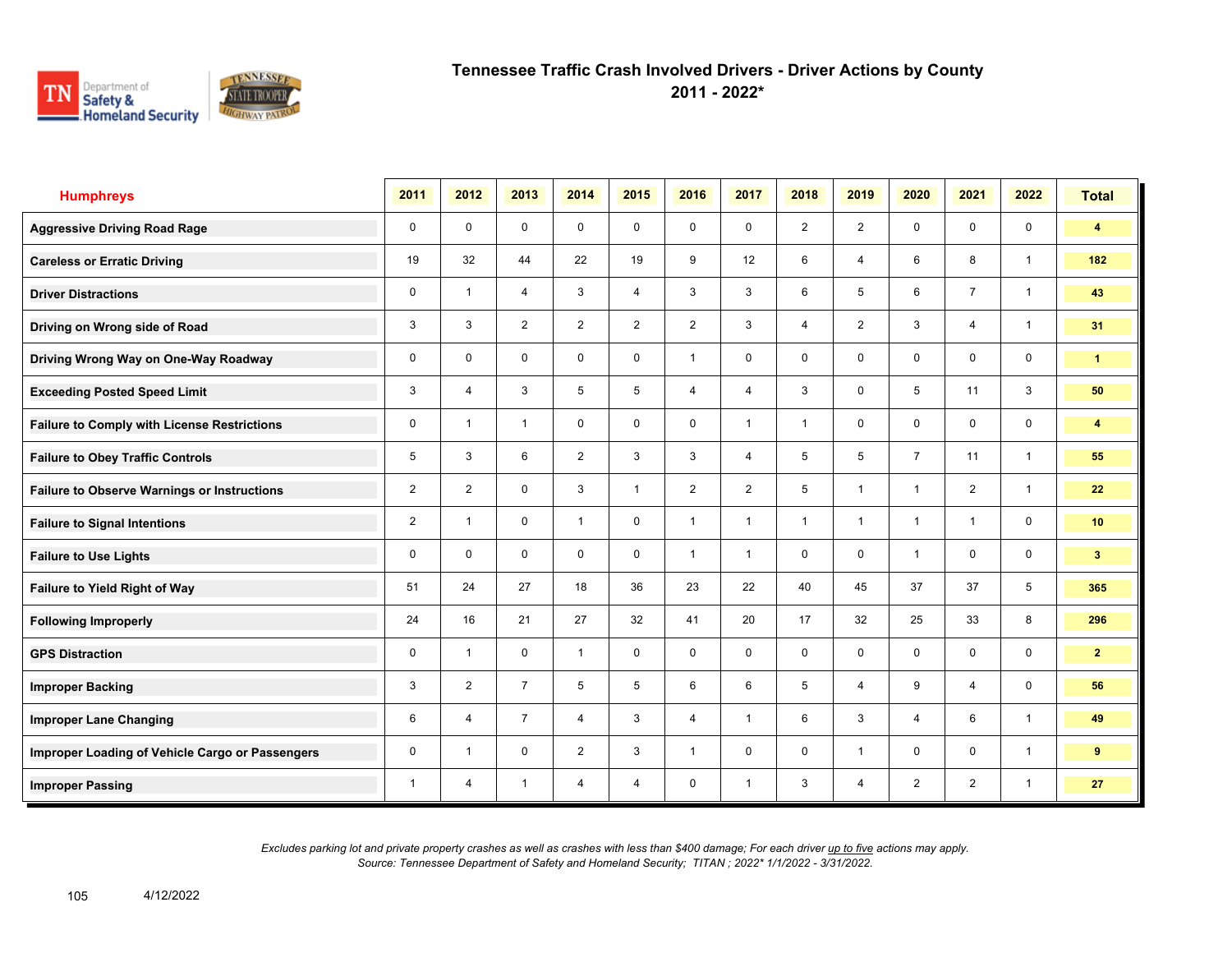

**2011 - 2022\***

|                                             | 2011           | 2012           | 2013           | 2014           | 2015         | 2016           | 2017           | 2018           | 2019           | 2020           | 2021           | 2022           | <b>Total</b>            |
|---------------------------------------------|----------------|----------------|----------------|----------------|--------------|----------------|----------------|----------------|----------------|----------------|----------------|----------------|-------------------------|
| <b>Improper Turn</b>                        | 6              | 3              | $\mathbf 0$    | $\overline{4}$ | 3            | 4              | 6              | 3              | 4              | $\overline{2}$ | $\overline{4}$ | $\mathbf 0$    | 39                      |
| <b>Improperly Towing or Pushing Vehicle</b> | $\mathbf 0$    | $\mathbf 0$    | $\mathbf 0$    | $\mathbf 0$    | $\mathbf 0$  | $\overline{2}$ | $\mathbf 0$    | $\mathbf{1}$   | $\mathbf 0$    | $\mathbf 0$    | $\mathbf{1}$   | $\mathbf 0$    | $\overline{\mathbf{4}}$ |
| Inattentive                                 | 24             | 19             | 18             | 12             | 12           | 21             | 8              | $\overline{7}$ | 20             | 14             | 5              | $\overline{4}$ | 164                     |
| Interfered with by Passenger                | 2              | $\mathbf 0$    | $\mathbf{1}$   | $\mathbf 0$    | $\mathbf 0$  | $\mathbf{1}$   | 0              | $\mathbf{1}$   | $\mathbf{1}$   | $\mathbf 0$    | 0              | $\mathbf 0$    | 6                       |
| <b>No Contributing Actions</b>              | 279            | 232            | 299            | 285            | 309          | 335            | 280            | 284            | 251            | 213            | 246            | 57             | 3,070                   |
| <b>Operating without Required Equipment</b> | $\mathbf 0$    | 2              | $\mathbf{1}$   | $\mathbf 0$    | 0            | $\mathbf 0$    | 0              | $\mathbf{1}$   | $\mathbf{1}$   | $\mathbf 0$    | 0              | $\mathbf 0$    | $5^{\circ}$             |
| <b>Operator Inexperience</b>                | 9              | 9              | 3              | $\overline{4}$ | 3            | $\overline{2}$ | 5              | $\overline{7}$ | $\overline{7}$ | 5              | 9              | $\overline{2}$ | 65                      |
| Other                                       | 28             | 19             | 32             | 29             | 23           | 37             | 33             | 20             | 31             | 25             | 35             | 4              | 316                     |
| <b>Over Correcting</b>                      | 25             | 15             | 8              | 6              | 14           | 21             | 15             | $\overline{7}$ | 10             | 14             | 20             | $\overline{4}$ | 159                     |
| <b>Reckless or Negligent Driving</b>        | $\overline{7}$ | 5              | $\overline{7}$ | $\overline{7}$ | 8            | 4              | $\overline{7}$ | 5              | 3              | 10             | 8              | $\mathbf{1}$   | 72                      |
| <b>Speed Too Fast for Conditions</b>        | 17             | 19             | 20             | 3              | 6            | 4              | 3              | 9              | 15             | 15             | 16             | 8              | 135                     |
| <b>Speed Too Slow</b>                       | $\mathbf 0$    | $\mathbf{1}$   | $\mathbf 0$    | $\mathbf 0$    | $\mathbf 0$  | $\mathbf{1}$   | $\mathbf{1}$   | $\mathbf 0$    | 0              | $\mathbf 0$    | 0              | 0              | 3 <sup>2</sup>          |
| <b>Swerved or Avoided</b>                   | 25             | 14             | 9              | 18             | 14           | 31             | 15             | 14             | 21             | 30             | 29             | 9              | 229                     |
| <b>Texting/PDA/Blackberry Distraction</b>   | $\mathbf{1}$   | $\mathbf 0$    | 3              | $\mathbf 0$    | $\mathbf 0$  | 3              | $\mathbf 0$    | 3              | $\mathbf 0$    | $\mathbf 0$    | $\mathbf{1}$   | $\mathbf 0$    | 11                      |
| <b>Vision Obstructed</b>                    | $\overline{4}$ | $\overline{4}$ | $\overline{4}$ | $\overline{7}$ | $\mathbf{1}$ | $\mathbf 0$    | $\mathbf{1}$   | 3              | $\overline{2}$ | 3              | 3              | $\overline{2}$ | 34                      |
| <b>Unknown</b>                              | 151            | 166            | 151            | 99             | 104          | 128            | 120            | 135            | 127            | 164            | 135            | 29             | 1,509                   |
| <b>Total Humphreys</b>                      | 697            | 607            | 679            | 573            | 614          | 695            | 575            | 604            | 602            | 602            | 638            | 144            | 7,030                   |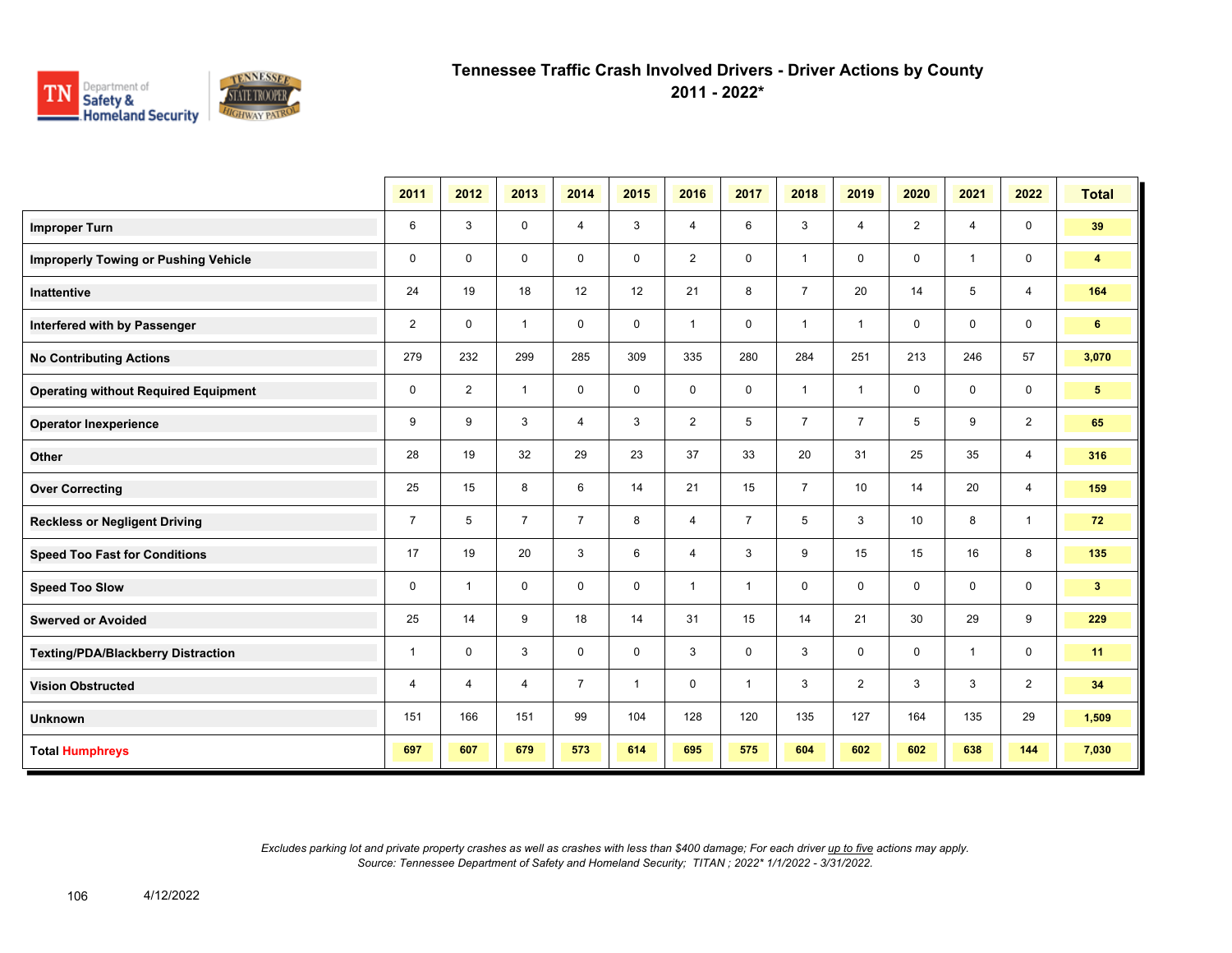

**2011 - 2022\***

| <b>Jackson</b>                                     | 2011           | 2012                    | 2013           | 2014           | 2015           | 2016           | 2017           | 2018           | 2019           | 2020           | 2021           | 2022           | <b>Total</b>   |
|----------------------------------------------------|----------------|-------------------------|----------------|----------------|----------------|----------------|----------------|----------------|----------------|----------------|----------------|----------------|----------------|
| <b>Aggressive Driving Road Rage</b>                | 0              | $\mathbf 0$             | $\mathbf 0$    | $\mathbf 0$    | 0              | $\mathbf 0$    | $\mathbf 0$    | $\mathbf 0$    | $\mathbf{1}$   | $\mathbf 0$    | $\mathbf 0$    | $\mathbf 0$    | $\mathbf{1}$   |
| <b>Careless or Erratic Driving</b>                 | 3              | 6                       | 8              | 10             | $\overline{7}$ | $\mathbf{3}$   | 8              | 3              | 3              | $\overline{1}$ | 2              | $\mathbf 0$    | 54             |
| <b>Driver Distractions</b>                         | 0              | $\overline{2}$          | $\mathbf 0$    | $\mathbf{1}$   | $\mathbf{1}$   | 3              | $\mathbf{1}$   | $\mathbf{1}$   | 1              | $\overline{1}$ | 3              | $\mathbf{1}$   | 15             |
| Driving on Wrong side of Road                      | 4              | 6                       | $\mathbf{1}$   | 5              | 6              | 6              | $\overline{4}$ | 4              | $\overline{2}$ | $\mathbf 0$    | $\overline{2}$ | $\mathbf 0$    | 40             |
| <b>Exceeding Posted Speed Limit</b>                | 0              | $\overline{2}$          | $\mathbf 0$    | $\overline{2}$ | 4              | $\overline{1}$ | $\mathbf{1}$   | $\mathbf 0$    | $\overline{2}$ | $\overline{1}$ | $\mathbf{1}$   | $\mathbf 0$    | 14             |
| <b>Failure to Comply with License Restrictions</b> | 0              | $\mathbf 0$             | $\mathbf{1}$   | $\mathbf 0$    | $\mathbf 0$    | $\mathbf 0$    | $\mathbf 0$    | $\mathbf 0$    | $\mathbf{1}$   | $\mathbf 0$    | $\mathbf 0$    | $\mathbf 0$    | $\overline{2}$ |
| <b>Failure to Obey Traffic Controls</b>            | 4              | $\overline{2}$          | $\overline{2}$ | $\overline{2}$ | 3              | $\overline{2}$ | 3              | $\overline{2}$ | $\overline{2}$ | $\overline{2}$ | $\mathbf{1}$   | $\mathbf 0$    | 25             |
| <b>Failure to Observe Warnings or Instructions</b> | 0              | $\mathbf 0$             | $\mathbf 0$    | $\mathbf{1}$   | 0              | $\mathbf 0$    | $\mathbf 0$    | $\mathbf 0$    | $\mathbf 0$    | $\overline{1}$ | $\mathbf{1}$   | $\mathbf 0$    | 3 <sup>2</sup> |
| Failure to Yield Right of Way                      | 8              | 11                      | 9              | 9              | 10             | 14             | 16             | 15             | 9              | 9              | 18             | $\overline{4}$ | 132            |
| <b>Following Improperly</b>                        | 6              | $\overline{4}$          | 3              | 3              | 5              | 6              | $\mathbf{1}$   | $\mathbf 0$    | $\overline{4}$ | $\overline{2}$ | $\overline{4}$ | $\mathbf{1}$   | 39             |
| <b>GPS Distraction</b>                             | 0              | $\Omega$                | $\mathbf 0$    | $\mathbf 0$    | 0              | $\overline{1}$ | $\mathbf 0$    | $\mathbf 0$    | $\mathbf 0$    | $\mathbf 0$    | $\mathbf 0$    | $\mathbf 0$    | $\mathbf{1}$   |
| <b>Improper Backing</b>                            | 3              | $\mathbf 0$             | $\mathbf 0$    | $\mathbf{1}$   | 3              | $\mathbf 0$    | $\overline{2}$ | $\mathsf{O}$   | $\overline{2}$ | $\overline{1}$ | 2              | $\mathbf{1}$   | 15             |
| <b>Improper Lane Changing</b>                      | 0              | $\overline{\mathbf{1}}$ | $\mathbf 0$    | $\mathbf 0$    | $\mathbf 0$    | $\mathbf 0$    | $\mathbf 0$    | $\mathbf{1}$   | $\mathbf 0$    | $\Omega$       | $\mathbf 0$    | $\mathbf 0$    | $\overline{2}$ |
| Improper Loading of Vehicle Cargo or Passengers    | 0              | $\Omega$                | $\Omega$       | $\mathbf 0$    | $\mathbf 0$    | $\Omega$       | $\mathbf 0$    | $\mathbf 0$    | $\mathbf 0$    | $\Omega$       | $\mathbf{1}$   | $\mathbf 0$    | $\mathbf{1}$   |
| <b>Improper Passing</b>                            | $\overline{2}$ | $\overline{2}$          | $\overline{2}$ | $\mathbf 0$    | 4              | $\overline{1}$ | $\mathbf 0$    | $\mathbf{1}$   | 0              | 3              | $\mathbf 0$    | $\mathbf 0$    | 15             |
| <b>Improper Turn</b>                               | 0              | $\mathbf 0$             | 3              | $\mathbf{1}$   | $\overline{2}$ | $\mathbf 0$    | $\mathbf 0$    | $\mathbf{1}$   | 0              | $\mathbf 0$    | 2              | $\mathbf 0$    | 9              |
| <b>Improperly Towing or Pushing Vehicle</b>        | 0              | $\Omega$                | $\mathbf 0$    | $\mathbf 0$    | 0              | $\overline{2}$ | $\mathbf 0$    | $\mathbf{0}$   | $\mathbf 0$    | $\mathbf 0$    | $\mathbf 0$    | $\mathbf 0$    | $\overline{2}$ |
| Inattentive                                        | 11             | $\overline{4}$          | 1              | 3              | 3              | $\overline{4}$ | $\overline{2}$ | 3              | 1              | 5              | $\overline{4}$ | $\mathbf{1}$   | 42             |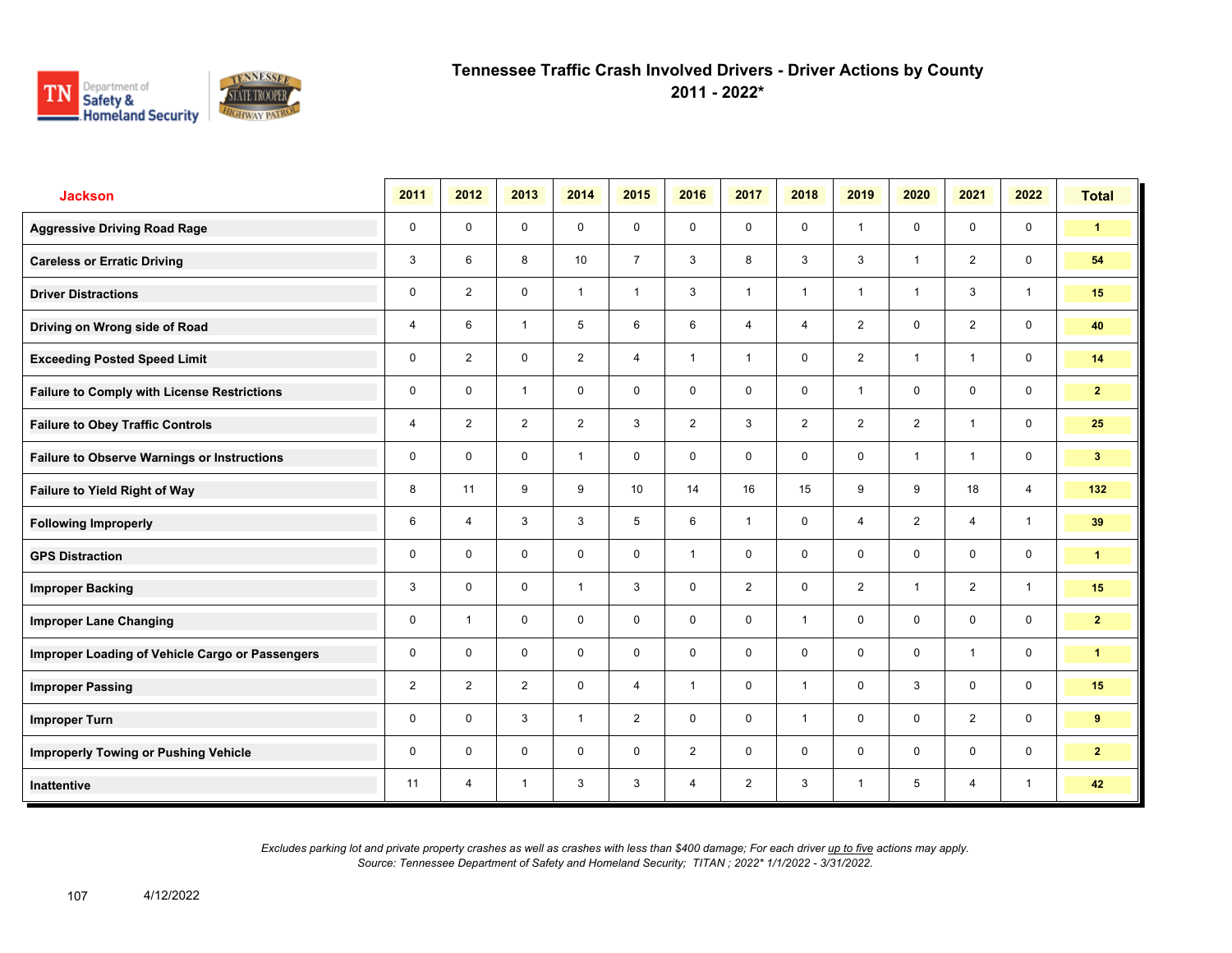

**2011 - 2022\***

|                                           | 2011           | 2012           | 2013           | 2014           | 2015                    | 2016           | 2017           | 2018           | 2019           | 2020           | 2021           | 2022           | <b>Total</b>         |
|-------------------------------------------|----------------|----------------|----------------|----------------|-------------------------|----------------|----------------|----------------|----------------|----------------|----------------|----------------|----------------------|
| Interfered with by Passenger              | $\mathbf{1}$   | $\mathbf 0$    | $\overline{1}$ | 0              | $\overline{\mathbf{1}}$ | $\mathbf 0$    | $\mathbf 0$    | $\mathbf 0$    | 0              | $\mathbf 0$    | $\mathbf 0$    | $\mathbf 0$    | 3 <sup>2</sup>       |
| <b>No Contributing Actions</b>            | 102            | 106            | 102            | 95             | 120                     | 92             | 70             | 89             | 62             | 36             | 65             | 21             | 960                  |
| <b>Operator Inexperience</b>              | 6              | 3              | 2              | $\overline{1}$ | $\overline{1}$          | $\overline{2}$ | $\overline{4}$ | $\mathsf 0$    | 0              | $\mathbf 0$    | 2              | $\mathbf 0$    | 21                   |
| Other                                     | 12             | 10             | 12             | 9              | 14                      | 11             | 8              | $\overline{4}$ | 5              | 5              | 6              | $\mathbf{1}$   | 97                   |
| <b>Over Correcting</b>                    | 9              | 9              | $\overline{1}$ | $\overline{4}$ | 4                       | 2              | 6              | $\mathbf 0$    | 6              | 5              | 2              | $\mathbf 0$    | 48                   |
| Racing                                    | 0              | $\overline{1}$ | 0              | $\mathbf 0$    | 0                       | $\mathbf 0$    | $\mathbf 0$    | $\mathbf 0$    | 0              | $\mathbf 0$    | $\mathbf 0$    | $\mathbf 0$    | $\blacktriangleleft$ |
| <b>Reckless or Negligent Driving</b>      | 6              | $\overline{2}$ | $\overline{2}$ | 3              | $\overline{7}$          | $\overline{1}$ | 5              | $\overline{4}$ |                | $\overline{4}$ | $\overline{2}$ | $\overline{1}$ | 38                   |
| <b>Speed Too Fast for Conditions</b>      | 12             | 13             | 6              | 5              | 4                       | $\overline{1}$ | 8              | $\mathbf{3}$   | $\overline{2}$ | 2              | 5              | $\overline{2}$ | 63                   |
| <b>Speed Too Slow</b>                     | 0              | 0              | $\mathbf 0$    | $\overline{1}$ | 0                       | $\mathbf 0$    | $\mathbf 0$    | $\mathbf 0$    | 0              | $\mathbf 0$    | $\mathbf 0$    | $\mathbf 0$    | $\blacktriangleleft$ |
| <b>Swerved or Avoided</b>                 | $\overline{2}$ | 9              | $\overline{4}$ | 11             | 5                       | 2              | 6              | $\mathbf{3}$   | $\overline{2}$ | 2              | 6              | 2              | 54                   |
| <b>Texting/PDA/Blackberry Distraction</b> | 0              | $\Omega$       | $\Omega$       | 0              | 0                       | 2              | $\mathbf 0$    | $\mathbf 0$    | 0              | $\Omega$       | $\mathbf 0$    | $\mathbf 0$    | 2 <sup>7</sup>       |
| <b>Vision Obstructed</b>                  | 0              | 0              | 0              | $\overline{2}$ | 0                       | $\overline{1}$ | $\mathbf 0$    | 2              | 1              | $\overline{1}$ | $\overline{1}$ | $\mathbf 0$    | 8                    |
| <b>Unknown</b>                            | 73             | 57             | 52             | 27             | 22                      | 32             | 29             | 39             | 24             | 32             | 33             | $\overline{7}$ | 427                  |
| <b>Total Jackson</b>                      | 264            | 250            | 212            | 196            | 226                     | 189            | 174            | 175            | 131            | 113            | 163            | 42             | 2,135                |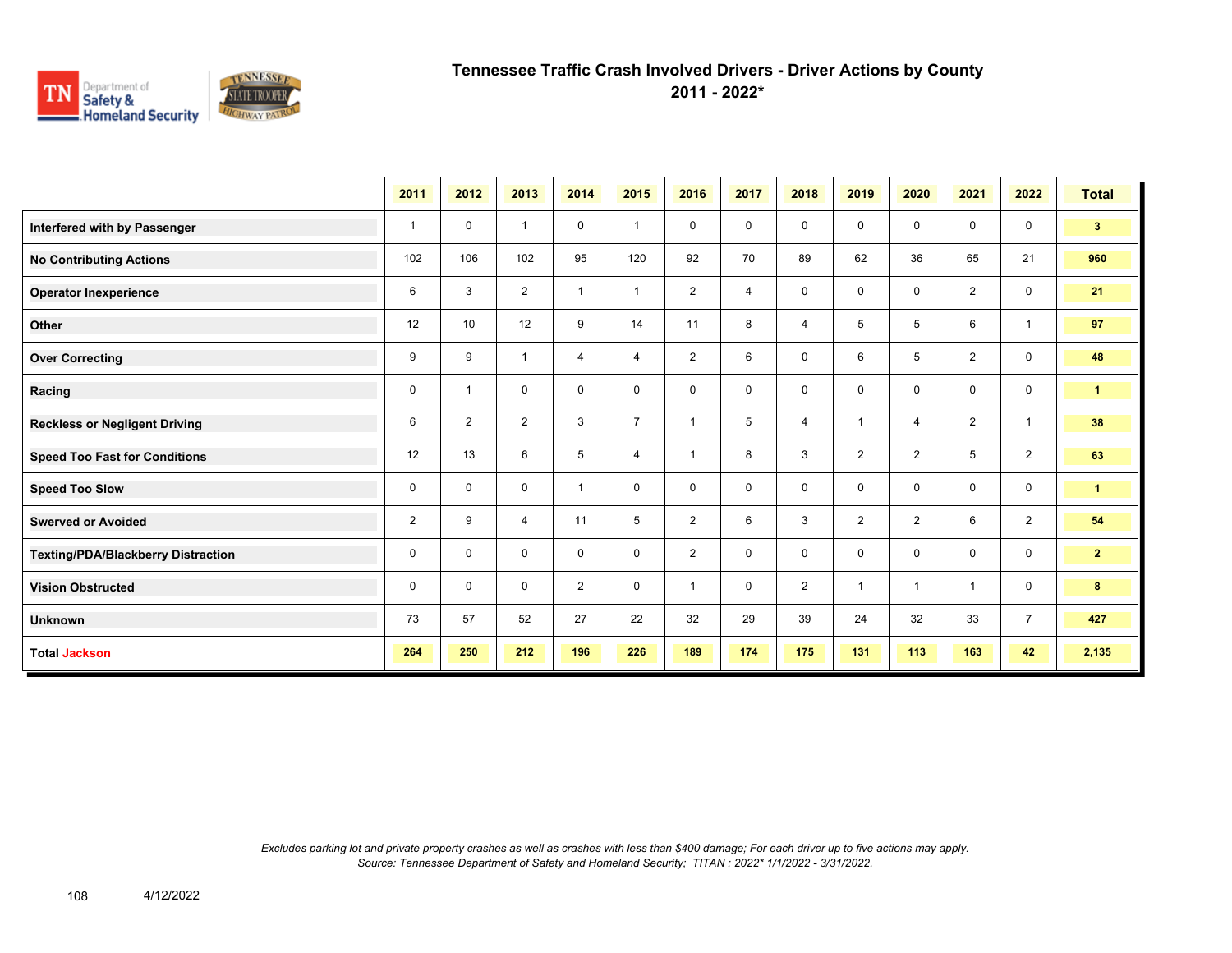

**2011 - 2022\***

| <b>Jefferson</b>                                   | 2011           | 2012           | 2013           | 2014           | 2015           | 2016           | 2017         | 2018           | 2019            | 2020           | 2021           | 2022            | <b>Total</b>   |
|----------------------------------------------------|----------------|----------------|----------------|----------------|----------------|----------------|--------------|----------------|-----------------|----------------|----------------|-----------------|----------------|
| <b>Aggressive Driving Road Rage</b>                | $\mathbf{1}$   | 3              | $\mathbf 0$    | $\overline{2}$ | $\mathbf 0$    | $\overline{4}$ | $\mathbf 0$  | $\mathbf 0$    | 6               | 3              | 5              | $\mathbf 0$     | 24             |
| <b>Careless or Erratic Driving</b>                 | 22             | 21             | 18             | 31             | 30             | 12             | 29           | 15             | 23              | 22             | 30             | 6               | 259            |
| <b>Driver Distractions</b>                         | 5              | $\overline{7}$ | $\overline{7}$ | $\overline{4}$ | 5              | 8              | 10           | $\overline{7}$ | 10 <sup>1</sup> | 13             | 5              | $\mathbf 0$     | 81             |
| <b>Driverless</b>                                  | 0              | $\mathbf 0$    | $\overline{2}$ | $\mathbf{1}$   | $\mathbf{1}$   | 0              | $\mathbf{1}$ | $\mathbf 0$    | 0               | 0              | $\mathsf{O}$   | $\mathbf 0$     | 5 <sup>5</sup> |
| Driving on Wrong side of Road                      | 16             | 13             | 12             | $\overline{7}$ | 9              | 8              | 13           | $\mathbf{1}$   | 12              | 14             | 14             | 5               | 124            |
| Driving Wrong Way on One-Way Roadway               | 1              | $\Omega$       | $\mathbf{1}$   | $\mathbf 0$    | $\mathbf{1}$   | $\mathbf 0$    | $\mathbf{1}$ | $\mathbf 0$    | 0               | 2              | $\overline{2}$ | $\mathbf 0$     | 8              |
| <b>Exceeding Posted Speed Limit</b>                | 16             | 10             | 14             | 16             | 13             | 10             | 8            | 18             | 34              | 27             | 20             | $\overline{4}$  | 190            |
| <b>Failure to Comply with License Restrictions</b> | 3              | $\overline{2}$ | $\mathbf{1}$   | 3              | $\overline{2}$ | $\overline{1}$ | $\mathbf{1}$ | $\overline{2}$ | 3               | $\mathbf 0$    | 3              | $\mathbf{1}$    | 22             |
| <b>Failure to Obey Traffic Controls</b>            | 39             | 35             | 24             | 23             | 33             | 33             | 36           | 26             | 33              | 37             | 42             | 9               | 370            |
| <b>Failure to Observe Warnings or Instructions</b> | $\overline{2}$ | $\overline{2}$ | 4              | 5              | $\overline{7}$ | $\overline{1}$ | 4            | 8              | 6               | 8              | 9              | $\overline{2}$  | 58             |
| <b>Failure to Signal Intentions</b>                | $\overline{2}$ | $\overline{1}$ | $\mathbf{1}$   | $\mathbf 0$    | $\mathbf{1}$   | $\mathbf{0}$   | $\mathbf 0$  | 3              | 1               | $\mathbf{0}$   | 2              | $\mathsf{O}$    | 11             |
| <b>Failure to Use Lights</b>                       | 0              | $\Omega$       | $\mathbf 0$    | $\mathbf 0$    | $\mathbf 0$    | $\mathbf 0$    | $\mathbf{1}$ | $\mathbf 0$    | $\overline{2}$  | 2              | $\mathbf 0$    | $\overline{1}$  | 6              |
| Failure to Yield Right of Way                      | 151            | 136            | 126            | 137            | 149            | 139            | 139          | 140            | 127             | 158            | 187            | 33              | 1,622          |
| <b>Following Improperly</b>                        | 154            | 174            | 156            | 172            | 172            | 131            | 172          | 163            | 158             | 123            | 185            | 40              | 1,800          |
| <b>GPS Distraction</b>                             | 1              | $\mathbf 0$    | $\mathbf{1}$   | $\mathbf 0$    | $\mathbf{1}$   | $\mathbf 0$    | $\mathbf{1}$ | 2              | $\mathbf 0$     | $\overline{1}$ | $\mathbf{1}$   | $\mathbf 0$     | 8              |
| <b>Improper Backing</b>                            | 15             | 14             | 17             | 14             | 19             | 24             | 19           | 22             | 9               | 6              | 19             | $\overline{4}$  | 182            |
| <b>Improper Lane Changing</b>                      | 19             | 28             | 24             | 40             | 37             | 29             | 34           | 43             | 47              | 34             | 56             | 10 <sup>°</sup> | 401            |
| Improper Loading of Vehicle Cargo or Passengers    | $\overline{2}$ | $\mathbf 0$    | $\overline{2}$ | $\mathbf 0$    | $\mathbf{1}$   | $\mathbf 0$    | $\mathbf 0$  | $\mathbf{1}$   | $\mathbf{1}$    | $\overline{1}$ | $\mathbf{1}$   | 0               | 9              |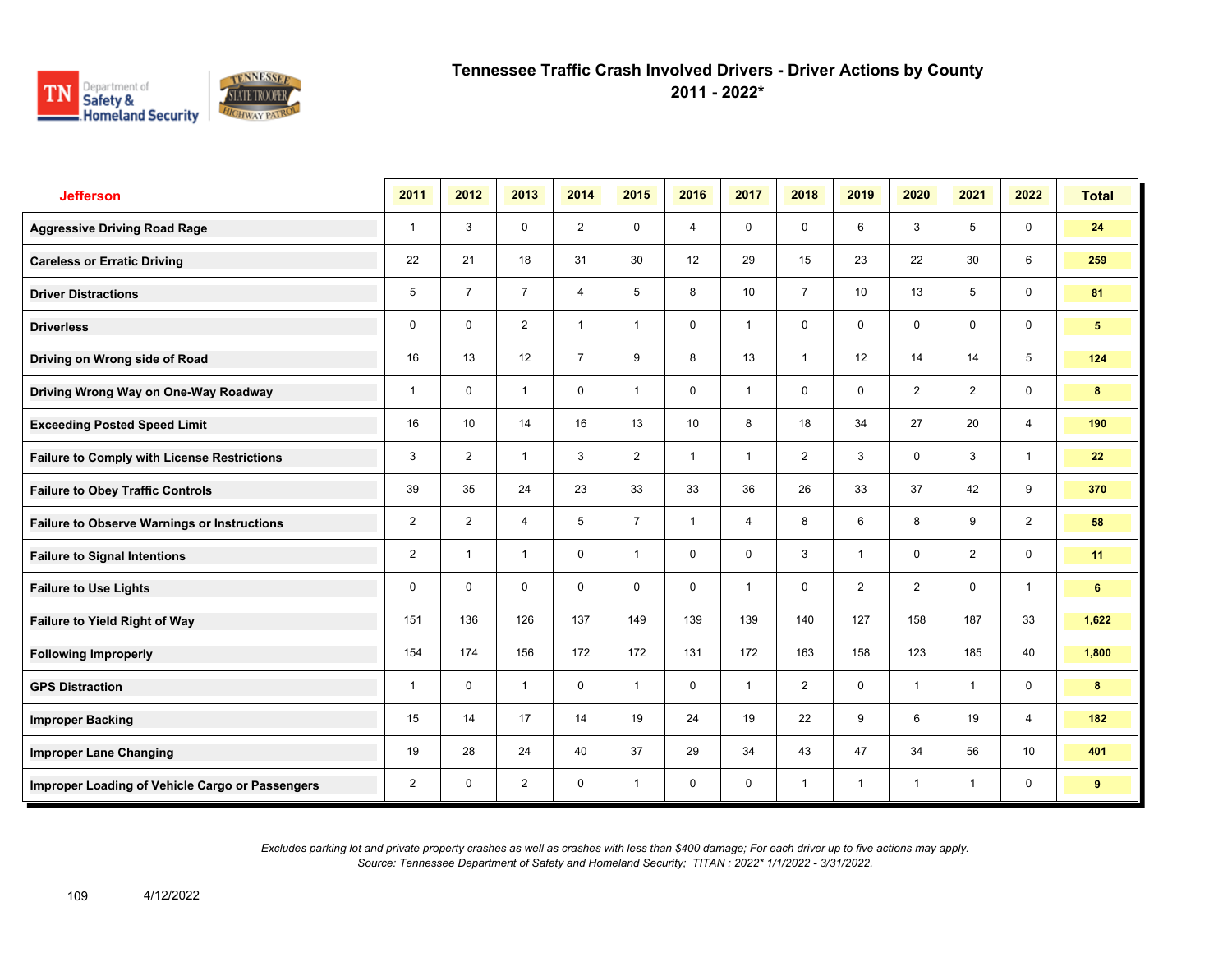

**2011 - 2022\***

|                                             | 2011           | 2012           | 2013         | 2014           | 2015           | 2016           | 2017         | 2018           | 2019           | 2020           | 2021           | 2022           | <b>Total</b>            |
|---------------------------------------------|----------------|----------------|--------------|----------------|----------------|----------------|--------------|----------------|----------------|----------------|----------------|----------------|-------------------------|
| <b>Improper Passing</b>                     | $\overline{7}$ | 5              | 10           | $\overline{7}$ | 6              | 8              | 9            | 5              | 8              | 10             | 15             | 3              | 93                      |
| <b>Improper Turn</b>                        | 9              | 5              | 11           | 6              | 16             | 13             | 12           | 13             | 15             | 5              | 14             | $\mathbf 0$    | 119                     |
| <b>Improperly Carrying Hazardous Cargo</b>  | $\mathbf 0$    | $\mathbf{0}$   | $\mathbf 0$  | $\mathbf 0$    | $\mathbf 0$    | $\mathbf 0$    | $\mathbf 0$  | 0              | $\mathbf 0$    | $\mathbf 0$    | $\overline{1}$ | $\mathbf 0$    | $\mathbf{1}$            |
| <b>Improperly Towing or Pushing Vehicle</b> | $\mathbf 0$    | $\mathbf 0$    | $\mathbf 0$  | $\mathbf{1}$   | $\mathbf{1}$   | $\mathbf 0$    | $\mathbf 0$  | 0              | $\mathbf{1}$   | $\overline{1}$ | $\mathbf 0$    | $\mathbf 0$    | $\overline{\mathbf{4}}$ |
| Inattentive                                 | 24             | 24             | 28           | 25             | 39             | 29             | 32           | 31             | 31             | 24             | 17             | 3              | 307                     |
| Interfered with by Passenger                | $\mathbf{1}$   | $\overline{2}$ | $\mathbf 0$  | 3              | $\mathbf 0$    | $\overline{2}$ | $\mathbf{1}$ | $\overline{2}$ | $\mathbf{1}$   | $\overline{2}$ | $\overline{1}$ | $\mathbf 0$    | 15                      |
| <b>No Contributing Actions</b>              | 793            | 824            | 852          | 874            | 966            | 891            | 962          | 1,025          | 919            | 886            | 947            | 215            | 10,154                  |
| <b>Operating without Required Equipment</b> | $\overline{2}$ | $\mathbf 0$    | $\mathbf{1}$ | $\mathbf{1}$   | $\overline{2}$ | $\mathbf 0$    | $\mathbf 0$  | $\overline{2}$ | $\mathbf{1}$   | 0              | $\mathbf 0$    | $\mathbf 0$    | 9                       |
| <b>Operator Inexperience</b>                | 13             | 8              | 15           | 15             | 18             | 10             | 9            | 14             | 14             | 14             | 17             | 5              | 152                     |
| Other                                       | 111            | 99             | 105          | 101            | 77             | 75             | 76           | 57             | 59             | 68             | 75             | 23             | 926                     |
| <b>Over Correcting</b>                      | 34             | 42             | 38           | 34             | 33             | 36             | 31           | 20             | 42             | 31             | 30             | 3              | 374                     |
| <b>Reckless or Negligent Driving</b>        | 27             | 20             | 9            | 17             | 17             | 25             | 22           | 16             | 29             | 34             | 39             | $\overline{4}$ | 259                     |
| <b>Speed Too Fast for Conditions</b>        | 51             | 37             | 67           | 41             | 53             | 45             | 48           | 58             | 58             | 52             | 48             | 11             | 569                     |
| <b>Speed Too Slow</b>                       | 4              | $\mathbf 0$    | $\mathbf 0$  | $\mathbf 0$    | $\mathbf 0$    | $\mathbf 0$    | $\mathbf 0$  | $\mathbf{1}$   | $\overline{2}$ | $\mathbf 0$    | $\overline{1}$ | $\mathbf 0$    | 8                       |
| <b>Swerved or Avoided</b>                   | 38             | 38             | 55           | 46             | 37             | 27             | 46           | 49             | 43             | 67             | 63             | 10             | 519                     |
| <b>Texting/PDA/Blackberry Distraction</b>   | $\mathbf{1}$   | $\mathbf 0$    | 3            | $\mathbf{1}$   | $\mathbf 0$    | $\mathbf{1}$   | 0            | $\overline{4}$ | 4              | $\overline{1}$ | 6              | $\mathbf 0$    | 21                      |
| <b>Vision Obstructed</b>                    | 6              | 10             | 6            | $\overline{7}$ | 8              | 5              | 8            | 6              | 3              | 10             | 9              | $\mathbf{1}$   | 79                      |
| <b>Unknown</b>                              | 358            | 267            | 261          | 233            | 245            | 242            | 290          | 269            | 270            | 303            | 296            | 62             | 3,096                   |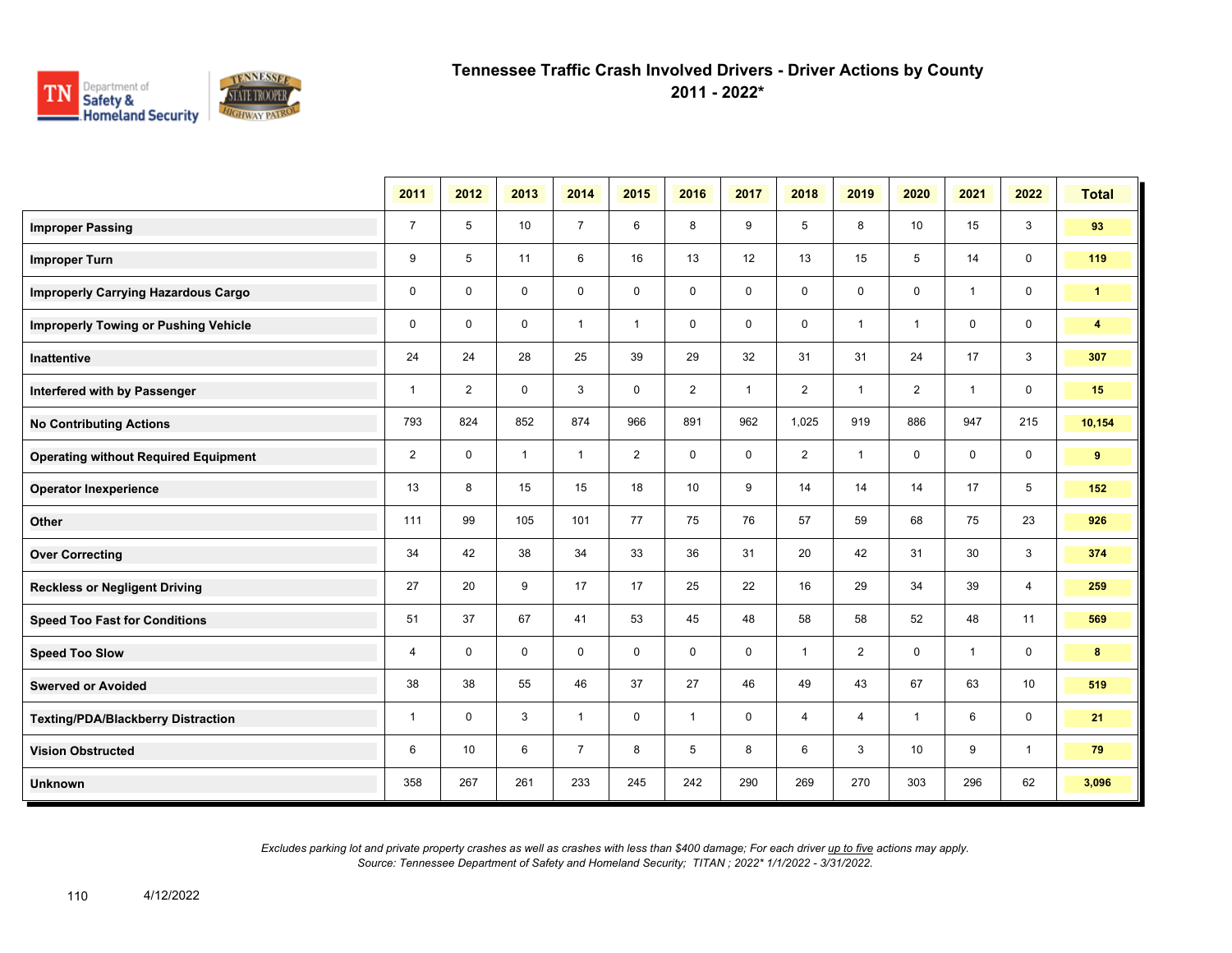

|                        | 2011  | 2012  | 2013  | 2014  | 2015  | 2016  | 2017  | 2018  | 2019  | 2020  | 2021  | 2022 | <b>Total</b> |
|------------------------|-------|-------|-------|-------|-------|-------|-------|-------|-------|-------|-------|------|--------------|
| <b>Total Jefferson</b> | 1.928 | 1.827 | 1.871 | 1.867 | 1.999 | 1,809 | 2.015 | 2.023 | 1.972 | 1,959 | 2,160 | 455  | 21,885       |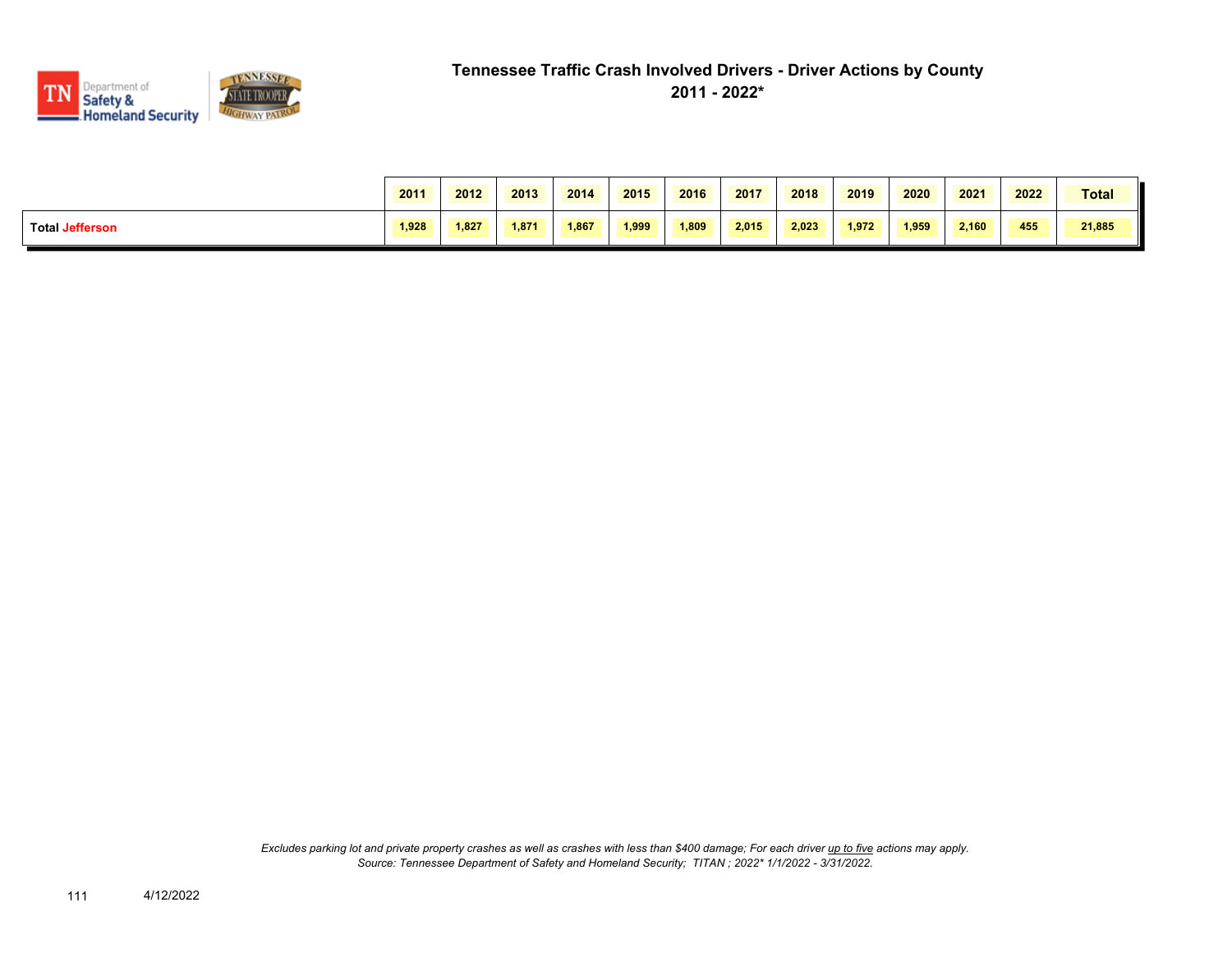

**2011 - 2022\***

| <b>Johnson</b>                                     | 2011           | 2012           | 2013           | 2014           | 2015           | 2016           | 2017           | 2018           | 2019           | 2020           | 2021           | 2022         | <b>Total</b>            |
|----------------------------------------------------|----------------|----------------|----------------|----------------|----------------|----------------|----------------|----------------|----------------|----------------|----------------|--------------|-------------------------|
| <b>Aggressive Driving Road Rage</b>                | 0              | $\mathbf 0$    | $\mathbf 0$    | $\mathbf 0$    | $\mathbf 0$    | $\mathbf 0$    | $\mathbf 0$    | $\mathbf{0}$   | $\mathbf 0$    | $\mathbf 0$    | $\mathbf{1}$   | $\mathbf{1}$ | $\overline{2}$          |
| <b>Careless or Erratic Driving</b>                 | 8              | 12             | 12             | 6              | 6              | 6              | 3              | $\overline{7}$ | 3              | 3              | 6              | $\mathbf 0$  | 72                      |
| <b>Driver Distractions</b>                         | 5              | 3              | $\overline{2}$ | $\overline{2}$ | $\mathbf{1}$   | 8              | $\overline{4}$ | 5              | $\overline{2}$ | 2              | $\overline{4}$ | $\mathbf{1}$ | 39                      |
| <b>Driverless</b>                                  | 1              | $\mathbf 0$    | 0              | 0              | 0              | 2              | $\overline{2}$ | $\mathsf{O}$   | 0              | 0              | $\mathsf{O}$   | $\mathbf 0$  | 5 <sup>5</sup>          |
| Driving on Wrong side of Road                      | 8              | $\overline{7}$ | $\overline{7}$ | $\mathbf 0$    | $\mathbf{1}$   | 8              | $\overline{4}$ | $\overline{7}$ | 3              | 5              | $\overline{7}$ | $\mathbf{3}$ | 60                      |
| Driving Wrong Way on One-Way Roadway               | 0              | $\mathbf 0$    | $\mathbf 0$    | $\mathbf 0$    | 0              | $\mathbf 0$    | $\mathbf 0$    | $\mathbf 0$    | 1              | $\mathbf 0$    | $\mathbf 0$    | $\mathbf{1}$ | $\overline{2}$          |
| <b>Exceeding Posted Speed Limit</b>                | $\overline{2}$ | 5              | 6              | $\mathbf{1}$   | $\overline{4}$ | 6              | 6              | 8              | $\mathbf{1}$   | 3              | 6              | $\mathbf 0$  | 48                      |
| <b>Failure to Comply with License Restrictions</b> | 0              | $\overline{2}$ | $\overline{2}$ | $\mathbf 0$    | $\overline{2}$ | $\mathbf 0$    | $\mathbf{1}$   | $\mathbf{1}$   | $\overline{2}$ | $\mathbf 0$    | $\mathbf{1}$   | $\mathbf 0$  | 11                      |
| <b>Failure to Obey Traffic Controls</b>            | 6              | 5              | $\mathbf 0$    | $\overline{4}$ | $\mathbf{1}$   | 3              | 5              | 6              | 3              | 2              | 8              | 2            | 45                      |
| <b>Failure to Observe Warnings or Instructions</b> | $\overline{1}$ | $\mathbf 0$    | $\mathbf 0$    | $\mathbf{1}$   | 0              | $\overline{2}$ | $\mathbf 0$    | $\mathbf{1}$   | $\overline{2}$ | $\mathbf 0$    | $\overline{1}$ | $\mathbf{1}$ | 9                       |
| <b>Failure to Signal Intentions</b>                | 0              | $\overline{2}$ | $\Omega$       | $\mathbf{1}$   | 0              | $\mathbf{1}$   | $\mathbf 0$    | $\mathbf 0$    | $\mathbf 0$    | $\mathbf{0}$   | $\mathbf 0$    | $\mathbf 0$  | $\overline{\mathbf{4}}$ |
| <b>Failure to Use Lights</b>                       | 0              | $\mathbf 0$    | $\mathbf 0$    | $\mathbf 0$    | 0              | $\overline{1}$ | $\mathbf 0$    | $\mathbf 0$    | $\mathbf 0$    | $\mathbf 0$    | $\mathbf 0$    | $\mathbf 0$  | $\blacktriangleleft$    |
| Failure to Yield Right of Way                      | 34             | 33             | 33             | 24             | 17             | 30             | 27             | 21             | 19             | 25             | 33             | $\mathbf 0$  | 296                     |
| <b>Following Improperly</b>                        | 36             | 18             | 24             | 24             | 21             | 25             | 13             | 22             | 15             | 6              | 8              | $\mathbf 0$  | 212                     |
| <b>GPS Distraction</b>                             | 1              | $\mathbf 0$    | $\mathbf 0$    | $\mathbf 0$    | $\mathbf{1}$   | $\mathbf 0$    | $\mathbf 0$    | $\mathbf 0$    | $\mathbf 0$    | $\mathbf 0$    | $\mathbf{1}$   | $\mathbf 0$  | 3 <sup>2</sup>          |
| <b>Improper Backing</b>                            | 12             | 8              | $\overline{7}$ | 11             | 5              | $\overline{7}$ | $\overline{4}$ | $\overline{2}$ | 5              | 2              | 5              | $\mathbf 0$  | 68                      |
| <b>Improper Lane Changing</b>                      | $\overline{2}$ | $\overline{4}$ | 5              | $\mathbf 0$    | 3              | $\overline{4}$ | 5              | $\overline{4}$ | $\overline{2}$ | $\overline{1}$ | $\overline{4}$ | $\mathbf 0$  | 34                      |
| Improper Loading of Vehicle Cargo or Passengers    | 0              | $\mathbf 0$    | $\overline{1}$ | $\mathbf 0$    | 0              | $\mathbf 0$    | $\mathbf 0$    | $\mathsf{O}$   | 1              | $\mathbf 0$    | 0              | $\mathbf 0$  | $\overline{2}$          |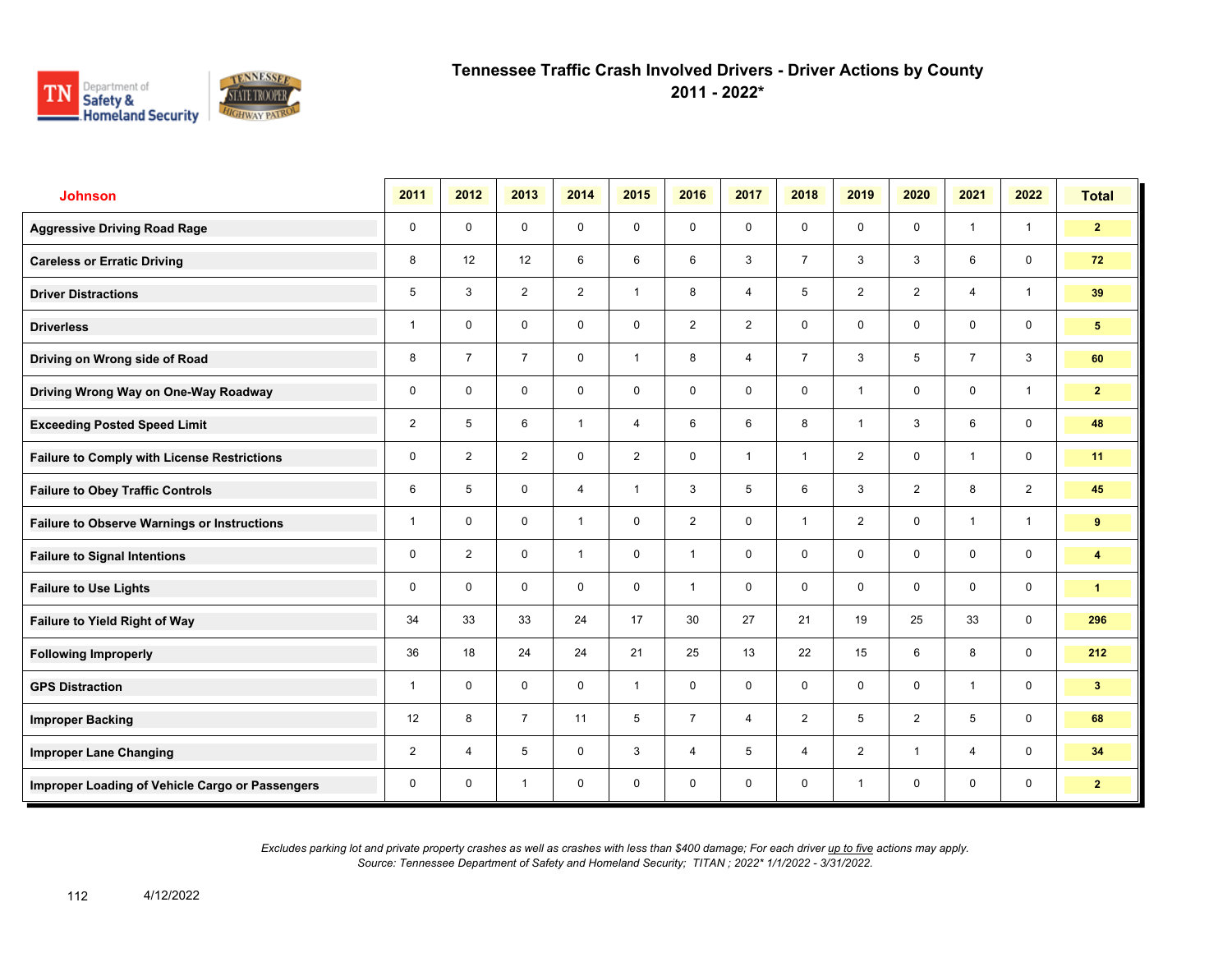

**2011 - 2022\***

|                                             | 2011           | 2012           | 2013           | 2014           | 2015           | 2016           | 2017           | 2018           | 2019           | 2020           | 2021           | 2022           | <b>Total</b>   |
|---------------------------------------------|----------------|----------------|----------------|----------------|----------------|----------------|----------------|----------------|----------------|----------------|----------------|----------------|----------------|
| <b>Improper Passing</b>                     | $\mathbf{1}$   | 3              | $\mathbf{1}$   | $\overline{4}$ | 3              | 3              | 3              | $\overline{7}$ | 0              | 3              | $\mathbf{1}$   | $\overline{1}$ | 30             |
| <b>Improper Turn</b>                        | 3              | $\overline{1}$ | 6              | 3              | $\mathbf 0$    | $\overline{2}$ | $\overline{2}$ | $\overline{2}$ | 3              | 6              | 3              | $\mathbf{1}$   | 32             |
| <b>Improperly Towing or Pushing Vehicle</b> | $\mathbf 0$    | $\mathbf 0$    | $\overline{2}$ | $\mathbf 0$    | 0              | $\mathbf 0$    | 0              | $\mathbf 0$    | 0              | 0              | 0              | $\mathbf 0$    | 2 <sup>7</sup> |
| <b>Inattentive</b>                          | $\overline{7}$ | $\mathbf{1}$   | $\mathbf 0$    | $\overline{2}$ | $\overline{2}$ | $\overline{2}$ | $\overline{2}$ | $\mathbf 0$    | $\mathbf{1}$   | $\overline{2}$ | $\overline{2}$ | $\mathbf{1}$   | 22             |
| Interfered with by Passenger                | $\overline{2}$ | $\mathbf{1}$   | $\mathbf 0$    | $\mathbf 0$    | $\mathbf 0$    | $\mathbf 0$    | 2              | $\mathbf{1}$   | 0              | $\mathbf 0$    | 0              | $\mathbf 0$    | 6              |
| <b>No Contributing Actions</b>              | 373            | 336            | 368            | 290            | 305            | 294            | 380            | 380            | 317            | 314            | 378            | 51             | 3,786          |
| <b>Operating without Required Equipment</b> | $\mathbf 0$    | $\mathbf 0$    | $\mathbf 0$    | $\mathbf 0$    | $\mathbf 0$    | $\mathbf 0$    | $\mathbf{1}$   | $\mathbf 0$    | 0              | $\mathbf 0$    | $\mathbf{1}$   | 0              | 2 <sub>2</sub> |
| <b>Operator Inexperience</b>                | $\mathbf{1}$   | $\overline{4}$ | 4              | $\mathbf{1}$   | $\mathbf{1}$   | $\overline{2}$ | $\mathbf{1}$   | $\overline{2}$ | $\overline{2}$ | $\overline{2}$ | 5              | 0              | 25             |
| Other                                       | 19             | 11             | 12             | $\overline{7}$ | 15             | 26             | 23             | 13             | 15             | 15             | 16             | $\overline{2}$ | 174            |
| <b>Over Correcting</b>                      | 11             | 12             | 17             | 8              | 3              | 5              | 13             | 6              | 11             | $\overline{2}$ | 10             | $\mathbf{1}$   | 99             |
| <b>Reckless or Negligent Driving</b>        | 6              | 11             | $\overline{7}$ | 5              | 3              | 10             | 6              | $\overline{2}$ | 3              | 3              | 9              | $\mathbf{1}$   | 66             |
| <b>Speed Too Fast for Conditions</b>        | 5              | 9              | $\overline{2}$ | 4              | 5              | 6              | 4              | 5              | 6              | 5              | 9              | $\mathbf 0$    | 60             |
| <b>Speed Too Slow</b>                       | 0              | $\mathbf 0$    | 0              | $\mathbf{1}$   | 0              | 0              | $\mathbf{1}$   | 0              | 0              | 0              | 0              | 0              | 2 <sup>7</sup> |
| <b>Swerved or Avoided</b>                   | 6              | 5              | $\overline{7}$ | $\overline{7}$ | 8              | 13             | 10             | 12             | 6              | 9              | 18             | $\mathbf{1}$   | 102            |
| <b>Texting/PDA/Blackberry Distraction</b>   | $\mathbf 0$    | $\mathbf 0$    | $\mathbf{1}$   | 2              | $\mathbf 0$    | $\mathbf 0$    | $\mathbf{1}$   | $\mathbf{1}$   | $\mathbf 0$    | $\mathbf 0$    | 3              | $\overline{1}$ | 9              |
| <b>Vision Obstructed</b>                    | 0              | 3              | $\overline{2}$ | $\mathbf 0$    | $\mathbf{1}$   | 3              | 0              | 4              | $\mathbf{1}$   | 3              | 0              | 0              | 17             |
| <b>Unknown</b>                              | 75             | 95             | 79             | 86             | 73             | 79             | 70             | 72             | 58             | 48             | 56             | $\overline{7}$ | 798            |
| <b>Total Johnson</b>                        | 625            | 591            | 607            | 494            | 481            | 548            | 593            | 591            | 482            | 461            | 596            | 76             | 6,145          |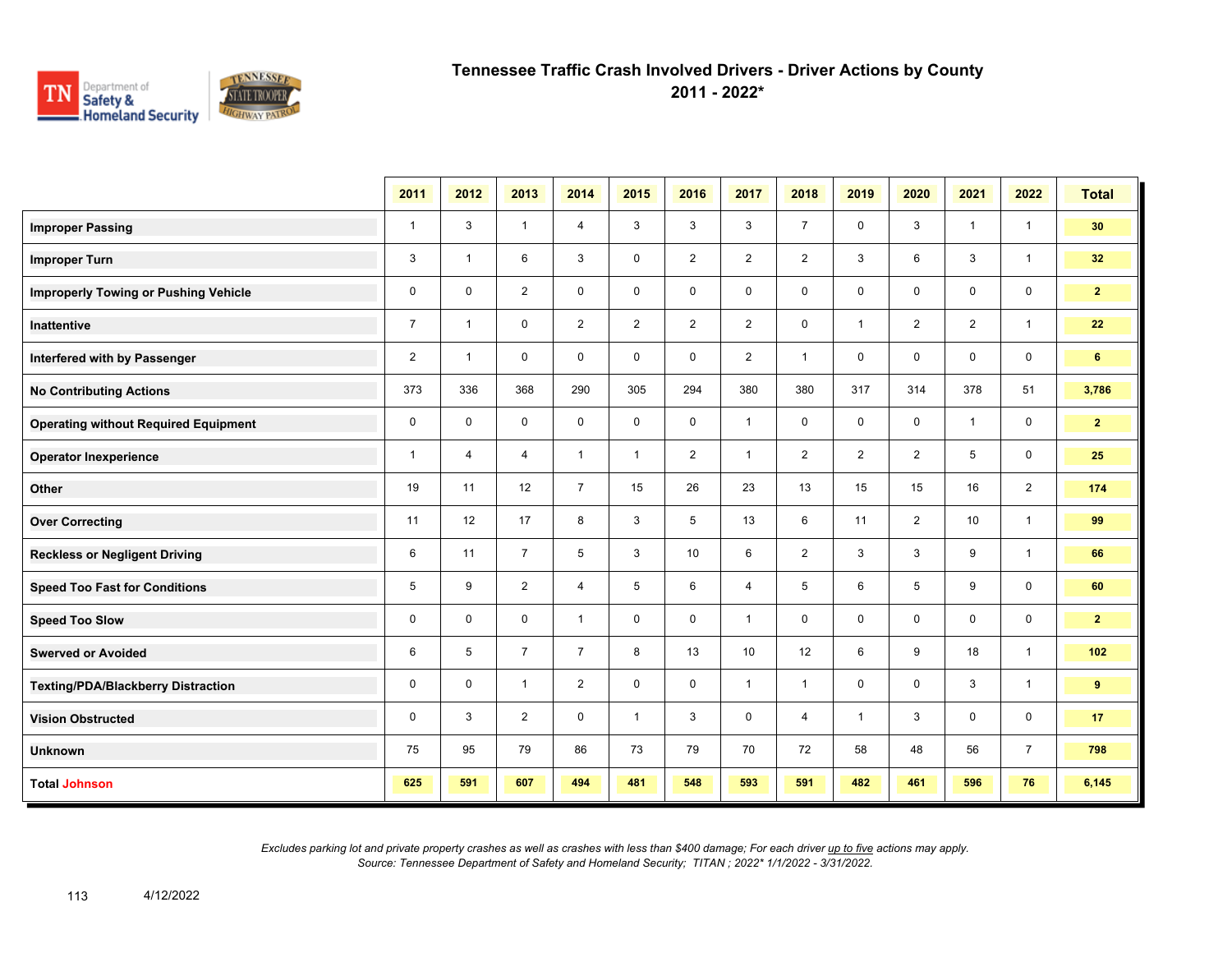

**2011 - 2022\***

| <b>Knox</b>                                        | 2011           | 2012            | 2013           | 2014            | 2015           | 2016            | 2017            | 2018           | 2019  | 2020           | 2021            | 2022           | <b>Total</b> |
|----------------------------------------------------|----------------|-----------------|----------------|-----------------|----------------|-----------------|-----------------|----------------|-------|----------------|-----------------|----------------|--------------|
| <b>Aggressive Driving Road Rage</b>                | 14             | 18              | 11             | 9               | 27             | 52              | 54              | 38             | 49    | 45             | 61              | 12             | 390          |
| <b>Careless or Erratic Driving</b>                 | 406            | 618             | 765            | 477             | 577            | 719             | 856             | 743            | 681   | 502            | 665             | 134            | 7,143        |
| <b>Driver Distractions</b>                         | 44             | 74              | 80             | 74              | 94             | 63              | 72              | 61             | 83    | 65             | 86              | 11             | 807          |
| <b>Driverless</b>                                  | 4              | 2               | 0              | $\mathbf 0$     | $\overline{2}$ | $\overline{1}$  | 3               | 0              | 0     | 2              | 2               | 0              | 16           |
| Driving on Wrong side of Road                      | 134            | 81              | 60             | 63              | 59             | 95              | 103             | 118            | 116   | 103            | 115             | 29             | 1,076        |
| Driving Wrong Way on One-Way Roadway               | 20             | 14              | 25             | 17              | 9              | 10 <sup>1</sup> | 20              | 25             | 19    | 19             | 19              | $\overline{4}$ | 201          |
| <b>Exceeding Posted Speed Limit</b>                | 53             | 139             | 138            | 137             | 156            | 138             | 120             | 106            | 120   | 103            | 128             | 23             | 1,361        |
| <b>Failure to Comply with License Restrictions</b> | 31             | 29              | 26             | 22              | 20             | 27              | 20              | 19             | 13    | 19             | 16              | 3              | 245          |
| <b>Failure to Obey Traffic Controls</b>            | 493            | 457             | 414            | 413             | 464            | 542             | 564             | 571            | 591   | 531            | 542             | 147            | 5,729        |
| <b>Failure to Observe Warnings or Instructions</b> | 46             | 47              | 37             | 40              | 34             | 26              | 21              | 37             | 28    | 29             | 33              | 12             | 390          |
| <b>Failure to Signal Intentions</b>                | 18             | 8               | 9              | 10 <sup>1</sup> | 6              | 8               | 10 <sup>1</sup> | 12             | 13    | $\overline{2}$ | 8               | $\overline{2}$ | 106          |
| <b>Failure to Use Lights</b>                       | 11             | 3               | 11             | 5               | 12             | $\overline{4}$  | 13              | 9              | 12    | $\overline{4}$ | 8               | 3              | 95           |
| Failure to Yield Right of Way                      | 2,209          | 2,139           | 2,091          | 2,087           | 2,051          | 2,538           | 2,549           | 2,736          | 2,649 | 2,067          | 2,398           | 639            | 26,153       |
| <b>Following Improperly</b>                        | 3,431          | 3,310           | 3,238          | 3,228           | 3,481          | 4,514           | 4,467           | 4,710          | 4,761 | 2,975          | 3,415           | 876            | 42,406       |
| <b>GPS Distraction</b>                             | $\overline{2}$ | 6               | $\overline{7}$ | $\overline{7}$  | 9              | 9               | $\overline{7}$  | $\overline{2}$ | 8     | 5              | 5               | $\mathbf{1}$   | 68           |
| <b>Improper Backing</b>                            | 276            | 228             | 208            | 241             | 249            | 289             | 282             | 321            | 309   | 230            | 224             | 53             | 2,910        |
| <b>Improper Lane Changing</b>                      | 331            | 328             | 344            | 350             | 350            | 600             | 746             | 799            | 828   | 568            | 747             | 223            | 6,214        |
| Improper Loading of Vehicle Cargo or Passengers    | 18             | 10 <sup>1</sup> | 5              | 10 <sup>°</sup> | 9              | 9               | 12              | 19             | 19    | 12             | 10 <sup>1</sup> | $\overline{2}$ | 135          |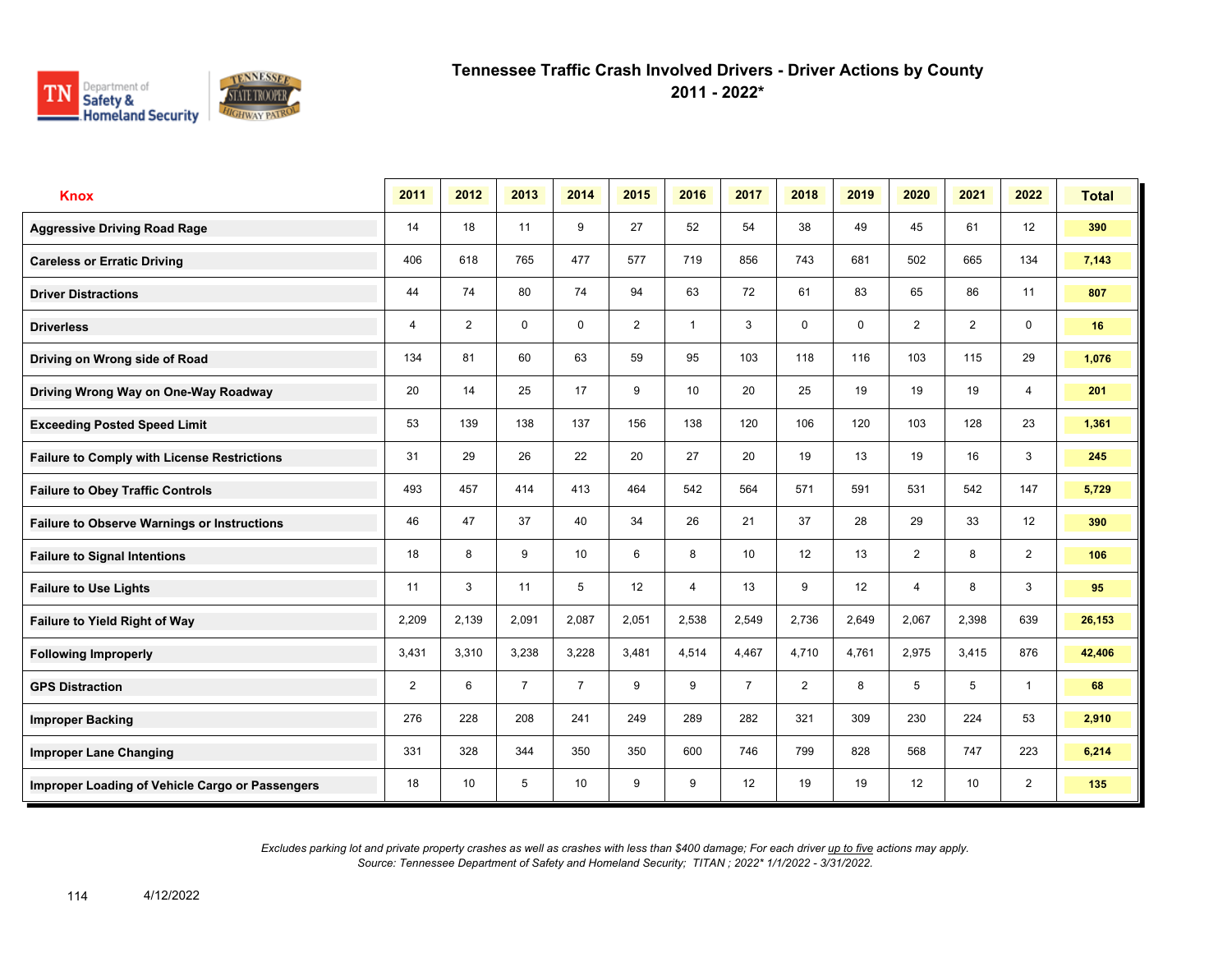

**2011 - 2022\***

|                                             | 2011           | 2012         | 2013           | 2014           | 2015           | 2016           | 2017           | 2018           | 2019         | 2020           | 2021           | 2022         | <b>Total</b> |
|---------------------------------------------|----------------|--------------|----------------|----------------|----------------|----------------|----------------|----------------|--------------|----------------|----------------|--------------|--------------|
| <b>Improper Passing</b>                     | 82             | 76           | 65             | 70             | 83             | 97             | 132            | 115            | 103          | 109            | 108            | 19           | 1,059        |
| <b>Improper Turn</b>                        | 207            | 188          | 171            | 180            | 190            | 228            | 277            | 313            | 360          | 306            | 326            | 99           | 2,845        |
| <b>Improperly Carrying Hazardous Cargo</b>  | $\mathbf 0$    | $\mathbf 0$  | $\mathbf 0$    | $\mathbf 0$    | $\mathbf{1}$   | 3              | 3              | 4              | $\mathbf{1}$ | 3              | $\mathbf{1}$   | $\mathbf{1}$ | 17           |
| <b>Improperly Towing or Pushing Vehicle</b> | 5              | 4            | $\overline{2}$ | $\mathbf{1}$   | 3              | $\overline{2}$ | 4              | 6              | 6            | 5              | $\overline{2}$ | $\mathbf{1}$ | 41           |
| Inattentive                                 | 554            | 339          | 318            | 321            | 326            | 374            | 358            | 360            | 478          | 378            | 557            | 107          | 4,470        |
| Interfered with by Passenger                | 30             | 20           | 14             | 12             | 11             | 10             | 11             | 9              | 9            | 6              | 6              | $\mathbf{1}$ | 139          |
| <b>No Contributing Actions</b>              | 11,248         | 11,766       | 11,487         | 11,699         | 12,989         | 12,824         | 12,884         | 12,991         | 13,105       | 9,627          | 11,320         | 2,789        | 134,729      |
| <b>Operating without Required Equipment</b> | 15             | 8            | 5              | 6              | 9              | $\overline{7}$ | $\overline{7}$ | $\overline{7}$ | 14           | 14             | 11             | $\mathbf{1}$ | 104          |
| <b>Operator Inexperience</b>                | 182            | 148          | 123            | 134            | 150            | 125            | 114            | 130            | 144          | 92             | 108            | 24           | 1,474        |
| Other                                       | 1,168          | 868          | 908            | 924            | 1,048          | 1,000          | 1,116          | 1,151          | 1,073        | 1,022          | 1,035          | 302          | 11,615       |
| <b>Over Correcting</b>                      | 177            | 182          | 150            | 130            | 153            | 183            | 215            | 177            | 170          | 143            | 188            | 38           | 1,906        |
| Racing                                      | $\overline{2}$ | $\mathbf{1}$ | $\overline{2}$ | $\mathbf{1}$   | $\overline{4}$ | $\mathbf 0$    | $\mathbf{1}$   | $\mathbf{1}$   | $\mathbf{1}$ | 3              | $\overline{4}$ | $\mathbf 0$  | 20           |
| <b>Reckless or Negligent Driving</b>        | 225            | 149          | 129            | 132            | 231            | 350            | 239            | 195            | 208          | 190            | 202            | 63           | 2,313        |
| <b>Speed Too Fast for Conditions</b>        | 546            | 362          | 375            | 285            | 313            | 310            | 382            | 377            | 384          | 428            | 378            | 103          | 4,243        |
| <b>Speed Too Slow</b>                       | 9              | 6            | 4              | $\overline{2}$ | 4              | 5              | 9              | 5              | 10           | 9              | 5              | 0            | 68           |
| <b>Swerved or Avoided</b>                   | 122            | 210          | 219            | 200            | 246            | 272            | 332            | 270            | 281          | 264            | 291            | 58           | 2,765        |
| <b>Texting/PDA/Blackberry Distraction</b>   | 4              | 23           | 10             | 24             | 25             | 6              | 18             | 17             | 6            | $\overline{7}$ | 9              | 3            | 152          |
| <b>Vision Obstructed</b>                    | 69             | 47           | 40             | 34             | 51             | 45             | 46             | 59             | 58           | 42             | 61             | 16           | 568          |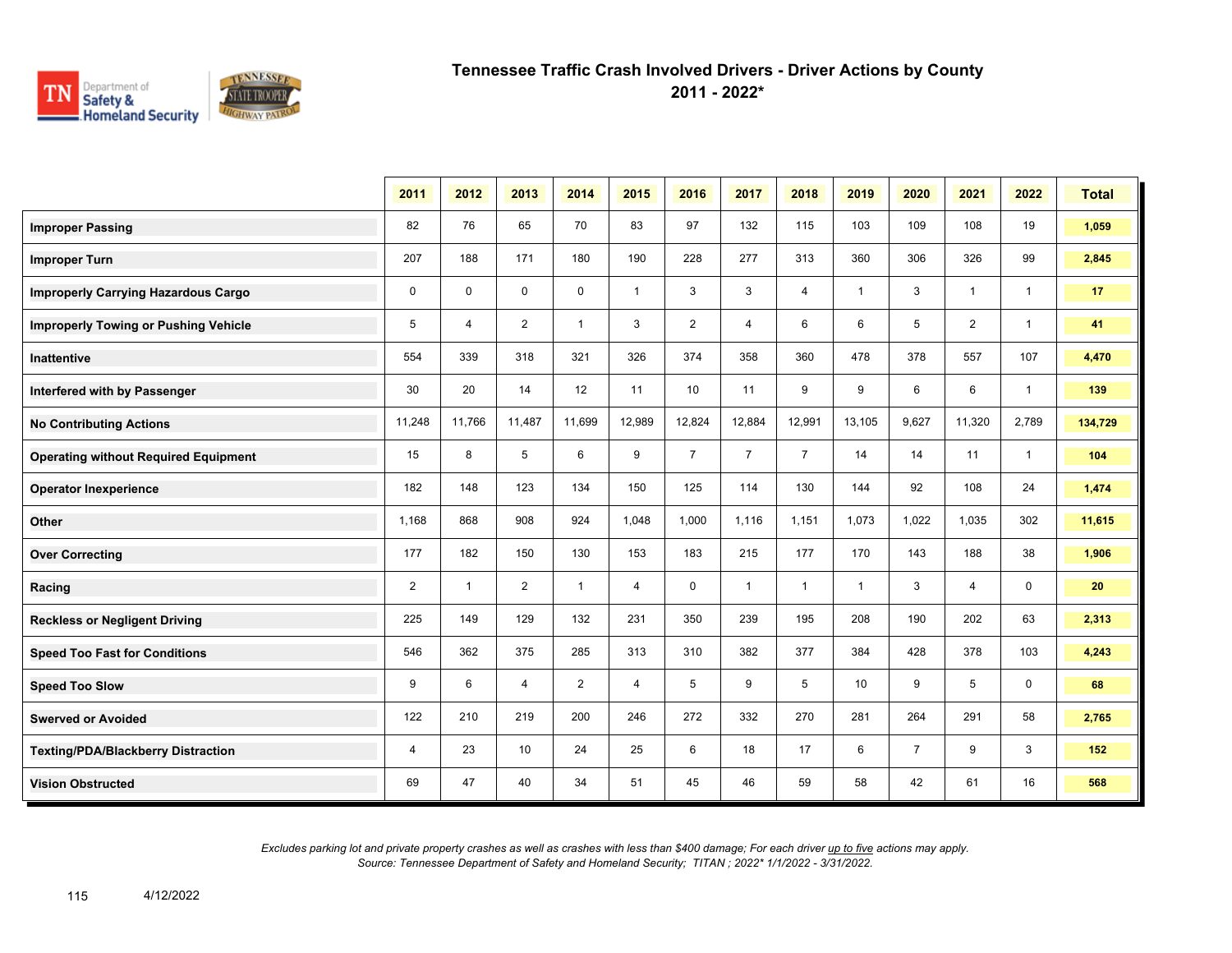

|                   | 2011   | 2012   | 2013   | 2014   | 2015   | 2016   | 2017   | 2018   | 2019   | 2020   | 2021   | 2022  | <b>Total</b> |
|-------------------|--------|--------|--------|--------|--------|--------|--------|--------|--------|--------|--------|-------|--------------|
| <b>Unknown</b>    | 2,802  | 2,868  | 2.713  | 2,697  | 2,877  | 2.669  | 2,412  | 2,535  | 2,512  | 2,510  | 2,799  | 673   | 30,067       |
| <b>Total Knox</b> | 24,988 | 24.776 | 24.204 | 24.042 | 26,323 | 28,154 | 28,479 | 29.048 | 29,222 | 22.439 | 25.893 | 6,472 | 294,040      |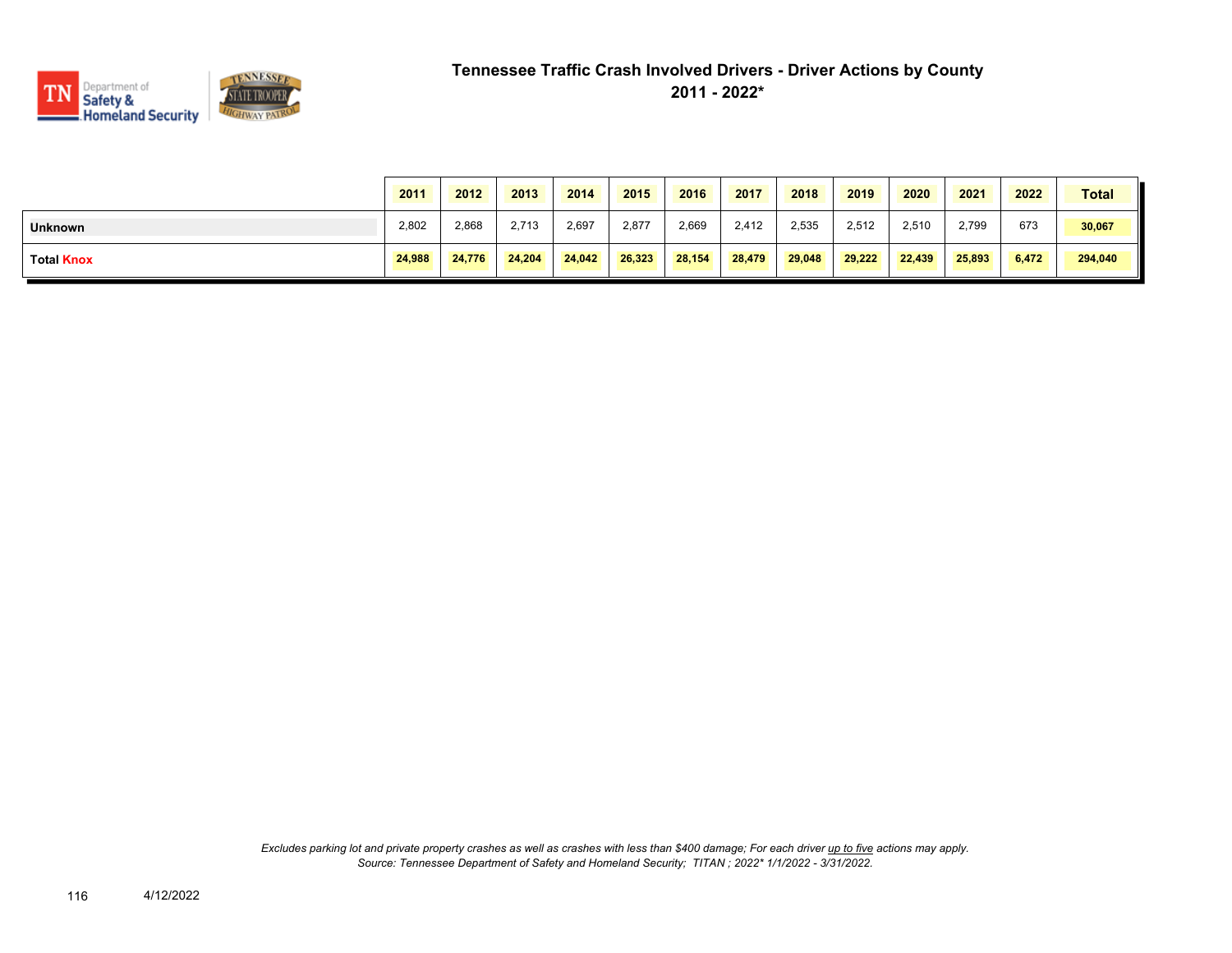

**2011 - 2022\***

| Lake                                               | 2011         | 2012           | 2013           | 2014           | 2015           | 2016           | 2017           | 2018           | 2019           | 2020           | 2021         | 2022                    | <b>Total</b>         |
|----------------------------------------------------|--------------|----------------|----------------|----------------|----------------|----------------|----------------|----------------|----------------|----------------|--------------|-------------------------|----------------------|
| <b>Careless or Erratic Driving</b>                 | $\mathbf{1}$ | $\overline{2}$ | 3              | $\mathbf{1}$   | $\mathbf 0$    | 2              | $\mathbf{1}$   | $\mathbf 0$    | $\mathbf{1}$   | $\mathbf 0$    | 3            | $\mathbf 0$             | 14                   |
| <b>Driver Distractions</b>                         | $\mathbf{1}$ | $\overline{1}$ | $\mathbf{1}$   | $\mathbf 0$    | $\mathbf 0$    | $\mathbf 0$    | $\mathbf{1}$   | $\mathbf 0$    | $\mathbf{1}$   | $\overline{1}$ | $\mathbf 0$  | $\mathbf 0$             | 6                    |
| <b>Driverless</b>                                  | 0            | $\mathbf 0$    | $\mathbf 0$    | $\mathbf 0$    | $\mathbf 0$    | $\mathbf 0$    | $\mathbf 0$    | $\mathbf 0$    | $\mathbf{1}$   | $\mathbf 0$    | $\mathbf 0$  | $\mathbf 0$             | $\mathbf{1}$         |
| Driving on Wrong side of Road                      | 0            | $\overline{2}$ | 2              | 3              | $\mathbf{1}$   | $\overline{1}$ | $\mathbf{1}$   | $\mathbf 0$    | 0              | $\mathbf 0$    | $\mathbf 0$  | $\mathbf 0$             | 10                   |
| <b>Exceeding Posted Speed Limit</b>                | 0            | $\mathbf 0$    | $\mathbf{1}$   | $\mathbf{1}$   | $\mathbf 0$    | $\mathbf 0$    | $\mathbf{1}$   | $\mathbf 0$    | $\mathbf{1}$   | $\mathbf 0$    | $\mathbf{1}$ | $\mathbf 0$             | $5\phantom{.0}$      |
| <b>Failure to Comply with License Restrictions</b> | $\mathbf 0$  | $\mathbf 0$    | $\mathbf 0$    | $\mathbf 0$    | $\mathbf 0$    | $\overline{1}$ | $\mathbf 0$    | $\mathbf 0$    | 0              | $\mathbf 0$    | $\mathbf 0$  | $\mathbf 0$             | $\mathbf{1}$         |
| <b>Failure to Obey Traffic Controls</b>            | 4            | 2              | 3              | $\mathbf{1}$   | $\overline{2}$ | 3              | $\overline{7}$ | $\mathbf{3}$   | 5              | 2              | $\mathbf 0$  | $\mathbf 0$             | 32 <sub>2</sub>      |
| <b>Failure to Observe Warnings or Instructions</b> | $\mathbf 0$  | $\mathbf 0$    | $\mathbf 0$    | $\mathbf 0$    | $\mathbf 0$    | $\overline{1}$ | $\mathbf 0$    | $\mathbf{1}$   | $\mathbf{1}$   | $\mathbf 0$    | $\mathbf 0$  | $\mathbf 0$             | 3 <sup>7</sup>       |
| <b>Failure to Signal Intentions</b>                | 1            | $\mathbf 0$    | $\mathbf 0$    | $\mathbf 0$    | $\mathbf 0$    | $\mathbf 0$    | $\mathbf 0$    | $\mathbf 0$    | $\mathsf{O}$   | $\mathbf 0$    | $\mathbf{1}$ | $\mathbf 0$             | $\mathbf{2}$         |
| Failure to Yield Right of Way                      | 4            | 9              | 8              | $\mathbf{3}$   | 11             | $\overline{4}$ | 12             | 5              | $\overline{7}$ | $\overline{7}$ | 5            | $\mathbf{1}$            | 76                   |
| <b>Following Improperly</b>                        | 5            | 5              | $\overline{4}$ | 6              | 5              | 6              | 8              | $\overline{7}$ | $\mathbf{1}$   | $\overline{2}$ | $\mathbf 0$  | $\overline{2}$          | 51                   |
| <b>Improper Backing</b>                            | 0            | 2              | $\overline{2}$ | $\mathbf{1}$   | 5              | 5              | $\mathbf 0$    | $\mathbf{3}$   | 3              | $\overline{4}$ | $\mathbf{1}$ | $\mathsf{O}\phantom{0}$ | 26                   |
| <b>Improper Lane Changing</b>                      | 0            | $\Omega$       | $\mathbf 0$    | $\mathbf 0$    | $\mathbf 0$    | $\mathbf 0$    | $\mathbf 0$    | $\mathbf 0$    | $\mathsf{O}$   | $\mathbf 0$    | $\mathbf{1}$ | $\mathbf 0$             | $\mathbf{1}$         |
| <b>Improper Passing</b>                            | 1            | $\overline{2}$ | $\mathbf{1}$   | $\overline{2}$ | $\overline{2}$ | $\overline{4}$ | $\overline{4}$ | $\mathbf{1}$   | $\overline{2}$ | 5              | 5            | 3                       | 32 <sub>2</sub>      |
| <b>Improper Turn</b>                               | 0            | 3              | $\mathbf 0$    | $\overline{4}$ | $\overline{2}$ | 3              | $\mathbf{3}$   | $\mathbf{1}$   | $\overline{2}$ | 3              | $\mathbf{1}$ | $\mathbf 0$             | 22                   |
| Inattentive                                        | 0            | $\overline{4}$ | 3              | $\overline{7}$ | 6              | $\overline{7}$ | 6              | $\overline{4}$ | 4              | 5              | $\mathbf{1}$ | $\mathbf{1}$            | 48                   |
| Interfered with by Passenger                       | 0            | $\mathbf 0$    | $\mathbf{1}$   | $\mathbf 0$    | $\mathbf 0$    | $\mathbf 0$    | $\mathbf 0$    | $\mathbf 0$    | 0              | $\mathbf 0$    | $\mathbf 0$  | $\mathbf 0$             | $\blacktriangleleft$ |
| <b>No Contributing Actions</b>                     | 29           | 34             | 29             | 28             | 40             | 27             | 35             | 25             | 17             | 26             | 32           | 9                       | 331                  |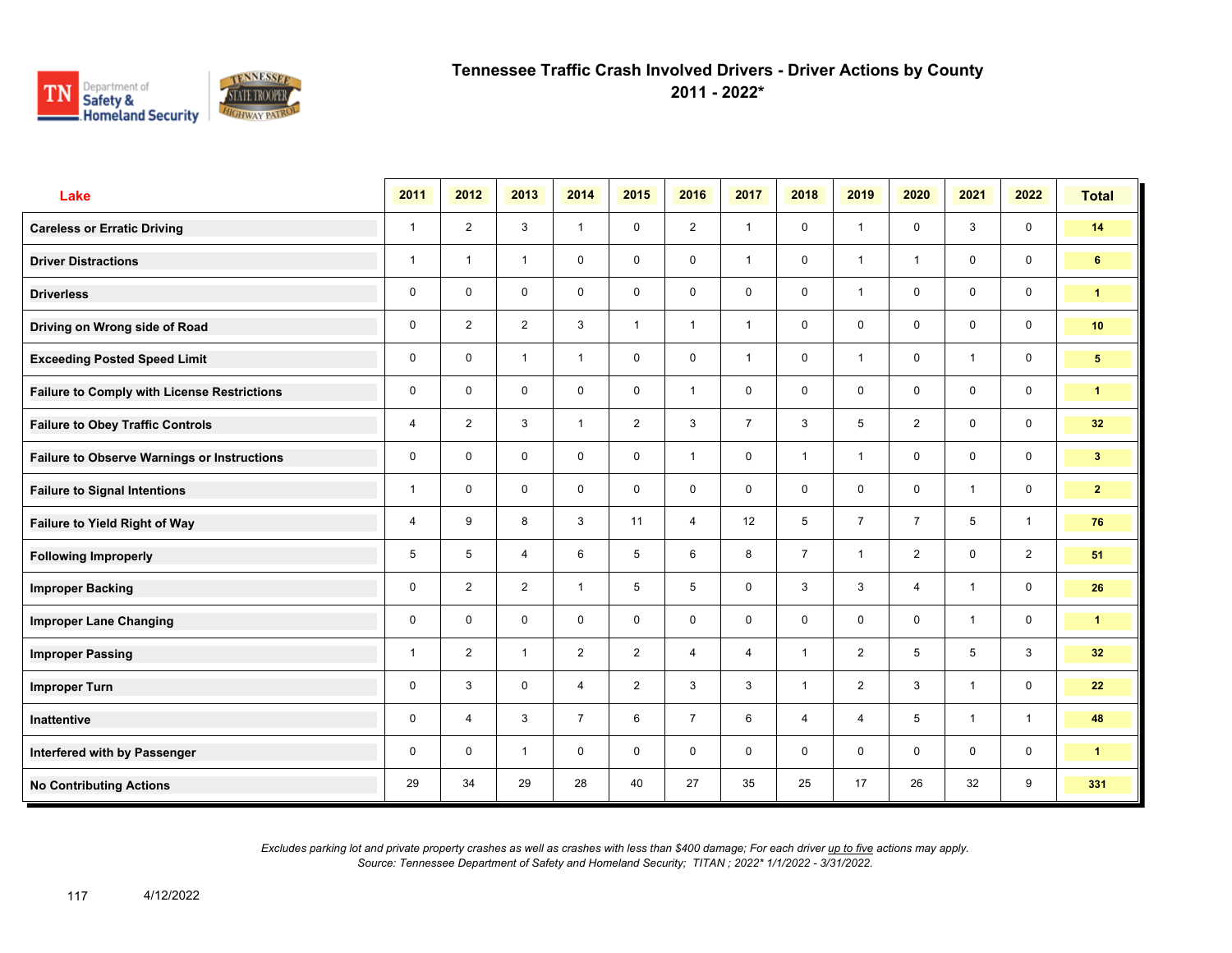

**2011 - 2022\***

|                                             | 2011 | 2012                    | 2013           | 2014           | 2015           | 2016           | 2017           | 2018           | 2019           | 2020           | 2021        | 2022        | <b>Total</b>   |
|---------------------------------------------|------|-------------------------|----------------|----------------|----------------|----------------|----------------|----------------|----------------|----------------|-------------|-------------|----------------|
| <b>Operating without Required Equipment</b> | 0    | $\mathbf 0$             | $\overline{1}$ | 1              | 0              | 0              | 0              | $\mathbf 0$    | 0              |                | 0           | $\mathbf 0$ | 3 <sup>2</sup> |
| <b>Operator Inexperience</b>                | 0    | $\mathbf 0$             | 0              | $\overline{1}$ | 0              |                |                | $\overline{1}$ | $\overline{2}$ | $\overline{2}$ |             | 0           | 9              |
| Other                                       |      | 0                       | 1              | 3              | $\mathbf 0$    | ٠              |                | $\overline{2}$ | 5              | $\mathbf 0$    | 3           | $\mathbf 0$ | 17             |
| <b>Over Correcting</b>                      |      | $\Omega$                | 4              | 3              | 3              | 4              | $\overline{4}$ | $\overline{2}$ | $\overline{2}$ | $\mathbf 0$    | 3           | $\mathbf 0$ | 26             |
| <b>Reckless or Negligent Driving</b>        |      | $\overline{2}$          | $\overline{1}$ | $\overline{2}$ | 3              | $\mathbf 0$    |                | $\mathbf 0$    |                | 2              | $\mathbf 0$ | $\mathbf 0$ | 13             |
| <b>Speed Too Fast for Conditions</b>        |      | 0                       | 0              | $\overline{2}$ | $\overline{2}$ | 3              | 0              | 1              | 0              | $\overline{2}$ |             | 0           | 12             |
| <b>Swerved or Avoided</b>                   | 0    | $\overline{\mathbf{1}}$ | 0              | $\overline{1}$ | $\overline{2}$ | $\overline{ }$ | 2              | $\overline{2}$ | 5              | 3              | 3           | 0           | 20             |
| <b>Texting/PDA/Blackberry Distraction</b>   | 0    | $\mathbf 0$             | $\mathbf 0$    | $\mathbf 0$    |                | $\overline{2}$ | $\mathbf 0$    | $\mathbf 0$    | 0              | $\mathbf 0$    | $\mathbf 0$ | $\mathbf 0$ | 3 <sup>2</sup> |
| <b>Vision Obstructed</b>                    | 0    | $\overline{1}$          | $\overline{2}$ | $\overline{1}$ | 0              | 0              | $\mathbf 0$    | $\mathbf 0$    | 0              | 2              | $\mathbf 0$ | $\mathbf 0$ | $6^{\circ}$    |
| <b>Unknown</b>                              | 17   | 22                      | 21             | 28             | 26             | 27             | 26             | 23             | 28             | 17             | 28          | 8           | 271            |
| <b>Total Lake</b>                           | 67   | 92                      | 88             | 99             | 111            | 103            | 114            | 81             | 89             | 84             | 90          | 24          | 1,042          |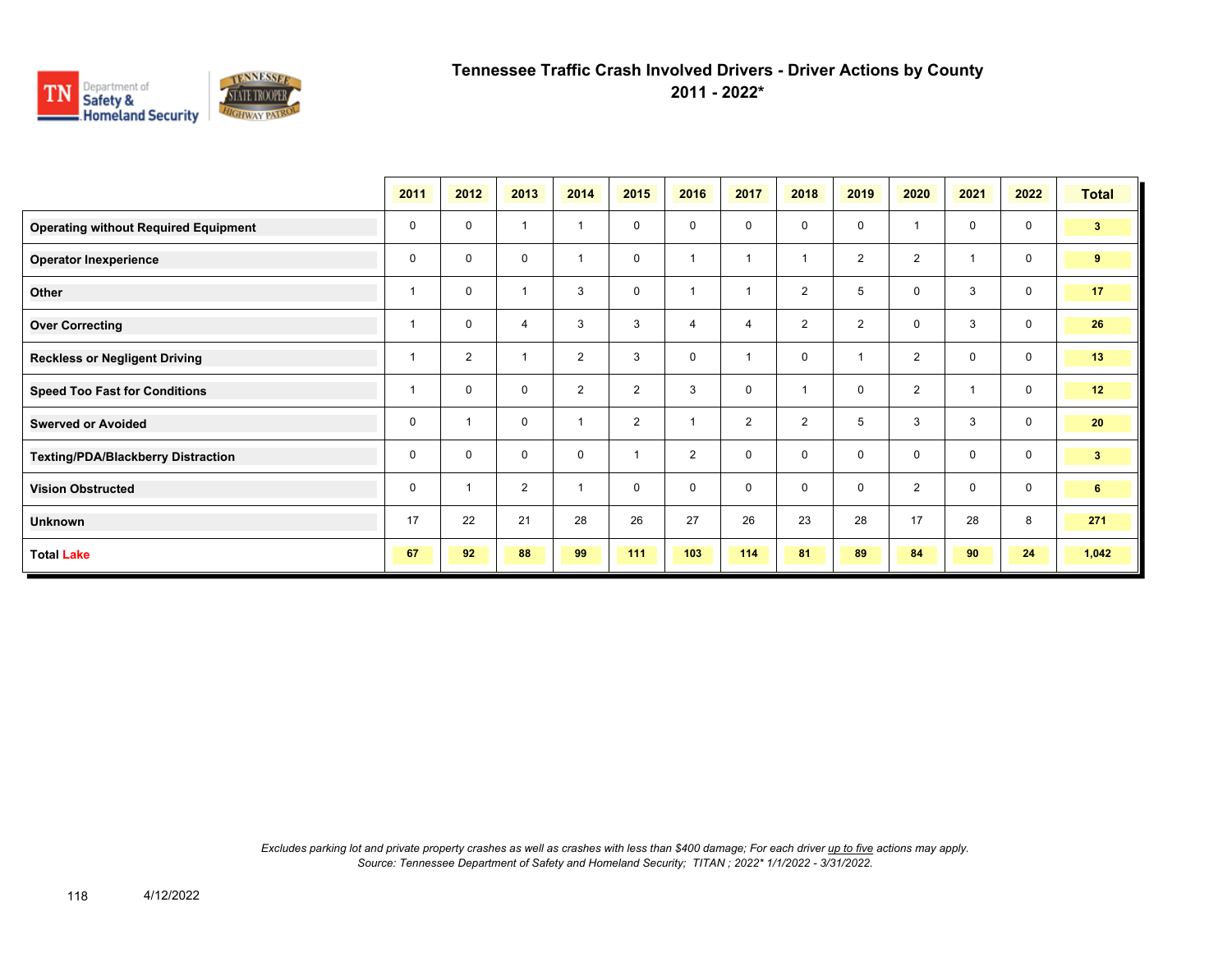

**2011 - 2022\***

| <b>Lauderdale</b>                                  | 2011           | 2012           | 2013           | 2014           | 2015           | 2016           | 2017           | 2018           | 2019           | 2020           | 2021           | 2022           | <b>Total</b>    |
|----------------------------------------------------|----------------|----------------|----------------|----------------|----------------|----------------|----------------|----------------|----------------|----------------|----------------|----------------|-----------------|
| <b>Aggressive Driving Road Rage</b>                | $\overline{2}$ | $\mathbf 0$    | $\mathbf{1}$   | $\mathbf{1}$   | $\mathbf{1}$   | $\mathbf 0$    | $\mathbf 0$    | $\mathbf{1}$   | 2              | 2              | $\mathbf{1}$   | $\mathbf 0$    | 11              |
| <b>Careless or Erratic Driving</b>                 | 11             | 28             | 35             | 16             | 26             | 3              | 13             | $\mathbf{1}$   | 6              | 6              | 9              | $\mathbf{1}$   | 155             |
| <b>Driver Distractions</b>                         | $\mathbf{1}$   | 5              | $\overline{4}$ | $\overline{4}$ | 5              | $\overline{4}$ | 3              | $\overline{4}$ | $\overline{4}$ | $\overline{7}$ | $\overline{7}$ | $\mathbf{1}$   | 49              |
| Driving on Wrong side of Road                      | 3              | 5              | 8              | 5              | 3              | 5              | $\mathbf{1}$   | 3              | 4              | 3              | 4              | $\mathbf{1}$   | 45              |
| Driving Wrong Way on One-Way Roadway               | 1              | $\mathbf 0$    | $\mathbf 0$    | $\mathbf 0$    | $\overline{2}$ | $\mathbf 0$    | $\mathbf{1}$   | $\mathbf{1}$   | 1              | $\mathbf 0$    | $\mathbf 0$    | $\mathsf{O}$   | 6               |
| <b>Exceeding Posted Speed Limit</b>                | 4              | $\overline{2}$ | $\overline{2}$ | $\overline{4}$ | $\overline{4}$ | $\mathbf{1}$   | 2              | $\mathbf{1}$   | 5              | $\overline{1}$ | $\overline{4}$ | $\mathbf 0$    | 30              |
| <b>Failure to Comply with License Restrictions</b> | $\mathbf 0$    | $\overline{1}$ | $\mathbf 0$    | $\mathbf 0$    | $\overline{2}$ | $\mathbf 0$    | $\mathbf 0$    | $\mathbf{1}$   | 1              | $\overline{1}$ | $\mathbf 0$    | $\mathbf 0$    | 6               |
| <b>Failure to Obey Traffic Controls</b>            | 6              | 5              | 5              | $\overline{7}$ | 3              | $\overline{7}$ | 12             | 3              | 9              | 6              | 11             | $\mathbf{1}$   | 75              |
| <b>Failure to Observe Warnings or Instructions</b> | 0              | $\overline{1}$ | $\mathbf 0$    | $\mathbf{1}$   | $\mathbf 0$    | 2              | $\mathbf{1}$   | $\mathbf 0$    | $\mathbf 0$    | $\mathbf 0$    | $\mathbf 0$    | 0              | 5               |
| <b>Failure to Signal Intentions</b>                | $\overline{2}$ | $\Omega$       | $\mathbf 0$    | $\mathbf{1}$   | $\mathbf 0$    | $\overline{4}$ | $\overline{1}$ | $\overline{2}$ | $\mathbf 0$    | $\mathbf 0$    | $\mathbf 0$    | $\mathbf 0$    | 10 <sup>1</sup> |
| <b>Failure to Use Lights</b>                       | 1              | $\mathbf 0$    | $\mathbf 0$    | $\mathbf 0$    | 0              | $\mathbf 0$    | $\mathbf 0$    | $\mathbf 0$    | 0              | $\mathbf 0$    | $\mathbf 0$    | $\mathbf{1}$   | $\overline{2}$  |
| <b>Failure to Yield Right of Way</b>               | 49             | 41             | 40             | 42             | 36             | 47             | 49             | 55             | 44             | 34             | 51             | $\overline{7}$ | 495             |
| <b>Following Improperly</b>                        | 38             | 31             | 35             | 31             | 33             | 43             | 24             | 29             | 22             | 25             | 23             | 2              | 336             |
| <b>GPS Distraction</b>                             | 0              | $\mathbf 0$    | $\mathbf 0$    | $\mathbf 0$    | $\mathbf{1}$   | $\mathbf 0$    | $\mathbf 0$    | $\mathbf 0$    | 0              | $\overline{1}$ | $\mathbf 0$    | $\mathbf 0$    | $\mathbf{2}$    |
| <b>Improper Backing</b>                            | 6              | 8              | 6              | 16             | 11             | 14             | 15             | 5              | $\overline{7}$ | $\overline{4}$ | 9              | $\mathbf 0$    | 101             |
| <b>Improper Lane Changing</b>                      | 4              | $\overline{2}$ | $\mathbf{1}$   | $\mathbf 0$    | 0              | $\overline{4}$ | 5              | $\overline{7}$ | 5              | 2              | $\mathbf{1}$   | $\mathbf{1}$   | 32 <sub>2</sub> |
| Improper Loading of Vehicle Cargo or Passengers    | $\overline{2}$ | $\mathbf 0$    | $\mathbf{1}$   | $\mathbf 0$    | $\mathbf 0$    | $\mathbf 0$    | $\mathbf{1}$   | $\mathbf 0$    | $\mathbf{1}$   | $\mathbf 0$    | $\mathbf 0$    | $\mathbf 0$    | $5\phantom{.0}$ |
| <b>Improper Passing</b>                            | 5              | 8              | 5              | 5              | 6              | 5              | 10             | 6              | 5              | $\overline{2}$ | 5              | $\mathbf 0$    | 62              |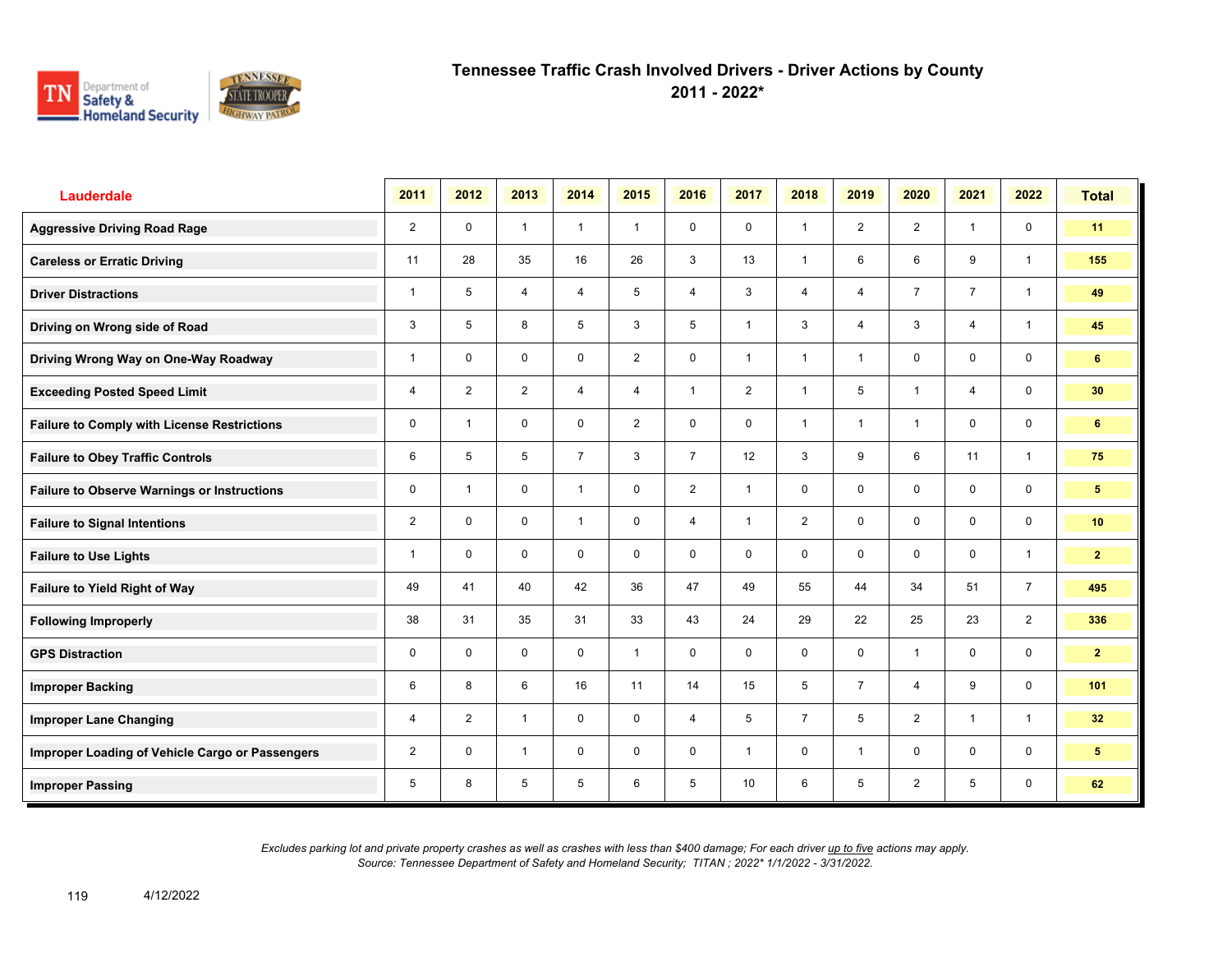

**2011 - 2022\***

|                                             | 2011           | 2012           | 2013           | 2014           | 2015           | 2016         | 2017           | 2018           | 2019           | 2020           | 2021           | 2022           | <b>Total</b>         |
|---------------------------------------------|----------------|----------------|----------------|----------------|----------------|--------------|----------------|----------------|----------------|----------------|----------------|----------------|----------------------|
| <b>Improper Turn</b>                        | 10             | $\overline{2}$ | 8              | $\overline{2}$ | 5              | 9            | $\overline{2}$ | 5              | $\overline{4}$ | 14             | 6              | 0              | 67                   |
| <b>Improperly Towing or Pushing Vehicle</b> | $\mathbf 0$    | $\mathbf 0$    | $\overline{2}$ | $\mathbf 0$    | 0              | $\mathbf{1}$ | 0              | 0              | $\mathbf 0$    | 0              | 0              | $\mathbf 0$    | 3 <sup>2</sup>       |
| Inattentive                                 | 24             | 3              | 5              | $\overline{4}$ | 16             | 11           | 17             | $\overline{2}$ | $\overline{4}$ | 4              | 10             | $\overline{2}$ | 102                  |
| Interfered with by Passenger                | 3              | 2              | $\mathbf 0$    | $\overline{2}$ | $\mathbf 0$    | $\mathbf{1}$ | $\mathbf{1}$   | $\mathbf 0$    | $\mathbf 0$    | $\mathbf 0$    | $\mathbf{1}$   | $\mathbf 0$    | 10                   |
| <b>No Contributing Actions</b>              | 234            | 293            | 223            | 322            | 398            | 440          | 381            | 365            | 392            | 369            | 415            | 70             | 3,902                |
| <b>Operating without Required Equipment</b> | $\mathbf{1}$   | $\overline{2}$ | $\mathbf 0$    | $\mathbf{1}$   | $\overline{2}$ | $\mathbf{1}$ | $\mathbf 0$    | $\mathbf 0$    | 0              | $\mathbf{1}$   | $\mathbf{1}$   | $\mathbf 0$    | 9                    |
| <b>Operator Inexperience</b>                | 10             | $\overline{4}$ | 4              | 3              | 6              | 4            | 4              | 4              | 6              | $\overline{2}$ | 3              | $\overline{1}$ | 51                   |
| <b>Other</b>                                | 22             | 10             | 12             | 22             | 15             | 26           | 12             | 15             | 16             | 8              | 12             | $\overline{1}$ | 171                  |
| <b>Over Correcting</b>                      | 6              | $\overline{4}$ | $\overline{7}$ | 17             | 15             | 21           | 14             | 8              | 13             | 8              | 9              | $\overline{2}$ | 124                  |
| Racing                                      | $\mathbf 0$    | $\mathbf 0$    | $\mathbf 0$    | $\mathbf 0$    | $\mathbf 0$    | $\mathbf 0$  | $\mathbf{1}$   | 0              | 0              | $\mathbf 0$    | 0              | $\mathbf 0$    | $\mathbf{1}$         |
| <b>Reckless or Negligent Driving</b>        | 14             | 9              | 10             | 10             | 6              | 5            | $\overline{7}$ | 6              | 8              | 12             | 14             | $\overline{2}$ | 103                  |
| <b>Speed Too Fast for Conditions</b>        | 17             | 10             | 12             | 17             | 15             | 3            | 15             | $\overline{7}$ | 6              | 10             | 13             | 3              | 128                  |
| <b>Speed Too Slow</b>                       | $\mathbf 0$    | $\mathbf{1}$   | $\mathbf 0$    | $\mathbf 0$    | $\mathbf{1}$   | $\mathbf{1}$ | $\mathbf{1}$   | $\mathbf 0$    | $\mathbf 0$    | $\mathbf 0$    | $\mathbf 0$    | $\mathbf 0$    | $\blacktriangleleft$ |
| <b>Swerved or Avoided</b>                   | 6              | 16             | 12             | 18             | 15             | 8            | 16             | 19             | 25             | 22             | 16             | $\overline{1}$ | 174                  |
| <b>Texting/PDA/Blackberry Distraction</b>   | $\mathbf 0$    | 2              | $\mathbf{1}$   | $\mathbf{1}$   | $\mathbf{1}$   | 3            | 3              | $\mathbf{1}$   | $\overline{2}$ | $\mathbf 0$    | $\mathbf{1}$   | $\mathbf{1}$   | 16                   |
| <b>Vision Obstructed</b>                    | $\overline{2}$ | $\mathbf{1}$   | $\mathbf 0$    | $\mathbf 0$    | $\mathbf{1}$   | 5            | 0              | 4              | 3              | $\mathbf{1}$   | $\overline{4}$ | 0              | 21                   |
| <b>Unknown</b>                              | 141            | 122            | 83             | 93             | 99             | 104          | 95             | 94             | 110            | 126            | 104            | 20             | 1,191                |
| <b>Total Lauderdale</b>                     | 625            | 618            | 522            | 645            | 728            | 782          | 707            | 649            | 705            | 671            | 734            | 118            | 7,504                |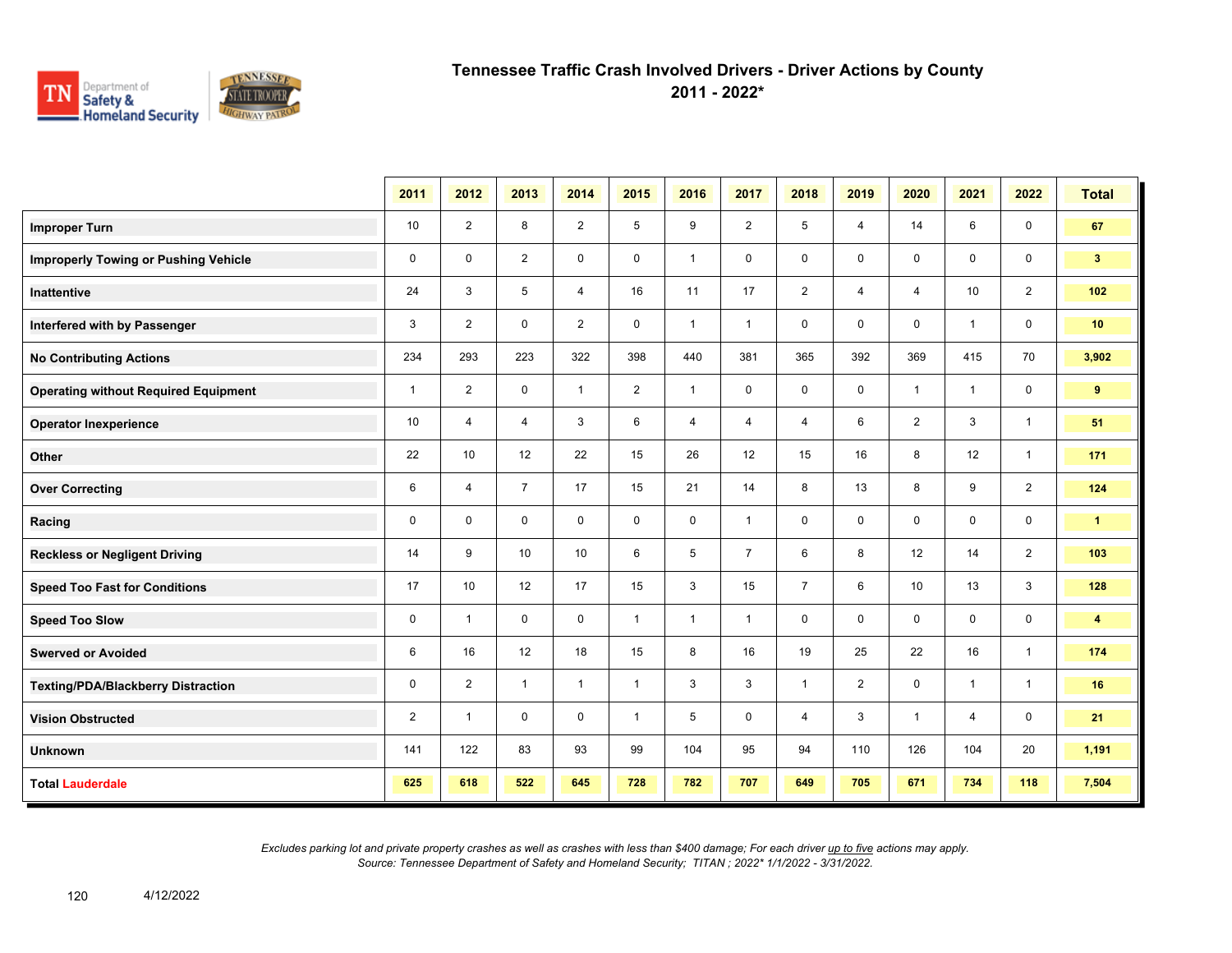

**2011 - 2022\***

| <b>Lawrence</b>                                    | 2011           | 2012           | 2013           | 2014           | 2015           | 2016           | 2017           | 2018           | 2019           | 2020                    | 2021           | 2022           | <b>Total</b>   |
|----------------------------------------------------|----------------|----------------|----------------|----------------|----------------|----------------|----------------|----------------|----------------|-------------------------|----------------|----------------|----------------|
| <b>Aggressive Driving Road Rage</b>                | 0              | $\mathbf 0$    | $\mathbf 0$    | $\mathbf 0$    | 0              | $\mathbf 0$    | $\overline{2}$ | 3              | $\overline{1}$ | $\mathbf 0$             | $\mathbf 0$    | $\mathbf 0$    | 6              |
| <b>Careless or Erratic Driving</b>                 | 6              | 38             | 90             | 63             | 85             | 79             | 49             | 68             | 33             | 31                      | 49             | 14             | 605            |
| <b>Driver Distractions</b>                         | 3              | 9              | $\mathbf{1}$   | $\overline{4}$ | $\overline{4}$ | $\overline{7}$ | 5              | 14             | 12             | 8                       | 8              | $\mathbf 0$    | 75             |
| Driving on Wrong side of Road                      | 13             | $\overline{4}$ | 11             | 9              | 9              | $\overline{4}$ | $\overline{4}$ | 9              | 9              | $\overline{4}$          | 3              | $\overline{4}$ | 83             |
| Driving Wrong Way on One-Way Roadway               | 0              | $\mathbf 0$    | 0              | $\mathbf{1}$   | 0              | $\mathbf 0$    | 0              | $\overline{1}$ | 1              | $\mathbf 0$             | $\mathbf 0$    | $\mathbf 0$    | 3 <sup>2</sup> |
| <b>Exceeding Posted Speed Limit</b>                | $\overline{2}$ | 5              | 3              | $\overline{2}$ | 5              | 5              | 5              | 4              | 4              | $\overline{4}$          | 6              | $\overline{2}$ | 47             |
| <b>Failure to Comply with License Restrictions</b> | $\mathbf{1}$   | $\overline{1}$ | 5              | $\overline{2}$ | $\overline{2}$ | $\Omega$       | $\overline{2}$ | $\mathbf 0$    | $\mathbf 1$    | $\Omega$                | $\mathbf 0$    | $\mathbf 0$    | 14             |
| <b>Failure to Obey Traffic Controls</b>            | 24             | 20             | 20             | 12             | 16             | 21             | 20             | 13             | 18             | 16                      | 20             | 3              | 203            |
| <b>Failure to Observe Warnings or Instructions</b> | $\overline{2}$ | $\overline{2}$ | $\overline{2}$ | $\mathbf{1}$   | $\mathbf 0$    | $\overline{4}$ | $\overline{1}$ | $\overline{4}$ | 0              | $\mathbf 0$             | 3              | $\mathbf{1}$   | 20             |
| <b>Failure to Signal Intentions</b>                | $\overline{2}$ | $\overline{2}$ | $\overline{2}$ | $\overline{2}$ | $\overline{2}$ | $\overline{1}$ | $\overline{1}$ | $\mathbf 0$    | 0              | $\overline{2}$          | $\overline{1}$ | $\mathbf 0$    | 15             |
| <b>Failure to Use Lights</b>                       | $\mathbf{1}$   | $\overline{1}$ | $\mathbf{1}$   | $\mathbf 0$    | $\mathbf 0$    | $\mathbf 0$    | 0              | $\mathbf 0$    | $\mathbf 1$    | $\Omega$                | $\overline{1}$ | $\mathbf 0$    | 5              |
| Failure to Yield Right of Way                      | 81             | 109            | 91             | 79             | 81             | 86             | 110            | 105            | 114            | 105                     | 92             | 20             | 1,073          |
| <b>Following Improperly</b>                        | 53             | 29             | 20             | 42             | 42             | 45             | 68             | 36             | 37             | 41                      | 56             | 9              | 478            |
| <b>GPS Distraction</b>                             | 0              | $\overline{1}$ | $\mathbf 0$    | $\mathbf 0$    | 0              | 0              | $\mathbf 0$    | $\mathbf 0$    | 0              | $\overline{\mathbf{1}}$ | $\mathbf 0$    | $\mathbf 0$    | $\mathbf{2}$   |
| <b>Improper Backing</b>                            | 15             | 13             | 10             | 11             | 10             | 12             | 14             | 13             | 19             | 16                      | 17             | 6              | 156            |
| <b>Improper Lane Changing</b>                      | 5              | $\overline{7}$ | 6              | $\overline{7}$ | 15             | 6              | 16             | 8              | 12             | 6                       | 8              | $\overline{2}$ | 98             |
| Improper Loading of Vehicle Cargo or Passengers    | 0              | $\mathbf 0$    | $\mathbf 0$    | $\mathbf 0$    | $\mathbf 0$    | $\Omega$       | $\mathbf{1}$   | $\overline{2}$ | 0              | $\overline{1}$          | $\overline{1}$ | $\mathbf 0$    | 5              |
| <b>Improper Passing</b>                            | 3              | 3              | 4              | 3              | 6              | 5              | $\overline{7}$ | $\overline{7}$ | 3              | $\overline{7}$          | $\overline{7}$ | 0              | 55             |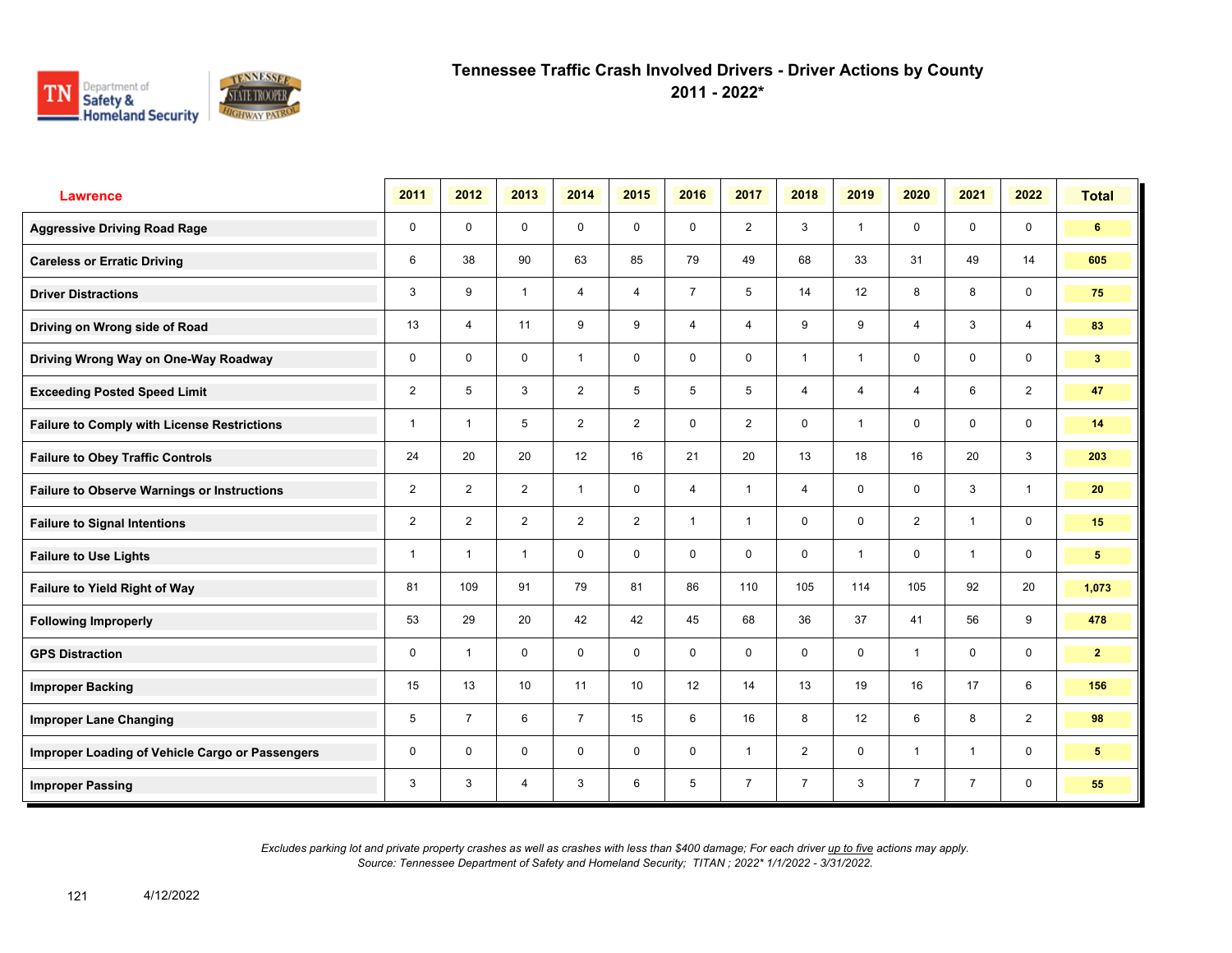

**2011 - 2022\***

|                                             | 2011           | 2012           | 2013           | 2014         | 2015           | 2016           | 2017           | 2018           | 2019           | 2020           | 2021           | 2022           | <b>Total</b>         |
|---------------------------------------------|----------------|----------------|----------------|--------------|----------------|----------------|----------------|----------------|----------------|----------------|----------------|----------------|----------------------|
| <b>Improper Turn</b>                        | 6              | 8              | $\overline{4}$ | 11           | 6              | 17             | 14             | 10             | 10             | 8              | 15             | $\overline{2}$ | 111                  |
| <b>Improperly Towing or Pushing Vehicle</b> | $\mathbf{1}$   | $\mathbf 0$    | $\mathbf 0$    | $\mathbf 0$  | $\mathbf 0$    | $\mathbf 0$    | $\mathbf 0$    | $\overline{2}$ | $\mathbf 0$    | $\mathbf 0$    | $\mathbf 0$    | $\mathbf 0$    | 3 <sub>1</sub>       |
| Inattentive                                 | 53             | 52             | 30             | 37           | 36             | 60             | 55             | 39             | 29             | 28             | 34             | 4              | 457                  |
| Interfered with by Passenger                | $\overline{2}$ | $\overline{2}$ | $\mathbf{1}$   | $\mathbf{1}$ | $\overline{2}$ | 4              | 3              | $\mathbf{1}$   | $\mathbf{1}$   | 0              | $\mathbf{1}$   | 0              | 18                   |
| <b>No Contributing Actions</b>              | 652            | 642            | 510            | 645          | 683            | 664            | 704            | 666            | 692            | 537            | 586            | 130            | 7,111                |
| <b>Operating without Required Equipment</b> | $\mathbf 0$    | $\mathbf 0$    | $\mathbf 0$    | $\mathbf 0$  | $\mathbf 0$    | $\overline{1}$ | $\mathbf 0$    | 0              | $\mathbf 0$    | $\mathbf 0$    | $\mathbf 0$    | $\mathbf 0$    | $\blacktriangleleft$ |
| <b>Operator Inexperience</b>                | $\overline{5}$ | 5              | 3              | 3            | $\overline{4}$ | $\overline{7}$ | $\overline{7}$ | $\overline{7}$ | $\overline{4}$ | 3              | $\overline{2}$ | 3              | 53                   |
| Other                                       | 50             | 53             | 47             | 52           | 58             | 47             | 53             | 30             | 43             | 34             | 51             | 12             | 530                  |
| <b>Over Correcting</b>                      | 14             | 13             | 13             | 11           | 16             | 24             | 18             | 19             | 13             | 13             | 12             | $\mathbf{1}$   | 167                  |
| <b>Reckless or Negligent Driving</b>        | 11             | 15             | 21             | 36           | 38             | 36             | 26             | 38             | 23             | 24             | 26             | $\overline{4}$ | 298                  |
| <b>Speed Too Fast for Conditions</b>        | 19             | 21             | 20             | 21           | 21             | 28             | 32             | 29             | 26             | 25             | 41             | 12             | 295                  |
| <b>Speed Too Slow</b>                       | $\mathbf 0$    | $\Omega$       | $\mathbf 0$    | $\mathbf 0$  | $\mathbf 0$    | 0              | $\mathbf 0$    | 0              | 0              | $\mathbf 0$    | $\mathbf{1}$   | $\mathbf 0$    | $\mathbf{1}$         |
| <b>Swerved or Avoided</b>                   | $\overline{7}$ | $\overline{7}$ | 24             | 9            | 19             | 24             | 13             | 19             | 18             | 31             | 31             | 4              | 206                  |
| <b>Texting/PDA/Blackberry Distraction</b>   | 2              | $\overline{2}$ | 3              | 3            | $\mathbf{1}$   | 3              | $\mathbf{1}$   | 0              | $\overline{2}$ | $\mathbf 1$    | 3              | 0              | 21                   |
| <b>Vision Obstructed</b>                    | 14             | 8              | 6              | 10           | 6              | 12             | 11             | 6              | 11             | $\overline{4}$ | 6              | $\mathbf 0$    | 94                   |
| <b>Unknown</b>                              | 306            | 317            | 279            | 254          | 293            | 295            | 302            | 265            | 268            | 236            | 277            | 84             | 3,176                |
| <b>Total Lawrence</b>                       | 1,353          | 1,389          | 1,227          | 1,331        | 1,460          | 1,497          | 1,544          | 1,418          | 1,405          | 1,186          | 1,358          | 317            | 15,485               |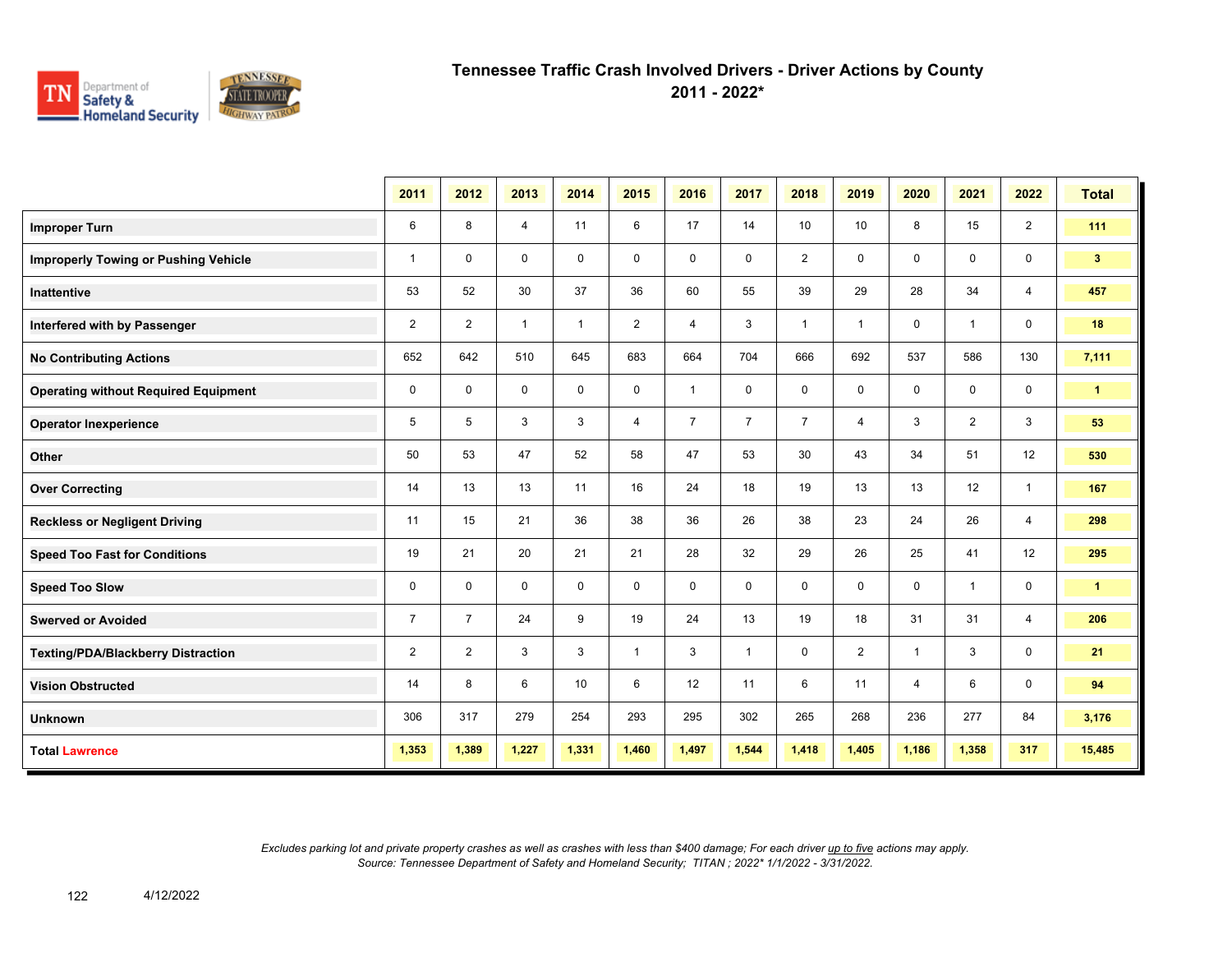

**2011 - 2022\***

| <b>Lewis</b>                                       | 2011 | 2012                    | 2013           | 2014           | 2015           | 2016           | 2017           | 2018           | 2019           | 2020           | 2021           | 2022           | <b>Total</b>            |
|----------------------------------------------------|------|-------------------------|----------------|----------------|----------------|----------------|----------------|----------------|----------------|----------------|----------------|----------------|-------------------------|
| <b>Aggressive Driving Road Rage</b>                | 0    | $\overline{1}$          | $\mathbf 0$    | $\mathbf 0$    | $\mathbf 0$    | $\mathbf 0$    | $\mathbf 0$    | $\mathsf{O}$   | $\mathbf 0$    | $\mathbf 0$    | $\mathbf 0$    | $\mathbf 0$    | $\mathbf{1}$            |
| <b>Careless or Erratic Driving</b>                 | 25   | 17                      | 14             | 15             | 9              | 11             | $\overline{7}$ | 11             | 9              | 12             | 23             | 2              | 155                     |
| <b>Driver Distractions</b>                         | 0    | $\overline{2}$          | $\mathbf{1}$   | $\mathbf 0$    | $\mathbf 0$    | $\mathbf 0$    | $\mathbf{1}$   | $\overline{2}$ | $\overline{2}$ | $\overline{1}$ | $\mathbf 0$    | $\mathbf{1}$   | 10 <sup>°</sup>         |
| <b>Driverless</b>                                  | 0    | $\overline{\mathbf{1}}$ | $\mathbf 0$    | $\mathbf 0$    | 0              | $\mathbf 0$    | $\mathbf 0$    | $\mathsf{O}$   | $\mathbf 0$    | $\mathbf 0$    | $\mathbf 0$    | $\mathbf 0$    | $\mathbf{1}$            |
| Driving on Wrong side of Road                      | 1    | $\overline{2}$          | $\overline{2}$ | 3              | $\overline{4}$ | $\overline{1}$ | 5              | 11             | 11             | 6              | 6              | $\mathbf 0$    | 52                      |
| <b>Exceeding Posted Speed Limit</b>                | 0    | $\mathbf 0$             | $\mathbf{1}$   | $\overline{1}$ | 0              | $\overline{1}$ | $\mathbf 0$    | $\mathbf 0$    | $\mathbf 0$    | $\overline{1}$ | $\mathbf 0$    | $\mathbf 0$    | $\overline{\mathbf{4}}$ |
| <b>Failure to Comply with License Restrictions</b> | 0    | $\Omega$                | $\mathbf 0$    | $\mathbf 0$    | $\mathbf{1}$   | 2              | $\mathbf 0$    | $\mathbf{1}$   | $\mathbf 0$    | $\mathbf 0$    | $\mathbf 0$    | $\mathbf 0$    | 4                       |
| <b>Failure to Obey Traffic Controls</b>            | 3    | 5                       | $\overline{1}$ | 5              | 5              | 2              | 11             | $\overline{7}$ | 8              | $\overline{4}$ | 2              | $\overline{4}$ | 57                      |
| <b>Failure to Observe Warnings or Instructions</b> | 0    | $\overline{\mathbf{1}}$ | $\mathbf{1}$   | $\mathbf{1}$   | 0              | $\mathbf 0$    | $\mathbf 0$    | $\mathbf{1}$   | $\overline{2}$ | $\mathbf 0$    | $\overline{2}$ | $\mathbf 0$    | 8                       |
| <b>Failure to Signal Intentions</b>                | 0    | $\overline{1}$          | $\Omega$       | $\mathbf 0$    | $\mathbf{1}$   | $\Omega$       | $\mathbf 0$    | $\mathbf 0$    | $\mathbf 0$    | $\Omega$       | $\mathbf{1}$   | $\mathbf 0$    | 3 <sup>2</sup>          |
| <b>Failure to Use Lights</b>                       | 0    | $\Omega$                | $\mathbf 0$    | $\overline{2}$ | 0              | $\mathbf 0$    | $\mathbf 0$    | $\mathbf 0$    | $\mathbf 0$    | $\mathbf{0}$   | $\mathbf 0$    | $\mathbf 0$    | $\mathbf{2}$            |
| Failure to Yield Right of Way                      | 14   | 11                      | 13             | 16             | 20             | 18             | 15             | 17             | 28             | 19             | 16             | 2              | 189                     |
| <b>Following Improperly</b>                        | 26   | 14                      | 8              | 16             | 10             | 15             | 13             | 6              | 13             | 15             | 14             | $\mathbf{3}$   | 153                     |
| <b>GPS Distraction</b>                             | 0    | $\mathbf 0$             | $\overline{1}$ | $\mathbf 0$    | $\mathbf 0$    | $\mathbf 0$    | $\mathbf 0$    | $\mathbf 0$    | $\mathbf 0$    | $\overline{1}$ | $\mathbf 0$    | $\mathbf 0$    | $\mathbf{2}$            |
| <b>Improper Backing</b>                            | 13   | $\overline{4}$          | 5              | 9              | $\overline{4}$ | 11             | $\overline{4}$ | $\overline{7}$ | 3              | $\overline{7}$ | 3              | $\overline{1}$ | 71                      |
| <b>Improper Lane Changing</b>                      | 0    | $\mathbf 0$             | $\overline{1}$ | $\overline{4}$ | $\mathbf{1}$   | 0              | $\mathbf{1}$   | $\mathsf{O}$   | $\overline{2}$ | $\overline{1}$ | $\mathbf 0$    | $\mathbf 0$    | 10                      |
| Improper Loading of Vehicle Cargo or Passengers    | 0    | $\overline{2}$          | $\mathbf 0$    | $\mathbf 0$    | 0              | $\mathbf 0$    | $\mathbf 0$    | $\mathbf 0$    | 1              | $\mathbf 0$    | $\mathbf 0$    | $\mathbf 0$    | 3 <sup>2</sup>          |
| <b>Improper Passing</b>                            | 1    | 0                       | 1              | 3              | 4              | 5              | $\mathbf 0$    | $\overline{2}$ | $\overline{2}$ | $\overline{2}$ | 3              | $\mathbf 0$    | 23                      |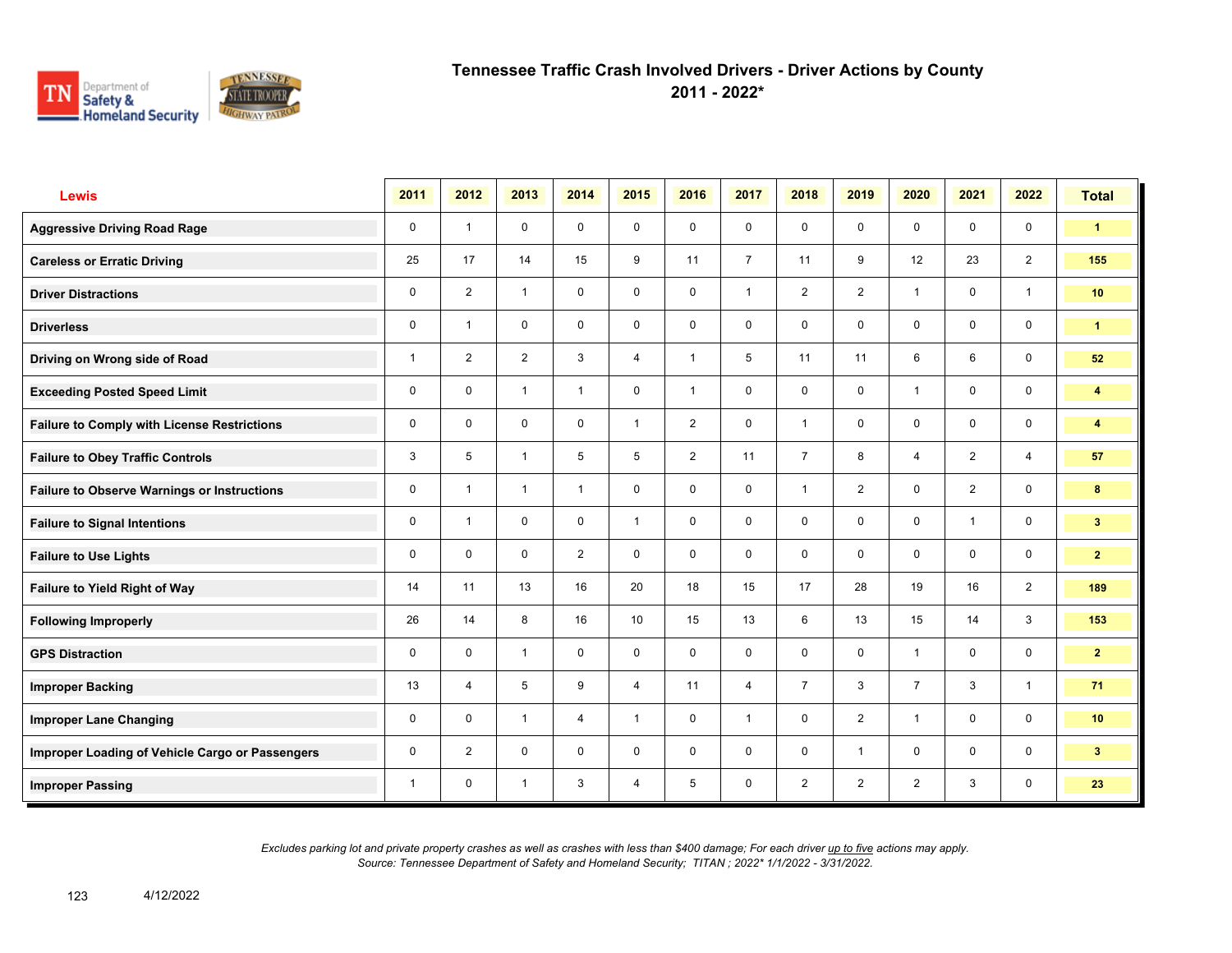

**2011 - 2022\***

|                                             | 2011           | 2012                     | 2013           | 2014           | 2015           | 2016           | 2017           | 2018           | 2019           | 2020           | 2021           | 2022           | <b>Total</b>   |
|---------------------------------------------|----------------|--------------------------|----------------|----------------|----------------|----------------|----------------|----------------|----------------|----------------|----------------|----------------|----------------|
| <b>Improper Turn</b>                        | $\overline{2}$ | 0                        | 3              | $\overline{2}$ | $\overline{2}$ | 3              | 3              | 3              | 1              | 6              | 3              | $\mathbf 0$    | 28             |
| <b>Improperly Towing or Pushing Vehicle</b> | 0              | $\overline{\phantom{a}}$ | 0              | $\mathbf{1}$   | 0              | $\mathbf 0$    | 0              | 0              | 0              | $\mathbf 0$    | $\mathbf 0$    | $\mathbf 0$    | $\mathbf{2}$   |
| <b>Inattentive</b>                          | 11             | 8                        | $\mathbf{1}$   | 8              | 5              | 5              | $\overline{2}$ | 6              | 4              | $\mathbf 0$    | $\overline{2}$ | $\mathbf 0$    | 52             |
| Interfered with by Passenger                | 0              | $\mathbf 0$              | $\mathbf{1}$   | $\mathbf{1}$   | $\mathbf 0$    | $\mathbf 0$    | 0              | $\mathbf 0$    | 0              | $\Omega$       | $\mathbf 0$    | $\mathbf 0$    | 2 <sub>2</sub> |
| <b>No Contributing Actions</b>              | 148            | 159                      | 117            | 154            | 146            | 108            | 82             | 106            | 96             | 103            | 107            | 28             | 1,354          |
| <b>Operating without Required Equipment</b> | 0              | $\mathbf 0$              | $\mathbf 0$    | $\mathbf{1}$   | 0              | $\mathbf 0$    | $\mathbf 0$    | $\mathbf 0$    | 1              | $\mathbf 0$    | $\mathbf 0$    | $\mathbf 0$    | $\overline{2}$ |
| <b>Operator Inexperience</b>                | 4              | 4                        | 4              | 4              | 4              | 6              | $\overline{4}$ | 5              | 3              | 3              | 3              | $\mathbf 0$    | 44             |
| Other                                       | $\overline{2}$ | 8                        | $\overline{7}$ | 8              | 9              | 5              | $\overline{7}$ | 11             | 13             | $\overline{1}$ | 9              | $\mathbf 0$    | 80             |
| <b>Over Correcting</b>                      | 5              | 4                        | 6              | 12             | 11             | 10             | 12             | 10             | 14             | 8              | 15             | 3              | 110            |
| <b>Reckless or Negligent Driving</b>        | 11             | 8                        | 14             | 17             | 19             | 11             | 14             | 27             | 19             | 22             | 23             | $\overline{4}$ | 189            |
| <b>Speed Too Fast for Conditions</b>        | 8              | 5                        | 3              | $\overline{7}$ | $\overline{2}$ | 3              | 3              | 10             | 12             | 24             | 13             | $\mathbf{1}$   | 91             |
| <b>Swerved or Avoided</b>                   | $\overline{7}$ | $\overline{2}$           | 6              | $\overline{2}$ | 3              | $\overline{7}$ | 5              | 9              | $\overline{7}$ | 10             | 8              | $\mathbf{1}$   | 67             |
| <b>Texting/PDA/Blackberry Distraction</b>   | 0              | $\mathbf 0$              | $\mathbf{1}$   | $\mathbf 0$    | $\mathbf{1}$   | $\mathbf 0$    | $\mathbf 0$    | $\mathbf 0$    | 1              | $\mathbf 0$    | $\mathbf 0$    | $\mathbf 0$    | 3 <sup>7</sup> |
| <b>Vision Obstructed</b>                    | $\mathbf{1}$   | $\mathbf 0$              | $\mathbf 0$    | 3              | $\overline{4}$ | $\mathbf{1}$   | $\mathbf{1}$   | $\overline{2}$ | $\overline{2}$ | $\mathbf 0$    | 3              | $\mathbf 0$    | 17             |
| <b>Unknown</b>                              | 74             | 53                       | 65             | 56             | 54             | 75             | 76             | 81             | 77             | 74             | 88             | 17             | 790            |
| <b>Total Lewis</b>                          | 356            | 313                      | 277            | 351            | 319            | 300            | 266            | 335            | 331            | 320            | 344            | 67             | 3,579          |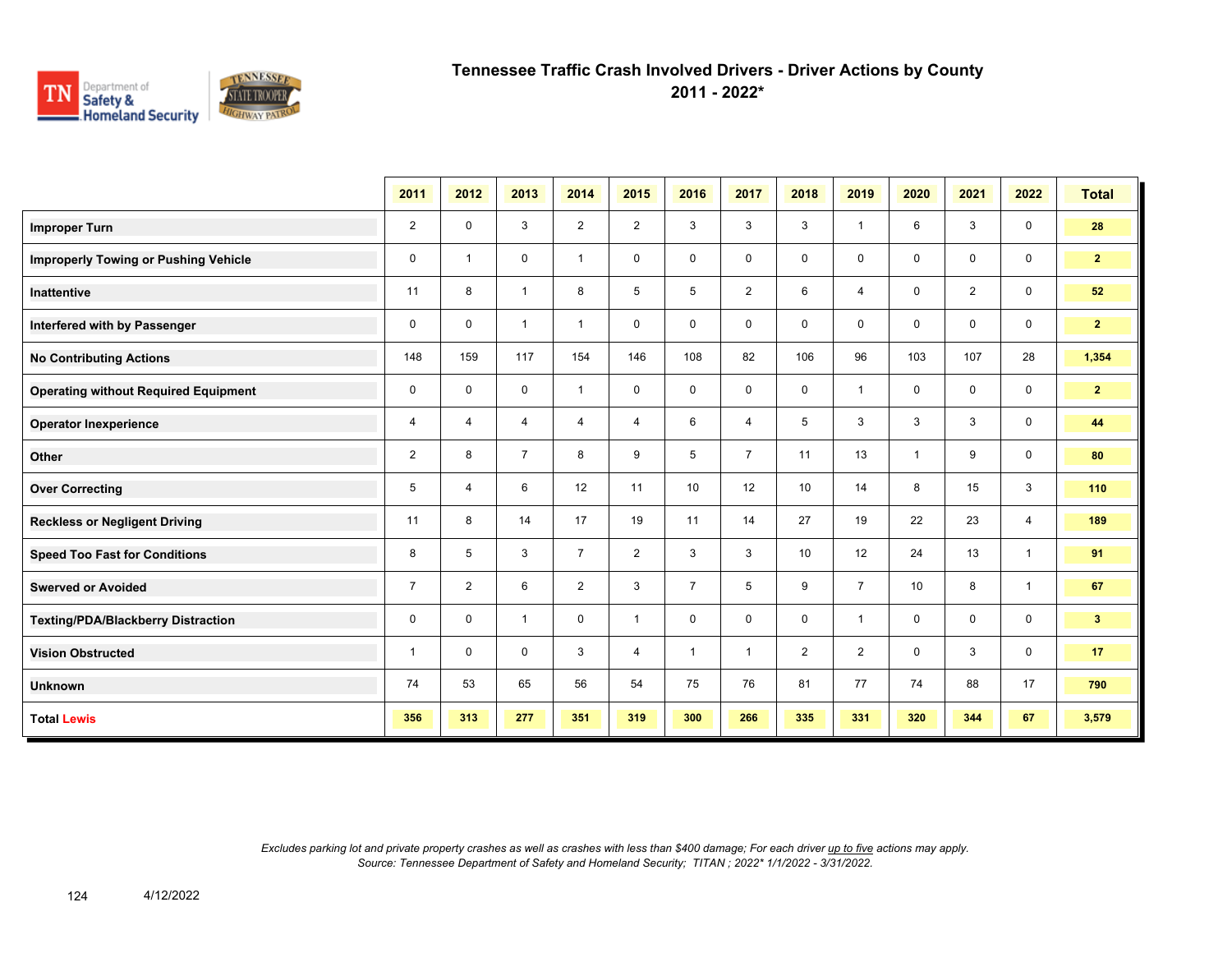

**2011 - 2022\***

| Lincoln                                            | 2011           | 2012           | 2013           | 2014           | 2015           | 2016           | 2017           | 2018           | 2019           | 2020           | 2021           | 2022           | <b>Total</b>         |
|----------------------------------------------------|----------------|----------------|----------------|----------------|----------------|----------------|----------------|----------------|----------------|----------------|----------------|----------------|----------------------|
| <b>Aggressive Driving Road Rage</b>                | $\mathbf{1}$   | $\mathbf 0$    | $\mathbf 0$    | $\mathbf 0$    | $\mathbf 0$    | $\overline{1}$ | $\mathbf{1}$   | $\mathbf 0$    | $\mathbf{1}$   | $\mathbf 0$    | 3              | $\mathbf{1}$   | 8                    |
| <b>Careless or Erratic Driving</b>                 | 17             | 21             | 19             | 36             | 53             | 31             | 17             | 6              | 5              | 11             | $\overline{7}$ | $\mathbf 0$    | 223                  |
| <b>Driver Distractions</b>                         | 3              | 5              | $\overline{7}$ | 9              | 9              | $\overline{4}$ | $\overline{4}$ | $\mathbf{3}$   | 6              | $\overline{7}$ | 6              | $\mathbf{3}$   | 66                   |
| <b>Driverless</b>                                  | 0              | $\mathbf 0$    | $\mathsf{O}$   | $\mathbf{1}$   | 0              | $\mathbf 0$    | $\mathbf 0$    | $\mathbf 0$    | 0              | $\overline{1}$ | $\overline{1}$ | $\mathbf 0$    | 3 <sup>2</sup>       |
| Driving on Wrong side of Road                      | 5              | 3              | 3              | 6              | 5              | 6              | 6              | $\mathbf{3}$   | 1              | $\overline{4}$ | 5              | $\mathbf{1}$   | 48                   |
| Driving Wrong Way on One-Way Roadway               | 0              | $\mathbf 0$    | $\mathbf 0$    | $\mathbf 0$    | 0              | $\mathbf 0$    | 1              | $\mathbf 0$    | 0              | $\mathbf 0$    | 0              | $\mathbf 0$    | $\mathbf{1}$         |
| <b>Exceeding Posted Speed Limit</b>                | 4              | 5              | 5              | 5              | $\overline{2}$ | 9              | $\overline{4}$ | 3              | 3              | $\overline{4}$ | 6              | $\mathbf 0$    | 50                   |
| <b>Failure to Comply with License Restrictions</b> | $\overline{2}$ | $\mathbf 0$    | 3              | $\overline{2}$ | $\mathbf{1}$   | $\mathbf 0$    | $\mathbf 0$    | $\mathbf{1}$   | $\overline{2}$ | 2              | 2              | $\mathbf 0$    | 15                   |
| <b>Failure to Obey Traffic Controls</b>            | 19             | 17             | 20             | 11             | 17             | 15             | 22             | 15             | 17             | 17             | 19             | 5              | 194                  |
| <b>Failure to Observe Warnings or Instructions</b> | 4              | 6              | $\mathbf{1}$   | 3              | $\overline{7}$ | 6              | $\mathbf 0$    | $\mathbf{1}$   | $\mathbf{1}$   | 2              | 12             | $\overline{2}$ | 45                   |
| <b>Failure to Signal Intentions</b>                | 0              | 3              | $\mathbf 0$    | $\mathbf{1}$   | $\mathbf 0$    | $\overline{1}$ | $\mathbf 0$    | $\mathbf 0$    | $\mathbf 0$    | $\overline{1}$ | 2              | $\mathsf{O}$   | 8                    |
| <b>Failure to Use Lights</b>                       | 1              | $\Omega$       | $\Omega$       | $\mathbf 0$    | $\mathbf 0$    | $\Omega$       | $\mathbf{1}$   | $\overline{2}$ | $\mathbf{1}$   | $\mathbf{0}$   | $\mathbf 0$    | $\mathbf 0$    | 5 <sup>5</sup>       |
| Failure to Yield Right of Way                      | 94             | 95             | 98             | 84             | 77             | 95             | 60             | 63             | 79             | 83             | 90             | 22             | 940                  |
| <b>Following Improperly</b>                        | 87             | 78             | 70             | 77             | 48             | 93             | 66             | 43             | 72             | 70             | 84             | 23             | 811                  |
| <b>GPS Distraction</b>                             | 0              | $\Omega$       | $\mathbf 0$    | $\mathbf 0$    | $\mathbf 0$    | $\mathbf 0$    | $\mathbf 0$    | $\mathbf 0$    | 1              | $\mathbf 0$    | $\mathbf 0$    | $\mathbf 0$    | $\blacktriangleleft$ |
| <b>Improper Backing</b>                            | 21             | 25             | 32             | 31             | 25             | 23             | 11             | 15             | 33             | 32             | 26             | $\overline{7}$ | 281                  |
| <b>Improper Lane Changing</b>                      | 6              | 12             | 13             | 21             | 9              | 8              | 11             | 12             | 15             | 9              | 20             | $\overline{4}$ | 140                  |
| Improper Loading of Vehicle Cargo or Passengers    | 1              | $\overline{2}$ | $\mathbf{1}$   | $\mathbf 0$    | 0              | $\mathbf{1}$   | $\mathbf 0$    | $\overline{2}$ | $\overline{2}$ | -1             | $\overline{2}$ | $\mathbf 0$    | 12                   |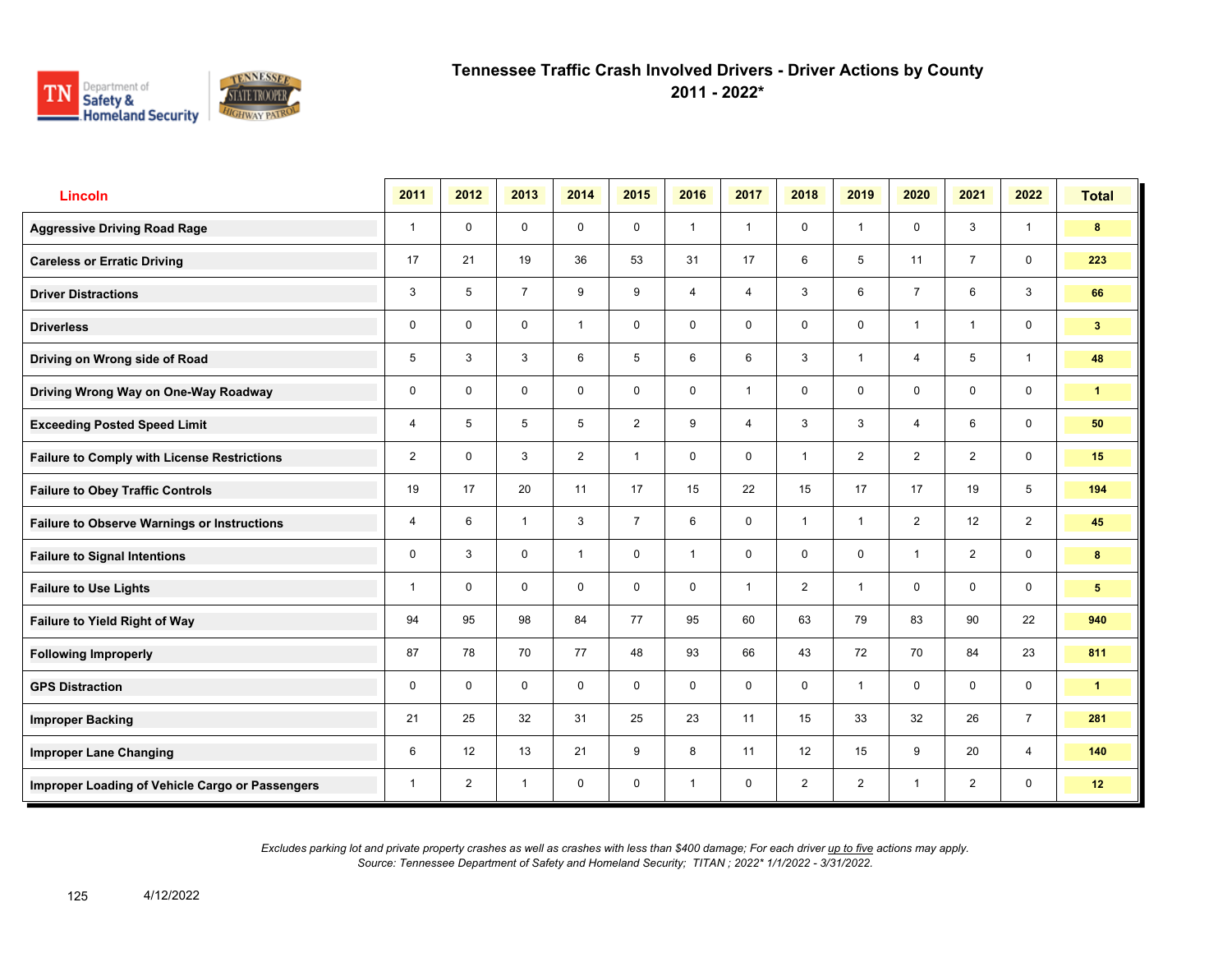

**2011 - 2022\***

|                                             | 2011           | 2012           | 2013         | 2014           | 2015         | 2016         | 2017         | 2018           | 2019           | 2020           | 2021           | 2022           | <b>Total</b>   |
|---------------------------------------------|----------------|----------------|--------------|----------------|--------------|--------------|--------------|----------------|----------------|----------------|----------------|----------------|----------------|
| <b>Improper Passing</b>                     | $\overline{7}$ | $\overline{7}$ | 4            | $\overline{4}$ | 8            | 11           | 8            | 8              | 14             | $\overline{7}$ | 11             | $\mathbf{1}$   | 90             |
| <b>Improper Turn</b>                        | 10             | 18             | 19           | 11             | 17           | 19           | 16           | 26             | 20             | 13             | 25             | 6              | 200            |
| <b>Improperly Towing or Pushing Vehicle</b> | $\mathbf{1}$   | $\overline{1}$ | $\mathbf{1}$ | $\mathbf{1}$   | $\mathbf 0$  | $\mathbf{1}$ | 0            | $\overline{2}$ | 0              | $\mathbf 0$    | $\mathbf 0$    | $\mathbf 0$    | $\overline{7}$ |
| <b>Inattentive</b>                          | 15             | 16             | 15           | 15             | 16           | 21           | 13           | $\overline{7}$ | 5              | 14             | 9              | $\overline{4}$ | 150            |
| Interfered with by Passenger                | 2              | $\overline{2}$ | $\mathbf{1}$ | 4              | 4            | $\mathbf{1}$ | 0            | $\mathbf{1}$   | $\overline{2}$ | $\overline{2}$ | 3              | $\mathbf 0$    | 22             |
| <b>No Contributing Actions</b>              | 502            | 534            | 497          | 515            | 517          | 664          | 593          | 521            | 474            | 470            | 530            | 106            | 5,923          |
| <b>Operating without Required Equipment</b> | 0              | $\mathbf{1}$   | $\mathbf 0$  | $\mathbf 0$    | 0            | $\mathbf 0$  | $\mathbf{1}$ | $\mathbf 0$    | 0              | $\mathbf 0$    | $\mathbf 0$    | $\mathbf 0$    | 2 <sub>1</sub> |
| <b>Operator Inexperience</b>                | 4              | 6              | 8            | 14             | 3            | 10           | 6            | $\overline{7}$ | 11             | $\overline{4}$ | 8              | $\overline{2}$ | 83             |
| Other                                       | 61             | 42             | 46           | 26             | 23           | 28           | 32           | 62             | 20             | 39             | 28             | 14             | 421            |
| <b>Over Correcting</b>                      | 24             | 42             | 33           | 45             | 51           | 40           | 16           | 17             | 27             | 25             | 16             | $\mathbf{1}$   | 337            |
| Racing                                      | $\mathbf{1}$   | 0              | $\mathbf 0$  | $\mathbf{1}$   | 0            | $\mathbf 0$  | 0            | $\mathbf 0$    | $\overline{c}$ | $\mathbf 0$    | $\mathbf 0$    | $\mathbf 0$    | $\overline{4}$ |
| <b>Reckless or Negligent Driving</b>        | 13             | 10             | 12           | 27             | 34           | 31           | 30           | $\overline{7}$ | 8              | 15             | 10             | $\mathbf{3}$   | 200            |
| <b>Speed Too Fast for Conditions</b>        | 19             | 17             | 14           | 24             | 18           | 14           | 16           | 27             | 28             | 37             | 27             | 13             | 254            |
| <b>Speed Too Slow</b>                       | 1              | $\mathbf 0$    | $\mathbf 0$  | $\mathbf 0$    | $\mathbf 0$  | $\mathbf{1}$ | $\mathbf{1}$ | $\mathbf 0$    | 0              | $\mathbf 0$    | $\mathbf 0$    | $\mathbf 0$    | 3 <sup>1</sup> |
| <b>Swerved or Avoided</b>                   | 12             | $\overline{7}$ | 18           | 28             | 33           | 34           | 13           | 24             | 31             | 25             | 23             | 8              | 256            |
| <b>Texting/PDA/Blackberry Distraction</b>   | $\overline{2}$ | $\overline{1}$ | $\mathbf{1}$ | $\mathbf{1}$   | 3            | $\mathbf{1}$ | $\mathbf{1}$ | $\overline{2}$ | 1              | $\overline{2}$ | $\overline{4}$ | $\mathbf 0$    | 19             |
| <b>Vision Obstructed</b>                    | 6              | 6              | 3            | 5              | $\mathbf{1}$ | $\mathbf{1}$ | 4            | 4              | 6              | $\overline{2}$ | 4              | $\mathbf{1}$   | 43             |
| <b>Unknown</b>                              | 310            | 297            | 269          | 237            | 229          | 295          | 323          | 318            | 323            | 312            | 325            | 66             | 3,304          |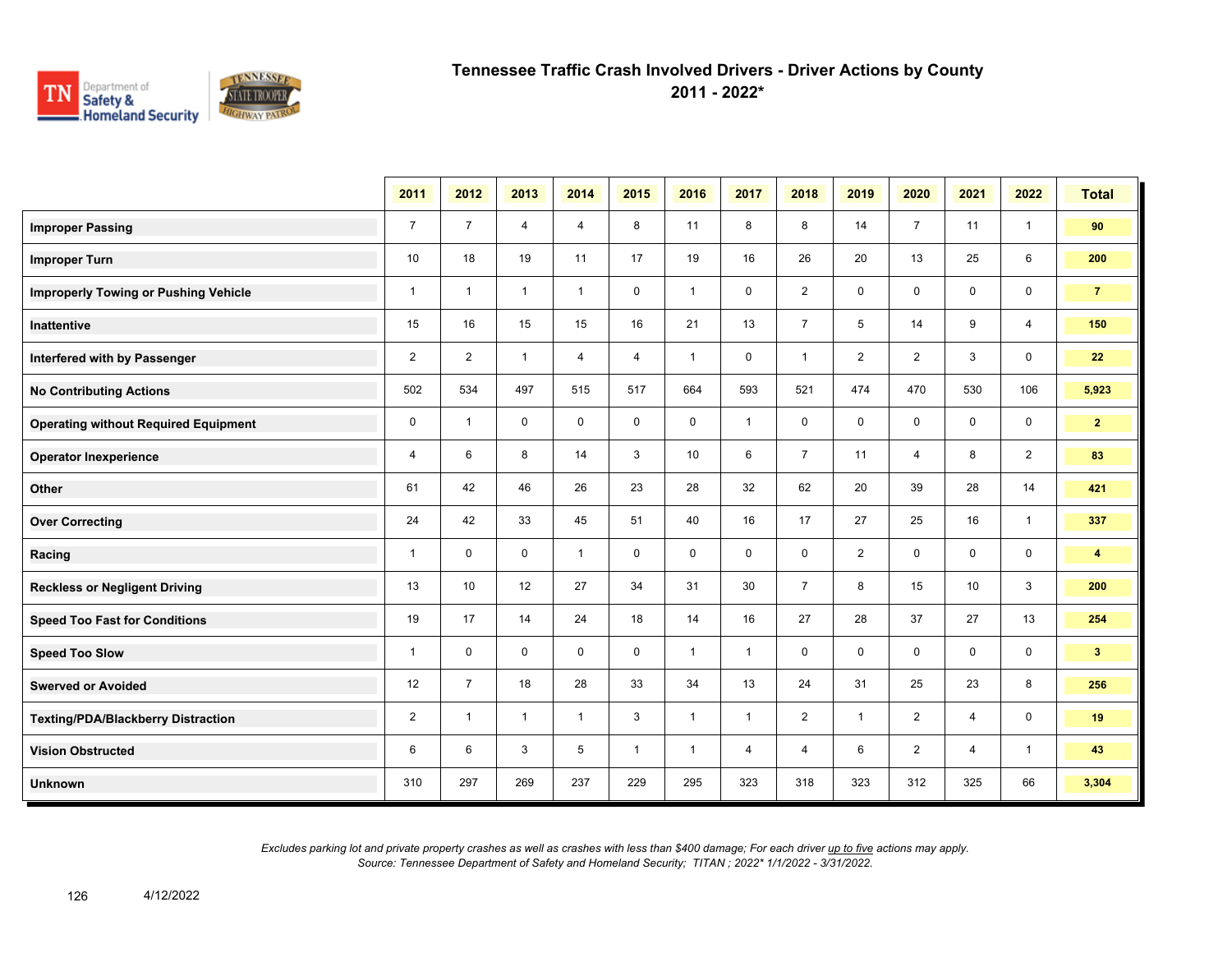

|                      | 2011  | 2012  | 2013  | 2014  | 2015  | 2016  | 2017  | 2018  | 2019  | 2020  | 2021  | 2022 | Total  |
|----------------------|-------|-------|-------|-------|-------|-------|-------|-------|-------|-------|-------|------|--------|
| <b>Total Lincoln</b> | 1.255 | 1.279 | 1.213 | 1.245 | 1.210 | 1.465 | 1.277 | 1.202 | 1.211 | 1.211 | 1,308 | 293  | 14,169 |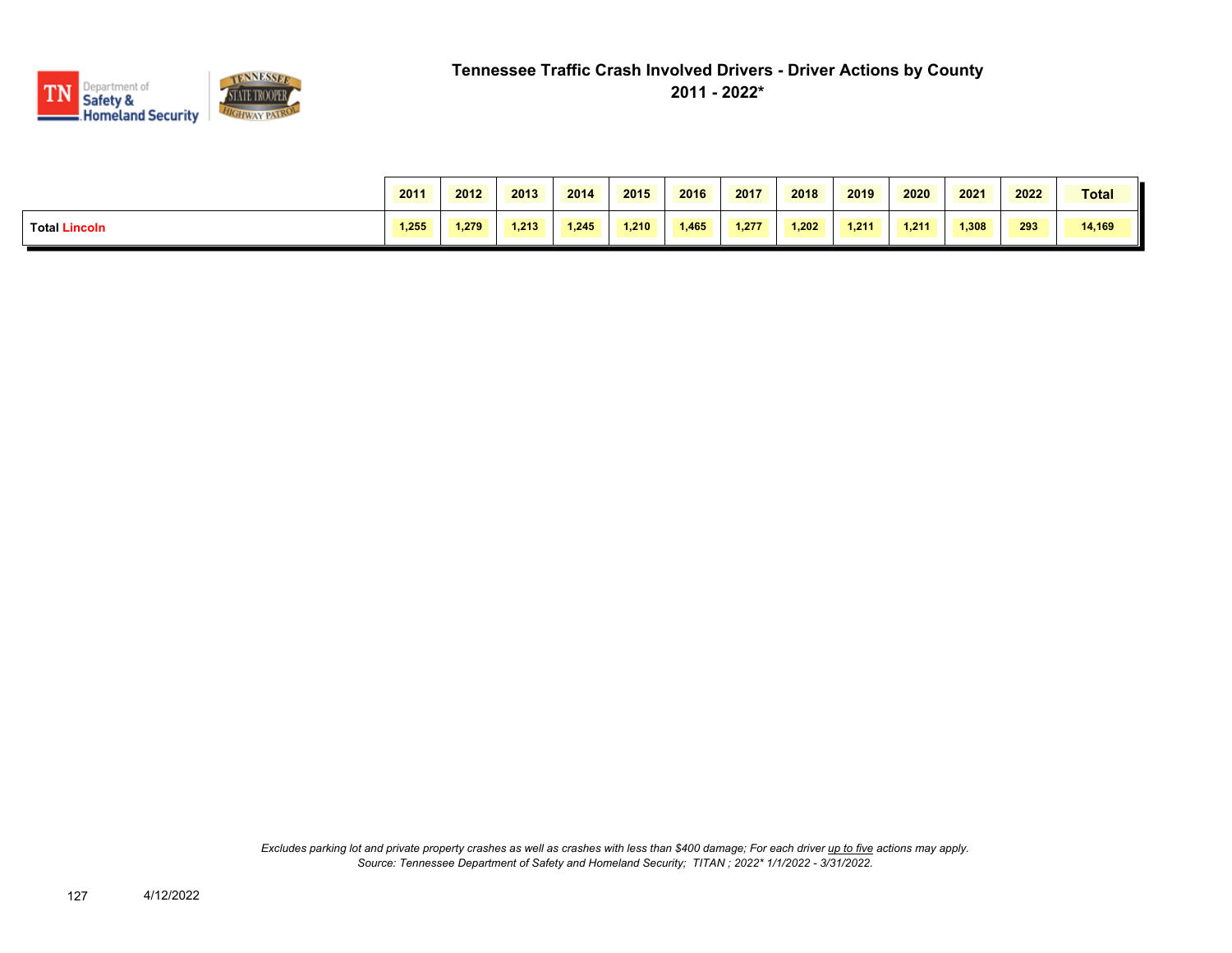

**2011 - 2022\***

| <b>Loudon</b>                                      | 2011           | 2012                    | 2013           | 2014           | 2015           | 2016           | 2017           | 2018           | 2019           | 2020           | 2021           | 2022           | <b>Total</b>    |
|----------------------------------------------------|----------------|-------------------------|----------------|----------------|----------------|----------------|----------------|----------------|----------------|----------------|----------------|----------------|-----------------|
| <b>Aggressive Driving Road Rage</b>                | 4              | $\overline{1}$          | $\overline{2}$ | $\mathbf{1}$   | $\overline{7}$ | 2              | 5              | $\overline{2}$ | 3              | 6              | $\mathbf{1}$   | $\overline{2}$ | 36              |
| <b>Careless or Erratic Driving</b>                 | 31             | 24                      | 44             | 39             | 28             | 66             | 38             | 16             | 35             | 20             | 22             | 3              | 366             |
| <b>Driver Distractions</b>                         | 8              | 13                      | 14             | 17             | 10             | 13             | 13             | 12             | 15             | 9              | 9              | 5              | 138             |
| <b>Driverless</b>                                  | 0              | $\mathbf 0$             | 0              | $\mathbf{1}$   | 0              | $\mathbf 0$    | $\mathbf 0$    | $\mathsf{O}$   | $\mathbf{1}$   | 0              | 0              | $\mathbf 0$    | 2 <sup>1</sup>  |
| Driving on Wrong side of Road                      | 14             | 14                      | 13             | 14             | 14             | 10             | 9              | 11             | 14             | 6              | 11             | $\mathbf{3}$   | 133             |
| Driving Wrong Way on One-Way Roadway               | $\overline{2}$ | $\Omega$                | $\mathbf 0$    | $\mathbf 0$    | 3              | $\Omega$       | $\mathbf 0$    | $\overline{2}$ | 0              | $\overline{1}$ | $\mathbf 0$    | $\mathbf 0$    | 8               |
| <b>Exceeding Posted Speed Limit</b>                | 17             | 21                      | 11             | 18             | 22             | 32             | 14             | 15             | 12             | 22             | 18             | 3              | 205             |
| <b>Failure to Comply with License Restrictions</b> | $\overline{7}$ | 5                       | $\overline{2}$ | $\overline{4}$ | 4              | 2              | $\mathbf{1}$   | $\overline{2}$ | 1              | $\overline{1}$ | $\mathbf 0$    | $\mathbf 0$    | 29              |
| <b>Failure to Obey Traffic Controls</b>            | 23             | 30                      | 32             | 13             | 25             | 26             | 32             | 27             | 26             | 16             | 23             | 2              | 275             |
| <b>Failure to Observe Warnings or Instructions</b> | 3              | $\overline{2}$          | 0              | $\mathbf{1}$   | 8              | 11             | 10             | 8              | $\overline{2}$ | 9              | $\overline{7}$ | $\mathbf 0$    | 61              |
| <b>Failure to Signal Intentions</b>                | 3              | 3                       | $\Omega$       | $\overline{1}$ | 0              | $\overline{1}$ | $\overline{4}$ | $\mathbf 0$    | $\mathbf{1}$   | $\mathbf{0}$   | $\mathbf{0}$   | $\mathbf 0$    | 13              |
| <b>Failure to Use Lights</b>                       | 1              | $\overline{2}$          | $\mathbf{1}$   | $\overline{2}$ | $\mathbf{1}$   | $\mathbf 0$    | $\mathbf 0$    | $\mathbf 0$    | $\overline{2}$ | $\overline{1}$ | $\mathbf{1}$   | $\mathbf 0$    | 11              |
| Failure to Yield Right of Way                      | 203            | 151                     | 146            | 152            | 147            | 175            | 180            | 216            | 206            | 151            | 165            | 31             | 1,923           |
| <b>Following Improperly</b>                        | 242            | 210                     | 224            | 216            | 238            | 205            | 204            | 244            | 193            | 163            | 229            | 40             | 2,408           |
| <b>GPS Distraction</b>                             | 0              | $\overline{\mathbf{1}}$ | $\mathbf{1}$   | $\mathbf 0$    | $\mathbf{1}$   | 2              | $\mathbf{1}$   | $\mathbf{1}$   | $\mathbf{1}$   | 2              | 3              | $\mathbf 0$    | 13              |
| <b>Improper Backing</b>                            | 24             | 27                      | 22             | 14             | 27             | 30             | 20             | 21             | 16             | 14             | 19             | $\overline{7}$ | 241             |
| <b>Improper Lane Changing</b>                      | 18             | 15                      | 18             | 17             | 20             | 32             | 39             | 20             | 26             | 23             | 39             | 8              | 275             |
| Improper Loading of Vehicle Cargo or Passengers    | 1              | $\mathbf 0$             | 0              | $\mathbf 0$    | $\mathbf{1}$   | $\overline{2}$ | $\overline{2}$ | $\mathsf{O}$   | 1              | $\mathbf 0$    | $\mathbf{1}$   | $\overline{2}$ | 10 <sup>°</sup> |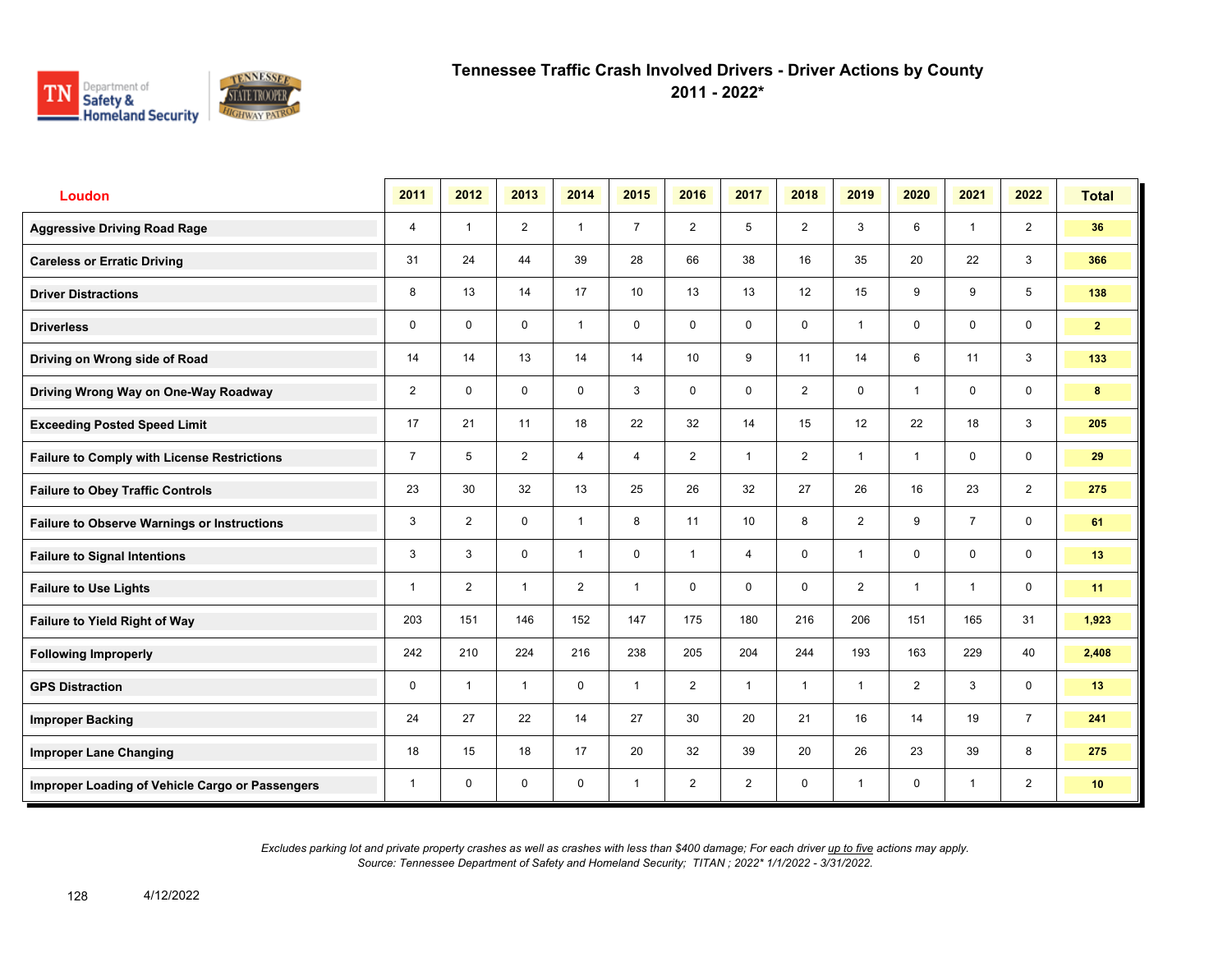

**2011 - 2022\***

|                                             | 2011           | 2012           | 2013           | 2014           | 2015           | 2016         | 2017           | 2018           | 2019           | 2020         | 2021           | 2022           | <b>Total</b>         |
|---------------------------------------------|----------------|----------------|----------------|----------------|----------------|--------------|----------------|----------------|----------------|--------------|----------------|----------------|----------------------|
| <b>Improper Passing</b>                     | 8              | 9              | 13             | 11             | 6              | 10           | 6              | 9              | 12             | 8            | 8              | 3              | 103                  |
| <b>Improper Turn</b>                        | 17             | 18             | 13             | 12             | 14             | 15           | 22             | 19             | 13             | 13           | 18             | 0              | 174                  |
| <b>Improperly Towing or Pushing Vehicle</b> | $\mathbf{1}$   | $\overline{1}$ | $\mathbf 0$    | $\mathbf 0$    | $\mathbf 0$    | $\mathbf 0$  | 0              | $\mathbf 0$    | $\mathbf{1}$   | $\mathbf 0$  | $\mathbf 0$    | 0              | 3 <sup>2</sup>       |
| Inattentive                                 | 69             | 51             | 51             | 41             | 39             | 50           | 35             | 64             | 46             | 43           | 66             | 15             | 570                  |
| Interfered with by Passenger                | 3              | $\overline{4}$ | 3              | $\mathbf{1}$   | $\overline{2}$ | $\mathbf 0$  | 3              | $\mathbf{1}$   | $\mathbf 0$    | $\mathbf 0$  | $\overline{2}$ | 0              | 19                   |
| <b>No Contributing Actions</b>              | 1,121          | 1,073          | 990            | 947            | 1,079          | 1,048        | 1,079          | 1,107          | 1,017          | 878          | 1,179          | 266            | 11,784               |
| <b>Operating without Required Equipment</b> | $\mathbf 0$    | $\mathbf{1}$   | $\mathbf 0$    | $\mathbf 0$    | $\mathbf 0$    | $\mathbf{1}$ | $\mathbf 0$    | $\mathbf 0$    | $\mathsf{O}$   | $\mathbf{1}$ | $\mathbf 0$    | 0              | 3 <sup>2</sup>       |
| <b>Operator Inexperience</b>                | 30             | 34             | 11             | 12             | 16             | 19           | 13             | 10             | 18             | 13           | 23             | 5              | 204                  |
| Other                                       | 91             | 69             | 49             | 53             | 66             | 80           | 88             | 74             | 40             | 39           | 45             | 12             | 706                  |
| <b>Over Correcting</b>                      | 52             | 35             | 15             | 19             | 29             | 20           | 30             | 26             | 19             | 18           | 28             | 3              | 294                  |
| Racing                                      | $\mathbf 0$    | $\mathbf 0$    | $\mathbf 0$    | $\mathbf{1}$   | $\mathbf 0$    | $\mathbf 0$  | $\mathbf 0$    | $\mathbf 0$    | 0              | $\mathbf 0$  | $\mathbf 0$    | 0              | $\blacktriangleleft$ |
| <b>Reckless or Negligent Driving</b>        | 21             | 18             | 13             | 18             | 23             | 44           | 39             | 22             | 25             | 30           | 17             | $\mathbf{1}$   | 271                  |
| <b>Speed Too Fast for Conditions</b>        | 53             | 36             | 32             | 28             | 47             | 35           | 39             | 36             | 32             | 31           | 31             | $\overline{7}$ | 407                  |
| <b>Speed Too Slow</b>                       | 0              | $\mathbf{1}$   | $\mathbf{1}$   | $\mathbf 0$    | $\mathbf 0$    | $\mathbf 0$  | $\mathbf 0$    | $\mathbf 0$    | $\mathbf 0$    | $\mathbf{1}$ | $\mathbf 0$    | 0              | 3 <sup>2</sup>       |
| <b>Swerved or Avoided</b>                   | 22             | 46             | 36             | 25             | 35             | 28           | 40             | 50             | 43             | 71           | 67             | 8              | 471                  |
| <b>Texting/PDA/Blackberry Distraction</b>   | $\overline{2}$ | 3              | $\overline{2}$ | $\overline{2}$ | 5              | $\mathbf{1}$ | $\overline{2}$ | $\overline{7}$ | 4              | 5            | 4              | 0              | 37                   |
| <b>Vision Obstructed</b>                    | 14             | 14             | $\overline{7}$ | 11             | 5              | 9            | 9              | 6              | $\overline{7}$ | 12           | 10             | 4              | 108                  |
| Unknown                                     | 351            | 296            | 392            | 416            | 448            | 443          | 431            | 604            | 502            | 471          | 522            | 78             | 4,954                |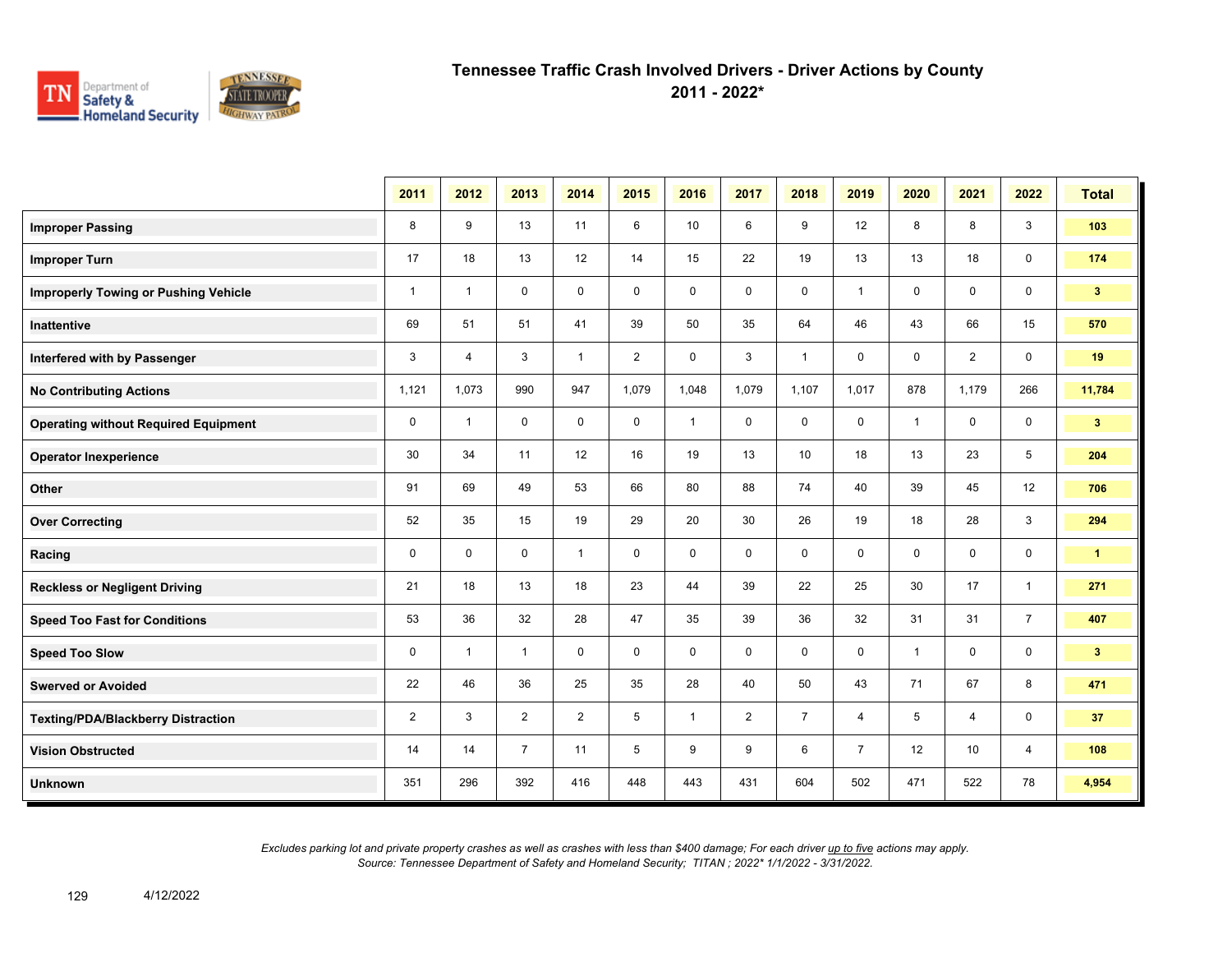

|                     | 2011  | 2012  | 2013  | 2014  | 2015  | 2016  | 2017  | 2018  | 2019  | 2020  | 2021  | 2022 | <b>Total</b> |
|---------------------|-------|-------|-------|-------|-------|-------|-------|-------|-------|-------|-------|------|--------------|
| <b>Total Loudon</b> | 2.456 | 2.228 | 2.158 | 2.107 | 2.370 | 2.412 | 2.408 | 2,632 | 2.334 | 2.078 | 2.568 | 508  | 26,259       |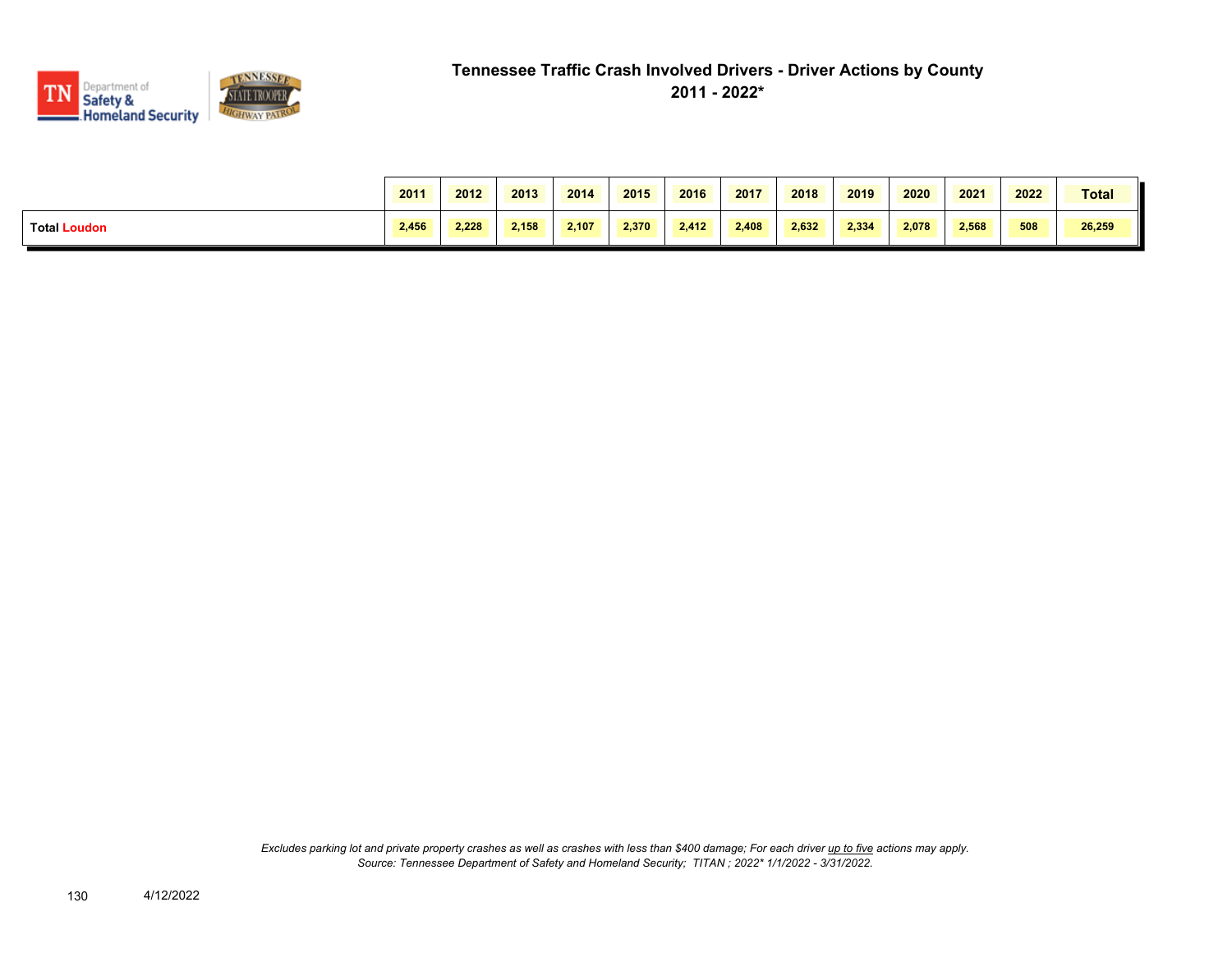

**2011 - 2022\***

| <b>Macon</b>                                       | 2011           | 2012           | 2013           | 2014           | 2015           | 2016           | 2017           | 2018            | 2019           | 2020            | 2021           | 2022           | <b>Total</b>    |
|----------------------------------------------------|----------------|----------------|----------------|----------------|----------------|----------------|----------------|-----------------|----------------|-----------------|----------------|----------------|-----------------|
| <b>Aggressive Driving Road Rage</b>                | $\mathbf 0$    | $\overline{1}$ | $\mathbf 0$    | $\mathbf 0$    | $\mathbf 0$    | $\overline{1}$ | 2              | $\mathbf{1}$    | $\mathbf{1}$   | 3               | $\mathbf{1}$   | $\mathbf 0$    | 10 <sub>1</sub> |
| <b>Careless or Erratic Driving</b>                 | 13             | 23             | 20             | 17             | 14             | 13             | 13             | $\mathbf{1}$    | 9              | $\overline{7}$  | $\overline{7}$ | $\mathbf 0$    | 137             |
| <b>Driver Distractions</b>                         | $\overline{7}$ | 6              | $\mathbf{1}$   | 3              | 6              | 3              | $\mathbf{3}$   | $\overline{4}$  | 3              | $\overline{1}$  | 9              | $\mathbf{1}$   | 47              |
| <b>Driverless</b>                                  | 0              | $\overline{1}$ | $\mathbf 0$    | $\mathbf{1}$   | $\mathbf 0$    | $\mathbf 0$    | $\mathbf 0$    | $\mathbf 0$     | 0              | $\mathbf 0$     | $\mathbf 0$    | $\mathbf 0$    | 2 <sup>7</sup>  |
| Driving on Wrong side of Road                      | 12             | 8              | 4              | 5              | 8              | 6              | 6              | $\mathbf 0$     | 4              | $\overline{4}$  | 4              | $\mathbf 0$    | 61              |
| Driving Wrong Way on One-Way Roadway               | 0              | $\mathbf 0$    | $\mathbf 0$    | $\mathbf 0$    | $\mathbf{1}$   | $\mathbf 0$    | $\mathbf 0$    | $\mathbf 0$     | 0              | $\mathbf 0$     | $\mathbf 0$    | $\mathbf 0$    | $\mathbf{1}$    |
| <b>Exceeding Posted Speed Limit</b>                | 5              | 3              | 3              | $\overline{4}$ | $\overline{7}$ | $\overline{7}$ | 11             | $\overline{7}$  | 3              | 2               | 5              | $\mathbf 0$    | 57              |
| <b>Failure to Comply with License Restrictions</b> | $\mathbf{1}$   | 3              | $\mathbf{1}$   | $\mathbf 0$    | $\mathbf 0$    | $\overline{1}$ | $\mathbf{1}$   | $\mathbf 0$     | $\mathbf 0$    | $\overline{1}$  | $\mathbf 0$    | $\mathbf 0$    | 8               |
| <b>Failure to Obey Traffic Controls</b>            | 5              | $\overline{4}$ | $\overline{4}$ | $\mathbf{3}$   | 12             | 6              | 9              | 10 <sup>1</sup> | 17             | 5               | $\overline{7}$ | $\mathbf{3}$   | 85              |
| <b>Failure to Observe Warnings or Instructions</b> | $\mathbf 0$    | $\mathbf 0$    | 2              | $\mathbf 0$    | $\overline{2}$ | $\overline{1}$ | $\mathbf 0$    | $\overline{4}$  | $\overline{2}$ | $\overline{1}$  | 5              | $\mathbf{1}$   | 18              |
| <b>Failure to Signal Intentions</b>                | 1              | $\mathbf 0$    | $\mathbf 0$    | $\mathbf 0$    | $\mathbf 0$    | $\mathbf 0$    | $\overline{2}$ | $\mathbf 0$     | $\mathbf 0$    | $\mathbf 0$     | $\mathbf 0$    | $\mathbf 0$    | 3 <sup>1</sup>  |
| <b>Failure to Use Lights</b>                       | 0              | $\overline{1}$ | $\mathbf 0$    | $\mathbf 0$    | $\mathbf 0$    | $\mathbf 0$    | $\mathbf{1}$   | $\mathbf{1}$    | 0              | $\mathbf 0$     | $\mathbf 0$    | $\mathsf{O}$   | 3 <sup>2</sup>  |
| <b>Failure to Yield Right of Way</b>               | 57             | 51             | 50             | 43             | 54             | 74             | 53             | 60              | 64             | 48              | 57             | $\mathbf{3}$   | 614             |
| <b>Following Improperly</b>                        | 14             | 17             | 20             | 18             | 16             | 19             | 15             | 12              | 11             | 10 <sup>1</sup> | 12             | $\overline{7}$ | 171             |
| <b>GPS Distraction</b>                             | 0              | $\overline{1}$ | $\mathbf 0$    | $\mathbf 0$    | 0              | $\mathbf 0$    | $\mathbf 0$    | $\mathbf 0$     | $\mathbf{1}$   | $\mathbf 0$     | $\mathbf 0$    | $\mathbf{1}$   | 3 <sup>1</sup>  |
| <b>Improper Backing</b>                            | 8              | $\overline{7}$ | $\overline{7}$ | 5              | 5              | 6              | $\overline{4}$ | $\overline{4}$  | 6              | $\overline{4}$  | 5              | $\mathsf{O}$   | 61              |
| <b>Improper Lane Changing</b>                      | 3              | $\mathbf 0$    | $\overline{4}$ | $\overline{4}$ | $\overline{2}$ | $\overline{4}$ | $\overline{4}$ | 2               | $\overline{4}$ | 2               | 2              | $\mathbf 0$    | 31              |
| <b>Improper Passing</b>                            | 3              | $\overline{4}$ | 10             | 5              | $\overline{2}$ | $\overline{1}$ | $\mathbf{1}$   | $\overline{2}$  | $\overline{2}$ | $\overline{4}$  | $\overline{7}$ | $\mathbf{1}$   | 42              |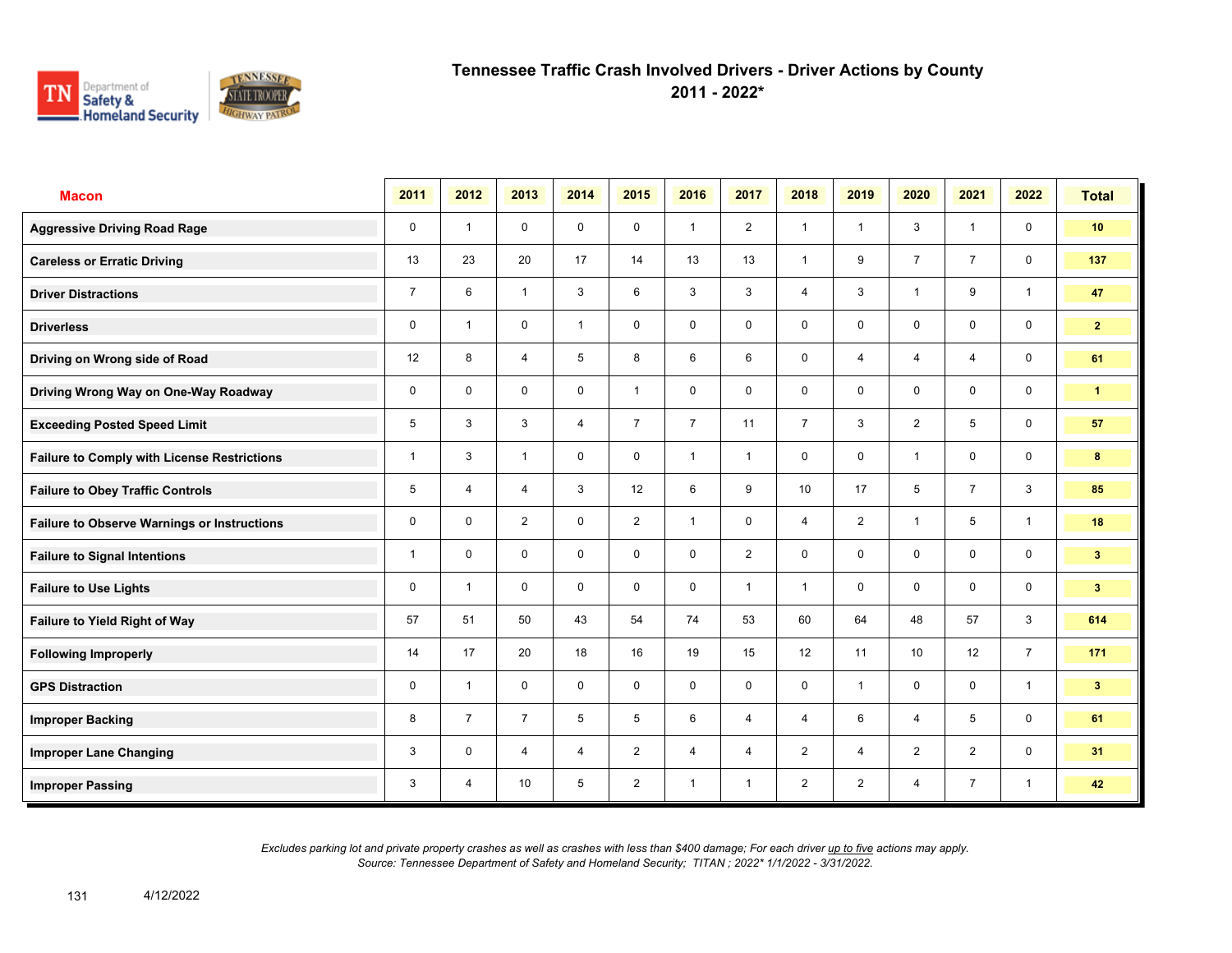

**2011 - 2022\***

|                                             | 2011           | 2012           | 2013           | 2014           | 2015         | 2016         | 2017           | 2018           | 2019           | 2020           | 2021           | 2022           | <b>Total</b>            |
|---------------------------------------------|----------------|----------------|----------------|----------------|--------------|--------------|----------------|----------------|----------------|----------------|----------------|----------------|-------------------------|
| <b>Improper Turn</b>                        | $\overline{4}$ | $\mathbf{1}$   | $\overline{7}$ | 8              | 3            | 3            | 8              | 5              | $\overline{2}$ | 3              | 3              | $\overline{2}$ | 49                      |
| <b>Improperly Carrying Hazardous Cargo</b>  | $\mathbf 0$    | $\mathbf 0$    | $\mathbf{1}$   | $\mathbf 0$    | $\mathbf 0$  | $\mathbf 0$  | $\mathbf 0$    | 0              | $\mathbf 0$    | $\mathbf 0$    | 0              | $\mathbf 0$    | $\mathbf{1}$            |
| <b>Improperly Towing or Pushing Vehicle</b> | $\mathbf 0$    | $\mathbf 0$    | $\mathbf 0$    | $\mathbf 0$    | $\mathbf 0$  | $\mathbf 0$  | $\mathbf 0$    | $\mathbf 0$    | $\overline{2}$ | $\mathbf 0$    | $\overline{1}$ | $\mathbf 0$    | 3 <sup>1</sup>          |
| Inattentive                                 | 18             | 9              | 24             | 11             | 28           | 28           | 28             | 29             | 30             | 26             | 18             | 5              | 254                     |
| Interfered with by Passenger                | $\overline{2}$ | $\mathbf{1}$   | $\overline{2}$ | $\overline{2}$ | $\mathbf 0$  | $\mathbf{1}$ | 0              | 0              | 0              | $\overline{1}$ | $\mathbf 0$    | $\mathbf 0$    | 9                       |
| <b>No Contributing Actions</b>              | 314            | 346            | 321            | 297            | 266          | 266          | 254            | 232            | 259            | 211            | 297            | 61             | 3,124                   |
| <b>Operating without Required Equipment</b> | $\mathbf 0$    | $\overline{2}$ | $\mathbf 0$    | $\mathbf 0$    | $\mathsf{O}$ | $\mathbf 0$  | $\mathbf 0$    | $\mathbf 0$    | $\mathbf{1}$   | $\mathbf 0$    | $\overline{1}$ | $\mathbf 0$    | $\overline{\mathbf{4}}$ |
| <b>Operator Inexperience</b>                | 10             | 12             | 6              | 9              | 3            | 3            | $\overline{4}$ | 5              | $\overline{4}$ | $\overline{4}$ | 5              | $\overline{2}$ | 67                      |
| Other                                       | 26             | 19             | 23             | 10             | 28           | 20           | 29             | 27             | 30             | 18             | 15             | 3              | 248                     |
| <b>Over Correcting</b>                      | 16             | 13             | 17             | 11             | 8            | 12           | $\overline{7}$ | $\overline{2}$ | $\mathbf{1}$   | 6              | $\overline{7}$ | $\mathbf{1}$   | 101                     |
| Racing                                      | $\mathbf 0$    | $\mathbf 0$    | $\mathbf 0$    | $\mathbf 0$    | $\mathbf 0$  | $\mathbf 0$  | $\mathbf 0$    | $\mathbf{1}$   | 0              | $\mathbf 0$    | $\mathbf 0$    | $\mathbf 0$    | $\mathbf{1}$            |
| <b>Reckless or Negligent Driving</b>        | 8              | 8              | 4              | 4              | 6            | 9            | 10             | 8              | $\overline{7}$ | 8              | 8              | $\mathbf{1}$   | 81                      |
| <b>Speed Too Fast for Conditions</b>        | 20             | 21             | 24             | 22             | 15           | 21           | 21             | 11             | 9              | 4              | 14             | $\overline{1}$ | 183                     |
| <b>Speed Too Slow</b>                       | 0              | $\mathbf 0$    | $\mathbf 0$    | $\mathbf 0$    | $\mathsf{O}$ | $\mathbf 0$  | $\mathbf 0$    | $\mathbf 0$    | $\mathbf{1}$   | 0              | $\mathbf 0$    | $\mathbf 0$    | $\mathbf{1}$            |
| <b>Swerved or Avoided</b>                   | 21             | 16             | 12             | 16             | 11           | 18           | $\overline{7}$ | 11             | 8              | 9              | 14             | $\mathbf{1}$   | 144                     |
| <b>Texting/PDA/Blackberry Distraction</b>   | $\mathbf{1}$   | $\mathbf 0$    | $\mathbf 0$    | $\mathbf 0$    | $\mathbf{1}$ | $\mathbf 0$  | $\mathbf{1}$   | 0              | 0              | $\mathbf 0$    | $\overline{2}$ | $\mathbf 0$    | 5                       |
| <b>Vision Obstructed</b>                    | $\overline{7}$ | 6              | 2              | 3              | 10           | 5            | 6              | 8              | 6              | 3              | $\overline{2}$ | $\mathbf{1}$   | 59                      |
| <b>Unknown</b>                              | 116            | 107            | 106            | 113            | 95           | 83           | 95             | 78             | 82             | 92             | 75             | 22             | 1,064                   |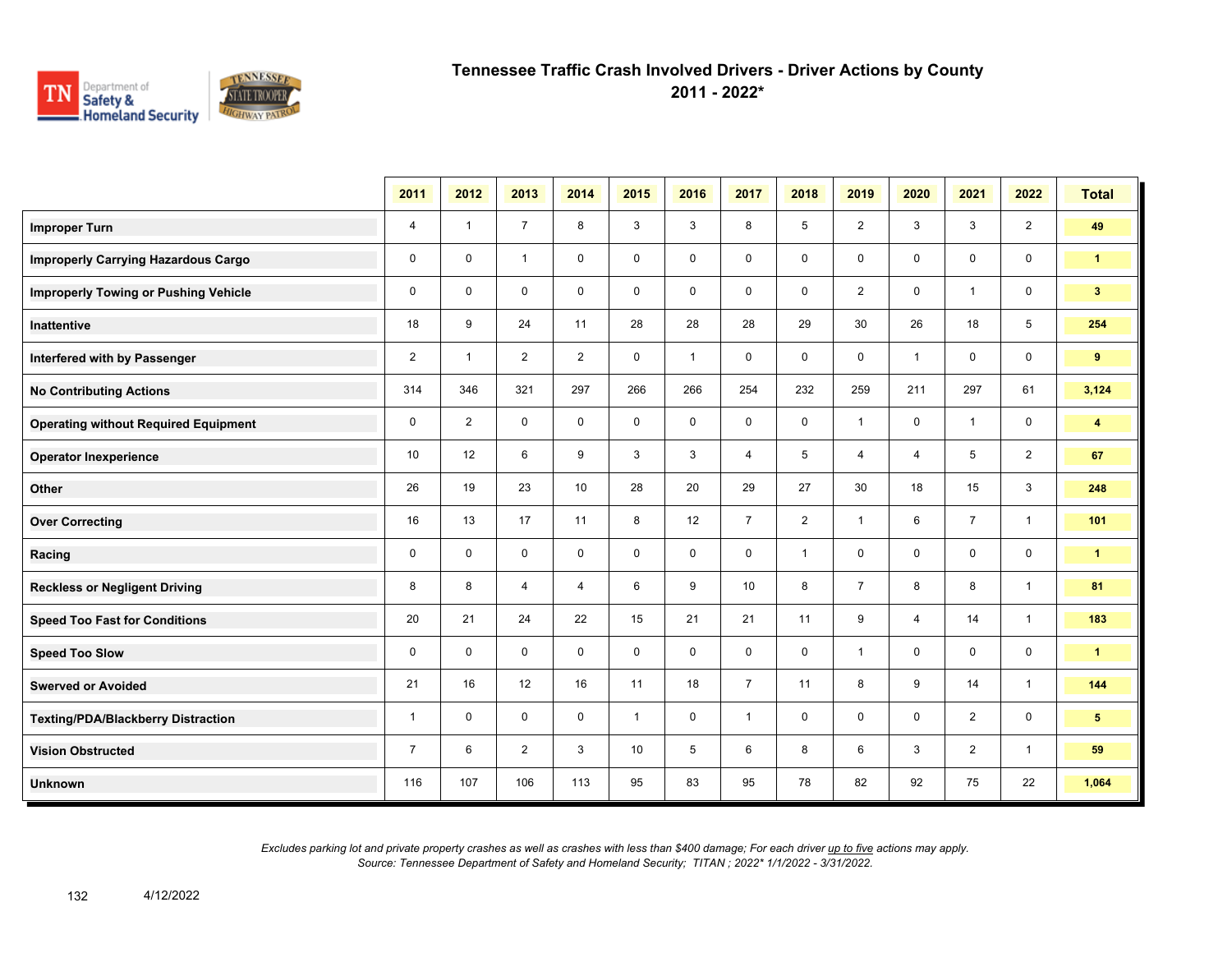

|                    | 2011 | 2012 | 2013 | 2014 | 2015 | 2016 | 2017 | 2018 | 2019 | 2020 | 2021 | 2022 | Total |
|--------------------|------|------|------|------|------|------|------|------|------|------|------|------|-------|
| <b>Total Macon</b> | 692  | 691  | 675  | 614  | 603  | 611  | 595  | 525  | 569  | 477  | 583  | 117  | 6,752 |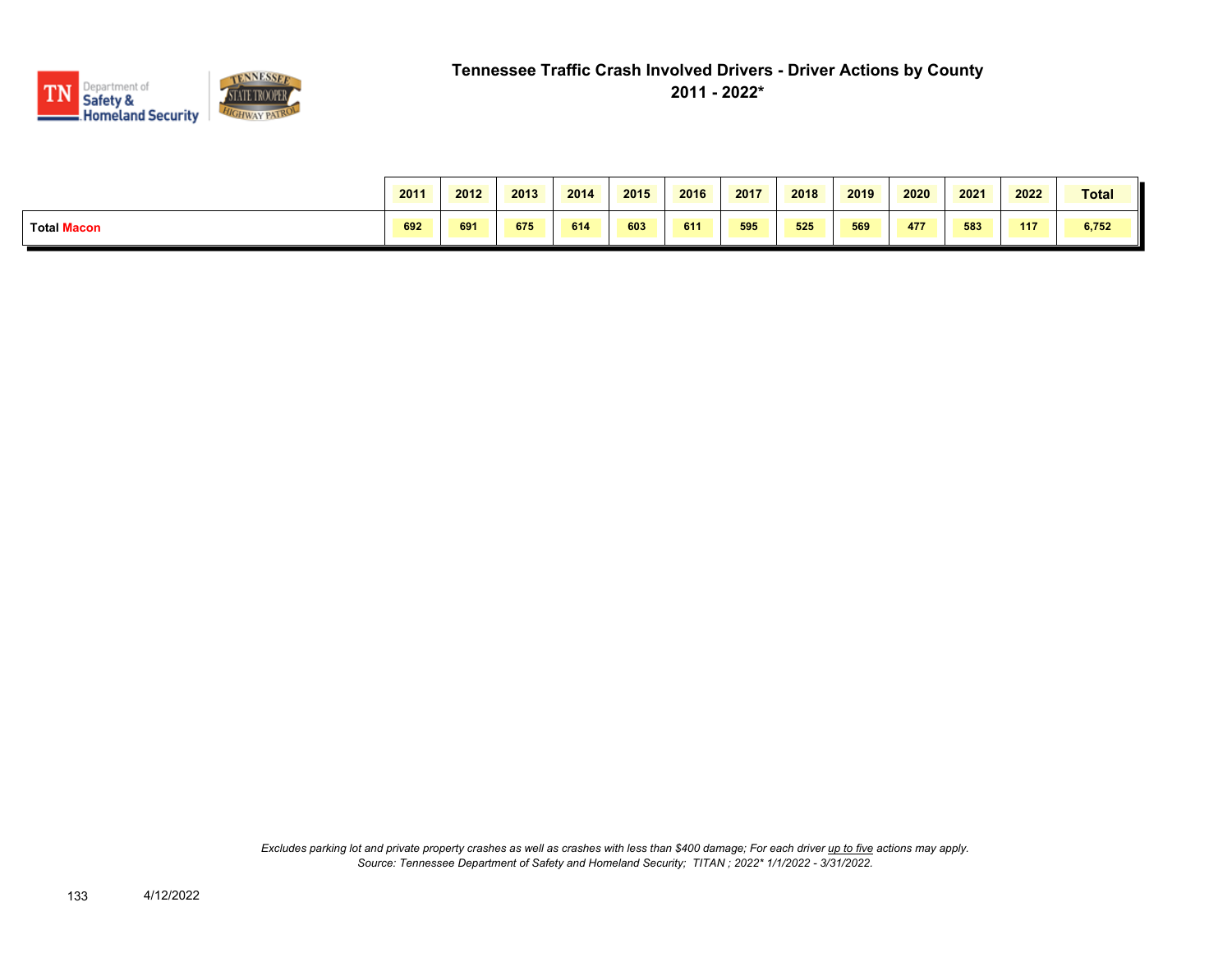

**2011 - 2022\***

| <b>Madison</b>                                     | 2011           | 2012                    | 2013           | 2014           | 2015         | 2016             | 2017           | 2018           | 2019           | 2020                    | 2021           | 2022           | <b>Total</b> |
|----------------------------------------------------|----------------|-------------------------|----------------|----------------|--------------|------------------|----------------|----------------|----------------|-------------------------|----------------|----------------|--------------|
| <b>Aggressive Driving Road Rage</b>                | $\overline{2}$ | $\overline{1}$          | $\mathbf{1}$   | $\overline{1}$ | 6            | 8                | 8              | $\overline{4}$ | 3              | 4                       | 3              | $\overline{2}$ | 43           |
| <b>Careless or Erratic Driving</b>                 | 42             | 72                      | 104            | 52             | 78           | 66               | 44             | 31             | 23             | 27                      | 36             | 5              | 580          |
| <b>Driver Distractions</b>                         | 37             | 23                      | 25             | 42             | 43           | 44               | 42             | 62             | 41             | 33                      | 47             | 12             | 451          |
| <b>Driverless</b>                                  | 0              | $\overline{\mathbf{1}}$ | $\mathbf 0$    | $\overline{2}$ | 1            | $\mathbf 0$      | 1              | 0              | $\mathbf{1}$   | $\overline{\mathbf{1}}$ | $\mathbf{1}$   | 0              | 8            |
| Driving on Wrong side of Road                      | 25             | 27                      | 19             | 22             | 17           | 27               | 24             | 18             | 17             | 19                      | 25             | 6              | 246          |
| Driving Wrong Way on One-Way Roadway               | 3              | $\overline{1}$          | 3              | 3              | 1            | $\overline{4}$   | 4              | $\overline{2}$ | $\overline{2}$ | $\overline{2}$          | 4              | $\mathbf{1}$   | 30           |
| <b>Exceeding Posted Speed Limit</b>                | 19             | 17                      | 13             | 25             | 23           | 27               | 27             | 23             | 32             | 24                      | 40             | 6              | 276          |
| <b>Failure to Comply with License Restrictions</b> | 8              | 6                       | 5              | 3              | 6            | 5                | $\overline{1}$ | 6              | 3              | $\overline{7}$          | 3              | 0              | 53           |
| <b>Failure to Obey Traffic Controls</b>            | 110            | 108                     | 113            | 100            | 121          | 110              | 127            | 106            | 120            | 132                     | 141            | 33             | 1,321        |
| <b>Failure to Observe Warnings or Instructions</b> | 29             | 29                      | 11             | 9              | 19           | 10 <sup>10</sup> | $\overline{7}$ | $\overline{7}$ | 6              | $\overline{2}$          | 14             | $\overline{2}$ | 145          |
| <b>Failure to Signal Intentions</b>                | 6              | 5                       | $\overline{4}$ | $\overline{2}$ | 5            | $\overline{2}$   | $\overline{2}$ | $\overline{4}$ | $\mathbf{1}$   | 3                       | $\overline{4}$ | 0              | 38           |
| <b>Failure to Use Lights</b>                       | $\overline{2}$ | 3                       | $\mathbf{0}$   | $\overline{2}$ | $\mathbf{1}$ | 4                | 3              | 5              | $\overline{2}$ | 4                       | $\overline{1}$ | $\mathbf 0$    | 27           |
| Failure to Yield Right of Way                      | 565            | 531                     | 508            | 520            | 552          | 578              | 597            | 677            | 715            | 568                     | 694            | 141            | 6,646        |
| <b>Following Improperly</b>                        | 715            | 852                     | 733            | 842            | 905          | 1,041            | 1,009          | 993            | 918            | 732                     | 893            | 198            | 9,831        |
| <b>GPS Distraction</b>                             | 0              | 3                       | 2              | $\mathbf 0$    | 5            | 2                | $\overline{4}$ | 6              | $\overline{4}$ | $\overline{2}$          | 3              | $\mathbf 0$    | 31           |
| <b>Improper Backing</b>                            | 63             | 90                      | 91             | 81             | 87           | 90               | 77             | 83             | 97             | 57                      | 69             | 15             | 900          |
| <b>Improper Lane Changing</b>                      | 90             | 94                      | 104            | 125            | 147          | 161              | 182            | 197            | 230            | 170                     | 207            | 46             | 1,753        |
| Improper Loading of Vehicle Cargo or Passengers    | 1              | 3                       | $\overline{2}$ | $\mathbf{1}$   | 5            | 3                | 5              | 3              | $\overline{2}$ | 1                       | 1              | 0              | 27           |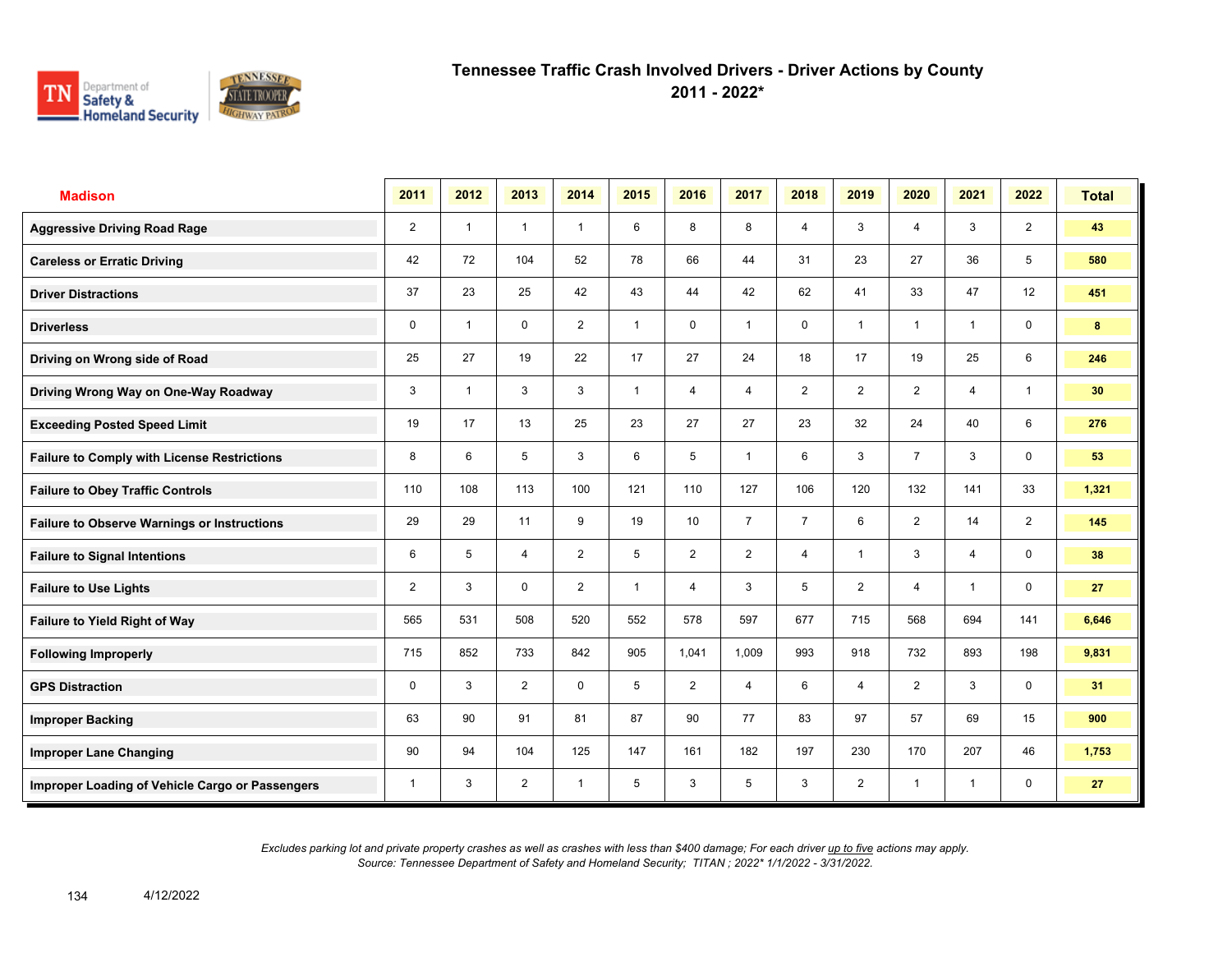

**2011 - 2022\***

|                                             | 2011           | 2012           | 2013           | 2014           | 2015         | 2016        | 2017           | 2018           | 2019           | 2020           | 2021           | 2022           | <b>Total</b>   |
|---------------------------------------------|----------------|----------------|----------------|----------------|--------------|-------------|----------------|----------------|----------------|----------------|----------------|----------------|----------------|
| <b>Improper Passing</b>                     | 35             | 37             | 22             | 36             | 23           | 29          | 37             | 36             | 30             | 39             | 49             | 14             | 387            |
| <b>Improper Turn</b>                        | 49             | 63             | 55             | 85             | 77           | 94          | 75             | 89             | 66             | 56             | 93             | 16             | 818            |
| <b>Improperly Carrying Hazardous Cargo</b>  | $\mathbf 0$    | $\Omega$       | $\mathbf 0$    | $\mathbf 0$    | $\mathbf 0$  | 0           | 0              | $\mathsf 0$    | $\mathbf{1}$   | $\mathbf 0$    | $\mathbf 0$    | 0              | $\mathbf{1}$   |
| <b>Improperly Towing or Pushing Vehicle</b> | 3              | $\Omega$       | $\mathbf{1}$   | $\overline{2}$ | $\mathbf{1}$ | $\mathbf 0$ | 3              | $\mathsf 0$    | $\mathbf{1}$   | $\mathbf 0$    | $\mathbf 0$    | $\mathbf 0$    | 11             |
| Inattentive                                 | 248            | 315            | 182            | 188            | 143          | 196         | 164            | 170            | 94             | 80             | 114            | 14             | 1,908          |
| Interfered with by Passenger                | 5              | 3              | $\overline{4}$ | 3              | 3            | 10          | $\overline{4}$ | $\overline{4}$ | 5              | 3              | $\overline{4}$ | $\mathbf{1}$   | 49             |
| <b>No Contributing Actions</b>              | 2,917          | 2,914          | 2,749          | 2,781          | 3,002        | 3,353       | 3,407          | 3,484          | 3,392          | 2,828          | 3,477          | 790            | 35,094         |
| <b>Operating without Required Equipment</b> | $\overline{2}$ | $\mathbf{1}$   | $\overline{2}$ | 2              | 0            | 3           | $\mathsf 0$    | $\overline{2}$ | $\mathbf{1}$   | $\mathbf{1}$   | 3              | $\mathbf{1}$   | 18             |
| <b>Operator Inexperience</b>                | 42             | 46             | 29             | 38             | 42           | 42          | 33             | 42             | 27             | 24             | 28             | $\overline{7}$ | 400            |
| Other                                       | 223            | 199            | 177            | 177            | 203          | 239         | 240            | 279            | 282            | 236            | 258            | 55             | 2,568          |
| <b>Over Correcting</b>                      | 114            | 97             | 58             | 80             | 94           | 85          | 76             | 78             | 53             | 56             | 48             | 9              | 848            |
| Racing                                      | $\mathbf 0$    | $\mathbf 0$    | $\mathbf 0$    | $\mathbf 0$    | $\mathbf 0$  | $\mathbf 0$ | $\overline{2}$ | $\mathsf 0$    | $\mathbf 0$    | $\mathbf 0$    | $\mathbf{1}$   | $\mathbf 0$    | 3 <sup>2</sup> |
| <b>Reckless or Negligent Driving</b>        | 48             | 31             | 47             | 43             | 50           | 57          | 68             | 46             | 42             | 56             | 56             | 14             | 558            |
| <b>Speed Too Fast for Conditions</b>        | 93             | 81             | 75             | 90             | 93           | 78          | 62             | 77             | 73             | 57             | 63             | 29             | 871            |
| <b>Speed Too Slow</b>                       | 5              | $\overline{4}$ | 3              | 3              | $\mathbf{1}$ | $\mathbf 0$ | 4              | $\mathbf{1}$   | 4              | $\overline{2}$ | $\mathbf{1}$   | $\mathbf{1}$   | 29             |
| <b>Swerved or Avoided</b>                   | 104            | 88             | 102            | 117            | 158          | 153         | 149            | 128            | 135            | 113            | 127            | 37             | 1,411          |
| <b>Texting/PDA/Blackberry Distraction</b>   | $\overline{7}$ | 6              | 6              | 6              | 4            | 9           | $\overline{7}$ | 10             | $\overline{7}$ | 11             | 5              | 3              | 81             |
| <b>Vision Obstructed</b>                    | 42             | 34             | 28             | 17             | 25           | 41          | 19             | 26             | 34             | 13             | 16             | $\mathbf{1}$   | 296            |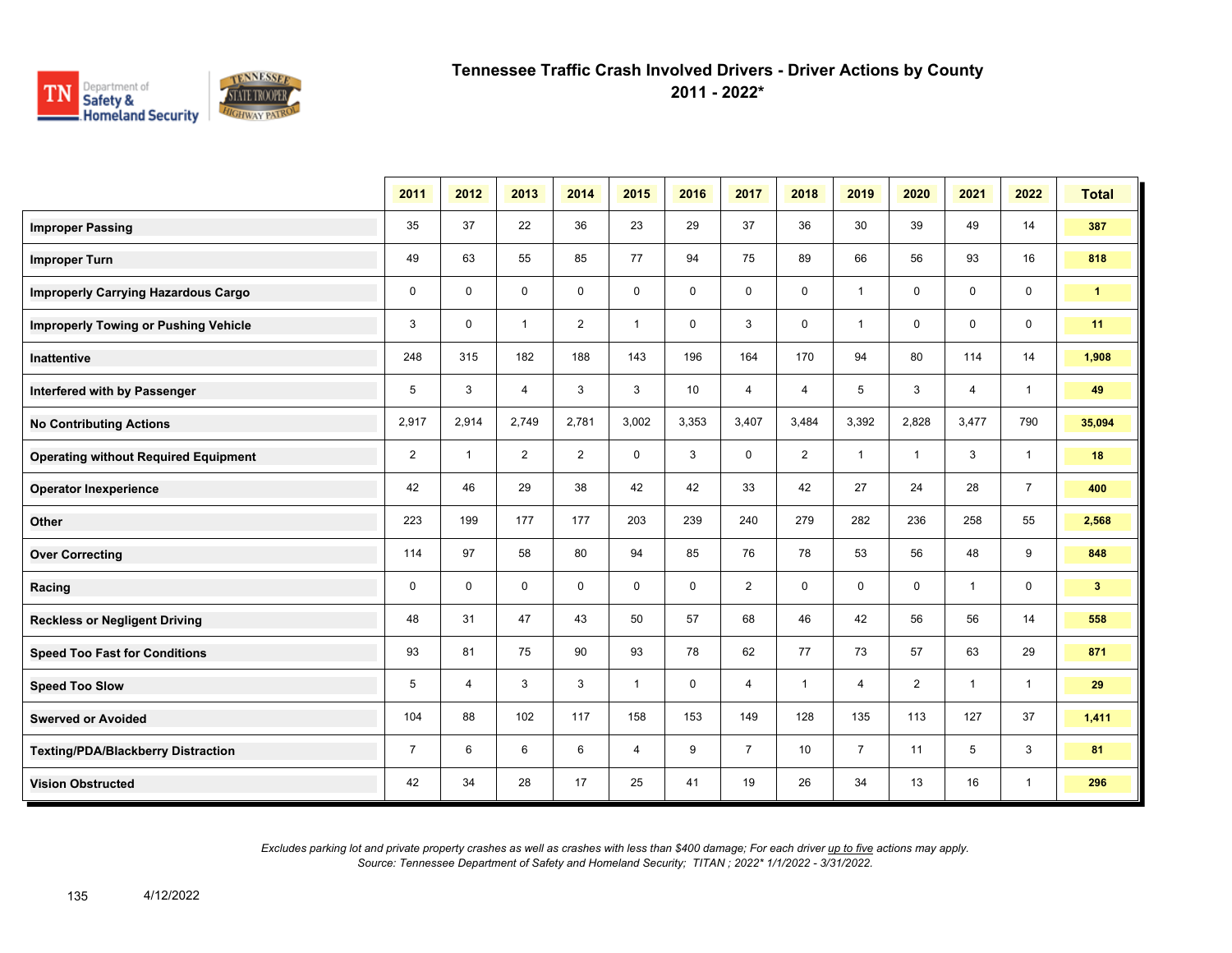

|                | 2011  | 2012  | 2013  | 2014  | 2015  | 2016  | 2017  | 2018  | 2019  | 2020  | 2021  | 2022  | <b>Total</b> |
|----------------|-------|-------|-------|-------|-------|-------|-------|-------|-------|-------|-------|-------|--------------|
| <b>Unknown</b> | 827   | 835   | 87'   | 769   | 790   | 890   | 1,004 | 943   | 896   | 874   | 1,040 | 261   | 10,000       |
| Total Madison  | 6,481 | 6.620 | 6,149 | 6.269 | 6,731 | 7,461 | 7,518 | 7.642 | 7,360 | 6,237 | 7,569 | 1,720 | 77,757       |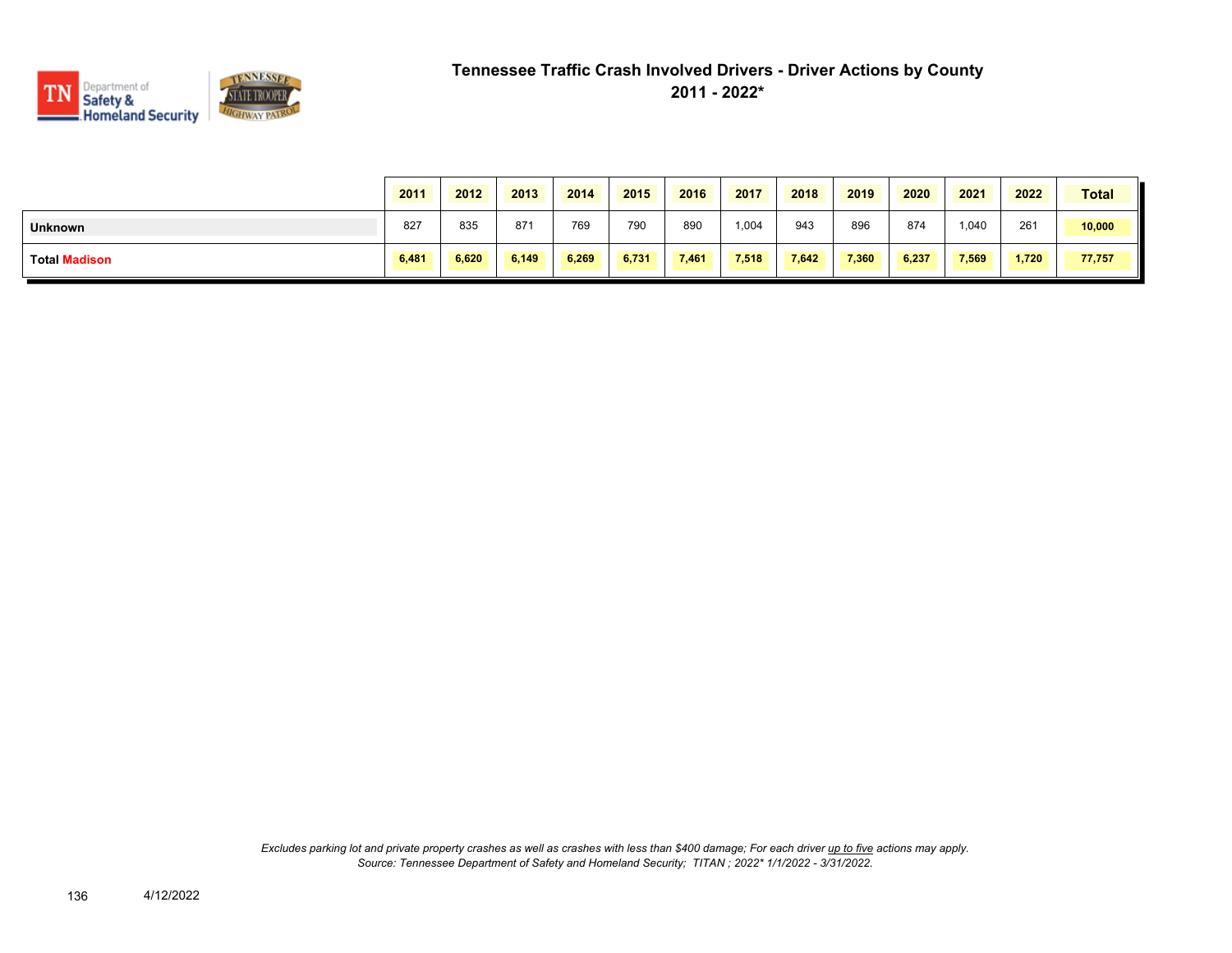

**2011 - 2022\***

| <b>Marion</b>                                      | 2011           | 2012           | 2013           | 2014           | 2015           | 2016           | 2017           | 2018            | 2019           | 2020           | 2021           | 2022                    | <b>Total</b>    |
|----------------------------------------------------|----------------|----------------|----------------|----------------|----------------|----------------|----------------|-----------------|----------------|----------------|----------------|-------------------------|-----------------|
| <b>Aggressive Driving Road Rage</b>                | $\mathbf 0$    | $\overline{2}$ | $\mathbf{1}$   | $\mathbf 0$    | $\mathbf{1}$   | $\overline{1}$ | $\mathbf{1}$   | $\overline{2}$  | $\mathbf 0$    | $\overline{1}$ | $\mathbf{1}$   | $\mathbf 0$             | 10 <sup>°</sup> |
| <b>Careless or Erratic Driving</b>                 | 25             | 33             | 35             | 23             | 15             | 28             | 26             | 31              | 19             | 16             | 6              | 4                       | 261             |
| <b>Driver Distractions</b>                         | 4              | 3              | $\mathbf{1}$   | 5              | 3              | 6              | $\overline{4}$ | $\overline{7}$  | 5              | 6              | $\overline{4}$ | $\mathbf{3}$            | 51              |
| <b>Driverless</b>                                  | 1              | $\mathbf 0$    | $\mathsf{O}$   | $\mathbf{1}$   | 0              | 0              | $\mathbf 0$    | $\mathbf 0$     | 0              | 0              | $\mathsf{O}$   | $\mathbf 0$             | 2 <sup>1</sup>  |
| Driving on Wrong side of Road                      | 6              | $\overline{7}$ | 6              | $\overline{7}$ | 6              | 3              | $\overline{2}$ | 5               | 5              | 5              | 3              | $\overline{1}$          | 56              |
| Driving Wrong Way on One-Way Roadway               | $\mathbf 0$    | $\Omega$       | $\mathbf 0$    | $\mathbf 0$    | $\mathbf 0$    | 2              | $\mathbf 0$    | $\mathbf{1}$    | 0              | $\mathbf 0$    | $\overline{2}$ | $\mathsf{O}\phantom{0}$ | 5 <sup>5</sup>  |
| <b>Exceeding Posted Speed Limit</b>                | 10             | 12             | 5              | 5              | $\overline{7}$ | 14             | $\overline{7}$ | 12              | 17             | 10             | $\overline{7}$ | $\overline{4}$          | 110             |
| <b>Failure to Comply with License Restrictions</b> | $\overline{2}$ | $\overline{2}$ | $\mathbf 0$    | $\mathbf{1}$   | 3              | $\overline{1}$ | 2              | $\mathbf{1}$    | 1              | $\mathbf 0$    | 2              | $\mathbf 0$             | 15              |
| <b>Failure to Obey Traffic Controls</b>            | 9              | 8              | 9              | 10             | 13             | 14             | 14             | 10 <sup>1</sup> | 11             | 9              | 12             | 2                       | 121             |
| <b>Failure to Observe Warnings or Instructions</b> | 3              | $\overline{1}$ | $\overline{2}$ | $\mathbf 0$    | 0              | $\mathbf 0$    | $\mathbf{1}$   | 3               | 0              | $\mathbf 0$    | $\mathbf 0$    | $\mathbf 0$             | 10 <sub>1</sub> |
| <b>Failure to Signal Intentions</b>                | 1              | 3              | 2              | $\mathbf{1}$   | $\mathbf{1}$   | $\mathbf 0$    | $\mathbf 0$    | $\mathbf{1}$    | $\mathbf 0$    | $\mathbf{0}$   | $\mathbf 0$    | $\overline{2}$          | 11              |
| <b>Failure to Use Lights</b>                       | 0              | 2              | $\mathbf{1}$   | $\mathbf 0$    | $\overline{2}$ | $\mathbf 0$    | $\mathbf 0$    | $\overline{4}$  | $\mathbf{1}$   | 2              | $\mathbf 0$    | $\mathbf{1}$            | 13              |
| Failure to Yield Right of Way                      | 70             | 65             | 60             | 43             | 45             | 84             | 75             | 67              | 62             | 50             | 53             | 10 <sup>1</sup>         | 684             |
| <b>Following Improperly</b>                        | 30             | 55             | 62             | 57             | 66             | 58             | 49             | 36              | 64             | 55             | 56             | 13                      | 601             |
| <b>GPS Distraction</b>                             | 0              | $\mathbf 0$    | $\mathbf{1}$   | $\mathbf 0$    | $\mathbf{1}$   | $\mathbf 0$    | 2              | $\mathbf 0$     | $\mathbf 0$    | $\overline{1}$ | $\mathbf{1}$   | $\mathbf 0$             | 6               |
| <b>Improper Backing</b>                            | 4              | $\overline{4}$ | $\overline{4}$ | 5              | 13             | 10             | 8              | $\mathbf{3}$    | $\overline{4}$ | 5              | 2              | $\mathbf{1}$            | 63              |
| <b>Improper Lane Changing</b>                      | 14             | 11             | 6              | 9              | 14             | 25             | 20             | $\overline{4}$  | 19             | 12             | 12             | 5                       | 151             |
| Improper Loading of Vehicle Cargo or Passengers    | $\overline{2}$ | $\overline{1}$ | $\overline{2}$ | $\mathbf 0$    | $\mathbf 0$    | $\overline{2}$ | $\mathbf 0$    | $\mathbf 0$     | 0              | 3              | $\mathbf{1}$   | $\mathbf 0$             | 11              |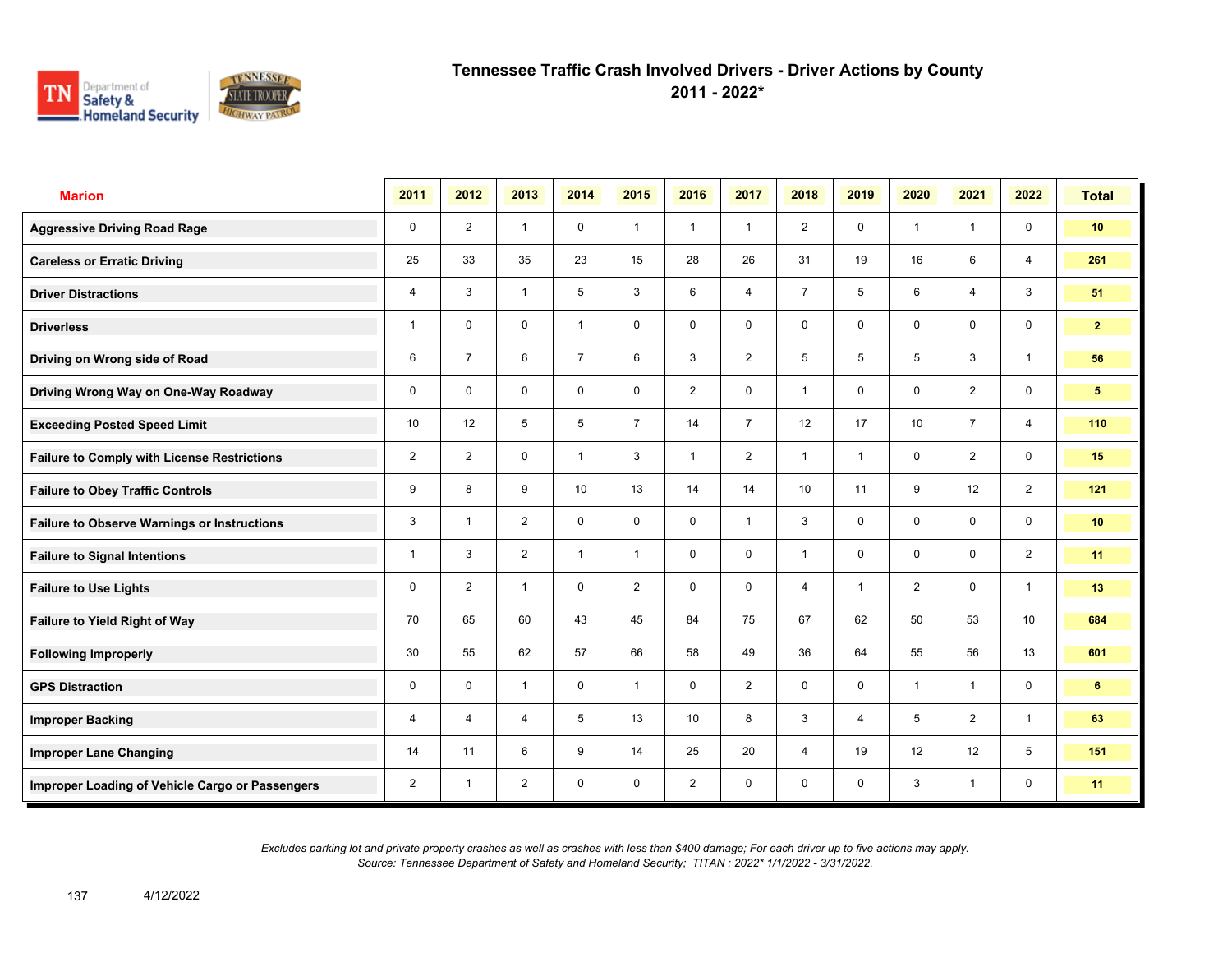

**2011 - 2022\***

|                                             | 2011           | 2012           | 2013           | 2014           | 2015         | 2016         | 2017           | 2018         | 2019           | 2020           | 2021         | 2022           | <b>Total</b>   |
|---------------------------------------------|----------------|----------------|----------------|----------------|--------------|--------------|----------------|--------------|----------------|----------------|--------------|----------------|----------------|
| <b>Improper Passing</b>                     | 6              | 5              | 6              | 9              | 5            | 6            | 6              | 3            | $\overline{2}$ | 4              | 4            | 0              | 56             |
| <b>Improper Turn</b>                        | 8              | $\overline{7}$ | 5              | 6              | 10           | 10           | $\overline{7}$ | 4            | $\overline{4}$ | 5              | 3            | $\mathbf{1}$   | 70             |
| <b>Improperly Towing or Pushing Vehicle</b> | $\mathbf 0$    | $\mathbf 0$    | $\mathbf{1}$   | $\mathbf 0$    | $\mathbf 0$  | $\mathbf 0$  | 0              | 0            | $\mathbf{1}$   | 0              | 0            | 0              | 2 <sup>1</sup> |
| <b>Inattentive</b>                          | 13             | 27             | 11             | 14             | 36           | 36           | 25             | 15           | 24             | 30             | 23           | $\mathbf{1}$   | 255            |
| Interfered with by Passenger                | 3              | $\overline{2}$ | 2              | 2              | $\mathbf 0$  | $\mathbf{1}$ | 2              | $\mathsf 0$  | 0              | $\mathbf{1}$   | 0            | $\mathbf 0$    | 13             |
| <b>No Contributing Actions</b>              | 415            | 430            | 420            | 424            | 541          | 508          | 482            | 531          | 511            | 437            | 449          | 71             | 5,219          |
| <b>Operating without Required Equipment</b> | 0              | $\mathbf 0$    | $\overline{2}$ | $\mathbf{1}$   | $\mathbf 0$  | $\mathbf 0$  | $\mathbf 0$    | $\mathbf 0$  | $\mathbf{1}$   | $\mathbf{1}$   | $\mathbf 0$  | 0              | 5 <sup>5</sup> |
| <b>Operator Inexperience</b>                | 9              | 16             | 6              | 11             | 8            | 12           | 6              | $\mathsf 3$  | 8              | $\overline{2}$ | 3            | 0              | 84             |
| Other                                       | 111            | 77             | 62             | 89             | 80           | 83           | 65             | 54           | 53             | 33             | 48           | 11             | 766            |
| <b>Over Correcting</b>                      | 38             | 27             | 20             | 19             | 36           | 35           | 21             | 18           | 21             | 15             | 15           | 0              | 265            |
| <b>Reckless or Negligent Driving</b>        | 16             | 15             | 20             | 20             | 32           | 28           | 13             | 17           | 19             | 13             | 17           | 3              | 213            |
| <b>Speed Too Fast for Conditions</b>        | 30             | 36             | 44             | 25             | 31           | 32           | 51             | 34           | 44             | 44             | 58           | 11             | 440            |
| <b>Speed Too Slow</b>                       | 3              | $\mathbf 0$    | $\overline{2}$ | $\mathbf 0$    | $\mathbf 0$  | $\mathbf 0$  | $\mathbf{1}$   | $\mathbf{1}$ | $\mathbf{1}$   | 0              | 0            | 0              | 8              |
| <b>Swerved or Avoided</b>                   | 26             | 28             | 35             | 25             | 51           | 42           | 52             | 44           | 43             | 44             | 47           | $\overline{4}$ | 441            |
| <b>Texting/PDA/Blackberry Distraction</b>   | 0              | -1             | $\mathbf 0$    | $\mathbf{1}$   | $\mathbf{1}$ | $\mathbf{1}$ | $\mathbf{1}$   | $\mathbf{1}$ | $\mathbf{1}$   | $\mathbf{1}$   | $\mathbf{1}$ | $\overline{1}$ | 10             |
| <b>Vision Obstructed</b>                    | $\overline{7}$ | -1             | 3              | $\overline{2}$ | 4            | 8            | 5              | 6            | $\overline{7}$ | $\overline{2}$ | 8            | $\mathbf{1}$   | 54             |
| <b>Unknown</b>                              | 215            | 220            | 196            | 195            | 257          | 226          | 266            | 291          | 255            | 248            | 293          | 68             | 2,730          |
| <b>Total Marion</b>                         | 1,081          | 1,101          | 1,032          | 1,010          | 1,282        | 1,276        | 1,214          | 1,209        | 1,203          | 1,055          | 1,131        | 218            | 12,812         |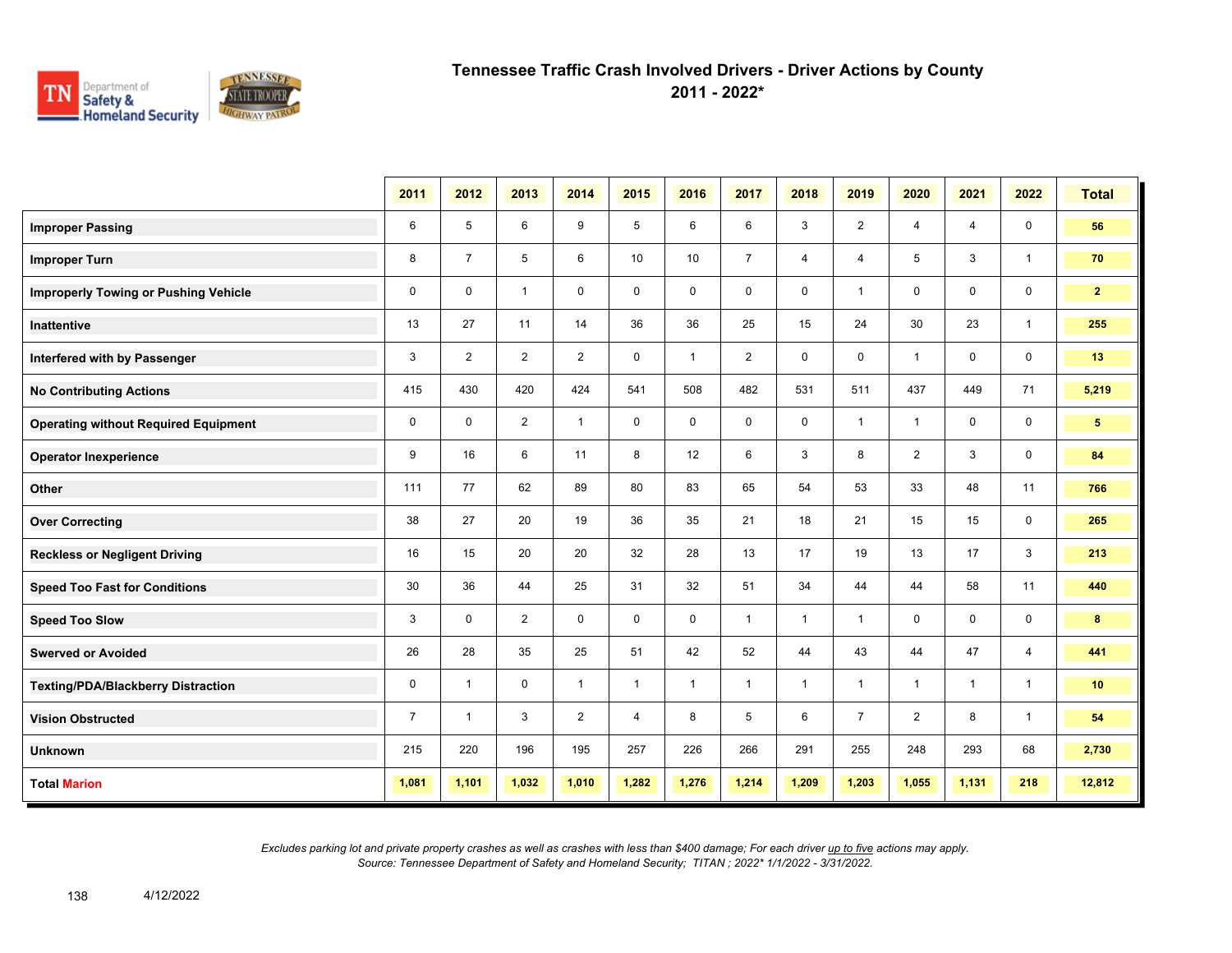

**2011 - 2022\***

| <b>Marshall</b>                                    | 2011           | 2012           | 2013           | 2014           | 2015           | 2016           | 2017           | 2018           | 2019           | 2020                    | 2021           | 2022           | <b>Total</b>   |
|----------------------------------------------------|----------------|----------------|----------------|----------------|----------------|----------------|----------------|----------------|----------------|-------------------------|----------------|----------------|----------------|
| <b>Aggressive Driving Road Rage</b>                | 0              | $\mathbf 0$    | $\mathbf 0$    | $\mathbf{1}$   | 0              | $\mathbf 0$    | $\overline{2}$ | $\mathbf 0$    | 0              | $\overline{1}$          | 2              | $\mathbf 0$    | 6              |
| <b>Careless or Erratic Driving</b>                 | 26             | 14             | 17             | 13             | 15             | 18             | 17             | 11             | 11             | 5                       | $\overline{4}$ | 3              | 154            |
| <b>Driver Distractions</b>                         | 5              | $\overline{4}$ | 11             | 16             | 15             | 11             | 16             | 6              | 9              | 6                       | 8              | $\overline{4}$ | 111            |
| <b>Driverless</b>                                  | $\mathbf 0$    | $\mathbf 0$    | $\mathbf 0$    | $\mathbf 0$    | $\mathbf 0$    | $\mathbf 0$    | 0              | $\mathbf 0$    | 0              | $\overline{1}$          | $\mathbf 0$    | $\mathbf 0$    | $\mathbf{1}$   |
| Driving on Wrong side of Road                      | 3              | 6              | 3              | $\overline{1}$ | $\mathbf{1}$   | $\overline{7}$ | $\overline{2}$ | $\overline{4}$ | 5              | 4                       | $\mathbf 0$    | $\overline{1}$ | 37             |
| Driving Wrong Way on One-Way Roadway               | 0              | $\mathbf 0$    | 0              | $\mathbf 0$    | $\mathbf 0$    | $\mathbf 0$    | $\mathbf 0$    | $\mathbf{1}$   | 0              | $\overline{\mathbf{1}}$ | $\mathbf 0$    | $\mathbf 0$    | 2 <sup>1</sup> |
| <b>Exceeding Posted Speed Limit</b>                | 3              | $\overline{2}$ | $\overline{2}$ | $\overline{2}$ | $\overline{4}$ | 4              | 8              | $\overline{2}$ | $\overline{7}$ | $\overline{7}$          | $\overline{7}$ | 3              | 51             |
| <b>Failure to Comply with License Restrictions</b> | $\overline{2}$ | $\overline{2}$ | 0              | $\mathbf{1}$   | $\overline{2}$ | $\overline{1}$ | $\mathbf{1}$   | $\mathbf 0$    | $\overline{2}$ | $\overline{\mathbf{1}}$ | 0              | $\mathbf{1}$   | 13             |
| <b>Failure to Obey Traffic Controls</b>            | 8              | 15             | 9              | 3              | 9              | 5              | 8              | 5              | 12             | $\overline{7}$          | 13             | 3              | 97             |
| <b>Failure to Observe Warnings or Instructions</b> | 3              | 3              | $\mathbf 0$    | $\mathbf{1}$   | $\overline{2}$ | 5              | 3              | $\mathbf{1}$   | $\mathbf{1}$   | $\overline{2}$          | 3              | $\mathbf 0$    | 24             |
| <b>Failure to Signal Intentions</b>                | $\overline{2}$ | 3              | $\mathbf{1}$   | $\mathbf 0$    | $\mathbf{1}$   | $\mathbf 0$    | 0              | $\overline{1}$ | 0              | $\overline{\mathbf{1}}$ | $\mathbf{1}$   | $\mathbf 0$    | 10             |
| <b>Failure to Use Lights</b>                       | 1              | $\mathbf 0$    | $\mathbf 0$    | $\overline{2}$ | $\mathbf{1}$   | $\mathbf 0$    | $\overline{2}$ | $\mathbf 0$    | 0              | $\mathbf 0$             | $\mathbf 0$    | $\mathbf 0$    | 6              |
| Failure to Yield Right of Way                      | 78             | 80             | 74             | 65             | 101            | 76             | 68             | 54             | 61             | 33                      | 42             | 8              | 740            |
| <b>Following Improperly</b>                        | 30             | 54             | 42             | 50             | 57             | 63             | 64             | 50             | 39             | 43                      | 32             | 6              | 530            |
| <b>GPS Distraction</b>                             | $\mathbf{1}$   | $\mathbf 0$    | $\mathbf{1}$   | $\mathbf 0$    | $\mathbf{1}$   | 0              | $\mathbf{1}$   | $\mathbf{1}$   | 0              | $\mathbf 0$             | $\mathbf{1}$   | $\mathbf{1}$   | $\overline{7}$ |
| <b>Improper Backing</b>                            | 6              | 12             | 8              | 8              | 17             | 14             | 11             | 12             | 9              | 8                       | 5              | $\mathbf 0$    | 110            |
| <b>Improper Lane Changing</b>                      | 5              | $\mathbf 0$    | 5              | 5              | 9              | $\overline{2}$ | 8              | $\overline{7}$ | 3              | $\overline{2}$          | 11             | $\overline{4}$ | 61             |
| Improper Loading of Vehicle Cargo or Passengers    | 2              | $\overline{2}$ | $\mathbf 0$    | $\mathbf 0$    | $\mathbf{1}$   | $\overline{2}$ | 0              | $\mathbf 0$    | $\mathbf{1}$   | 2                       | $\overline{2}$ | $\overline{2}$ | 14             |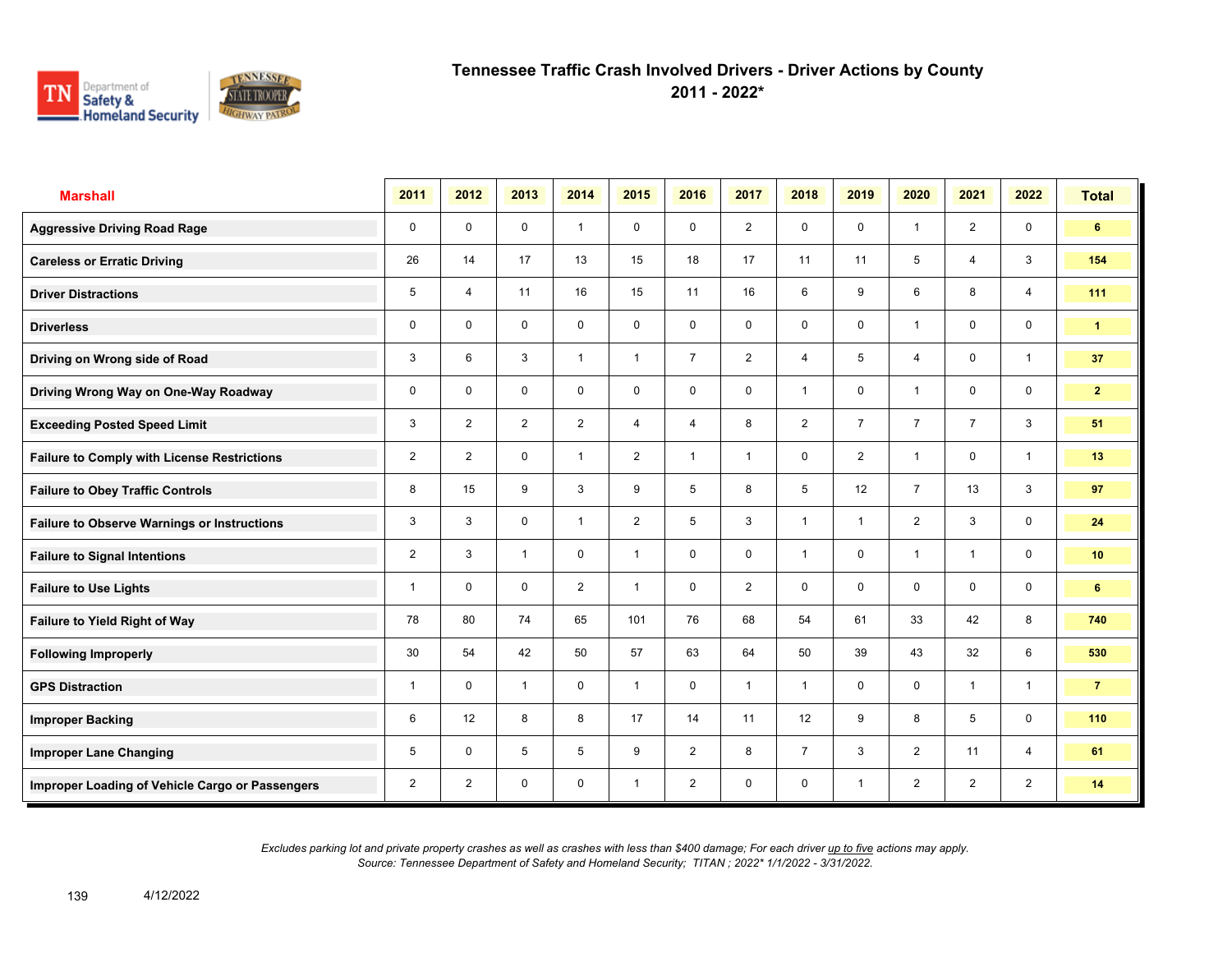

**2011 - 2022\***

|                                             | 2011           | 2012           | 2013           | 2014           | 2015           | 2016           | 2017           | 2018           | 2019           | 2020                    | 2021           | 2022           | <b>Total</b>   |
|---------------------------------------------|----------------|----------------|----------------|----------------|----------------|----------------|----------------|----------------|----------------|-------------------------|----------------|----------------|----------------|
| <b>Improper Passing</b>                     | $\overline{4}$ | $\overline{7}$ | $\overline{7}$ | $\overline{4}$ | 15             | 12             | 5              | 8              | $\overline{7}$ | 8                       | 11             | $\overline{2}$ | 90             |
| <b>Improper Turn</b>                        | 9              | $\overline{4}$ | 8              | 10             | 17             | 15             | 11             | 8              | 3              | 10                      | 9              | $\overline{2}$ | 106            |
| <b>Improperly Towing or Pushing Vehicle</b> | $\mathbf{1}$   | $\overline{1}$ | $\mathbf 0$    | $\mathbf 0$    | $\mathbf 0$    | $\mathbf 0$    | $\mathbf{1}$   | 0              | 0              | $\mathbf 0$             | $\mathbf 0$    | $\mathbf 0$    | 3 <sup>2</sup> |
| <b>Inattentive</b>                          | 54             | 47             | 25             | 35             | 23             | 38             | 18             | 24             | 24             | 19                      | 15             | $\mathbf{1}$   | 323            |
| Interfered with by Passenger                | $\pmb{0}$      | 3              | $\mathbf{1}$   | $\mathbf 0$    | $\mathbf 0$    | $\mathbf 0$    | 3              | $\mathbf{1}$   | $\mathbf{1}$   | $\overline{\mathbf{1}}$ | $\mathbf 0$    | $\mathbf 0$    | 10             |
| <b>No Contributing Actions</b>              | 383            | 407            | 497            | 549            | 575            | 563            | 670            | 625            | 625            | 501                     | 627            | 101            | 6,123          |
| <b>Operating without Required Equipment</b> | 3              | $\mathbf 0$    | $\mathbf 0$    | $\mathbf{1}$   | $\overline{2}$ | $\mathbf{1}$   | $\mathbf 0$    | $\mathbf{1}$   | 0              | 3                       | $\mathbf 0$    | $\mathbf 0$    | 11             |
| <b>Operator Inexperience</b>                | 12             | 9              | 10             | 15             | 8              | $\overline{7}$ | $\overline{4}$ | $\overline{2}$ | $\overline{2}$ | 8                       | 12             | 3              | 92             |
| Other                                       | 54             | 56             | 20             | 17             | 20             | 22             | 33             | 21             | 26             | 24                      | 30             | 10             | 333            |
| <b>Over Correcting</b>                      | 33             | 28             | 34             | 27             | 26             | 30             | 39             | 28             | 22             | 25                      | 23             | $\overline{2}$ | 317            |
| <b>Reckless or Negligent Driving</b>        | 5              | 12             | 6              | 10             | 10             | 11             | 12             | 10             | 14             | 17                      | $\overline{7}$ | $\mathbf{1}$   | 115            |
| <b>Speed Too Fast for Conditions</b>        | 34             | 25             | 28             | 24             | 38             | 40             | 34             | 40             | 39             | 19                      | 32             | $\overline{7}$ | 360            |
| <b>Speed Too Slow</b>                       | $\mathbf{1}$   | $\mathbf 0$    | $\mathbf 0$    | $\mathbf 0$    | 0              | $\mathbf 0$    | 0              | 0              | $\mathbf{1}$   | 0                       | $\mathbf 0$    | $\mathbf 0$    | 2 <sub>1</sub> |
| <b>Swerved or Avoided</b>                   | 26             | 18             | 28             | 23             | 17             | 24             | 25             | 33             | 22             | 29                      | 32             | 5              | 282            |
| <b>Texting/PDA/Blackberry Distraction</b>   | $\mathbf{1}$   | $\Omega$       | $\mathbf 0$    | $\mathbf 0$    | $\mathbf 0$    | $\mathbf 0$    | $\overline{2}$ | $\mathbf{1}$   | 3              | $\overline{2}$          | $\mathbf 0$    | $\mathbf{1}$   | 10             |
| <b>Vision Obstructed</b>                    | 13             | 14             | 8              | 8              | $\overline{2}$ | 3              | 3              | $\overline{2}$ | 3              | 4                       | 1              | $\mathbf 0$    | 61             |
| <b>Unknown</b>                              | 228            | 205            | 233            | 222            | 269            | 286            | 320            | 302            | 306            | 275                     | 266            | 74             | 2,986          |
| <b>Total Marshall</b>                       | 1,036          | 1,033          | 1,078          | 1,113          | 1,258          | 1,260          | 1,391          | 1,261          | 1,258          | 1,069                   | 1,196          | 245            | 13,198         |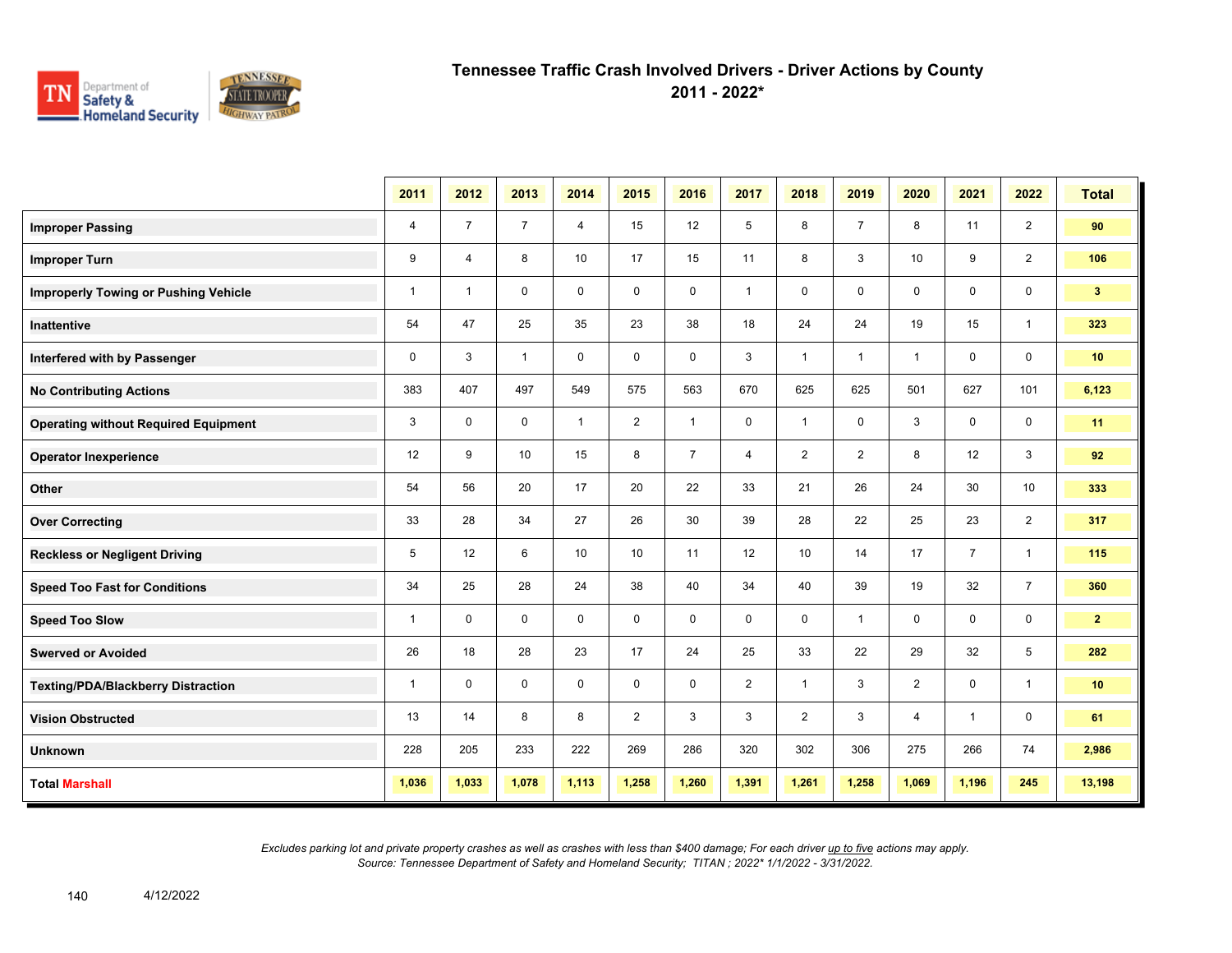

**2011 - 2022\***

| <b>Maury</b>                                       | 2011           | 2012           | 2013           | 2014           | 2015           | 2016           | 2017         | 2018           | 2019        | 2020           | 2021           | 2022           | <b>Total</b> |
|----------------------------------------------------|----------------|----------------|----------------|----------------|----------------|----------------|--------------|----------------|-------------|----------------|----------------|----------------|--------------|
| <b>Aggressive Driving Road Rage</b>                | $\mathbf 0$    | $\overline{1}$ | $\overline{4}$ | 3              | 3              | $\overline{7}$ | 11           | 5              | 8           | $\overline{4}$ | $\overline{2}$ | $\overline{2}$ | 50           |
| <b>Careless or Erratic Driving</b>                 | 59             | 92             | 171            | 89             | 65             | 53             | 48           | 37             | 41          | 36             | 31             | 4              | 726          |
| <b>Driver Distractions</b>                         | 9              | 9              | 21             | 34             | 33             | 46             | 34           | 41             | 45          | 35             | 40             | 12             | 359          |
| <b>Driverless</b>                                  | 0              | 3              | $\mathsf{O}$   | $\mathsf{O}$   | $\mathbf{1}$   | $\overline{1}$ | $\mathbf{1}$ | $\overline{2}$ | 1           | 2              | $\mathbf{1}$   | $\mathsf{O}$   | 12           |
| Driving on Wrong side of Road                      | 35             | 25             | 24             | 15             | 13             | 21             | 19           | 21             | 15          | 9              | 12             | 5              | 214          |
| Driving Wrong Way on One-Way Roadway               | 4              | 3              | 3              | $\mathbf 0$    | $\mathbf 0$    | $\overline{1}$ | $\mathbf 0$  | $\mathbf{1}$   | 4           | $\overline{1}$ | $\mathbf 0$    | $\overline{1}$ | 18           |
| <b>Exceeding Posted Speed Limit</b>                | 5              | 10             | 17             | 23             | 23             | 42             | 43           | 29             | 28          | 24             | 27             | 5              | 276          |
| <b>Failure to Comply with License Restrictions</b> | $\overline{7}$ | $\overline{4}$ | 5              | 5              | 8              | $\overline{2}$ | 3            | $\overline{4}$ | 0           | 6              | 8              | $\mathbf 0$    | 52           |
| <b>Failure to Obey Traffic Controls</b>            | 38             | 65             | 57             | 46             | 43             | 60             | 55           | 74             | 65          | 67             | 58             | 19             | 647          |
| <b>Failure to Observe Warnings or Instructions</b> | 6              | 15             | 29             | 11             | 3              | 18             | 3            | 11             | 16          | $\overline{7}$ | 15             | 5              | 139          |
| <b>Failure to Signal Intentions</b>                | 4              | 3              | 5              | $\overline{2}$ | 5              | $\overline{4}$ | 2            | $\overline{2}$ | $\mathbf 0$ | 9              | 5              | $\overline{2}$ | 43           |
| <b>Failure to Use Lights</b>                       | 1              | $\mathbf 0$    | $\overline{2}$ | $\mathbf 0$    | $\overline{2}$ | $\overline{1}$ | 5            | $\mathbf{1}$   | 3           | $\overline{4}$ | $\overline{4}$ | $\mathbf{1}$   | 24           |
| Failure to Yield Right of Way                      | 267            | 285            | 267            | 272            | 357            | 389            | 479          | 434            | 461         | 369            | 377            | 90             | 4,047        |
| <b>Following Improperly</b>                        | 229            | 243            | 301            | 346            | 413            | 527            | 541          | 528            | 458         | 361            | 431            | 126            | 4,504        |
| <b>GPS Distraction</b>                             | 0              | 3              | $\mathbf 0$    | 2              | 3              | $\mathbf{1}$   | 3            | 2              | 3           | 5              | 2              | $\mathbf 0$    | 24           |
| <b>Improper Backing</b>                            | 50             | 46             | 36             | 38             | 48             | 53             | 59           | 57             | 57          | 46             | 44             | 12             | 546          |
| <b>Improper Lane Changing</b>                      | 34             | 25             | 18             | 35             | 46             | 39             | 58           | 53             | 49          | 47             | 59             | 18             | 481          |
| Improper Loading of Vehicle Cargo or Passengers    | $\overline{2}$ | 3              | $\mathbf{1}$   | $\mathbf{1}$   | $\mathbf 0$    | $\overline{4}$ | $\mathbf{1}$ | $\overline{2}$ | 0           | $\mathbf 0$    | $\overline{4}$ | $\mathbf 0$    | 18           |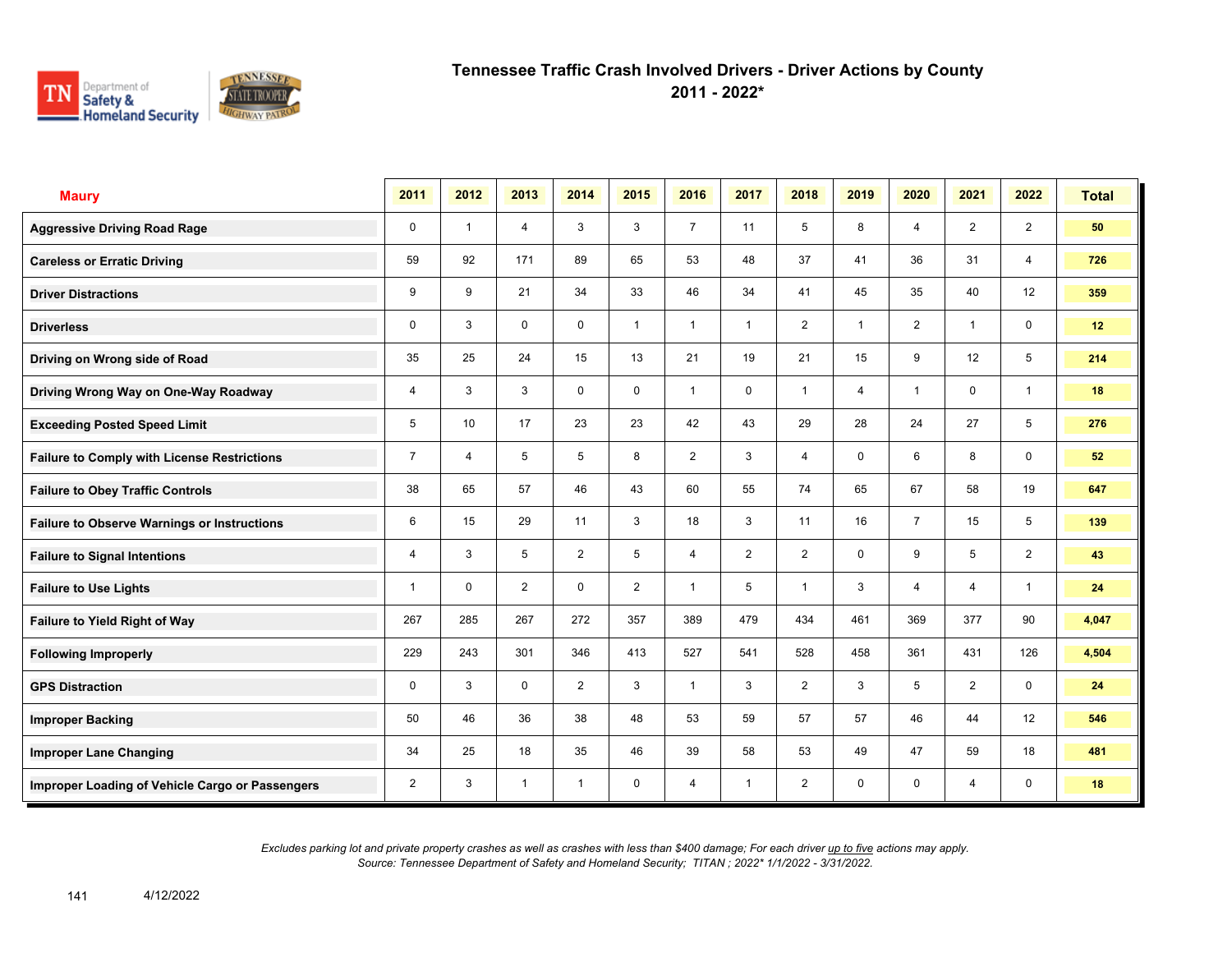

**2011 - 2022\***

|                                             | 2011         | 2012           | 2013           | 2014           | 2015           | 2016           | 2017           | 2018           | 2019           | 2020           | 2021           | 2022           | <b>Total</b>         |
|---------------------------------------------|--------------|----------------|----------------|----------------|----------------|----------------|----------------|----------------|----------------|----------------|----------------|----------------|----------------------|
| <b>Improper Passing</b>                     | 17           | 19             | 21             | 18             | 32             | 21             | 24             | 36             | 34             | 33             | 26             | 6              | 287                  |
| <b>Improper Turn</b>                        | 35           | 27             | 20             | 30             | 42             | 34             | 42             | 50             | 59             | 32             | 55             | 20             | 446                  |
| <b>Improperly Carrying Hazardous Cargo</b>  | $\mathbf{1}$ | $\mathbf{0}$   | $\mathbf 0$    | $\mathbf 0$    | $\mathbf 0$    | 0              | $\mathbf 0$    | $\mathbf 0$    | $\mathbf 0$    | 0              | $\mathbf 0$    | $\mathbf 0$    | $\blacktriangleleft$ |
| <b>Improperly Towing or Pushing Vehicle</b> | $\mathbf{1}$ | $\overline{2}$ | 3              | 3              | $\mathbf 0$    | $\mathbf{1}$   | $\mathbf 0$    | $\mathbf 0$    | $\overline{2}$ | $\mathbf 0$    | $\mathbf 0$    | $\mathbf 0$    | 12                   |
| Inattentive                                 | 238          | 269            | 148            | 126            | 160            | 220            | 169            | 184            | 164            | 156            | 108            | 40             | 1,982                |
| Interfered with by Passenger                | 14           | 17             | $\overline{7}$ | $\overline{7}$ | 4              | $\overline{4}$ | 8              | 8              | 6              | $\mathbf{1}$   | $\overline{4}$ | 3              | 83                   |
| <b>No Contributing Actions</b>              | 1,397        | 1,657          | 1,815          | 1,828          | 1,940          | 2,325          | 2,266          | 2,098          | 1,941          | 1,737          | 1,972          | 503            | 21,479               |
| <b>Operating without Required Equipment</b> | 5            | $\mathbf{1}$   | $\overline{2}$ | $\mathbf{1}$   | $\overline{2}$ | $\overline{2}$ | $\overline{2}$ | $\overline{2}$ | $\overline{2}$ | 0              | 3              | 0              | 22                   |
| <b>Operator Inexperience</b>                | 56           | 38             | 24             | 46             | 40             | 40             | 39             | 24             | 50             | 35             | 31             | $\overline{7}$ | 430                  |
| Other                                       | 456          | 379            | 188            | 142            | 165            | 228            | 218            | 238            | 226            | 238            | 249            | 65             | 2,792                |
| <b>Over Correcting</b>                      | 55           | 59             | 64             | 63             | 50             | 53             | 44             | 55             | 46             | 47             | 36             | 9              | 581                  |
| Racing                                      | $\mathbf 0$  | $\mathbf{0}$   | $\Omega$       | $\mathbf 0$    | $\mathbf 0$    | $\mathbf{1}$   | $\mathbf 0$    | $\mathbf 0$    | $\mathbf 0$    | $\overline{2}$ | $\mathbf 0$    | $\mathbf 0$    | 3 <sup>2</sup>       |
| <b>Reckless or Negligent Driving</b>        | 49           | 39             | 31             | 40             | 54             | 46             | 50             | 40             | 38             | 36             | 39             | $\overline{7}$ | 469                  |
| <b>Speed Too Fast for Conditions</b>        | 93           | 80             | 75             | 82             | 93             | 98             | 75             | 78             | 80             | 89             | 77             | 24             | 944                  |
| <b>Speed Too Slow</b>                       | 2            | $\mathbf 0$    | $\overline{2}$ | 3              | $\overline{2}$ | 5              | 2              | 0              | $\mathbf{1}$   | $\mathbf{1}$   | 0              | $\mathbf 0$    | 18                   |
| <b>Swerved or Avoided</b>                   | 19           | 51             | 81             | 85             | 90             | 101            | 80             | 68             | 64             | 76             | 93             | 28             | 836                  |
| <b>Texting/PDA/Blackberry Distraction</b>   | 0            | 4              | 5              | 8              | 8              | 6              | 11             | 6              | 6              | 8              | 8              | $\overline{2}$ | 72                   |
| <b>Vision Obstructed</b>                    | 42           | 24             | 22             | 19             | 26             | 28             | 24             | 21             | 34             | 17             | 25             | 11             | 293                  |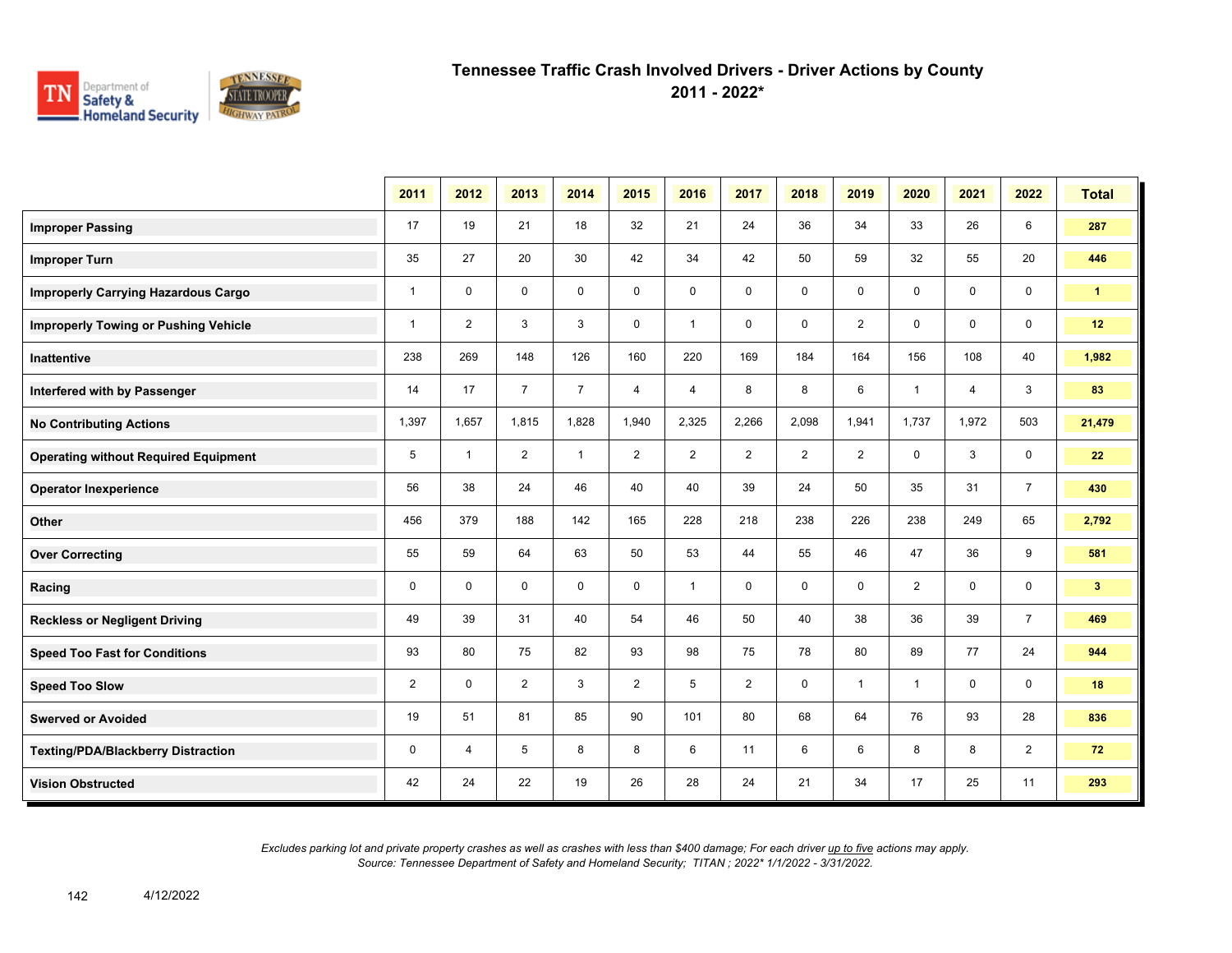

|                    | 2011  | 2012  | 2013  | 2014  | 2015  | 2016  | 2017  | 2018  | 2019  | 2020  | 2021  | 2022  | <b>Total</b> |
|--------------------|-------|-------|-------|-------|-------|-------|-------|-------|-------|-------|-------|-------|--------------|
| <b>Unknown</b>     | 627   | 592   | 622   | 519   | 603   | 659   | 709   | 648   | 582   | 578   | 653   | 156   | 6,948        |
| <b>Total Maury</b> | 3,857 | 4,093 | 4,091 | 3,942 | 4,377 | 5.141 | 5,128 | 4,860 | 4,589 | 4,118 | 4,499 | 1,183 | 49,878       |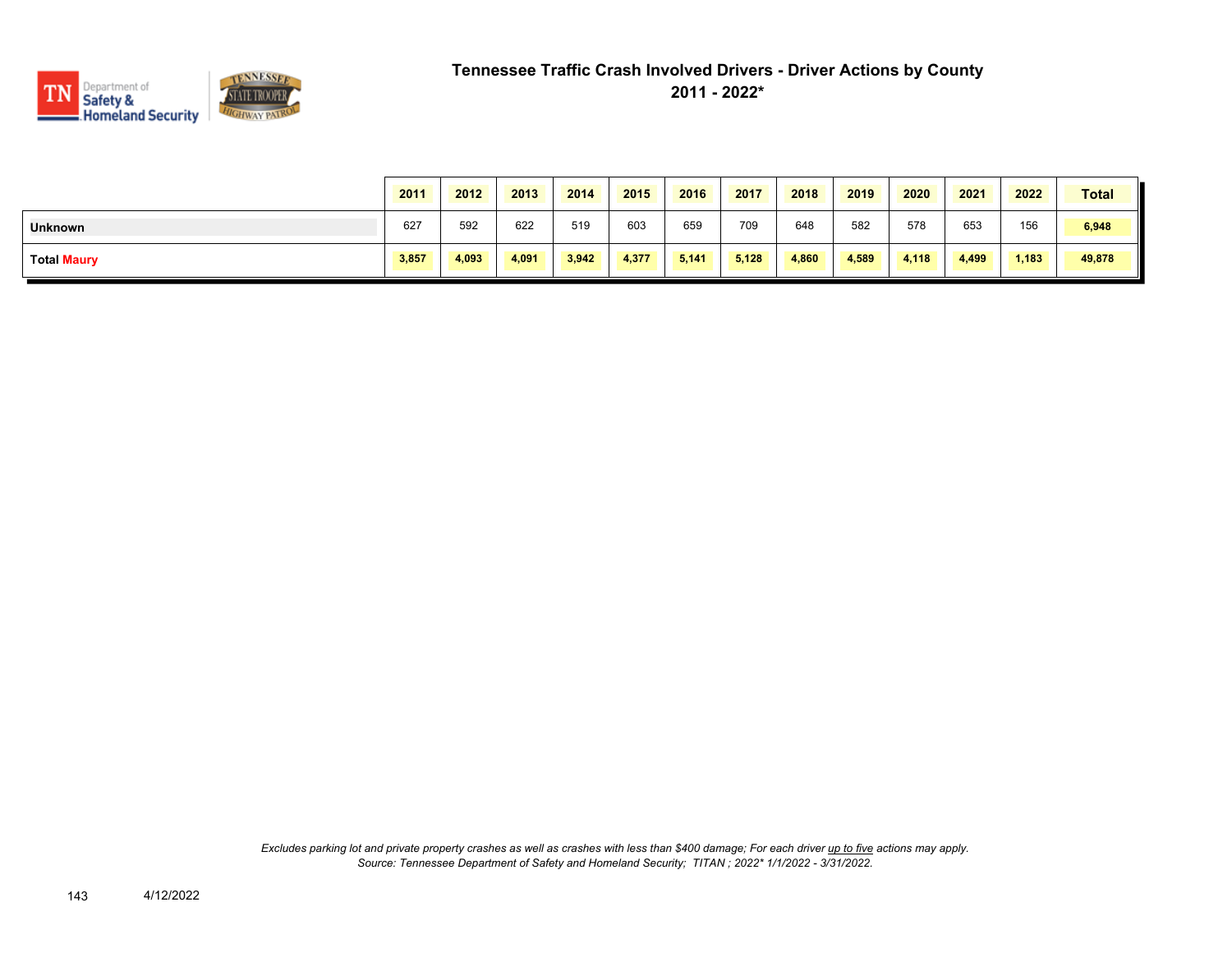

**2011 - 2022\***

| <b>McMinn</b>                                      | 2011        | 2012           | 2013           | 2014           | 2015           | 2016           | 2017           | 2018           | 2019            | 2020                    | 2021           | 2022           | <b>Total</b> |
|----------------------------------------------------|-------------|----------------|----------------|----------------|----------------|----------------|----------------|----------------|-----------------|-------------------------|----------------|----------------|--------------|
| <b>Aggressive Driving Road Rage</b>                | 6           | $\overline{4}$ | $\mathbf 0$    | $\mathbf 0$    | 4              | 5              | $\overline{2}$ | 6              | 6               | 5                       | $\overline{1}$ | 4              | 43           |
| <b>Careless or Erratic Driving</b>                 | 26          | 43             | 35             | 25             | 39             | 28             | 41             | 39             | 39              | 31                      | 25             | 4              | 375          |
| <b>Driver Distractions</b>                         | 9           | 14             | 10             | 10             | 9              | 8              | 13             | 11             | 10 <sup>1</sup> | 17                      | 9              | $\overline{2}$ | 122          |
| <b>Driverless</b>                                  | $\mathbf 0$ | $\overline{1}$ | $\mathbf{1}$   | $\mathbf 0$    | $\mathbf{1}$   | $\mathbf 0$    | 0              | $\mathbf 0$    | 1               | -1                      | $\mathbf 0$    | $\overline{1}$ | 6            |
| Driving on Wrong side of Road                      | 10          | 19             | 9              | 15             | 10             | 16             | 15             | 12             | 11              | 5                       | 8              | $\mathbf{1}$   | 131          |
| Driving Wrong Way on One-Way Roadway               | 0           | $\overline{2}$ | $\overline{1}$ | $\overline{2}$ | 3              | 0              | 3              | $\overline{2}$ | $\overline{2}$  | $\overline{1}$          | $\mathbf 0$    | $\mathbf 0$    | 16           |
| <b>Exceeding Posted Speed Limit</b>                | 9           | 10             | 3              | 6              | 15             | 13             | 18             | 21             | 19              | 14                      | 15             | 4              | 147          |
| <b>Failure to Comply with License Restrictions</b> | 8           | $\overline{2}$ | 3              | $\overline{7}$ | 9              | 3              | $\overline{2}$ | $\overline{2}$ | 4               | $\overline{\mathbf{1}}$ | $\overline{1}$ | $\overline{1}$ | 43           |
| <b>Failure to Obey Traffic Controls</b>            | 36          | 38             | 36             | 31             | 53             | 46             | 64             | 65             | 59              | 30                      | 49             | $\overline{7}$ | 514          |
| <b>Failure to Observe Warnings or Instructions</b> | 3           | 8              | 3              | 6              | $\overline{7}$ | 6              | 5              | $\overline{c}$ | 4               | 4                       | 8              | $\overline{1}$ | 57           |
| <b>Failure to Signal Intentions</b>                | 0           | $\overline{2}$ | $\mathbf{1}$   | $\overline{1}$ | 3              | $\mathbf 0$    | 3              | $\overline{1}$ | 1               | $\overline{\mathbf{1}}$ | $\overline{1}$ | $\mathbf 0$    | 14           |
| <b>Failure to Use Lights</b>                       | $\mathbf 0$ | $\overline{2}$ | $\overline{1}$ | $\overline{2}$ | $\mathbf{1}$   | $\overline{2}$ | $\overline{1}$ | $\mathbf 0$    | 0               | $\overline{\mathbf{1}}$ | $\Omega$       | $\mathbf 0$    | 10           |
| Failure to Yield Right of Way                      | 147         | 197            | 161            | 163            | 172            | 176            | 159            | 188            | 195             | 165                     | 183            | 35             | 1,941        |
| <b>Following Improperly</b>                        | 159         | 191            | 151            | 184            | 176            | 154            | 155            | 180            | 151             | 136                     | 134            | 20             | 1,791        |
| <b>GPS Distraction</b>                             | 0           | 3              | $\overline{2}$ | $\mathbf 0$    | $\overline{2}$ | $\mathbf 0$    | $\mathbf 0$    | $\mathbf 0$    | $\overline{2}$  | $\overline{2}$          | $\overline{1}$ | $\mathbf 0$    | 12           |
| <b>Improper Backing</b>                            | 26          | 28             | 23             | 22             | 20             | 23             | 23             | 27             | 30              | 22                      | 24             | 3              | 271          |
| <b>Improper Lane Changing</b>                      | 26          | 30             | 20             | 28             | 33             | 26             | 35             | 42             | 22              | 31                      | 35             | 6              | 334          |
| Improper Loading of Vehicle Cargo or Passengers    | 3           | 0              | $\overline{1}$ | 0              | 0              | 4              | 0              | $\mathbf 0$    | 0               | -1                      | $\overline{1}$ | 0              | 10           |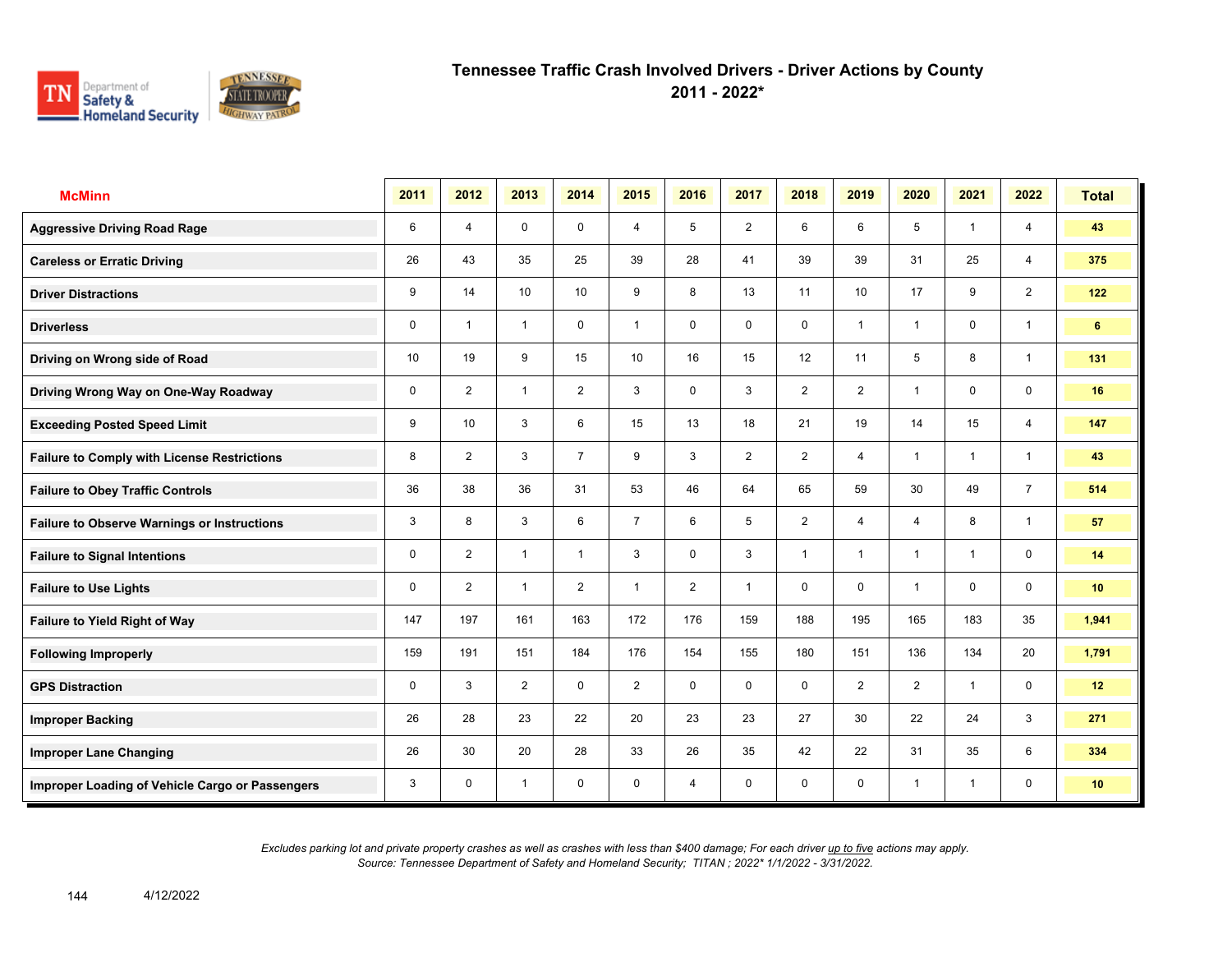

**2011 - 2022\***

|                                             | 2011           | 2012           | 2013           | 2014         | 2015         | 2016         | 2017           | 2018           | 2019           | 2020           | 2021         | 2022           | <b>Total</b>   |
|---------------------------------------------|----------------|----------------|----------------|--------------|--------------|--------------|----------------|----------------|----------------|----------------|--------------|----------------|----------------|
| <b>Improper Passing</b>                     | 11             | 9              | $\overline{7}$ | 11           | 8            | 13           | 9              | 16             | 5              | $\overline{7}$ | 14           | $\overline{2}$ | 112            |
| <b>Improper Turn</b>                        | 18             | 16             | 16             | 19           | 19           | 19           | 34             | 22             | 20             | 22             | 21           | 8              | 234            |
| <b>Improperly Carrying Hazardous Cargo</b>  | $\mathbf 0$    | $\mathbf 0$    | $\mathbf 0$    | $\mathbf 0$  | 0            | $\mathbf{1}$ | $\mathbf 0$    | 0              | $\mathbf 0$    | $\mathbf 0$    | 0            | 0              | $\mathbf{1}$   |
| <b>Improperly Towing or Pushing Vehicle</b> | $\mathbf 0$    | $\overline{1}$ | $\mathbf 0$    | $\mathbf 0$  | 0            | $\mathbf 0$  | $\mathbf{1}$   | $\mathbf 0$    | $\mathbf{1}$   | $\mathbf 0$    | 0            | 0              | 3 <sup>2</sup> |
| <b>Inattentive</b>                          | 39             | 46             | 30             | 22           | 30           | 70           | 72             | 48             | 35             | 25             | 34           | $\overline{7}$ | 458            |
| Interfered with by Passenger                | $\overline{2}$ | $\Omega$       | $\overline{2}$ | 3            | 4            | 4            | 3              | 5              | $\overline{2}$ | 3              | $\mathbf{1}$ | $\mathbf 0$    | 29             |
| <b>No Contributing Actions</b>              | 1,039          | 1,146          | 980            | 1,012        | 1,146        | 1,127        | 1,111          | 1,216          | 1,234          | 1,035          | 1,251        | 225            | 12,522         |
| <b>Operating without Required Equipment</b> | $\overline{2}$ | $\mathbf 0$    | $\mathbf{1}$   | $\mathbf 0$  | $\mathbf{1}$ | $\mathbf{1}$ | $\mathbf 0$    | $\mathbf{1}$   | 0              | $\mathbf 0$    | 0            | $\mathbf 0$    | 6              |
| <b>Operator Inexperience</b>                | 22             | 21             | 16             | 10           | 32           | 17           | 26             | 13             | 10             | 6              | 17           | $\overline{2}$ | 192            |
| Other                                       | 132            | 110            | 82             | 93           | 92           | 81           | 81             | 99             | 76             | 66             | 68           | 22             | 1,002          |
| <b>Over Correcting</b>                      | 24             | 36             | 18             | 32           | 43           | 35           | 38             | 26             | 14             | 21             | 11           | $\overline{7}$ | 305            |
| Racing                                      | $\mathbf 0$    | $\mathbf{1}$   | $\Omega$       | $\mathbf 0$  | $\mathbf 0$  | $\mathbf 0$  | $\Omega$       | $\mathbf 0$    | $\mathbf 0$    | $\Omega$       | $\mathbf 0$  | 0              | $\mathbf{1}$   |
| <b>Reckless or Negligent Driving</b>        | 15             | 20             | 14             | 31           | 47           | 48           | 54             | 32             | 38             | 31             | 31           | 11             | 372            |
| <b>Speed Too Fast for Conditions</b>        | 29             | 41             | 30             | 42           | 45           | 42           | 55             | 44             | 34             | 28             | 26           | $\overline{4}$ | 420            |
| <b>Speed Too Slow</b>                       | $\mathbf{1}$   | $\mathbf 0$    | $\mathbf{1}$   | $\mathbf{1}$ | $\mathbf{1}$ | $\mathbf 0$  | 3              | $\overline{2}$ | $\mathbf 0$    | $\mathbf{1}$   | $\mathbf 0$  | $\overline{1}$ | 11             |
| <b>Swerved or Avoided</b>                   | 52             | 56             | 38             | 58           | 59           | 45           | 47             | 71             | 44             | 61             | 43           | 10             | 584            |
| <b>Texting/PDA/Blackberry Distraction</b>   | $\mathbf{1}$   | 5              | $\overline{2}$ | 6            | 4            | 5            | $\mathbf{1}$   | $\mathbf{1}$   | 0              | 5              | 9            | 0              | 39             |
| <b>Vision Obstructed</b>                    | 14             | 13             | 12             | 9            | 5            | 9            | $\overline{7}$ | 8              | 9              | 10             | 6            | $\overline{2}$ | 104            |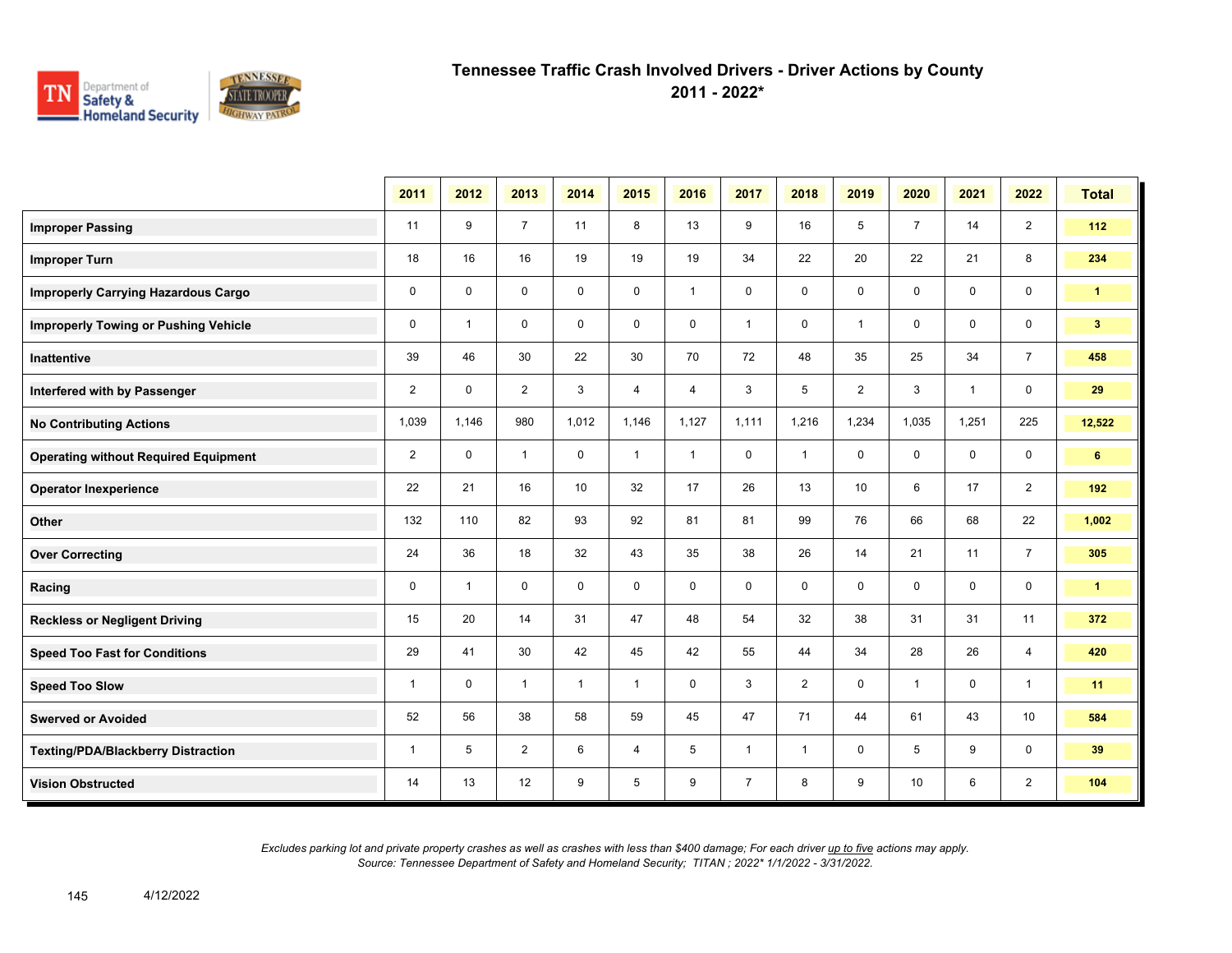

|                     | 2011  | 2012  | 2013  | 2014  | 2015  | 2016  | 2017  | 2018  | 2019  | 2020  | 2021  | 2022 | <b>Total</b> |
|---------------------|-------|-------|-------|-------|-------|-------|-------|-------|-------|-------|-------|------|--------------|
| <b>Unknown</b>      | 330   | 359   | 310   | 311   | 367   | 366   | 424   | 410   | 366   | 362   | 367   | 95   | 4,067        |
| <b>Total McMinn</b> | 2,199 | 2,474 | 2,020 | 2,162 | 2,460 | 2,393 | 2,505 | 2,612 | 2,444 | 2,151 | 2,394 | 485  | 26,299       |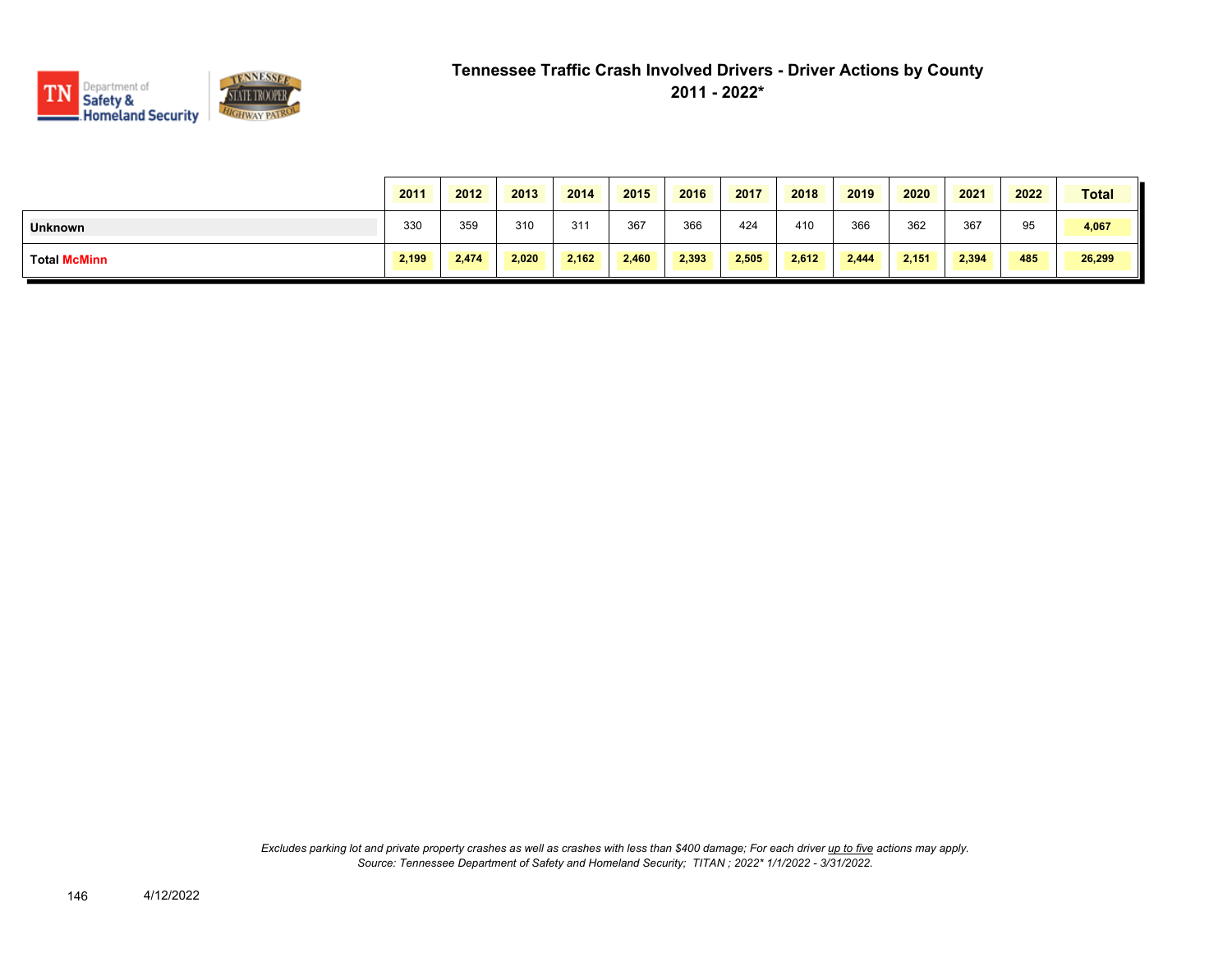

**2011 - 2022\***

| <b>McNairy</b>                                     | 2011           | 2012           | 2013        | 2014           | 2015           | 2016           | 2017           | 2018            | 2019           | 2020           | 2021           | 2022                    | <b>Total</b>    |
|----------------------------------------------------|----------------|----------------|-------------|----------------|----------------|----------------|----------------|-----------------|----------------|----------------|----------------|-------------------------|-----------------|
| <b>Aggressive Driving Road Rage</b>                | $\mathbf 0$    | $\mathbf 0$    | $\mathbf 0$ | $\mathbf 0$    | $\mathbf 0$    | $\overline{1}$ | $\mathbf 0$    | $\mathbf{1}$    | $\mathbf 0$    | $\mathbf 0$    | $\mathbf{1}$   | $\mathbf 0$             | 3 <sup>1</sup>  |
| <b>Careless or Erratic Driving</b>                 | 15             | 12             | 17          | 20             | 49             | 15             | 10             | 10 <sup>°</sup> | 24             | 15             | $\mathbf{1}$   | 2                       | 190             |
| <b>Driver Distractions</b>                         | 5              | $\mathbf 0$    | 3           | 3              | $\overline{2}$ | 3              | 2              | 6               | $\overline{4}$ | 2              | $\mathbf{1}$   | $\mathbf 0$             | 31              |
| <b>Driverless</b>                                  | 0              | $\mathbf 0$    | $\mathbf 0$ | $\mathbf 0$    | $\mathbf 0$    | $\mathbf 0$    | $\mathbf 0$    | $\mathbf 0$     | $\mathbf 0$    | $\overline{1}$ | $\mathbf 0$    | $\mathbf 0$             | $\mathbf{1}$    |
| Driving on Wrong side of Road                      | $\overline{7}$ | 8              | 9           | 6              | 14             | 12             | 3              | $\mathbf{1}$    | 3              | 5              | $\overline{2}$ | $\mathbf{1}$            | 71              |
| Driving Wrong Way on One-Way Roadway               | 0              | $\mathbf 0$    | $\mathbf 0$ | $\mathbf 0$    | $\mathbf 0$    | $\overline{2}$ | $\mathbf 0$    | $\mathbf 0$     | $\mathbf 0$    | $\mathbf 0$    | $\mathbf{1}$   | $\mathbf 0$             | $3\phantom{.0}$ |
| <b>Exceeding Posted Speed Limit</b>                | $\overline{2}$ | 5              | 2           | 2              | 3              | 3              | $\overline{2}$ | 3               | $\overline{4}$ | 3              | $\overline{4}$ | $\mathbf 0$             | 33              |
| <b>Failure to Comply with License Restrictions</b> | $\mathbf{1}$   | $\mathbf 0$    | $\mathbf 0$ | $\mathbf{1}$   | $\mathbf 0$    | $\overline{2}$ | $\mathbf 0$    | $\mathbf{1}$    | 0              | $\mathbf 0$    | $\mathbf 0$    | $\mathbf 0$             | 5               |
| <b>Failure to Obey Traffic Controls</b>            | 6              | 6              | 12          | $\overline{2}$ | 10             | 8              | 6              | 14              | 16             | 8              | 9              | $\overline{4}$          | 101             |
| <b>Failure to Observe Warnings or Instructions</b> | 1              | $\Omega$       | $\mathbf 0$ | $\mathbf 0$    | $\mathbf{1}$   | $\mathbf 0$    | $\mathbf{1}$   | $\mathbf 0$     | 0              | $\mathbf 0$    | $\mathbf{1}$   | $\mathbf 0$             | 4               |
| <b>Failure to Signal Intentions</b>                | 1              | $\mathbf 0$    | $\mathbf 0$ | $\mathbf 0$    | $\mathbf 0$    | $\overline{1}$ | $\mathbf{1}$   | $\mathbf{1}$    | $\mathbf 0$    | $\mathbf 0$    | $\mathbf 0$    | $\mathsf{O}\phantom{0}$ | 4               |
| Failure to Yield Right of Way                      | 58             | 46             | 47          | 40             | 55             | 62             | 57             | 86              | 55             | 49             | 67             | 12                      | 634             |
| <b>Following Improperly</b>                        | 37             | 35             | 39          | 29             | 33             | 36             | 45             | 29              | 33             | 34             | 37             | 10 <sup>1</sup>         | 397             |
| <b>Improper Backing</b>                            | 9              | 16             | 10          | 6              | 3              | 11             | $\overline{7}$ | 8               | 9              | $\overline{7}$ | 8              | 3                       | 97              |
| <b>Improper Lane Changing</b>                      | $\overline{7}$ | $\overline{4}$ | 3           | $\mathbf 0$    | 8              | $\overline{7}$ | $\overline{4}$ | 8               | 5              | 3              | 5              | $\mathbf{1}$            | 55              |
| Improper Loading of Vehicle Cargo or Passengers    | $\overline{2}$ | $\overline{1}$ | $\mathbf 0$ | $\mathbf 0$    | $\mathbf 0$    | $\mathbf 0$    | $\mathbf{1}$   | $\mathbf 0$     | $\mathbf 0$    | $\mathbf 0$    | $\mathbf{1}$   | $\mathsf{O}\phantom{0}$ | 5               |
| <b>Improper Passing</b>                            | $\overline{2}$ | 3              | 3           | 2              | $\mathbf{1}$   | 2              | 5              | $\overline{2}$  | 6              | 2              | 5              | $\mathbf{3}$            | 36              |
| <b>Improper Turn</b>                               | 3              | $\mathbf 0$    | 3           | 5              | 5              | 5              | $\overline{4}$ | $\overline{4}$  | 9              | 6              | 8              | $\mathbf 0$             | 52              |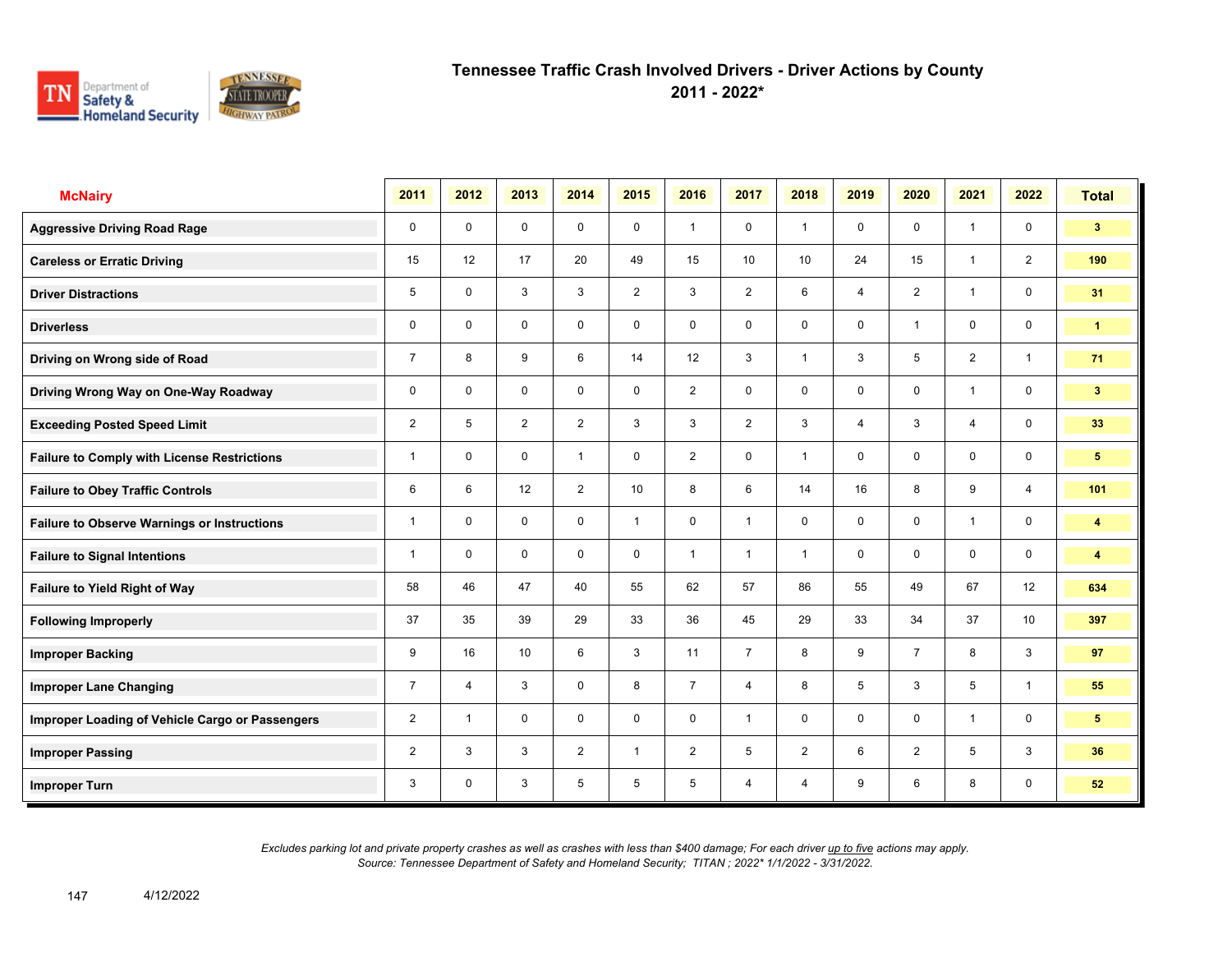

**2011 - 2022\***

|                                             | 2011           | 2012           | 2013           | 2014           | 2015           | 2016                    | 2017           | 2018           | 2019           | 2020           | 2021           | 2022           | <b>Total</b>            |
|---------------------------------------------|----------------|----------------|----------------|----------------|----------------|-------------------------|----------------|----------------|----------------|----------------|----------------|----------------|-------------------------|
| <b>Improperly Towing or Pushing Vehicle</b> | 0              | $\mathbf 0$    | $\overline{1}$ | 0              | 0              | $\overline{1}$          | $\mathbf 0$    | $\mathbf 0$    | $\mathbf 0$    | $\mathbf 0$    | $\overline{2}$ | $\mathbf 0$    | 4                       |
| Inattentive                                 | 9              | 10             | 5              | 9              | 17             | 16                      | 4              | 10             | $\overline{7}$ | 5              | 6              | $\overline{2}$ | 100                     |
| Interfered with by Passenger                | $\overline{2}$ | $\overline{1}$ | $\mathbf 0$    | $\mathbf 0$    | $\overline{1}$ | $\overline{1}$          | $\overline{1}$ | $\mathbf 0$    | 0              | $\Omega$       | $\mathbf 0$    | $\mathbf 0$    | 6 <sup>1</sup>          |
| <b>No Contributing Actions</b>              | 314            | 355            | 302            | 302            | 389            | 405                     | 322            | 346            | 354            | 313            | 292            | 63             | 3,757                   |
| <b>Operating without Required Equipment</b> | 1              | $\mathbf 0$    | $\mathbf 0$    | $\mathbf 0$    | 0              | $\overline{\mathbf{1}}$ | $\mathbf 0$    | $\mathbf 0$    | 1              | $\overline{1}$ | $\mathbf 0$    | $\mathbf 0$    | $\overline{\mathbf{4}}$ |
| <b>Operator Inexperience</b>                | $\overline{7}$ | $\overline{1}$ | $\overline{2}$ | $\overline{2}$ | 1              | $\overline{\mathbf{1}}$ | $\overline{2}$ | 3              | 3              | $\overline{2}$ | $\overline{2}$ | $\overline{2}$ | 28                      |
| Other                                       | 18             | 20             | 8              | 23             | 21             | 11                      | 23             | 31             | 20             | 19             | 26             | $\overline{2}$ | 222                     |
| <b>Over Correcting</b>                      | 13             | 12             | 18             | 19             | 14             | 8                       | 8              | 14             | 4              | $\overline{4}$ | $\overline{4}$ | $\overline{2}$ | 120                     |
| <b>Reckless or Negligent Driving</b>        | 9              | 14             | $\overline{7}$ | 10             | 15             | 21                      | 13             | 15             | 13             | 10             | 8              | $\mathbf{1}$   | 136                     |
| <b>Speed Too Fast for Conditions</b>        | 21             | 21             | 23             | 19             | 24             | 17                      | 20             | 26             | 14             | 6              | $\overline{4}$ | 3              | 198                     |
| <b>Swerved or Avoided</b>                   | 10             | 4              | 11             | 6              | 8              | 6                       | 5              | $\overline{4}$ | 14             | $\overline{7}$ | $\overline{2}$ | $\mathbf{1}$   | 78                      |
| <b>Texting/PDA/Blackberry Distraction</b>   | $\mathbf{1}$   | $\mathbf 0$    | 0              | 0              | $\mathbf{1}$   | $\mathbf 0$             | $\mathbf 0$    | $\overline{1}$ | $\mathbf{1}$   | $\mathbf 0$    | $\mathbf{1}$   | 0              | 5 <sub>5</sub>          |
| <b>Vision Obstructed</b>                    | 4              | $\overline{2}$ | 4              | $\overline{1}$ | $\overline{2}$ | $\overline{\mathbf{1}}$ | 1              | 3              | 4              | 3              | 5              | $\mathbf 0$    | 30 <sub>2</sub>         |
| <b>Unknown</b>                              | 215            | 228            | 221            | 199            | 223            | 213                     | 217            | 228            | 200            | 209            | 202            | 60             | 2,415                   |
| <b>Total McNairy</b>                        | 780            | 804            | 750            | 706            | 900            | 872                     | 764            | 855            | 803            | 714            | 705            | 172            | 8,825                   |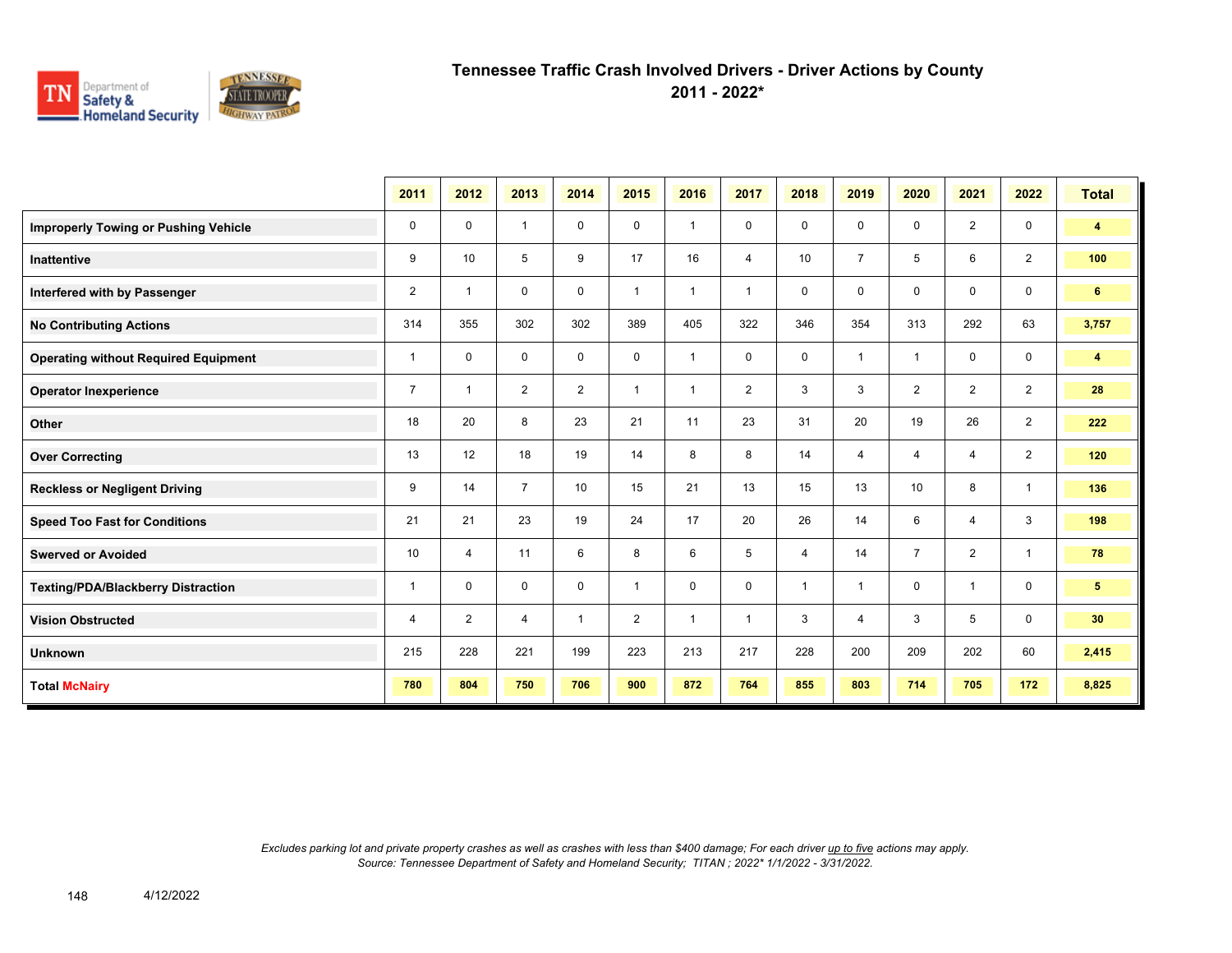

**2011 - 2022\***

| <b>Meigs</b>                                       | 2011           | 2012                    | 2013           | 2014            | 2015         | 2016           | 2017           | 2018           | 2019           | 2020           | 2021           | 2022           | <b>Total</b>            |
|----------------------------------------------------|----------------|-------------------------|----------------|-----------------|--------------|----------------|----------------|----------------|----------------|----------------|----------------|----------------|-------------------------|
| <b>Aggressive Driving Road Rage</b>                | 0              | $\mathbf 0$             | $\mathbf 0$    | $\mathbf 0$     | $\mathbf{1}$ | $\overline{1}$ | $\mathbf 0$    | $\mathbf{0}$   | $\mathbf 0$    | $\overline{1}$ | $\mathbf 0$    | $\mathbf 0$    | 3 <sup>1</sup>          |
| <b>Careless or Erratic Driving</b>                 | 5              | 6                       | 6              | $\overline{7}$  | 11           | 13             | 11             | 8              | 10             | 11             | 3              | $\mathbf 0$    | 91                      |
| <b>Driver Distractions</b>                         | 0              | $\overline{\mathbf{1}}$ | 2              | $\mathbf 0$     | $\mathbf{1}$ | $\overline{1}$ | 2              | 3              | $\overline{2}$ | $\overline{1}$ | $\overline{2}$ | $\mathbf 0$    | 15                      |
| <b>Driverless</b>                                  | 0              | $\mathbf 0$             | 0              | 0               | 0            | $\mathbf 0$    | $\mathbf 0$    | $\mathbf 0$    | $\mathbf{1}$   | 0              | 0              | $\mathbf 0$    | $\mathbf{1}$            |
| Driving on Wrong side of Road                      | $\overline{2}$ | 5                       | $\overline{2}$ | $\overline{4}$  | 5            | 2              | $\overline{4}$ | $\mathbf 0$    | $\mathbf 0$    | 3              | 3              | $\mathbf 0$    | 30                      |
| Driving Wrong Way on One-Way Roadway               | 0              | $\Omega$                | $\mathbf 0$    | $\mathbf 0$     | 0            | $\overline{1}$ | $\mathbf 0$    | $\mathbf 0$    | $\mathbf 0$    | $\mathbf 0$    | $\mathbf{1}$   | $\mathbf 0$    | $\overline{2}$          |
| <b>Exceeding Posted Speed Limit</b>                | 5              | 3                       | $\overline{2}$ | $\mathbf{1}$    | 5            | 6              | $\overline{4}$ | $\overline{7}$ | 9              | $\overline{7}$ | $\mathbf 0$    | $\mathbf 0$    | 49                      |
| <b>Failure to Comply with License Restrictions</b> | 0              | $\overline{1}$          | $\overline{1}$ | 3               | 0            | $\mathbf 0$    | $\mathbf{1}$   | $\mathbf 0$    | $\mathbf 0$    | $\mathbf 0$    | $\mathbf 0$    | $\mathbf 0$    | 6                       |
| <b>Failure to Obey Traffic Controls</b>            | $\overline{2}$ | $\overline{2}$          | 3              | $\overline{4}$  | 5            | 2              | 5              | 8              | 3              | $\overline{7}$ | 6              | $\mathbf 0$    | 47                      |
| <b>Failure to Observe Warnings or Instructions</b> | $\overline{1}$ | $\mathbf 0$             | $\mathbf 0$    | $\mathbf{1}$    | 0            | 3              | $\mathbf{1}$   | $\mathbf{1}$   | 3              | $\mathbf 0$    | $\overline{2}$ | $\mathbf 0$    | 12                      |
| <b>Failure to Signal Intentions</b>                | 0              | $\overline{\mathbf{1}}$ | $\overline{1}$ | $\Omega$        | 0            | $\mathbf{0}$   | $\mathbf{1}$   | $\mathbf 0$    | $\mathbf 0$    | $\mathbf{0}$   | $\mathbf 0$    | $\mathbf{1}$   | $\overline{\mathbf{4}}$ |
| <b>Failure to Use Lights</b>                       | $\overline{2}$ | $\mathbf 0$             | $\mathbf 0$    | $\mathbf 0$     | 0            | $\mathbf 0$    | $\mathbf 0$    | $\mathbf 0$    | $\mathbf 0$    | $\mathbf 0$    | $\mathbf{1}$   | $\mathbf 0$    | 3 <sup>2</sup>          |
| Failure to Yield Right of Way                      | 9              | 19                      | 21             | 13              | 23           | 12             | 20             | 20             | 20             | 19             | 24             | 8              | 208                     |
| <b>Following Improperly</b>                        | 14             | 8                       | 8              | 10 <sup>1</sup> | 18           | 6              | 11             | 10             | 12             | $\overline{7}$ | $\overline{7}$ | $\overline{2}$ | 113                     |
| <b>Improper Backing</b>                            | 1              | $\overline{2}$          | $\overline{2}$ | $\overline{2}$  | $\mathbf{1}$ | $\overline{4}$ | $\mathbf{1}$   | $\mathbf{1}$   | 3              | 3              | $\mathbf{1}$   | $\mathbf{1}$   | 22                      |
| <b>Improper Lane Changing</b>                      | 0              | $\overline{\mathbf{1}}$ | $\mathbf 0$    | $\mathbf 0$     | $\mathbf 0$  | $\mathbf 0$    | $\mathbf 0$    | $\mathbf{1}$   | 0              | $\mathbf 0$    | $\mathbf 0$    | $\mathbf 0$    | 2 <sup>1</sup>          |
| Improper Loading of Vehicle Cargo or Passengers    | 0              | $\Omega$                | $\mathbf 0$    | $\mathbf 0$     | 0            | $\overline{1}$ | $\mathbf 0$    | $\mathbf 0$    | $\mathbf 0$    | $\overline{1}$ | $\overline{1}$ | $\mathbf{1}$   | $\overline{\mathbf{4}}$ |
| <b>Improper Passing</b>                            | 3              | $\overline{1}$          | $\overline{1}$ | 3               | 3            | 3              | $\overline{7}$ | $\overline{4}$ | $\overline{2}$ | 6              | 3              | $\mathbf 0$    | 36                      |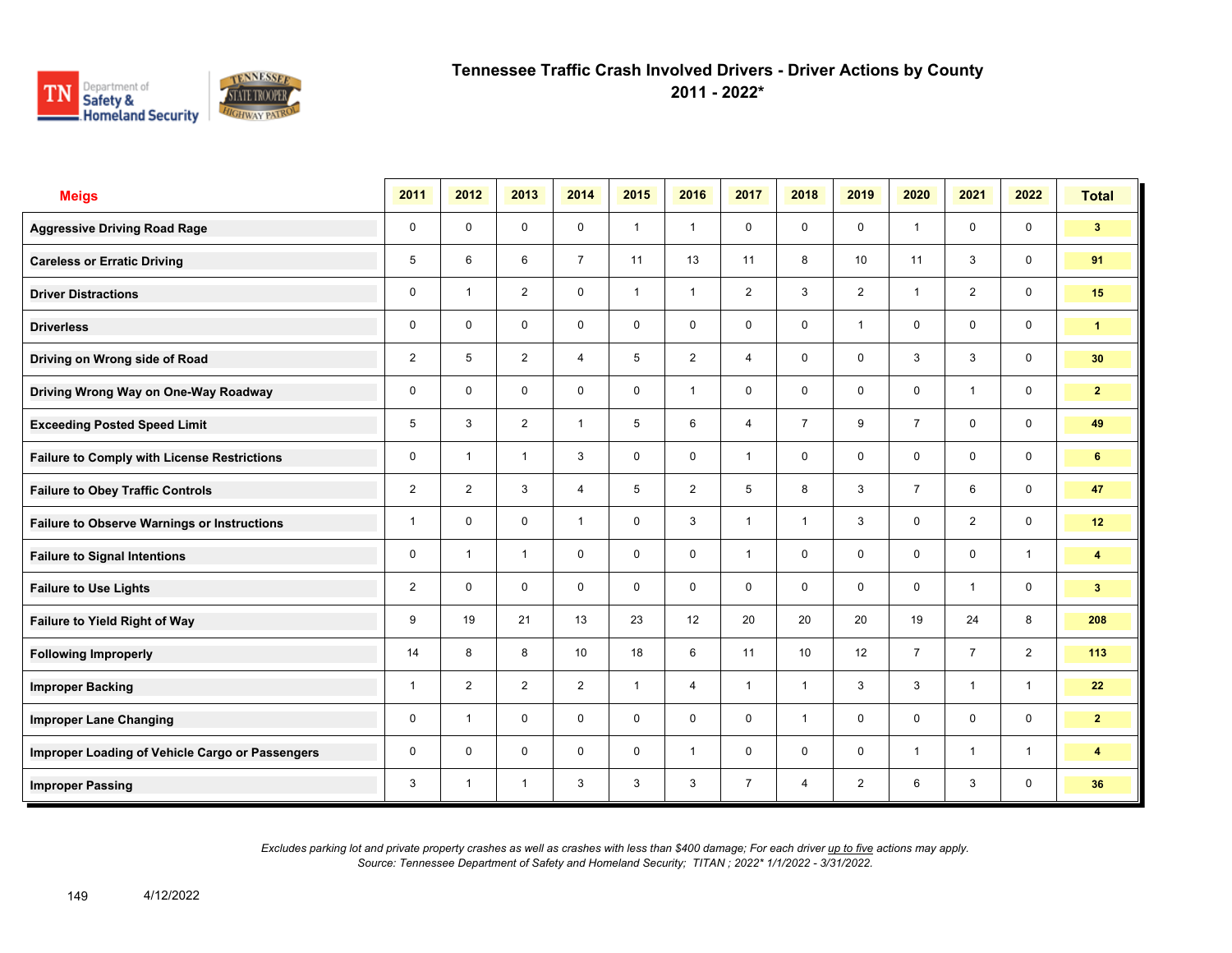

**2011 - 2022\***

|                                             | 2011         | 2012           | 2013           | 2014           | 2015           | 2016           | 2017           | 2018           | 2019           | 2020           | 2021           | 2022           | <b>Total</b>   |
|---------------------------------------------|--------------|----------------|----------------|----------------|----------------|----------------|----------------|----------------|----------------|----------------|----------------|----------------|----------------|
| <b>Improper Turn</b>                        | 0            | $\mathbf{1}$   | $\mathbf 0$    | 3              | 6              | $\overline{2}$ | 5              | $\overline{2}$ | $\mathbf{1}$   | 3              | 2              | $\overline{2}$ | 27             |
| <b>Improperly Towing or Pushing Vehicle</b> | 0            | $\mathbf 0$    | $\mathbf 0$    | $\mathbf 0$    | $\mathbf 0$    | $\mathbf{1}$   | 0              | $\mathbf 0$    | 0              | $\mathbf 0$    | $\mathbf 0$    | $\mathbf 0$    | $\mathbf{1}$   |
| Inattentive                                 | 4            | $\overline{1}$ | $\overline{4}$ | $\overline{4}$ | 5              | 18             | 11             | 5              | $\overline{4}$ | 5              | 6              | $\overline{2}$ | 69             |
| Interfered with by Passenger                | 2            | $\mathbf{1}$   | 0              | $\mathbf{1}$   | 0              | $\overline{2}$ | 0              | $\mathbf 0$    | 0              | $\overline{1}$ | $\mathbf 0$    | $\mathbf 0$    | $\overline{7}$ |
| <b>No Contributing Actions</b>              | 103          | 110            | 159            | 101            | 134            | 113            | 110            | 112            | 91             | 98             | 98             | 19             | 1,248          |
| <b>Operating without Required Equipment</b> | 0            | $\mathbf 0$    | 0              | $\mathbf{1}$   | 0              | $\mathbf{1}$   | 0              | $\mathbf 0$    | 0              | $\mathbf 0$    | $\mathbf 0$    | $\mathbf 0$    | 2 <sub>2</sub> |
| <b>Operator Inexperience</b>                | $\mathbf{1}$ | 0              | 3              | $\overline{2}$ | $\overline{7}$ | $\mathbf 0$    | $\mathbf{1}$   | $\mathbf{1}$   | 0              | $\overline{1}$ | $\mathbf 0$    | $\mathbf 0$    | 16             |
| Other                                       | 15           | 18             | $\overline{7}$ | 13             | 14             | 10             | 6              | 3              | 6              | 16             | 16             | $\overline{2}$ | 126            |
| <b>Over Correcting</b>                      | 10           | 3              | 3              | 5              | 10             | 12             | $\overline{7}$ | 3              | $\overline{2}$ | 6              | 6              | $\mathbf{1}$   | 68             |
| Racing                                      | 0            | 0              | $\mathbf 0$    | $\mathbf 0$    | 0              | $\mathbf 0$    | 0              | 0              | 0              | $\overline{1}$ | $\mathbf 0$    | $\mathbf 0$    | $\mathbf{1}$   |
| <b>Reckless or Negligent Driving</b>        | 3            | 6              | $\overline{4}$ | 5              | 12             | 23             | 23             | 10             | 9              | $\overline{7}$ | 8              | $\mathbf{1}$   | 111            |
| <b>Speed Too Fast for Conditions</b>        | 5            | 5              | 5              | 14             | 9              | $\overline{7}$ | 5              | 8              | $\overline{2}$ | 10             | $\overline{4}$ | $\mathbf{1}$   | 75             |
| <b>Swerved or Avoided</b>                   | 13           | 8              | 12             | 8              | 13             | 13             | 14             | 8              | 10             | $\overline{4}$ | 6              | $\mathbf{3}$   | 112            |
| <b>Texting/PDA/Blackberry Distraction</b>   | 0            | $\mathbf 0$    | $\mathbf 0$    | $\mathbf{1}$   | $\mathbf 0$    | $\mathbf 0$    | $\mathbf{1}$   | $\mathbf 0$    | 0              | $\mathbf 0$    | $\mathbf 0$    | $\mathbf 0$    | 2 <sub>2</sub> |
| <b>Vision Obstructed</b>                    | 0            | $\mathbf 0$    | $\mathbf 0$    | $\overline{2}$ | 0              | $\overline{2}$ | 0              | $\mathbf 0$    | 0              | $\overline{2}$ | $\overline{2}$ | $\mathbf{1}$   | 9              |
| <b>Unknown</b>                              | 37           | 41             | 46             | 52             | 53             | 59             | 60             | 45             | 54             | 69             | 62             | 12             | 590            |
| <b>Total Meigs</b>                          | 237          | 244            | 292            | 260            | 336            | 318            | 311            | 260            | 244            | 289            | 264            | 57             | 3,112          |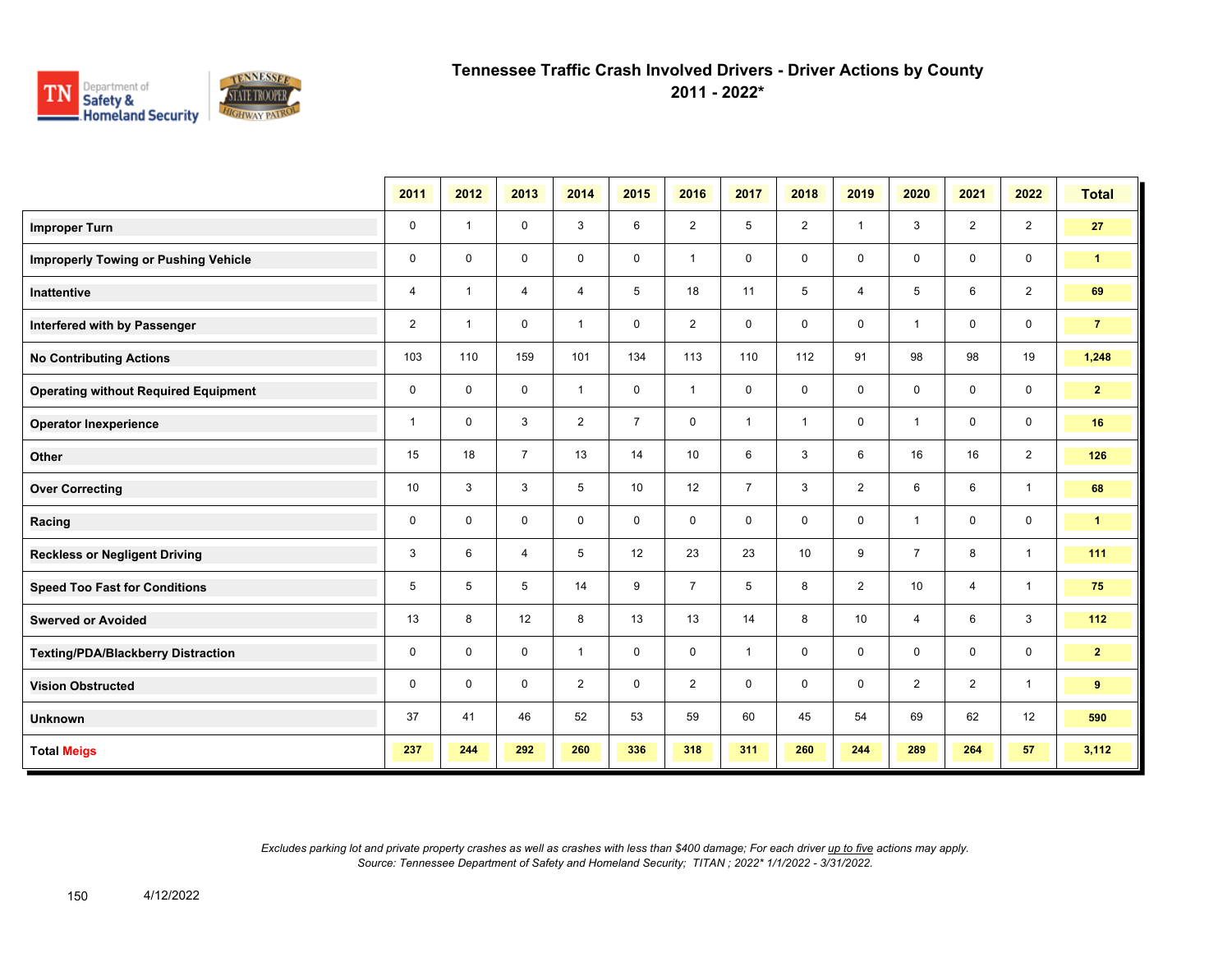

**2011 - 2022\***

| <b>Monroe</b>                                      | 2011           | 2012           | 2013           | 2014           | 2015           | 2016           | 2017           | 2018            | 2019            | 2020           | 2021           | 2022                    | <b>Total</b>            |
|----------------------------------------------------|----------------|----------------|----------------|----------------|----------------|----------------|----------------|-----------------|-----------------|----------------|----------------|-------------------------|-------------------------|
| <b>Aggressive Driving Road Rage</b>                | $\overline{2}$ | $\overline{2}$ | $\overline{2}$ | $\mathbf{1}$   | $\mathbf{1}$   | $\mathbf 0$    | $\mathbf{1}$   | $\mathbf{1}$    | $\mathbf 0$     | 5              | $\mathbf 0$    | $\mathbf{1}$            | 16                      |
| <b>Careless or Erratic Driving</b>                 | 9              | 18             | 24             | 29             | 25             | 20             | 22             | 33              | 34              | 47             | 27             | 3                       | 291                     |
| <b>Driver Distractions</b>                         | 3              | 5              | 2              | 9              | 9              | $\overline{7}$ | 20             | 10 <sup>1</sup> | 10 <sup>1</sup> | 16             | 4              | 2                       | 97                      |
| <b>Driverless</b>                                  | 0              | $\overline{1}$ | $\mathbf{1}$   | $\mathbf 0$    | $\mathbf 0$    | $\overline{1}$ | $\mathbf{1}$   | $\mathbf 0$     | 0               | $\overline{1}$ | $\mathbf{1}$   | $\mathbf 0$             | 6                       |
| Driving on Wrong side of Road                      | 10             | 14             | 15             | 5              | 8              | 12             | 14             | 19              | 13              | 9              | 13             | 3                       | 135                     |
| Driving Wrong Way on One-Way Roadway               | $\mathbf 0$    | $\overline{1}$ | $\overline{2}$ | 3              | $\mathbf 0$    | $\mathbf 0$    | $\mathbf 0$    | 2               | $\mathbf 0$     | $\mathbf 0$    | $\overline{2}$ | $\mathbf 0$             | 10 <sup>1</sup>         |
| <b>Exceeding Posted Speed Limit</b>                | 3              | $\overline{7}$ | $\overline{7}$ | $\overline{7}$ | 12             | 14             | $\overline{7}$ | 10 <sup>1</sup> | 9               | 10             | 13             | 5                       | 104                     |
| <b>Failure to Comply with License Restrictions</b> | $\overline{2}$ | $\overline{1}$ | $\overline{2}$ | 3              | 3              | $\overline{4}$ | $\mathbf{1}$   | $\mathbf{1}$    | 3               | 3              | $\overline{4}$ | $\mathbf 0$             | 27                      |
| <b>Failure to Obey Traffic Controls</b>            | 20             | 20             | 17             | 11             | 20             | 31             | 30             | 24              | 34              | 24             | 15             | 9                       | 255                     |
| <b>Failure to Observe Warnings or Instructions</b> | $\overline{7}$ | 3              | 3              | 3              | $\mathbf{1}$   | 6              | 6              | 8               | 9               | 11             | $\overline{4}$ | 2                       | 63                      |
| <b>Failure to Signal Intentions</b>                | 1              | $\overline{1}$ | $\mathbf{1}$   | $\overline{2}$ | $\mathbf{1}$   | $\overline{1}$ | $\mathbf 0$    | $\overline{2}$  | $\mathbf{1}$    | 2              | 0              | $\mathbf 0$             | 12                      |
| <b>Failure to Use Lights</b>                       | 0              | $\Omega$       | $\mathbf{1}$   | $\mathbf 0$    | $\mathbf 0$    | $\overline{1}$ | $\mathbf{1}$   | $\mathbf 0$     | 3               | 2              | $\overline{1}$ | $\mathsf{O}\phantom{0}$ | 9                       |
| <b>Failure to Yield Right of Way</b>               | 155            | 143            | 139            | 147            | 165            | 142            | 151            | 123             | 115             | 114            | 125            | 29                      | 1,548                   |
| <b>Following Improperly</b>                        | 67             | 84             | 73             | 108            | 92             | 68             | 86             | 103             | 99              | 75             | 96             | 19                      | 970                     |
| <b>GPS Distraction</b>                             | $\mathbf{1}$   | $\mathbf 0$    | $\mathbf{1}$   | $\mathbf 0$    | $\mathbf{1}$   | $\mathbf 0$    | $\mathbf 0$    | $\mathbf{1}$    | 0               | $\mathbf 0$    | $\mathbf 0$    | $\mathbf 0$             | $\overline{\mathbf{4}}$ |
| <b>Improper Backing</b>                            | 9              | 8              | 13             | 11             | 11             | 12             | 13             | 8               | 9               | 16             | 12             | 2                       | 124                     |
| <b>Improper Lane Changing</b>                      | $\overline{7}$ | $\overline{4}$ | $\overline{4}$ | 9              | $\overline{4}$ | 5              | $\overline{4}$ | 13              | 12              | 9              | 10             | $\overline{4}$          | 85                      |
| Improper Loading of Vehicle Cargo or Passengers    | $\overline{2}$ | $\mathbf 0$    | $\mathbf 0$    | $\mathbf 0$    | $\mathbf{1}$   | 3              | $\mathbf{1}$   | $\mathbf 0$     | 0               | $\mathbf 0$    | $\mathbf 0$    | $\mathbf 0$             | $\overline{7}$          |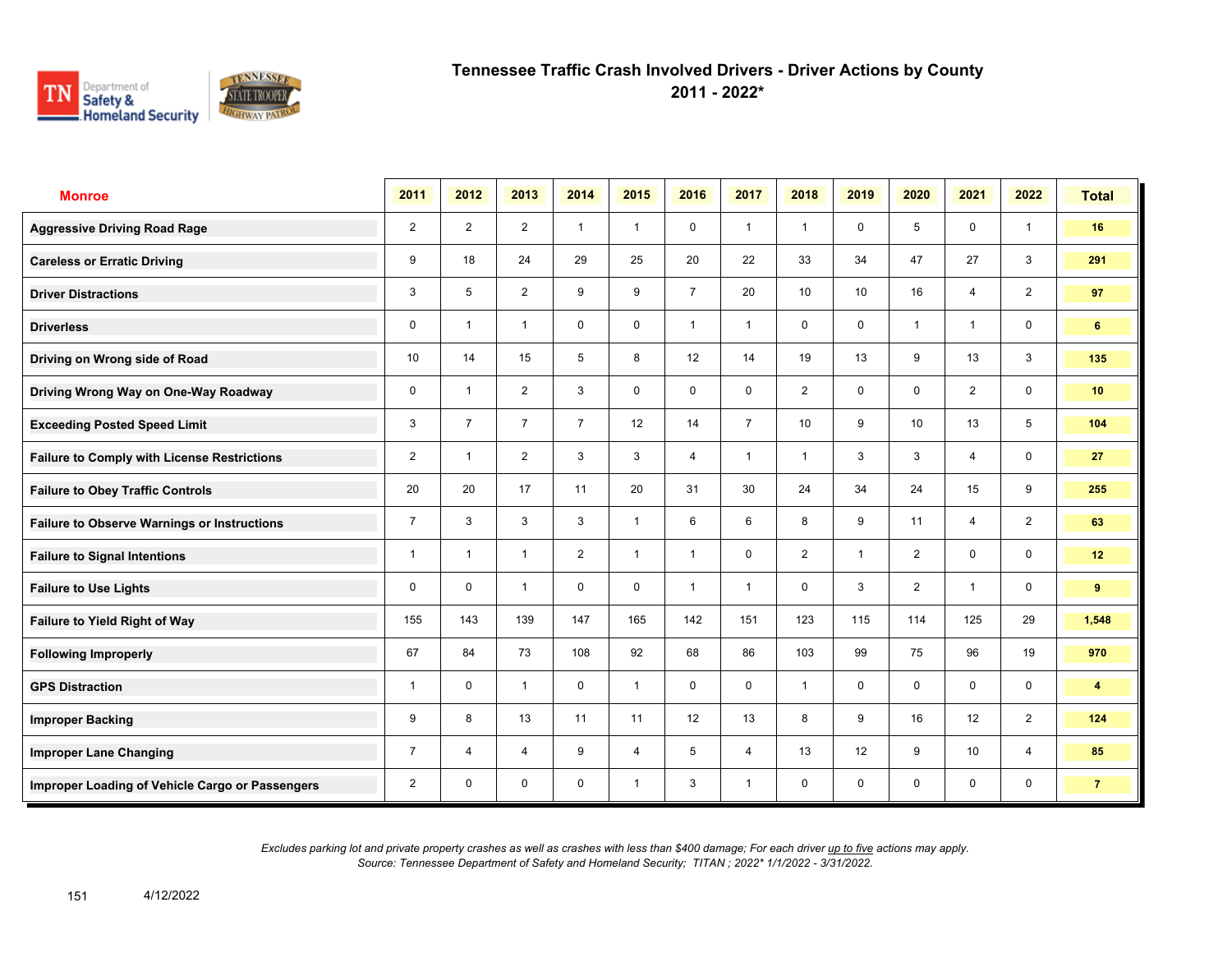

**2011 - 2022\***

|                                             | 2011         | 2012           | 2013           | 2014           | 2015         | 2016           | 2017           | 2018           | 2019            | 2020                    | 2021           | 2022           | <b>Total</b>   |
|---------------------------------------------|--------------|----------------|----------------|----------------|--------------|----------------|----------------|----------------|-----------------|-------------------------|----------------|----------------|----------------|
| <b>Improper Passing</b>                     | 6            | 10             | $\overline{7}$ | $\overline{7}$ | 8            | 10             | 10             | 8              | 5               | 9                       | 11             | 3              | 94             |
| <b>Improper Turn</b>                        | 11           | 18             | 12             | 9              | 4            | 6              | 8              | 8              | 8               | 12                      | 12             | 6              | 114            |
| <b>Improperly Towing or Pushing Vehicle</b> | $\mathbf 0$  | $\mathbf{0}$   | $\mathbf{1}$   | $\mathbf 0$    | $\mathbf 0$  | $\mathbf{1}$   | $\mathbf 0$    | $\mathbf{1}$   | $\mathbf 0$     | $\overline{1}$          | $\mathbf 0$    | $\mathbf 0$    | $\overline{4}$ |
| Inattentive                                 | 22           | 38             | 27             | 20             | 15           | 33             | 40             | 40             | 44              | 24                      | 39             | 3              | 345            |
| Interfered with by Passenger                | $\mathbf{1}$ | $\mathbf 0$    | $\mathbf 0$    | 3              | $\mathbf{1}$ | $\overline{2}$ | 5              | $\mathbf{1}$   | $\mathbf{1}$    | 3                       | $\overline{2}$ | $\mathbf 0$    | 19             |
| <b>No Contributing Actions</b>              | 569          | 635            | 602            | 588            | 661          | 702            | 744            | 751            | 702             | 599                     | 703            | 184            | 7,440          |
| <b>Operating without Required Equipment</b> | $\mathbf 0$  | $\mathbf 0$    | 0              | $\mathbf 0$    | 0            | 0              | 0              | 0              | $\overline{2}$  | $\overline{\mathbf{1}}$ | 2              | $\mathbf 0$    | 5 <sub>5</sub> |
| <b>Operator Inexperience</b>                | 13           | 6              | $\overline{7}$ | $\overline{7}$ | 10           | 15             | 11             | 5              | 10 <sup>1</sup> | 9                       | 9              | $\mathbf{1}$   | 103            |
| Other                                       | 77           | 61             | 37             | 34             | 56           | 41             | 41             | 56             | 58              | 45                      | 60             | 12             | 578            |
| <b>Over Correcting</b>                      | 26           | 28             | 20             | 15             | 22           | 20             | 23             | 14             | 11              | 16                      | 12             | 6              | 213            |
| Racing                                      | $\mathbf 0$  | $\overline{1}$ | $\mathbf 0$    | $\mathbf 0$    | $\mathbf 0$  | $\mathbf 0$    | $\mathbf 0$    | 0              | 0               | $\mathbf 0$             | $\mathbf 0$    | $\mathbf 0$    | $\mathbf{1}$   |
| <b>Reckless or Negligent Driving</b>        | 16           | 14             | 13             | 12             | 27           | 27             | 22             | 19             | 22              | 28                      | 14             | $\overline{4}$ | 218            |
| <b>Speed Too Fast for Conditions</b>        | 10           | 12             | 10             | 11             | 18           | 15             | 19             | 23             | 14              | 19                      | 17             | 6              | 174            |
| <b>Speed Too Slow</b>                       | $\mathbf 0$  | $\mathbf 0$    | $\mathbf 0$    | $\mathbf 0$    | $\mathbf 0$  | $\mathbf 0$    | $\mathbf 0$    | $\overline{2}$ | 0               | $\mathbf 0$             | $\mathbf 0$    | $\mathbf 0$    | 2 <sup>1</sup> |
| <b>Swerved or Avoided</b>                   | 32           | 26             | 22             | 26             | 28           | 30             | 51             | 44             | 47              | 33                      | 40             | 8              | 387            |
| <b>Texting/PDA/Blackberry Distraction</b>   | 0            | $\mathbf 0$    | $\mathbf 0$    | $\mathbf 0$    | $\mathbf{1}$ | 0              | 3              | 3              | $\mathbf{1}$    | 0                       | 5              | $\mathbf 0$    | 13             |
| <b>Vision Obstructed</b>                    | 13           | 5              | 6              | 5              | 8            | 9              | $\overline{4}$ | 4              | 8               | $\overline{7}$          | 6              | $\overline{2}$ | 77             |
| <b>Unknown</b>                              | 307          | 392            | 278            | 234            | 207          | 237            | 279            | 238            | 213             | 237                     | 231            | 50             | 2,903          |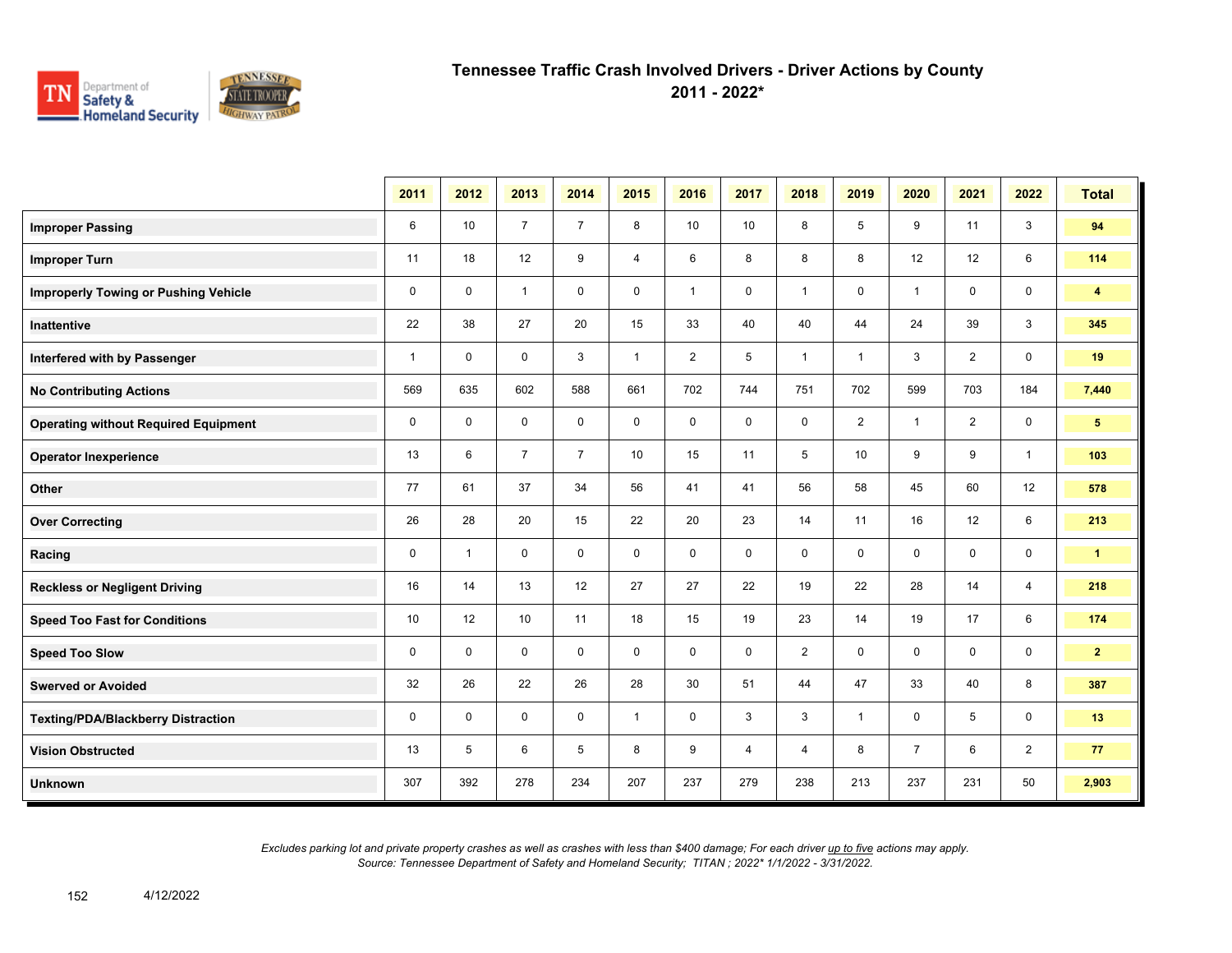

|                     | 2011  | 2012  | 2013  | 2014  | 2015  | 2016  | 2017  | 2018  | 2019  | 2020  | 2021  | 2022 | <b>Total</b> |
|---------------------|-------|-------|-------|-------|-------|-------|-------|-------|-------|-------|-------|------|--------------|
| <b>Total Monroe</b> | 1,401 | 1,558 | 1.349 | 1.319 | 1.420 | 1.475 | 1.618 | 1.575 | 1,497 | 1,387 | 1,490 | 364  | 16,453       |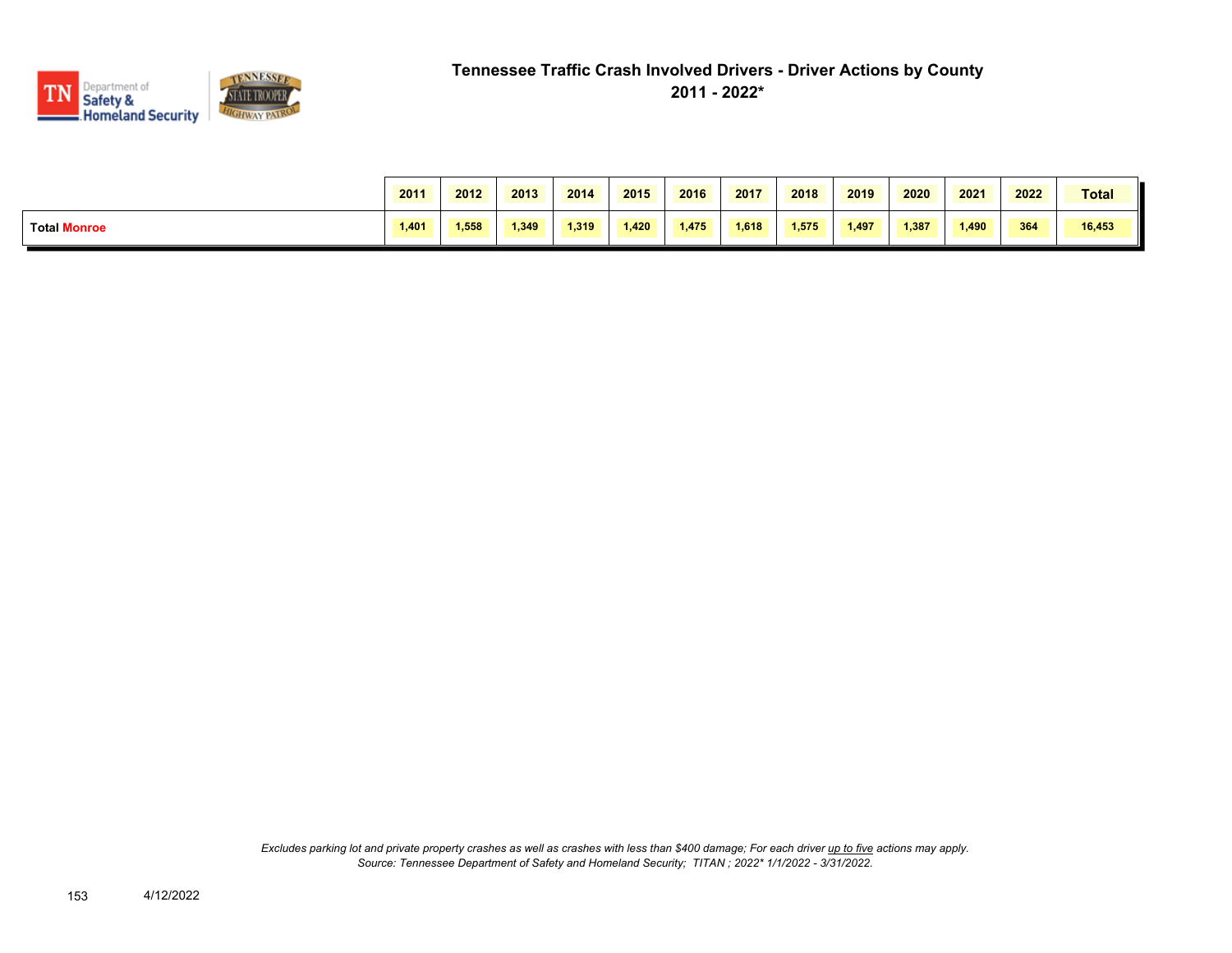

**2011 - 2022\***

| <b>Montgomery</b>                                  | 2011           | 2012           | 2013           | 2014           | 2015           | 2016           | 2017           | 2018           | 2019           | 2020                    | 2021           | 2022            | <b>Total</b>   |
|----------------------------------------------------|----------------|----------------|----------------|----------------|----------------|----------------|----------------|----------------|----------------|-------------------------|----------------|-----------------|----------------|
| <b>Aggressive Driving Road Rage</b>                | 12             | 17             | 17             | 14             | 37             | 21             | 30             | 27             | 39             | 34                      | 49             | 10 <sup>1</sup> | 307            |
| <b>Careless or Erratic Driving</b>                 | 359            | 380            | 358            | 351            | 467            | 405            | 384            | 352            | 336            | 303                     | 582            | 118             | 4,395          |
| <b>Driver Distractions</b>                         | 17             | $\overline{7}$ | $\overline{2}$ | 9              | 14             | 10             | 13             | 18             | 20             | 15                      | 24             | 0               | 149            |
| <b>Driverless</b>                                  | $\overline{2}$ | $\overline{2}$ | $\mathbf 0$    | $\mathbf 0$    | $\mathbf 0$    | $\mathbf 0$    | 0              | $\mathbf 0$    | 0              | $\overline{\mathbf{1}}$ | 0              | $\mathbf 0$     | 5 <sup>5</sup> |
| Driving on Wrong side of Road                      | 46             | 43             | 52             | 34             | 68             | 70             | 51             | 34             | 30             | 25                      | 42             | 8               | 503            |
| Driving Wrong Way on One-Way Roadway               | 5              | 6              | $\overline{4}$ | $\overline{4}$ | 5              | $\overline{7}$ | 6              | $\overline{4}$ | 5              | $\overline{2}$          | $\overline{7}$ | 1               | 56             |
| <b>Exceeding Posted Speed Limit</b>                | 40             | 44             | 42             | 38             | 54             | 28             | 34             | 33             | 30             | 31                      | 40             | 5               | 419            |
| <b>Failure to Comply with License Restrictions</b> | 14             | $\overline{7}$ | 12             | 3              | 9              | 9              | 8              | 27             | 22             | 15                      | 20             | 8               | 154            |
| <b>Failure to Obey Traffic Controls</b>            | 140            | 118            | 108            | 137            | 119            | 166            | 168            | 147            | 147            | 169                     | 172            | 35              | 1,626          |
| <b>Failure to Observe Warnings or Instructions</b> | 19             | 19             | 10             | 17             | 26             | 10             | 15             | 11             | 17             | 9                       | 20             | $\mathbf 0$     | 173            |
| <b>Failure to Signal Intentions</b>                | $\overline{7}$ | 4              | 8              | $\overline{1}$ | 5              | 3              | $\overline{7}$ | 5              | $\overline{7}$ | 4                       | 4              | 3               | 58             |
| <b>Failure to Use Lights</b>                       | 4              | 5              | 3              | $\overline{2}$ | $\overline{2}$ | $\overline{4}$ | $\overline{1}$ | 5              | 3              | $\overline{\mathbf{1}}$ | 9              | 3               | 42             |
| <b>Failure to Yield Right of Way</b>               | 1,024          | 1,055          | 983            | 1,028          | 1,147          | 1,127          | 1,205          | 1,135          | 1,235          | 1,130                   | 1,319          | 271             | 12,659         |
| <b>Following Improperly</b>                        | 1,427          | 1,453          | 1,447          | 1,625          | 1,631          | 1,774          | 1,894          | 1,589          | 1,597          | 1,235                   | 1,212          | 268             | 17,152         |
| <b>GPS Distraction</b>                             | $\mathbf 1$    | $\overline{1}$ | $\overline{2}$ | $\overline{2}$ | $\overline{2}$ | $\overline{2}$ | $\overline{2}$ | $\overline{2}$ | $\mathbf{1}$   | $\overline{1}$          | $\mathbf 0$    | $\mathbf 0$     | 16             |
| <b>Improper Backing</b>                            | 153            | 122            | 112            | 140            | 167            | 163            | 179            | 154            | 143            | 104                     | 137            | 28              | 1,602          |
| <b>Improper Lane Changing</b>                      | 131            | 148            | 169            | 181            | 182            | 224            | 274            | 296            | 287            | 239                     | 279            | 69              | 2,479          |
| Improper Loading of Vehicle Cargo or Passengers    | $\mathbf{1}$   | 4              | 5              | 4              | 3              | 4              | $\overline{2}$ | $\overline{4}$ | $\overline{7}$ | 16                      | $\overline{2}$ | $\mathbf 0$     | 52             |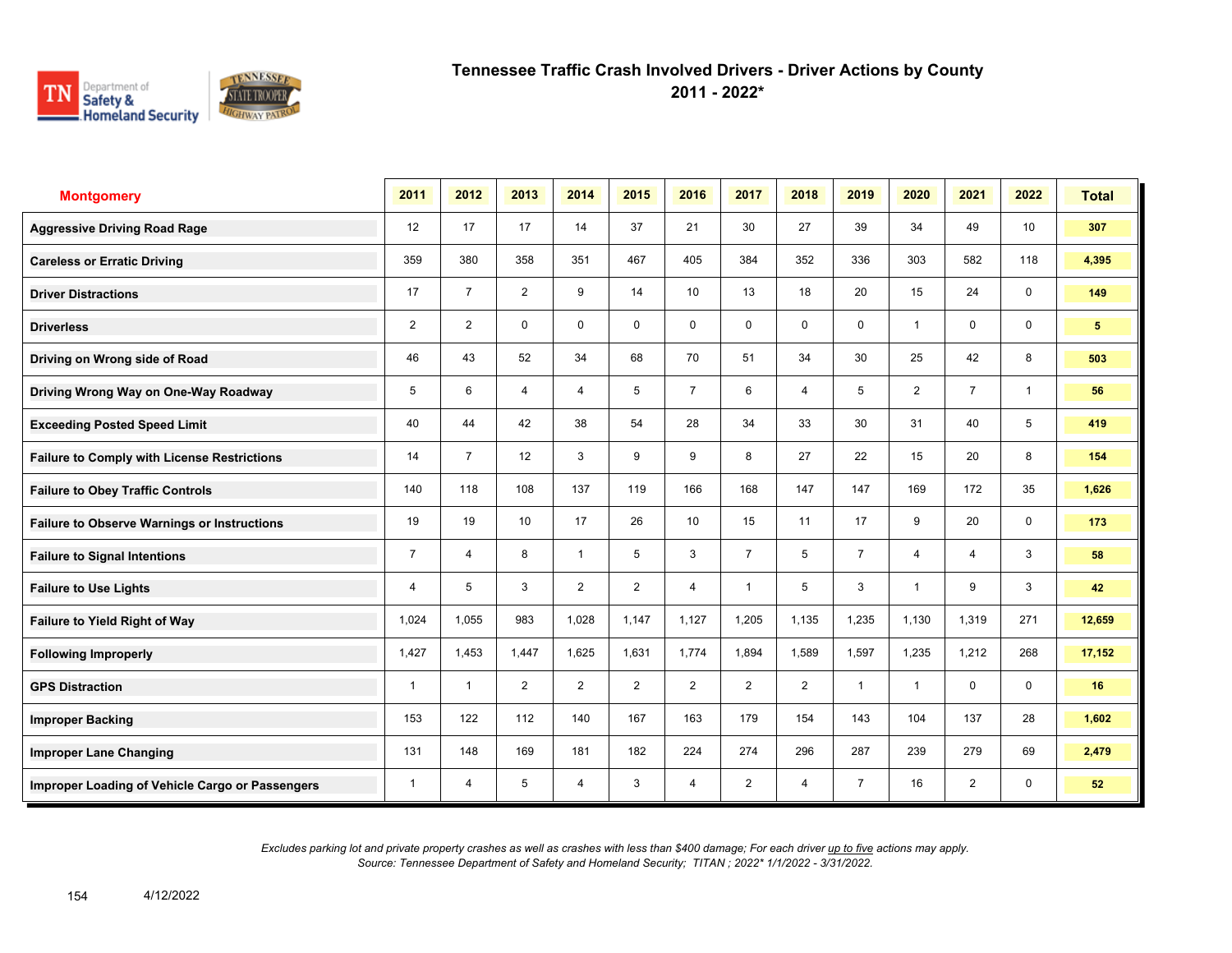

**2011 - 2022\***

|                                             | 2011         | 2012           | 2013         | 2014           | 2015           | 2016           | 2017           | 2018           | 2019         | 2020           | 2021           | 2022           | <b>Total</b> |
|---------------------------------------------|--------------|----------------|--------------|----------------|----------------|----------------|----------------|----------------|--------------|----------------|----------------|----------------|--------------|
| <b>Improper Passing</b>                     | 57           | 50             | 45           | 62             | 53             | 51             | 62             | 61             | 64           | 61             | 67             | 16             | 649          |
| <b>Improper Turn</b>                        | 124          | 128            | 132          | 152            | 158            | 184            | 209            | 189            | 176          | 156            | 216            | 48             | 1,872        |
| <b>Improperly Carrying Hazardous Cargo</b>  | $\mathbf 0$  | $\overline{1}$ | $\mathbf 0$  | $\mathbf{1}$   | $\mathbf 0$    | $\mathbf{1}$   | $\overline{2}$ | $\mathbf{1}$   | $\mathbf{1}$ | $\overline{2}$ | $\mathbf 0$    | $\overline{2}$ | 11           |
| <b>Improperly Towing or Pushing Vehicle</b> | $\mathbf{1}$ | 3              | 2            | 5              | $\overline{2}$ | 2              | $\overline{2}$ | $\mathbf{1}$   | $\mathbf 0$  | $\overline{2}$ | 4              | $\mathbf 0$    | 24           |
| Inattentive                                 | 537          | 609            | 438          | 579            | 586            | 562            | 700            | 808            | 929          | 724            | 829            | 163            | 7,464        |
| Interfered with by Passenger                | 12           | 10             | 8            | 8              | $\overline{7}$ | $\overline{7}$ | $\overline{7}$ | 8              | 3            | 3              | 9              | $\mathbf{1}$   | 83           |
| <b>No Contributing Actions</b>              | 4,623        | 4,320          | 4,246        | 4,535          | 4,883          | 5,135          | 5,478          | 5,307          | 5,440        | 4,657          | 5,391          | 1,207          | 55,222       |
| <b>Operating without Required Equipment</b> | 5            | $\overline{2}$ | 6            | 8              | 11             | $\overline{7}$ | 11             | $\overline{4}$ | 5            | 8              | 9              | 3              | 79           |
| <b>Operator Inexperience</b>                | 136          | 125            | 101          | 112            | 134            | 92             | 80             | 123            | 115          | 124            | 133            | 42             | 1,317        |
| Other                                       | 432          | 250            | 233          | 234            | 354            | 288            | 275            | 303            | 298          | 342            | 380            | 91             | 3,480        |
| <b>Over Correcting</b>                      | 83           | 97             | 87           | 80             | 84             | 96             | 92             | 113            | 135          | 95             | 92             | 19             | 1,073        |
| Racing                                      | 4            | 0              | $\mathbf 0$  | $\overline{4}$ | $\mathbf 0$    | $\mathbf 0$    | $\mathbf{1}$   | $\overline{2}$ | 3            | 0              | 5              | $\mathbf{1}$   | 20           |
| <b>Reckless or Negligent Driving</b>        | 147          | 140            | 127          | 181            | 153            | 133            | 150            | 129            | 125          | 126            | 143            | 27             | 1,581        |
| <b>Speed Too Fast for Conditions</b>        | 165          | 120            | 127          | 125            | 114            | 127            | 87             | 160            | 126          | 110            | 125            | 46             | 1,432        |
| <b>Speed Too Slow</b>                       | 2            | $\overline{4}$ | $\mathbf{1}$ | $\mathbf{1}$   | $\mathbf{1}$   | $\mathbf{0}$   | $\overline{7}$ | $\overline{4}$ | $\mathbf 0$  | $\overline{2}$ | 5              | $\mathbf 0$    | 27           |
| <b>Swerved or Avoided</b>                   | 107          | 129            | 117          | 132            | 141            | 158            | 183            | 162            | 202          | 156            | 159            | 40             | 1,686        |
| <b>Texting/PDA/Blackberry Distraction</b>   | 2            | $\mathbf 0$    | $\mathbf{1}$ | $\overline{2}$ | $\mathbf{1}$   | $\mathbf{1}$   | 5              | 3              | 5            | $\mathbf 0$    | $\overline{2}$ | 0              | 22           |
| <b>Vision Obstructed</b>                    | 29           | 36             | 32           | 39             | 44             | 46             | 82             | 98             | 72           | 72             | 63             | 18             | 631          |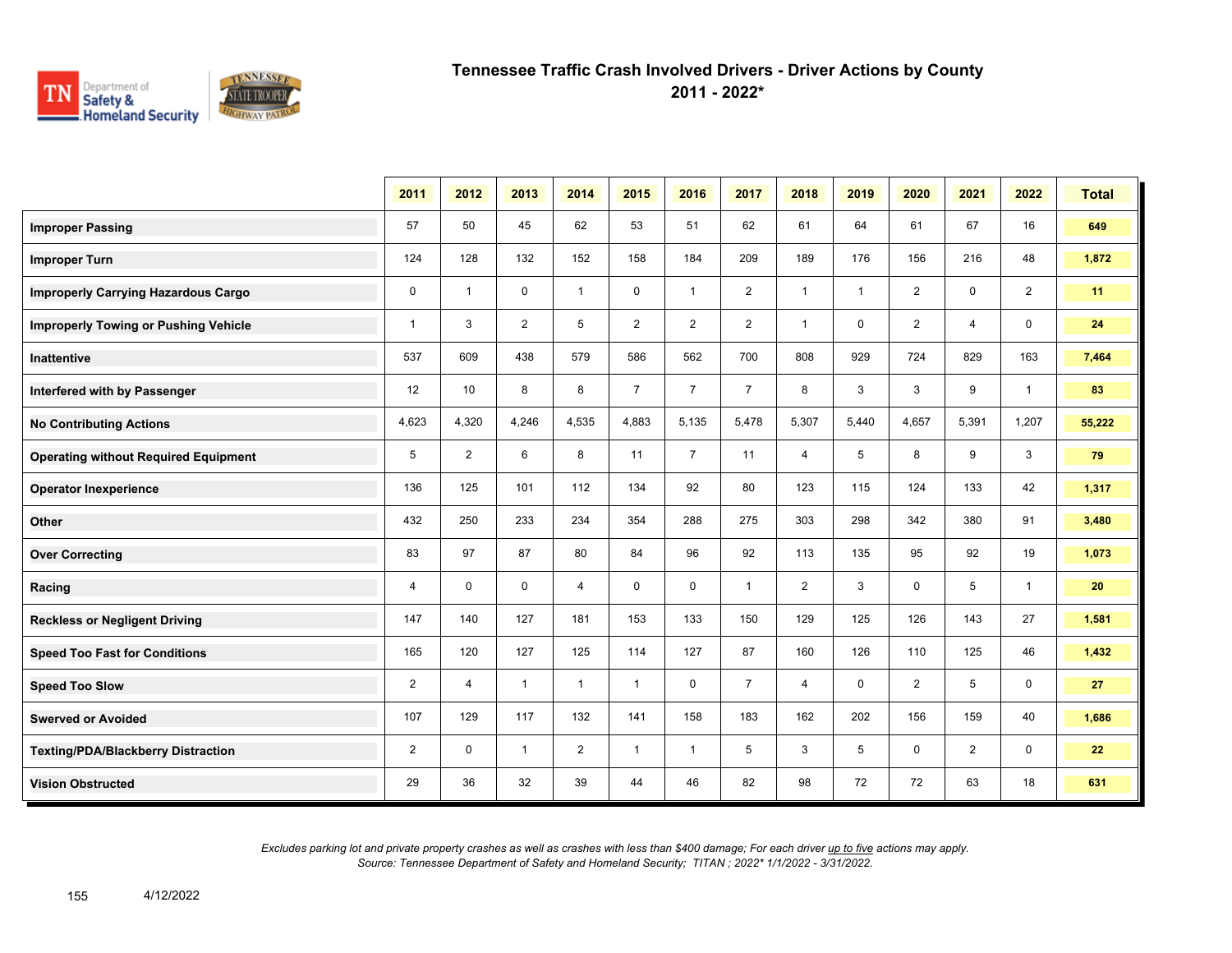

|                         | 2011   | 2012   | 2013  | 2014   | 2015   | 2016   | 2017   | 2018   | 2019   | 2020   | 2021   | 2022  | <b>Total</b> |
|-------------------------|--------|--------|-------|--------|--------|--------|--------|--------|--------|--------|--------|-------|--------------|
| <b>Unknown</b>          | 836    | 689    | 631   | 709    | 747    | 882    | 904    | 1,021  | 981    | 887    | 920    | 221   | 9,428        |
| <b>Total Montgomery</b> | 10,704 | 10.148 | 9,668 | 10,559 | 11,411 | 11,799 | 12,610 | 12,340 | 12,606 | 10,861 | 12,470 | 2,772 | 127,948      |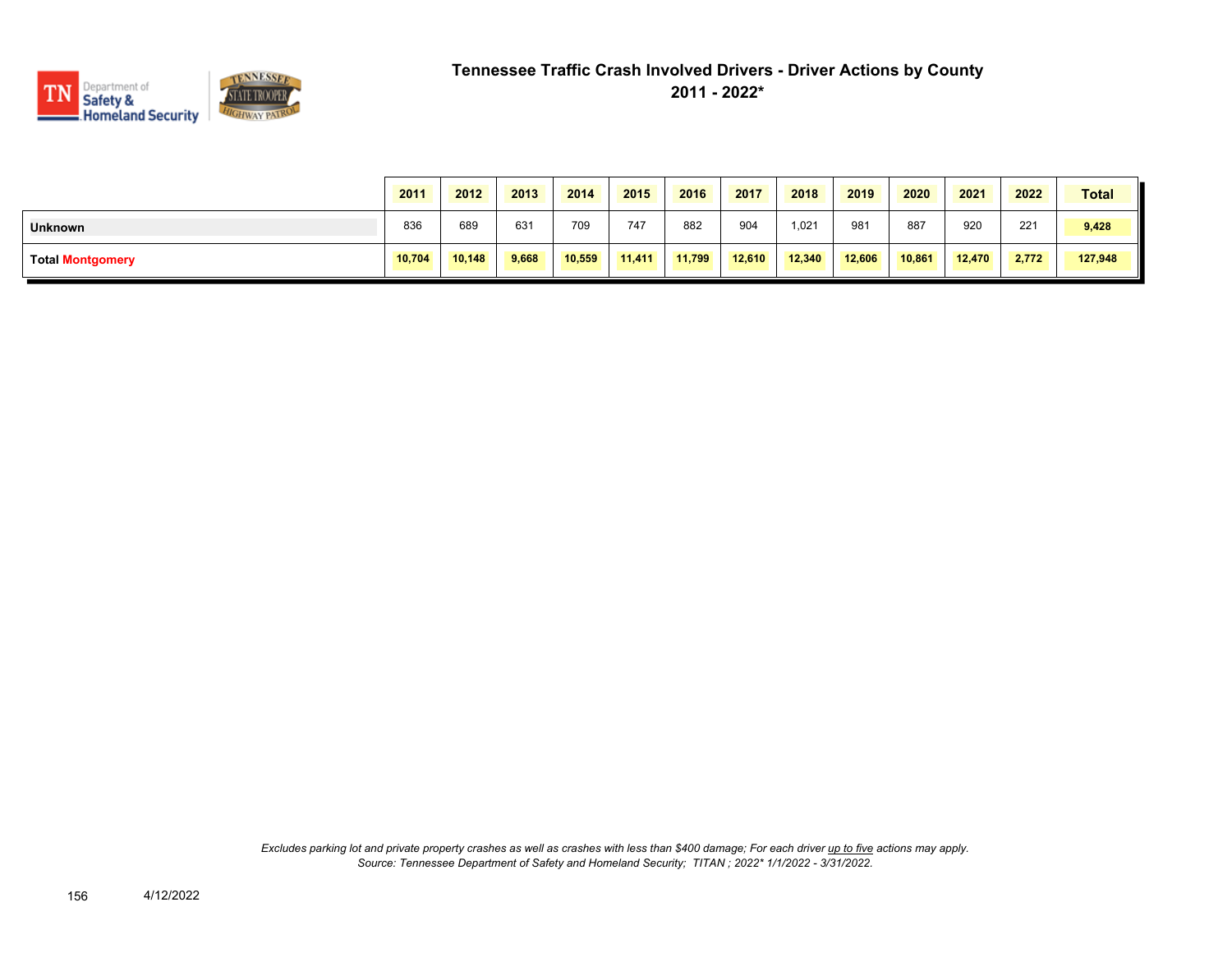

**2011 - 2022\***

| <b>Moore</b>                                       | 2011           | 2012           | 2013         | 2014           | 2015           | 2016           | 2017           | 2018           | 2019           | 2020           | 2021           | 2022         | <b>Total</b>         |
|----------------------------------------------------|----------------|----------------|--------------|----------------|----------------|----------------|----------------|----------------|----------------|----------------|----------------|--------------|----------------------|
| <b>Aggressive Driving Road Rage</b>                | $\mathbf 0$    | $\mathbf 0$    | $\mathbf 0$  | $\mathbf 0$    | 0              | $\mathbf 0$    | $\mathbf 0$    | $\mathbf 0$    | $\mathbf 0$    | $\overline{1}$ | $\mathbf 0$    | $\mathbf 0$  | $\blacktriangleleft$ |
| <b>Careless or Erratic Driving</b>                 | 4              | 6              | 8            | $\overline{4}$ | 4              | $\mathbf 0$    | $\overline{4}$ | 3              | $\overline{2}$ | $\overline{1}$ | 2              | $\mathbf{1}$ | 39                   |
| <b>Driver Distractions</b>                         | 6              | $\overline{2}$ | $\mathbf{1}$ | $\mathbf 0$    | 0              | $\overline{2}$ | 2              | 3              | 3              | $\overline{4}$ | 2              | $\mathbf 0$  | 25                   |
| <b>Driverless</b>                                  | $\mathbf 0$    | $\mathbf 0$    | 0            | $\mathbf 0$    | $\mathbf{1}$   | $\mathbf 0$    | $\mathbf 0$    | $\mathbf 0$    | 0              | $\mathbf 0$    | $\mathbf 0$    | $\mathbf 0$  | $\blacktriangleleft$ |
| Driving on Wrong side of Road                      | $\mathbf{1}$   | 4              | 3            | $\overline{2}$ | 0              | $\mathbf 0$    | 2              | $\mathbf{1}$   | $\mathbf{1}$   | $\mathbf 0$    | 3              | $\mathbf 0$  | 17                   |
| <b>Exceeding Posted Speed Limit</b>                | $\overline{2}$ | $\overline{2}$ | $\mathbf 0$  | $\mathbf 0$    | $\overline{2}$ | $\overline{2}$ | $\mathbf{1}$   | $\overline{4}$ | $\mathbf 0$    | $\mathbf 0$    | 3              | $\mathbf 0$  | 16                   |
| <b>Failure to Comply with License Restrictions</b> | $\mathbf 0$    | $\mathbf 0$    | $\mathbf 0$  | $\mathbf{1}$   | 0              | $\mathbf 0$    | $\mathbf 0$    | $\mathbf{1}$   | $\mathbf 0$    | $\mathbf 0$    | $\mathbf{1}$   | $\mathbf 0$  | 3 <sup>7</sup>       |
| <b>Failure to Obey Traffic Controls</b>            | $\overline{2}$ | $\mathbf{1}$   | $\mathbf{1}$ | $\overline{2}$ | $\overline{2}$ | $\overline{4}$ | $\mathbf 0$    | $\mathbf 0$    | $\mathbf 0$    | $\mathbf 0$    | $\overline{2}$ | $\mathbf 0$  | 14                   |
| <b>Failure to Observe Warnings or Instructions</b> | 0              | $\mathbf 0$    | $\mathbf{1}$ | $\mathbf 0$    | 0              | $\mathbf 0$    | $\mathbf 0$    | $\mathbf 0$    | $\mathbf 0$    | $\overline{1}$ | $\mathbf 0$    | $\mathbf 0$  | $\mathbf{2}$         |
| <b>Failure to Signal Intentions</b>                | $\mathbf 0$    | $\mathbf 0$    | $\mathbf 0$  | $\mathbf 0$    | 0              | $\mathbf 0$    | $\mathbf 0$    | $\mathbf 0$    | $\mathbf 0$    | $\mathbf 0$    | $\mathbf{1}$   | $\mathbf 0$  | $\mathbf{1}$         |
| Failure to Yield Right of Way                      | 9              | $\overline{2}$ | 3            | 5              | 5              | 3              | 3              | 9              | 6              | 12             | $\overline{2}$ | $\mathbf 0$  | 59                   |
| <b>Following Improperly</b>                        | 12             | 8              | 8            | 6              | $\overline{4}$ | 11             | 5              | $\overline{7}$ | 6              | 3              | $\overline{4}$ | $\mathbf 0$  | 74                   |
| <b>GPS Distraction</b>                             | 0              | $\mathbf 0$    | $\mathbf{1}$ | $\mathbf 0$    | 0              | $\mathbf 0$    | $\mathbf 0$    | $\mathbf 0$    | $\mathbf 0$    | $\mathbf 0$    | $\mathbf{1}$   | $\mathbf 0$  | $\mathbf{2}$         |
| <b>Improper Backing</b>                            | $\overline{2}$ | $\mathbf 0$    | $\mathbf{1}$ | $\overline{2}$ | 0              | $\overline{1}$ | $\mathbf 0$    | 3              | $\mathbf{1}$   | 2              | $\overline{4}$ | $\mathbf 0$  | 16                   |
| <b>Improper Lane Changing</b>                      | 0              | $\mathbf 0$    | $\mathbf 0$  | $\mathbf 0$    | 0              | $\mathbf 0$    | $\mathbf{1}$   | $\mathbf 0$    | $\mathbf 0$    | $\overline{1}$ | $\mathbf{1}$   | $\mathbf 0$  | 3 <sup>7</sup>       |
| Improper Loading of Vehicle Cargo or Passengers    | $\mathbf{1}$   | $\mathbf 0$    | $\mathbf 0$  | $\mathbf 0$    | 0              | $\mathbf 0$    | $\mathbf 0$    | $\mathbf 0$    | $\mathbf 0$    | $\Omega$       | $\mathbf 0$    | $\mathbf 0$  | $\mathbf{1}$         |
| <b>Improper Passing</b>                            | $\mathbf{1}$   | 2              | $\mathbf{1}$ | $\mathbf 0$    | 3              | $\mathbf 0$    | $\mathbf{1}$   | 2              | $\mathbf{1}$   | $\overline{1}$ | $\mathbf{1}$   | $\mathbf 0$  | 13                   |
| <b>Improper Turn</b>                               | 0              | $\overline{1}$ | $\mathbf{1}$ | 3              | 0              | $\overline{2}$ | 3              | $\mathbf 0$    | $\overline{2}$ | 2              | $\mathbf 0$    | $\mathbf 0$  | 14                   |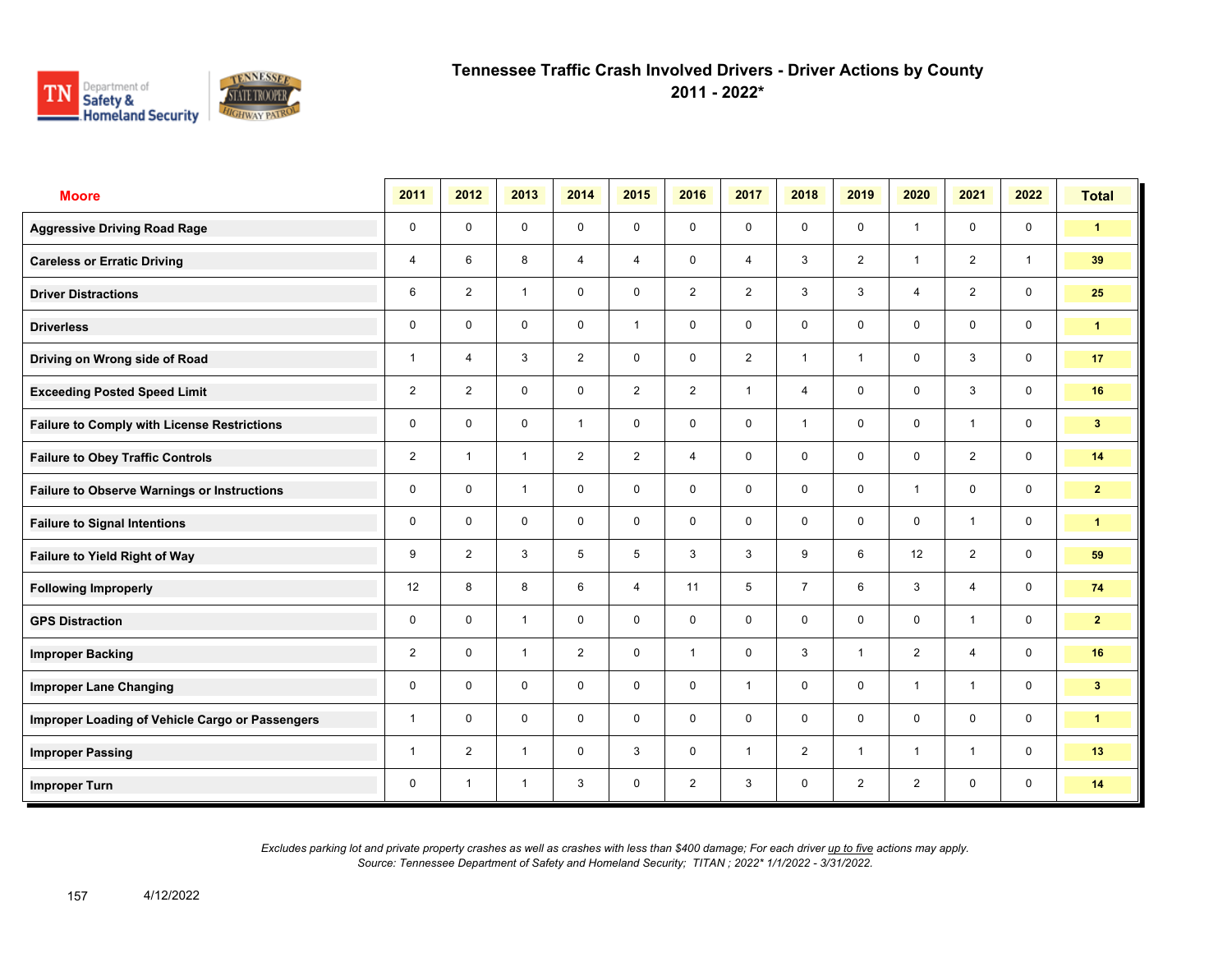

**2011 - 2022\***

|                                             | 2011           | 2012           | 2013           | 2014           | 2015           | 2016           | 2017           | 2018           | 2019           | 2020           | 2021           | 2022         | <b>Total</b>         |
|---------------------------------------------|----------------|----------------|----------------|----------------|----------------|----------------|----------------|----------------|----------------|----------------|----------------|--------------|----------------------|
| <b>Inattentive</b>                          | $\overline{7}$ | 6              | 3              | $\mathbf{1}$   | $\overline{2}$ | $\overline{1}$ | 3              | $\overline{2}$ | $\overline{2}$ | $\overline{2}$ | $\mathbf{1}$   | $\mathbf 0$  | 30                   |
| Interfered with by Passenger                | 0              | $\mathbf 0$    | $\mathbf{1}$   | 0              | 0              | 0              | $\overline{1}$ | $\mathbf 0$    | 0              | $\mathbf 0$    | $\mathbf{0}$   | $\mathbf 0$  | 2 <sub>2</sub>       |
| <b>No Contributing Actions</b>              | 67             | 57             | 59             | 51             | 83             | 101            | 82             | 105            | 61             | 84             | 76             | 13           | 839                  |
| <b>Operating without Required Equipment</b> | 0              | $\mathbf 0$    | 0              | $\mathbf{1}$   | 0              | 0              | 0              | 0              | 0              | $\mathbf 0$    | $\mathbf 0$    | $\mathsf{O}$ | $\blacktriangleleft$ |
| <b>Operator Inexperience</b>                | 6              | 8              | $\overline{4}$ | $\mathbf{1}$   | 3              | $\overline{7}$ | $\overline{2}$ | $\overline{2}$ | 1              | 9              | 6              | $\mathbf{1}$ | 50                   |
| Other                                       | 9              | 6              | 4              | 4              | 5              | 8              | 8              | 9              | $\overline{7}$ | $\mathbf 0$    | $\mathbf{3}$   | $\mathbf 0$  | 63                   |
| <b>Over Correcting</b>                      | 5              | 10             | 5              | $\overline{2}$ | $\overline{7}$ | 9              | 12             | 4              | 4              | 2              | $\overline{4}$ | $\mathsf{O}$ | 64                   |
| <b>Reckless or Negligent Driving</b>        | $\overline{2}$ | 5              | 3              | 3              | $\overline{4}$ | $\overline{2}$ | 5              | $\overline{1}$ | 1              | $\overline{2}$ | $\overline{2}$ | $\mathbf 0$  | 30                   |
| <b>Speed Too Fast for Conditions</b>        | 4              | $\overline{7}$ | 4              | 5              | 4              | 6              | 5              | 9              | 5              | 6              | 5              | $\mathbf 0$  | 60                   |
| <b>Speed Too Slow</b>                       | 0              | $\mathbf 0$    | 0              | 0              | 0              | 0              | $\mathbf 0$    | $\mathbf 0$    | 1              | $\mathbf 0$    | $\mathbf 0$    | $\mathbf 0$  | $\mathbf{1}$         |
| <b>Swerved or Avoided</b>                   | 3              | 6              | $\overline{4}$ | 12             | $\overline{7}$ | 9              | 9              | 6              | 6              | 2              | 3              | $\mathbf{1}$ | 68                   |
| Texting/PDA/Blackberry Distraction          | 0              | $\mathbf 0$    | $\mathbf 0$    | $\mathbf 0$    | $\mathbf{1}$   | $\overline{2}$ | $\mathbf 0$    | $\overline{1}$ | 1              | $\mathbf 0$    | $\mathbf{1}$   | $\mathbf 0$  | 6                    |
| <b>Vision Obstructed</b>                    | $\overline{2}$ | $\Omega$       | $\mathbf 0$    | $\mathbf{1}$   | 0              | 3              | 3              | $\overline{1}$ | 0              | $\overline{1}$ | $\mathbf 0$    | $\mathbf 0$  | 11                   |
| <b>Unknown</b>                              | 40             | 32             | 24             | 26             | 29             | 25             | 31             | 33             | 20             | 27             | 32             | 12           | 331                  |
| <b>Total Moore</b>                          | 185            | 165            | 140            | 132            | 166            | 198            | 183            | 206            | 131            | 163            | 160            | 28           | 1,857                |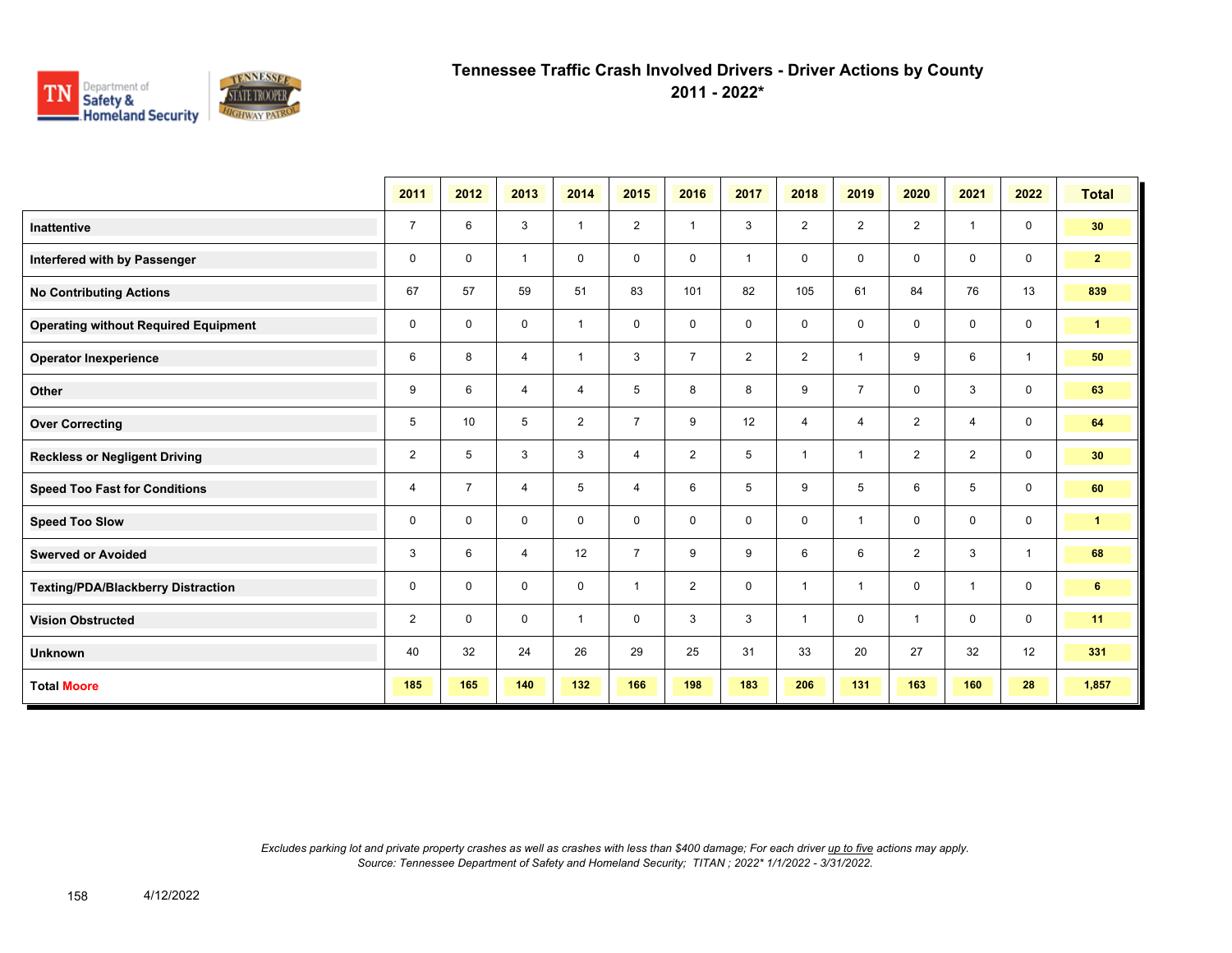

**2011 - 2022\***

| <b>Morgan</b>                                      | 2011           | 2012                    | 2013           | 2014           | 2015            | 2016           | 2017           | 2018           | 2019                    | 2020           | 2021           | 2022           | <b>Total</b>            |
|----------------------------------------------------|----------------|-------------------------|----------------|----------------|-----------------|----------------|----------------|----------------|-------------------------|----------------|----------------|----------------|-------------------------|
| <b>Aggressive Driving Road Rage</b>                | $\overline{2}$ | $\mathbf 0$             | $\mathbf 0$    | $\mathbf 0$    | $\mathbf{1}$    | $\overline{1}$ | $\mathbf 0$    | $\mathbf{0}$   | $\overline{2}$          | $\mathbf 0$    | $\mathbf 0$    | $\mathbf 0$    | 6                       |
| <b>Careless or Erratic Driving</b>                 | $\overline{7}$ | 9                       | 6              | 10             | 10 <sup>1</sup> | $\overline{7}$ | 3              | $\overline{4}$ | 10                      | 3              | $\mathbf{1}$   | $\mathbf 0$    | 70                      |
| <b>Driver Distractions</b>                         | 0              | $\mathbf 0$             | $\mathbf{1}$   | $\mathbf{1}$   | $\overline{2}$  | $\overline{2}$ | $\overline{2}$ | $\mathbf 0$    | $\mathbf 0$             | $\overline{1}$ | 3              | $\mathbf 0$    | 12                      |
| Driving on Wrong side of Road                      | 3              | 6                       | 4              | 5              | 4               | 4              | $\mathbf{1}$   | $\mathbf{1}$   | $\overline{2}$          | $\overline{1}$ | 3              | $\mathbf 0$    | 34                      |
| Driving Wrong Way on One-Way Roadway               | 0              | $\mathbf 0$             | $\mathbf 0$    | $\mathbf 0$    | 0               | $\mathbf 0$    | $\mathbf 0$    | $\mathbf{1}$   | 1                       | $\mathbf 0$    | $\mathbf 0$    | $\mathbf 0$    | $\mathbf{2}$            |
| <b>Exceeding Posted Speed Limit</b>                | 6              | $\overline{4}$          | 3              | $\overline{1}$ | 3               | $\overline{1}$ | 5              | $\mathbf 0$    | $\overline{\mathbf{4}}$ | $\mathbf 0$    | $\mathbf{1}$   | $\mathbf 0$    | 28                      |
| <b>Failure to Comply with License Restrictions</b> | $\overline{4}$ | $\overline{2}$          | $\mathbf{1}$   | $\mathbf{1}$   | 5               | $\overline{2}$ | $\mathbf 0$    | $\mathbf 0$    | $\mathbf 0$             | $\mathbf 0$    | $\mathbf 0$    | $\mathbf 0$    | 15                      |
| <b>Failure to Obey Traffic Controls</b>            | 3              | $\overline{2}$          | $\overline{1}$ | $\mathbf 0$    | $\overline{2}$  | $\overline{1}$ | $\mathbf{1}$   | $\mathbf{1}$   | $\mathbf 0$             | 3              | $\overline{2}$ | $\mathbf 0$    | 16                      |
| <b>Failure to Observe Warnings or Instructions</b> | 0              | $\Omega$                | $\overline{1}$ | $\mathbf 0$    | $\mathbf{1}$    | $\Omega$       | $\mathbf{1}$   | $\mathbf 0$    | $\mathbf{1}$            | $\Omega$       | $\mathbf 0$    | $\mathbf 0$    | 4                       |
| <b>Failure to Signal Intentions</b>                | 0              | $\overline{\mathbf{1}}$ | $\mathbf 0$    | $\mathbf 0$    | 0               | $\mathbf 0$    | $\mathbf 0$    | $\mathbf 0$    | $\mathbf 0$             | $\mathbf 0$    | $\mathbf 0$    | $\mathbf 0$    | $\mathbf{1}$            |
| <b>Failure to Use Lights</b>                       | 0              | $\Omega$                | $\Omega$       | $\Omega$       | $\overline{2}$  | $\overline{1}$ | $\mathbf 0$    | $\mathbf 0$    | $\Omega$                | $\mathbf{0}$   | $\mathbf{1}$   | $\mathbf 0$    | $\overline{\mathbf{4}}$ |
| Failure to Yield Right of Way                      | 30             | 30                      | 23             | 17             | 21              | 19             | 16             | 20             | 16                      | 15             | 20             | $\overline{4}$ | 231                     |
| <b>Following Improperly</b>                        | 19             | 6                       | 17             | 13             | 13              | 11             | 10             | 17             | 14                      | 10             | 16             | $\overline{2}$ | 148                     |
| <b>Improper Backing</b>                            | 4              | 3                       | $\overline{2}$ | $\mathbf{1}$   | $\overline{2}$  | 3              | $\mathbf 0$    | $\overline{2}$ | $\mathbf{1}$            | 2              | $\overline{2}$ | $\mathbf 0$    | 22                      |
| <b>Improper Lane Changing</b>                      | 0              | $\overline{\mathbf{1}}$ | $\mathbf{1}$   | $\mathbf 0$    | $\mathbf{1}$    | $\mathbf 0$    | $\mathbf 0$    | $\mathbf 0$    | $\mathbf{1}$            | $\overline{1}$ | $\mathbf 0$    | $\mathbf 0$    | 5 <sup>5</sup>          |
| Improper Loading of Vehicle Cargo or Passengers    | 0              | $\overline{1}$          | $\mathbf 0$    | $\mathbf 0$    | $\mathbf 0$     | $\mathbf 0$    | $\mathbf 0$    | $\mathbf 0$    | 0                       | $\mathbf 0$    | $\mathbf 0$    | $\mathbf 0$    | $\mathbf{1}$            |
| <b>Improper Passing</b>                            | 3              | 5                       | 5              | $\mathbf 0$    | $\overline{2}$  | $\overline{1}$ | 3              | $\mathbf 0$    | $\mathbf 0$             | $\overline{4}$ | $\overline{2}$ | $\mathbf 0$    | 25                      |
| <b>Improper Turn</b>                               | $\overline{2}$ | $\overline{1}$          | 0              | $\overline{2}$ | $\overline{2}$  | $\overline{2}$ | $\mathbf 0$    | $\overline{7}$ | $\mathbf{1}$            | $\overline{7}$ | 5              | $\mathbf 0$    | 29                      |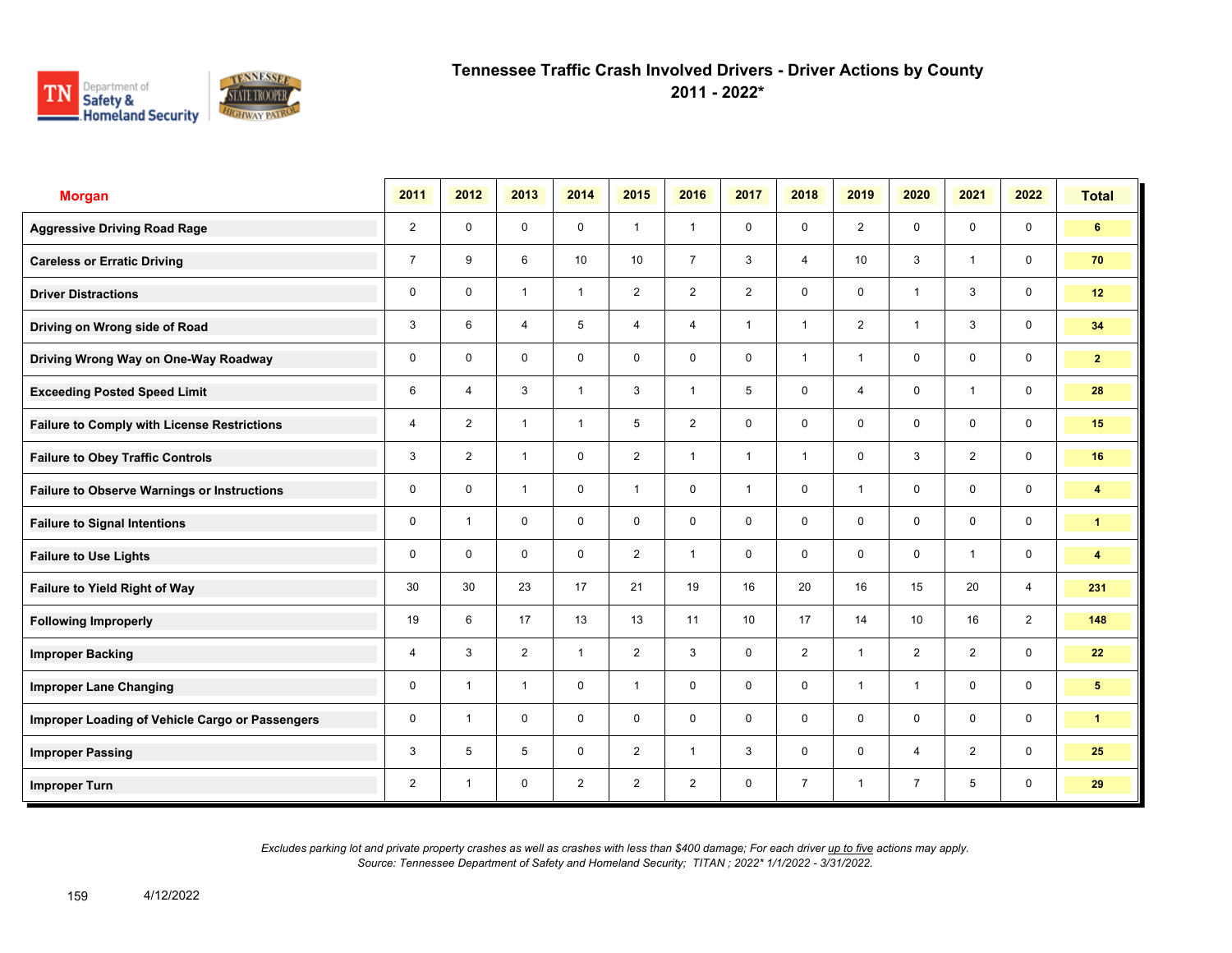

**2011 - 2022\***

|                                             | 2011           | 2012           | 2013           | 2014           | 2015         | 2016           | 2017           | 2018           | 2019           | 2020           | 2021           | 2022           | <b>Total</b>   |
|---------------------------------------------|----------------|----------------|----------------|----------------|--------------|----------------|----------------|----------------|----------------|----------------|----------------|----------------|----------------|
| <b>Inattentive</b>                          | 13             | 6              | $\mathbf{1}$   | $\overline{7}$ | 10           | 11             | 8              | $\overline{2}$ | 3              | $\overline{2}$ | $\overline{2}$ | $\mathsf{O}$   | 65             |
| Interfered with by Passenger                | $\mathbf{1}$   | $\overline{1}$ | 0              | 0              | $\mathbf{1}$ | $\overline{1}$ | $\overline{1}$ | $\mathbf 0$    | 0              | $\mathbf 0$    | $\mathbf 0$    | $\mathbf 0$    | 5 <sub>5</sub> |
| <b>No Contributing Actions</b>              | 193            | 164            | 165            | 99             | 140          | 116            | 92             | 85             | 96             | 83             | 92             | 16             | 1,341          |
| <b>Operating without Required Equipment</b> | $\mathbf{1}$   | $\mathbf{1}$   | $\mathbf{1}$   | $\mathbf{1}$   | $\mathbf 0$  | $\mathbf 0$    | $\mathbf 0$    | $\mathbf 0$    | 0              | $\Omega$       | $\mathbf 0$    | $\mathbf 0$    | 4              |
| <b>Operator Inexperience</b>                | 13             | $\overline{4}$ | $\mathbf{1}$   | $\overline{4}$ | $\mathbf{1}$ | 3              | 6              | $\overline{1}$ | $\overline{2}$ | 3              | $\overline{2}$ | $\mathbf 0$    | 40             |
| <b>Other</b>                                | 28             | 9              | 25             | 8              | 13           | 10             | 17             | 15             | 8              | 5              | 8              | $\overline{4}$ | 150            |
| <b>Over Correcting</b>                      | 9              | 6              | 11             | 5              | 6            | 3              | 10             | $\overline{4}$ | 9              | 3              | $\overline{4}$ | $\mathbf 0$    | 70             |
| Racing                                      | 0              | $\mathbf 0$    | 0              | 0              | $\mathbf{1}$ | $\mathbf 0$    | $\mathbf 0$    | $\mathbf 0$    | 0              | $\mathbf 0$    | $\mathbf 0$    | $\mathbf 0$    | $\mathbf{1}$   |
| <b>Reckless or Negligent Driving</b>        | 6              | 5              | 4              | 3              | 13           | $\overline{4}$ | 8              | 5              | 8              | $\overline{1}$ | 5              | $\mathbf 0$    | 62             |
| <b>Speed Too Fast for Conditions</b>        | 18             | 11             | 13             | $\overline{7}$ | 13           | 10             | 8              | $\overline{2}$ | 6              | 10             | 6              | $\overline{2}$ | 106            |
| <b>Speed Too Slow</b>                       | 0              | $\mathbf 0$    | $\mathbf{1}$   | $\mathbf{1}$   | 0            | $\mathbf 0$    | $\mathbf 0$    | $\mathbf 0$    | 0              | $\mathbf 0$    | $\mathbf 0$    | $\mathbf 0$    | $\overline{2}$ |
| <b>Swerved or Avoided</b>                   | 16             | 16             | 8              | 10             | 10           | 8              | $\overline{7}$ | 19             | 20             | 20             | 13             | $\overline{2}$ | 149            |
| Texting/PDA/Blackberry Distraction          | 0              | $\mathbf 0$    | $\mathbf{1}$   | $\mathbf 0$    | 0            | $\overline{1}$ | $\overline{2}$ | $\mathbf 0$    | 0              | $\overline{1}$ | $\mathbf{0}$   | $\mathbf 0$    | 5 <sub>5</sub> |
| <b>Vision Obstructed</b>                    | $\overline{2}$ | $\overline{2}$ | $\overline{2}$ | $\overline{2}$ | 3            | 3              | $\overline{2}$ | $\overline{1}$ | $\overline{2}$ | $\overline{4}$ | $\mathbf 0$    | $\mathbf 0$    | 23             |
| <b>Unknown</b>                              | 128            | 99             | 103            | 83             | 79           | 72             | 90             | 82             | 71             | 81             | 86             | 6              | 980            |
| <b>Total Morgan</b>                         | 511            | 395            | 401            | 281            | 361          | 297            | 293            | 269            | 278            | 260            | 274            | 36             | 3,656          |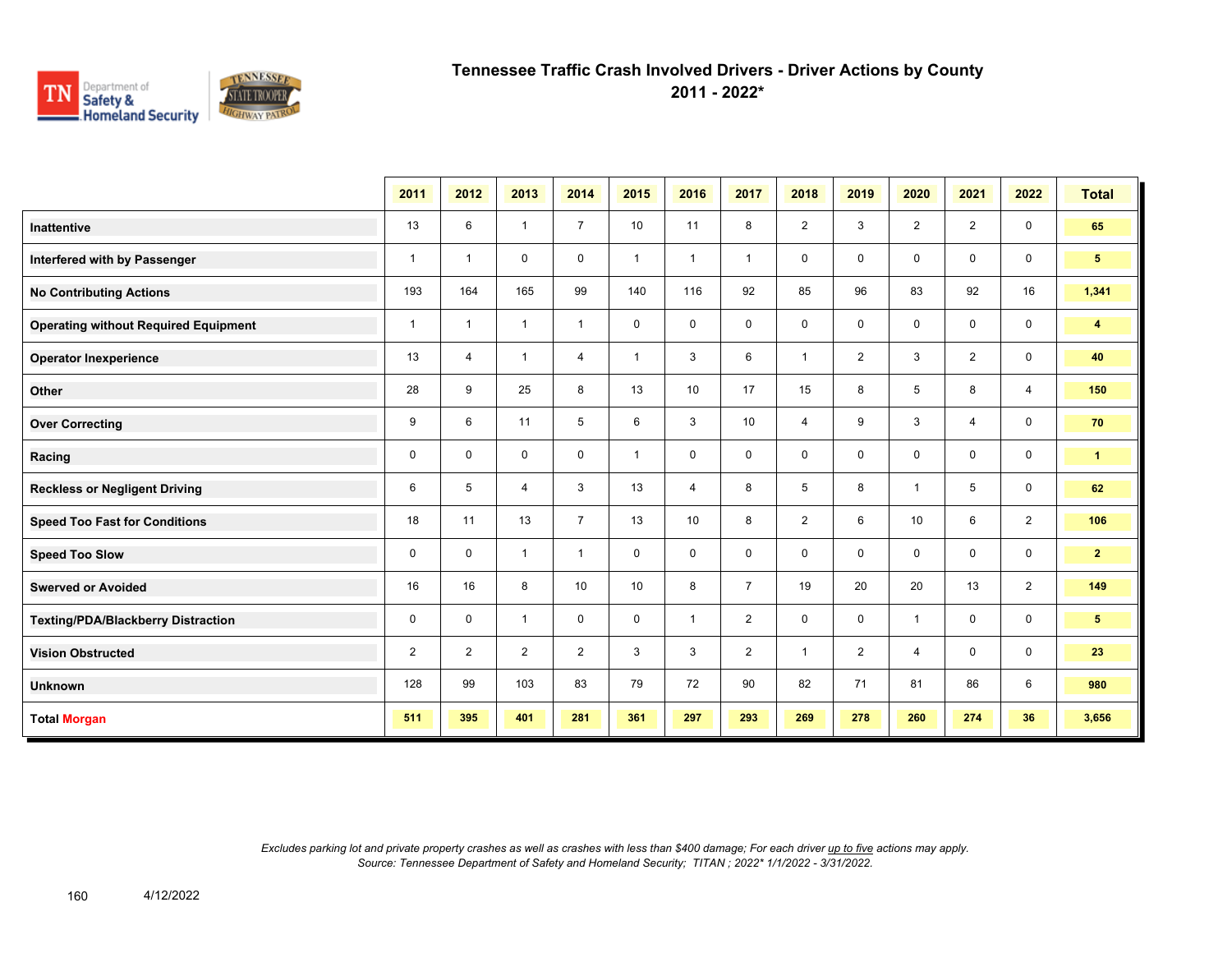

**2011 - 2022\***

| <b>Obion</b>                                       | 2011        | 2012           | 2013           | 2014           | 2015           | 2016           | 2017           | 2018            | 2019           | 2020           | 2021         | 2022                    | <b>Total</b>            |
|----------------------------------------------------|-------------|----------------|----------------|----------------|----------------|----------------|----------------|-----------------|----------------|----------------|--------------|-------------------------|-------------------------|
| <b>Aggressive Driving Road Rage</b>                | $\mathbf 0$ | $\mathbf 0$    | $\overline{2}$ | $\mathbf 0$    | $\mathbf 0$    | $\mathbf 0$    | 2              | $\mathbf 0$     | $\mathbf{1}$   | $\mathbf 0$    | $\mathbf 0$  | $\mathbf 0$             | $5\phantom{.0}$         |
| <b>Careless or Erratic Driving</b>                 | 11          | 19             | 45             | $\overline{4}$ | 13             | $\overline{7}$ | $\overline{7}$ | 8               | $\overline{7}$ | $\overline{4}$ | 4            | 4                       | 133                     |
| <b>Driver Distractions</b>                         | 4           | $\overline{4}$ | $\overline{4}$ | 3              | 9              | 10             | $\overline{7}$ | 10 <sup>1</sup> | 6              | 3              | 3            | $\mathbf 0$             | 63                      |
| <b>Driverless</b>                                  | 0           | $\mathbf 0$    | $\mathsf{O}$   | $\mathbf{1}$   | 0              | 0              | $\mathbf 0$    | $\mathbf 0$     | 0              | 0              | $\mathbf{1}$ | $\mathsf{O}$            | 2 <sup>1</sup>          |
| Driving on Wrong side of Road                      | 6           | 3              | 3              | $\mathbf{1}$   | $\mathbf 0$    | $\overline{2}$ | $\overline{7}$ | 5               | 1              | $\overline{4}$ | $\mathbf 0$  | $\overline{1}$          | 33                      |
| Driving Wrong Way on One-Way Roadway               | $\mathbf 0$ | 2              | $\mathbf{1}$   | $\mathbf 0$    | $\mathbf{1}$   | $\overline{1}$ | $\mathbf 0$    | $\mathbf 0$     | 0              | $\mathbf 0$    | 3            | $\mathbf 0$             | 8                       |
| <b>Exceeding Posted Speed Limit</b>                | 4           | 5              | $\overline{4}$ | $\overline{7}$ | $\overline{4}$ | 2              | $\mathbf 0$    | $\overline{2}$  | $\overline{4}$ | 3              | 5            | $\overline{2}$          | 42                      |
| <b>Failure to Comply with License Restrictions</b> | 0           | $\overline{1}$ | $\mathbf 0$    | $\mathbf{1}$   | $\mathbf{1}$   | $\overline{1}$ | 2              | $\mathbf 0$     | 1              | $\mathbf 0$    | $\mathbf{1}$ | $\mathbf 0$             | 8                       |
| <b>Failure to Obey Traffic Controls</b>            | 15          | 19             | 9              | 15             | 19             | 10             | 19             | 13              | 12             | 23             | 21           | 3                       | 178                     |
| <b>Failure to Observe Warnings or Instructions</b> | 0           | $\mathbf 0$    | $\mathbf{1}$   | $\mathbf 0$    | $\mathbf{1}$   | $\mathbf 0$    | $\mathbf{1}$   | $\mathbf 0$     | $\mathbf{1}$   | $\overline{4}$ | 3            | $\mathbf 0$             | 11                      |
| <b>Failure to Signal Intentions</b>                | 3           | $\overline{1}$ | $\Omega$       | $\mathbf{1}$   | $\mathbf{1}$   | 2              | $\mathbf{1}$   | $\mathbf{1}$    | $\mathbf{1}$   | 2              | $\mathbf{1}$ | $\mathsf{O}\phantom{0}$ | 14                      |
| <b>Failure to Use Lights</b>                       | 1           | $\overline{1}$ | $\mathbf 0$    | $\mathbf{1}$   | $\mathbf 0$    | $\mathbf 0$    | $\mathbf{1}$   | $\mathbf 0$     | $\mathbf 0$    | $\mathbf 0$    | $\mathbf 0$  | $\mathbf 0$             | $\overline{\mathbf{4}}$ |
| Failure to Yield Right of Way                      | 85          | 86             | 94             | 89             | 90             | 102            | 66             | 87              | 102            | 92             | 94           | 20                      | 1,007                   |
| <b>Following Improperly</b>                        | 120         | 94             | 106            | 89             | 108            | 125            | 117            | 94              | 94             | 75             | 89           | 16                      | 1,127                   |
| <b>GPS Distraction</b>                             | 0           | $\mathbf 0$    | $\mathbf 0$    | $\mathbf 0$    | $\mathbf 0$    | $\mathbf 0$    | $\mathbf 0$    | $\mathbf 0$     | $\mathbf 0$    | $\overline{1}$ | $\mathbf{1}$ | $\mathbf 0$             | $\overline{2}$          |
| <b>Improper Backing</b>                            | 22          | 24             | 32             | 29             | 23             | 22             | 16             | 27              | 27             | 22             | 20           | 2                       | 266                     |
| <b>Improper Lane Changing</b>                      | 13          | 5              | 15             | 22             | 11             | 19             | 16             | 9               | 14             | 9              | 9            | $\mathbf{1}$            | 143                     |
| Improper Loading of Vehicle Cargo or Passengers    | 3           | $\overline{1}$ | $\mathbf 0$    | $\mathbf{1}$   | $\mathbf 0$    | $\mathbf 0$    | $\mathbf{1}$   | $\mathbf{1}$    | 0              | $\mathbf 0$    | $\mathbf{1}$ | 0                       | 8                       |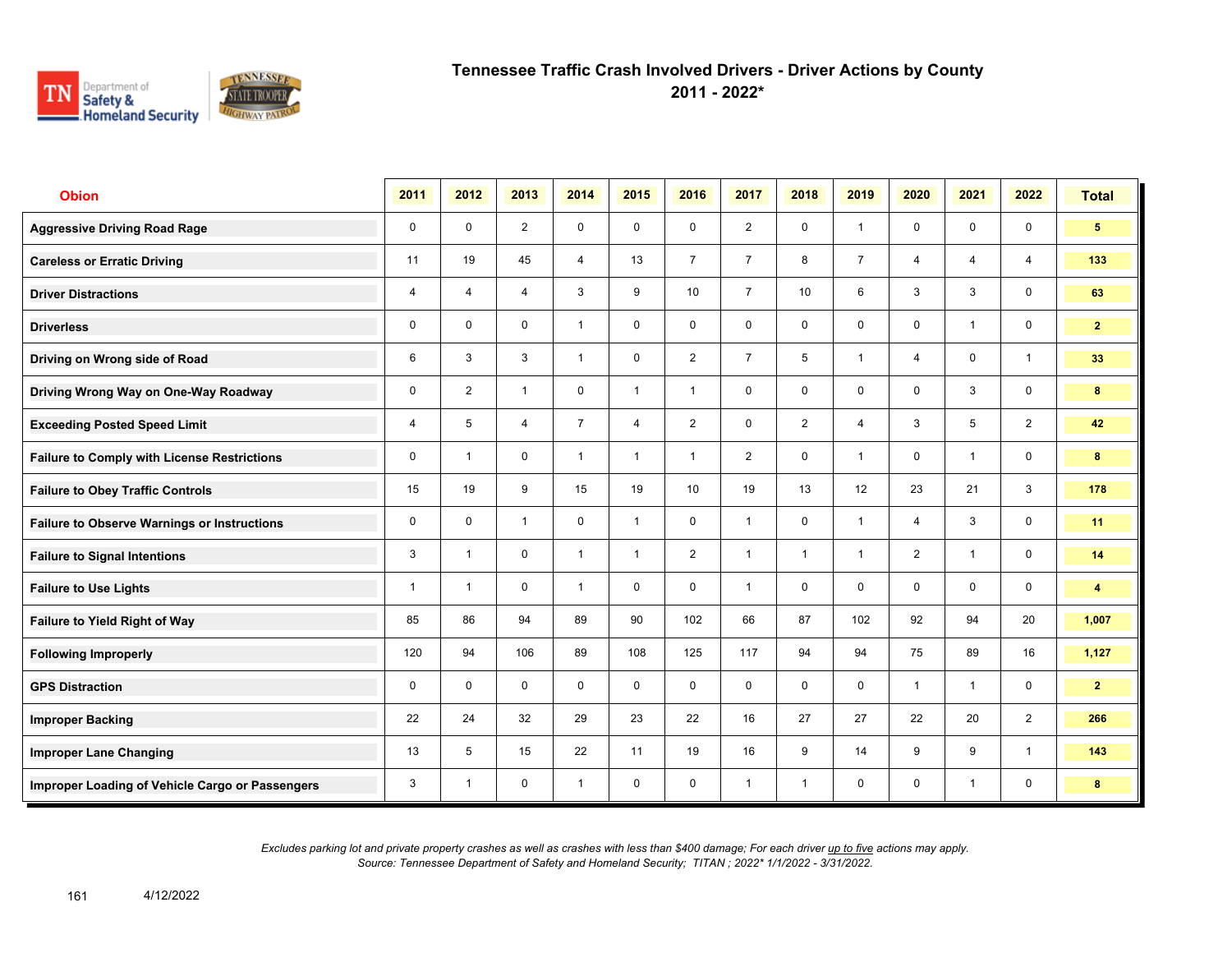

**2011 - 2022\***

|                                             | 2011           | 2012           | 2013           | 2014         | 2015           | 2016           | 2017           | 2018           | 2019           | 2020           | 2021           | 2022           | <b>Total</b>         |
|---------------------------------------------|----------------|----------------|----------------|--------------|----------------|----------------|----------------|----------------|----------------|----------------|----------------|----------------|----------------------|
| <b>Improper Passing</b>                     | 12             | 6              | $\overline{7}$ | 10           | 13             | 13             | 10             | 9              | 11             | $\overline{7}$ | 9              | $\overline{4}$ | 111                  |
| <b>Improper Turn</b>                        | 16             | 9              | 8              | 11           | 18             | 16             | 25             | 18             | 22             | 13             | 19             | $\overline{2}$ | 177                  |
| <b>Improperly Towing or Pushing Vehicle</b> | $\mathbf 0$    | $\mathbf 0$    | $\mathbf{1}$   | $\mathbf 0$  | $\mathbf{1}$   | $\mathbf{1}$   | 0              | $\mathbf 0$    | 0              | $\overline{1}$ | 0              | 0              | $\blacktriangleleft$ |
| <b>Inattentive</b>                          | 19             | 19             | 15             | 17           | 15             | $\overline{7}$ | 17             | 14             | 5              | 13             | 10             | $\mathbf{1}$   | 152                  |
| Interfered with by Passenger                | $\mathbf{1}$   | $\mathbf 0$    | $\mathbf 0$    | $\mathbf 0$  | $\mathbf{1}$   | $\overline{2}$ | 2              | 0              | $\mathbf{1}$   | $\overline{2}$ | $\overline{2}$ | $\mathbf 0$    | 11                   |
| <b>No Contributing Actions</b>              | 522            | 427            | 428            | 457          | 458            | 514            | 445            | 451            | 469            | 417            | 465            | 90             | 5,143                |
| <b>Operating without Required Equipment</b> | $\mathbf 0$    | $\mathbf 0$    | $\mathbf{1}$   | $\mathbf 0$  | $\mathbf{1}$   | $\mathbf 0$    | $\mathbf 0$    | $\mathbf 0$    | $\overline{2}$ | $\mathbf{1}$   | $\mathbf 0$    | $\mathbf 0$    | 5 <sup>5</sup>       |
| <b>Operator Inexperience</b>                | $\overline{7}$ | $\overline{4}$ | 3              | 5            | $\overline{7}$ | $\overline{1}$ | 3              | 8              | 6              | $\overline{7}$ | $\overline{2}$ | 0              | 53                   |
| Other                                       | 43             | 26             | 19             | 26           | 22             | 27             | 19             | 28             | 18             | 16             | 21             | 8              | 273                  |
| <b>Over Correcting</b>                      | 25             | 18             | 24             | 22           | 34             | 32             | 20             | 10             | 18             | 11             | 9              | 0              | 223                  |
| Racing                                      | $\mathbf 0$    | $\mathbf 0$    | $\mathbf{1}$   | $\mathbf 0$  | $\mathbf 0$    | $\mathbf 0$    | $\mathbf 0$    | $\mathbf 0$    | $\mathbf 0$    | $\mathbf 0$    | $\mathbf 0$    | $\mathbf 0$    | $\mathbf{1}$         |
| <b>Reckless or Negligent Driving</b>        | 6              | 6              | 12             | 13           | 13             | 5              | $\overline{7}$ | 6              | 8              | 10             | 11             | $\overline{2}$ | 99                   |
| <b>Speed Too Fast for Conditions</b>        | 26             | 11             | 21             | 23           | 24             | 23             | 14             | 20             | 21             | 12             | 23             | 10             | 228                  |
| <b>Speed Too Slow</b>                       | $\mathbf{1}$   | $\mathbf{1}$   | $\mathbf{1}$   | $\mathbf 0$  | $\mathbf 0$    | $\mathbf 0$    | $\mathbf{1}$   | $\mathbf 0$    | 0              | $\mathbf 0$    | 0              | $\overline{1}$ | 5 <sup>5</sup>       |
| <b>Swerved or Avoided</b>                   | 21             | 12             | 13             | 20           | 20             | 21             | 20             | 20             | 14             | 12             | 16             | $\overline{4}$ | 193                  |
| <b>Texting/PDA/Blackberry Distraction</b>   | $\overline{2}$ | $\overline{2}$ | $\mathbf{1}$   | $\mathbf{1}$ | 3              | 0              | 0              | $\mathbf{1}$   | $\mathbf{1}$   | $\overline{1}$ | $\mathbf{1}$   | 0              | 13                   |
| <b>Vision Obstructed</b>                    | 3              | 4              | 6              | $\mathbf{1}$ | $\overline{7}$ | 5              | 3              | $\overline{2}$ | 3              | $\mathbf 1$    | 3              | $\overline{1}$ | 39                   |
| <b>Unknown</b>                              | 204            | 191            | 217            | 178          | 188            | 222            | 196            | 186            | 227            | 195            | 204            | 49             | 2,257                |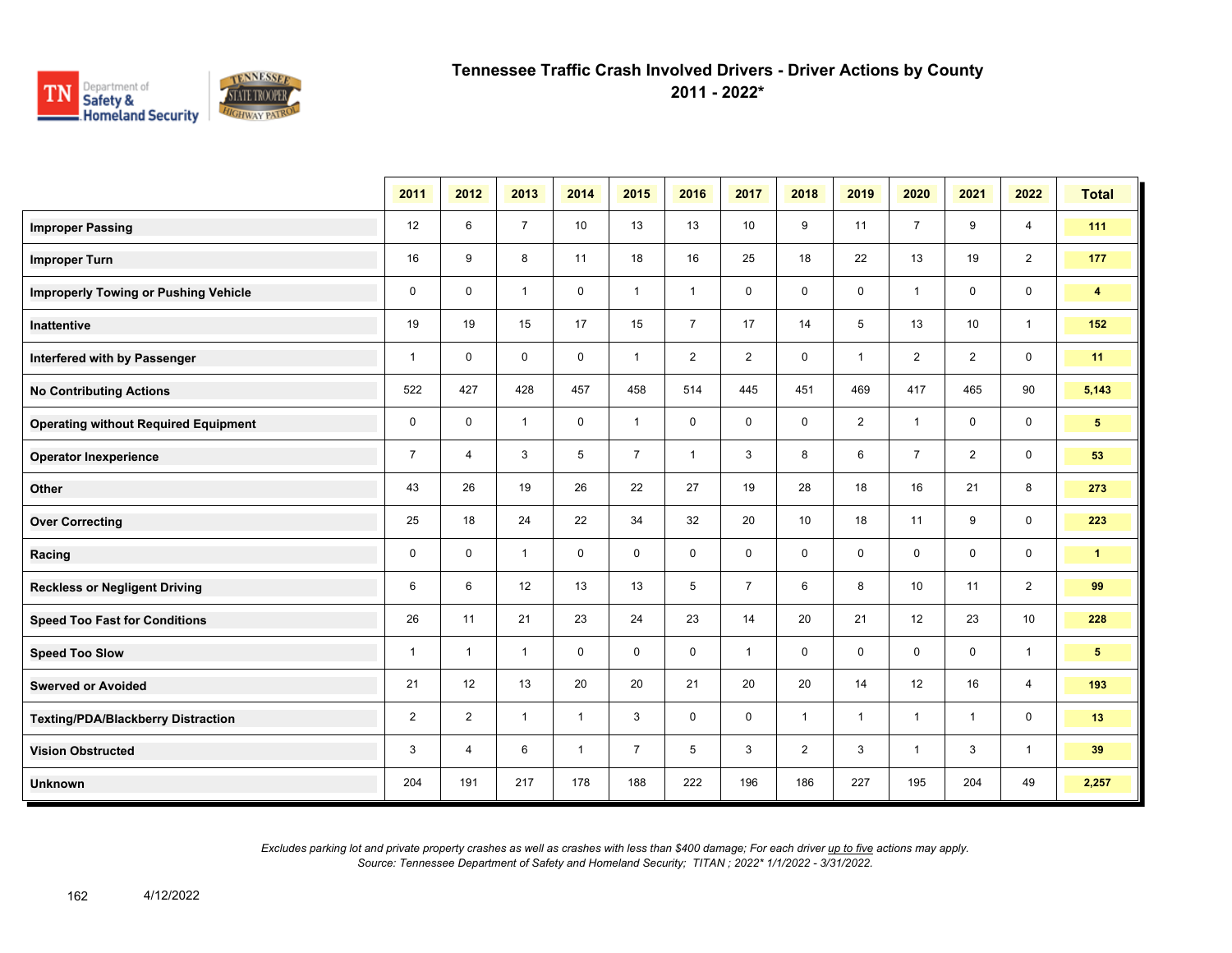

|                    | 2011  | 2012  | 2013  | 2014  | 2015  | 2016  | 2017  | 2018  | 2019  | 2020 | 2021  | 2022 | Total  |
|--------------------|-------|-------|-------|-------|-------|-------|-------|-------|-------|------|-------|------|--------|
| <b>Total Obion</b> | 1.195 | 1.001 | 1.094 | 1.048 | 1.106 | 1.192 | 1.045 | 1.030 | 1,097 | 961  | 1,051 | 221  | 12,041 |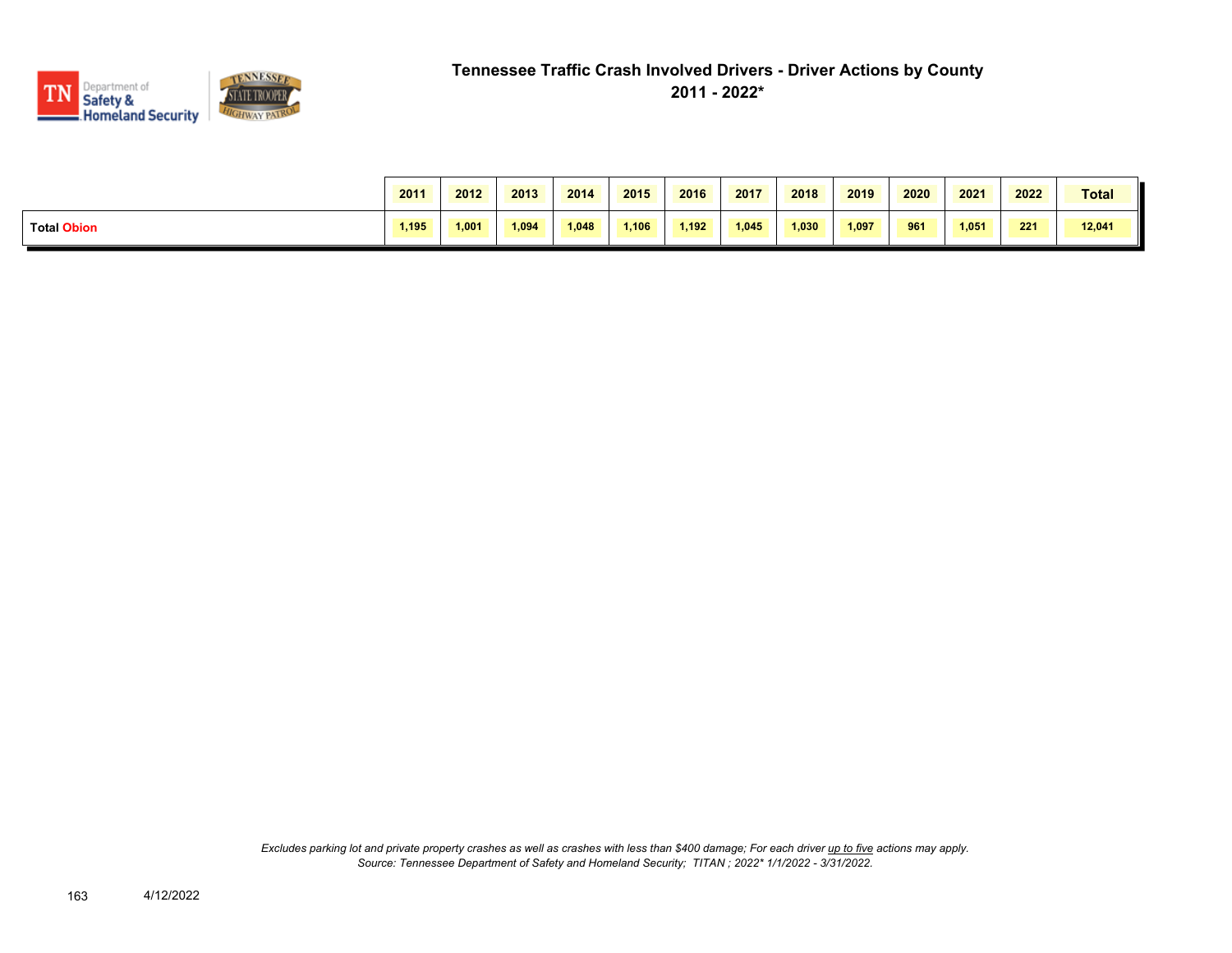

**2011 - 2022\***

| <b>Overton</b>                                     | 2011           | 2012           | 2013           | 2014           | 2015           | 2016           | 2017           | 2018            | 2019         | 2020           | 2021           | 2022                    | <b>Total</b>            |
|----------------------------------------------------|----------------|----------------|----------------|----------------|----------------|----------------|----------------|-----------------|--------------|----------------|----------------|-------------------------|-------------------------|
| <b>Aggressive Driving Road Rage</b>                | $\mathbf 0$    | $\mathbf 0$    | $\mathbf 0$    | $\mathbf 0$    | $\mathbf 0$    | 3              | 2              | $\mathbf 0$     | $\mathbf 0$  | $\overline{1}$ | $\mathbf{1}$   | $\mathbf 0$             | $\overline{7}$          |
| <b>Careless or Erratic Driving</b>                 | 10             | 13             | 15             | $\overline{7}$ | 10             | 13             | 3              | 10 <sup>°</sup> | 3            | $\overline{7}$ | 9              | $\mathbf 0$             | 100                     |
| <b>Driver Distractions</b>                         | 5              | $\overline{7}$ | 2              | $\overline{7}$ | 10             | 6              | 3              | 3               | 3            | 3              | 5              | 2                       | 56                      |
| <b>Driverless</b>                                  | 0              | $\mathbf 0$    | $\overline{1}$ | $\mathbf 0$    | $\mathbf 0$    | $\mathbf 0$    | $\mathbf 0$    | $\overline{2}$  | 0            | $\mathbf 0$    | $\mathbf 0$    | $\mathbf 0$             | 3 <sup>2</sup>          |
| Driving on Wrong side of Road                      | 4              | 6              | 6              | 3              | $\mathbf 0$    | $\overline{4}$ | $6\phantom{1}$ | 10 <sup>1</sup> | 6            | $\overline{4}$ | $\overline{7}$ | $\overline{1}$          | 57                      |
| Driving Wrong Way on One-Way Roadway               | $\mathbf 0$    | $\mathbf 0$    | $\mathbf{1}$   | $\overline{2}$ | 0              | $\mathbf{1}$   | $\mathbf 0$    | $\mathbf 0$     | $\mathbf{1}$ | $\overline{2}$ | $\mathbf 0$    | $\overline{1}$          | 8                       |
| <b>Exceeding Posted Speed Limit</b>                | 3              | 6              | 3              | 5              | 4              | $\overline{7}$ | 2              | $\mathbf{3}$    | 4            | 8              | 8              | $\mathbf{1}$            | 54                      |
| <b>Failure to Comply with License Restrictions</b> | $\mathbf 0$    | $\overline{2}$ | $\overline{2}$ | $\mathbf{1}$   | $\mathbf 0$    | 2              | 3              | $\overline{2}$  | $\mathbf 0$  | 3              | $\mathbf{1}$   | $\mathbf 0$             | 16                      |
| <b>Failure to Obey Traffic Controls</b>            | 8              | $\overline{4}$ | $\overline{4}$ | 9              | 6              | 12             | 8              | $\overline{7}$  | 11           | 9              | 12             | $\mathbf{3}$            | 93                      |
| <b>Failure to Observe Warnings or Instructions</b> | $\overline{2}$ | $\Omega$       | $\overline{2}$ | $\mathbf 0$    | $\mathbf{1}$   | $\overline{1}$ | 2              | $\mathbf 0$     | 0            | $\mathbf 0$    | $\mathbf 0$    | $\mathbf 0$             | 8                       |
| <b>Failure to Signal Intentions</b>                | 4              | $\mathbf 0$    | $\mathbf 0$    | $\overline{1}$ | 0              | $\mathbf 0$    | $\mathbf{1}$   | $\mathbf 0$     | 0            | $\mathbf 0$    | $\mathbf 0$    | $\mathbf 0$             | 6                       |
| <b>Failure to Use Lights</b>                       | $\mathbf 0$    | $\Omega$       | $\mathbf{1}$   | $\mathbf 0$    | $\overline{2}$ | $\mathbf 0$    | $\mathbf{1}$   | $\mathbf 0$     | $\mathbf 0$  | $\mathbf 0$    | $\mathbf 0$    | $\mathsf{O}\phantom{0}$ | $\overline{\mathbf{4}}$ |
| Failure to Yield Right of Way                      | 77             | 52             | 43             | 49             | 74             | 90             | 79             | 63              | 64           | 40             | 49             | $\overline{4}$          | 684                     |
| <b>Following Improperly</b>                        | 30             | 34             | 24             | 38             | 38             | 37             | 34             | 38              | 26           | 12             | 23             | $\overline{4}$          | 338                     |
| <b>GPS Distraction</b>                             | 0              | $\Omega$       | $\mathbf{1}$   | $\mathbf 0$    | $\mathbf{1}$   | $\mathbf 0$    | $\mathbf 0$    | $\mathbf{1}$    | $\mathbf 0$  | $\mathbf 0$    | $\mathbf{1}$   | $\mathbf 0$             | 4                       |
| <b>Improper Backing</b>                            | 4              | 6              | 8              | 5              | $\overline{7}$ | 6              | 9              | 8               | 6            | 2              | $\overline{7}$ | 4                       | 72                      |
| <b>Improper Lane Changing</b>                      | 3              | 2              | $\overline{7}$ | 6              | 5              | 5              | 2              | $\overline{4}$  | $\mathbf{1}$ | 5              | 5              | 8                       | 53                      |
| Improper Loading of Vehicle Cargo or Passengers    | 1              | $\overline{1}$ | $\mathbf 0$    | $\mathbf 0$    | $\mathbf{1}$   | $\mathbf 0$    | $\mathbf 0$    | $\mathbf 0$     | 0            | $\mathbf 0$    | 0              | 0                       | 3 <sup>1</sup>          |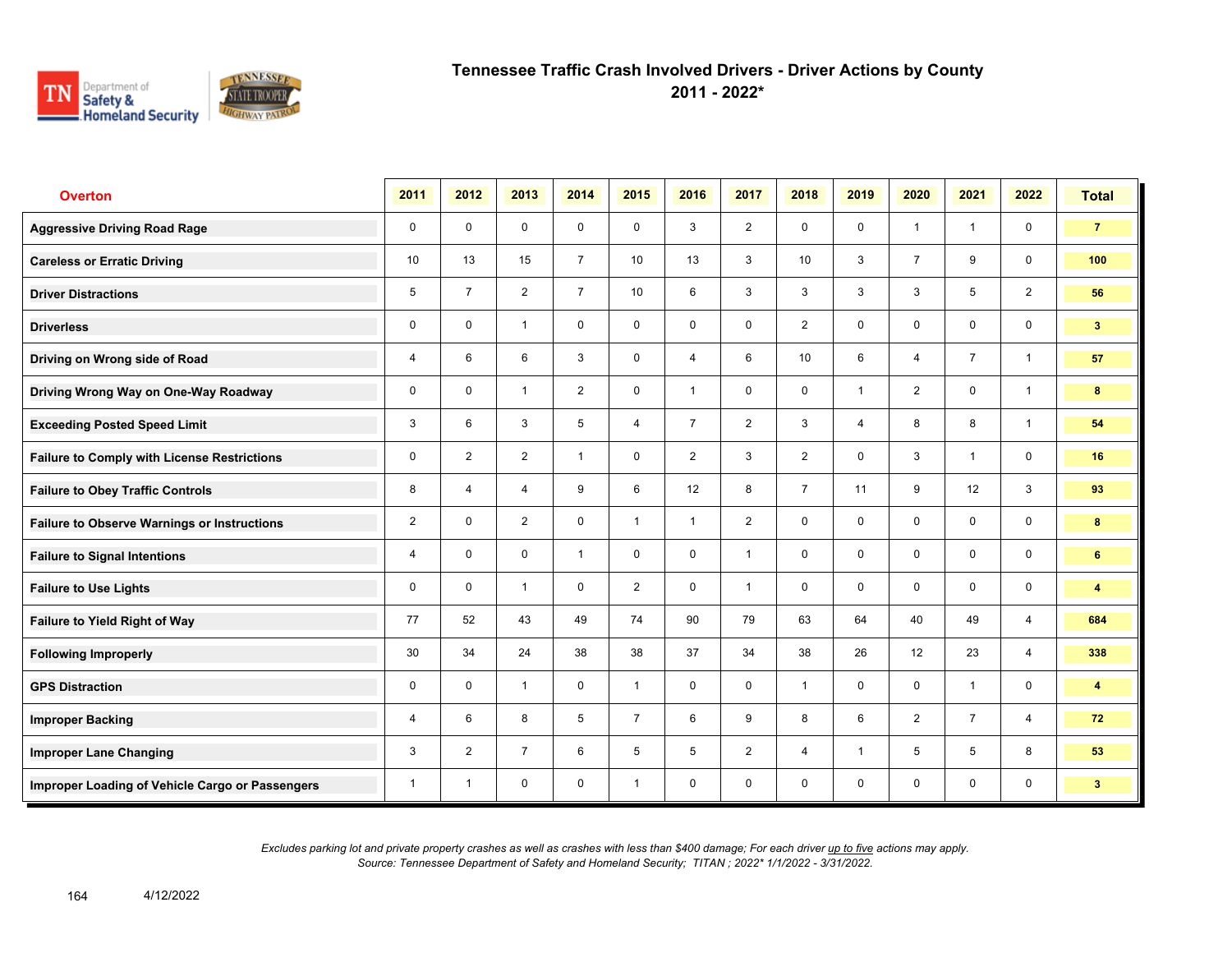

**2011 - 2022\***

|                                             | 2011           | 2012           | 2013           | 2014           | 2015           | 2016           | 2017           | 2018           | 2019           | 2020           | 2021           | 2022           | <b>Total</b>   |
|---------------------------------------------|----------------|----------------|----------------|----------------|----------------|----------------|----------------|----------------|----------------|----------------|----------------|----------------|----------------|
| <b>Improper Passing</b>                     | 8              | $\overline{2}$ | $\overline{2}$ | $\overline{4}$ | $\mathbf 0$    | 4              | 4              | 6              | $\mathbf{1}$   | 5              | 3              | $\mathbf{1}$   | 40             |
| <b>Improper Turn</b>                        | 11             | 8              | 5              | 8              | 10             | 12             | 9              | 10             | $\overline{4}$ | 10             | 16             | $\overline{2}$ | 105            |
| <b>Improperly Towing or Pushing Vehicle</b> | $\mathbf 0$    | $\mathbf{0}$   | $\mathbf 0$    | $\overline{1}$ | $\mathbf 0$    | $\mathbf 0$    | $\mathbf 0$    | 0              | 0              | 3              | $\mathbf 0$    | $\mathbf 0$    | $\overline{4}$ |
| Inattentive                                 | 13             | 6              | 6              | 10             | 21             | 12             | 11             | 16             | 17             | 8              | 8              | $\overline{2}$ | 130            |
| Interfered with by Passenger                | $\overline{2}$ | $\mathbf{1}$   | $\mathbf 0$    | $\mathbf 0$    | $\mathbf{1}$   | $\mathbf{1}$   | $\mathbf{1}$   | 0              | $\mathbf{1}$   | $\mathbf 0$    | $\mathbf 0$    | $\mathbf 0$    | $\overline{7}$ |
| <b>No Contributing Actions</b>              | 287            | 303            | 279            | 313            | 351            | 366            | 385            | 362            | 361            | 254            | 308            | 73             | 3,642          |
| <b>Operating without Required Equipment</b> | $\mathbf 0$    | $\mathbf 0$    | 0              | $\mathbf 0$    | $\mathbf{1}$   | 0              | $\mathbf{1}$   | 0              | 0              | 0              | $\overline{1}$ | $\mathbf 0$    | 3 <sup>2</sup> |
| <b>Operator Inexperience</b>                | 4              | 11             | 9              | $\overline{4}$ | $\overline{2}$ | $\overline{2}$ | 6              | $\overline{4}$ | $\overline{7}$ | 6              | 6              | $\mathbf 0$    | 61             |
| Other                                       | 38             | 52             | 59             | 63             | 62             | 48             | 57             | 34             | 28             | 22             | 26             | 10             | 499            |
| <b>Over Correcting</b>                      | 17             | 14             | 12             | 11             | 12             | 20             | 10             | 14             | 12             | 11             | 6              | 2              | 141            |
| Racing                                      | $\mathbf 0$    | $\overline{2}$ | $\mathbf 0$    | $\mathbf 0$    | $\mathbf 0$    | $\mathbf 0$    | $\mathbf 0$    | 0              | 0              | $\mathbf 0$    | $\mathbf 0$    | $\mathbf 0$    | 2 <sub>2</sub> |
| <b>Reckless or Negligent Driving</b>        | 6              | $\overline{7}$ | 3              | 9              | $\overline{4}$ | 10             | $\overline{4}$ | $\overline{7}$ | $\overline{7}$ | 10             | 10             | $\overline{1}$ | 78             |
| <b>Speed Too Fast for Conditions</b>        | 11             | 20             | 29             | 18             | 17             | 15             | 20             | 10             | 10             | $\overline{7}$ | 12             | $\mathbf{1}$   | 170            |
| <b>Speed Too Slow</b>                       | $\mathbf 0$    | $\mathbf 0$    | $\mathbf 0$    | $\mathbf 0$    | $\mathbf 0$    | $\mathbf{1}$   | $\mathbf{1}$   | $\mathbf 0$    | 0              | $\mathbf 0$    | $\overline{1}$ | $\mathbf 0$    | 3 <sup>7</sup> |
| <b>Swerved or Avoided</b>                   | 14             | 25             | 20             | 9              | 19             | 30             | 24             | 26             | 16             | 20             | $\overline{7}$ | 5              | 215            |
| <b>Texting/PDA/Blackberry Distraction</b>   | 0              | $\overline{1}$ | $\mathbf{1}$   | $\overline{2}$ | $\mathbf{1}$   | $\mathbf{1}$   | 0              | $\mathbf{1}$   | $\overline{2}$ | $\overline{1}$ | $\mathbf{1}$   | $\mathbf 0$    | 11             |
| <b>Vision Obstructed</b>                    | $\overline{7}$ | 4              | $\overline{7}$ | $\overline{2}$ | 3              | $\mathbf 0$    | $\mathbf{1}$   | 5              | $\overline{7}$ | $\overline{2}$ | 6              | $\overline{2}$ | 46             |
| <b>Unknown</b>                              | 138            | 148            | 112            | 142            | 129            | 115            | 101            | 99             | 78             | 86             | 88             | 35             | 1,271          |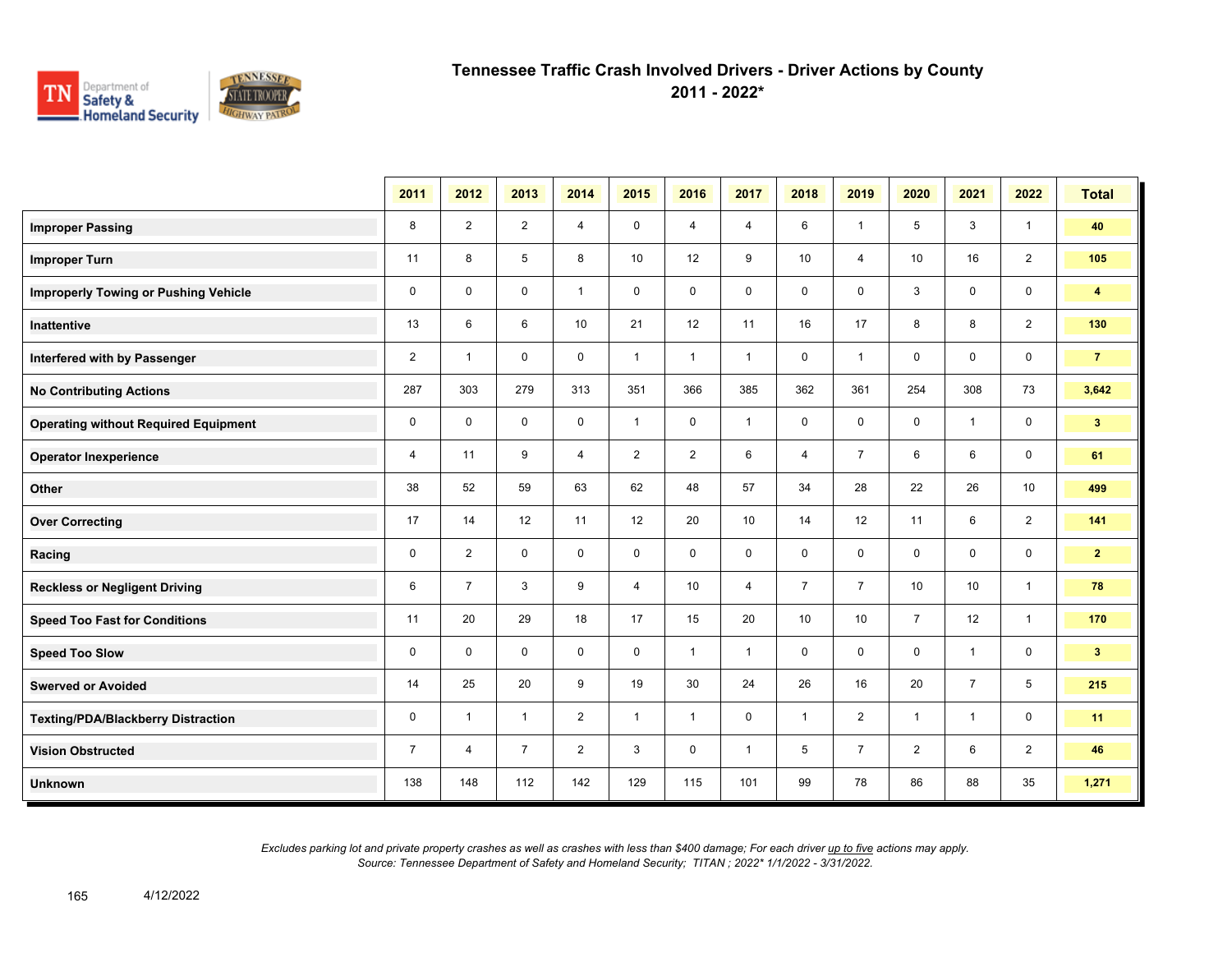

|                      | 2011 | 2012 | 2013 | 2014 | 2015 | 2016 | 2017 | 2018 | 2019 | 2020 | 2021 | 2022 | Total |
|----------------------|------|------|------|------|------|------|------|------|------|------|------|------|-------|
| <b>Total Overton</b> | 707  | 737  | 664  | 729  | 792  | 824  | 790  | 745  | 676  | 541  | 627  | 162  | 7,994 |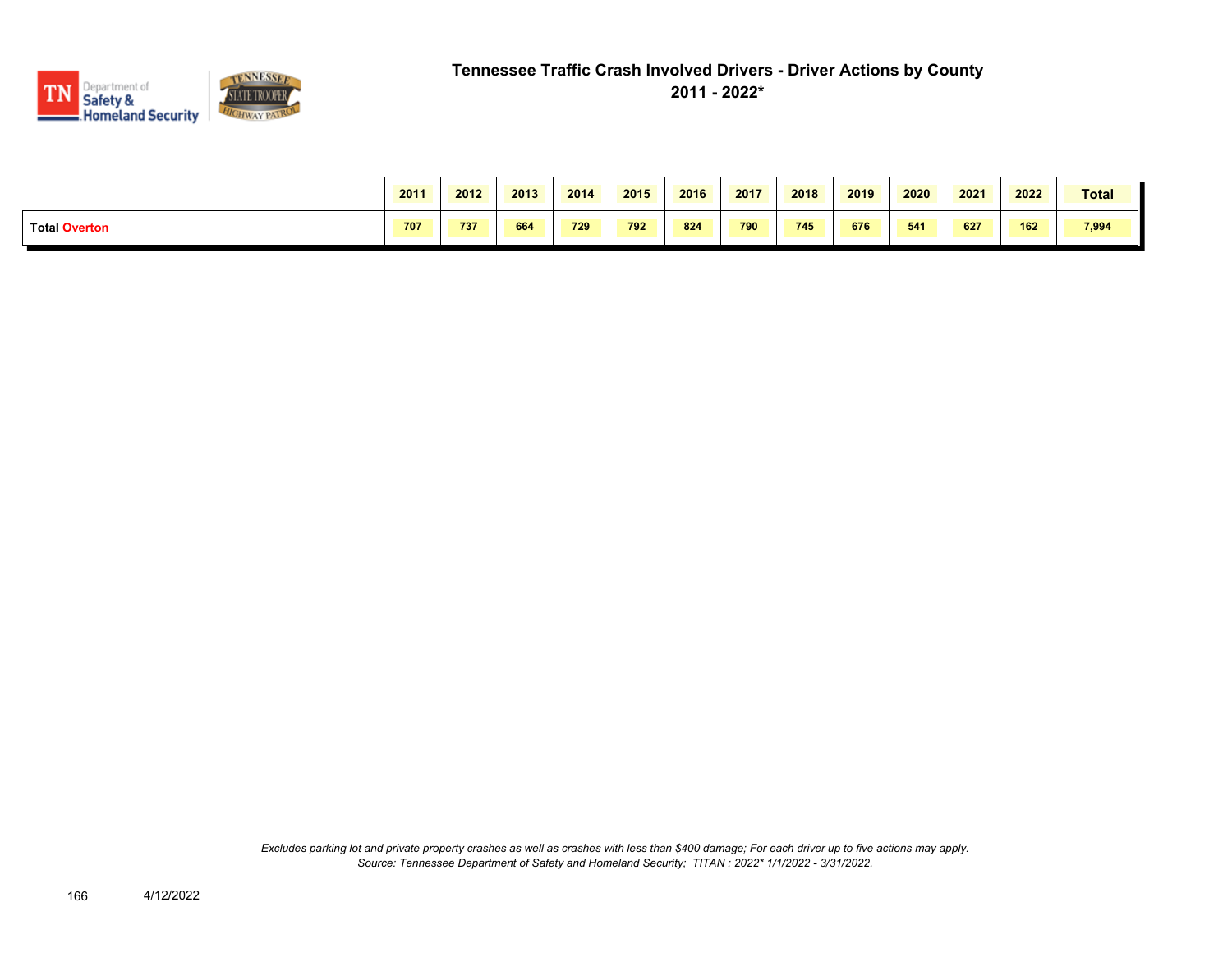

**2011 - 2022\***

| <b>Perry</b>                                       | 2011           | 2012           | 2013           | 2014           | 2015           | 2016           | 2017         | 2018           | 2019         | 2020           | 2021           | 2022           | <b>Total</b>         |
|----------------------------------------------------|----------------|----------------|----------------|----------------|----------------|----------------|--------------|----------------|--------------|----------------|----------------|----------------|----------------------|
| <b>Careless or Erratic Driving</b>                 | 27             | 28             | 17             | 30             | 10             | 8              | 3            | $\mathbf{1}$   | 8            | $\overline{4}$ | 6              | $\mathbf{3}$   | 145                  |
| <b>Driver Distractions</b>                         | $\mathbf 0$    | $\mathbf 0$    | 3              | $\mathbf{1}$   | $\mathbf 0$    | $\mathbf 0$    | $\mathbf 0$  | $\mathbf 0$    | $\mathbf 0$  | $\mathbf 0$    | $\mathbf 0$    | $\mathbf 0$    | $\overline{4}$       |
| <b>Driverless</b>                                  | $\mathbf 0$    | $\Omega$       | $\mathbf{1}$   | $\mathbf{1}$   | $\mathbf 0$    | $\mathbf 0$    | $\mathbf 0$  | $\mathbf 0$    | 0            | $\mathbf 0$    | $\mathbf 0$    | $\mathbf 0$    | $\overline{2}$       |
| Driving on Wrong side of Road                      | 0              | $\overline{2}$ | $\overline{1}$ | $\overline{4}$ | $\mathbf 0$    | $\mathbf 0$    | 3            | $\mathbf 0$    | 3            | $\mathbf 0$    | $\mathbf{1}$   | $\mathbf{1}$   | 15                   |
| Driving Wrong Way on One-Way Roadway               | 0              | $\mathbf 0$    | $\mathbf 0$    | $\mathbf 0$    | $\mathbf 0$    | $\mathbf 0$    | $\mathbf 0$  | $\mathbf 0$    | $\mathbf{1}$ | $\mathbf 0$    | $\mathbf 0$    | $\mathbf 0$    | $\blacktriangleleft$ |
| <b>Exceeding Posted Speed Limit</b>                | 1              | $\overline{2}$ | $\mathbf{1}$   | 3              | $\overline{2}$ | 2              | $\mathbf{1}$ | $\mathbf 0$    | $\mathbf{1}$ | $\mathbf 0$    | $\mathbf{1}$   | $\mathbf 0$    | 14                   |
| <b>Failure to Comply with License Restrictions</b> | $\mathbf 0$    | $\overline{1}$ | $\mathbf 0$    | $\mathbf 0$    | $\mathbf 0$    | $\mathbf 0$    | $\mathbf 0$  | $\mathbf 0$    | 1            | $\mathbf 0$    | $\mathbf 0$    | $\mathbf 0$    | $\overline{2}$       |
| <b>Failure to Obey Traffic Controls</b>            | $\mathbf{1}$   | 2              | $\mathbf 0$    | $\mathbf 0$    | $\mathbf 0$    | $\mathbf 0$    | $\mathbf 0$  | $\mathbf 0$    | $\mathbf 0$  | $\mathbf 0$    | $\mathbf 0$    | $\mathbf 0$    | 3 <sup>1</sup>       |
| <b>Failure to Signal Intentions</b>                | 0              | $\mathbf 0$    | $\mathbf{1}$   | $\mathbf 0$    | $\mathbf 0$    | $\mathbf 0$    | $\mathbf 0$  | $\mathbf 0$    | $\mathbf 0$  | $\mathbf 0$    | $\mathbf 0$    | $\mathbf 0$    | $\mathbf{1}$         |
| <b>Failure to Use Lights</b>                       | $\mathbf 0$    | $\mathbf 0$    | $\mathbf 0$    | $\mathbf{1}$   | $\mathbf 0$    | $\mathbf 0$    | $\mathbf 0$  | $\mathbf 0$    | $\mathsf{O}$ | $\mathbf 0$    | $\mathbf 0$    | $\mathbf 0$    | $\blacktriangleleft$ |
| Failure to Yield Right of Way                      | 8              | $\overline{2}$ | $\overline{7}$ | 9              | 4              | 3              | $\mathbf 0$  | $\overline{7}$ | 3            | 5              | 6              | $\mathbf 0$    | 54                   |
| <b>Following Improperly</b>                        | 1              | 5              | 6              | 5              | $\overline{4}$ | $\overline{2}$ | 8            | $\overline{7}$ | $\mathbf 0$  | 5              | $\overline{2}$ | $\overline{2}$ | 47                   |
| <b>GPS Distraction</b>                             | 0              | $\mathbf 0$    | $\mathbf{1}$   | $\mathbf 0$    | $\mathbf 0$    | $\mathbf 0$    | $\mathbf 0$  | $\mathbf 0$    | $\mathbf{1}$ | $\mathbf 0$    | $\mathbf 0$    | $\mathbf 0$    | $\overline{2}$       |
| <b>Improper Backing</b>                            | 0              | 3              | 2              | $\mathbf{1}$   | $\mathbf{1}$   | 3              | $\mathbf{1}$ | $\mathbf 0$    | $\mathbf{1}$ | $\overline{1}$ | $\mathbf 0$    | $\mathbf 0$    | 13                   |
| Improper Loading of Vehicle Cargo or Passengers    | $\mathbf 0$    | $\Omega$       | $\Omega$       | $\mathbf 0$    | $\mathbf 0$    | $\mathbf 0$    | $\mathbf 0$  | $\mathbf 0$    | $\mathbf 0$  | $\mathbf 0$    | $\mathbf{1}$   | $\mathbf 0$    | $\mathbf{1}$         |
| <b>Improper Passing</b>                            | $\overline{2}$ | $\overline{1}$ | 2              | $\mathbf{1}$   | $\mathbf 0$    | $\mathbf{1}$   | $\mathbf{1}$ | $\mathbf{1}$   | $\mathbf{1}$ | 2              | 2              | $\mathbf 0$    | 14                   |
| <b>Improper Turn</b>                               | $\overline{2}$ | $\overline{1}$ | 5              | $\overline{2}$ | $\mathbf{1}$   | $\mathbf 0$    | $\mathbf 0$  | $\mathbf 0$    | 0            | $\overline{1}$ | $\mathbf{1}$   | $\mathbf 0$    | 13                   |
| Inattentive                                        | 1              | $\overline{1}$ | $\mathbf{1}$   | 3              | $\mathbf{1}$   | $\overline{2}$ | $\mathbf{1}$ | $\mathbf 0$    | $\mathbf{1}$ | $\overline{2}$ | 0              | $\mathbf 0$    | 13                   |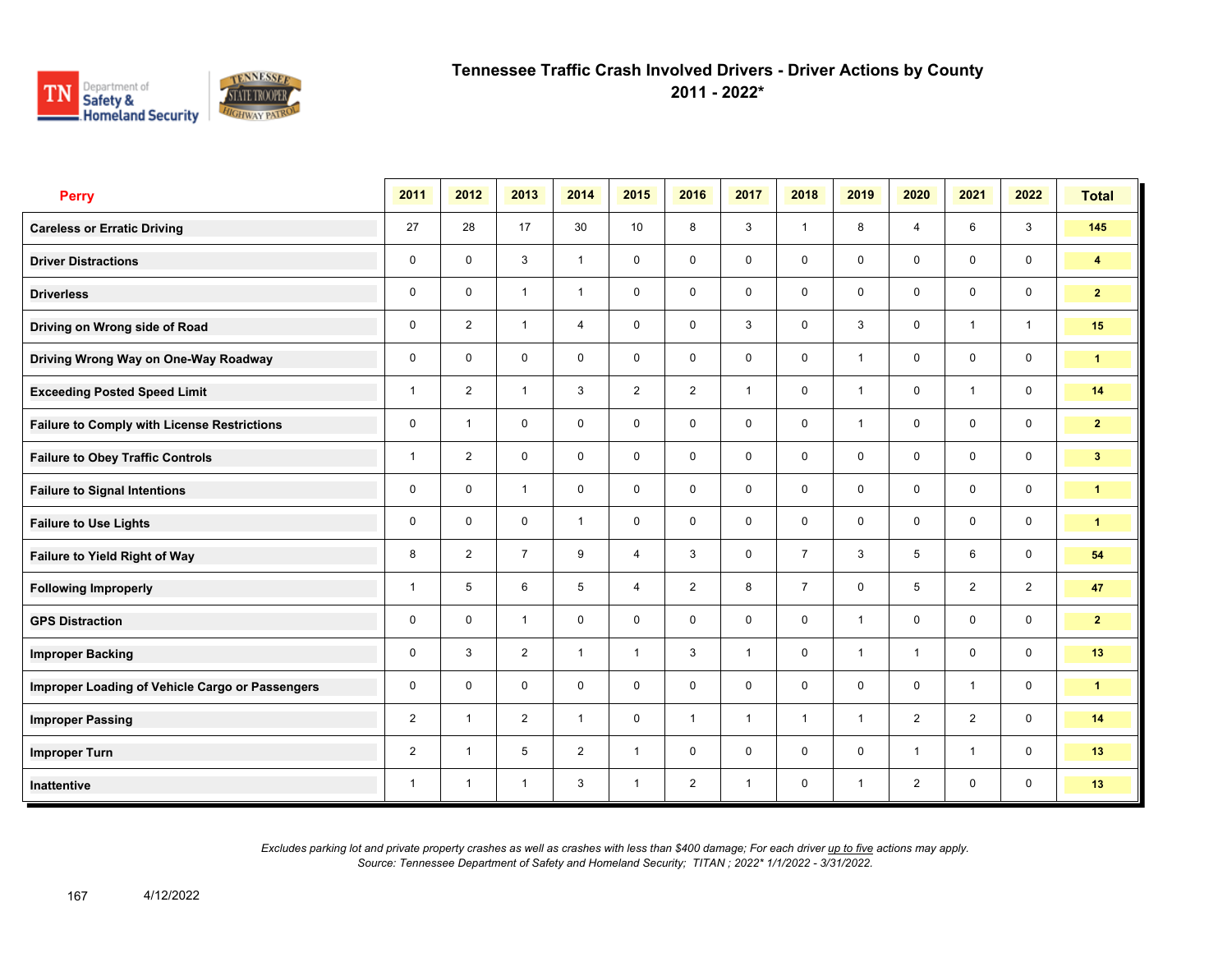

**2011 - 2022\***

|                                             | 2011           | 2012           | 2013           | 2014           | 2015           | 2016           | 2017           | 2018           | 2019           | 2020           | 2021           | 2022           | <b>Total</b>         |
|---------------------------------------------|----------------|----------------|----------------|----------------|----------------|----------------|----------------|----------------|----------------|----------------|----------------|----------------|----------------------|
| <b>No Contributing Actions</b>              | 55             | 51             | 54             | 61             | 42             | 34             | 19             | 25             | 22             | 22             | 23             | $\overline{4}$ | 412                  |
| <b>Operating without Required Equipment</b> | 0              | $\mathbf 0$    | 0              | $\mathbf{1}$   | 0              | $\mathbf 0$    | $\mathbf 0$    | $\mathbf{1}$   | $\mathbf 0$    | $\mathbf 0$    | $\mathbf 0$    | $\mathbf 0$    | $\overline{2}$       |
| <b>Operator Inexperience</b>                | $\overline{2}$ | $\mathbf 0$    | 0              | $\overline{2}$ | 0              | $\overline{1}$ | $\mathbf 0$    | $\overline{1}$ | 1              | $\overline{4}$ | 2              | $\mathbf 0$    | 13                   |
| Other                                       | $\overline{7}$ | $\mathbf 0$    | 4              | 6              | $\overline{1}$ | $\overline{1}$ | $\overline{2}$ | $\mathbf{1}$   | $\overline{2}$ | $\mathbf 0$    | 5              | $\overline{2}$ | 31                   |
| <b>Over Correcting</b>                      | 3              | $\overline{7}$ | 5              | $\overline{7}$ | $\overline{4}$ | 10             | $\overline{2}$ | 3              | $\overline{7}$ | 5              | $\overline{1}$ | 0              | 54                   |
| Racing                                      | 0              | $\mathbf 0$    | $\mathbf 0$    | $\mathbf 0$    | 0              | $\mathbf 0$    | $\mathbf 0$    | $\mathbf{1}$   | 0              | $\mathbf 0$    | $\mathbf 0$    | $\mathbf 0$    | $\blacktriangleleft$ |
| <b>Reckless or Negligent Driving</b>        | 12             | 18             | $\overline{7}$ | 11             | 6              | 0              | 9              | 8              | 12             | 3              | 3              | $\mathbf 0$    | 89                   |
| <b>Speed Too Fast for Conditions</b>        | $\overline{7}$ | 8              | 5              | 3              | $\overline{1}$ | 2              | $\overline{1}$ | $\overline{2}$ | 6              | 6              | 6              | $\mathbf 0$    | 47                   |
| <b>Speed Too Slow</b>                       | 0              | 0              | $\mathbf{1}$   | $\mathbf 0$    | 0              | 0              | 0              | $\mathbf 0$    | 0              | $\mathbf 0$    | $\mathbf 0$    | 0              | $\blacktriangleleft$ |
| <b>Swerved or Avoided</b>                   | 5              | 3              | 5              | $\overline{2}$ | 3              | 3              | 3              | $\mathbf{1}$   | $\mathbf{1}$   | $\overline{1}$ | 3              | $\mathbf 0$    | 30                   |
| <b>Texting/PDA/Blackberry Distraction</b>   | 0              | 0              | $\mathbf 0$    | $\mathbf{1}$   | 0              | 0              | $\mathbf 0$    | $\mathbf 0$    | $\mathbf 0$    | $\mathbf 0$    | $\mathbf 0$    | $\mathbf 0$    | $\blacktriangleleft$ |
| <b>Vision Obstructed</b>                    | 0              | 0              | 0              | $\mathbf 0$    | 0              | 0              | $\mathbf 0$    | $\mathbf{1}$   | 0              | $\mathbf 0$    | $\overline{1}$ | $\mathbf 0$    | 2 <sub>2</sub>       |
| <b>Unknown</b>                              | 93             | 83             | 69             | 87             | 84             | 75             | 51             | 56             | 61             | 53             | 41             | 8              | 761                  |
| <b>Total Perry</b>                          | 227            | 218            | 198            | 242            | 164            | 147            | 105            | 116            | 133            | 114            | 105            | 20             | 1,789                |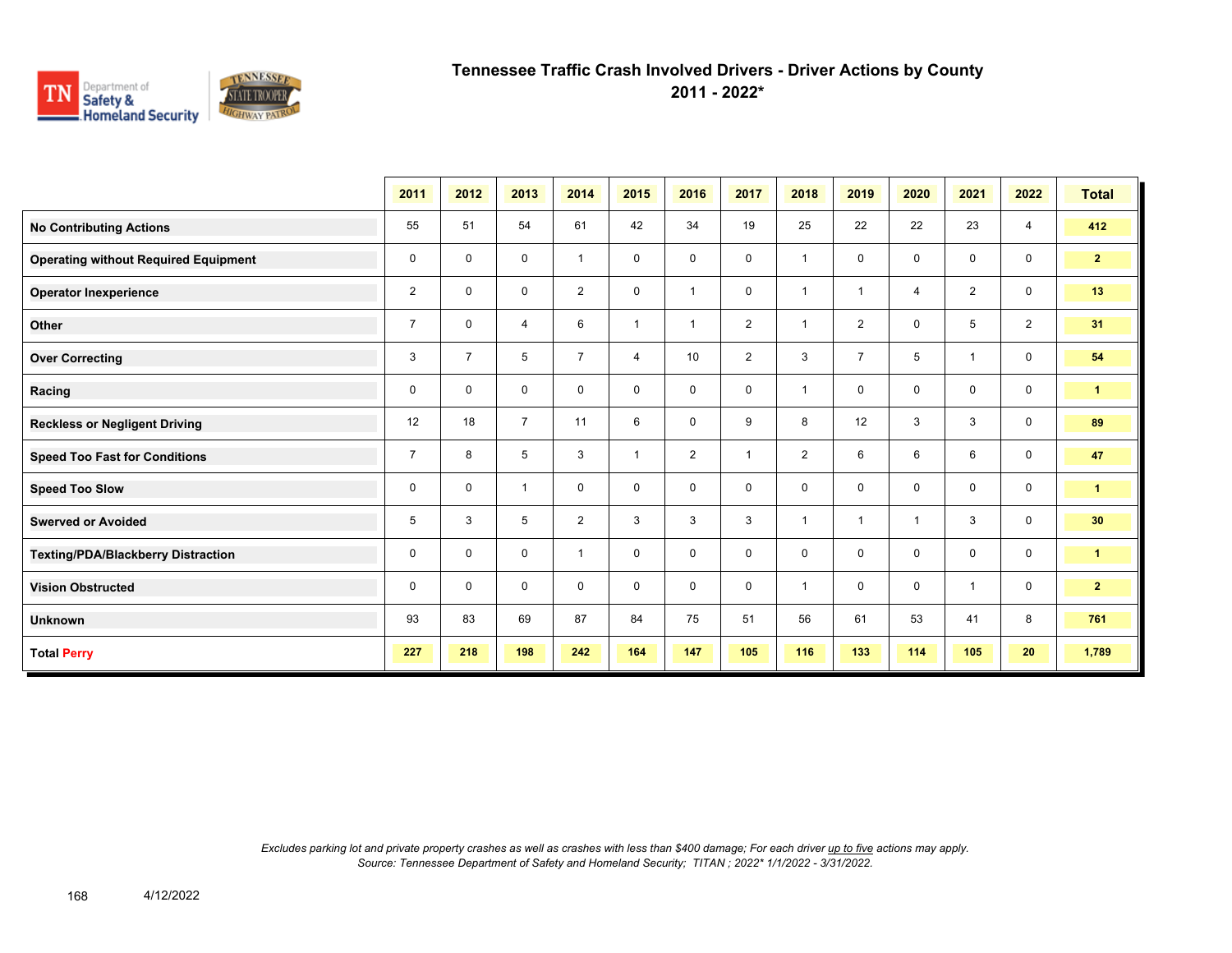

**2011 - 2022\***

| <b>Pickett</b>                                     | 2011           | 2012           | 2013           | 2014           | 2015         | 2016           | 2017           | 2018           | 2019           | 2020           | 2021           | 2022           | <b>Total</b>    |
|----------------------------------------------------|----------------|----------------|----------------|----------------|--------------|----------------|----------------|----------------|----------------|----------------|----------------|----------------|-----------------|
| <b>Careless or Erratic Driving</b>                 | $\overline{2}$ | 5              | $\mathbf{3}$   | $\overline{4}$ | 5            | $\mathbf 0$    | $\overline{4}$ | 6              | $\overline{4}$ | $\overline{4}$ | 6              | $\mathbf 0$    | 43              |
| <b>Driver Distractions</b>                         | $\overline{2}$ | $\mathbf 0$    | $\mathbf 0$    | $\mathbf 0$    | $\mathbf{1}$ | $\mathbf 0$    | $\mathbf 0$    | $\mathbf{3}$   | 0              | $\mathbf 0$    | $\mathbf 0$    | $\mathbf 0$    | 6               |
| Driving on Wrong side of Road                      | 0              | $\mathbf 0$    | 2              | $\mathbf 0$    | $\mathbf 0$  | $\mathbf 0$    | $\mathbf 0$    | $\overline{2}$ | $\mathbf{1}$   | $\overline{1}$ | $\mathbf 0$    | $\mathbf 0$    | 6               |
| <b>Exceeding Posted Speed Limit</b>                | 0              | $\mathbf 0$    | $\mathbf 0$    | $\mathbf 0$    | $\mathbf 0$  | $\mathbf 0$    | $\mathbf 0$    | $\mathbf 0$    | $\mathbf{1}$   | 2              | $\mathbf 0$    | $\mathsf{O}$   | 3 <sup>1</sup>  |
| <b>Failure to Comply with License Restrictions</b> | $\mathbf 0$    | $\mathbf 0$    | $\mathbf 0$    | $\mathbf{1}$   | 0            | $\mathbf 0$    | 1              | $\mathbf 0$    | 0              | $\mathbf 0$    | $\mathbf 0$    | $\mathbf 0$    | $\mathbf{2}$    |
| <b>Failure to Obey Traffic Controls</b>            | $\mathbf 0$    | $\mathbf 0$    | $\mathbf 0$    | $\mathbf 0$    | $\mathbf 0$  | $\mathbf 0$    | 1              | $\mathbf 0$    | 0              | $\mathbf 0$    | $\mathbf 0$    | $\mathbf 0$    | $\mathbf{1}$    |
| Failure to Yield Right of Way                      | 4              | 11             | 11             | 9              | 9            | 11             | 5              | $\overline{7}$ | 6              | 6              | $\overline{4}$ | $\mathbf 0$    | 83              |
| <b>Following Improperly</b>                        | 5              | $\overline{1}$ | $\mathbf{1}$   | $\mathbf{1}$   | 0            | $\overline{1}$ | 2              | $\mathbf{3}$   | $\overline{2}$ | 3              | $\mathbf 0$    | $\mathbf{1}$   | 20              |
| <b>Improper Backing</b>                            | 0              | $\overline{1}$ | 2              | $\mathbf{3}$   | $\mathbf{1}$ | $\mathbf 0$    | $\mathbf{3}$   | $\mathbf{1}$   | 1              | $\mathbf 0$    | $\mathbf 0$    | $\mathbf 0$    | 12              |
| Improper Loading of Vehicle Cargo or Passengers    | $\mathbf{1}$   | $\mathbf 0$    | $\mathbf 0$    | $\mathbf 0$    | $\mathbf 0$  | $\overline{1}$ | $\mathbf 0$    | $\mathbf 0$    | 0              | $\mathbf 0$    | $\mathbf 0$    | $\mathbf 0$    | $\overline{2}$  |
| <b>Improper Passing</b>                            | $\mathbf{1}$   | $\mathbf 0$    | $\mathbf{1}$   | $\mathbf 0$    | $\mathbf{1}$ | $\mathbf 0$    | $\mathbf{1}$   | $\mathbf 0$    | 0              | $\overline{1}$ | $\mathbf 0$    | $\mathbf 0$    | $5\phantom{.0}$ |
| <b>Improper Turn</b>                               | 1              | $\mathbf 0$    | $\mathbf 0$    | $\mathbf 0$    | $\mathbf 0$  | $\mathbf 0$    | $\overline{2}$ | $\mathbf 0$    | 0              | $\mathbf 0$    | $\mathbf 0$    | $\mathbf 0$    | $3\phantom{.0}$ |
| Inattentive                                        | $\overline{2}$ | $\mathbf 0$    | $\mathbf 0$    | $\mathbf 0$    | $\mathbf{1}$ | $\overline{1}$ | $\mathbf 0$    | $\overline{2}$ | $\mathbf{1}$   | $\mathbf 0$    | $\mathbf 0$    | $\mathbf 0$    | $\overline{7}$  |
| <b>No Contributing Actions</b>                     | 31             | 49             | 49             | 56             | 48           | 42             | 42             | 46             | 43             | 35             | 41             | $\overline{7}$ | 489             |
| <b>Operating without Required Equipment</b>        | 0              | $\mathbf 0$    | $\mathbf 0$    | $\mathbf{1}$   | $\mathbf 0$  | $\mathbf 0$    | $\mathbf 0$    | $\mathbf 0$    | 0              | $\mathbf 0$    | $\mathbf 0$    | $\mathbf 0$    | $\mathbf{1}$    |
| <b>Operator Inexperience</b>                       | 0              | $\mathbf 0$    | $\mathbf 0$    | $\mathbf 0$    | 0            | $\mathbf 0$    | $\mathbf{1}$   | $\mathbf 0$    | 0              | $\overline{1}$ | $\mathbf 0$    | $\mathbf 0$    | $\overline{2}$  |
| Other                                              | 5              | $\overline{4}$ | 3              | 3              | 8            | 3              | $\overline{7}$ | $\overline{7}$ | $\mathbf{1}$   | 2              | $\mathbf{3}$   | $\overline{1}$ | 47              |
| <b>Over Correcting</b>                             | 1              | $\overline{2}$ | $\overline{2}$ | $\mathbf 0$    | $\mathbf{1}$ | $\overline{1}$ | $\mathbf{1}$   | $\overline{4}$ | $\mathbf{1}$   | $\overline{2}$ | 0              | $\mathbf{1}$   | 16              |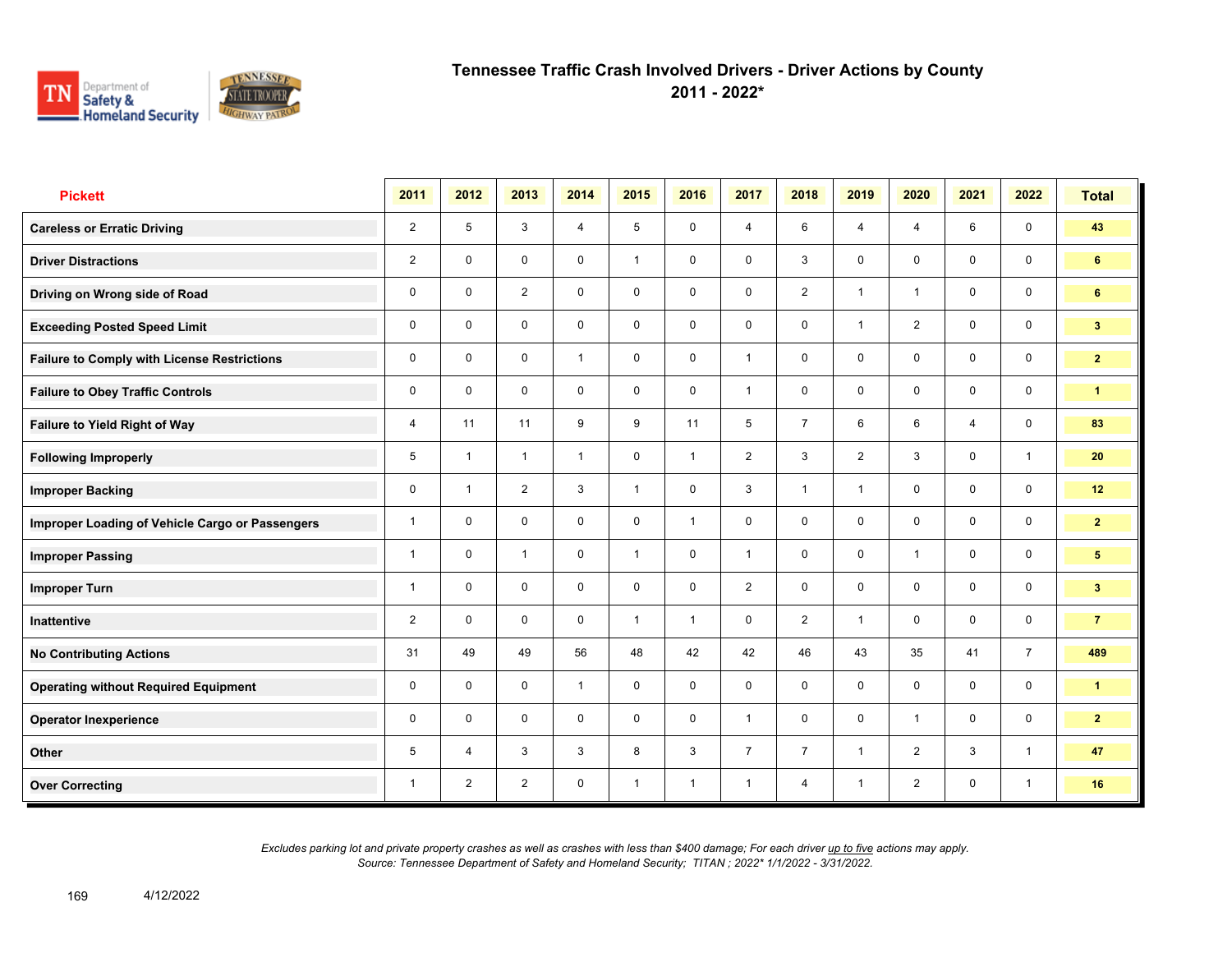

|                                      | 2011        | 2012        | 2013        | 2014     | 2015           | 2016           | 2017           | 2018 | 2019           | 2020                    | 2021         | 2022        | <b>Total</b>    |
|--------------------------------------|-------------|-------------|-------------|----------|----------------|----------------|----------------|------|----------------|-------------------------|--------------|-------------|-----------------|
| Racing                               | $\mathbf 0$ | $\mathbf 0$ | $\mathbf 0$ |          | $\mathbf 0$    | $\mathbf 0$    | $\mathbf 0$    | 0    | 0              | $\mathbf 0$             | $\mathbf 0$  | $\mathbf 0$ | $\blacksquare$  |
| <b>Reckless or Negligent Driving</b> | $\mathbf 0$ | $\mathbf 0$ |             | $\Omega$ | $\mathbf 0$    | $\mathbf 0$    | $\overline{2}$ | 0    | $\overline{2}$ | $\overline{2}$          | $\mathbf 0$  | $\mathbf 0$ | $\overline{7}$  |
| <b>Speed Too Fast for Conditions</b> |             |             | $\mathbf 0$ | 2        | $\overline{2}$ | $\overline{2}$ | $\mathbf 0$    | 0    |                | $\overline{\mathbf{1}}$ | $\mathbf{0}$ | $\mathbf 0$ | 10 <sub>1</sub> |
| <b>Swerved or Avoided</b>            | 3           | 3           | 5           | 5        | 3              | $\rightarrow$  | 3              | 3    | $\overline{4}$ | 2                       | 3            |             | 42              |
| <b>Vision Obstructed</b>             |             | $\mathbf 0$ | $\mathbf 0$ | $\Omega$ |                | $\mathbf 0$    | $\overline{2}$ | 0    |                | $\mathbf 0$             | $\mathbf 0$  | $\mathbf 0$ | $5\phantom{.0}$ |
| Unknown                              | 14          | 26          | 13          | 19       | 15             | $\overline{7}$ | 12             | 25   | 16             | 17                      | 9            |             | 174             |
| <b>Total Pickett</b>                 | 74          | 103         | 93          | 105      | 96             | 76             | 89             | 109  | 85             | 79                      | 66           | 12          | 987             |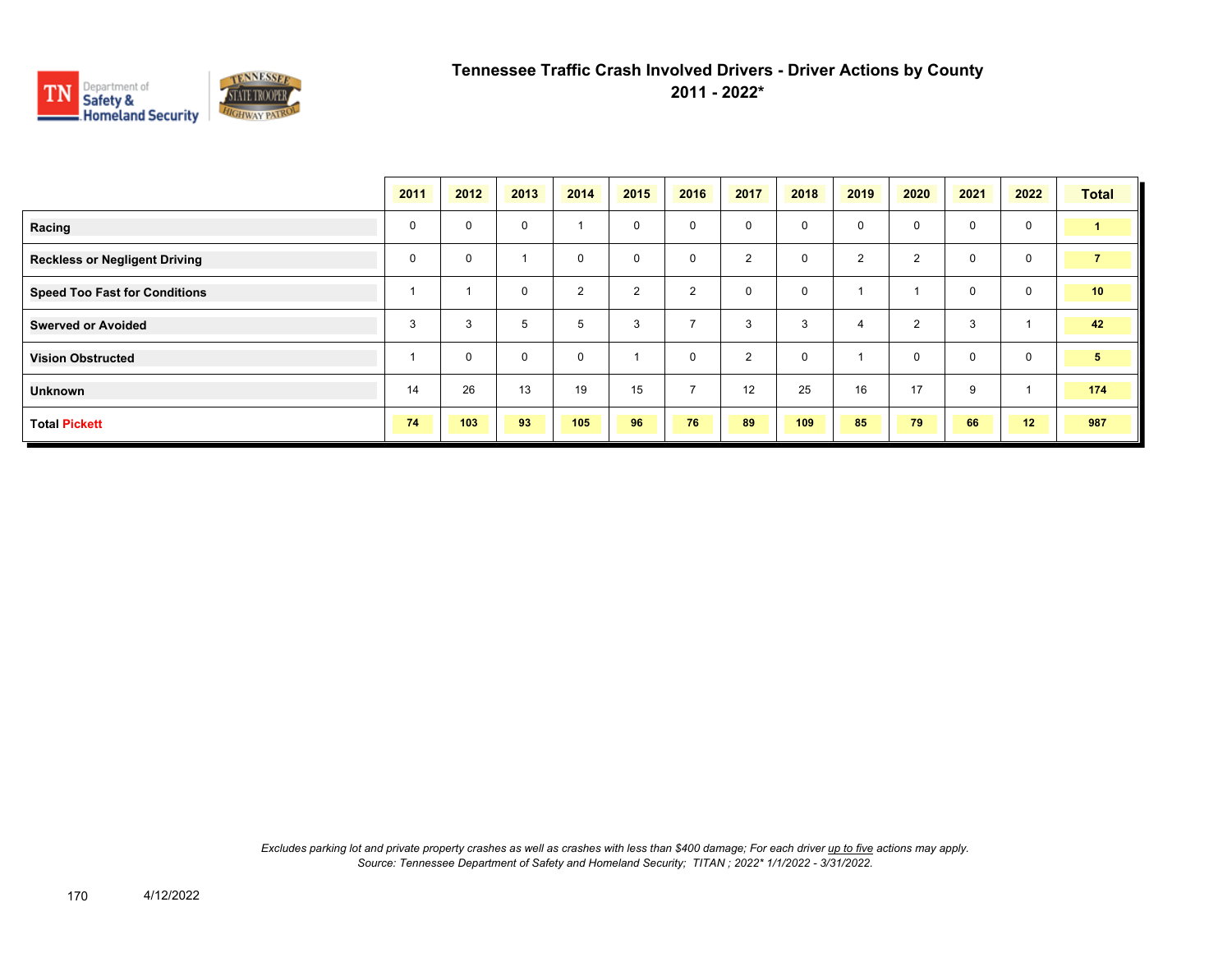

**2011 - 2022\***

| <b>Polk</b>                                        | 2011           | 2012           | 2013           | 2014           | 2015           | 2016           | 2017           | 2018           | 2019           | 2020           | 2021           | 2022                    | <b>Total</b>            |
|----------------------------------------------------|----------------|----------------|----------------|----------------|----------------|----------------|----------------|----------------|----------------|----------------|----------------|-------------------------|-------------------------|
| <b>Aggressive Driving Road Rage</b>                | $\mathbf{1}$   | $\mathbf 0$    | $\mathbf{1}$   | $\mathbf 0$    | $\overline{2}$ | $\overline{1}$ | $\mathbf 0$    | $\mathbf 0$    | $\overline{2}$ | $\mathbf 0$    | $\mathbf 0$    | $\mathbf 0$             | $\overline{7}$          |
| <b>Careless or Erratic Driving</b>                 | 4              | 16             | 28             | 22             | 10             | 12             | $\overline{7}$ | 6              | 9              | 5              | 6              | 2                       | 127                     |
| <b>Driver Distractions</b>                         | $\overline{2}$ | $\mathbf{1}$   | $\overline{4}$ | $\mathbf{1}$   | $\overline{4}$ | $\overline{1}$ | $\mathbf 0$    | $\mathbf{1}$   | $\mathbf{1}$   | $\overline{4}$ | 5              | $\mathbf{1}$            | 25                      |
| Driving on Wrong side of Road                      | 3              | 4              | 3              | 4              | 3              | 10             | 4              | 5              | 3              | $\overline{4}$ | 4              | $\mathbf 0$             | 47                      |
| Driving Wrong Way on One-Way Roadway               | $\mathbf 0$    | $\mathbf 0$    | $\mathbf 0$    | $\mathbf 0$    | $\mathbf 0$    | $\mathbf 0$    | $\mathbf 0$    | $\mathbf 0$    | 1              | $\overline{1}$ | $\mathbf 0$    | $\mathsf{O}\phantom{0}$ | $\mathbf{2}$            |
| <b>Exceeding Posted Speed Limit</b>                | 1              | 5              | 4              | 9              | 11             | 6              | 15             | 5              | 5              | 16             | 10             | $\mathbf 0$             | 87                      |
| <b>Failure to Comply with License Restrictions</b> | $\mathbf 0$    | $\overline{1}$ | $\overline{4}$ | $\mathbf 0$    | $\mathbf 0$    | 3              | $\mathbf 0$    | $\overline{2}$ | $\mathbf 0$    | 2              | $\overline{2}$ | $\mathbf 0$             | 14                      |
| <b>Failure to Obey Traffic Controls</b>            | 4              | $\overline{4}$ | $\overline{4}$ | $\overline{4}$ | 5              | 3              | 2              | $\overline{4}$ | 4              | 5              | 5              | $\mathbf 0$             | 44                      |
| <b>Failure to Observe Warnings or Instructions</b> | 0              | $\mathbf 0$    | $\mathbf{1}$   | $\mathbf 0$    | $\mathbf{1}$   | 2              | $\mathbf 0$    | $\mathbf 0$    | 0              | $\mathbf 0$    | $\mathbf 0$    | $\mathbf 0$             | 4                       |
| <b>Failure to Signal Intentions</b>                | 0              | $\Omega$       | $\mathbf 0$    | $\mathbf{1}$   | $\mathbf{1}$   | $\overline{1}$ | $\mathbf 0$    | $\mathbf 0$    | $\mathbf 0$    | $\mathbf 0$    | $\overline{1}$ | $\mathsf{O}\phantom{0}$ | 4                       |
| <b>Failure to Use Lights</b>                       | 1              | $\Omega$       | $\mathbf{1}$   | $\mathbf 0$    | $\mathbf{1}$   | $\mathbf 0$    | $\mathbf 0$    | $\mathbf 0$    | $\mathbf 0$    | $\mathbf 0$    | $\mathbf{1}$   | $\mathsf{O}\phantom{0}$ | $\overline{\mathbf{4}}$ |
| <b>Failure to Yield Right of Way</b>               | 30             | 25             | 26             | 29             | 34             | 38             | 17             | 33             | 31             | 31             | 42             | $\mathbf{1}$            | 337                     |
| <b>Following Improperly</b>                        | 23             | 20             | 14             | 8              | 12             | 14             | 22             | $\overline{7}$ | 16             | 16             | 14             | $\mathbf{3}$            | 169                     |
| <b>GPS Distraction</b>                             | 0              | $\mathbf 0$    | $\mathbf 0$    | $\mathbf 0$    | $\mathbf 0$    | $\mathbf 0$    | $\mathbf 0$    | $\mathbf 0$    | $\mathbf 0$    | $\overline{1}$ | $\mathbf 0$    | $\mathbf 0$             | $\mathbf{1}$            |
| <b>Improper Backing</b>                            | 5              | 2              | 2              | 3              | 3              | 6              | $\mathbf{1}$   | $\mathbf{1}$   | 5              | 2              | $\mathbf{1}$   | $\mathbf 0$             | 31                      |
| <b>Improper Lane Changing</b>                      | 3              | $\overline{1}$ | 3              | $\overline{2}$ | $\mathbf{1}$   | 2              | $\overline{2}$ | $\mathbf 0$    | 1              | 0              | $\mathbf{1}$   | $\mathbf 0$             | 16                      |
| Improper Loading of Vehicle Cargo or Passengers    | 0              | $\mathbf 0$    | $\mathbf 0$    | $\mathbf 0$    | $\mathbf 0$    | $\mathbf 0$    | $\overline{2}$ | $\mathbf 0$    | $\mathbf 0$    | $\overline{1}$ | $\mathbf 0$    | $\mathbf 0$             | 3 <sup>2</sup>          |
| <b>Improper Passing</b>                            | 3              | $\overline{4}$ | 3              | 3              | 5              | 5              | 1              | 3              | $\overline{2}$ | $\overline{4}$ | $\overline{2}$ | $\mathbf 0$             | 35                      |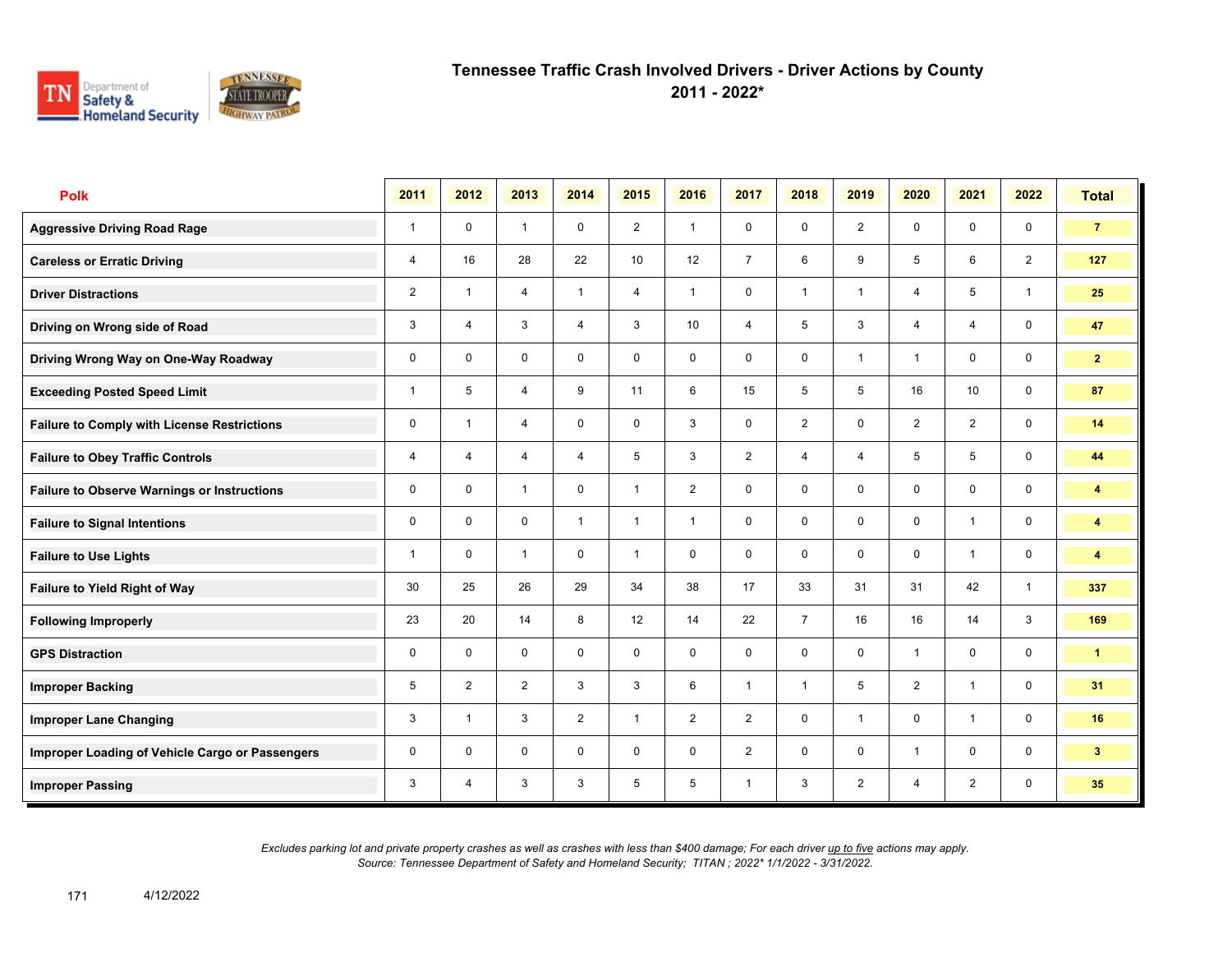

**2011 - 2022\***

|                                             | 2011         | 2012           | 2013           | 2014           | 2015           | 2016        | 2017           | 2018           | 2019           | 2020           | 2021         | 2022           | <b>Total</b>            |
|---------------------------------------------|--------------|----------------|----------------|----------------|----------------|-------------|----------------|----------------|----------------|----------------|--------------|----------------|-------------------------|
| <b>Improper Turn</b>                        | 3            | 3              | $\overline{7}$ | $\overline{4}$ | 3              | 3           | 3              | $\overline{2}$ | $\mathbf{1}$   | 5              | 6            | $\mathbf 0$    | 40                      |
| <b>Improperly Towing or Pushing Vehicle</b> | $\mathbf 0$  | $\mathbf 0$    | $\mathbf 0$    | $\mathbf{1}$   | 0              | $\mathbf 0$ | $\mathbf 0$    | $\mathbf 0$    | $\mathbf 0$    | 0              | 0            | $\mathbf 0$    | $\mathbf{1}$            |
| <b>Inattentive</b>                          | 10           | 6              | $\overline{2}$ | 5              | $\overline{4}$ | 8           | $\overline{4}$ | $\mathbf{1}$   | $\overline{4}$ | $\overline{2}$ | 6            | $\overline{1}$ | 53                      |
| Interfered with by Passenger                | $\mathbf{1}$ | $\mathbf 0$    | $\overline{2}$ | $\mathbf{1}$   | $\mathbf{1}$   | 0           | $\mathbf 0$    | 0              | 0              | $\mathbf 0$    | 0            | 0              | $5\phantom{.0}$         |
| <b>No Contributing Actions</b>              | 155          | 146            | 137            | 114            | 148            | 179         | 182            | 202            | 218            | 250            | 232          | 44             | 2,007                   |
| <b>Operating without Required Equipment</b> | $\mathbf{1}$ | $\mathbf 0$    | $\mathbf 0$    | $\mathbf 0$    | $\overline{2}$ | $\mathbf 0$ | 0              | 0              | 0              | $\overline{1}$ | 0            | 0              | $\overline{\mathbf{4}}$ |
| <b>Operator Inexperience</b>                | 6            | $\overline{4}$ | 16             | $\overline{7}$ | 8              | 3           | 3              | 0              | $\overline{2}$ | 5              | 6            | $\overline{1}$ | 61                      |
| Other                                       | 23           | 28             | 11             | 19             | 21             | 17          | 29             | 20             | 11             | 19             | 20           | $\overline{2}$ | 220                     |
| <b>Over Correcting</b>                      | 15           | 9              | 17             | 16             | 18             | 12          | 8              | 11             | $\overline{7}$ | 8              | 13           | $\mathbf 0$    | 134                     |
| <b>Reckless or Negligent Driving</b>        | 4            | 5              | 10             | 11             | 9              | 18          | 16             | 15             | $\overline{7}$ | 10             | 9            | $\mathbf 0$    | 114                     |
| <b>Speed Too Fast for Conditions</b>        | 23           | 13             | 24             | 20             | 18             | 10          | 16             | 6              | $\overline{7}$ | 16             | 12           | $\overline{4}$ | 169                     |
| <b>Speed Too Slow</b>                       | $\mathbf 0$  | $\mathbf 0$    | $\mathbf 0$    | $\mathbf 0$    | 0              | $\mathbf 0$ | 0              | 0              | $\mathbf{1}$   | $\mathbf 0$    | 0            | $\mathbf 0$    | $\mathbf{1}$            |
| <b>Swerved or Avoided</b>                   | 17           | 18             | 20             | 20             | 26             | 22          | 25             | 21             | 10             | 19             | 18           | $\overline{4}$ | 220                     |
| <b>Texting/PDA/Blackberry Distraction</b>   | $\mathbf 0$  | $\mathbf 0$    | $\mathbf{1}$   | $\mathbf 0$    | $\mathbf 0$    | $\mathbf 0$ | $\mathbf{1}$   | $\mathbf{1}$   | $\mathbf 0$    | $\mathbf 0$    | $\mathbf{1}$ | $\mathbf 0$    | $\overline{\mathbf{4}}$ |
| <b>Vision Obstructed</b>                    | 8            | 2              | $\overline{2}$ | $\mathbf{1}$   | $\overline{2}$ | 3           | $\mathbf{1}$   | $\mathbf 0$    | $\overline{2}$ | 3              | $\mathbf{1}$ | $\mathbf 0$    | 25                      |
| <b>Unknown</b>                              | 95           | 80             | 74             | 82             | 86             | 102         | 101            | 97             | 89             | 69             | 84           | 17             | 976                     |
| <b>Total Polk</b>                           | 441          | 397            | 421            | 387            | 439            | 481         | 462            | 443            | 439            | 499            | 502          | 80             | 4,991                   |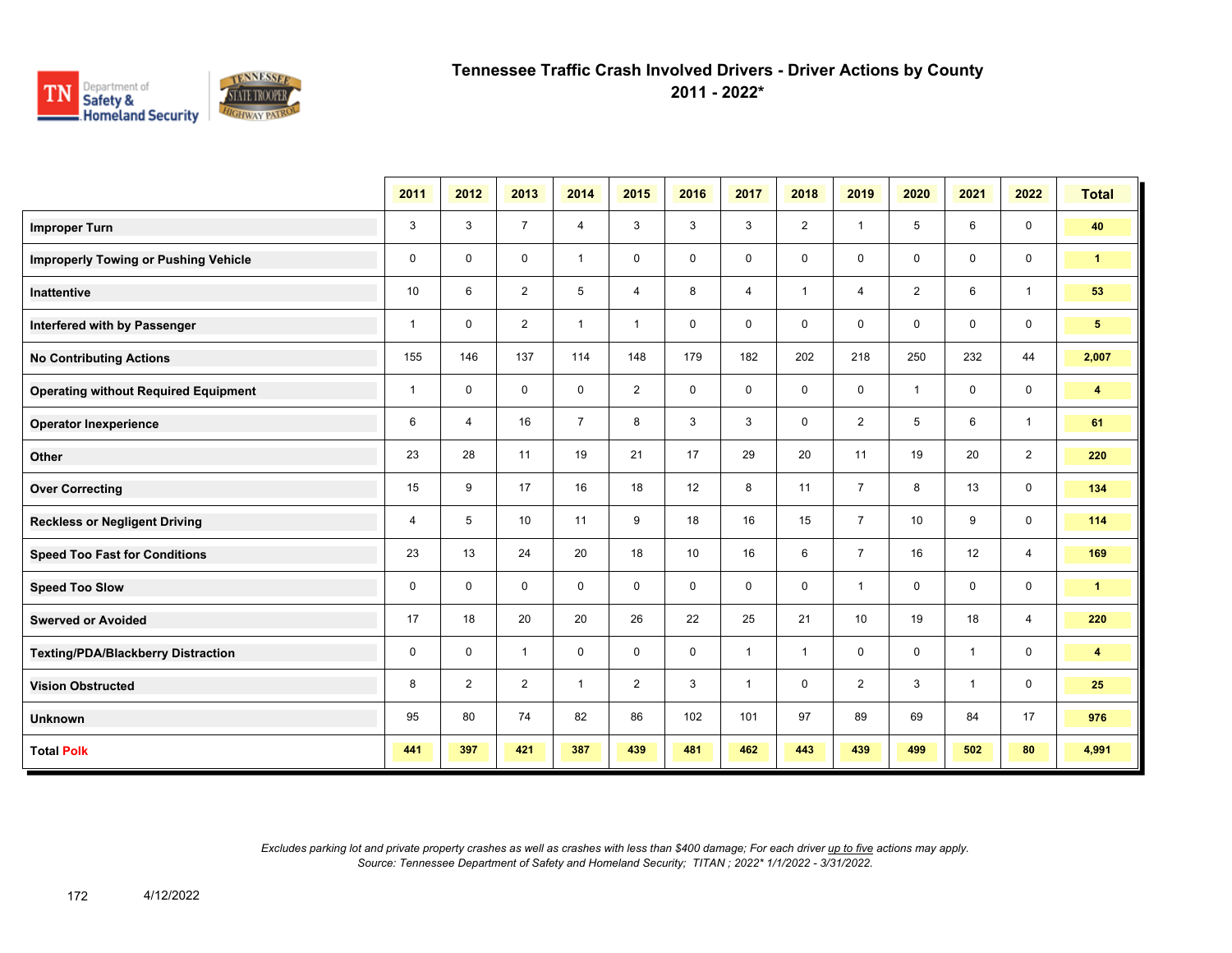

**2011 - 2022\***

| <b>Putnam</b>                                      | 2011           | 2012                    | 2013           | 2014           | 2015           | 2016           | 2017           | 2018           | 2019           | 2020           | 2021           | 2022           | <b>Total</b>    |
|----------------------------------------------------|----------------|-------------------------|----------------|----------------|----------------|----------------|----------------|----------------|----------------|----------------|----------------|----------------|-----------------|
| <b>Aggressive Driving Road Rage</b>                | $\overline{2}$ | $\overline{2}$          | $\overline{2}$ | $\overline{2}$ | $\mathbf{1}$   | 8              | 6              | 6              | 9              | 3              | $\mathbf{1}$   | $\mathbf{1}$   | 43              |
| <b>Careless or Erratic Driving</b>                 | 28             | 29                      | 59             | 45             | 31             | 25             | 37             | 38             | 23             | 22             | 21             | $\mathbf{1}$   | 359             |
| <b>Driver Distractions</b>                         | 11             | 29                      | 23             | 19             | 36             | 46             | 46             | 37             | 30             | 17             | 27             | $\overline{7}$ | 328             |
| <b>Driverless</b>                                  | 1              | $\mathbf 0$             | 0              | 0              | $\mathbf{1}$   | 2              | 0              | $\mathbf{1}$   | 0              | $\overline{1}$ | 0              | 0              | 6               |
| Driving on Wrong side of Road                      | 15             | 10                      | $\overline{7}$ | 8              | 14             | 12             | 19             | 17             | 11             | 11             | 6              | $\mathbf{1}$   | 131             |
| Driving Wrong Way on One-Way Roadway               | 1              | $\overline{\mathbf{1}}$ | $\mathbf 0$    | $\overline{1}$ | 3              | 1              | $\overline{4}$ | $\mathbf{1}$   | $\mathbf 0$    | $\mathbf 0$    | $\overline{2}$ | $\mathbf{1}$   | 15              |
| <b>Exceeding Posted Speed Limit</b>                | 9              | 22                      | 19             | 27             | 27             | 32             | 26             | 16             | 25             | 18             | 22             | $\mathbf{1}$   | 244             |
| <b>Failure to Comply with License Restrictions</b> | 5              | 4                       | $\overline{4}$ | $\mathbf{1}$   | $\overline{4}$ | $\overline{2}$ | 3              | 3              | $\mathbf{1}$   | $\overline{1}$ | 3              | $\mathbf{1}$   | 32 <sub>2</sub> |
| <b>Failure to Obey Traffic Controls</b>            | 91             | 77                      | 98             | 93             | 92             | 76             | 74             | 89             | 74             | 86             | 93             | 29             | 972             |
| <b>Failure to Observe Warnings or Instructions</b> | $\overline{2}$ | $\overline{7}$          | $\overline{1}$ | $\overline{2}$ | 5              | 9              | 6              | 3              | 4              | $\overline{2}$ | 5              | $\mathbf{1}$   | 47              |
| <b>Failure to Signal Intentions</b>                | 5              | $\overline{2}$          | $\overline{1}$ | $\overline{1}$ | $\mathbf{1}$   | 3              | $\mathbf 0$    | $\overline{2}$ | $\overline{2}$ | $\overline{1}$ | $\overline{2}$ | $\mathbf 0$    | 20              |
| <b>Failure to Use Lights</b>                       | $\overline{2}$ | 4                       | $\mathbf 0$    | $\overline{1}$ | 3              | $\mathbf 0$    | 3              | $\mathbf 0$    | $\mathbf{1}$   | $\overline{2}$ | $\mathbf{1}$   | $\overline{2}$ | 19              |
| Failure to Yield Right of Way                      | 453            | 503                     | 479            | 472            | 503            | 497            | 504            | 567            | 478            | 407            | 453            | 111            | 5,427           |
| <b>Following Improperly</b>                        | 463            | 443                     | 482            | 501            | 501            | 540            | 525            | 507            | 462            | 306            | 371            | 81             | 5,182           |
| <b>GPS Distraction</b>                             | 0              | $\mathbf 0$             | $\mathbf{1}$   | $\mathbf{1}$   | 5              | $\mathbf 0$    | $\mathbf{1}$   | 3              | $\overline{2}$ | $\mathbf{1}$   | $\mathbf{1}$   | $\mathbf 0$    | 15              |
| <b>Improper Backing</b>                            | 51             | 48                      | 55             | 55             | 54             | 55             | 46             | 42             | 30             | 27             | 34             | $\overline{2}$ | 499             |
| <b>Improper Lane Changing</b>                      | 50             | 50                      | 33             | 71             | 84             | 74             | 89             | 61             | 67             | 43             | 57             | 9              | 688             |
| Improper Loading of Vehicle Cargo or Passengers    | 1              | 3                       | 5              | $\overline{4}$ | $\overline{4}$ | 4              | 3              | 0              | 0              | 5              | $\overline{4}$ | 0              | 33              |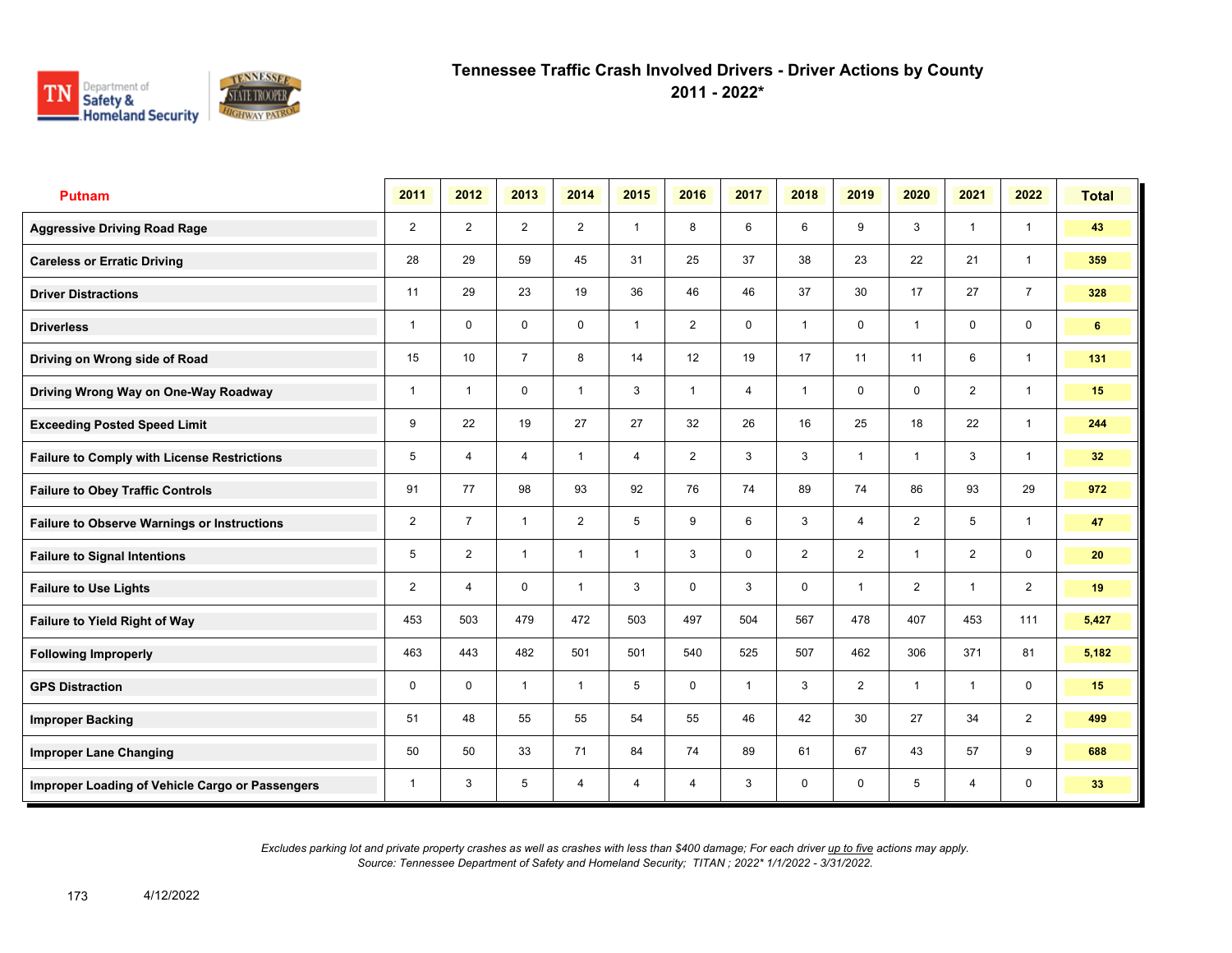

**2011 - 2022\***

|                                             | 2011           | 2012           | 2013         | 2014           | 2015           | 2016           | 2017           | 2018         | 2019         | 2020           | 2021           | 2022           | <b>Total</b>   |
|---------------------------------------------|----------------|----------------|--------------|----------------|----------------|----------------|----------------|--------------|--------------|----------------|----------------|----------------|----------------|
| <b>Improper Passing</b>                     | 14             | 12             | 13           | 12             | $\overline{7}$ | 17             | 22             | 18           | 25           | 15             | 15             | $\overline{2}$ | 172            |
| <b>Improper Turn</b>                        | 31             | 41             | 28           | 30             | 58             | 47             | 48             | 55           | 62           | 35             | 42             | 11             | 488            |
| <b>Improperly Carrying Hazardous Cargo</b>  | $\mathbf 0$    | $\mathbf 0$    | $\mathbf 0$  | $\mathbf 0$    | $\mathbf{1}$   | $\mathbf{1}$   | $\mathbf 0$    | 0            | $\mathbf 0$  | $\mathbf 0$    | $\mathbf 0$    | $\mathbf 0$    | 2 <sup>1</sup> |
| <b>Improperly Towing or Pushing Vehicle</b> | 0              | $\mathbf{1}$   | $\mathbf 0$  | $\mathbf 0$    | $\overline{2}$ | $\overline{2}$ | $\overline{2}$ | $\mathbf{1}$ | 0            | 0              | $\mathbf 0$    | $\overline{1}$ | 9              |
| <b>Inattentive</b>                          | 145            | 133            | 121          | 158            | 150            | 128            | 211            | 190          | 138          | 182            | 162            | 27             | 1,745          |
| Interfered with by Passenger                | $\overline{2}$ | 4              | 5            | $\overline{4}$ | 5              | 3              | $\overline{2}$ | 3            | $\mathbf{1}$ | $\overline{1}$ | $\overline{1}$ | $\mathbf 0$    | 31             |
| <b>No Contributing Actions</b>              | 2,091          | 1,911          | 1,914        | 1,975          | 2,192          | 2,334          | 2,241          | 2,235        | 1,988        | 1,756          | 2,007          | 388            | 23,032         |
| <b>Operating without Required Equipment</b> | 0              | $\mathbf 0$    | $\mathbf{1}$ | $\mathbf{1}$   | 0              | $\mathbf{1}$   | $\mathbf{1}$   | 3            | 0            | 3              | $\overline{2}$ | $\mathbf 0$    | 12             |
| <b>Operator Inexperience</b>                | 33             | 34             | 22           | 33             | 35             | 31             | 39             | 37           | 27           | 32             | 36             | 3              | 362            |
| Other                                       | 158            | 206            | 210          | 220            | 176            | 223            | 192            | 177          | 144          | 139            | 170            | 29             | 2,044          |
| <b>Over Correcting</b>                      | 91             | 94             | 67           | 55             | 65             | 59             | 62             | 71           | 59           | 42             | 41             | $\overline{7}$ | 713            |
| Racing                                      | $\mathbf{1}$   | 0              | $\mathbf 0$  | $\mathbf{1}$   | $\mathbf{1}$   | $\mathbf 0$    | $\mathbf 0$    | 0            | 0            | 0              | $\mathbf 0$    | $\mathbf 0$    | 3 <sup>1</sup> |
| <b>Reckless or Negligent Driving</b>        | 14             | 18             | 15           | 21             | 31             | 38             | 28             | 41           | 21           | 26             | 48             | 8              | 309            |
| <b>Speed Too Fast for Conditions</b>        | 104            | 82             | 104          | 93             | 107            | 85             | 123            | 122          | 105          | 93             | 97             | 30             | 1,145          |
| <b>Speed Too Slow</b>                       | 0              | $\overline{2}$ | $\mathbf{1}$ | $\mathbf{1}$   | $\overline{2}$ | $\mathbf 0$    | $\overline{2}$ | $\mathbf{1}$ | 0            | 0              | $\overline{1}$ | $\mathbf 0$    | 10             |
| <b>Swerved or Avoided</b>                   | 63             | 56             | 66           | 70             | 82             | 79             | 88             | 94           | 75           | 64             | 74             | 21             | 832            |
| <b>Texting/PDA/Blackberry Distraction</b>   | 4              | 5              | 3            | $\mathbf 0$    | 6              | 5              | 8              | 6            | 11           | $\overline{2}$ | 8              | $\overline{2}$ | 60             |
| <b>Vision Obstructed</b>                    | 15             | 20             | 16           | 13             | 12             | 15             | 30             | 16           | 19           | $\overline{7}$ | 15             | 4              | 182            |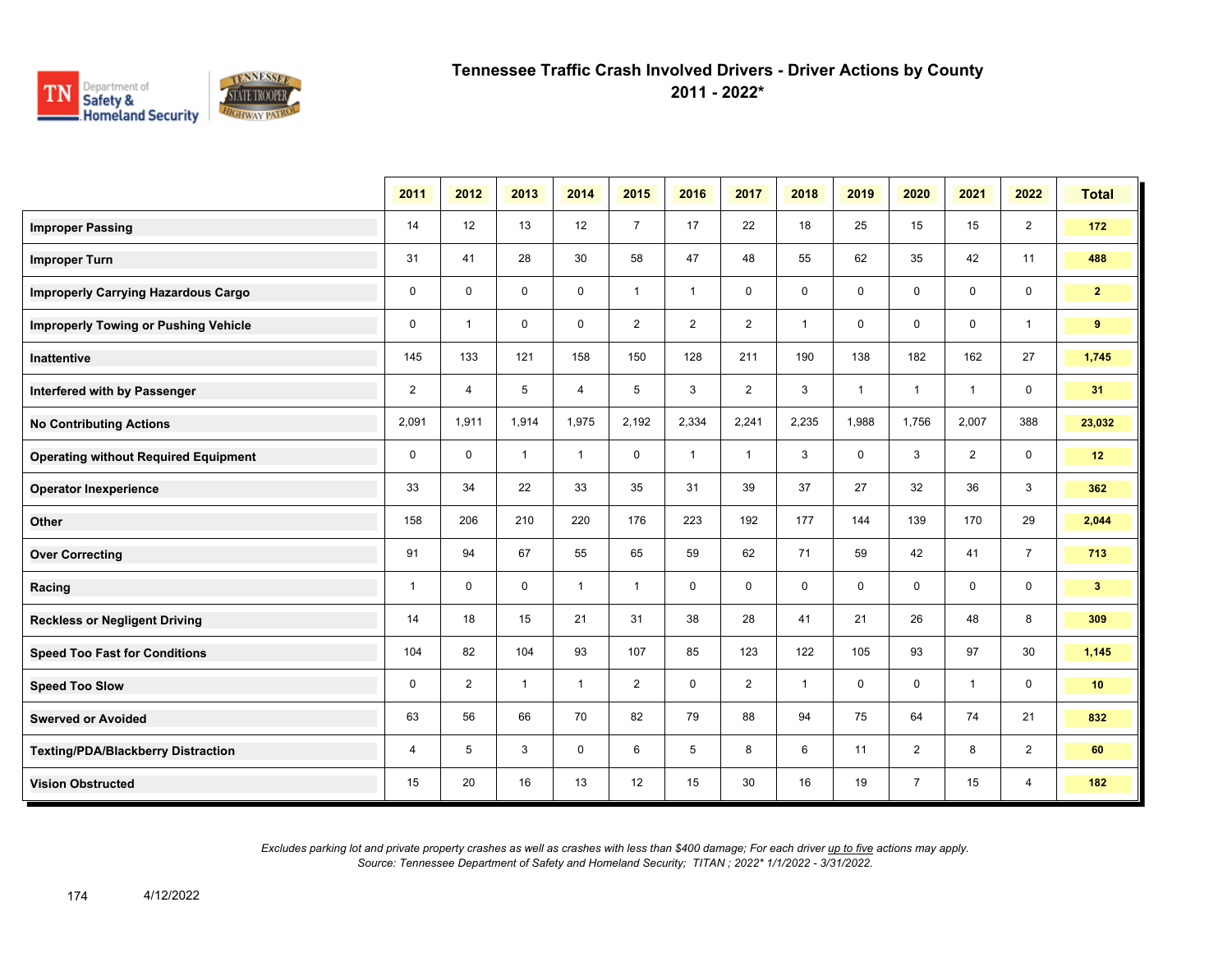

|                     | 2011  | 2012  | 2013  | 2014  | 2015  | 2016  | 2017  | 2018  | 2019  | 2020  | 2021  | 2022 | <b>Total</b> |
|---------------------|-------|-------|-------|-------|-------|-------|-------|-------|-------|-------|-------|------|--------------|
| <b>Unknown</b>      | 563   | 515   | 565   | 512   | 570   | 537   | 585   | 571   | 478   | 525   | 589   | 131  | 6,141        |
| <b>Total Putnam</b> | 4,519 | 4,368 | 4,420 | 4,503 | 4,871 | 4.991 | 5,076 | 5,034 | 4,372 | 3,875 | 4,411 | 912  | 51,352       |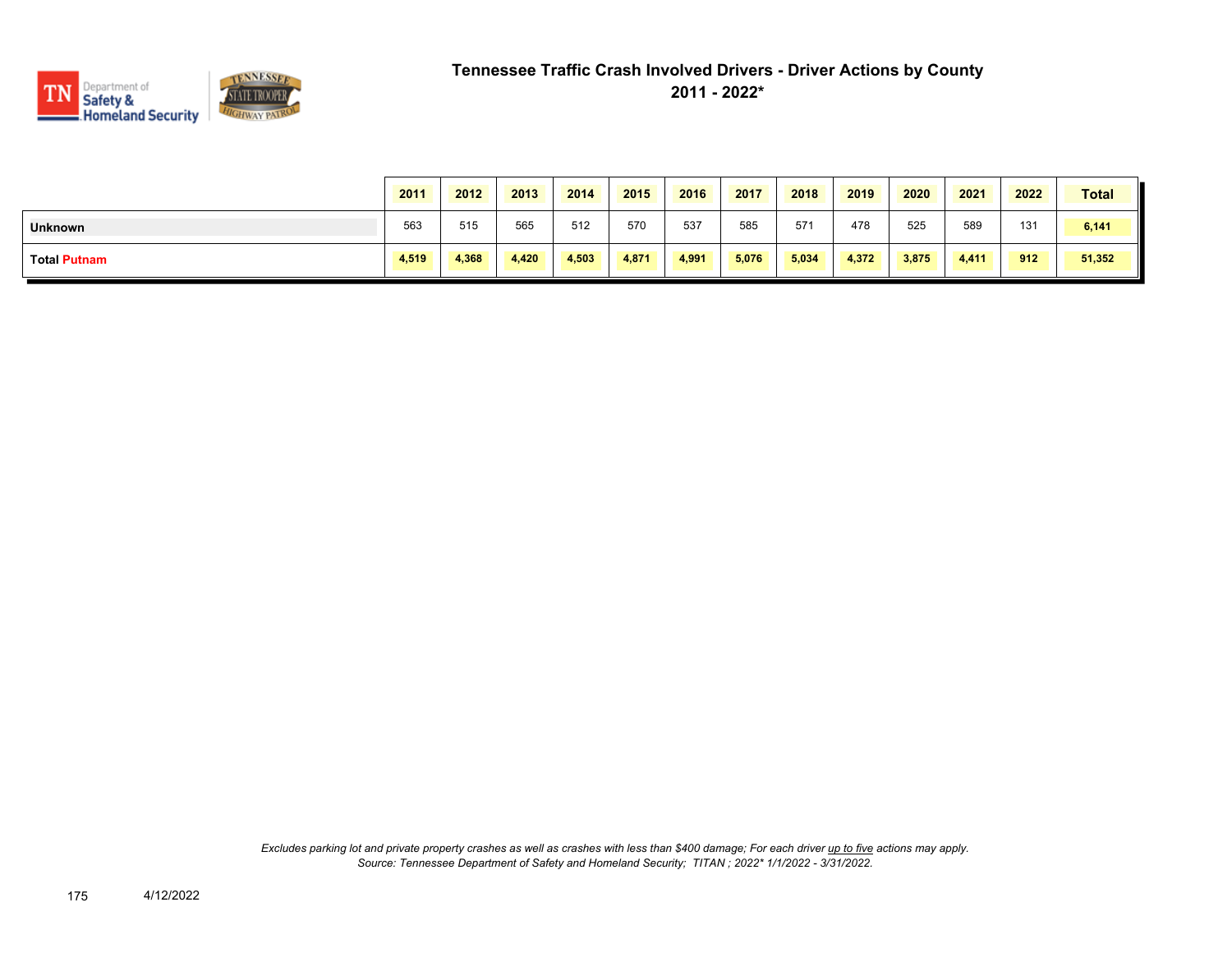

**2011 - 2022\***

| <b>Rhea</b>                                        | 2011           | 2012           | 2013           | 2014           | 2015           | 2016           | 2017           | 2018           | 2019            | 2020           | 2021           | 2022           | <b>Total</b>         |
|----------------------------------------------------|----------------|----------------|----------------|----------------|----------------|----------------|----------------|----------------|-----------------|----------------|----------------|----------------|----------------------|
| <b>Aggressive Driving Road Rage</b>                | $\mathbf{1}$   | $\overline{1}$ | $\mathbf 0$    | $\mathbf 0$    | $\overline{2}$ | $\mathbf 0$    | $\mathbf{1}$   | $\mathbf 0$    | $\mathbf 0$     | $\mathbf 0$    | $\mathbf{1}$   | $\mathbf 0$    | 6                    |
| <b>Careless or Erratic Driving</b>                 | 14             | 20             | 8              | 5              | 17             | 11             | 17             | 17             | 8               | 8              | 11             | $\mathbf 0$    | 136                  |
| <b>Driver Distractions</b>                         | 4              | $\overline{7}$ | 5              | 3              | $\overline{2}$ | 3              | $\overline{4}$ | $\overline{7}$ | 8               | 8              | 6              | $\mathbf 0$    | 57                   |
| Driving on Wrong side of Road                      | 11             | 11             | 5              | 5              | 5              | $\overline{7}$ | 8              | 5              | 4               | $\overline{4}$ | 9              | $\mathbf{1}$   | 75                   |
| Driving Wrong Way on One-Way Roadway               | 0              | $\Omega$       | $\mathbf 0$    | $\mathbf 0$    | 0              | $\overline{1}$ | $\mathbf{1}$   | $\mathbf 0$    | 0               | $\mathbf 0$    | $\mathbf 0$    | $\mathbf 0$    | 2 <sup>7</sup>       |
| <b>Exceeding Posted Speed Limit</b>                | $\overline{2}$ | 10             | $\mathbf{1}$   | $\overline{4}$ | $\overline{7}$ | 3              | 8              | 12             | 8               | $\overline{7}$ | 5              | $\mathbf 0$    | 67                   |
| <b>Failure to Comply with License Restrictions</b> | 0              | $\overline{2}$ | 3              | $\mathbf 0$    | $\mathbf{1}$   | $\mathbf 0$    | $\mathbf 0$    | $\mathbf 0$    | 1               | $\mathbf 0$    | $\mathbf 0$    | $\mathbf 0$    | $\overline{7}$       |
| <b>Failure to Obey Traffic Controls</b>            | 6              | 13             | 10             | 10             | 13             | 11             | 16             | 8              | 15              | 16             | 11             | 5              | 134                  |
| <b>Failure to Observe Warnings or Instructions</b> | 1              | $\mathbf 0$    | $\overline{1}$ | $\mathbf{1}$   | 1              | $\overline{1}$ | $\mathbf{1}$   | $\mathbf{1}$   | 0               | $\overline{2}$ | $\overline{1}$ | $\mathbf 0$    | 10                   |
| <b>Failure to Signal Intentions</b>                | 1              | $\mathbf{0}$   | $\mathbf 0$    | $\mathbf 0$    | 0              | $\mathbf 0$    | $\overline{1}$ | $\mathbf 0$    | 0               | $\overline{1}$ | $\mathbf 0$    | $\mathbf 0$    | 3 <sup>2</sup>       |
| <b>Failure to Use Lights</b>                       | 0              | $\mathbf 0$    | 0              | $\mathbf 0$    | $\mathbf{1}$   | $\overline{1}$ | $\overline{1}$ | $\mathbf 0$    | 0               | $\mathbf 0$    | 0              | $\mathbf 0$    | 3 <sup>1</sup>       |
| Failure to Yield Right of Way                      | 86             | 64             | 51             | 61             | 55             | 55             | 80             | 61             | 81              | 75             | 77             | 24             | 770                  |
| <b>Following Improperly</b>                        | 78             | 54             | 52             | 41             | 50             | 44             | 80             | 83             | 79              | 56             | 75             | 19             | 711                  |
| <b>GPS Distraction</b>                             | 0              | $\Omega$       | $\mathbf 0$    | $\mathbf 0$    | 0              | $\mathbf 0$    | $\mathbf{1}$   | $\mathbf 0$    | 0               | $\mathbf 0$    | $\mathbf 0$    | $\mathbf 0$    | $\blacktriangleleft$ |
| <b>Improper Backing</b>                            | 3              | 5              | 6              | $\mathbf{1}$   | $\overline{2}$ | 3              | 6              | $\overline{7}$ | 10 <sup>1</sup> | 5              | 14             | $\overline{2}$ | 64                   |
| <b>Improper Lane Changing</b>                      | 0              | 5              | $\overline{1}$ | $\overline{2}$ | 6              | $\overline{4}$ | 2              | $\overline{4}$ | 6               | 3              | 9              | $\overline{2}$ | 44                   |
| <b>Improper Passing</b>                            | 1              | 2              | 5              | $\mathbf 0$    | $\mathbf{1}$   | 2              | $\mathbf{1}$   | $\overline{4}$ | $\overline{2}$  | 8              | 2              | $\mathbf 0$    | 28                   |
| <b>Improper Turn</b>                               | 4              | $\overline{7}$ | 6              | $\overline{4}$ | $\overline{2}$ | 8              | 9              | 5              | 3               | 11             | 6              | $\overline{2}$ | 67                   |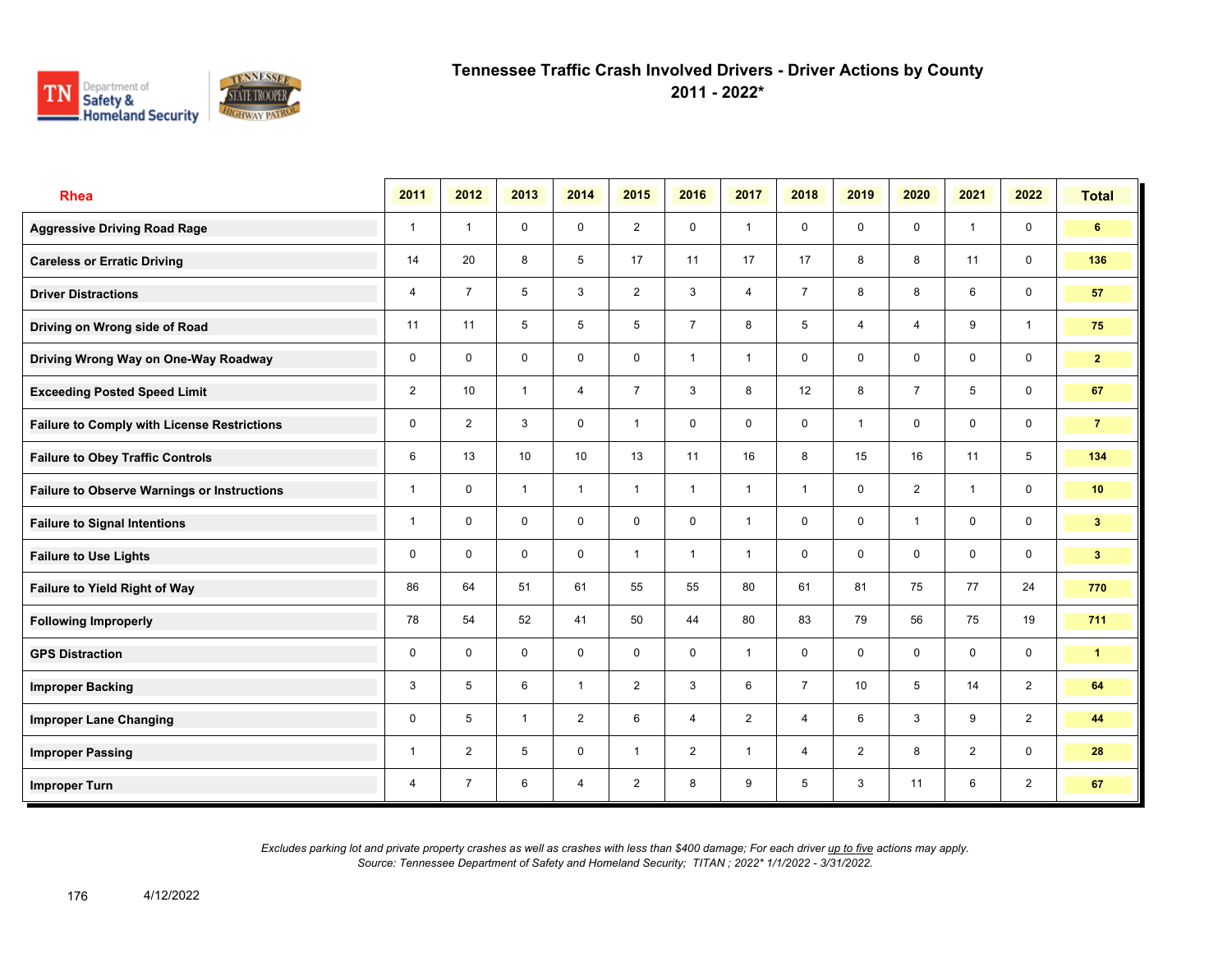

**2011 - 2022\***

|                                             | 2011           | 2012           | 2013           | 2014           | 2015           | 2016           | 2017           | 2018           | 2019           | 2020           | 2021           | 2022           | <b>Total</b>         |
|---------------------------------------------|----------------|----------------|----------------|----------------|----------------|----------------|----------------|----------------|----------------|----------------|----------------|----------------|----------------------|
| <b>Improperly Carrying Hazardous Cargo</b>  | 0              | 0              | 0              | $\mathbf{1}$   | 0              | 0              | 0              | $\mathbf 0$    | 0              | $\mathbf 0$    | $\mathbf 0$    | $\mathbf 0$    | $\blacktriangleleft$ |
| <b>Improperly Towing or Pushing Vehicle</b> | 0              | 0              | 0              | 0              | 0              | 0              | $\mathbf 0$    | $\mathbf 0$    | 0              | $\mathbf 0$    | $\mathbf{1}$   | $\mathbf 0$    | $\blacktriangleleft$ |
| <b>Inattentive</b>                          | 10             | 12             | 9              | 10             | $\overline{7}$ | 8              | 13             | 14             | 8              | 10             | 10             | $\mathbf 0$    | 111                  |
| Interfered with by Passenger                | 0              | $\overline{1}$ | 3              | $\mathbf 0$    | 0              | $\mathbf 0$    | 0              | $\mathbf 0$    | 0              | $\overline{1}$ | $\overline{2}$ | $\mathbf 0$    | $\overline{7}$       |
| <b>No Contributing Actions</b>              | 358            | 434            | 374            | 325            | 377            | 469            | 576            | 633            | 605            | 528            | 601            | 134            | 5,414                |
| <b>Operator Inexperience</b>                | 3              | 3              | $\mathbf 0$    | $\mathbf 0$    | $\mathbf{1}$   | 5              | 3              | $\overline{4}$ | 3              | $\overline{2}$ | $\overline{2}$ | $\mathbf 0$    | 26                   |
| Other                                       | 27             | 35             | 20             | 13             | 20             | 17             | 39             | 30             | 22             | 21             | 32             | 4              | 280                  |
| <b>Over Correcting</b>                      | 10             | 9              | 14             | $\overline{4}$ | 12             | 14             | 14             | 8              | 12             | $\overline{7}$ | 9              | $\mathbf{3}$   | 116                  |
| <b>Reckless or Negligent Driving</b>        | $\overline{7}$ | 6              | 9              | 6              | 9              | 6              | 15             | 13             | $\overline{7}$ | 9              | 11             | $\mathbf 0$    | 98                   |
| <b>Speed Too Fast for Conditions</b>        | 9              | 9              | 15             | 11             | 14             | 12             | 14             | 8              | 5              | 8              | 8              | $\overline{2}$ | 115                  |
| <b>Speed Too Slow</b>                       | $\mathbf 0$    | $\overline{1}$ | $\mathbf 0$    | $\mathbf 0$    | 0              | $\mathbf 0$    | $\mathbf 0$    | $\mathbf 0$    | $\mathbf{1}$   | $\mathbf 0$    | $\mathbf{1}$   | $\mathbf 0$    | 3 <sup>2</sup>       |
| <b>Swerved or Avoided</b>                   | 12             | 21             | 20             | 9              | 17             | 19             | 20             | 18             | 13             | 26             | 12             | 5              | 192                  |
| Texting/PDA/Blackberry Distraction          | 0              | 0              | $\overline{2}$ | $\mathbf 0$    | $\mathbf 0$    | $\overline{1}$ | $\overline{1}$ | $\overline{1}$ | $\overline{2}$ | $\overline{2}$ | $\overline{2}$ | $\mathbf 0$    | 11                   |
| <b>Vision Obstructed</b>                    | $\mathbf{1}$   | $\overline{4}$ | $\overline{2}$ | $\mathbf{1}$   | 6              | $\overline{1}$ | 5              | $\mathbf 0$    | $\overline{2}$ | $\overline{1}$ | 3              | $\mathbf 0$    | 26                   |
| <b>Unknown</b>                              | 82             | 105            | 92             | 97             | 112            | 136            | 151            | 151            | 165            | 191            | 172            | 21             | 1,475                |
| <b>Total Rhea</b>                           | 731            | 841            | 714            | 614            | 740            | 842            | 1,088          | 1,094          | 1,070          | 1,010          | 1,093          | 224            | 10,061               |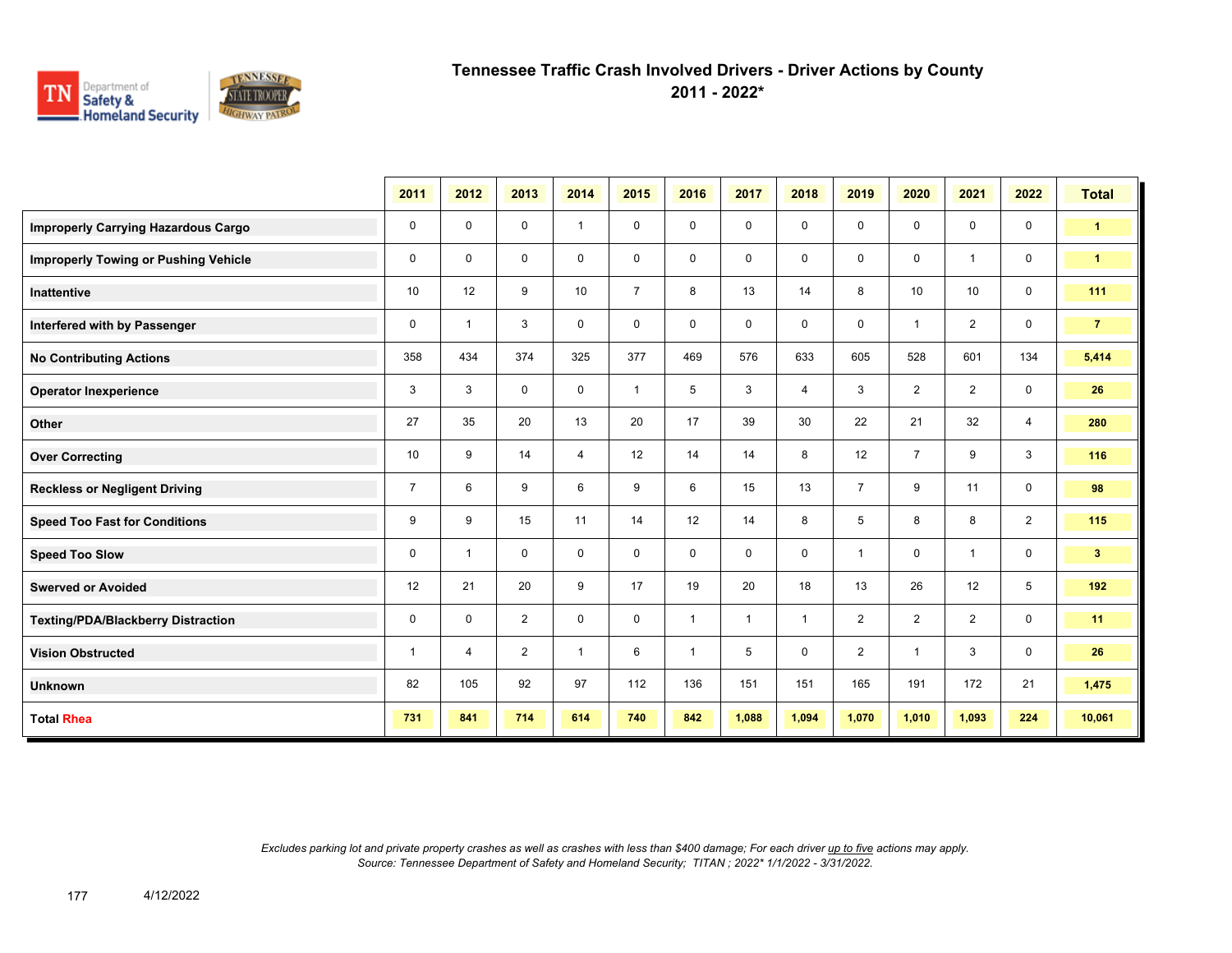

**2011 - 2022\***

| <b>Roane</b>                                       | 2011           | 2012           | 2013           | 2014           | 2015           | 2016           | 2017         | 2018           | 2019            | 2020           | 2021           | 2022                    | <b>Total</b>    |
|----------------------------------------------------|----------------|----------------|----------------|----------------|----------------|----------------|--------------|----------------|-----------------|----------------|----------------|-------------------------|-----------------|
| <b>Aggressive Driving Road Rage</b>                | $\mathbf{1}$   | $\overline{1}$ | $\overline{2}$ | $\mathbf{1}$   | $\overline{4}$ | 5              | 5            | 3              | 6               | $\overline{1}$ | $\mathbf 0$    | $\mathbf 0$             | 29              |
| <b>Careless or Erratic Driving</b>                 | 30             | 27             | 43             | 52             | 51             | 54             | 38           | 49             | 57              | 39             | 53             | 6                       | 499             |
| <b>Driver Distractions</b>                         | 9              | $\overline{7}$ | 17             | 21             | 16             | 11             | 9            | $\overline{4}$ | 10 <sup>1</sup> | 11             | 8              | $\mathbf{1}$            | 124             |
| <b>Driverless</b>                                  | 0              | $\mathbf 0$    | $\mathsf{O}$   | $\mathsf{O}$   | $\mathbf{1}$   | 0              | $\mathbf{1}$ | $\mathbf{1}$   | 1               | $\overline{1}$ | $\mathsf{O}$   | $\mathbf 0$             | 5 <sup>5</sup>  |
| Driving on Wrong side of Road                      | 11             | 18             | 8              | 11             | 12             | 18             | 6            | 5              | 12              | 3              | 9              | $\mathbf{1}$            | 114             |
| Driving Wrong Way on One-Way Roadway               | $\mathbf 0$    | $\Omega$       | $\mathbf{1}$   | 2              | $\mathbf{1}$   | $\overline{1}$ | $\mathbf 0$  | $\mathbf 0$    | 1               | $\mathbf 0$    | $\overline{2}$ | $\overline{2}$          | 10 <sup>1</sup> |
| <b>Exceeding Posted Speed Limit</b>                | 11             | 14             | 14             | 25             | 12             | 22             | 16           | 15             | $\overline{4}$  | 17             | 15             | $\overline{2}$          | 167             |
| <b>Failure to Comply with License Restrictions</b> | 0              | $\overline{2}$ | 5              | $\overline{4}$ | $\mathbf 0$    | 5              | 2            | $\mathbf{1}$   | 1               | 3              | 5              | $\mathbf 0$             | 28              |
| <b>Failure to Obey Traffic Controls</b>            | 23             | 25             | 25             | 23             | 30             | 30             | 25           | 24             | 21              | 18             | 32             | $\overline{7}$          | 283             |
| <b>Failure to Observe Warnings or Instructions</b> | 4              | $\overline{4}$ | 6              | 10             | 4              | 5              | 3            | $\overline{2}$ | $\overline{2}$  | 5              | 4              | $\overline{2}$          | 51              |
| <b>Failure to Signal Intentions</b>                | 0              | $\overline{1}$ | 2              | $\overline{2}$ | $\mathbf{1}$   | $\mathbf{1}$   | $\mathbf 0$  | 5              | $\overline{2}$  | 2              | 2              | $\mathsf{O}\phantom{0}$ | 18              |
| <b>Failure to Use Lights</b>                       | 1              | $\mathbf 0$    | $\overline{2}$ | $\mathbf 0$    | $\mathbf 0$    | $\mathbf 0$    | $\mathbf{1}$ | $\mathbf 0$    | 0               | $\mathbf 0$    | 2              | $\mathbf 0$             | 6               |
| Failure to Yield Right of Way                      | 163            | 159            | 136            | 119            | 159            | 172            | 132          | 133            | 126             | 112            | 99             | 23                      | 1,533           |
| <b>Following Improperly</b>                        | 120            | 98             | 113            | 117            | 147            | 152            | 103          | 113            | 141             | 99             | 130            | 27                      | 1,360           |
| <b>GPS Distraction</b>                             | 0              | $\mathbf 0$    | $\mathbf{1}$   | $\mathbf 0$    | $\mathbf 0$    | $\mathbf{1}$   | $\mathbf 0$  | $\mathbf 0$    | $\mathbf{1}$    | $\mathbf 0$    | $\mathbf 0$    | $\mathbf{1}$            | 4               |
| <b>Improper Backing</b>                            | 13             | 5              | 16             | 28             | 29             | 15             | 22           | 21             | 17              | 18             | 17             | $\mathbf{1}$            | 202             |
| <b>Improper Lane Changing</b>                      | 11             | 18             | 13             | 19             | 21             | 24             | 15           | 22             | 35              | 26             | 40             | 8                       | 252             |
| Improper Loading of Vehicle Cargo or Passengers    | $\overline{2}$ | $\overline{1}$ | 3              | $\mathbf{1}$   | $\mathbf 0$    | $\mathbf 0$    | $\mathbf{1}$ | $\mathbf{1}$   | $\mathbf{1}$    | $\overline{2}$ | $\mathbf 0$    | $\mathbf 0$             | 12              |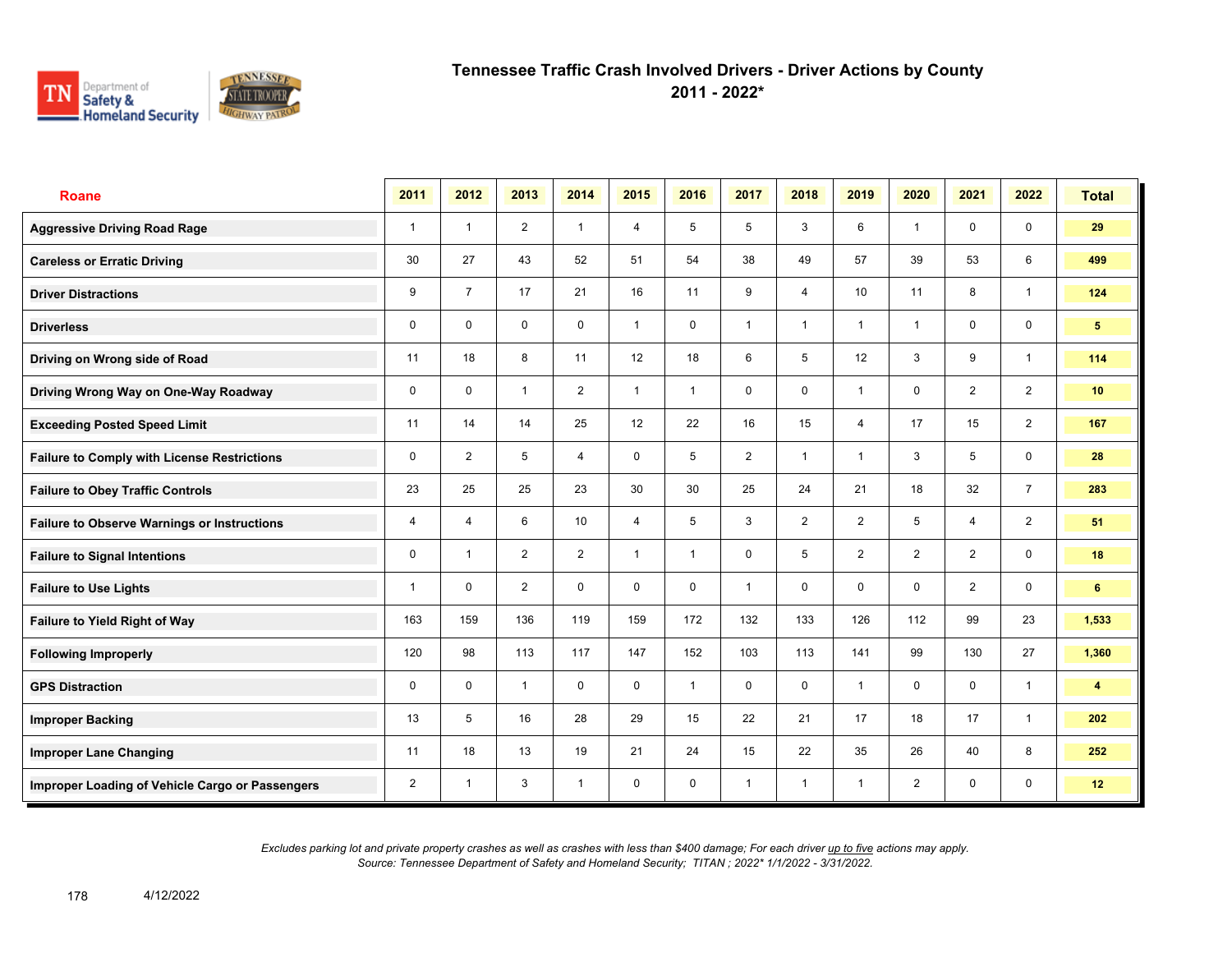

**2011 - 2022\***

|                                             | 2011           | 2012           | 2013           | 2014           | 2015        | 2016           | 2017           | 2018         | 2019           | 2020           | 2021         | 2022           | <b>Total</b>   |
|---------------------------------------------|----------------|----------------|----------------|----------------|-------------|----------------|----------------|--------------|----------------|----------------|--------------|----------------|----------------|
| <b>Improper Passing</b>                     | 5              | 6              | 5              | 8              | 11          | 5              | 10             | 11           | $\overline{4}$ | 3              | 6            | 3              | 77             |
| <b>Improper Turn</b>                        | 12             | 14             | 12             | 12             | 14          | 10             | 8              | 8            | 13             | 18             | 19           | 5              | 145            |
| <b>Improperly Towing or Pushing Vehicle</b> | $\mathbf{1}$   | $\overline{1}$ | $\mathbf 0$    | $\mathbf 0$    | $\mathbf 0$ | $\mathbf 0$    | $\mathbf 0$    | 0            | 0              | $\overline{1}$ | $\mathbf 0$  | $\mathbf 0$    | 3 <sup>2</sup> |
| Inattentive                                 | 44             | 40             | 51             | 36             | 38          | 66             | 29             | 49           | 28             | 27             | 16           | $\overline{2}$ | 426            |
| Interfered with by Passenger                | $\overline{7}$ | $\overline{4}$ | $\mathbf{1}$   | $\mathbf{1}$   | $\mathbf 0$ | 3              | $\mathbf{1}$   | $\mathbf{1}$ | $\mathbf 0$    | $\overline{2}$ | $\mathbf 0$  | $\mathbf 0$    | 20             |
| <b>No Contributing Actions</b>              | 797            | 874            | 900            | 852            | 980         | 1,142          | 981            | 1,005        | 922            | 850            | 928          | 211            | 10,442         |
| <b>Operating without Required Equipment</b> | $\mathbf{1}$   | $\mathbf{1}$   | $\mathbf{1}$   | 0              | 0           | $\overline{2}$ | 3              | $\mathbf{1}$ | $\overline{2}$ | 0              | 0            | $\mathbf 0$    | 11             |
| <b>Operator Inexperience</b>                | 14             | 9              | 17             | 18             | 17          | 18             | 12             | 14           | 13             | 11             | 8            | 3              | 154            |
| Other                                       | 124            | 128            | 88             | 106            | 129         | 97             | 113            | 86           | 91             | 88             | 103          | 23             | 1,176          |
| <b>Over Correcting</b>                      | 22             | 31             | 31             | 25             | 40          | 26             | 31             | 41           | 23             | 20             | 22           | 6              | 318            |
| Racing                                      | $\mathbf 0$    | $\mathbf 0$    | $\Omega$       | $\mathbf 0$    | $\mathbf 0$ | $\mathbf{1}$   | $\mathbf 0$    | 0            | 0              | $\mathbf 0$    | $\mathbf 0$  | $\mathbf{1}$   | 2 <sub>2</sub> |
| <b>Reckless or Negligent Driving</b>        | 20             | 25             | 15             | 22             | 39          | 44             | 32             | 29           | 23             | 22             | 33           | $\overline{7}$ | 311            |
| <b>Speed Too Fast for Conditions</b>        | 29             | 52             | 46             | 45             | 54          | 51             | 59             | 47           | 39             | 42             | 51           | 5              | 520            |
| <b>Speed Too Slow</b>                       | $\mathbf{1}$   | $\overline{2}$ | $\mathbf 0$    | $\mathbf{1}$   | $\mathbf 0$ | $\overline{2}$ | $\mathbf{1}$   | 0            | $\overline{2}$ | $\mathbf 0$    | 3            | $\mathbf 0$    | 12             |
| <b>Swerved or Avoided</b>                   | 24             | 52             | 34             | 43             | 49          | 43             | 46             | 82           | 117            | 99             | 121          | 17             | 727            |
| <b>Texting/PDA/Blackberry Distraction</b>   | 0              | $\overline{1}$ | $\overline{2}$ | $\overline{2}$ | 4           | 0              | $\overline{2}$ | $\mathbf{1}$ | 5              | $\overline{2}$ | $\mathbf{1}$ | $\mathbf 0$    | 20             |
| <b>Vision Obstructed</b>                    | 9              | 13             | 6              | 9              | 9           | 14             | 3              | 9            | $\overline{7}$ | 4              | 5            | 4              | 92             |
| <b>Unknown</b>                              | 311            | 390            | 317            | 311            | 363         | 353            | 348            | 427          | 383            | 387            | 390          | 93             | 4,073          |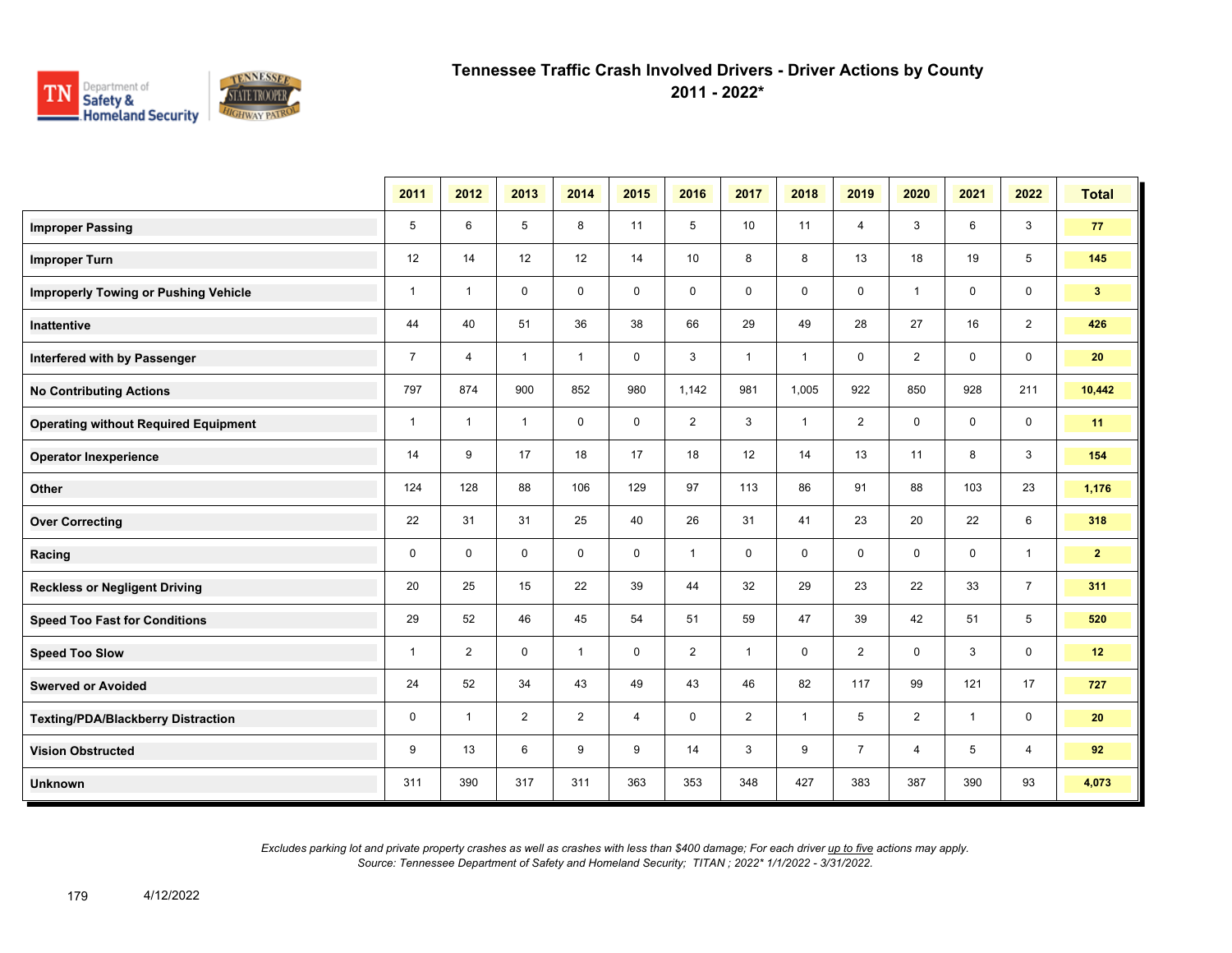

|                    | 2011  | 2012  | 2013  | 2014  | 2015  | 2016  | 2017  | 2018  | 2019  | 2020  | 2021  | 2022 | Total  |
|--------------------|-------|-------|-------|-------|-------|-------|-------|-------|-------|-------|-------|------|--------|
| <b>Total Roane</b> | 1.820 | 2.023 | 1.933 | 1.926 | 2.235 | 2.393 | 2.058 | 2.210 | 2.110 | 1.933 | 2.124 | 461  | 23,226 |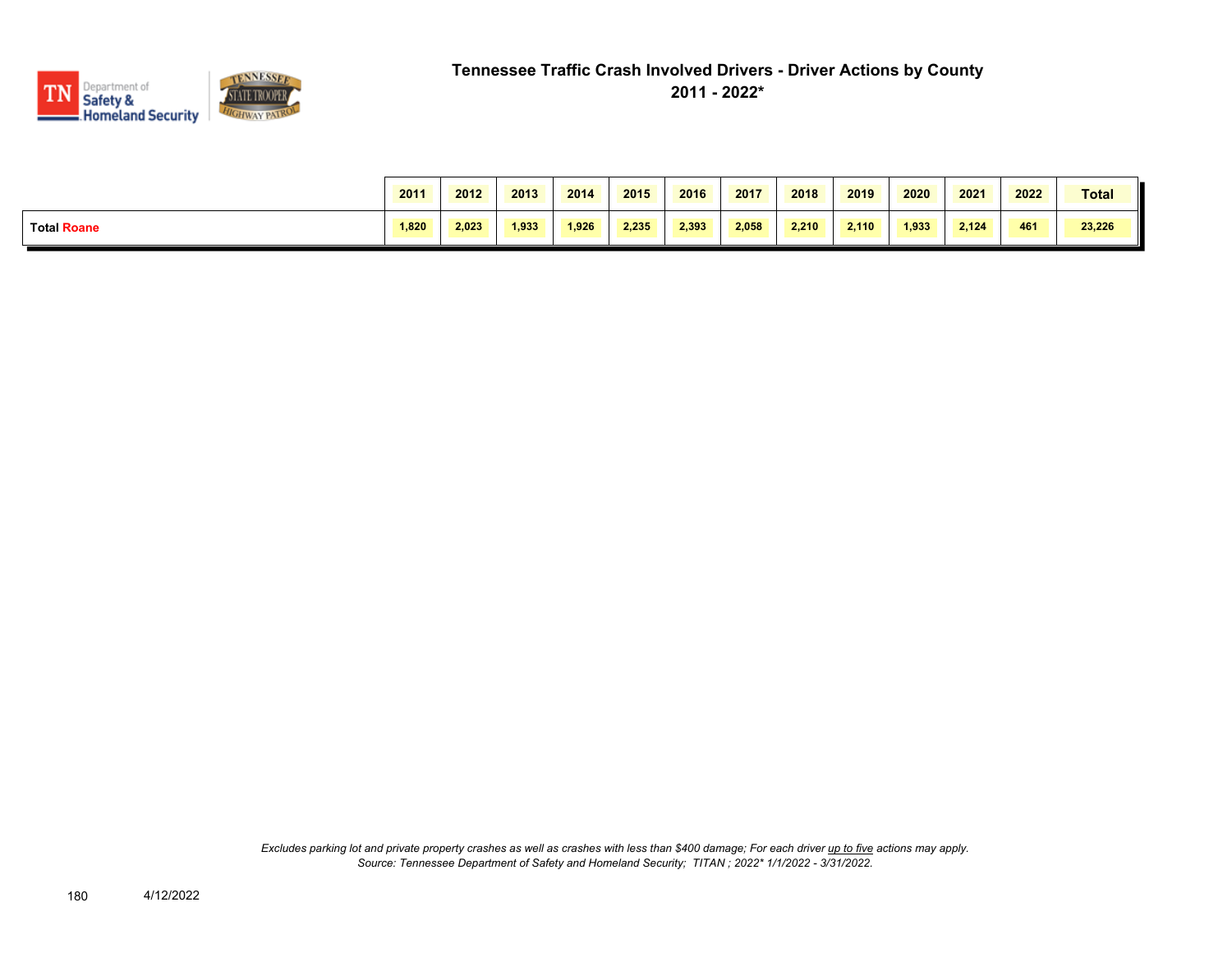

**2011 - 2022\***

| <b>Robertson</b>                                   | 2011           | 2012                    | 2013           | 2014           | 2015           | 2016           | 2017           | 2018           | 2019           | 2020           | 2021           | 2022           | <b>Total</b> |
|----------------------------------------------------|----------------|-------------------------|----------------|----------------|----------------|----------------|----------------|----------------|----------------|----------------|----------------|----------------|--------------|
| <b>Aggressive Driving Road Rage</b>                | 5              | $\overline{2}$          | 3              | $\mathbf 0$    | 8              | 6              | 3              | $\overline{2}$ | $\overline{4}$ | 6              | 9              | $\mathbf 0$    | 48           |
| <b>Careless or Erratic Driving</b>                 | 45             | 80                      | 211            | 142            | 109            | 65             | 46             | 41             | 37             | 23             | 47             | 6              | 852          |
| <b>Driver Distractions</b>                         | 18             | 22                      | 29             | 27             | 27             | 42             | 20             | 24             | 28             | 21             | 23             | 8              | 289          |
| <b>Driverless</b>                                  | 0              | $\overline{\mathbf{1}}$ | $\mathbf 0$    | $\overline{1}$ | $\overline{2}$ | $\mathbf 0$    | $\mathbf{1}$   | 0              | $\mathbf 0$    | $\overline{1}$ | $\overline{2}$ | 0              | 8            |
| Driving on Wrong side of Road                      | 29             | 18                      | 19             | 17             | 18             | 13             | $\overline{7}$ | 10             | 14             | 12             | 12             | $\overline{2}$ | 171          |
| Driving Wrong Way on One-Way Roadway               | $\overline{2}$ | 0                       | $\mathbf 0$    | $\overline{1}$ | 0              | $\overline{2}$ | $\overline{4}$ | 3              | $\overline{2}$ | $\overline{2}$ | 0              | 0              | 16           |
| <b>Exceeding Posted Speed Limit</b>                | 14             | 18                      | 15             | 17             | 20             | 20             | 20             | 16             | 11             | 8              | 10             | 3              | 172          |
| <b>Failure to Comply with License Restrictions</b> | $\overline{2}$ | 5                       | 6              | 8              | 14             | 10             | 3              | 8              | $\overline{2}$ | $\mathbf 0$    | 4              | 0              | 62           |
| <b>Failure to Obey Traffic Controls</b>            | 36             | 26                      | 31             | 34             | 29             | 35             | 26             | 30             | 34             | 30             | 40             | 19             | 370          |
| <b>Failure to Observe Warnings or Instructions</b> | 8              | 9                       | 8              | 12             | 14             | 10             | 6              | $\overline{2}$ | 5              | 8              | $\overline{7}$ | 3              | 92           |
| <b>Failure to Signal Intentions</b>                | $\overline{2}$ | 3                       | $\mathbf 0$    | $\overline{2}$ | $\overline{4}$ | 3              | $\mathbf{1}$   | $\overline{2}$ | 3              | $\overline{1}$ | $\mathbf{1}$   | $\mathbf{1}$   | 23           |
| <b>Failure to Use Lights</b>                       | 1              | $\overline{1}$          | $\overline{2}$ | $\overline{1}$ | $\overline{2}$ | $\overline{2}$ | $\overline{2}$ | $\mathbf{1}$   | $\mathbf{1}$   | $\overline{1}$ | $\overline{2}$ | $\mathbf 0$    | 16           |
| <b>Failure to Yield Right of Way</b>               | 195            | 174                     | 161            | 211            | 255            | 235            | 134            | 137            | 137            | 125            | 190            | 68             | 2,022        |
| <b>Following Improperly</b>                        | 131            | 152                     | 106            | 130            | 203            | 291            | 282            | 270            | 335            | 224            | 328            | 104            | 2,556        |
| <b>GPS Distraction</b>                             | 0              | $\Omega$                | $\overline{2}$ | $\mathbf{1}$   | $\mathbf{1}$   | 6              | $\mathbf{1}$   | $\mathbf{1}$   | $\overline{2}$ | $\overline{1}$ | 4              | 0              | 19           |
| <b>Improper Backing</b>                            | 23             | 31                      | 24             | 56             | 38             | 45             | 33             | 28             | 24             | 20             | 22             | 12             | 356          |
| <b>Improper Lane Changing</b>                      | 23             | 18                      | 9              | 30             | 33             | 40             | 35             | 24             | 42             | 45             | 59             | 24             | 382          |
| Improper Loading of Vehicle Cargo or Passengers    | 4              | $\overline{1}$          | $\overline{4}$ | 0              | $\mathbf{1}$   | 3              | $\mathbf{1}$   | 0              | 3              | 3              | 5              | 0              | 25           |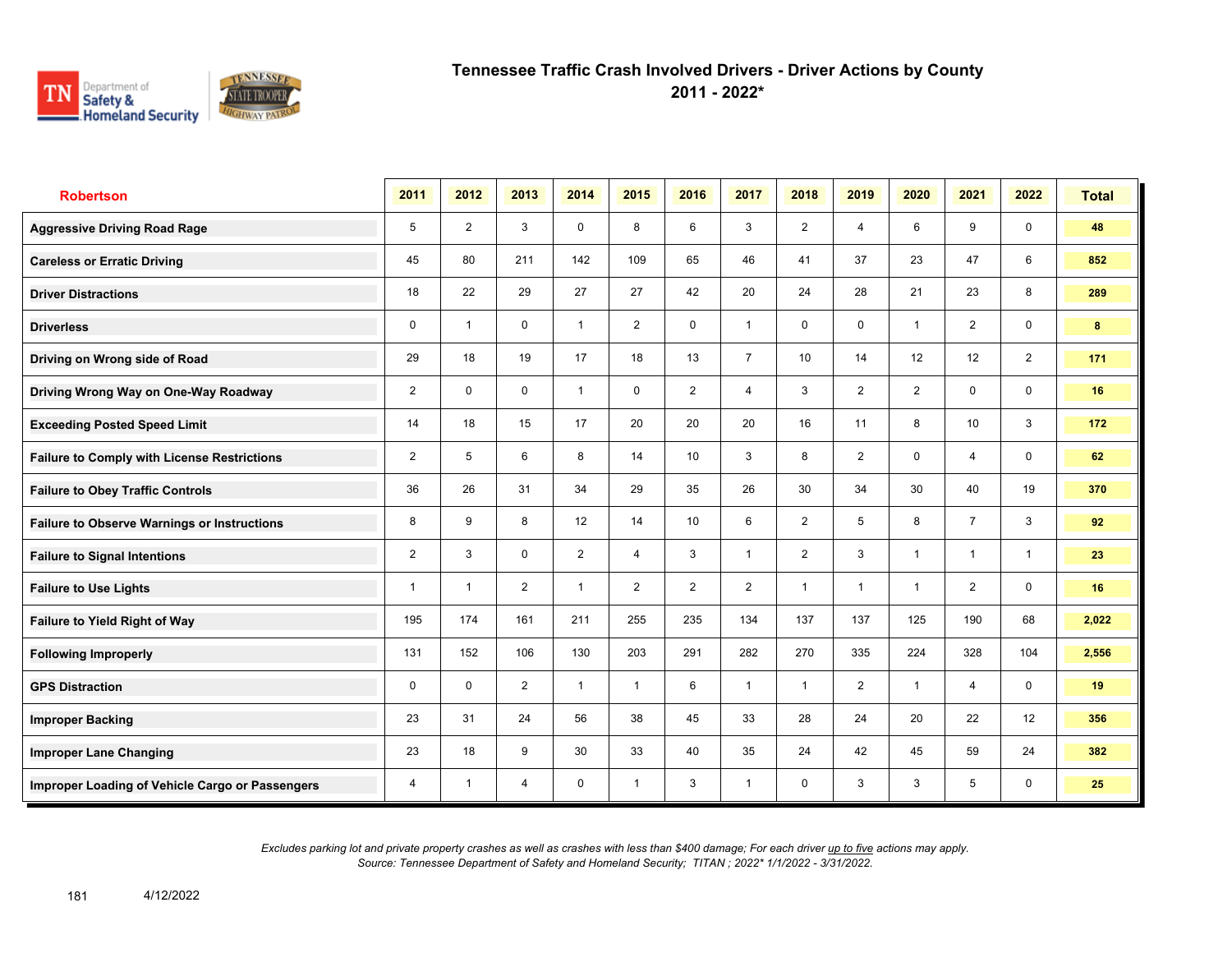

**2011 - 2022\***

|                                             | 2011           | 2012           | 2013           | 2014         | 2015           | 2016           | 2017         | 2018           | 2019           | 2020           | 2021        | 2022           | <b>Total</b>         |
|---------------------------------------------|----------------|----------------|----------------|--------------|----------------|----------------|--------------|----------------|----------------|----------------|-------------|----------------|----------------------|
| <b>Improper Passing</b>                     | 13             | 12             | 12             | 18           | 20             | 21             | 24           | 18             | 23             | 18             | 26          | 6              | 211                  |
| <b>Improper Turn</b>                        | 16             | 15             | 18             | 34           | 33             | 45             | 23           | 23             | 32             | 24             | 24          | $\overline{4}$ | 291                  |
| <b>Improperly Carrying Hazardous Cargo</b>  | $\mathbf 0$    | $\mathbf 0$    | 0              | $\mathbf 0$  | $\mathbf 0$    | $\mathbf 0$    | 0            | $\mathbf{1}$   | 0              | 0              | 0           | $\mathbf 0$    | $\blacktriangleleft$ |
| <b>Improperly Towing or Pushing Vehicle</b> | $\mathbf{1}$   | $\overline{2}$ | 0              | $\mathbf 0$  | 3              | 3              | 0            | $\mathbf{1}$   | $\overline{2}$ | 0              | 0           | $\mathbf 0$    | 12                   |
| Inattentive                                 | 86             | 96             | 86             | 85           | 101            | 111            | 94           | 68             | 68             | 39             | 79          | 24             | 937                  |
| Interfered with by Passenger                | $\overline{4}$ | 10             | $\overline{4}$ | 3            | $\overline{4}$ | 6              | $\mathbf{1}$ | $\overline{2}$ | $\overline{2}$ | $\overline{1}$ | 6           | $\mathbf 0$    | 43                   |
| <b>No Contributing Actions</b>              | 1,059          | 1,210          | 1.248          | 1,216        | 1,342          | 1.669          | 1,495        | 1,417          | 1,588          | 1,436          | 1.758       | 496            | 15,934               |
| <b>Operating without Required Equipment</b> | $\mathbf{1}$   | 3              | 0              | $\mathbf{1}$ | 4              | $\overline{4}$ | $\mathbf 0$  | $\mathbf{1}$   | 3              | $\overline{1}$ | 0           | $\overline{1}$ | 19                   |
| <b>Operator Inexperience</b>                | 61             | 56             | 39             | 56           | 84             | 74             | 39           | 25             | 25             | 32             | 37          | 13             | 541                  |
| Other                                       | 167            | 108            | 96             | 82           | 120            | 131            | 81           | 62             | 72             | 47             | 42          | 19             | 1,027                |
| <b>Over Correcting</b>                      | 73             | 64             | 44             | 45           | 76             | 68             | 67           | 59             | 47             | 30             | 47          | 21             | 641                  |
| <b>Reckless or Negligent Driving</b>        | 31             | 22             | 20             | 37           | 40             | 64             | 48           | 29             | 32             | 46             | 36          | 8              | 413                  |
| <b>Speed Too Fast for Conditions</b>        | 95             | 42             | 49             | 51           | 77             | 83             | 46           | 61             | 66             | 53             | 49          | 32             | 704                  |
| <b>Speed Too Slow</b>                       | $\mathbf{1}$   | $\mathbf 0$    | $\mathbf{1}$   | $\mathbf 0$  | 3              | $\mathbf 0$    | $\mathbf 0$  | 0              | $\mathbf 0$    | $\mathbf{1}$   | $\mathbf 0$ | $\mathbf{1}$   | $\overline{7}$       |
| <b>Swerved or Avoided</b>                   | 83             | 97             | 112            | 168          | 251            | 141            | 131          | 92             | 109            | 83             | 125         | 32             | 1,424                |
| <b>Texting/PDA/Blackberry Distraction</b>   | $\mathbf 1$    | $\overline{4}$ | 3              | 5            | 6              | 6              | 3            | 4              | 0              | 5              | 8           | 0              | 45                   |
| <b>Vision Obstructed</b>                    | 19             | 15             | 9              | 24           | 17             | 14             | 11           | $\overline{2}$ | 10             | 4              | 8           | 3              | 136                  |
| <b>Unknown</b>                              | 470            | 475            | 456            | 403          | 479            | 621            | 481          | 517            | 528            | 532            | 591         | 186            | 5,739                |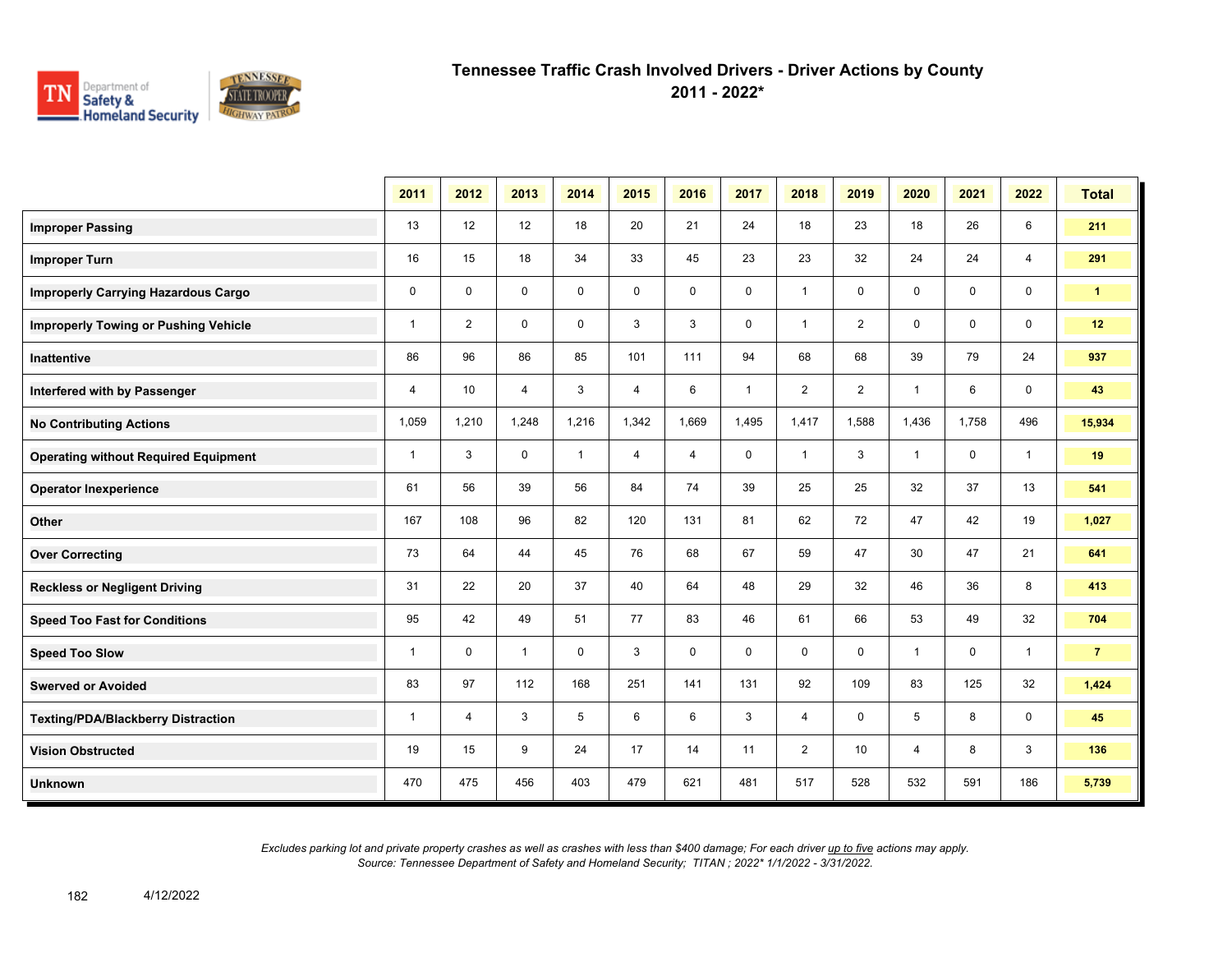

|                        | 2011  | 2012  | 2013  | 2014  | 2015  | 2016  | 2017  | 2018  | 2019  | 2020  | 2021  | 2022  | <b>Total</b> |
|------------------------|-------|-------|-------|-------|-------|-------|-------|-------|-------|-------|-------|-------|--------------|
| <b>Total Robertson</b> | 2.719 | 2.792 | 2.827 | 2.918 | 3.438 | 3,889 | 3,169 | 2.981 | 3.291 | 2.883 | 3.601 | 1,096 | 35,604       |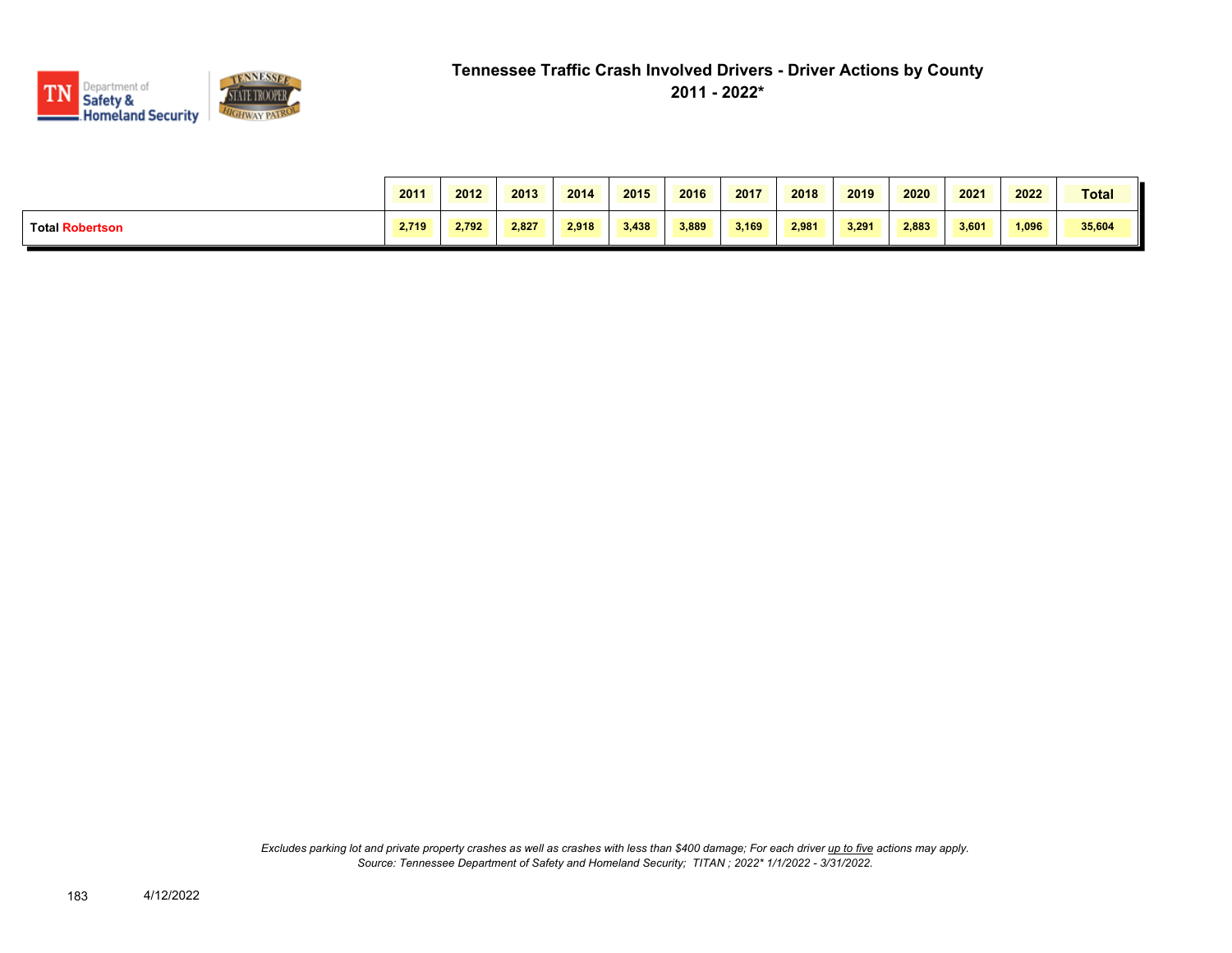

**2011 - 2022\***

| <b>Rutherford</b>                                  | 2011           | 2012                    | 2013           | 2014           | 2015         | 2016           | 2017  | 2018           | 2019           | 2020  | 2021  | 2022           | <b>Total</b> |
|----------------------------------------------------|----------------|-------------------------|----------------|----------------|--------------|----------------|-------|----------------|----------------|-------|-------|----------------|--------------|
| <b>Aggressive Driving Road Rage</b>                | 3              | 13                      | 15             | 17             | 6            | 18             | 20    | 26             | 33             | 17    | 20    | 3              | 191          |
| <b>Careless or Erratic Driving</b>                 | 170            | 352                     | 760            | 605            | 572          | 371            | 350   | 246            | 264            | 204   | 243   | 42             | 4,179        |
| <b>Driver Distractions</b>                         | 44             | 76                      | 81             | 92             | 112          | 96             | 151   | 160            | 136            | 143   | 145   | 25             | 1,261        |
| <b>Driverless</b>                                  | 0              | $\overline{\mathbf{1}}$ | $\overline{2}$ | $\mathbf 0$    | $\mathbf{1}$ | $\overline{1}$ | 3     | $\overline{4}$ | $\overline{2}$ | 1     | 5     | 0              | 20           |
| Driving on Wrong side of Road                      | 71             | 40                      | 39             | 37             | 29           | 53             | 23    | 28             | 62             | 50    | 68    | 14             | 514          |
| Driving Wrong Way on One-Way Roadway               | $\overline{7}$ | 4                       | $\overline{2}$ | 3              | $\mathbf{1}$ | 1              | 5     | 5              | 4              | 4     | 3     | $\mathbf 0$    | 39           |
| <b>Exceeding Posted Speed Limit</b>                | 22             | 50                      | 83             | 73             | 81           | 94             | 72    | 77             | 79             | 97    | 124   | 17             | 869          |
| <b>Failure to Comply with License Restrictions</b> | 20             | 22                      | 23             | 14             | 20           | 22             | 16    | 13             | 20             | 24    | 33    | 6              | 233          |
| <b>Failure to Obey Traffic Controls</b>            | 241            | 206                     | 230            | 234            | 254          | 292            | 283   | 265            | 280            | 264   | 270   | 67             | 2,886        |
| <b>Failure to Observe Warnings or Instructions</b> | 23             | 18                      | 12             | 17             | 23           | 10             | 36    | 38             | 50             | 50    | 33    | 9              | 319          |
| <b>Failure to Signal Intentions</b>                | 13             | 8                       | 13             | $\overline{7}$ | 6            | 6              | 11    | 6              | 11             | 11    | 8     | 4              | 104          |
| <b>Failure to Use Lights</b>                       | 11             | 9                       | 6              | 6              | 8            | 8              | 8     | 9              | 6              | 12    | 13    | $\overline{4}$ | 100          |
| <b>Failure to Yield Right of Way</b>               | 1,373          | 1,322                   | 1,517          | 1,554          | 1,771        | 1,929          | 1,936 | 1,988          | 2,078          | 1,720 | 2,063 | 474            | 19,725       |
| <b>Following Improperly</b>                        | 1,996          | 2,218                   | 2,275          | 2,349          | 2,488        | 2,798          | 2,770 | 2,693          | 2,758          | 1,994 | 2,149 | 479            | 26,967       |
| <b>GPS Distraction</b>                             | 1              | 8                       | 5              | 9              | 9            | 12             | 15    | 24             | 27             | 20    | 16    | 3              | 149          |
| <b>Improper Backing</b>                            | 149            | 154                     | 144            | 190            | 200          | 172            | 160   | 180            | 156            | 138   | 151   | 27             | 1,821        |
| <b>Improper Lane Changing</b>                      | 145            | 183                     | 207            | 258            | 331          | 324            | 342   | 365            | 384            | 311   | 451   | 123            | 3,424        |
| Improper Loading of Vehicle Cargo or Passengers    | 8              | 10                      | 9              | 13             | 22           | 22             | 12    | 15             | 11             | 9     | 9     | 4              | 144          |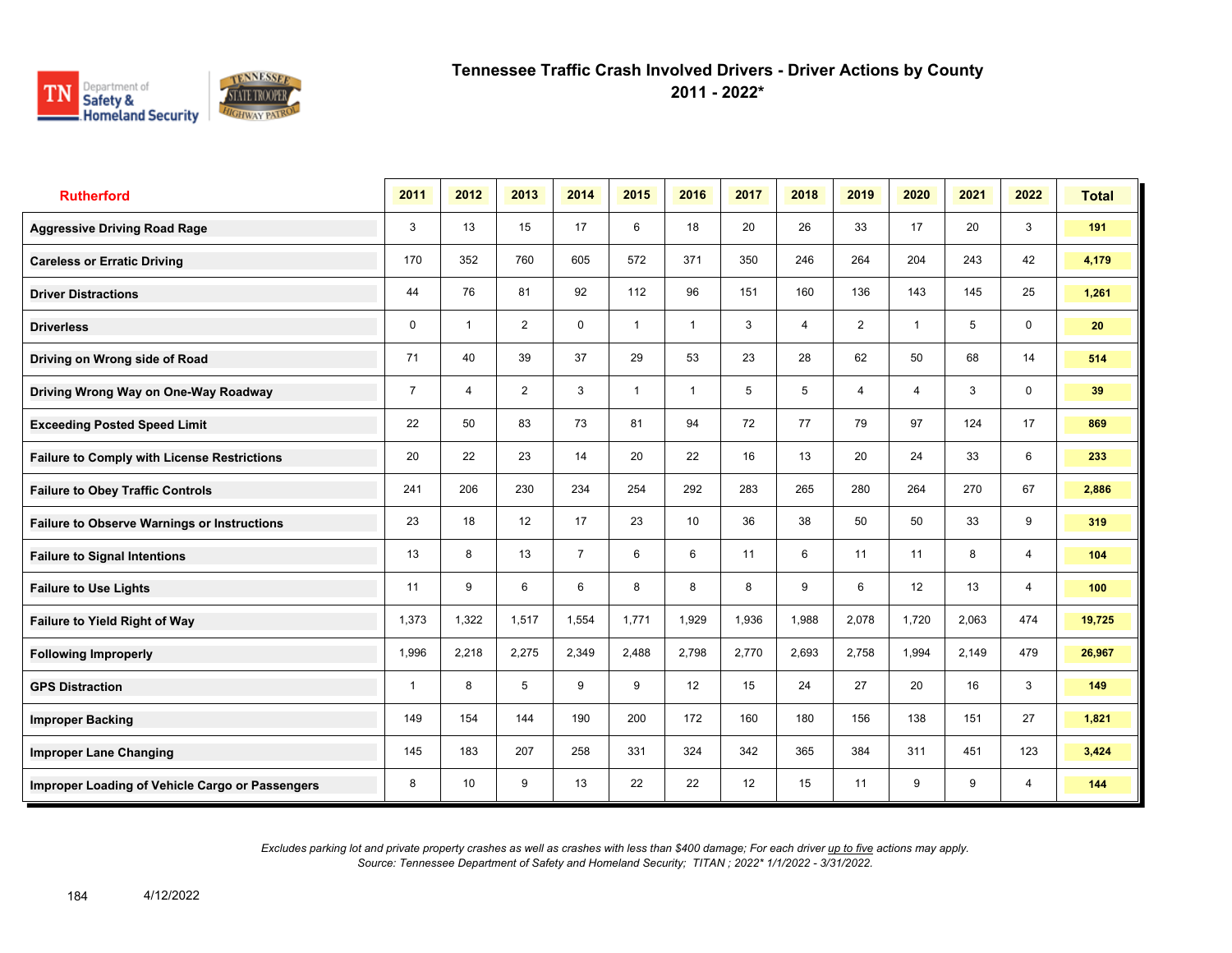

**2011 - 2022\***

|                                             | 2011           | 2012           | 2013     | 2014           | 2015           | 2016           | 2017           | 2018           | 2019           | 2020           | 2021           | 2022           | <b>Total</b>   |
|---------------------------------------------|----------------|----------------|----------|----------------|----------------|----------------|----------------|----------------|----------------|----------------|----------------|----------------|----------------|
| <b>Improper Passing</b>                     | 83             | 46             | 76       | 95             | 88             | 126            | 116            | 104            | 132            | 100            | 154            | 39             | 1,159          |
| <b>Improper Turn</b>                        | 121            | 105            | 146      | 175            | 140            | 217            | 223            | 233            | 218            | 222            | 250            | 56             | 2,106          |
| <b>Improperly Carrying Hazardous Cargo</b>  | 0              | $\mathbf 0$    | 2        | $\mathbf 0$    | $\mathbf 0$    | 0              | $\overline{2}$ | 0              | 0              | $\Omega$       | $\mathbf 0$    | $\mathbf 0$    | $\overline{4}$ |
| <b>Improperly Towing or Pushing Vehicle</b> | $\overline{2}$ | $\overline{2}$ | 4        | 3              | $\overline{2}$ | 3              | 6              | 3              | 3              | 3              | $\overline{2}$ | $\mathbf{1}$   | 34             |
| Inattentive                                 | 604            | 557            | 534      | 393            | 425            | 506            | 559            | 509            | 409            | 443            | 472            | 100            | 5,511          |
| Interfered with by Passenger                | 38             | 22             | 24       | 12             | 15             | 20             | 15             | 13             | 12             | 14             | 14             | $\overline{2}$ | 201            |
| <b>No Contributing Actions</b>              | 6,426          | 7,378          | 7,482    | 8,004          | 9,117          | 9,660          | 10,118         | 9,950          | 9,739          | 7,931          | 8,657          | 2,004          | 96,466         |
| <b>Operating without Required Equipment</b> | 5              | $\overline{7}$ | 5        | $\overline{4}$ | 5              | $\overline{7}$ | 6              | $\overline{7}$ | 6              | $\overline{4}$ | 3              | $\overline{2}$ | 61             |
| <b>Operator Inexperience</b>                | 184            | 143            | 144      | 149            | 161            | 149            | 181            | 166            | 142            | 131            | 161            | 39             | 1,750          |
| Other                                       | 704            | 415            | 536      | 618            | 774            | 957            | 1,075          | 823            | 745            | 726            | 756            | 150            | 8,279          |
| <b>Over Correcting</b>                      | 241            | 225            | 185      | 170            | 179            | 128            | 162            | 156            | 119            | 132            | 188            | 38             | 1,923          |
| Racing                                      | $\mathbf{1}$   | $\mathbf{1}$   | $\Omega$ | 3              | $\overline{2}$ | 9              | $\mathbf 0$    | $\overline{4}$ | $\overline{2}$ | 6              | $\overline{4}$ | $\mathbf{1}$   | 33             |
| <b>Reckless or Negligent Driving</b>        | 82             | 68             | 71       | 99             | 89             | 134            | 150            | 154            | 197            | 147            | 153            | 49             | 1,393          |
| <b>Speed Too Fast for Conditions</b>        | 310            | 253            | 352      | 357            | 495            | 394            | 473            | 483            | 398            | 458            | 588            | 143            | 4,704          |
| <b>Speed Too Slow</b>                       | 3              | 4              | 5        | 5              | 9              | 4              | 5              | 5              | 3              | 3              | 10             | 3              | 59             |
| <b>Swerved or Avoided</b>                   | 72             | 137            | 176      | 242            | 270            | 253            | 244            | 320            | 323            | 272            | 388            | 75             | 2,772          |
| <b>Texting/PDA/Blackberry Distraction</b>   | 4              | 20             | 9        | 11             | 22             | 21             | 23             | 35             | 30             | 34             | 39             | 6              | 254            |
| <b>Vision Obstructed</b>                    | 94             | 56             | 77       | 56             | 56             | 57             | 48             | 52             | 27             | 41             | 54             | 14             | 632            |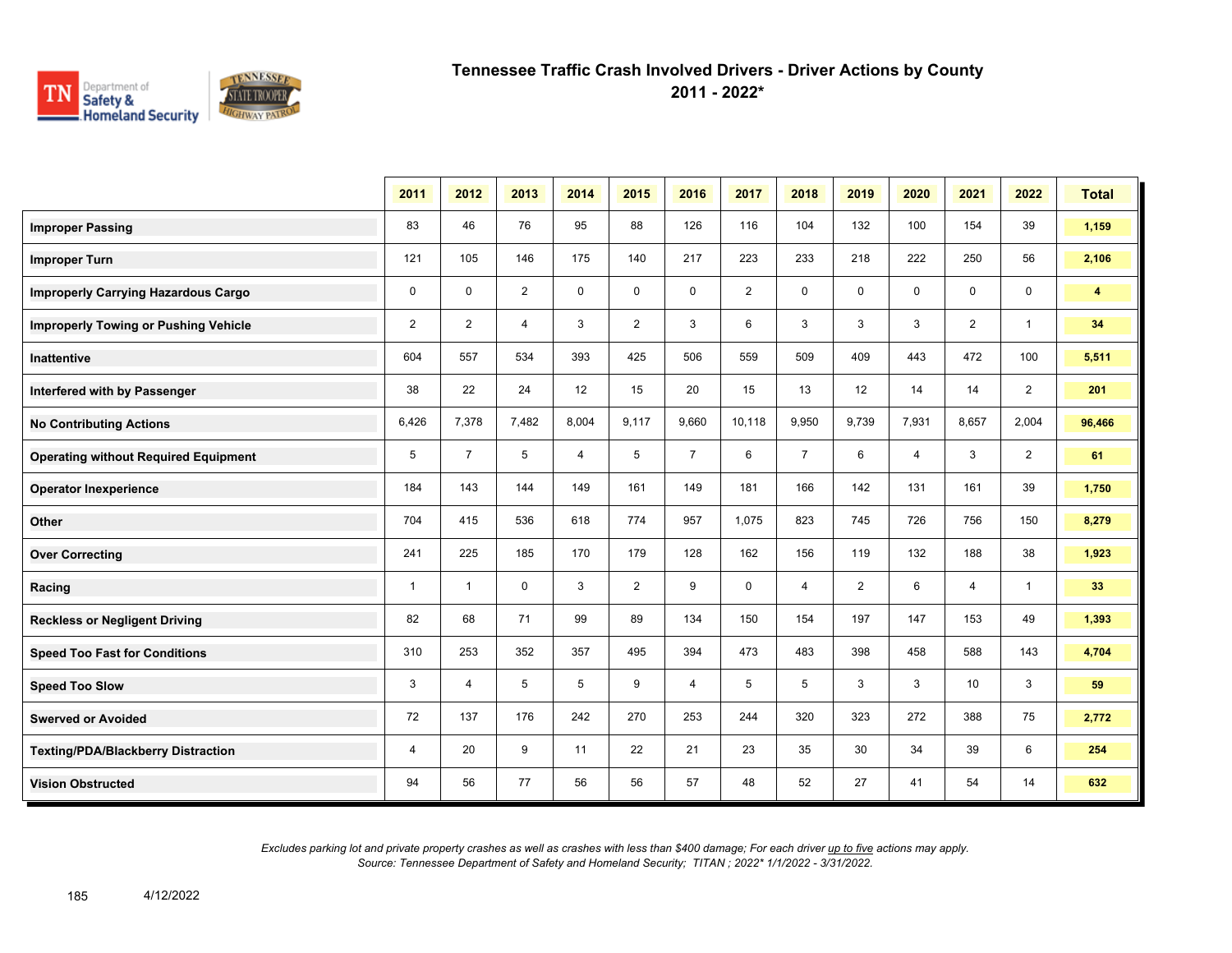

|                         | 2011   | 2012   | 2013   | 2014   | 2015   | 2016   | 2017   | 2018   | 2019   | 2020   | 2021   | 2022  | <b>Total</b> |
|-------------------------|--------|--------|--------|--------|--------|--------|--------|--------|--------|--------|--------|-------|--------------|
| <b>Unknown</b>          | 1,847  | 1,973  | 1,871  | 1.911  | 2,251  | 2,307  | 2,361  | 2,193  | 2,054  | 1,851  | 2,080  | 456   | 23,155       |
| <b>Total Rutherford</b> | 15,118 | 16,106 | 17,122 | 17,785 | 20,034 | 21.181 | 21,980 | 21,352 | 20,920 | 17,587 | 19.777 | 4,479 | 213,441      |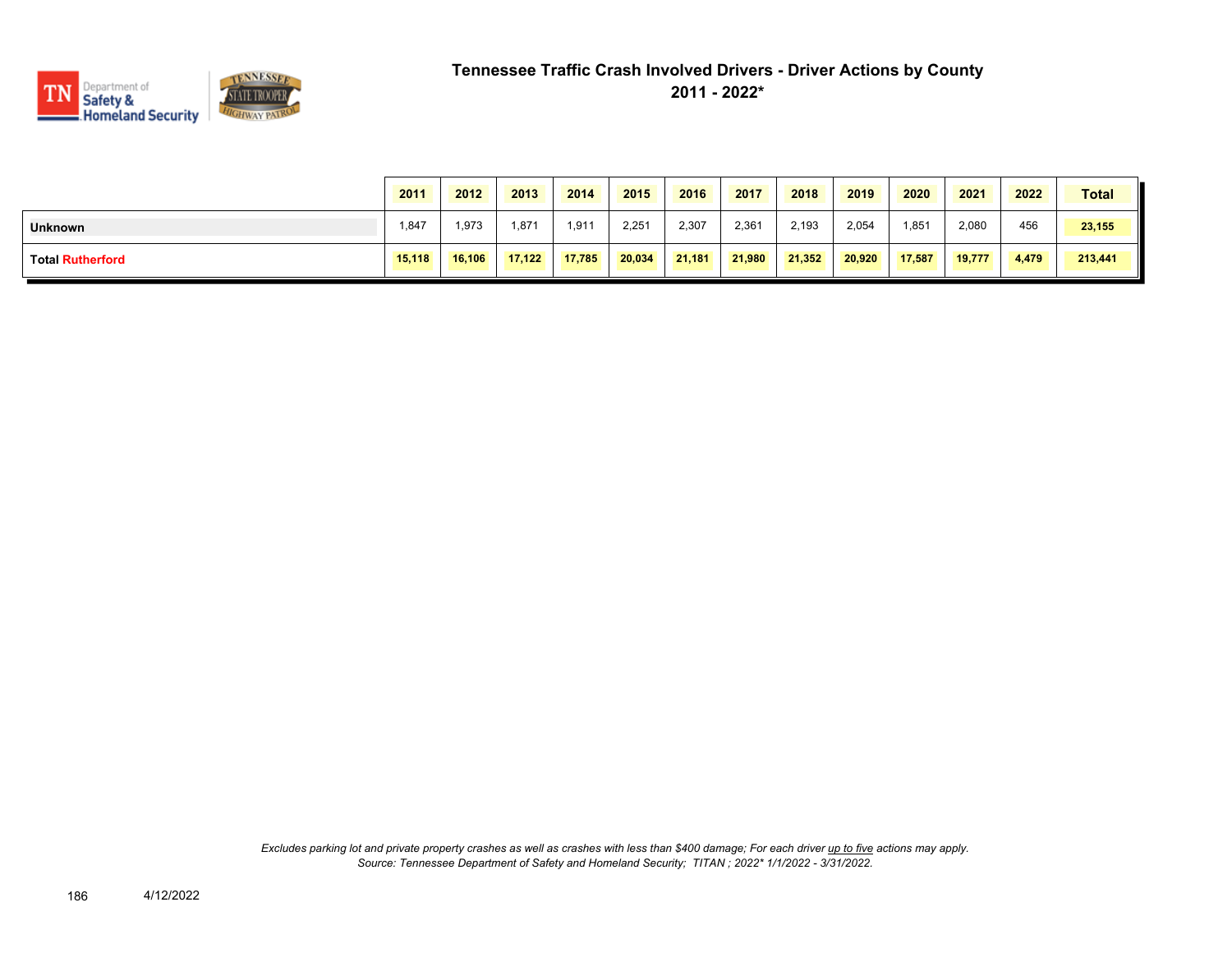

**2011 - 2022\***

| <b>Scott</b>                                       | 2011           | 2012                    | 2013           | 2014            | 2015           | 2016           | 2017         | 2018           | 2019           | 2020           | 2021           | 2022           | <b>Total</b>   |
|----------------------------------------------------|----------------|-------------------------|----------------|-----------------|----------------|----------------|--------------|----------------|----------------|----------------|----------------|----------------|----------------|
| <b>Aggressive Driving Road Rage</b>                | 0              | $\mathbf 0$             | $\mathbf 0$    | $\overline{2}$  | $\mathbf 0$    | $\overline{1}$ | $\mathbf 0$  | $\mathbf 0$    | $\mathbf 0$    | $\mathbf 0$    | $\mathbf 0$    | $\mathbf 0$    | 3 <sup>1</sup> |
| <b>Careless or Erratic Driving</b>                 | 12             | 13                      | 18             | 9               | 11             | 5              | 3            | 3              | $\overline{2}$ | 2              | $\mathbf{1}$   | $\mathbf 0$    | 79             |
| <b>Driver Distractions</b>                         | 4              | 3                       | 2              | 3               | $\overline{2}$ | $\overline{1}$ | 5            | $\mathbf{1}$   | $\mathbf{1}$   | $\overline{1}$ | 3              | $\mathbf 0$    | 26             |
| Driving on Wrong side of Road                      | 4              | 3                       | 3              | 3               | 4              | 3              | $\mathbf 0$  | 3              | $\overline{2}$ | $\overline{1}$ | $\mathbf 0$    | $\mathbf 0$    | 26             |
| Driving Wrong Way on One-Way Roadway               | 1              | $\mathbf 0$             | $\mathbf 0$    | $\mathbf 0$     | 0              | $\mathbf 0$    | $\mathbf 0$  | $\mathbf 0$    | $\mathbf 0$    | $\mathbf 0$    | $\mathbf 0$    | $\mathbf 0$    | $\mathbf{1}$   |
| <b>Exceeding Posted Speed Limit</b>                | 5              | 8                       | $\overline{1}$ | $\overline{7}$  | 4              | $\overline{4}$ | $\mathbf{1}$ | 5              | 4              | $\overline{2}$ | $\mathbf{1}$   | $\mathbf 0$    | 42             |
| <b>Failure to Comply with License Restrictions</b> | 1              | $\overline{\mathbf{1}}$ | $\mathbf{1}$   | $\mathbf 0$     | 0              | $\overline{1}$ | $\mathbf 0$  | $\mathsf{O}$   | 1              | $\mathbf 0$    | $\mathbf 0$    | $\mathbf 0$    | 5 <sup>5</sup> |
| <b>Failure to Obey Traffic Controls</b>            | $\overline{2}$ | 3                       | 8              | 5               | 3              | 9              | 6            | 5              | 3              | 3              | 3              | $\mathbf 0$    | 50             |
| <b>Failure to Observe Warnings or Instructions</b> | 1              | $\overline{\mathbf{1}}$ | $\overline{1}$ | $\mathbf{1}$    | 0              | $\mathbf 0$    | $\mathbf{1}$ | $\mathbf{0}$   | $\mathbf{1}$   | $\mathbf 0$    | $\mathbf{1}$   | $\mathbf 0$    | $\overline{7}$ |
| <b>Failure to Signal Intentions</b>                | 0              | $\overline{1}$          | $\mathbf 0$    | $\mathbf 0$     | 0              | $\mathbf{1}$   | $\mathbf 0$  | $\mathbf 0$    | $\mathbf 0$    | $\Omega$       | $\mathbf 0$    | $\mathbf 0$    | $\mathbf{2}$   |
| <b>Failure to Use Lights</b>                       | $\overline{1}$ | $\mathbf 0$             | $\overline{1}$ | $\mathbf 0$     | 0              | $\mathbf 0$    | $\mathbf 0$  | $\mathsf{O}$   | $\mathbf 0$    | $\mathbf 0$    | $\mathbf 0$    | $\mathbf 0$    | $\overline{2}$ |
| Failure to Yield Right of Way                      | 21             | 26                      | 29             | 29              | 19             | 34             | 19           | 17             | 21             | 14             | 23             | $\overline{4}$ | 256            |
| <b>Following Improperly</b>                        | 9              | 18                      | 10             | 10 <sup>1</sup> | 13             | 9              | 17           | 12             | 8              | 6              | $\overline{4}$ | $\mathbf 0$    | 116            |
| <b>Improper Backing</b>                            | $\overline{2}$ | $\overline{2}$          | 5              | 3               | 5              | 3              | $\mathbf{1}$ | $\mathsf{O}$   | 0              | $\mathbf 0$    | $\mathbf 0$    | $\mathbf 0$    | 21             |
| <b>Improper Lane Changing</b>                      | $\overline{2}$ | $\overline{2}$          | $\Omega$       | $\mathbf{1}$    | $\mathbf{1}$   | $\Omega$       | $\mathbf{1}$ | $\mathbf 0$    | $\mathbf 0$    | $\Omega$       | $\mathbf{1}$   | $\mathbf 0$    | 8              |
| Improper Loading of Vehicle Cargo or Passengers    | $\overline{2}$ | $\mathbf 0$             | $\mathbf 0$    | $\mathbf 0$     | $\mathbf 0$    | $\mathbf 0$    | $\mathbf{1}$ | $\mathsf{O}$   | 0              | $\mathbf 0$    | $\mathbf 0$    | $\mathbf 0$    | 3 <sup>2</sup> |
| <b>Improper Passing</b>                            | 3              | $\overline{1}$          | $\overline{1}$ | $\overline{1}$  | $\mathbf{1}$   | 2              | 2            | $\mathsf{O}$   | 1              | 3              | 2              | $\mathbf 0$    | 17             |
| <b>Improper Turn</b>                               | 1              | 2                       | 3              | 3               | 1              | $\overline{2}$ | $\mathbf 0$  | $\overline{2}$ | $\mathbf{1}$   | $\overline{2}$ | $\mathbf 0$    | $\mathbf{1}$   | 18             |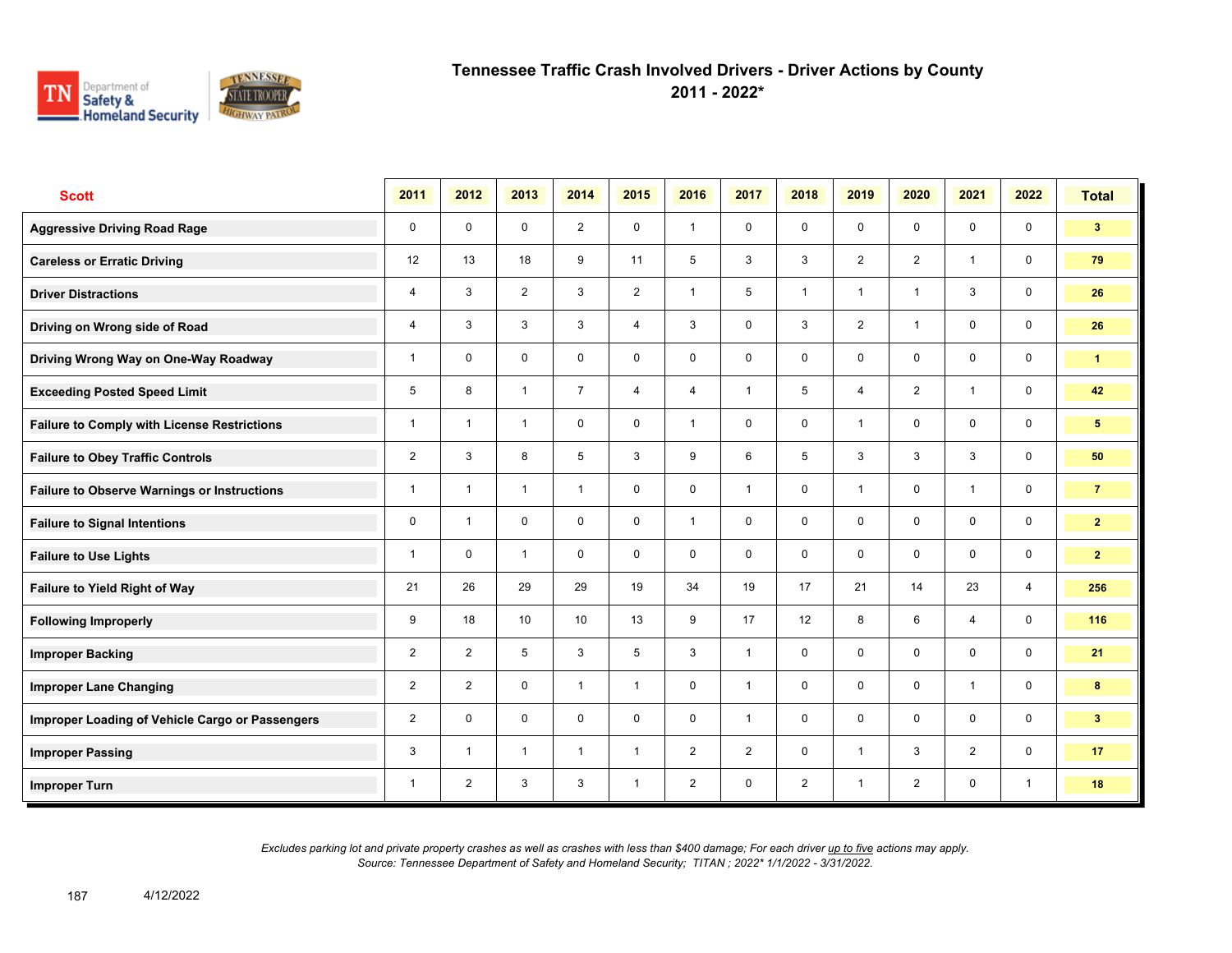

**2011 - 2022\***

|                                             | 2011           | 2012           | 2013           | 2014           | 2015           | 2016           | 2017           | 2018           | 2019           | 2020           | 2021           | 2022           | <b>Total</b>    |
|---------------------------------------------|----------------|----------------|----------------|----------------|----------------|----------------|----------------|----------------|----------------|----------------|----------------|----------------|-----------------|
| <b>Inattentive</b>                          | 13             | 8              | 9              | 12             | 17             | 11             | $\overline{4}$ | 4              | 5              | 5              | 5              | $\mathbf 0$    | 93              |
| Interfered with by Passenger                | $\mathbf{1}$   | 3              | $\mathbf 0$    | $\overline{2}$ | $\mathbf 0$    | $\mathbf 0$    | 0              | 0              | 0              | 0              | 0              | $\mathbf 0$    | 6               |
| <b>No Contributing Actions</b>              | 168            | 179            | 318            | 223            | 248            | 243            | 181            | 182            | 166            | 85             | 129            | 15             | 2,137           |
| <b>Operating without Required Equipment</b> | 0              | 0              | $\mathbf 0$    | $\mathbf{1}$   | 0              | $\overline{2}$ | 0              | $\mathbf{1}$   | 0              | 0              | $\overline{1}$ | 0              | $5\phantom{.0}$ |
| <b>Operator Inexperience</b>                | 5              | 5              | $\overline{7}$ | 6              | $\overline{7}$ | 6              | $\overline{2}$ | $\overline{2}$ | $\overline{2}$ | $\overline{1}$ | 0              | $\mathbf 0$    | 43              |
| Other                                       | 22             | 11             | 21             | 17             | 10             | 10             | $\overline{2}$ | $\overline{7}$ | 8              | 4              | 8              | $\overline{2}$ | 122             |
| <b>Over Correcting</b>                      | 2              | 3              | 9              | $\overline{2}$ | 8              | 5              | $\overline{2}$ | 3              | $\overline{2}$ | $\overline{2}$ | $\overline{2}$ | 0              | 40              |
| Racing                                      | 0              | $\overline{2}$ | $\Omega$       | $\mathbf 0$    | $\Omega$       | $\mathbf{0}$   | $\mathbf 0$    | 0              | 0              | $\mathbf 0$    | $\mathbf 0$    | $\mathbf 0$    | 2 <sup>7</sup>  |
| <b>Reckless or Negligent Driving</b>        | $\overline{7}$ | $\overline{7}$ | 5              | $\overline{7}$ | 6              | $\overline{7}$ | $\overline{4}$ | $\mathbf{1}$   | $\overline{2}$ | 4              | 6              | $\mathbf 0$    | 56              |
| <b>Speed Too Fast for Conditions</b>        | 6              | $\overline{4}$ | 5              | 10             | 9              | 3              | 3              | 8              | $\overline{7}$ | 6              | $\overline{2}$ | $\mathbf 0$    | 63              |
| <b>Swerved or Avoided</b>                   | 5              | 9              | 14             | 10             | 9              | 8              | $\mathbf{1}$   | $\overline{4}$ | $\mathbf{1}$   | 6              | 5              | $\mathbf 0$    | 72              |
| Texting/PDA/Blackberry Distraction          | $\mathbf{1}$   | $\mathbf 0$    | $\mathbf 0$    | $\mathbf 0$    | $\mathbf 0$    | $\mathbf 0$    | $\mathbf 0$    | $\mathbf{1}$   | 0              | $\mathbf 0$    | $\overline{1}$ | $\mathbf 0$    | 3 <sub>1</sub>  |
| <b>Vision Obstructed</b>                    | 4              | 4              | 2              | $\mathbf{1}$   | $\mathbf{1}$   | 3              | $\overline{2}$ | $\mathbf{1}$   | $\overline{2}$ | 0              | 0              | $\mathbf 0$    | 20              |
| <b>Unknown</b>                              | 58             | 44             | 72             | 63             | 57             | 44             | 43             | 38             | 33             | 24             | 36             | 8              | 520             |
| <b>Total Scott</b>                          | 363            | 363            | 545            | 431            | 436            | 417            | 301            | 300            | 273            | 171            | 234            | 30             | 3,864           |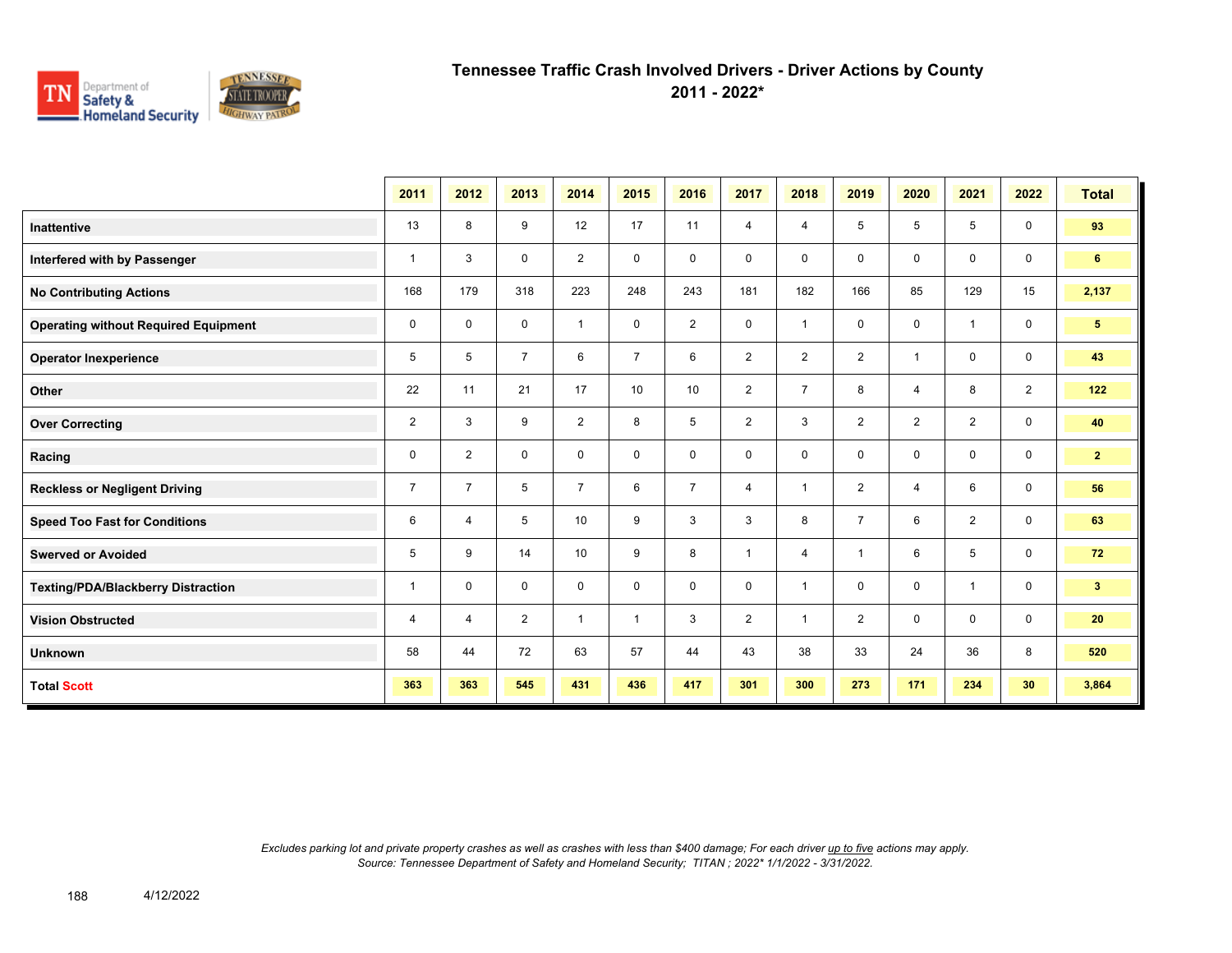

**2011 - 2022\***

| <b>Sequatchie</b>                                  | 2011           | 2012                    | 2013           | 2014           | 2015           | 2016           | 2017           | 2018           | 2019           | 2020           | 2021           | 2022           | <b>Total</b>    |
|----------------------------------------------------|----------------|-------------------------|----------------|----------------|----------------|----------------|----------------|----------------|----------------|----------------|----------------|----------------|-----------------|
| <b>Aggressive Driving Road Rage</b>                | $\overline{2}$ | $\mathbf 0$             | $\mathbf 0$    | $\mathbf 0$    | $\mathbf 0$    | $\mathbf 0$    | 3              | $\mathsf{O}$   | $\overline{2}$ | $\overline{1}$ | $\mathbf 0$    | $\mathbf 0$    | 8               |
| <b>Careless or Erratic Driving</b>                 | 1              | 3                       | $\overline{1}$ | 3              | 3              | 8              | $\overline{4}$ | $\overline{7}$ | 3              | 3              | 6              | $\overline{2}$ | 44              |
| <b>Driver Distractions</b>                         | 9              | $\overline{\mathbf{1}}$ | $\overline{1}$ | $\overline{2}$ | 6              | 3              | 3              | $\mathbf{1}$   | 4              | $\overline{1}$ | $\overline{7}$ | $\mathbf 0$    | 38              |
| <b>Driverless</b>                                  | 0              | $\Omega$                | $\mathbf 0$    | $\mathbf 0$    | 0              | $\Omega$       | $\mathbf 0$    | $\mathbf 0$    | $\mathbf 0$    | $\mathbf 0$    | $\mathbf{1}$   | $\mathbf 0$    | $\mathbf{1}$    |
| Driving on Wrong side of Road                      | 1              | $\overline{2}$          | $\overline{2}$ | $\mathbf 0$    | 3              | 2              | $\mathbf{1}$   | $\overline{2}$ | 3              | $\overline{1}$ | 6              | $\mathbf{1}$   | 24              |
| Driving Wrong Way on One-Way Roadway               | 0              | $\mathbf 0$             | $\mathbf 0$    | $\mathbf 0$    | $\mathbf{1}$   | $\mathbf 0$    | $\mathbf 0$    | $\mathsf{O}$   | $\mathbf 0$    | $\mathbf 0$    | $\mathbf 0$    | $\mathbf 0$    | 1               |
| <b>Exceeding Posted Speed Limit</b>                | 3              | 9                       | $\overline{2}$ | $\mathbf{1}$   | $\overline{7}$ | $\overline{1}$ | 6              | $\overline{4}$ | 8              | 6              | 5              | $\mathbf 0$    | 52              |
| <b>Failure to Comply with License Restrictions</b> | 0              | $\overline{\mathbf{1}}$ | $\mathbf 0$    | $\mathbf 0$    | 0              | $\Omega$       | $\mathbf{1}$   | $\mathbf{1}$   | $\mathbf 0$    | $\overline{1}$ | $\mathbf{1}$   | $\mathbf 0$    | $5\phantom{.0}$ |
| <b>Failure to Obey Traffic Controls</b>            | 3              | $\overline{1}$          | $\mathbf{1}$   | $\overline{2}$ | $\overline{2}$ | 2              | 3              | 5              | $\overline{2}$ | $\overline{2}$ | 5              | $\mathbf{1}$   | 29              |
| <b>Failure to Observe Warnings or Instructions</b> | $\overline{2}$ | 0                       | $\overline{1}$ | $\mathbf 0$    | 0              | $\mathbf 0$    | $\mathbf{1}$   | $\mathbf{1}$   | $\mathbf{1}$   | $\mathbf 0$    | $\mathbf{1}$   | $\mathbf 0$    | $\overline{7}$  |
| <b>Failure to Signal Intentions</b>                | 0              | $\Omega$                | $\overline{1}$ | $\mathbf 0$    | 0              | $\mathbf 0$    | $\mathbf 0$    | $\mathbf{1}$   | $\mathbf 0$    | $\mathbf 0$    | $\mathbf 0$    | $\mathbf 0$    | $\mathbf{2}$    |
| <b>Failure to Use Lights</b>                       | 0              | $\Omega$                | $\Omega$       | $\mathbf 0$    | $\overline{2}$ | $\Omega$       | $\mathbf 0$    | $\mathbf 0$    | $\overline{2}$ | $\Omega$       | $\mathbf 0$    | $\mathbf{1}$   | $5\phantom{.0}$ |
| Failure to Yield Right of Way                      | 35             | 26                      | 43             | 31             | 30             | 40             | 39             | 40             | 40             | 35             | 44             | $\overline{7}$ | 410             |
| <b>Following Improperly</b>                        | 12             | 28                      | 15             | 10             | 18             | 23             | 22             | 18             | 17             | 17             | 25             | $\overline{4}$ | 209             |
| <b>Improper Backing</b>                            | $\overline{2}$ | $\overline{2}$          | $\overline{2}$ | 3              | 3              | $\overline{4}$ | $\overline{4}$ | 3              | 3              | $\mathbf 0$    | $\mathbf 0$    | $\mathbf 0$    | 26              |
| <b>Improper Lane Changing</b>                      | 0              | $\overline{1}$          | $\mathbf{1}$   | $\mathbf{1}$   | 0              | 2              | $\mathbf{1}$   | $\overline{2}$ | $\overline{2}$ | 3              | $\mathbf 0$    | $\mathbf 0$    | 13              |
| Improper Loading of Vehicle Cargo or Passengers    | 0              | $\Omega$                | $\overline{1}$ | $\mathbf 0$    | 0              | $\Omega$       | $\mathbf 0$    | $\mathbf 0$    | $\mathbf 0$    | $\mathbf 0$    | $\mathbf 0$    | $\mathbf 0$    | $\mathbf{1}$    |
| <b>Improper Passing</b>                            | 3              | 2                       | $\overline{1}$ | $\overline{1}$ | 4              | $\overline{2}$ | $\mathbf{1}$   | $\overline{2}$ | 4              | $\overline{1}$ | $\overline{2}$ | $\mathbf{1}$   | 24              |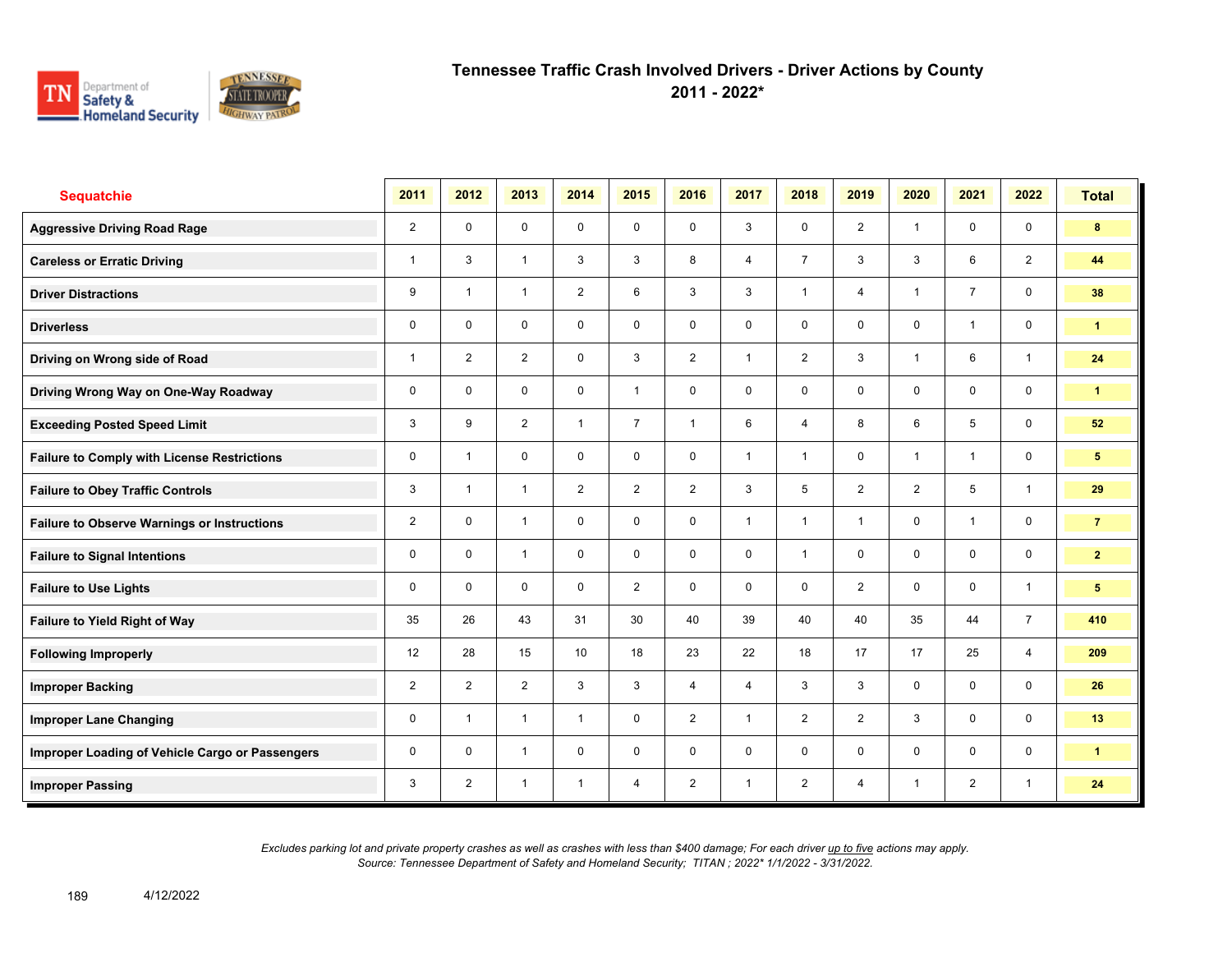

**2011 - 2022\***

|                                             | 2011           | 2012           | 2013           | 2014           | 2015           | 2016         | 2017           | 2018           | 2019           | 2020           | 2021           | 2022           | <b>Total</b>   |
|---------------------------------------------|----------------|----------------|----------------|----------------|----------------|--------------|----------------|----------------|----------------|----------------|----------------|----------------|----------------|
| <b>Improper Turn</b>                        | $\overline{2}$ | 0              | $\mathbf 0$    | 3              | 3              | $\mathbf{1}$ | $\overline{4}$ | $\overline{2}$ | 5              | 2              | 14             | $\mathbf{1}$   | 37             |
| <b>Improperly Towing or Pushing Vehicle</b> | 0              | 0              | $\mathbf 0$    | $\overline{2}$ | 0              | $\mathbf 0$  | $\mathbf{1}$   | $\mathbf 0$    | 0              | $\mathbf 0$    | $\mathbf 0$    | $\mathbf 0$    | 3 <sup>7</sup> |
| <b>Inattentive</b>                          | 6              | $\overline{2}$ | $\overline{2}$ | $\overline{4}$ | 3              | $\mathbf 0$  | $\overline{4}$ | 6              | 5              | 5              | 6              | $\overline{2}$ | 45             |
| Interfered with by Passenger                | 0              | 0              | $\mathbf 0$    | $\mathbf 0$    | $\mathbf{1}$   | 0            | $\mathbf{1}$   | $\overline{1}$ | $\mathbf 1$    | $\overline{2}$ | $\mathbf{1}$   | $\mathbf 0$    | $\overline{7}$ |
| <b>No Contributing Actions</b>              | 215            | 212            | 177            | 183            | 196            | 189          | 187            | 206            | 207            | 227            | 276            | 50             | 2,325          |
| <b>Operating without Required Equipment</b> | 0              | $\mathbf 0$    | 0              | 0              | 0              | $\mathbf{1}$ | 0              | $\overline{1}$ | 0              | $\mathbf 0$    | $\mathbf 0$    | $\mathbf 0$    | $\mathbf{2}$   |
| <b>Operator Inexperience</b>                | $\overline{2}$ | 11             | $\overline{7}$ | 4              | 3              | 6            | 5              | 5              | 6              | $\overline{7}$ | 3              | $\mathbf{1}$   | 60             |
| Other                                       | 24             | 20             | 8              | 20             | 11             | 21           | 13             | 17             | 16             | 20             | 14             | $\mathbf{1}$   | 185            |
| <b>Over Correcting</b>                      | 12             | 6              | 6              | 3              | 12             | 6            | 10             | 4              | 8              | 5              | 2              | $\mathbf{3}$   | 77             |
| <b>Reckless or Negligent Driving</b>        | 5              | 3              | 2              | 5              | $\overline{2}$ | 11           | 9              | 6              | $\overline{7}$ | $\overline{7}$ | 10             | $\mathbf{1}$   | 68             |
| <b>Speed Too Fast for Conditions</b>        | 2              | 3              | 11             | $\overline{4}$ | $\overline{7}$ | 4            | 8              | 9              | 10             | 12             | 10             | $\mathbf{3}$   | 83             |
| <b>Speed Too Slow</b>                       | 0              | $\mathbf 0$    | $\mathbf 0$    | $\mathbf 0$    | 0              | $\mathbf 0$  | $\mathbf{1}$   | $\mathbf 0$    | 1              | $\mathbf 0$    | $\mathbf 0$    | $\mathbf 0$    | $\mathbf{2}$   |
| <b>Swerved or Avoided</b>                   | 6              | 6              | $\overline{7}$ | $\overline{7}$ | 9              | 9            | 8              | 16             | 17             | 9              | 6              | 3              | 103            |
| <b>Texting/PDA/Blackberry Distraction</b>   | $\mathsf 0$    | $\overline{2}$ | 3              | $\mathbf{1}$   | $\mathbf{1}$   | $\mathbf{1}$ | 0              | $\mathbf 0$    | 0              | $\overline{1}$ | $\mathbf 0$    | $\mathbf 0$    | 9              |
| <b>Vision Obstructed</b>                    | 3              | $\mathbf{1}$   | $\mathbf 0$    | $\mathbf{1}$   | 6              | $\mathbf{1}$ | 3              | $\mathbf{1}$   | $\overline{2}$ | $\overline{2}$ | $\overline{2}$ | $\mathbf 0$    | 22             |
| <b>Unknown</b>                              | 68             | 62             | 34             | 22             | 45             | 54           | 44             | 49             | 52             | 52             | 42             | 11             | 535            |
| <b>Total Sequatchie</b>                     | 418            | 404            | 329            | 313            | 378            | 391          | 387            | 410            | 428            | 422            | 489            | 93             | 4,462          |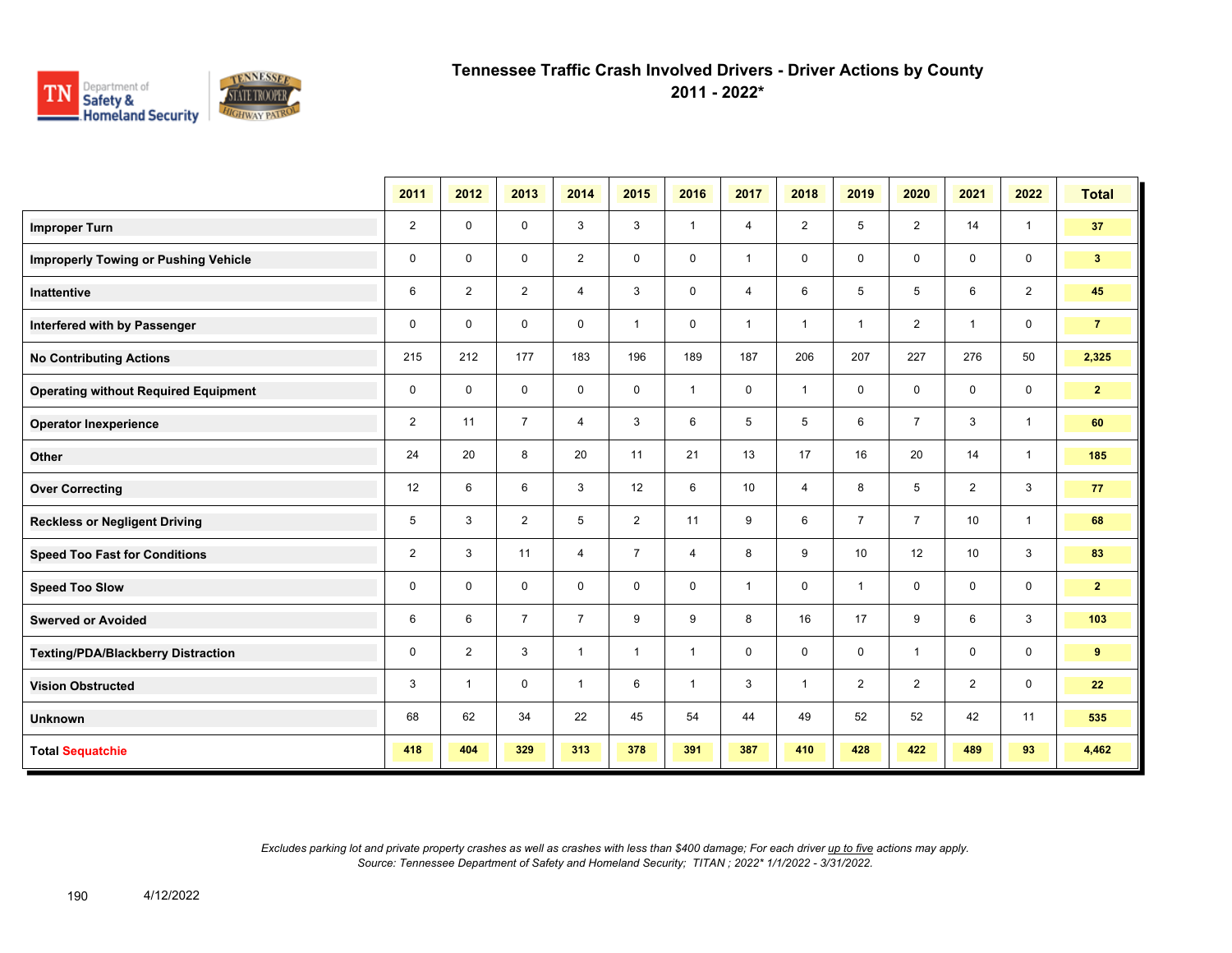

**2011 - 2022\***

| <b>Sevier</b>                                      | 2011           | 2012           | 2013           | 2014           | 2015           | 2016                    | 2017           | 2018           | 2019           | 2020                    | 2021           | 2022           | <b>Total</b> |
|----------------------------------------------------|----------------|----------------|----------------|----------------|----------------|-------------------------|----------------|----------------|----------------|-------------------------|----------------|----------------|--------------|
| <b>Aggressive Driving Road Rage</b>                | $\mathbf 0$    | 4              | 9              | 3              | $\overline{4}$ | 6                       | 3              | $\overline{4}$ | 10             | $\overline{7}$          | 10             | $\mathbf 0$    | 60           |
| <b>Careless or Erratic Driving</b>                 | 59             | 158            | 166            | 93             | 111            | 85                      | 58             | 93             | 82             | 65                      | 56             | 13             | 1,039        |
| <b>Driver Distractions</b>                         | 33             | 24             | 34             | 31             | 32             | 55                      | 67             | 50             | 55             | 33                      | 44             | 12             | 470          |
| <b>Driverless</b>                                  | 0              | 0              | $\mathbf{1}$   | $\mathbf{1}$   | $\overline{2}$ | 0                       | 0              | 3              | $\mathbf{1}$   | $\overline{\mathbf{1}}$ | 0              | 0              | 9            |
| Driving on Wrong side of Road                      | 63             | 33             | 25             | 31             | 40             | 29                      | 27             | 25             | 26             | 29                      | 37             | 8              | 373          |
| Driving Wrong Way on One-Way Roadway               | $\overline{2}$ | $\mathbf 0$    | $\overline{2}$ | $\mathbf{1}$   | $\mathbf{1}$   | $\overline{\mathbf{1}}$ | 1              | $\overline{2}$ | 0              | $\overline{\mathbf{1}}$ | $\overline{2}$ | $\mathbf 0$    | 13           |
| <b>Exceeding Posted Speed Limit</b>                | 25             | 27             | 26             | 32             | 39             | 50                      | 54             | 34             | 45             | 40                      | 32             | $\overline{4}$ | 408          |
| <b>Failure to Comply with License Restrictions</b> | 10             | 5              | 5              | 5              | $\overline{7}$ | 9                       | 4              | 8              | $\overline{7}$ | $\overline{7}$          | 6              | $\mathbf{1}$   | 74           |
| <b>Failure to Obey Traffic Controls</b>            | 79             | 72             | 70             | 61             | 84             | 87                      | 86             | 78             | 88             | 63                      | 82             | 19             | 869          |
| <b>Failure to Observe Warnings or Instructions</b> | 27             | 20             | 31             | 15             | 17             | 12                      | 21             | 32             | 23             | 6                       | 9              | $\overline{2}$ | 215          |
| <b>Failure to Signal Intentions</b>                | 6              | $\overline{2}$ | $\Omega$       | $\overline{2}$ | $\mathbf{1}$   | $\Omega$                | $\overline{2}$ | $\overline{1}$ | 0              | 3                       | $\overline{1}$ | $\mathbf 0$    | 18           |
| <b>Failure to Use Lights</b>                       | 3              | 3              | 3              | $\overline{1}$ | $\mathbf{1}$   | $\overline{4}$          | 0              | $\mathbf 0$    | 3              | 3                       | $\overline{1}$ | $\mathbf{1}$   | 23           |
| Failure to Yield Right of Way                      | 494            | 522            | 453            | 509            | 537            | 619                     | 559            | 570            | 651            | 544                     | 776            | 139            | 6,373        |
| <b>Following Improperly</b>                        | 637            | 581            | 543            | 645            | 805            | 888                     | 878            | 789            | 880            | 687                     | 926            | 164            | 8,423        |
| <b>GPS Distraction</b>                             | $\overline{2}$ | $\overline{2}$ | 3              | $\overline{2}$ | $\mathbf{1}$   | 4                       | $\overline{4}$ | 5              | $\overline{7}$ | 4                       | 3              | $\mathbf 0$    | 37           |
| <b>Improper Backing</b>                            | 46             | 58             | 45             | 63             | 84             | 56                      | 47             | 58             | 49             | 48                      | 40             | $\overline{4}$ | 598          |
| <b>Improper Lane Changing</b>                      | 72             | 71             | 71             | 73             | 114            | 143                     | 141            | 139            | 150            | 139                     | 189            | 34             | 1,336        |
| Improper Loading of Vehicle Cargo or Passengers    | 0              | $\mathbf 0$    | $\overline{2}$ | $\overline{1}$ | $\mathbf{1}$   | $\overline{1}$          | $\overline{1}$ | $\overline{1}$ | 0              | -1                      | $\overline{1}$ | $\mathbf 0$    | 9            |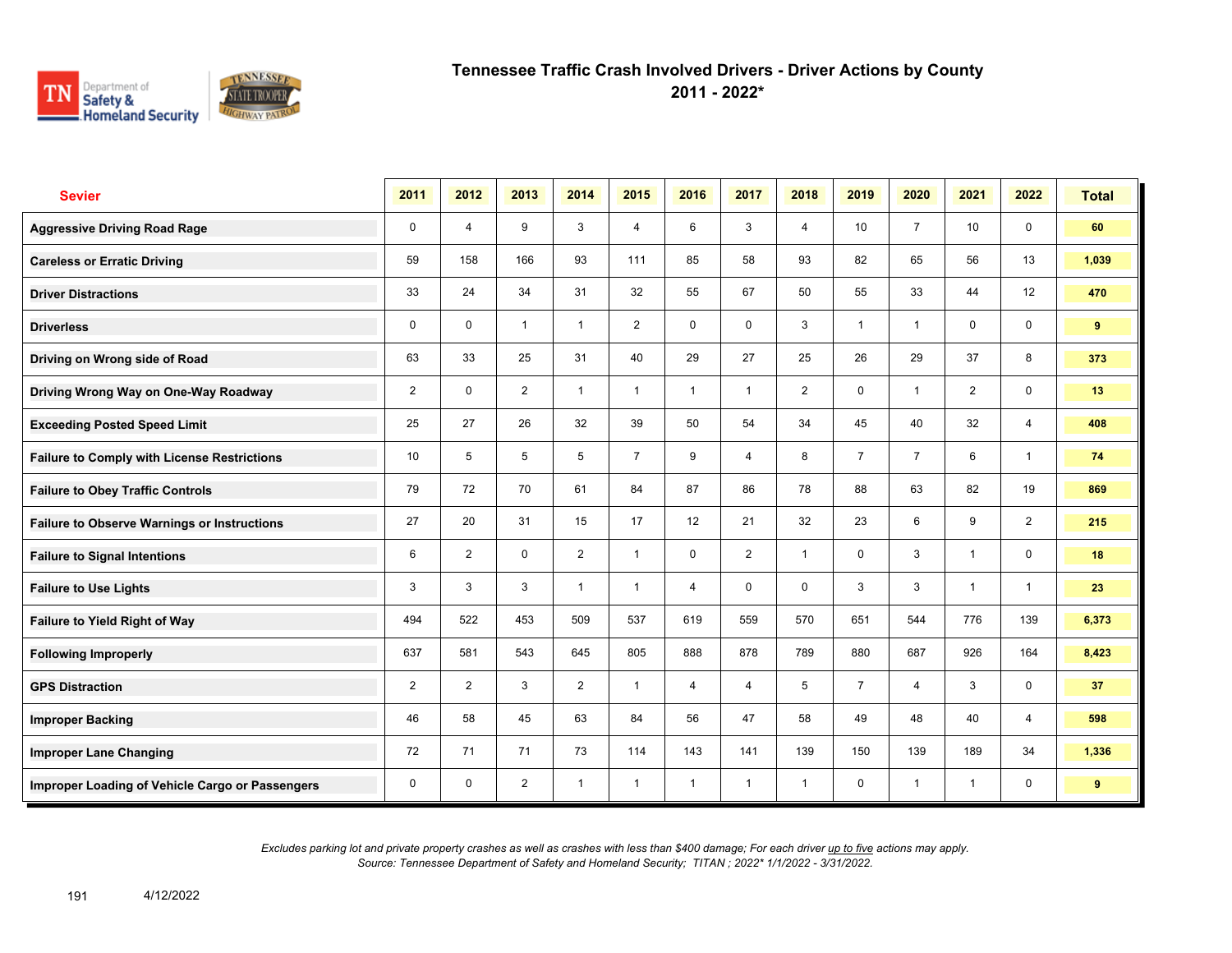

**2011 - 2022\***

|                                             | 2011         | 2012           | 2013           | 2014         | 2015           | 2016           | 2017         | 2018           | 2019           | 2020           | 2021           | 2022         | <b>Total</b>            |
|---------------------------------------------|--------------|----------------|----------------|--------------|----------------|----------------|--------------|----------------|----------------|----------------|----------------|--------------|-------------------------|
| <b>Improper Passing</b>                     | 32           | 15             | 23             | 22           | 16             | 24             | 19           | 19             | 28             | 30             | 51             | 13           | 292                     |
| <b>Improper Turn</b>                        | 58           | 49             | 23             | 61           | 69             | 53             | 77           | 68             | 59             | 57             | 73             | 11           | 658                     |
| <b>Improperly Carrying Hazardous Cargo</b>  | 0            | $\mathbf 0$    | $\mathbf 0$    | 0            | 0              | $\mathbf{1}$   | 0            | 0              | 0              | 0              | 0              | $\mathbf 0$  | $\mathbf{1}$            |
| <b>Improperly Towing or Pushing Vehicle</b> | 0            | $\mathbf 0$    | $\mathbf{1}$   | $\mathbf 0$  | $\overline{2}$ | $\mathbf 0$    | $\mathbf{1}$ | 0              | $\mathbf 0$    | $\overline{1}$ | $\mathbf 0$    | $\mathbf 0$  | 5                       |
| Inattentive                                 | 196          | 136            | 125            | 111          | 123            | 82             | 78           | 69             | 78             | 63             | 90             | 20           | 1,171                   |
| Interfered with by Passenger                | 20           | 10             | 10             | 6            | $\overline{7}$ | 6              | 3            | $\overline{4}$ | 6              | $\overline{4}$ | $\overline{1}$ | $\mathbf{1}$ | 78                      |
| <b>No Contributing Actions</b>              | 2,673        | 2,774          | 2,584          | 2,647        | 3,082          | 3,450          | 3,416        | 3,296          | 3,244          | 2,661          | 3,636          | 647          | 34,110                  |
| <b>Operating without Required Equipment</b> | $\mathbf{1}$ | $\overline{2}$ | $\overline{2}$ | $\mathbf{1}$ | 3              | $\overline{2}$ | $\mathbf{1}$ | $\overline{4}$ | $\overline{4}$ | $\overline{2}$ | $\overline{2}$ | $\mathbf 0$  | 24                      |
| <b>Operator Inexperience</b>                | 57           | 40             | 41             | 38           | 34             | 33             | 27           | 14             | 20             | 20             | 28             | 5            | 357                     |
| Other                                       | 455          | 283            | 266            | 300          | 294            | 280            | 254          | 245            | 221            | 174            | 266            | 43           | 3,081                   |
| <b>Over Correcting</b>                      | 57           | 64             | 65             | 44           | 67             | 58             | 75           | 53             | 49             | 45             | 56             | 11           | 644                     |
| Racing                                      | 2            | $\mathbf 0$    | $\mathbf 0$    | $\mathbf 0$  | $\mathbf 0$    | $\mathbf 0$    | $\mathbf 0$  | $\mathbf{1}$   | 0              | $\mathbf 0$    | $\overline{1}$ | $\mathbf 0$  | $\overline{\mathbf{4}}$ |
| <b>Reckless or Negligent Driving</b>        | 35           | 28             | 32             | 29           | 54             | 44             | 53           | 65             | 80             | 88             | 69             | 16           | 593                     |
| <b>Speed Too Fast for Conditions</b>        | 140          | 135            | 102            | 102          | 135            | 107            | 140          | 156            | 94             | 128            | 120            | 15           | 1,374                   |
| <b>Speed Too Slow</b>                       | $\mathbf{1}$ | $\overline{1}$ | $\mathbf 0$    | $\mathbf 0$  | $\mathbf 0$    | $\mathbf{1}$   | $\mathbf{1}$ | $\mathbf{1}$   | $\mathbf{1}$   | $\overline{1}$ | $\overline{1}$ | $\mathbf 0$  | 8                       |
| <b>Swerved or Avoided</b>                   | 57           | 82             | 71             | 72           | 93             | 93             | 94           | 86             | 65             | 75             | 91             | 8            | 887                     |
| Texting/PDA/Blackberry Distraction          | 0            | 3              | 4              | 6            | $\overline{7}$ | 8              | 4            | 8              | $\overline{2}$ | $\overline{7}$ | 10             | $\mathbf{1}$ | 60                      |
| <b>Vision Obstructed</b>                    | 47           | 35             | 25             | 25           | 27             | 15             | 19           | 15             | 13             | 18             | 25             | 3            | 267                     |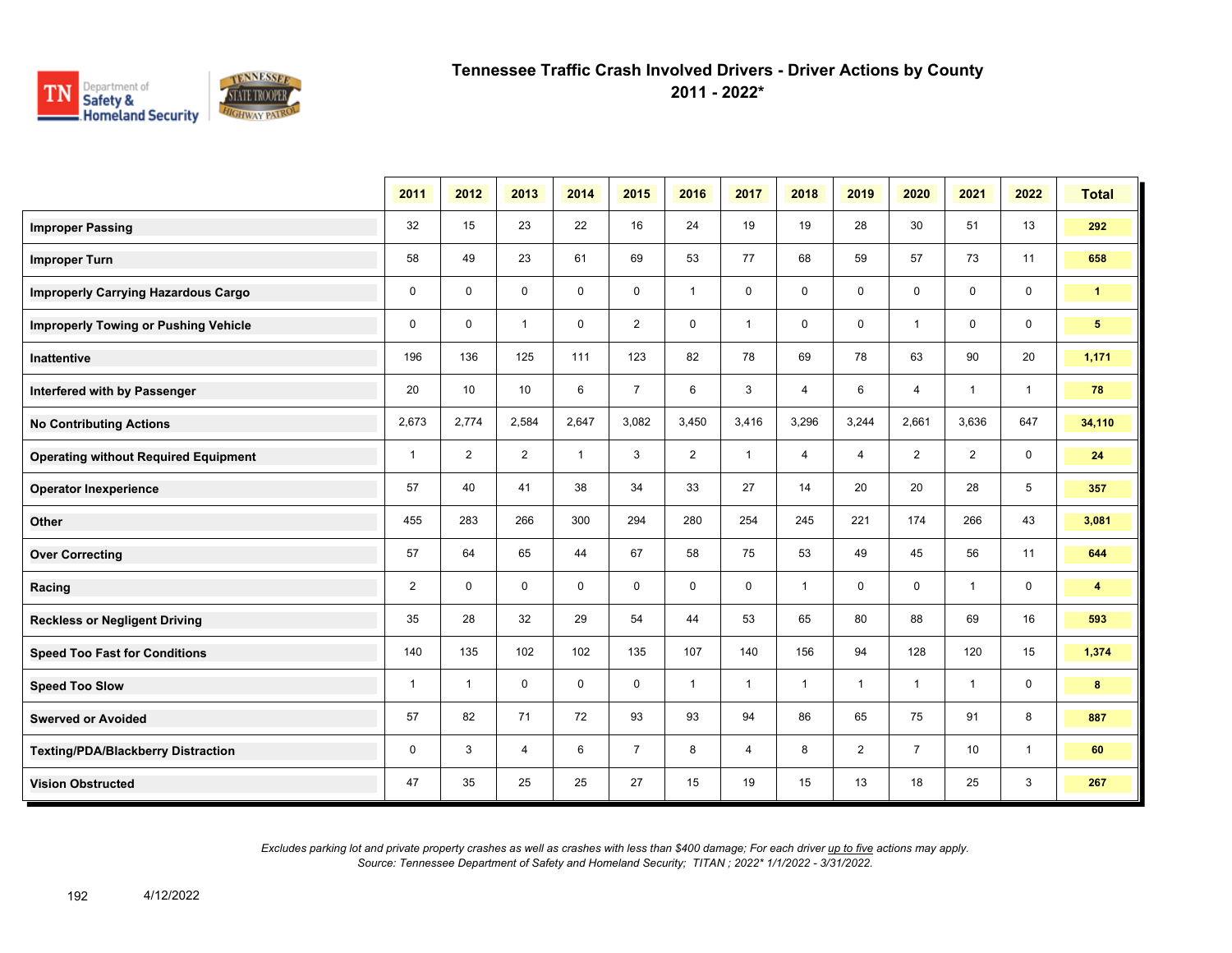

|                     | 2011  | 2012  | 2013  | 2014  | 2015  | 2016  | 2017  | 2018  | 2019  | 2020  | 2021  | 2022  | <b>Total</b> |
|---------------------|-------|-------|-------|-------|-------|-------|-------|-------|-------|-------|-------|-------|--------------|
| <b>Unknown</b>      | 755   | 689   | 681   | 754   | 805   | 712   | 768   | 816   | 783   | 756   | 879   | 183   | 8,581        |
| <b>Total Sevier</b> | 6,144 | 5,928 | 5,544 | 5,787 | 6,699 | 7.018 | 6,983 | 6,812 | 6,824 | 5,811 | 7,614 | 1,378 | 72,542       |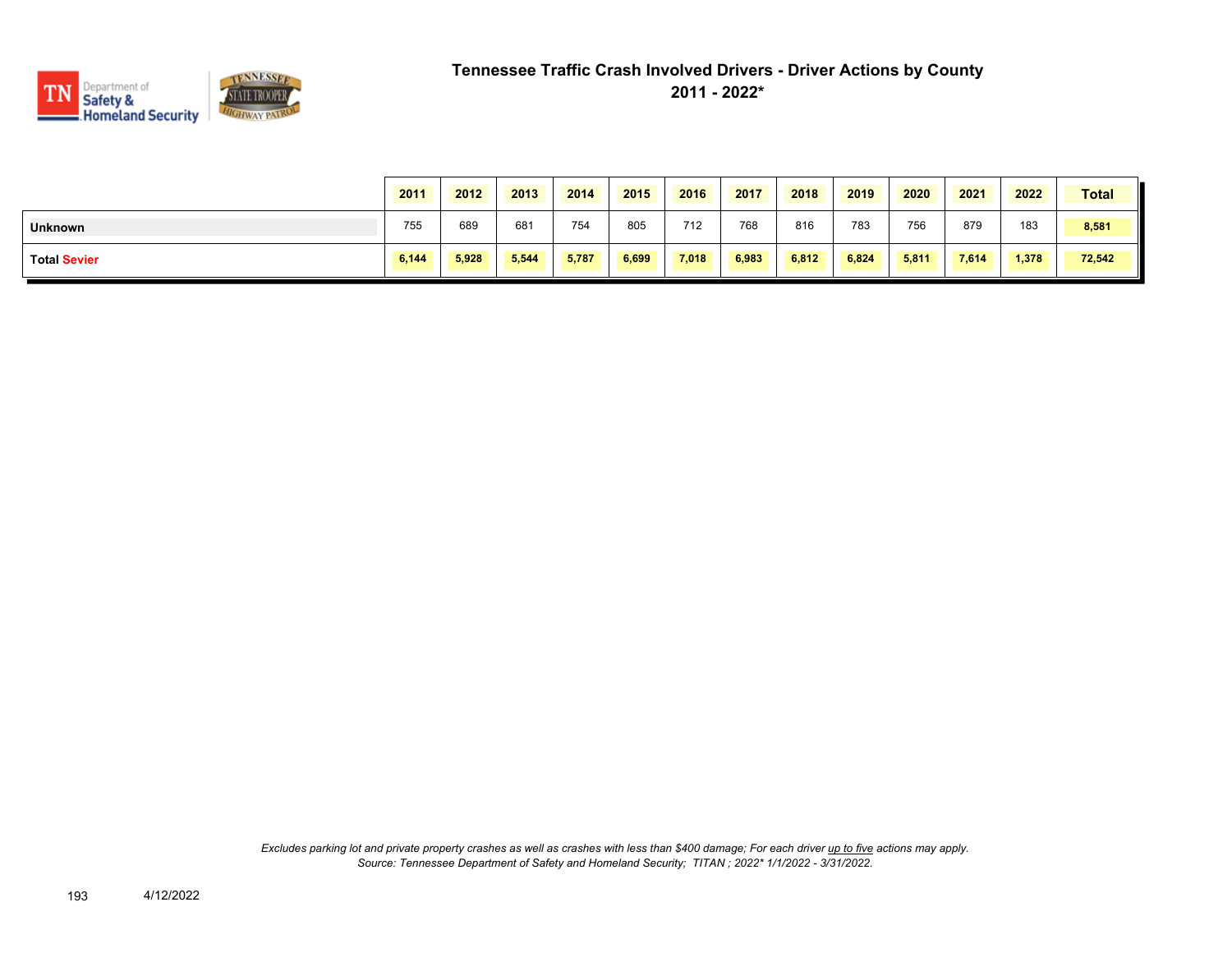

**2011 - 2022\***

| <b>Shelby</b>                                      | 2011  | 2012        | 2013           | 2014           | 2015           | 2016        | 2017  | 2018  | 2019  | 2020        | 2021           | 2022        | <b>Total</b>   |
|----------------------------------------------------|-------|-------------|----------------|----------------|----------------|-------------|-------|-------|-------|-------------|----------------|-------------|----------------|
| <b>Aggressive Driving Road Rage</b>                | 199   | 189         | 200            | 196            | 293            | 304         | 361   | 408   | 380   | 432         | 577            | 116         | 3,655          |
| <b>Careless or Erratic Driving</b>                 | 3,008 | 3,489       | 3,775          | 3,862          | 4,255          | 4,473       | 4,698 | 4,518 | 4,186 | 4,426       | 5,122          | 1,101       | 46,913         |
| <b>Driver Distractions</b>                         | 20    | 21          | 20             | 45             | 30             | 37          | 39    | 38    | 30    | 35          | 34             | 8           | 357            |
| <b>Driverless</b>                                  | 0     | $\mathbf 0$ | $\mathbf{1}$   | $\mathbf 0$    | $\overline{2}$ | $\mathbf 0$ | 0     | 0     | 0     | $\mathbf 0$ | $\mathbf{1}$   | 0           | $\overline{4}$ |
| Driving on Wrong side of Road                      | 152   | 169         | 130            | 149            | 153            | 173         | 156   | 159   | 126   | 145         | 120            | 18          | 1,650          |
| Driving Wrong Way on One-Way Roadway               | 35    | 46          | 38             | 27             | 30             | 32          | 35    | 30    | 37    | 44          | 47             | 9           | 410            |
| <b>Exceeding Posted Speed Limit</b>                | 105   | 89          | 90             | 104            | 87             | 95          | 120   | 116   | 88    | 102         | 119            | 23          | 1,138          |
| <b>Failure to Comply with License Restrictions</b> | 53    | 37          | 47             | 60             | 30             | 31          | 35    | 40    | 18    | 13          | 13             | 6           | 383            |
| <b>Failure to Obey Traffic Controls</b>            | 1,165 | 1.131       | 1,056          | 973            | 1,000          | 928         | 1,013 | 982   | 1,055 | 951         | 936            | 199         | 11,389         |
| <b>Failure to Observe Warnings or Instructions</b> | 189   | 149         | 126            | 145            | 154            | 143         | 154   | 143   | 144   | 122         | 115            | 28          | 1,612          |
| <b>Failure to Signal Intentions</b>                | 38    | 50          | 50             | 26             | 38             | 32          | 42    | 35    | 50    | 40          | 51             | 8           | 460            |
| <b>Failure to Use Lights</b>                       | 30    | 23          | 20             | 18             | 25             | 50          | 82    | 73    | 91    | 66          | 78             | 13          | 569            |
| <b>Failure to Yield Right of Way</b>               | 4,017 | 4,162       | 4,084          | 4,270          | 4,373          | 4,856       | 4,487 | 4,344 | 4,230 | 3,790       | 3,977          | 821         | 47,411         |
| <b>Following Improperly</b>                        | 3,823 | 3,828       | 3,932          | 3,986          | 4,294          | 4,702       | 4,610 | 4,493 | 4,500 | 3,022       | 3,145          | 665         | 45,000         |
| <b>GPS Distraction</b>                             | 0     | 2           | $\overline{4}$ | $\overline{4}$ | $\overline{2}$ | 5           | 2     | 5     | 3     | 2           | $\overline{4}$ | $\mathbf 0$ | 33             |
| <b>Improper Backing</b>                            | 708   | 720         | 621            | 708            | 647            | 710         | 753   | 695   | 821   | 541         | 518            | 94          | 7,536          |
| <b>Improper Lane Changing</b>                      | 1,576 | 1,528       | 1.467          | 1,547          | 1,624          | 1,934       | 1,984 | 2,121 | 2,081 | 1,594       | 1,762          | 351         | 19,569         |
| Improper Loading of Vehicle Cargo or Passengers    | 36    | 21          | 22             | 22             | 21             | 19          | 28    | 26    | 31    | 24          | 13             | 3           | 266            |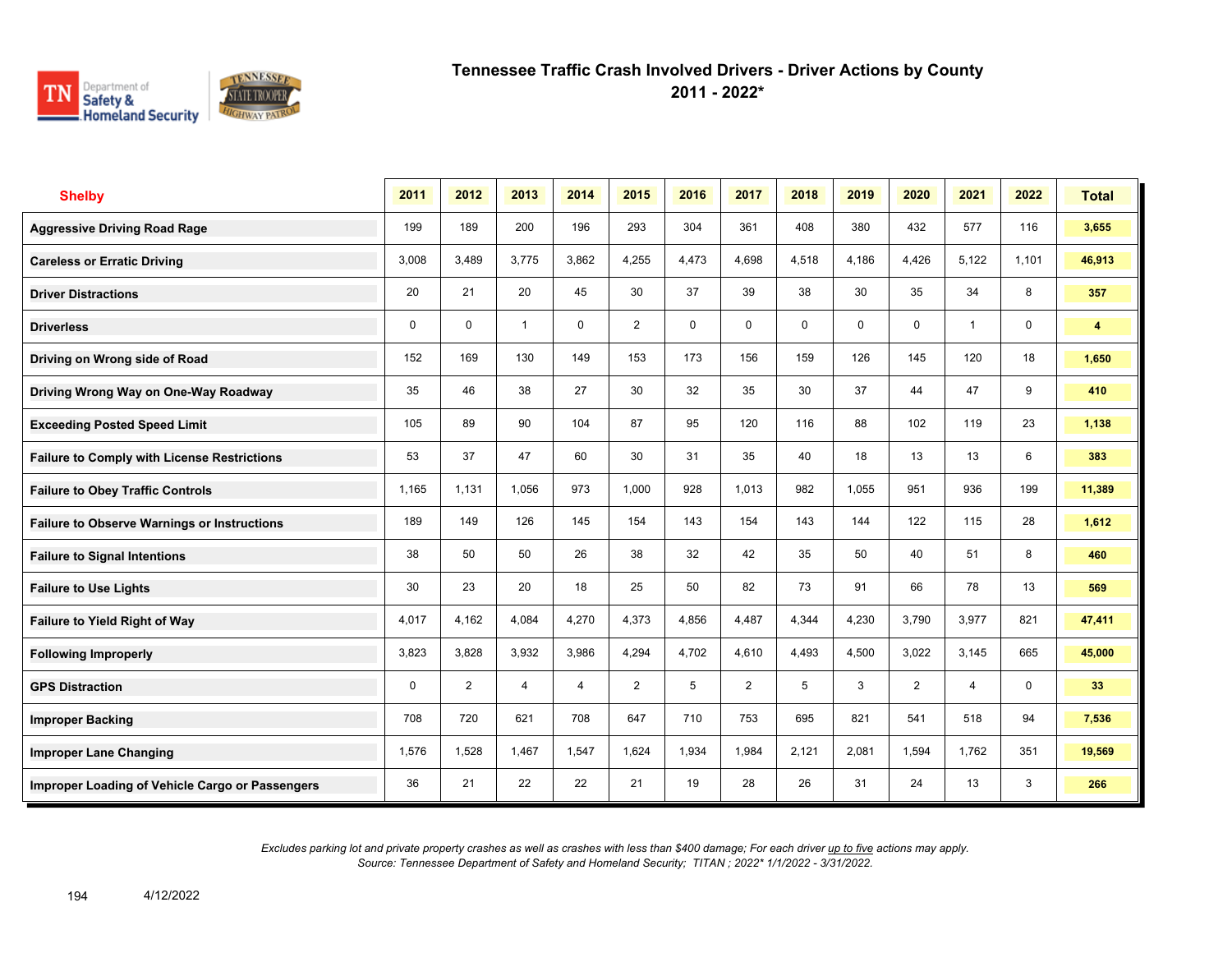

**2011 - 2022\***

|                                             | 2011   | 2012   | 2013           | 2014           | 2015            | 2016   | 2017   | 2018   | 2019   | 2020   | 2021   | 2022           | <b>Total</b> |
|---------------------------------------------|--------|--------|----------------|----------------|-----------------|--------|--------|--------|--------|--------|--------|----------------|--------------|
| <b>Improper Passing</b>                     | 356    | 386    | 318            | 325            | 329             | 402    | 409    | 453    | 464    | 375    | 418    | 71             | 4,306        |
| <b>Improper Turn</b>                        | 1,153  | 1,120  | 1,125          | 1,188          | 1,237           | 1,474  | 1,429  | 1,707  | 1,636  | 1,337  | 1,546  | 323            | 15,275       |
| <b>Improperly Carrying Hazardous Cargo</b>  | 11     | 13     | 11             | 14             | 11              | 15     | 16     | 14     | 15     | 14     | 11     | $\overline{2}$ | 147          |
| <b>Improperly Towing or Pushing Vehicle</b> | 16     | 19     | 9              | 14             | 10              | 12     | 15     | 22     | 14     | 14     | 17     | $\overline{1}$ | 163          |
| Inattentive                                 | 4,173  | 4,575  | 4,585          | 5,204          | 5,734           | 6,563  | 6,614  | 7,177  | 7,403  | 6,226  | 6,869  | 1,599          | 66,722       |
| Interfered with by Passenger                | 24     | 43     | 27             | 25             | 21              | 25     | 27     | 20     | 17     | 15     | 19     | 3              | 266          |
| <b>No Contributing Actions</b>              | 24,002 | 23,868 | 24,101         | 25,371         | 27,736          | 31,030 | 31,195 | 32,177 | 32,594 | 27,380 | 30,751 | 6,606          | 316,811      |
| <b>Operating without Required Equipment</b> | 24     | 25     | 19             | 15             | 23              | 23     | 28     | 23     | 30     | 21     | 33     | 3              | 267          |
| <b>Operator Inexperience</b>                | 335    | 326    | 336            | 292            | 343             | 286    | 302    | 287    | 232    | 214    | 217    | 55             | 3,225        |
| Other                                       | 3,515  | 2,663  | 2,691          | 2,498          | 2,812           | 3,035  | 2,951  | 3,407  | 3,212  | 2,568  | 2,866  | 640            | 32,858       |
| <b>Over Correcting</b>                      | 703    | 668    | 758            | 672            | 745             | 756    | 688    | 756    | 640    | 670    | 689    | 155            | 7,900        |
| Racing                                      | 8      | 5      | 9              | $\overline{7}$ | 9               | 15     | 8      | 9      | 17     | 23     | 22     | 8              | 140          |
| <b>Reckless or Negligent Driving</b>        | 1,208  | 1.001  | 856            | 861            | 886             | 1,039  | 1,061  | 991    | 861    | 930    | 1,079  | 228            | 11,001       |
| <b>Speed Too Fast for Conditions</b>        | 536    | 449    | 491            | 466            | 503             | 512    | 527    | 489    | 416    | 460    | 462    | 112            | 5,423        |
| <b>Speed Too Slow</b>                       | 24     | 14     | 11             | 12             | 14              | 23     | 15     | 21     | 16     | 13     | 19     | 6              | 188          |
| <b>Swerved or Avoided</b>                   | 939    | 834    | 873            | 865            | 899             | 976    | 1,048  | 1,152  | 1,093  | 1,047  | 1,038  | 246            | 11,010       |
| <b>Texting/PDA/Blackberry Distraction</b>   | 6      | 6      | $\overline{7}$ | 6              | 10 <sup>°</sup> | 6      | 10     | 9      | 16     | 8      | 9      | 3              | 96           |
| <b>Vision Obstructed</b>                    | 260    | 231    | 235            | 246            | 246             | 268    | 245    | 252    | 216    | 160    | 205    | 59             | 2,623        |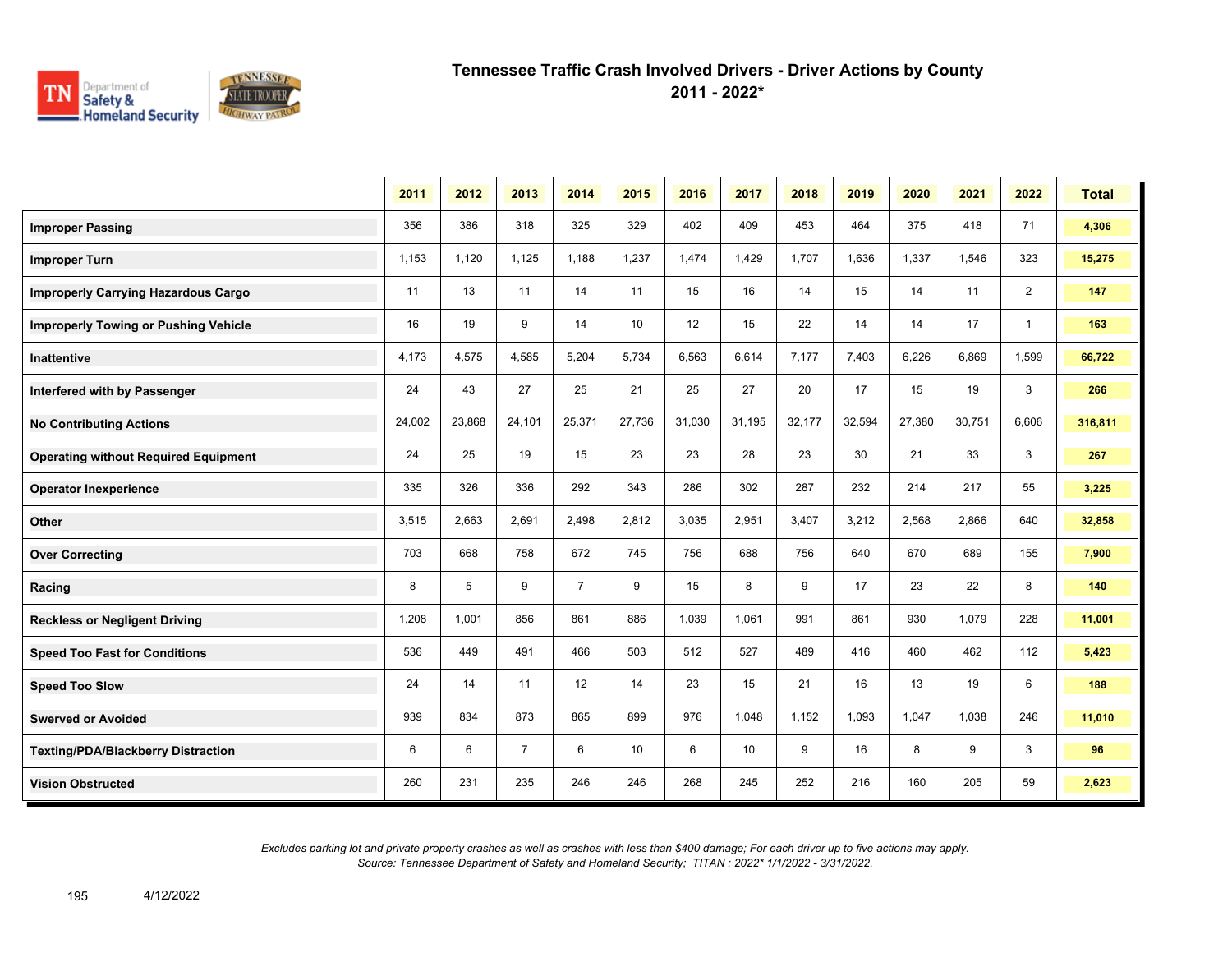

|                     | 2011   | 2012   | 2013   | 2014   | 2015   | 2016   | 2017   | 2018   | 2019   | 2020   | 2021   | 2022   | <b>Total</b> |
|---------------------|--------|--------|--------|--------|--------|--------|--------|--------|--------|--------|--------|--------|--------------|
| <b>Unknown</b>      | 5,445  | 5,618  | 6,061  | 6,673  | 7,615  | 8,264  | 8,753  | 9,229  | 9,699  | 9,940  | 10,831 | 2,478  | 90,606       |
| <b>Total Shelby</b> | 57,892 | 57.518 | 58,206 | 60.896 | 66,241 | 73,248 | 73,940 | 76,421 | 76,462 | 66.764 | 73.733 | 16.061 | 757,382      |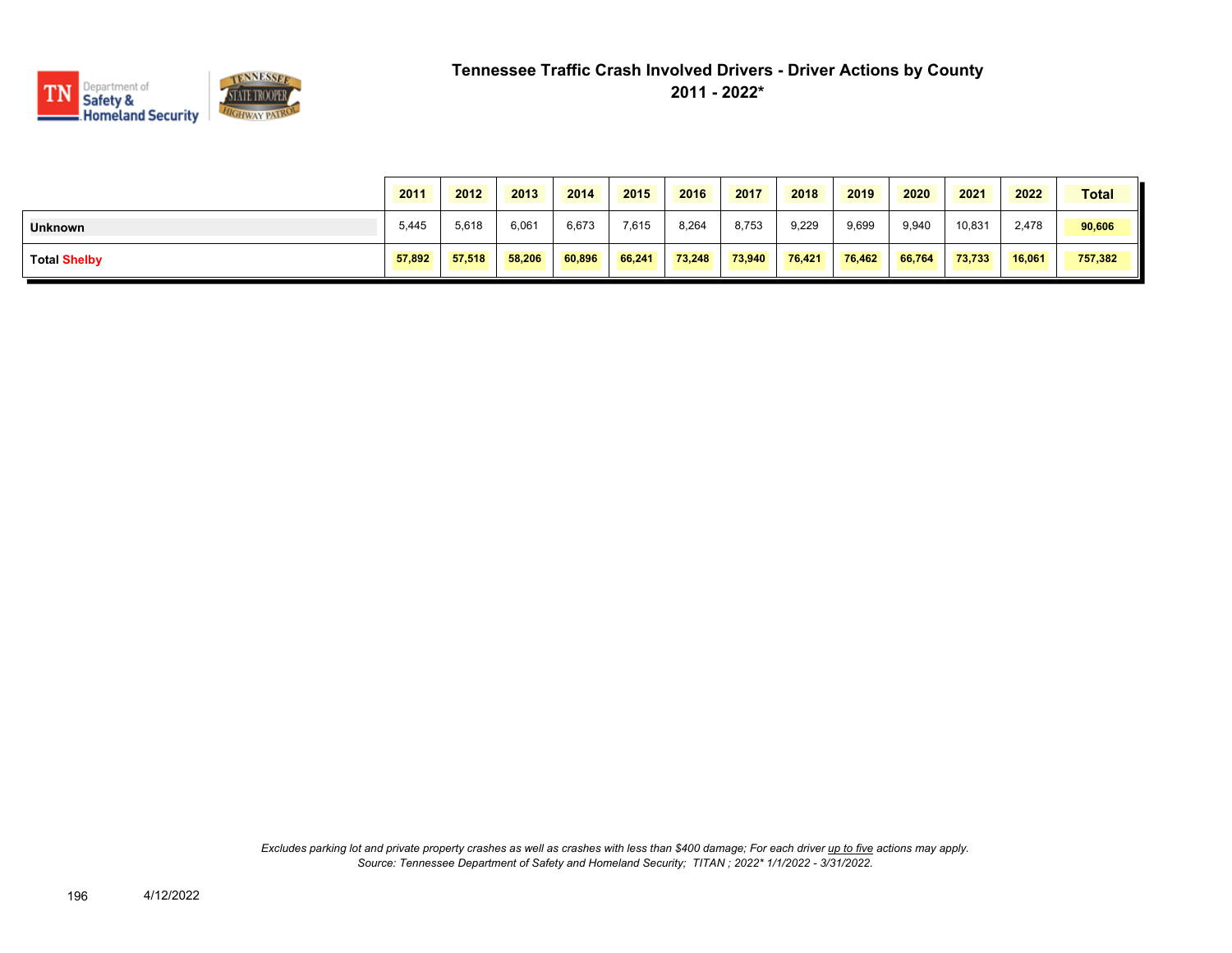

**2011 - 2022\***

| <b>Smith</b>                                       | 2011           | 2012           | 2013           | 2014           | 2015           | 2016           | 2017           | 2018            | 2019            | 2020           | 2021           | 2022                    | <b>Total</b>    |
|----------------------------------------------------|----------------|----------------|----------------|----------------|----------------|----------------|----------------|-----------------|-----------------|----------------|----------------|-------------------------|-----------------|
| <b>Aggressive Driving Road Rage</b>                | $\overline{2}$ | $\mathbf 0$    | $\overline{2}$ | $\mathbf 0$    | $\mathbf{1}$   | $\mathbf 0$    | $\mathbf{1}$   | $\overline{2}$  | $\mathbf 0$     | $\overline{1}$ | $\mathbf 0$    | $\mathbf 0$             | 9               |
| <b>Careless or Erratic Driving</b>                 | 11             | 13             | 19             | 18             | 18             | 10             | 17             | 8               | $\overline{2}$  | $\overline{7}$ | 5              | $\mathbf 0$             | 128             |
| <b>Driver Distractions</b>                         | $\overline{2}$ | 5              | $\mathbf{1}$   | 5              | 11             | 5              | 11             | 5               | 10 <sup>1</sup> | 10             | 6              | $\mathbf{3}$            | 74              |
| <b>Driverless</b>                                  | 0              | $\mathbf 0$    | $\mathsf{O}$   | $\mathsf{O}$   | $\mathbf{1}$   | $\mathsf{O}$   | $\mathbf 0$    | $\mathbf 0$     | 0               | 0              | $\mathsf{O}$   | $\mathbf 0$             | $\mathbf{1}$    |
| Driving on Wrong side of Road                      | $\overline{7}$ | $\overline{2}$ | 3              | 3              | 3              | 3              | 15             | $\overline{2}$  | 3               | $\overline{2}$ | $\overline{2}$ | $\mathbf 0$             | 45              |
| Driving Wrong Way on One-Way Roadway               | 1              | $\Omega$       | $\mathbf 0$    | $\mathbf 0$    | $\mathbf 0$    | $\mathbf 0$    | $\overline{2}$ | $\mathbf 0$     | $\mathbf 0$     | $\overline{1}$ | $\mathbf{1}$   | $\mathbf 0$             | $5\phantom{.0}$ |
| <b>Exceeding Posted Speed Limit</b>                | 4              | 3              | 6              | $\overline{2}$ | 21             | 10             | 10             | 5               | $\overline{4}$  | $\overline{4}$ | 3              | $\overline{2}$          | 74              |
| <b>Failure to Comply with License Restrictions</b> | 3              | $\overline{1}$ | $\mathbf{1}$   | $\mathbf 0$    | 6              | 2              | 2              | 6               | 3               | $\overline{1}$ | $\mathbf 0$    | $\mathbf 0$             | 25              |
| <b>Failure to Obey Traffic Controls</b>            | 6              | 5              | 5              | $\mathbf{1}$   | $\overline{2}$ | $\overline{1}$ | 6              | $\overline{7}$  | 3               | 2              | 2              | $\mathbf 0$             | 40              |
| <b>Failure to Observe Warnings or Instructions</b> | $\mathbf{1}$   | $\overline{2}$ | $\mathbf{1}$   | $\mathbf{1}$   | 4              | 5              | 6              | $\overline{4}$  | $\overline{2}$  | 3              | 2              | $\mathbf{1}$            | 32 <sub>2</sub> |
| <b>Failure to Signal Intentions</b>                | 1              | $\overline{1}$ | $\mathbf{1}$   | $\mathbf 0$    | $\overline{2}$ | $\mathbf{1}$   | $\overline{2}$ | $\mathbf 0$     | $\mathbf 0$     | $\mathbf{0}$   | $\mathbf 0$    | $\mathsf{O}\phantom{0}$ | 8               |
| <b>Failure to Use Lights</b>                       | $\mathbf 0$    | $\mathbf 0$    | $\mathbf 0$    | $\mathbf 0$    | $\mathbf 0$    | $\overline{1}$ | $\mathbf 0$    | $\mathbf 0$     | $\mathbf 0$     | $\overline{1}$ | $\mathbf 0$    | $\mathbf 0$             | $\mathbf{2}$    |
| Failure to Yield Right of Way                      | 47             | 42             | 21             | 28             | 23             | 26             | 22             | 24              | 27              | 22             | 25             | 4                       | 311             |
| <b>Following Improperly</b>                        | 44             | 35             | 26             | 52             | 59             | 59             | 85             | 64              | 61              | 27             | 65             | 15                      | 592             |
| <b>GPS Distraction</b>                             | 0              | $\mathbf 0$    | $\mathbf 0$    | $\mathbf{1}$   | $\mathbf{1}$   | $\mathbf 0$    | $\mathbf 0$    | $\mathbf 0$     | $\mathbf 0$     | $\mathbf 0$    | $\mathbf 0$    | $\mathbf 0$             | $\mathbf{2}$    |
| <b>Improper Backing</b>                            | 8              | 8              | 3              | 8              | 11             | 6              | 9              | 10 <sup>1</sup> | $\overline{2}$  | 9              | $\overline{7}$ | $\mathbf{3}$            | 84              |
| <b>Improper Lane Changing</b>                      | 11             | $\overline{1}$ | $\overline{7}$ | 6              | 3              | $\overline{4}$ | 12             | 11              | 9               | 8              | $\overline{7}$ | 3                       | 82              |
| Improper Loading of Vehicle Cargo or Passengers    | 1              | $\overline{1}$ | $\mathbf 0$    | $\mathbf 0$    | $\mathbf{1}$   | $\mathbf 0$    | $\mathbf 0$    | $\mathbf 0$     | 0               | $\overline{2}$ | $\mathbf{1}$   | 0                       | 6               |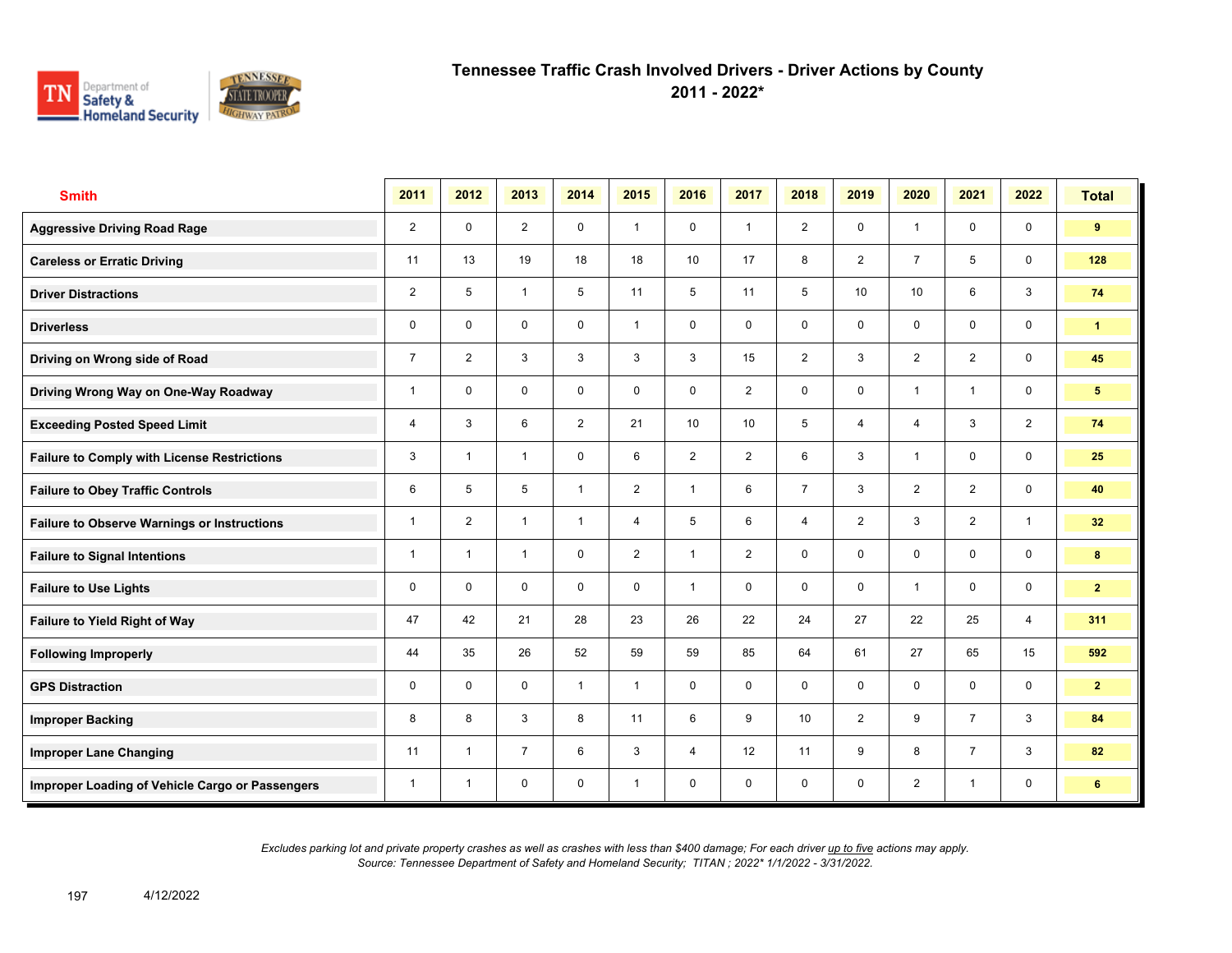

**2011 - 2022\***

|                                             | 2011           | 2012           | 2013           | 2014           | 2015           | 2016           | 2017           | 2018           | 2019           | 2020           | 2021           | 2022           | <b>Total</b>            |
|---------------------------------------------|----------------|----------------|----------------|----------------|----------------|----------------|----------------|----------------|----------------|----------------|----------------|----------------|-------------------------|
| <b>Improper Passing</b>                     | $\overline{2}$ | 4              | 6              | $\mathbf{1}$   | $\overline{2}$ | $\overline{2}$ | $\overline{7}$ | 9              | $\overline{4}$ | 5              | $\overline{2}$ | $\overline{2}$ | 46                      |
| <b>Improper Turn</b>                        | 8              | 5              | $\overline{7}$ | 10             | $\overline{4}$ | 5              | 8              | 12             | $\overline{4}$ | 6              | 8              | $\mathbf{1}$   | 78                      |
| <b>Improperly Towing or Pushing Vehicle</b> | $\mathbf 0$    | $\mathbf 0$    | $\mathbf 0$    | $\mathbf 0$    | $\mathbf 0$    | $\mathbf 0$    | $\mathbf{1}$   | 0              | $\mathbf{1}$   | 0              | 0              | 0              | 2 <sup>7</sup>          |
| <b>Inattentive</b>                          | 22             | 21             | 12             | 8              | 9              | 15             | 13             | 13             | $\overline{7}$ | 3              | 6              | $\overline{2}$ | 131                     |
| Interfered with by Passenger                | 4              | $\overline{1}$ | $\mathbf 0$    | $\mathbf 0$    | $\mathbf{1}$   | $\mathbf{1}$   | 2              | $\mathbf{1}$   | 0              | $\overline{2}$ | 0              | $\mathbf 0$    | 12                      |
| <b>No Contributing Actions</b>              | 311            | 278            | 274            | 301            | 367            | 319            | 420            | 410            | 312            | 263            | 353            | 83             | 3,691                   |
| <b>Operating without Required Equipment</b> | 0              | $\mathbf 0$    | $\mathbf{1}$   | $\mathbf 0$    | $\mathbf 0$    | $\mathbf 0$    | $\mathbf 0$    | $\overline{2}$ | $\mathbf 0$    | $\mathbf 0$    | $\mathbf{1}$   | 0              | $\overline{\mathbf{4}}$ |
| <b>Operator Inexperience</b>                | 10             | 9              | 8              | 11             | 9              | $\overline{4}$ | $\overline{7}$ | $\sqrt{5}$     | $\overline{2}$ | 5              | $\overline{7}$ | $\overline{2}$ | 79                      |
| Other                                       | 74             | 41             | 39             | 25             | 35             | 36             | 31             | 29             | 33             | 23             | 37             | 10             | 413                     |
| <b>Over Correcting</b>                      | 26             | 27             | 29             | 8              | 13             | 20             | 29             | 14             | 5              | $\overline{7}$ | $\overline{7}$ | 3              | 188                     |
| <b>Reckless or Negligent Driving</b>        | 8              | $\overline{1}$ | $\overline{7}$ | 5              | $\overline{7}$ | 11             | 6              | 8              | 3              | 3              | 5              | 3              | 67                      |
| <b>Speed Too Fast for Conditions</b>        | 32             | 16             | 17             | 6              | 18             | 28             | 27             | 35             | 17             | 37             | 42             | 10             | 285                     |
| <b>Speed Too Slow</b>                       | 0              | $\mathbf 0$    | $\mathbf 0$    | $\mathbf{1}$   | $\mathbf 0$    | $\mathbf{1}$   | 0              | $\mathbf 0$    | 0              | 0              | 0              | 0              | 2 <sup>7</sup>          |
| <b>Swerved or Avoided</b>                   | 24             | 24             | 20             | 20             | 36             | 35             | 42             | 32             | 30             | 34             | 46             | 14             | 357                     |
| <b>Texting/PDA/Blackberry Distraction</b>   | 0              | $\mathbf 0$    | $\mathbf 0$    | $\mathbf{1}$   | $\mathbf{1}$   | $\mathbf 0$    | $\overline{2}$ | 3              | $\mathbf 0$    | $\mathbf 0$    | $\overline{2}$ | $\overline{1}$ | 10                      |
| <b>Vision Obstructed</b>                    | 5              | $\overline{4}$ | 9              | $\overline{4}$ | 3              | $\mathbf{1}$   | 2              | 3              | 0              | 4              | $\mathbf{1}$   | 0              | 36                      |
| <b>Unknown</b>                              | 210            | 239            | 250            | 244            | 281            | 246            | 286            | 317            | 263            | 222            | 277            | 62             | 2,897                   |
| <b>Total Smith</b>                          | 885            | 789            | 775            | 770            | 953            | 857            | 1,083          | 1,041          | 807            | 714            | 920            | 224            | 9,818                   |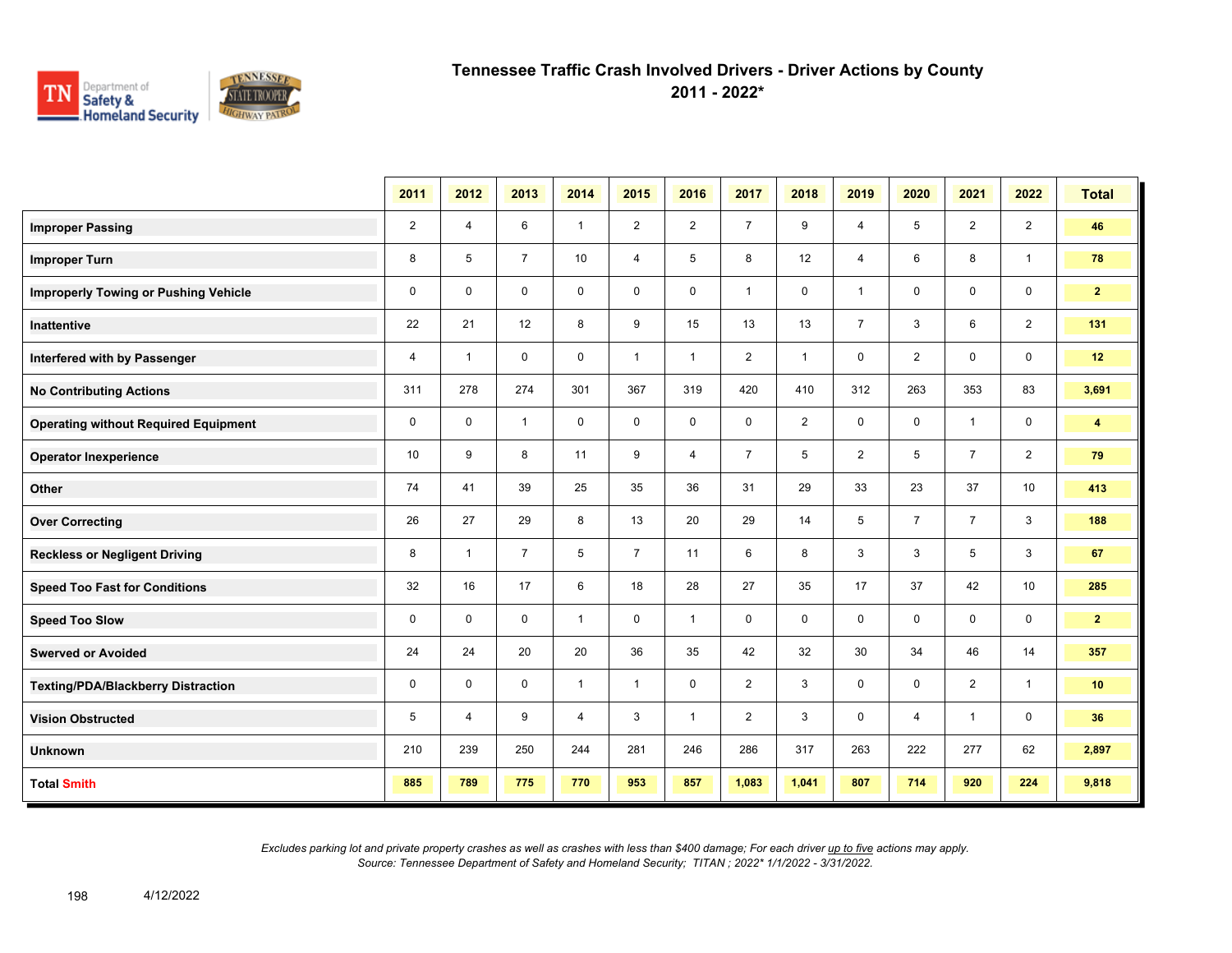

**2011 - 2022\***

| <b>Stewart</b>                                     | 2011           | 2012                    | 2013           | 2014           | 2015           | 2016           | 2017           | 2018           | 2019           | 2020           | 2021           | 2022           | <b>Total</b>   |
|----------------------------------------------------|----------------|-------------------------|----------------|----------------|----------------|----------------|----------------|----------------|----------------|----------------|----------------|----------------|----------------|
| <b>Aggressive Driving Road Rage</b>                | $\mathbf{1}$   | $\mathbf 0$             | $\mathbf 0$    | $\mathbf 0$    | $\mathbf 0$    | $\mathbf{1}$   | $\mathbf{1}$   | $\mathbf 0$    | $\mathbf 0$    | $\mathbf 0$    | $\mathbf 0$    | $\mathbf 0$    | 3 <sup>1</sup> |
| <b>Careless or Erratic Driving</b>                 | $\overline{2}$ | 11                      | 17             | 12             | 11             | 12             | $\overline{7}$ | 8              | 9              | 9              | 10             | 5              | 113            |
| <b>Driver Distractions</b>                         | 3              | $\overline{2}$          | $\overline{4}$ | $\mathbf{1}$   | 5              | $\overline{4}$ | 2              | $\overline{4}$ | 3              | $\overline{4}$ | 3              | $\mathbf{1}$   | 36             |
| Driving on Wrong side of Road                      | 10             | $\overline{1}$          | $\mathbf 0$    | $\mathbf{1}$   | 4              | 2              | 3              | $\mathbf{1}$   | $\overline{2}$ | $\overline{4}$ | $\mathbf{1}$   | $\mathbf 0$    | 29             |
| Driving Wrong Way on One-Way Roadway               | 1              | $\mathbf 0$             | 0              | $\mathbf 0$    | 0              | $\overline{1}$ | $\mathbf 0$    | $\mathbf 0$    | 0              | $\mathbf 0$    | $\mathbf{1}$   | $\mathbf 0$    | 3 <sup>7</sup> |
| <b>Exceeding Posted Speed Limit</b>                | 1              | 8                       | 5              | 9              | 5              | 2              | $\overline{7}$ | 6              | 9              | 6              | 6              | $\mathbf{1}$   | 65             |
| <b>Failure to Comply with License Restrictions</b> | 1              | $\overline{\mathbf{1}}$ | $\overline{2}$ | $\mathbf 0$    | $\mathbf{1}$   | $\mathbf 0$    | $\mathbf 0$    | $\overline{1}$ | $\mathbf 0$    | 2              | $\mathbf{1}$   | $\mathbf 0$    | 9              |
| <b>Failure to Obey Traffic Controls</b>            | $\mathbf{1}$   | $\overline{\mathbf{1}}$ | $\overline{2}$ | $\mathbf 0$    | $\mathbf{1}$   | $\overline{1}$ | $\mathbf{1}$   | 3              | 3              | 5              | 3              | $\mathbf{1}$   | 22             |
| <b>Failure to Observe Warnings or Instructions</b> | 0              | $\overline{\mathbf{1}}$ | 0              | $\mathbf{1}$   | 0              | $\mathbf 0$    | $\mathbf{1}$   | $\mathbf{1}$   | $\mathbf 0$    | $\mathbf 0$    | $\mathbf{1}$   | $\mathbf 0$    | 5              |
| <b>Failure to Signal Intentions</b>                | 0              | $\Omega$                | $\mathbf 0$    | $\mathbf 0$    | 0              | $\mathbf{1}$   | $\mathbf 0$    | $\mathbf 0$    | $\mathbf 0$    | $\mathbf 0$    | $\mathbf{1}$   | $\mathbf 0$    | $\mathbf{2}$   |
| Failure to Yield Right of Way                      | 19             | 21                      | 12             | 14             | 18             | 17             | 17             | 13             | 22             | 12             | 13             | $\mathbf{1}$   | 179            |
| <b>Following Improperly</b>                        | 10             | 6                       | 3              | 9              | 8              | 5              | 10             | 9              | 5              | $\overline{7}$ | 5              | $\overline{2}$ | 79             |
| <b>Improper Backing</b>                            | 3              | $\mathbf 0$             | 4              | $\mathbf{1}$   | $\overline{2}$ | $\overline{1}$ | $\mathbf{1}$   | $\overline{4}$ | $\overline{2}$ | $\Omega$       | 3              | $\mathbf 0$    | 21             |
| <b>Improper Lane Changing</b>                      | 1              | $\overline{2}$          | $\overline{2}$ | $\mathbf{1}$   | $\mathbf{1}$   | $\overline{4}$ | $\mathbf{1}$   | 3              | $\mathbf{1}$   | $\overline{1}$ | $\overline{1}$ | $\mathbf 0$    | 18             |
| Improper Loading of Vehicle Cargo or Passengers    | 0              | $\mathbf 0$             | $\mathbf 0$    | $\mathbf 0$    | $\mathbf 0$    | $\mathbf 0$    | $\mathbf{1}$   | $\mathbf 0$    | $\mathbf{1}$   | $\mathbf 0$    | $\mathbf 0$    | $\mathbf 0$    | $\overline{2}$ |
| <b>Improper Passing</b>                            | 4              | 4                       | 2              | $\mathbf{1}$   | $\overline{2}$ | $\overline{1}$ | 2              | $\overline{4}$ | 3              | $\overline{1}$ | $\mathbf 0$    | $\mathbf 0$    | 24             |
| <b>Improper Turn</b>                               | 1              | $\overline{1}$          | $\mathbf{1}$   | $\overline{1}$ | 3              | $\overline{4}$ | 5              | $\overline{4}$ | 8              | $\overline{1}$ | $\mathbf{1}$   | $\mathbf 0$    | 30             |
| <b>Improperly Towing or Pushing Vehicle</b>        | 0              | $\mathbf 0$             | 0              | $\mathbf 0$    | 0              | $\mathbf 0$    | $\mathbf 0$    | $\mathbf 0$    | $\mathbf{1}$   | $\mathbf 0$    | $\mathbf 0$    | $\mathbf 0$    | $\mathbf{1}$   |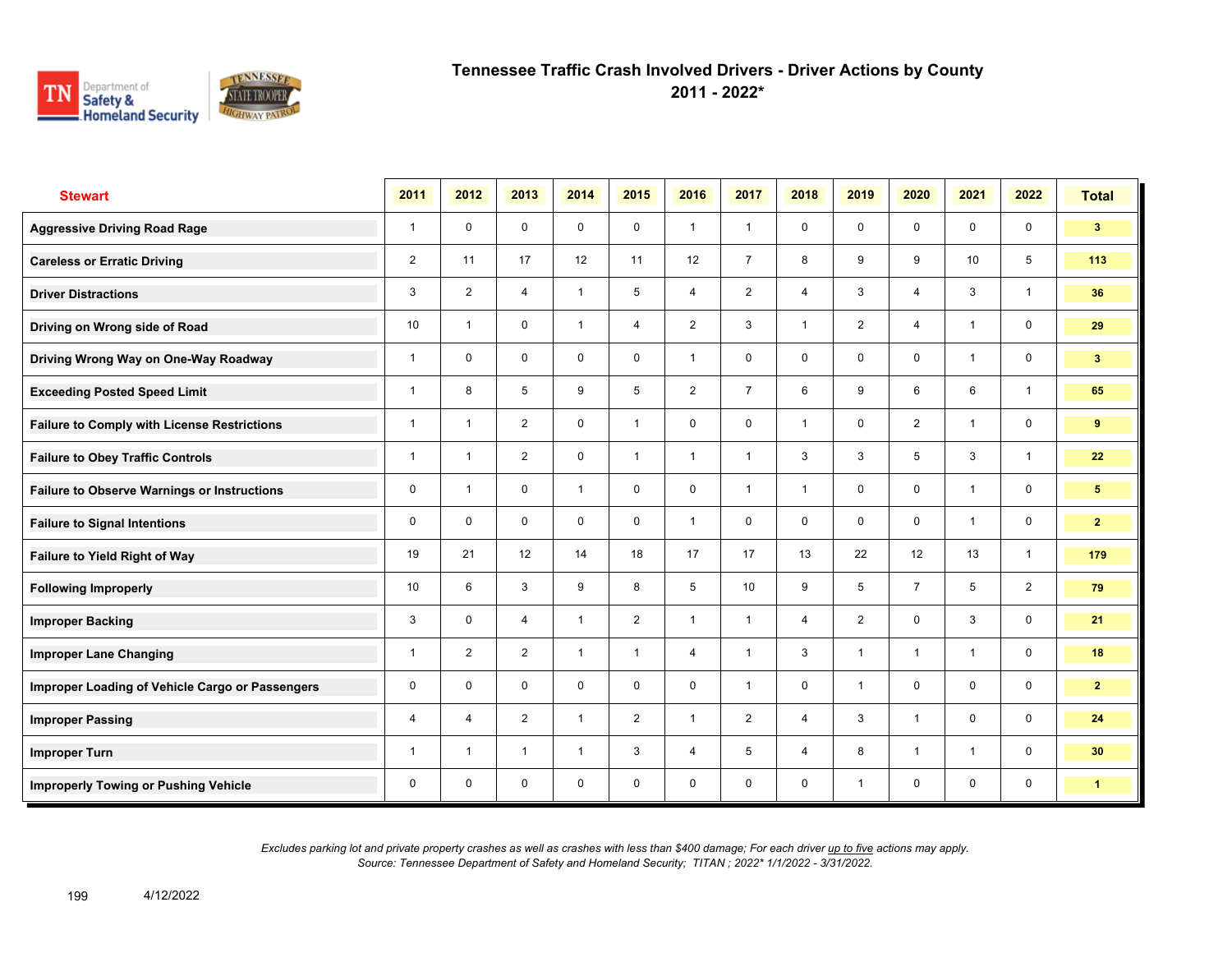

**2011 - 2022\***

|                                             | 2011           | 2012           | 2013           | 2014           | 2015           | 2016           | 2017           | 2018           | 2019           | 2020                    | 2021           | 2022           | <b>Total</b>            |
|---------------------------------------------|----------------|----------------|----------------|----------------|----------------|----------------|----------------|----------------|----------------|-------------------------|----------------|----------------|-------------------------|
| <b>Inattentive</b>                          | 6              | $\overline{7}$ | 9              | 8              | $\overline{7}$ | 8              | 9              | 9              | 5              | 3                       | 4              | $\mathbf 0$    | 75                      |
| Interfered with by Passenger                | $\overline{2}$ | $\mathbf 0$    | $\mathbf 0$    | 0              | $\mathbf{1}$   | $\overline{1}$ | $\mathbf 0$    | $\overline{1}$ | 0              | $\overline{\mathbf{1}}$ | $\overline{1}$ | $\mathbf 0$    | $\overline{7}$          |
| <b>No Contributing Actions</b>              | 118            | 107            | 111            | 128            | 152            | 132            | 104            | 149            | 156            | 109                     | 132            | 29             | 1,427                   |
| <b>Operating without Required Equipment</b> | 0              | $\mathbf 0$    | $\mathbf{1}$   | $\mathbf 0$    | $\mathbf 0$    | $\mathbf 0$    | $\mathbf 0$    | $\mathbf 0$    | 0              | $\overline{1}$          | $\mathbf{1}$   | $\mathbf 0$    | 3 <sup>2</sup>          |
| <b>Operator Inexperience</b>                | 8              | $\overline{7}$ | 11             | 10             | 9              | $\overline{7}$ | 8              | 6              | 5              | $\overline{4}$          | $\overline{4}$ | $\mathbf 0$    | 79                      |
| <b>Other</b>                                | 19             | 10             | 15             | 11             | 17             | 29             | $\overline{2}$ | 16             | 14             | $\overline{7}$          | 3              | $\mathbf{1}$   | 144                     |
| <b>Over Correcting</b>                      | 13             | 17             | 15             | 17             | 5              | 3              | 13             | $\overline{7}$ | 11             | 9                       | $\overline{4}$ | $\mathbf 0$    | 114                     |
| Racing                                      | 0              | $\mathbf 0$    | $\mathbf{1}$   | $\mathbf 0$    | 0              | $\mathbf 0$    | $\mathbf 0$    | $\mathbf 0$    | 0              | $\mathbf 0$             | $\mathbf{0}$   | $\mathbf 0$    | $\mathbf{1}$            |
| <b>Reckless or Negligent Driving</b>        | $\mathbf{1}$   | 8              | $\overline{2}$ | $\overline{4}$ | 5              | 3              | 6              | 5              | 3              | $\overline{7}$          | 6              | $\mathbf 0$    | 50                      |
| <b>Speed Too Fast for Conditions</b>        | 10             | 5              | $\overline{7}$ | 8              | 10             | 6              | 9              | 12             | 15             | 11                      | 14             | $\overline{4}$ | 111                     |
| <b>Speed Too Slow</b>                       | $\mathbf 0$    | $\mathbf 0$    | $\mathbf 0$    | $\mathbf 0$    | 0              | $\mathbf 0$    | $\mathbf 0$    | $\mathbf 0$    | $\mathbf{1}$   | $\mathbf 0$             | $\mathbf{0}$   | $\mathbf 0$    | $\blacktriangleleft$    |
| <b>Swerved or Avoided</b>                   | 8              | 6              | 10             | 15             | 8              | 13             | 11             | 2              | 21             | $\overline{7}$          | 5              | $\mathbf{1}$   | 107                     |
| <b>Texting/PDA/Blackberry Distraction</b>   | 0              | 0              | $\mathbf 0$    | $\mathbf{1}$   | $\mathbf 0$    | $\overline{1}$ | $\mathbf 0$    | $\mathbf 0$    | 0              | $\overline{1}$          | $\mathbf{0}$   | $\mathbf{1}$   | $\overline{\mathbf{4}}$ |
| <b>Vision Obstructed</b>                    | $\mathbf 0$    | 3              | $\overline{4}$ | $\mathbf 0$    | 3              | $\overline{1}$ | $\overline{1}$ | $\mathbf 0$    | $\overline{4}$ | $\overline{2}$          | $\mathbf{1}$   | $\mathbf 0$    | 19                      |
| <b>Unknown</b>                              | 76             | 87             | 80             | 77             | 70             | 80             | 73             | 89             | 89             | 83                      | 64             | 11             | 879                     |
| <b>Total Stewart</b>                        | 319            | 316            | 320            | 330            | 348            | 340            | 295            | 357            | 393            | 297                     | 289            | 58             | 3,662                   |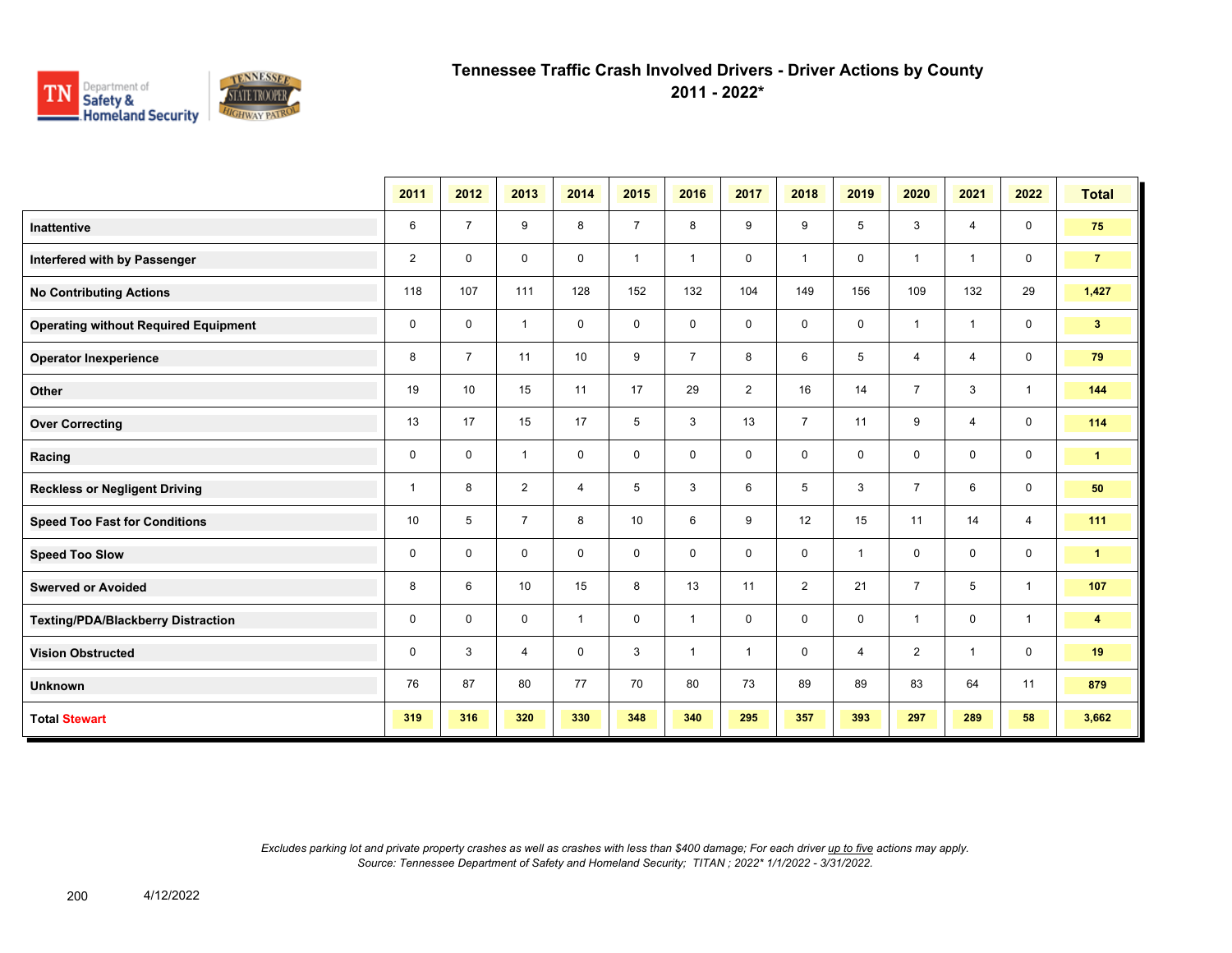

**2011 - 2022\***

| <b>Sullivan</b>                                    | 2011           | 2012           | 2013           | 2014           | 2015           | 2016           | 2017           | 2018           | 2019           | 2020        | 2021           | 2022           | <b>Total</b>   |
|----------------------------------------------------|----------------|----------------|----------------|----------------|----------------|----------------|----------------|----------------|----------------|-------------|----------------|----------------|----------------|
| <b>Aggressive Driving Road Rage</b>                | 19             | 11             | 14             | 14             | 15             | 12             | 11             | 17             | 14             | 22          | 15             | $\overline{4}$ | 168            |
| <b>Careless or Erratic Driving</b>                 | 235            | 261            | 192            | 189            | 204            | 207            | 243            | 241            | 233            | 233         | 259            | 46             | 2,543          |
| <b>Driver Distractions</b>                         | 5              | 4              | $\overline{2}$ | $\overline{2}$ | 6              | 9              | 8              | 5              | 3              | 10          | 3              | $\mathbf{1}$   | 58             |
| <b>Driverless</b>                                  | $\mathbf 0$    | $\mathbf 0$    | $\mathbf 0$    | $\mathbf 0$    | $\mathbf 0$    | $\mathbf 0$    | 0              | $\mathbf 0$    | $\overline{2}$ | $\Omega$    | $\mathbf 0$    | $\mathbf 0$    | $\mathbf{2}$   |
| Driving on Wrong side of Road                      | 85             | 85             | 71             | 67             | 71             | 79             | 55             | 70             | 66             | 53          | 55             | 8              | 765            |
| Driving Wrong Way on One-Way Roadway               | 5              | 5              | 5              | $\overline{4}$ | $\mathbf 0$    | $\overline{2}$ | 3              | 3              | 4              | 3           | 3              | $\mathbf 0$    | 37             |
| <b>Exceeding Posted Speed Limit</b>                | 45             | 50             | 23             | 35             | 35             | 41             | 29             | 33             | 33             | 40          | 40             | $\overline{4}$ | 408            |
| <b>Failure to Comply with License Restrictions</b> | $\overline{7}$ | 12             | 9              | 6              | 6              | 6              | 6              | 6              | 3              | 6           | 11             | $\overline{1}$ | 79             |
| <b>Failure to Obey Traffic Controls</b>            | 156            | 139            | 116            | 126            | 133            | 109            | 106            | 118            | 112            | 136         | 115            | 32             | 1,398          |
| <b>Failure to Observe Warnings or Instructions</b> | $\overline{2}$ | 6              | 8              | $\overline{7}$ | 9              | 13             | 4              | 6              | 5              | 6           | 5              | $\overline{1}$ | 72             |
| <b>Failure to Signal Intentions</b>                | 3              | 3              | $\overline{4}$ | $\overline{2}$ | $\mathbf 0$    | $\overline{2}$ | 3              | 6              | $\overline{2}$ | 5           | 0              | $\mathbf 0$    | 30             |
| <b>Failure to Use Lights</b>                       | 3              | $\overline{2}$ | $\Omega$       | $\overline{4}$ | $\overline{2}$ | 5              | $\overline{1}$ | $\overline{1}$ | 1              | $\Omega$    | $\overline{1}$ | $\mathbf 0$    | 20             |
| Failure to Yield Right of Way                      | 828            | 865            | 700            | 702            | 782            | 679            | 717            | 748            | 648            | 546         | 595            | 118            | 7,928          |
| <b>Following Improperly</b>                        | 723            | 692            | 664            | 591            | 704            | 726            | 795            | 771            | 659            | 454         | 539            | 116            | 7,434          |
| <b>GPS Distraction</b>                             | 0              | $\overline{1}$ | $\mathbf 0$    | $\mathbf{1}$   | $\mathbf 0$    | $\overline{1}$ | $\mathbf 0$    | 3              | 0              | $\mathbf 0$ | $\overline{1}$ | $\mathbf 0$    | $\overline{7}$ |
| <b>Improper Backing</b>                            | 101            | 94             | 95             | 75             | 91             | 90             | 101            | 92             | 76             | 72          | 81             | 16             | 984            |
| <b>Improper Lane Changing</b>                      | 89             | 64             | 82             | 82             | 85             | 98             | 81             | 115            | 109            | 100         | 106            | 15             | 1,026          |
| Improper Loading of Vehicle Cargo or Passengers    | 2              | 3              | 3              | $\overline{1}$ | $\overline{2}$ | 3              | $\overline{2}$ | $\mathbf 0$    | 1              | $\mathbf 0$ | 0              | 0              | 17             |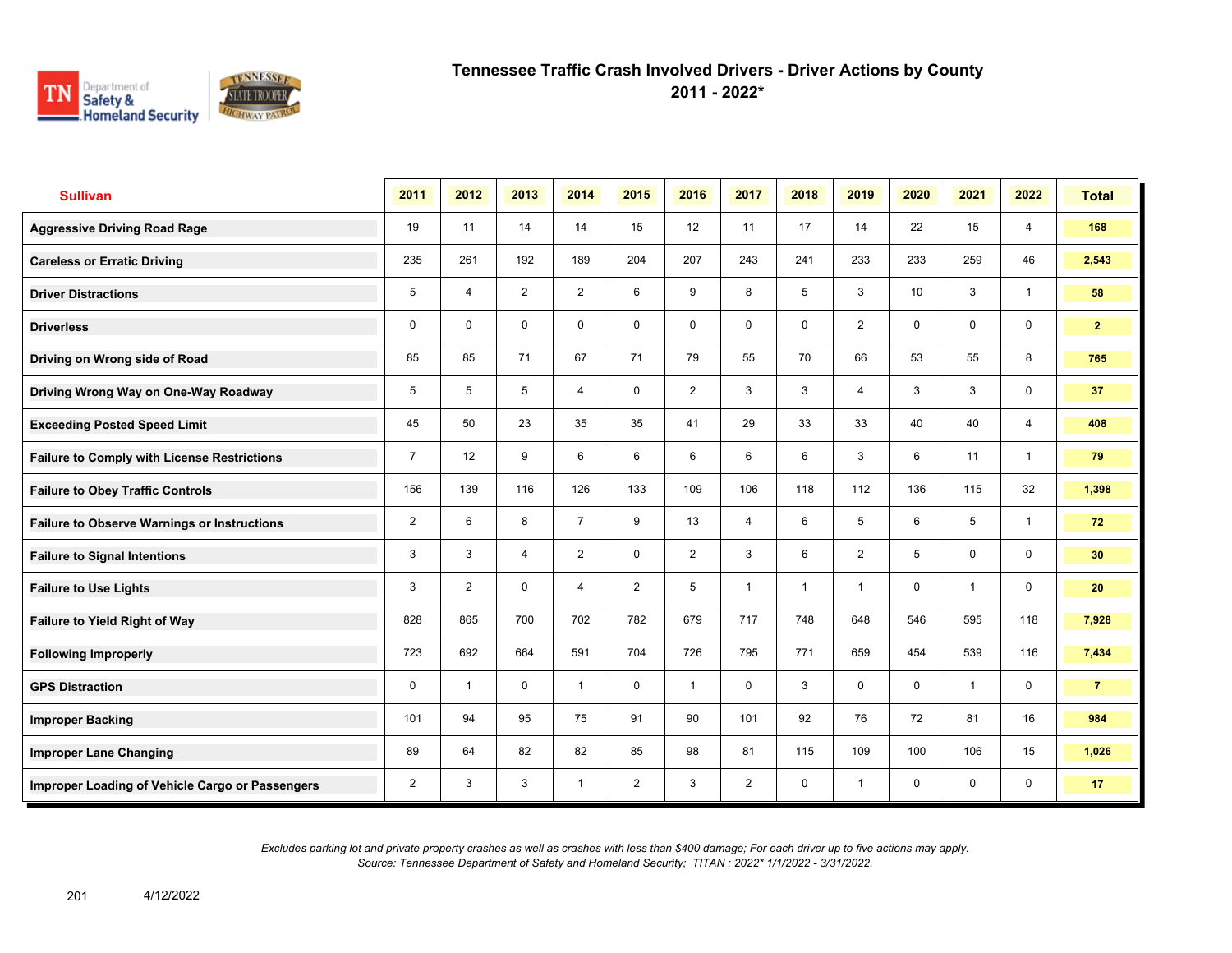

**2011 - 2022\***

|                                             | 2011           | 2012           | 2013         | 2014           | 2015           | 2016           | 2017           | 2018         | 2019           | 2020           | 2021           | 2022           | <b>Total</b>   |
|---------------------------------------------|----------------|----------------|--------------|----------------|----------------|----------------|----------------|--------------|----------------|----------------|----------------|----------------|----------------|
| <b>Improper Passing</b>                     | 30             | 18             | 20           | 18             | 18             | 21             | 25             | 21           | 21             | 21             | 32             | 3              | 248            |
| <b>Improper Turn</b>                        | 50             | 56             | 53           | 71             | 68             | 65             | 61             | 64           | 58             | 53             | 56             | 18             | 673            |
| <b>Improperly Carrying Hazardous Cargo</b>  | $\mathbf 0$    | $\mathbf 0$    | $\mathbf 0$  | $\mathbf 0$    | $\mathbf 0$    | 3              | $\mathbf{1}$   | 0            | $\mathbf 0$    | $\overline{1}$ | $\overline{2}$ | $\mathbf 0$    | $\overline{7}$ |
| <b>Improperly Towing or Pushing Vehicle</b> | 2              | $\mathbf 0$    | $\mathbf 0$  | $\mathbf{1}$   | 0              | $\overline{2}$ | 0              | 0            | $\overline{2}$ | $\overline{1}$ | $\overline{2}$ | $\mathbf 0$    | 10             |
| <b>Inattentive</b>                          | 290            | 310            | 296          | 363            | 357            | 505            | 453            | 404          | 457            | 331            | 335            | 73             | 4,174          |
| Interfered with by Passenger                | 9              | $\overline{7}$ | 3            | 6              | 6              | 4              | 3              | 3            | 3              | $\overline{1}$ | $\overline{1}$ | $\mathbf 0$    | 46             |
| <b>No Contributing Actions</b>              | 3,060          | 3,013          | 2,861        | 2,811          | 3,073          | 3,187          | 3,151          | 3,134        | 3,018          | 2,571          | 2,770          | 594            | 33,243         |
| <b>Operating without Required Equipment</b> | $\overline{7}$ | $\overline{2}$ | 6            | $\overline{2}$ | 5              | 5              | $\mathbf{1}$   | 6            | $\overline{2}$ | $\mathbf 0$    | $\overline{2}$ | $\overline{1}$ | 39             |
| <b>Operator Inexperience</b>                | 69             | 106            | 56           | 55             | 61             | 57             | 55             | 46           | 47             | 38             | 35             | 10             | 635            |
| Other                                       | 467            | 551            | 541          | 584            | 700            | 683            | 612            | 596          | 570            | 580            | 656            | 141            | 6,681          |
| <b>Over Correcting</b>                      | 132            | 120            | 121          | 106            | 111            | 105            | 116            | 86           | 60             | 75             | 77             | 9              | 1,118          |
| Racing                                      | $\mathbf{1}$   | $\mathbf 0$    | $\mathbf 0$  | $\overline{2}$ | 0              | $\mathbf 0$    | $\overline{2}$ | $\mathbf{1}$ | $\mathbf{1}$   | 0              | $\mathbf 0$    | $\mathbf 0$    | $\overline{7}$ |
| <b>Reckless or Negligent Driving</b>        | 91             | 92             | 66           | 80             | 71             | 81             | 74             | 91           | 104            | 119            | 101            | 23             | 993            |
| <b>Speed Too Fast for Conditions</b>        | 143            | 167            | 114          | 131            | 126            | 121            | 92             | 104          | 105            | 107            | 87             | 16             | 1,313          |
| <b>Speed Too Slow</b>                       | 0              | 4              | 6            | $\overline{2}$ | $\overline{2}$ | 3              | 3              | 3            | $\mathbf{1}$   | $\overline{1}$ | $\overline{4}$ | $\mathbf 0$    | 29             |
| <b>Swerved or Avoided</b>                   | 96             | 99             | 80           | 112            | 123            | 112            | 120            | 129          | 98             | 90             | 118            | 20             | 1,197          |
| Texting/PDA/Blackberry Distraction          | 0              | $\mathbf 0$    | $\mathbf{1}$ | $\overline{2}$ | 3              | $\overline{2}$ | 0              | 4            | 0              | $\overline{1}$ | 0              | 0              | 13             |
| <b>Vision Obstructed</b>                    | 25             | 35             | 33           | 41             | 31             | 27             | 42             | 38           | 38             | 34             | 34             | 16             | 394            |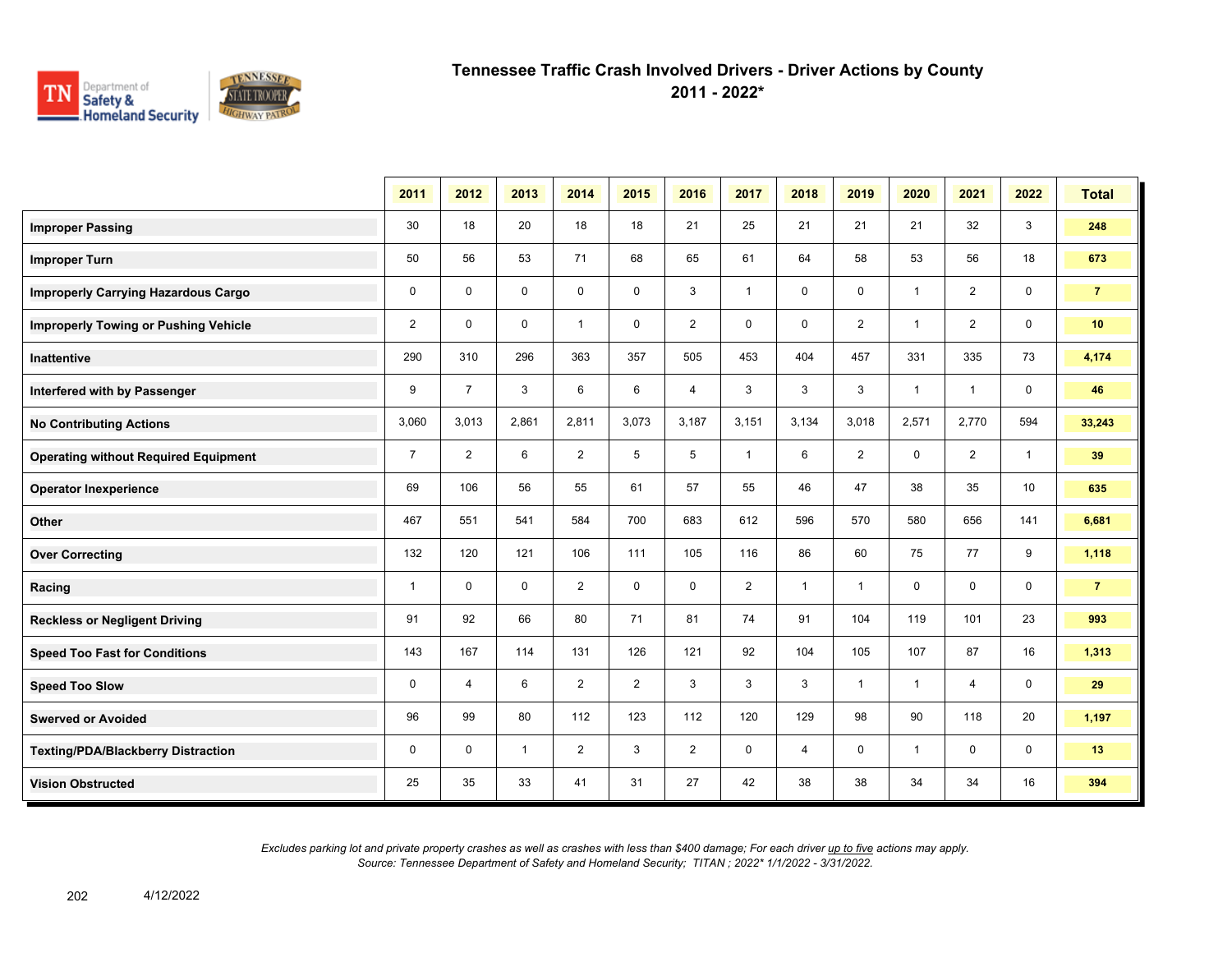

|                | 2011  | 2012  | 2013  | 2014  | 2015  | 2016  | 2017  | 2018  | 2019  | 2020  | 2021  | 2022  | <b>Total</b> |
|----------------|-------|-------|-------|-------|-------|-------|-------|-------|-------|-------|-------|-------|--------------|
| <b>Unknown</b> | 750   | 744   | 637   | 710   | 659   | 662   | 614   | 609   | 652   | 704   | 695   | 157   | 7,593        |
| Total Sullivan | 7,530 | 7,621 | 6,882 | 7,005 | 7,559 | 7,727 | 7,590 | 7,574 | 7,208 | 6,414 | 6,836 | 1,443 | 81,389       |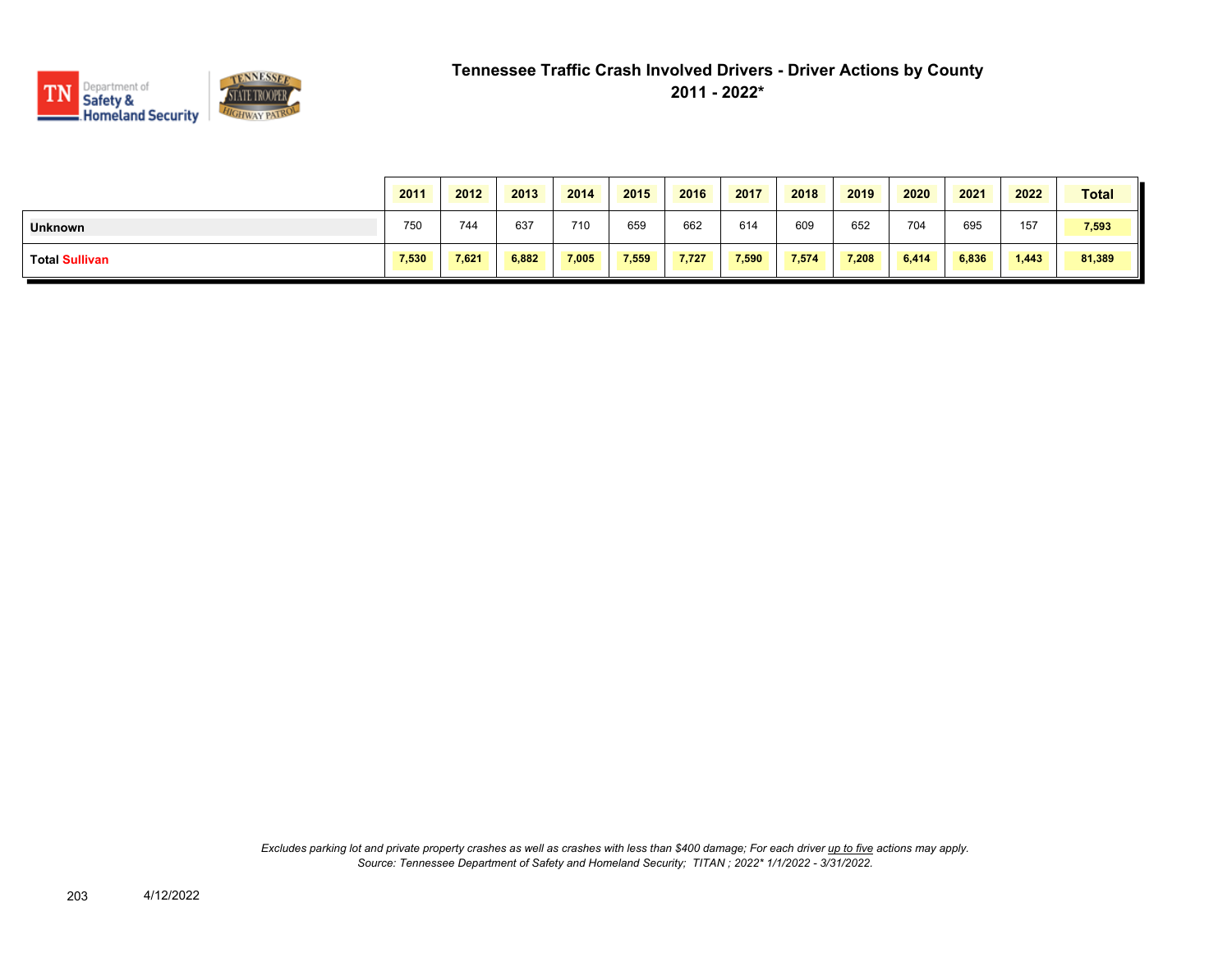

**2011 - 2022\***

| <b>Sumner</b>                                      | 2011           | 2012           | 2013           | 2014           | 2015           | 2016           | 2017           | 2018           | 2019           | 2020           | 2021           | 2022           | <b>Total</b> |
|----------------------------------------------------|----------------|----------------|----------------|----------------|----------------|----------------|----------------|----------------|----------------|----------------|----------------|----------------|--------------|
| <b>Aggressive Driving Road Rage</b>                | $\overline{2}$ | $\overline{7}$ | $\overline{7}$ | $\overline{1}$ | 9              | 5              | 10             | $\overline{2}$ | $\overline{4}$ | 6              | $\overline{7}$ | $\mathbf{1}$   | 61           |
| <b>Careless or Erratic Driving</b>                 | 182            | 384            | 474            | 221            | 144            | 161            | 120            | 119            | 78             | 77             | 68             | 21             | 2,049        |
| <b>Driver Distractions</b>                         | 28             | 37             | 46             | 49             | 63             | 54             | 63             | 52             | 69             | 43             | 68             | 9              | 581          |
| <b>Driverless</b>                                  | $\mathbf 0$    | $\mathbf 0$    | $\mathbf 0$    | $\mathbf{1}$   | $\mathbf 0$    | $\overline{2}$ | 1              | $\mathbf 0$    | 6              | $\overline{2}$ | $\mathbf{1}$   | $\mathbf 0$    | 13           |
| Driving on Wrong side of Road                      | 29             | 27             | 36             | 21             | 36             | 38             | 23             | 18             | 35             | 23             | 28             | 4              | 318          |
| Driving Wrong Way on One-Way Roadway               | $\overline{2}$ | 0              | $\mathbf{1}$   | $\mathbf{1}$   | $\mathbf 0$    | 3              | $\mathbf{1}$   | $\mathbf{1}$   | 0              | 3              | $\mathbf 0$    | $\mathbf 0$    | 12           |
| <b>Exceeding Posted Speed Limit</b>                | 41             | 56             | 54             | 53             | 85             | 69             | 81             | 57             | 73             | 56             | 68             | 11             | 704          |
| <b>Failure to Comply with License Restrictions</b> | 17             | 12             | 19             | $\overline{7}$ | 13             | 15             | $\overline{7}$ | 8              | $\overline{7}$ | $\overline{2}$ | 15             | $\overline{2}$ | 124          |
| <b>Failure to Obey Traffic Controls</b>            | 78             | 58             | 71             | 72             | 74             | 76             | 84             | 74             | 70             | 76             | 103            | 24             | 860          |
| <b>Failure to Observe Warnings or Instructions</b> | 62             | 20             | 25             | 19             | 8              | 41             | 28             | 17             | 12             | 13             | 9              | $\mathbf{1}$   | 255          |
| <b>Failure to Signal Intentions</b>                | $\overline{7}$ | 5              | 3              | $\overline{4}$ | 9              | 5              | 3              | $\overline{2}$ | 6              | $\overline{2}$ | $\overline{4}$ | $\mathbf 0$    | 50           |
| <b>Failure to Use Lights</b>                       | 6              | 5              | $\overline{2}$ | 5              | $\overline{7}$ | 3              | $\overline{2}$ | $\overline{4}$ | 1              | $\overline{7}$ | 5              | $\mathbf{1}$   | 48           |
| Failure to Yield Right of Way                      | 532            | 578            | 537            | 568            | 615            | 583            | 647            | 621            | 580            | 498            | 554            | 145            | 6,458        |
| <b>Following Improperly</b>                        | 486            | 529            | 537            | 611            | 629            | 653            | 639            | 604            | 558            | 387            | 453            | 99             | 6,185        |
| <b>GPS Distraction</b>                             | 0              | 4              | $\overline{4}$ | 5              | 5              | 3              | $\overline{7}$ | 3              | $\overline{7}$ | 5              | 6              | 3              | 52           |
| <b>Improper Backing</b>                            | 63             | 57             | 94             | 84             | 85             | 53             | 58             | 53             | 46             | 38             | 35             | 6              | 672          |
| <b>Improper Lane Changing</b>                      | 39             | 49             | 62             | 58             | 75             | 84             | 86             | 73             | 97             | 84             | 84             | 25             | 816          |
| Improper Loading of Vehicle Cargo or Passengers    | 4              | 8              | 4              | 3              | 3              | 4              | 4              | $\overline{1}$ | 4              | 3              | 5              | 0              | 43           |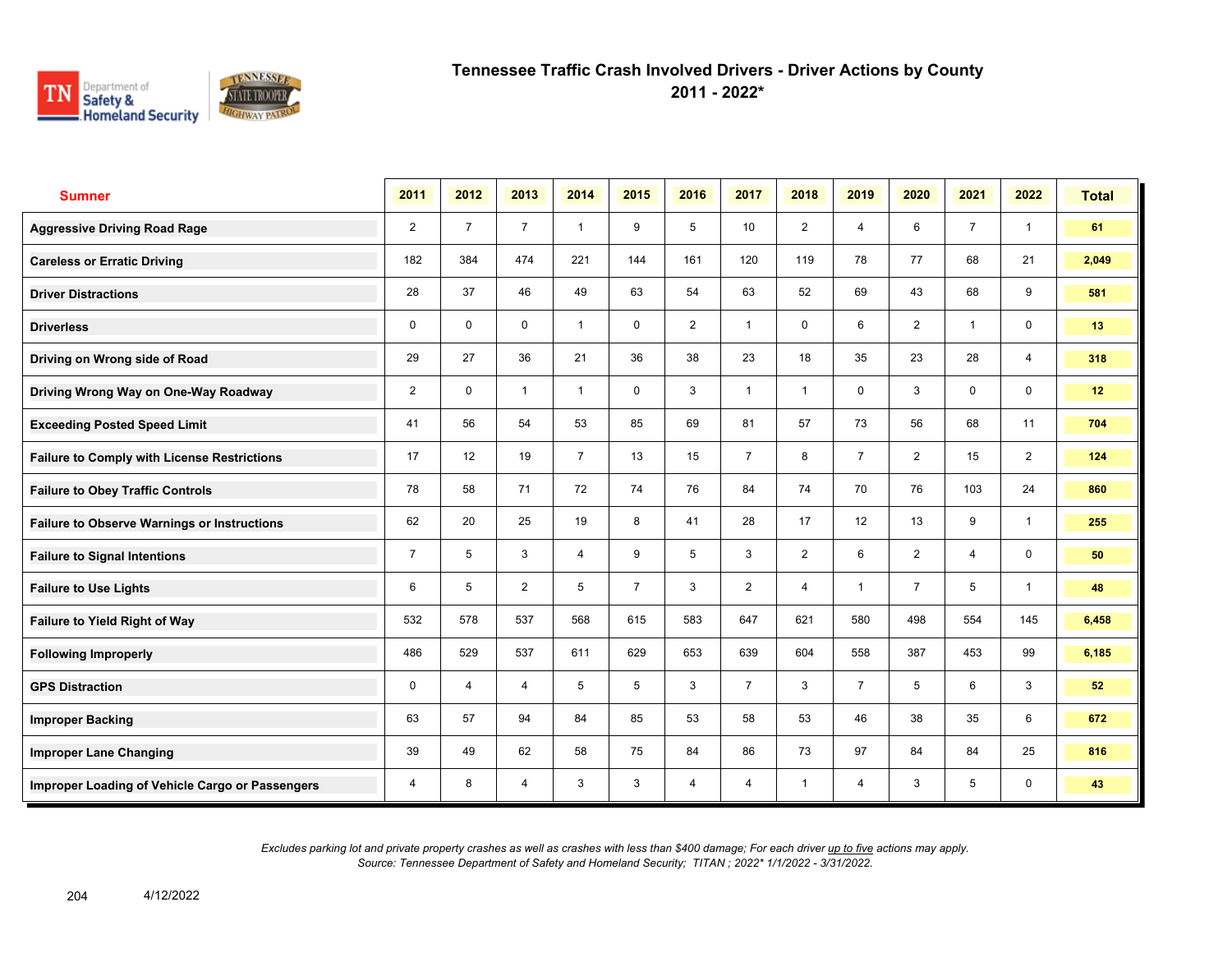

**2011 - 2022\***

|                                             | 2011           | 2012           | 2013         | 2014           | 2015           | 2016         | 2017           | 2018           | 2019         | 2020                    | 2021           | 2022         | <b>Total</b> |
|---------------------------------------------|----------------|----------------|--------------|----------------|----------------|--------------|----------------|----------------|--------------|-------------------------|----------------|--------------|--------------|
| <b>Improper Passing</b>                     | 22             | 28             | 22           | 18             | 29             | 30           | 40             | 33             | 35           | 25                      | 32             | 9            | 323          |
| <b>Improper Turn</b>                        | 61             | 42             | 45           | 39             | 47             | 89           | 75             | 66             | 99           | 70                      | 82             | 17           | 732          |
| <b>Improperly Carrying Hazardous Cargo</b>  | $\mathbf 0$    | $\Omega$       | $\mathbf 0$  | $\mathbf 0$    | $\mathbf 0$    | 0            | 0              | $\mathsf 0$    | $\mathbf 0$  | $\overline{\mathbf{1}}$ | $\mathbf 0$    | 0            | $\mathbf{1}$ |
| <b>Improperly Towing or Pushing Vehicle</b> | $\overline{4}$ | $\Omega$       | $\mathbf 0$  | $\overline{2}$ | $\mathbf 0$    | $\mathbf{1}$ | 4              | $\mathbf{1}$   | $\mathbf 0$  | $\mathbf{1}$            | 3              | $\mathbf 0$  | 16           |
| Inattentive                                 | 511            | 398            | 258          | 292            | 455            | 416          | 385            | 369            | 327          | 279                     | 326            | 65           | 4,081        |
| Interfered with by Passenger                | 22             | 23             | 11           | 10             | 6              | 13           | 12             | 10             | 9            | 10                      | 8              | $\mathbf{1}$ | 135          |
| <b>No Contributing Actions</b>              | 2,573          | 2,876          | 2,916        | 3,184          | 3,468          | 3,465        | 3,384          | 3,443          | 3,189        | 2,476                   | 2,902          | 688          | 34,564       |
| <b>Operating without Required Equipment</b> | $\overline{2}$ | 6              | 3            | 2              | 5              | 3            | $\overline{4}$ | $\overline{2}$ | 5            | 5                       | 5              | 0            | 42           |
| <b>Operator Inexperience</b>                | 147            | 132            | 77           | 86             | 96             | 105          | 82             | 78             | 73           | 59                      | 71             | 24           | 1,030        |
| Other                                       | 427            | 222            | 172          | 285            | 360            | 270          | 282            | 280            | 233          | 203                     | 211            | 69           | 3,014        |
| <b>Over Correcting</b>                      | 137            | 116            | 118          | 80             | 107            | 91           | 77             | 82             | 84           | 98                      | 99             | 23           | 1,112        |
| Racing                                      | $\mathbf{1}$   | $\overline{2}$ | $\mathbf 0$  | $\mathbf 0$    | $\mathbf{1}$   | $\mathbf 0$  | 2              | $\mathbf{1}$   | $\mathbf{1}$ | $\mathbf 0$             | $\mathbf 0$    | $\mathbf{1}$ | $9^{\circ}$  |
| <b>Reckless or Negligent Driving</b>        | 83             | 70             | 52           | 46             | 59             | 64           | 76             | 58             | 68           | 59                      | 46             | 13           | 694          |
| <b>Speed Too Fast for Conditions</b>        | 250            | 147            | 154          | 135            | 190            | 211          | 102            | 111            | 104          | 130                     | 111            | 36           | 1,681        |
| <b>Speed Too Slow</b>                       | $\mathbf 0$    | $\overline{4}$ | $\mathbf{1}$ | $\mathbf 0$    | $\overline{2}$ | $\mathbf 0$  | 3              | $\mathbf{1}$   | 3            | $\overline{2}$          | $\overline{2}$ | 0            | 18           |
| <b>Swerved or Avoided</b>                   | 60             | 79             | 99           | 134            | 132            | 112          | 121            | 125            | 124          | 107                     | 112            | 29           | 1,234        |
| <b>Texting/PDA/Blackberry Distraction</b>   | 4              | 9              | 6            | $\overline{7}$ | 12             | 12           | 13             | 13             | 17           | 9                       | $\overline{7}$ | 5            | 114          |
| <b>Vision Obstructed</b>                    | 54             | 42             | 40           | 48             | 40             | 31           | 27             | 25             | 23           | 15                      | 26             | 4            | 375          |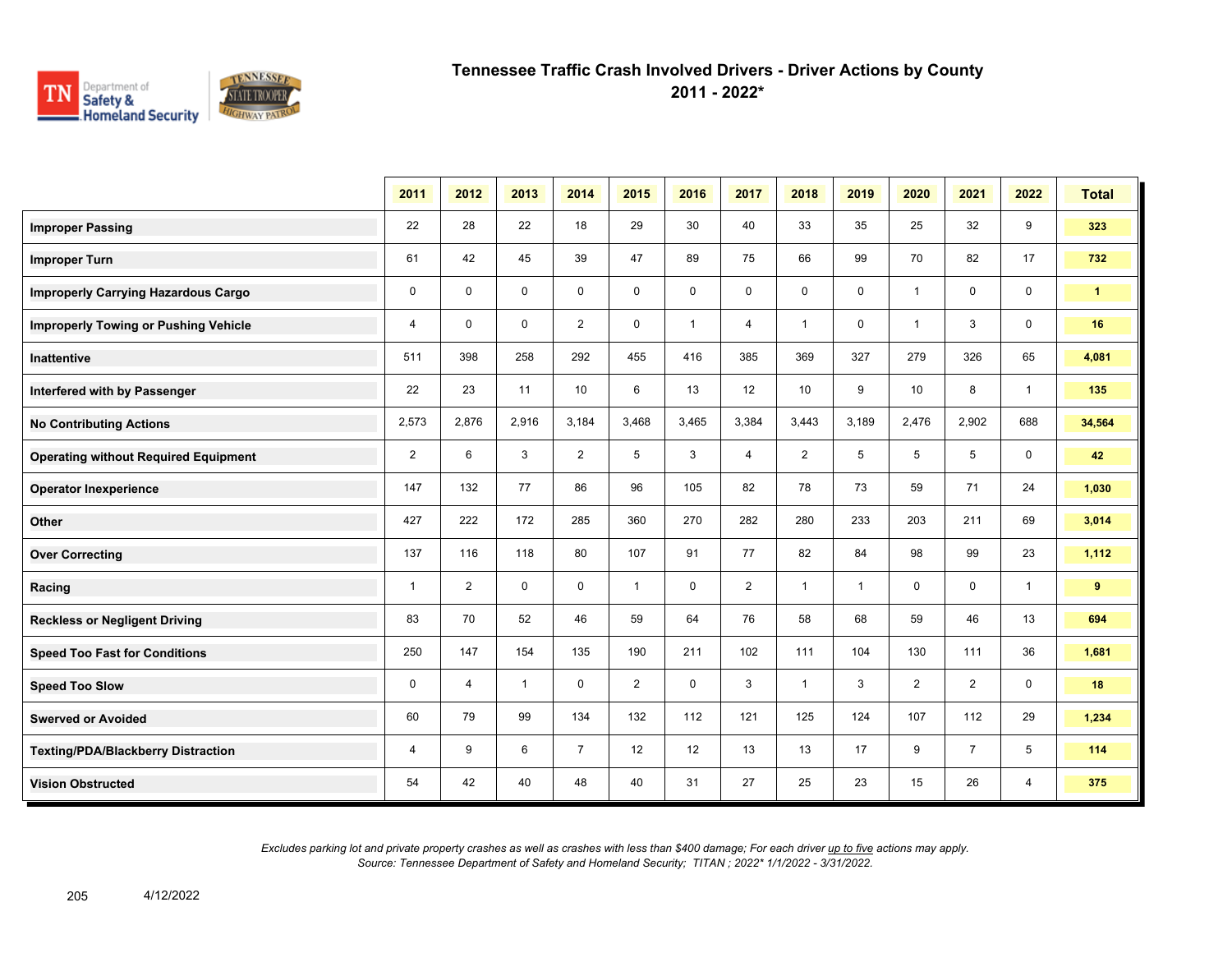

|                     | 2011  | 2012  | 2013  | 2014  | 2015  | 2016  | 2017  | 2018  | 2019  | 2020  | 2021  | 2022  | <b>Total</b> |
|---------------------|-------|-------|-------|-------|-------|-------|-------|-------|-------|-------|-------|-------|--------------|
| <b>Unknown</b>      | 642   | 606   | 491   | 608   | 605   | 667   | 653   | 740   | 631   | 578   | 694   | 180   | 7,095        |
| <b>Total Sumner</b> | 6,578 | 6,638 | 6,441 | 6,759 | 7,474 | 7,432 | 7,206 | 7,147 | 6,678 | 5,452 | 6,250 | 1,516 | 75,571       |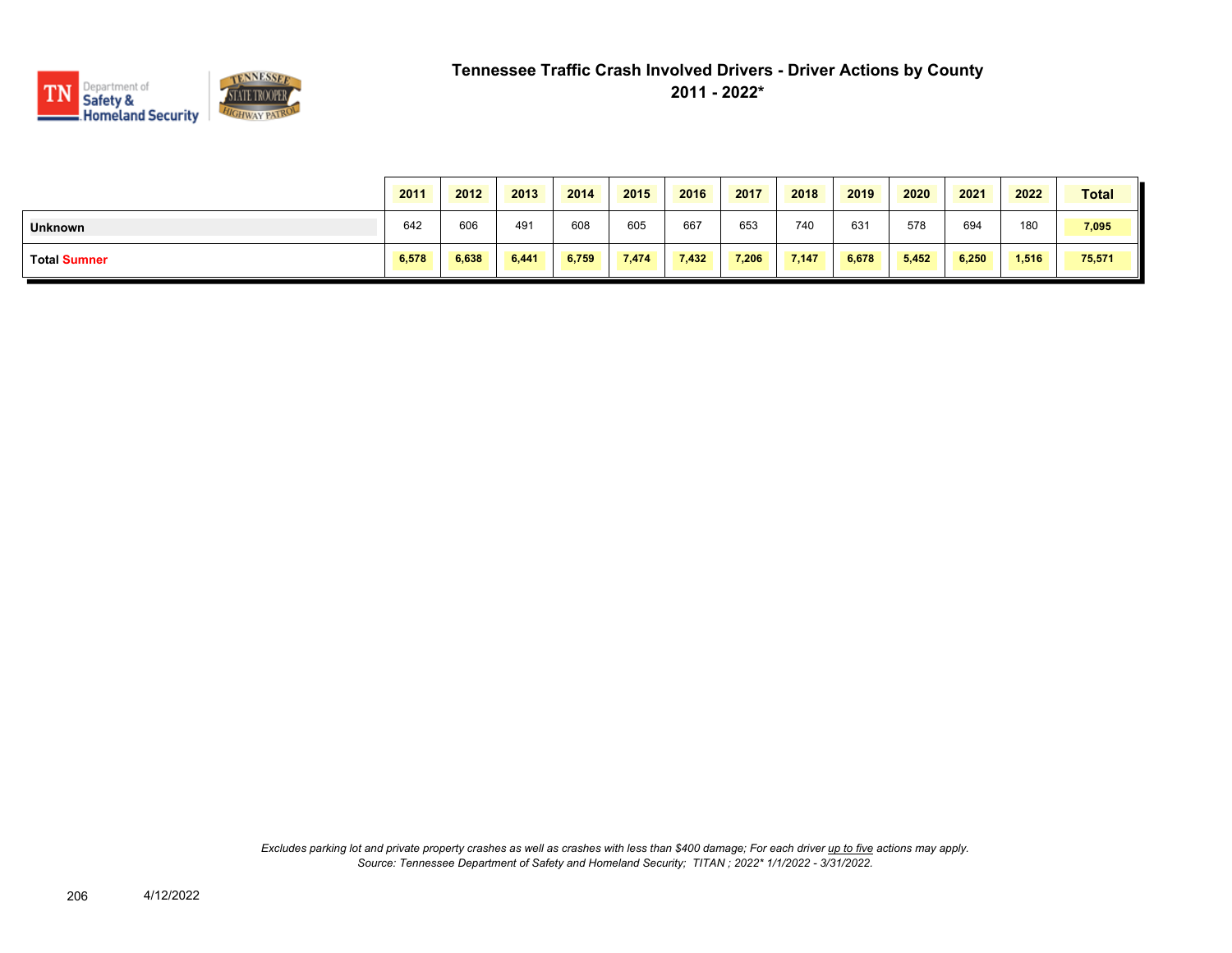

**2011 - 2022\***

| <b>Tipton</b>                                      | 2011           | 2012           | 2013           | 2014           | 2015           | 2016           | 2017           | 2018           | 2019           | 2020           | 2021           | 2022           | <b>Total</b>   |
|----------------------------------------------------|----------------|----------------|----------------|----------------|----------------|----------------|----------------|----------------|----------------|----------------|----------------|----------------|----------------|
| <b>Aggressive Driving Road Rage</b>                | $\overline{2}$ | 3              | 3              | $\mathbf 0$    | $\mathbf{1}$   | 5              | $\mathbf 0$    | $\mathbf{1}$   | $\overline{2}$ | 4              | $\mathbf{1}$   | $\overline{2}$ | 24             |
| <b>Careless or Erratic Driving</b>                 | 26             | 57             | 76             | 49             | 70             | 43             | 36             | 20             | 31             | 33             | 70             | 21             | 532            |
| <b>Driver Distractions</b>                         | 15             | 10             | 8              | 9              | 18             | $\overline{7}$ | 13             | 11             | 10             | $\overline{7}$ | 6              | $\mathbf{1}$   | 115            |
| <b>Driverless</b>                                  | 1              | $\mathbf 0$    | 0              | 0              | 0              | 0              | $\overline{2}$ | 0              | $\mathbf{1}$   | 0              | 0              | 0              | $\overline{4}$ |
| Driving on Wrong side of Road                      | $\overline{7}$ | 4              | 8              | 18             | 14             | 17             | 11             | 6              | $\overline{7}$ | 13             | $\overline{7}$ | 3              | 115            |
| Driving Wrong Way on One-Way Roadway               | 0              | $\overline{2}$ | $\mathbf{1}$   | $\overline{2}$ | 3              | $\mathbf 0$    | $\mathbf 0$    | 0              | $\overline{2}$ | 1              | 3              | $\mathbf 0$    | 14             |
| <b>Exceeding Posted Speed Limit</b>                | 9              | 5              | 5              | 5              | $\overline{7}$ | $\overline{7}$ | 10             | $\overline{4}$ | 8              | 13             | 13             | $\overline{2}$ | 88             |
| <b>Failure to Comply with License Restrictions</b> | 3              | 4              | $\overline{1}$ | 3              | $\mathbf{1}$   | $\overline{2}$ | $\mathbf{1}$   | $\mathbf{1}$   | 5              | 5              | $\mathbf 0$    | $\mathbf{1}$   | 27             |
| <b>Failure to Obey Traffic Controls</b>            | 26             | 36             | 28             | 23             | 26             | 22             | 28             | 23             | 36             | 23             | 30             | $\overline{7}$ | 308            |
| <b>Failure to Observe Warnings or Instructions</b> | $\overline{2}$ | 4              | 3              | 6              | 5              | 5              | $\overline{7}$ | 8              | 9              | $\overline{7}$ | 11             | 3              | 70             |
| <b>Failure to Signal Intentions</b>                | $\overline{2}$ | $\overline{1}$ | $\overline{2}$ | 3              | $\mathbf{1}$   | $\overline{2}$ | $\overline{2}$ | $\mathbf{1}$   | $\mathbf{1}$   | 4              | $\mathbf 0$    | 0              | 19             |
| <b>Failure to Use Lights</b>                       | $\overline{2}$ | $\mathbf 0$    | $\mathbf 0$    | $\overline{1}$ | $\mathbf{1}$   | $\overline{2}$ | $\mathbf{1}$   | $\overline{2}$ | $\mathbf{1}$   | $\mathbf 0$    | $\overline{2}$ | $\mathbf 0$    | 12             |
| Failure to Yield Right of Way                      | 117            | 104            | 120            | 112            | 118            | 117            | 149            | 143            | 125            | 103            | 126            | 23             | 1,357          |
| <b>Following Improperly</b>                        | 114            | 101            | 136            | 142            | 150            | 175            | 157            | 126            | 120            | 101            | 101            | 18             | 1,441          |
| <b>GPS Distraction</b>                             | 1              | $\mathbf 0$    | $\mathbf 0$    | $\mathbf{1}$   | $\overline{2}$ | $\mathbf 0$    | $\mathbf 0$    | $\mathbf 0$    | $\overline{2}$ | $\mathbf 0$    | $\mathbf 0$    | $\mathbf 0$    | 6              |
| <b>Improper Backing</b>                            | 25             | 28             | 27             | 24             | 29             | 31             | 37             | 25             | 30             | 18             | 21             | $\mathbf{1}$   | 296            |
| <b>Improper Lane Changing</b>                      | 15             | $\overline{7}$ | 13             | 8              | 9              | 20             | 18             | 21             | 19             | 18             | 17             | 10             | 175            |
| Improper Loading of Vehicle Cargo or Passengers    | 1              | $\overline{1}$ | $\overline{1}$ | $\mathbf 0$    | $\mathbf{1}$   | 3              | 0              | $\mathbf{1}$   | $\mathbf{1}$   | 1              | 0              | 0              | 10             |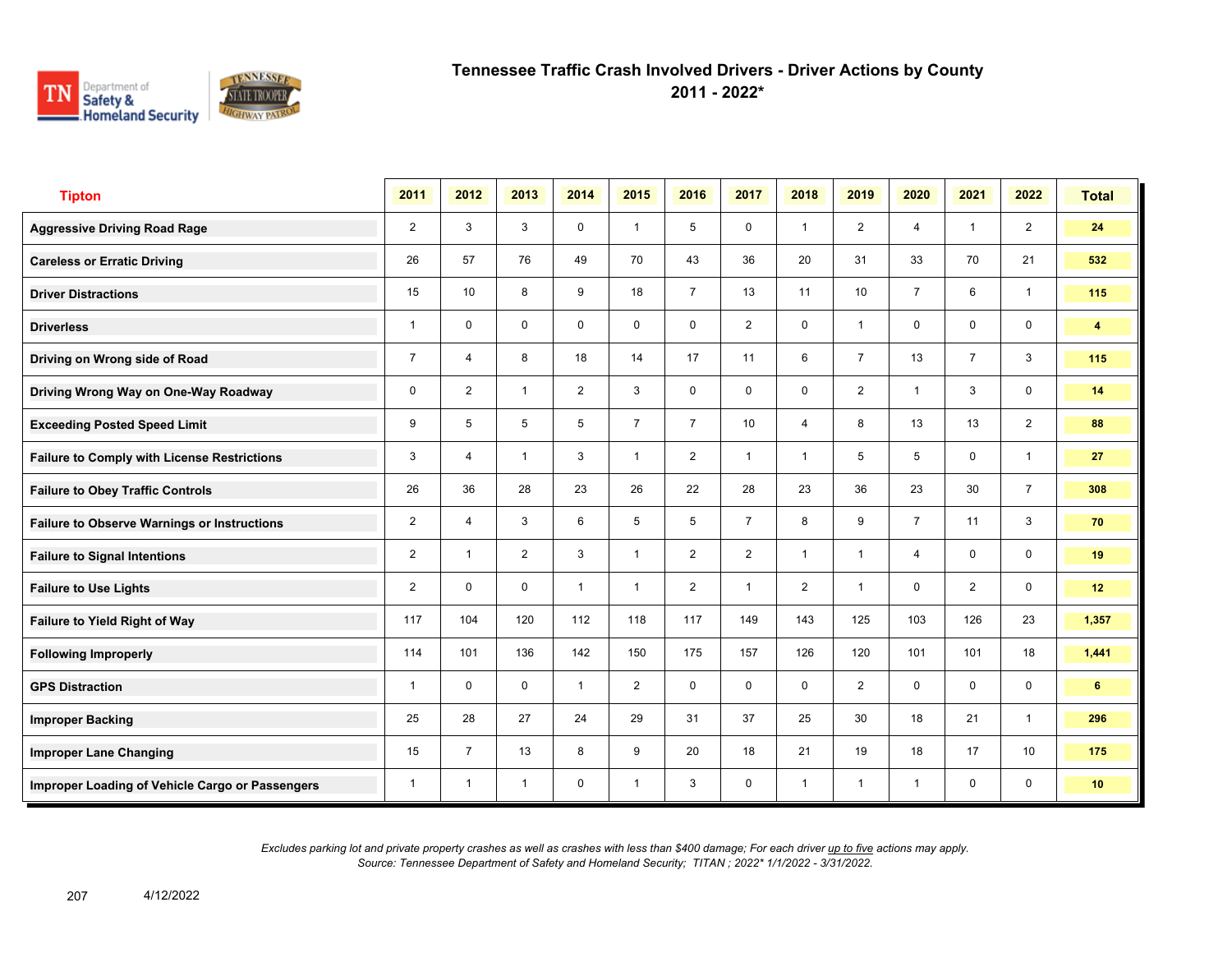

**2011 - 2022\***

|                                             | 2011           | 2012           | 2013           | 2014         | 2015           | 2016           | 2017           | 2018           | 2019           | 2020           | 2021           | 2022           | <b>Total</b>            |
|---------------------------------------------|----------------|----------------|----------------|--------------|----------------|----------------|----------------|----------------|----------------|----------------|----------------|----------------|-------------------------|
| <b>Improper Passing</b>                     | 11             | 10             | 8              | 11           | 11             | 13             | 11             | 13             | 6              | 11             | 14             | 4              | 123                     |
| <b>Improper Turn</b>                        | 14             | 10             | 11             | 15           | 14             | 18             | 16             | 13             | 17             | 18             | 24             | 3              | 173                     |
| <b>Improperly Carrying Hazardous Cargo</b>  | $\mathbf 0$    | $\mathbf{0}$   | $\mathbf 0$    | $\mathbf 0$  | 0              | $\mathbf 0$    | $\mathbf 0$    | $\mathbf 0$    | $\mathbf 0$    | $\mathbf 0$    | 0              | $\mathbf{1}$   | $\blacktriangleleft$    |
| <b>Improperly Towing or Pushing Vehicle</b> | $\overline{4}$ | $\Omega$       | $\mathbf 0$    | $\mathbf 0$  | $\mathbf 0$    | $\mathbf{1}$   | $\overline{2}$ | $\mathbf 0$    | $\mathbf 0$    | $\mathbf{1}$   | $\mathbf 0$    | $\overline{2}$ | 10                      |
| Inattentive                                 | 21             | 26             | 35             | 34           | 61             | 74             | 55             | 82             | 75             | 76             | 127            | 36             | 702                     |
| Interfered with by Passenger                | $\overline{2}$ | $\overline{4}$ | 2              | $\mathbf 0$  | 5              | $\mathbf 0$    | $\overline{2}$ | $\overline{2}$ | $\overline{4}$ | 3              | $\mathbf{1}$   | $\mathbf 0$    | 25                      |
| <b>No Contributing Actions</b>              | 921            | 869            | 825            | 781          | 816            | 865            | 926            | 833            | 787            | 757            | 668            | 154            | 9,202                   |
| <b>Operating without Required Equipment</b> | $\mathbf 0$    | $\mathbf{1}$   | $\overline{2}$ | 3            | $\mathbf 0$    | $\overline{2}$ | $\overline{2}$ | $\overline{2}$ | 0              | 3              | 3              | $\mathbf 0$    | 18                      |
| <b>Operator Inexperience</b>                | 23             | 20             | 36             | 19           | 13             | 17             | 12             | 16             | 12             | 18             | 9              | 3              | 198                     |
| Other                                       | 25             | 31             | 33             | 42           | 34             | 30             | 31             | 45             | 41             | 44             | 39             | 9              | 404                     |
| <b>Over Correcting</b>                      | 28             | 20             | 29             | 29           | 33             | 28             | 21             | 15             | 20             | 13             | 15             | $\overline{4}$ | 255                     |
| Racing                                      | $\overline{2}$ | $\mathbf{0}$   | $\Omega$       | $\mathbf{1}$ | $\mathbf 0$    | $\mathbf 0$    | $\mathbf 0$    | $\mathbf 0$    | $\mathbf 0$    | $\mathbf 0$    | $\mathbf{1}$   | $\mathbf 0$    | $\overline{\mathbf{4}}$ |
| <b>Reckless or Negligent Driving</b>        | 18             | 18             | 17             | 23           | 22             | 16             | 20             | 14             | 12             | 14             | 48             | 13             | 235                     |
| <b>Speed Too Fast for Conditions</b>        | 29             | 20             | 18             | 31           | 51             | 30             | 30             | 16             | 11             | 19             | 37             | 6              | 298                     |
| <b>Speed Too Slow</b>                       | $\overline{2}$ | $\mathbf{1}$   | $\overline{2}$ | $\mathbf 0$  | $\mathbf 0$    | 3              | 0              | 0              | 0              | $\mathbf 0$    | $\mathbf{1}$   | $\mathbf 0$    | 9                       |
| <b>Swerved or Avoided</b>                   | 19             | 30             | 44             | 46           | 44             | 56             | 31             | 42             | 31             | 40             | 31             | 13             | 427                     |
| <b>Texting/PDA/Blackberry Distraction</b>   | 3              | 3              | $\mathbf 0$    | $\mathbf 1$  | 4              | -1             | $\overline{2}$ | 3              | $\mathbf{1}$   | -1             | $\overline{2}$ | 0              | 21                      |
| <b>Vision Obstructed</b>                    | 8              | 3              | 6              | 8            | $\overline{7}$ | 6              | 5              | $\overline{7}$ | 6              | $\overline{7}$ | $\overline{7}$ | 4              | 74                      |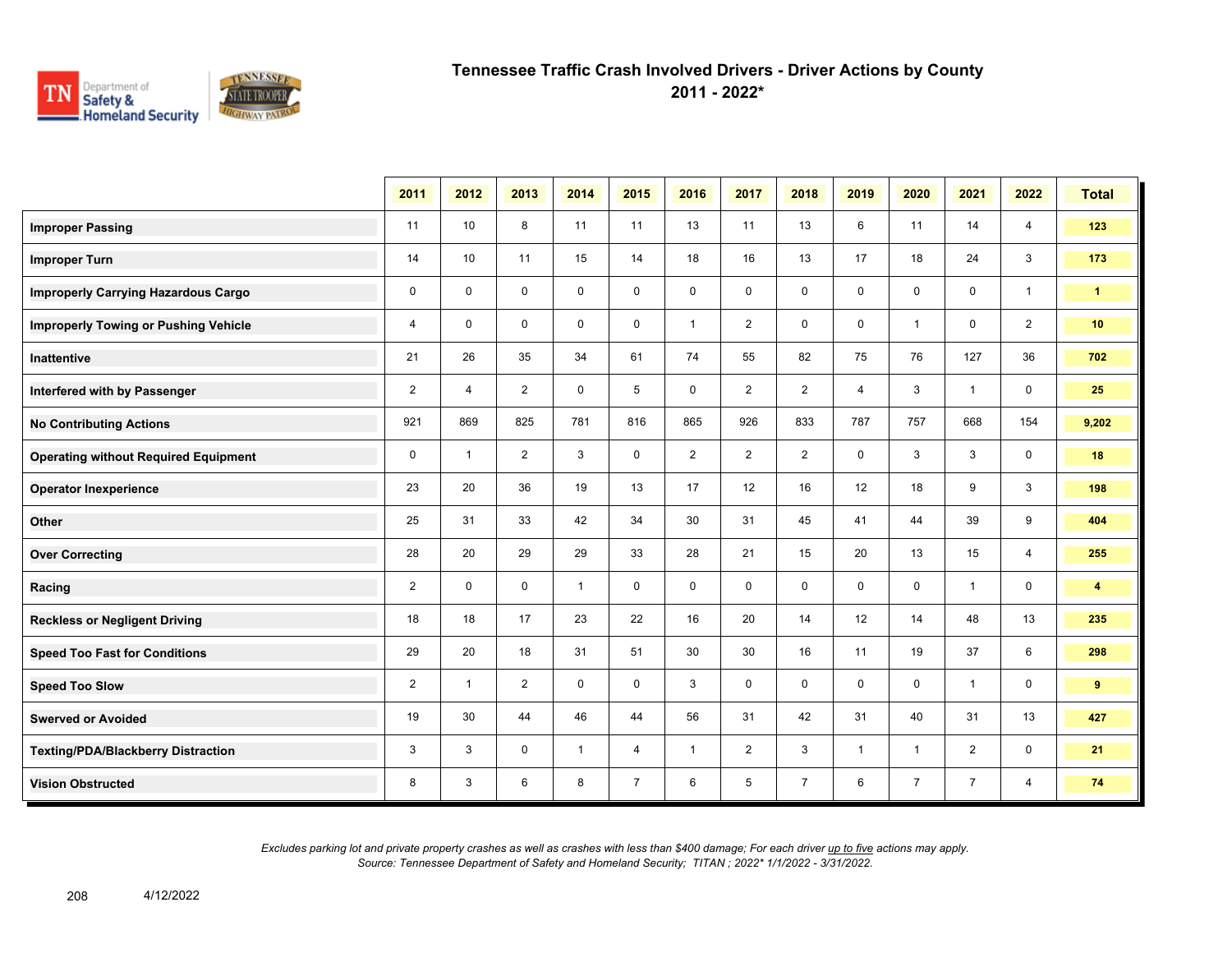

|                     | 2011  | 2012  | 2013  | 2014  | 2015  | 2016  | 2017  | 2018  | 2019  | 2020  | 2021  | 2022 | <b>Total</b> |
|---------------------|-------|-------|-------|-------|-------|-------|-------|-------|-------|-------|-------|------|--------------|
| <b>Unknown</b>      | 301   | 276   | 288   | 276   | 262   | 286   | 315   | 300   | 318   | 302   | 255   | 55   | 3,234        |
| <b>Total Tipton</b> | 1,799 | 1,709 | 1,788 | 1,726 | 1,833 | 1,904 | 1,953 | 1,796 | 1,751 | 1,678 | 1,690 | 399  | 20,026       |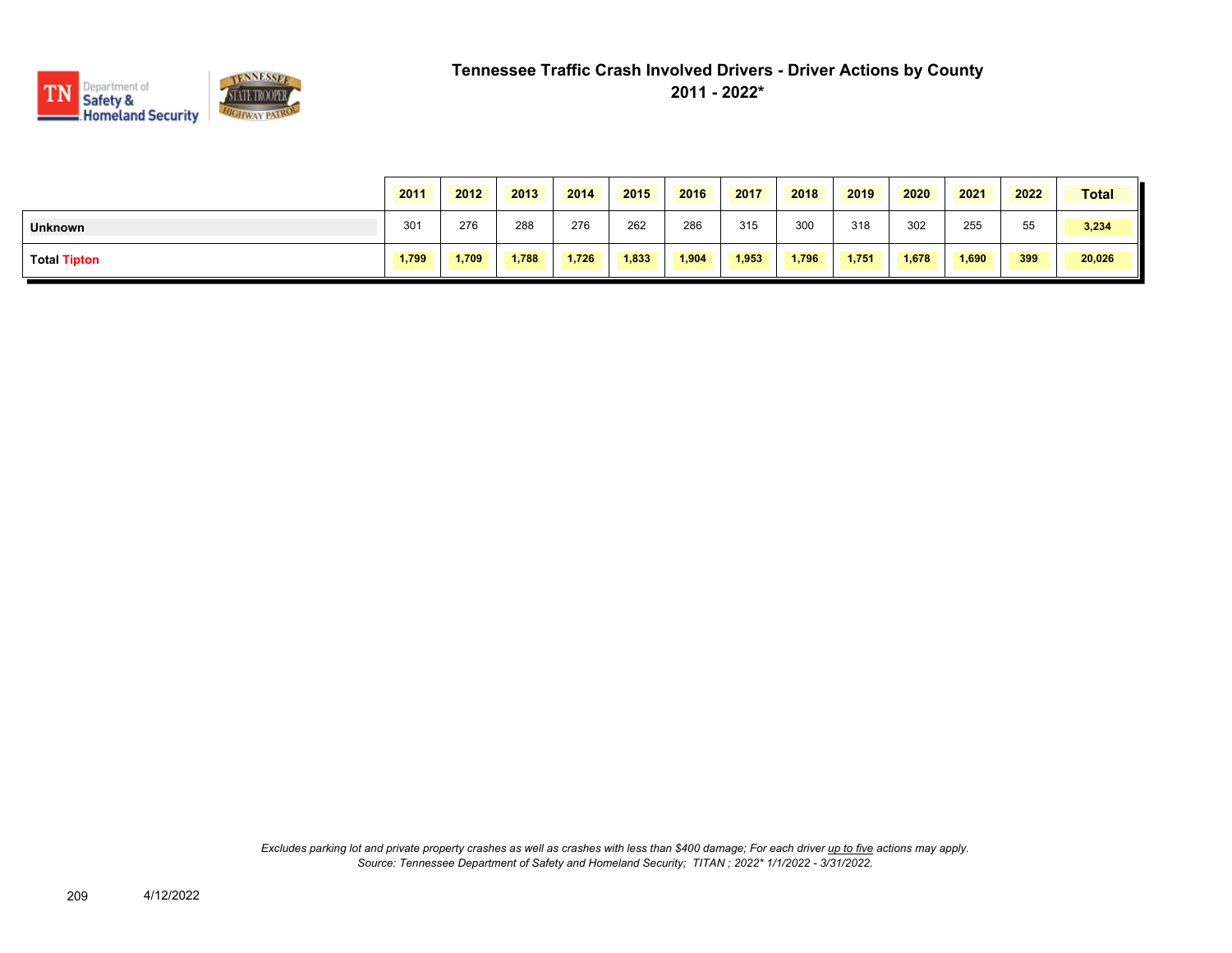

**2011 - 2022\***

| <b>Trousdale</b>                                   | 2011           | 2012                    | 2013           | 2014           | 2015           | 2016           | 2017           | 2018           | 2019           | 2020           | 2021           | 2022           | <b>Total</b>            |
|----------------------------------------------------|----------------|-------------------------|----------------|----------------|----------------|----------------|----------------|----------------|----------------|----------------|----------------|----------------|-------------------------|
| <b>Aggressive Driving Road Rage</b>                | 0              | $\mathbf 0$             | $\mathbf 0$    | $\mathbf{1}$   | $\mathbf{1}$   | $\mathbf 0$    | $\mathbf 0$    | $\mathbf{0}$   | $\mathbf 0$    | $\mathbf 0$    | $\mathbf 0$    | $\mathbf 0$    | $\overline{2}$          |
| <b>Careless or Erratic Driving</b>                 | 3              | $\overline{2}$          | 16             | 13             | 5              | $\overline{4}$ | 2              | $\overline{4}$ | 8              | 9              | $\overline{7}$ | 2              | 75                      |
| <b>Driver Distractions</b>                         | 0              | $\overline{2}$          | $\overline{2}$ | $\overline{4}$ | 3              | $\overline{2}$ | $\overline{4}$ | $\overline{7}$ | 6              | 5              | 8              | $\mathbf 0$    | 43                      |
| <b>Driverless</b>                                  | 0              | $\mathbf 0$             | 0              | 0              | 0              | 0              | $\mathbf 0$    | $\mathbf{1}$   | 0              | 0              | $\mathbf 0$    | $\mathbf 0$    | $\blacksquare$          |
| Driving on Wrong side of Road                      | 3              | 4                       | $\overline{4}$ | 3              | 0              | 6              | 5              | $\mathbf 0$    | $\mathbf 0$    | 3              | $\mathbf{1}$   | $\mathbf{1}$   | 30 <sub>o</sub>         |
| Driving Wrong Way on One-Way Roadway               | 0              | $\mathbf 0$             | $\mathbf 0$    | $\mathbf 0$    | 0              | $\overline{1}$ | $\mathbf 0$    | $\mathbf 0$    | $\mathbf 0$    | $\mathbf 0$    | $\mathbf 0$    | $\mathbf 0$    | $\mathbf{1}$            |
| <b>Exceeding Posted Speed Limit</b>                | $\overline{2}$ | $\overline{4}$          | $\overline{2}$ | $\mathbf 0$    | $\overline{7}$ | $\overline{4}$ | 5              | 5              | 3              | 3              | 5              | $\mathbf 0$    | 40                      |
| <b>Failure to Comply with License Restrictions</b> | 1              | $\Omega$                | $\overline{1}$ | $\mathbf 0$    | 0              | $\mathbf 0$    | $\mathbf 0$    | $\mathbf{1}$   | $\mathbf{1}$   | $\mathbf 0$    | $\mathbf{1}$   | $\mathbf 0$    | $5\phantom{.0}$         |
| <b>Failure to Obey Traffic Controls</b>            | 4              | $\overline{\mathbf{1}}$ | $\overline{2}$ | $\overline{2}$ | $\overline{2}$ | 5              | $\overline{4}$ | 6              | $\overline{7}$ | 5              | 6              | $\overline{1}$ | 45                      |
| <b>Failure to Observe Warnings or Instructions</b> | 0              | $\mathbf 0$             | $\overline{1}$ | $\mathbf 0$    | $\mathbf{1}$   | $\overline{1}$ | $\mathbf 0$    | $\mathbf{1}$   | $\overline{2}$ | $\overline{7}$ | 2              | $\mathbf{1}$   | 16                      |
| <b>Failure to Signal Intentions</b>                | 0              | $\Omega$                | $\overline{2}$ | $\Omega$       | 0              | $\mathbf{0}$   | $\mathbf 0$    | $\mathbf 0$    | $\mathbf 0$    | $\mathbf{0}$   | $\mathbf{1}$   | $\mathbf{1}$   | $\overline{\mathbf{4}}$ |
| <b>Failure to Use Lights</b>                       | 1              | $\mathbf 0$             | $\overline{1}$ | $\mathbf 0$    | $\mathbf{1}$   | $\mathbf 0$    | $\mathbf 0$    | $\mathbf 0$    | $\mathbf{1}$   | $\mathbf 0$    | 2              | $\mathbf{1}$   | $\overline{7}$          |
| Failure to Yield Right of Way                      | 24             | 26                      | 17             | 27             | 14             | 27             | 21             | 31             | 31             | 28             | 22             | 6              | 274                     |
| <b>Following Improperly</b>                        | 17             | 25                      | 23             | 13             | 15             | 18             | 20             | 30             | 22             | 21             | 37             | 13             | 254                     |
| <b>GPS Distraction</b>                             | 0              | $\mathbf 0$             | $\mathbf 0$    | $\mathbf 0$    | $\mathbf 0$    | $\mathbf 0$    | $\mathbf 0$    | $\mathbf 0$    | $\mathbf 0$    | $\mathbf 0$    | $\mathbf{1}$   | $\mathbf 0$    | $\mathbf{1}$            |
| <b>Improper Backing</b>                            | 3              | 5                       | 3              | $\overline{7}$ | $\overline{7}$ | $\overline{4}$ | 3              | 3              | $\overline{2}$ | 3              | $\overline{4}$ | $\mathbf{1}$   | 45                      |
| <b>Improper Lane Changing</b>                      | 0              | $\mathbf 0$             | $\overline{1}$ | $\mathbf 0$    | 0              | $\overline{2}$ | $\mathbf 0$    | $\mathbf 0$    | 1              | $\mathbf 0$    | $\mathbf{1}$   | $\mathbf 0$    | $5\phantom{.0}$         |
| Improper Loading of Vehicle Cargo or Passengers    | 0              | $\mathbf 0$             | 0              | $\mathbf 0$    | 0              | $\overline{1}$ | $\mathbf 0$    | $\mathbf 0$    | 1              | $\mathbf 0$    | $\mathbf{1}$   | $\mathbf{1}$   | $\overline{\mathbf{4}}$ |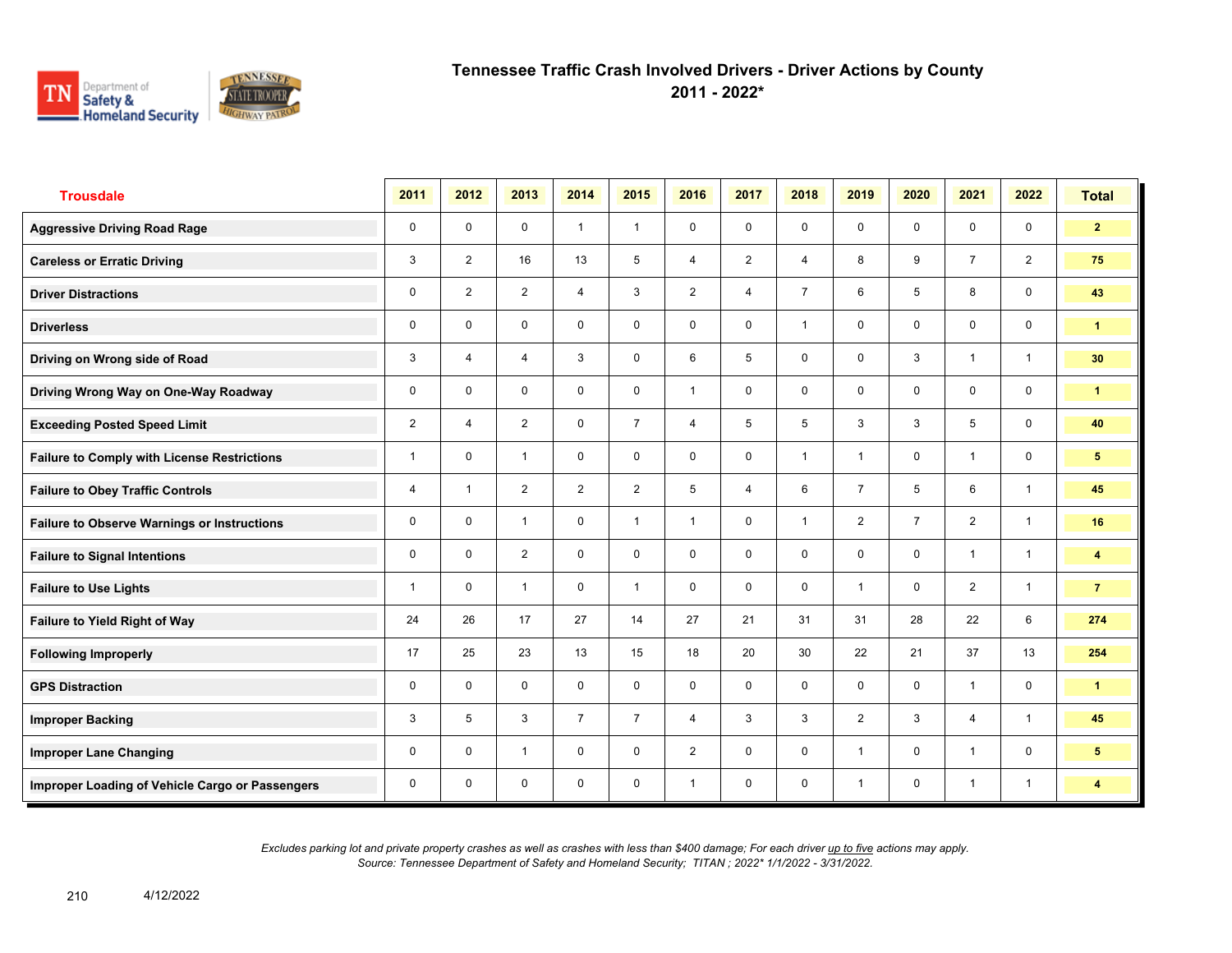

**2011 - 2022\***

|                                             | 2011           | 2012                    | 2013           | 2014           | 2015           | 2016           | 2017           | 2018           | 2019           | 2020           | 2021           | 2022            | <b>Total</b>         |
|---------------------------------------------|----------------|-------------------------|----------------|----------------|----------------|----------------|----------------|----------------|----------------|----------------|----------------|-----------------|----------------------|
| <b>Improper Passing</b>                     | $\overline{2}$ | 3                       | $\overline{2}$ | $\overline{2}$ | $\overline{2}$ | 8              | $\overline{4}$ | 6              | $\overline{2}$ | $\overline{1}$ | 5              | $\mathbf{1}$    | 38                   |
| <b>Improper Turn</b>                        | 3              | $\overline{2}$          | $\mathbf 0$    | 3              | $\mathbf 0$    | 5              | 6              | 6              | $\overline{4}$ | $\overline{1}$ | $\overline{4}$ | $\mathbf 0$     | 34                   |
| <b>Improperly Towing or Pushing Vehicle</b> | $\mathbf 0$    | $\mathbf 0$             | $\mathbf{1}$   | $\mathbf 0$    | $\mathbf 0$    | $\mathbf 0$    | 0              | 0              | 0              | $\mathbf 0$    | $\mathbf 0$    | $\mathbf 0$     | $\mathbf{1}$         |
| <b>Inattentive</b>                          | $\overline{4}$ | 5                       | 4              | $\overline{7}$ | 6              | 8              | 8              | 11             | 12             | 9              | 12             | $\mathbf 0$     | 86                   |
| Interfered with by Passenger                | $\mathbf 0$    | $\mathbf{1}$            | $\mathbf 0$    | $\mathbf 0$    | $\mathbf 0$    | $\mathbf{1}$   | 3              | $\mathbf{1}$   | $\overline{2}$ | $\mathbf 0$    | $\mathbf 0$    | $\mathbf 0$     | 8                    |
| <b>No Contributing Actions</b>              | 137            | 147                     | 174            | 188            | 175            | 150            | 148            | 175            | 164            | 151            | 158            | 35              | 1,802                |
| <b>Operating without Required Equipment</b> | $\mathbf 0$    | $\mathbf 0$             | $\mathbf 0$    | $\mathbf{1}$   | $\mathbf 0$    | $\mathbf 0$    | $\mathbf 0$    | 0              | $\mathsf{O}$   | $\mathbf 0$    | $\mathbf 0$    | $\mathbf 0$     | $\blacktriangleleft$ |
| <b>Operator Inexperience</b>                | 4              | 3                       | $\overline{2}$ | $\mathbf 0$    | $\overline{2}$ | 3              | $\mathbf 0$    | 3              | $\overline{2}$ | 4              | 5              | $\mathbf{1}$    | 29                   |
| Other                                       | 25             | 8                       | 11             | 10             | 10             | 15             | 11             | 14             | 16             | 16             | 12             | 2               | 150                  |
| <b>Over Correcting</b>                      | $\overline{2}$ | 8                       | $\mathbf{1}$   | 5              | 11             | $\overline{7}$ | 10             | $\overline{7}$ | $\overline{7}$ | 6              | 12             | $5\overline{)}$ | 81                   |
| Racing                                      | $\mathbf 0$    | $\mathbf 0$             | $\mathbf 0$    | $\mathbf{1}$   | $\mathbf 0$    | $\mathbf 0$    | $\mathbf 0$    | $\mathbf 0$    | $\mathbf 0$    | $\mathbf 0$    | $\mathbf 0$    | $\mathbf 0$     | $\mathbf{1}$         |
| <b>Reckless or Negligent Driving</b>        | 4              | $\overline{1}$          | $\mathbf 0$    | 5              | 3              | $\overline{7}$ | 5              | 6              | 5              | 6              | 2              | $\mathbf{1}$    | 45                   |
| <b>Speed Too Fast for Conditions</b>        | 3              | $\mathbf 0$             | 5              | 10             | 12             | 15             | 8              | 12             | 15             | 9              | 8              | 6               | 103                  |
| <b>Speed Too Slow</b>                       | $\mathbf 0$    | $\mathbf 0$             | $\mathbf{1}$   | $\mathbf 0$    | $\mathbf{1}$   | $\mathbf 0$    | $\mathbf 0$    | 0              | 0              | $\mathbf 0$    | $\mathbf 0$    | $\mathbf 0$     | $\mathbf{2}$         |
| <b>Swerved or Avoided</b>                   | $\overline{5}$ | 8                       | 10             | 5              | 11             | 22             | 11             | 10             | $\overline{7}$ | 8              | 15             | 3               | 115                  |
| <b>Texting/PDA/Blackberry Distraction</b>   | $\mathbf 0$    | $\overline{\mathbf{1}}$ | $\mathbf{1}$   | $\mathbf{1}$   | $\mathbf 0$    | $\mathbf{1}$   | $\mathbf{1}$   | 0              | 0              | $\overline{2}$ | $\mathbf 0$    | $\mathbf 0$     | $\overline{7}$       |
| <b>Vision Obstructed</b>                    | $\overline{2}$ | -1                      | $\overline{2}$ | $\overline{2}$ | $\overline{2}$ | 3              | $\mathbf{1}$   | $\mathbf{1}$   | 3              | 0              | $\overline{1}$ | $\mathbf{1}$    | 19                   |
| <b>Unknown</b>                              | 54             | 70                      | 61             | 41             | 40             | 61             | 67             | 81             | 66             | 75             | 91             | 18              | 725                  |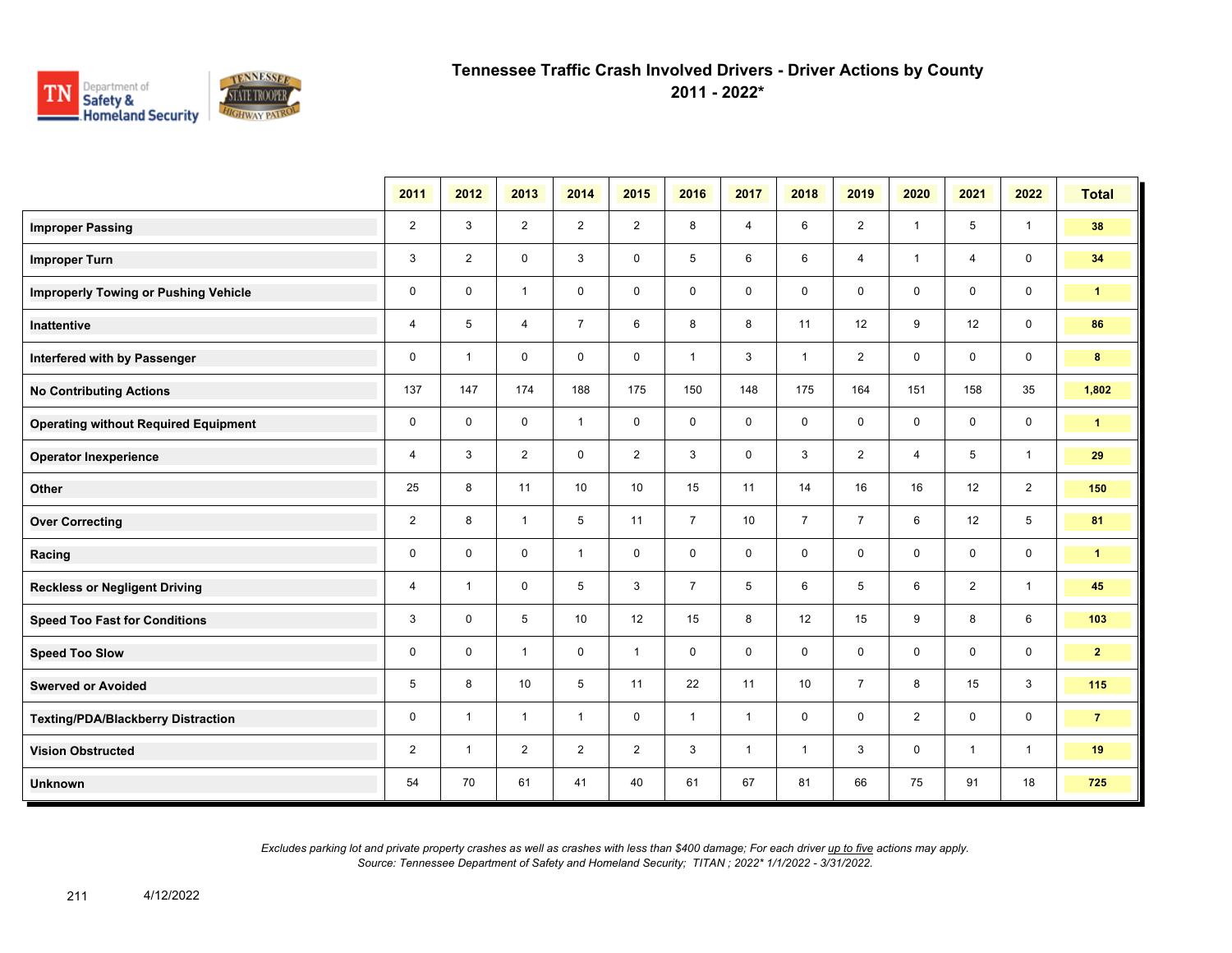

|                                         | 2011 | 2012 | 2013 | 2014 | 2015 | 2016 | 2017 | 2018 | 2019 | 2020 | 2021 | 2022 | <b>Total</b> |
|-----------------------------------------|------|------|------|------|------|------|------|------|------|------|------|------|--------------|
| <b>Total Tr</b><br>ousdale <sup>.</sup> | 303  | 327  | 350  | 351  | 331  | 381  | 347  | 422  | 390  | 372  | 424  | 101  | 4,099        |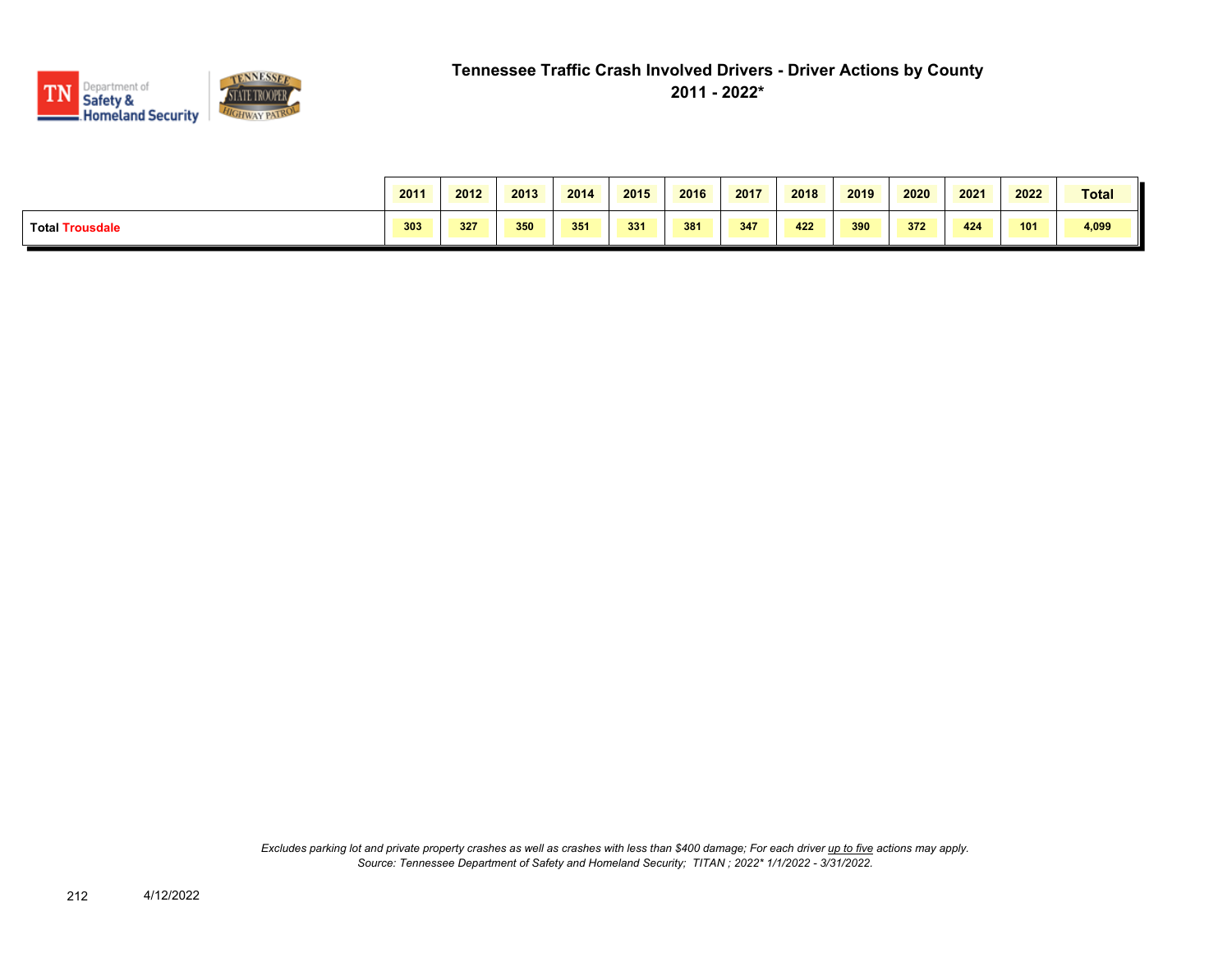

**2011 - 2022\***

| <b>Unicoi</b>                                      | 2011           | 2012           | 2013           | 2014           | 2015           | 2016           | 2017           | 2018           | 2019           | 2020           | 2021           | 2022           | <b>Total</b>         |
|----------------------------------------------------|----------------|----------------|----------------|----------------|----------------|----------------|----------------|----------------|----------------|----------------|----------------|----------------|----------------------|
| <b>Aggressive Driving Road Rage</b>                | 0              | $\mathbf 0$    | $\mathbf 0$    | $\mathbf 0$    | $\mathbf 0$    | $\mathbf 0$    | 3              | $\mathbf 0$    | $\mathbf 0$    | $\mathbf 0$    | $\mathbf 0$    | $\mathbf 0$    | 3 <sup>1</sup>       |
| <b>Careless or Erratic Driving</b>                 | 26             | 30             | 25             | 19             | 15             | 13             | 9              | $\overline{4}$ | 12             | 9              | 6              | 3              | 171                  |
| <b>Driver Distractions</b>                         | 0              | 5              | 5              | $\overline{4}$ | 9              | $\overline{4}$ | 3              | $\overline{7}$ | $\overline{7}$ | 3              | $\mathbf{1}$   | $\mathbf 0$    | 48                   |
| Driving on Wrong side of Road                      | 10             | 6              | 9              | $\overline{7}$ | $\overline{2}$ | 5              | 5              | $\overline{4}$ | $\overline{2}$ | $\overline{4}$ | 2              | $\mathbf{1}$   | 57                   |
| Driving Wrong Way on One-Way Roadway               | 1              | $\mathbf 0$    | $\mathbf{1}$   | $\mathbf 0$    | 0              | $\mathbf 0$    | $\mathbf 0$    | $\mathbf 0$    | $\overline{2}$ | $\overline{1}$ | $\mathbf 0$    | $\mathbf 0$    | 5 <sup>5</sup>       |
| <b>Exceeding Posted Speed Limit</b>                | 5              | 6              | 3              | $\overline{4}$ | 15             | 14             | 10             | $\overline{7}$ | 5              | 6              | 10             | $\mathbf 0$    | 85                   |
| <b>Failure to Comply with License Restrictions</b> | 3              | $\mathbf{0}$   | $\mathbf 0$    | $\mathbf{1}$   | 0              | $\mathbf 0$    | $\overline{2}$ | $\mathbf{1}$   | $\overline{2}$ | $\overline{2}$ | $\overline{1}$ | $\mathbf 0$    | 12                   |
| <b>Failure to Obey Traffic Controls</b>            | 9              | 6              | 6              | $\overline{4}$ | 0              | $\overline{1}$ | 3              | 3              | 6              | 6              | $\mathbf{1}$   | $\mathbf 0$    | 45                   |
| <b>Failure to Observe Warnings or Instructions</b> | 0              | $\mathbf{0}$   | $\overline{1}$ | $\overline{2}$ | 1              | $\overline{2}$ | $\mathbf{1}$   | $\mathbf 0$    | $\overline{2}$ | $\overline{1}$ | $\mathbf{1}$   | $\mathbf 0$    | 11                   |
| <b>Failure to Signal Intentions</b>                | 0              | 5              | $\Omega$       | $\Omega$       | 0              | $\overline{1}$ | $\mathbf 0$    | $\mathbf 0$    | 0              | $\overline{1}$ | $\Omega$       | $\mathbf 0$    | $\overline{7}$       |
| <b>Failure to Use Lights</b>                       | 0              | $\Omega$       | $\mathbf 0$    | $\overline{1}$ | 0              | $\mathbf 0$    | $\mathbf 0$    | $\mathbf 0$    | 0              | $\Omega$       | $\mathbf 0$    | $\mathbf 0$    | $\blacktriangleleft$ |
| <b>Failure to Yield Right of Way</b>               | 47             | 55             | 45             | 41             | 43             | 42             | 49             | 38             | 41             | 31             | 33             | 13             | 478                  |
| <b>Following Improperly</b>                        | 18             | 22             | 25             | 21             | 23             | 20             | 17             | 18             | 19             | 22             | 15             | $\overline{4}$ | 224                  |
| <b>GPS Distraction</b>                             | 0              | $\overline{1}$ | $\mathbf 0$    | $\mathbf{1}$   | 0              | $\mathbf 0$    | 2              | $\mathbf 0$    | $\mathbf 0$    | $\mathbf 0$    | $\mathbf{1}$   | $\mathbf 0$    | 5 <sup>5</sup>       |
| <b>Improper Backing</b>                            | $\overline{2}$ | $\overline{4}$ | 6              | $\overline{2}$ | 3              | $\overline{4}$ | $\overline{7}$ | 3              | $\overline{7}$ | 8              | $\overline{7}$ | 3              | 56                   |
| <b>Improper Lane Changing</b>                      | 1              | 3              | $\overline{1}$ | 3              | 3              | $\overline{1}$ | $\overline{4}$ | 3              | 3              | $\mathbf 0$    | $\overline{2}$ | $\overline{1}$ | 25                   |
| Improper Loading of Vehicle Cargo or Passengers    | 0              | $\overline{1}$ | $\overline{1}$ | $\mathbf 0$    | 0              | $\Omega$       | $\mathbf 0$    | $\mathbf 0$    | 1              | $\Omega$       | $\mathbf 0$    | $\mathbf 0$    | 3 <sup>2</sup>       |
| <b>Improper Passing</b>                            | $\overline{a}$ | $\overline{2}$ | $\overline{2}$ | $\overline{1}$ | 0              | 5              | 4              | $\mathbf{1}$   | $\overline{2}$ | $\mathbf 0$    | $\overline{2}$ | $\mathbf 0$    | 21                   |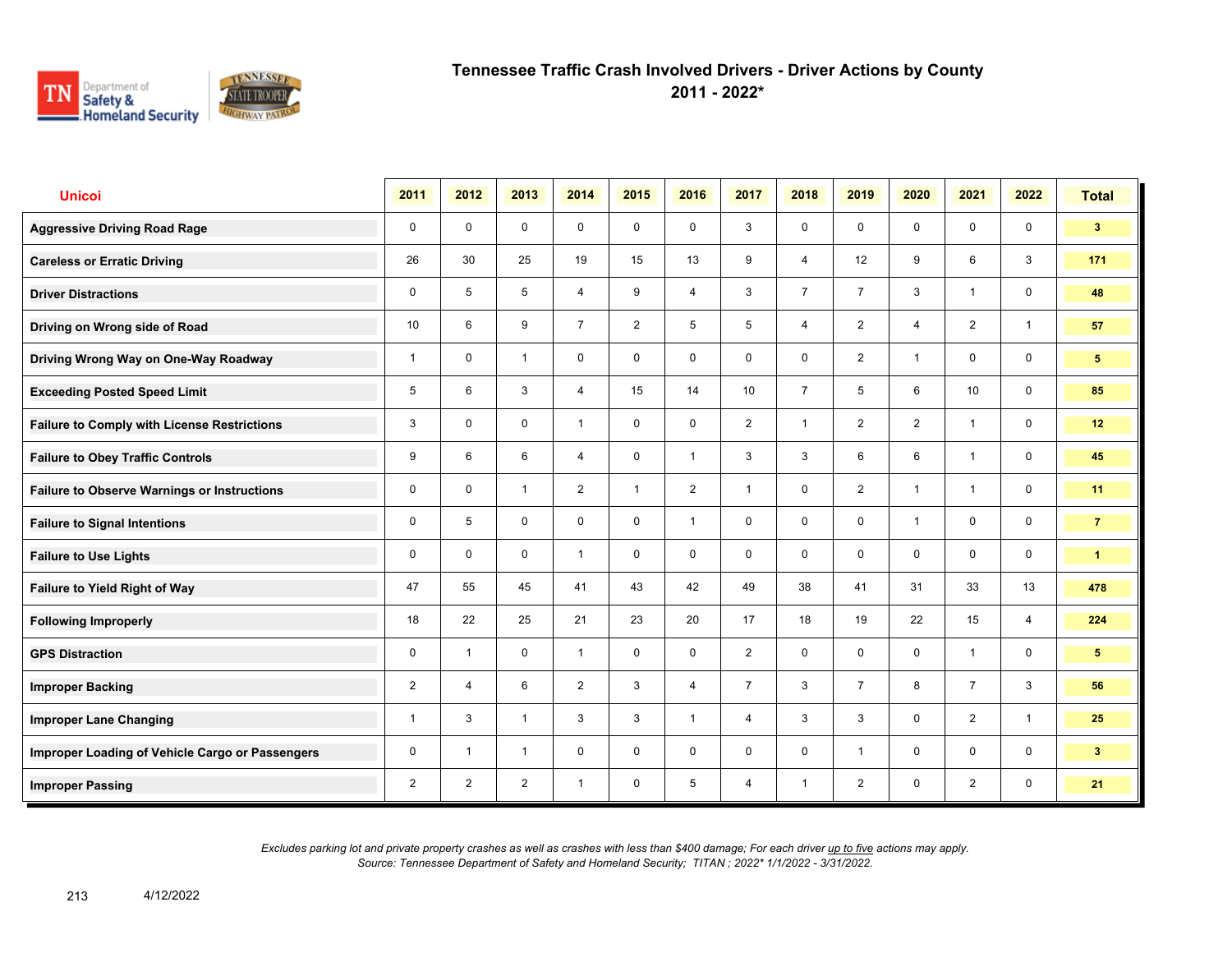

**2011 - 2022\***

|                                             | 2011           | 2012           | 2013           | 2014           | 2015           | 2016           | 2017           | 2018           | 2019           | 2020           | 2021           | 2022           | <b>Total</b>         |
|---------------------------------------------|----------------|----------------|----------------|----------------|----------------|----------------|----------------|----------------|----------------|----------------|----------------|----------------|----------------------|
| <b>Improper Turn</b>                        | $\overline{7}$ | 3              | $\overline{2}$ | 8              | 5              | 3              | 4              | 4              | 3              | $\overline{4}$ | $\overline{4}$ | $\mathbf{1}$   | 48                   |
| <b>Improperly Towing or Pushing Vehicle</b> | $\mathbf 0$    | $\mathbf 0$    | $\mathbf 0$    | $\mathbf 0$    | $\mathbf 0$    | $\mathbf{1}$   | $\mathbf 0$    | $\mathbf 0$    | $\mathsf 0$    | $\mathbf 0$    | $\mathbf 0$    | 0              | $\blacktriangleleft$ |
| <b>Inattentive</b>                          | 22             | 20             | 12             | 16             | 14             | 14             | 13             | 12             | $\overline{7}$ | 11             | 13             | $\overline{2}$ | 156                  |
| Interfered with by Passenger                | $\overline{4}$ | $\overline{2}$ | $\mathbf 0$    | $\mathbf{1}$   | 0              | $\mathbf{1}$   | $\overline{2}$ | $\mathsf{O}$   | 0              | $\mathbf 0$    | $\overline{2}$ | 0              | 12                   |
| <b>No Contributing Actions</b>              | 183            | 206            | 240            | 259            | 251            | 221            | 231            | 211            | 219            | 193            | 179            | 43             | 2,436                |
| <b>Operating without Required Equipment</b> | $\mathbf 0$    | $\mathbf 0$    | $\mathbf 0$    | $\mathbf 0$    | 0              | $\mathbf 0$    | 6              | $\overline{a}$ | $\mathbf 0$    | $\mathbf 0$    | 0              | 0              | 8                    |
| <b>Operator Inexperience</b>                | 18             | 16             | $\overline{7}$ | 11             | $\overline{4}$ | 10             | 5              | 5              | 8              | 5              | 9              | $\overline{2}$ | 100                  |
| Other                                       | 56             | 62             | 36             | 35             | 28             | 11             | 17             | 25             | 18             | 20             | 22             | 0              | 330                  |
| <b>Over Correcting</b>                      | 16             | 25             | 19             | 20             | 15             | 17             | 21             | 22             | 12             | 11             | 9              | $\overline{2}$ | 189                  |
| Racing                                      | $\mathbf 0$    | $\mathbf 0$    | $\mathbf 0$    | $\mathbf 0$    | $\mathbf{1}$   | $\mathbf 0$    | $\mathbf 0$    | $\mathbf 0$    | $\mathbf 0$    | $\mathbf 0$    | $\mathbf 0$    | 0              | $\blacktriangleleft$ |
| <b>Reckless or Negligent Driving</b>        | 13             | $\overline{7}$ | 10             | 9              | 8              | 10             | 20             | 15             | 11             | 12             | 9              | $\mathbf{1}$   | 125                  |
| <b>Speed Too Fast for Conditions</b>        | 30             | 21             | 24             | 17             | 24             | 14             | 27             | 28             | 16             | 21             | 22             | $\overline{7}$ | 251                  |
| <b>Speed Too Slow</b>                       | 0              | $\mathbf 0$    | $\mathbf{1}$   | $\mathbf 0$    | $\mathbf 0$    | $\mathbf 0$    | $\mathbf 0$    | $\mathbf 0$    | $\mathbf 0$    | $\mathbf 0$    | $\mathbf{1}$   | 0              | 2 <sub>2</sub>       |
| <b>Swerved or Avoided</b>                   | $\overline{2}$ | 11             | 12             | 19             | 18             | 13             | 9              | 19             | 8              | 8              | $\overline{7}$ | $\overline{2}$ | 128                  |
| <b>Texting/PDA/Blackberry Distraction</b>   | 0              | $\overline{2}$ | $\mathbf 0$    | 3              | $\mathbf{1}$   | $\mathbf{1}$   | $\mathbf 0$    | $\mathbf 0$    | $\mathbf{1}$   | $\mathbf{1}$   | $\mathbf 0$    | 0              | 9                    |
| <b>Vision Obstructed</b>                    | 6              | $\overline{2}$ | 6              | $\overline{2}$ | 12             | $\overline{2}$ | $\mathbf{1}$   | 5              | 3              | 3              | $\overline{7}$ | $\overline{2}$ | 51                   |
| <b>Unknown</b>                              | 124            | 115            | 114            | 105            | 123            | 100            | 117            | 123            | 99             | 84             | 84             | 22             | 1,210                |
| <b>Total Unicoi</b>                         | 605            | 638            | 613            | 616            | 618            | 530            | 592            | 560            | 516            | 467            | 450            | 109            | 6,314                |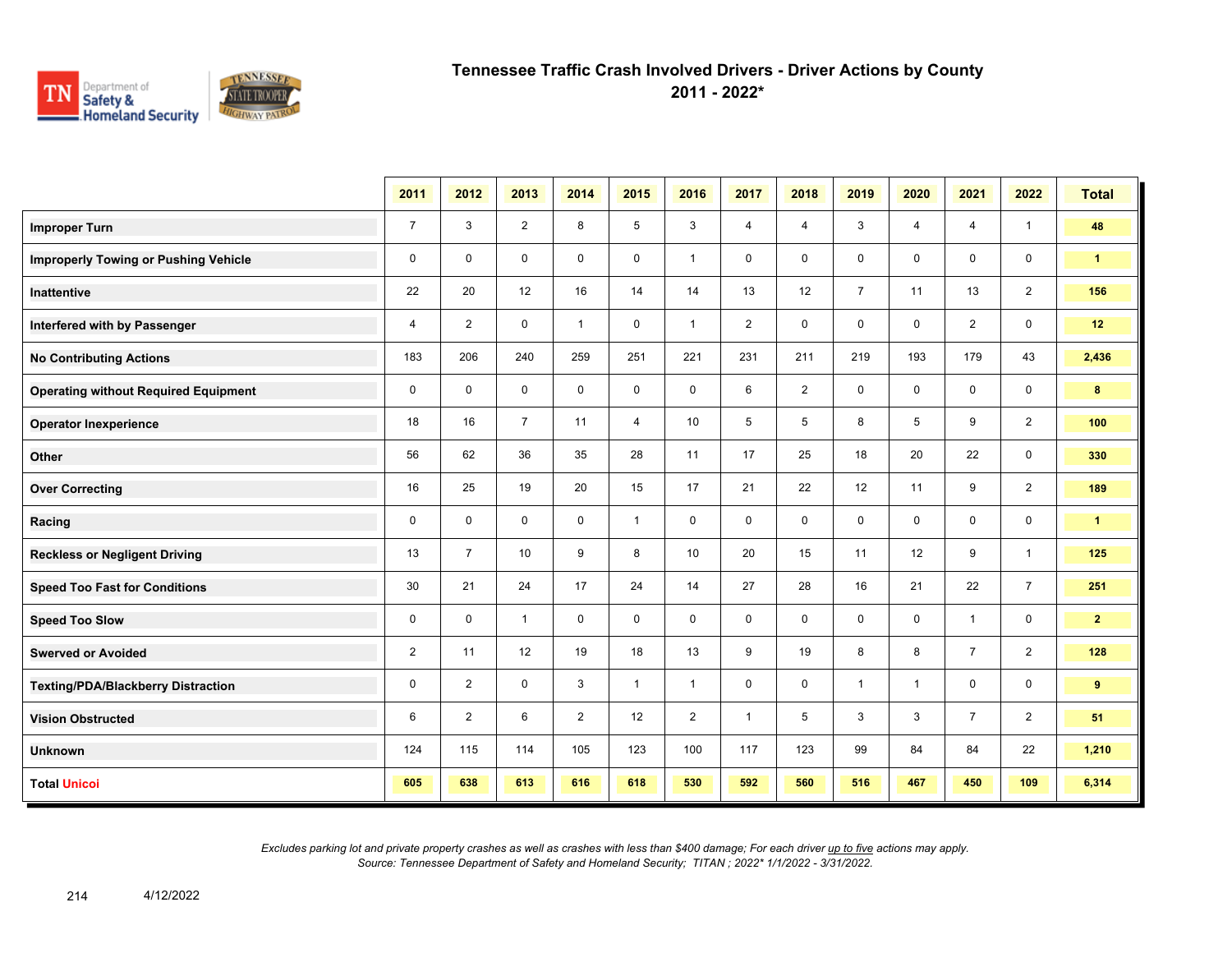

**2011 - 2022\***

| <b>Union</b>                                       | 2011           | 2012           | 2013           | 2014           | 2015           | 2016           | 2017           | 2018           | 2019           | 2020           | 2021           | 2022            | <b>Total</b>            |
|----------------------------------------------------|----------------|----------------|----------------|----------------|----------------|----------------|----------------|----------------|----------------|----------------|----------------|-----------------|-------------------------|
| <b>Aggressive Driving Road Rage</b>                | 0              | $\mathbf 0$    | $\mathbf 0$    | $\mathbf 0$    | $\overline{2}$ | $\mathbf 0$    | $\mathbf{1}$   | $\mathbf{1}$   | $\mathbf{1}$   | $\mathbf 0$    | $\mathbf 0$    | $\overline{2}$  | $\overline{7}$          |
| <b>Careless or Erratic Driving</b>                 | 12             | 46             | 50             | 19             | 24             | 19             | $6\phantom{1}$ | 9              | 5              | 6              | $\overline{7}$ | $\overline{4}$  | 207                     |
| <b>Driver Distractions</b>                         | 0              | 3              | $\overline{2}$ | $\mathbf{1}$   | $\mathbf{1}$   | $\overline{2}$ | 2              | $\overline{2}$ | $\mathbf{1}$   | $\mathbf 0$    | $\mathbf{1}$   | $\mathbf{1}$    | 16                      |
| <b>Driverless</b>                                  | 0              | $\mathbf 0$    | 0              | 0              | 0              | $\mathbf{1}$   | $\mathbf 0$    | $\mathbf 0$    | 0              | $\overline{1}$ | $\mathbf 0$    | $\mathbf 0$     | 2 <sup>1</sup>          |
| Driving on Wrong side of Road                      | 8              | $\overline{2}$ | 5              | $\overline{2}$ | 5              | 11             | $\overline{7}$ | 5              | 4              | 3              | $\mathbf{1}$   | $\mathbf{1}$    | 54                      |
| Driving Wrong Way on One-Way Roadway               | 0              | $\mathbf 0$    | $\mathbf 0$    | $\overline{1}$ | 0              | $\mathbf 0$    | $\mathbf 0$    | $\mathbf 0$    | $\mathbf 0$    | $\mathbf 0$    | $\mathbf 0$    | $\mathbf 0$     | $\mathbf{1}$            |
| <b>Exceeding Posted Speed Limit</b>                | $\overline{2}$ | $\mathbf 0$    | $\overline{2}$ | $\mathbf 0$    | 9              | $\overline{4}$ | 2              | $\overline{4}$ | $\overline{2}$ | $\overline{1}$ | $\overline{2}$ | $\mathbf 0$     | 28                      |
| <b>Failure to Comply with License Restrictions</b> | 3              | $\overline{2}$ | $\overline{1}$ | $\mathbf{1}$   | $\overline{2}$ | 2              | $\mathbf{1}$   | $\mathbf{1}$   | $\mathbf{1}$   | $\mathbf 0$    | $\mathbf 0$    | $\mathbf 0$     | 14                      |
| <b>Failure to Obey Traffic Controls</b>            | 5              | 3              | 6              | 2              | 0              | $\overline{4}$ | $\mathbf 0$    | 5              | $\mathbf{1}$   | 6              | 10             | $\mathbf{1}$    | 43                      |
| <b>Failure to Observe Warnings or Instructions</b> | 6              | $\overline{7}$ | $\overline{2}$ | $\mathbf 0$    | 4              | 2              | $\mathbf 0$    | $\mathbf{1}$   | 0              | $\mathbf 0$    | $\mathbf 0$    | $\mathbf 0$     | 22                      |
| <b>Failure to Signal Intentions</b>                | 0              | $\Omega$       | $\Omega$       | $\Omega$       | 0              | $\Omega$       | $\mathbf{1}$   | $\mathbf 0$    | $\mathbf 0$    | $\mathbf{0}$   | $\mathbf 0$    | $\mathbf 0$     | $\mathbf{1}$            |
| <b>Failure to Use Lights</b>                       | 1              | $\mathbf 0$    | $\mathbf 0$    | $\mathbf 0$    | 0              | 2              | $\mathbf 0$    | $\mathbf{1}$   | $\mathbf 0$    | $\mathbf 0$    | $\mathbf 0$    | $\mathbf 0$     | $\overline{\mathbf{4}}$ |
| Failure to Yield Right of Way                      | 22             | 21             | 15             | 16             | 15             | 30             | 20             | 19             | 15             | 26             | 17             | 10 <sup>1</sup> | 226                     |
| <b>Following Improperly</b>                        | 21             | 17             | 8              | 11             | 8              | 18             | 11             | 15             | $\overline{4}$ | 8              | 11             | $\overline{7}$  | 139                     |
| <b>GPS Distraction</b>                             | 0              | $\mathbf 0$    | $\mathbf 0$    | $\mathbf 0$    | $\mathbf 0$    | $\overline{1}$ | $\mathbf 0$    | $\mathbf 0$    | $\mathbf 0$    | $\mathbf 0$    | $\mathbf 0$    | $\mathbf 0$     | $\mathbf{1}$            |
| <b>Improper Backing</b>                            | 4              | $\overline{2}$ | 3              | 3              | $\mathbf{1}$   | 5              | $\mathbf{3}$   | $\mathbf 0$    | 0              | $\overline{1}$ | $\mathbf{1}$   | $\mathbf{1}$    | 24                      |
| <b>Improper Lane Changing</b>                      | 0              | $\mathbf 0$    | $\mathbf 0$    | $\overline{2}$ | 3              | 2              | $\mathbf 0$    | 5              | 0              | $\mathbf 0$    | $\mathbf 0$    | $\mathbf 0$     | 12                      |
| <b>Improper Passing</b>                            | 3              | $\overline{1}$ | 0              | $\overline{2}$ | 3              | $\overline{2}$ | $\overline{4}$ | $\overline{2}$ | 0              | $\mathbf 0$    | $\mathbf{1}$   | $\mathbf{1}$    | 19                      |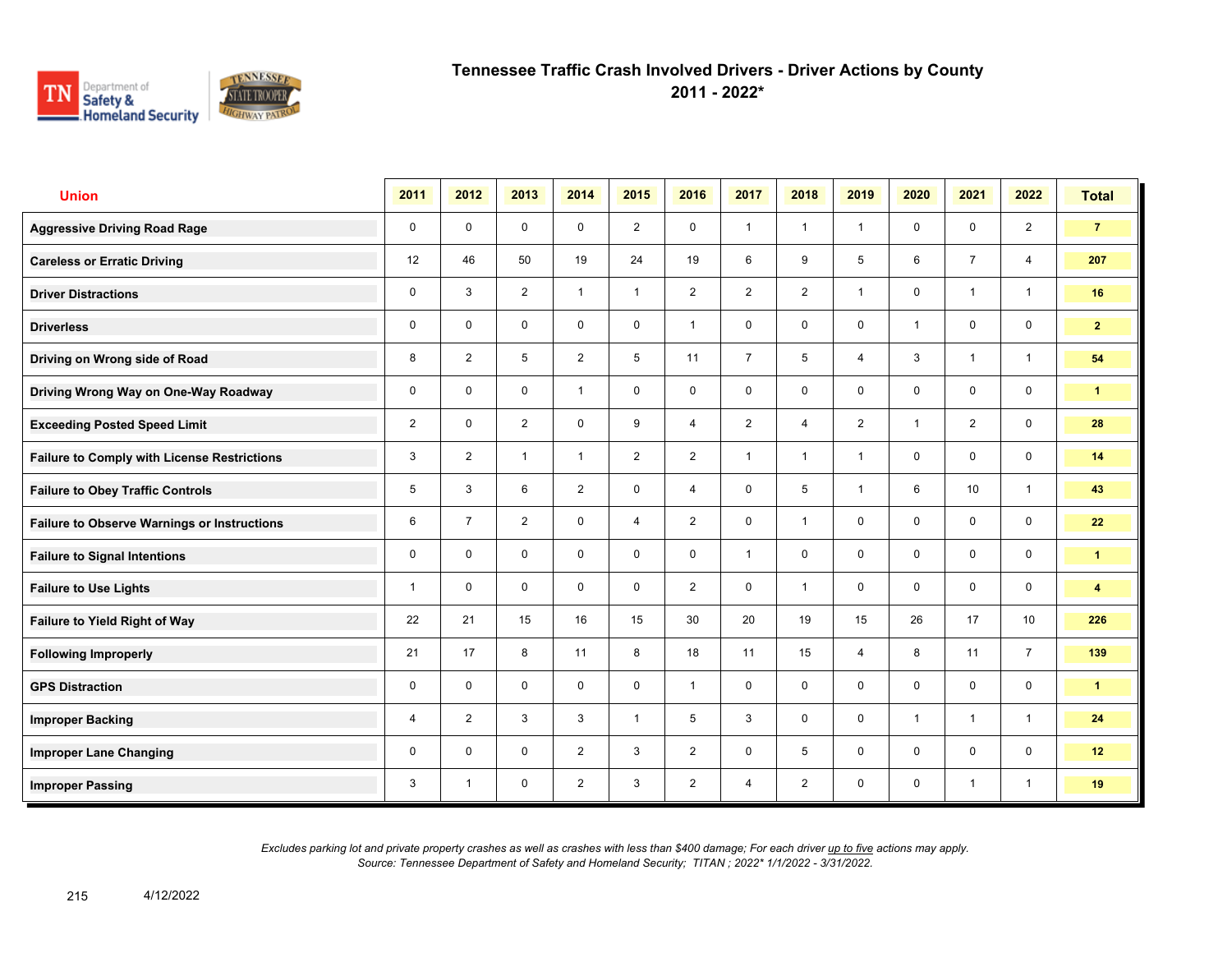

**2011 - 2022\***

|                                             | 2011           | 2012           | 2013         | 2014           | 2015         | 2016           | 2017           | 2018           | 2019           | 2020           | 2021           | 2022           | <b>Total</b>         |
|---------------------------------------------|----------------|----------------|--------------|----------------|--------------|----------------|----------------|----------------|----------------|----------------|----------------|----------------|----------------------|
| <b>Improper Turn</b>                        | $\overline{4}$ | 3              | 0            | $\overline{2}$ | 3            | $\overline{2}$ | $\overline{2}$ | 0              | 0              | $\mathbf 0$    | $\overline{2}$ | $\overline{2}$ | 20                   |
| <b>Improperly Towing or Pushing Vehicle</b> | 0              | $\overline{1}$ | 0            | 0              | 0            | $\overline{1}$ | $\overline{1}$ | $\mathbf 0$    | 0              | $\mathbf 0$    | $\mathbf 0$    | $\mathbf 0$    | 3 <sup>2</sup>       |
| <b>Inattentive</b>                          | 5              | $\overline{7}$ | 8            | 8              | 9            | 12             | $\overline{4}$ | 10             | 8              | 6              | 11             | $\mathbf{3}$   | 91                   |
| Interfered with by Passenger                | $\mathbf 0$    | $\mathbf{0}$   | $\mathbf 0$  | $\mathbf 0$    | $\mathbf 0$  | $\mathbf 0$    | $\mathbf 0$    | $\overline{1}$ | 0              | $\Omega$       | $\mathbf{0}$   | $\mathbf 0$    | $\blacktriangleleft$ |
| <b>No Contributing Actions</b>              | 179            | 185            | 166          | 172            | 188          | 232            | 226            | 196            | 174            | 167            | 132            | 28             | 2,045                |
| <b>Operating without Required Equipment</b> | $\mathbf{1}$   | $\overline{1}$ | 0            | $\mathbf{1}$   | 0            | $\overline{1}$ | $\mathbf 0$    | $\overline{1}$ | 0              | $\mathbf 0$    | $\overline{2}$ | $\mathbf 0$    | $\overline{7}$       |
| <b>Operator Inexperience</b>                | $\overline{2}$ | 4              | 4            | $\overline{7}$ | 3            | $\overline{2}$ | $\overline{1}$ | $\overline{2}$ | 5              | $\overline{1}$ | $\mathbf 0$    | $\mathbf 0$    | 31                   |
| Other                                       | 26             | 32             | 26           | 12             | 10           | 13             | 5              | 13             | 6              | 11             | $\overline{7}$ | 2              | 163                  |
| <b>Over Correcting</b>                      | 8              | 11             | 13           | 8              | 13           | 17             | $\overline{2}$ | 8              | 3              | 3              | 6              | $\mathbf{1}$   | 93                   |
| <b>Reckless or Negligent Driving</b>        | 12             | 5              | 6            | $\overline{2}$ | 16           | 16             | 9              | 6              | 4              | 6              | 6              | $\overline{2}$ | 90                   |
| <b>Speed Too Fast for Conditions</b>        | 9              | 12             | 15           | 10             | 16           | 10             | 8              | 11             | 9              | 9              | $\overline{7}$ | 2              | 118                  |
| <b>Swerved or Avoided</b>                   | 6              | 15             | 10           | 9              | 15           | $\overline{7}$ | 8              | $\overline{7}$ | 3              | 12             | 9              | $\overline{4}$ | 105                  |
| Texting/PDA/Blackberry Distraction          | 0              | $\overline{2}$ | $\mathbf{1}$ | $\mathbf 0$    | 0            | 0              | 0              | $\mathbf 0$    | 0              | $\overline{1}$ | $\mathbf{0}$   | $\mathbf 0$    | 4                    |
| <b>Vision Obstructed</b>                    | $\overline{2}$ | $\overline{2}$ | $\mathbf 0$  | $\mathbf{1}$   | $\mathbf{1}$ | 3              | $\overline{2}$ | $\mathbf 0$    | $\overline{2}$ | $\mathbf 0$    | $\mathbf{1}$   | $\mathbf 0$    | 14                   |
| <b>Unknown</b>                              | 78             | 63             | 57           | 72             | 66           | 80             | 20             | 27             | 49             | 46             | 52             | 18             | 628                  |
| <b>Total Union</b>                          | 419            | 447            | 400          | 364            | 417          | 501            | 346            | 352            | 297            | 314            | 286            | 90             | 4,233                |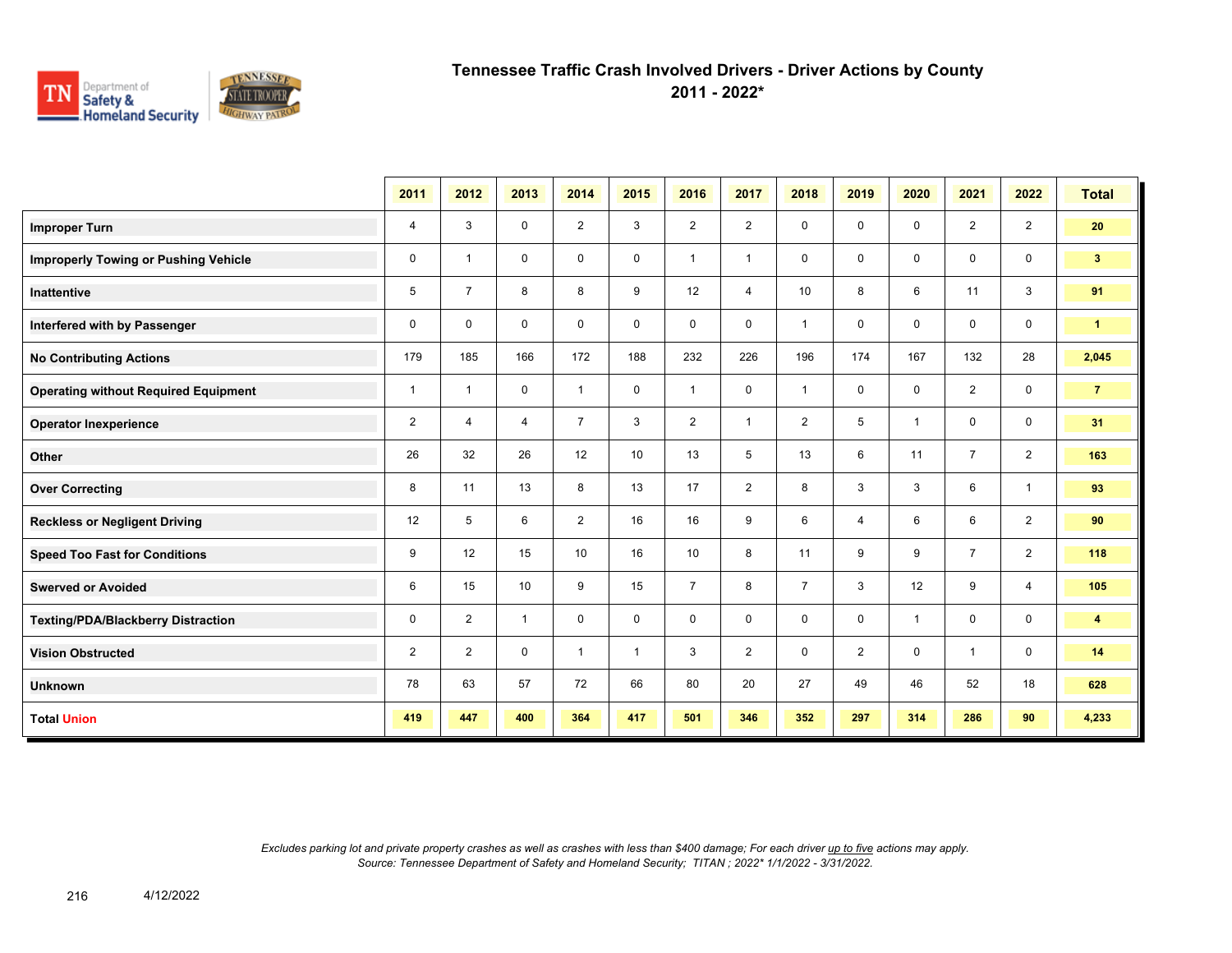

| <b>Unknown</b>       | 2015 | 2019           | <b>Total</b> |
|----------------------|------|----------------|--------------|
| <b>Unknown</b>       |      | 2              | 3            |
| <b>Total Unknown</b> |      | $\overline{2}$ | 3            |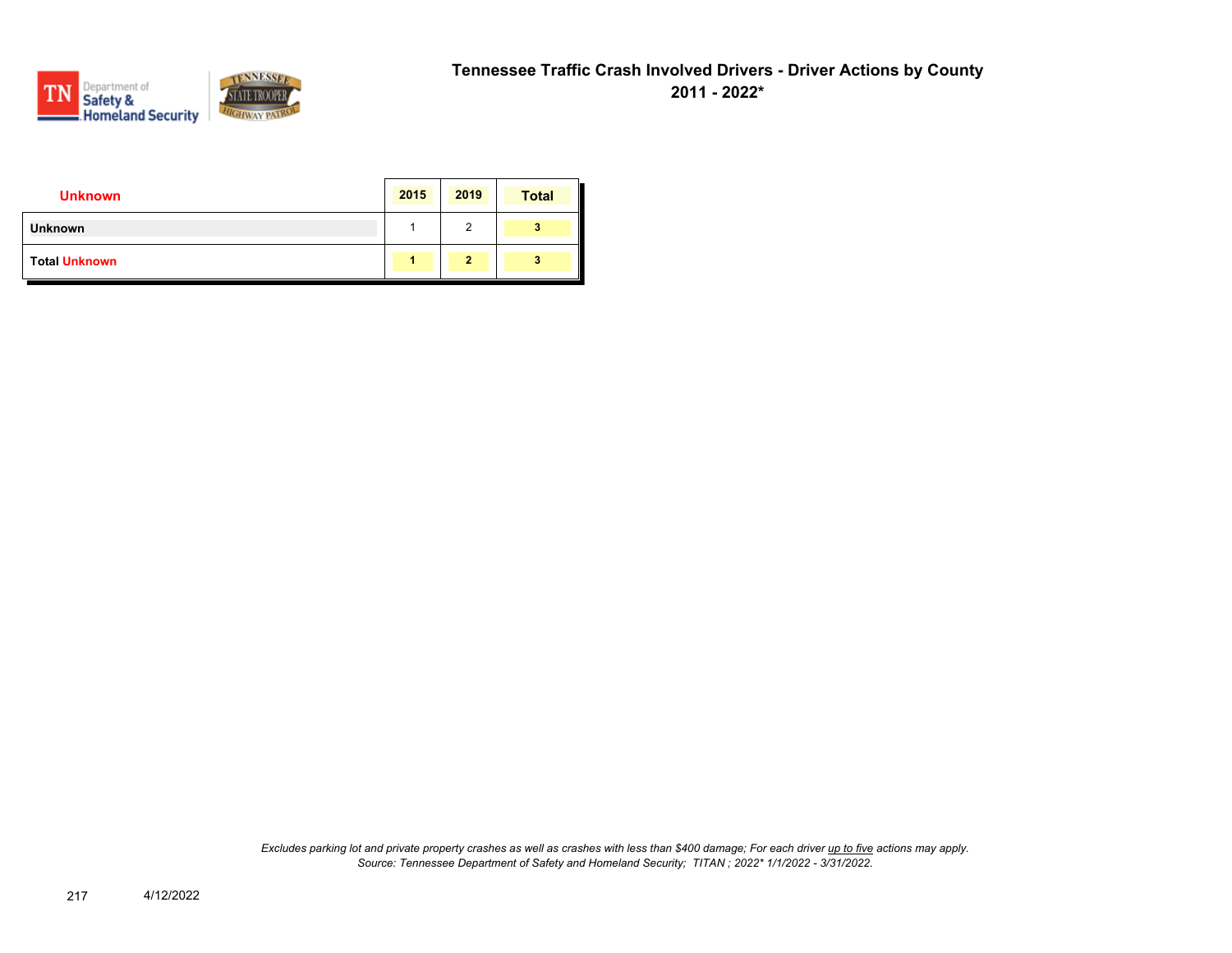

**2011 - 2022\***

| <b>VanBuren</b>                                    | 2011           | 2012                    | 2013           | 2014           | 2015           | 2016           | 2017           | 2018           | 2019           | 2020           | 2021           | 2022         | <b>Total</b>         |
|----------------------------------------------------|----------------|-------------------------|----------------|----------------|----------------|----------------|----------------|----------------|----------------|----------------|----------------|--------------|----------------------|
| <b>Aggressive Driving Road Rage</b>                | $\overline{1}$ | $\overline{1}$          | $\mathbf 0$    | $\mathbf 0$    | $\mathbf 0$    | $\mathbf 0$    | $\mathbf 0$    | $\mathbf 0$    | $\mathbf 0$    | $\mathbf 0$    | $\mathbf{1}$   | $\mathbf 0$  | 3 <sup>7</sup>       |
| <b>Careless or Erratic Driving</b>                 | 3              | 3                       | 6              | $\overline{2}$ | $\mathbf{1}$   | $\overline{1}$ | $\mathbf 0$    | $\overline{2}$ | $\mathbf{1}$   | $\overline{1}$ | 2              | $\mathbf 0$  | 22                   |
| <b>Driver Distractions</b>                         | 0              | $\overline{1}$          | $\mathbf 0$    | $\mathbf{1}$   | 3              | 3              | $\mathbf 0$    | $\mathbf 0$    | $\mathbf{1}$   | $\mathbf 0$    | $\mathbf 0$    | $\mathbf 0$  | 9                    |
| <b>Driverless</b>                                  | 1              | $\mathbf 0$             | $\mathbf 0$    | $\mathbf 0$    | $\mathbf 0$    | $\mathbf 0$    | $\mathbf 0$    | $\mathbf 0$    | $\mathbf 0$    | $\overline{1}$ | $\mathbf{1}$   | $\mathbf 0$  | 3 <sup>1</sup>       |
| Driving on Wrong side of Road                      | $\overline{2}$ | $\Omega$                | $\mathbf 0$    | 3              | $\mathbf{1}$   | $\mathbf{1}$   | $\mathbf 0$    | $\mathbf 0$    | $\mathbf 0$    | $\overline{1}$ | $\mathbf{1}$   | $\mathbf 0$  | 9                    |
| <b>Exceeding Posted Speed Limit</b>                | $\overline{2}$ | $\mathbf 0$             | $\mathbf 0$    | $\mathbf 0$    | 3              | $\mathbf{1}$   | $\mathbf{1}$   | 3              | $\mathbf 0$    | $\overline{1}$ | $\overline{4}$ | $\mathbf 0$  | 15                   |
| <b>Failure to Comply with License Restrictions</b> | 0              | $\mathbf 0$             | $\mathbf 0$    | $\overline{1}$ | $\mathbf{1}$   | $\overline{1}$ | $\mathbf 0$    | $\mathbf 0$    | $\mathbf 0$    | $\mathbf 0$    | $\mathbf 0$    | $\mathbf 0$  | 3 <sup>2</sup>       |
| <b>Failure to Obey Traffic Controls</b>            | 1              | $\overline{\mathbf{1}}$ | $\overline{2}$ | $\mathbf 0$    | $\mathbf{1}$   | $\overline{1}$ | $\mathbf 0$    | $\mathbf 0$    | $\mathbf 0$    | $\overline{1}$ | $\mathbf 0$    | $\mathbf 0$  | $\overline{7}$       |
| <b>Failure to Observe Warnings or Instructions</b> | 0              | $\Omega$                | $\mathbf 0$    | $\mathbf 0$    | 0              | $\mathbf{1}$   | $\mathbf 0$    | $\mathbf 0$    | $\Omega$       | $\overline{1}$ | $\mathbf{1}$   | $\mathbf 0$  | 3 <sup>2</sup>       |
| <b>Failure to Signal Intentions</b>                | 1              | $\mathbf 0$             | $\mathbf 0$    | $\mathbf 0$    | 0              | $\mathbf 0$    | $\mathbf 0$    | $\mathbf 0$    | $\mathbf 0$    | $\mathbf 0$    | $\mathbf 0$    | $\mathbf 0$  | $\mathbf{1}$         |
| <b>Failure to Use Lights</b>                       | 0              | $\mathbf 0$             | $\mathbf 0$    | $\mathbf 0$    | 0              | $\mathbf 0$    | $\mathbf{1}$   | $\mathbf 0$    | $\mathbf 0$    | $\mathbf 0$    | $\mathbf 0$    | $\mathbf 0$  | $\blacktriangleleft$ |
| <b>Failure to Yield Right of Way</b>               | 8              | 9                       | $\overline{4}$ | $\overline{7}$ | $\overline{4}$ | $\overline{7}$ | 5              | $\mathbf{3}$   | 5              | 5              | 5              | $\mathbf{1}$ | 63                   |
| <b>Following Improperly</b>                        | 5              | $\overline{1}$          | $\overline{2}$ | $\mathbf 0$    | $\overline{4}$ | $\mathbf{1}$   | $\overline{4}$ | $\overline{2}$ | $\overline{2}$ | $\Omega$       | $\mathbf{1}$   | $\mathbf 0$  | 22                   |
| <b>Improper Backing</b>                            | 0              | $\Omega$                | $\mathbf{1}$   | $\mathbf{1}$   | $\mathbf{1}$   | 2              | $\mathbf 0$    | $\mathbf 0$    | $\mathbf 0$    | $\Omega$       | $\mathbf{1}$   | $\mathbf 0$  | 6 <sup>1</sup>       |
| <b>Improper Lane Changing</b>                      | 0              | 0                       | $\mathbf 0$    | $\mathbf 0$    | $\mathbf 0$    | $\mathbf 0$    | $\mathbf{1}$   | $\mathbf{1}$   | $\mathbf 0$    | $\mathbf 0$    | $\mathbf 0$    | $\mathbf 0$  | $\overline{2}$       |
| Improper Loading of Vehicle Cargo or Passengers    | 1              | 0                       | $\mathbf 0$    | $\mathbf 0$    | $\mathbf 0$    | $\mathbf 0$    | $\mathbf 0$    | $\mathbf 0$    | $\mathbf 0$    | $\mathbf 0$    | $\mathbf 0$    | $\mathbf 0$  | $\mathbf{1}$         |
| <b>Improper Passing</b>                            | 1              | $\mathbf 0$             | 2              | $\mathbf{1}$   | $\mathbf{1}$   | $\mathbf 0$    | $\mathbf{1}$   | $\mathbf 0$    | $\mathbf 0$    | $\mathbf 0$    | $\mathbf 0$    | $\mathbf 0$  | 6                    |
| <b>Improper Turn</b>                               | 0              | $\overline{2}$          | $\mathbf 0$    | $\mathbf{1}$   | $\mathbf 0$    | $\overline{1}$ | $\mathbf{1}$   | $\mathbf 0$    | $\mathbf 0$    | $\mathbf 0$    | 3              | $\mathbf 0$  | 8                    |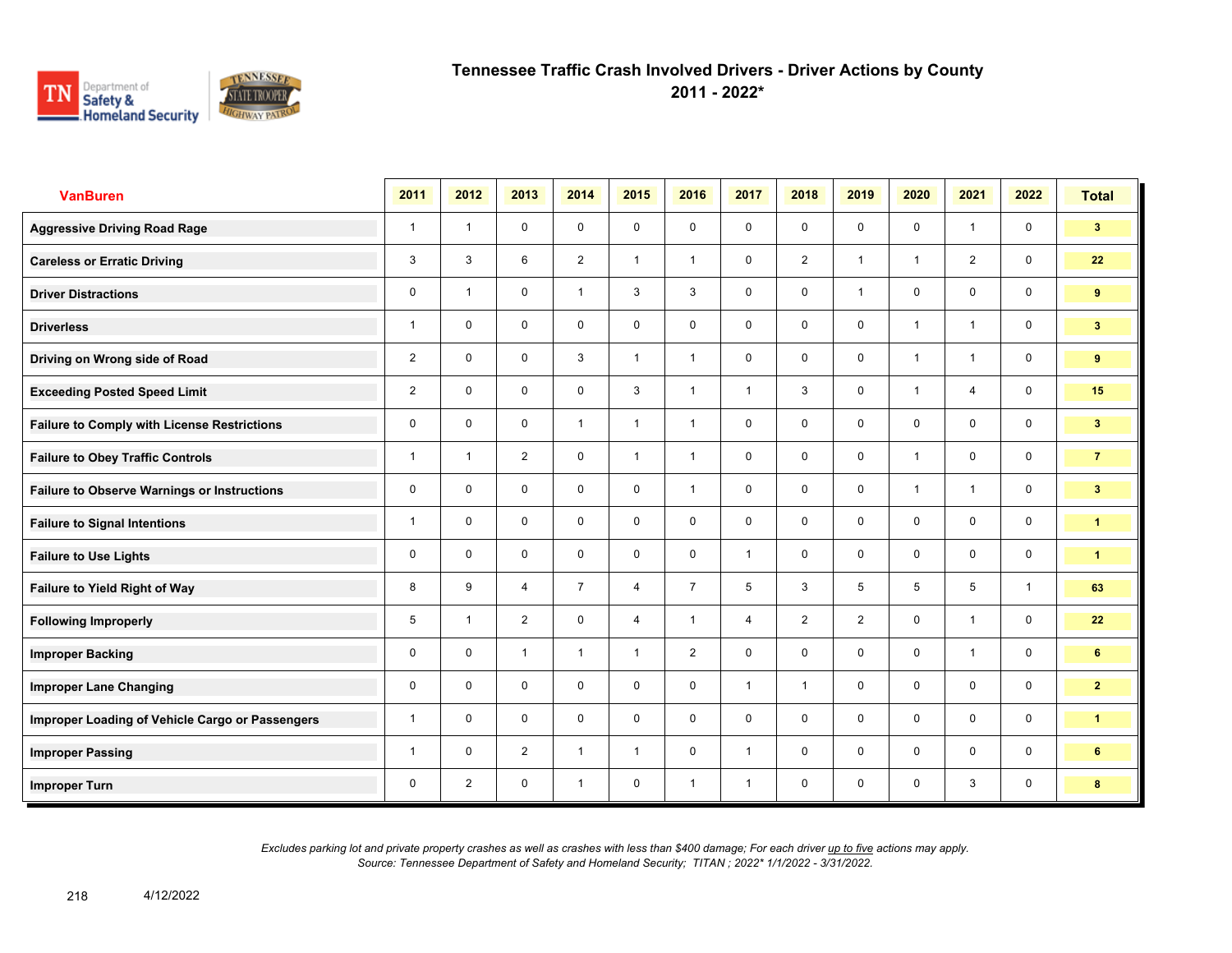

**2011 - 2022\***

|                                             | 2011           | 2012           | 2013           | 2014           | 2015           | 2016           | 2017           | 2018           | 2019           | 2020                    | 2021           | 2022         | <b>Total</b>         |
|---------------------------------------------|----------------|----------------|----------------|----------------|----------------|----------------|----------------|----------------|----------------|-------------------------|----------------|--------------|----------------------|
| <b>Improperly Carrying Hazardous Cargo</b>  | 0              | 0              | $\mathbf 0$    | 0              | 0              | 0              | 0              | $\mathbf 0$    | 1              | 0                       | 0              | $\mathbf 0$  | $\blacktriangleleft$ |
| <b>Improperly Towing or Pushing Vehicle</b> | 0              | 0              | 0              | 0              | 0              | 0              | 0              | $\overline{1}$ | 0              | $\mathbf 0$             | $\mathbf 0$    | $\mathbf 0$  | $\blacktriangleleft$ |
| Inattentive                                 | $\overline{2}$ | $\overline{1}$ | $\overline{2}$ | $\mathbf{1}$   | $\mathbf{1}$   | 0              | 0              | 0              | $\overline{2}$ | $\overline{\mathbf{1}}$ | 3              | $\mathbf 0$  | 13                   |
| Interfered with by Passenger                | 0              | $\overline{1}$ | $\mathbf{1}$   | $\mathbf 0$    | $\mathbf 0$    | $\mathbf 0$    | 0              | $\mathbf 0$    | 0              | $\mathbf 0$             | $\mathbf 0$    | $\mathbf 0$  | 2 <sub>1</sub>       |
| <b>No Contributing Actions</b>              | 75             | 101            | 111            | 74             | 121            | 127            | 123            | 102            | 97             | 76                      | 86             | 15           | 1,108                |
| <b>Operator Inexperience</b>                | $\mathbf{1}$   | 0              | $\mathbf{1}$   | $\mathbf{1}$   | $\mathbf{1}$   | 4              | $\mathbf{1}$   | $\overline{1}$ | $\overline{1}$ | 0                       | $\overline{2}$ | $\mathbf 0$  | 13                   |
| Other                                       | 5              | $\overline{4}$ | 2              | 3              | 9              | $\overline{2}$ | 4              | 0              | 1              | $\overline{4}$          | 4              | $\mathsf{O}$ | 38                   |
| <b>Over Correcting</b>                      | 9              | 6              | 3              | 5              | 9              | 6              | 6              | 5              | 8              | 2                       | 0              | $\mathbf 0$  | 59                   |
| <b>Reckless or Negligent Driving</b>        | 0              | $\overline{2}$ | 2              | 0              | $\overline{4}$ | $\mathbf 0$    | $\overline{2}$ | $\mathbf{1}$   | $\overline{1}$ | $\overline{1}$          | 3              | $\mathbf 0$  | 16                   |
| <b>Speed Too Fast for Conditions</b>        | 6              | $\overline{2}$ | $\overline{4}$ | $\overline{2}$ | 4              | 3              | 5              | $\overline{2}$ | 4              | 3                       | $\overline{4}$ | $\mathbf{1}$ | 40                   |
| <b>Speed Too Slow</b>                       | 0              | 0              | 0              | $\mathbf 0$    | 0              | 0              | $\mathbf{1}$   | $\mathbf 0$    | $\overline{1}$ | 0                       | $\mathbf 0$    | $\mathbf 0$  | $\mathbf{2}$         |
| <b>Swerved or Avoided</b>                   | 5              | 9              | 12             | 5              | 11             | 8              | 4              | 3              | $\overline{2}$ | $\overline{1}$          | 3              | $\mathbf 0$  | 63                   |
| <b>Texting/PDA/Blackberry Distraction</b>   | $\mathbf{1}$   | 0              | $\mathbf 0$    | $\mathbf{1}$   | 0              | 0              | 0              | 0              | 0              | $\mathbf 0$             | 0              | 0            | $\overline{2}$       |
| <b>Vision Obstructed</b>                    | $\mathbf{1}$   | 0              | $\mathbf 0$    | $\overline{2}$ | $\mathbf 0$    | $\mathbf{1}$   | 0              | 0              | 0              | $\overline{1}$          | $\mathbf{1}$   | $\mathbf 0$  | 6                    |
| <b>Unknown</b>                              | 36             | 35             | 20             | 35             | 53             | 28             | 26             | 28             | 20             | 20                      | 39             | 3            | 343                  |
| <b>Total VanBuren</b>                       | 167            | 179            | 175            | 146            | 233            | 199            | 186            | 154            | 147            | 120                     | 165            | 20           | 1,891                |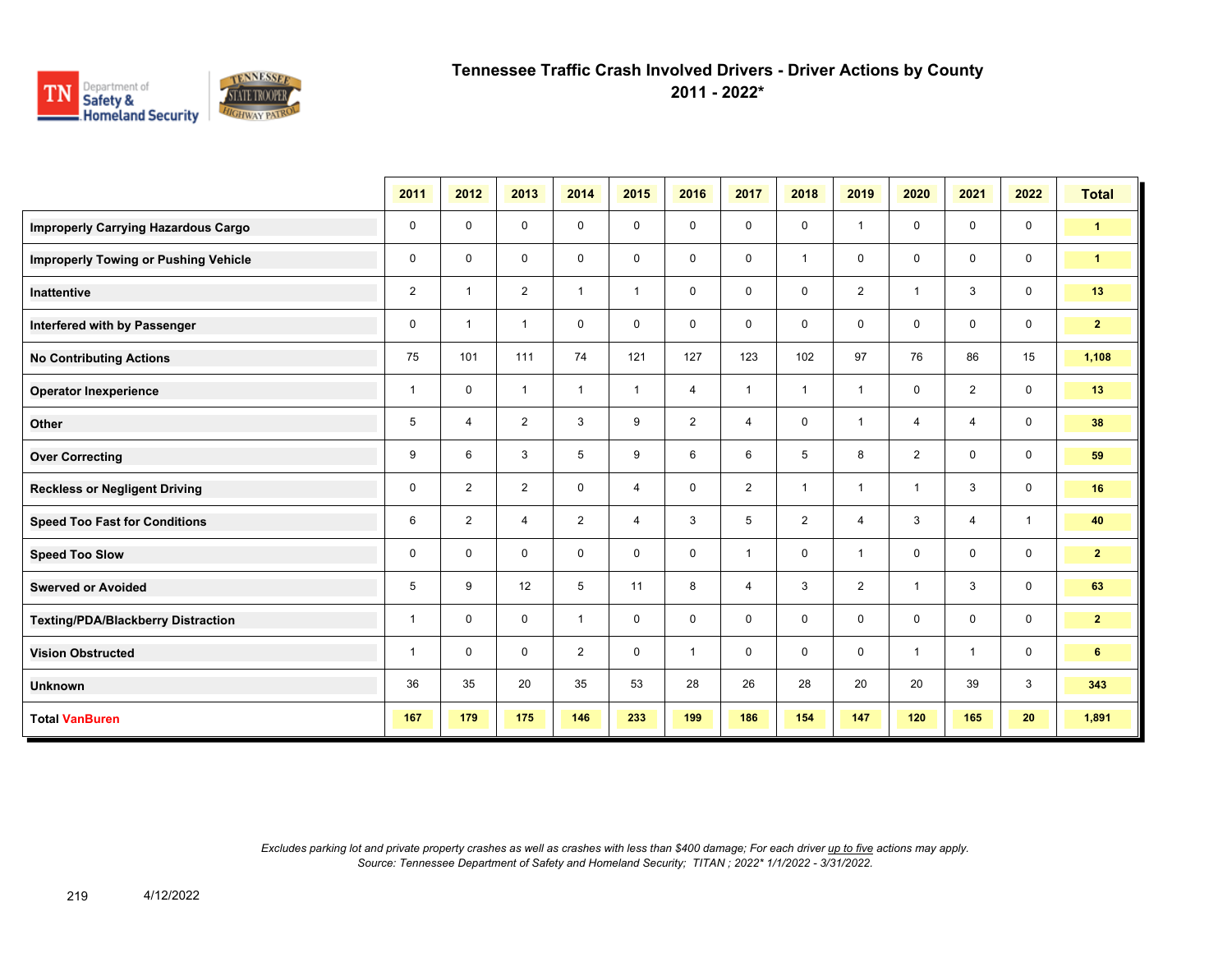

**2011 - 2022\***

| <b>Warren</b>                                      | 2011           | 2012                    | 2013           | 2014           | 2015           | 2016           | 2017           | 2018           | 2019           | 2020           | 2021           | 2022           | <b>Total</b>   |
|----------------------------------------------------|----------------|-------------------------|----------------|----------------|----------------|----------------|----------------|----------------|----------------|----------------|----------------|----------------|----------------|
| <b>Aggressive Driving Road Rage</b>                | 0              | $\mathbf 0$             | $\mathbf 0$    | $\mathbf 0$    | $\mathbf{1}$   | $\overline{1}$ | $\mathbf 0$    | $\mathbf 0$    | $\mathbf{1}$   | $\mathbf 0$    | $\mathbf 0$    | $\mathbf 0$    | 3 <sup>2</sup> |
| <b>Careless or Erratic Driving</b>                 | 40             | 51                      | 56             | 57             | 41             | 54             | 59             | 46             | 47             | 29             | 16             | 6              | 502            |
| <b>Driver Distractions</b>                         | $\overline{2}$ | 6                       | 12             | $\overline{4}$ | $\overline{7}$ | 9              | $\overline{4}$ | 5              | 4              | 4              | 6              | $\mathbf{1}$   | 64             |
| <b>Driverless</b>                                  | 0              | $\Omega$                | $\mathbf 0$    | $\mathbf 0$    | $\mathbf 0$    | $\mathbf 0$    | $\mathbf 0$    | $\mathbf{1}$   | $\mathbf 0$    | $\overline{2}$ | $\mathbf 0$    | 0              | 3 <sup>7</sup> |
| Driving on Wrong side of Road                      | 16             | 19                      | 18             | 5              | 5              | 11             | 3              | 3              | 3              | $\overline{2}$ | 8              | 3              | 96             |
| Driving Wrong Way on One-Way Roadway               | $\overline{2}$ | $\overline{1}$          | $\mathbf 0$    | $\mathbf 0$    | 0              | $\overline{1}$ | 0              | $\mathbf{1}$   | $\mathbf{1}$   | 0              | $\overline{2}$ | 0              | 8              |
| <b>Exceeding Posted Speed Limit</b>                | 4              | 8                       | $\overline{4}$ | 9              | 9              | 13             | 20             | 11             | $\overline{4}$ | 8              | 10             | $\overline{2}$ | 102            |
| <b>Failure to Comply with License Restrictions</b> | $\overline{2}$ | 5                       | $\overline{2}$ | $\mathbf{1}$   | $\mathbf{1}$   | $\mathbf 0$    | $\mathbf{1}$   | $\mathbf{1}$   | $\mathbf{1}$   | 0              | $\mathbf 0$    | 0              | 14             |
| <b>Failure to Obey Traffic Controls</b>            | 23             | 18                      | 22             | 33             | 34             | 36             | 33             | 34             | 24             | 46             | 27             | 10             | 340            |
| <b>Failure to Observe Warnings or Instructions</b> | $\overline{1}$ | $\overline{\mathbf{1}}$ | 5              | 3              | 4              | $\overline{1}$ | $\overline{2}$ | $\mathbf{1}$   | 5              | 0              | 3              | 0              | 26             |
| <b>Failure to Signal Intentions</b>                | 1              | $\Omega$                | $\overline{2}$ | $\mathbf 0$    | $\overline{2}$ | $\mathbf 0$    | 0              | 0              | $\mathbf{1}$   | $\overline{1}$ | $\mathbf 0$    | 0              | $\overline{7}$ |
| <b>Failure to Use Lights</b>                       | 3              | $\overline{1}$          | $\Omega$       | 3              | $\mathbf 0$    | $\overline{2}$ | $\mathbf{1}$   | $\mathbf 0$    | $\mathbf 0$    | $\overline{1}$ | $\mathbf{1}$   | $\mathbf 0$    | 12             |
| Failure to Yield Right of Way                      | 99             | 109                     | 120            | 98             | 99             | 115            | 139            | 110            | 95             | 86             | 115            | 33             | 1,218          |
| <b>Following Improperly</b>                        | 158            | 128                     | 137            | 112            | 142            | 145            | 155            | 105            | 113            | 59             | 90             | 20             | 1,364          |
| <b>GPS Distraction</b>                             | 0              | $\overline{1}$          | $\mathbf 0$    | $\mathbf{1}$   | $\mathbf{1}$   | $\mathbf{1}$   | $\mathbf{1}$   | $\overline{2}$ | 0              | 0              | $\mathbf 0$    | 0              | $\overline{7}$ |
| <b>Improper Backing</b>                            | 21             | 16                      | 13             | 18             | 15             | 17             | 18             | 23             | 10             | 9              | $\overline{4}$ | $\overline{2}$ | 166            |
| <b>Improper Lane Changing</b>                      | 8              | 10                      | $\overline{7}$ | 10             | 10             | 11             | 13             | 13             | 15             | 11             | 9              | $\overline{2}$ | 119            |
| Improper Loading of Vehicle Cargo or Passengers    | $\overline{2}$ | $\mathbf 0$             | 0              | 0              | 0              | 0              | 0              | $\mathbf{1}$   | $\mathbf{1}$   | $\overline{1}$ | 0              | 0              | 5 <sup>5</sup> |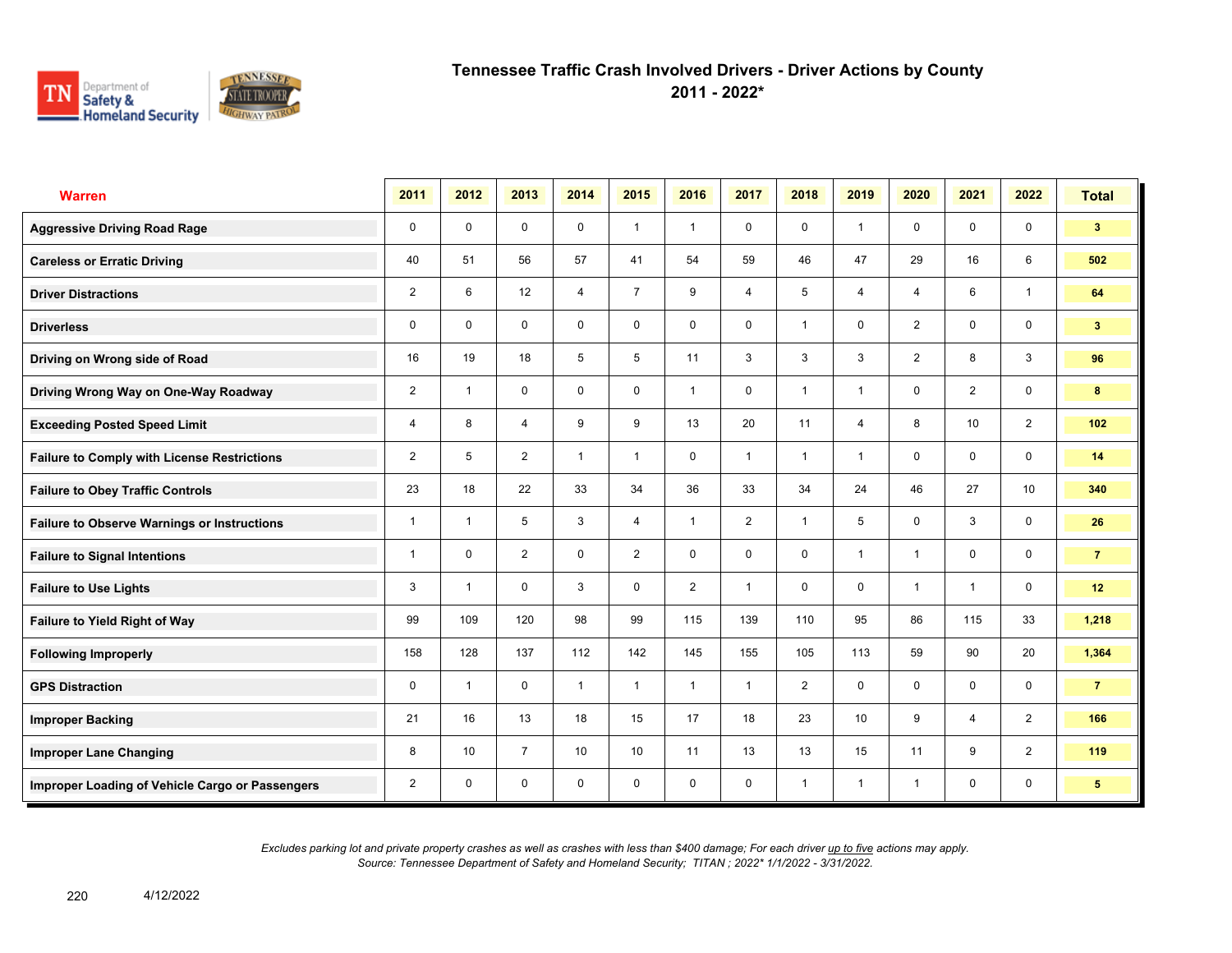

**2011 - 2022\***

|                                             | 2011         | 2012           | 2013           | 2014           | 2015           | 2016           | 2017           | 2018           | 2019           | 2020           | 2021           | 2022           | <b>Total</b>   |
|---------------------------------------------|--------------|----------------|----------------|----------------|----------------|----------------|----------------|----------------|----------------|----------------|----------------|----------------|----------------|
| <b>Improper Passing</b>                     | 6            | 5              | 14             | $\overline{4}$ | 6              | 5              | 4              | 6              | $\overline{2}$ | 4              | 6              | 0              | 62             |
| <b>Improper Turn</b>                        | 11           | 13             | 17             | 9              | 9              | 9              | 16             | 8              | 12             | $\overline{7}$ | 9              | $\overline{2}$ | 122            |
| <b>Improperly Towing or Pushing Vehicle</b> | $\mathbf{1}$ | $\mathbf 0$    | $\mathbf{1}$   | $\mathbf 0$    | $\mathbf{1}$   | $\mathbf 0$    | 0              | 0              | $\overline{2}$ | 0              | $\mathbf{1}$   | 0              | 6              |
| <b>Inattentive</b>                          | 45           | 31             | 25             | 31             | 24             | 17             | 14             | $\overline{7}$ | 10             | 8              | 10             | $\mathbf{3}$   | 225            |
| Interfered with by Passenger                | 6            | $\overline{7}$ | $\overline{7}$ | $\overline{4}$ | $\mathbf{1}$   | $\overline{2}$ | $\overline{2}$ | $\mathbf 0$    | $\mathbf{1}$   | $\mathbf{1}$   | $\mathbf{1}$   | $\mathbf 0$    | 32             |
| <b>No Contributing Actions</b>              | 674          | 683            | 646            | 612            | 654            | 747            | 809            | 751            | 701            | 705            | 662            | 142            | 7,786          |
| <b>Operating without Required Equipment</b> | 3            | $\mathbf 0$    | $\mathbf 0$    | 2              | $\mathbf{1}$   | $\mathbf 0$    | $\mathbf 0$    | $\mathbf 0$    | $\mathbf{1}$   | $\mathbf 0$    | $\mathbf 0$    | 0              | $\overline{7}$ |
| <b>Operator Inexperience</b>                | 18           | 31             | 21             | 23             | 15             | 11             | 10             | 15             | $\overline{7}$ | 6              | $\overline{7}$ | $\overline{2}$ | 166            |
| Other                                       | 100          | 98             | 113            | 60             | 39             | 47             | 37             | 24             | 17             | 21             | 23             | 6              | 585            |
| <b>Over Correcting</b>                      | 23           | 38             | 42             | 28             | 40             | 42             | 30             | 25             | 11             | 22             | 15             | 3              | 319            |
| <b>Reckless or Negligent Driving</b>        | 23           | 23             | 18             | 14             | 16             | 24             | 17             | 16             | 14             | 16             | 5              | $\mathbf{1}$   | 187            |
| <b>Speed Too Fast for Conditions</b>        | 40           | 49             | 64             | 62             | 71             | 43             | 43             | 20             | 18             | 12             | 23             | 11             | 456            |
| <b>Speed Too Slow</b>                       | 0            | $\mathbf 0$    | $\mathbf{1}$   | $\mathbf 0$    | $\mathbf 0$    | $\mathbf{1}$   | 0              | $\mathbf 0$    | $\mathbf{1}$   | 0              | 0              | 0              | 3 <sup>7</sup> |
| <b>Swerved or Avoided</b>                   | 10           | 12             | 11             | 41             | 37             | 37             | 37             | 26             | 20             | 19             | 20             | 3              | 273            |
| <b>Texting/PDA/Blackberry Distraction</b>   | $\mathbf{1}$ | -1             | $\mathbf 0$    | 3              | $\overline{4}$ | 3              | $\overline{2}$ | $\overline{2}$ | $\overline{4}$ | $\mathbf{1}$   | $\mathbf 0$    | $\overline{1}$ | 22             |
| <b>Vision Obstructed</b>                    | 10           | 15             | $\overline{7}$ | 3              | $\overline{4}$ | 8              | 2              | $\overline{2}$ | 0              | $\overline{2}$ | 5              | 0              | 58             |
| <b>Unknown</b>                              | 241          | 246            | 217            | 176            | 221            | 198            | 184            | 172            | 135            | 130            | 164            | 32             | 2,116          |
| <b>Total Warren</b>                         | 1,594        | 1,626          | 1,602          | 1,426          | 1,514          | 1,611          | 1,656          | 1,431          | 1,281          | 1,213          | 1,242          | 285            | 16,481         |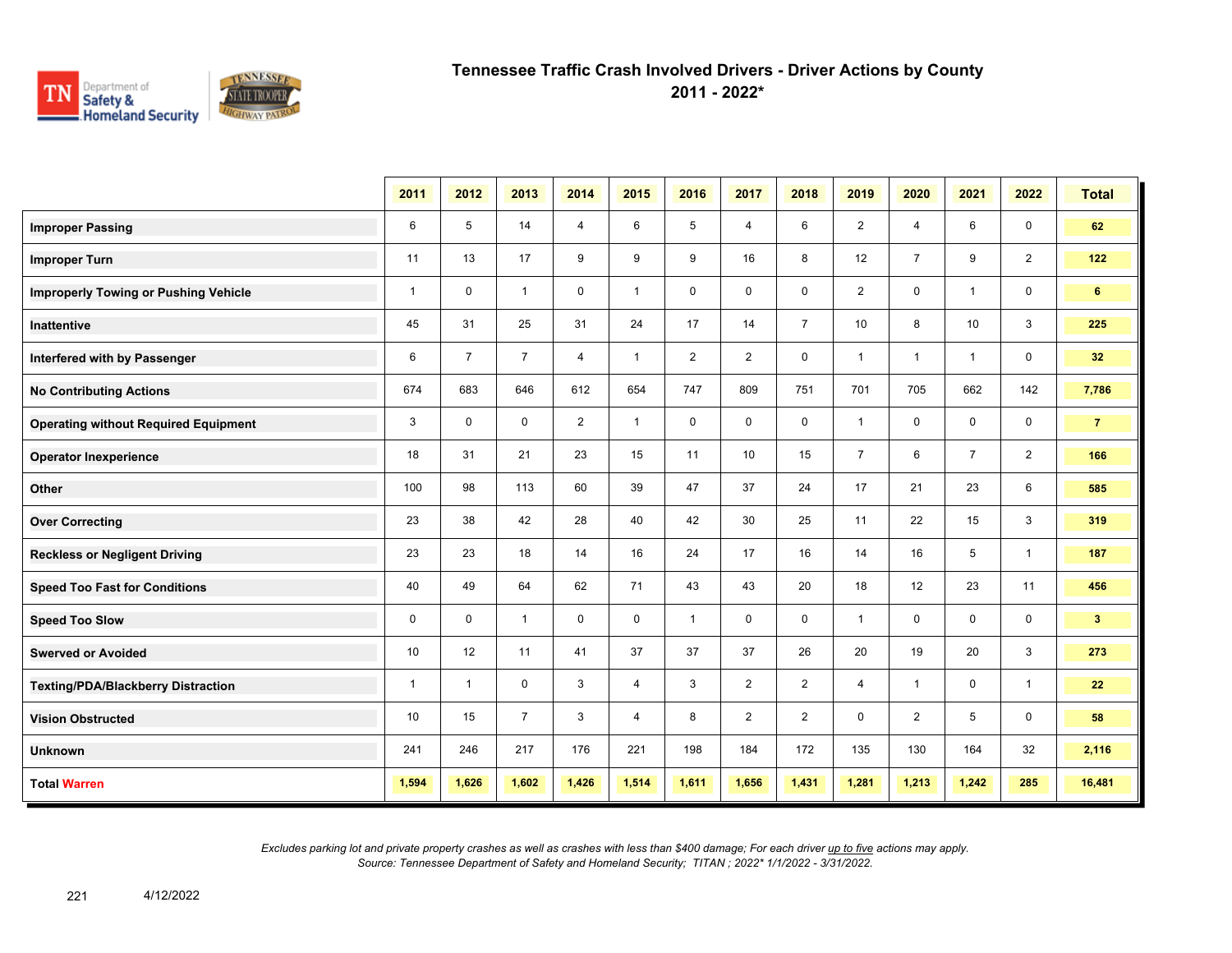

**2011 - 2022\***

| <b>Washington</b>                                  | 2011           | 2012                    | 2013           | 2014           | 2015           | 2016           | 2017           | 2018           | 2019           | 2020           | 2021           | 2022            | <b>Total</b>         |
|----------------------------------------------------|----------------|-------------------------|----------------|----------------|----------------|----------------|----------------|----------------|----------------|----------------|----------------|-----------------|----------------------|
| <b>Aggressive Driving Road Rage</b>                | 3              | 12                      | 13             | 9              | 12             | 6              | 16             | 13             | 12             | 18             | 22             | 3               | 139                  |
| <b>Careless or Erratic Driving</b>                 | 176            | 232                     | 204            | 227            | 178            | 213            | 183            | 212            | 179            | 190            | 236            | 26              | 2,256                |
| <b>Driver Distractions</b>                         | 1              | $\overline{\mathbf{1}}$ | 2              | $\mathbf{1}$   | 3              | $\overline{1}$ | $\overline{2}$ | 3              | 3              | 6              | 3              | $\overline{2}$  | 28                   |
| <b>Driverless</b>                                  | 0              | 0                       | $\mathbf 0$    | $\mathbf 0$    | 0              | $\mathbf 0$    | 0              | 0              | 0              | $\mathbf 0$    | $\mathbf 0$    | $\mathbf{1}$    | $\mathbf{1}$         |
| Driving on Wrong side of Road                      | 96             | 86                      | 52             | 71             | 86             | 97             | 105            | 74             | 59             | 58             | 64             | 10 <sup>1</sup> | 858                  |
| Driving Wrong Way on One-Way Roadway               | 8              | 9                       | 3              | 10             | 8              | 13             | 10             | 3              | 6              | 4              | $\overline{7}$ | 0               | 81                   |
| <b>Exceeding Posted Speed Limit</b>                | 9              | 27                      | 29             | 36             | 46             | 19             | 32             | 32             | 29             | 29             | 19             | 4               | 311                  |
| <b>Failure to Comply with License Restrictions</b> | 6              | 5                       | 3              | $\overline{7}$ | 3              | 6              | $\overline{4}$ | $\overline{4}$ | $\overline{2}$ | 4              | 4              | $\overline{2}$  | 50                   |
| <b>Failure to Obey Traffic Controls</b>            | 112            | 137                     | 129            | 134            | 155            | 127            | 146            | 152            | 171            | 162            | 194            | 52              | 1,671                |
| <b>Failure to Observe Warnings or Instructions</b> | $\overline{7}$ | 11                      | 16             | 20             | 15             | 10             | 15             | 11             | $\overline{7}$ | $\overline{7}$ | $\mathbf{1}$   | $\mathbf{1}$    | 121                  |
| <b>Failure to Signal Intentions</b>                | 3              | $\overline{2}$          | $\overline{4}$ | $\overline{4}$ | 5              | 4              | 4              | 0              | $\mathbf{1}$   | $\overline{1}$ | 3              | $\overline{2}$  | 33                   |
| <b>Failure to Use Lights</b>                       | 1              | $\overline{2}$          | $\overline{2}$ | $\mathbf 0$    | $\mathbf{1}$   | 4              | 3              | $\overline{2}$ | 0              | 1              | $\overline{2}$ | $\mathbf 0$     | 18                   |
| <b>Failure to Yield Right of Way</b>               | 680            | 658                     | 643            | 561            | 728            | 625            | 631            | 639            | 629            | 502            | 652            | 119             | 7,067                |
| <b>Following Improperly</b>                        | 1,061          | 1,126                   | 1,038          | 964            | 1,080          | 1,046          | 1,039          | 949            | 1,014          | 677            | 770            | 172             | 10,936               |
| <b>GPS Distraction</b>                             | 0              | $\Omega$                | $\Omega$       | $\mathbf 0$    | $\mathbf 0$    | $\mathbf 0$    | $\mathbf{1}$   | 0              | $\mathbf 0$    | 0              | $\mathbf 0$    | 0               | $\blacktriangleleft$ |
| <b>Improper Backing</b>                            | 126            | 107                     | 103            | 104            | 111            | 96             | 108            | 122            | 114            | 89             | 93             | 9               | 1,182                |
| <b>Improper Lane Changing</b>                      | 114            | 111                     | 98             | 116            | 161            | 162            | 166            | 175            | 179            | 160            | 184            | 42              | 1,668                |
| Improper Loading of Vehicle Cargo or Passengers    | 3              | $\mathbf 0$             | 3              | $\mathbf{1}$   | $\overline{2}$ | $\overline{1}$ | $\overline{2}$ | 3              | $\overline{2}$ | 3              | $\mathbf{1}$   | $\mathbf 0$     | 21                   |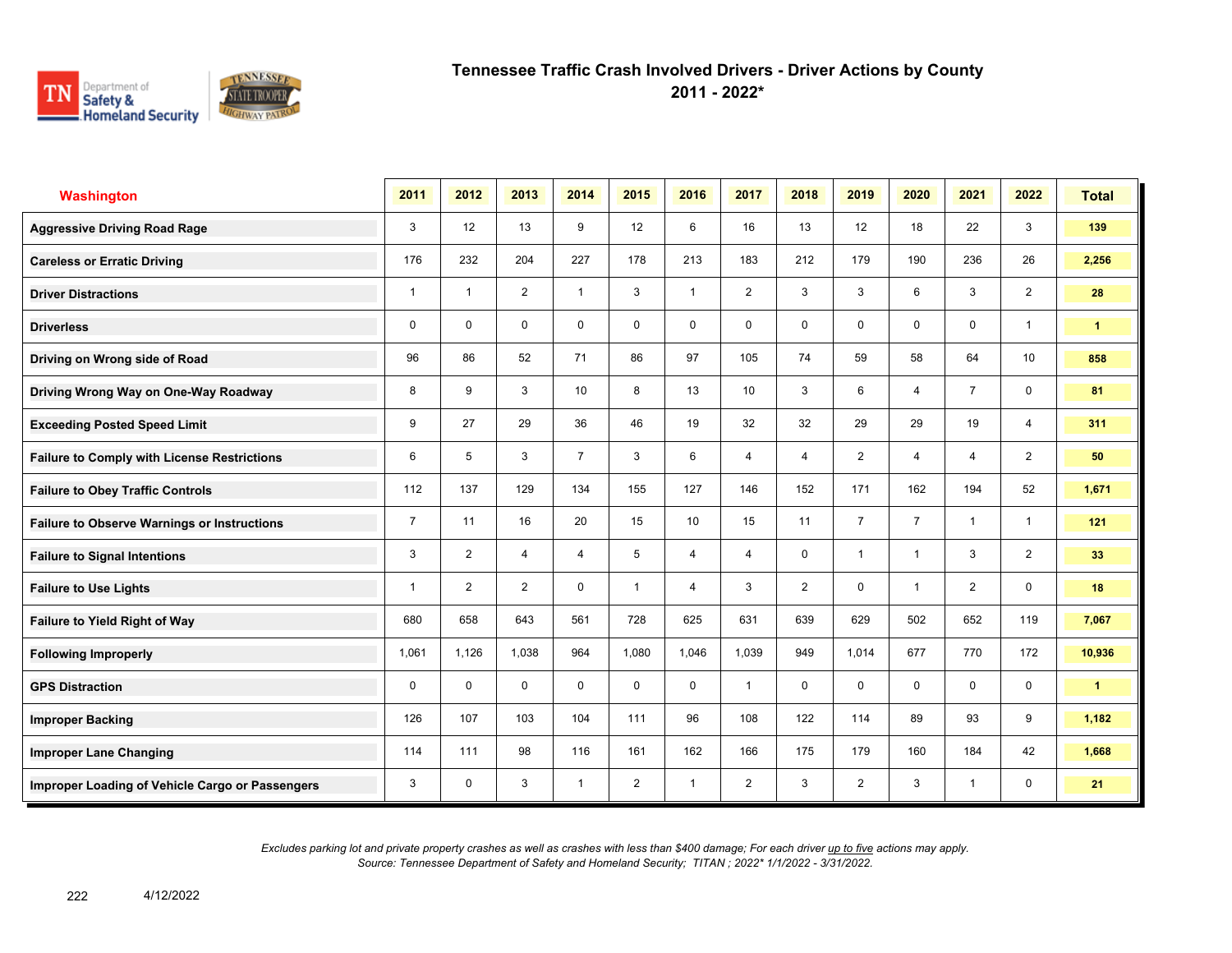

**2011 - 2022\***

|                                             | 2011           | 2012           | 2013           | 2014           | 2015           | 2016         | 2017           | 2018           | 2019           | 2020           | 2021           | 2022           | <b>Total</b>   |
|---------------------------------------------|----------------|----------------|----------------|----------------|----------------|--------------|----------------|----------------|----------------|----------------|----------------|----------------|----------------|
| <b>Improper Passing</b>                     | 29             | 23             | 27             | 21             | 23             | 26           | 13             | 20             | 20             | 22             | 33             | 4              | 261            |
| <b>Improper Turn</b>                        | 75             | 94             | 91             | 121            | 144            | 111          | 115            | 108            | 104            | 111            | 131            | 37             | 1,242          |
| <b>Improperly Carrying Hazardous Cargo</b>  | $\mathbf 0$    | 3              | $\mathbf{1}$   | $\mathbf 0$    | 4              | 3            | $\overline{2}$ | $\overline{2}$ | 0              | 4              | $\overline{1}$ | $\mathbf 0$    | 20             |
| <b>Improperly Towing or Pushing Vehicle</b> | $\mathbf{1}$   | $\mathbf{1}$   | $\mathbf{1}$   | $\mathbf 0$    | $\mathbf 0$    | $\mathbf 0$  | $\mathbf 0$    | $\overline{2}$ | $\mathbf 0$    | $\overline{2}$ | $\mathbf{1}$   | 0              | 8              |
| <b>Inattentive</b>                          | 216            | 253            | 285            | 405            | 576            | 705          | 798            | 760            | 656            | 432            | 577            | 106            | 5,769          |
| Interfered with by Passenger                | 10             | 4              | $\overline{2}$ | 4              | 3              | 3            | 5              | 0              | $\overline{2}$ | $\overline{1}$ | $\mathbf{1}$   | $\overline{2}$ | 37             |
| <b>No Contributing Actions</b>              | 2,913          | 2,959          | 2,728          | 2,813          | 3,175          | 3,090        | 3,187          | 3,192          | 3,173          | 2,493          | 2,924          | 632            | 33,279         |
| <b>Operating without Required Equipment</b> | $\overline{2}$ | $\overline{2}$ | $\mathbf 0$    | $\mathbf 0$    | $\overline{2}$ | $\mathbf{1}$ | $\overline{4}$ | 6              | $\overline{2}$ | $\overline{2}$ | $\overline{1}$ | $\mathbf{1}$   | 23             |
| <b>Operator Inexperience</b>                | 74             | 65             | 66             | 51             | 52             | 58           | 56             | 49             | 47             | 38             | 40             | 8              | 604            |
| Other                                       | 345            | 226            | 222            | 192            | 207            | 280          | 264            | 293            | 198            | 184            | 204            | 57             | 2,672          |
| <b>Over Correcting</b>                      | 72             | 92             | 68             | 68             | 69             | 75           | 54             | 82             | 91             | 98             | 76             | 20             | 865            |
| Racing                                      | $\mathbf 0$    | $\mathbf{1}$   | $\Omega$       | $\overline{2}$ | $\overline{2}$ | $\Omega$     | $\Omega$       | $\mathbf 0$    | $\mathbf 0$    | $\overline{1}$ | $\mathbf{1}$   | $\mathbf 0$    | $\overline{7}$ |
| <b>Reckless or Negligent Driving</b>        | 66             | 92             | 71             | 94             | 104            | 90           | 80             | 85             | 88             | 82             | 90             | 22             | 964            |
| <b>Speed Too Fast for Conditions</b>        | 149            | 164            | 164            | 169            | 187            | 190          | 170            | 176            | 144            | 153            | 137            | 24             | 1,827          |
| <b>Speed Too Slow</b>                       | $\mathbf 0$    | $\overline{2}$ | 3              | $\mathbf 0$    | 4              | $\mathbf 0$  | $\mathbf 0$    | $\mathbf 0$    | $\mathbf{1}$   | $\mathbf 0$    | $\overline{1}$ | $\mathbf{1}$   | 12             |
| <b>Swerved or Avoided</b>                   | 34             | 58             | 49             | 100            | 76             | 94           | 92             | 85             | 73             | 121            | 97             | 17             | 896            |
| <b>Texting/PDA/Blackberry Distraction</b>   | $\mathbf{1}$   | $\mathbf{1}$   | 0              | $\mathbf{1}$   | 0              | 0            | $\overline{2}$ | 0              | $\overline{2}$ | 0              | 0              | $\overline{1}$ | 8              |
| <b>Vision Obstructed</b>                    | 34             | 46             | 36             | 22             | 29             | 34           | 20             | 33             | 35             | 17             | 33             | 5              | 344            |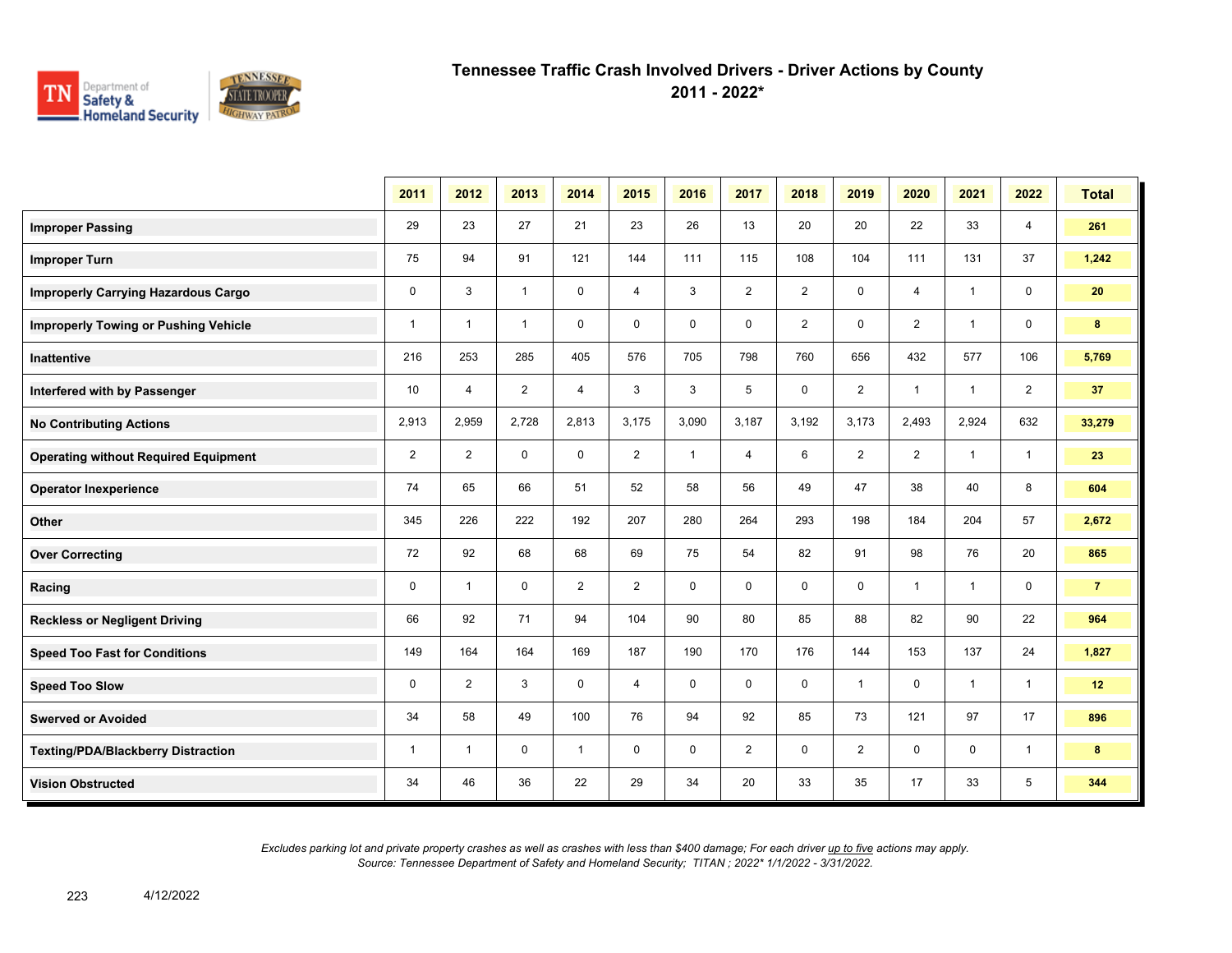

|                         | 2011  | 2012  | 2013  | 2014  | 2015  | 2016  | 2017  | 2018  | 2019  | 2020  | 2021  | 2022  | <b>Total</b> |
|-------------------------|-------|-------|-------|-------|-------|-------|-------|-------|-------|-------|-------|-------|--------------|
| <b>Unknown</b>          | 709   | 661   | 67'   | 697   | 703   | 737   | 725   | 654   | 710   | 704   | 720   | 140   | 7,831        |
| <b>Total Washington</b> | 7,136 | 7,273 | 6,827 | 7,025 | 7,954 | 7,927 | 8,054 | 7,941 | 7,753 | 6,376 | 7,323 | 1,522 | 83,111       |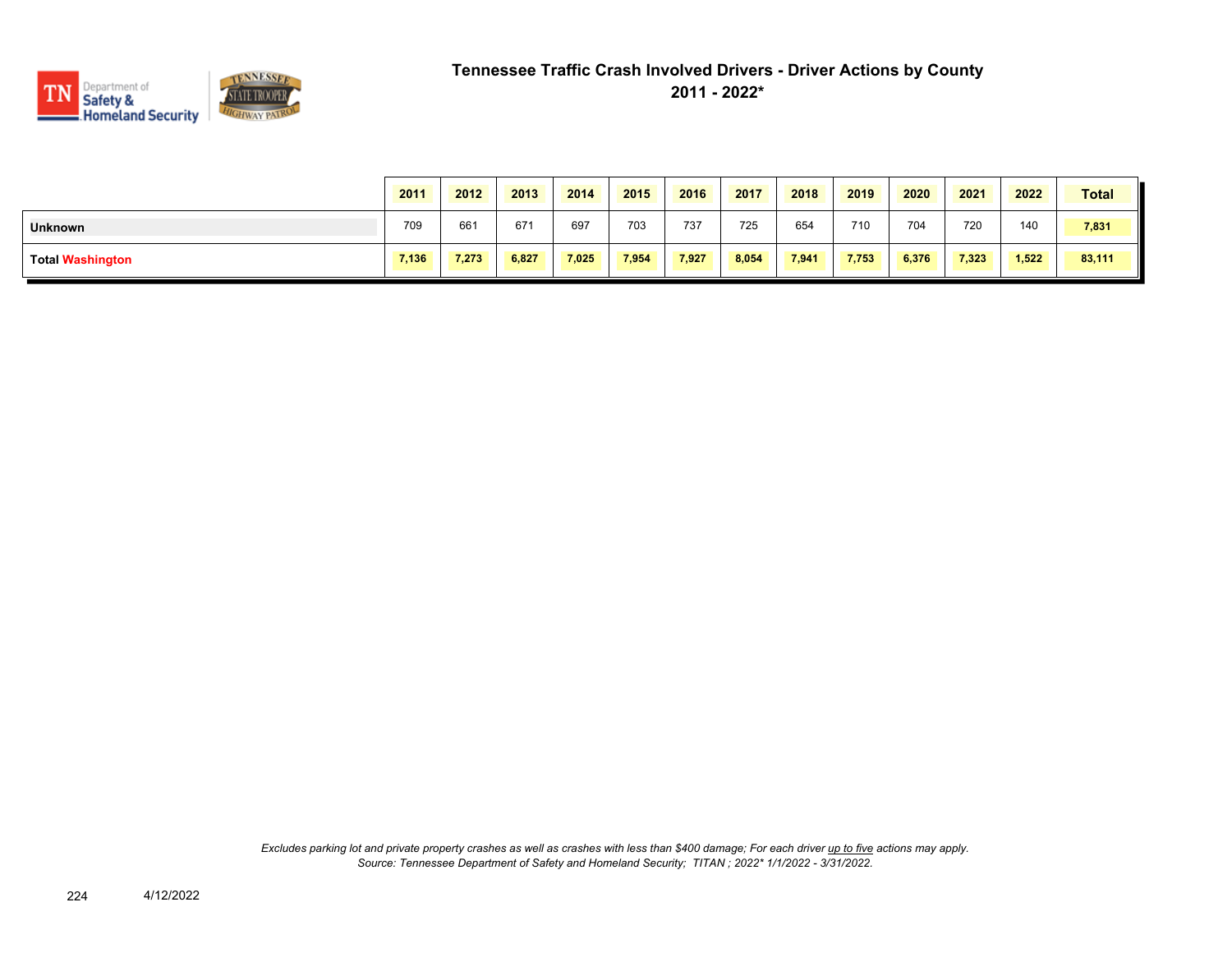

**2011 - 2022\***

| <b>Wayne</b>                                       | 2011           | 2012                    | 2013           | 2014           | 2015           | 2016           | 2017           | 2018           | 2019           | 2020           | 2021           | 2022           | <b>Total</b>            |
|----------------------------------------------------|----------------|-------------------------|----------------|----------------|----------------|----------------|----------------|----------------|----------------|----------------|----------------|----------------|-------------------------|
| <b>Aggressive Driving Road Rage</b>                | 0              | $\overline{1}$          | $\mathbf 0$    | $\mathbf 0$    | $\overline{2}$ | $\mathbf 0$    | $\mathbf 0$    | $\mathbf{1}$   | $\mathbf 0$    | $\overline{1}$ | $\mathbf 0$    | $\mathbf 0$    | $5\phantom{.0}$         |
| <b>Careless or Erratic Driving</b>                 | $\overline{7}$ | 14                      | 17             | 23             | 21             | 9              | 15             | 16             | 10             | 14             | 42             | 8              | 196                     |
| <b>Driver Distractions</b>                         | 0              | 3                       | $\mathbf{1}$   | $\mathbf{1}$   | $\overline{2}$ | $\mathbf 0$    | $\overline{2}$ | 3              | $\overline{2}$ | 5              | $\mathbf{1}$   | $\mathbf 0$    | 20                      |
| Driving on Wrong side of Road                      | 5              | 3                       | 13             | 13             | $\overline{7}$ | 9              | 12             | $\overline{7}$ | 19             | 8              | 3              | $\mathbf 0$    | 99                      |
| Driving Wrong Way on One-Way Roadway               | 0              | $\mathbf 0$             | $\mathbf 0$    | $\mathbf 0$    | 0              | $\mathbf 0$    | $\mathbf 0$    | $\mathbf 0$    | $\mathbf 0$    | $\mathbf 0$    | $\mathbf{1}$   | $\mathbf 0$    | $\mathbf{1}$            |
| <b>Exceeding Posted Speed Limit</b>                | 1              | $\Omega$                | $\mathbf 0$    | $\overline{2}$ | 5              | $\Omega$       | 3              | $\mathbf 0$    | 1              | $\overline{4}$ | $\mathbf 0$    | $\mathbf 0$    | 16                      |
| <b>Failure to Comply with License Restrictions</b> | 3              | $\mathbf 0$             | 3              | $\mathbf{1}$   | $\mathbf{1}$   | $\overline{2}$ | $\mathbf 0$    | $\overline{2}$ | $\mathbf 0$    | $\mathbf 0$    | $\mathbf 0$    | $\mathbf 0$    | 12                      |
| <b>Failure to Obey Traffic Controls</b>            | 4              | $\overline{2}$          | 9              | $\overline{4}$ | 4              | 3              | 6              | $\overline{4}$ | 8              | 5              | $\mathbf 0$    | $\mathbf 0$    | 49                      |
| <b>Failure to Observe Warnings or Instructions</b> | 6              | $\overline{\mathbf{1}}$ | $\Omega$       | $\overline{1}$ | $\Omega$       | $\overline{1}$ | $\mathbf{1}$   | $\mathbf 0$    | $\Omega$       | $\Omega$       | $\mathbf 0$    | $\mathbf 0$    | 10 <sup>°</sup>         |
| <b>Failure to Signal Intentions</b>                | 0              | $\overline{2}$          | $\mathbf 0$    | $\mathbf{1}$   | $\mathbf{1}$   | $\mathbf 0$    | $\mathbf{1}$   | $\mathbf 0$    | $\mathbf 0$    | $\mathbf 0$    | $\mathbf 0$    | $\mathbf 0$    | $5\phantom{.0}$         |
| <b>Failure to Use Lights</b>                       | 0              | $\overline{1}$          | $\Omega$       | $\Omega$       | $\Omega$       | $\mathbf{0}$   | $\mathbf 0$    | $\mathbf 0$    | $\mathbf{1}$   | $\mathbf{0}$   | $\Omega$       | $\mathbf 0$    | $\overline{2}$          |
| Failure to Yield Right of Way                      | 15             | 18                      | 15             | 17             | 11             | 10             | 10             | 13             | 17             | 12             | 14             | $\overline{4}$ | 156                     |
| <b>Following Improperly</b>                        | 6              | 9                       | 14             | 13             | 12             | 13             | 10             | 6              | 12             | 16             | 9              | 3              | 123                     |
| <b>GPS Distraction</b>                             | 0              | $\overline{1}$          | $\mathbf 0$    | $\mathbf 0$    | $\mathbf 0$    | $\mathbf 0$    | $\mathbf 0$    | $\mathbf{1}$   | $\mathbf{1}$   | $\overline{1}$ | $\mathbf 0$    | $\mathbf 0$    | $\overline{\mathbf{4}}$ |
| <b>Improper Backing</b>                            | 6              | 8                       | 6              | 8              | 9              | 3              | $\overline{4}$ | 5              | 6              | 6              | $\overline{4}$ | $\mathbf 0$    | 65                      |
| <b>Improper Lane Changing</b>                      | 0              | $\overline{2}$          | $\overline{2}$ | $\overline{2}$ | 0              | 5              | $\overline{2}$ | $\mathbf{1}$   | 0              | $\mathbf 0$    | $\mathbf{1}$   | $\mathbf 0$    | 15                      |
| Improper Loading of Vehicle Cargo or Passengers    | 0              | $\Omega$                | $\mathbf 0$    | $\mathbf 0$    | $\mathbf{1}$   | $\mathbf 0$    | $\mathbf{1}$   | $\mathbf{0}$   | $\mathbf{1}$   | $\overline{1}$ | $\mathbf 0$    | $\mathbf 0$    | $\overline{\mathbf{4}}$ |
| <b>Improper Passing</b>                            | $\overline{2}$ | $\overline{1}$          | 0              | $\overline{4}$ | 3              | 3              | 3              | $\overline{4}$ | 3              | $\overline{2}$ | 0              | $\mathbf 0$    | 25                      |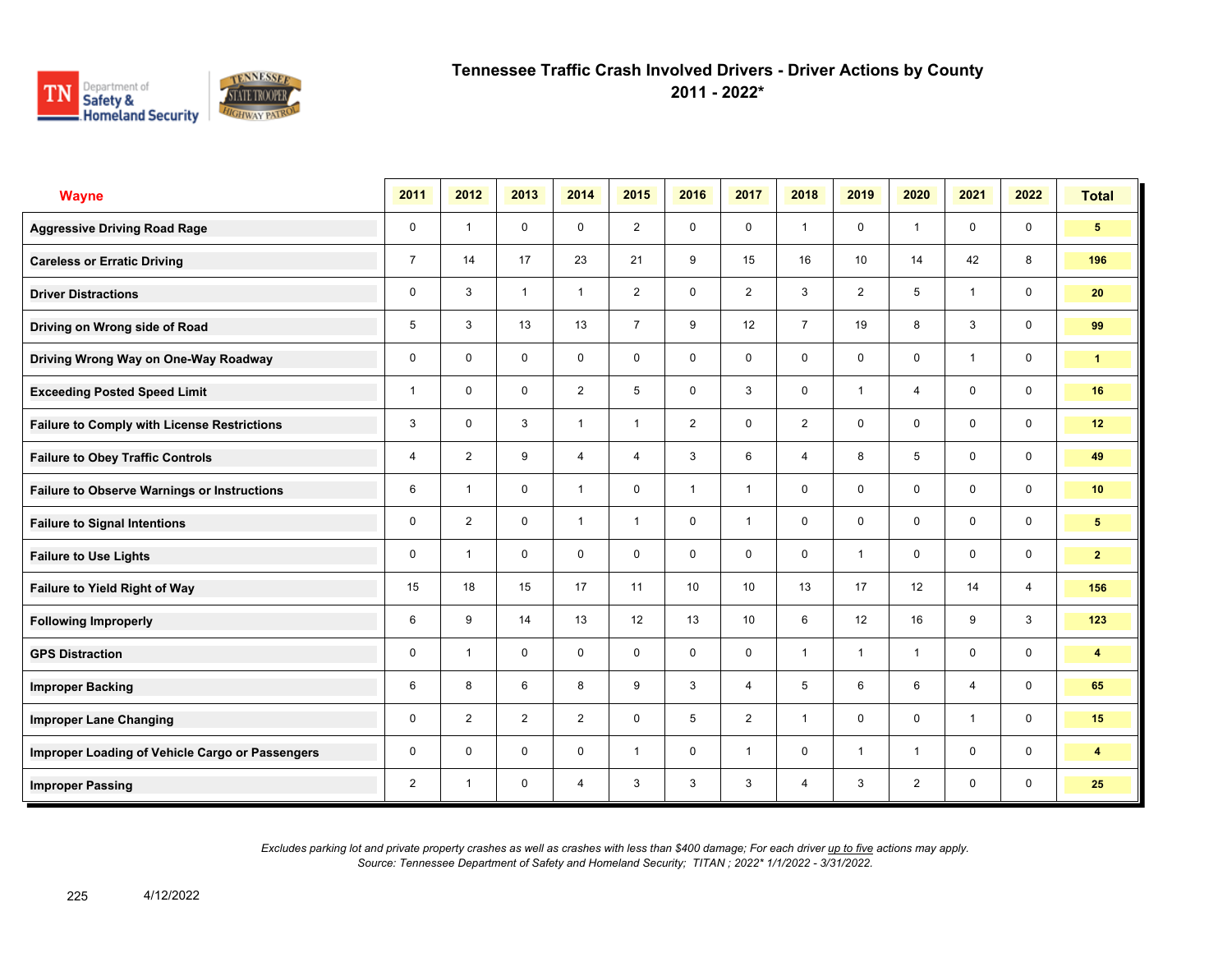

**2011 - 2022\***

|                                             | 2011           | 2012           | 2013           | 2014         | 2015           | 2016           | 2017           | 2018           | 2019           | 2020        | 2021           | 2022           | <b>Total</b>   |
|---------------------------------------------|----------------|----------------|----------------|--------------|----------------|----------------|----------------|----------------|----------------|-------------|----------------|----------------|----------------|
| <b>Improper Turn</b>                        | $\mathbf{1}$   | 6              | $\overline{4}$ | 4            | 13             | 11             | 5              | 9              | $\overline{7}$ | 6           | 3              | $\mathbf{1}$   | 70             |
| <b>Improperly Towing or Pushing Vehicle</b> | $\pmb{0}$      | $\mathbf 0$    | $\mathbf 0$    | $\mathbf{1}$ | 0              | $\mathbf 0$    | $\mathbf 0$    | 0              | 0              | 0           | $\mathbf 0$    | $\mathbf 0$    | $\mathbf{1}$   |
| <b>Inattentive</b>                          | 4              | $\overline{7}$ | 6              | 9            | 4              | 5              | 3              | $\overline{2}$ | 9              | 3           | $\overline{4}$ | $\mathbf 0$    | 56             |
| Interfered with by Passenger                | $\mathbf 0$    | $\overline{1}$ | $\mathbf{1}$   | $\mathbf 0$  | 0              | $\mathbf{1}$   | $\overline{2}$ | $\mathbf{1}$   | 0              | 0           | 0              | 0              | 6              |
| <b>No Contributing Actions</b>              | 133            | 112            | 121            | 128          | 151            | 144            | 126            | 102            | 151            | 127         | 97             | 19             | 1,411          |
| <b>Operating without Required Equipment</b> | $\mathbf 0$    | -1             | $\mathbf 0$    | $\mathbf 0$  | 0              | 0              | 0              | 0              | 0              | 0           | $\overline{1}$ | $\mathbf 0$    | $\mathbf{2}$   |
| <b>Operator Inexperience</b>                | 6              | 10             | 8              | 10           | 14             | 4              | $\overline{2}$ | $\overline{2}$ | 10             | 3           | 5              | $\mathbf 0$    | 74             |
| Other                                       | 19             | 17             | 20             | 13           | 22             | 19             | 14             | 14             | 14             | 14          | 8              | 4              | 178            |
| <b>Over Correcting</b>                      | 12             | 26             | 41             | 31           | 33             | 30             | 33             | 19             | 26             | 18          | 21             | 3              | 293            |
| <b>Reckless or Negligent Driving</b>        | 33             | 26             | 43             | 30           | 38             | 25             | 34             | 43             | 28             | 36          | 28             | $\overline{4}$ | 368            |
| <b>Speed Too Fast for Conditions</b>        | $\overline{7}$ | 11             | 10             | 15           | 10             | 10             | $\overline{4}$ | 11             | 17             | 17          | 13             | 6              | 131            |
| <b>Speed Too Slow</b>                       | $\mathbf 0$    | $\Omega$       | $\mathbf 0$    | $\mathbf{1}$ | $\mathbf 0$    | $\mathbf 0$    | 0              | $\mathbf{1}$   | 0              | $\mathbf 0$ | $\mathbf 0$    | $\mathbf 0$    | 2 <sup>1</sup> |
| <b>Swerved or Avoided</b>                   | 5              | 12             | 11             | 11           | 17             | 14             | 8              | 8              | 11             | 13          | 17             | 3              | 130            |
| <b>Texting/PDA/Blackberry Distraction</b>   | $\pmb{0}$      | $\mathbf 0$    | $\mathbf 0$    | $\mathbf{1}$ | $\mathbf 0$    | $\mathbf 0$    | $\mathbf 0$    | $\mathbf{1}$   | $\mathbf{1}$   | $\mathbf 0$ | $\mathbf 0$    | $\mathbf 0$    | 3 <sup>2</sup> |
| <b>Vision Obstructed</b>                    | $\overline{4}$ | 6              | 3              | 5            | $\overline{2}$ | $\overline{2}$ | $\overline{4}$ | $\mathbf{1}$   | $\mathbf{1}$   | $\mathbf 0$ | $\overline{2}$ | $\mathbf 0$    | 30             |
| <b>Unknown</b>                              | 125            | 120            | 178            | 137          | 113            | 144            | 145            | 132            | 110            | 95          | 110            | 37             | 1,446          |
| <b>Total Wayne</b>                          | 404            | 421            | 526            | 486          | 496            | 467            | 450            | 409            | 466            | 407         | 384            | 92             | 5,008          |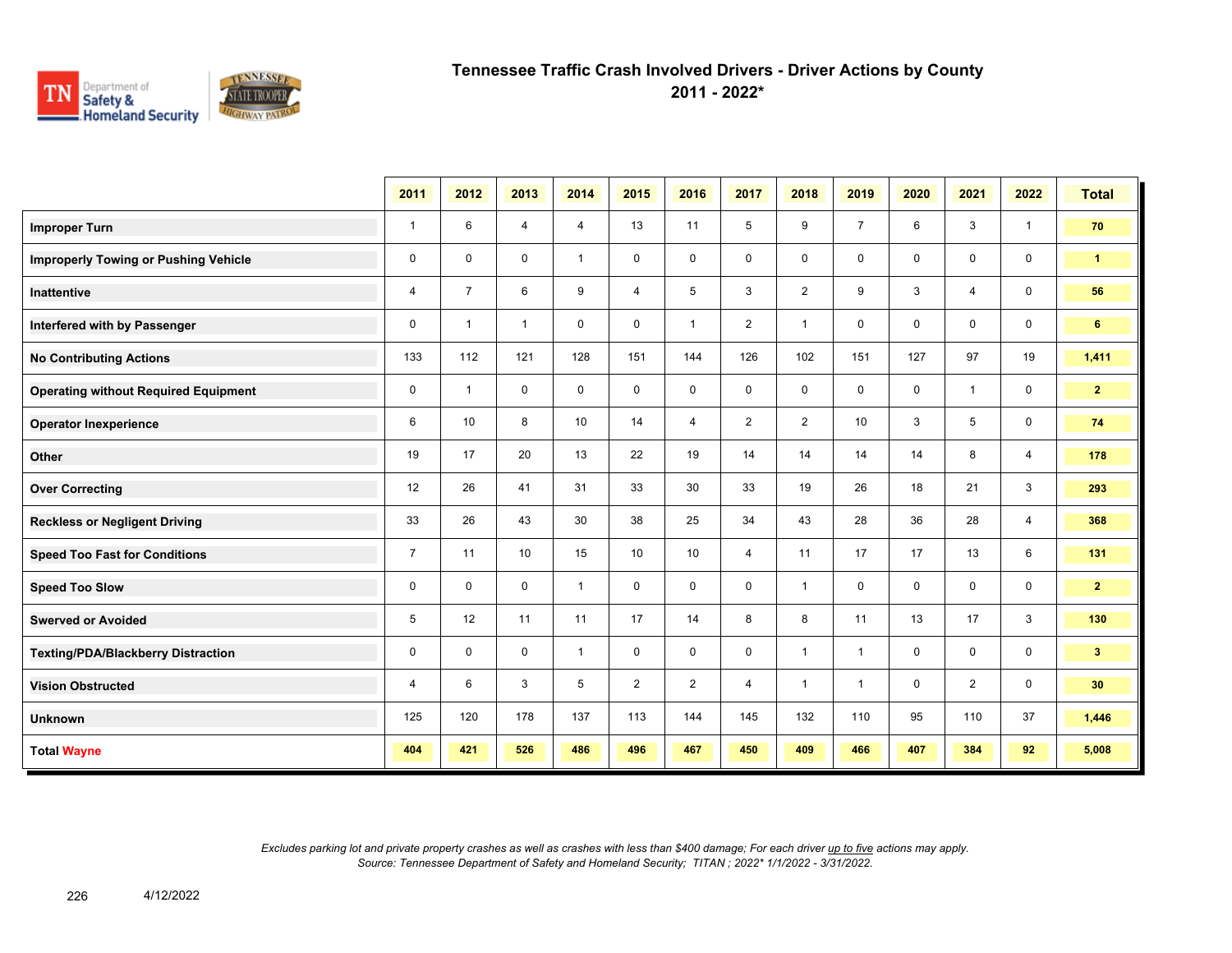

**2011 - 2022\***

| <b>Weakley</b>                                     | 2011           | 2012           | 2013           | 2014           | 2015           | 2016                    | 2017           | 2018           | 2019           | 2020                    | 2021           | 2022           | <b>Total</b>            |
|----------------------------------------------------|----------------|----------------|----------------|----------------|----------------|-------------------------|----------------|----------------|----------------|-------------------------|----------------|----------------|-------------------------|
| <b>Aggressive Driving Road Rage</b>                | $\mathbf 0$    | $\mathbf 0$    | $\mathbf{1}$   | $\overline{2}$ | $\mathbf{1}$   | $\overline{1}$          | $\mathbf 0$    | $\mathbf{1}$   | 0              | $\overline{1}$          | $\mathbf{1}$   | $\mathbf 0$    | 8                       |
| <b>Careless or Erratic Driving</b>                 | 55             | 49             | 42             | 24             | 27             | 21                      | 18             | 9              | 16             | 10                      | 25             | 5              | 301                     |
| <b>Driver Distractions</b>                         | 12             | $\overline{7}$ | 10             | 13             | 10             | 9                       | 10             | $\overline{7}$ | 3              | 8                       | 8              | 3              | 100                     |
| <b>Driverless</b>                                  | 0              | 0              | $\mathbf{1}$   | 0              | 0              | 0                       | 0              | $\mathbf 0$    | 0              | 0                       | 0              | 0              | $\mathbf{1}$            |
| Driving on Wrong side of Road                      | 4              | 3              | 3              | 6              | 3              | 6                       | $\overline{2}$ | 8              | 4              | 3                       | $\mathbf{1}$   | $\overline{4}$ | 47                      |
| <b>Exceeding Posted Speed Limit</b>                | $\mathbf 0$    | $\overline{4}$ | $\overline{2}$ | $\overline{4}$ | $\overline{2}$ | 5                       | 5              | 5              | $\overline{4}$ | $\overline{\mathbf{1}}$ | $\mathbf{1}$   | $\overline{1}$ | 34                      |
| <b>Failure to Comply with License Restrictions</b> | $\overline{2}$ | 3              | $\mathbf 0$    | $\mathbf 0$    | $\mathbf{1}$   | $\mathbf 0$             | $\overline{1}$ | $\mathbf 0$    | $\mathbf{1}$   | $\mathbf 0$             | $\overline{1}$ | $\mathbf 0$    | 9                       |
| <b>Failure to Obey Traffic Controls</b>            | 8              | 19             | 16             | 15             | 9              | 18                      | 18             | 21             | 14             | 11                      | 16             | 6              | 171                     |
| <b>Failure to Observe Warnings or Instructions</b> | $\overline{2}$ | $\overline{2}$ | $\overline{1}$ | 5              | $\mathbf{1}$   | $\overline{\mathbf{1}}$ | $\mathbf 0$    | $\overline{4}$ | 3              | $\overline{\mathbf{1}}$ | $\overline{4}$ | $\mathbf{1}$   | 25                      |
| <b>Failure to Signal Intentions</b>                | 3              | $\mathbf 0$    | $\overline{1}$ | 3              | 0              | $\overline{\mathbf{1}}$ | $\overline{1}$ | $\overline{1}$ | 0              | $\overline{2}$          | $\mathbf 0$    | $\mathbf 0$    | 12                      |
| <b>Failure to Use Lights</b>                       | $\overline{2}$ | $\Omega$       | $\Omega$       | $\Omega$       | $\mathbf 0$    | $\Omega$                | 0              | $\overline{1}$ | $\overline{2}$ | $\Omega$                | $\Omega$       | $\mathbf 0$    | $5\phantom{.0}$         |
| Failure to Yield Right of Way                      | 84             | 71             | 88             | 82             | 71             | 73                      | 84             | 73             | 82             | 61                      | 77             | 19             | 865                     |
| <b>Following Improperly</b>                        | 58             | 61             | 67             | 69             | 56             | 65                      | 55             | 67             | 66             | 55                      | 47             | 10             | 676                     |
| <b>GPS Distraction</b>                             | 0              | $\Omega$       | $\mathbf 0$    | $\mathbf{1}$   | $\mathbf 0$    | $\overline{1}$          | $\mathbf 0$    | $\mathbf{1}$   | 1              | $\overline{1}$          | $\overline{2}$ | $\mathbf 0$    | $\overline{7}$          |
| <b>Improper Backing</b>                            | 17             | 22             | 15             | 25             | 20             | 15                      | 15             | 16             | 20             | 14                      | 16             | $\mathbf{1}$   | 196                     |
| <b>Improper Lane Changing</b>                      | 3              | 10             | $\overline{2}$ | 11             | 3              | 10                      | $\overline{4}$ | 9              | 9              | 10                      | 5              | 3              | 79                      |
| Improper Loading of Vehicle Cargo or Passengers    | 0              | $\mathbf 0$    | $\mathbf 0$    | $\mathbf 0$    | $\overline{2}$ | $\mathbf{1}$            | $\mathbf 0$    | $\mathbf{1}$   | 0              | $\mathbf 0$             | $\mathbf 0$    | $\mathbf 0$    | $\overline{\mathbf{4}}$ |
| <b>Improper Passing</b>                            | $\overline{7}$ | $\mathbf 1$    | $\overline{4}$ | 6              | $\overline{4}$ | 3                       | 8              | $\overline{4}$ | 10             | 5                       | 6              | $\overline{1}$ | 59                      |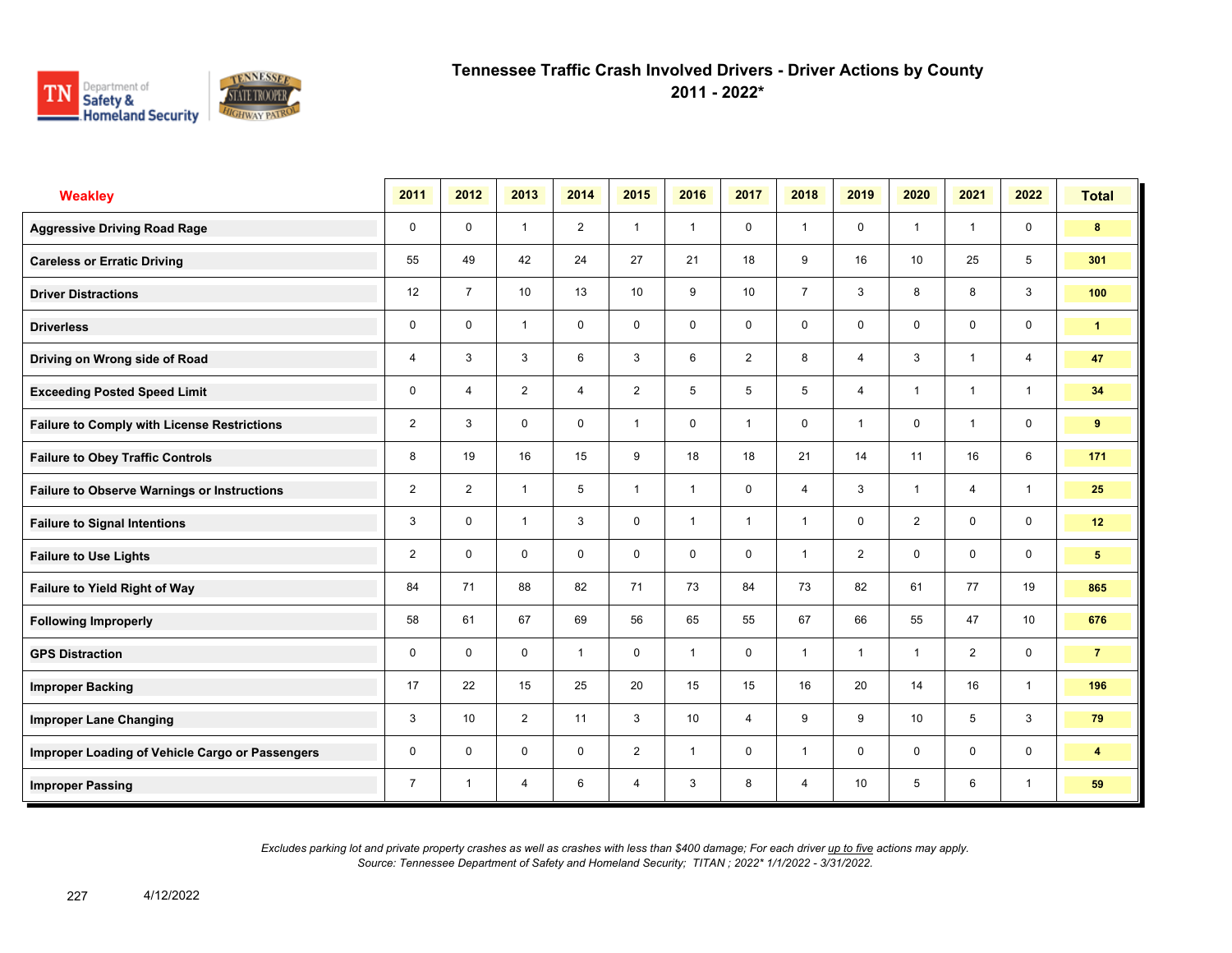

**2011 - 2022\***

|                                             | 2011           | 2012           | 2013           | 2014           | 2015           | 2016           | 2017           | 2018           | 2019           | 2020           | 2021           | 2022           | <b>Total</b>   |
|---------------------------------------------|----------------|----------------|----------------|----------------|----------------|----------------|----------------|----------------|----------------|----------------|----------------|----------------|----------------|
| <b>Improper Turn</b>                        | 12             | $\overline{7}$ | 16             | 25             | 12             | 14             | 10             | 22             | 16             | 16             | 20             | 3              | 173            |
| <b>Improperly Towing or Pushing Vehicle</b> | $\mathbf 0$    | $\mathbf 0$    | $\mathbf 0$    | $\mathbf 0$    | $\mathbf 0$    | $\mathbf 0$    | $\mathbf 0$    | 0              | 0              | $\overline{2}$ | $\overline{1}$ | $\mathbf 0$    | 3 <sup>1</sup> |
| Inattentive                                 | 16             | 21             | 16             | 15             | 27             | 27             | 16             | 25             | 28             | 19             | 16             | $\overline{4}$ | 230            |
| Interfered with by Passenger                | $\mathbf{1}$   | $\mathbf 0$    | $\overline{2}$ | $\mathbf{1}$   | $\overline{2}$ | $\mathbf 0$    | $\mathbf{1}$   | 3              | $\mathbf{1}$   | $\overline{2}$ | 0              | $\mathbf 0$    | 13             |
| <b>No Contributing Actions</b>              | 352            | 339            | 326            | 338            | 315            | 374            | 346            | 323            | 355            | 281            | 309            | 64             | 3,722          |
| <b>Operating without Required Equipment</b> | $\mathbf 0$    | $\overline{2}$ | 0              | $\mathbf 0$    | $\mathbf 0$    | $\mathbf 0$    | $\mathbf{1}$   | 0              | 0              | $\mathbf 0$    | $\mathbf 0$    | $\mathbf 0$    | 3 <sup>2</sup> |
| <b>Operator Inexperience</b>                | 6              | 3              | 5              | 9              | $\overline{2}$ | 5              | $\overline{4}$ | $\overline{2}$ | $\mathbf{1}$   | 6              | 11             | $\mathbf 0$    | 54             |
| Other                                       | 35             | 24             | 25             | 15             | 17             | 22             | 16             | 21             | 28             | 22             | 22             | 9              | 256            |
| <b>Over Correcting</b>                      | 19             | 28             | 20             | 18             | 10             | 15             | 17             | 4              | 13             | 15             | 12             | $\overline{1}$ | 172            |
| <b>Reckless or Negligent Driving</b>        | 18             | 12             | 9              | 5              | 15             | 20             | 11             | 13             | $\overline{7}$ | 10             | $\overline{7}$ | $\overline{2}$ | 129            |
| <b>Speed Too Fast for Conditions</b>        | 14             | 8              | 13             | 14             | 12             | 18             | 12             | 16             | $\overline{7}$ | $\overline{7}$ | 3              | $\overline{2}$ | 126            |
| <b>Speed Too Slow</b>                       | $\mathbf{1}$   | $\mathbf 0$    | $\mathbf 0$    | $\mathbf{1}$   | $\mathbf{1}$   | $\mathbf 0$    | $\mathbf 0$    | 0              | 0              | $\overline{2}$ | $\overline{2}$ | $\overline{1}$ | 8              |
| <b>Swerved or Avoided</b>                   | 13             | 14             | 18             | 19             | 12             | 16             | 17             | 22             | 19             | 20             | 13             | 3              | 186            |
| <b>Texting/PDA/Blackberry Distraction</b>   | $\mathbf{1}$   | 1              | $\mathbf{1}$   | $\overline{2}$ | $\overline{2}$ | $\overline{2}$ | $\mathbf{1}$   | $\mathbf{1}$   | $\mathbf{1}$   | 4              | $\overline{2}$ | $\mathbf 0$    | 18             |
| <b>Vision Obstructed</b>                    | $\overline{4}$ | 5              | 5              | 4              | 6              | 5              | 8              | 5              | 5              | 5              | $\overline{7}$ | $\overline{2}$ | 61             |
| <b>Unknown</b>                              | 205            | 176            | 203            | 186            | 182            | 153            | 174            | 160            | 128            | 152            | 142            | 29             | 1,890          |
| <b>Total Weakley</b>                        | 954            | 892            | 912            | 918            | 825            | 901            | 855            | 845            | 844            | 746            | 777            | 174            | 9,643          |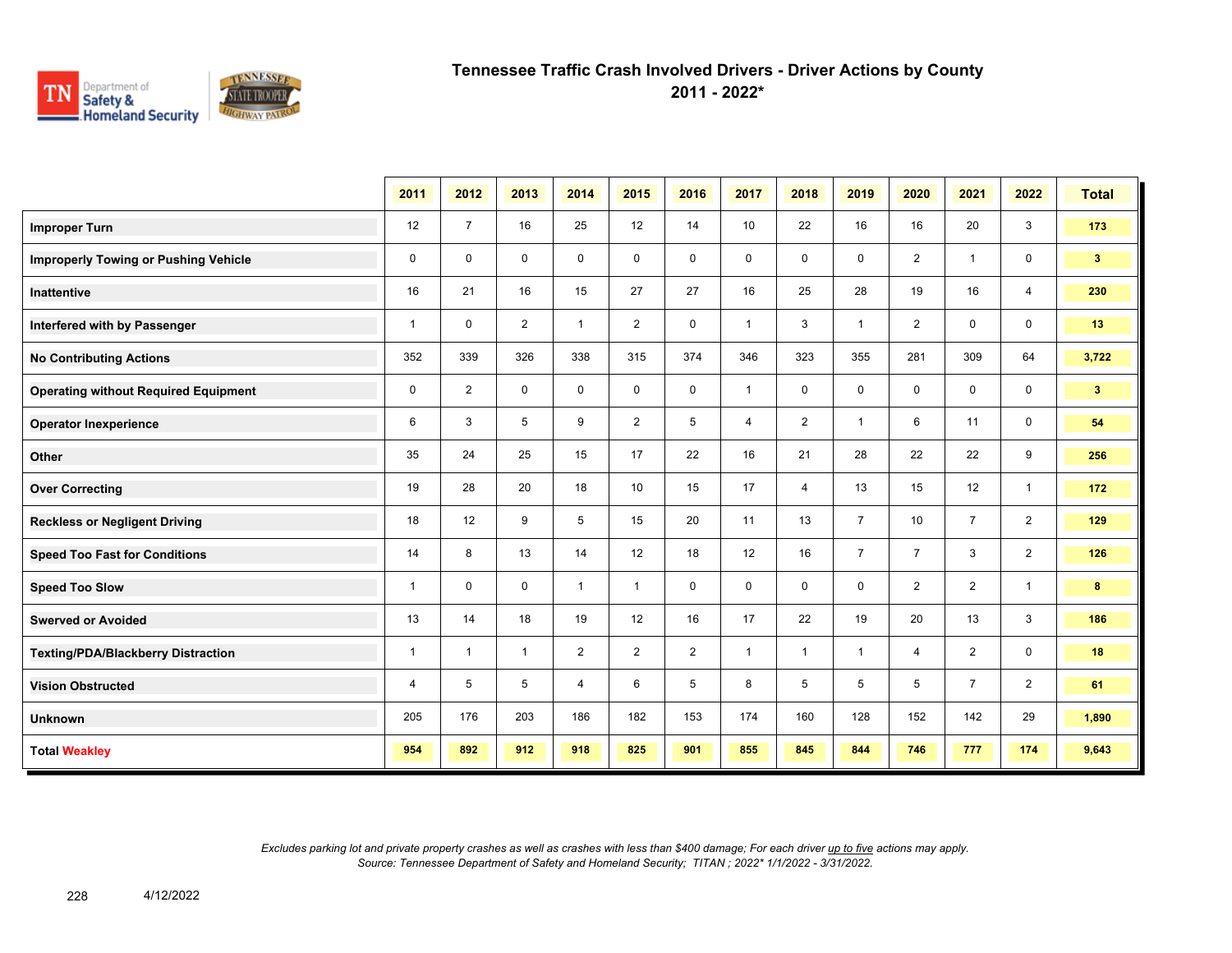

**2011 - 2022\***

| <b>White</b>                                       | 2011           | 2012                    | 2013           | 2014           | 2015           | 2016           | 2017           | 2018         | 2019           | 2020           | 2021           | 2022           | <b>Total</b>            |
|----------------------------------------------------|----------------|-------------------------|----------------|----------------|----------------|----------------|----------------|--------------|----------------|----------------|----------------|----------------|-------------------------|
| <b>Aggressive Driving Road Rage</b>                | 0              | $\mathbf 0$             | $\mathbf{1}$   | $\mathbf{1}$   | $\mathbf{1}$   | $\mathbf 0$    | $\mathbf 0$    | $\mathbf{0}$ | $\mathbf{1}$   | 2              | $\overline{2}$ | $\mathbf 0$    | 8                       |
| <b>Careless or Erratic Driving</b>                 | 9              | 17                      | 26             | 6              | $\overline{7}$ | $\overline{7}$ | 9              | 10           | 13             | 11             | 10             | $\mathbf 0$    | 125                     |
| <b>Driver Distractions</b>                         | 5              | 4                       | 5              | 6              | 5              | 6              | 3              | 5            | 6              | $\overline{4}$ | 2              | $\mathbf 0$    | 51                      |
| <b>Driverless</b>                                  | 0              | $\mathbf 0$             | $\overline{1}$ | 0              | 0              | $\mathbf{1}$   | $\mathbf 0$    | $\mathbf 0$  | 0              | 0              | 0              | $\mathbf 0$    | 2 <sup>1</sup>          |
| Driving on Wrong side of Road                      | 5              | 10                      | $\overline{4}$ | 6              | 3              | 5              | 6              | 6            | 5              | 5              | $\overline{4}$ | $\mathbf 0$    | 59                      |
| Driving Wrong Way on One-Way Roadway               | 1              | $\mathbf 0$             | $\mathbf 0$    | $\mathbf 0$    | 0              | $\overline{4}$ | $\mathbf 0$    | $\mathbf 0$  | $\mathbf 0$    | $\overline{1}$ | $\mathbf{1}$   | $\mathbf 0$    | $\overline{7}$          |
| <b>Exceeding Posted Speed Limit</b>                | 5              | 5                       | 6              | 3              | 3              | 3              | $\overline{4}$ | 6            | 10             | 3              | 9              | $\overline{4}$ | 61                      |
| <b>Failure to Comply with License Restrictions</b> | 1              | $\overline{\mathbf{1}}$ | $\overline{1}$ | $\mathbf{1}$   | 0              | 3              | $\mathbf{1}$   | $\mathbf{1}$ | $\overline{2}$ | 2              | $\mathbf{1}$   | $\mathbf 0$    | 14                      |
| <b>Failure to Obey Traffic Controls</b>            | 9              | $\overline{4}$          | $\overline{7}$ | $\overline{7}$ | 4              | 9              | 17             | 6            | 12             | 15             | 15             | 3              | 108                     |
| <b>Failure to Observe Warnings or Instructions</b> | 0              | $\mathbf 0$             | $\overline{1}$ | $\mathbf 0$    | 0              | $\mathbf 0$    | 3              | $\mathbf 0$  | 0              | $\overline{1}$ | $\mathbf 0$    | $\mathbf 0$    | 5                       |
| <b>Failure to Signal Intentions</b>                | 0              | $\overline{1}$          | $\Omega$       | $\Omega$       | 0              | $\mathbf{0}$   | $\mathbf 0$    | $\mathbf{1}$ | $\mathbf 0$    | $\overline{1}$ | $\mathbf{1}$   | $\mathbf 0$    | $\overline{\mathbf{4}}$ |
| <b>Failure to Use Lights</b>                       | 0              | $\mathbf 0$             | $\overline{1}$ | $\mathbf 0$    | 0              | $\overline{2}$ | $\mathbf 0$    | $\mathbf 0$  | $\mathbf{1}$   | $\mathbf 0$    | $\mathbf 0$    | $\mathbf 0$    | $\overline{\mathbf{4}}$ |
| Failure to Yield Right of Way                      | 119            | 75                      | 53             | 84             | 78             | 70             | 50             | 67           | 64             | 37             | 63             | 14             | 774                     |
| <b>Following Improperly</b>                        | 8              | 6                       | 10             | 10             | 20             | 22             | 24             | 16           | 20             | 12             | 13             | 5              | 166                     |
| <b>GPS Distraction</b>                             | 0              | $\mathbf 0$             | $\mathbf 0$    | $\mathbf 0$    | $\mathbf 0$    | $\overline{1}$ | $\mathbf 0$    | $\mathbf 0$  | $\mathbf 0$    | $\mathbf 0$    | $\mathbf 0$    | $\mathbf 0$    | $\mathbf{1}$            |
| <b>Improper Backing</b>                            | 5              | $\overline{2}$          | 3              | 5              | 6              | $\overline{4}$ | 3              | 5            | $\overline{2}$ | $\overline{4}$ | 2              | $\mathbf 0$    | 41                      |
| <b>Improper Lane Changing</b>                      | $\overline{2}$ | $\overline{1}$          | $\overline{1}$ | $\mathbf{1}$   | 6              | 2              | $\mathbf 0$    | 6            | $\overline{7}$ | $\overline{4}$ | $\overline{7}$ | $\mathbf{1}$   | 38                      |
| Improper Loading of Vehicle Cargo or Passengers    | 0              | $\mathbf 0$             | 0              | $\mathbf 0$    | 0              | $\mathbf 0$    | $\mathbf{1}$   | $\mathbf 0$  | $\mathbf 0$    | $\mathbf 0$    | 0              | $\mathbf 0$    | $\mathbf{1}$            |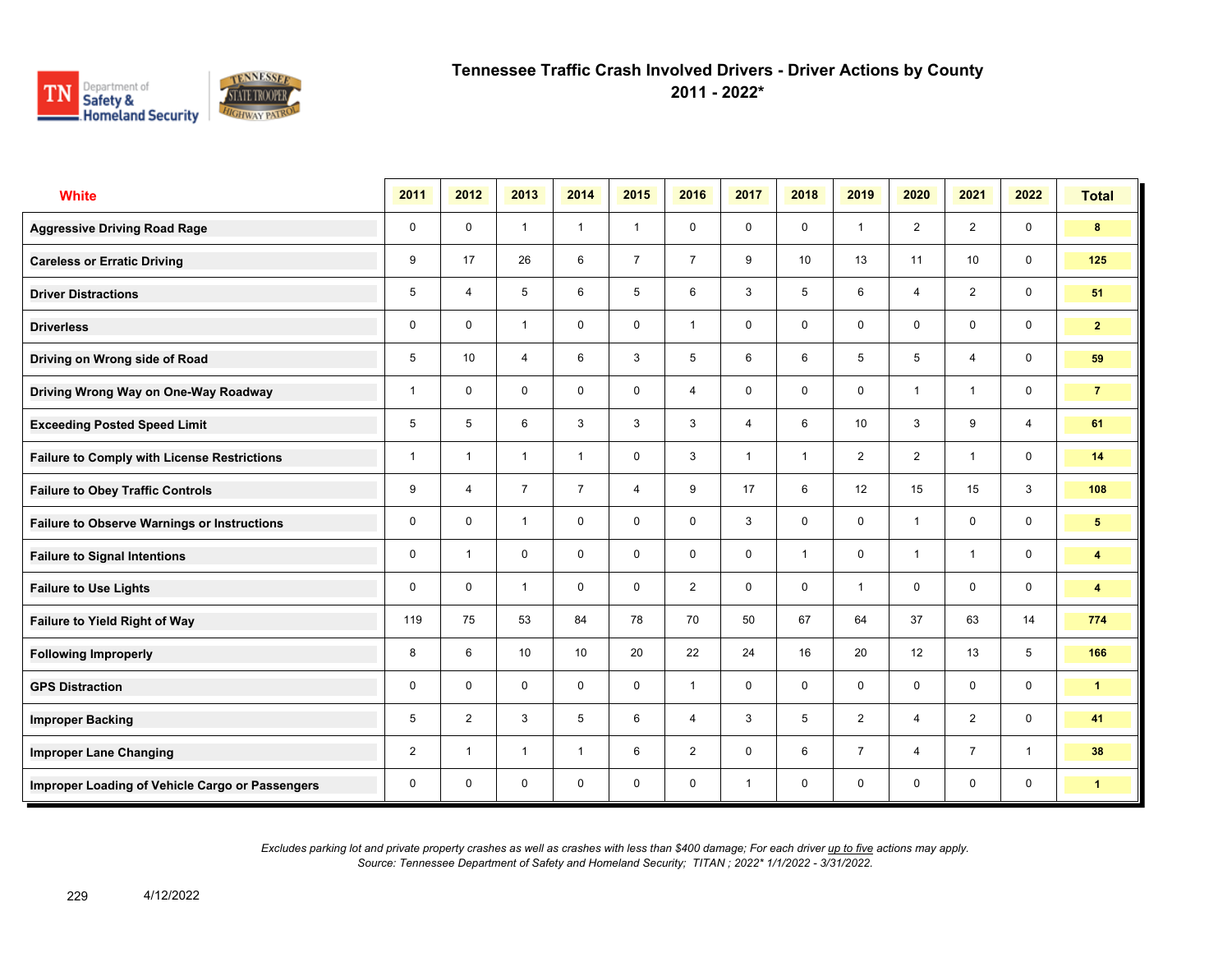

**2011 - 2022\***

|                                             | 2011           | 2012           | 2013           | 2014           | 2015           | 2016           | 2017         | 2018         | 2019           | 2020           | 2021           | 2022           | <b>Total</b>            |
|---------------------------------------------|----------------|----------------|----------------|----------------|----------------|----------------|--------------|--------------|----------------|----------------|----------------|----------------|-------------------------|
| <b>Improper Passing</b>                     | $\mathbf{1}$   | $\mathbf{1}$   | $\overline{2}$ | 4              | 6              | 6              | $\mathbf{1}$ | 3            | 3              | $\overline{2}$ | 10             | $\overline{1}$ | 40                      |
| <b>Improper Turn</b>                        | $\overline{2}$ | $\overline{2}$ | $\mathbf{1}$   | $\mathbf 0$    | $\overline{4}$ | 8              | 3            | $\mathbf{3}$ | 4              | 6              | 10             | $\overline{1}$ | 44                      |
| <b>Improperly Carrying Hazardous Cargo</b>  | $\mathbf 0$    | $\mathbf 0$    | $\mathbf 0$    | $\mathbf 0$    | 0              | $\mathbf{1}$   | $\mathbf 0$  | 0            | $\mathbf 0$    | $\mathbf 0$    | 0              | $\mathbf 0$    | $\mathbf{1}$            |
| <b>Improperly Towing or Pushing Vehicle</b> | $\mathbf 0$    | $\mathbf{0}$   | $\mathbf 0$    | $\mathbf{1}$   | 0              | $\mathbf 0$    | $\mathbf 0$  | $\mathbf 0$  | $\mathbf 0$    | $\mathbf 0$    | 0              | $\mathbf{1}$   | 2 <sub>2</sub>          |
| <b>Inattentive</b>                          | 25             | 33             | 22             | 10             | 6              | 17             | 22           | 18           | 19             | 13             | 19             | 6              | 210                     |
| Interfered with by Passenger                | $\mathbf{1}$   | $\Omega$       | $\mathbf 0$    | $\overline{2}$ | $\mathbf{1}$   | $\mathbf 0$    | $\mathbf{1}$ | $\mathbf{1}$ | 0              | $\mathbf{1}$   | 0              | $\mathbf 0$    | $\overline{7}$          |
| <b>No Contributing Actions</b>              | 442            | 502            | 440            | 401            | 435            | 376            | 456          | 404          | 433            | 370            | 401            | 77             | 4,737                   |
| <b>Operating without Required Equipment</b> | 0              | $\mathbf 0$    | $\mathbf 0$    | $\mathbf 0$    | $\mathbf{1}$   | $\mathbf{1}$   | 0            | $\mathbf 0$  | $\mathbf{1}$   | $\mathbf 0$    | $\mathbf{1}$   | $\mathbf 0$    | $\overline{\mathbf{4}}$ |
| <b>Operator Inexperience</b>                | 2              | $\overline{4}$ | 6              | $\mathbf{1}$   | $\mathbf{1}$   | 6              | $\mathbf{1}$ | 6            | $\overline{2}$ | 3              | $\overline{2}$ | $\mathbf 0$    | 34                      |
| Other                                       | 15             | 20             | 18             | 27             | 14             | 21             | 37           | 20           | 14             | 16             | 14             | $\overline{4}$ | 220                     |
| <b>Over Correcting</b>                      | 13             | 15             | 9              | 22             | 19             | 18             | 12           | 13           | 10             | 9              | 15             | $\mathbf 0$    | 155                     |
| Racing                                      | $\mathbf 0$    | $\mathbf 0$    | $\Omega$       | $\mathbf{1}$   | $\mathbf 0$    | $\mathbf 0$    | $\Omega$     | $\mathbf 0$  | $\mathbf 0$    | $\mathbf 0$    | $\mathbf 0$    | 0              | $\mathbf{1}$            |
| <b>Reckless or Negligent Driving</b>        | 6              | $\overline{7}$ | $\mathbf{1}$   | $\overline{7}$ | 5              | 11             | 15           | 17           | 24             | 17             | 15             | $\mathbf{1}$   | 126                     |
| <b>Speed Too Fast for Conditions</b>        | 11             | 13             | 15             | 8              | 14             | 14             | 20           | 20           | 24             | 19             | 18             | 5              | 181                     |
| <b>Speed Too Slow</b>                       | $\mathbf 0$    | $\mathbf 0$    | $\mathbf{1}$   | $\mathbf 0$    | $\mathbf{1}$   | $\mathbf 0$    | $\mathbf 0$  | $\mathbf 0$  | $\mathbf 0$    | $\mathbf 0$    | $\mathbf 0$    | $\mathbf 0$    | $\overline{2}$          |
| <b>Swerved or Avoided</b>                   | 13             | 16             | 13             | 16             | 13             | 24             | 21           | 17           | 15             | 11             | 15             | 3              | 177                     |
| <b>Texting/PDA/Blackberry Distraction</b>   | 0              | $\mathbf{1}$   | $\mathbf{1}$   | $\mathbf 0$    | 0              | 0              | 0            | 0            | 0              | $\mathbf{1}$   | $\mathbf{1}$   | 0              | $\blacktriangleleft$    |
| <b>Vision Obstructed</b>                    | 0              | 6              | $\overline{4}$ | 3              | 3              | $\overline{2}$ | $\mathsf 3$  | 5            | 3              | $\mathbf{1}$   | 3              | $\mathbf{1}$   | 34                      |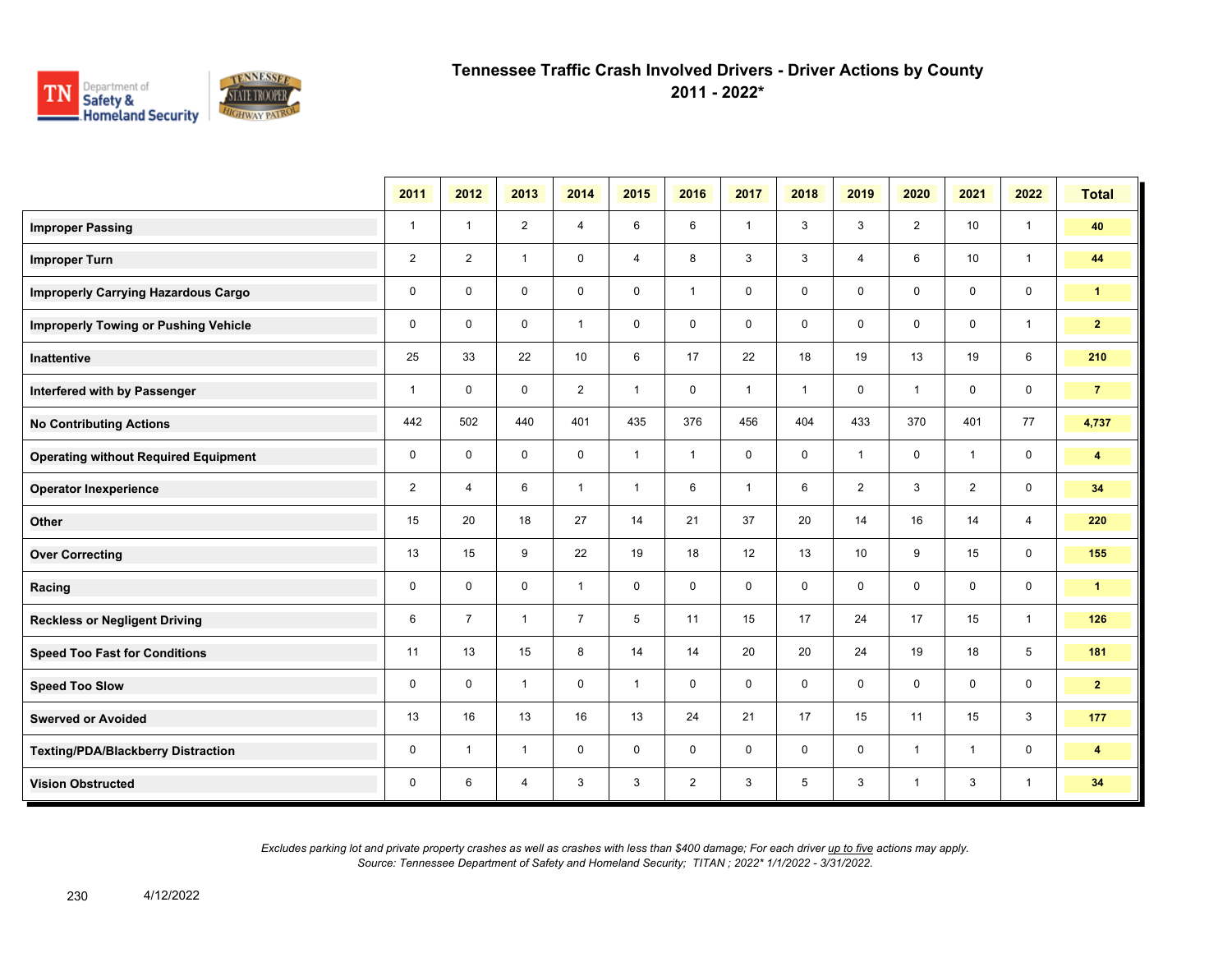

|                    | 2011 | 2012 | 2013 | 2014 | 2015 | 2016 | 2017 | 2018 | 2019 | 2020 | 2021 | 2022 | <b>Total</b> |
|--------------------|------|------|------|------|------|------|------|------|------|------|------|------|--------------|
| <b>Unknown</b>     | 102  | 91   | 91   | 93   | 109  | 115  | 104  | 83   | 83   | 107  | 137  | 25   | 1,140        |
| <b>Total White</b> | 802  | 837  | 744  | 726  | 765  | 759  | 817  | 739  | 778  | 678  | 791  | 152  | 8,588        |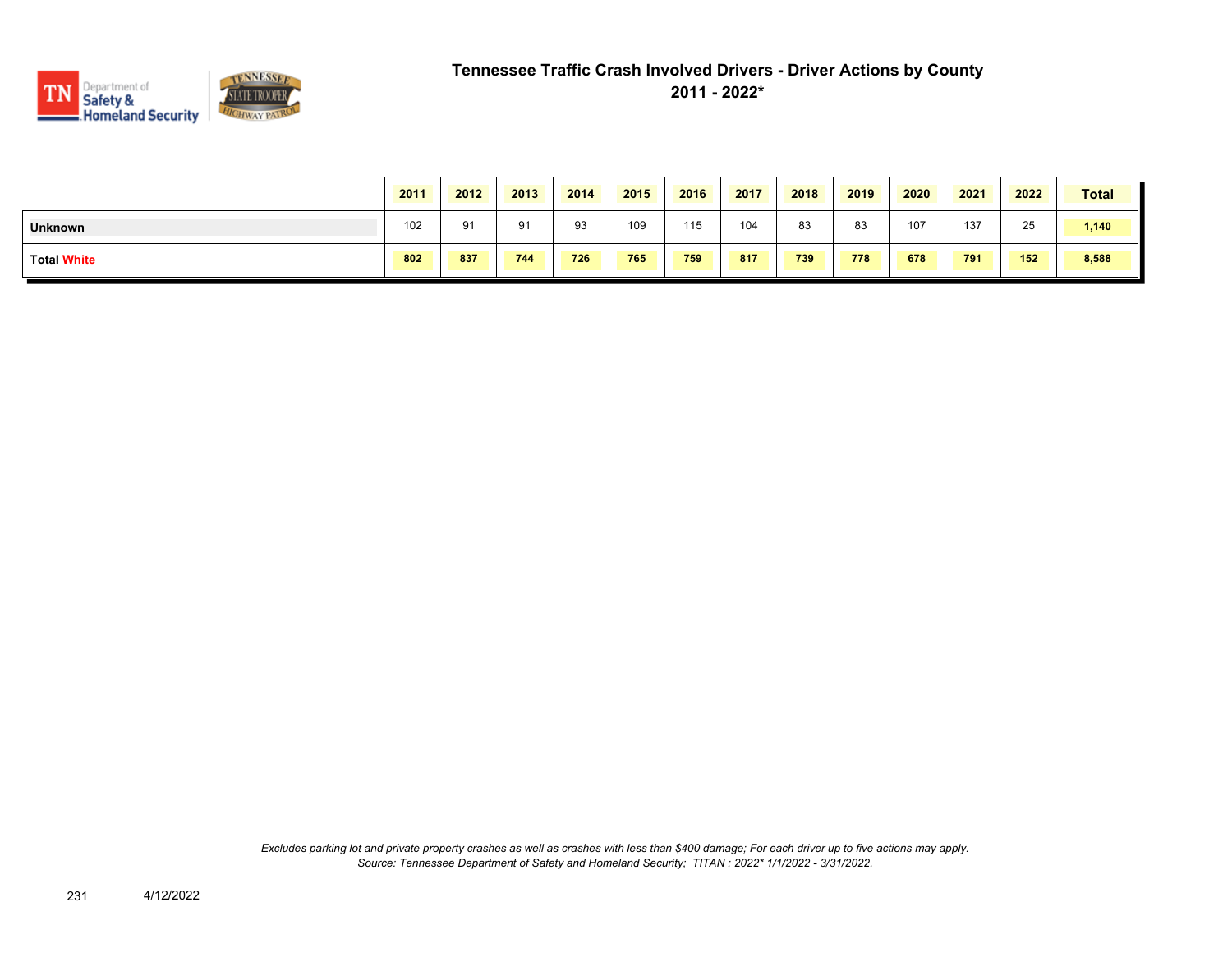

**2011 - 2022\***

| <b>Williamson</b>                                  | 2011           | 2012           | 2013           | 2014           | 2015           | 2016           | 2017           | 2018           | 2019            | 2020           | 2021           | 2022           | <b>Total</b> |
|----------------------------------------------------|----------------|----------------|----------------|----------------|----------------|----------------|----------------|----------------|-----------------|----------------|----------------|----------------|--------------|
| <b>Aggressive Driving Road Rage</b>                | $\overline{7}$ | 5              | $\mathbf{1}$   | 5              | $\overline{4}$ | $\overline{7}$ | 5              | 14             | 12              | 6              | 11             | $\overline{2}$ | 79           |
| <b>Careless or Erratic Driving</b>                 | 53             | 177            | 275            | 182            | 145            | 92             | 50             | 38             | 58              | 48             | 49             | $\overline{7}$ | 1,174        |
| <b>Driver Distractions</b>                         | 36             | 38             | 71             | 62             | 75             | 68             | 68             | 69             | 76              | 57             | 65             | 12             | 697          |
| <b>Driverless</b>                                  | 0              | 0              | $\mathbf 0$    | $\mathbf{1}$   | $\mathbf{1}$   | 0              | 0              | $\mathbf{1}$   | 1               | 0              | 0              | $\mathbf 0$    | 4            |
| Driving on Wrong side of Road                      | 23             | 16             | 27             | 17             | 30             | 18             | 9              | 23             | 27              | 26             | 23             | 3              | 242          |
| Driving Wrong Way on One-Way Roadway               | 3              | $\overline{2}$ | $\mathbf{1}$   | $\mathbf{1}$   | $\overline{4}$ | $\overline{2}$ | $\overline{2}$ | $\mathbf 0$    | 3               | $\overline{1}$ | $\overline{2}$ | $\overline{1}$ | 22           |
| <b>Exceeding Posted Speed Limit</b>                | 42             | 64             | 42             | 36             | 44             | 48             | 49             | 39             | 32              | 46             | 39             | 16             | 497          |
| <b>Failure to Comply with License Restrictions</b> | 9              | 9              | 14             | $\overline{7}$ | 5              | 6              | 6              | 3              | 10 <sup>1</sup> | $\overline{7}$ | 4              | $\mathbf 0$    | 80           |
| <b>Failure to Obey Traffic Controls</b>            | 86             | 96             | 101            | 121            | 120            | 152            | 127            | 136            | 129             | 124            | 122            | 21             | 1,335        |
| <b>Failure to Observe Warnings or Instructions</b> | $\overline{7}$ | 18             | 22             | 21             | 8              | 42             | 15             | $\overline{7}$ | 10 <sup>1</sup> | 5              | 13             | $\overline{2}$ | 170          |
| <b>Failure to Signal Intentions</b>                | 3              | 4              | 5              | $\overline{2}$ | $\overline{4}$ | 4              | 4              | 5              | 3               | 3              | 5              | $\mathbf 0$    | 42           |
| <b>Failure to Use Lights</b>                       | $\overline{2}$ | 6              | $\overline{4}$ | 3              | $\mathbf{1}$   | $\overline{4}$ | $\overline{1}$ | $\mathbf 0$    | 8               | 3              | $\overline{4}$ | $\overline{1}$ | 37           |
| <b>Failure to Yield Right of Way</b>               | 476            | 497            | 550            | 603            | 676            | 759            | 815            | 816            | 805             | 453            | 631            | 144            | 7,225        |
| <b>Following Improperly</b>                        | 772            | 874            | 924            | 978            | 1,312          | 1,340          | 1,349          | 1,493          | 1,411           | 751            | 908            | 196            | 12,308       |
| <b>GPS Distraction</b>                             | $\overline{4}$ | $\overline{2}$ | 6              | 8              | $\overline{7}$ | 19             | 17             | 22             | 13              | 12             | 14             | $\mathbf{1}$   | 125          |
| <b>Improper Backing</b>                            | 49             | 58             | 86             | 87             | 94             | 92             | 95             | 98             | 98              | 70             | 64             | 11             | 902          |
| <b>Improper Lane Changing</b>                      | 52             | 80             | 114            | 119            | 180            | 185            | 175            | 213            | 212             | 128            | 165            | 48             | 1,671        |
| Improper Loading of Vehicle Cargo or Passengers    | $\overline{2}$ | 3              | $\overline{4}$ | 4              | 6              | $\overline{1}$ | $\overline{2}$ | 9              | 5               | $\overline{2}$ | 4              | $\mathbf{1}$   | 43           |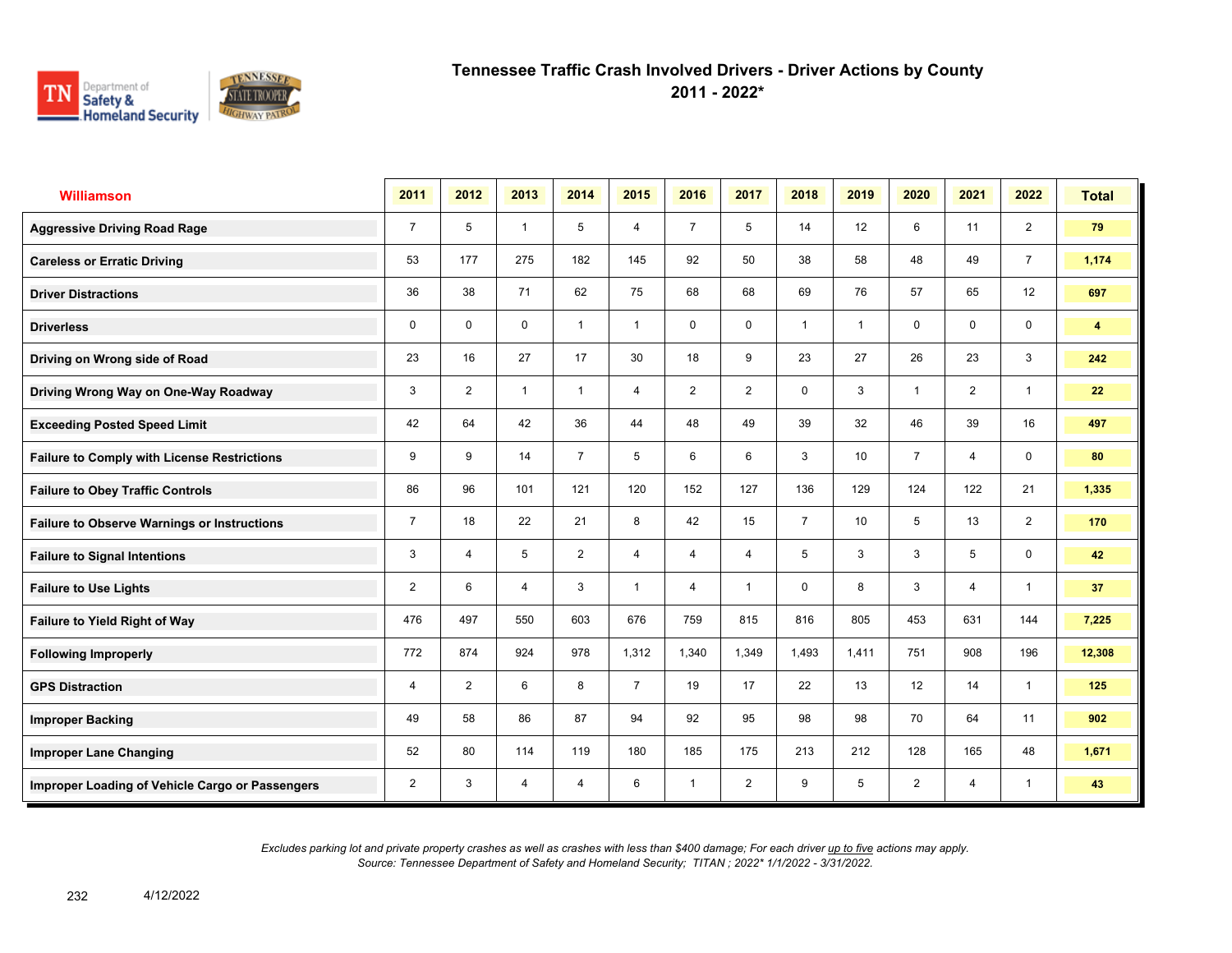

**2011 - 2022\***

|                                             | 2011         | 2012           | 2013           | 2014        | 2015           | 2016           | 2017         | 2018           | 2019           | 2020           | 2021           | 2022           | <b>Total</b>   |
|---------------------------------------------|--------------|----------------|----------------|-------------|----------------|----------------|--------------|----------------|----------------|----------------|----------------|----------------|----------------|
| <b>Improper Passing</b>                     | 39           | 39             | 42             | 37          | 52             | 51             | 45           | 54             | 49             | 26             | 35             | $\overline{7}$ | 476            |
| <b>Improper Turn</b>                        | 41           | 54             | 71             | 85          | 109            | 118            | 123          | 115            | 104            | 95             | 128            | 31             | 1,074          |
| <b>Improperly Carrying Hazardous Cargo</b>  | $\mathbf 0$  | $\Omega$       | $\mathbf 0$    | $\mathbf 0$ | 0              | 0              | 0            | $\mathsf 0$    | $\mathbf 0$    | 3              | $\mathbf 0$    | 0              | 3 <sup>2</sup> |
| <b>Improperly Towing or Pushing Vehicle</b> | $\mathbf{1}$ | 3              | $\mathbf{1}$   | $\mathbf 0$ | $\mathbf{1}$   | $\mathbf{1}$   | $\mathbf{1}$ | $\mathbf{1}$   | $\mathbf 0$    | $\overline{1}$ | $\overline{2}$ | $\mathbf 0$    | 12             |
| Inattentive                                 | 583          | 625            | 697            | 708         | 687            | 813            | 898          | 1,016          | 914            | 582            | 563            | 129            | 8,215          |
| Interfered with by Passenger                | 12           | 11             | $\overline{4}$ | 5           | 6              | $\overline{7}$ | 8            | $\overline{4}$ | $\overline{4}$ | 5              | 2              | $\mathbf 0$    | 68             |
| <b>No Contributing Actions</b>              | 3,268        | 3,497          | 3,921          | 4,071       | 4,742          | 5,016          | 5,164        | 5,023          | 4,901          | 3,215          | 4,020          | 898            | 47,736         |
| <b>Operating without Required Equipment</b> | $\mathbf{1}$ | $\mathbf{1}$   | 3              | $\mathbf 0$ | $\overline{2}$ | $\mathbf{1}$   | 3            | 3              | $\mathbf 0$    | $\mathbf{1}$   | 3              | 0              | 18             |
| <b>Operator Inexperience</b>                | 84           | 90             | 86             | 105         | 95             | 99             | 96           | 115            | 97             | 70             | 89             | 14             | 1,040          |
| Other                                       | 318          | 290            | 284            | 289         | 327            | 301            | 303          | 270            | 259            | 166            | 201            | 49             | 3,057          |
| <b>Over Correcting</b>                      | 89           | 104            | 88             | 96          | 101            | 117            | 94           | 118            | 101            | 96             | 80             | 19             | 1,103          |
| Racing                                      | $\mathbf{1}$ | $\mathbf{1}$   | $\mathbf{1}$   | $\mathbf 0$ | $\mathbf{1}$   | $\mathbf 0$    | $\mathbf{1}$ | $\mathsf 0$    | $\mathbf 0$    | $\mathbf{1}$   | $\mathbf 0$    | $\mathbf{1}$   | $\overline{7}$ |
| <b>Reckless or Negligent Driving</b>        | 25           | 32             | 37             | 30          | 35             | 37             | 41           | 44             | 50             | 46             | 63             | 8              | 448            |
| <b>Speed Too Fast for Conditions</b>        | 140          | 151            | 225            | 190         | 213            | 193            | 204          | 191            | 159            | 174            | 203            | 66             | 2,109          |
| <b>Speed Too Slow</b>                       | $\mathbf{1}$ | $\overline{2}$ | 3              | 3           | 0              | $\mathbf 0$    | 3            | $\overline{2}$ | $\overline{2}$ | $\overline{1}$ | $\mathbf{1}$   | $\mathbf{1}$   | 19             |
| <b>Swerved or Avoided</b>                   | 96           | 95             | 115            | 123         | 162            | 162            | 156          | 170            | 163            | 139            | 143            | 40             | 1,564          |
| <b>Texting/PDA/Blackberry Distraction</b>   | 4            | 3              | 12             | 18          | 12             | 17             | 20           | 25             | 15             | 25             | 8              | 4              | 163            |
| <b>Vision Obstructed</b>                    | 23           | 31             | 26             | 41          | 40             | 50             | 36           | 49             | 46             | 19             | 29             | 14             | 404            |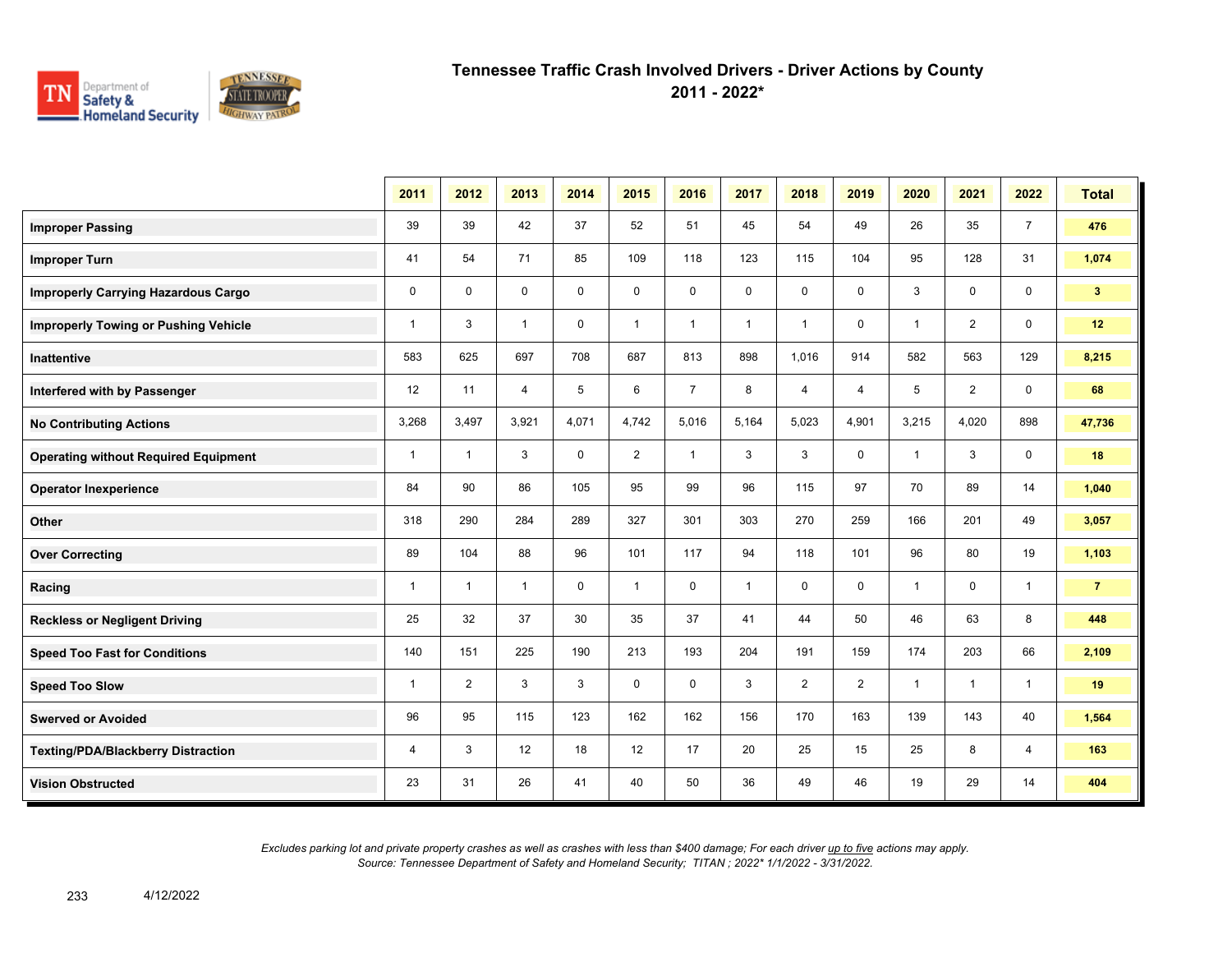

|                         | 2011  | 2012  | 2013  | 2014  | 2015   | 2016   | 2017   | 2018   | 2019   | 2020  | 2021  | 2022  | <b>Total</b> |
|-------------------------|-------|-------|-------|-------|--------|--------|--------|--------|--------|-------|-------|-------|--------------|
| <b>Unknown</b>          | 769   | 725   | 917   | 902   | 998    | 1,099  | 1,104  | 1,044  | 1,046  | 864   | 874   | 229   | 10,571       |
| <b>Total Williamson</b> | 7,121 | 7,703 | 8,780 | 8,960 | 10,299 | 10,921 | 11,089 | 11,230 | 10,823 | 7,271 | 8,567 | 1,976 | 104,740      |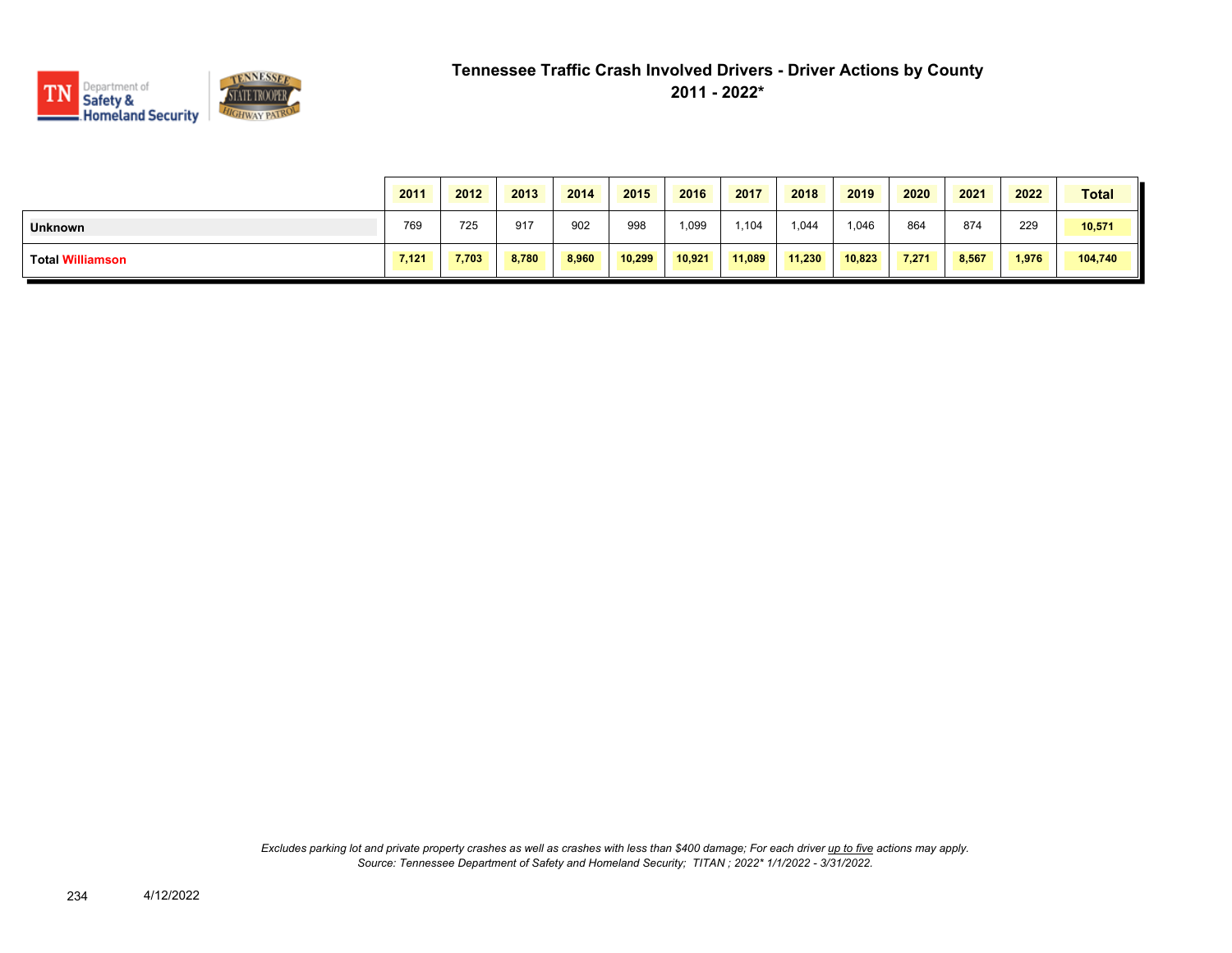

**2011 - 2022\***

| <b>Wilson</b>                                      | 2011           | 2012           | 2013           | 2014           | 2015           | 2016           | 2017           | 2018           | 2019           | 2020                    | 2021           | 2022           | <b>Total</b>   |
|----------------------------------------------------|----------------|----------------|----------------|----------------|----------------|----------------|----------------|----------------|----------------|-------------------------|----------------|----------------|----------------|
| <b>Aggressive Driving Road Rage</b>                | 3              | $\overline{2}$ | 3              | 5              | $\overline{2}$ | $\overline{2}$ | $\overline{1}$ | 6              | 5              | 5                       | 3              | $\mathbf{1}$   | 38             |
| <b>Careless or Erratic Driving</b>                 | 220            | 253            | 289            | 145            | 118            | 90             | 93             | 60             | 41             | 31                      | 39             | 8              | 1,387          |
| <b>Driver Distractions</b>                         | 11             | 25             | 29             | 34             | 48             | 55             | 49             | 60             | 59             | 58                      | 57             | 8              | 493            |
| <b>Driverless</b>                                  | 1              | $\mathbf 0$    | $\mathbf 0$    | $\mathbf 0$    | $\mathbf{1}$   | $\overline{2}$ | $\overline{1}$ | $\mathbf{1}$   | 0              | $\mathbf 0$             | $\overline{1}$ | 0              | $\overline{7}$ |
| Driving on Wrong side of Road                      | 29             | 31             | 22             | 17             | 15             | 12             | 18             | 15             | 10             | 16                      | 14             | 6              | 205            |
| Driving Wrong Way on One-Way Roadway               | $\overline{2}$ | 2              | $\mathbf 0$    | $\mathbf 0$    | $\overline{2}$ | 3              | $\overline{2}$ | $\overline{1}$ | $\mathbf{1}$   | $\overline{1}$          | $\overline{4}$ | $\mathbf 0$    | 18             |
| <b>Exceeding Posted Speed Limit</b>                | 43             | 37             | 19             | 21             | 33             | 39             | 25             | 23             | 13             | 19                      | 28             | $\overline{2}$ | 302            |
| <b>Failure to Comply with License Restrictions</b> | 3              | 5              | $\overline{7}$ | 5              | 3              | $\overline{4}$ | $\overline{2}$ | $\overline{7}$ | 5              | 10                      | 9              | 0              | 60             |
| <b>Failure to Obey Traffic Controls</b>            | 68             | 59             | 50             | 55             | 69             | 75             | 104            | 89             | 85             | 68                      | 103            | 29             | 854            |
| <b>Failure to Observe Warnings or Instructions</b> | 5              | 13             | 13             | $\overline{7}$ | 25             | 9              | 18             | 29             | 24             | 28                      | 12             | 3              | 186            |
| <b>Failure to Signal Intentions</b>                | $\overline{7}$ | 6              | 5              | $\overline{2}$ | 3              | 3              | 4              | 5              | 3              | $\overline{\mathbf{A}}$ | $\overline{2}$ | 0              | 44             |
| <b>Failure to Use Lights</b>                       | 2              | 6              | 3              | $\overline{4}$ | $\overline{2}$ | 6              | 3              | 5              | $\overline{2}$ | $\overline{2}$          | 3              | $\overline{2}$ | 40             |
| <b>Failure to Yield Right of Way</b>               | 329            | 329            | 311            | 332            | 402            | 390            | 503            | 449            | 541            | 442                     | 507            | 106            | 4,641          |
| <b>Following Improperly</b>                        | 427            | 461            | 419            | 411            | 514            | 646            | 678            | 648            | 765            | 535                     | 681            | 156            | 6,341          |
| <b>GPS Distraction</b>                             | 1              | $\overline{2}$ | $\overline{1}$ | 3              | $\mathbf{1}$   | 3              | 3              | 6              | 6              | 3                       | $\overline{2}$ | $\mathbf{1}$   | 32             |
| <b>Improper Backing</b>                            | 40             | 56             | 50             | 51             | 49             | 69             | 58             | 62             | 38             | 52                      | 47             | 15             | 587            |
| <b>Improper Lane Changing</b>                      | 27             | 42             | 45             | 37             | 70             | 66             | 57             | 93             | 97             | 73                      | 107            | 33             | 747            |
| Improper Loading of Vehicle Cargo or Passengers    | 3              | 2              | 3              | $\mathbf{1}$   | $\mathbf{1}$   | 3              | $\overline{2}$ | 3              | 11             | 10                      | 8              | $\overline{2}$ | 49             |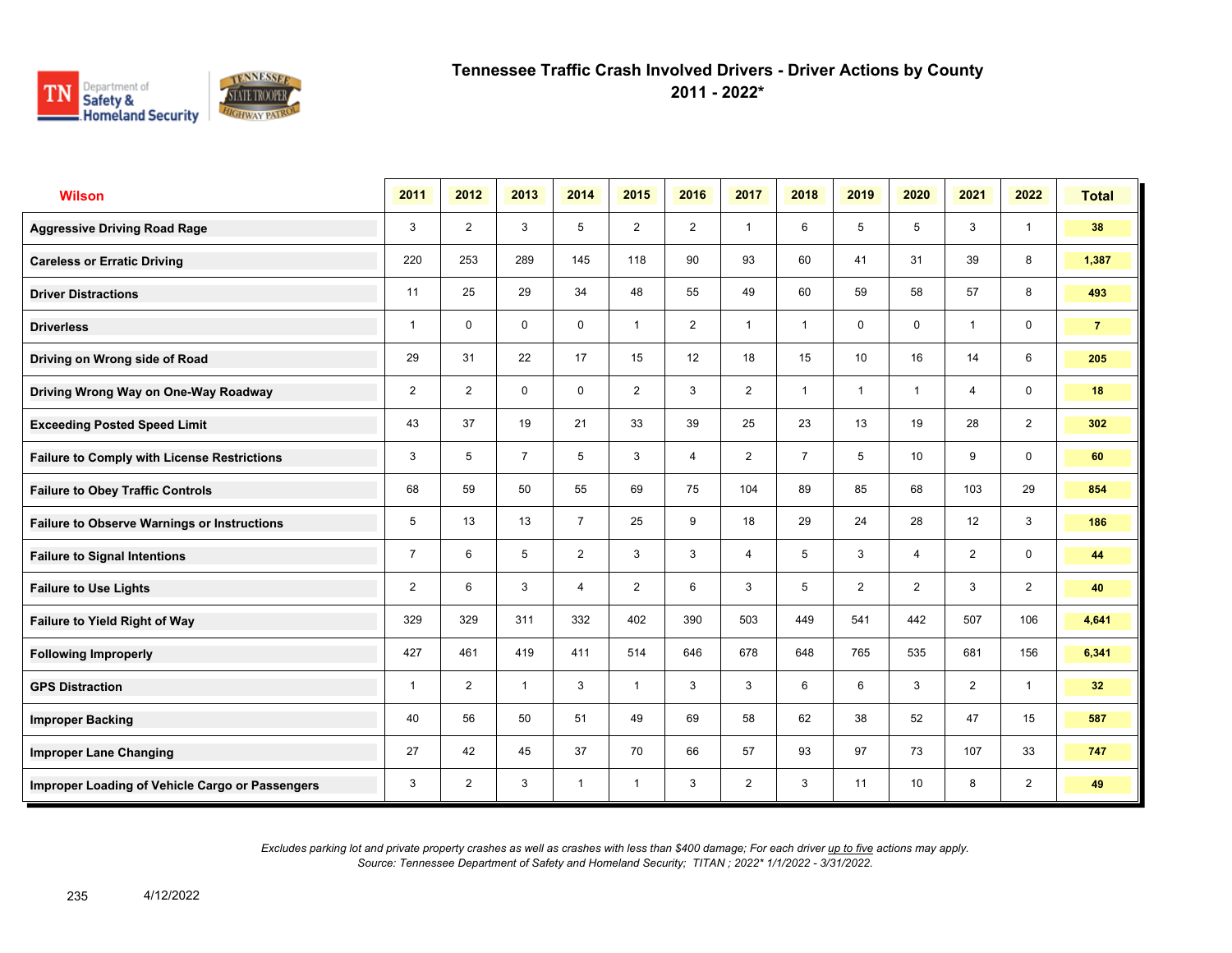

**2011 - 2022\***

|                                             | 2011         | 2012         | 2013           | 2014           | 2015           | 2016           | 2017           | 2018           | 2019           | 2020                    | 2021           | 2022           | <b>Total</b>         |
|---------------------------------------------|--------------|--------------|----------------|----------------|----------------|----------------|----------------|----------------|----------------|-------------------------|----------------|----------------|----------------------|
| <b>Improper Passing</b>                     | 31           | 29           | 11             | 24             | 33             | 36             | 32             | 31             | 26             | 33                      | 50             | 6              | 342                  |
| <b>Improper Turn</b>                        | 32           | 34           | 25             | 34             | 45             | 45             | 65             | 66             | 80             | 73                      | 106            | 20             | 625                  |
| <b>Improperly Carrying Hazardous Cargo</b>  | 0            | $\mathbf 0$  | $\mathbf 0$    | $\mathbf 0$    | $\mathbf 0$    | $\mathbf 0$    | 0              | $\mathbf{1}$   | 0              | 0                       | 0              | $\mathbf 0$    | $\blacktriangleleft$ |
| <b>Improperly Towing or Pushing Vehicle</b> | $\mathbf{1}$ | $\mathbf 0$  | $\mathbf{1}$   | 4              | $\overline{2}$ | $\overline{2}$ | 0              | $\overline{2}$ | $\overline{4}$ | $\overline{\mathbf{1}}$ | 0              | $\mathbf 0$    | 17                   |
| Inattentive                                 | 279          | 317          | 319            | 336            | 331            | 443            | 375            | 290            | 228            | 233                     | 189            | 45             | 3,385                |
| Interfered with by Passenger                | 4            | 3            | 4              | 3              | 5              | 5              | 9              | $\overline{4}$ | 6              | 3                       | 3              | $\overline{1}$ | 50                   |
| <b>No Contributing Actions</b>              | 1,960        | 2,112        | 2,110          | 2,300          | 2,512          | 2,739          | 2,903          | 2,834          | 2,930          | 2.621                   | 3,214          | 691            | 28,926               |
| <b>Operating without Required Equipment</b> | $\mathbf{1}$ | $\mathbf{1}$ | $\mathbf 0$    | $\mathbf 0$    | $\overline{2}$ | $\mathbf{1}$   | $\overline{4}$ | $\overline{2}$ | 0              | 3                       | 3              | $\overline{1}$ | 18                   |
| <b>Operator Inexperience</b>                | 72           | 62           | 79             | 52             | 44             | 55             | 41             | 34             | 29             | 25                      | 41             | 9              | 543                  |
| Other                                       | 255          | 224          | 170            | 186            | 201            | 194            | 230            | 201            | 231            | 214                     | 276            | 63             | 2,445                |
| <b>Over Correcting</b>                      | 65           | 48           | 57             | 44             | 105            | 75             | 66             | 53             | 52             | 63                      | 41             | 15             | 684                  |
| Racing                                      | 0            | $\mathbf{1}$ | $\mathbf 0$    | 0              | $\mathbf{1}$   | $\mathbf 0$    | $\mathbf{1}$   | 0              | 0              | $\overline{2}$          | 0              | $\mathbf 0$    | 5 <sup>5</sup>       |
| <b>Reckless or Negligent Driving</b>        | 51           | 35           | 42             | 36             | 36             | 55             | 51             | 37             | 45             | 40                      | 27             | $\overline{7}$ | 462                  |
| <b>Speed Too Fast for Conditions</b>        | 88           | 104          | 94             | 66             | 147            | 123            | 98             | 85             | 103            | 113                     | 157            | 61             | 1,239                |
| <b>Speed Too Slow</b>                       | 0            | $\mathbf 0$  | $\mathbf{1}$   | $\overline{4}$ | 3              | 5              | $\overline{2}$ | 0              | $\mathbf 0$    | $\overline{2}$          | $\overline{2}$ | $\mathbf 0$    | 19                   |
| <b>Swerved or Avoided</b>                   | 34           | 53           | 94             | 75             | 124            | 155            | 154            | 150            | 180            | 146                     | 128            | 35             | 1,328                |
| <b>Texting/PDA/Blackberry Distraction</b>   | 3            | 12           | $\overline{7}$ | 4              | 13             | 13             | 11             | 3              | $\overline{7}$ | 5                       | 8              | $\mathbf{1}$   | 87                   |
| <b>Vision Obstructed</b>                    | 27           | 27           | 14             | 13             | 32             | 25             | 36             | 35             | 22             | 39                      | 23             | 11             | 304                  |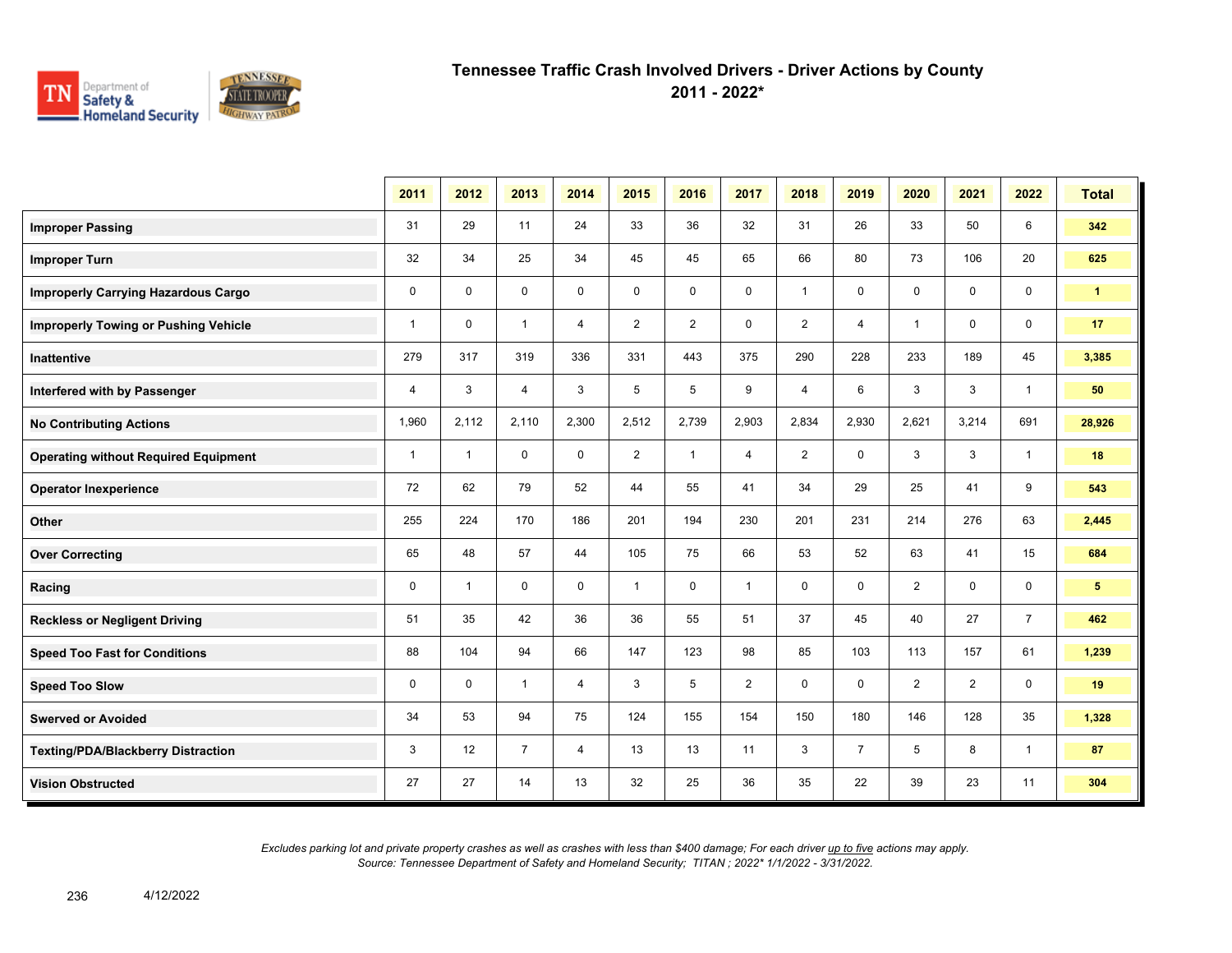

|                     | 2011  | 2012  | 2013  | 2014  | 2015  | 2016  | 2017  | 2018   | 2019  | 2020  | 2021  | 2022  | <b>Total</b> |
|---------------------|-------|-------|-------|-------|-------|-------|-------|--------|-------|-------|-------|-------|--------------|
| <b>Unknown</b>      | 743   | 741   | 769   | 770   | 1,030 | 1.026 | 969   | 009, ا | ,129  | 1,021 | 1,205 | 265   | 10,677       |
| <b>Total Wilson</b> | 4,867 | 5,134 | 5,066 | 5,081 | 6,024 | 6,474 | 6,668 | 6,399  | 6,778 | 5,994 | 7,100 | 1,603 | 67,188       |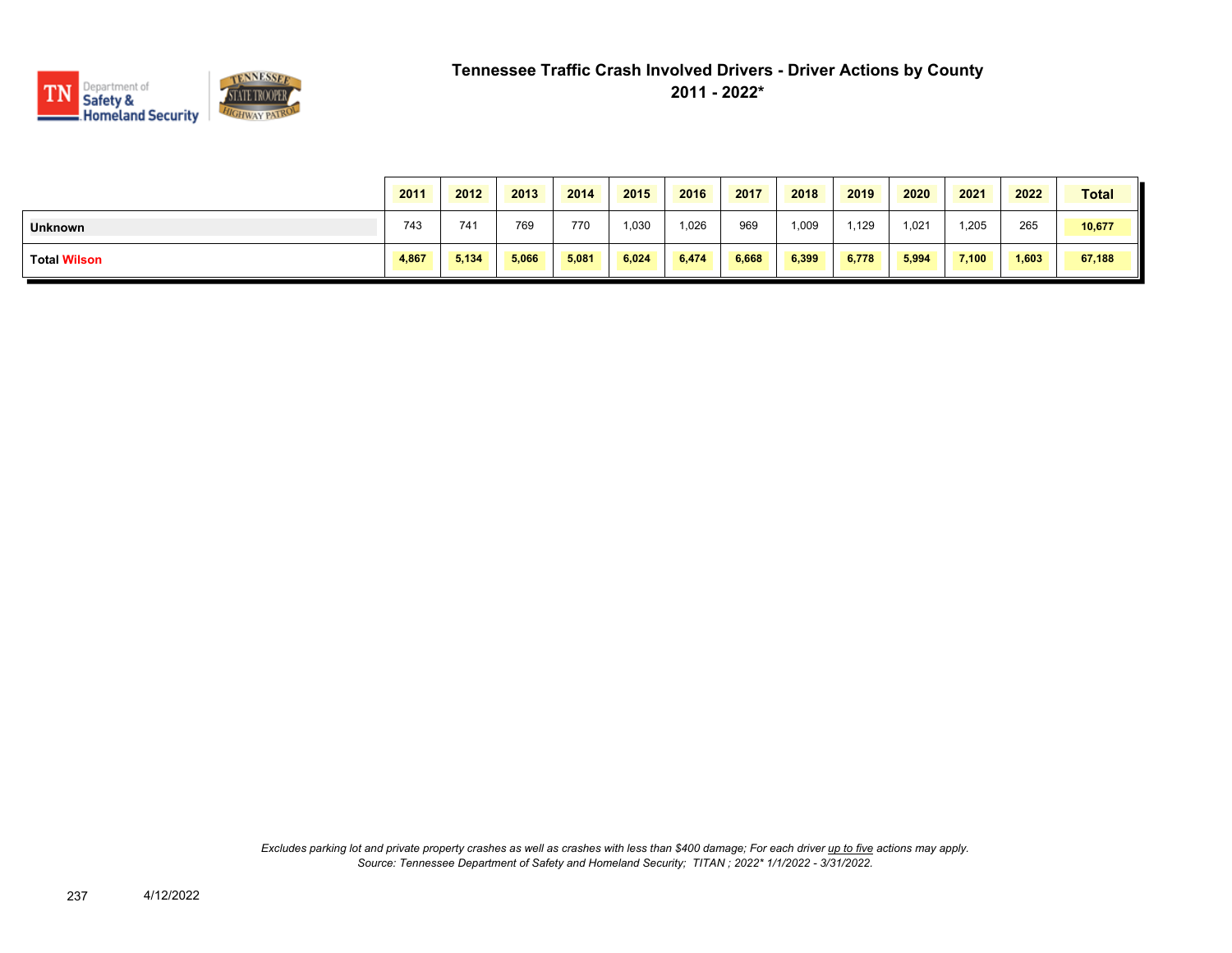

**2011 - 2022\***

| <b>Statewide Totals</b>                            | 2011   | 2012   | 2013   | 2014   | 2015   | 2016   | 2017   | 2018   | 2019   | 2020   | 2021   | 2022           | <b>Total</b> |
|----------------------------------------------------|--------|--------|--------|--------|--------|--------|--------|--------|--------|--------|--------|----------------|--------------|
| <b>Aggressive Driving Road Rage</b>                | 343    | 357    | 358    | 356    | 556    | 604    | 726    | 794    | 800    | 828    | 1,008  | 220            | 6,950        |
| <b>Careless or Erratic Driving</b>                 | 8,091  | 10,267 | 12,201 | 9,880  | 10,151 | 9,511  | 9,868  | 9,372  | 8,858  | 8,725  | 9,974  | 2,091          | 108,989      |
| <b>Driver Distractions</b>                         | 732    | 951    | 1,050  | 1,178  | 1,491  | 1,655  | 1,630  | 1,640  | 1,634  | 1,414  | 1,511  | 303            | 15,189       |
| <b>Driverless</b>                                  | 16     | 24     | 29     | 26     | 38     | 35     | 32     | 33     | 33     | 42     | 31     | $\overline{4}$ | 343          |
| Driving on Wrong side of Road                      | 1,707  | 1,590  | 1,387  | 1,258  | 1,286  | 1,479  | 1,327  | 1,333  | 1,393  | 1,262  | 1,329  | 301            | 15,652       |
| Driving Wrong Way on One-Way Roadway               | 171    | 149    | 168    | 137    | 121    | 169    | 159    | 162    | 161    | 156    | 190    | 40             | 1,783        |
| <b>Exceeding Posted Speed Limit</b>                | 997    | 1,275  | 1,100  | 1,301  | 1,708  | 1,781  | 1,719  | 1,541  | 1,533  | 1,607  | 1,773  | 338            | 16,673       |
| <b>Failure to Comply with License Restrictions</b> | 443    | 459    | 423    | 350    | 354    | 333    | 279    | 351    | 289    | 287    | 319    | 65             | 3,952        |
| <b>Failure to Obey Traffic Controls</b>            | 5,232  | 5,194  | 5,102  | 4,991  | 5,267  | 5,402  | 5,648  | 5,664  | 5,953  | 5,382  | 5,824  | 1,383          | 61,042       |
| <b>Failure to Observe Warnings or Instructions</b> | 706    | 637    | 586    | 699    | 838    | 834    | 710    | 720    | 724    | 650    | 687    | 162            | 7,953        |
| <b>Failure to Signal Intentions</b>                | 280    | 250    | 241    | 199    | 198    | 160    | 187    | 193    | 177    | 173    | 182    | 45             | 2,285        |
| <b>Failure to Use Lights</b>                       | 144    | 140    | 109    | 128    | 142    | 161    | 188    | 196    | 221    | 182    | 213    | 56             | 1,880        |
| Failure to Yield Right of Way                      | 26,155 | 26,384 | 26,226 | 26,204 | 28,516 | 29,707 | 29,981 | 30,532 | 30,437 | 25,034 | 28,349 | 6,361          | 313,886      |
| <b>Following Improperly</b>                        | 30,555 | 32,003 | 31,654 | 32,789 | 36,652 | 40,461 | 41,392 | 40,486 | 40,778 | 27,450 | 31,018 | 6,802          | 392,040      |
| <b>GPS Distraction</b>                             | 27     | 63     | 72     | 98     | 160    | 170    | 157    | 190    | 219    | 146    | 167    | 24             | 1,493        |
| <b>Improper Backing</b>                            | 3,498  | 3,645  | 3,499  | 3,733  | 3,862  | 3,952  | 3,925  | 3,973  | 3,845  | 3,031  | 2,997  | 617            | 40,577       |
| <b>Improper Lane Changing</b>                      | 4,912  | 4,880  | 5,055  | 5,537  | 6,192  | 7,182  | 7,864  | 8,430  | 8,510  | 6,516  | 7,724  | 1,702          | 74,504       |
| Improper Loading of Vehicle Cargo or Passengers    | 185    | 163    | 158    | 140    | 158    | 196    | 200    | 169    | 198    | 183    | 151    | 33             | 1,934        |
| <b>Improper Passing</b>                            | 1,614  | 1,550  | 1,481  | 1,536  | 1,660  | 1.846  | 1,919  | 1,964  | 2,048  | 1,755  | 2,072  | 435            | 19,880       |